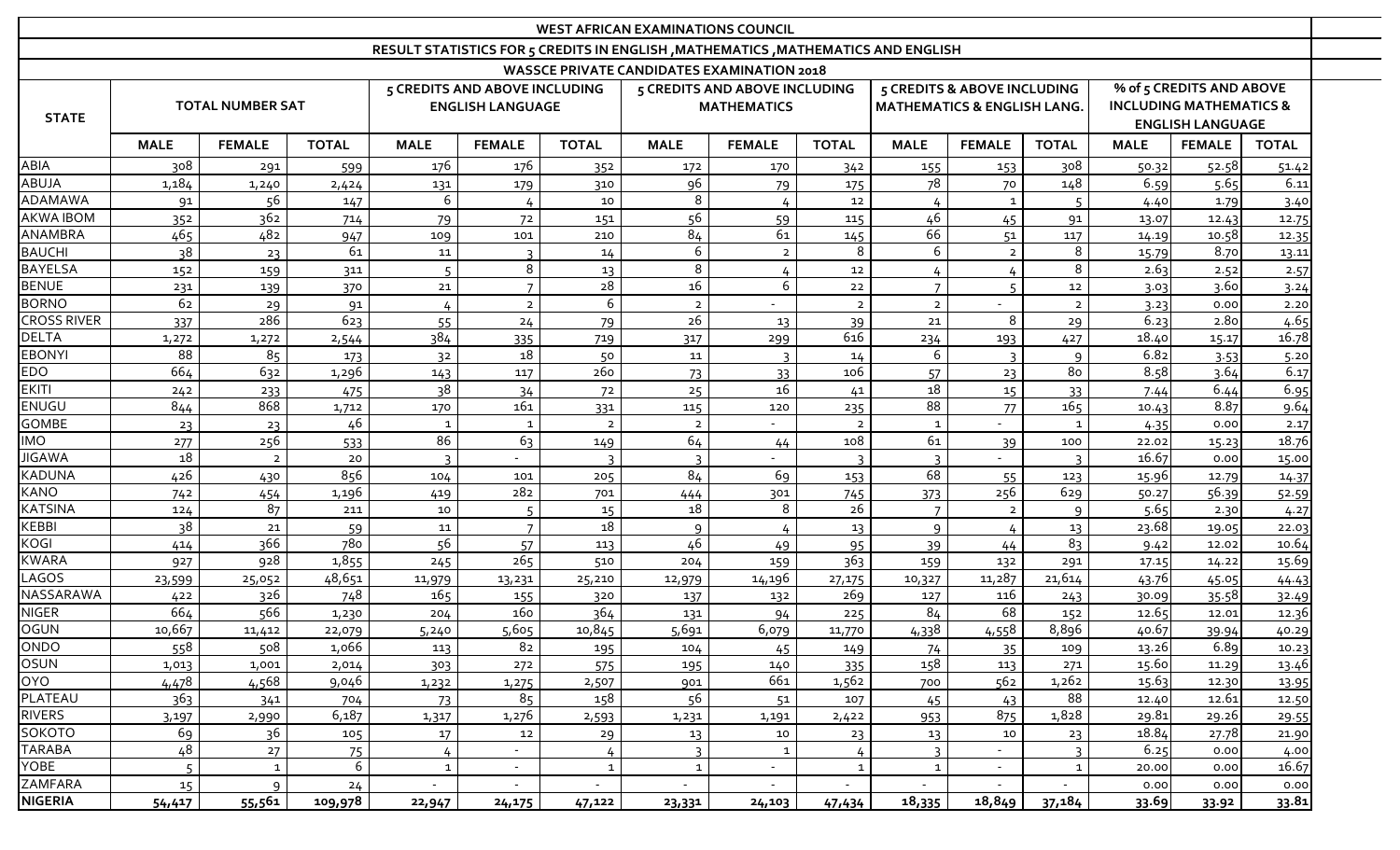| ,我们就会不会不会。""我们,我们也不会不会不会。""我们,我们也不会不会不会不会不会不会不会。""我们,我们也不会不会不会不会不会。""我们,我们也不会不会不 |  |
|----------------------------------------------------------------------------------|--|
| ,一个人的人都是一个人的人,而且,我们也不会不会不会。""我们,我们也不会不会不会不会不会不会。""我们,我们也不会不会不会不会。""我们,我们也不会不会不会不 |  |
|                                                                                  |  |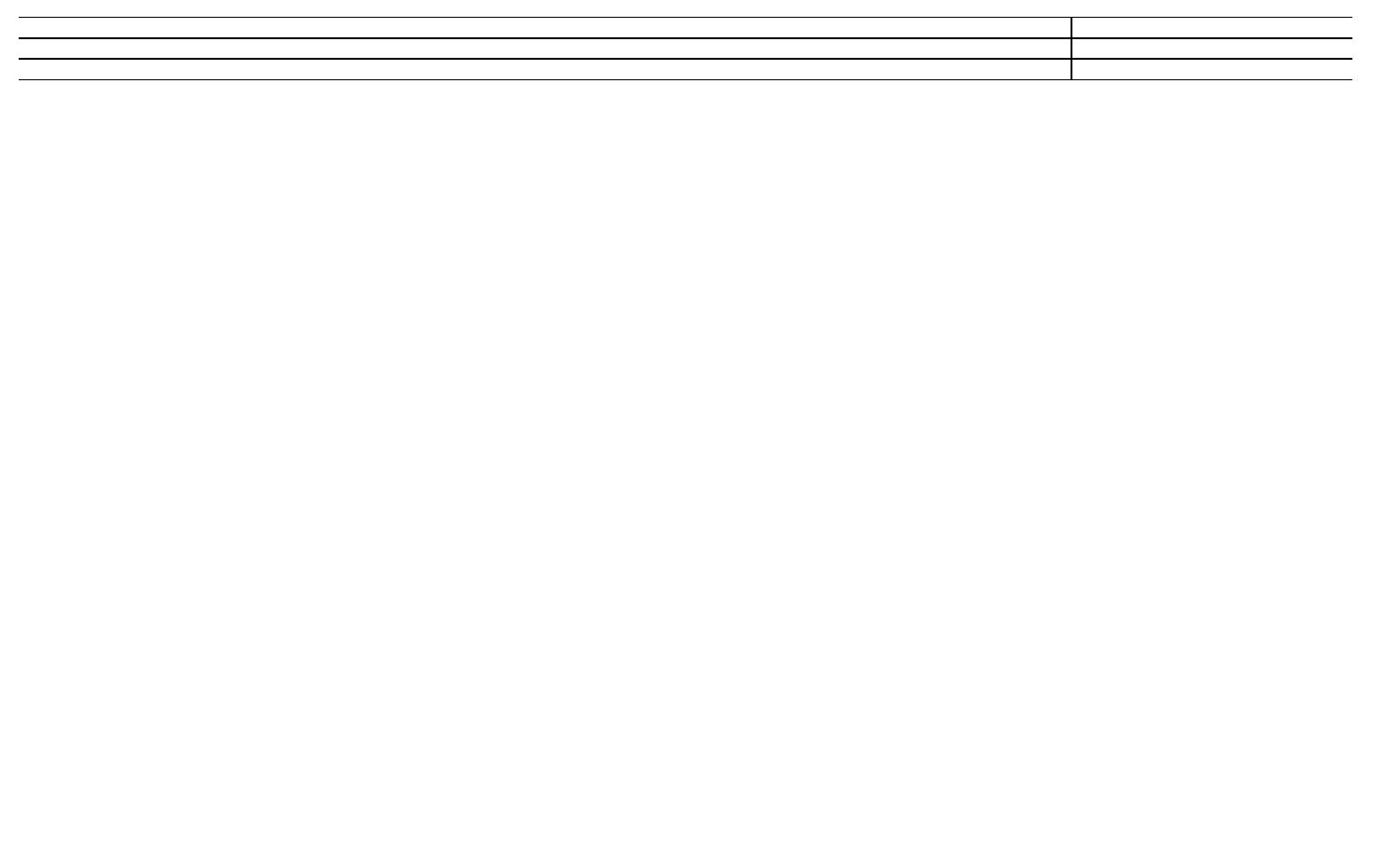| → 中国的 → 中国的 → 中国的 → 中国的 → 中国的 → 中国的 → 中国的 → 中国的 → 中国的 → 中国的 → 中国的 → 中国的 → 中国的 → 中国的 → 中国的 → 中国的 → 中国的 → 中国的 → 中国 |  |
|------------------------------------------------------------------------------------------------------------------|--|
|                                                                                                                  |  |
|                                                                                                                  |  |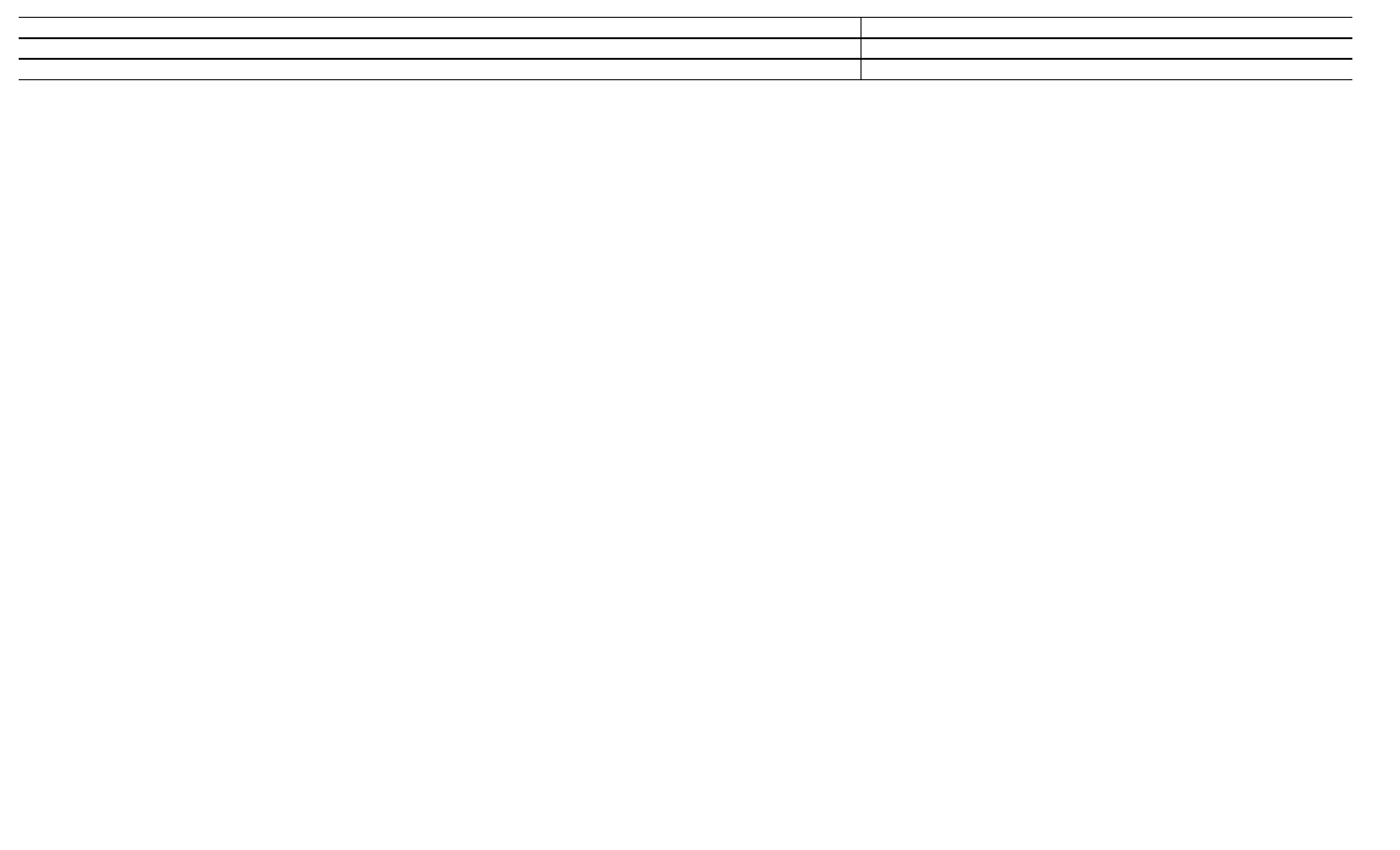| ,我们就会不会不会。""我们,我们就会不会不会不会,我们就会不会不会不会。""我们,我们就会不会不会不会。""我们,我们就会不会不会不会。""我们,我们就会不会 |                                                                                   |
|----------------------------------------------------------------------------------|-----------------------------------------------------------------------------------|
|                                                                                  | ,我们也不会不会不会。""我们的,我们也不会不会不会。""我们的,我们也不会不会不会不会。""我们的,我们也不会不会不会不会。""我们的,我们也不会不会不会不会  |
|                                                                                  | ,我们就会不会不会。""我们,我们就会不会不会,我们就会不会不会,我们就会不会不会。""我们,我们就会不会不会。""我们,我们就会不会不会不会。""我们,我们就会 |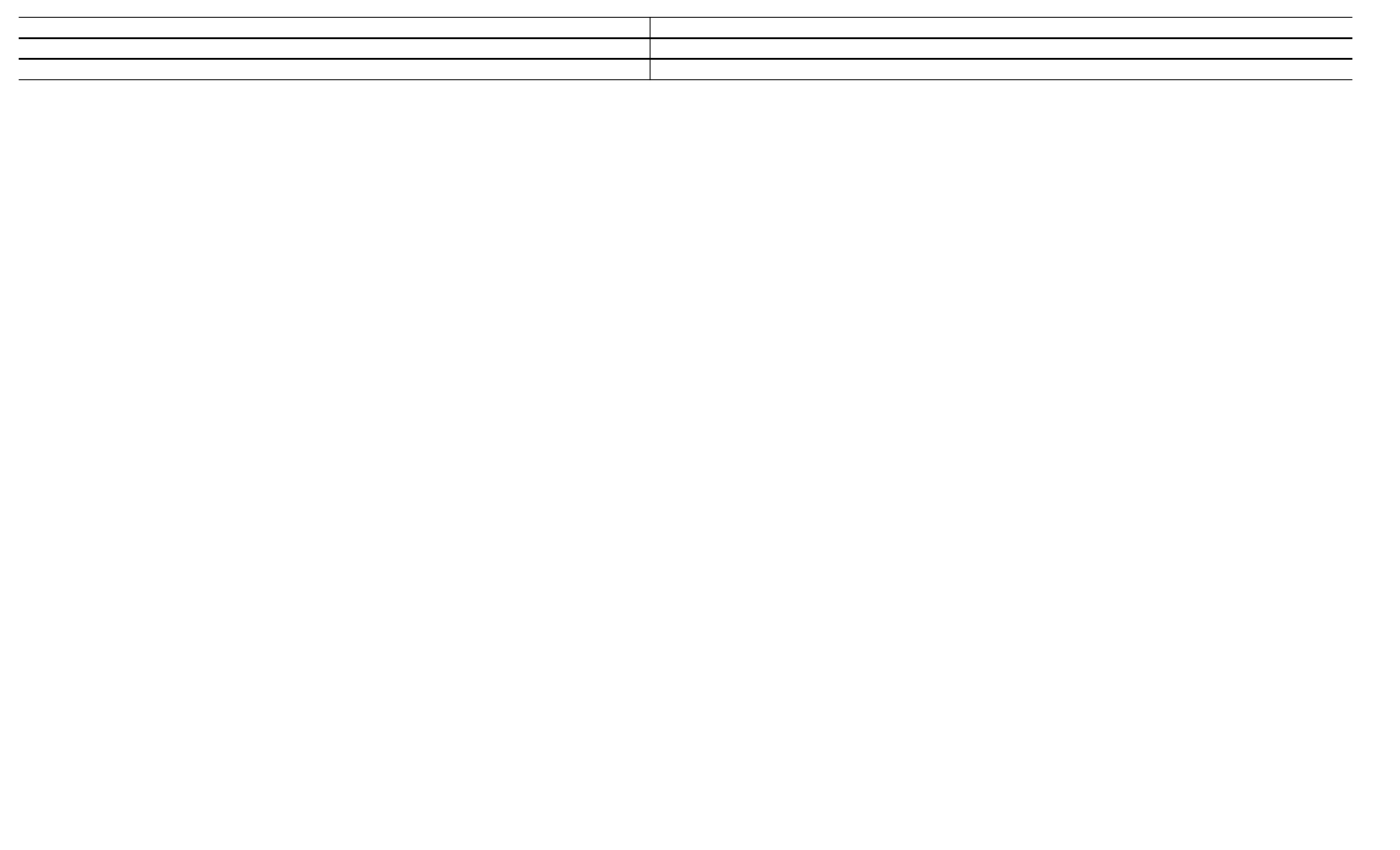| ,一个人都是一个人的人,我们就是一个人的人,我们就是一个人的人,我们就是一个人的人,我们就是一个人的人,我们就是一个人的人,我们就是一个人的人,我们就是一个人的<br>第一百一十一章 一个人的人,我们就是一个人的人,我们就是一个人的人,我们就是一个人的人,我们就是一个人的人,我们就是一个人的人,我们就是一个人的人,我们就是一个 |
|----------------------------------------------------------------------------------------------------------------------------------------------------------------------|
|                                                                                                                                                                      |
|                                                                                                                                                                      |
|                                                                                                                                                                      |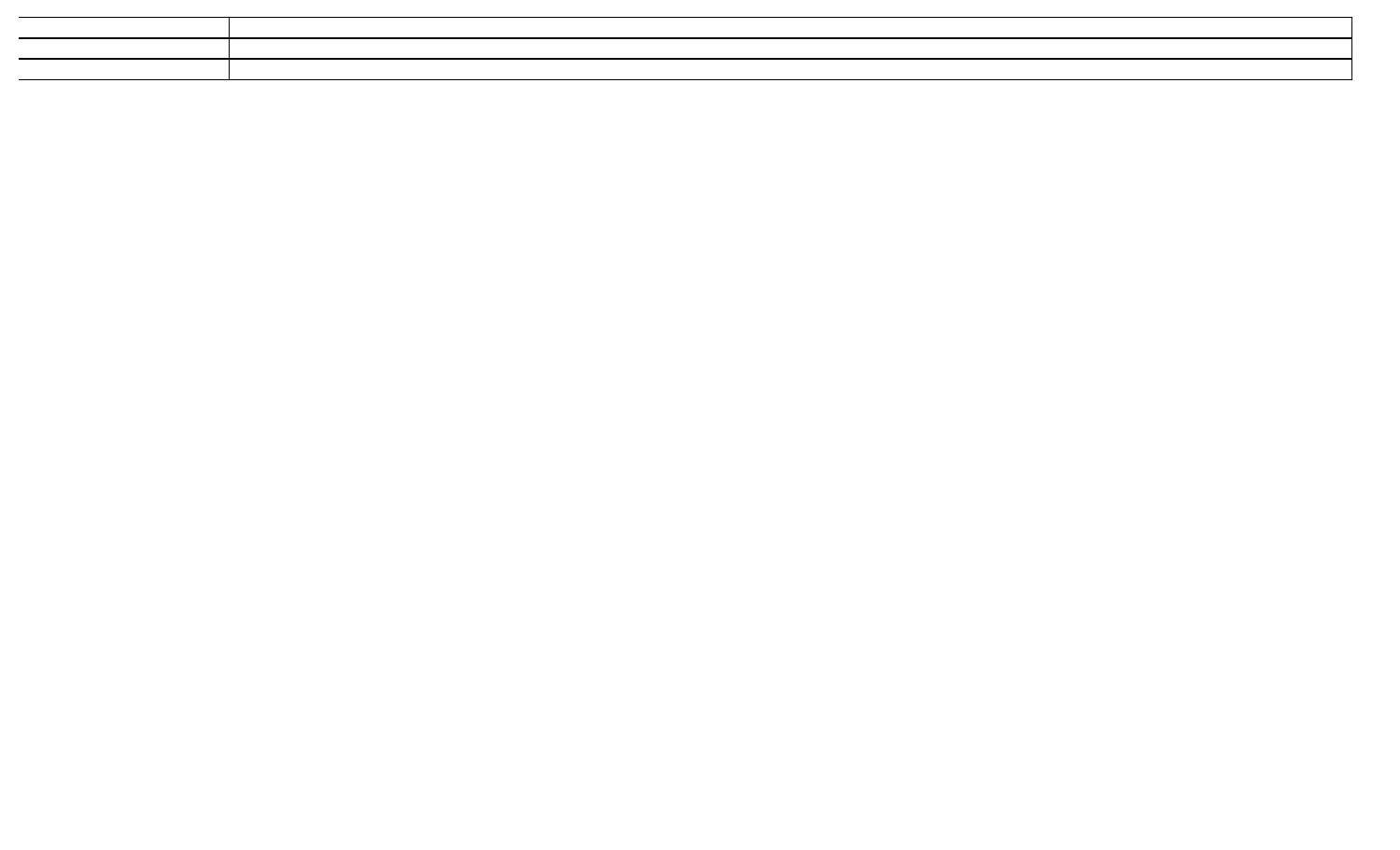| ,他们的人们就是一个人,他们的人们就是一个人,他们的人们,他们的人们就是一个人,他们的人们,他们的人们就是一个人,他们的人们,他们的人们,他们的人们,他们的人们,<br>第25章 我们的人们,他们的人们,他们的人们,他们的人们,他们的人们,他们的人们,他们的人们,他们的人们,他们的人们,他们的人们,他们的人们,他们的人们,他们的 |  |
|-----------------------------------------------------------------------------------------------------------------------------------------------------------------------|--|
| ,一个人都是一个人的人,而且,他们的人都是一个人,而且,他们的人都是一个人,而且,他们的人都是一个人,而且,他们的人都是一个人,而且,他们的人都是一个人,而且,他<br>第二百一十一章 一个人,他们的人都是一个人,他们的人都是一个人,他们的人都是一个人,他们的人都是一个人,他们的人都是一个人,他们的人都是一个人,他们的人都是一个 |  |
| ,一个人都是一个人的人,而且,他们的人都是一个人,他们的人都是一个人,他们的人都是一个人,他们的人都是一个人,他们的人都是一个人,他们的人都是一个人,他们的人都是                                                                                     |  |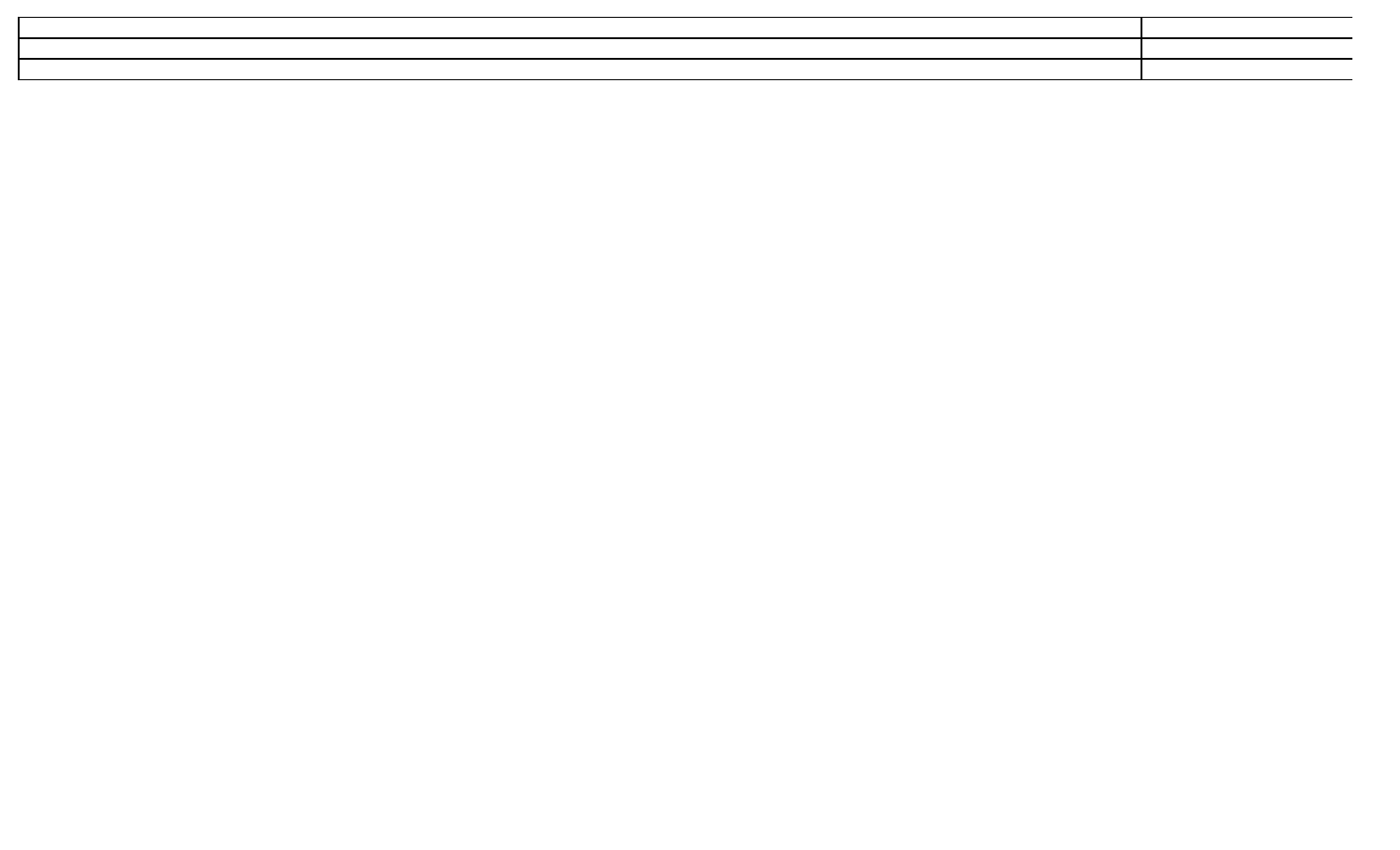| ,一个人都是一个人的人,而且,我们也不会不会不会。""我们,我们也不会不会不会不会不会不会不会不会。""我们,我们也不会不会不会不会不会不会不会不会。""我们,我<br>,他们的人们也不会不会。""我们的人们,我们也不会不会不会。""我们的人们,我们也不会不会不会。""我们的人们,我们也不会不会不会。""我们的人们,我们也不会不 |  |
|-----------------------------------------------------------------------------------------------------------------------------------------------------------------------|--|
| ,我们也不会不会不会。""我们的,我们也不会不会不会。""我们的,我们也不会不会不会不会。""我们的,我们也不会不会不会不会。""我们的,我们也不会不会不会不会                                                                                      |  |
|                                                                                                                                                                       |  |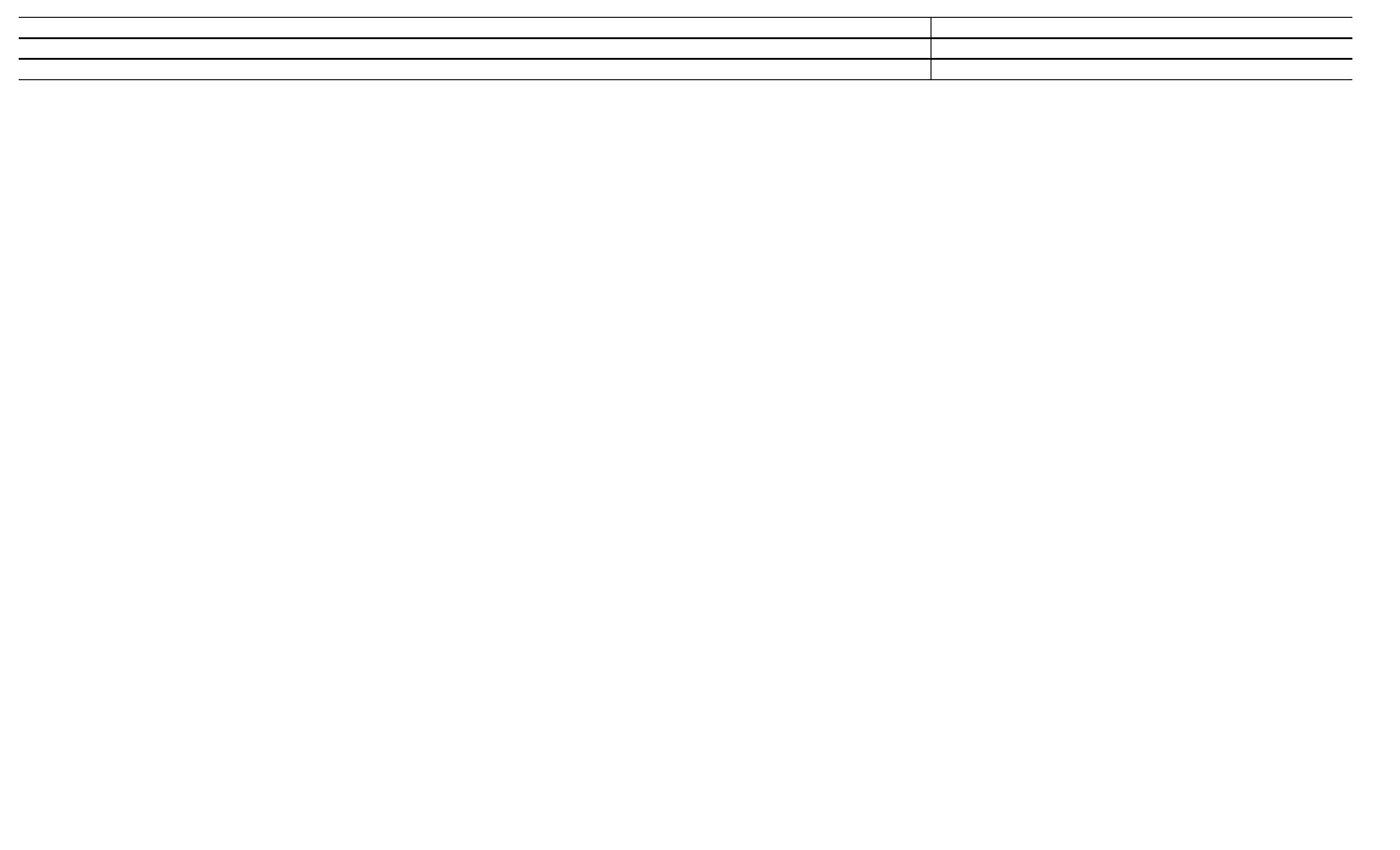| <u> 2001 - An t-An Aontaithe ann an t-Aontaithe ann an t-Aontaithe ann an t-Aontaithe ann an t-Aontaithe ann an t-</u> |
|------------------------------------------------------------------------------------------------------------------------|
|                                                                                                                        |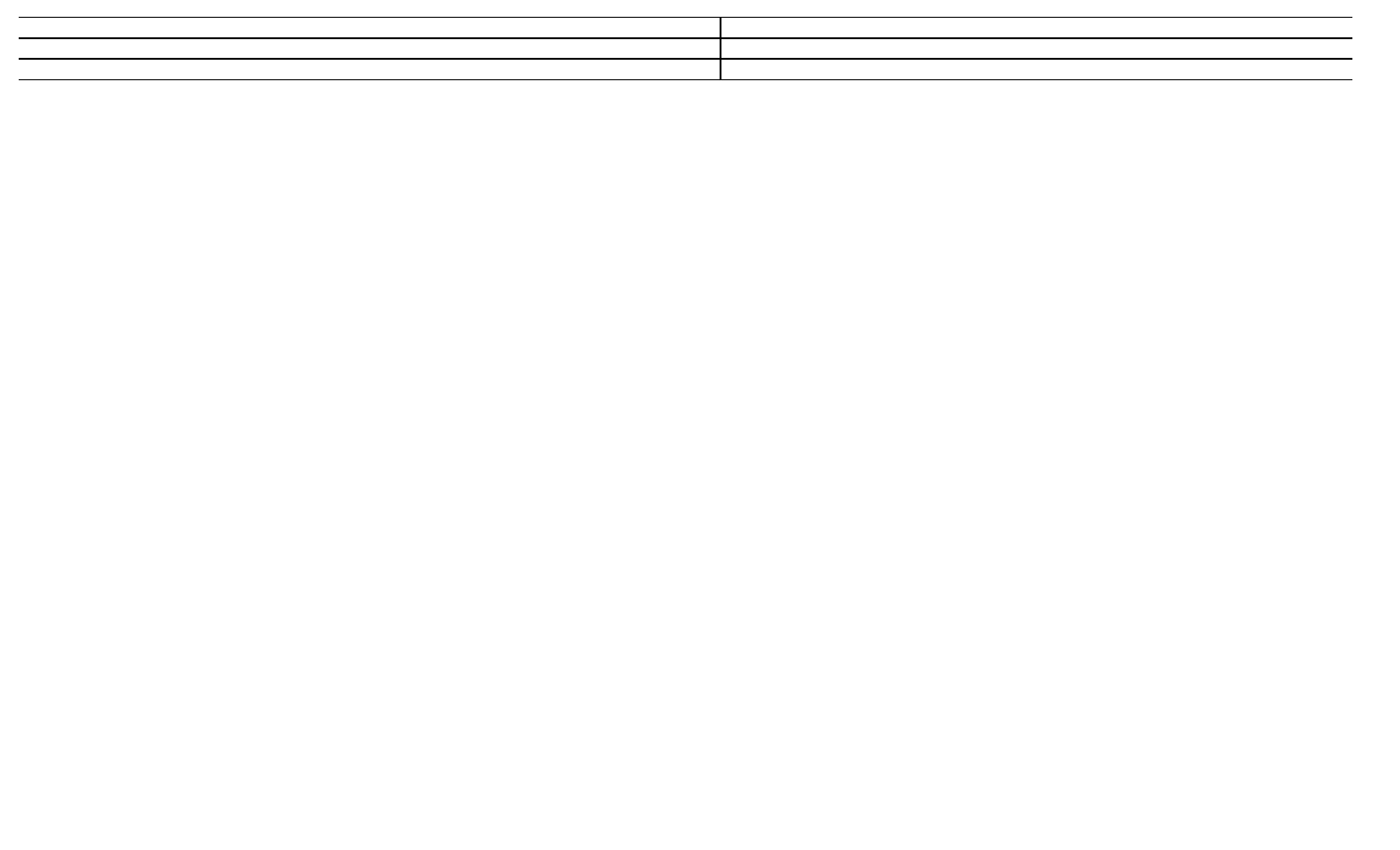| ,一个人都是一个人的人,而且,他们的人都是一个人,而且,他们的人都是一个人,而且,他们的人都是一个人,而且,他们的人都是一个人,而且,他们的人都是一个人,而且,他<br>第二十一章 一个人,他们的人都是一个人,他们的人都是一个人,他们的人都是一个人,他们的人都是一个人,他们的人都是一个人,他们的人都是一个人,他们的人都是一个人, | ,我们也不会不会。""我们的,我们也不会不会。""我们的,我们也不会不会不会。""我们的,我们也不会不会不会。""我们的,我们也不会不会不会。""我们的,我们也 |
|-----------------------------------------------------------------------------------------------------------------------------------------------------------------------|----------------------------------------------------------------------------------|
|                                                                                                                                                                       |                                                                                  |
|                                                                                                                                                                       |                                                                                  |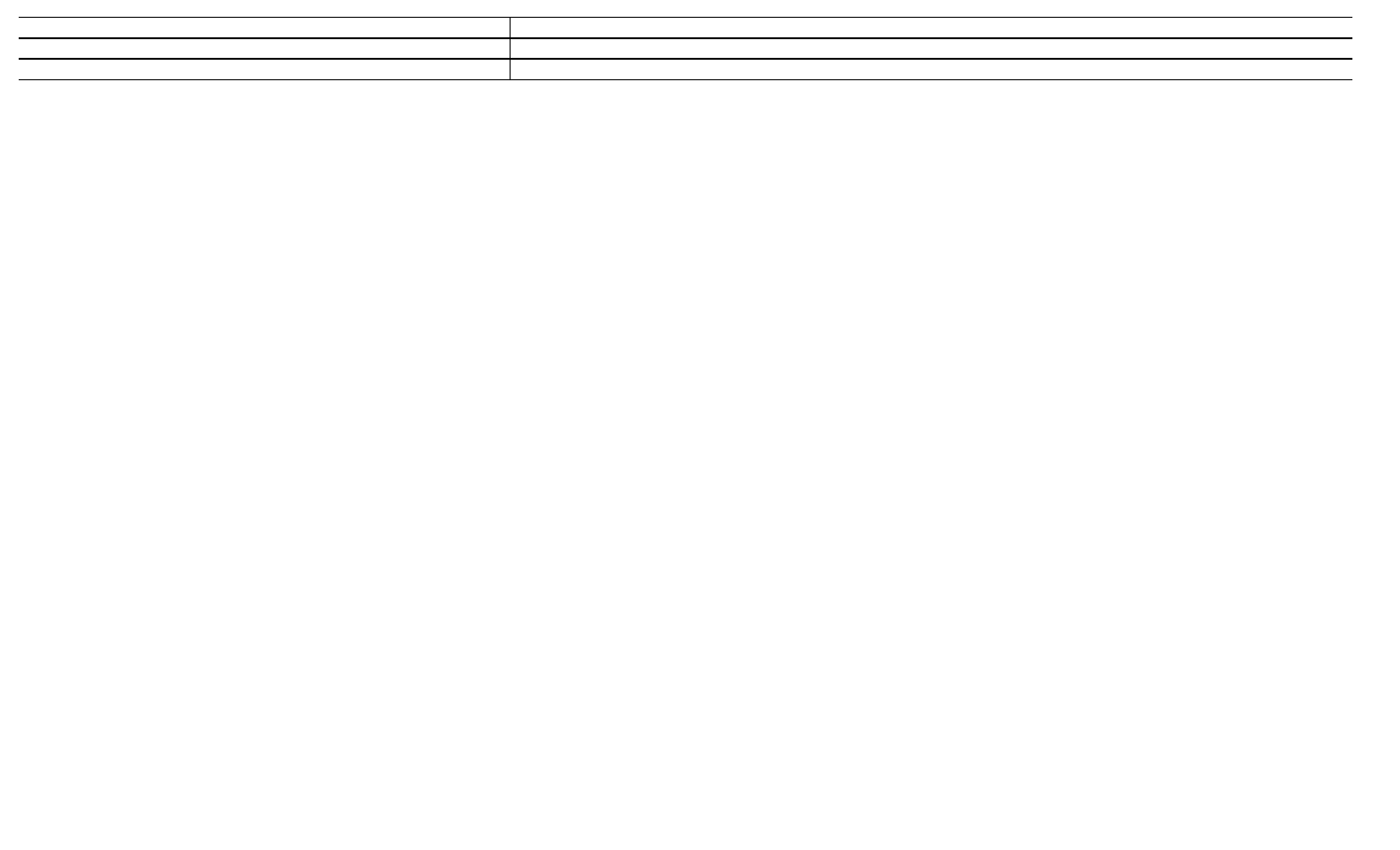| ,一个人的人都是一个人的人,而且,他们的人都是一个人的人,而且,他们的人都是一个人的人,而且,他们的人都是一个人的人,而且,他们的人都是一个人的人,而且,他们的人<br>第一百一十一章 一个人的人,他们的人都是一个人的人,他们的人都是一个人的人,他们的人都是一个人的人,他们的人都是一个人的人,他们的人都是一个人的人,他们的人都是<br>,我们就会不会不会。""我们,我们就会不会不会不会。""我们,我们就会不会不会不会不会不会。""我们,我们就会不会不会不会不会。""我们,我们就会不会不会不会不 |
|-----------------------------------------------------------------------------------------------------------------------------------------------------------------------------------------------------------------------------------------------------------|
| ,一个人都是一个人的人,而且,他们的人都是一个人,而且,他们的人都是一个人,而且,他们的人都是一个人,而且,他们的人都是一个人,而且,他们的人都是一个人,而且,他<br>第二十一章 一个人,他们的人都是一个人,他们的人都是一个人,他们的人都是一个人,他们的人都是一个人,他们的人都是一个人,他们的人都是一个人,他们的人都是一个人,                                                                                     |
|                                                                                                                                                                                                                                                           |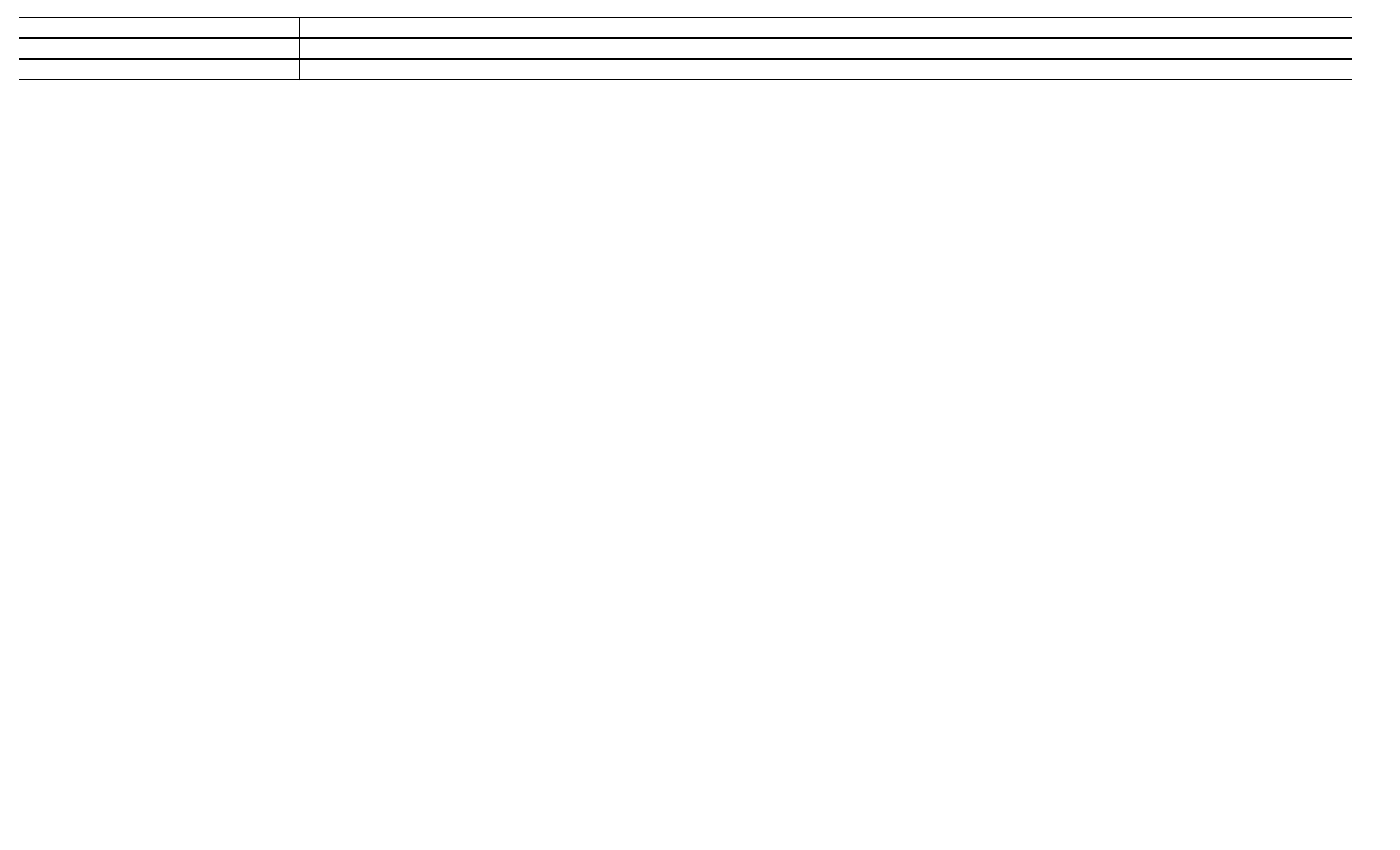| <u>та на представљен под податковата на представљен податковата на представљен податковата на представљен податк</u> |  |
|----------------------------------------------------------------------------------------------------------------------|--|
|                                                                                                                      |  |
| ,一个人都是一个人的人,一个人都是一个人的人,一个人都是一个人的人,一个人都是一个人的人,一个人都是一个人的人,一个人都是一个人的人,一个人都是一个人的人,一个人                                    |  |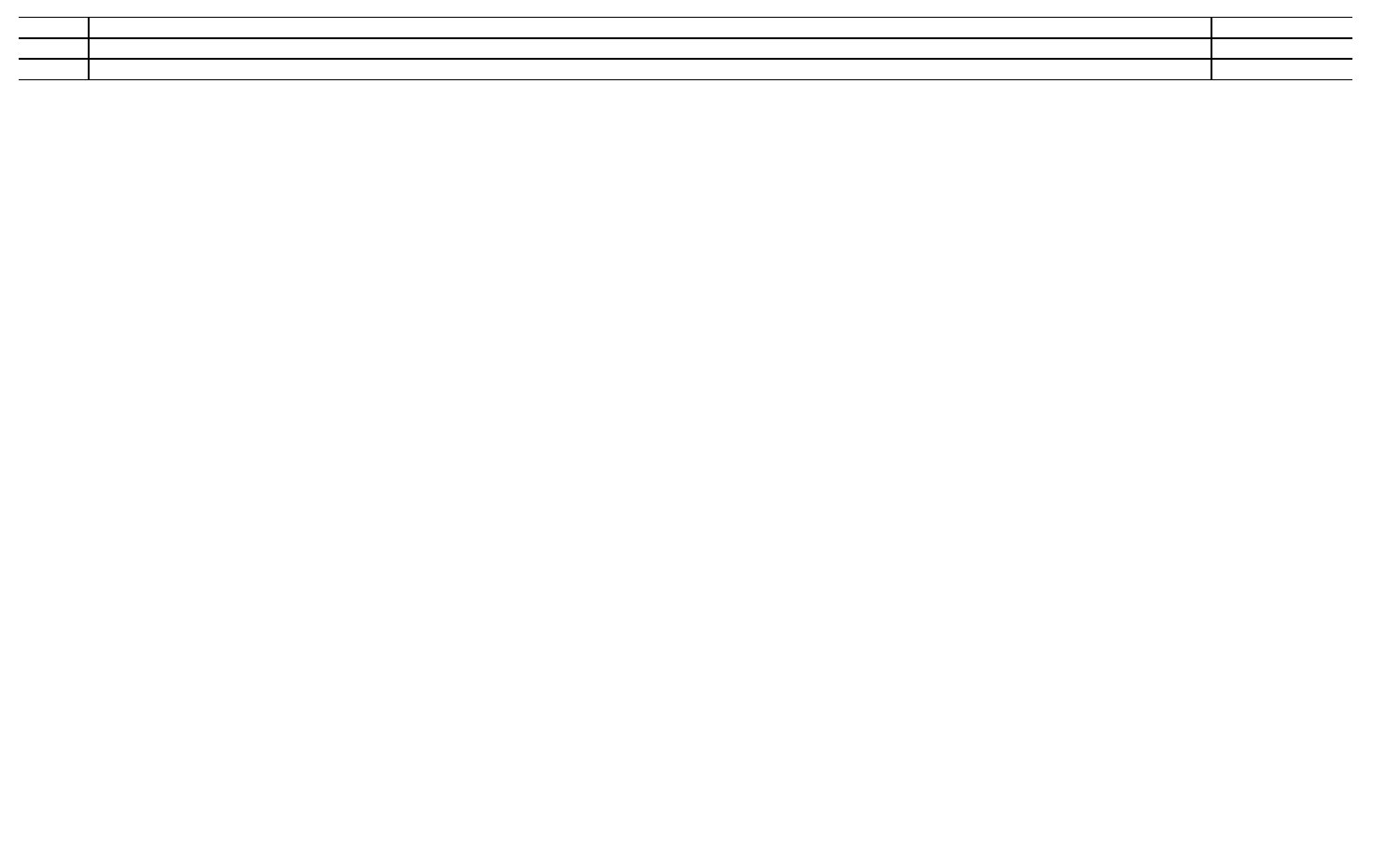| ,一个人都是一个人的人,一个人都是一个人的人,一个人都是一个人的人,一个人都是一个人的人,一个人都是一个人的人,一个人都是一个人的人,一个人都是一个人的人,一个人<br>→ South State State State State State State State State State State State State State State State State State State State State State State State State State State State State State State State State State State State St |  |
|-------------------------------------------------------------------------------------------------------------------------------------------------------------------------------------------------------------------------------------------------------------------------------------------------------------------|--|
| ,一个人的人都是一个人的人,而且,他们的人都是不是一个人的人,而且,他们的人都是不是一个人的人,而且,他们的人都是不是一个人的人,而且,他们的人都是不是一个人的<br>第一百一十一章 一个人的人,他们的人都是不是一个人的人,他们的人都是不是一个人的人,他们的人都是不是一个人的人,他们的人都是不是一个人的人,他们的人都是不是一个                                                                                                                                              |  |
| ,我们也不会不会不会。""我们的,我们也不会不会不会。""我们的,我们也不会不会不会不会不会。""我们的,我们也不会不会不会不会。""我们的,我们也不会不会不会<br>第二百一章 第二百一章 第二百一章 第二百一章 第二百一章 第二百一章 第二百一章 第二百一章 第二百一章 第二百一章 第二百一章 第二百一章 第二百一章 第二                                                                                                                                              |  |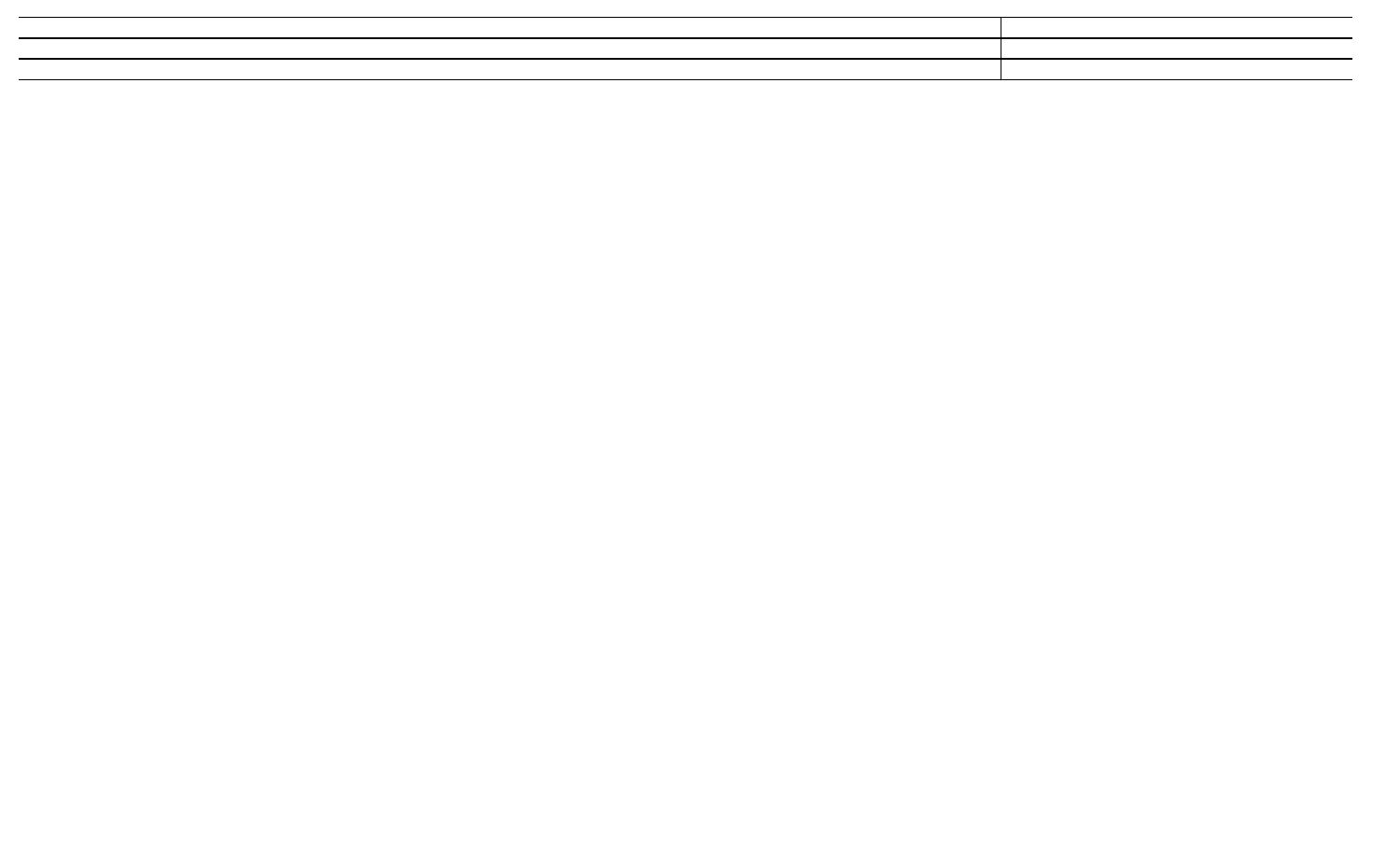| ,一个人都是一个人的人,而且,他们的人都是一个人,而且,他们的人都是一个人,而且,他们的人都是一个人,而且,他们的人都是一个人,而且,他们的人都是一个人,而且,他<br>第二十二章 第二十二章 第二十二章 第二十二章 第二十二章 第二十二章 第二十二章 第二十二章 第二十二章 第二十二章 第二十二章 第二十二章 第二十二章 第二十 |  |
|------------------------------------------------------------------------------------------------------------------------------------------------------------------------|--|
|                                                                                                                                                                        |  |
| ,我们就会不会不会。""我们的,我们也不会不会不会。""我们的,我们也不会不会不会不会不会。""我们的,我们也不会不会不会不会。""我们的,我们也不会不会不会不                                                                                       |  |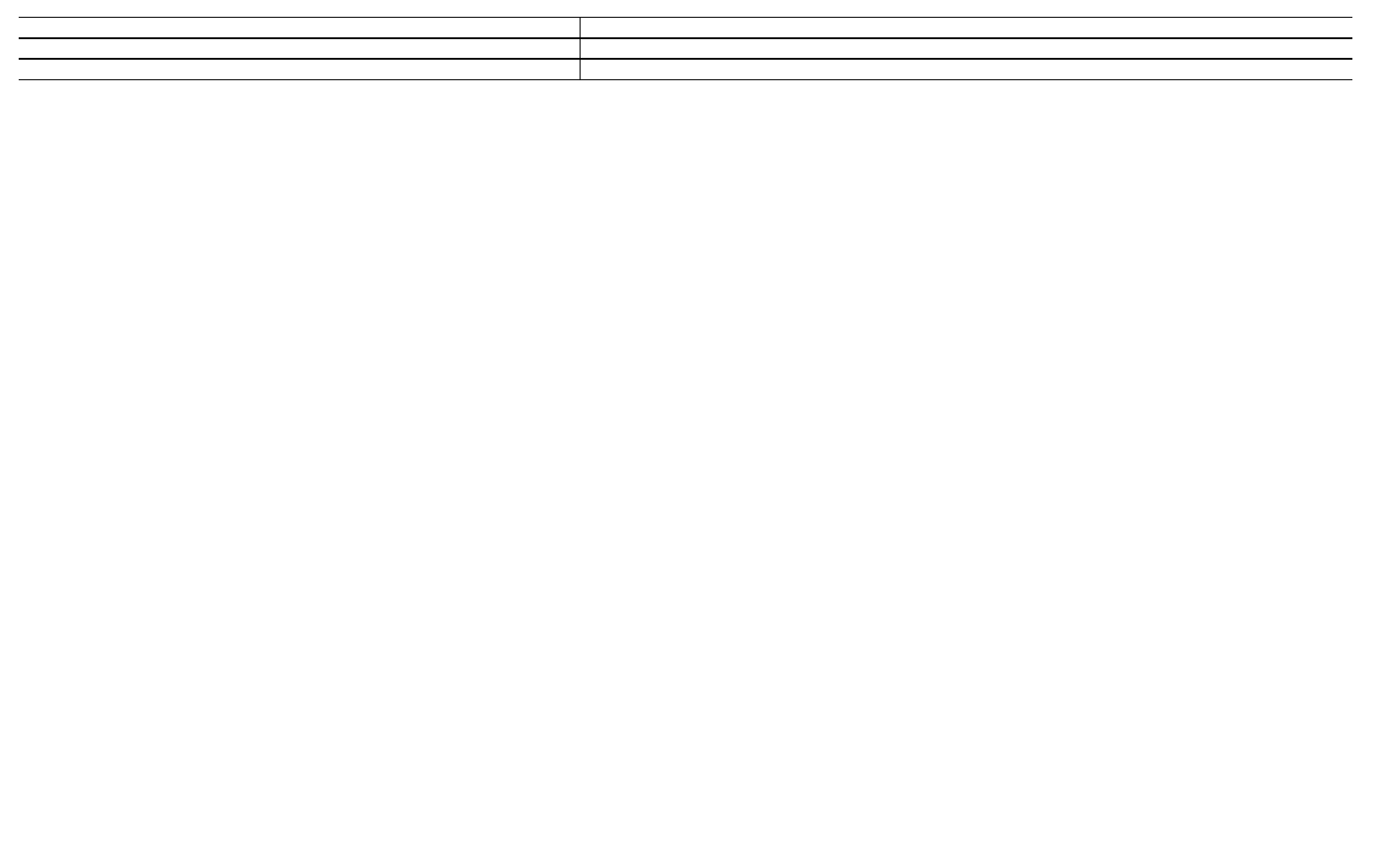| ,我们就会不会不会。""我们,我们也不会不会不会。""我们,我们也不会不会不会不会不会不会。""我们,我们也不会不会不会不会。""我们,我们也不会不会不会不会不  |
|-----------------------------------------------------------------------------------|
| ,一个人都是一个人的人,一个人都是一个人的人,一个人都是一个人的人,一个人都是一个人的人,一个人都是一个人的人,一个人都是一个人的人,一个人都是一个人的人,一个人 |
|                                                                                   |
| ,一个人都是一个人的人,而且,我们也不会不会不会。""我们,我们也不会不会不会不会不会不会不会。""我们,我们也不会不会不会不会不会不会不会不会。""我们,我们  |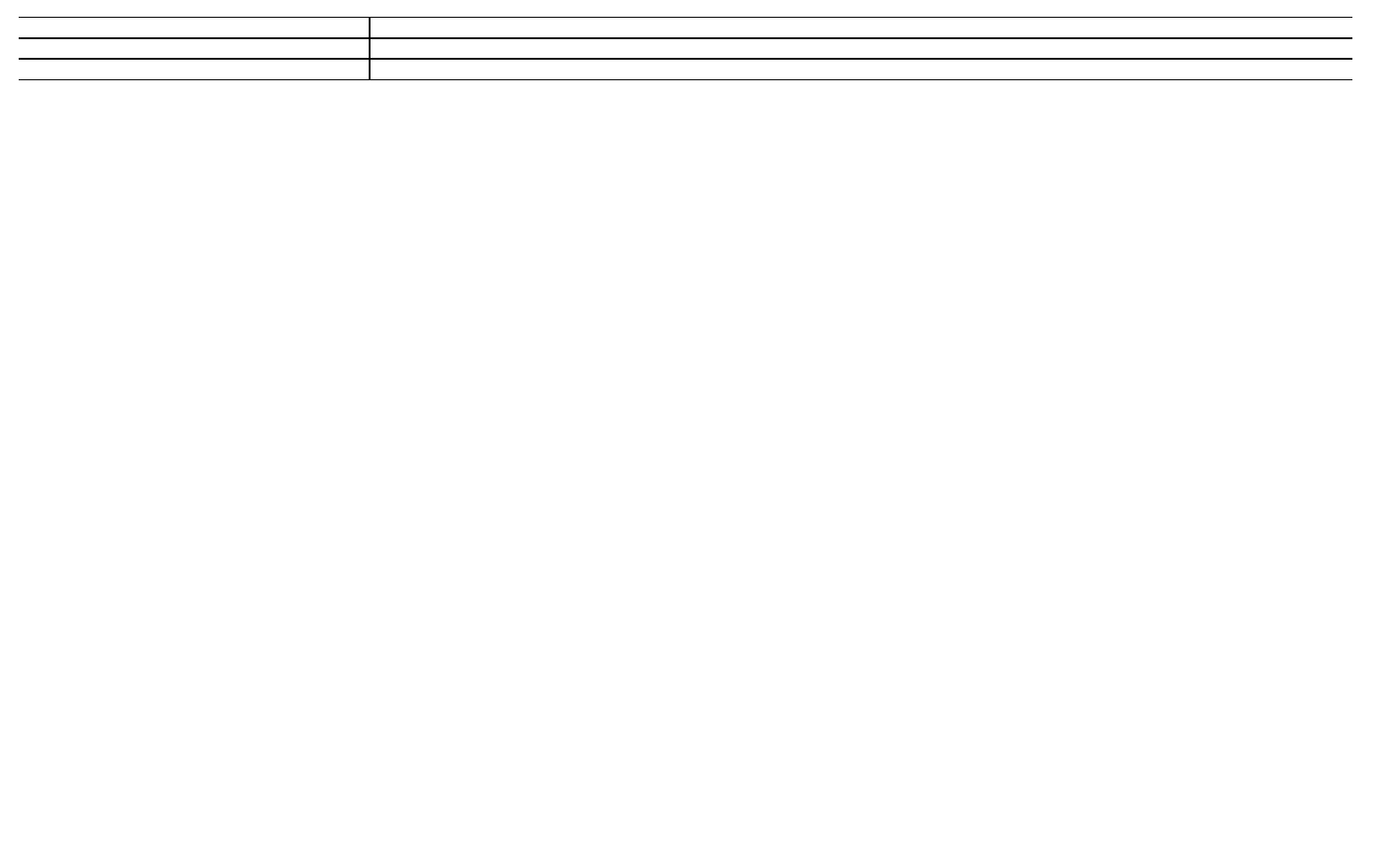| ,一个人都是一个人的人,一个人都是一个人的人,一个人都是一个人的人,一个人都是一个人的人,一个人都是一个人的人,一个人都是一个人的人,一个人都是一个人的人,一个人<br>第二十一章 一个人的人,一个人的人都是一个人的人,一个人的人都是一个人的人,一个人的人都是一个人的人,一个人的人都是一个人的人,一个人的人都是一个人的人,一个人<br>,一个人都是一个人的人,一个人都是一个人的人,一个人都是一个人的人,一个人都是一个人的人,一个人都是一个人的人,一个人都是一个人的人,一个人都是一个人的人,一个人<br>第二十一章 一个人的人,一个人都是一个人的人,一个人都是一个人的人,一个人都是一个人的人,一个人都是一个人的人,一个人都是一个人的人,一个人都是一个人的人,一个 |  |
|------------------------------------------------------------------------------------------------------------------------------------------------------------------------------------------------------------------------------------------------------------------------------------------------------------------------------------------------|--|
| ,一个人的人都是一个人的人,而且,他们的人都是一个人的人,而且,他们的人都是一个人的人,而且,他们的人都是一个人的人,而且,他们的人都是一个人的人,而且,他们的<br>第一百一十一章 一个人的人,他们的人都是一个人的人,他们的人都是一个人的人,他们的人都是一个人的人,他们的人都是一个人的人,他们的人都是一个人的人,他们的人都是                                                                                                                                                                           |  |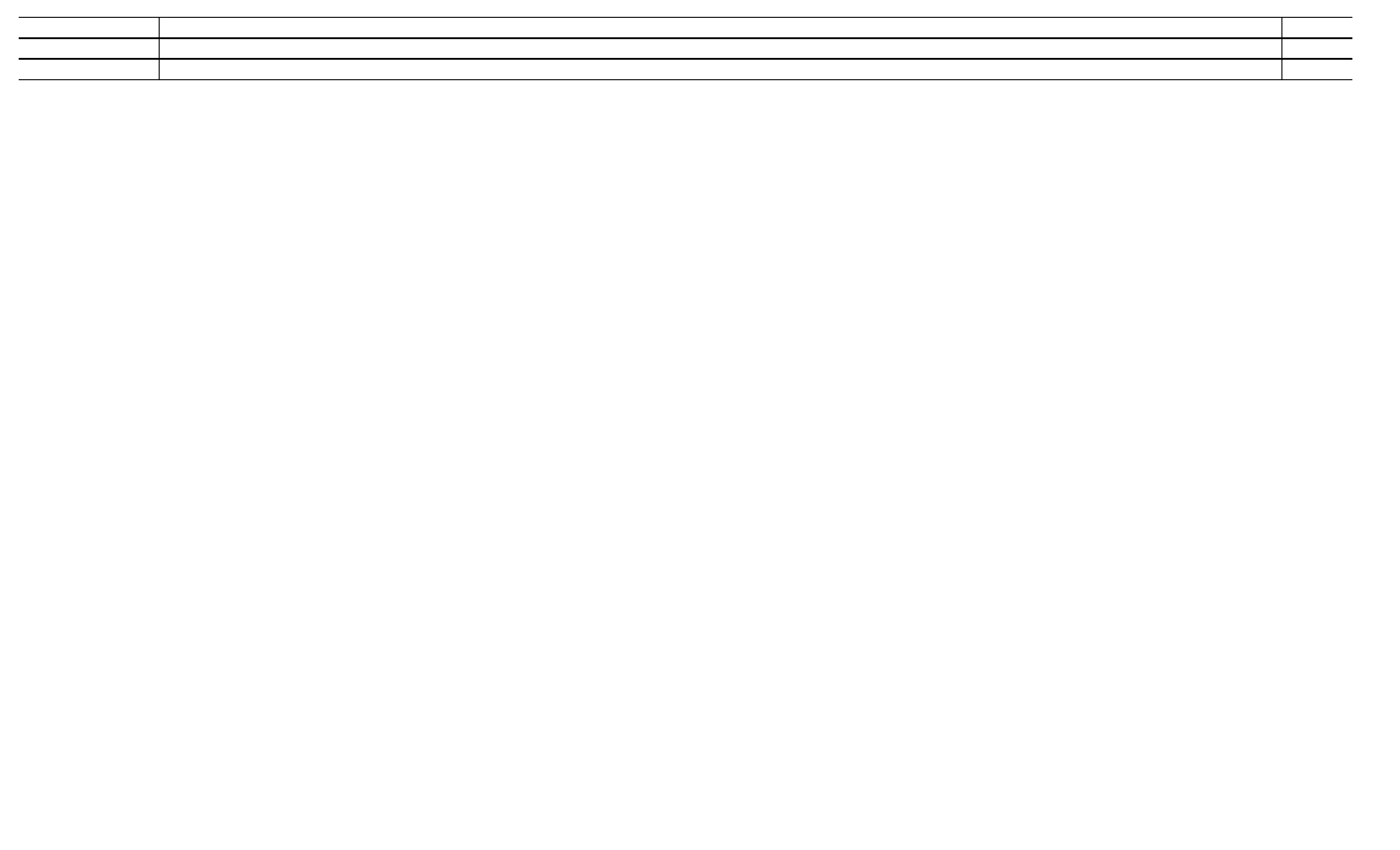| ,我们就会不会不会。""我们,我们也不会不会不会。""我们,我们也不会不会不会不会不会不会不会。""我们,我们也不会不会不会不会不会。""我们,我们也不会不会不 |  |
|----------------------------------------------------------------------------------|--|
| ,一个人的人都是一个人的人,而且,我们也不会不会不会。""我们,我们也不会不会不会不会不会不会。""我们,我们也不会不会不会不会。""我们,我们也不会不会不会不 |  |
|                                                                                  |  |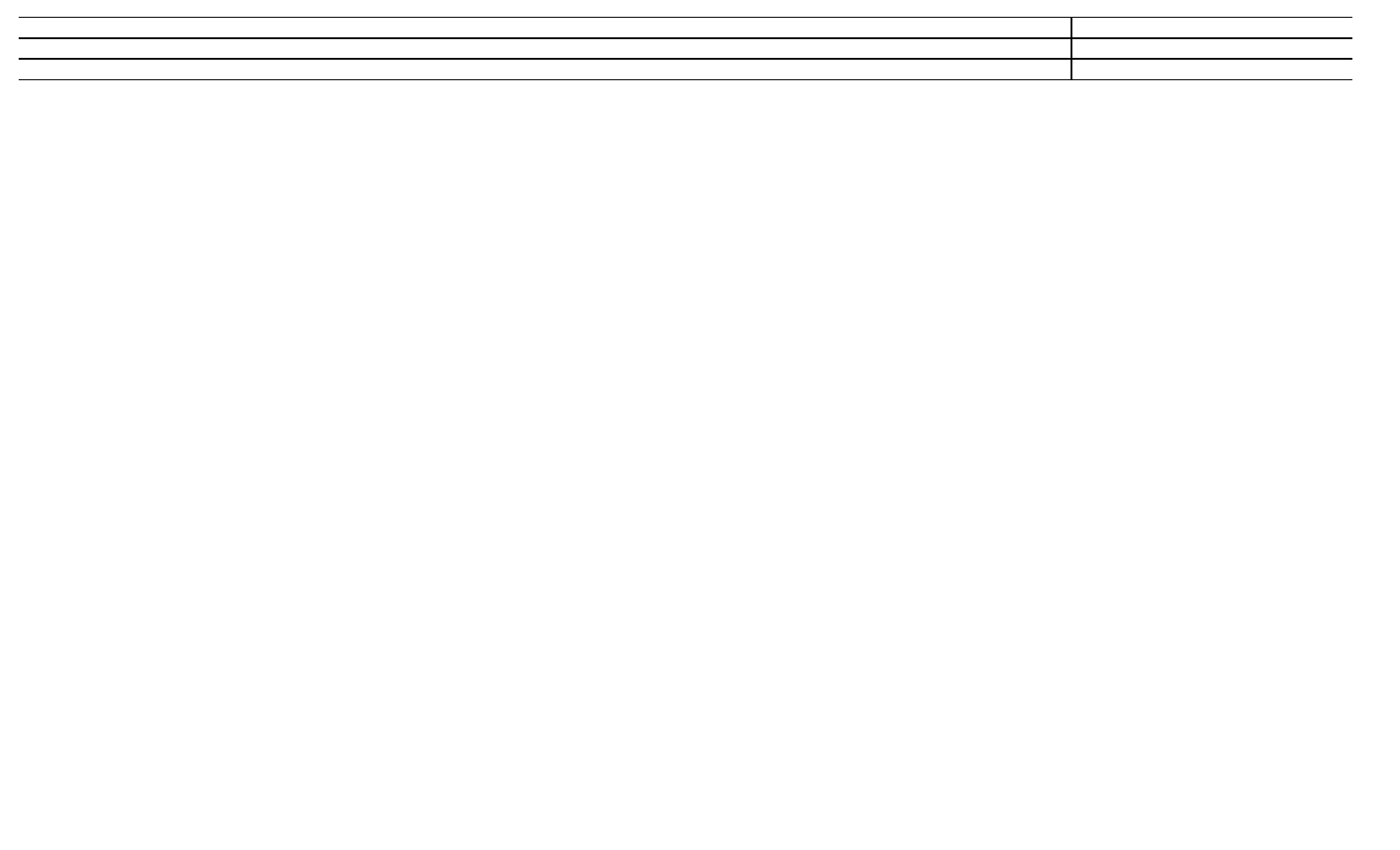| → 中国的 → 中国的 → 中国的 → 中国的 → 中国的 → 中国的 → 中国的 → 中国的 → 中国的 → 中国的 → 中国的 → 中国的 → 中国的 → 中国的 → 中国的 → 中国的 → 中国的 → 中国的 → 中国 |  |
|------------------------------------------------------------------------------------------------------------------|--|
|                                                                                                                  |  |
|                                                                                                                  |  |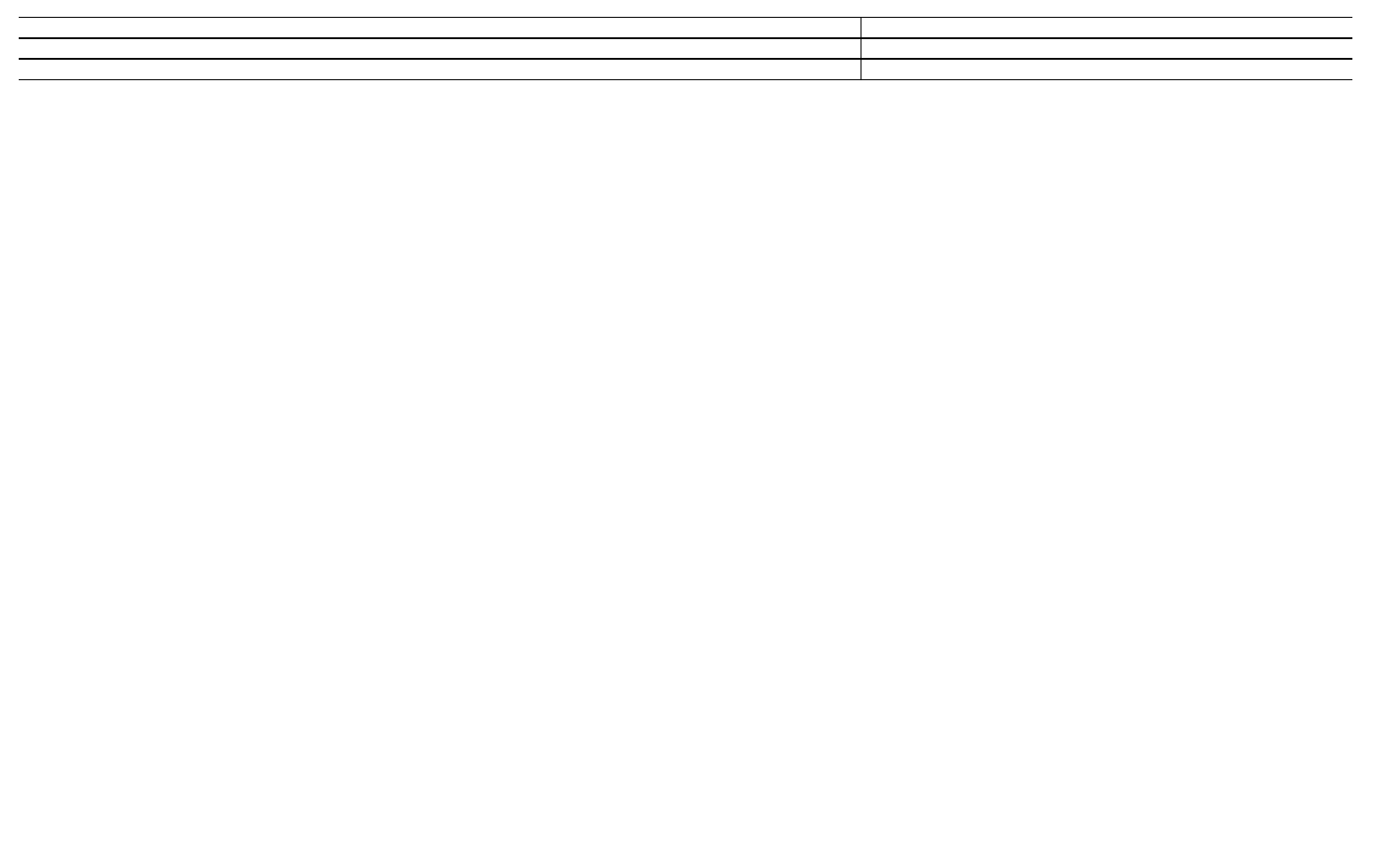| ,我们就会不会不会。""我们,我们就会不会不会不会,我们就会不会不会不会。""我们,我们就会不会不会不会。""我们,我们就会不会不会不会。""我们,我们就会不会 |                                                                                   |
|----------------------------------------------------------------------------------|-----------------------------------------------------------------------------------|
|                                                                                  | ,我们也不会不会不会。""我们的,我们也不会不会不会。""我们的,我们也不会不会不会不会。""我们的,我们也不会不会不会不会。""我们的,我们也不会不会不会不会  |
|                                                                                  | ,我们就会不会不会。""我们,我们就会不会不会,我们就会不会不会,我们就会不会不会。""我们,我们就会不会不会。""我们,我们就会不会不会不会。""我们,我们就会 |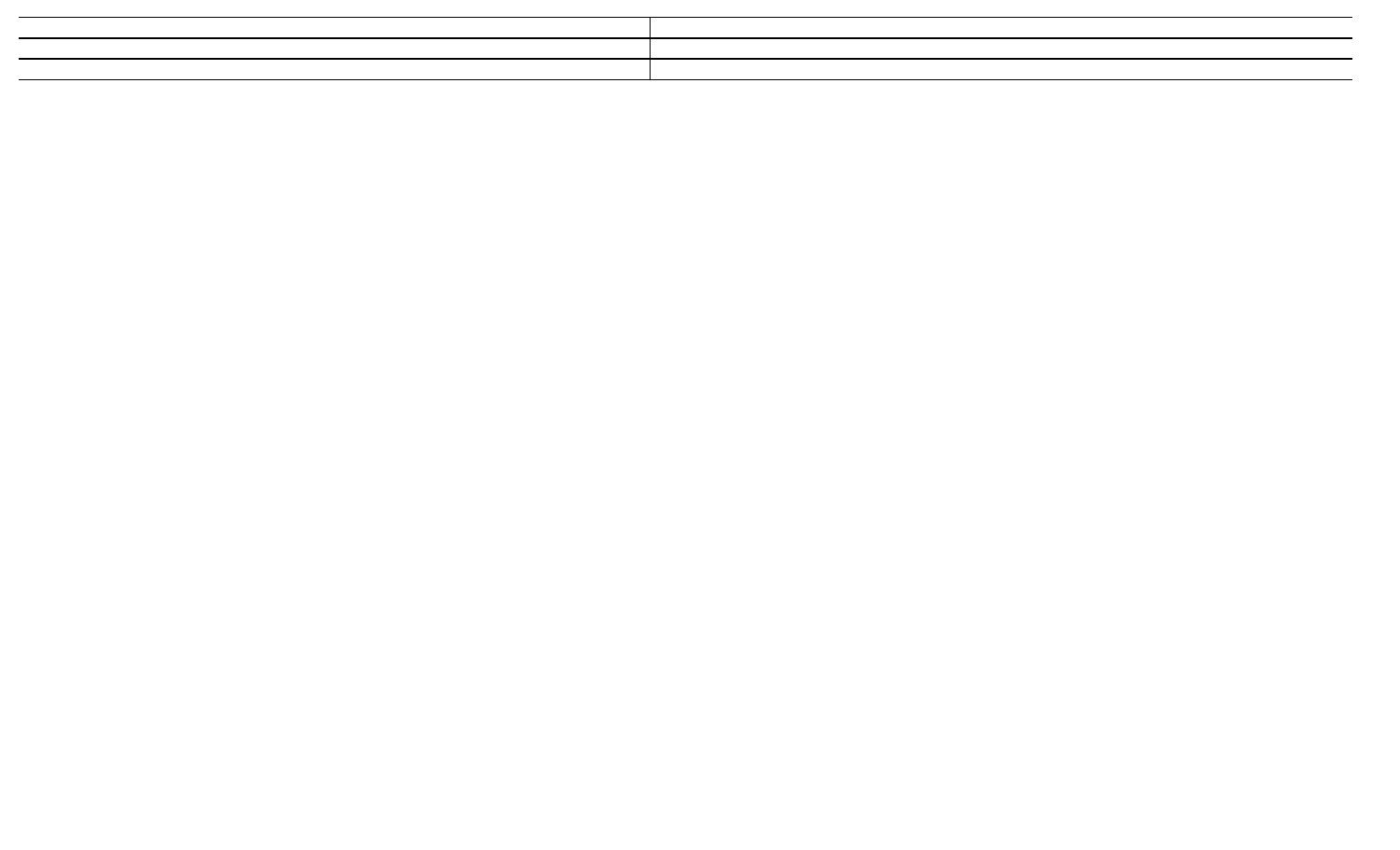| ,一个人都是一个人的人,我们就是一个人的人,我们就是一个人的人,我们就是一个人的人,我们就是一个人的人,我们就是一个人的人,我们就是一个人的人,我们就是一个人的<br>第一百一十一章 一个人的人,我们就是一个人的人,我们就是一个人的人,我们就是一个人的人,我们就是一个人的人,我们就是一个人的人,我们就是一个人的人,我们就是一个 |
|----------------------------------------------------------------------------------------------------------------------------------------------------------------------|
|                                                                                                                                                                      |
|                                                                                                                                                                      |
|                                                                                                                                                                      |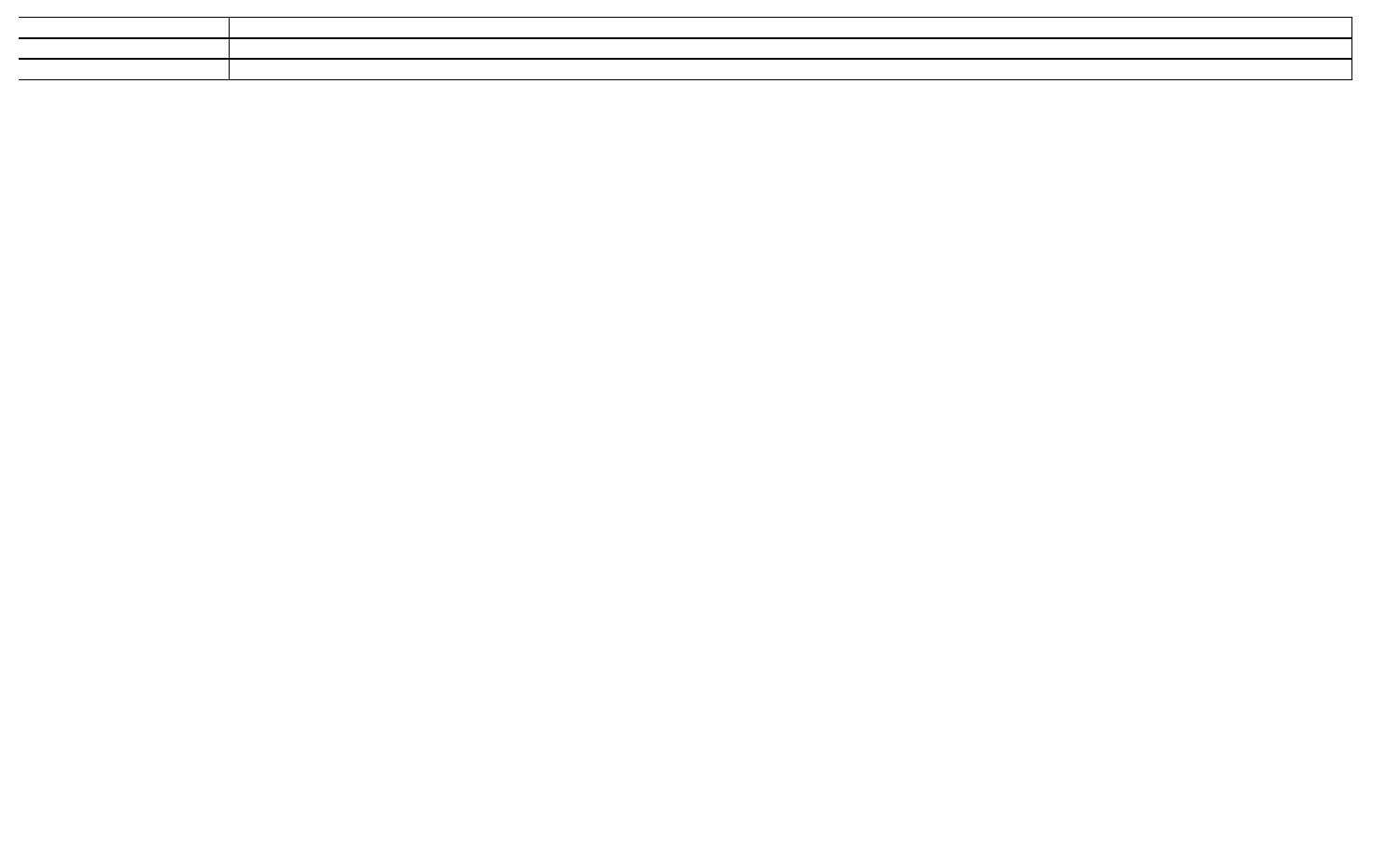| ,他们的人们就是一个人,他们的人们就是一个人,他们的人们,他们的人们就是一个人,他们的人们,他们的人们就是一个人,他们的人们,他们的人们,他们的人们,他们的人们,<br>第25章 我们的人们,他们的人们,他们的人们,他们的人们,他们的人们,他们的人们,他们的人们,他们的人们,他们的人们,他们的人们,他们的人们,他们的人们,他们的 |  |
|-----------------------------------------------------------------------------------------------------------------------------------------------------------------------|--|
| ,一个人都是一个人的人,而且,他们的人都是一个人,而且,他们的人都是一个人,而且,他们的人都是一个人,而且,他们的人都是一个人,而且,他们的人都是一个人,而且,他<br>第二百一十一章 一个人,他们的人都是一个人,他们的人都是一个人,他们的人都是一个人,他们的人都是一个人,他们的人都是一个人,他们的人都是一个人,他们的人都是一个 |  |
| ,一个人都是一个人的人,而且,他们的人都是一个人,他们的人都是一个人,他们的人都是一个人,他们的人都是一个人,他们的人都是一个人,他们的人都是一个人,他们的人都是                                                                                     |  |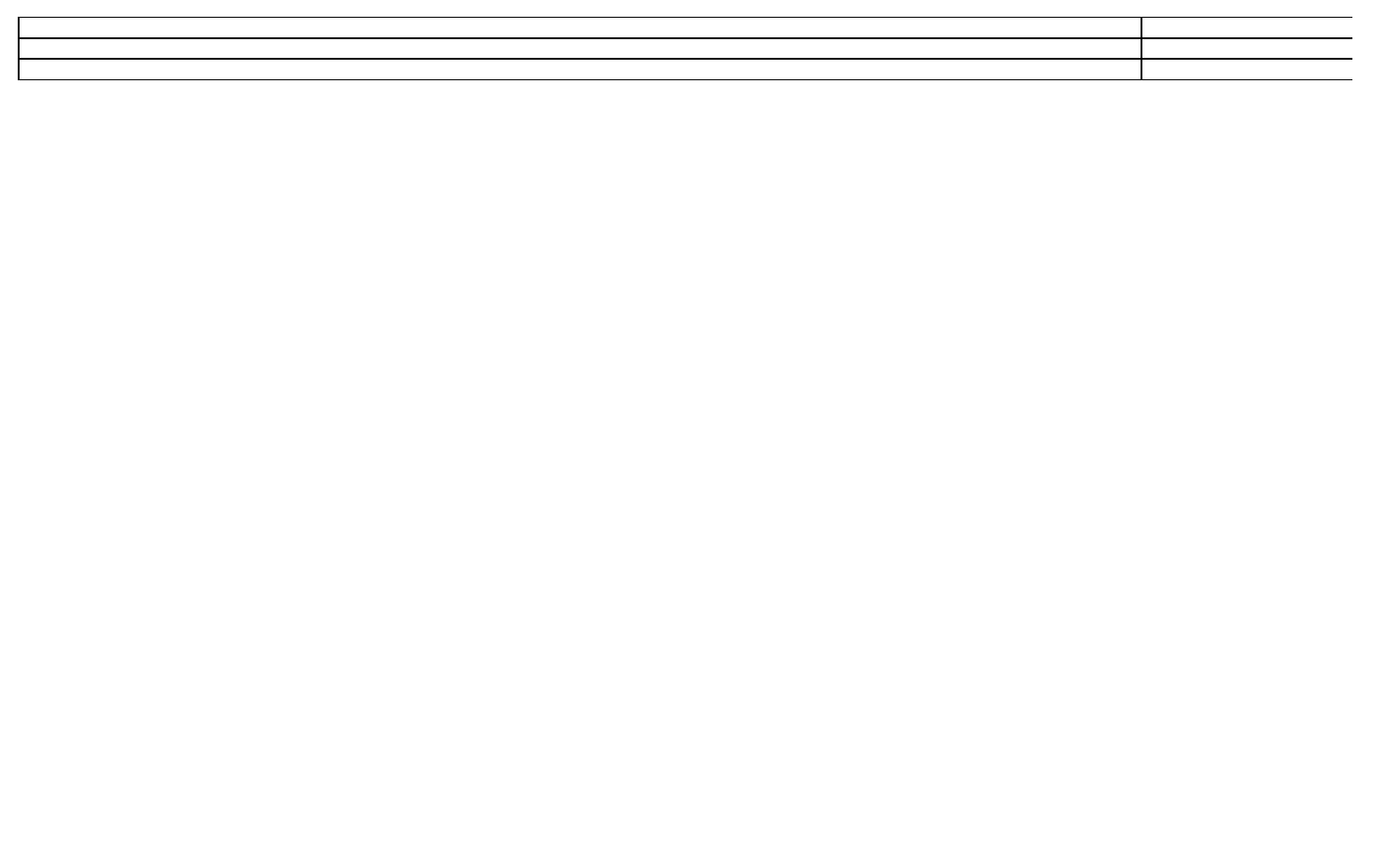| ,一个人都是一个人的人,而且,我们也不会不会不会。""我们,我们也不会不会不会不会不会不会不会不会。""我们,我们也不会不会不会不会不会不会不会不会。""我们,我<br>,他们的人们也不会不会。""我们的人们,我们也不会不会不会。""我们的人们,我们也不会不会不会。""我们的人们,我们也不会不会不会。""我们的人们,我们也不会不 |  |
|-----------------------------------------------------------------------------------------------------------------------------------------------------------------------|--|
| ,我们也不会不会不会。""我们的,我们也不会不会不会。""我们的,我们也不会不会不会不会。""我们的,我们也不会不会不会不会。""我们的,我们也不会不会不会不会                                                                                      |  |
|                                                                                                                                                                       |  |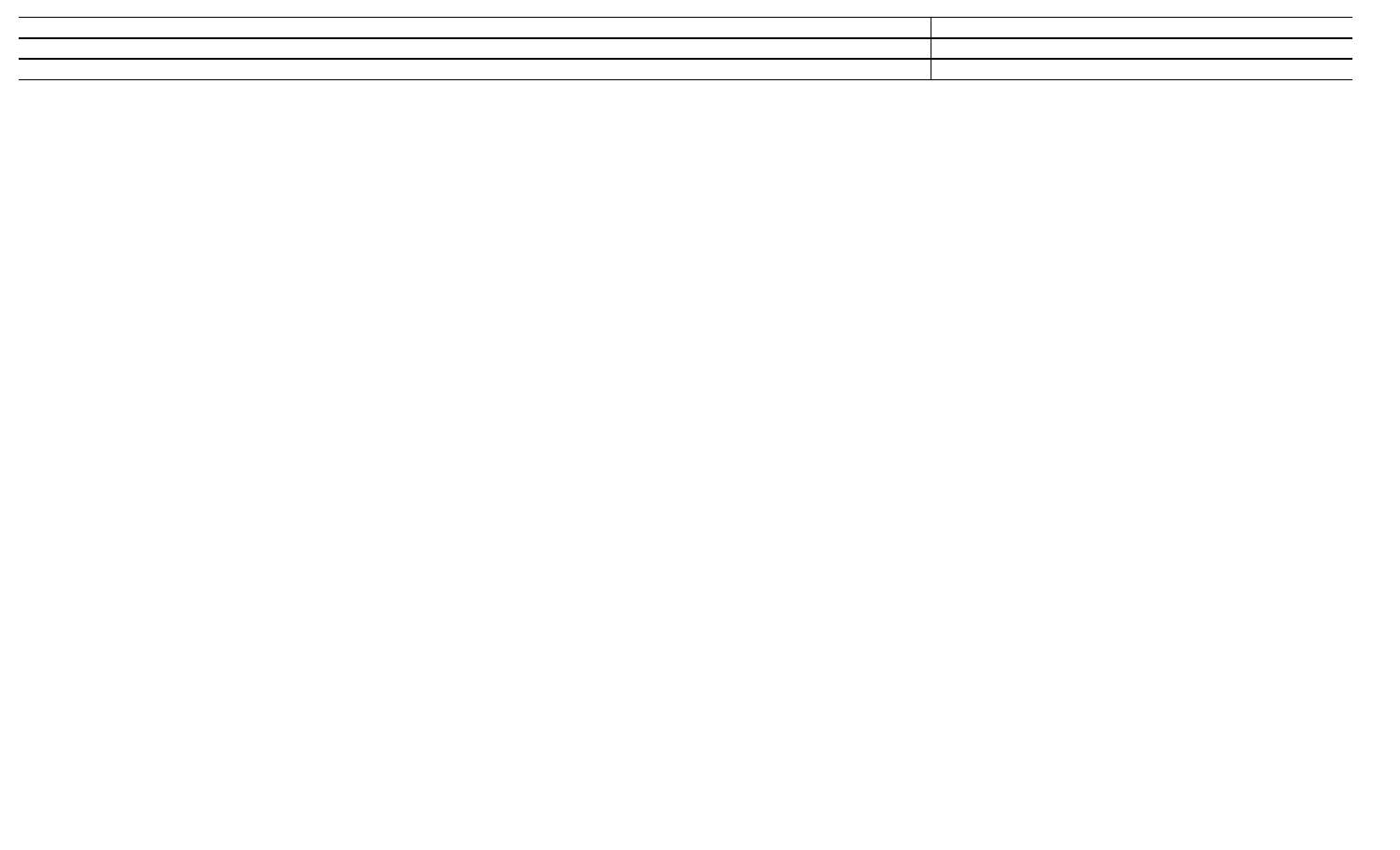| <u> 2001 - An t-An Aontaithe ann an t-Aontaithe ann an t-Aontaithe ann an t-Aontaithe ann an t-Aontaithe ann an t-</u> |
|------------------------------------------------------------------------------------------------------------------------|
|                                                                                                                        |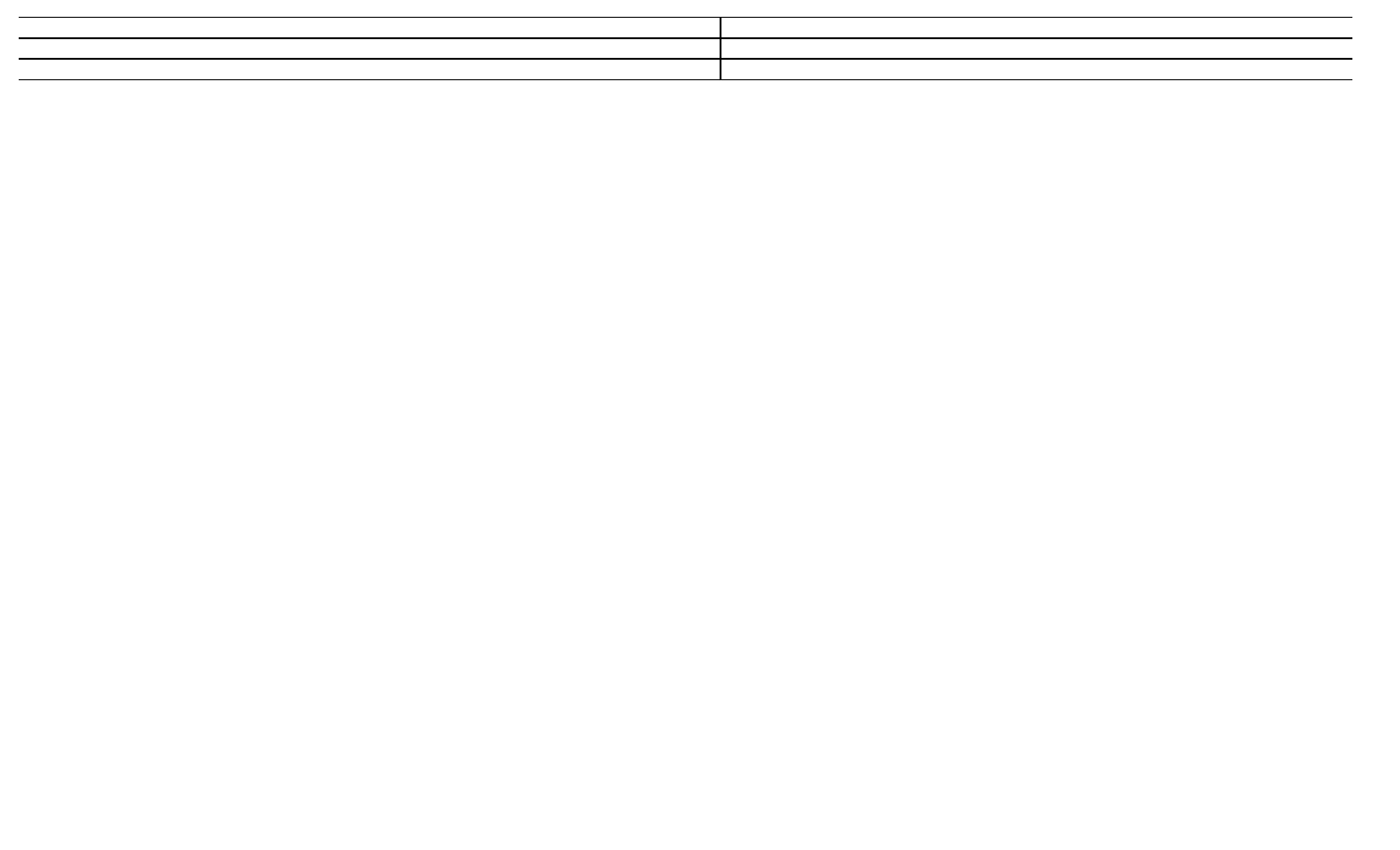| ,一个人都是一个人的人,而且,他们的人都是一个人,而且,他们的人都是一个人,而且,他们的人都是一个人,而且,他们的人都是一个人,而且,他们的人都是一个人,而且,他<br>第二十一章 一个人,他们的人都是一个人,他们的人都是一个人,他们的人都是一个人,他们的人都是一个人,他们的人都是一个人,他们的人都是一个人,他们的人都是一个人, | ,我们也不会不会。""我们的,我们也不会不会。""我们的,我们也不会不会不会。""我们的,我们也不会不会不会。""我们的,我们也不会不会不会。""我们的,我们也 |
|-----------------------------------------------------------------------------------------------------------------------------------------------------------------------|----------------------------------------------------------------------------------|
|                                                                                                                                                                       |                                                                                  |
|                                                                                                                                                                       |                                                                                  |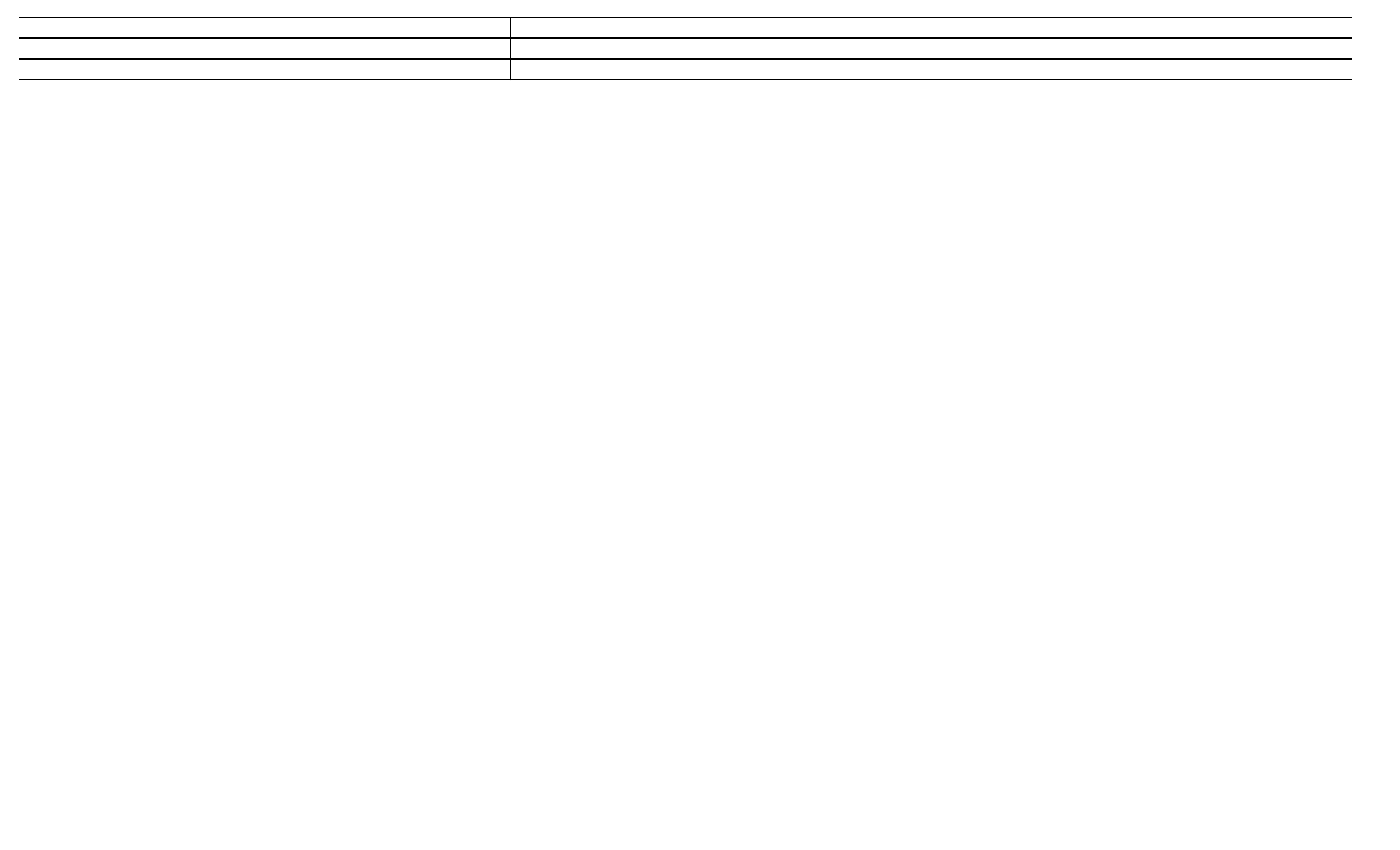| ,一个人的人都是一个人的人,而且,他们的人都是一个人的人,而且,他们的人都是一个人的人,而且,他们的人都是一个人的人,而且,他们的人都是一个人的人,而且,他们的人<br>第一百一十一章 一个人的人,他们的人都是一个人的人,他们的人都是一个人的人,他们的人都是一个人的人,他们的人都是一个人的人,他们的人都是一个人的人,他们的人都是<br>,我们就会不会不会。""我们,我们就会不会不会不会。""我们,我们就会不会不会不会不会不会。""我们,我们就会不会不会不会不会。""我们,我们就会不会不会不会不 |
|-----------------------------------------------------------------------------------------------------------------------------------------------------------------------------------------------------------------------------------------------------------|
| ,一个人都是一个人的人,而且,他们的人都是一个人,而且,他们的人都是一个人,而且,他们的人都是一个人,而且,他们的人都是一个人,而且,他们的人都是一个人,而且,他<br>第二十一章 一个人,他们的人都是一个人,他们的人都是一个人,他们的人都是一个人,他们的人都是一个人,他们的人都是一个人,他们的人都是一个人,他们的人都是一个人,                                                                                     |
|                                                                                                                                                                                                                                                           |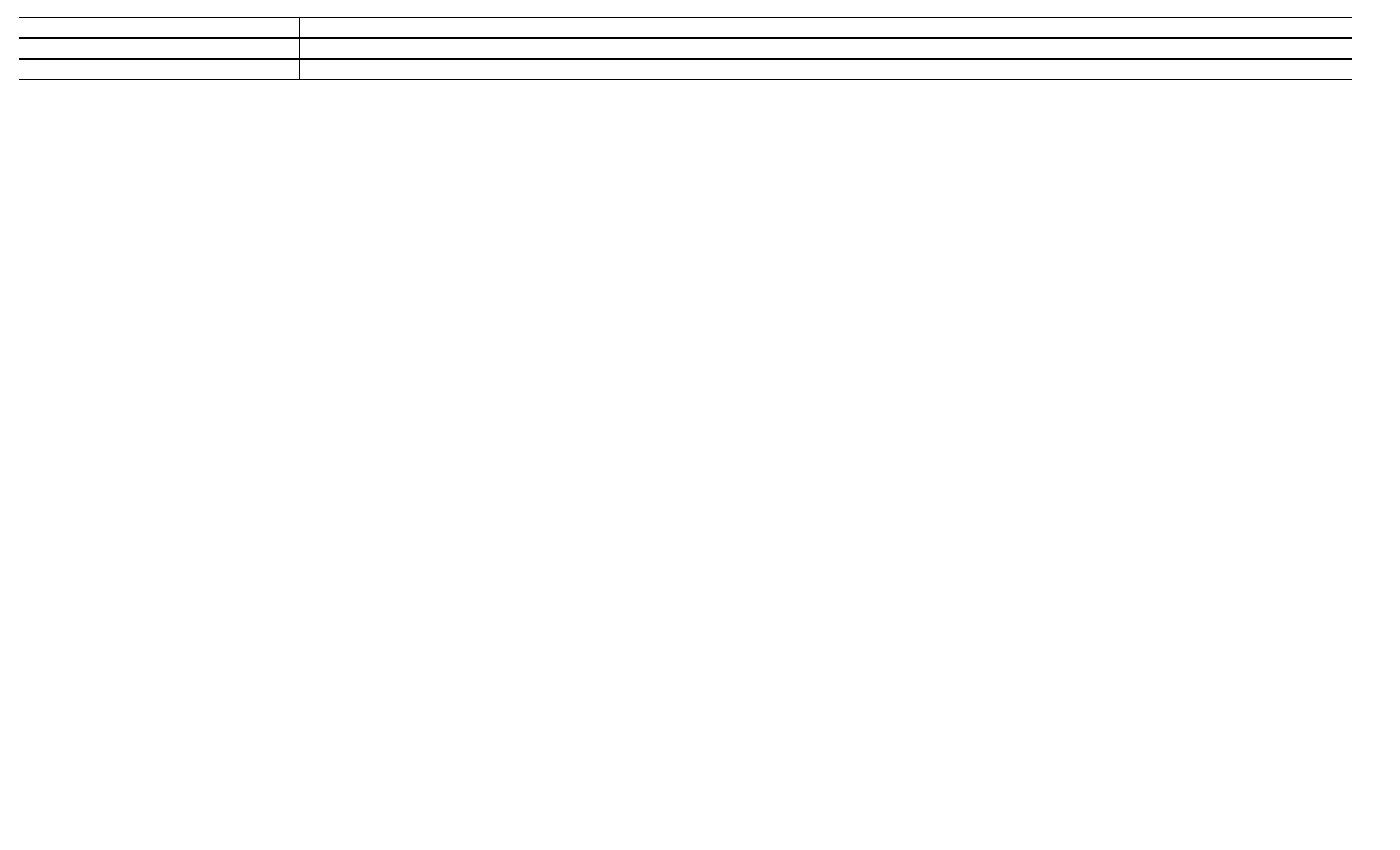| <u>та на представљен под податковата на представљен податковата на представљен податковата на представљен податк</u> |  |
|----------------------------------------------------------------------------------------------------------------------|--|
|                                                                                                                      |  |
| ,一个人都是一个人的人,一个人都是一个人的人,一个人都是一个人的人,一个人都是一个人的人,一个人都是一个人的人,一个人都是一个人的人,一个人都是一个人的人,一个人                                    |  |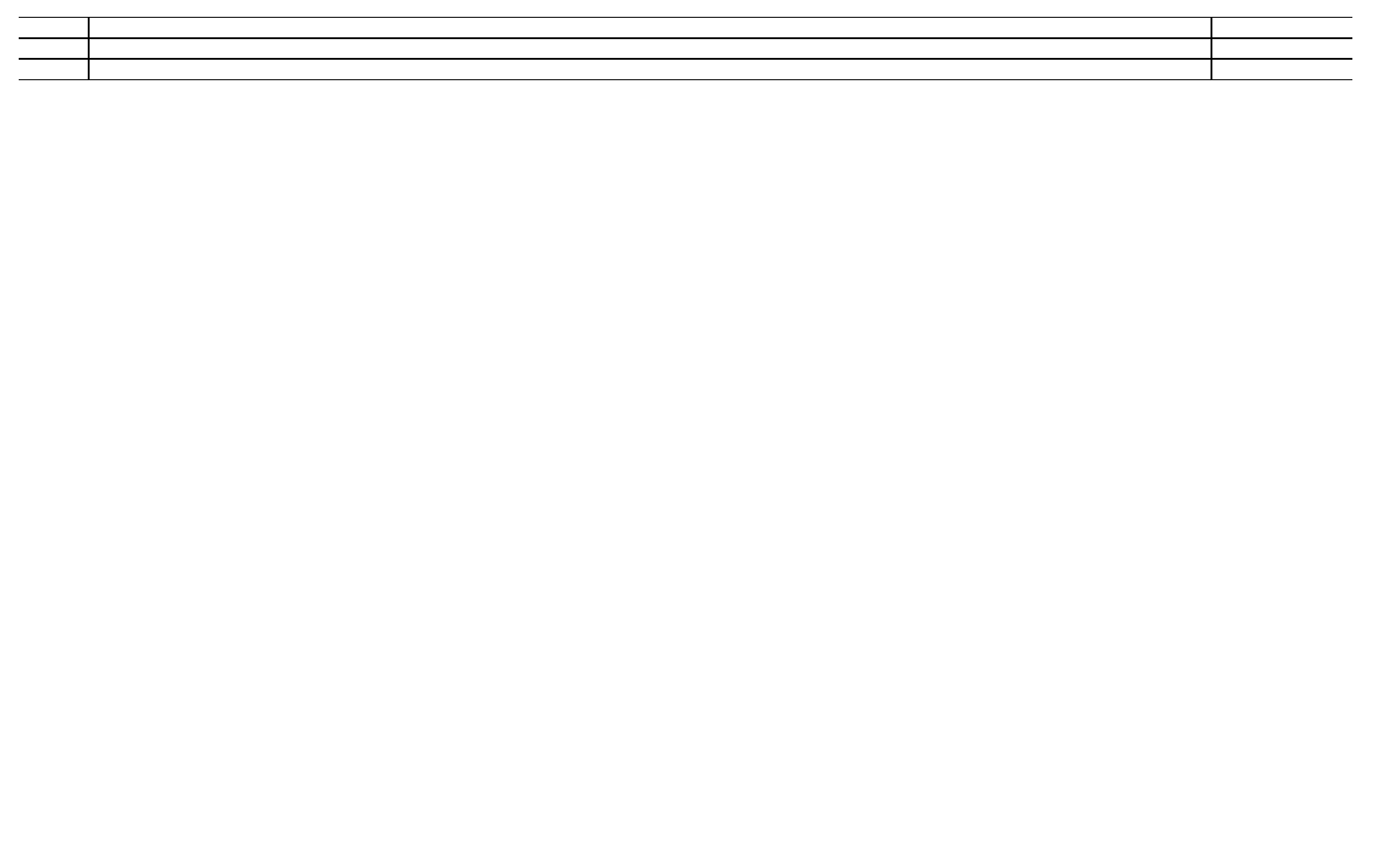| ,一个人都是一个人的人,一个人都是一个人的人,一个人都是一个人的人,一个人都是一个人的人,一个人都是一个人的人,一个人都是一个人的人,一个人都是一个人的人,一个人<br>→ South State State State State State State State State State State State State State State State State State State State State State State State State State State State State State State State State State State State St |  |
|-------------------------------------------------------------------------------------------------------------------------------------------------------------------------------------------------------------------------------------------------------------------------------------------------------------------|--|
| ,一个人的人都是一个人的人,而且,他们的人都是不是一个人的人,而且,他们的人都是不是一个人的人,而且,他们的人都是不是一个人的人,而且,他们的人都是不是一个人的<br>第一百一十一章 一个人的人,他们的人都是不是一个人的人,他们的人都是不是一个人的人,他们的人都是不是一个人的人,他们的人都是不是一个人的人,他们的人都是不是一个                                                                                                                                              |  |
| ,我们也不会不会不会。""我们的,我们也不会不会不会。""我们的,我们也不会不会不会不会不会。""我们的,我们也不会不会不会不会。""我们的,我们也不会不会不会<br>第二百一章 第二百一章 第二百一章 第二百一章 第二百一章 第二百一章 第二百一章 第二百一章 第二百一章 第二百一章 第二百一章 第二百一章 第二百一章 第二                                                                                                                                              |  |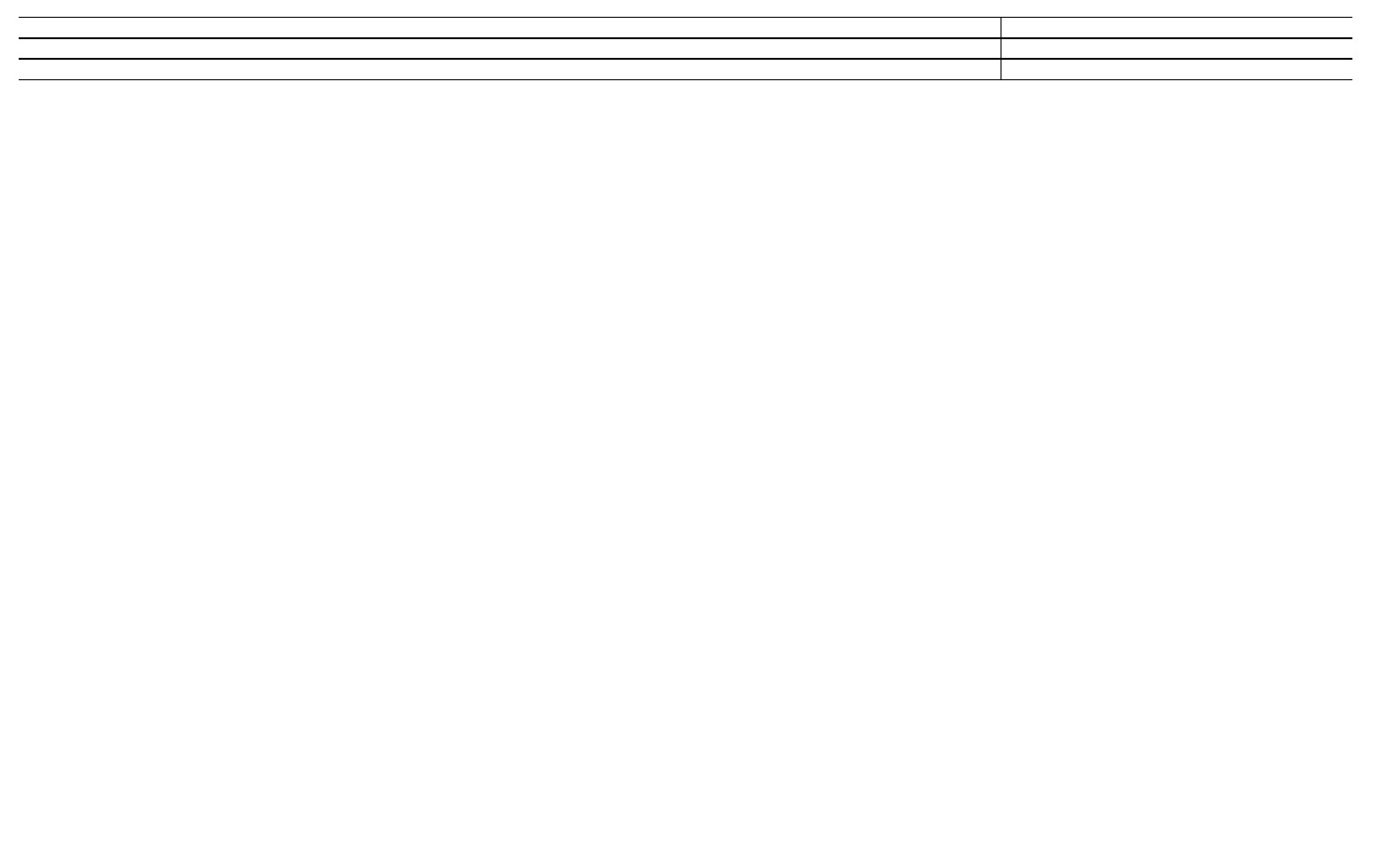| ,一个人都是一个人的人,而且,他们的人都是一个人,而且,他们的人都是一个人,而且,他们的人都是一个人,而且,他们的人都是一个人,而且,他们的人都是一个人,而且,他<br>第二十二章 第二十二章 第二十二章 第二十二章 第二十二章 第二十二章 第二十二章 第二十二章 第二十二章 第二十二章 第二十二章 第二十二章 第二十二章 第二十 |  |
|------------------------------------------------------------------------------------------------------------------------------------------------------------------------|--|
|                                                                                                                                                                        |  |
| ,我们就会不会不会。""我们的,我们也不会不会不会。""我们的,我们也不会不会不会不会不会。""我们的,我们也不会不会不会不会。""我们的,我们也不会不会不会不                                                                                       |  |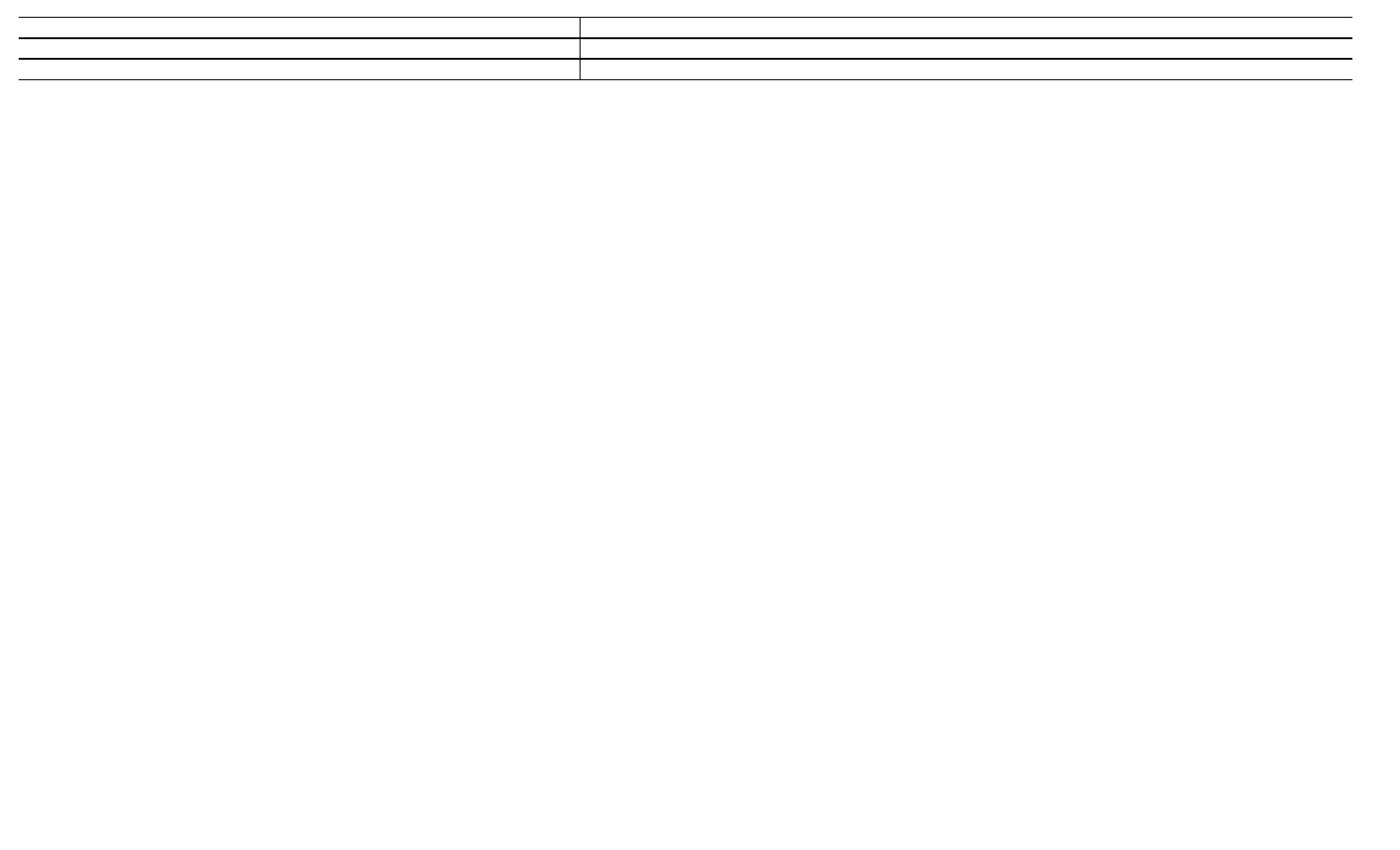| ,我们就会不会不会。""我们,我们也不会不会不会。""我们,我们也不会不会不会不会不会不会。""我们,我们也不会不会不会不会。""我们,我们也不会不会不会不会不  |
|-----------------------------------------------------------------------------------|
| ,一个人都是一个人的人,一个人都是一个人的人,一个人都是一个人的人,一个人都是一个人的人,一个人都是一个人的人,一个人都是一个人的人,一个人都是一个人的人,一个人 |
|                                                                                   |
| ,一个人都是一个人的人,而且,我们也不会不会不会。""我们,我们也不会不会不会不会不会不会不会。""我们,我们也不会不会不会不会不会不会不会不会。""我们,我们  |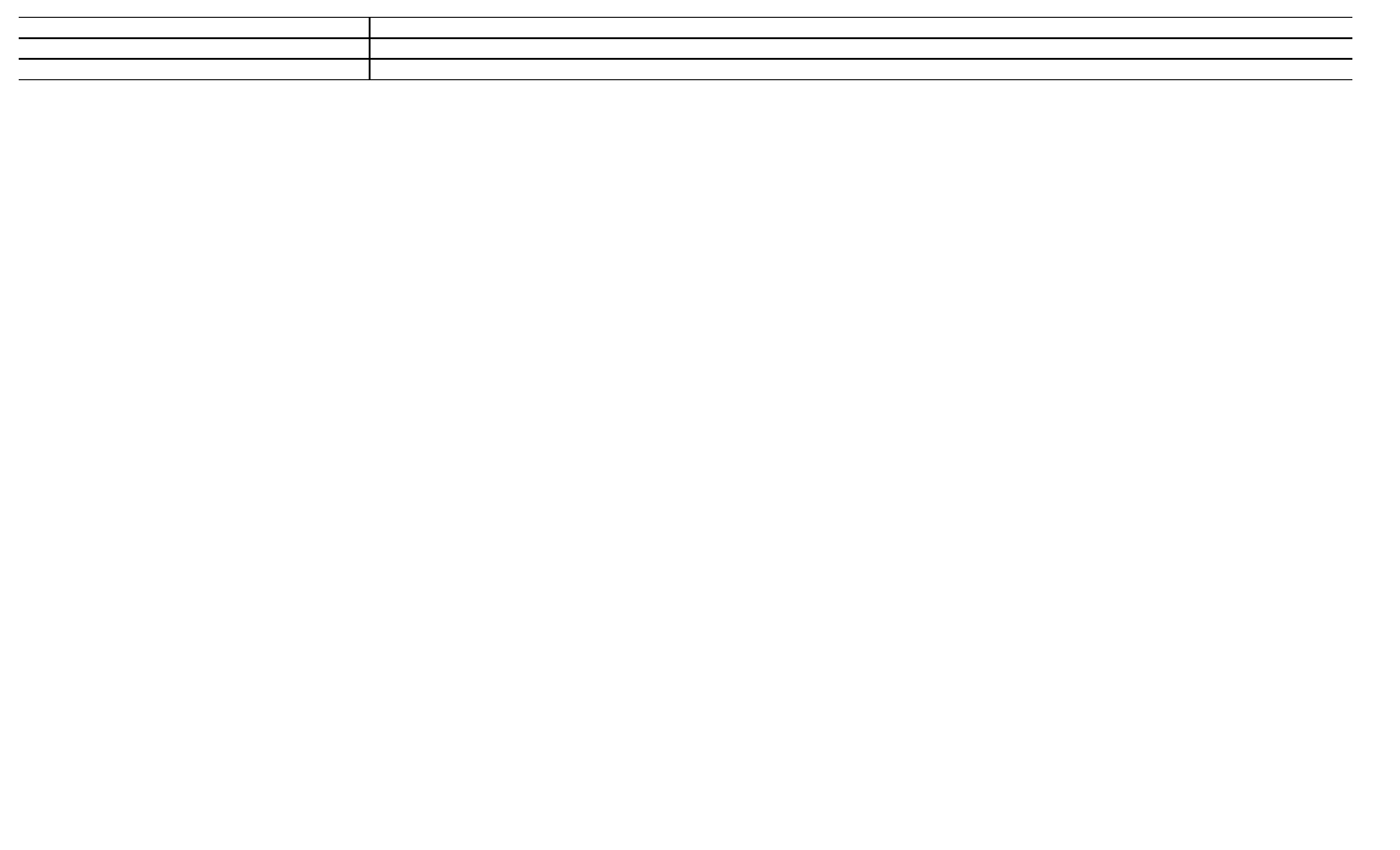| ,一个人都是一个人的人,一个人都是一个人的人,一个人都是一个人的人,一个人都是一个人的人,一个人都是一个人的人,一个人都是一个人的人,一个人都是一个人的人,一个人<br>第二十一章 一个人的人,一个人的人都是一个人的人,一个人的人都是一个人的人,一个人的人都是一个人的人,一个人的人都是一个人的人,一个人的人都是一个人的人,一个人<br>,一个人都是一个人的人,一个人都是一个人的人,一个人都是一个人的人,一个人都是一个人的人,一个人都是一个人的人,一个人都是一个人的人,一个人都是一个人的人,一个人<br>第二十一章 一个人的人,一个人都是一个人的人,一个人都是一个人的人,一个人都是一个人的人,一个人都是一个人的人,一个人都是一个人的人,一个人都是一个人的人,一个 |  |
|------------------------------------------------------------------------------------------------------------------------------------------------------------------------------------------------------------------------------------------------------------------------------------------------------------------------------------------------|--|
| ,一个人的人都是一个人的人,而且,他们的人都是一个人的人,而且,他们的人都是一个人的人,而且,他们的人都是一个人的人,而且,他们的人都是一个人的人,而且,他们的<br>第一百一十一章 一个人的人,他们的人都是一个人的人,他们的人都是一个人的人,他们的人都是一个人的人,他们的人都是一个人的人,他们的人都是一个人的人,他们的人都是                                                                                                                                                                           |  |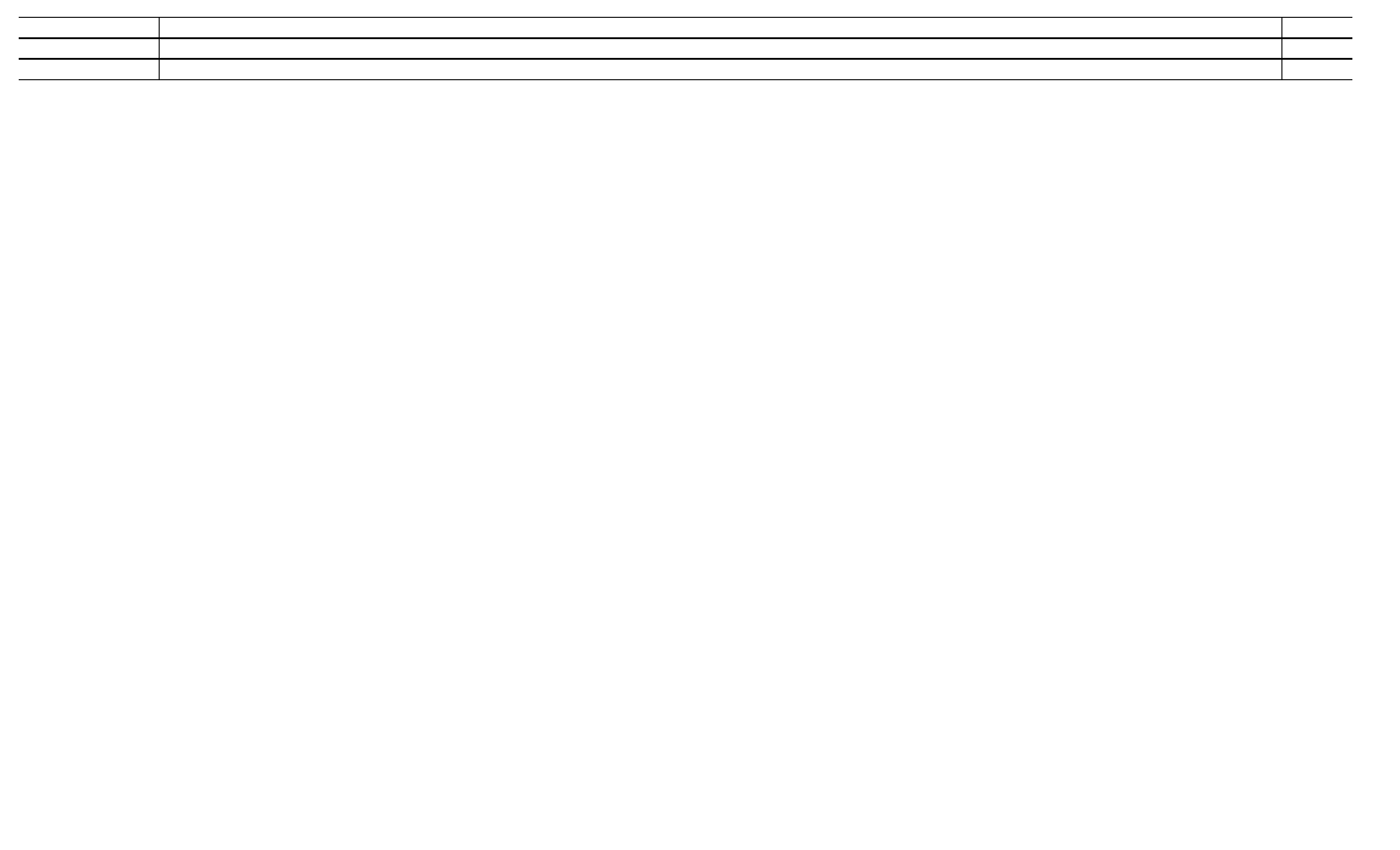| ,我们就会不会不会。""我们,我们也不会不会不会。""我们,我们也不会不会不会不会不会不会不会。""我们,我们也不会不会不会不会不会。""我们,我们也不会不会不 |  |
|----------------------------------------------------------------------------------|--|
| ,一个人的人都是一个人的人,而且,我们也不会不会不会。""我们,我们也不会不会不会不会不会不会。""我们,我们也不会不会不会不会。""我们,我们也不会不会不会不 |  |
|                                                                                  |  |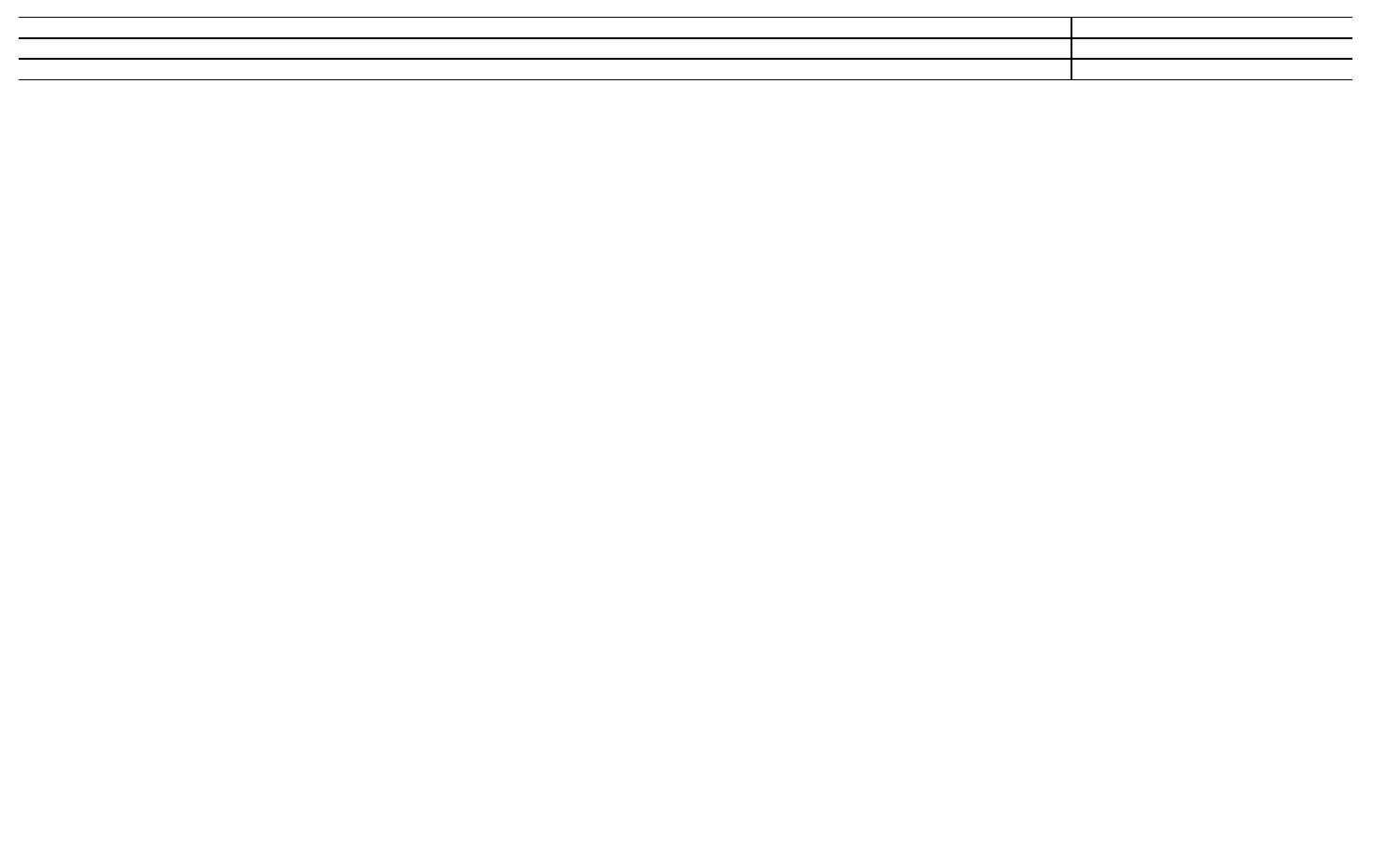| → 中国的 → 中国的 → 中国的 → 中国的 → 中国的 → 中国的 → 中国的 → 中国的 → 中国的 → 中国的 → 中国的 → 中国的 → 中国的 → 中国的 → 中国的 → 中国的 → 中国的 → 中国的 → 中国 |  |
|------------------------------------------------------------------------------------------------------------------|--|
|                                                                                                                  |  |
|                                                                                                                  |  |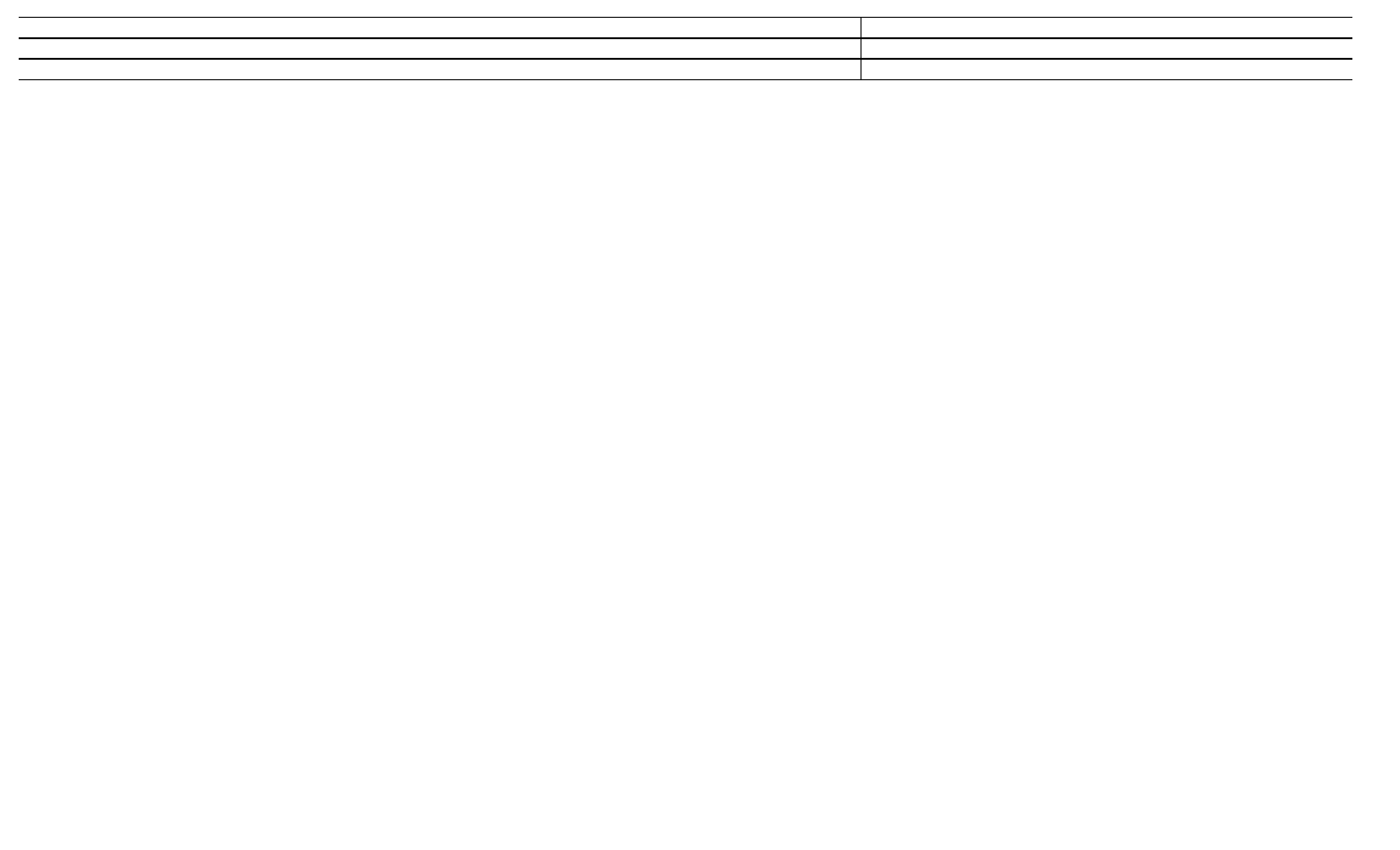| ,我们就会不会不会。""我们,我们就会不会不会不会,我们就会不会不会不会。""我们,我们就会不会不会不会。""我们,我们就会不会不会不会。""我们,我们就会不会 |                                                                                   |
|----------------------------------------------------------------------------------|-----------------------------------------------------------------------------------|
|                                                                                  | ,我们也不会不会不会。""我们的,我们也不会不会不会。""我们的,我们也不会不会不会不会。""我们的,我们也不会不会不会不会。""我们的,我们也不会不会不会不会  |
|                                                                                  | ,我们就会不会不会。""我们,我们就会不会不会,我们就会不会不会,我们就会不会不会。""我们,我们就会不会不会。""我们,我们就会不会不会不会。""我们,我们就会 |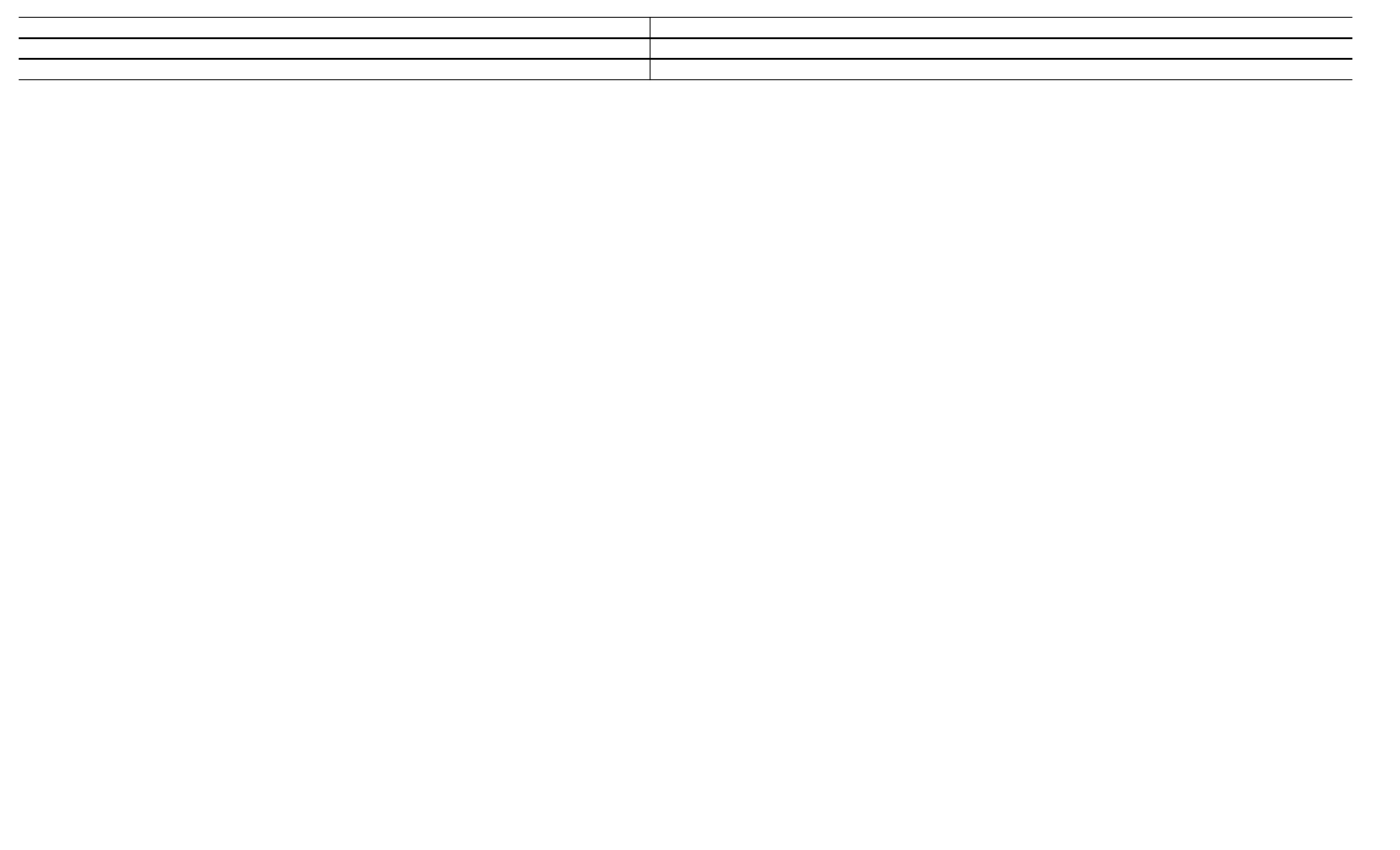| ,他们的人们就会在这里,他们的人们就会在这里,他们的人们就会在这里,他们的人们就会在这里,他们的人们就会在这里,他们的人们就会在这里,他们的人们就会在这里,他们<br>第251章 我们的人们的人们,我们的人们的人们的人们,我们的人们的人们的人们,我们的人们的人们的人们,我们的人们的人们的人们,我们的人们的人们的人们,我们的人们 |
|----------------------------------------------------------------------------------------------------------------------------------------------------------------------|
|                                                                                                                                                                      |
|                                                                                                                                                                      |
|                                                                                                                                                                      |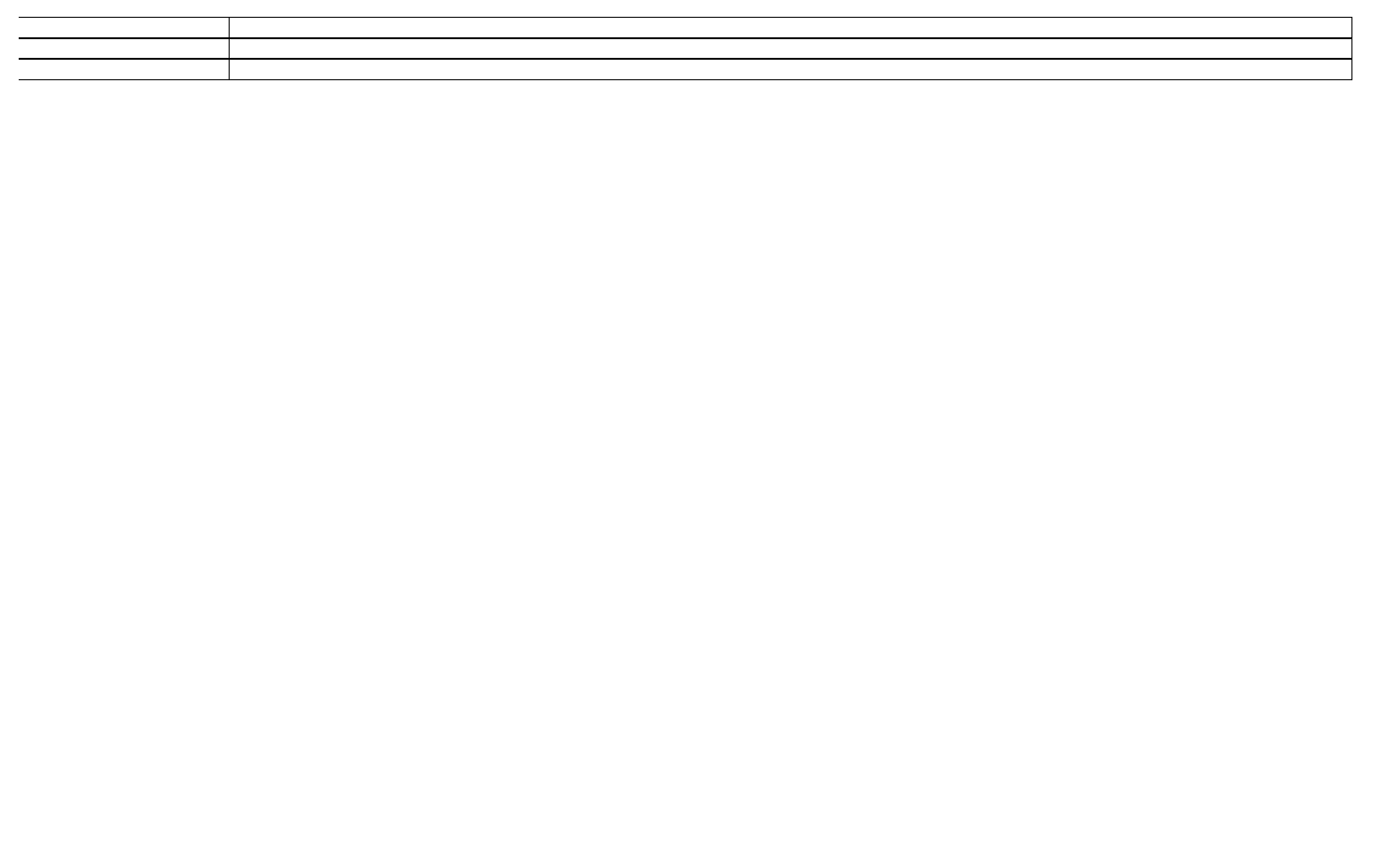| ,他们的人们就是一个人,他们的人们就是一个人,他们的人们,他们的人们就是一个人,他们的人们,他们的人们就是一个人,他们的人们,他们的人们,他们的人们,他们的人们,<br>第25章 我们的人们,他们的人们,他们的人们,他们的人们,他们的人们,他们的人们,他们的人们,他们的人们,他们的人们,他们的人们,他们的人们,他们的人们,他们的 |  |
|-----------------------------------------------------------------------------------------------------------------------------------------------------------------------|--|
| ,一个人都是一个人的人,而且,他们的人都是一个人,而且,他们的人都是一个人,而且,他们的人都是一个人,而且,他们的人都是一个人,而且,他们的人都是一个人,而且,他<br>第二百一十一章 一个人,他们的人都是一个人,他们的人都是一个人,他们的人都是一个人,他们的人都是一个人,他们的人都是一个人,他们的人都是一个人,他们的人都是一个 |  |
| ,一个人都是一个人的人,而且,他们的人都是一个人,他们的人都是一个人,他们的人都是一个人,他们的人都是一个人,他们的人都是一个人,他们的人都是一个人,他们的人都是                                                                                     |  |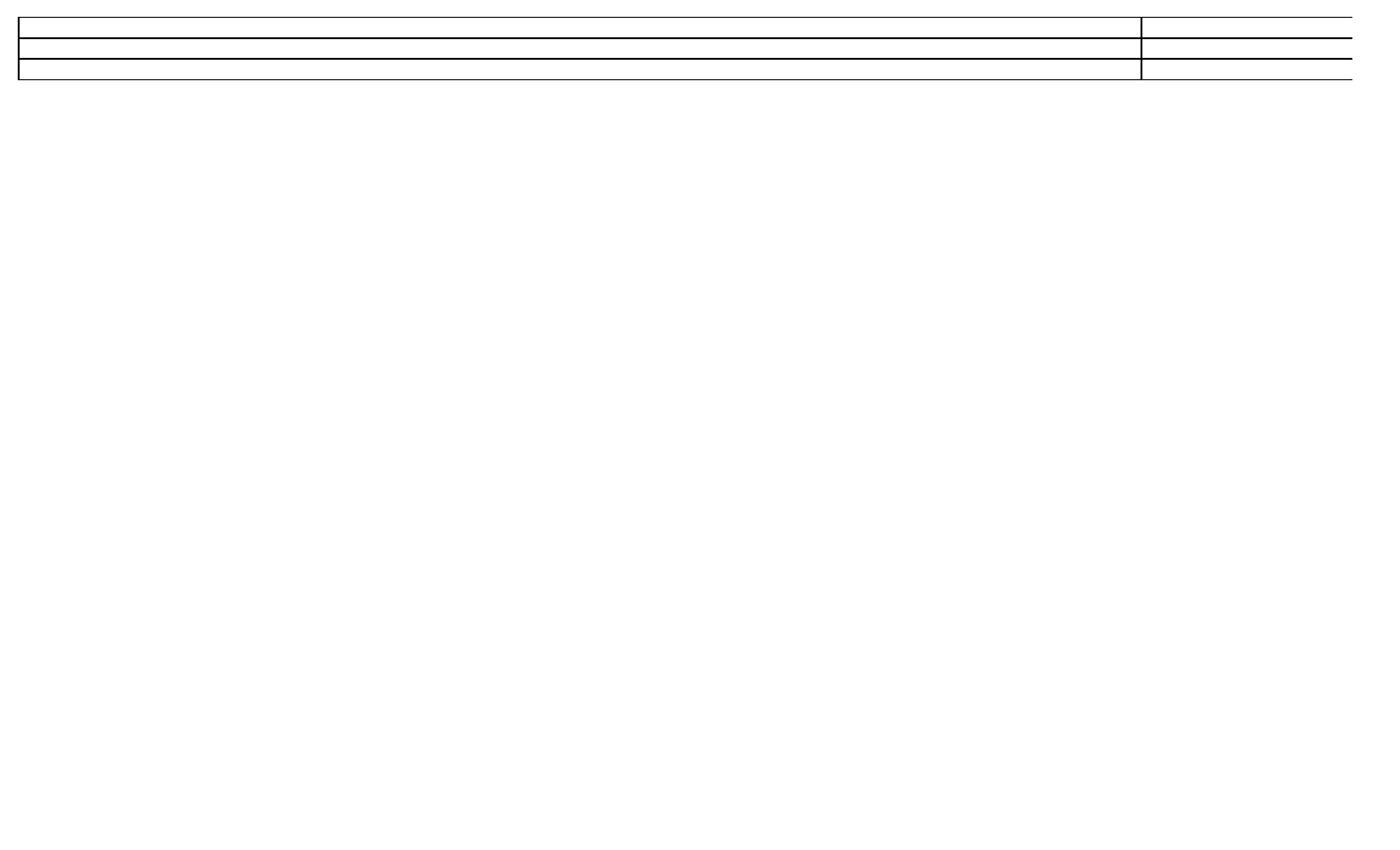| ,一个人都是一个人的人,而且,我们也不会不会不会。""我们,我们也不会不会不会不会不会不会不会不会。""我们,我们也不会不会不会不会不会不会不会不会。""我们,我<br>,他们的人们也不会不会。""我们的人们,我们也不会不会不会。""我们的人们,我们也不会不会不会。""我们的人们,我们也不会不会不会。""我们的人们,我们也不会不 |  |
|-----------------------------------------------------------------------------------------------------------------------------------------------------------------------|--|
| ,我们也不会不会不会。""我们的,我们也不会不会不会。""我们的,我们也不会不会不会不会。""我们的,我们也不会不会不会不会。""我们的,我们也不会不会不会不会                                                                                      |  |
|                                                                                                                                                                       |  |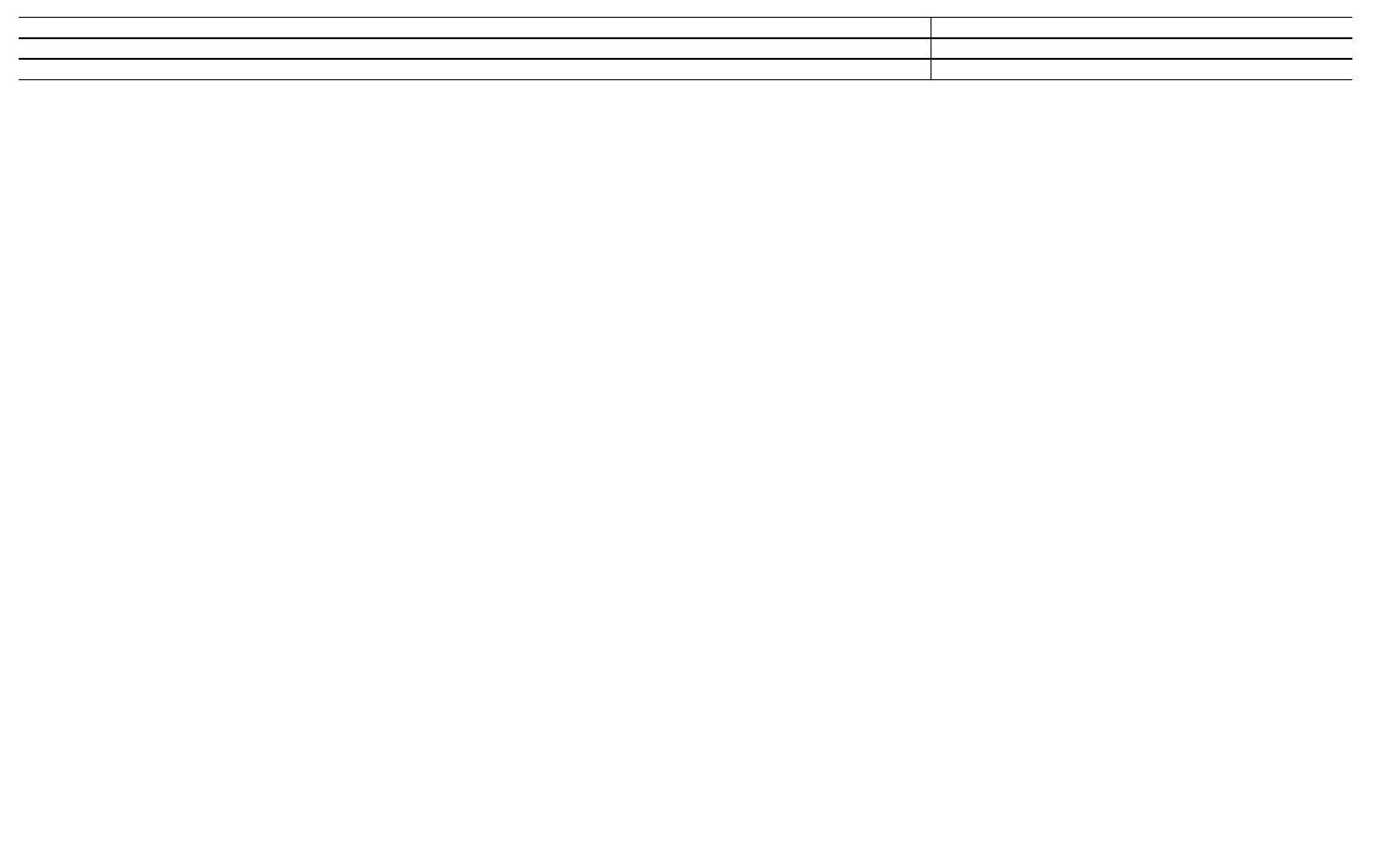| <u> 1980 - Ann an t-Aontaithe ann an t-Aontaithe ann an t-Aontaithe ann an t-Aontaithe ann an t-Aontaithe ann an t-</u> |
|-------------------------------------------------------------------------------------------------------------------------|
|                                                                                                                         |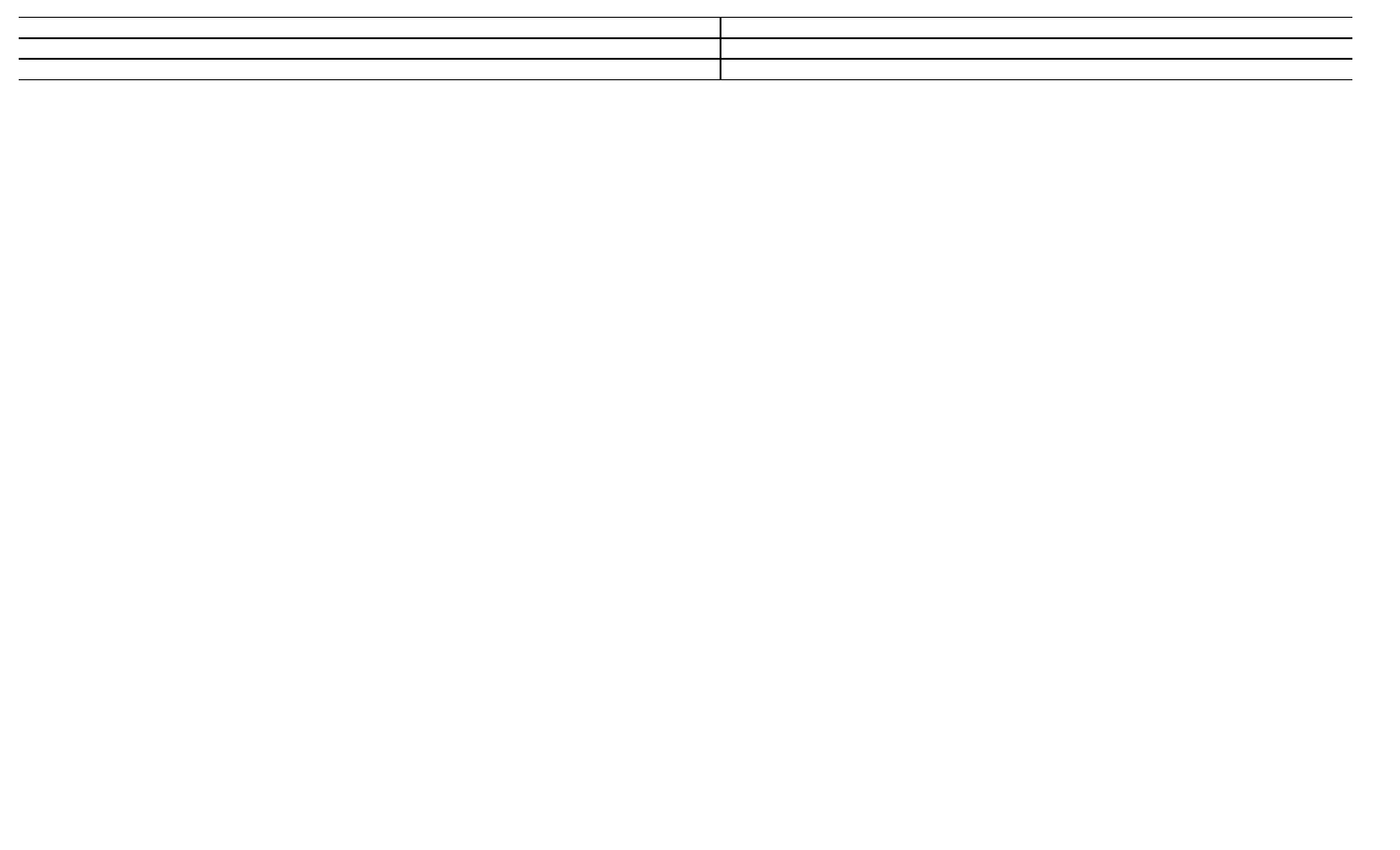| ,一个人都是一个人的人,而且,他们的人都是一个人,而且,他们的人都是一个人,而且,他们的人都是一个人,而且,他们的人都是一个人,而且,他们的人都是一个人,而且,他<br>第二十一章 一个人,他们的人都是一个人,他们的人都是一个人,他们的人都是一个人,他们的人都是一个人,他们的人都是一个人,他们的人都是一个人,他们的人都是一个人, | ,我们也不会不会。""我们的,我们也不会不会。""我们的,我们也不会不会不会。""我们的,我们也不会不会不会。""我们的,我们也不会不会不会。""我们的,我们也 |
|-----------------------------------------------------------------------------------------------------------------------------------------------------------------------|----------------------------------------------------------------------------------|
|                                                                                                                                                                       |                                                                                  |
|                                                                                                                                                                       |                                                                                  |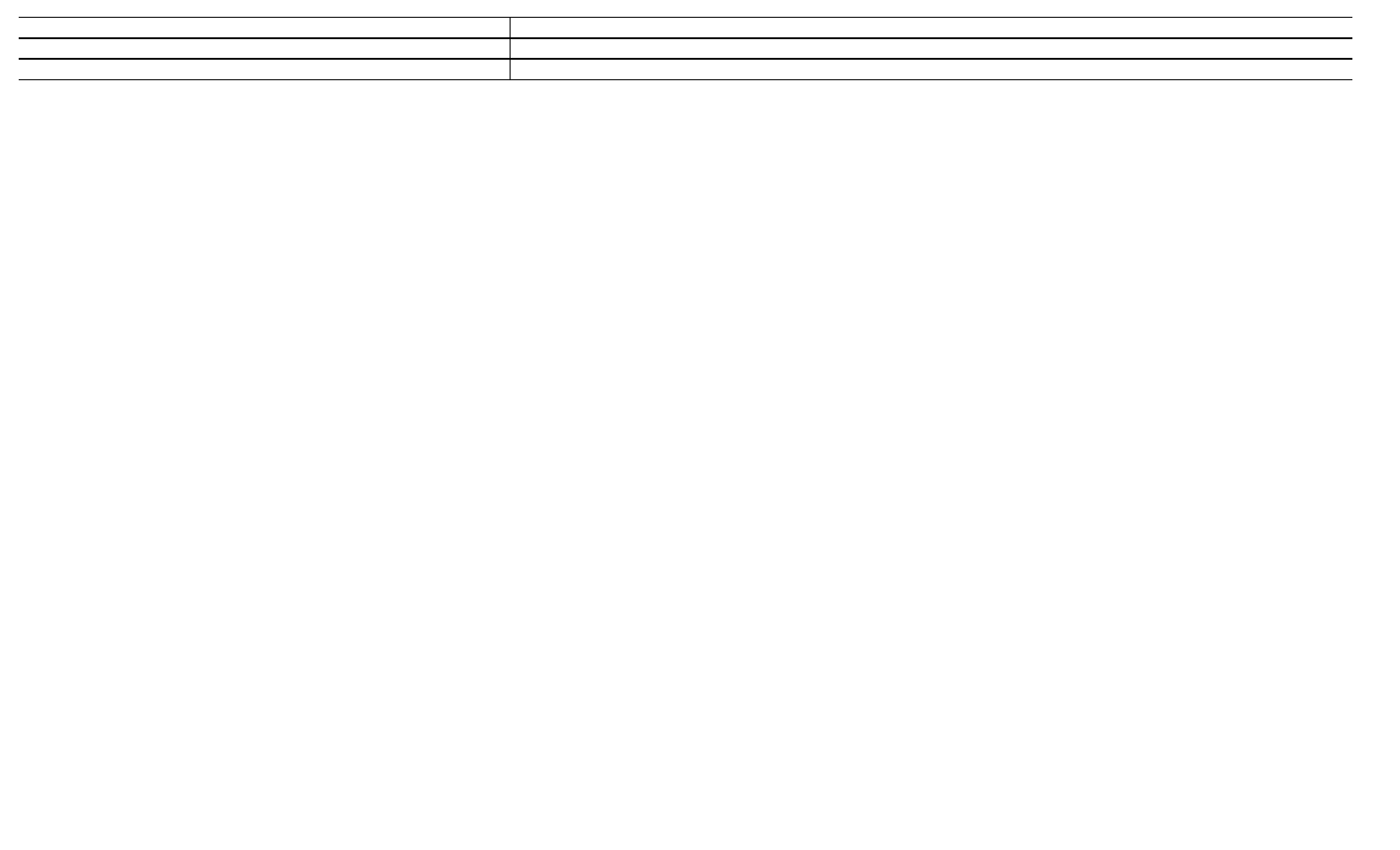| ,一个人的人都是一个人的人,而且,他们的人都是一个人的人,而且,他们的人都是一个人的人,而且,他们的人都是一个人的人,而且,他们的人都是一个人的人,而且,他们的人<br>第一百一十一章 一个人的人,他们的人都是一个人的人,他们的人都是一个人的人,他们的人都是一个人的人,他们的人都是一个人的人,他们的人都是一个人的人,他们的人都是<br>,我们就会不会不会。""我们,我们就会不会不会不会。""我们,我们就会不会不会不会不会不会。""我们,我们就会不会不会不会不会。""我们,我们就会不会不会不会不 |
|-----------------------------------------------------------------------------------------------------------------------------------------------------------------------------------------------------------------------------------------------------------|
| ,一个人都是一个人的人,而且,他们的人都是一个人,而且,他们的人都是一个人,而且,他们的人都是一个人,而且,他们的人都是一个人,而且,他们的人都是一个人,而且,他<br>第一百一十一章 一个人,他们的人都是一个人,他们的人都是一个人,他们的人都是一个人,他们的人都是一个人,他们的人都是一个人,他们的人都是一个人,他们的人都是一个                                                                                     |
|                                                                                                                                                                                                                                                           |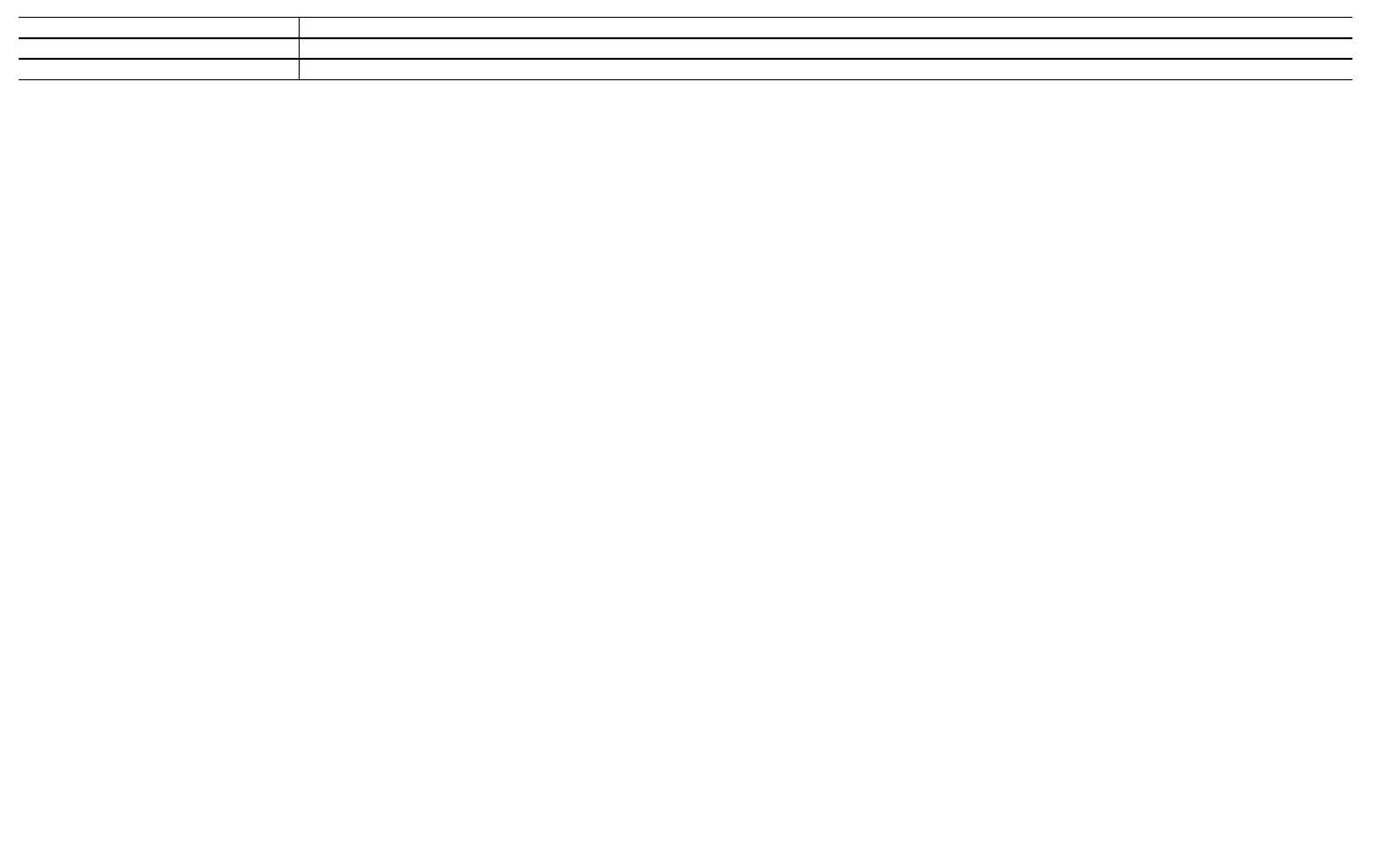| <u>та на представљен под податковата на представљен податковата на представљен податковата на представљен податк</u> |  |
|----------------------------------------------------------------------------------------------------------------------|--|
|                                                                                                                      |  |
| ,一个人都是一个人的人,一个人都是一个人的人,一个人都是一个人的人,一个人都是一个人的人,一个人都是一个人的人,一个人都是一个人的人,一个人都是一个人的人,一个人                                    |  |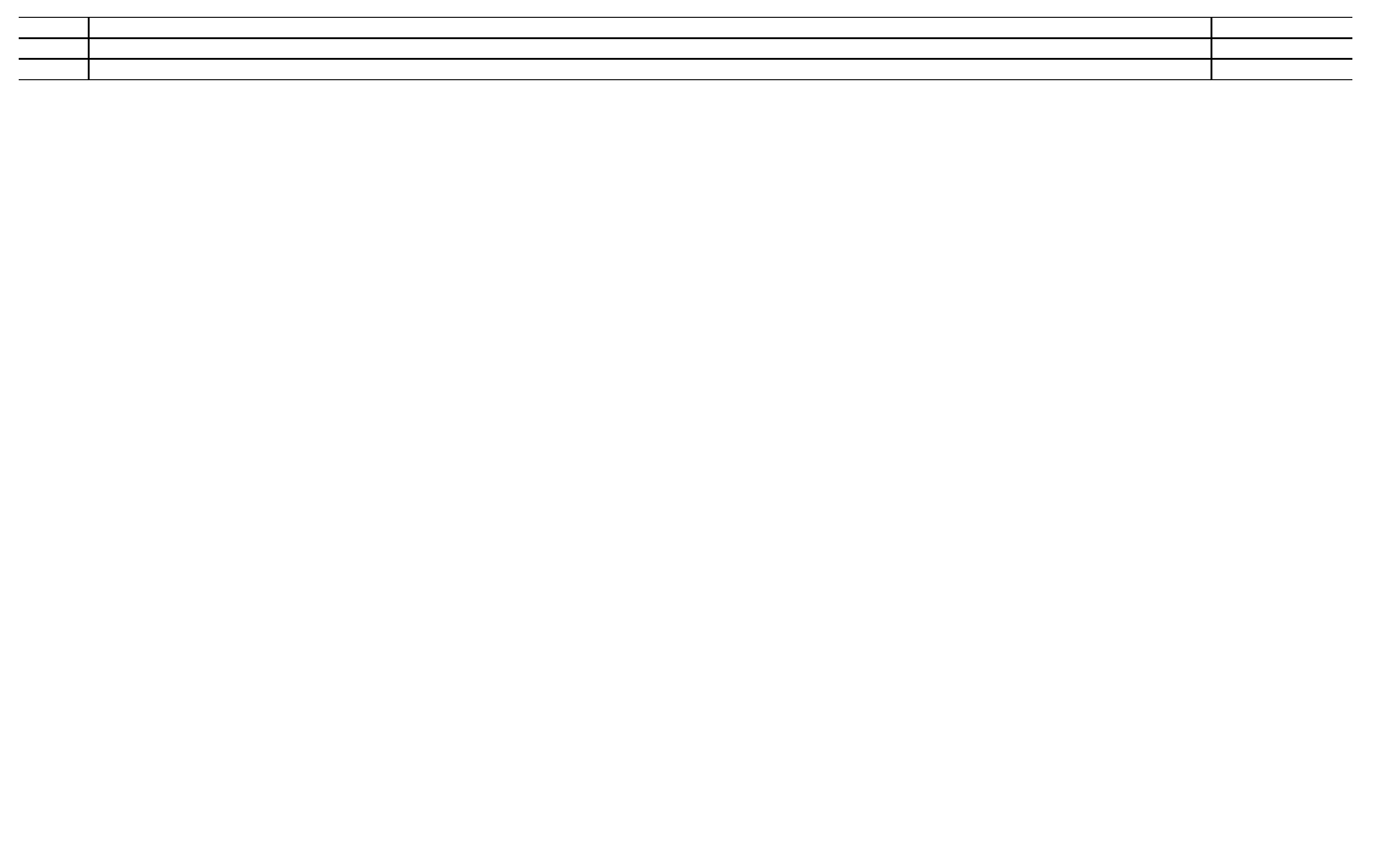| ,一个人都是一个人的人,一个人都是一个人的人,一个人都是一个人的人,一个人都是一个人的人,一个人都是一个人的人,一个人都是一个人的人,一个人都是一个人的人,一个人<br>→ South State State State State State State State State State State State State State State State State State State State State State State State State State State State State State State State State State State State St |  |
|-------------------------------------------------------------------------------------------------------------------------------------------------------------------------------------------------------------------------------------------------------------------------------------------------------------------|--|
| ,一个人的人都是一个人的人,而且,他们的人都是不是一个人的人,而且,他们的人都是不是一个人的人,而且,他们的人都是不是一个人的人,而且,他们的人都是不是一个人的<br>第一百一十一章 一个人的人,他们的人都是不是一个人的人,他们的人都是不是一个人的人,他们的人都是不是一个人的人,他们的人都是不是一个人的人,他们的人都是不是一个                                                                                                                                              |  |
| ,我们也不会不会不会。""我们的,我们也不会不会不会。""我们的,我们也不会不会不会不会不会。""我们的,我们也不会不会不会不会。""我们的,我们也不会不会不会<br>第二百一章 第二百一章 第二百一章 第二百一章 第二百一章 第二百一章 第二百一章 第二百一章 第二百一章 第二百一章 第二百一章 第二百一章 第二百一章 第二                                                                                                                                              |  |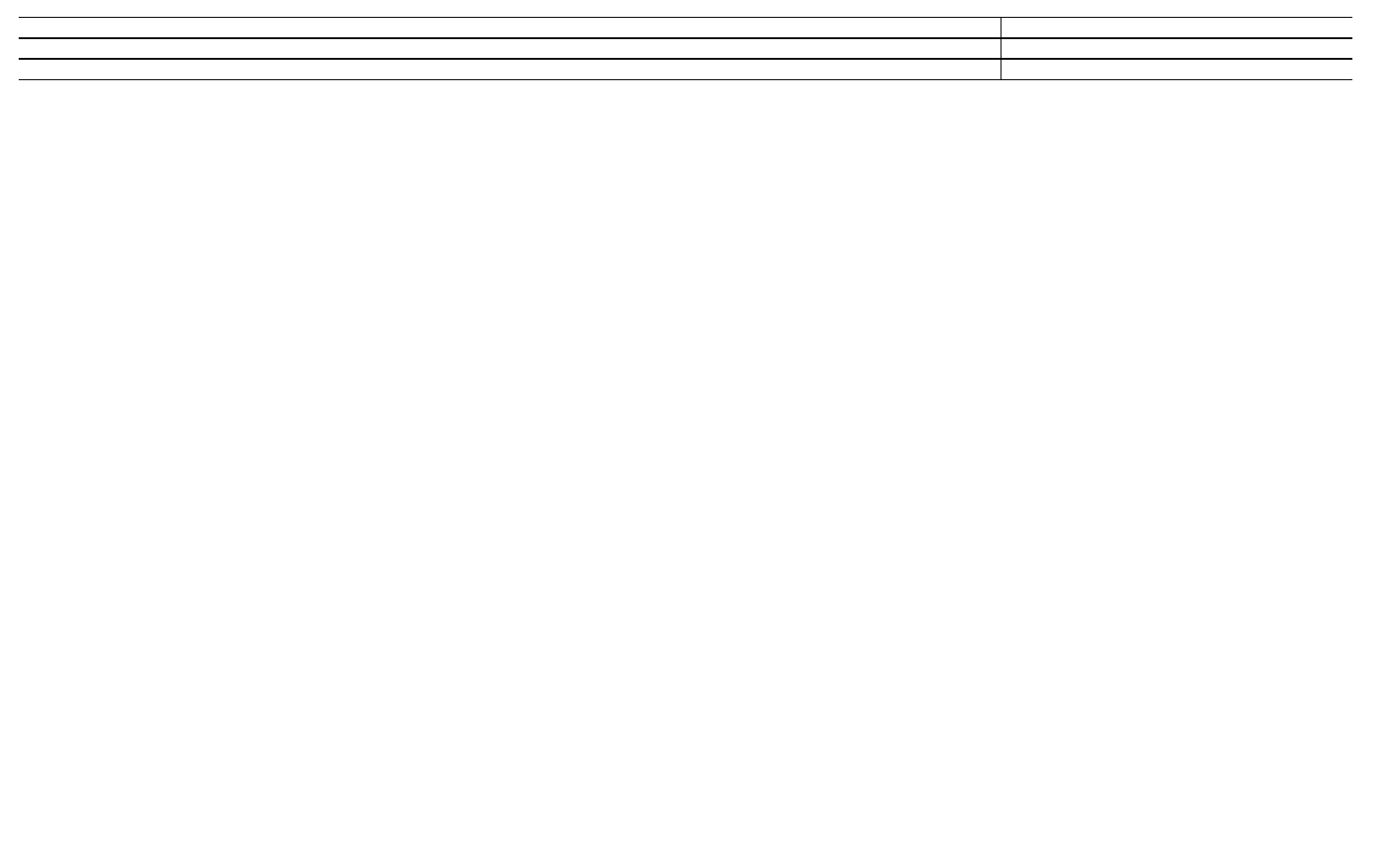| ,一个人都是一个人的人,而且,他们的人都是一个人,而且,他们的人都是一个人,而且,他们的人都是一个人,而且,他们的人都是一个人,而且,他们的人都是一个人,而且,他<br>第二十二章 第二十二章 第二十二章 第二十二章 第二十二章 第二十二章 第二十二章 第二十二章 第二十二章 第二十二章 第二十二章 第二十二章 第二十二章 第二十 |  |
|------------------------------------------------------------------------------------------------------------------------------------------------------------------------|--|
|                                                                                                                                                                        |  |
| ,我们就会不会不会。""我们的,我们也不会不会不会。""我们的,我们也不会不会不会不会不会。""我们的,我们也不会不会不会不会。""我们的,我们也不会不会不会不                                                                                       |  |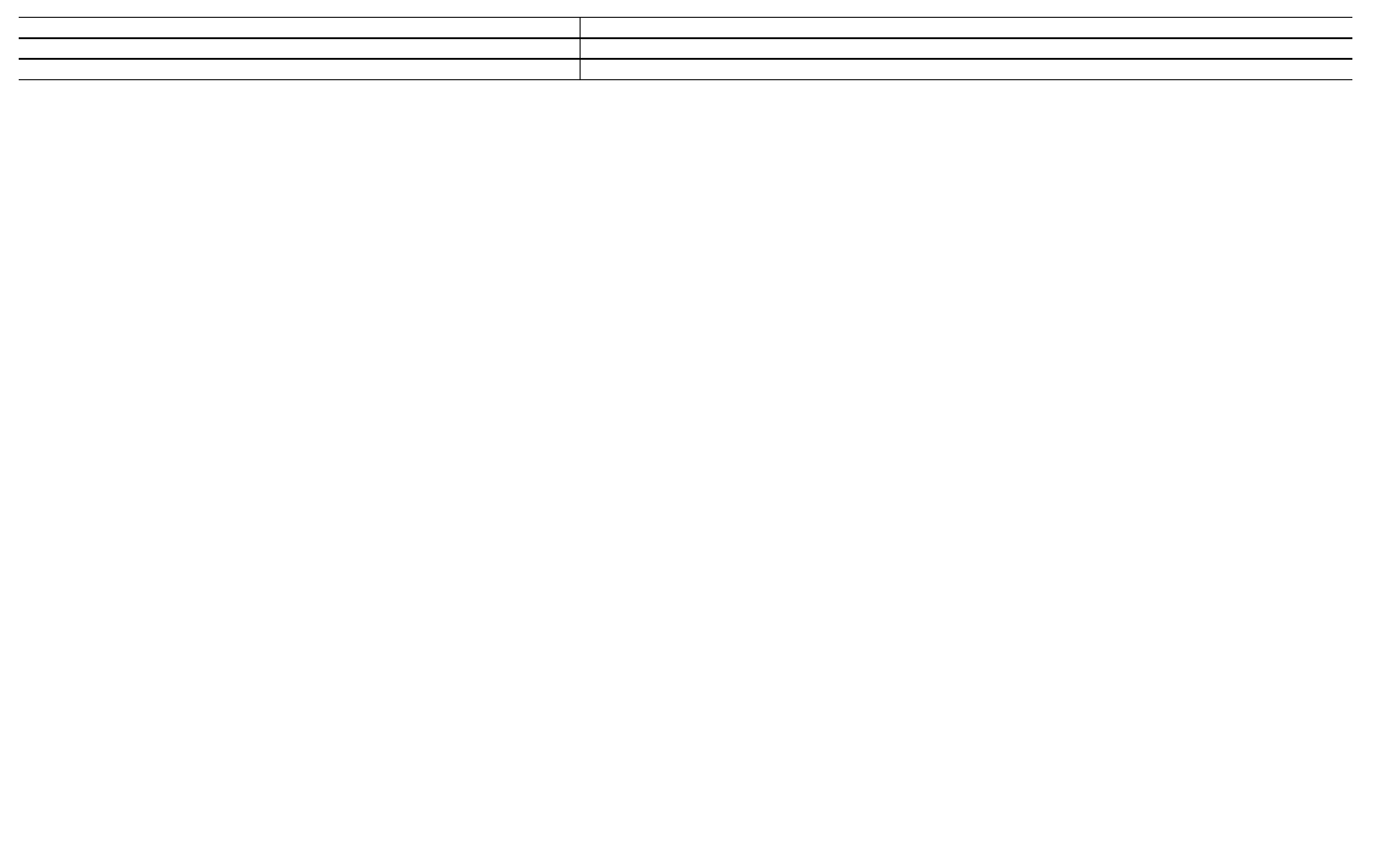| ,我们就会不会不会。""我们,我们也不会不会不会。""我们,我们也不会不会不会不会不会不会。""我们,我们也不会不会不会不会。""我们,我们也不会不会不会不会不  |
|-----------------------------------------------------------------------------------|
| ,一个人都是一个人的人,一个人都是一个人的人,一个人都是一个人的人,一个人都是一个人的人,一个人都是一个人的人,一个人都是一个人的人,一个人都是一个人的人,一个人 |
|                                                                                   |
| ,一个人都是一个人的人,而且,我们也不会不会不会。""我们,我们也不会不会不会不会。""我们,我们也不会不会不会不会。""我们,我们也不会不会不会不会。""我们, |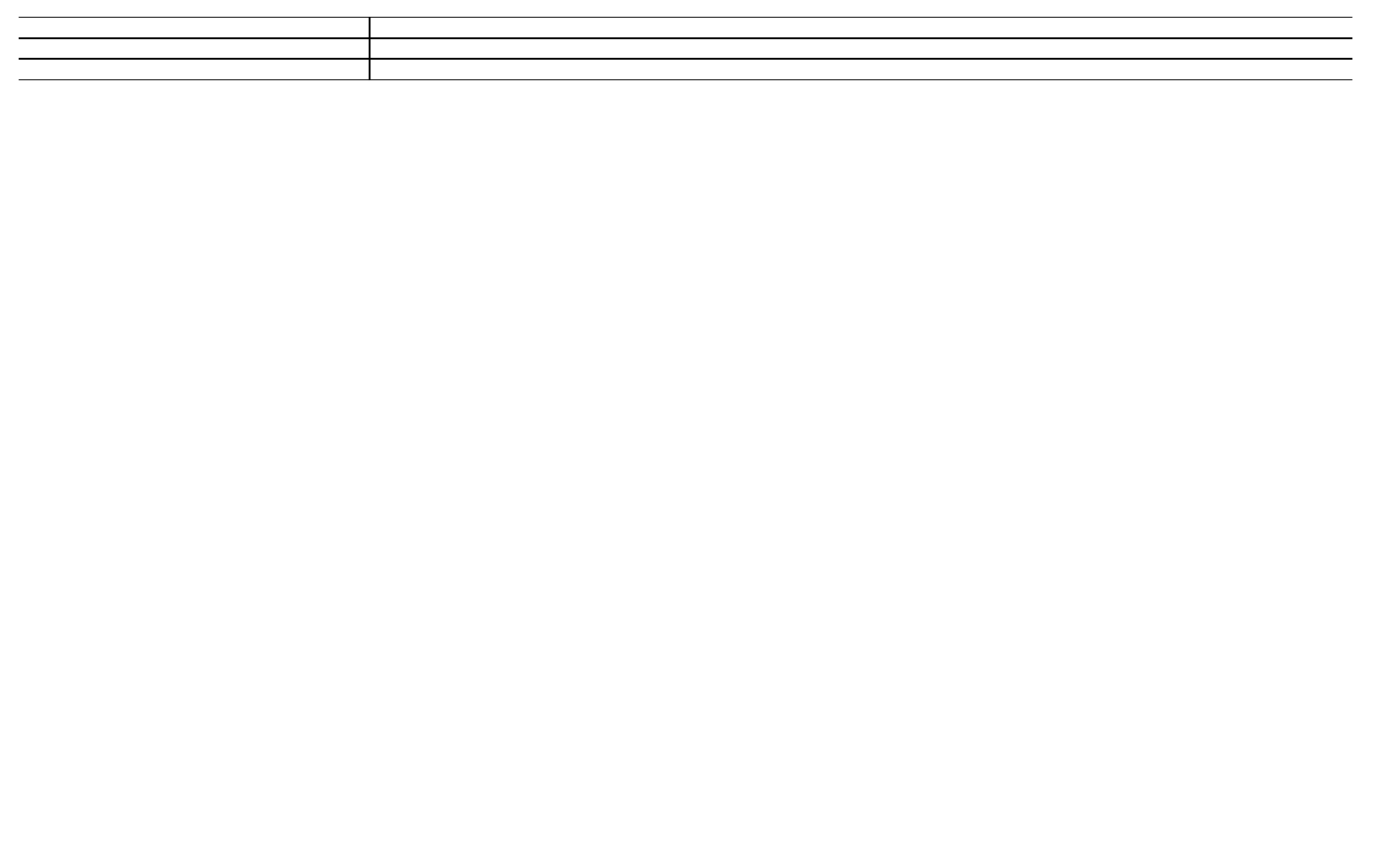| ,一个人都是一个人的人,一个人都是一个人的人,一个人都是一个人的人,一个人都是一个人的人,一个人都是一个人的人,一个人都是一个人的人,一个人都是一个人的人,一个人<br>第二十一章 一个人的人,一个人都是一个人的人,一个人都是一个人的人,一个人都是一个人的人,一个人都是一个人的人,一个人都是一个人的人,一个人都是一个人的人,一个<br>,一个人都是一个人的人,一个人都是一个人的人,一个人都是一个人的人,一个人都是一个人的人,一个人都是一个人的人,一个人都是一个人的人,一个人都是一个人的人,一个人<br>第二十一章 一个人的人,一个人的人都是一个人的人,一个人的人都是一个人的人,一个人的人都是一个人的人,一个人的人都是一个人的人,一个人的人都是一个人的人,一个人 |  |
|------------------------------------------------------------------------------------------------------------------------------------------------------------------------------------------------------------------------------------------------------------------------------------------------------------------------------------------------|--|
| ,一个人的人都是一个人的人,而且,他们的人都是一个人的人,而且,他们的人都是一个人的人,而且,他们的人都是一个人的人,而且,他们的人都是一个人的人,而且,他们的<br>第一百一十一章 一个人的人,他们的人都是一个人的人,他们的人都是一个人的人,他们的人都是一个人的人,他们的人都是一个人的人,他们的人都是一个人的人,他们的人都是                                                                                                                                                                           |  |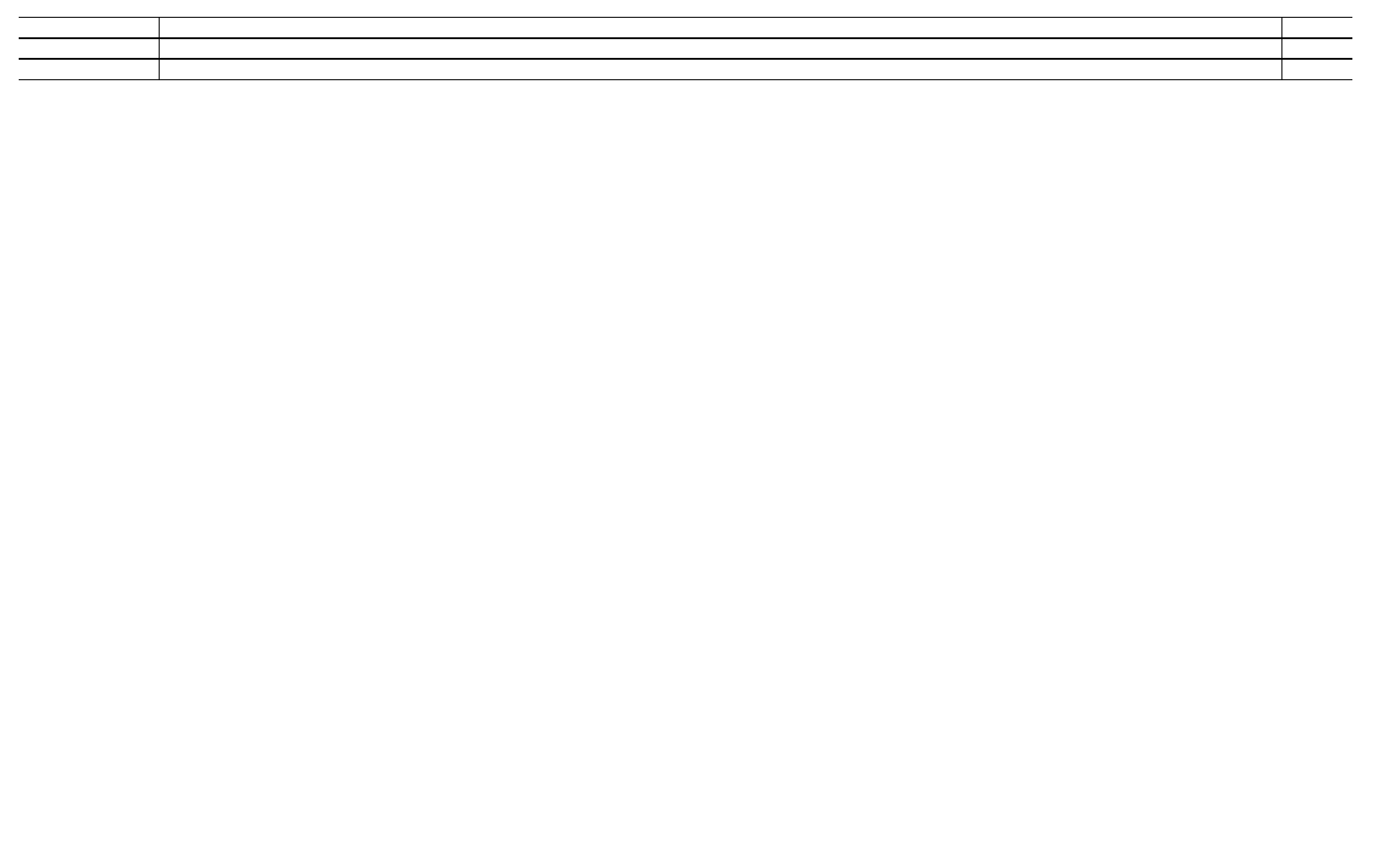| ,我们就会不会不会。""我们,我们也不会不会不会。""我们,我们也不会不会不会不会不会不会不会。""我们,我们也不会不会不会不会不会。""我们,我们也不会不会不  |  |
|-----------------------------------------------------------------------------------|--|
| ,一个人的人都是一个人的人,而且,他们的人都是一个人的人,而且,他们的人都是一个人的人,而且,他们的人都是一个人的人,而且,他们的人都是一个人的人,而且,他们的人 |  |
|                                                                                   |  |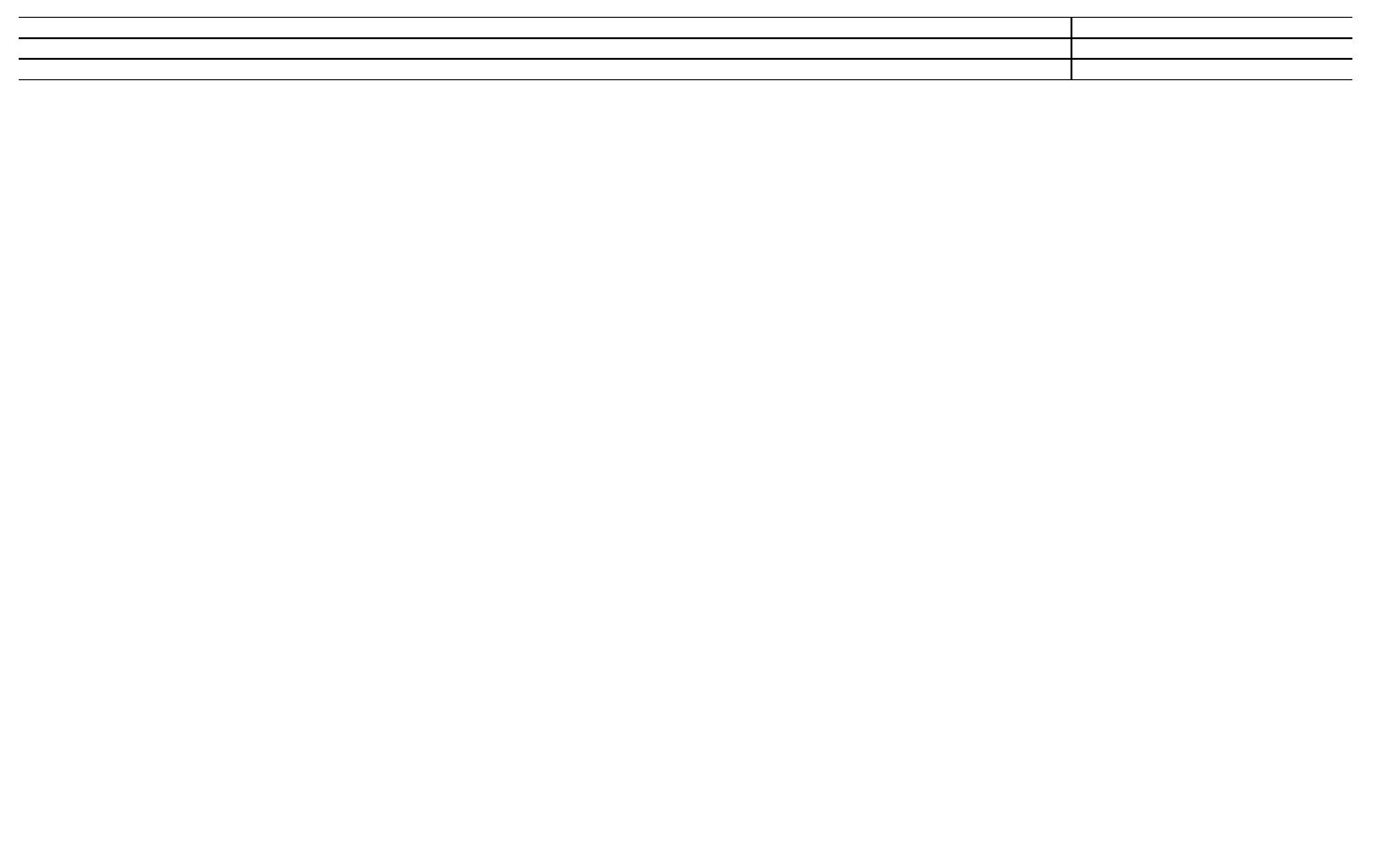| → 中国的 → 中国的 → 中国的 → 中国的 → 中国的 → 中国的 → 中国的 → 中国的 → 中国的 → 中国的 → 中国的 → 中国的 → 中国的 → 中国的 → 中国的 → 中国的 → 中国的 → 中国的 → 中国 |  |
|------------------------------------------------------------------------------------------------------------------|--|
|                                                                                                                  |  |
|                                                                                                                  |  |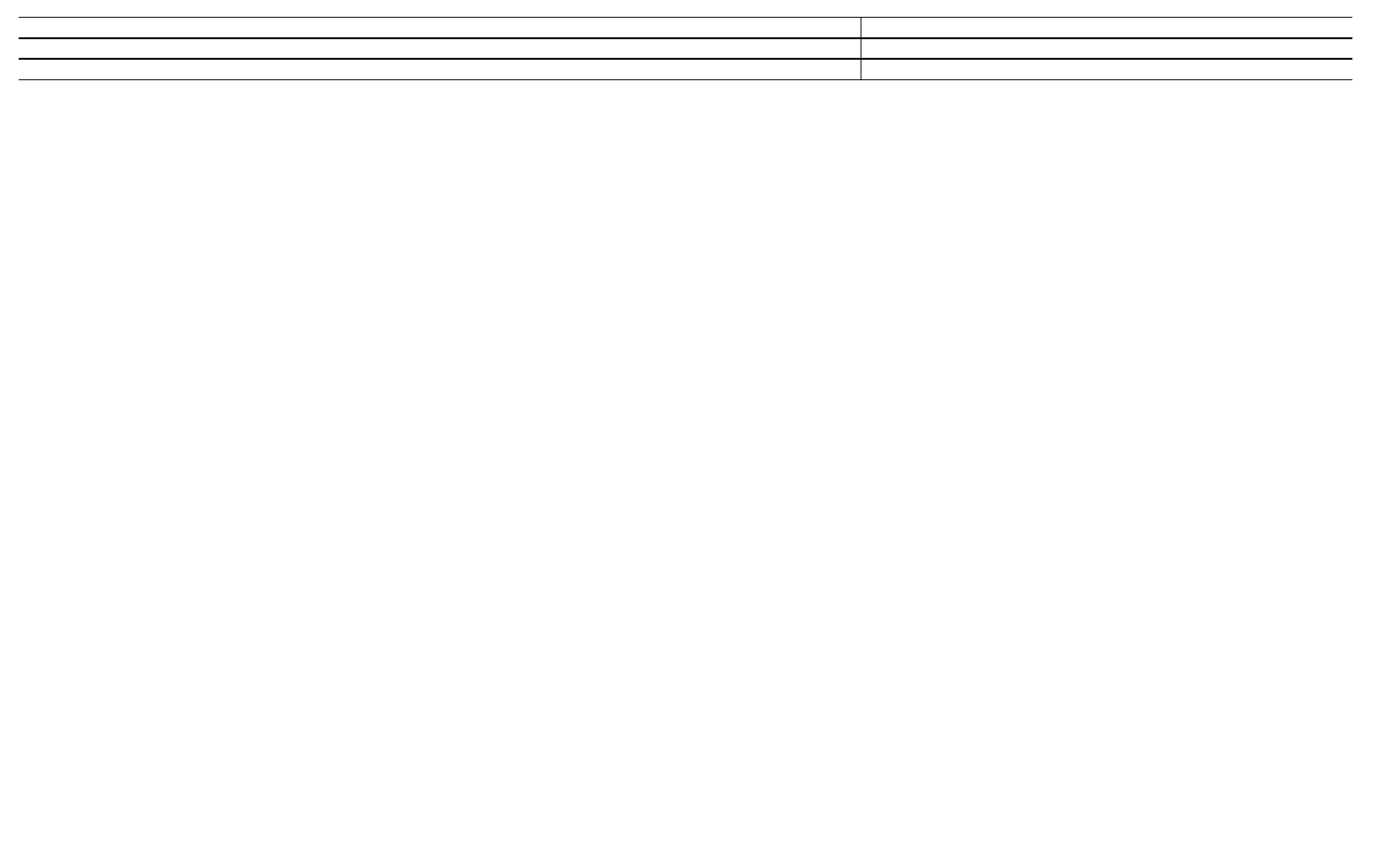| ,我们就会不会不会。""我们,我们就会不会不会不会,我们就会不会不会不会。""我们,我们就会不会不会不会。""我们,我们就会不会不会不会。""我们,我们就会不会 |                                                                                   |
|----------------------------------------------------------------------------------|-----------------------------------------------------------------------------------|
|                                                                                  | ,我们也不会不会不会。""我们的,我们也不会不会不会。""我们的,我们也不会不会不会不会。""我们的,我们也不会不会不会不会。""我们的,我们也不会不会不会不会  |
|                                                                                  | ,我们就会不会不会。""我们,我们就会不会不会,我们就会不会不会,我们就会不会不会。""我们,我们就会不会不会。""我们,我们就会不会不会不会。""我们,我们就会 |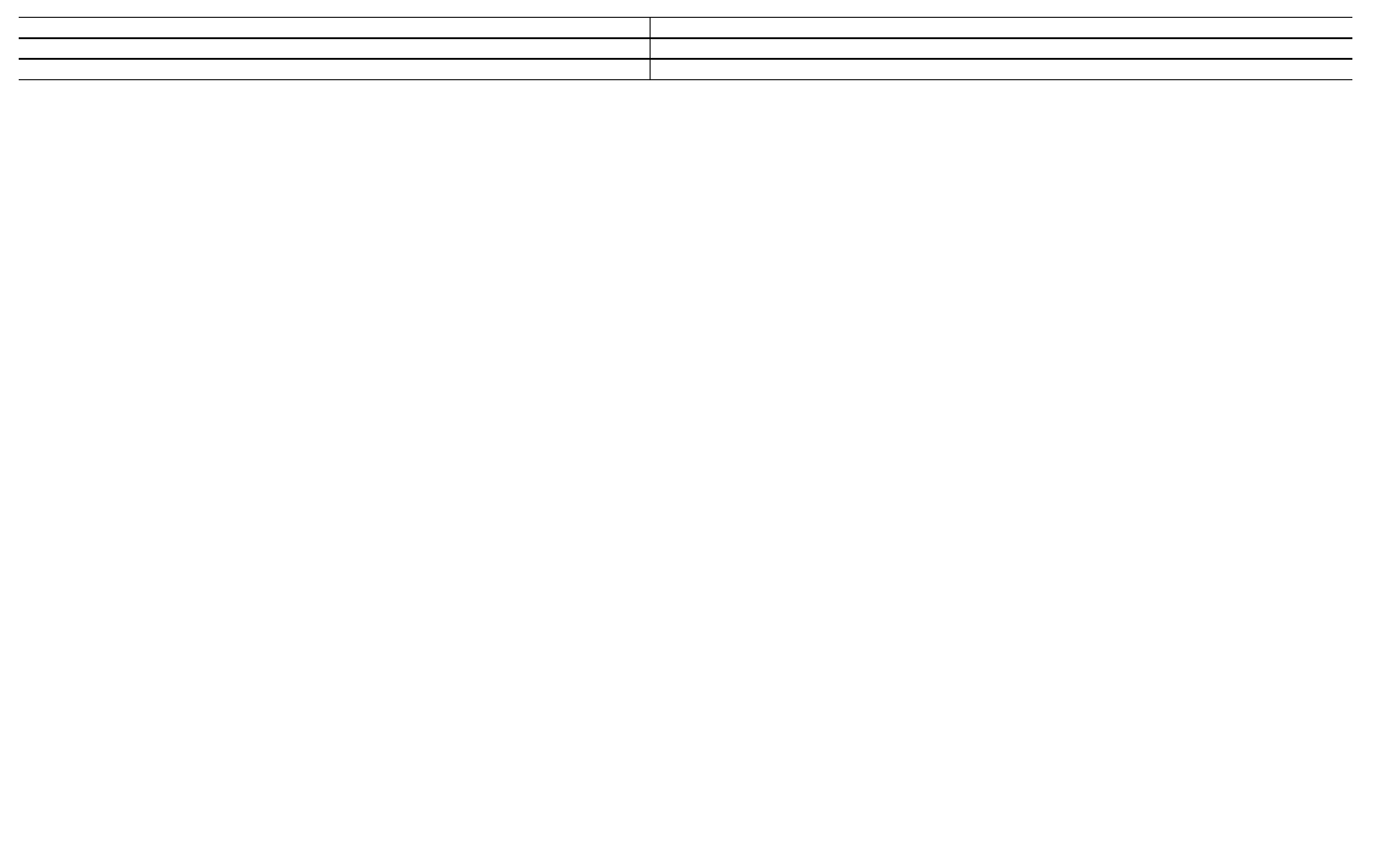| ,他们的人们就会在这里,他们的人们就会在这里,他们的人们就会在这里,他们的人们就会在这里,他们的人们就会在这里,他们的人们就会在这里,他们的人们就会在这里,他们<br>第251章 我们的人们的人们,我们的人们的人们的人们,我们的人们的人们的人们,我们的人们的人们的人们,我们的人们的人们的人们,我们的人们的人们的人们,我们的人们 |
|----------------------------------------------------------------------------------------------------------------------------------------------------------------------|
|                                                                                                                                                                      |
|                                                                                                                                                                      |
|                                                                                                                                                                      |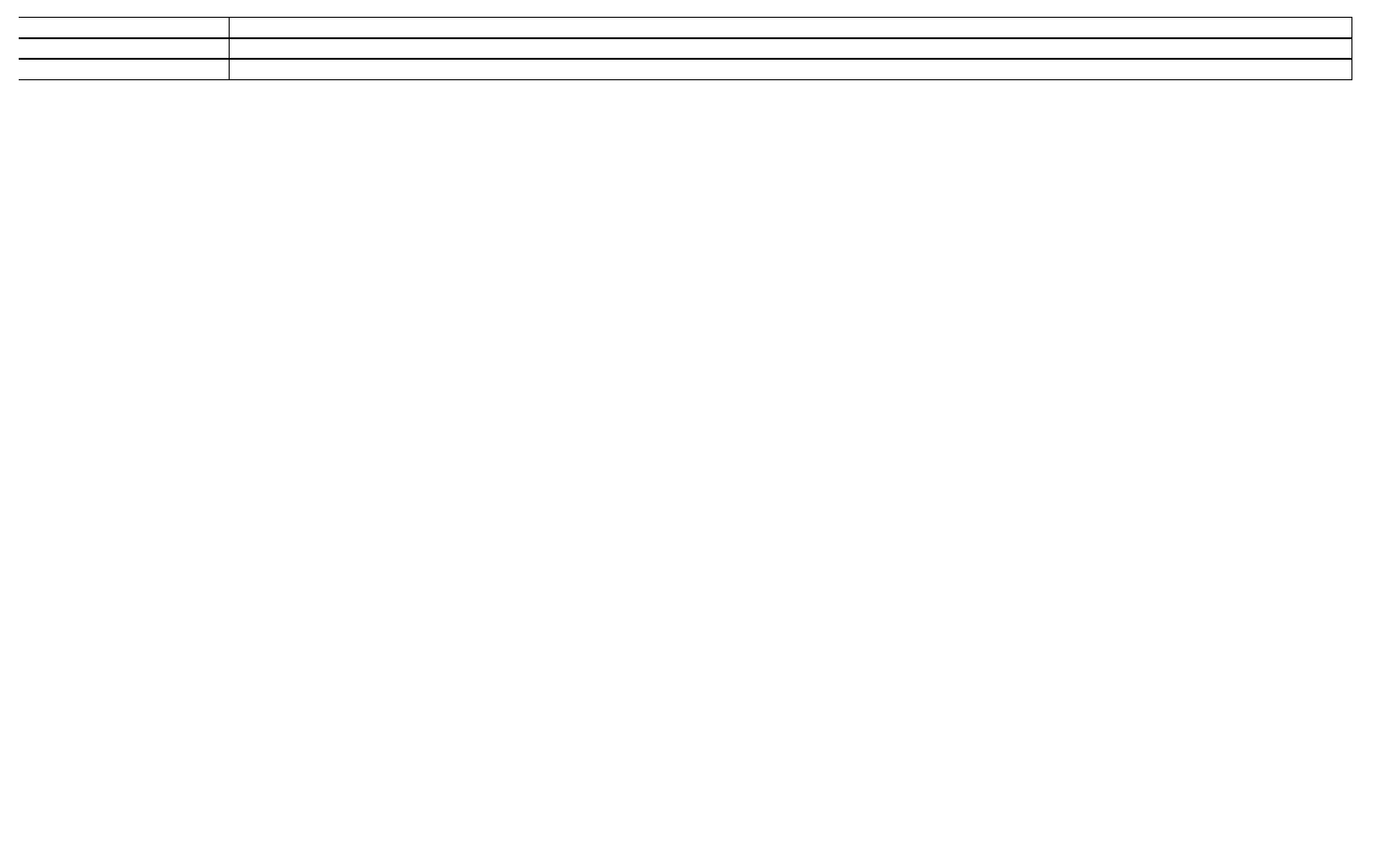| ,他们的人们就是一个人,他们的人们就是一个人,他们的人们,他们的人们就是一个人,他们的人们,他们的人们就是一个人,他们的人们,他们的人们,他们的人们,他们的人们,<br>第25章 我们的人们,他们的人们,他们的人们,他们的人们,他们的人们,他们的人们,他们的人们,他们的人们,他们的人们,他们的人们,他们的人们,他们的人们,他们的 |  |
|-----------------------------------------------------------------------------------------------------------------------------------------------------------------------|--|
| ,一个人都是一个人的人,而且,他们的人都是一个人,而且,他们的人都是一个人,而且,他们的人都是一个人,而且,他们的人都是一个人,而且,他们的人都是一个人,而且,他<br>第二百一十一章 一个人,他们的人都是一个人,他们的人都是一个人,他们的人都是一个人,他们的人都是一个人,他们的人都是一个人,他们的人都是一个人,他们的人都是一个 |  |
| ,一个人都是一个人的人,而且,他们的人都是一个人,他们的人都是一个人,他们的人都是一个人,他们的人都是一个人,他们的人都是一个人,他们的人都是一个人,他们的人都是                                                                                     |  |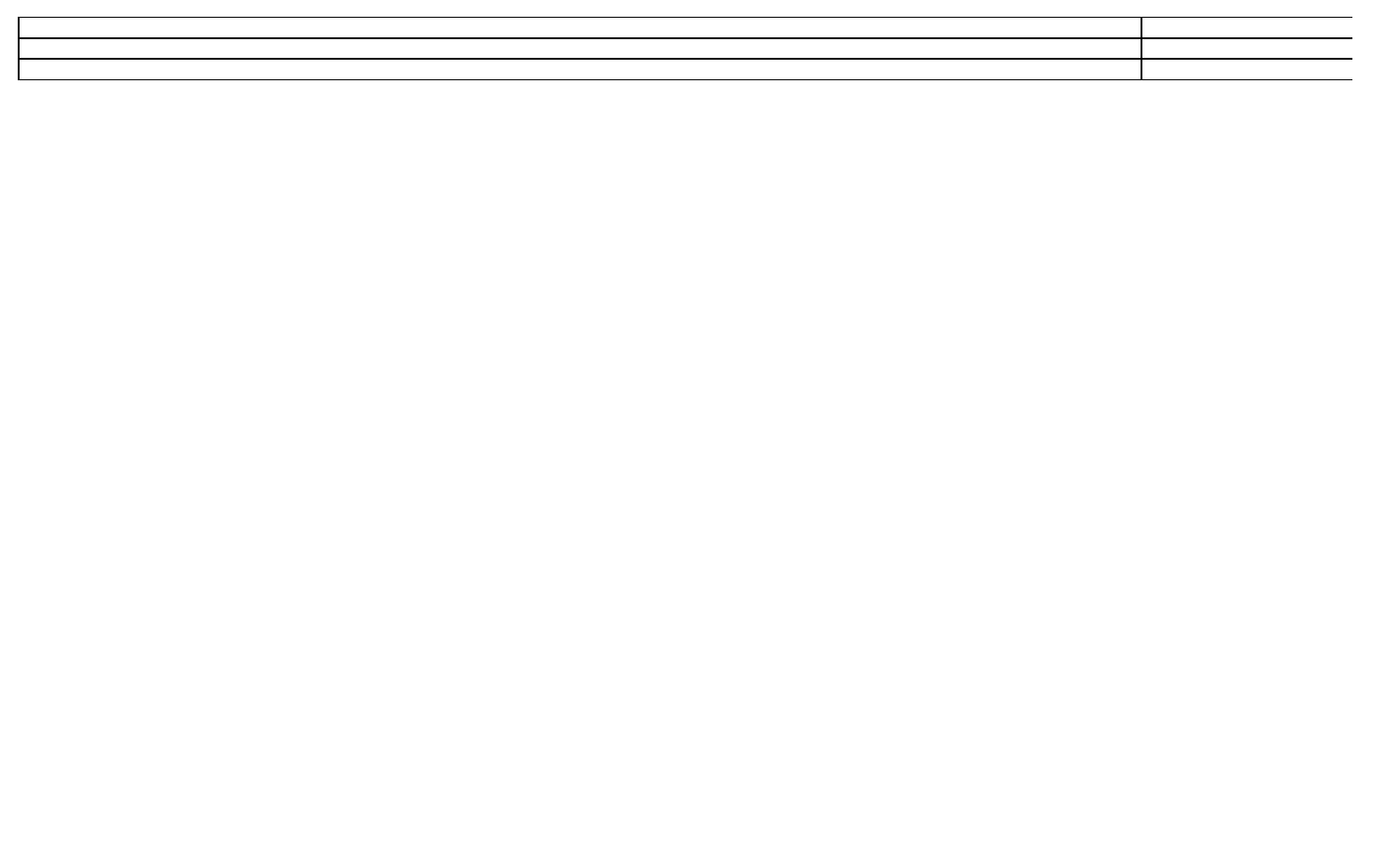| ,一个人都是一个人的人,而且,我们也不会不会不会。""我们,我们也不会不会不会不会不会不会不会不会。""我们,我们也不会不会不会不会不会不会不会不会。""我们,我<br>,他们的人们也不会不会。""我们的人们,我们也不会不会不会。""我们的人们,我们也不会不会不会。""我们的人们,我们也不会不会不会。""我们的人们,我们也不会不 |  |
|-----------------------------------------------------------------------------------------------------------------------------------------------------------------------|--|
| ,我们也不会不会不会。""我们的,我们也不会不会不会。""我们的,我们也不会不会不会不会。""我们的,我们也不会不会不会不会。""我们的,我们也不会不会不会不会                                                                                      |  |
|                                                                                                                                                                       |  |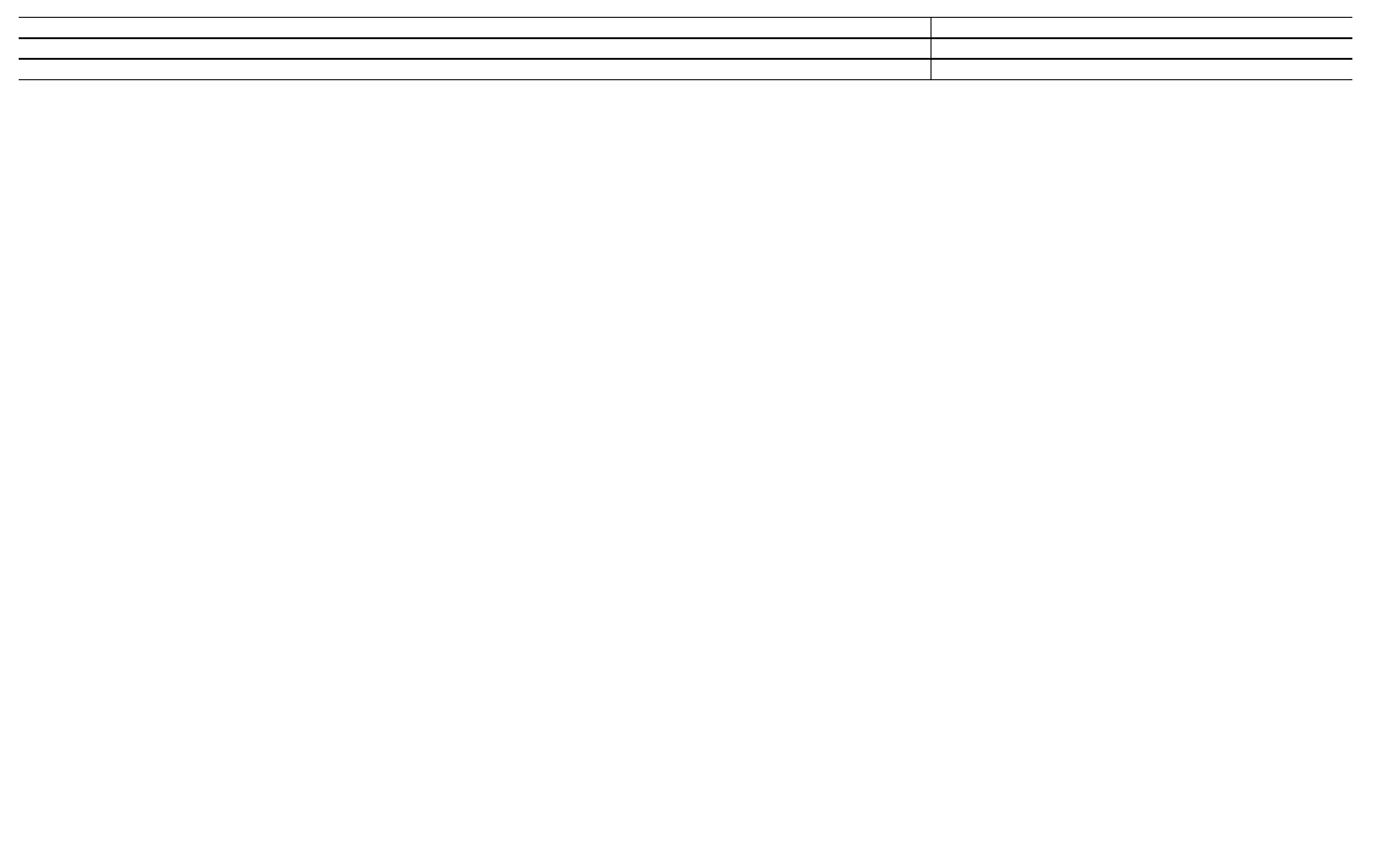| <u> 1980 - Ann an t-Aontaithe ann an t-Aontaithe ann an t-Aontaithe ann an t-Aontaithe ann an t-Aontaithe ann an t-</u> |
|-------------------------------------------------------------------------------------------------------------------------|
|                                                                                                                         |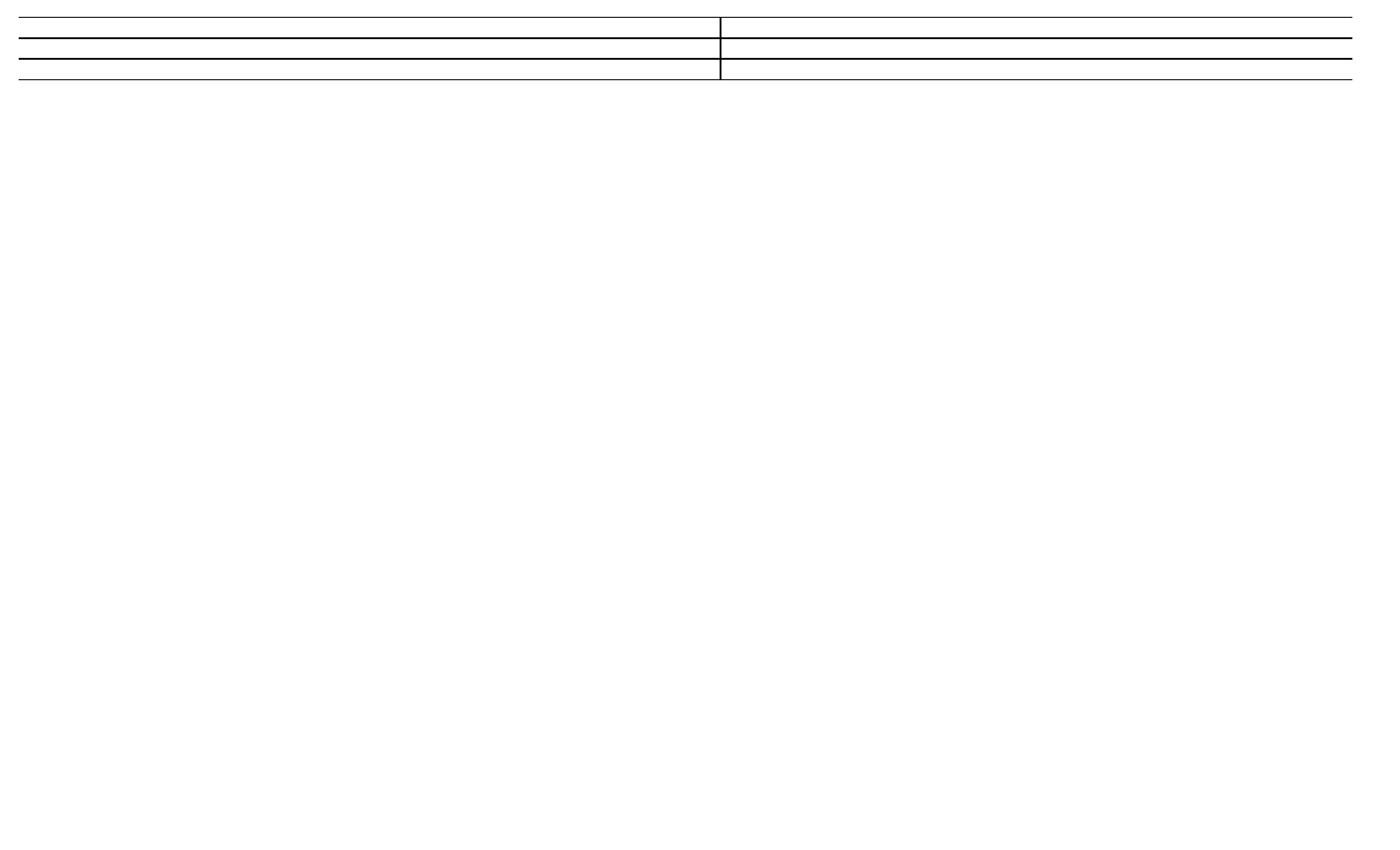| ,一个人都是一个人的人,而且,他们的人都是一个人,而且,他们的人都是一个人,而且,他们的人都是一个人,而且,他们的人都是一个人,而且,他们的人都是一个人,而且,他<br>第二十一章 一个人,他们的人都是一个人,他们的人都是一个人,他们的人都是一个人,他们的人都是一个人,他们的人都是一个人,他们的人都是一个人,他们的人都是一个人, | ,我们也不会不会。""我们的,我们也不会不会。""我们的,我们也不会不会不会。""我们的,我们也不会不会不会。""我们的,我们也不会不会不会。""我们的,我们也 |
|-----------------------------------------------------------------------------------------------------------------------------------------------------------------------|----------------------------------------------------------------------------------|
|                                                                                                                                                                       |                                                                                  |
|                                                                                                                                                                       |                                                                                  |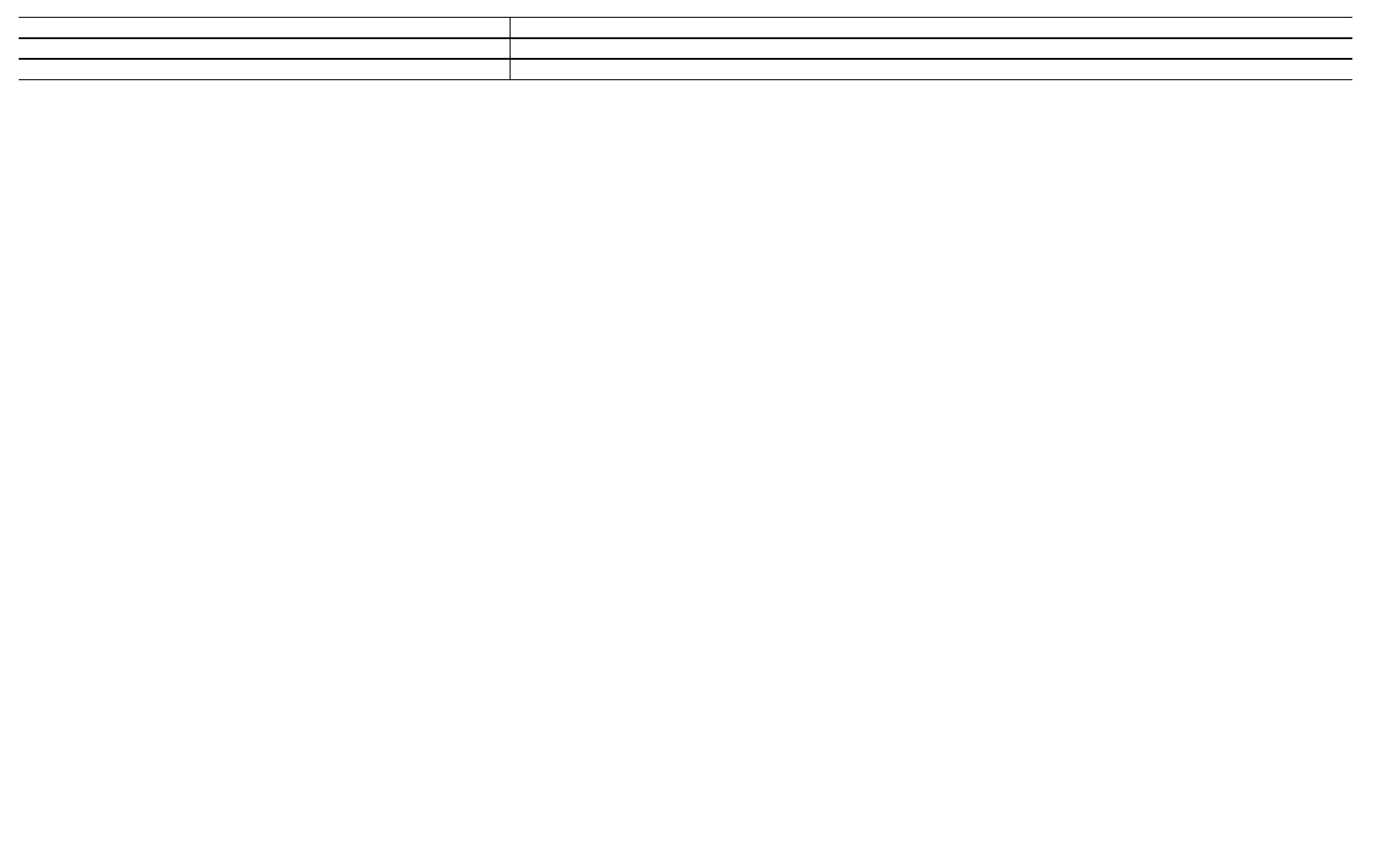| ,一个人的人都是一个人的人,而且,他们的人都是一个人的人,而且,他们的人都是一个人的人,而且,他们的人都是一个人的人,而且,他们的人都是一个人的人,而且,他们的人<br>第一百一十一章 一个人的人,他们的人都是一个人的人,他们的人都是一个人的人,他们的人都是一个人的人,他们的人都是一个人的人,他们的人都是一个人的人,他们的人都是<br>,我们就会不会不会。""我们,我们就会不会不会不会。""我们,我们就会不会不会不会不会不会。""我们,我们就会不会不会不会不会。""我们,我们就会不会不会不会不 |
|-----------------------------------------------------------------------------------------------------------------------------------------------------------------------------------------------------------------------------------------------------------|
| ,一个人都是一个人的人,而且,他们的人都是一个人,而且,他们的人都是一个人,而且,他们的人都是一个人,而且,他们的人都是一个人,而且,他们的人都是一个人,而且,他<br>第二十一章 一个人,他们的人都是一个人,他们的人都是一个人,他们的人都是一个人,他们的人都是一个人,他们的人都是一个人,他们的人都是一个人,他们的人都是一个人,                                                                                     |
|                                                                                                                                                                                                                                                           |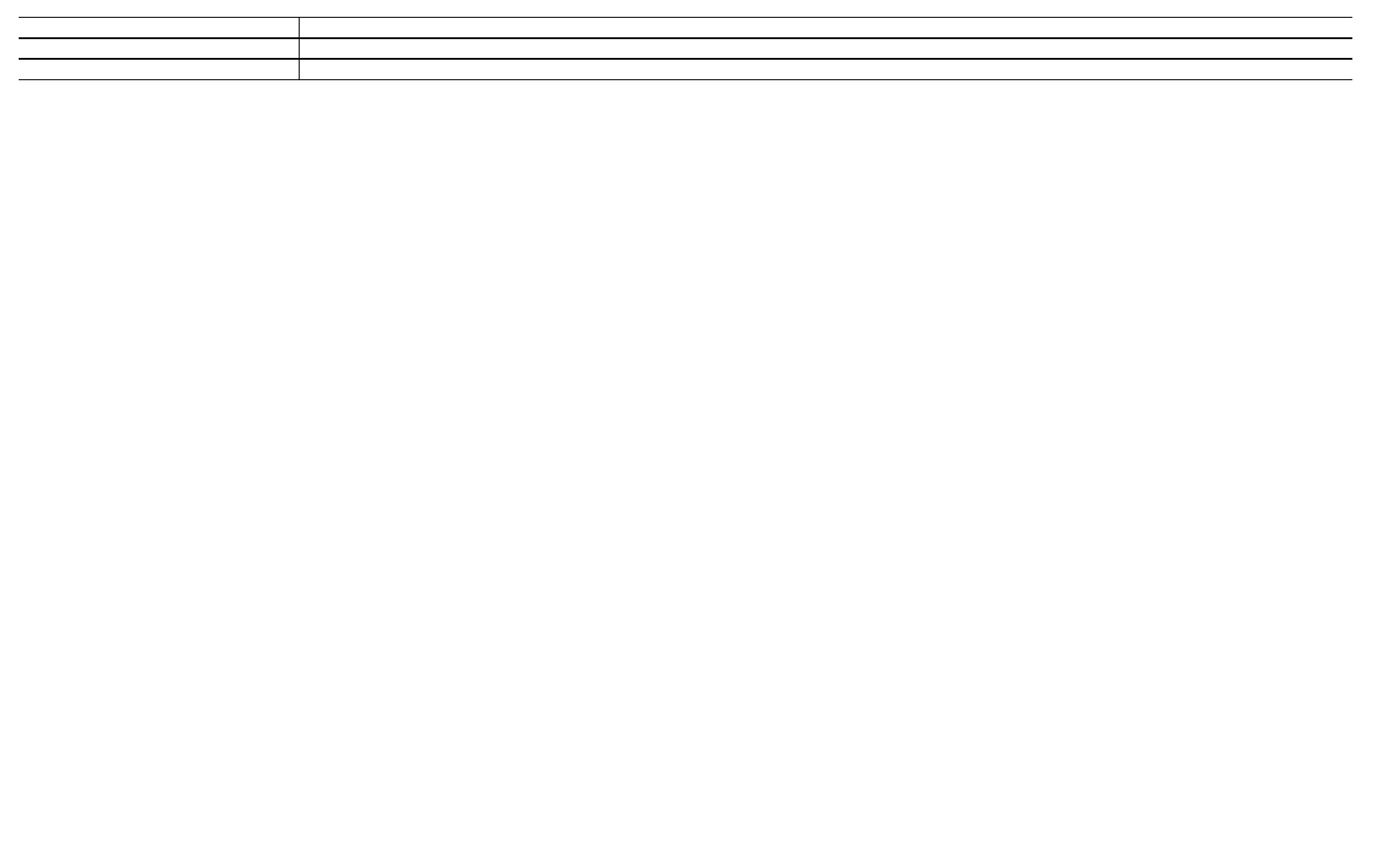| <u>та на представљен под податковата на представљен податковата на представљен податковата на представљен податк</u> |  |
|----------------------------------------------------------------------------------------------------------------------|--|
|                                                                                                                      |  |
| ,一个人都是一个人的人,一个人都是一个人的人,一个人都是一个人的人,一个人都是一个人的人,一个人都是一个人的人,一个人都是一个人的人,一个人都是一个人的人,一个人                                    |  |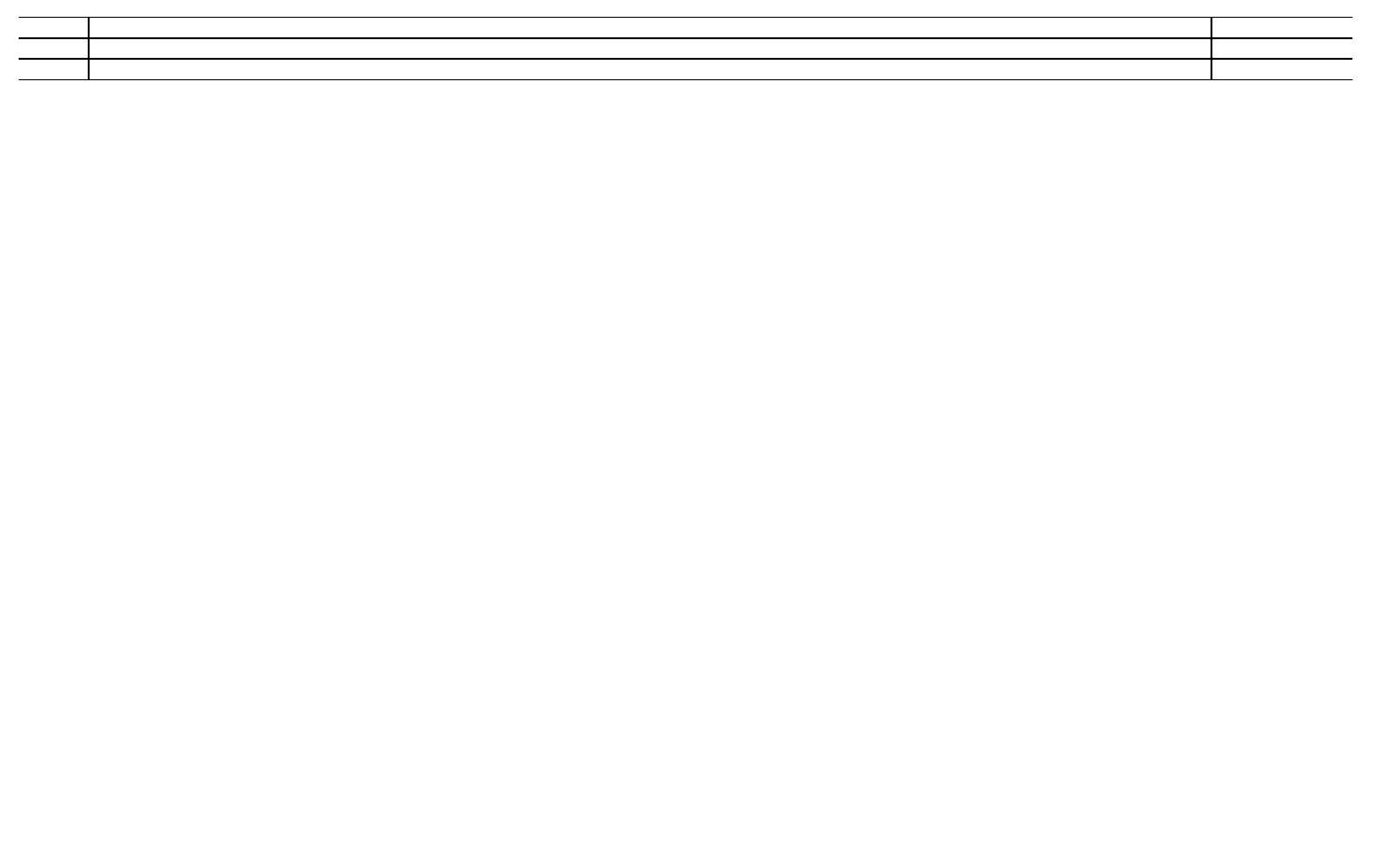| ,一个人都是一个人的人,一个人都是一个人的人,一个人都是一个人的人,一个人都是一个人的人,一个人都是一个人的人,一个人都是一个人的人,一个人都是一个人的人,一个人<br>→ South State State State State State State State State State State State State State State State State State State State State State State State State State State State State State State State State State State State St |  |
|-------------------------------------------------------------------------------------------------------------------------------------------------------------------------------------------------------------------------------------------------------------------------------------------------------------------|--|
| ,一个人的人都是一个人的人,而且,他们的人都是不是一个人的人,而且,他们的人都是不是一个人的人,而且,他们的人都是不是一个人的人,而且,他们的人都是不是一个人的<br>第一百一十一章 一个人的人,他们的人都是不是一个人的人,他们的人都是不是一个人的人,他们的人都是不是一个人的人,他们的人都是不是一个人的人,他们的人都是不是一个                                                                                                                                              |  |
| ,我们也不会不会不会。""我们的,我们也不会不会不会。""我们的,我们也不会不会不会不会不会。""我们的,我们也不会不会不会不会。""我们的,我们也不会不会不会<br>第二百一章 第二百一章 第二百一章 第二百一章 第二百一章 第二百一章 第二百一章 第二百一章 第二百一章 第二百一章 第二百一章 第二百一章 第二百一章 第二                                                                                                                                              |  |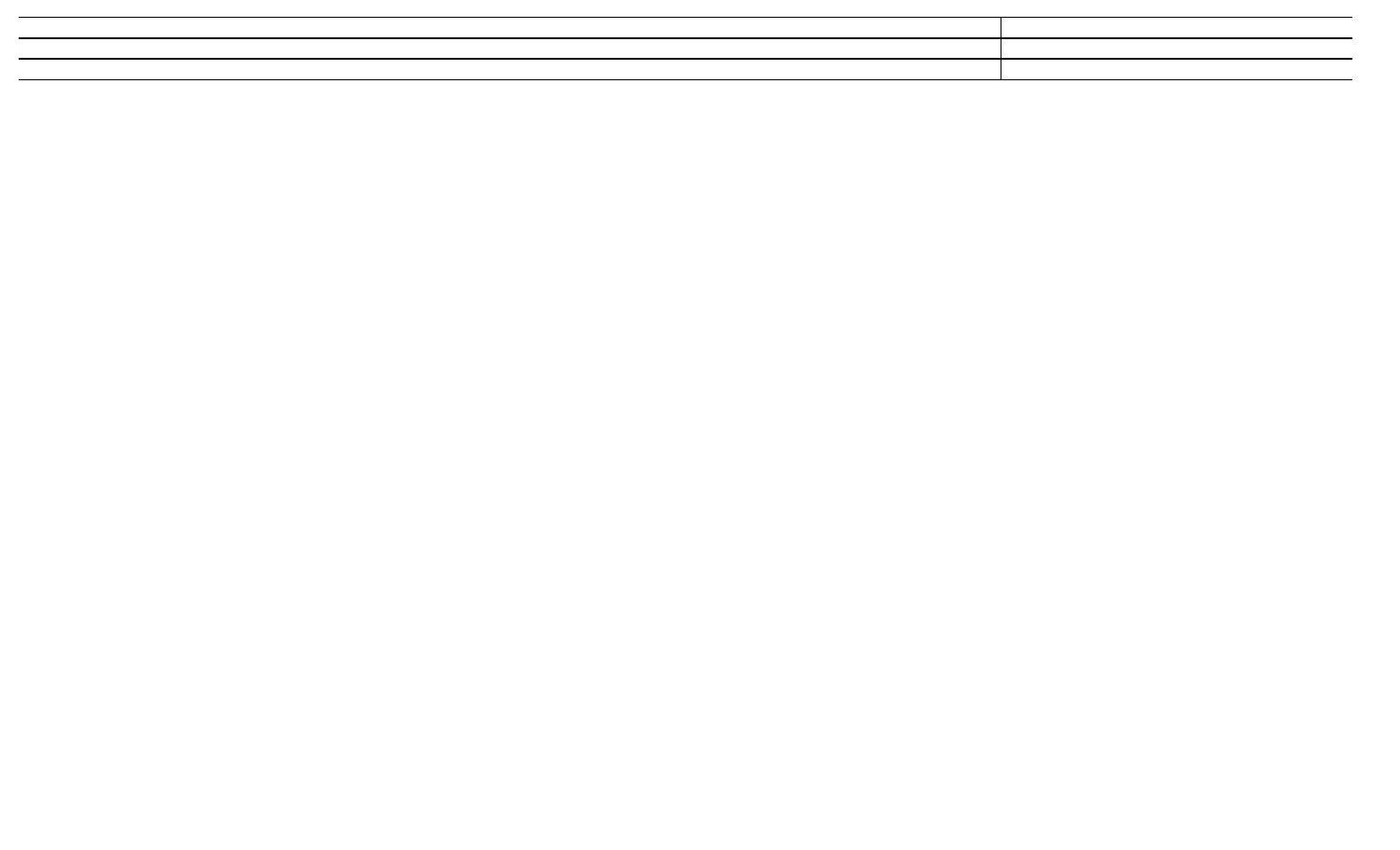| ,一个人都是一个人的人,而且,他们的人都是一个人,而且,他们的人都是一个人,而且,他们的人都是一个人,而且,他们的人都是一个人,而且,他们的人都是一个人,而且,他<br>第二十二章 第二十二章 第二十二章 第二十二章 第二十二章 第二十二章 第二十二章 第二十二章 第二十二章 第二十二章 第二十二章 第二十二章 第二十二章 第二十 |  |
|------------------------------------------------------------------------------------------------------------------------------------------------------------------------|--|
|                                                                                                                                                                        |  |
| ,我们就会不会不会。""我们的,我们也不会不会不会。""我们的,我们也不会不会不会不会不会。""我们的,我们也不会不会不会不会。""我们的,我们也不会不会不会不                                                                                       |  |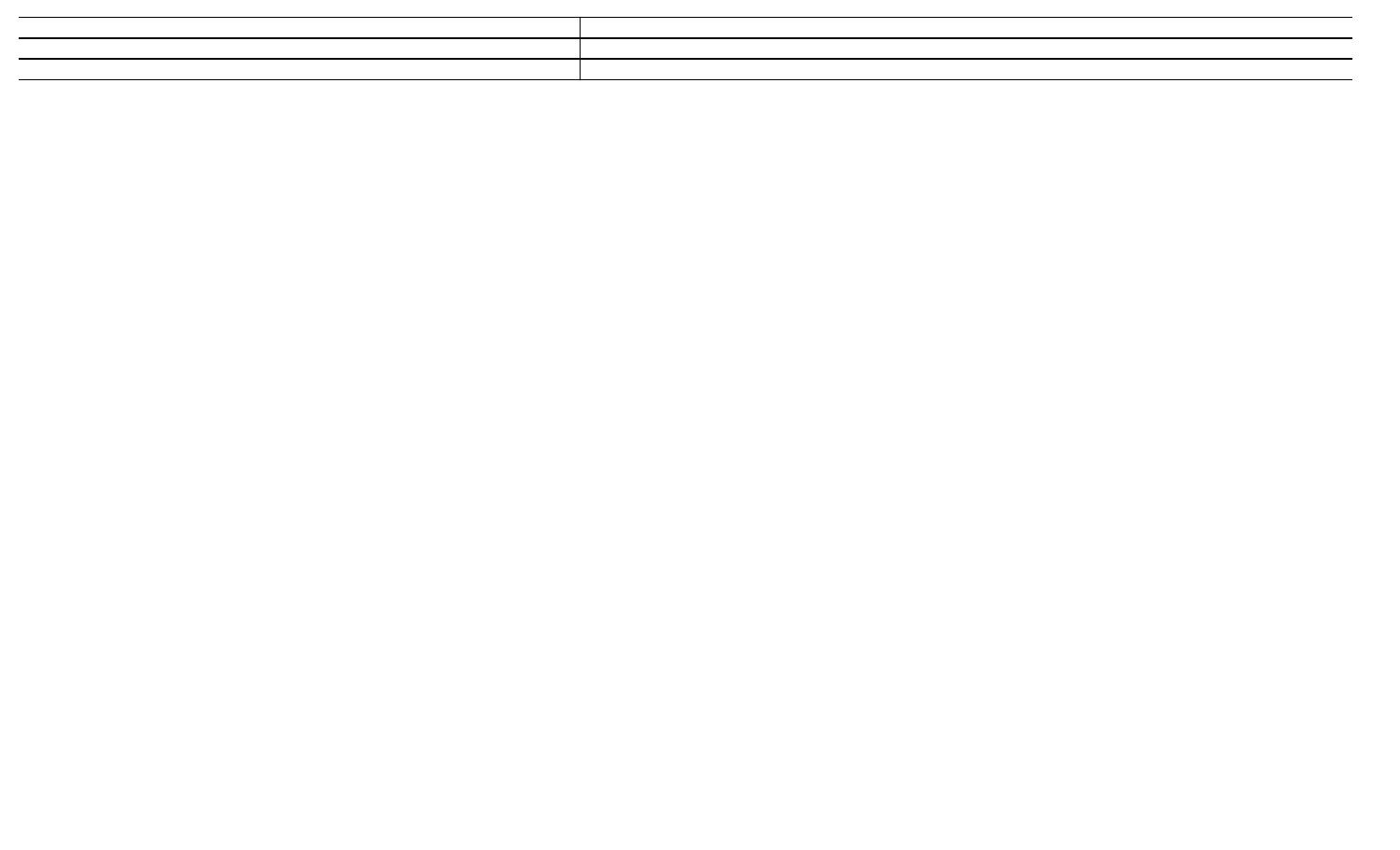| ,我们就会不会不会。""我们,我们也不会不会不会。""我们,我们也不会不会不会不会不会不会。""我们,我们也不会不会不会不会。""我们,我们也不会不会不会不会不  |
|-----------------------------------------------------------------------------------|
| ,一个人都是一个人的人,一个人都是一个人的人,一个人都是一个人的人,一个人都是一个人的人,一个人都是一个人的人,一个人都是一个人的人,一个人都是一个人的人,一个人 |
|                                                                                   |
| ,一个人都是一个人的人,而且,我们也不会不会不会。""我们,我们也不会不会不会不会。""我们,我们也不会不会不会不会。""我们,我们也不会不会不会不会。""我们, |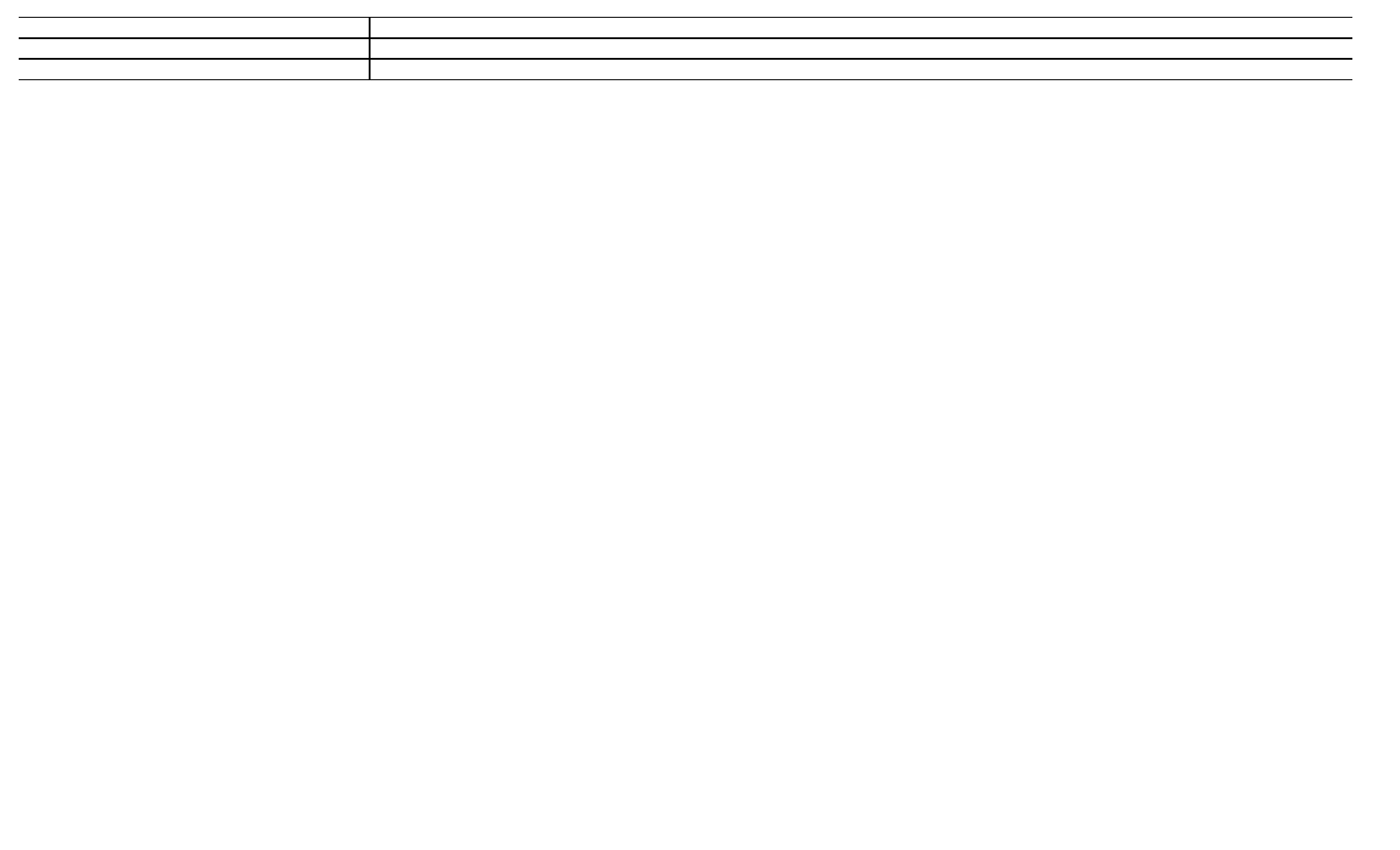| ,一个人都是一个人的人,一个人都是一个人的人,一个人都是一个人的人,一个人都是一个人的人,一个人都是一个人的人,一个人都是一个人的人,一个人都是一个人的人,一个人<br>第二十一章 一个人的人,一个人都是一个人的人,一个人都是一个人的人,一个人都是一个人的人,一个人都是一个人的人,一个人都是一个人的人,一个人都是一个人的人,一个<br>,一个人都是一个人的人,一个人都是一个人的人,一个人都是一个人的人,一个人都是一个人的人,一个人都是一个人的人,一个人都是一个人的人,一个人都是一个人的人,一个人<br>第二十一章 一个人的人,一个人的人都是一个人的人,一个人的人都是一个人的人,一个人的人都是一个人的人,一个人的人都是一个人的人,一个人的人都是一个人的人,一个人 |  |
|------------------------------------------------------------------------------------------------------------------------------------------------------------------------------------------------------------------------------------------------------------------------------------------------------------------------------------------------|--|
| ,一个人的人都是一个人的人,而且,他们的人都是一个人的人,而且,他们的人都是一个人的人,而且,他们的人都是一个人的人,而且,他们的人都是一个人的人,而且,他们的<br>第一百一十一章 一个人的人,他们的人都是一个人的人,他们的人都是一个人的人,他们的人都是一个人的人,他们的人都是一个人的人,他们的人都是一个人的人,他们的人都是                                                                                                                                                                           |  |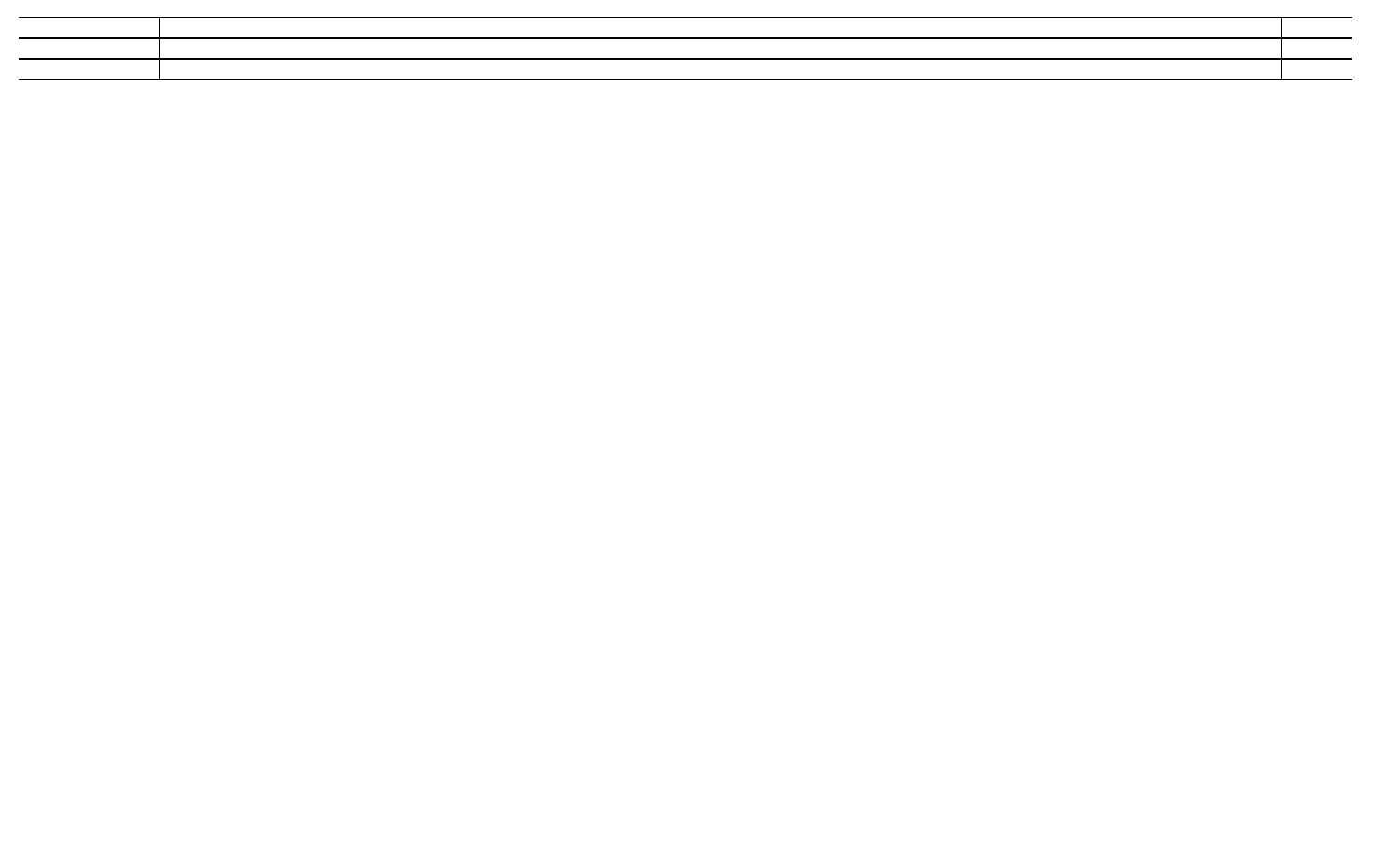| ,我们就会不会不会。""我们,我们也不会不会不会。""我们,我们也不会不会不会不会不会不会不会。""我们,我们也不会不会不会不会不会。""我们,我们也不会不会不  |  |
|-----------------------------------------------------------------------------------|--|
| ,一个人的人都是一个人的人,而且,他们的人都是一个人的人,而且,他们的人都是一个人的人,而且,他们的人都是一个人的人,而且,他们的人都是一个人的人,而且,他们的人 |  |
|                                                                                   |  |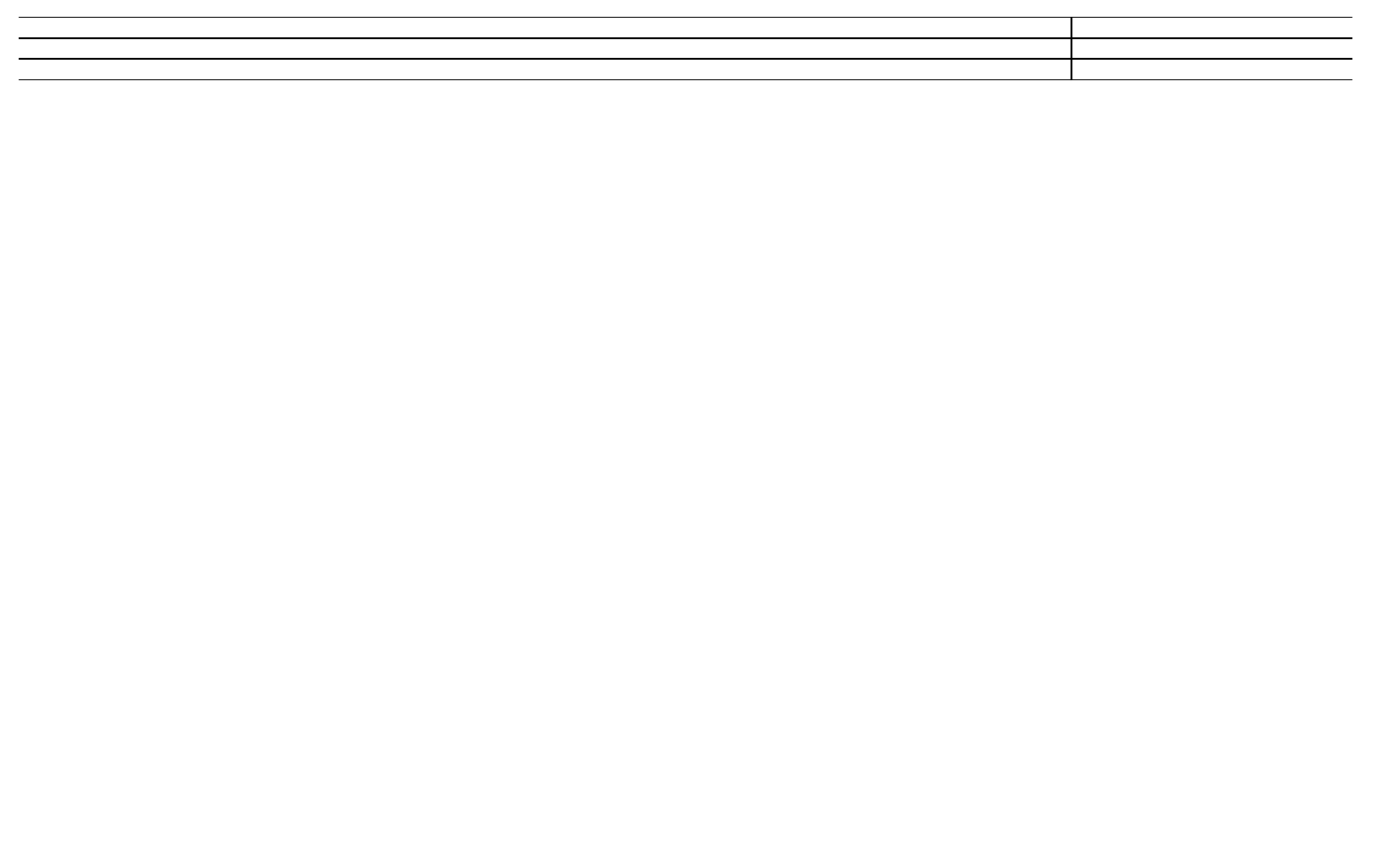| → 中国的 → 中国的 → 中国的 → 中国的 → 中国的 → 中国的 → 中国的 → 中国的 → 中国的 → 中国的 → 中国的 → 中国的 → 中国的 → 中国的 → 中国的 → 中国的 → 中国的 → 中国的 → 中国 |  |
|------------------------------------------------------------------------------------------------------------------|--|
|                                                                                                                  |  |
|                                                                                                                  |  |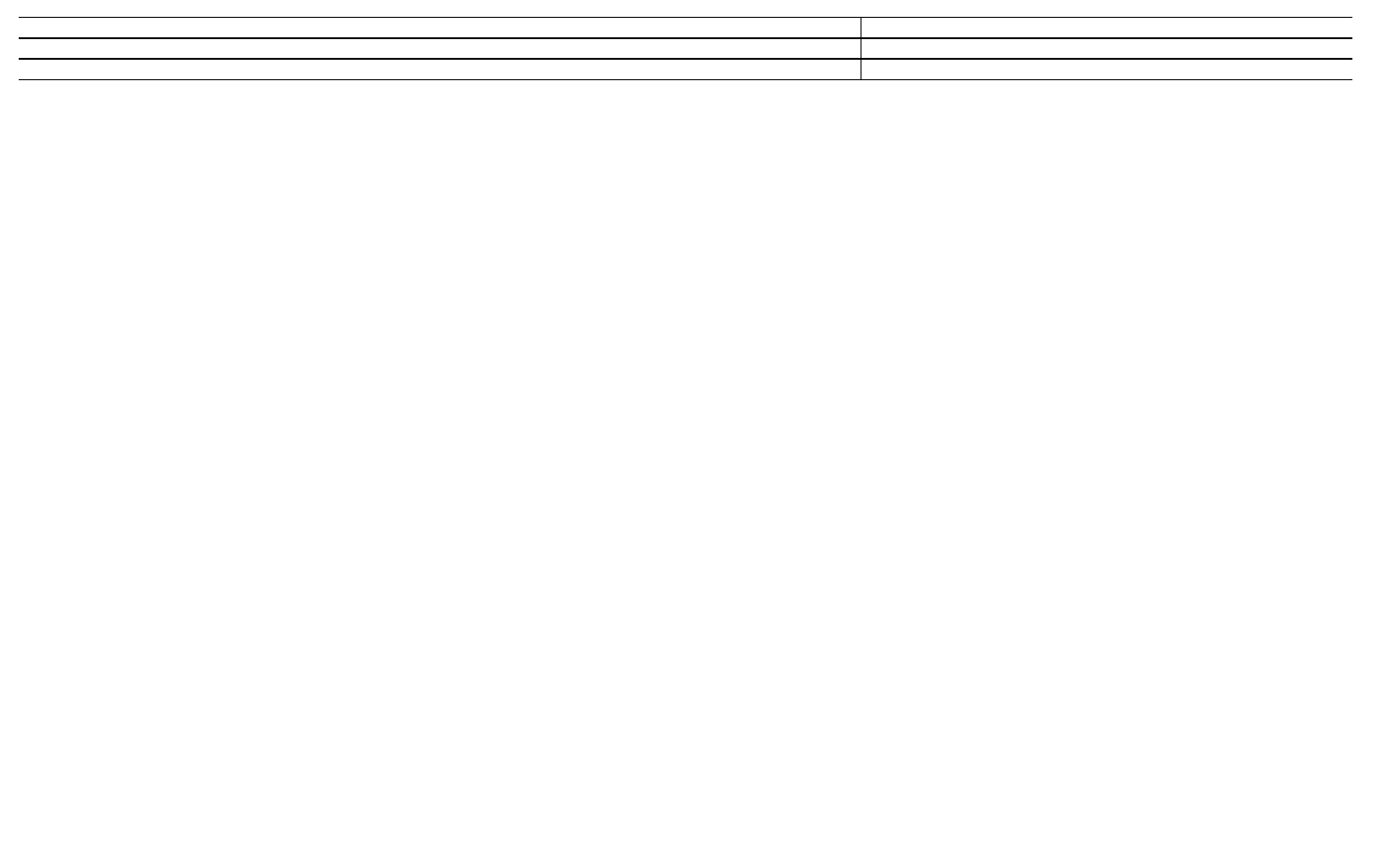| ,我们就会不会不会。""我们,我们就会不会不会不会,我们就会不会不会不会。""我们,我们就会不会不会不会。""我们,我们就会不会不会不会。""我们,我们就会不会 |                                                                                   |
|----------------------------------------------------------------------------------|-----------------------------------------------------------------------------------|
|                                                                                  | ,我们也不会不会不会。""我们的,我们也不会不会不会。""我们的,我们也不会不会不会不会。""我们的,我们也不会不会不会不会。""我们的,我们也不会不会不会不会  |
|                                                                                  | ,我们就会不会不会。""我们,我们就会不会不会,我们就会不会不会,我们就会不会不会。""我们,我们就会不会不会。""我们,我们就会不会不会不会。""我们,我们就会 |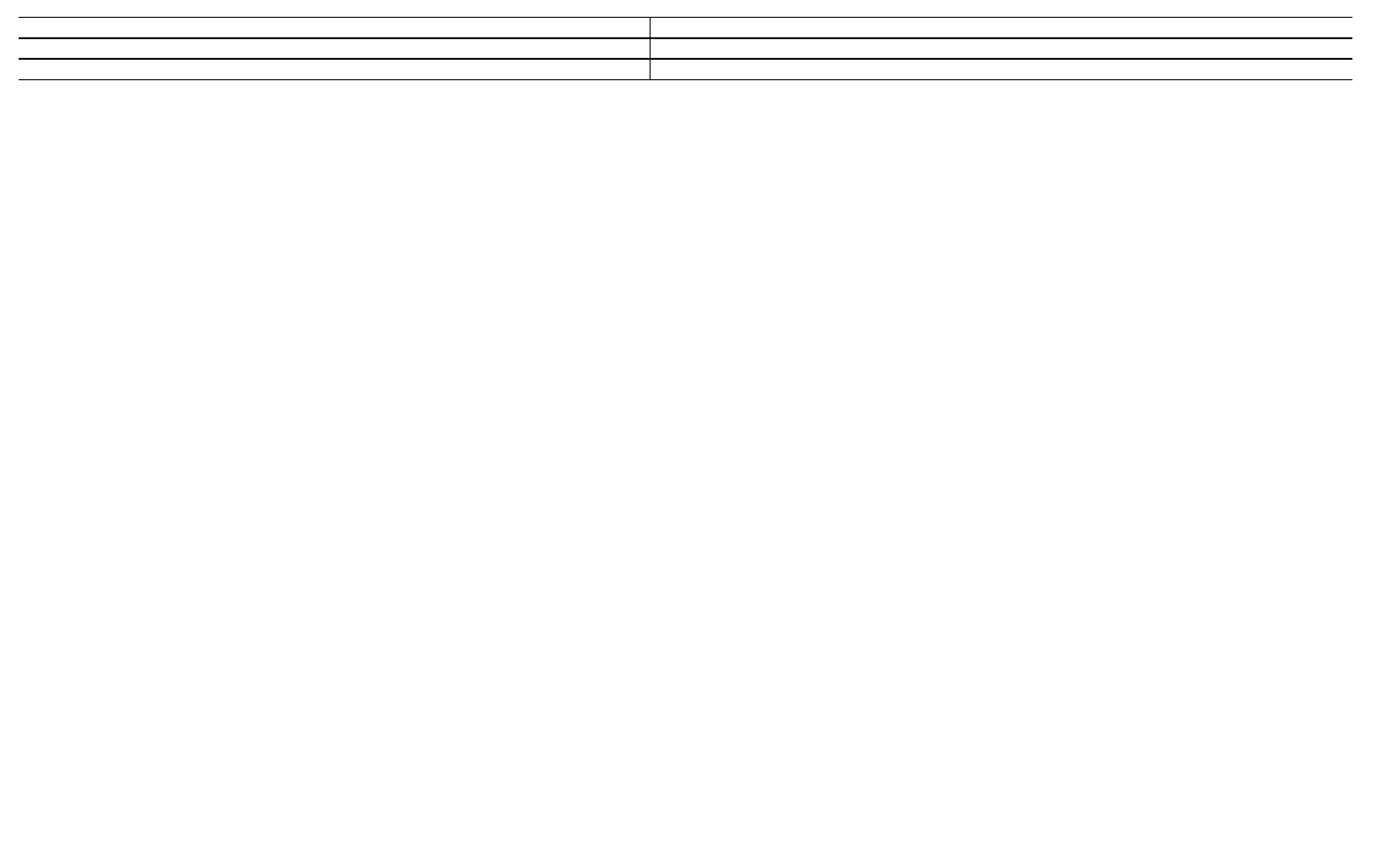| ,一个人都是一个人的人,而且,我们也不会不会不会。""我们,我们也不会不会不会不会不会不会不会。""我们,我们也不会不会不会不会不会不会不会不会。""我们,我们                                                                                     |
|----------------------------------------------------------------------------------------------------------------------------------------------------------------------|
|                                                                                                                                                                      |
| ,他们的人们就会在这里,他们的人们就会在这里,他们的人们就会在这里,他们的人们就会在这里,他们的人们就会在这里,他们的人们就会在这里,他们的人们就会在这里,他们<br>第251章 我们的人们的人们,我们的人们的人们的人们,我们的人们的人们的人们,我们的人们的人们的人们,我们的人们的人们的人们,我们的人们的人们的人们,我们的人们 |
|                                                                                                                                                                      |
|                                                                                                                                                                      |
|                                                                                                                                                                      |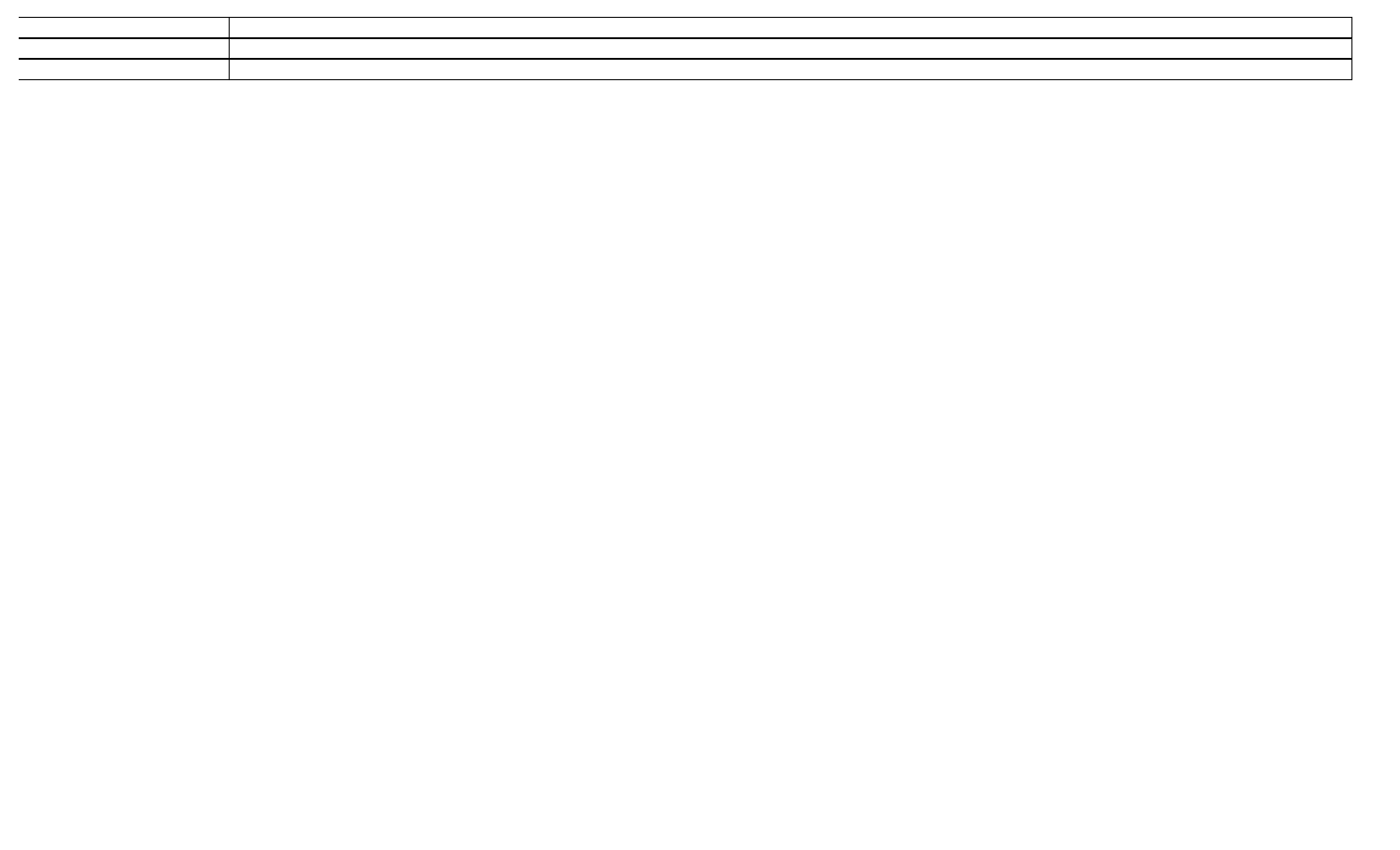| ,他们的人们就是一个人,他们的人们就是一个人,他们的人们,他们的人们就是一个人,他们的人们,他们的人们就是一个人,他们的人们,他们的人们,他们的人们,他们的人们,<br>第25章 我们的人们,他们的人们,他们的人们,他们的人们,他们的人们,他们的人们,他们的人们,他们的人们,他们的人们,他们的人们,他们的人们,他们的人们,他们的 |  |
|-----------------------------------------------------------------------------------------------------------------------------------------------------------------------|--|
| ,一个人都是一个人的人,而且,他们的人都是一个人,而且,他们的人都是一个人,而且,他们的人都是一个人,而且,他们的人都是一个人,而且,他们的人都是一个人,而且,他<br>第二百一十一章 一个人,他们的人都是一个人,他们的人都是一个人,他们的人都是一个人,他们的人都是一个人,他们的人都是一个人,他们的人都是一个人,他们的人都是一个 |  |
| ,一个人都是一个人的人,而且,他们的人都是一个人,他们的人都是一个人,他们的人都是一个人,他们的人都是一个人,他们的人都是一个人,他们的人都是一个人,他们的人都是                                                                                     |  |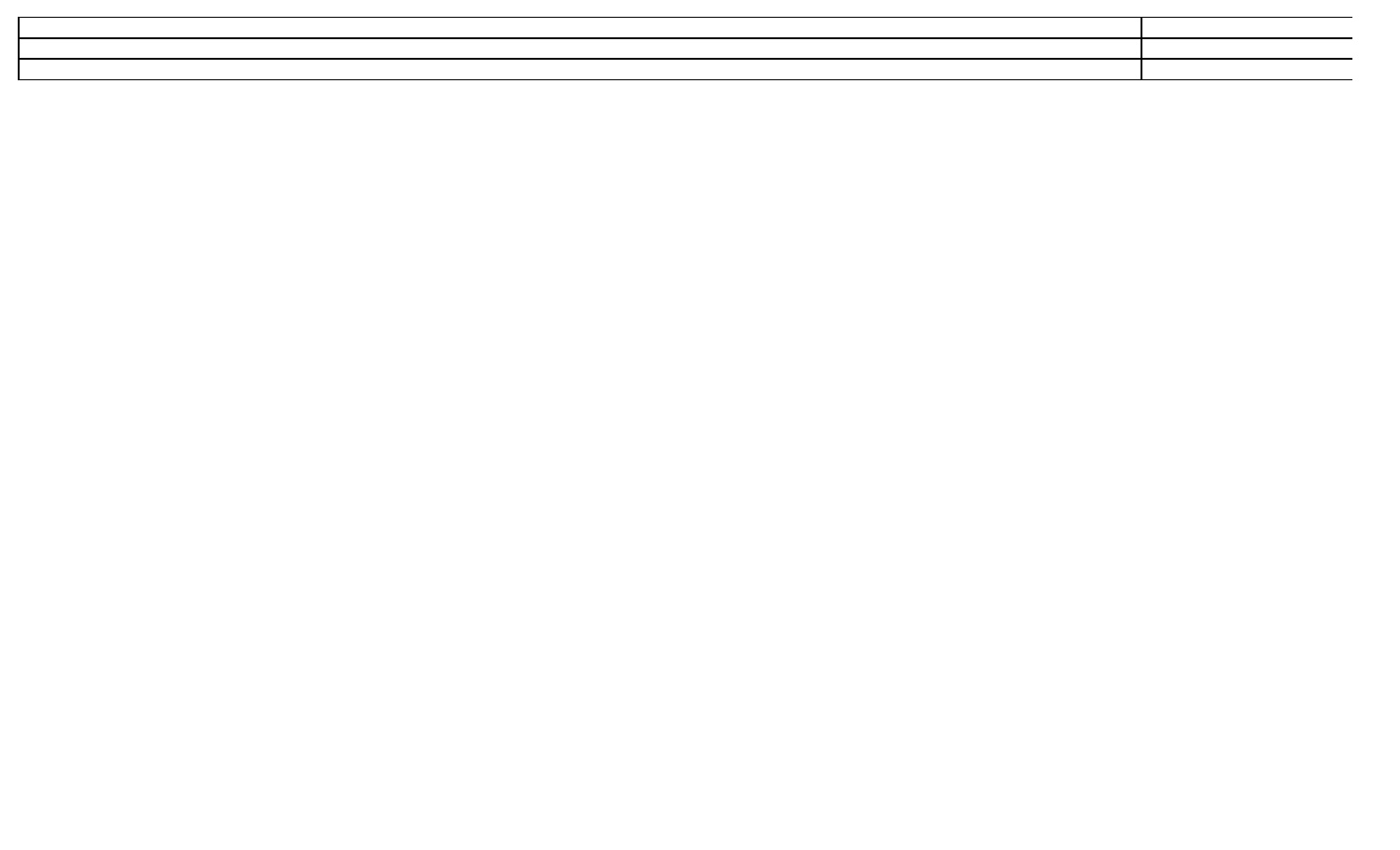| ,一个人都是一个人的人,而且,我们也不会不会不会。""我们,我们也不会不会不会不会不会不会不会不会。""我们,我们也不会不会不会不会不会不会不会不会。""我们,我<br>,他们的人们也不会不会。""我们的人们,我们也不会不会不会。""我们的人们,我们也不会不会不会。""我们的人们,我们也不会不会不会。""我们的人们,我们也不会不 |  |
|-----------------------------------------------------------------------------------------------------------------------------------------------------------------------|--|
| ,我们也不会不会不会。""我们的,我们也不会不会不会。""我们的,我们也不会不会不会不会。""我们的,我们也不会不会不会不会。""我们的,我们也不会不会不会不会                                                                                      |  |
|                                                                                                                                                                       |  |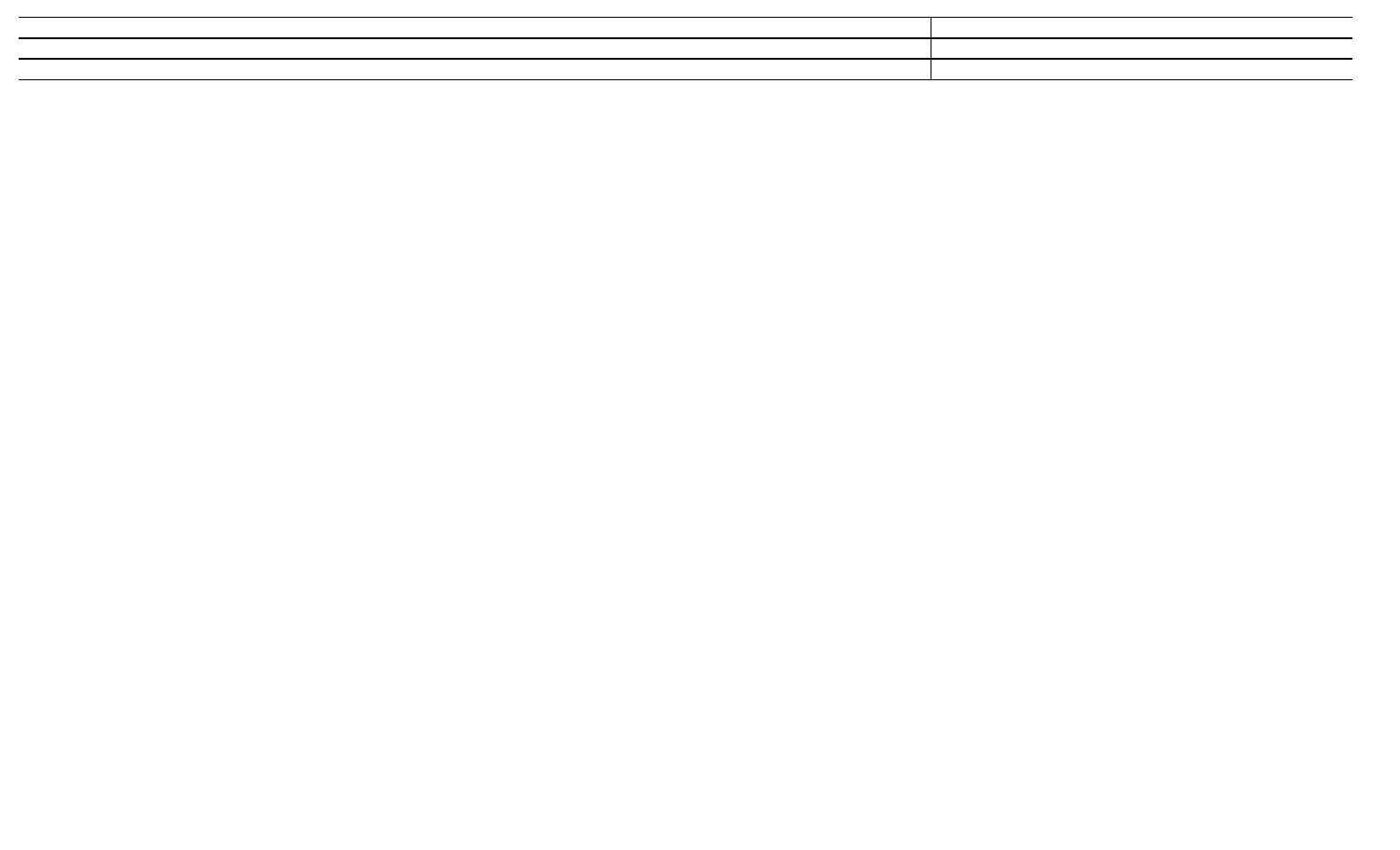| <u> 2001 - An t-An Aontaithe ann an t-Aontaithe ann an t-Aontaithe ann an t-Aontaithe ann an t-Aontaithe ann an t-</u> |
|------------------------------------------------------------------------------------------------------------------------|
|                                                                                                                        |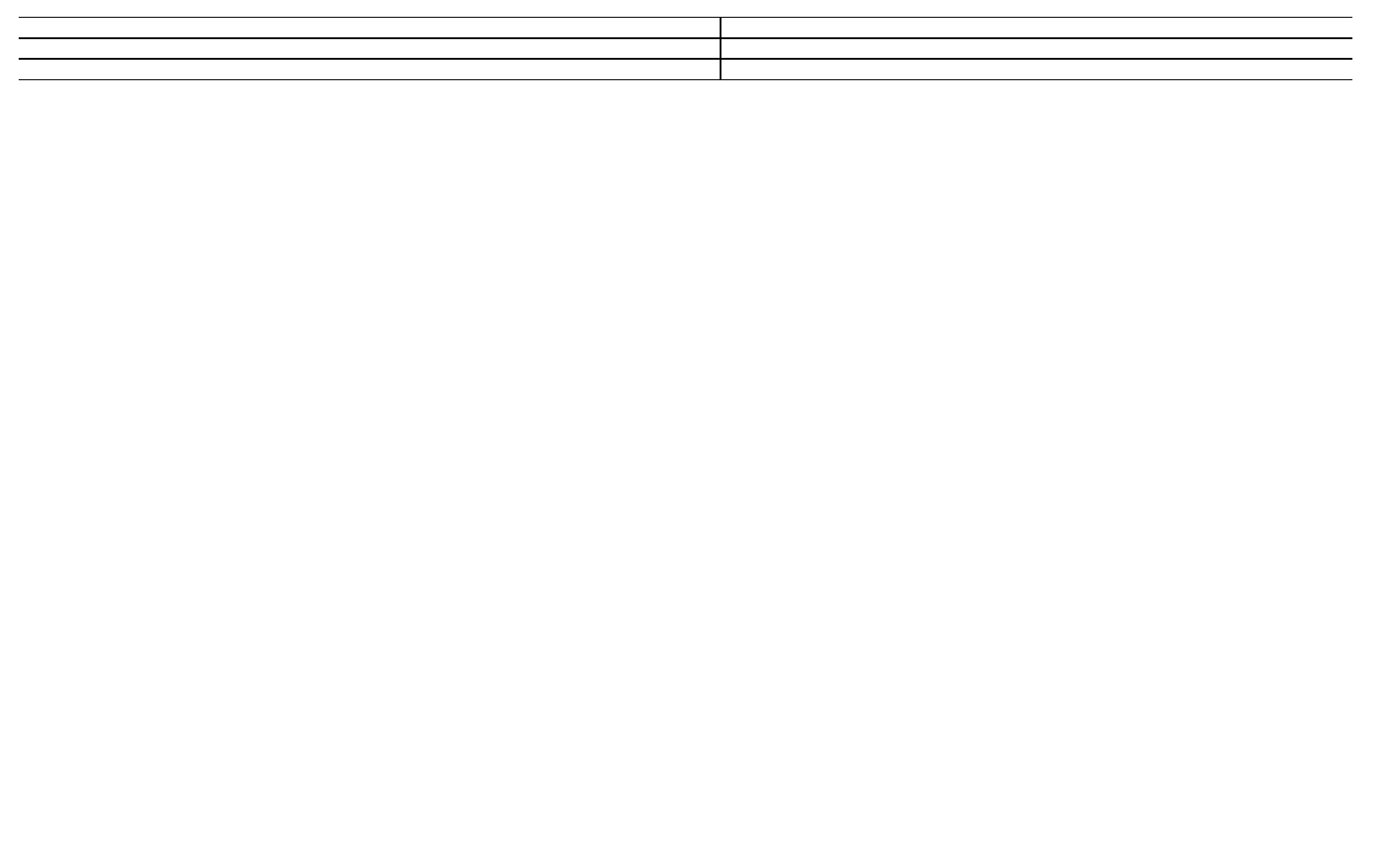| ,一个人都是一个人的人,而且,他们的人都是一个人,而且,他们的人都是一个人,而且,他们的人都是一个人,而且,他们的人都是一个人,而且,他们的人都是一个人,而且,他<br>第二十一章 一个人,他们的人都是一个人,他们的人都是一个人,他们的人都是一个人,他们的人都是一个人,他们的人都是一个人,他们的人都是一个人,他们的人都是一个人, | ,我们也不会不会。""我们的,我们也不会不会。""我们的,我们也不会不会不会。""我们的,我们也不会不会不会。""我们的,我们也不会不会不会。""我们的,我们也 |
|-----------------------------------------------------------------------------------------------------------------------------------------------------------------------|----------------------------------------------------------------------------------|
|                                                                                                                                                                       |                                                                                  |
|                                                                                                                                                                       |                                                                                  |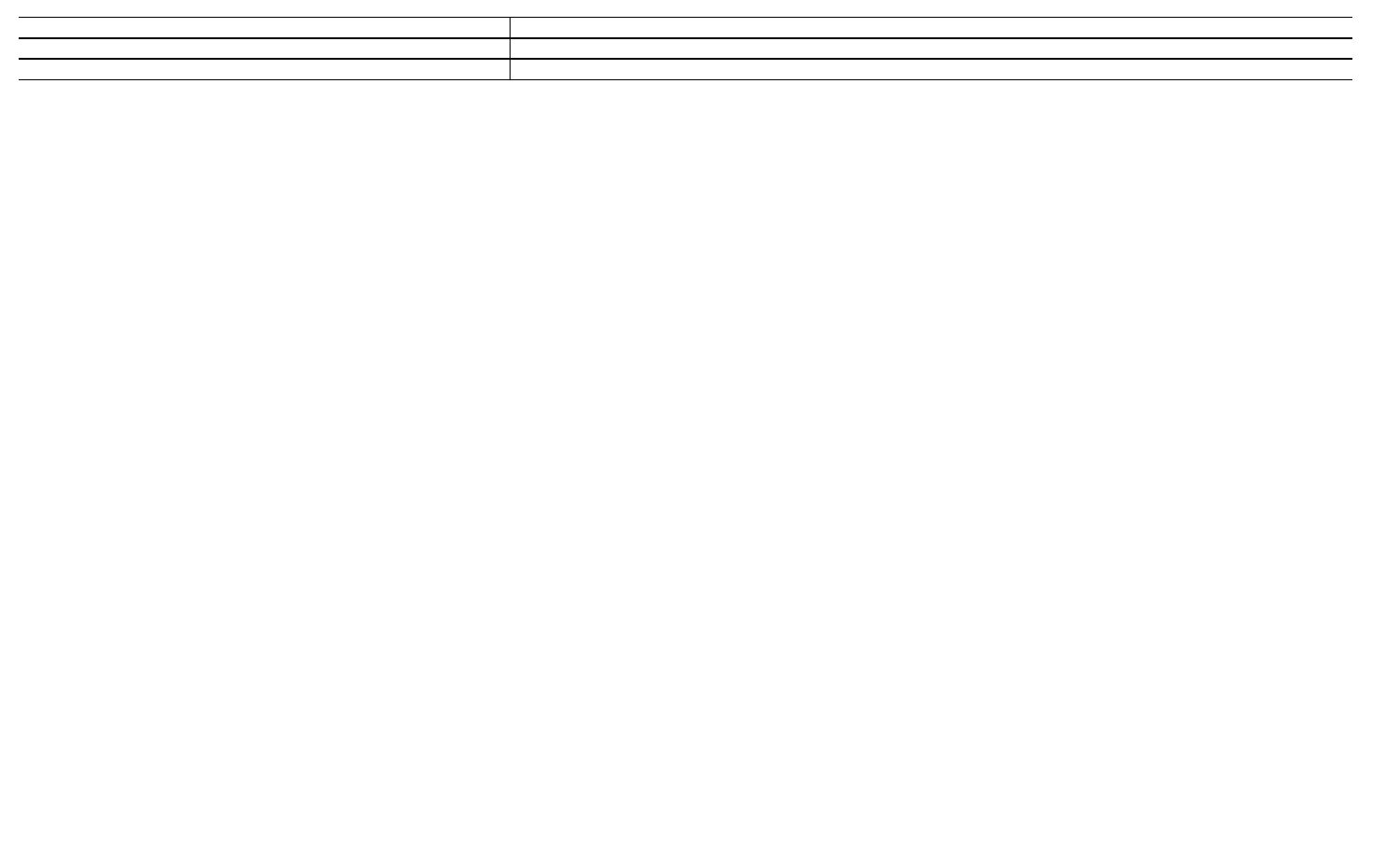| ,一个人的人都是一个人的人,而且,他们的人都是一个人的人,而且,他们的人都是一个人的人,而且,他们的人都是一个人的人,而且,他们的人都是一个人的人,而且,他们的人<br>第一百一十一章 一个人的人,他们的人都是一个人的人,他们的人都是一个人的人,他们的人都是一个人的人,他们的人都是一个人的人,他们的人都是一个人的人,他们的人都是<br>,我们就会不会不会。""我们,我们就会不会不会不会。""我们,我们就会不会不会不会不会不会。""我们,我们就会不会不会不会不会。""我们,我们就会不会不会不会不 |
|-----------------------------------------------------------------------------------------------------------------------------------------------------------------------------------------------------------------------------------------------------------|
| ,一个人都是一个人的人,而且,他们的人都是一个人,而且,他们的人都是一个人,而且,他们的人都是一个人,而且,他们的人都是一个人,而且,他们的人都是一个人,而且,他<br>第二十一章 一个人,他们的人都是一个人,他们的人都是一个人,他们的人都是一个人,他们的人都是一个人,他们的人都是一个人,他们的人都是一个人,他们的人都是一个人,                                                                                     |
|                                                                                                                                                                                                                                                           |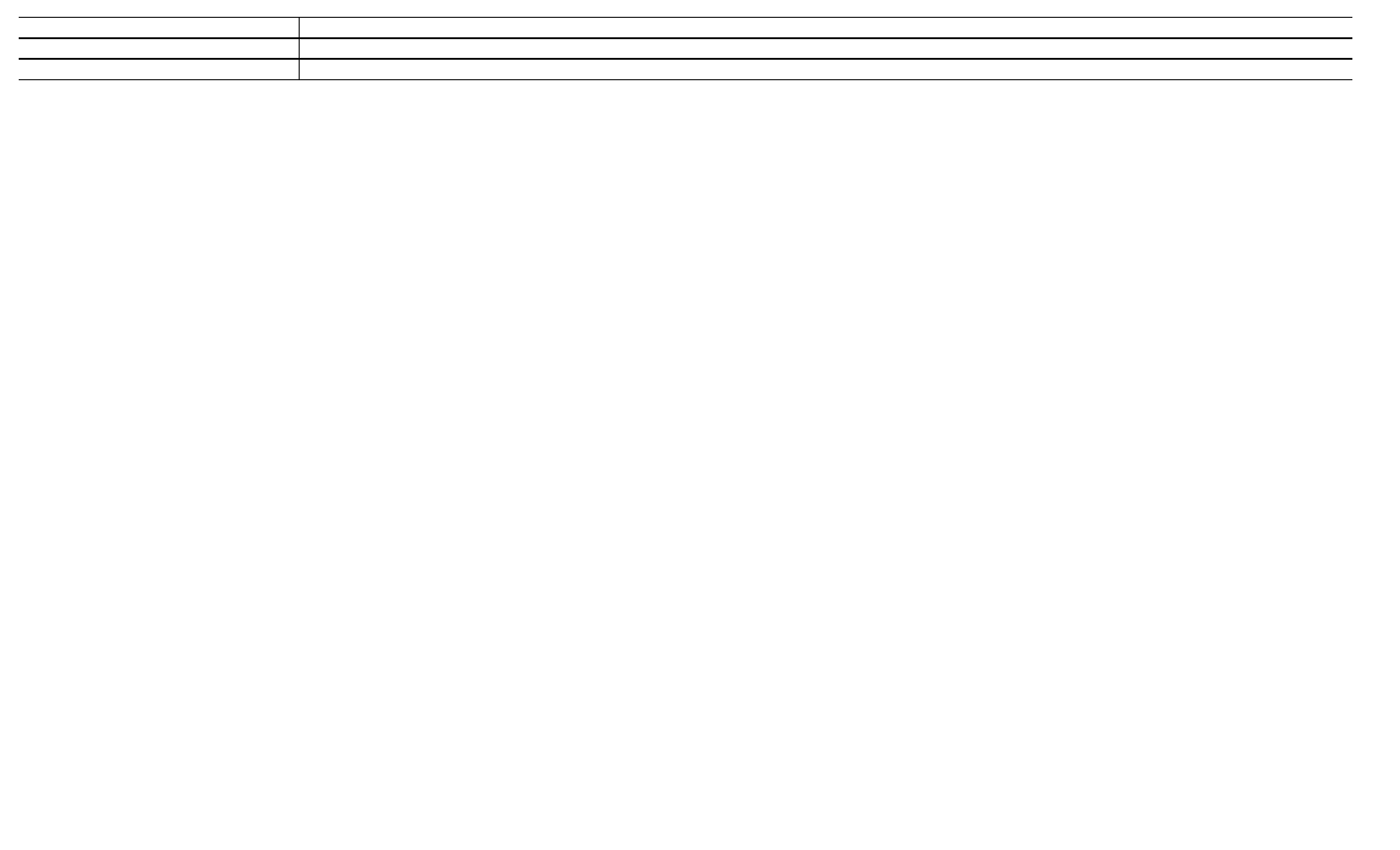| <u>та на представљен под податковата на представљен податковата на представљен податковата на представљен податк</u> |  |
|----------------------------------------------------------------------------------------------------------------------|--|
|                                                                                                                      |  |
| ,一个人都是一个人的人,一个人都是一个人的人,一个人都是一个人的人,一个人都是一个人的人,一个人都是一个人的人,一个人都是一个人的人,一个人都是一个人的人,一个人                                    |  |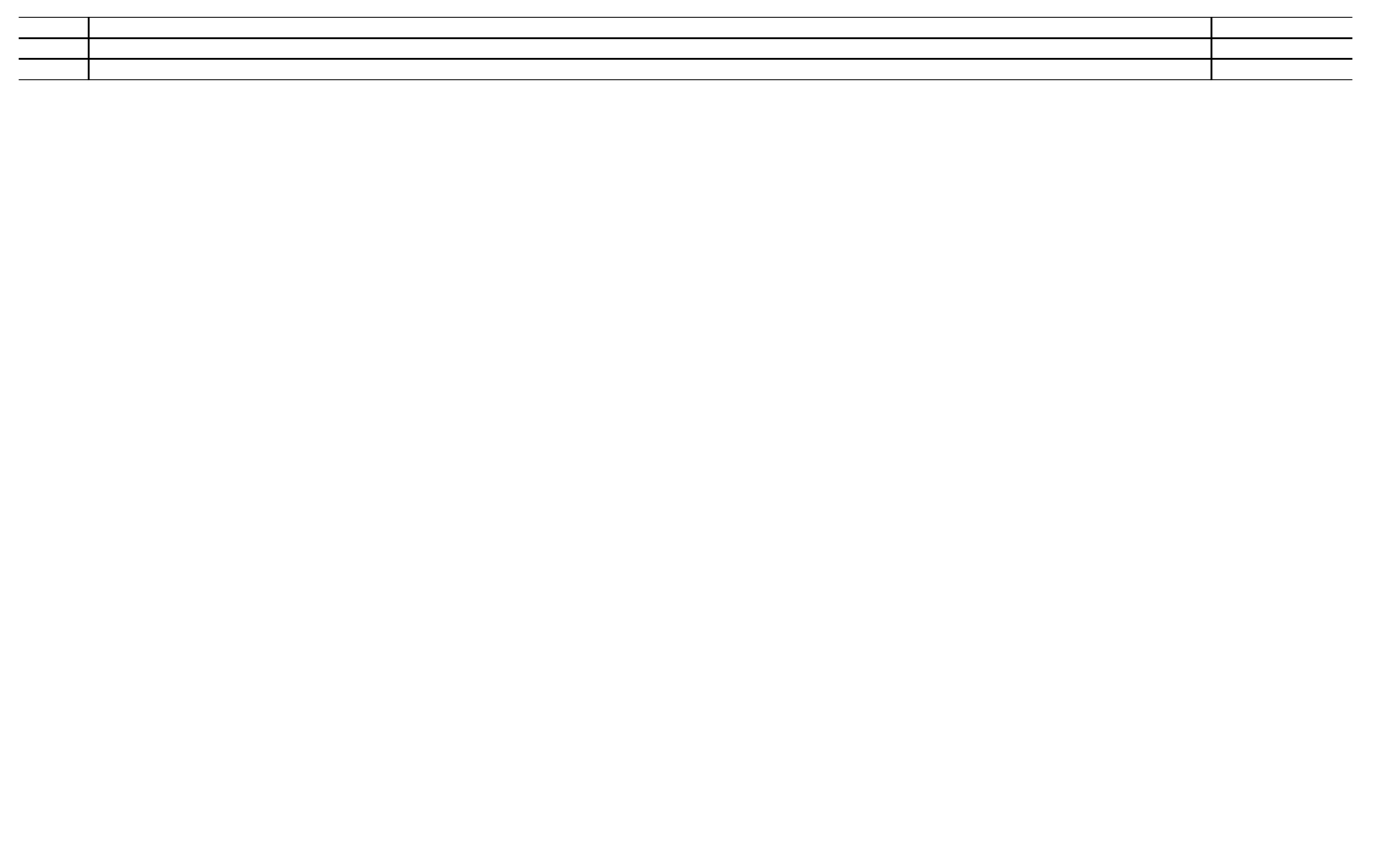| ,一个人都是一个人的人,一个人都是一个人的人,一个人都是一个人的人,一个人都是一个人的人,一个人都是一个人的人,一个人都是一个人的人,一个人都是一个人的人,一个人<br>→ South State State State State State State State State State State State State State State State State State State State State State State State State State State State State State State State State State State State St |  |
|-------------------------------------------------------------------------------------------------------------------------------------------------------------------------------------------------------------------------------------------------------------------------------------------------------------------|--|
| ,一个人的人都是一个人的人,而且,他们的人都是不是一个人的人,而且,他们的人都是不是一个人的人,而且,他们的人都是不是一个人的人,而且,他们的人都是不是一个人的<br>第一百一十一章 一个人的人,他们的人都是不是一个人的人,他们的人都是不是一个人的人,他们的人都是不是一个人的人,他们的人都是不是一个人的人,他们的人都是不是一个                                                                                                                                              |  |
| ,我们也不会不会不会。""我们的,我们也不会不会不会。""我们的,我们也不会不会不会不会不会。""我们的,我们也不会不会不会不会。""我们的,我们也不会不会不会<br>第二百一章 第二百一章 第二百一章 第二百一章 第二百一章 第二百一章 第二百一章 第二百一章 第二百一章 第二百一章 第二百一章 第二百一章 第二百一章 第二                                                                                                                                              |  |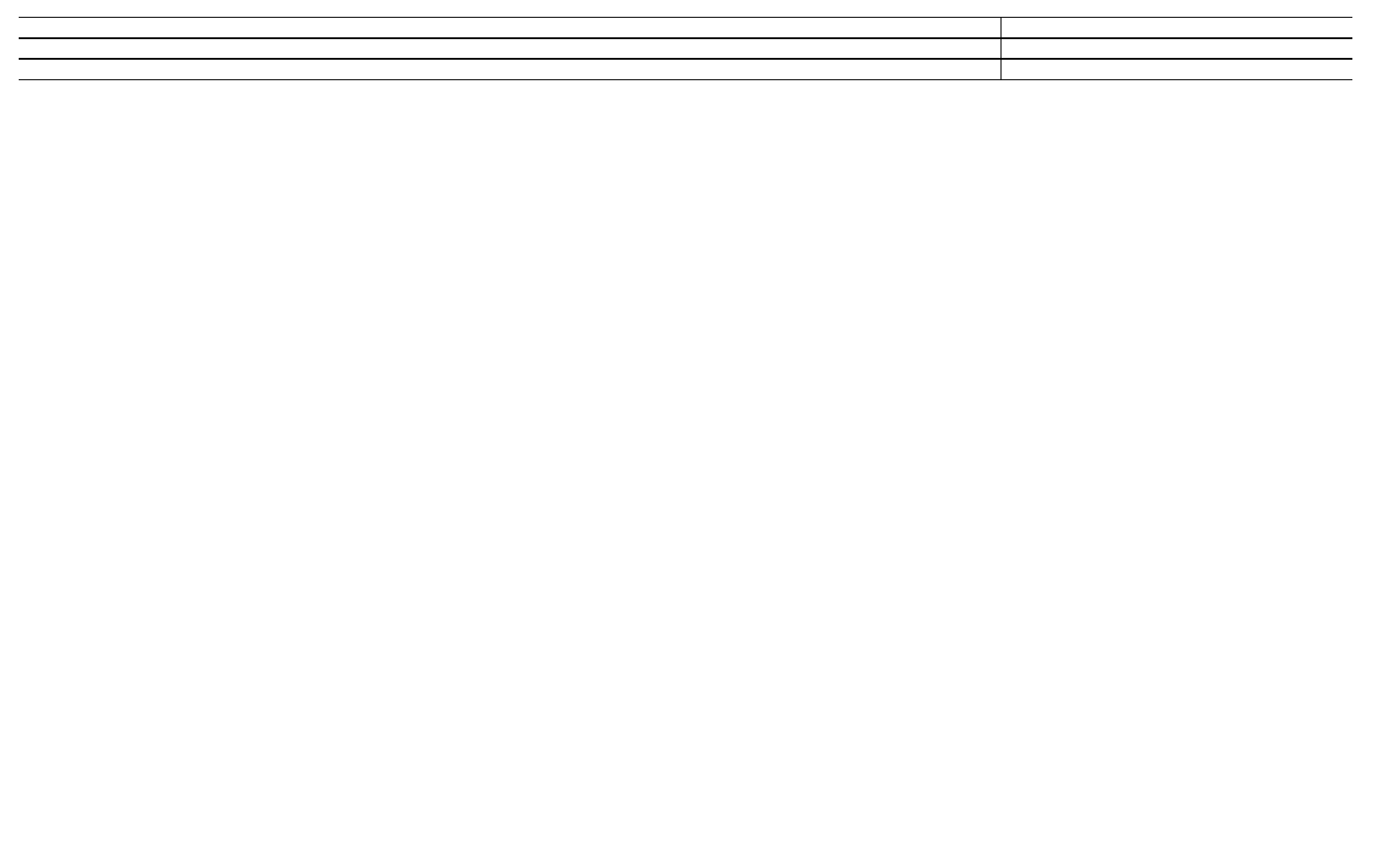| ,一个人都是一个人的人,而且,他们的人都是一个人,而且,他们的人都是一个人,而且,他们的人都是一个人,而且,他们的人都是一个人,而且,他们的人都是一个人,而且,他<br>第二十二章 第二十二章 第二十二章 第二十二章 第二十二章 第二十二章 第二十二章 第二十二章 第二十二章 第二十二章 第二十二章 第二十二章 第二十二章 第二十 |  |
|------------------------------------------------------------------------------------------------------------------------------------------------------------------------|--|
|                                                                                                                                                                        |  |
| ,一个人的人都是一个人的人,而且,他们的人都是一个人的人,而且,他们的人都是一个人的人,而且,他们的人都是一个人的人,而且,他们的人都是一个人的人,而且,他们的人                                                                                      |  |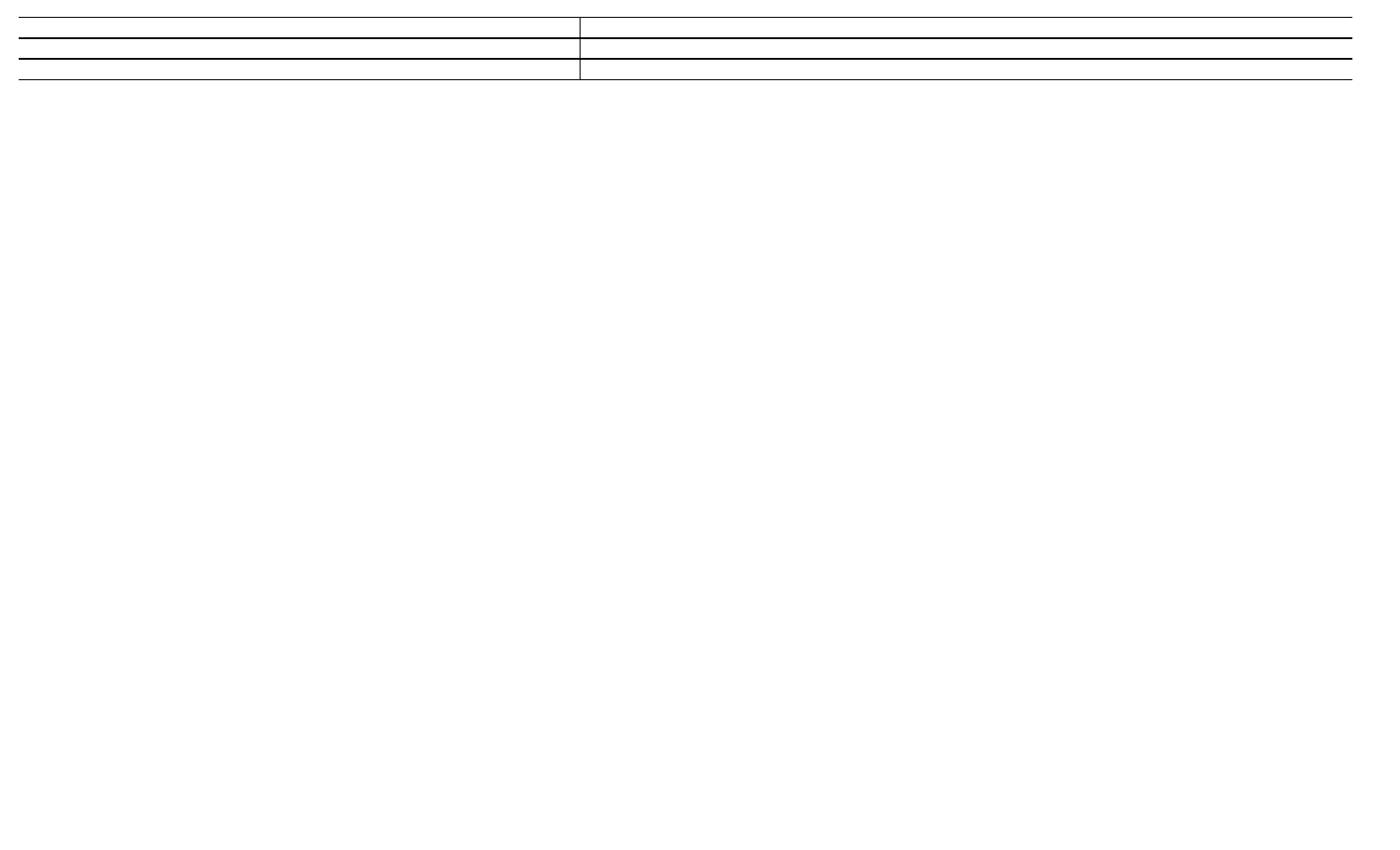| ,我们就会不会不会。""我们,我们也不会不会不会。""我们,我们也不会不会不会不会不会不会。""我们,我们也不会不会不会不会。""我们,我们也不会不会不会不会不  |
|-----------------------------------------------------------------------------------|
| ,一个人都是一个人的人,一个人都是一个人的人,一个人都是一个人的人,一个人都是一个人的人,一个人都是一个人的人,一个人都是一个人的人,一个人都是一个人的人,一个人 |
|                                                                                   |
| ,一个人都是一个人的人,而且,我们也不会不会不会。""我们,我们也不会不会不会不会不会不会不会。""我们,我们也不会不会不会不会不会不会不会不会。""我们,我们  |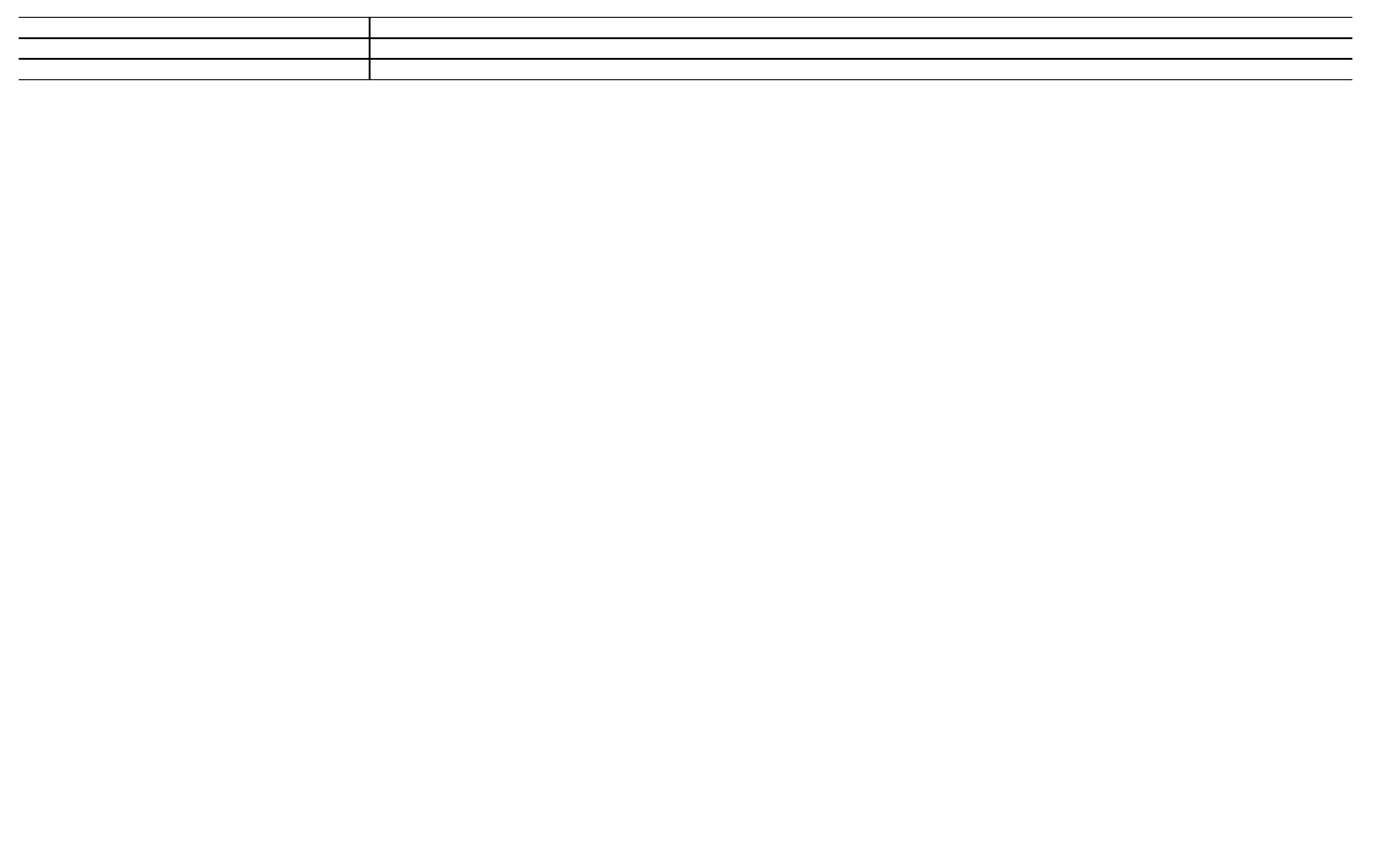| ,一个人都是一个人的人,一个人都是一个人的人,一个人都是一个人的人,一个人都是一个人的人,一个人都是一个人的人,一个人都是一个人的人,一个人都是一个人的人,一个人<br>第二十一章 一个人的人,一个人都是一个人的人,一个人都是一个人的人,一个人都是一个人的人,一个人都是一个人的人,一个人都是一个人的人,一个人都是一个人的人,一个<br>,一个人都是一个人的人,一个人都是一个人的人,一个人都是一个人的人,一个人都是一个人的人,一个人都是一个人的人,一个人都是一个人的人,一个人都是一个人的人,一个人<br>第二十一章 一个人的人,一个人都是一个人的人,一个人都是一个人的人,一个人都是一个人的人,一个人都是一个人的人,一个人都是一个人的人,一个人都是一个人的人,一个 |  |
|------------------------------------------------------------------------------------------------------------------------------------------------------------------------------------------------------------------------------------------------------------------------------------------------------------------------------------------------|--|
| ,一个人的人都是一个人的人,而且,他们的人都是一个人的人,而且,他们的人都是一个人的人,而且,他们的人都是一个人的人,而且,他们的人都是一个人的人,而且,他们的<br>第一百一十一章 一个人的人,他们的人都是一个人的人,他们的人都是一个人的人,他们的人都是一个人的人,他们的人都是一个人的人,他们的人都是一个人的人,他们的人都是                                                                                                                                                                           |  |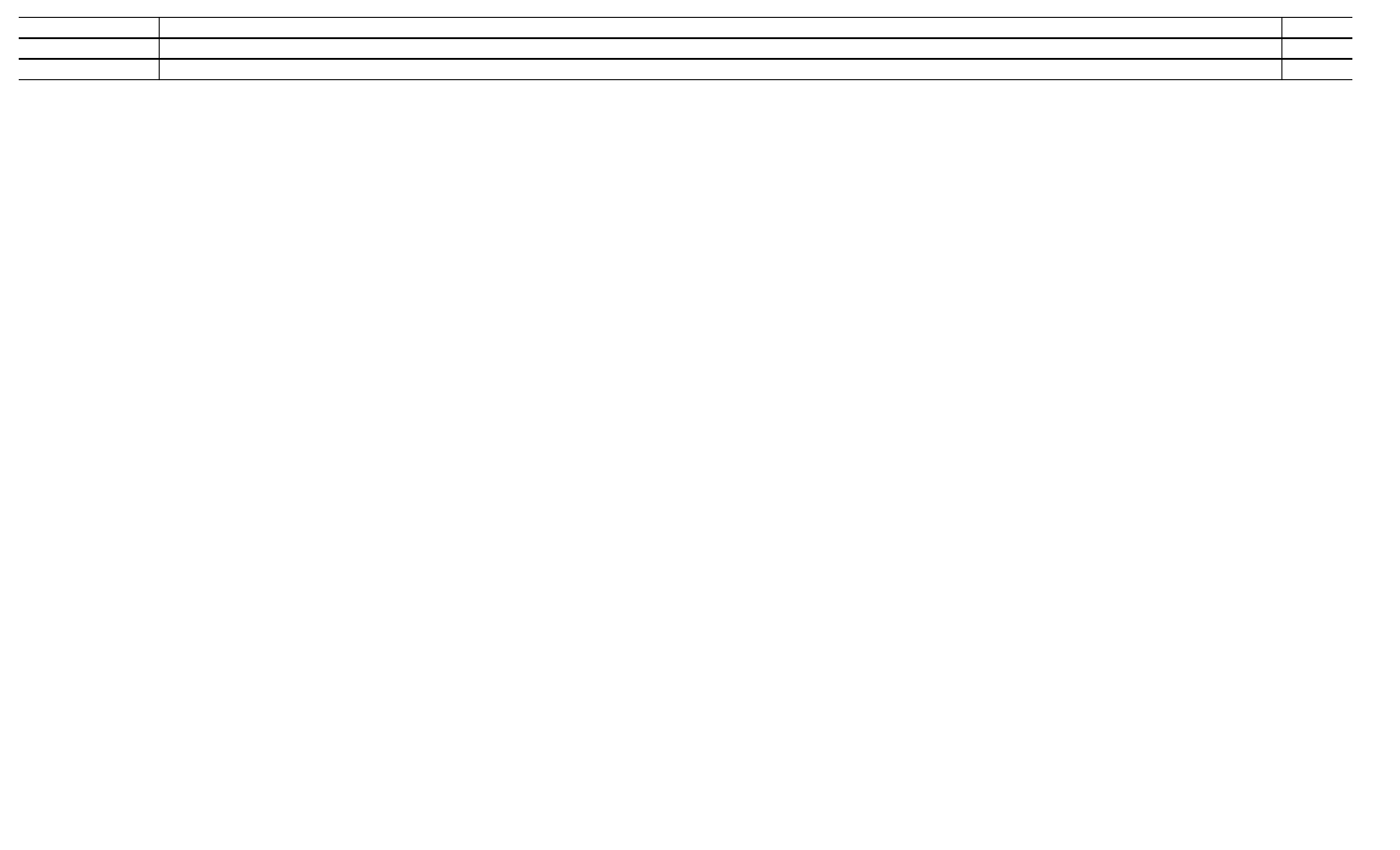| ,一个人的人都是一个人的人,而且,我们也不会不会不会。""我们,我们也不会不会不会不会不会不会。""我们,我们也不会不会不会不会。""我们,我们也不会不会不会不 |  |
|----------------------------------------------------------------------------------|--|
|                                                                                  |  |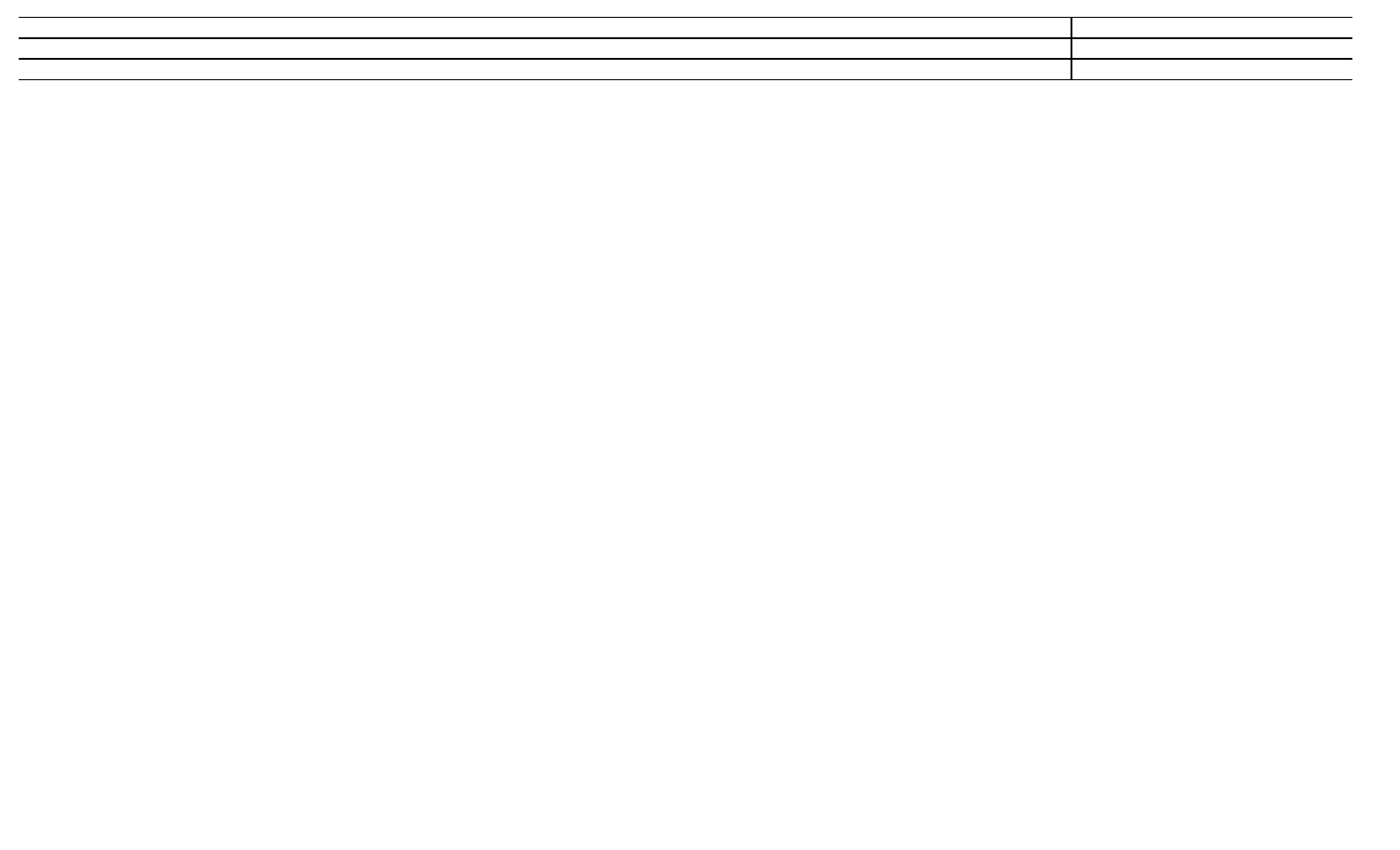| → 中国的 → 中国的 → 中国的 → 中国的 → 中国的 → 中国的 → 中国的 → 中国的 → 中国的 → 中国的 → 中国的 → 中国的 → 中国的 → 中国的 → 中国的 → 中国的 → 中国的 → 中国的 → 中国 |  |
|------------------------------------------------------------------------------------------------------------------|--|
|                                                                                                                  |  |
|                                                                                                                  |  |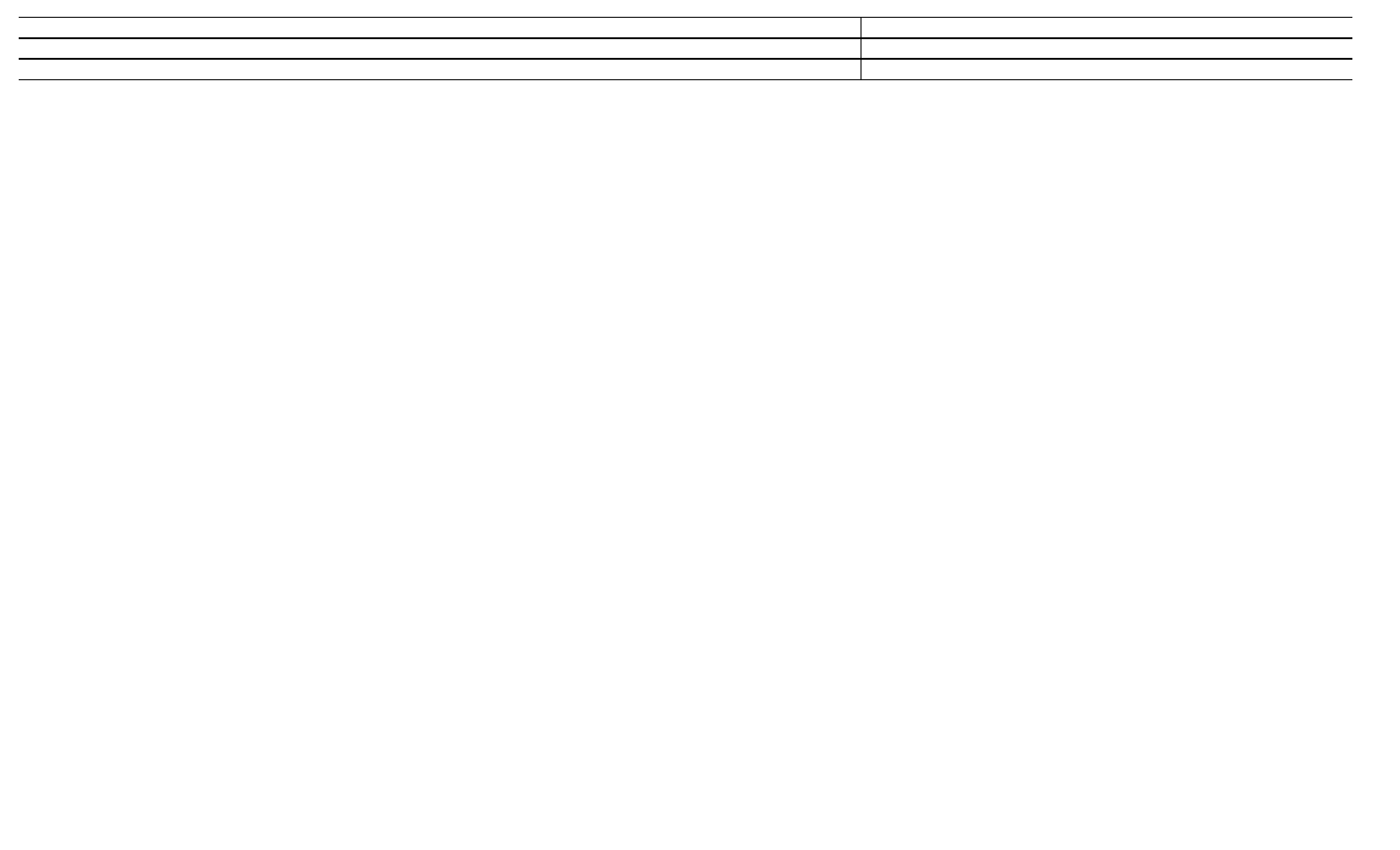| ,我们就会不会不会。""我们,我们就会不会不会不会,我们就会不会不会不会。""我们,我们就会不会不会不会。""我们,我们就会不会不会不会。""我们,我们就会不会 |                                                                                   |
|----------------------------------------------------------------------------------|-----------------------------------------------------------------------------------|
|                                                                                  | ,我们也不会不会不会。""我们的,我们也不会不会不会。""我们的,我们也不会不会不会不会。""我们的,我们也不会不会不会不会。""我们的,我们也不会不会不会不会  |
|                                                                                  | ,我们就会不会不会。""我们,我们就会不会不会,我们就会不会不会,我们就会不会不会。""我们,我们就会不会不会。""我们,我们就会不会不会不会。""我们,我们就会 |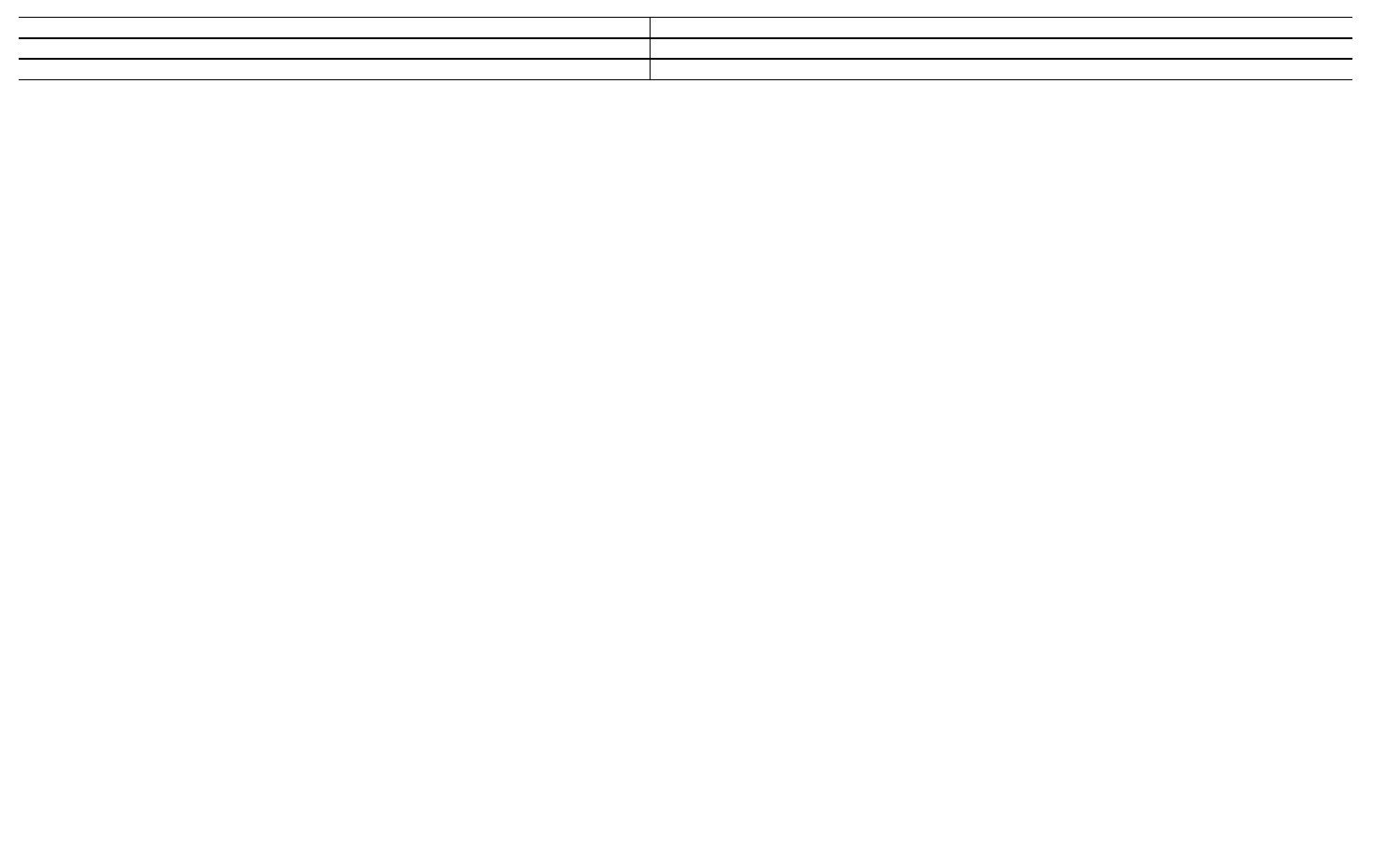| ,一个人都是一个人的人,我们就是一个人的人,我们就是一个人的人,我们就是一个人的人,我们就是一个人的人,我们就是一个人的人,我们就是一个人的人,我们就是一个人的<br>第一百一十一章 一个人的人,我们就是一个人的人,我们就是一个人的人,我们就是一个人的人,我们就是一个人的人,我们就是一个人的人,我们就是一个人的人,我们就是一个 |
|----------------------------------------------------------------------------------------------------------------------------------------------------------------------|
|                                                                                                                                                                      |
|                                                                                                                                                                      |
|                                                                                                                                                                      |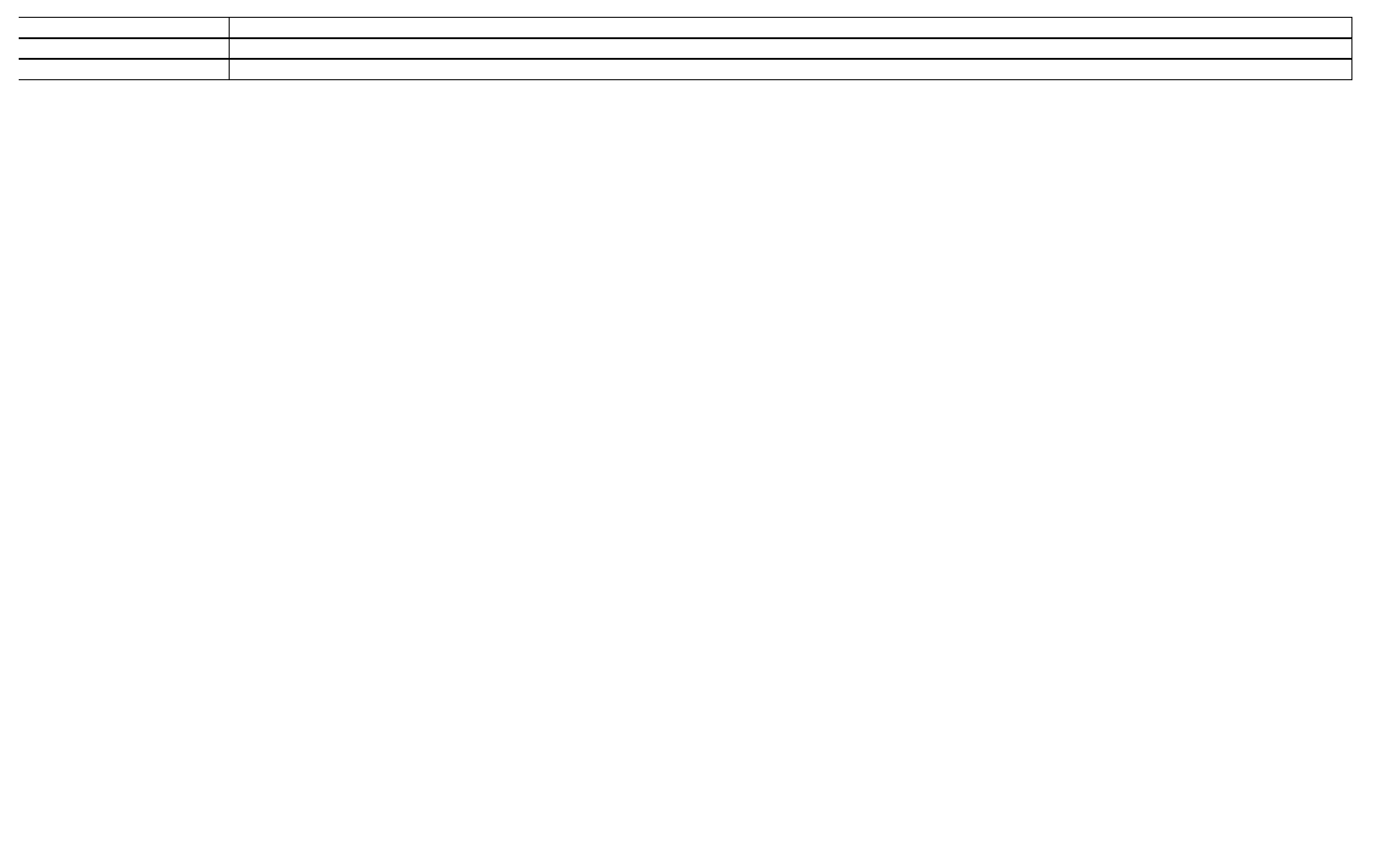| ,他们的人们就是一个人,他们的人们就是一个人,他们的人们,他们的人们就是一个人,他们的人们,他们的人们就是一个人,他们的人们,他们的人们,他们的人们,他们的人们,<br>第25章 我们的人们,他们的人们,他们的人们,他们的人们,他们的人们,他们的人们,他们的人们,他们的人们,他们的人们,他们的人们,他们的人们,他们的人们,他们的 |  |
|-----------------------------------------------------------------------------------------------------------------------------------------------------------------------|--|
| ,一个人都是一个人的人,而且,他们的人都是一个人,而且,他们的人都是一个人,而且,他们的人都是一个人,而且,他们的人都是一个人,而且,他们的人都是一个人,而且,他<br>第二百一十一章 一个人,他们的人都是一个人,他们的人都是一个人,他们的人都是一个人,他们的人都是一个人,他们的人都是一个人,他们的人都是一个人,他们的人都是一个 |  |
| ,一个人都是一个人的人,而且,他们的人都是一个人,他们的人都是一个人,他们的人都是一个人,他们的人都是一个人,他们的人都是一个人,他们的人都是一个人,他们的人都是                                                                                     |  |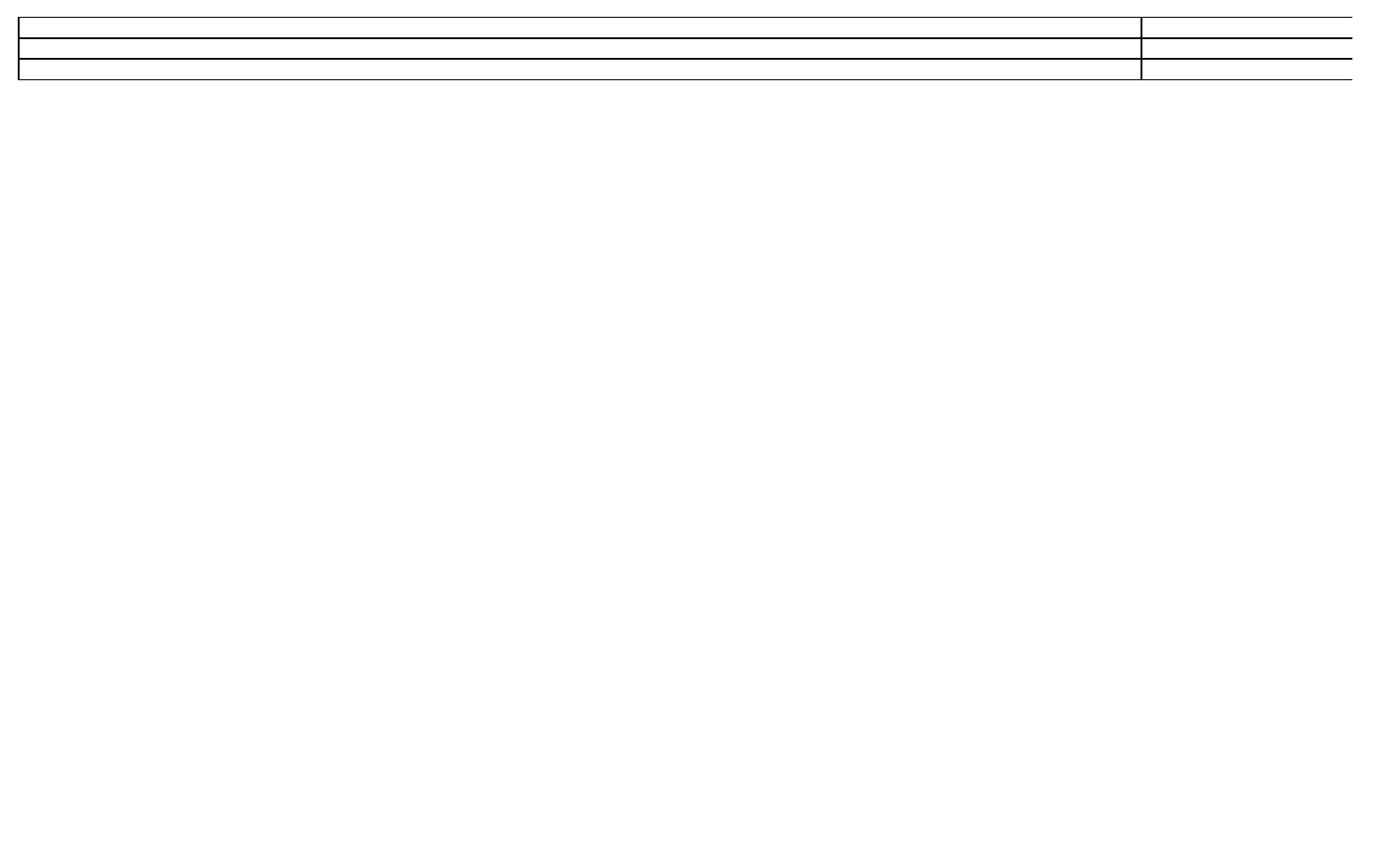| ,一个人都是一个人的人,而且,我们也不会不会不会。""我们,我们也不会不会不会不会不会不会不会不会。""我们,我们也不会不会不会不会不会不会不会不会。""我们,我<br>,他们的人们也不会不会。""我们的人们,我们也不会不会不会。""我们的人们,我们也不会不会不会。""我们的人们,我们也不会不会不会。""我们的人们,我们也不会不 |  |
|-----------------------------------------------------------------------------------------------------------------------------------------------------------------------|--|
| ,我们也不会不会不会。""我们的,我们也不会不会不会。""我们的,我们也不会不会不会不会。""我们的,我们也不会不会不会不会。""我们的,我们也不会不会不会不会                                                                                      |  |
|                                                                                                                                                                       |  |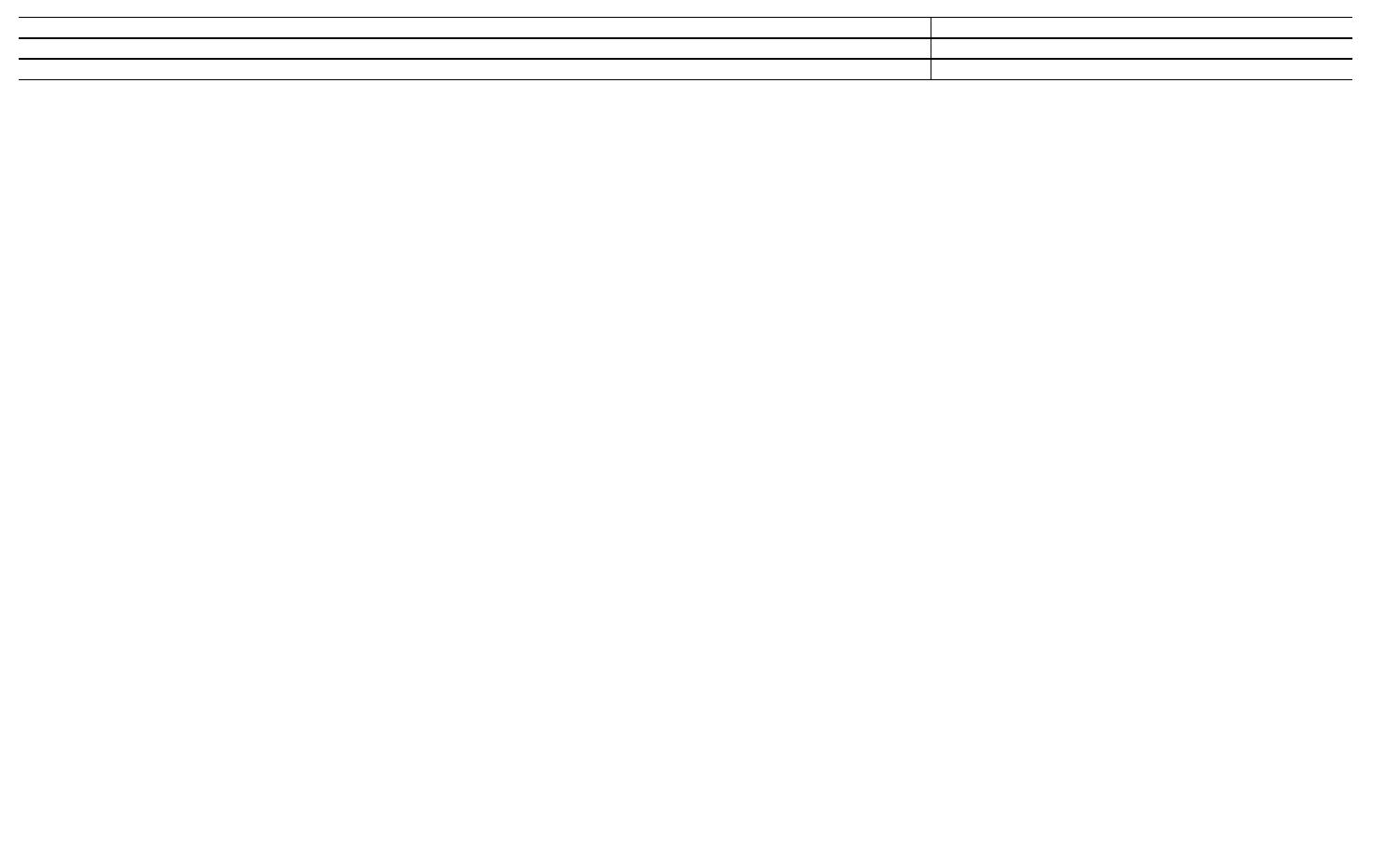| <u> 2001 - An t-An Aontaithe ann an t-Aontaithe ann an t-Aontaithe ann an t-Aontaithe ann an t-Aontaithe ann an t-</u> |
|------------------------------------------------------------------------------------------------------------------------|
|                                                                                                                        |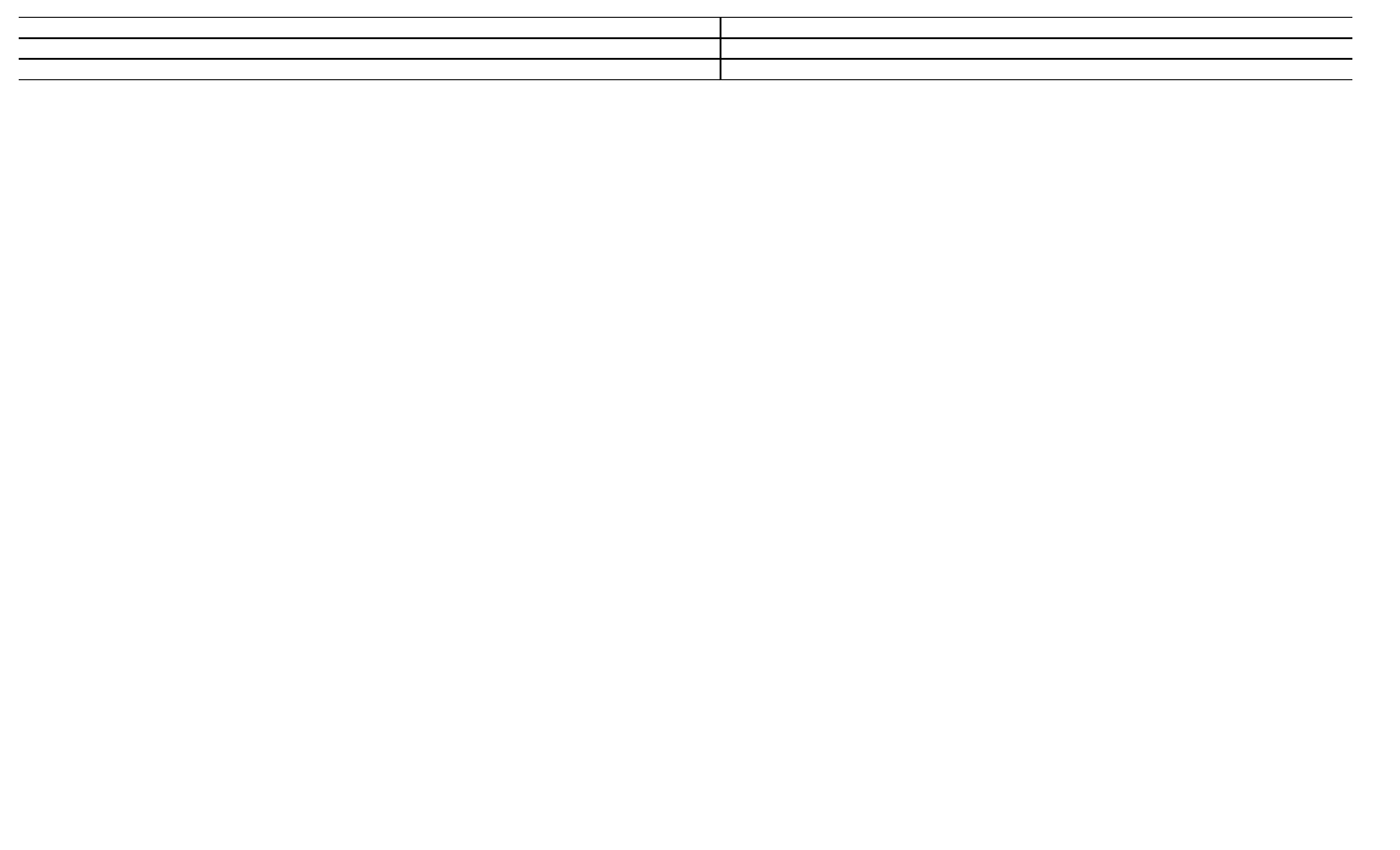| ,一个人都是一个人的人,而且,他们的人都是一个人,而且,他们的人都是一个人,而且,他们的人都是一个人,而且,他们的人都是一个人,而且,他们的人都是一个人,而且,他<br>第二十一章 一个人,他们的人都是一个人,他们的人都是一个人,他们的人都是一个人,他们的人都是一个人,他们的人都是一个人,他们的人都是一个人,他们的人都是一个人, | ,我们也不会不会。""我们的,我们也不会不会。""我们的,我们也不会不会不会。""我们的,我们也不会不会不会。""我们的,我们也不会不会不会。""我们的,我们也 |
|-----------------------------------------------------------------------------------------------------------------------------------------------------------------------|----------------------------------------------------------------------------------|
|                                                                                                                                                                       |                                                                                  |
|                                                                                                                                                                       |                                                                                  |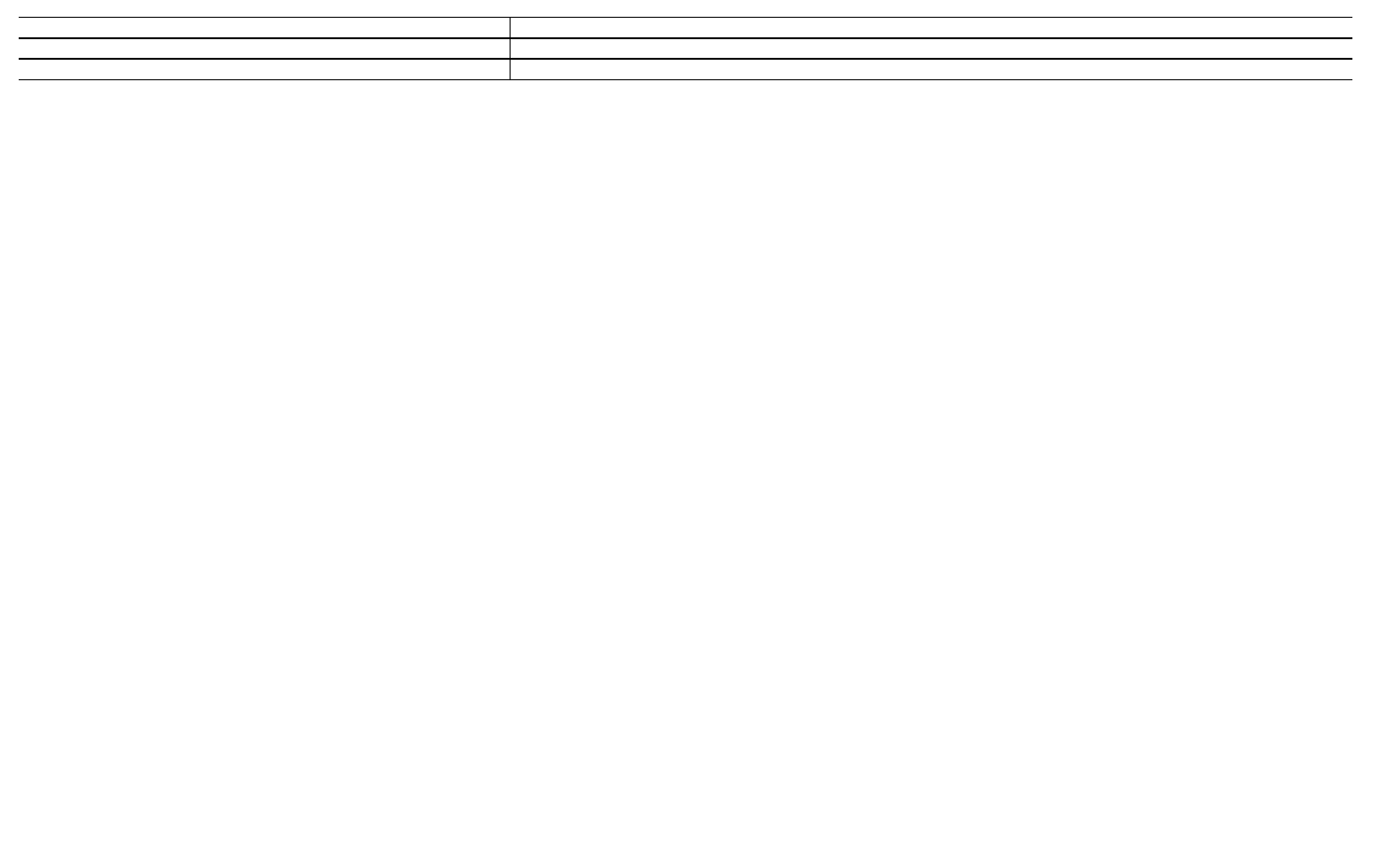| ,一个人的人都是一个人的人,而且,他们的人都是一个人的人,而且,他们的人都是一个人的人,而且,他们的人都是一个人的人,而且,他们的人都是一个人的人,而且,他们的人<br>第一百一十一章 一个人的人,他们的人都是一个人的人,他们的人都是一个人的人,他们的人都是一个人的人,他们的人都是一个人的人,他们的人都是一个人的人,他们的人都是<br>,我们就会不会不会。""我们,我们就会不会不会不会。""我们,我们就会不会不会不会不会不会。""我们,我们就会不会不会不会不会。""我们,我们就会不会不会不会不 |
|-----------------------------------------------------------------------------------------------------------------------------------------------------------------------------------------------------------------------------------------------------------|
| ,一个人都是一个人的人,而且,他们的人都是一个人,而且,他们的人都是一个人,而且,他们的人都是一个人,而且,他们的人都是一个人,而且,他们的人都是一个人,而且,他<br>第二十一章 一个人,他们的人都是一个人,他们的人都是一个人,他们的人都是一个人,他们的人都是一个人,他们的人都是一个人,他们的人都是一个人,他们的人都是一个人,                                                                                     |
|                                                                                                                                                                                                                                                           |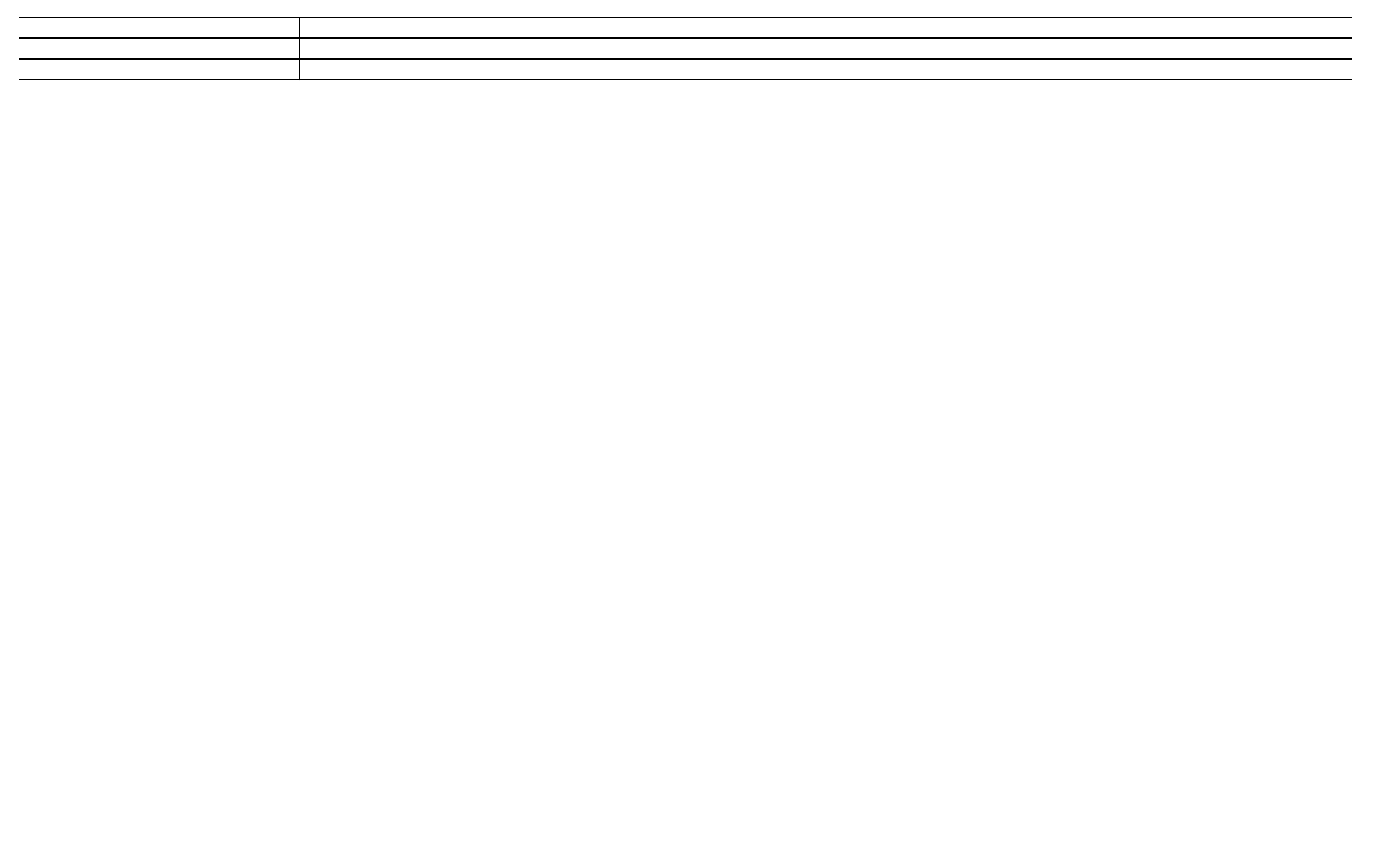| <u>та на представљен под податковата на представљен податковата на представљен податковата на представљен податк</u> |  |
|----------------------------------------------------------------------------------------------------------------------|--|
|                                                                                                                      |  |
| ,一个人都是一个人的人,一个人都是一个人的人,一个人都是一个人的人,一个人都是一个人的人,一个人都是一个人的人,一个人都是一个人的人,一个人都是一个人的人,一个人                                    |  |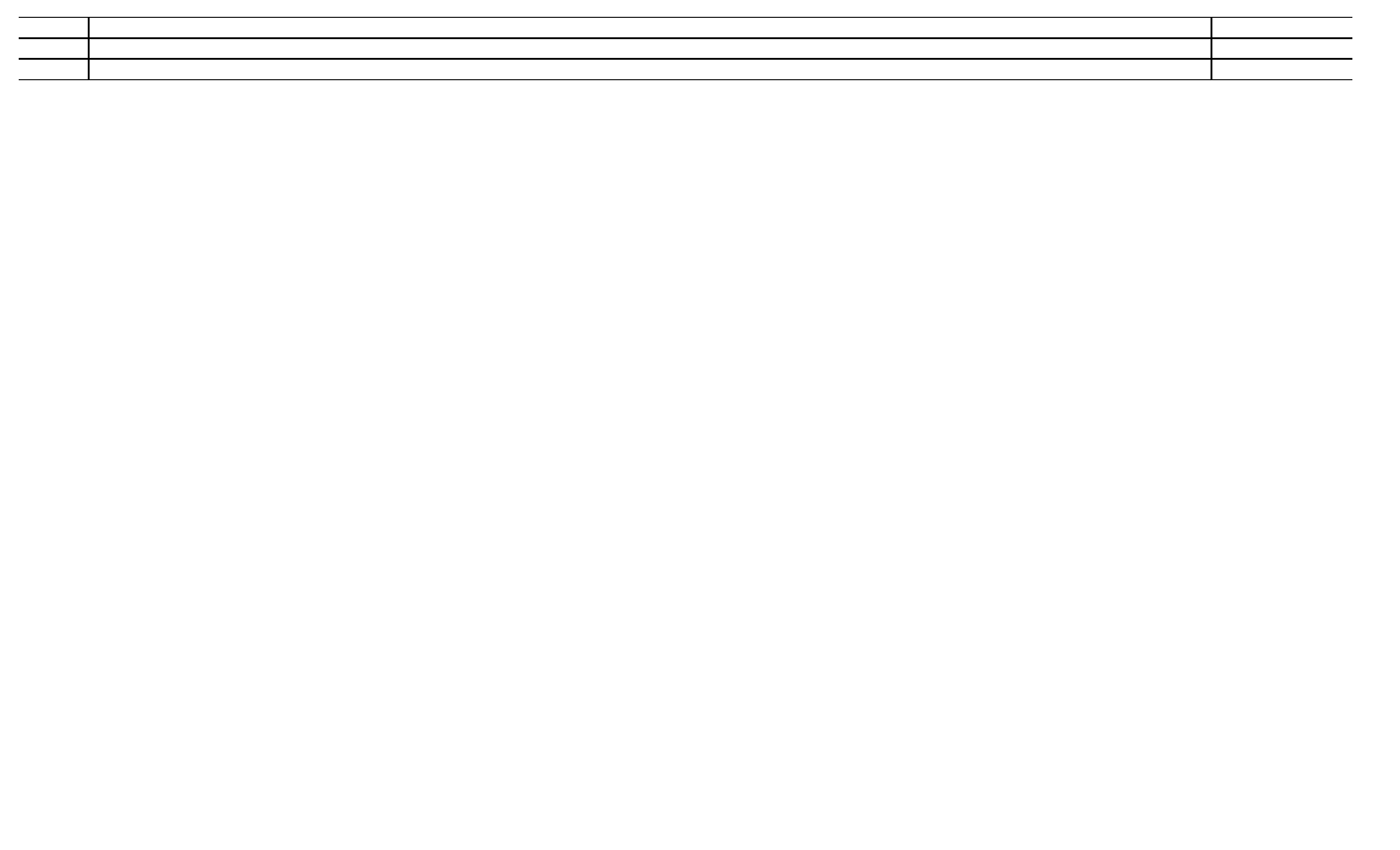| ,一个人都是一个人的人,一个人都是一个人的人,一个人都是一个人的人,一个人都是一个人的人,一个人都是一个人的人,一个人都是一个人的人,一个人都是一个人的人,一个人<br>→ South State State State State State State State State State State State State State State State State State State State State State State State State State State State State State State State State State State State St |  |
|-------------------------------------------------------------------------------------------------------------------------------------------------------------------------------------------------------------------------------------------------------------------------------------------------------------------|--|
| ,一个人的人都是一个人的人,而且,他们的人都是不是一个人的人,而且,他们的人都是不是一个人的人,而且,他们的人都是不是一个人的人,而且,他们的人都是不是一个人的<br>第一百一十一章 一个人的人,他们的人都是不是一个人的人,他们的人都是不是一个人的人,他们的人都是不是一个人的人,他们的人都是不是一个人的人,他们的人都是不是一个                                                                                                                                              |  |
| ,我们也不会不会不会。""我们的,我们也不会不会不会。""我们的,我们也不会不会不会不会不会。""我们的,我们也不会不会不会不会。""我们的,我们也不会不会不会<br>第二百一章 第二百一章 第二百一章 第二百一章 第二百一章 第二百一章 第二百一章 第二百一章 第二百一章 第二百一章 第二百一章 第二百一章 第二百一章 第二                                                                                                                                              |  |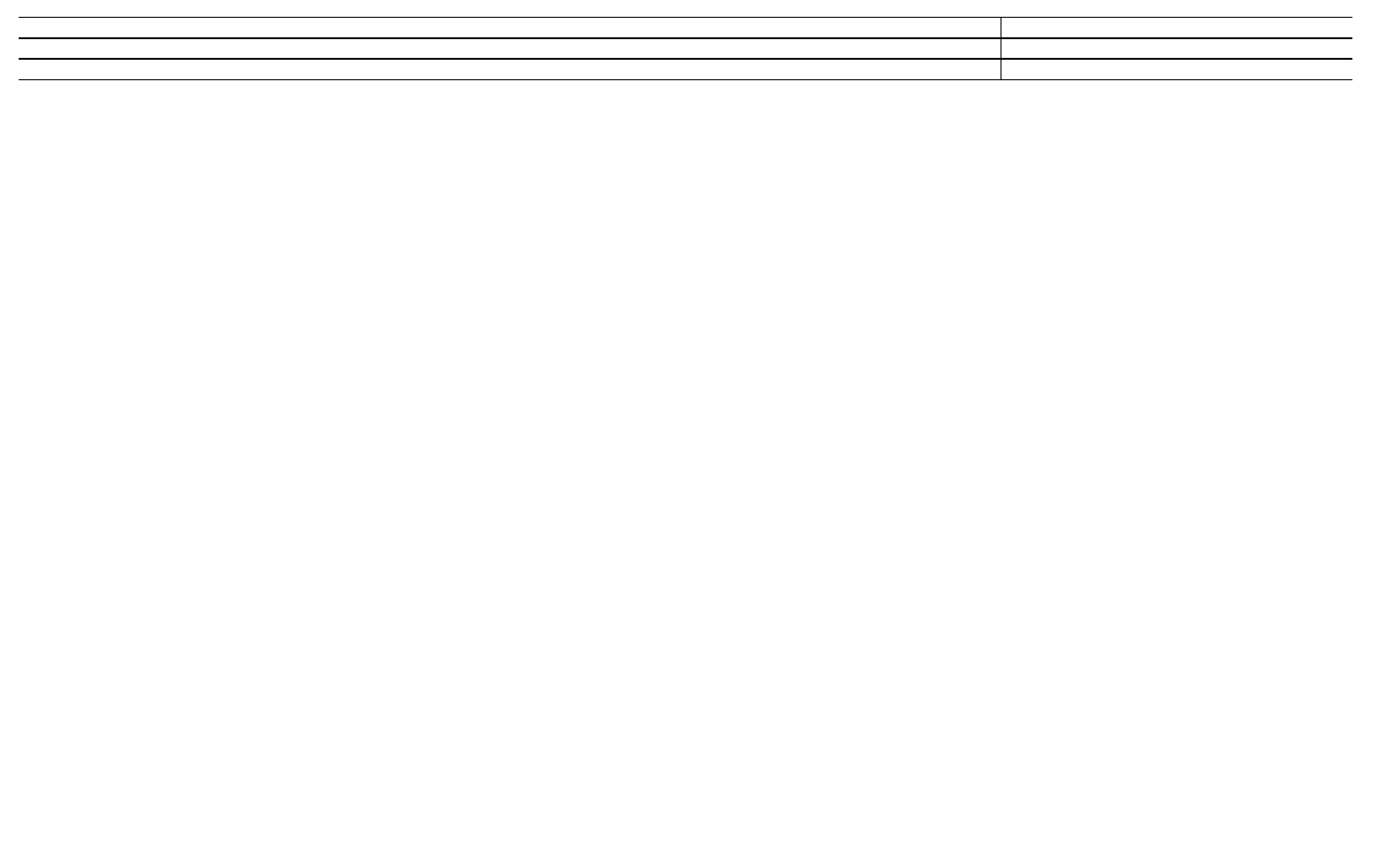| ,一个人都是一个人的人,而且,他们的人都是一个人,而且,他们的人都是一个人,而且,他们的人都是一个人,而且,他们的人都是一个人,而且,他们的人都是一个人,而且,他<br>第二十二章 第二十二章 第二十二章 第二十二章 第二十二章 第二十二章 第二十二章 第二十二章 第二十二章 第二十二章 第二十二章 第二十二章 第二十二章 第二十 |  |
|------------------------------------------------------------------------------------------------------------------------------------------------------------------------|--|
|                                                                                                                                                                        |  |
| ,一个人的人都是一个人的人,而且,他们的人都是一个人的人,而且,他们的人都是一个人的人,而且,他们的人都是一个人的人,而且,他们的人都是一个人的人,而且,他们的人                                                                                      |  |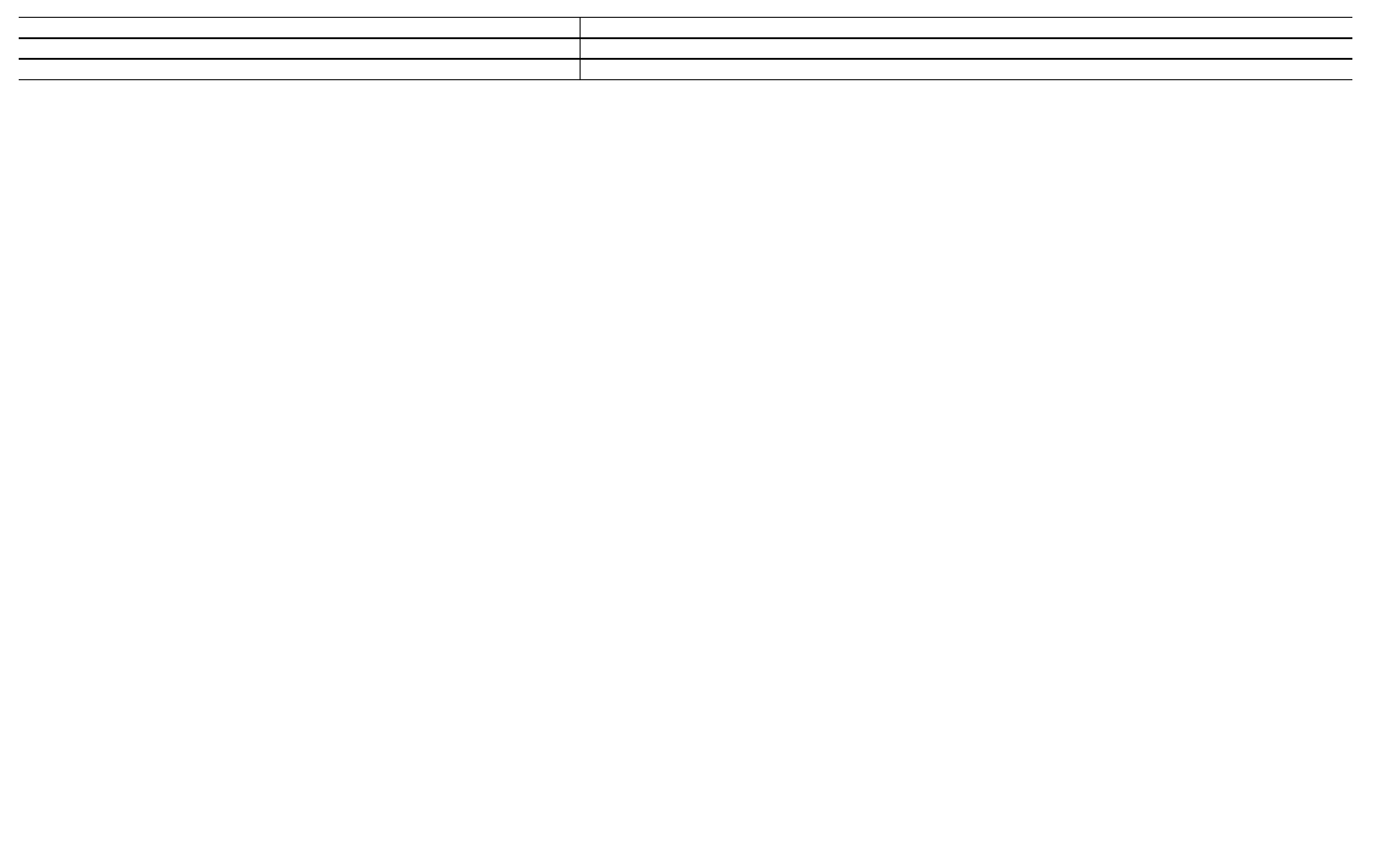| ,我们就会不会不会。""我们,我们也不会不会不会。""我们,我们也不会不会不会不会不会不会。""我们,我们也不会不会不会不会。""我们,我们也不会不会不会不会不  |
|-----------------------------------------------------------------------------------|
| ,一个人都是一个人的人,一个人都是一个人的人,一个人都是一个人的人,一个人都是一个人的人,一个人都是一个人的人,一个人都是一个人的人,一个人都是一个人的人,一个人 |
|                                                                                   |
| ,一个人都是一个人的人,而且,我们也不会不会不会。""我们,我们也不会不会不会不会不会不会不会。""我们,我们也不会不会不会不会不会不会不会不会。""我们,我们  |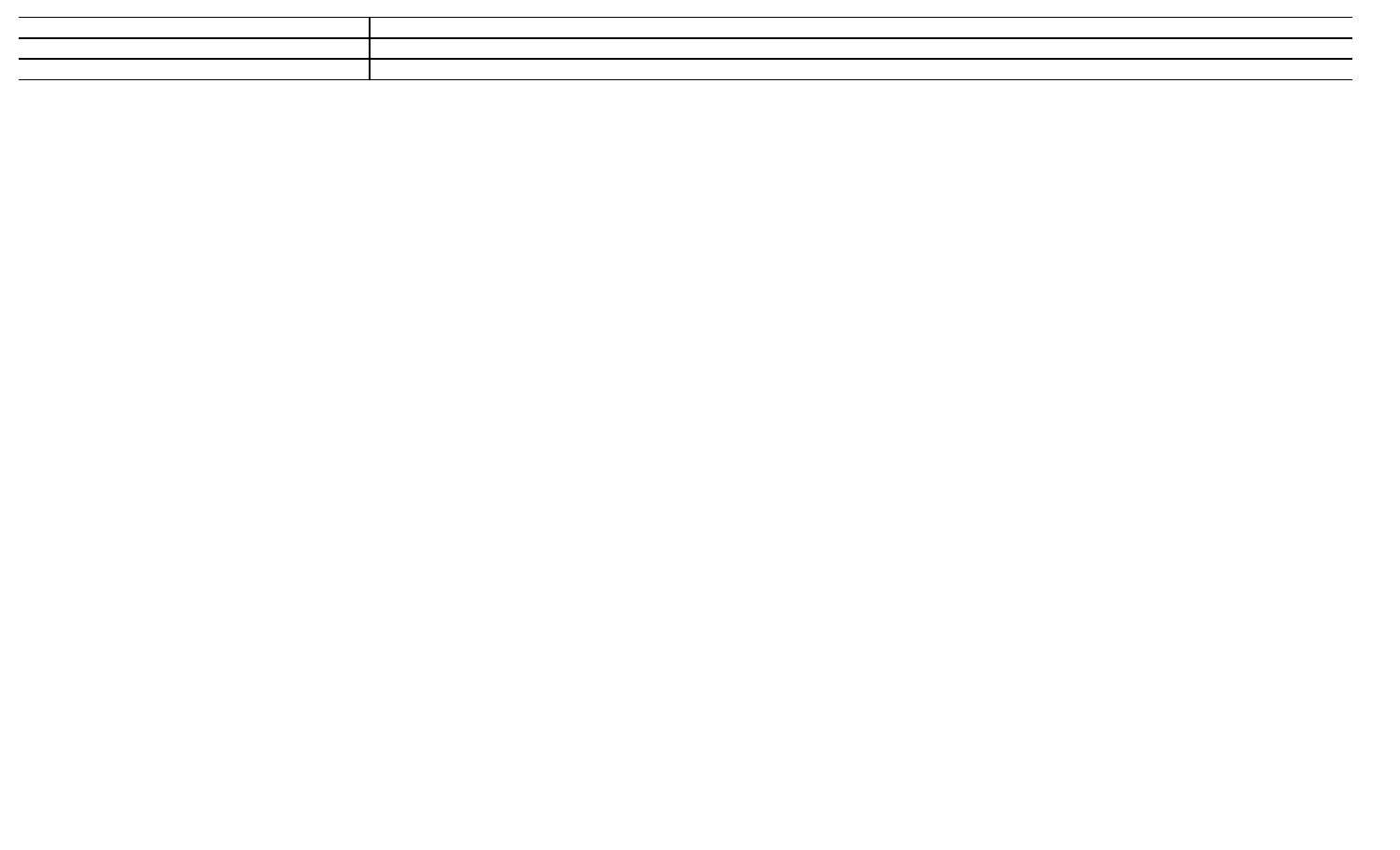| ,一个人都是一个人的人,一个人都是一个人的人,一个人都是一个人的人,一个人都是一个人的人,一个人都是一个人的人,一个人都是一个人的人,一个人都是一个人的人,一个人<br>第二十一章 一个人的人,一个人的人都是一个人的人,一个人的人都是一个人的人,一个人的人都是一个人的人,一个人的人都是一个人的人,一个人的人都是一个人的人,一个人<br>,一个人都是一个人的人,一个人都是一个人的人,一个人都是一个人的人,一个人都是一个人的人,一个人都是一个人的人,一个人都是一个人的人,一个人都是一个人的人,一个人<br>第二十一章 一个人的人,一个人都是一个人的人,一个人都是一个人的人,一个人都是一个人的人,一个人都是一个人的人,一个人都是一个人的人,一个人都是一个人的人,一个 |  |
|------------------------------------------------------------------------------------------------------------------------------------------------------------------------------------------------------------------------------------------------------------------------------------------------------------------------------------------------|--|
| ,一个人的人都是一个人的人,而且,他们的人都是一个人的人,而且,他们的人都是一个人的人,而且,他们的人都是一个人的人,而且,他们的人都是一个人的人,而且,他们的<br>第一百一十一章 一个人的人,他们的人都是一个人的人,他们的人都是一个人的人,他们的人都是一个人的人,他们的人都是一个人的人,他们的人都是一个人的人,他们的人都是                                                                                                                                                                           |  |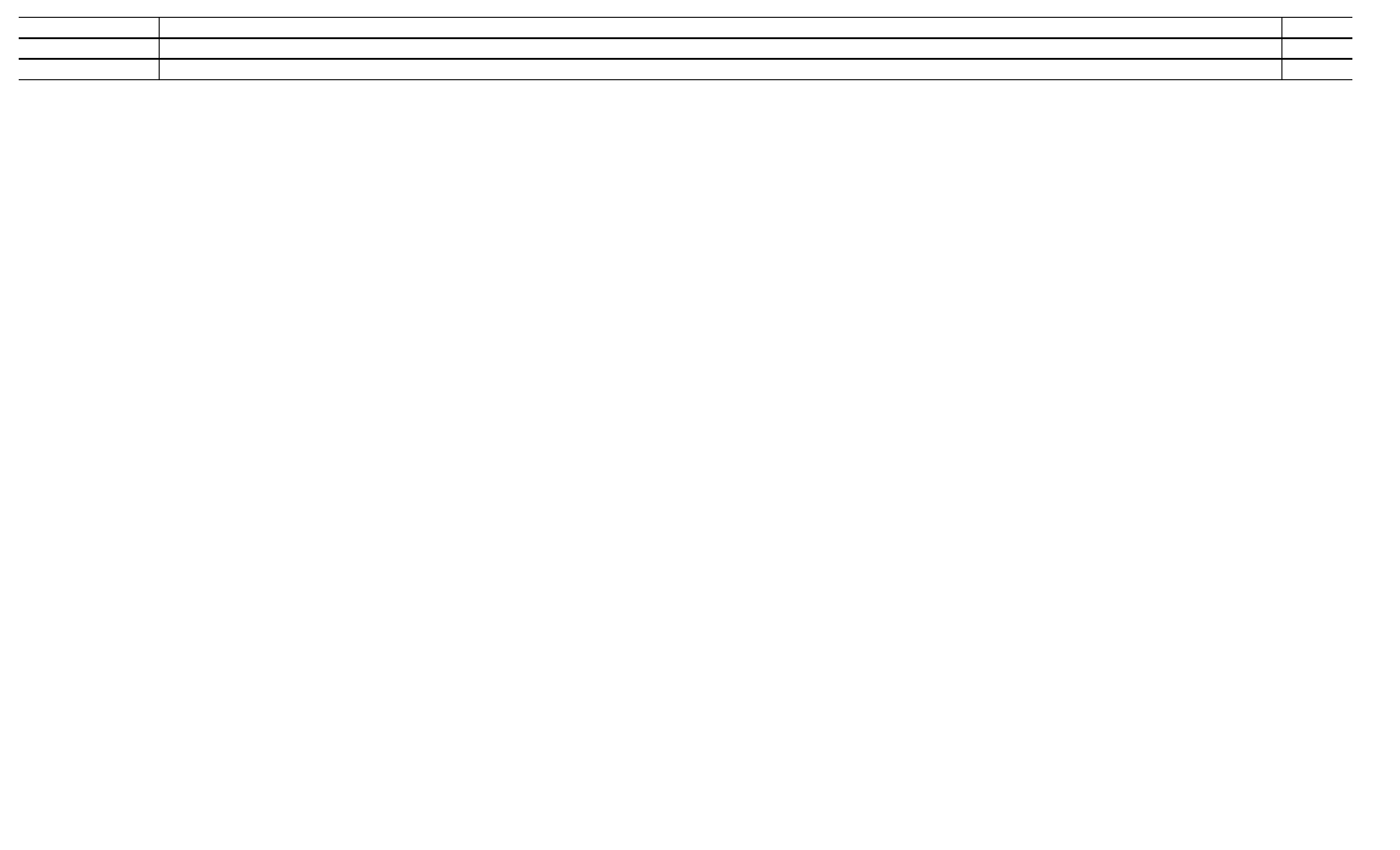| ,一个人的人都是一个人的人,而且,我们也不会不会不会。""我们,我们也不会不会不会不会不会不会。""我们,我们也不会不会不会不会。""我们,我们也不会不会不会不 |  |
|----------------------------------------------------------------------------------|--|
|                                                                                  |  |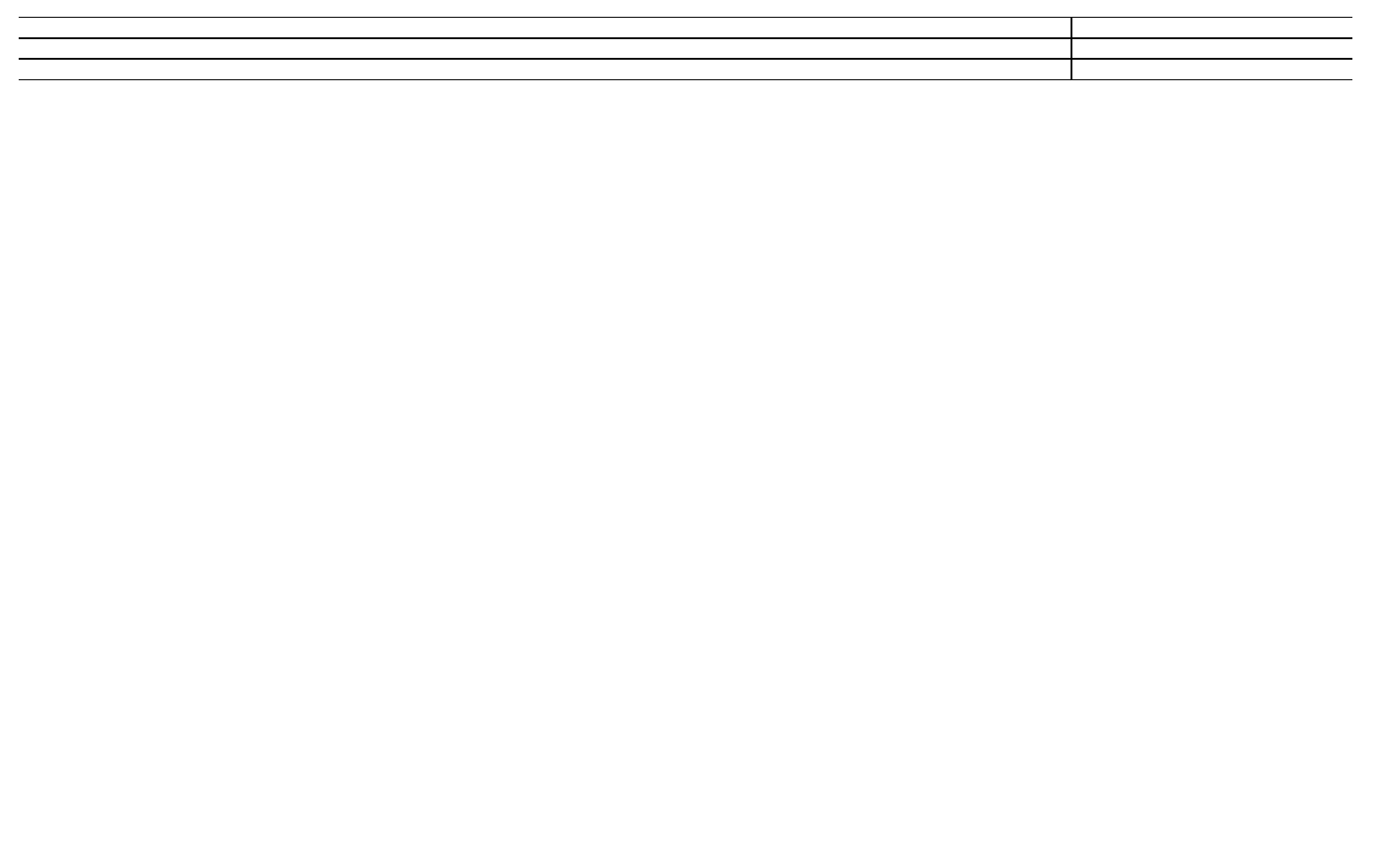| → 中国的 → 中国的 → 中国的 → 中国的 → 中国的 → 中国的 → 中国的 → 中国的 → 中国的 → 中国的 → 中国的 → 中国的 → 中国的 → 中国的 → 中国的 → 中国的 → 中国的 → 中国的 → 中国 |  |
|------------------------------------------------------------------------------------------------------------------|--|
|                                                                                                                  |  |
|                                                                                                                  |  |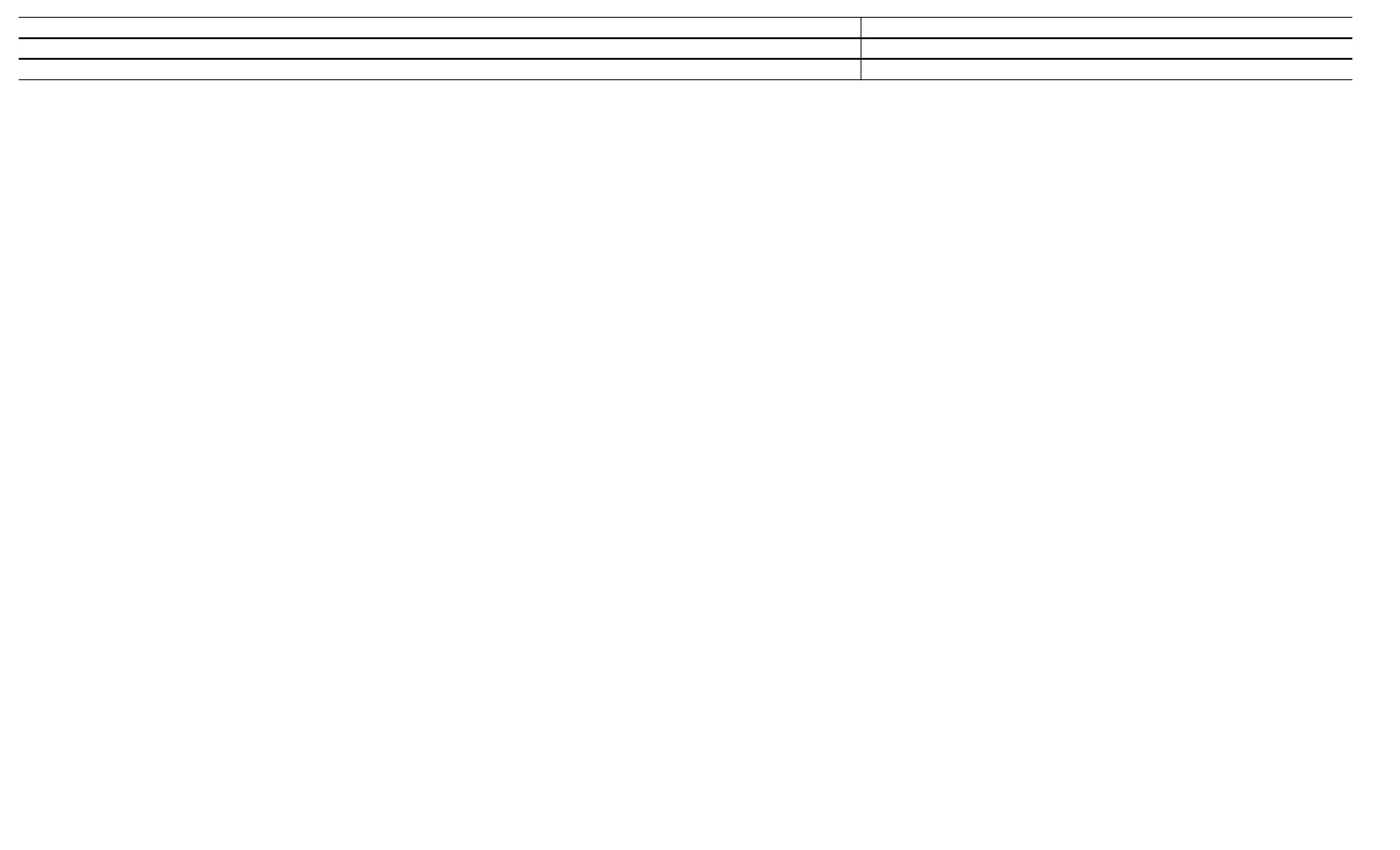| ,我们就会不会不会。""我们,我们就会不会不会不会,我们就会不会不会不会。""我们,我们就会不会不会不会。""我们,我们就会不会不会不会。""我们,我们就会不会 |                                                                                   |
|----------------------------------------------------------------------------------|-----------------------------------------------------------------------------------|
|                                                                                  | ,我们也不会不会不会。""我们的,我们也不会不会不会。""我们的,我们也不会不会不会不会。""我们的,我们也不会不会不会不会。""我们的,我们也不会不会不会不会  |
|                                                                                  | ,我们就会不会不会。""我们,我们就会不会不会,我们就会不会不会,我们就会不会不会。""我们,我们就会不会不会。""我们,我们就会不会不会不会。""我们,我们就会 |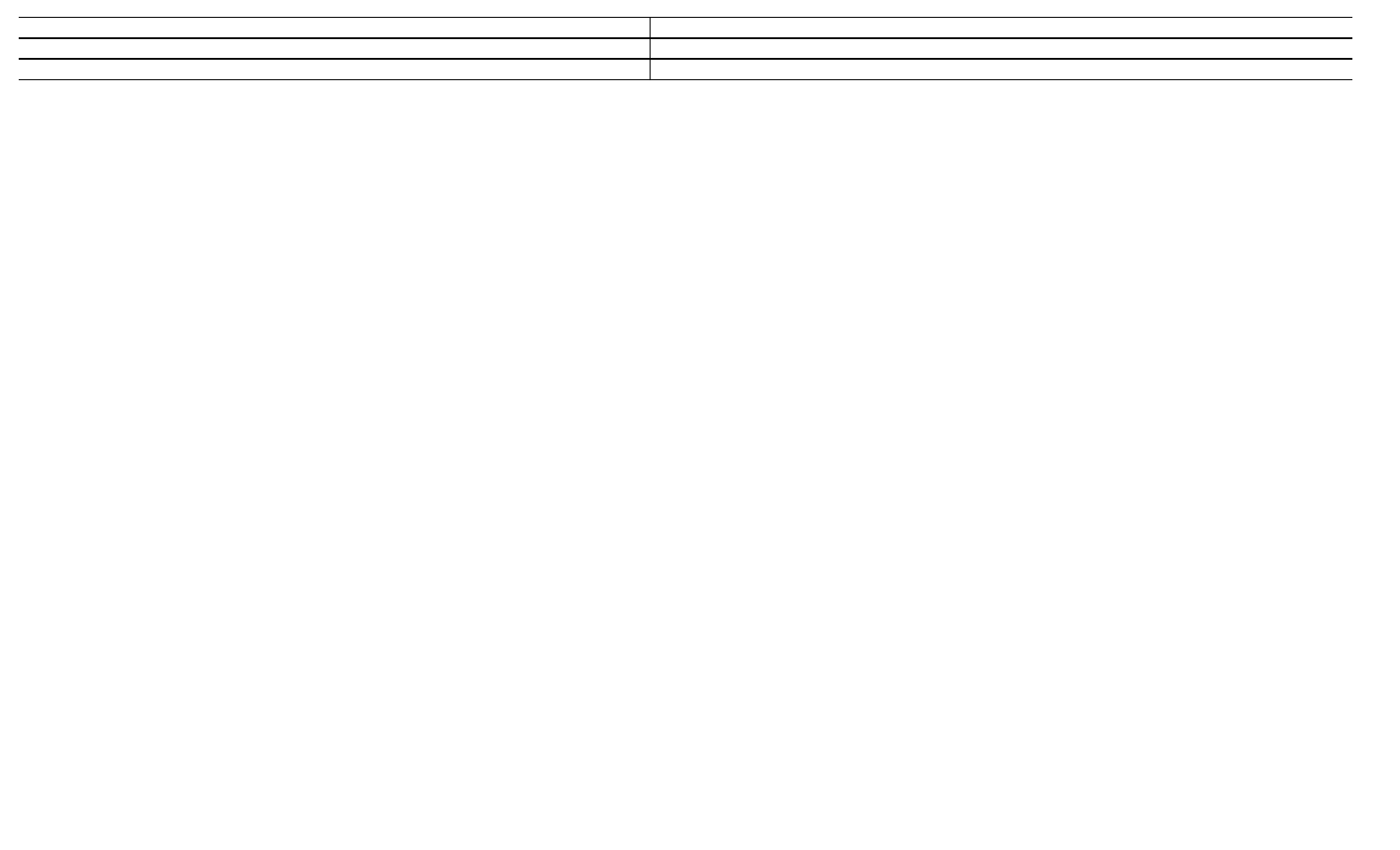| ,一个人都是一个人的人,我们就是一个人的人,我们就是一个人的人,我们就是一个人的人,我们就是一个人的人,我们就是一个人的人,我们就是一个人的人,我们就是一个人的<br>第一百一十一章 一个人的人,我们就是一个人的人,我们就是一个人的人,我们就是一个人的人,我们就是一个人的人,我们就是一个人的人,我们就是一个人的人,我们就是一个 |
|----------------------------------------------------------------------------------------------------------------------------------------------------------------------|
|                                                                                                                                                                      |
|                                                                                                                                                                      |
|                                                                                                                                                                      |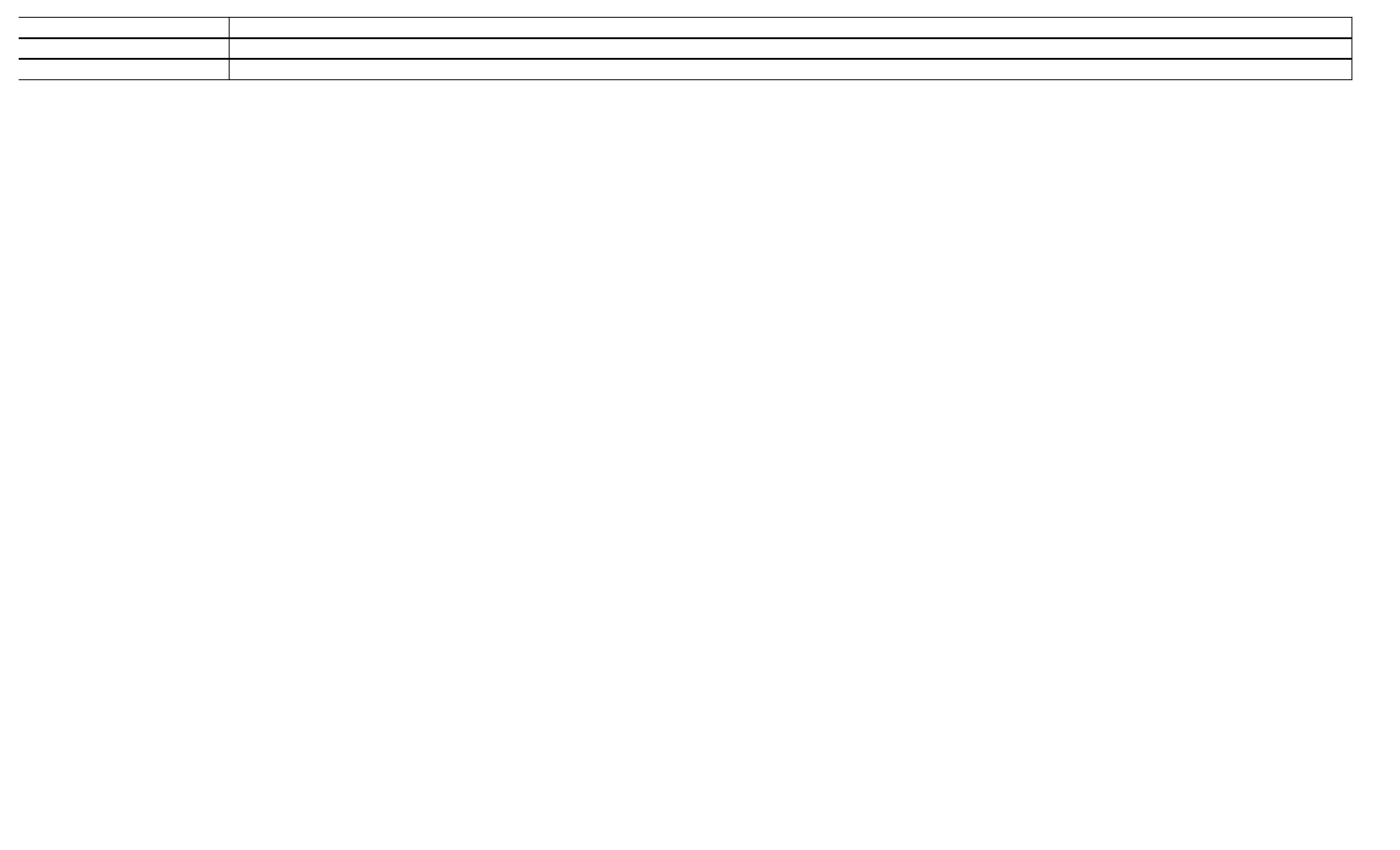| ,他们的人们就是一个人,他们的人们就是一个人,他们的人们,他们的人们就是一个人,他们的人们,他们的人们就是一个人,他们的人们,他们的人们,他们的人们,他们的人们,<br>第25章 我们的人们,他们的人们,他们的人们,他们的人们,他们的人们,他们的人们,他们的人们,他们的人们,他们的人们,他们的人们,他们的人们,他们的人们,他们的 |  |
|-----------------------------------------------------------------------------------------------------------------------------------------------------------------------|--|
| ,一个人都是一个人的人,而且,他们的人都是一个人,而且,他们的人都是一个人,而且,他们的人都是一个人,而且,他们的人都是一个人,而且,他们的人都是一个人,而且,他<br>第二百一十一章 一个人,他们的人都是一个人,他们的人都是一个人,他们的人都是一个人,他们的人都是一个人,他们的人都是一个人,他们的人都是一个人,他们的人都是一个 |  |
| ,一个人都是一个人的人,而且,他们的人都是一个人,他们的人都是一个人,他们的人都是一个人,他们的人都是一个人,他们的人都是一个人,他们的人都是一个人,他们的人都是                                                                                     |  |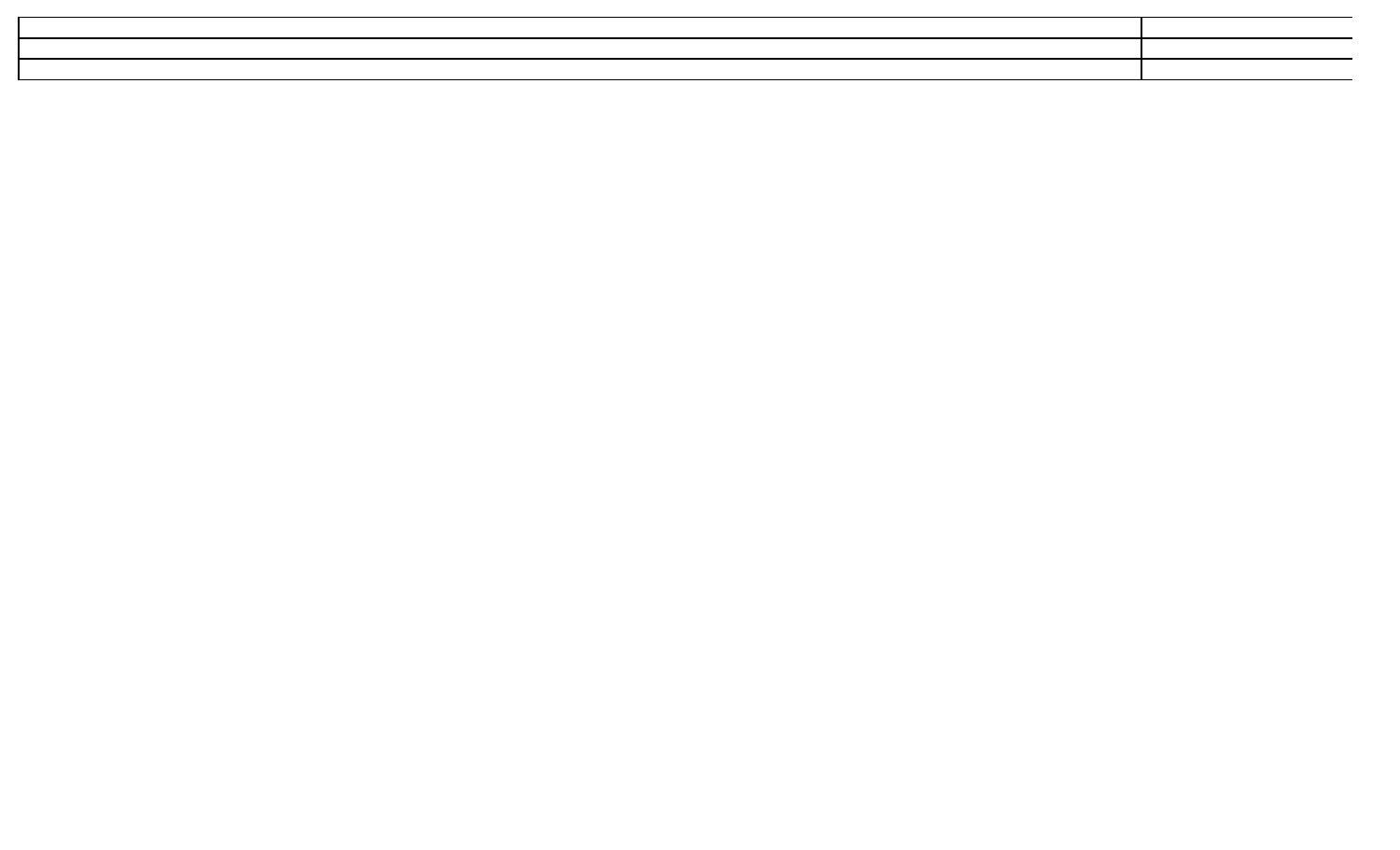| ,一个人都是一个人的人,而且,我们也不会不会不会。""我们,我们也不会不会不会不会不会不会不会不会。""我们,我们也不会不会不会不会不会不会不会不会。""我们,我<br>,他们的人们也不会不会。""我们的人们,我们也不会不会不会。""我们的人们,我们也不会不会不会。""我们的人们,我们也不会不会不会。""我们的人们,我们也不会不 |  |
|-----------------------------------------------------------------------------------------------------------------------------------------------------------------------|--|
| ,我们也不会不会不会。""我们的,我们也不会不会不会。""我们的,我们也不会不会不会不会。""我们的,我们也不会不会不会不会。""我们的,我们也不会不会不会不会                                                                                      |  |
|                                                                                                                                                                       |  |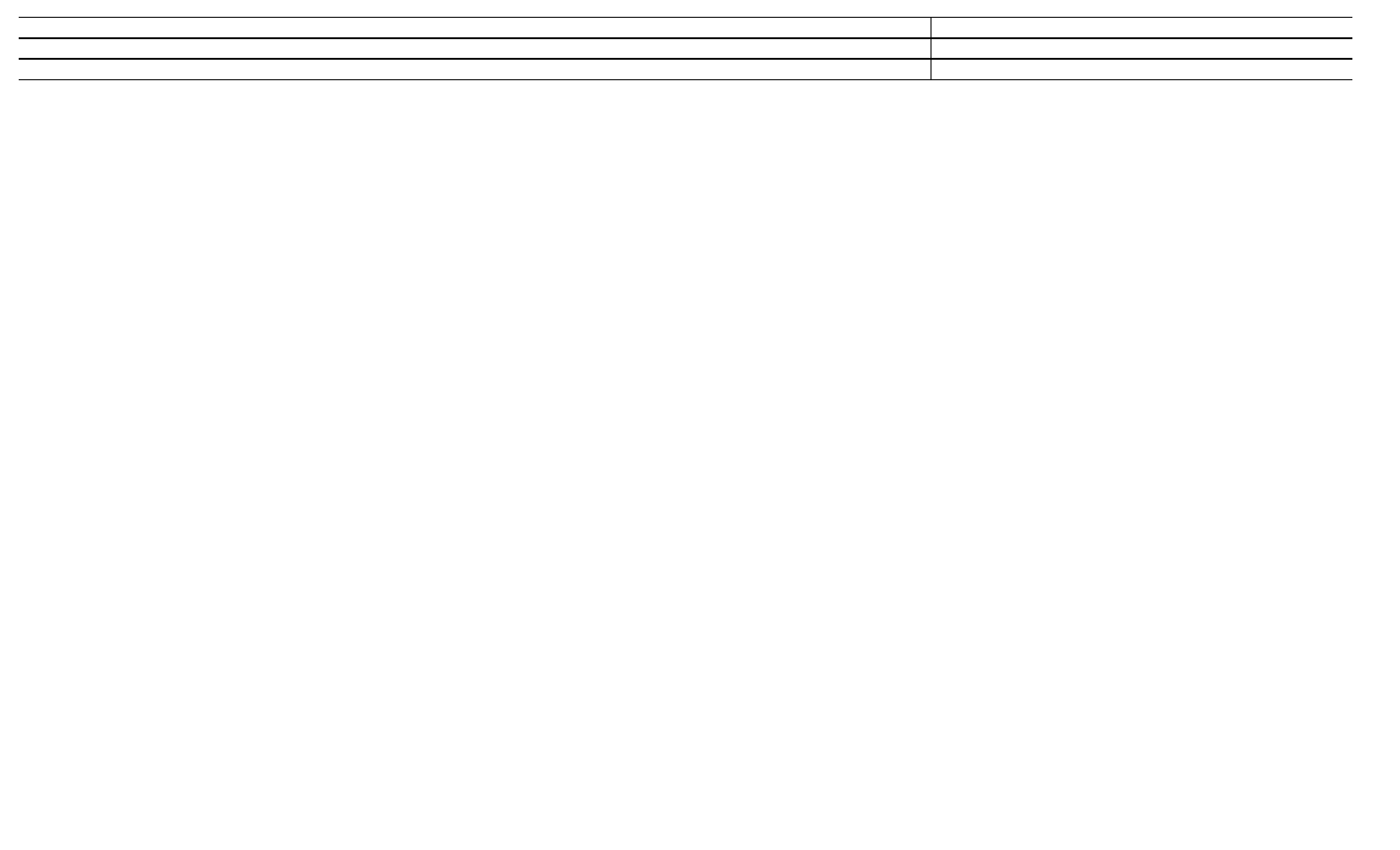| <u> 2001 - An t-An Aontaithe ann an t-Aontaithe ann an t-Aontaithe ann an t-Aontaithe ann an t-Aontaithe ann an t-</u> |
|------------------------------------------------------------------------------------------------------------------------|
|                                                                                                                        |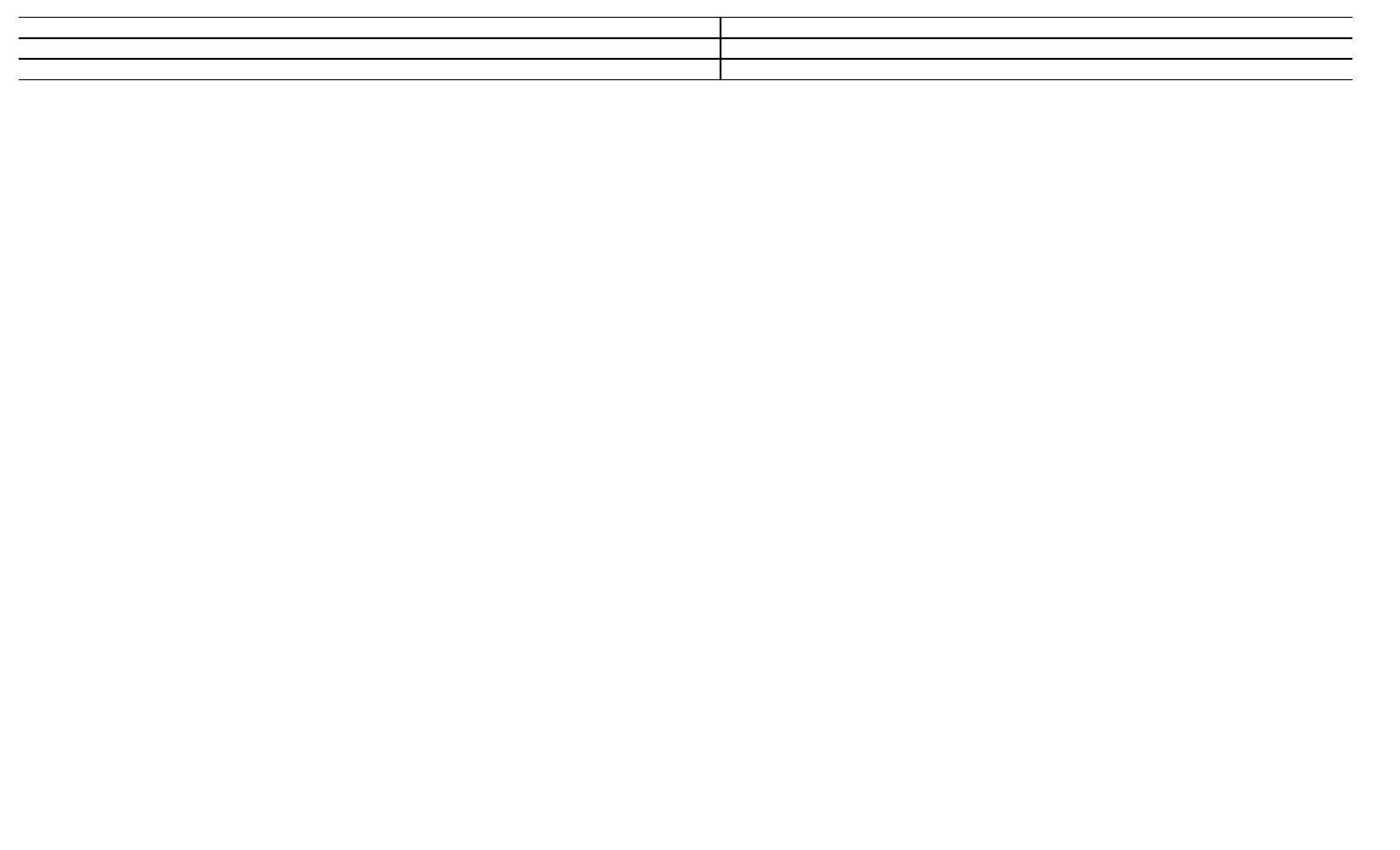| ,一个人都是一个人的人,而且,他们的人都是一个人,而且,他们的人都是一个人,而且,他们的人都是一个人,而且,他们的人都是一个人,而且,他们的人都是一个人,而且,他<br>第二十一章 一个人,他们的人都是一个人,他们的人都是一个人,他们的人都是一个人,他们的人都是一个人,他们的人都是一个人,他们的人都是一个人,他们的人都是一个人, | ,我们也不会不会。""我们的,我们也不会不会。""我们的,我们也不会不会不会。""我们的,我们也不会不会不会。""我们的,我们也不会不会不会。""我们的,我们也 |
|-----------------------------------------------------------------------------------------------------------------------------------------------------------------------|----------------------------------------------------------------------------------|
|                                                                                                                                                                       |                                                                                  |
|                                                                                                                                                                       |                                                                                  |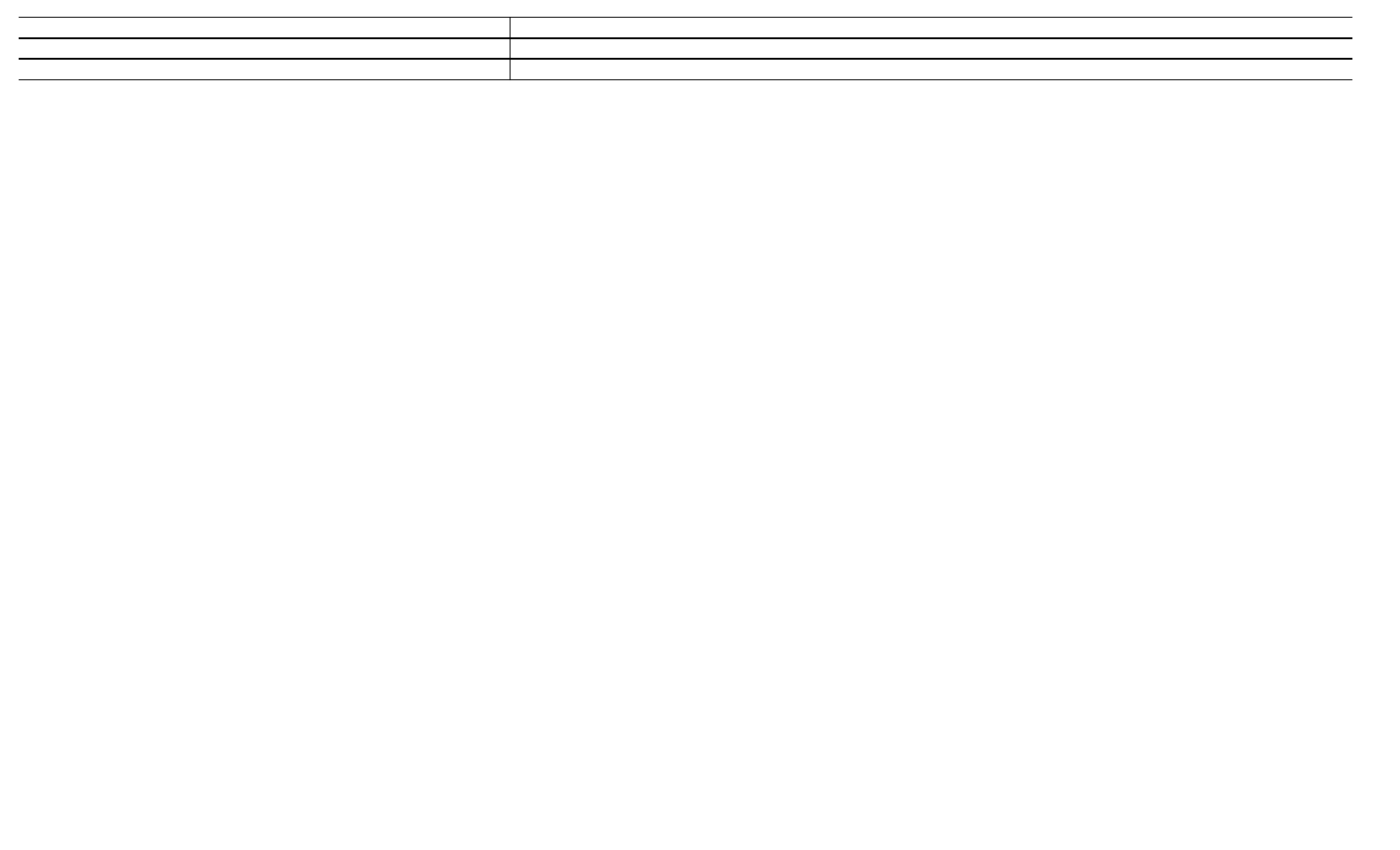| ,一个人的人都是一个人的人,而且,他们的人都是一个人的人,而且,他们的人都是一个人的人,而且,他们的人都是一个人的人,而且,他们的人都是一个人的人,而且,他们的人<br>第一百一十一章 一个人的人,他们的人都是一个人的人,他们的人都是一个人的人,他们的人都是一个人的人,他们的人都是一个人的人,他们的人都是一个人的人,他们的人都是 |
|-----------------------------------------------------------------------------------------------------------------------------------------------------------------------|
| ,一个人都是一个人的人,而且,他们的人都是一个人,而且,他们的人都是一个人,而且,他们的人都是一个人,而且,他们的人都是一个人,而且,他们的人都是一个人,而且,他<br>第二十一章 一个人,他们的人都是一个人,他们的人都是一个人,他们的人都是一个人,他们的人都是一个人,他们的人都是一个人,他们的人都是一个人,他们的人都是一个人, |
|                                                                                                                                                                       |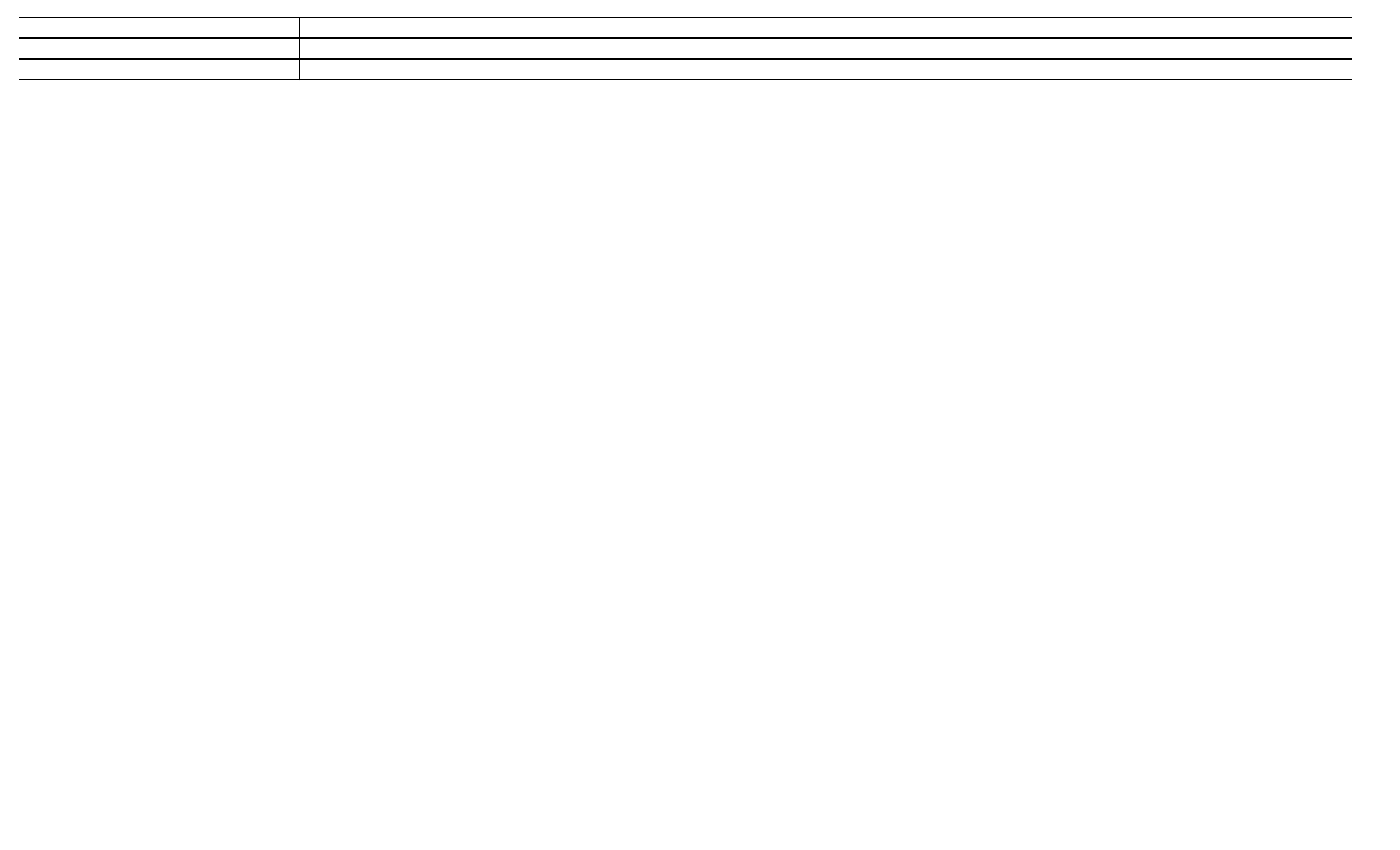| <u>та на представљен под податковата на представљен податковата на представљен податковата на представљен податк</u> |  |
|----------------------------------------------------------------------------------------------------------------------|--|
|                                                                                                                      |  |
| ,一个人都是一个人的人,一个人都是一个人的人,一个人都是一个人的人,一个人都是一个人的人,一个人都是一个人的人,一个人都是一个人的人,一个人都是一个人的人,一个人                                    |  |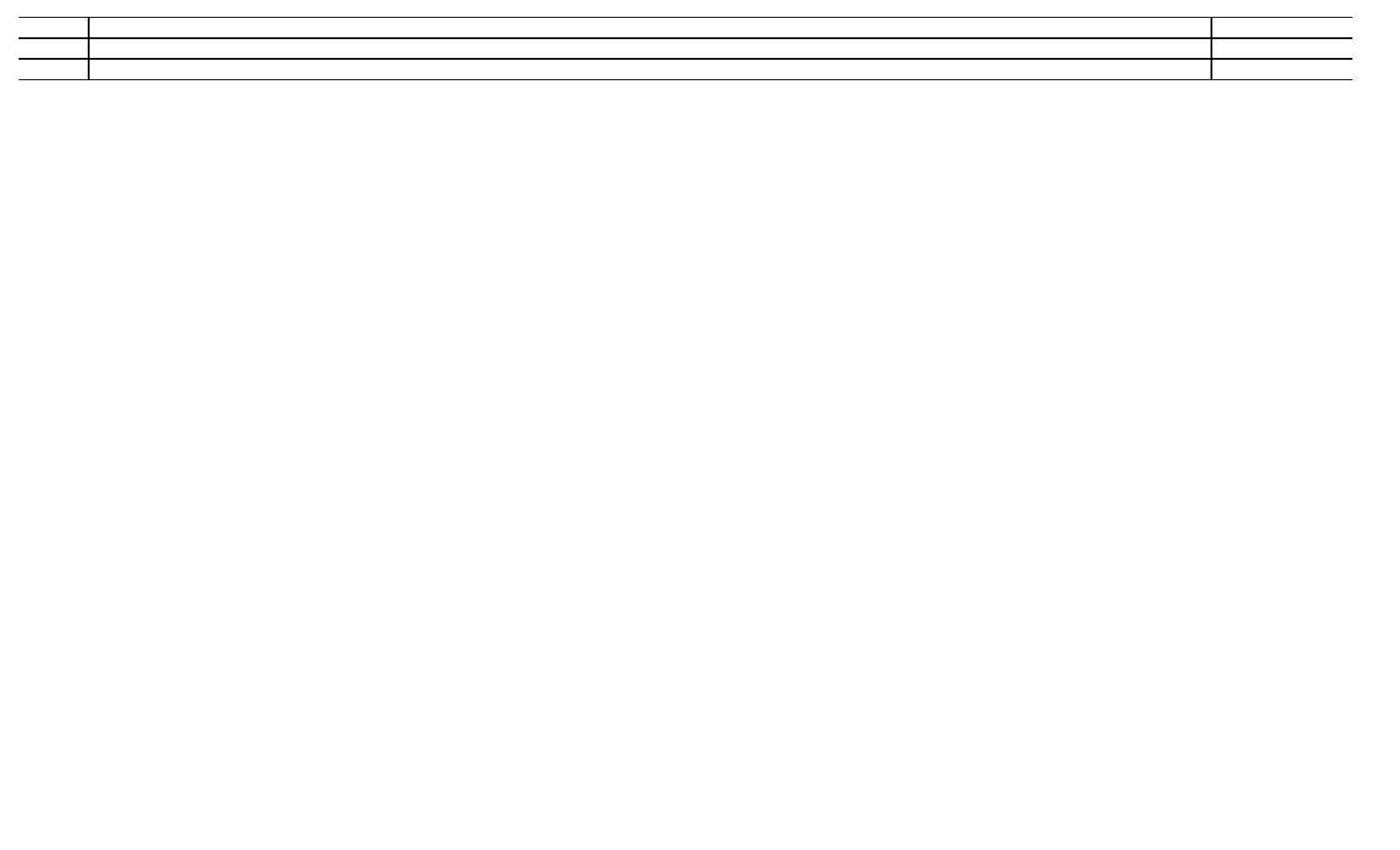| ,一个人都是一个人的人,一个人都是一个人的人,一个人都是一个人的人,一个人都是一个人的人,一个人都是一个人的人,一个人都是一个人的人,一个人都是一个人的人,一个人<br>→ South State State State State State State State State State State State State State State State State State State State State State State State State State State State State State State State State State State State St |  |
|-------------------------------------------------------------------------------------------------------------------------------------------------------------------------------------------------------------------------------------------------------------------------------------------------------------------|--|
| ,一个人的人都是一个人的人,而且,他们的人都是不是一个人的人,而且,他们的人都是不是一个人的人,而且,他们的人都是不是一个人的人,而且,他们的人都是不是一个人的<br>第一百一十一章 一个人的人,他们的人都是不是一个人的人,他们的人都是不是一个人的人,他们的人都是不是一个人的人,他们的人都是不是一个人的人,他们的人都是不是一个                                                                                                                                              |  |
| ,我们也不会不会不会。""我们的,我们也不会不会不会。""我们的,我们也不会不会不会不会。""我们的,我们也不会不会不会不会。""我们的,我们也不会不会不会不会<br>第二百一章 第二百一章 第二百一章 第二百一章 第二百一章 第二百一章 第二百一章 第二百一章 第二百一章 第二百一章 第二百一章 第二百一章 第二百一章 第二                                                                                                                                              |  |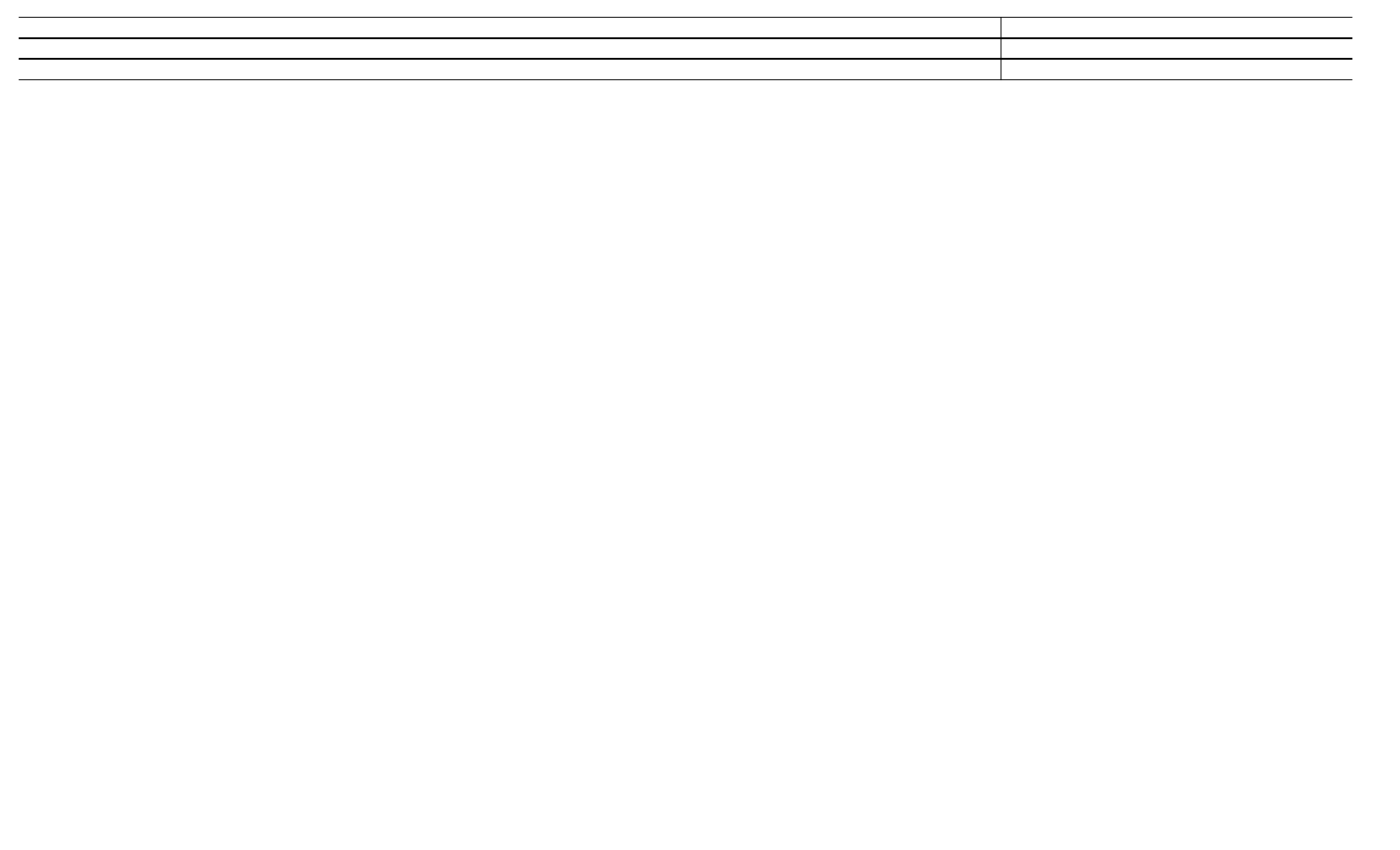| ,一个人都是一个人的人,而且,他们的人都是一个人,而且,他们的人都是一个人,而且,他们的人都是一个人,而且,他们的人都是一个人,而且,他们的人都是一个人,而且,他<br>第二十二章 第二十二章 第二十二章 第二十二章 第二十二章 第二十二章 第二十二章 第二十二章 第二十二章 第二十二章 第二十二章 第二十二章 第二十二章 第二十 |  |
|------------------------------------------------------------------------------------------------------------------------------------------------------------------------|--|
|                                                                                                                                                                        |  |
| ,一个人的人都是一个人的人,而且,他们的人都是一个人的人,而且,他们的人都是一个人的人,而且,他们的人都是一个人的人,而且,他们的人都是一个人的人,而且,他们的人                                                                                      |  |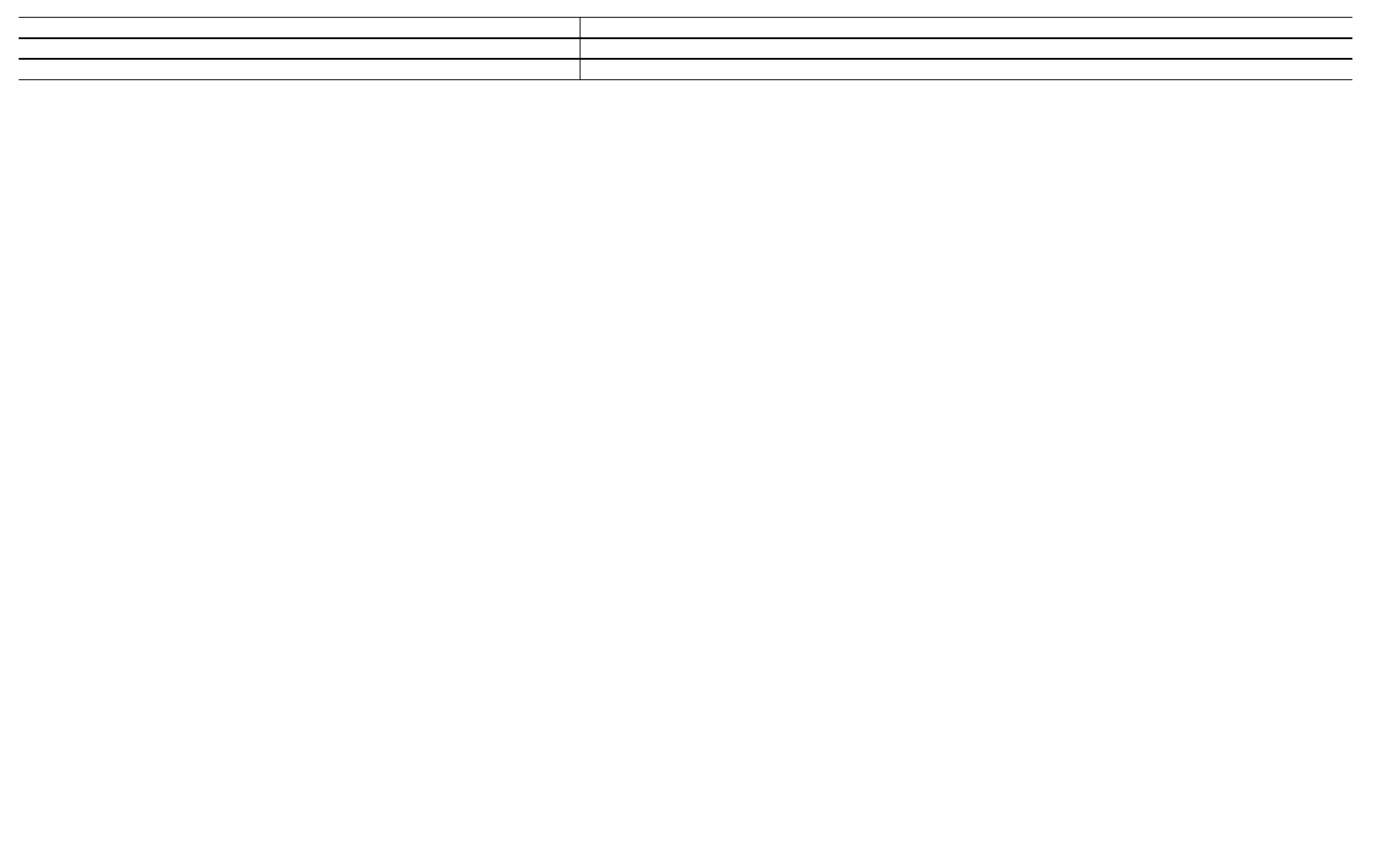| ,我们就会不会不会。""我们,我们也不会不会不会。""我们,我们也不会不会不会不会不会不会。""我们,我们也不会不会不会不会。""我们,我们也不会不会不会不会不  |
|-----------------------------------------------------------------------------------|
| ,一个人都是一个人的人,一个人都是一个人的人,一个人都是一个人的人,一个人都是一个人的人,一个人都是一个人的人,一个人都是一个人的人,一个人都是一个人的人,一个人 |
|                                                                                   |
| ,一个人都是一个人的人,而且,我们也不会不会不会。""我们,我们也不会不会不会不会。""我们,我们也不会不会不会不会。""我们,我们也不会不会不会不会。""我们, |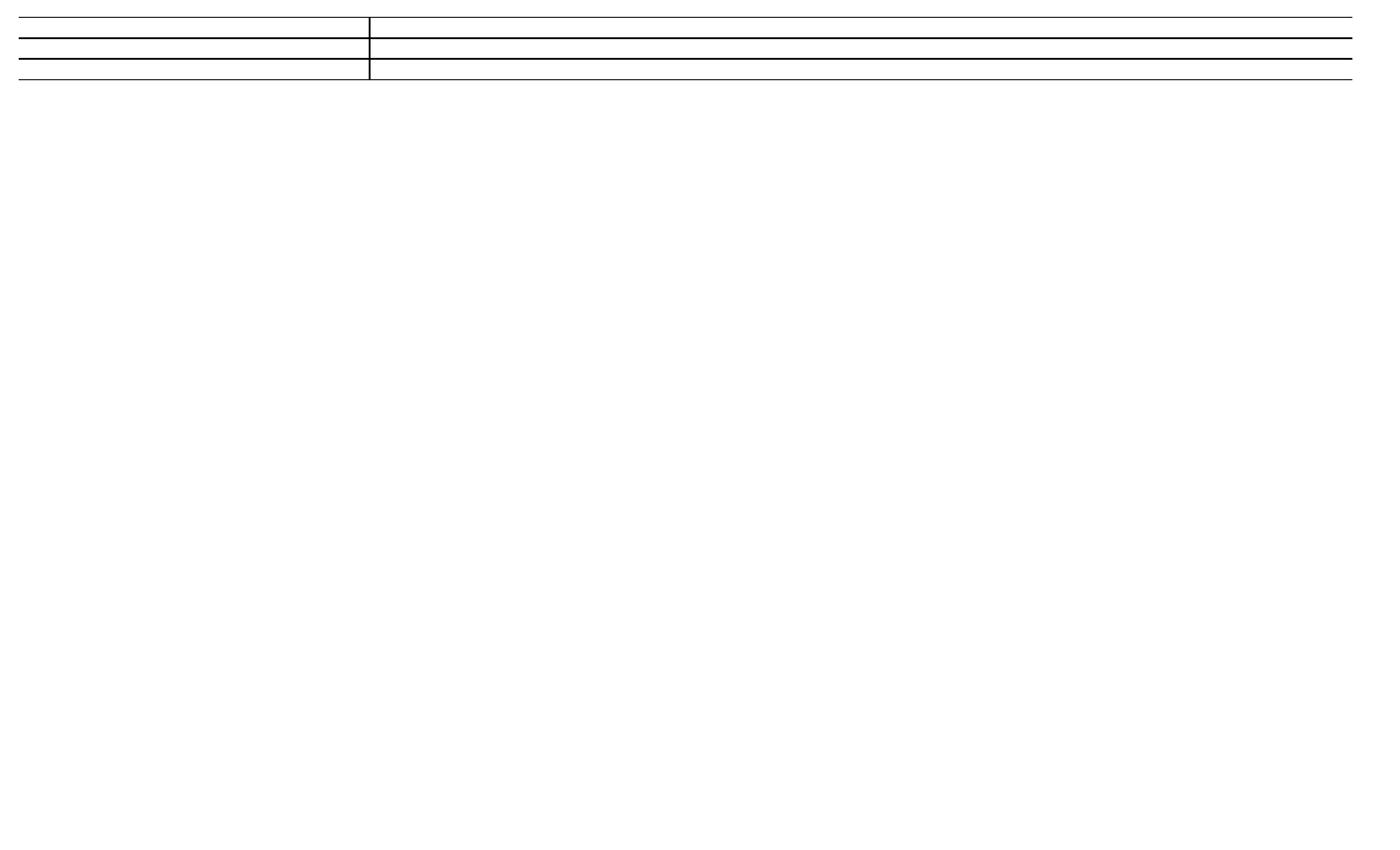| ,一个人都是一个人的人,一个人都是一个人的人,一个人都是一个人的人,一个人都是一个人的人,一个人都是一个人的人,一个人都是一个人的人,一个人都是一个人的人,一个人<br>第二十一章 一个人的人,一个人的人都是一个人的人,一个人的人都是一个人的人,一个人的人都是一个人的人,一个人的人都是一个人的人,一个人的人都是一个人的人,一个人<br>,一个人都是一个人的人,一个人都是一个人的人,一个人都是一个人的人,一个人都是一个人的人,一个人都是一个人的人,一个人都是一个人的人,一个人都是一个人的人,一个人<br>第二十一章 一个人的人,一个人的人都是一个人的人,一个人的人都是一个人的人,一个人的人都是一个人的人,一个人的人都是一个人的人,一个人的人都是一个人的人,一个人 |  |
|------------------------------------------------------------------------------------------------------------------------------------------------------------------------------------------------------------------------------------------------------------------------------------------------------------------------------------------------|--|
| ,一个人的人都是一个人的人,而且,他们的人都是一个人的人,而且,他们的人都是一个人的人,而且,他们的人都是一个人的人,而且,他们的人都是一个人的人,而且,他们的<br>第一百一十一章 一个人的人,他们的人都是一个人的人,他们的人都是一个人的人,他们的人都是一个人的人,他们的人都是一个人的人,他们的人都是一个人的人,他们的人都是                                                                                                                                                                           |  |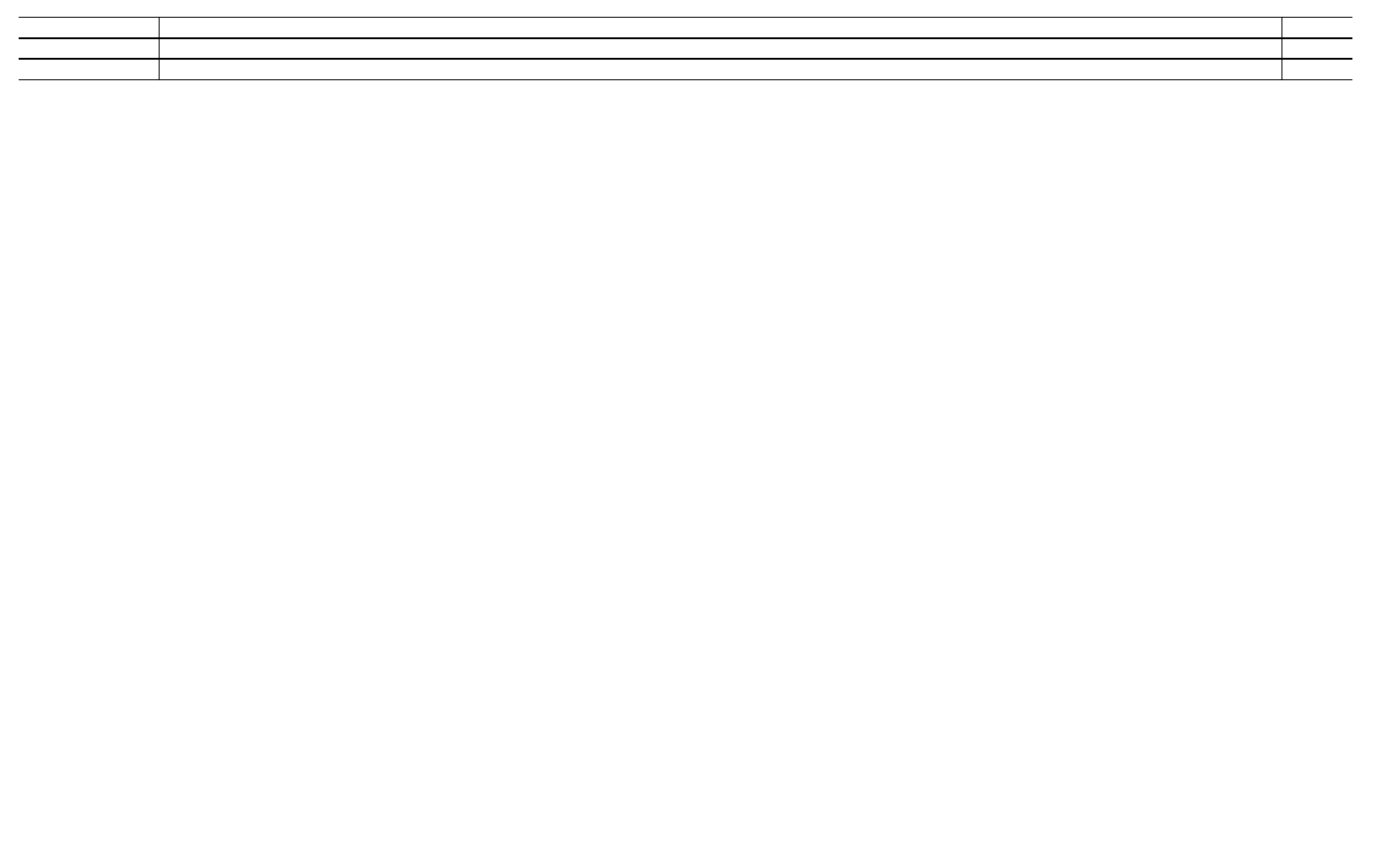| ,我们也不会不会不会。""我们的,我们也不会不会不会。""我们的,我们也不会不会不会不会不会。""我们的,我们也不会不会不会不会。""我们的,我们也不会不会不会  |  |
|-----------------------------------------------------------------------------------|--|
| ,一个人的人都是一个人的人,而且,他们的人都是一个人的人,而且,他们的人都是一个人的人,而且,他们的人都是一个人的人,而且,他们的人都是一个人的人,而且,他们的人 |  |
|                                                                                   |  |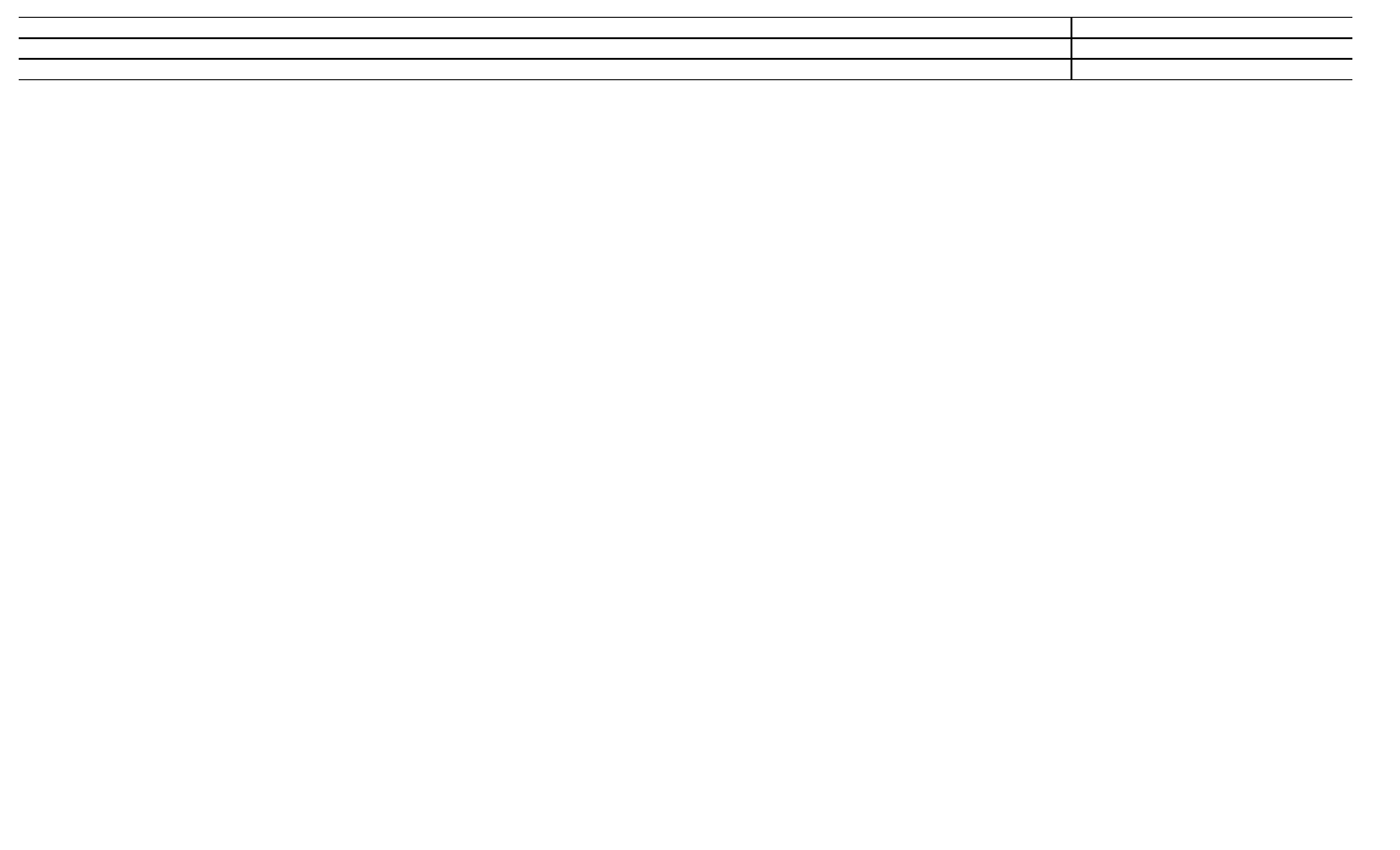| → 中国的 → 中国的 → 中国的 → 中国的 → 中国的 → 中国的 → 中国的 → 中国的 → 中国的 → 中国的 → 中国的 → 中国的 → 中国的 → 中国的 → 中国的 → 中国的 → 中国的 → 中国的 → 中国 |  |
|------------------------------------------------------------------------------------------------------------------|--|
|                                                                                                                  |  |
|                                                                                                                  |  |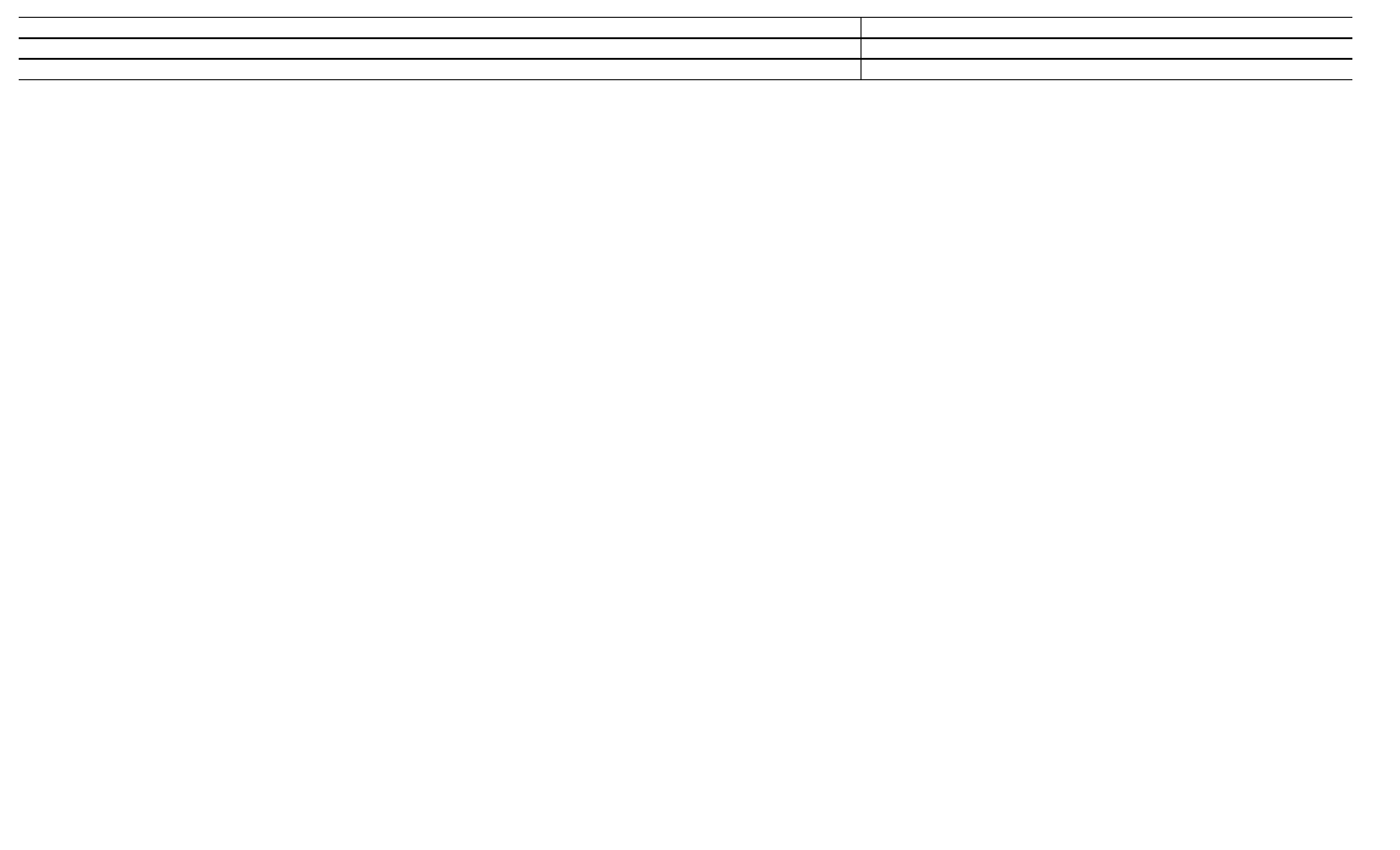| ,我们就会不会不会。""我们,我们就会不会不会不会,我们就会不会不会不会。""我们,我们就会不会不会不会。""我们,我们就会不会不会不会。""我们,我们就会不会 |                                                                                   |
|----------------------------------------------------------------------------------|-----------------------------------------------------------------------------------|
|                                                                                  | ,我们也不会不会不会。""我们的,我们也不会不会不会。""我们的,我们也不会不会不会不会。""我们的,我们也不会不会不会不会。""我们的,我们也不会不会不会不会  |
|                                                                                  | ,我们就会不会不会。""我们,我们就会不会不会,我们就会不会不会,我们就会不会不会。""我们,我们就会不会不会。""我们,我们就会不会不会不会。""我们,我们就会 |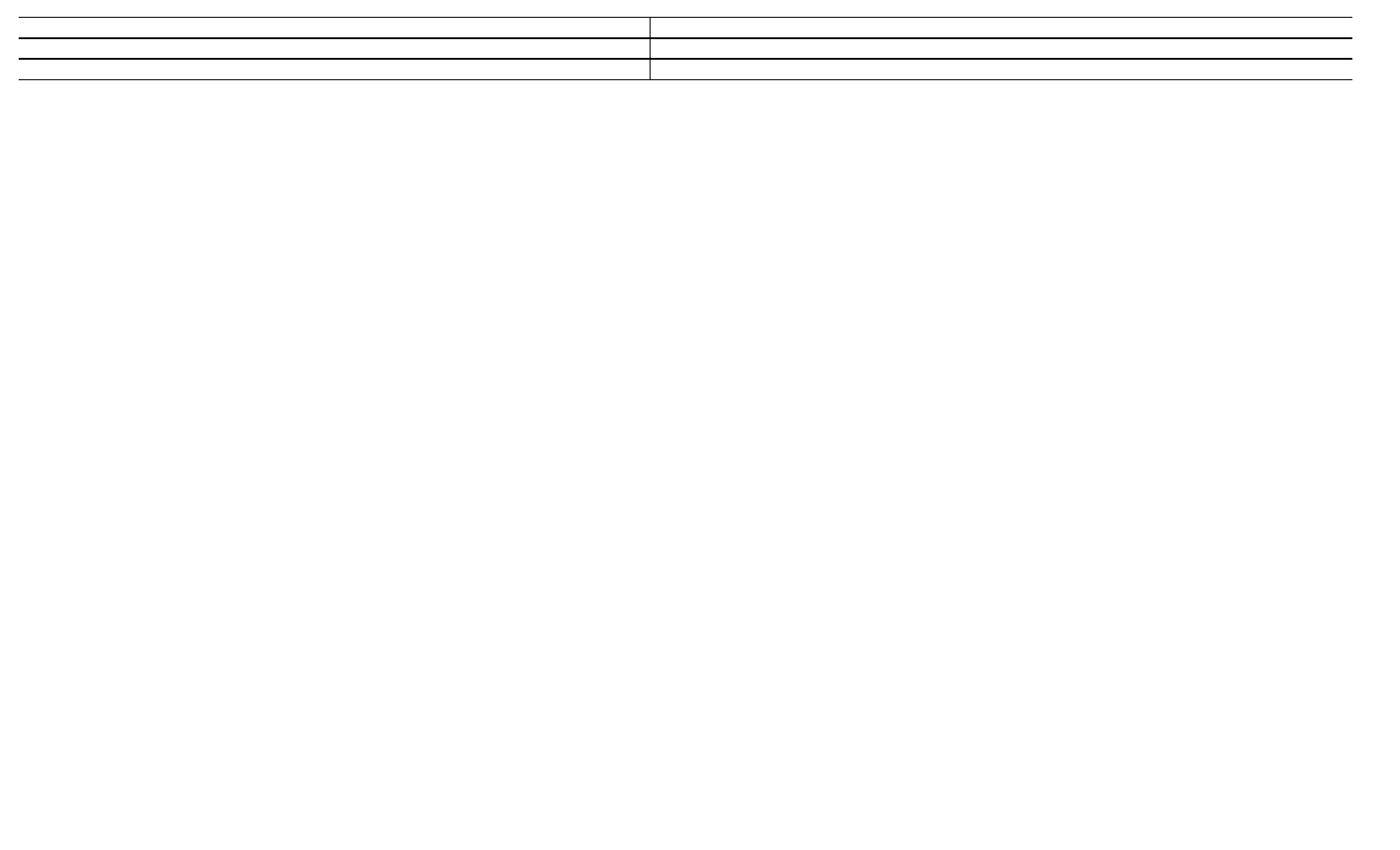| ,他们的人们就会在这里,他们的人们就会在这里,他们的人们就会在这里,他们的人们就会在这里,他们的人们就会在这里,他们的人们就会在这里,他们的人们就会在这里,他们<br>第251章 我们的人们的人们,我们的人们的人们的人们,我们的人们的人们的人们,我们的人们的人们的人们,我们的人们的人们的人们,我们的人们的人们的人们,我们的人们 |
|----------------------------------------------------------------------------------------------------------------------------------------------------------------------|
|                                                                                                                                                                      |
|                                                                                                                                                                      |
|                                                                                                                                                                      |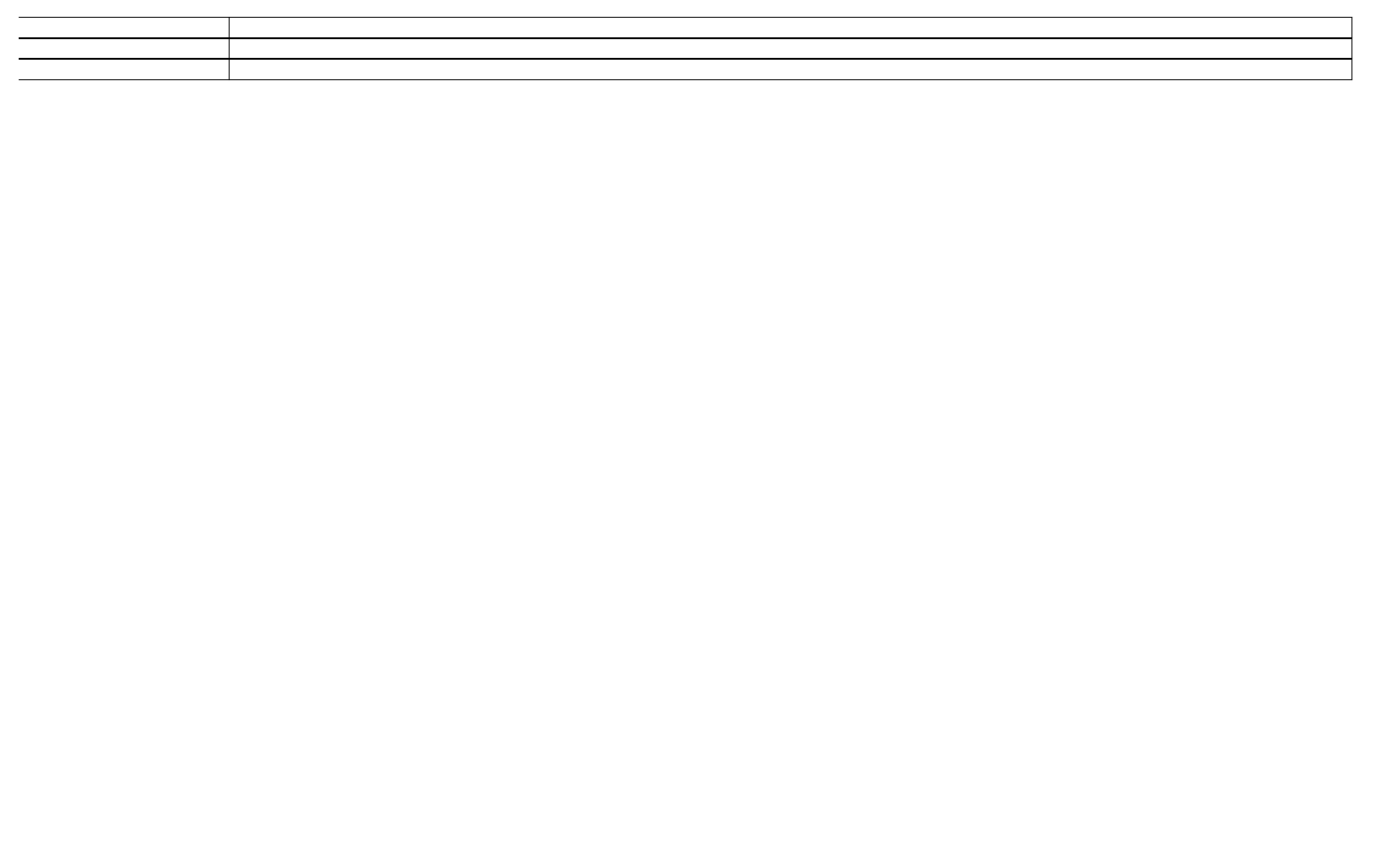| ,他们的人们就是一个人,他们的人们就是一个人,他们的人们,他们的人们就是一个人,他们的人们,他们的人们就是一个人,他们的人们,他们的人们,他们的人们,他们的人们,<br>第25章 我们的人们,他们的人们,他们的人们,他们的人们,他们的人们,他们的人们,他们的人们,他们的人们,他们的人们,他们的人们,他们的人们,他们的人们,他们的 |  |
|-----------------------------------------------------------------------------------------------------------------------------------------------------------------------|--|
| ,一个人都是一个人的人,而且,他们的人都是一个人,而且,他们的人都是一个人,而且,他们的人都是一个人,而且,他们的人都是一个人,而且,他们的人都是一个人,而且,他<br>第二百一十一章 一个人,他们的人都是一个人,他们的人都是一个人,他们的人都是一个人,他们的人都是一个人,他们的人都是一个人,他们的人都是一个人,他们的人都是一个 |  |
| ,一个人都是一个人的人,而且,他们的人都是一个人,他们的人都是一个人,他们的人都是一个人,他们的人都是一个人,他们的人都是一个人,他们的人都是一个人,他们的人都是                                                                                     |  |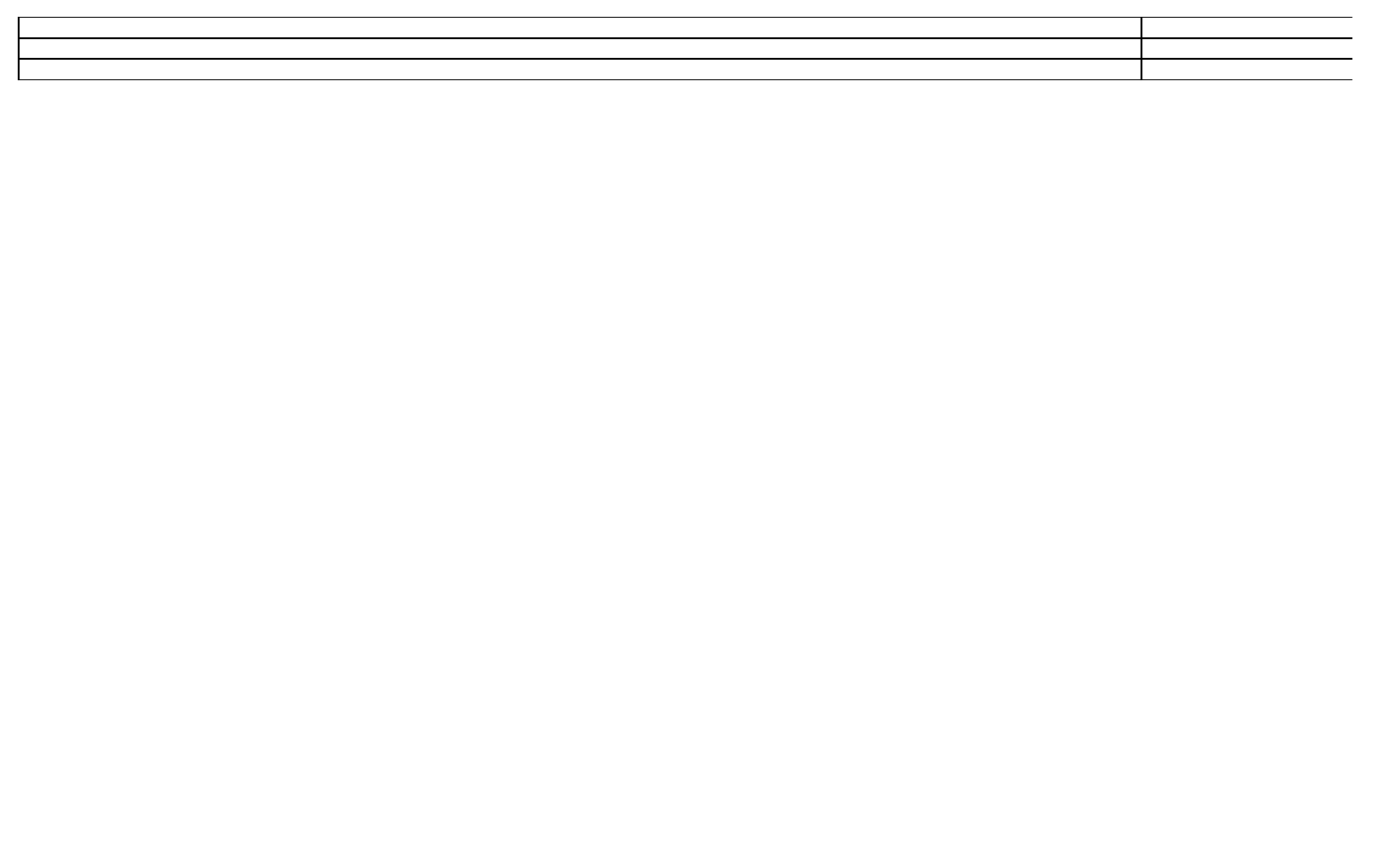| ,一个人都是一个人的人,而且,我们也不会不会不会。""我们,我们也不会不会不会不会不会不会不会不会。""我们,我们也不会不会不会不会不会不会不会不会。""我们,我<br>,他们的人们也不会不会。""我们的人们,我们也不会不会不会。""我们的人们,我们也不会不会不会。""我们的人们,我们也不会不会不会。""我们的人们,我们也不会不 |  |
|-----------------------------------------------------------------------------------------------------------------------------------------------------------------------|--|
| ,我们也不会不会不会。""我们的,我们也不会不会不会。""我们的,我们也不会不会不会不会。""我们的,我们也不会不会不会不会。""我们的,我们也不会不会不会不会                                                                                      |  |
|                                                                                                                                                                       |  |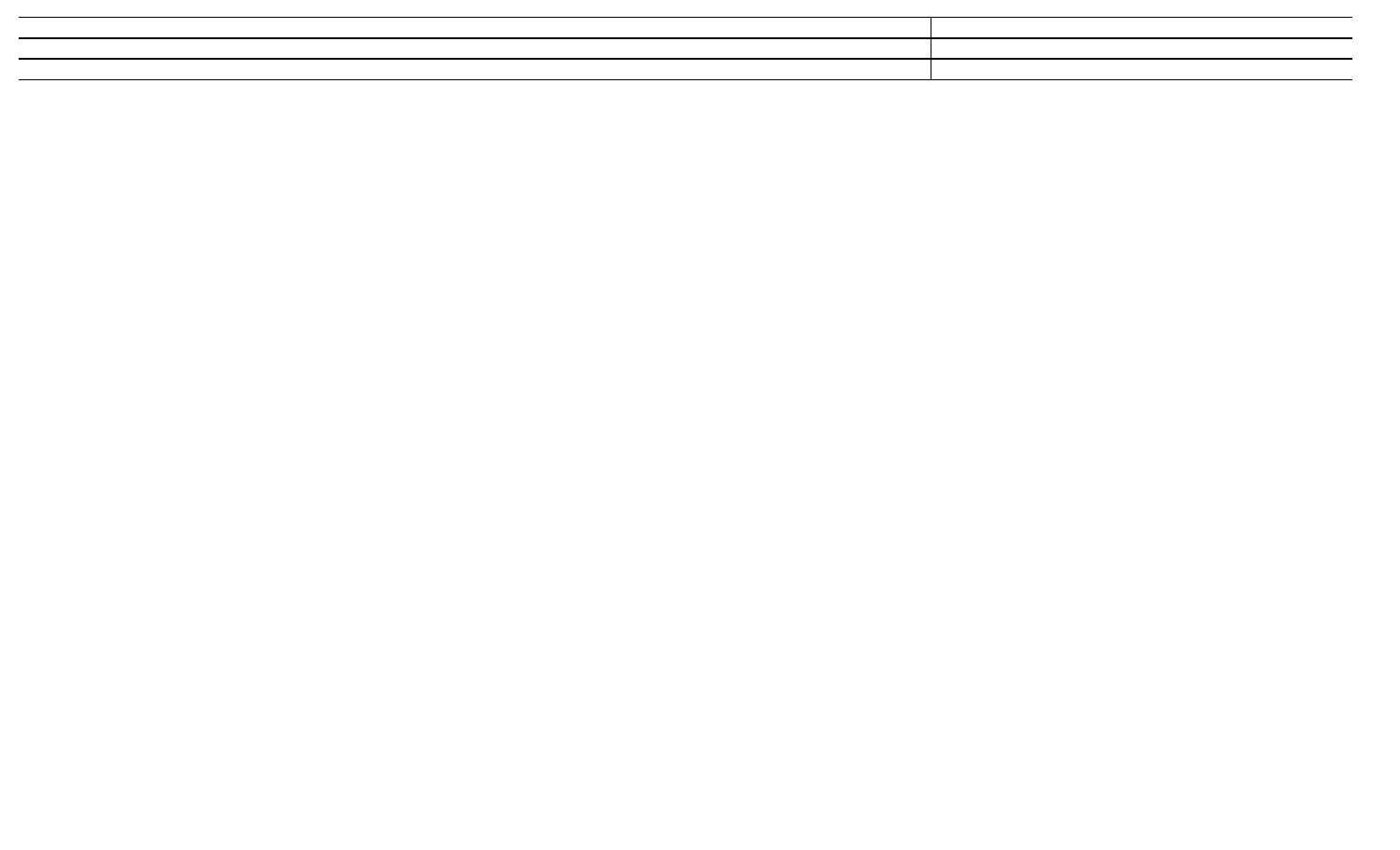| <u> 1980 - Ann an t-Aontaithe ann an t-Aontaithe ann an t-Aontaithe ann an t-Aontaithe ann an t-Aontaithe ann an t-</u> |
|-------------------------------------------------------------------------------------------------------------------------|
|                                                                                                                         |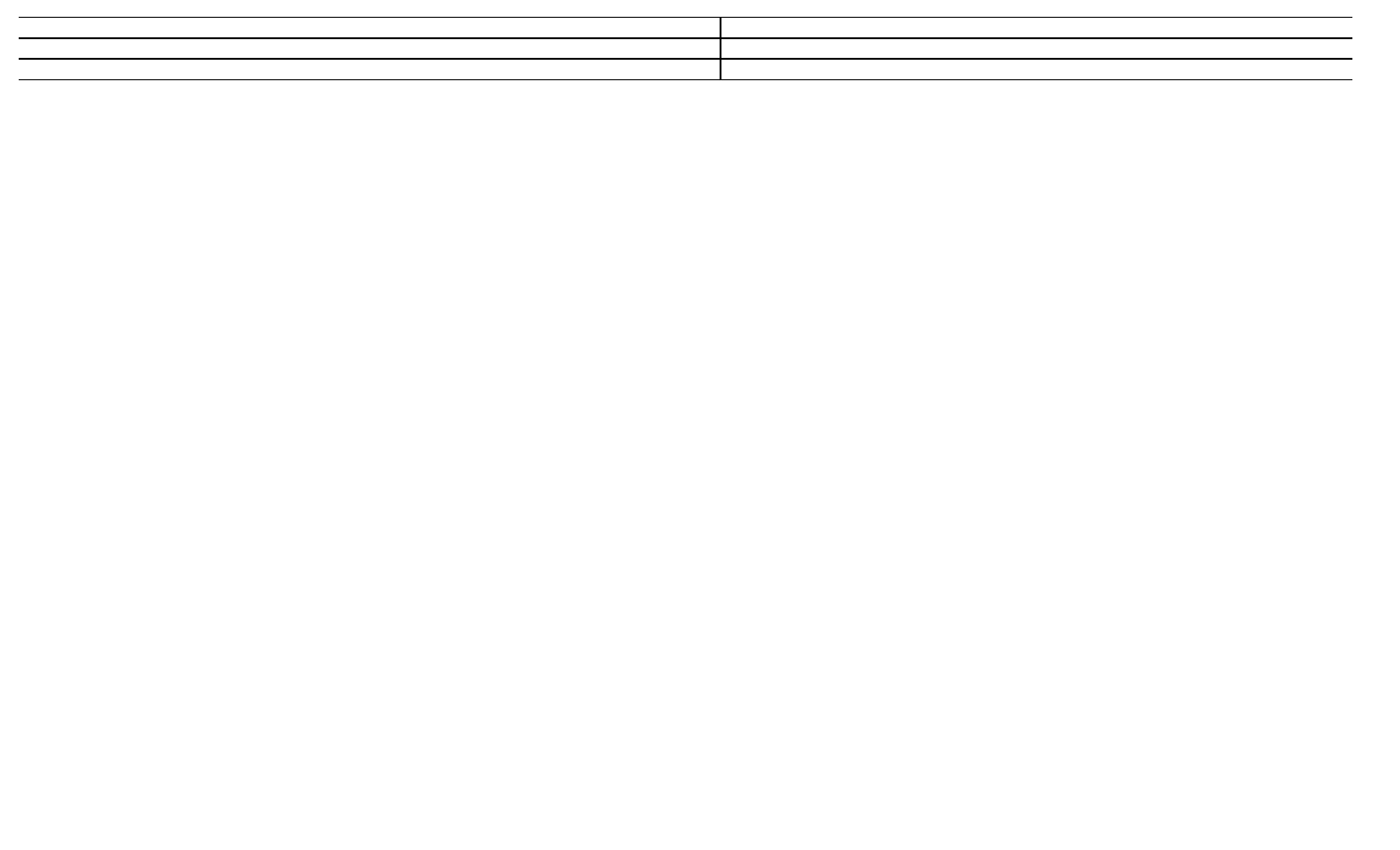| ,一个人都是一个人的人,而且,他们的人都是一个人,而且,他们的人都是一个人,而且,他们的人都是一个人,而且,他们的人都是一个人,而且,他们的人都是一个人,而且,他<br>第二十一章 一个人,他们的人都是一个人,他们的人都是一个人,他们的人都是一个人,他们的人都是一个人,他们的人都是一个人,他们的人都是一个人,他们的人都是一个人, | ,我们也不会不会。""我们的,我们也不会不会。""我们的,我们也不会不会不会。""我们的,我们也不会不会不会。""我们的,我们也不会不会不会。""我们的,我们也 |
|-----------------------------------------------------------------------------------------------------------------------------------------------------------------------|----------------------------------------------------------------------------------|
|                                                                                                                                                                       |                                                                                  |
|                                                                                                                                                                       |                                                                                  |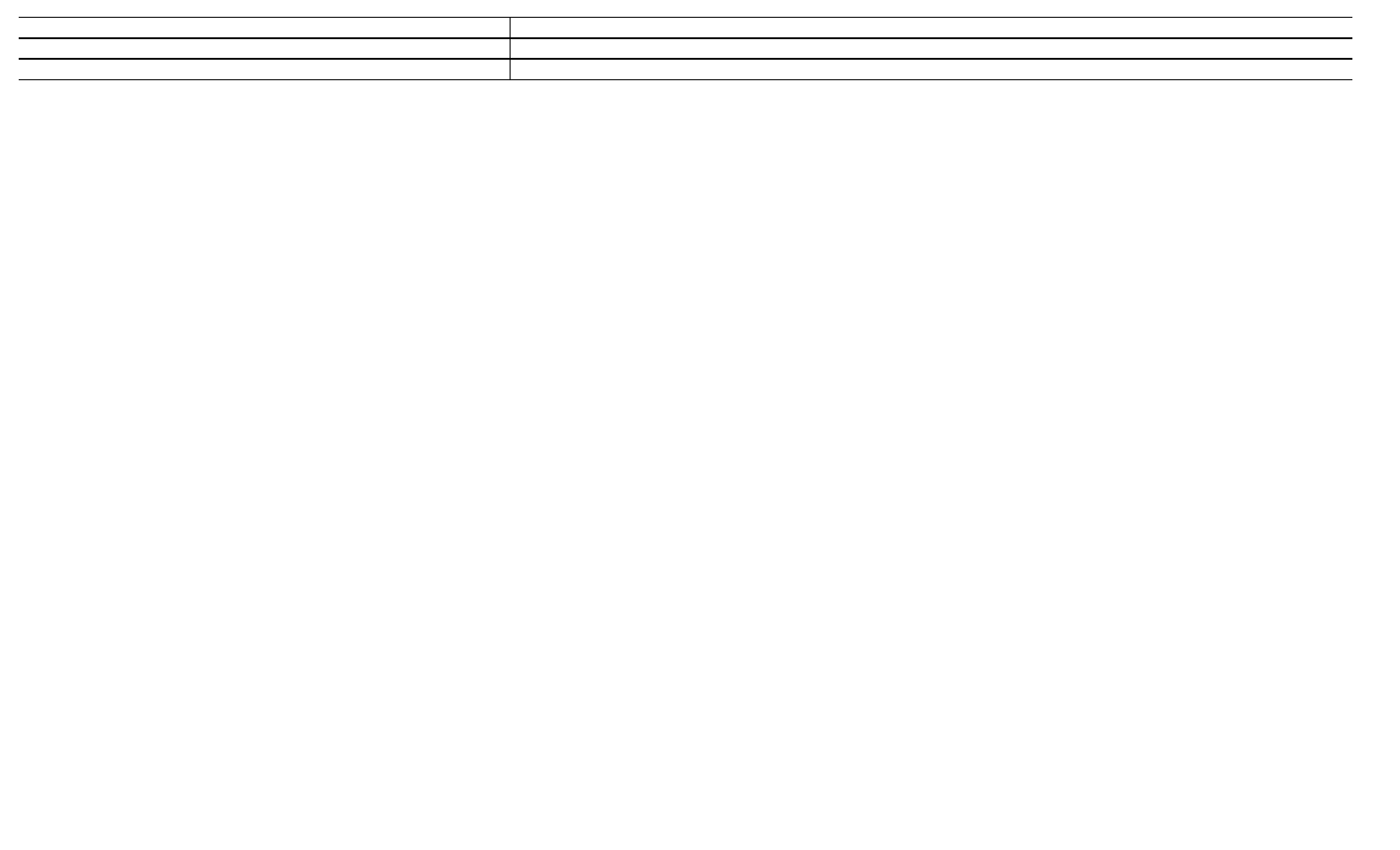| ,一个人的人都是一个人的人,而且,他们的人都是一个人的人,而且,他们的人都是一个人的人,而且,他们的人都是一个人的人,而且,他们的人都是一个人的人,而且,他们的人<br>第一百一十一章 一个人的人,他们的人都是一个人的人,他们的人都是一个人的人,他们的人都是一个人的人,他们的人都是一个人的人,他们的人都是一个人的人,他们的人都是<br>,我们就会不会不会。""我们,我们就会不会不会不会。""我们,我们就会不会不会不会不会不会。""我们,我们就会不会不会不会不会。""我们,我们就会不会不会不会不 |
|-----------------------------------------------------------------------------------------------------------------------------------------------------------------------------------------------------------------------------------------------------------|
| ,一个人都是一个人的人,而且,他们的人都是一个人,而且,他们的人都是一个人,而且,他们的人都是一个人,而且,他们的人都是一个人,而且,他们的人都是一个人,而且,他<br>第二十一章 一个人,他们的人都是一个人,他们的人都是一个人,他们的人都是一个人,他们的人都是一个人,他们的人都是一个人,他们的人都是一个人,他们的人都是一个人,                                                                                     |
|                                                                                                                                                                                                                                                           |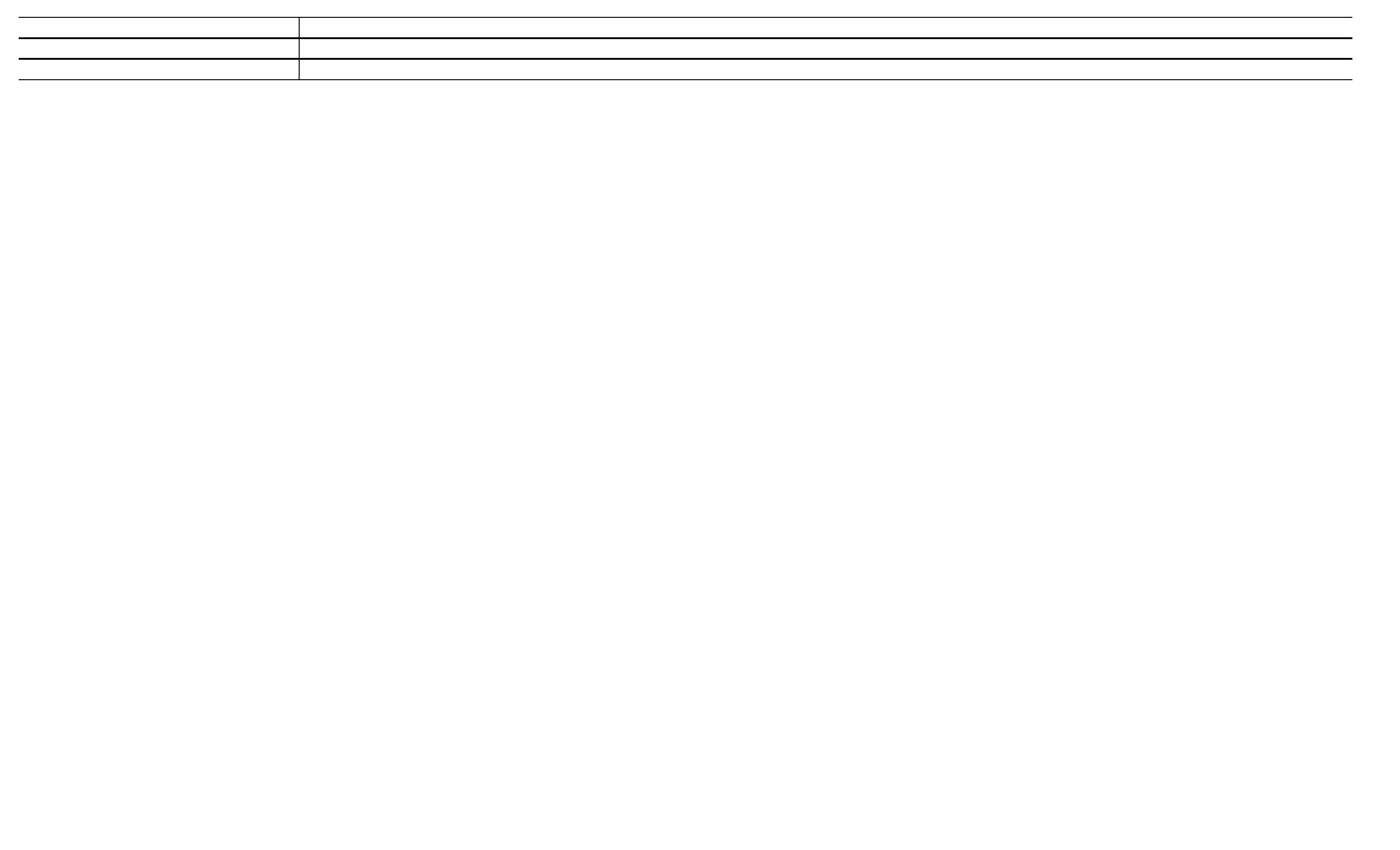| <u>та на представљен под податковата на представљен податковата на представљен податковата на представљен податк</u> |  |
|----------------------------------------------------------------------------------------------------------------------|--|
|                                                                                                                      |  |
| ,一个人都是一个人的人,一个人都是一个人的人,一个人都是一个人的人,一个人都是一个人的人,一个人都是一个人的人,一个人都是一个人的人,一个人都是一个人的人,一个人                                    |  |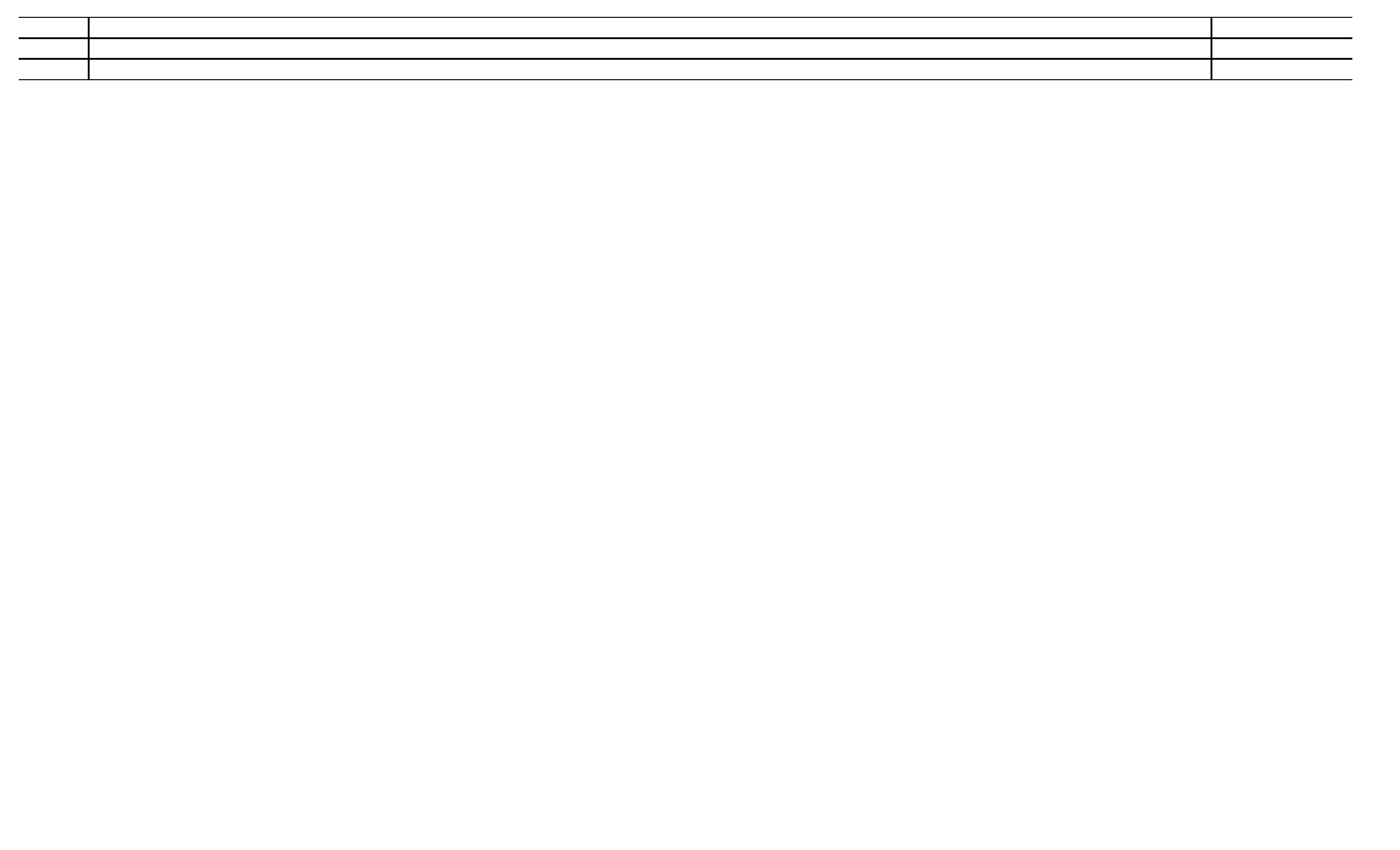| ,一个人都是一个人的人,一个人都是一个人的人,一个人都是一个人的人,一个人都是一个人的人,一个人都是一个人的人,一个人都是一个人的人,一个人都是一个人的人,一个人<br>→ South State State State State State State State State State State State State State State State State State State State State State State State State State State State State State State State State State State State St |  |
|-------------------------------------------------------------------------------------------------------------------------------------------------------------------------------------------------------------------------------------------------------------------------------------------------------------------|--|
| ,一个人的人都是一个人的人,而且,他们的人都是不是一个人的人,而且,他们的人都是不是一个人的人,而且,他们的人都是不是一个人的人,而且,他们的人都是不是一个人的<br>第一百一十一章 一个人的人,他们的人都是不是一个人的人,他们的人都是不是一个人的人,他们的人都是不是一个人的人,他们的人都是不是一个人的人,他们的人都是不是一个                                                                                                                                              |  |
| ,我们也不会不会不会。""我们的,我们也不会不会不会。""我们的,我们也不会不会不会不会不会。""我们的,我们也不会不会不会不会。""我们的,我们也不会不会不会<br>第二百一章 第二百一章 第二百一章 第二百一章 第二百一章 第二百一章 第二百一章 第二百一章 第二百一章 第二百一章 第二百一章 第二百一章 第二百一章 第二                                                                                                                                              |  |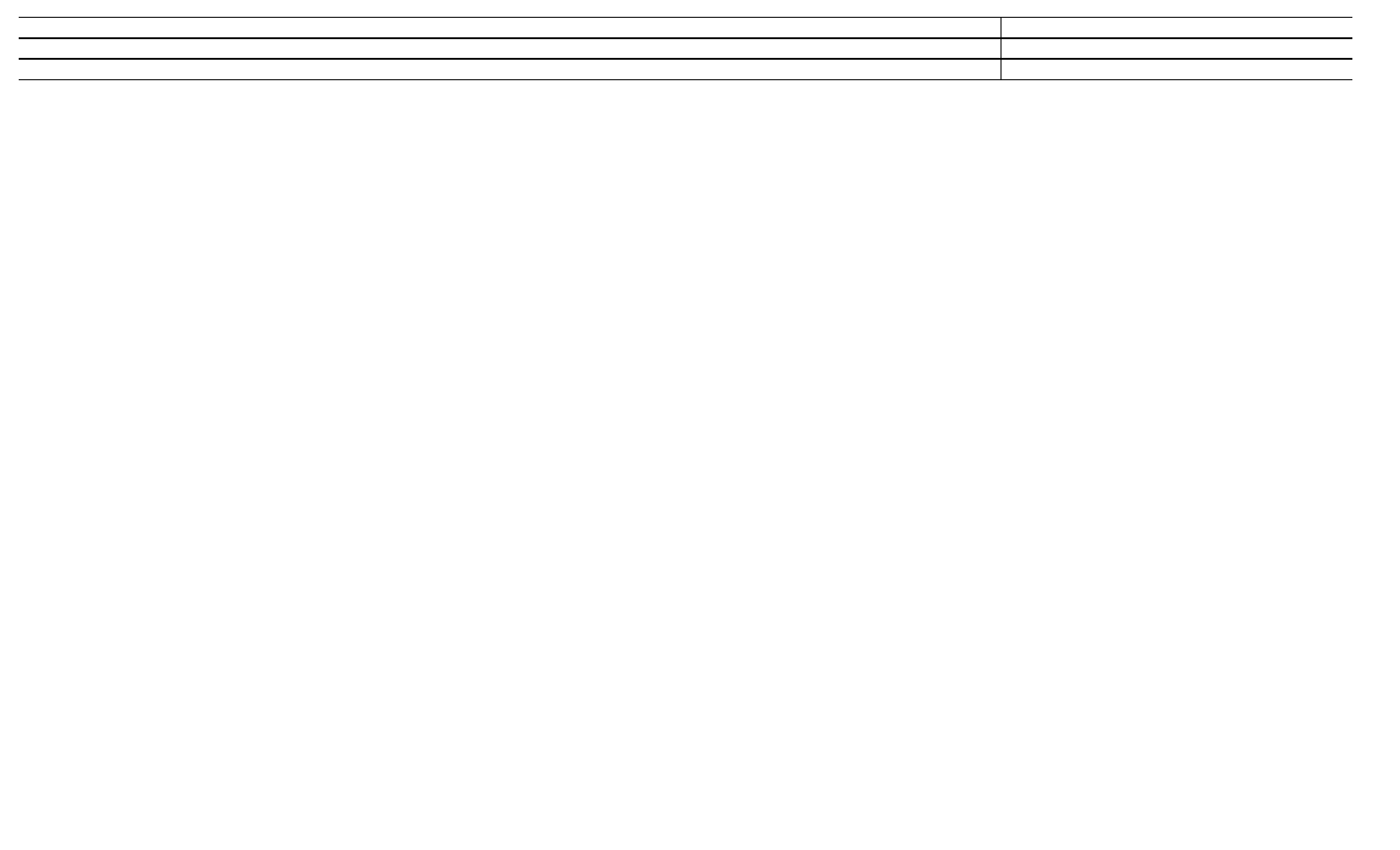| ,一个人都是一个人的人,而且,他们的人都是一个人,而且,他们的人都是一个人,而且,他们的人都是一个人,而且,他们的人都是一个人,而且,他们的人都是一个人,而且,他<br>第二十二章 第二十二章 第二十二章 第二十二章 第二十二章 第二十二章 第二十二章 第二十二章 第二十二章 第二十二章 第二十二章 第二十二章 第二十二章 第二十 |  |
|------------------------------------------------------------------------------------------------------------------------------------------------------------------------|--|
|                                                                                                                                                                        |  |
| ,一个人的人都是一个人的人,而且,他们的人都是一个人的人,而且,他们的人都是一个人的人,而且,他们的人都是一个人的人,而且,他们的人都是一个人的人,而且,他们的人                                                                                      |  |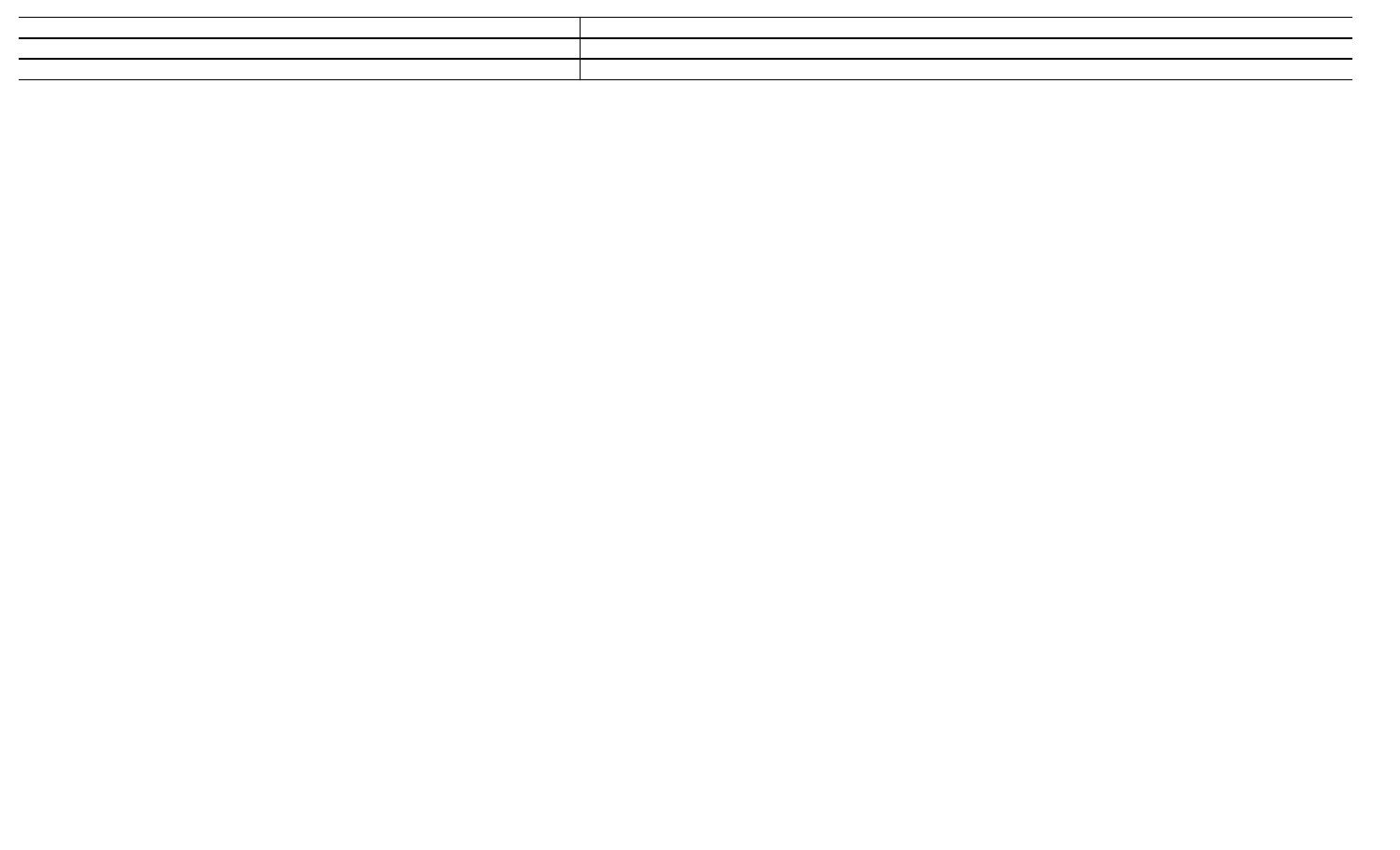| ,我们就会不会不会。""我们,我们也不会不会不会。""我们,我们也不会不会不会不会不会不会。""我们,我们也不会不会不会不会。""我们,我们也不会不会不会不会不  |
|-----------------------------------------------------------------------------------|
| ,一个人都是一个人的人,一个人都是一个人的人,一个人都是一个人的人,一个人都是一个人的人,一个人都是一个人的人,一个人都是一个人的人,一个人都是一个人的人,一个人 |
|                                                                                   |
| ,一个人都是一个人的人,而且,我们也不会不会不会。""我们,我们也不会不会不会不会。""我们,我们也不会不会不会不会。""我们,我们也不会不会不会不会。""我们, |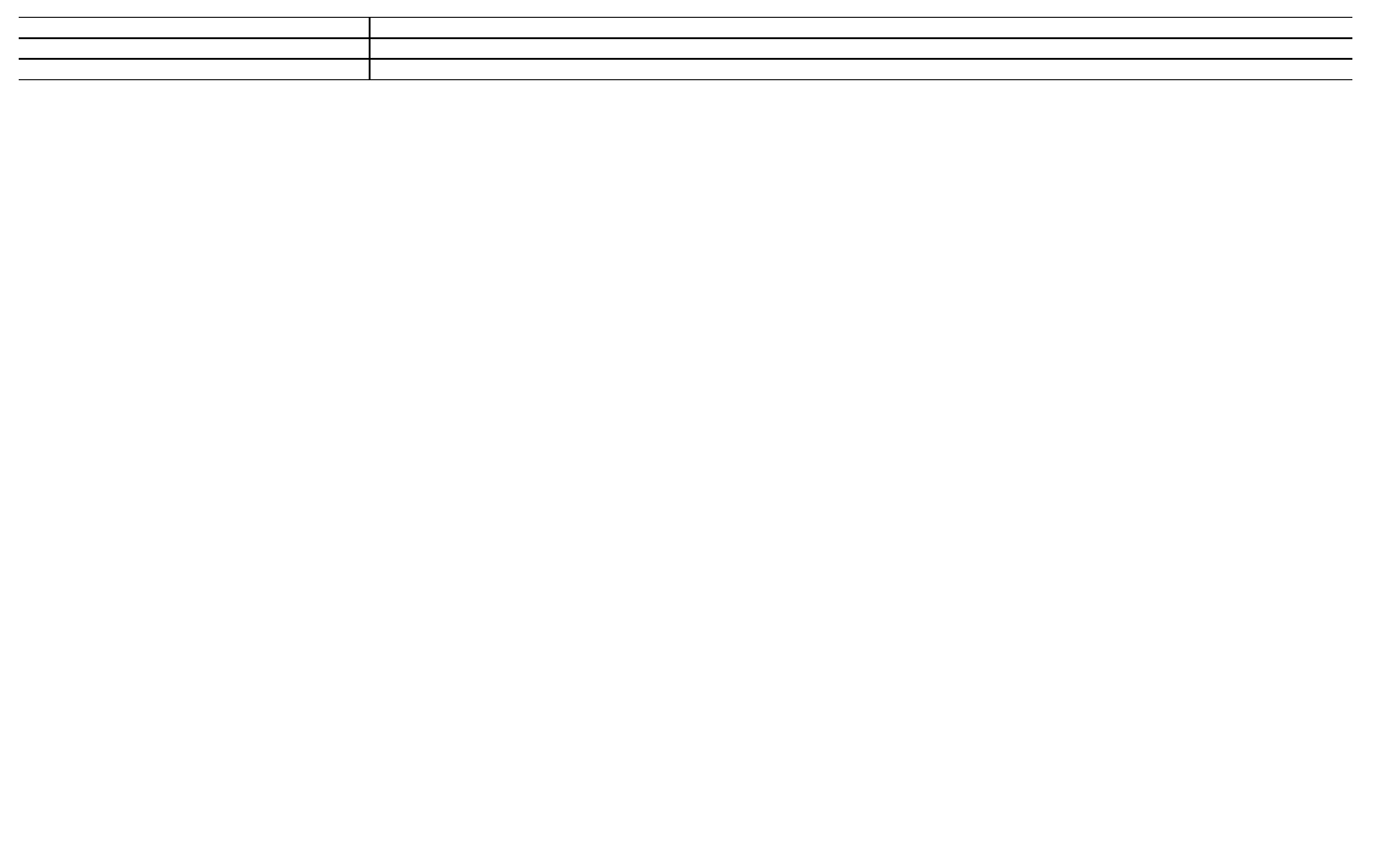| ,一个人都是一个人的人,一个人都是一个人的人,一个人都是一个人的人,一个人都是一个人的人,一个人都是一个人的人,一个人都是一个人的人,一个人都是一个人的人,一个人<br>第二十一章 一个人的人,一个人的人都是一个人的人,一个人的人都是一个人的人,一个人的人都是一个人的人,一个人的人都是一个人的人,一个人的人都是一个人的人,一个人<br>,一个人都是一个人的人,一个人都是一个人的人,一个人都是一个人的人,一个人都是一个人的人,一个人都是一个人的人,一个人都是一个人的人,一个人都是一个人的人,一个人<br>第二十一章 一个人的人,一个人的人都是一个人的人,一个人的人都是一个人的人,一个人的人都是一个人的人,一个人的人都是一个人的人,一个人的人都是一个人的人,一个人 |  |
|------------------------------------------------------------------------------------------------------------------------------------------------------------------------------------------------------------------------------------------------------------------------------------------------------------------------------------------------|--|
| ,一个人的人都是一个人的人,而且,他们的人都是一个人的人,而且,他们的人都是一个人的人,而且,他们的人都是一个人的人,而且,他们的人都是一个人的人,而且,他们的<br>第一百一十一章 一个人的人,他们的人都是一个人的人,他们的人都是一个人的人,他们的人都是一个人的人,他们的人都是一个人的人,他们的人都是一个人的人,他们的人都是                                                                                                                                                                           |  |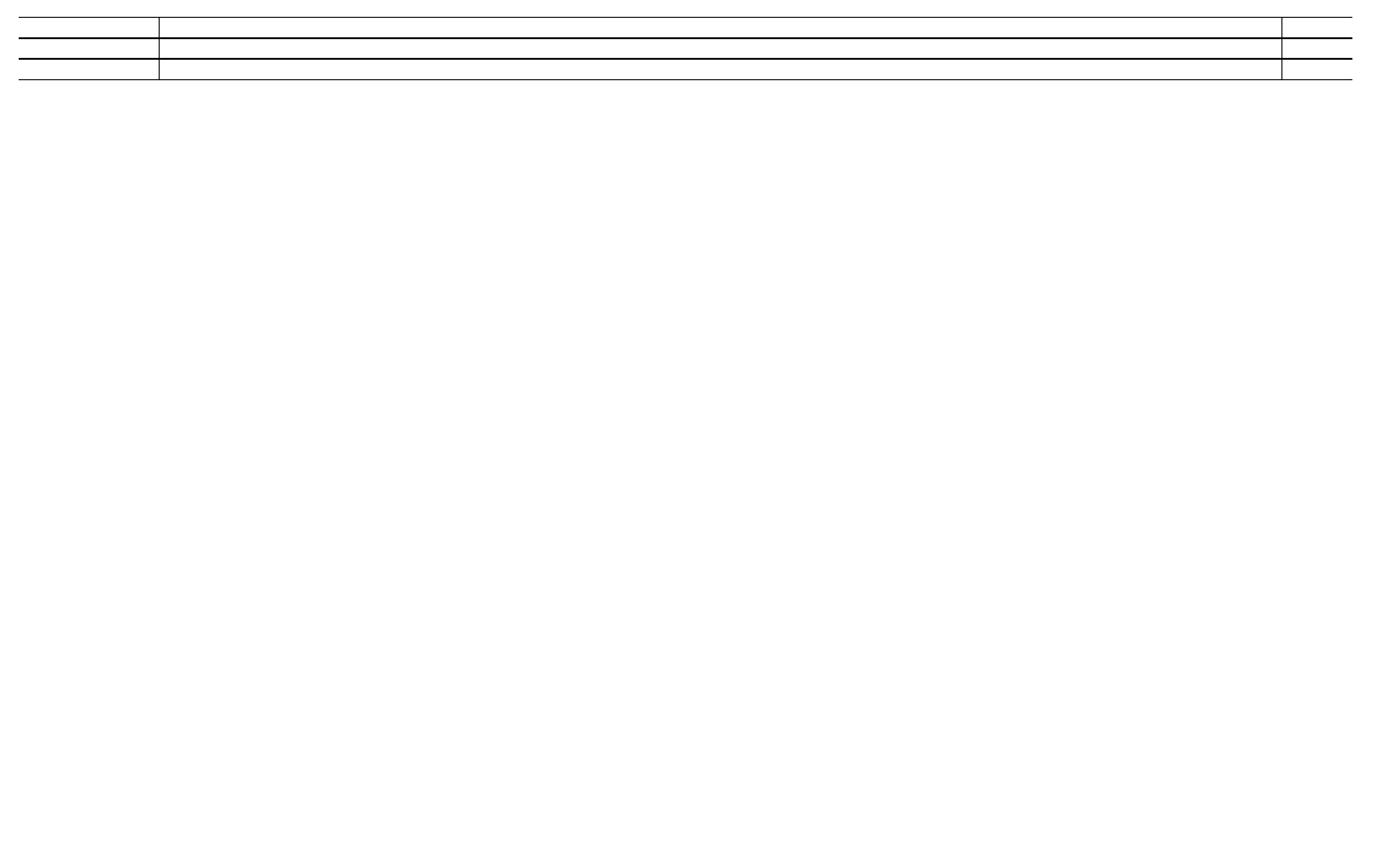| ,我们也不会不会不会。""我们的,我们也不会不会不会。""我们的,我们也不会不会不会不会不会。""我们的,我们也不会不会不会不会。""我们的,我们也不会不会不会  |  |
|-----------------------------------------------------------------------------------|--|
| ,一个人的人都是一个人的人,而且,他们的人都是一个人的人,而且,他们的人都是一个人的人,而且,他们的人都是一个人的人,而且,他们的人都是一个人的人,而且,他们的人 |  |
|                                                                                   |  |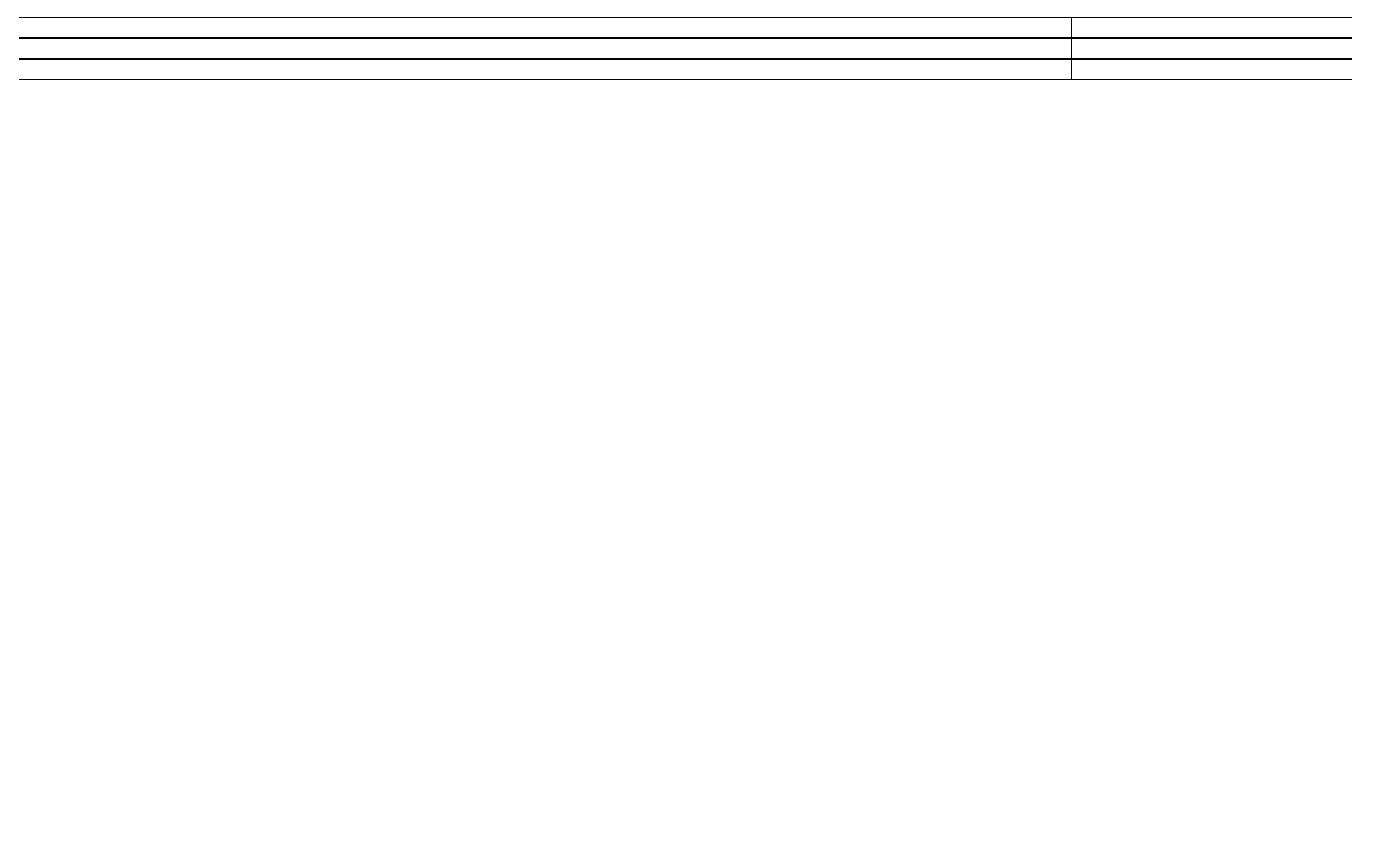| → 中国的 → 中国的 → 中国的 → 中国的 → 中国的 → 中国的 → 中国的 → 中国的 → 中国的 → 中国的 → 中国的 → 中国的 → 中国的 → 中国的 → 中国的 → 中国的 → 中国的 → 中国的 → 中国 |  |
|------------------------------------------------------------------------------------------------------------------|--|
|                                                                                                                  |  |
|                                                                                                                  |  |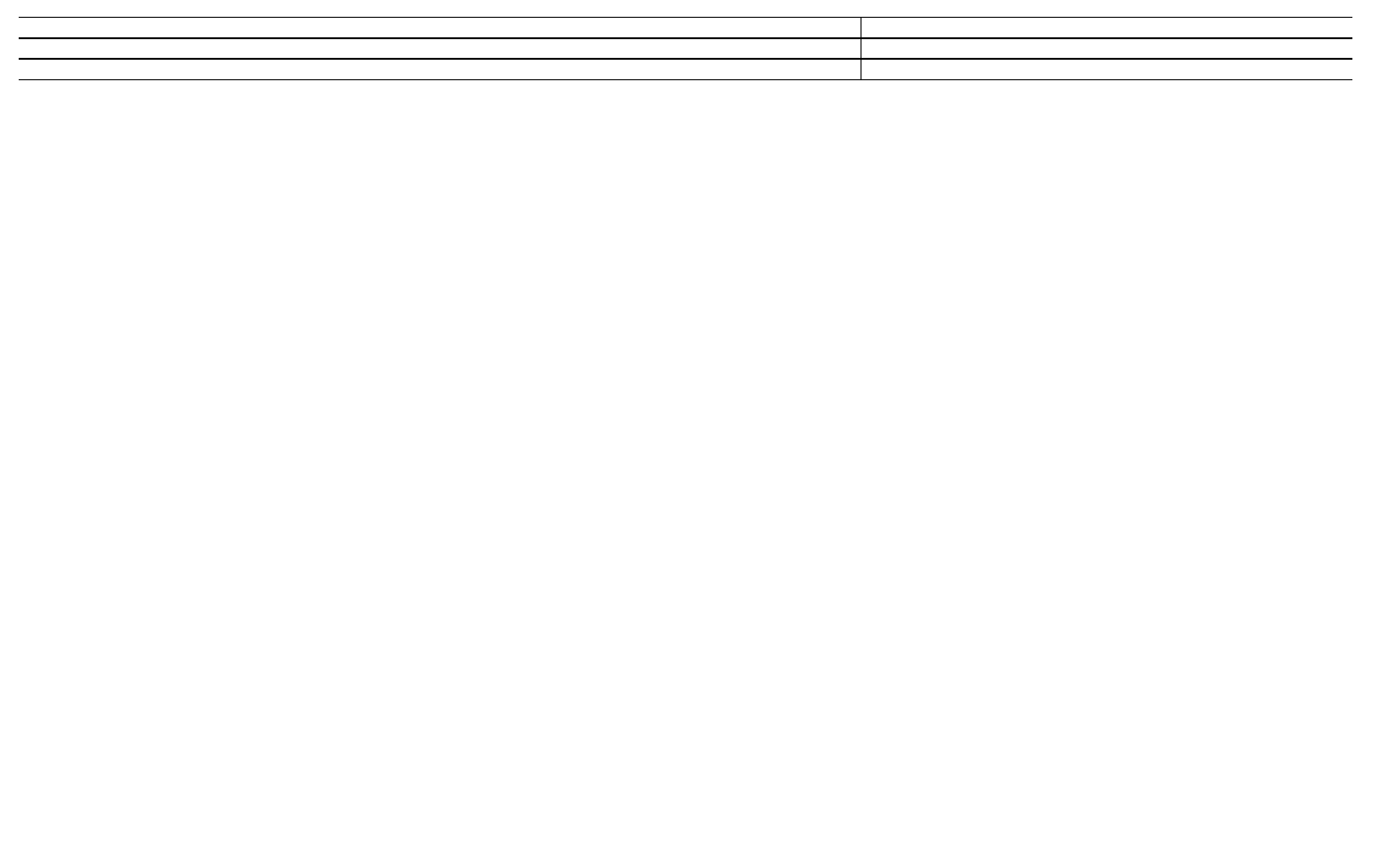| ,我们就会不会不会。""我们,我们就会不会不会不会,我们就会不会不会不会。""我们,我们就会不会不会不会。""我们,我们就会不会不会不会。""我们,我们就会不会 |                                                                                   |
|----------------------------------------------------------------------------------|-----------------------------------------------------------------------------------|
|                                                                                  | ,我们也不会不会不会。""我们的,我们也不会不会不会。""我们的,我们也不会不会不会不会。""我们的,我们也不会不会不会不会。""我们的,我们也不会不会不会不会  |
|                                                                                  | ,我们就会不会不会。""我们,我们就会不会不会,我们就会不会不会,我们就会不会不会。""我们,我们就会不会不会。""我们,我们就会不会不会不会。""我们,我们就会 |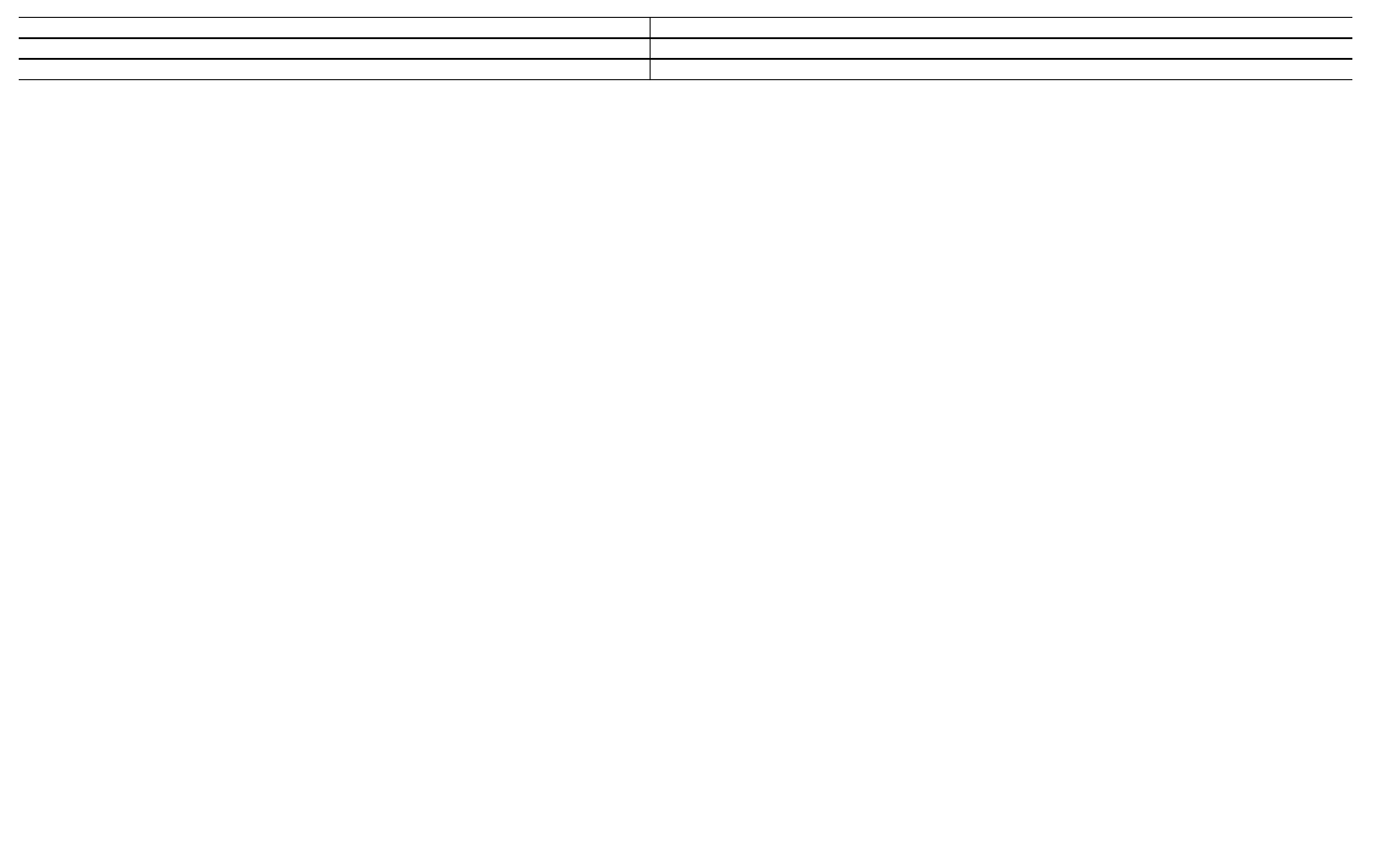| ,他们的人们就会在这里,他们的人们就会在这里,他们的人们就会在这里,他们的人们就会在这里,他们的人们就会在这里,他们的人们就会在这里,他们的人们就会在这里,他们<br>第251章 我们的人们的人们,我们的人们的人们的人们,我们的人们的人们的人们,我们的人们的人们的人们,我们的人们的人们的人们,我们的人们的人们的人们,我们的人们 |
|----------------------------------------------------------------------------------------------------------------------------------------------------------------------|
|                                                                                                                                                                      |
|                                                                                                                                                                      |
|                                                                                                                                                                      |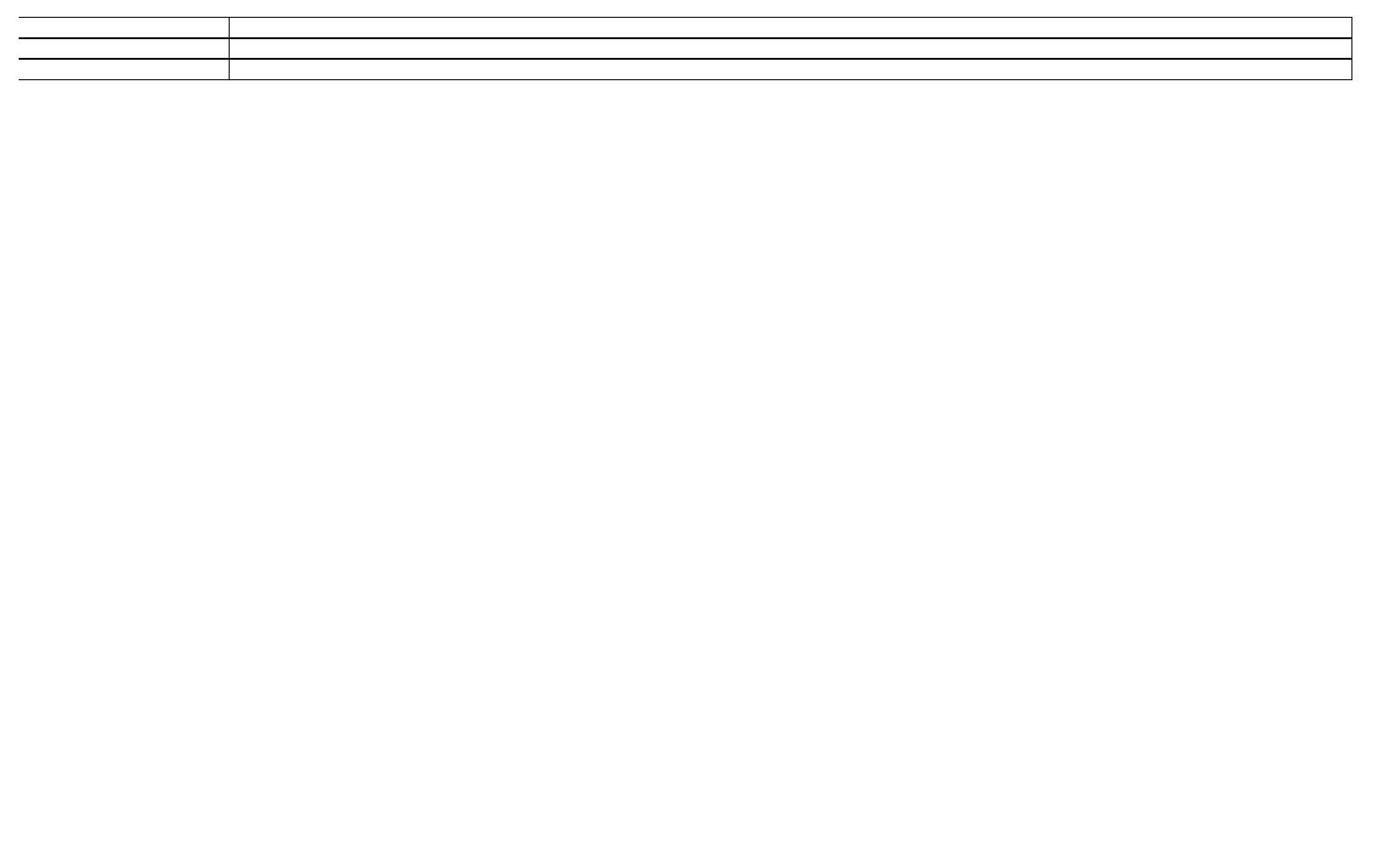| ,他们的人们就是一个人,他们的人们就是一个人,他们的人们,他们的人们就是一个人,他们的人们,他们的人们就是一个人,他们的人们,他们的人们,他们的人们,他们的人们,<br>第25章 我们的人们,他们的人们,他们的人们,他们的人们,他们的人们,他们的人们,他们的人们,他们的人们,他们的人们,他们的人们,他们的人们,他们的人们,他们的 |  |
|-----------------------------------------------------------------------------------------------------------------------------------------------------------------------|--|
| ,一个人都是一个人的人,而且,他们的人都是一个人,而且,他们的人都是一个人,而且,他们的人都是一个人,而且,他们的人都是一个人,而且,他们的人都是一个人,而且,他<br>第二百一十一章 一个人,他们的人都是一个人,他们的人都是一个人,他们的人都是一个人,他们的人都是一个人,他们的人都是一个人,他们的人都是一个人,他们的人都是一个 |  |
| ,一个人都是一个人的人,而且,他们的人都是一个人,他们的人都是一个人,他们的人都是一个人,他们的人都是一个人,他们的人都是一个人,他们的人都是一个人,他们的人都是                                                                                     |  |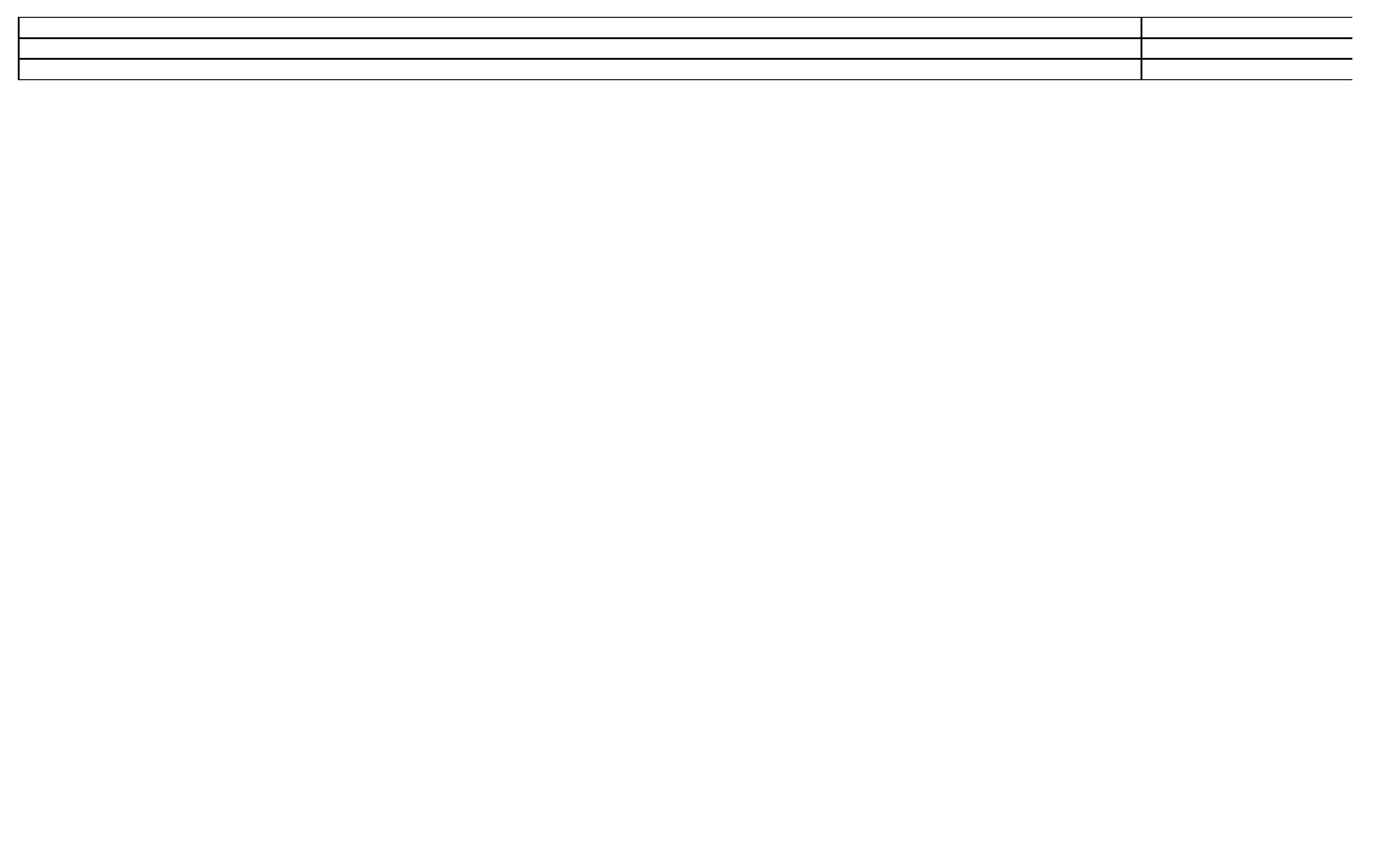| ,一个人都是一个人的人,而且,我们也不会不会不会。""我们,我们也不会不会不会不会不会不会不会不会。""我们,我们也不会不会不会不会不会不会不会不会。""我们,我<br>,他们的人们也不会不会。""我们的人们,我们也不会不会不会。""我们的人们,我们也不会不会不会。""我们的人们,我们也不会不会不会。""我们的人们,我们也不会不 |  |
|-----------------------------------------------------------------------------------------------------------------------------------------------------------------------|--|
| ,我们也不会不会不会。""我们的,我们也不会不会不会。""我们的,我们也不会不会不会不会。""我们的,我们也不会不会不会不会。""我们的,我们也不会不会不会不会                                                                                      |  |
|                                                                                                                                                                       |  |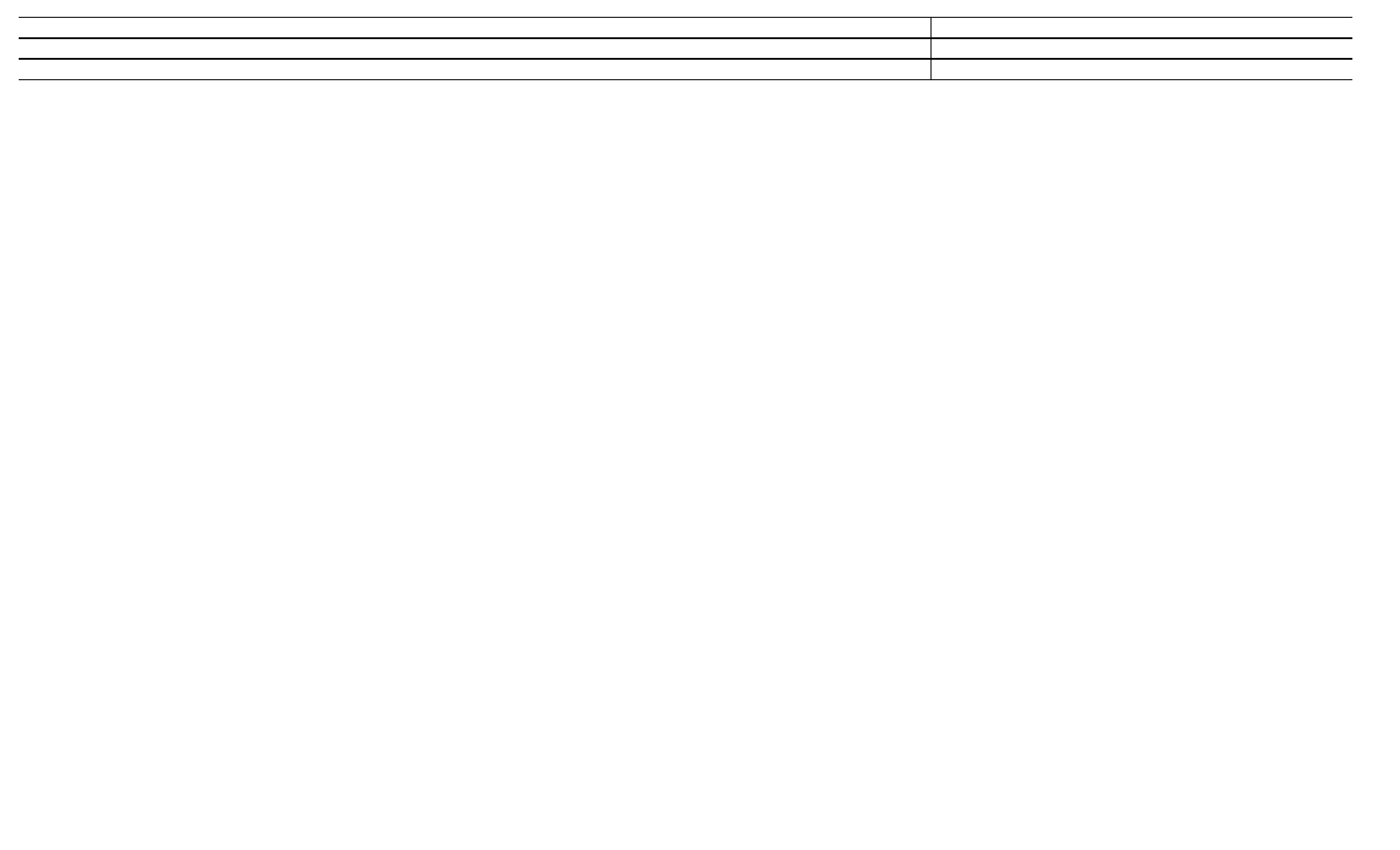| <u> 1980 - Ann an t-Aontaithe ann an t-Aontaithe ann an t-Aontaithe ann an t-Aontaithe ann an t-Aontaithe ann an t-</u> |
|-------------------------------------------------------------------------------------------------------------------------|
|                                                                                                                         |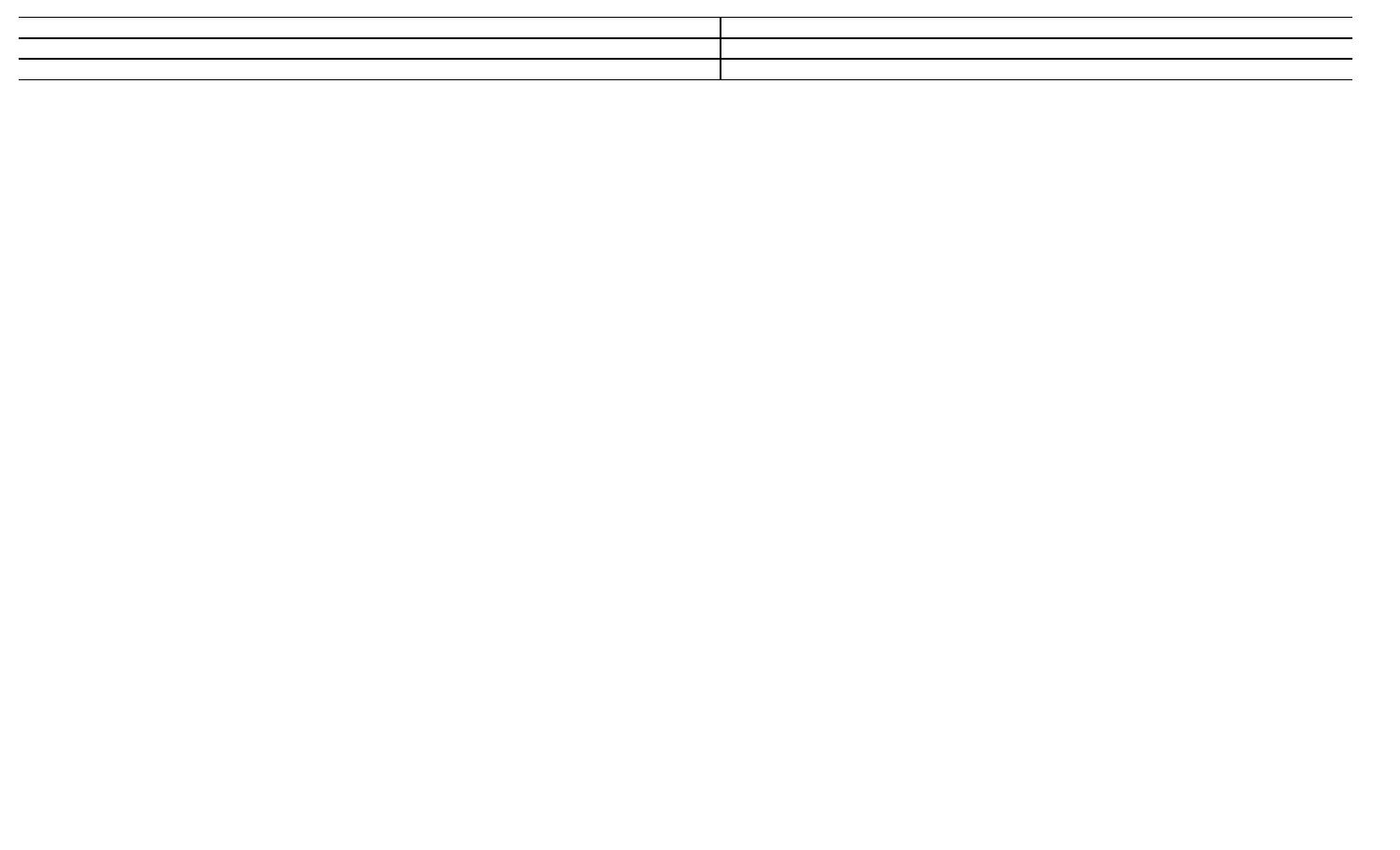| ,一个人都是一个人的人,而且,他们的人都是一个人,而且,他们的人都是一个人,而且,他们的人都是一个人,而且,他们的人都是一个人,而且,他们的人都是一个人,而且,他<br>第二十一章 一个人,他们的人都是一个人,他们的人都是一个人,他们的人都是一个人,他们的人都是一个人,他们的人都是一个人,他们的人都是一个人,他们的人都是一个人, | ,我们也不会不会。""我们的,我们也不会不会。""我们的,我们也不会不会不会。""我们的,我们也不会不会不会。""我们的,我们也不会不会不会。""我们的,我们也 |
|-----------------------------------------------------------------------------------------------------------------------------------------------------------------------|----------------------------------------------------------------------------------|
|                                                                                                                                                                       |                                                                                  |
|                                                                                                                                                                       |                                                                                  |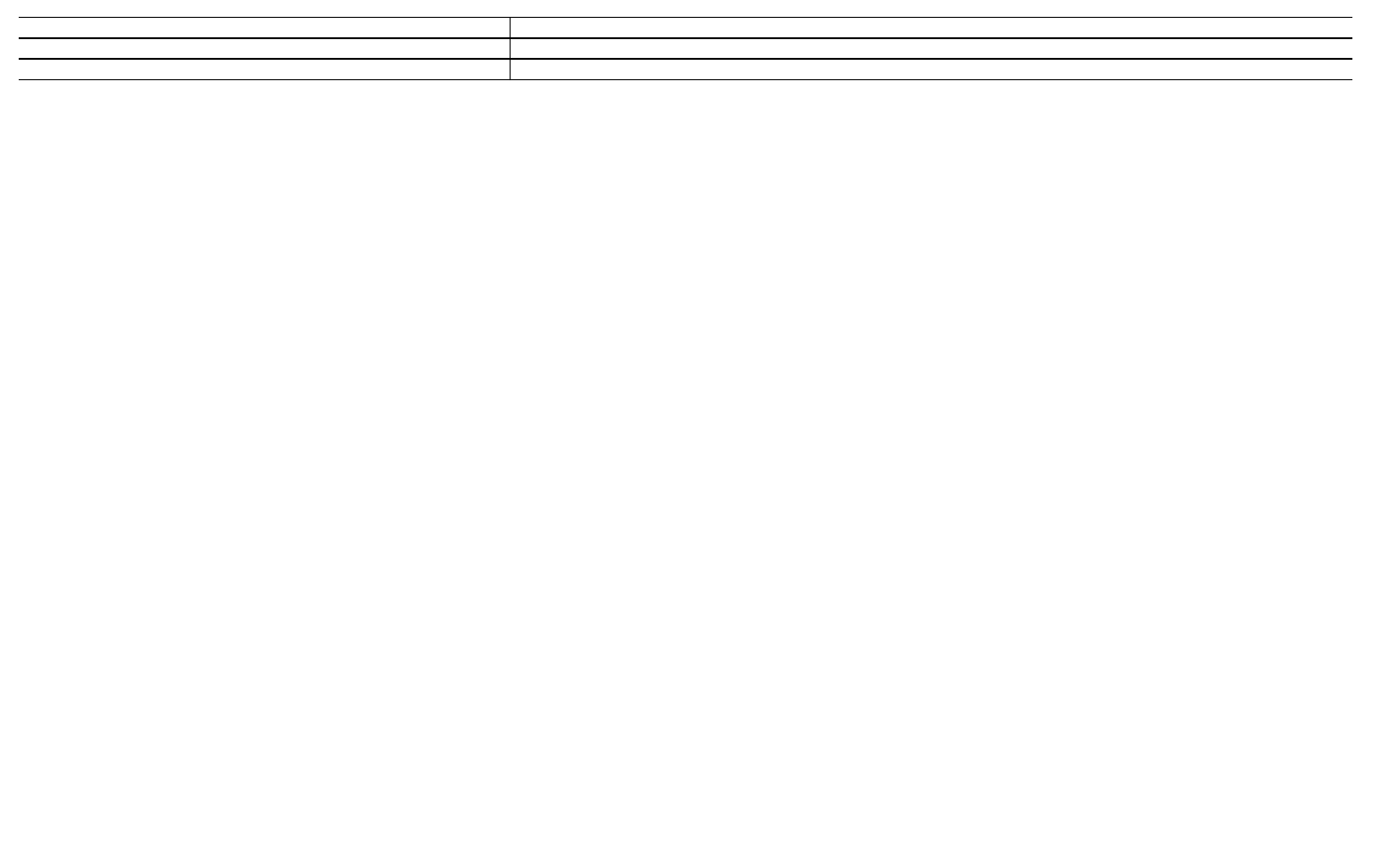| ,一个人的人都是一个人的人,而且,他们的人都是一个人的人,而且,他们的人都是一个人的人,而且,他们的人都是一个人的人,而且,他们的人都是一个人的人,而且,他们的人<br>第一百一十一章 一个人的人,他们的人都是一个人的人,他们的人都是一个人的人,他们的人都是一个人的人,他们的人都是一个人的人,他们的人都是一个人的人,他们的人都是<br>,我们就会不会不会。""我们,我们就会不会不会不会。""我们,我们就会不会不会不会不会不会。""我们,我们就会不会不会不会不会。""我们,我们就会不会不会不会不 |
|-----------------------------------------------------------------------------------------------------------------------------------------------------------------------------------------------------------------------------------------------------------|
| ,一个人都是一个人的人,而且,他们的人都是一个人,而且,他们的人都是一个人,而且,他们的人都是一个人,而且,他们的人都是一个人,而且,他们的人都是一个人,而且,他<br>第二十一章 一个人,他们的人都是一个人,他们的人都是一个人,他们的人都是一个人,他们的人都是一个人,他们的人都是一个人,他们的人都是一个人,他们的人都是一个人,                                                                                     |
|                                                                                                                                                                                                                                                           |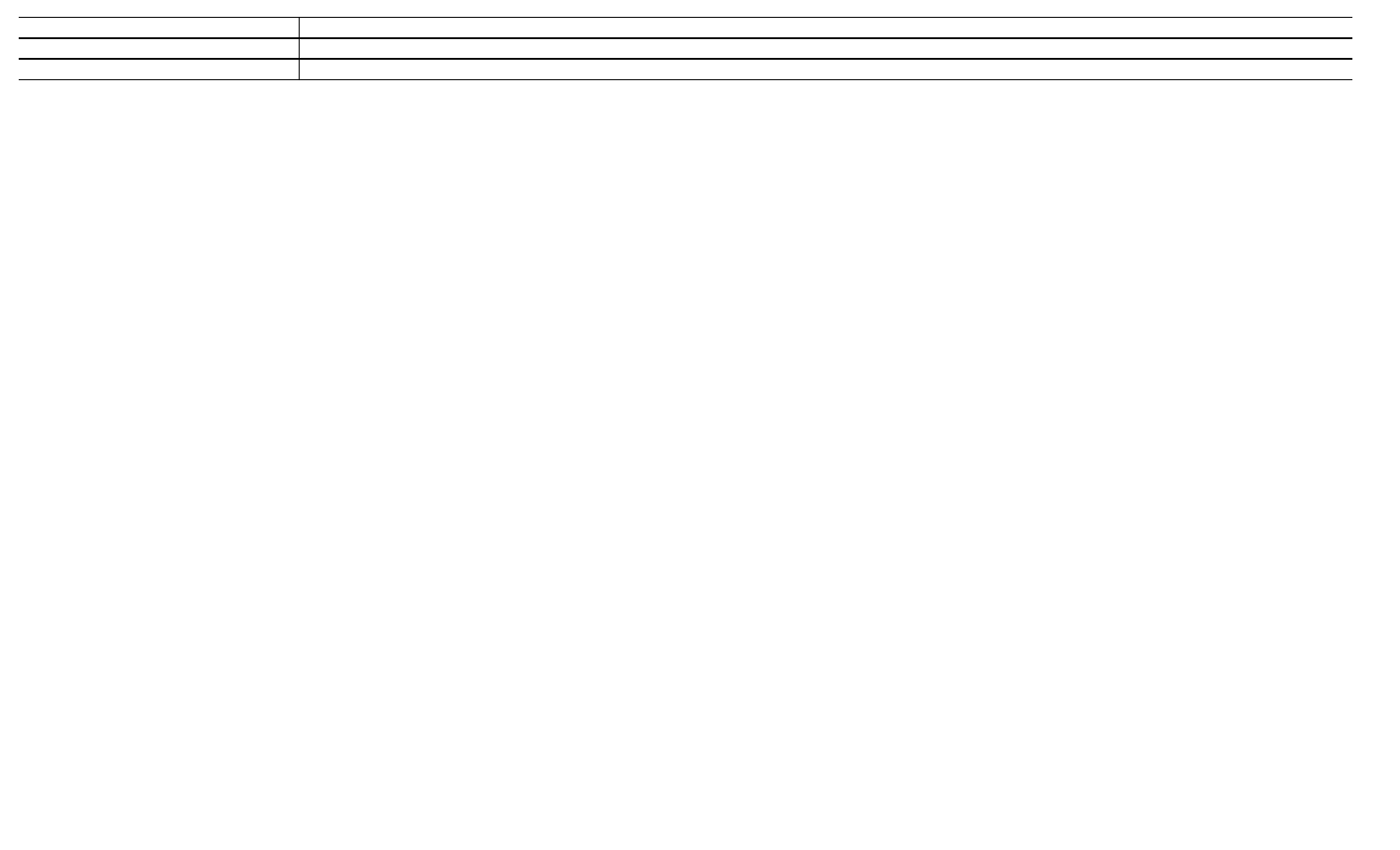| <u>та на представљен под податковата на представљен податковата на представљен податковата на представљен податк</u> |  |
|----------------------------------------------------------------------------------------------------------------------|--|
|                                                                                                                      |  |
| ,一个人都是一个人的人,一个人都是一个人的人,一个人都是一个人的人,一个人都是一个人的人,一个人都是一个人的人,一个人都是一个人的人,一个人都是一个人的人,一个人                                    |  |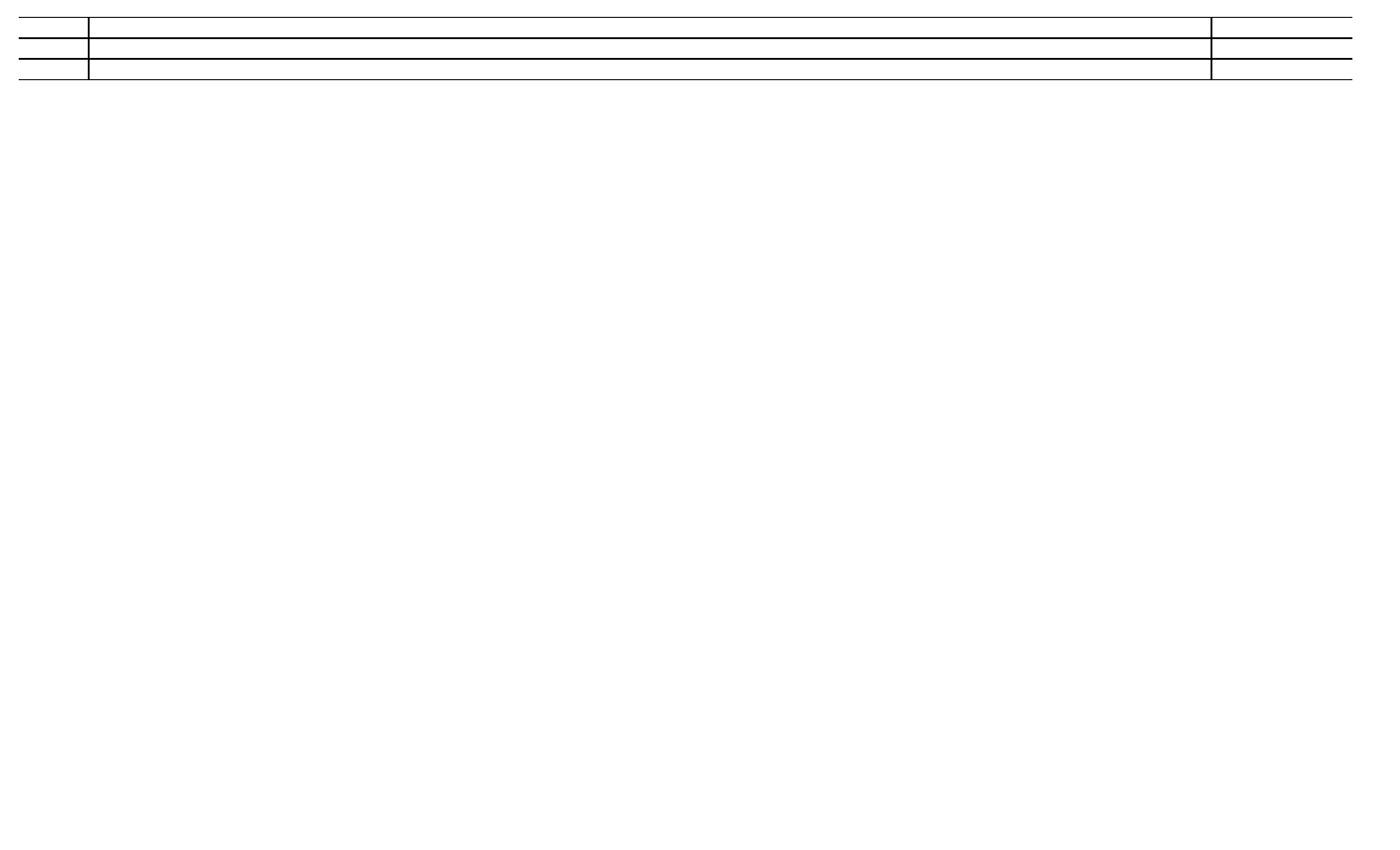| ,一个人都是一个人的人,一个人都是一个人的人,一个人都是一个人的人,一个人都是一个人的人,一个人都是一个人的人,一个人都是一个人的人,一个人都是一个人的人,一个人<br>→ South State State State State State State State State State State State State State State State State State State State State State State State State State State State State State State State State State State State St |  |
|-------------------------------------------------------------------------------------------------------------------------------------------------------------------------------------------------------------------------------------------------------------------------------------------------------------------|--|
| ,一个人的人都是一个人的人,而且,他们的人都是不能的。""我们的人,我们的人都是不能的人,我们的人都是不能的人,我们的人都是不能的人,我们的人都是不能的人,我们的<br>第一百一十一章 一个人的人,我们的人都是不能的人,我们的人都是不能的人,我们的人都是不能的人,我们的人都是不能的人,我们的人都是不能的人,我们的人都是不能的人,                                                                                                                                             |  |
| ,我们也不会不会不会。""我们的,我们也不会不会不会。""我们的,我们也不会不会不会不会不会。""我们的,我们也不会不会不会不会。""我们的,我们也不会不会不会<br>第二百一章 第二百一章 第二百一章 第二百一章 第二百一章 第二百一章 第二百一章 第二百一章 第二百一章 第二百一章 第二百一章 第二百一章 第二百一章 第二                                                                                                                                              |  |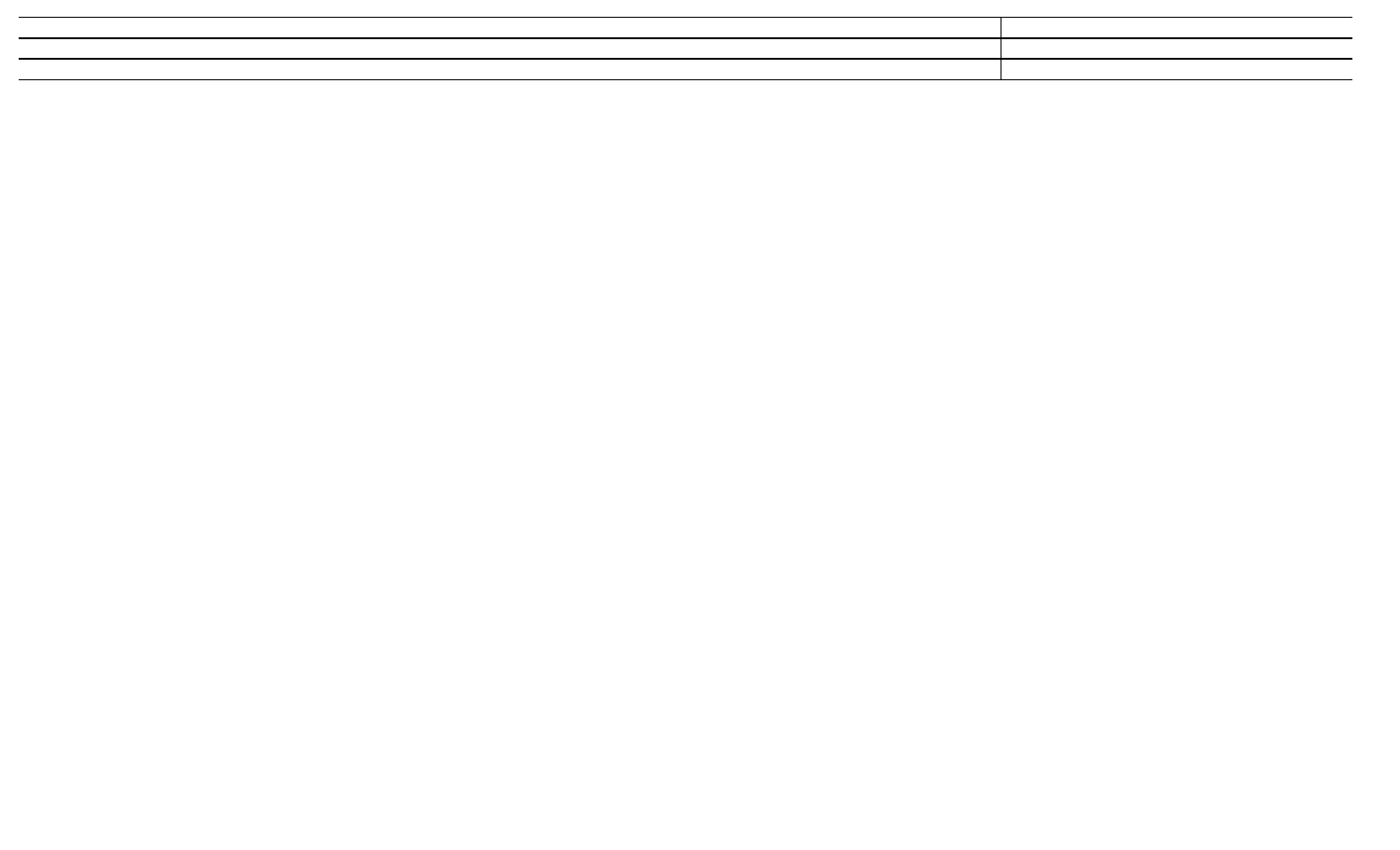| ,一个人都是一个人的人,而且,他们的人都是一个人,而且,他们的人都是一个人,而且,他们的人都是一个人,而且,他们的人都是一个人,而且,他们的人都是一个人,而且,他<br>第二十二章 第二十二章 第二十二章 第二十二章 第二十二章 第二十二章 第二十二章 第二十二章 第二十二章 第二十二章 第二十二章 第二十二章 第二十二章 第二十 |  |
|------------------------------------------------------------------------------------------------------------------------------------------------------------------------|--|
|                                                                                                                                                                        |  |
| ,一个人的人都是一个人的人,而且,他们的人都是一个人的人,而且,他们的人都是一个人的人,而且,他们的人都是一个人的人,而且,他们的人都是一个人的人,而且,他们的人                                                                                      |  |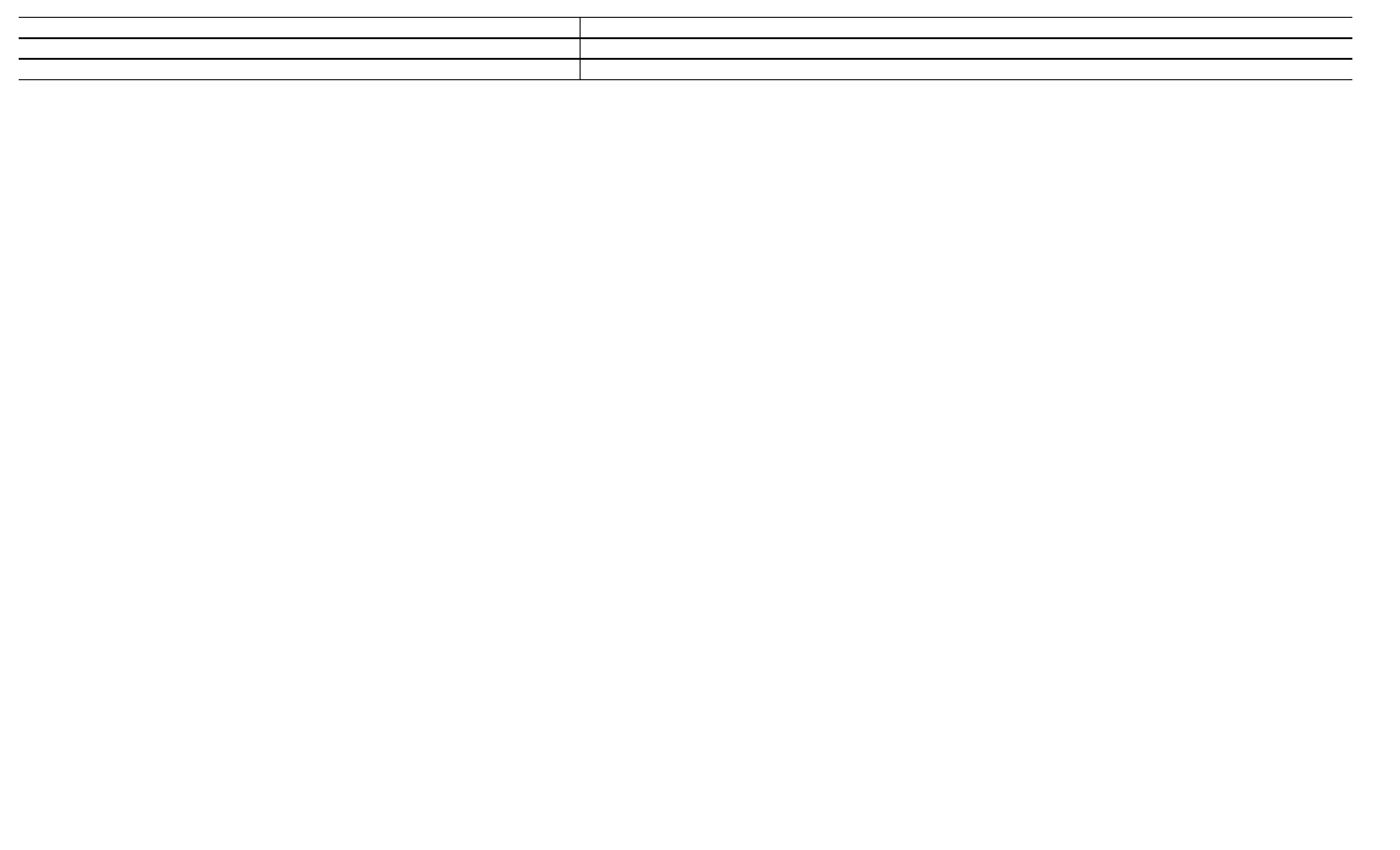| ,我们就会不会不会。""我们,我们也不会不会不会。""我们,我们也不会不会不会不会不会不会。""我们,我们也不会不会不会不会。""我们,我们也不会不会不会不会不  |
|-----------------------------------------------------------------------------------|
| ,一个人都是一个人的人,一个人都是一个人的人,一个人都是一个人的人,一个人都是一个人的人,一个人都是一个人的人,一个人都是一个人的人,一个人都是一个人的人,一个人 |
|                                                                                   |
| ,一个人都是一个人的人,而且,我们也不会不会不会。""我们,我们也不会不会不会不会。""我们,我们也不会不会不会不会。""我们,我们也不会不会不会不会。""我们, |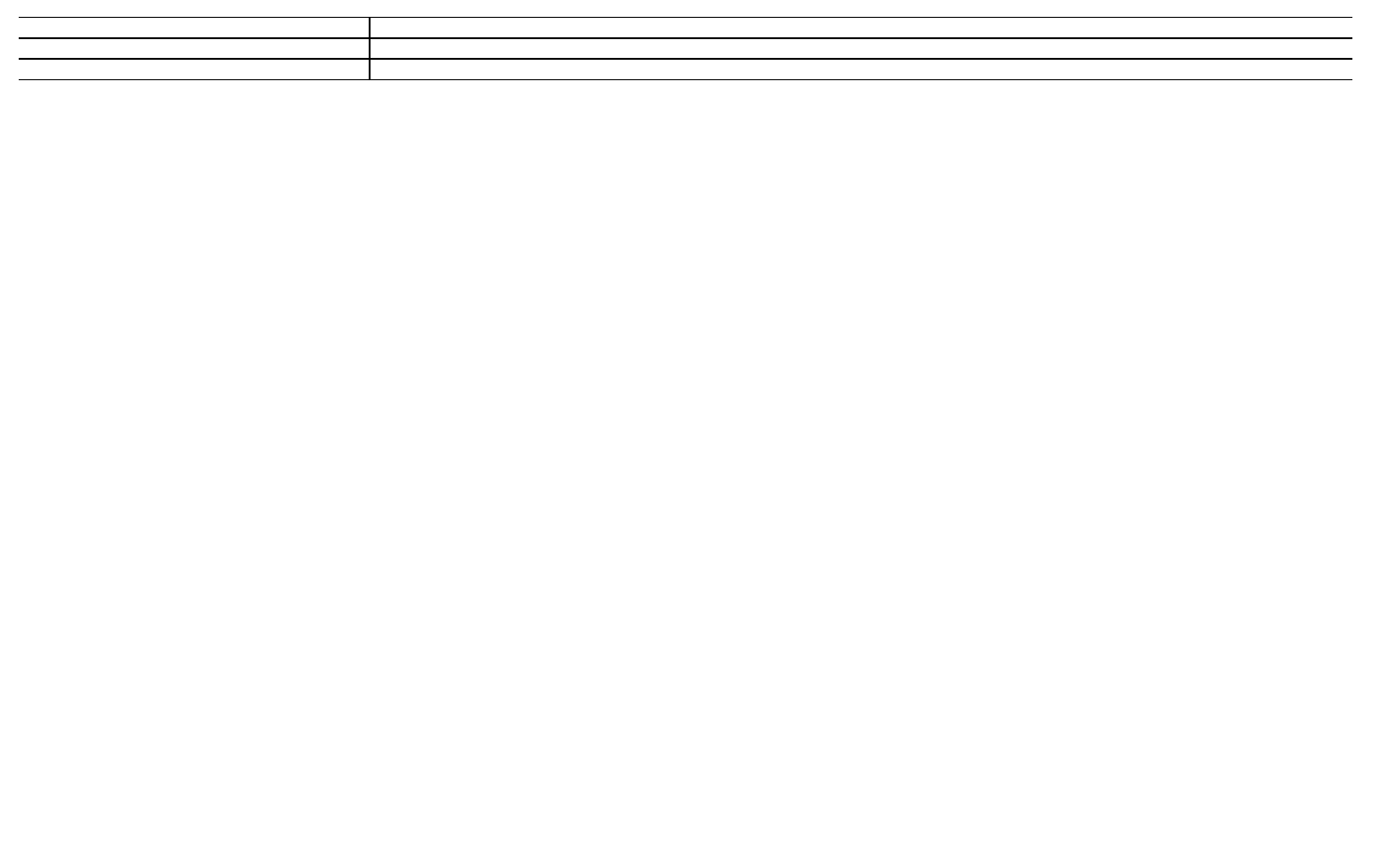| ,一个人都是一个人的人,一个人都是一个人的人,一个人都是一个人的人,一个人都是一个人的人,一个人都是一个人的人,一个人都是一个人的人,一个人都是一个人的人,一个人<br>第二十一章 一个人的人,一个人的人都是一个人的人,一个人的人都是一个人的人,一个人的人都是一个人的人,一个人的人都是一个人的人,一个人的人都是一个人的人,一个人<br>,一个人都是一个人的人,一个人都是一个人的人,一个人都是一个人的人,一个人都是一个人的人,一个人都是一个人的人,一个人都是一个人的人,一个人都是一个人的人,一个人<br>第二十一章 一个人的人,一个人都是一个人的人,一个人都是一个人的人,一个人都是一个人的人,一个人都是一个人的人,一个人都是一个人的人,一个人都是一个人的人,一个 |  |
|------------------------------------------------------------------------------------------------------------------------------------------------------------------------------------------------------------------------------------------------------------------------------------------------------------------------------------------------|--|
| ,一个人的人都是一个人的人,而且,他们的人都是一个人的人,而且,他们的人都是一个人的人,而且,他们的人都是一个人的人,而且,他们的人都是一个人的人,而且,他们的<br>第一百一十一章 一个人的人,他们的人都是一个人的人,他们的人都是一个人的人,他们的人都是一个人的人,他们的人都是一个人的人,他们的人都是一个人的人,他们的人都是                                                                                                                                                                           |  |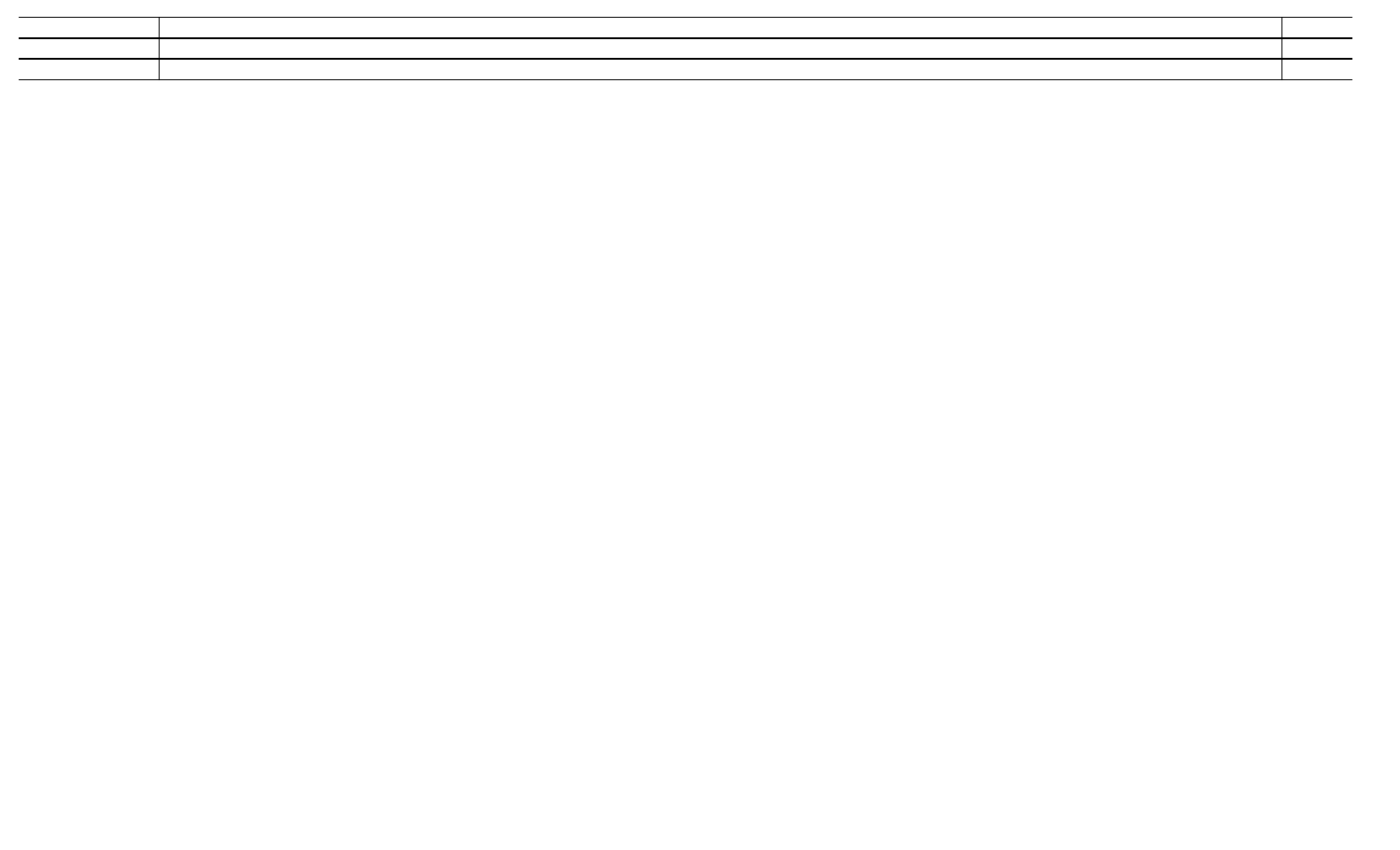| ,我们就会不会不会。""我们,我们也不会不会不会。""我们,我们也不会不会不会不会不会不会不会。""我们,我们也不会不会不会不会不会。""我们,我们也不会不会不 |  |
|----------------------------------------------------------------------------------|--|
| ,一个人的人都是一个人的人,而且,我们也不会不会不会。""我们,我们也不会不会不会不会不会不会。""我们,我们也不会不会不会不会。""我们,我们也不会不会不会不 |  |
|                                                                                  |  |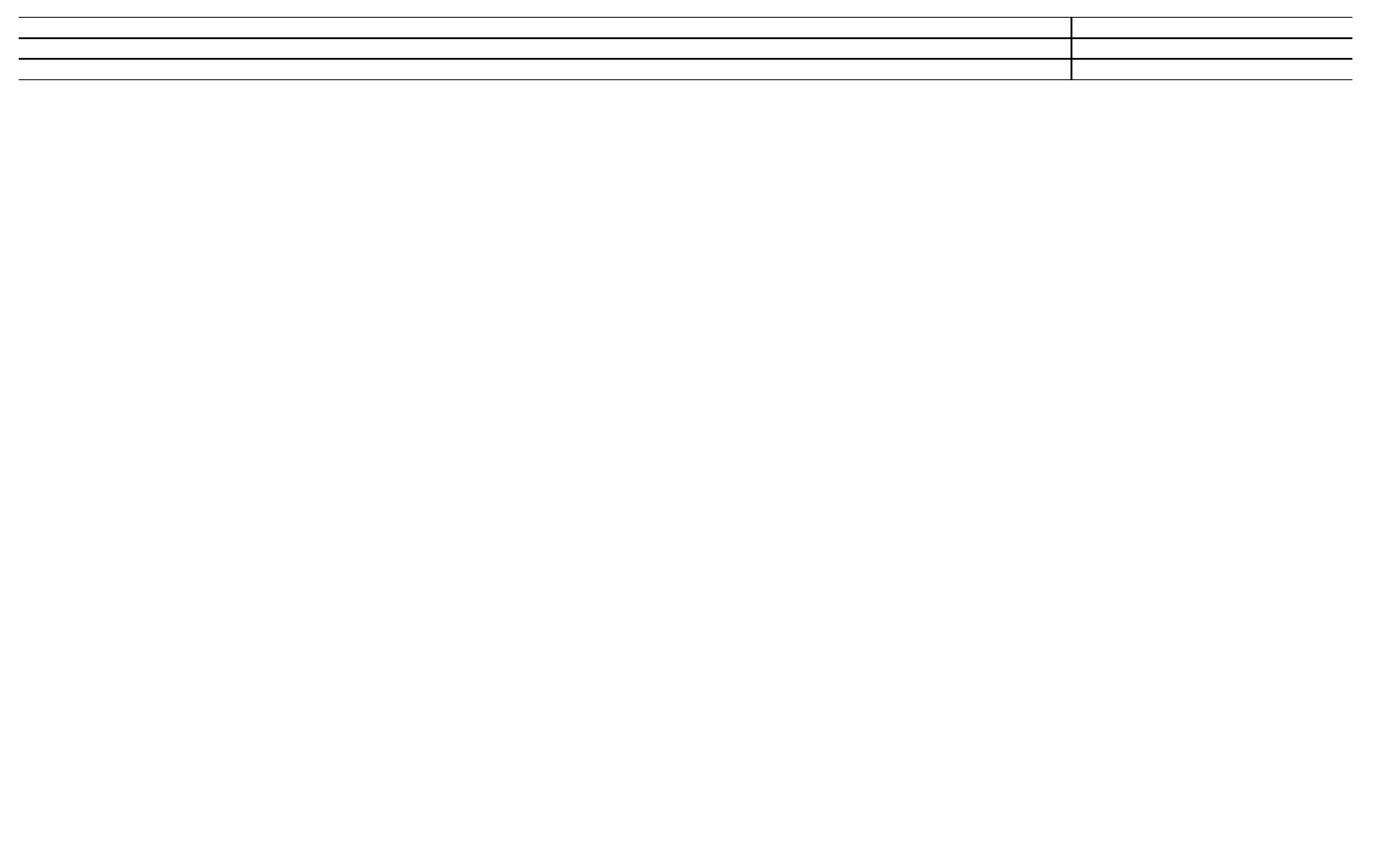| → 中国的 → 中国的 → 中国的 → 中国的 → 中国的 → 中国的 → 中国的 → 中国的 → 中国的 → 中国的 → 中国的 → 中国的 → 中国的 → 中国的 → 中国的 → 中国的 → 中国的 → 中国的 → 中国 |  |
|------------------------------------------------------------------------------------------------------------------|--|
|                                                                                                                  |  |
|                                                                                                                  |  |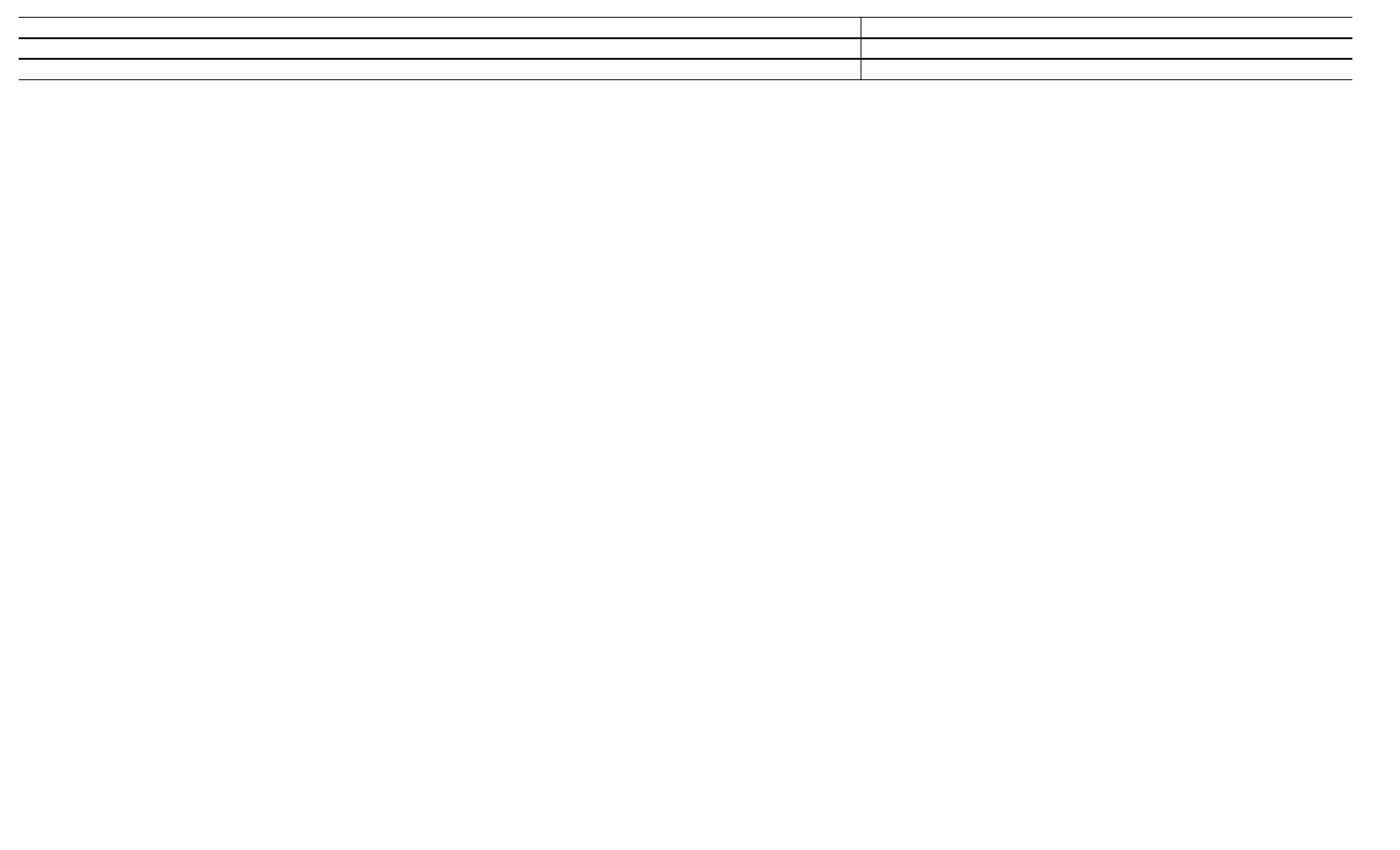| ,我们就会不会不会。""我们,我们就会不会不会不会,我们就会不会不会不会。""我们,我们就会不会不会不会。""我们,我们就会不会不会不会。""我们,我们就会不会 |                                                                                   |
|----------------------------------------------------------------------------------|-----------------------------------------------------------------------------------|
|                                                                                  | ,我们也不会不会不会。""我们的,我们也不会不会不会。""我们的,我们也不会不会不会不会。""我们的,我们也不会不会不会不会。""我们的,我们也不会不会不会不会  |
|                                                                                  | ,我们就会不会不会。""我们,我们就会不会不会,我们就会不会不会,我们就会不会不会。""我们,我们就会不会不会。""我们,我们就会不会不会不会。""我们,我们就会 |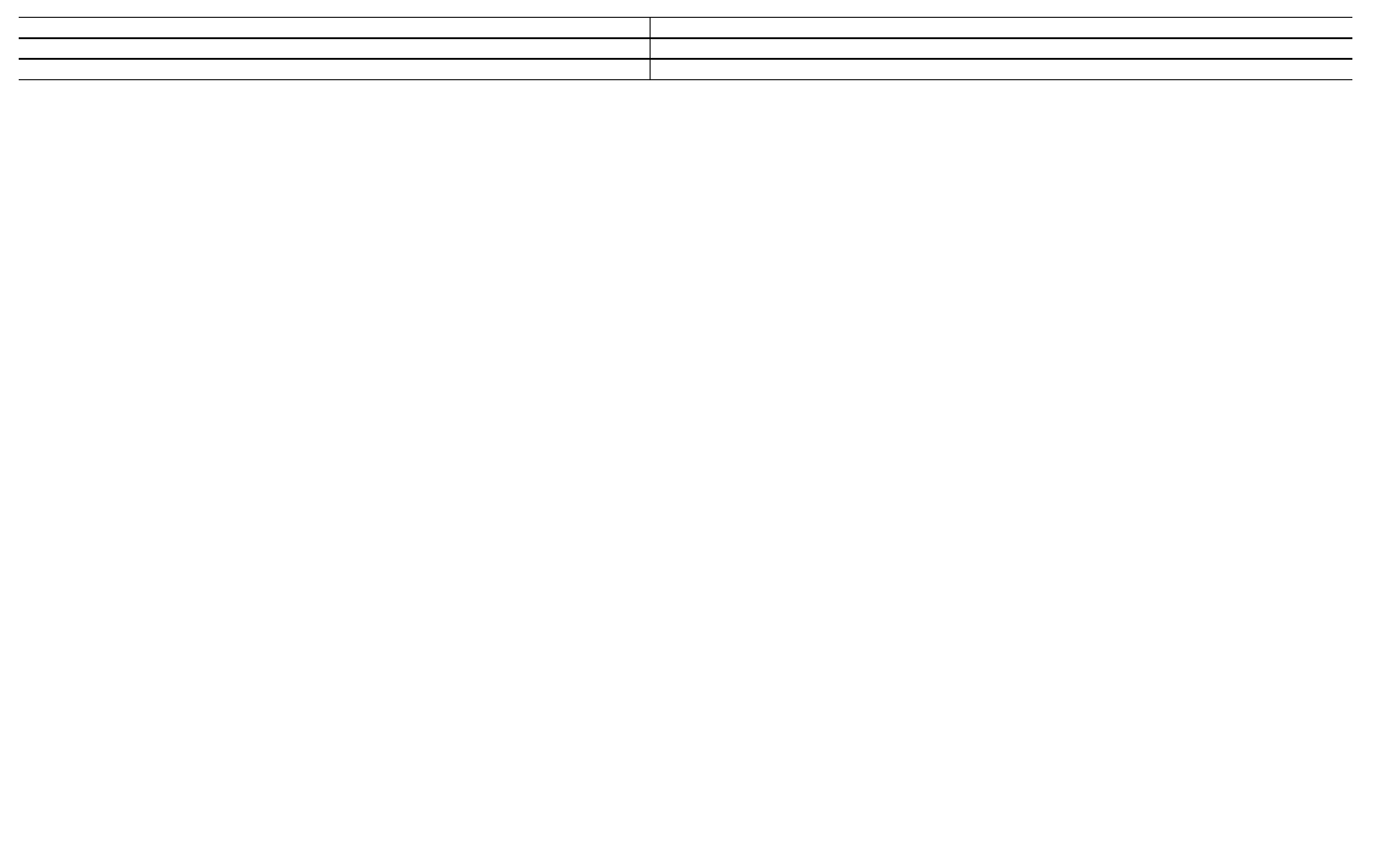| ,一个人都是一个人的人,我们就是一个人的人,我们就是一个人的人,我们就是一个人的人,我们就是一个人的人,我们就是一个人的人,我们就是一个人的人,我们就是一个人的<br>第一百一十一章 一个人的人,我们就是一个人的人,我们就是一个人的人,我们就是一个人的人,我们就是一个人的人,我们就是一个人的人,我们就是一个人的人,我们就是一个 |
|----------------------------------------------------------------------------------------------------------------------------------------------------------------------|
|                                                                                                                                                                      |
|                                                                                                                                                                      |
|                                                                                                                                                                      |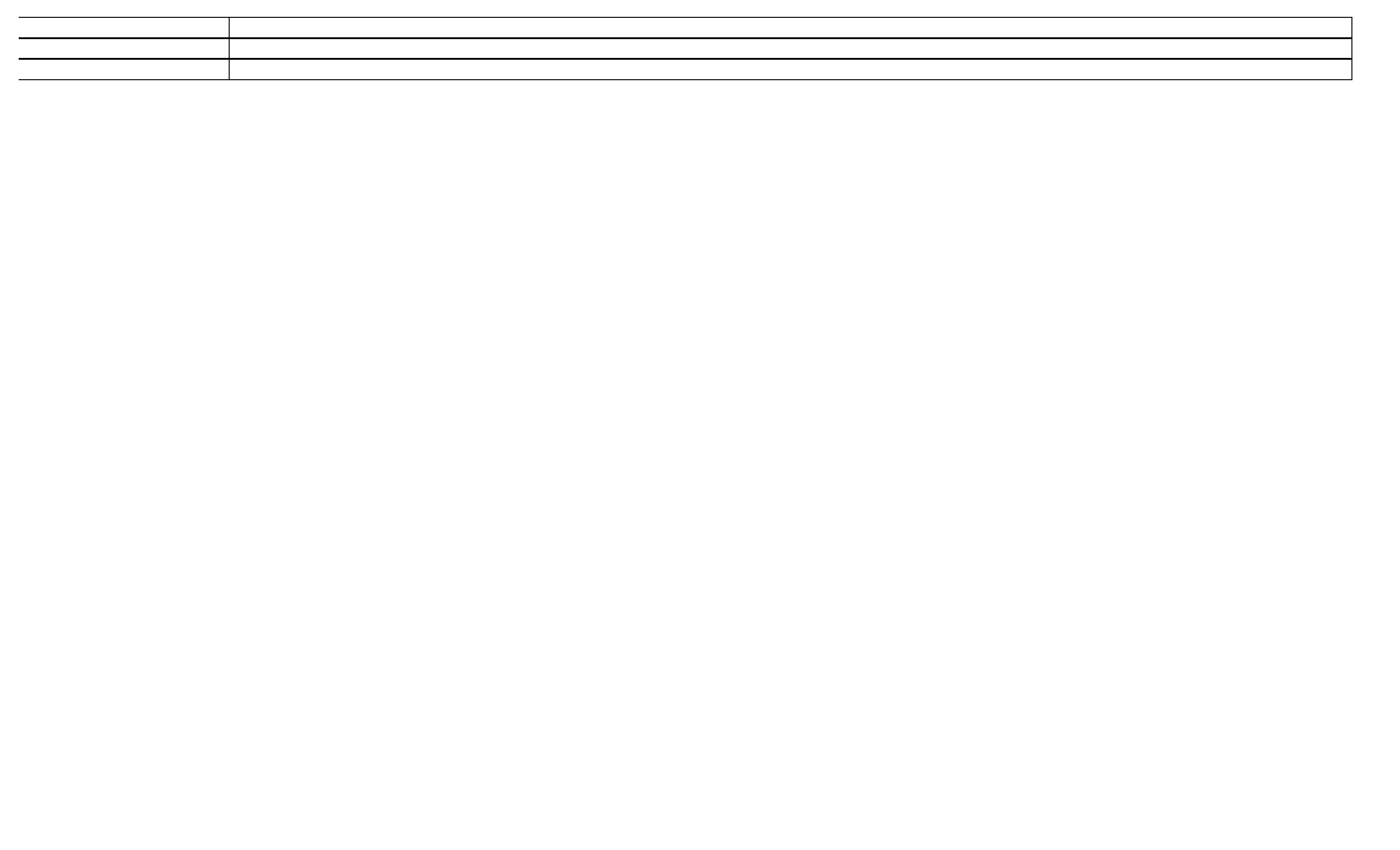| ,他们的人们就是一个人,他们的人们就是一个人,他们的人们,他们的人们就是一个人,他们的人们,他们的人们就是一个人,他们的人们,他们的人们,他们的人们,他们的人们,<br>第25章 我们的人们,他们的人们,他们的人们,他们的人们,他们的人们,他们的人们,他们的人们,他们的人们,他们的人们,他们的人们,他们的人们,他们的人们,他们的 |  |
|-----------------------------------------------------------------------------------------------------------------------------------------------------------------------|--|
| ,一个人都是一个人的人,而且,他们的人都是一个人,而且,他们的人都是一个人,而且,他们的人都是一个人,而且,他们的人都是一个人,而且,他们的人都是一个人,而且,他<br>第二百一十一章 一个人,他们的人都是一个人,他们的人都是一个人,他们的人都是一个人,他们的人都是一个人,他们的人都是一个人,他们的人都是一个人,他们的人都是一个 |  |
| ,一个人都是一个人的人,而且,他们的人都是一个人,他们的人都是一个人,他们的人都是一个人,他们的人都是一个人,他们的人都是一个人,他们的人都是一个人,他们的人都是                                                                                     |  |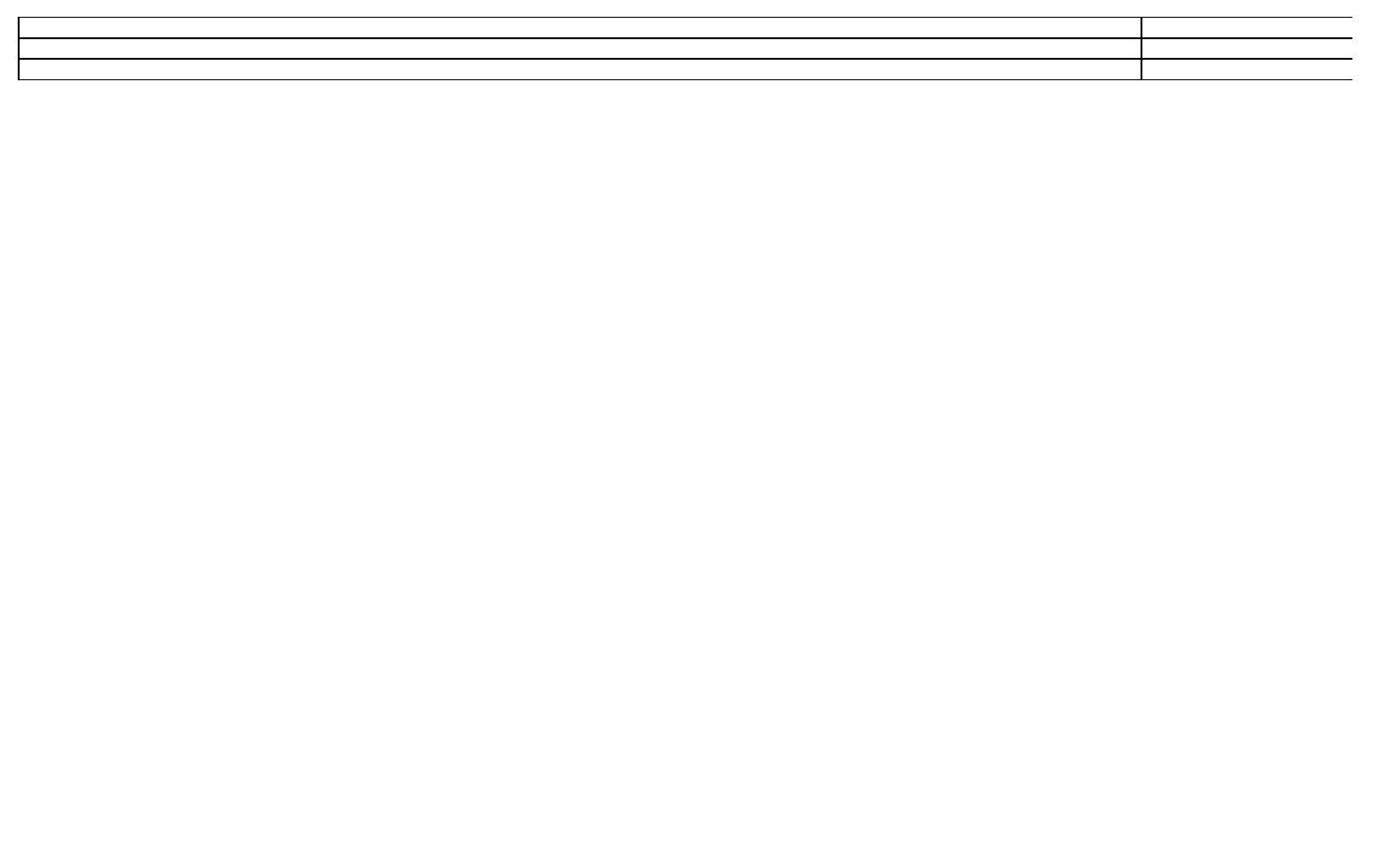| ,一个人都是一个人的人,而且,我们也不会不会不会。""我们,我们也不会不会不会不会不会不会不会不会。""我们,我们也不会不会不会不会不会不会不会不会。""我们,我<br>,他们的人们也不会不会。""我们的人们,我们也不会不会不会。""我们的人们,我们也不会不会不会。""我们的人们,我们也不会不会不会。""我们的人们,我们也不会不 |  |
|-----------------------------------------------------------------------------------------------------------------------------------------------------------------------|--|
| ,我们也不会不会不会。""我们的,我们也不会不会不会。""我们的,我们也不会不会不会不会。""我们的,我们也不会不会不会不会。""我们的,我们也不会不会不会不会                                                                                      |  |
|                                                                                                                                                                       |  |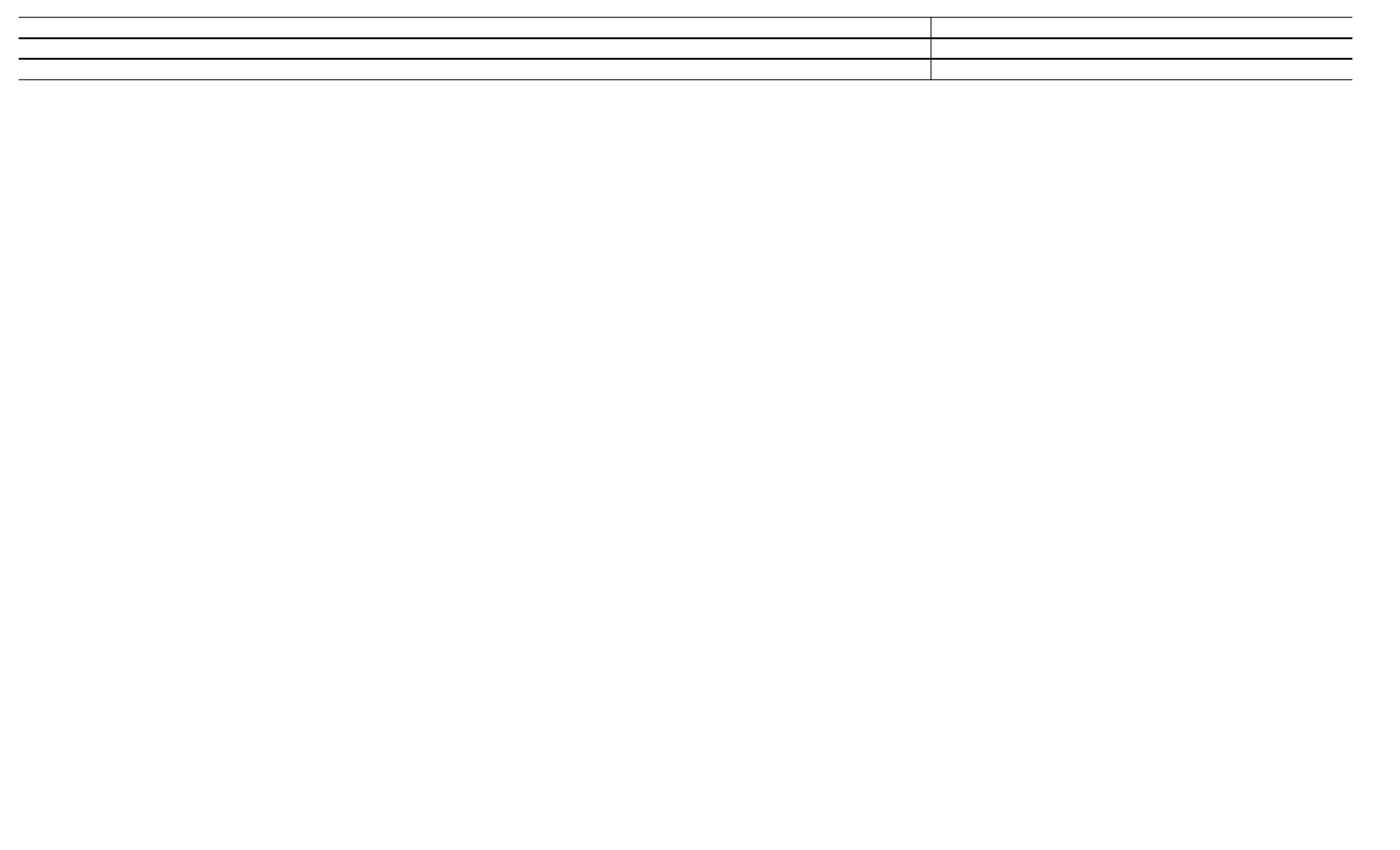| <u> 2001 - An t-An Aontaithe ann an t-Aontaithe ann an t-Aontaithe ann an t-Aontaithe ann an t-Aontaithe ann an t-</u> |
|------------------------------------------------------------------------------------------------------------------------|
|                                                                                                                        |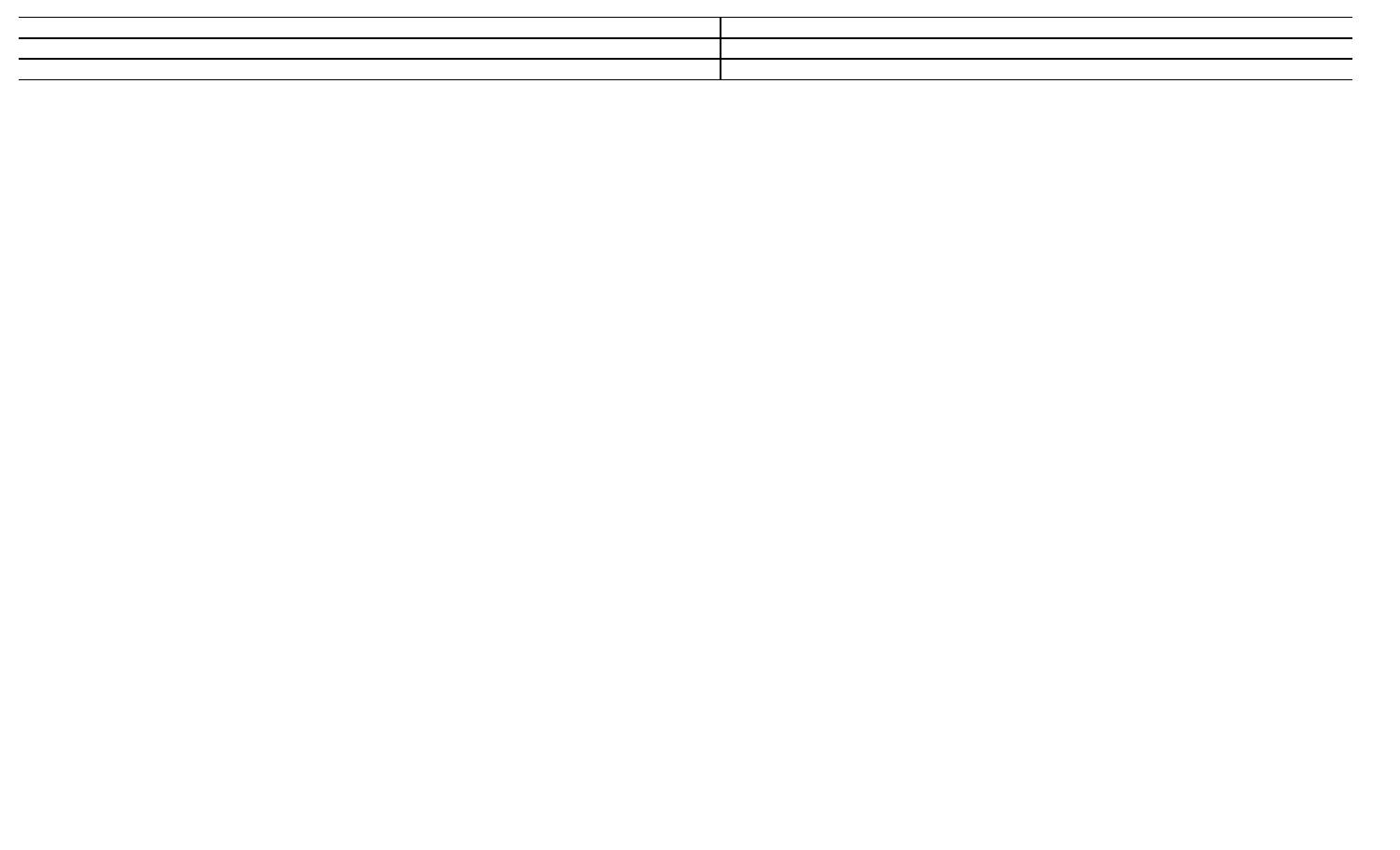| ,一个人都是一个人的人,而且,他们的人都是一个人,而且,他们的人都是一个人,而且,他们的人都是一个人,而且,他们的人都是一个人,而且,他们的人都是一个人,而且,他<br>第二十一章 一个人,他们的人都是一个人,他们的人都是一个人,他们的人都是一个人,他们的人都是一个人,他们的人都是一个人,他们的人都是一个人,他们的人都是一个人, | ,我们也不会不会。""我们的,我们也不会不会。""我们的,我们也不会不会不会。""我们的,我们也不会不会不会。""我们的,我们也不会不会不会。""我们的,我们也 |
|-----------------------------------------------------------------------------------------------------------------------------------------------------------------------|----------------------------------------------------------------------------------|
|                                                                                                                                                                       |                                                                                  |
|                                                                                                                                                                       |                                                                                  |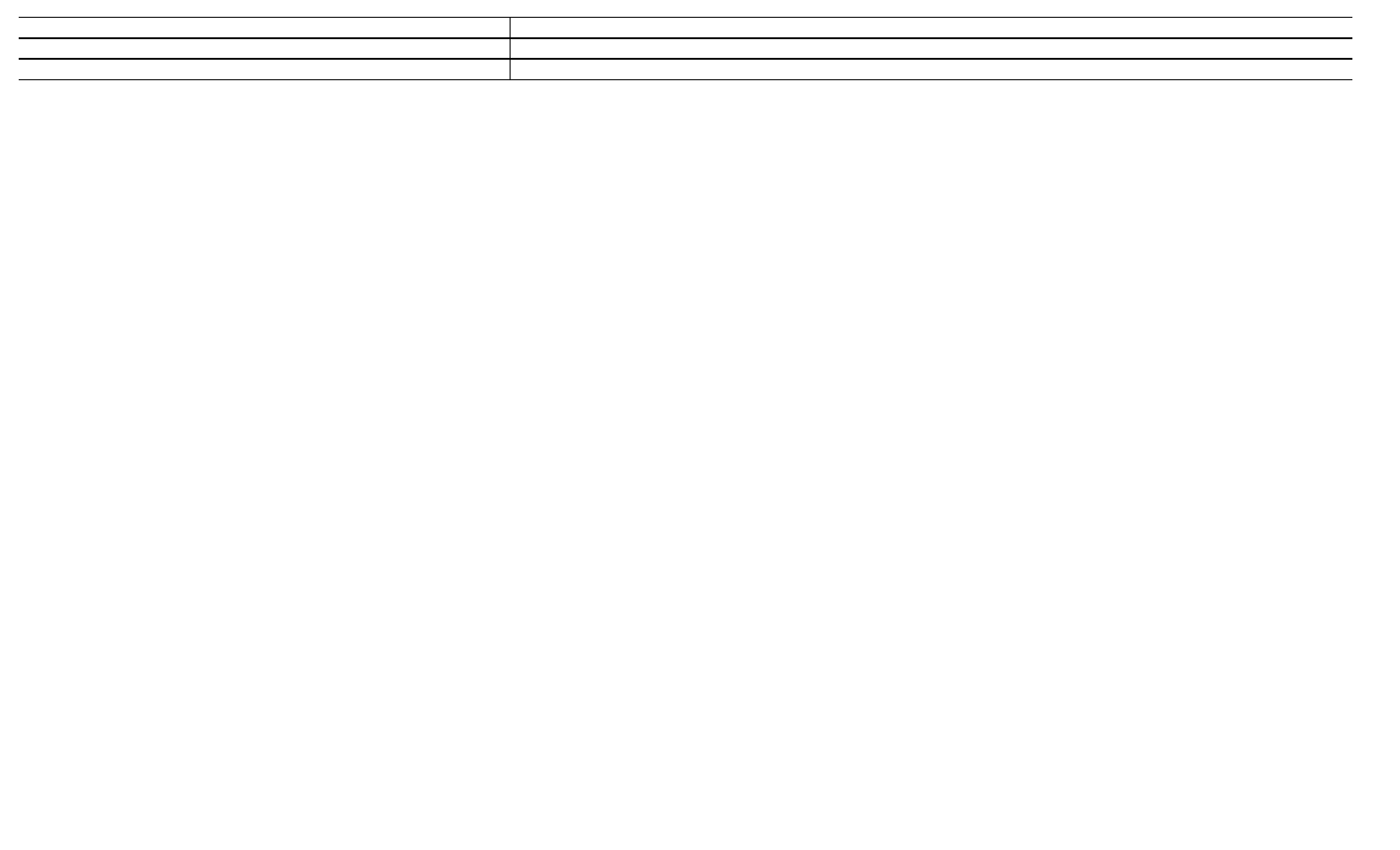| ,一个人的人都是一个人的人,而且,他们的人都是一个人的人,而且,他们的人都是一个人的人,而且,他们的人都是一个人的人,而且,他们的人都是一个人的人,而且,他们的人<br>第一百一十一章 一个人的人,他们的人都是一个人的人,他们的人都是一个人的人,他们的人都是一个人的人,他们的人都是一个人的人,他们的人都是一个人的人,他们的人都是<br>,我们就会不会不会。""我们,我们就会不会不会不会。""我们,我们就会不会不会不会不会不会。""我们,我们就会不会不会不会不会。""我们,我们就会不会不会不会不 |
|-----------------------------------------------------------------------------------------------------------------------------------------------------------------------------------------------------------------------------------------------------------|
| ,一个人都是一个人的人,而且,他们的人都是一个人,而且,他们的人都是一个人,而且,他们的人都是一个人,而且,他们的人都是一个人,而且,他们的人都是一个人,而且,他<br>第二十一章 一个人,他们的人都是一个人,他们的人都是一个人,他们的人都是一个人,他们的人都是一个人,他们的人都是一个人,他们的人都是一个人,他们的人都是一个人,                                                                                     |
|                                                                                                                                                                                                                                                           |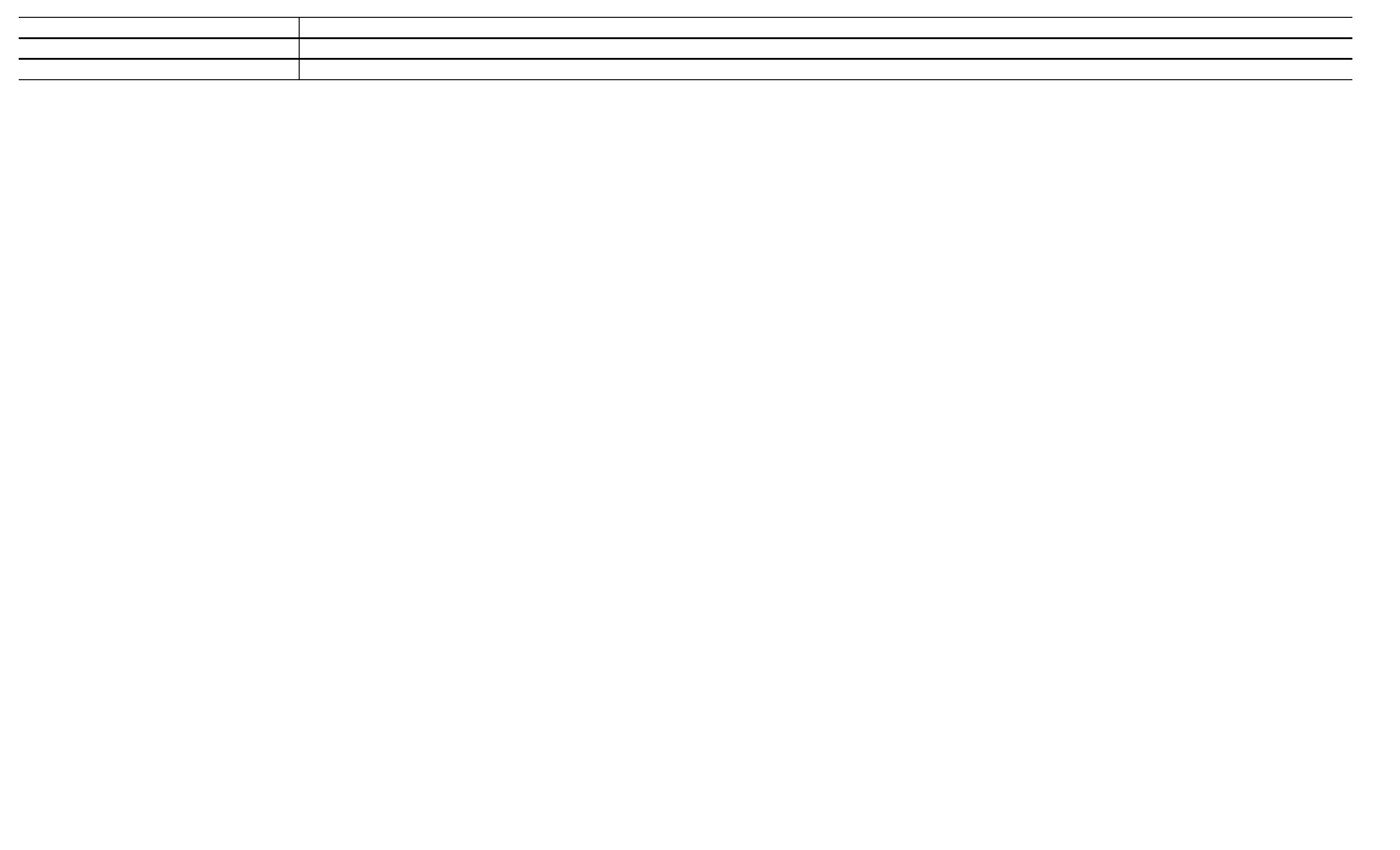| <u>та на представљен под податковата на представљен податковата на представљен податковата на представљен податк</u> |  |
|----------------------------------------------------------------------------------------------------------------------|--|
|                                                                                                                      |  |
| ,一个人都是一个人的人,一个人都是一个人的人,一个人都是一个人的人,一个人都是一个人的人,一个人都是一个人的人,一个人都是一个人的人,一个人都是一个人的人,一个人                                    |  |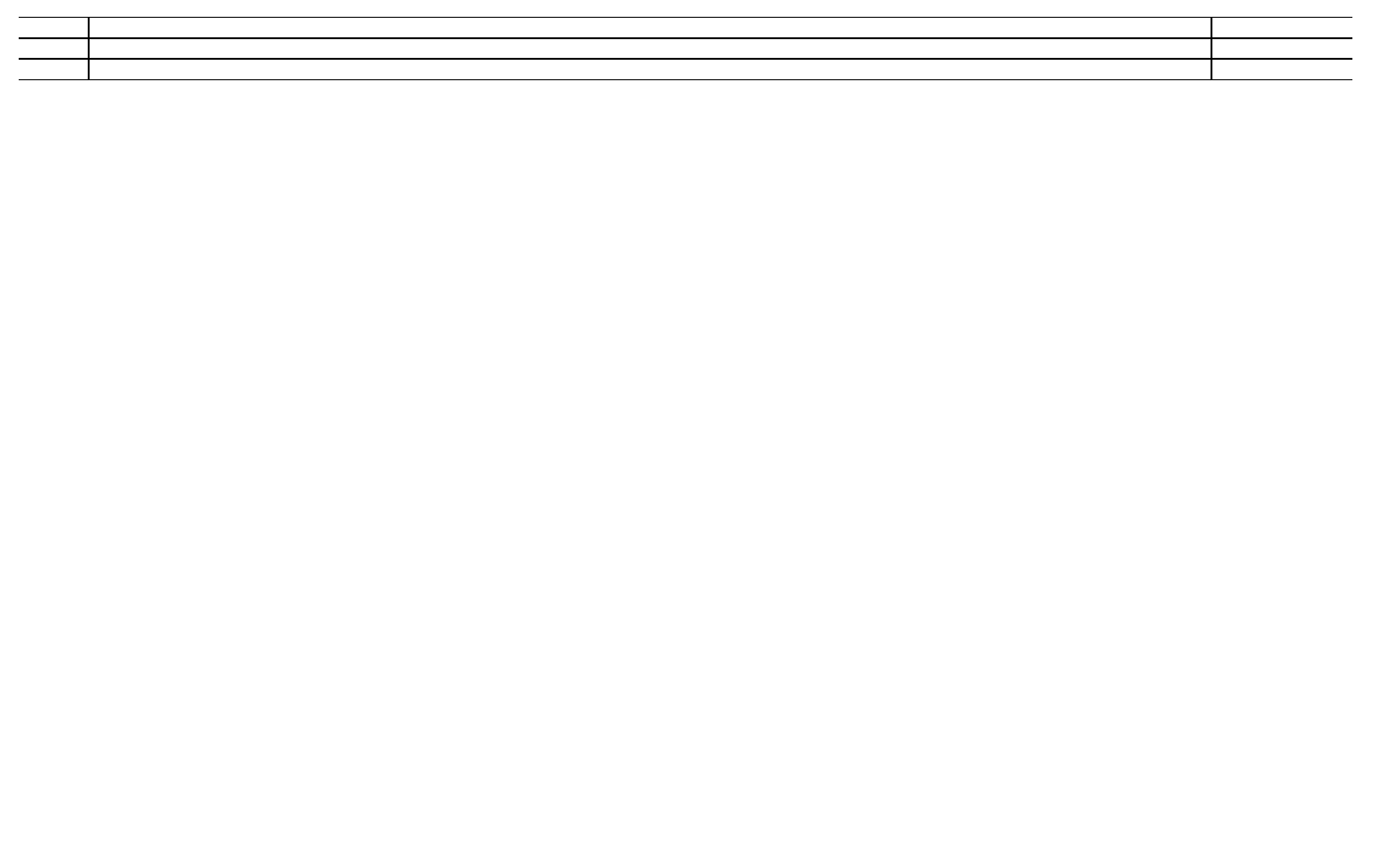| ,一个人都是一个人的人,一个人都是一个人的人,一个人都是一个人的人,一个人都是一个人的人,一个人都是一个人的人,一个人都是一个人的人,一个人都是一个人的人,一个人<br>→ South State State State State State State State State State State State State State State State State State State State State State State State State State State State State State State State State State State State St |  |
|-------------------------------------------------------------------------------------------------------------------------------------------------------------------------------------------------------------------------------------------------------------------------------------------------------------------|--|
| ,一个人的人都是一个人的人,而且,他们的人都是不是一个人的人,而且,他们的人都是不是一个人的人,而且,他们的人都是不是一个人的人,而且,他们的人都是不是一个人的<br>第一百一十一章 一个人的人,他们的人都是不是一个人的人,他们的人都是不是一个人的人,他们的人都是不是一个人的人,他们的人都是不是一个人的人,他们的人都是不是一个                                                                                                                                              |  |
| ,我们也不会不会不会。""我们的,我们也不会不会不会。""我们的,我们也不会不会不会不会不会。""我们的,我们也不会不会不会不会。""我们的,我们也不会不会不会<br>第二百一章 第二百一章 第二百一章 第二百一章 第二百一章 第二百一章 第二百一章 第二百一章 第二百一章 第二百一章 第二百一章 第二百一章 第二百一章 第二                                                                                                                                              |  |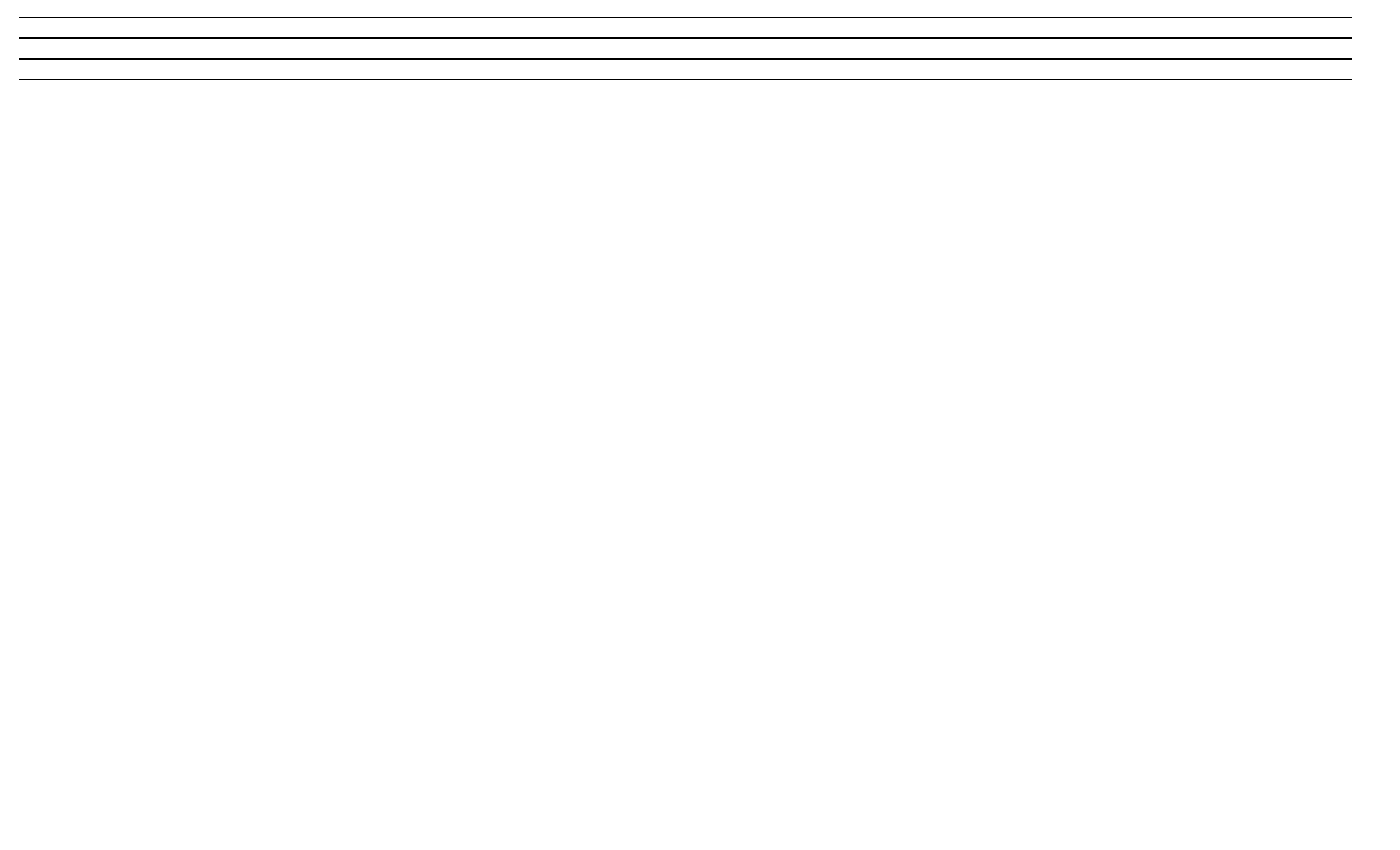| ,一个人都是一个人的人,而且,他们的人都是一个人,而且,他们的人都是一个人,而且,他们的人都是一个人,而且,他们的人都是一个人,而且,他们的人都是一个人,而且,他<br>第二十二章 第二十二章 第二十二章 第二十二章 第二十二章 第二十二章 第二十二章 第二十二章 第二十二章 第二十二章 第二十二章 第二十二章 第二十二章 第二十 |  |
|------------------------------------------------------------------------------------------------------------------------------------------------------------------------|--|
|                                                                                                                                                                        |  |
| ,我们就会不会不会。""我们的,我们也不会不会不会。""我们的,我们也不会不会不会不会不会。""我们的,我们也不会不会不会不会。""我们的,我们也不会不会不会不                                                                                       |  |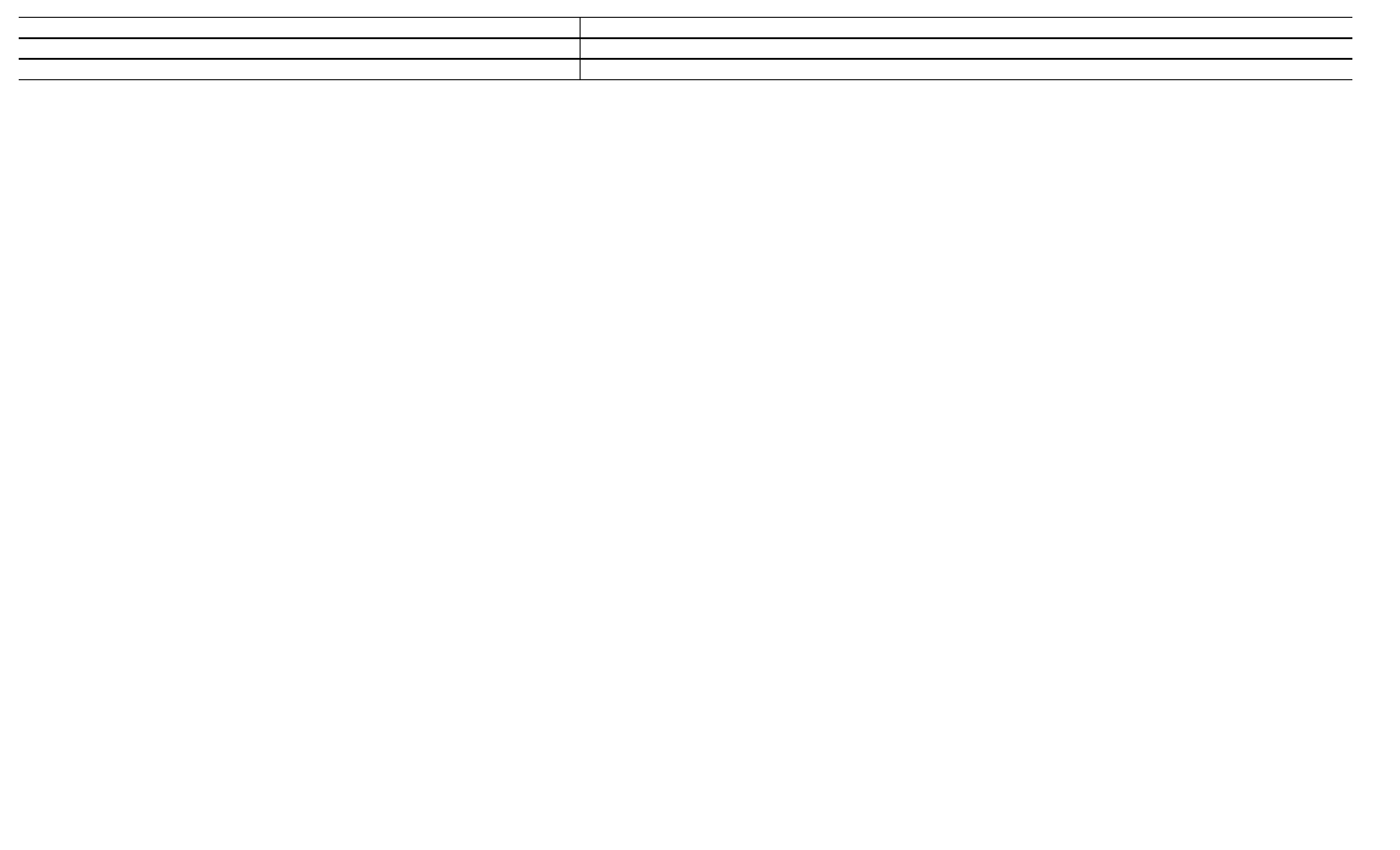| ,我们就会不会不会。""我们,我们也不会不会不会。""我们,我们也不会不会不会不会不会不会。""我们,我们也不会不会不会不会。""我们,我们也不会不会不会不会不  |
|-----------------------------------------------------------------------------------|
| ,一个人都是一个人的人,一个人都是一个人的人,一个人都是一个人的人,一个人都是一个人的人,一个人都是一个人的人,一个人都是一个人的人,一个人都是一个人的人,一个人 |
|                                                                                   |
| ,一个人都是一个人的人,而且,我们也不会不会不会。""我们,我们也不会不会不会不会不会不会不会。""我们,我们也不会不会不会不会不会不会不会不会。""我们,我们  |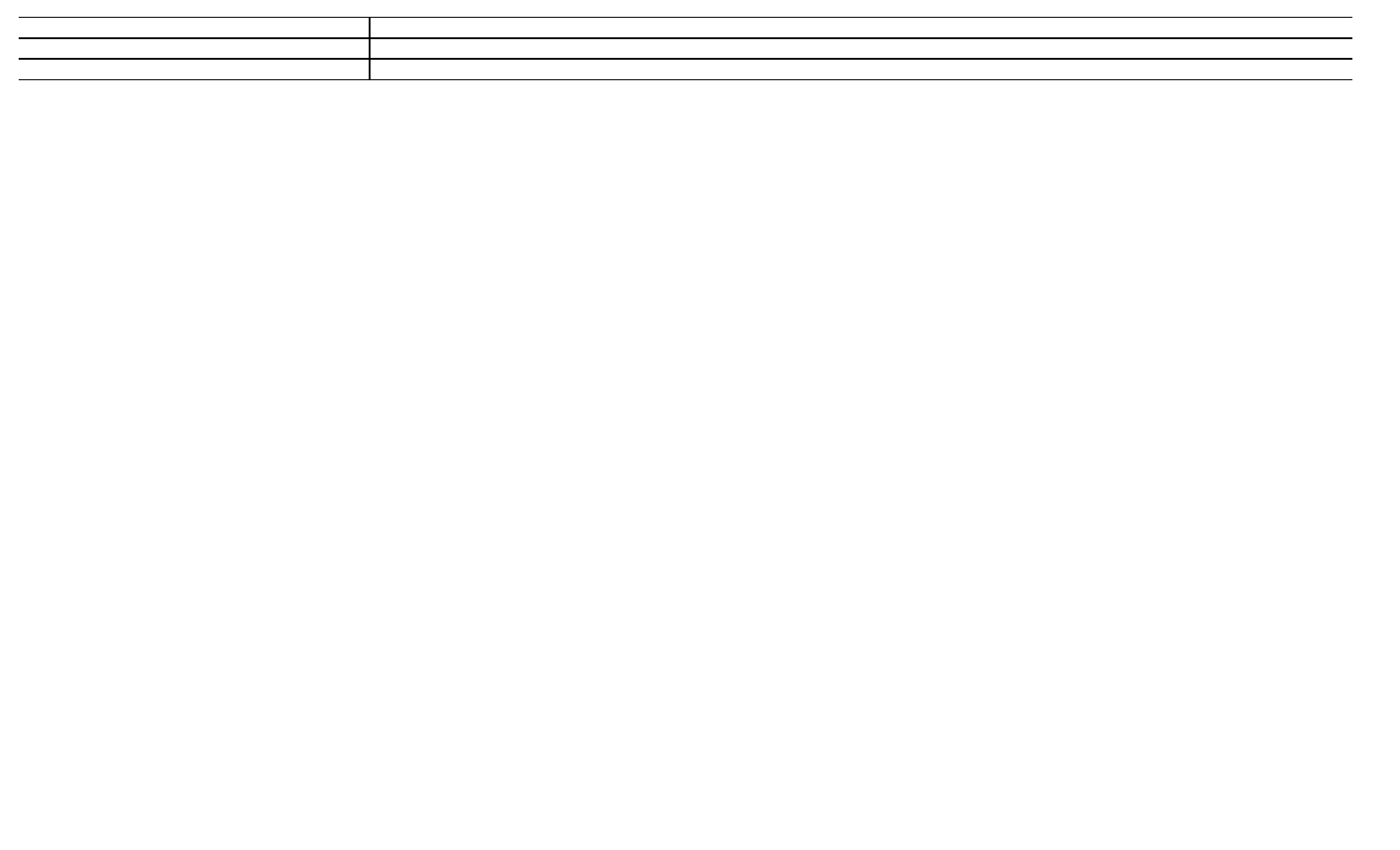| ,一个人都是一个人的人,一个人都是一个人的人,一个人都是一个人的人,一个人都是一个人的人,一个人都是一个人的人,一个人都是一个人的人,一个人都是一个人的人,一个人<br>第二十一章 一个人的人,一个人的人都是一个人的人,一个人的人都是一个人的人,一个人的人都是一个人的人,一个人的人都是一个人的人,一个人的人都是一个人的人,一个人<br>,一个人都是一个人的人,一个人都是一个人的人,一个人都是一个人的人,一个人都是一个人的人,一个人都是一个人的人,一个人都是一个人的人,一个人都是一个人的人,一个人<br>第二十一章 一个人的人,一个人都是一个人的人,一个人都是一个人的人,一个人都是一个人的人,一个人都是一个人的人,一个人都是一个人的人,一个人都是一个人的人,一个 |  |
|------------------------------------------------------------------------------------------------------------------------------------------------------------------------------------------------------------------------------------------------------------------------------------------------------------------------------------------------|--|
| ,一个人的人都是一个人的人,而且,他们的人都是一个人的人,而且,他们的人都是一个人的人,而且,他们的人都是一个人的人,而且,他们的人都是一个人的人,而且,他们的<br>第一百一十一章 一个人的人,他们的人都是一个人的人,他们的人都是一个人的人,他们的人都是一个人的人,他们的人都是一个人的人,他们的人都是一个人的人,他们的人都是                                                                                                                                                                           |  |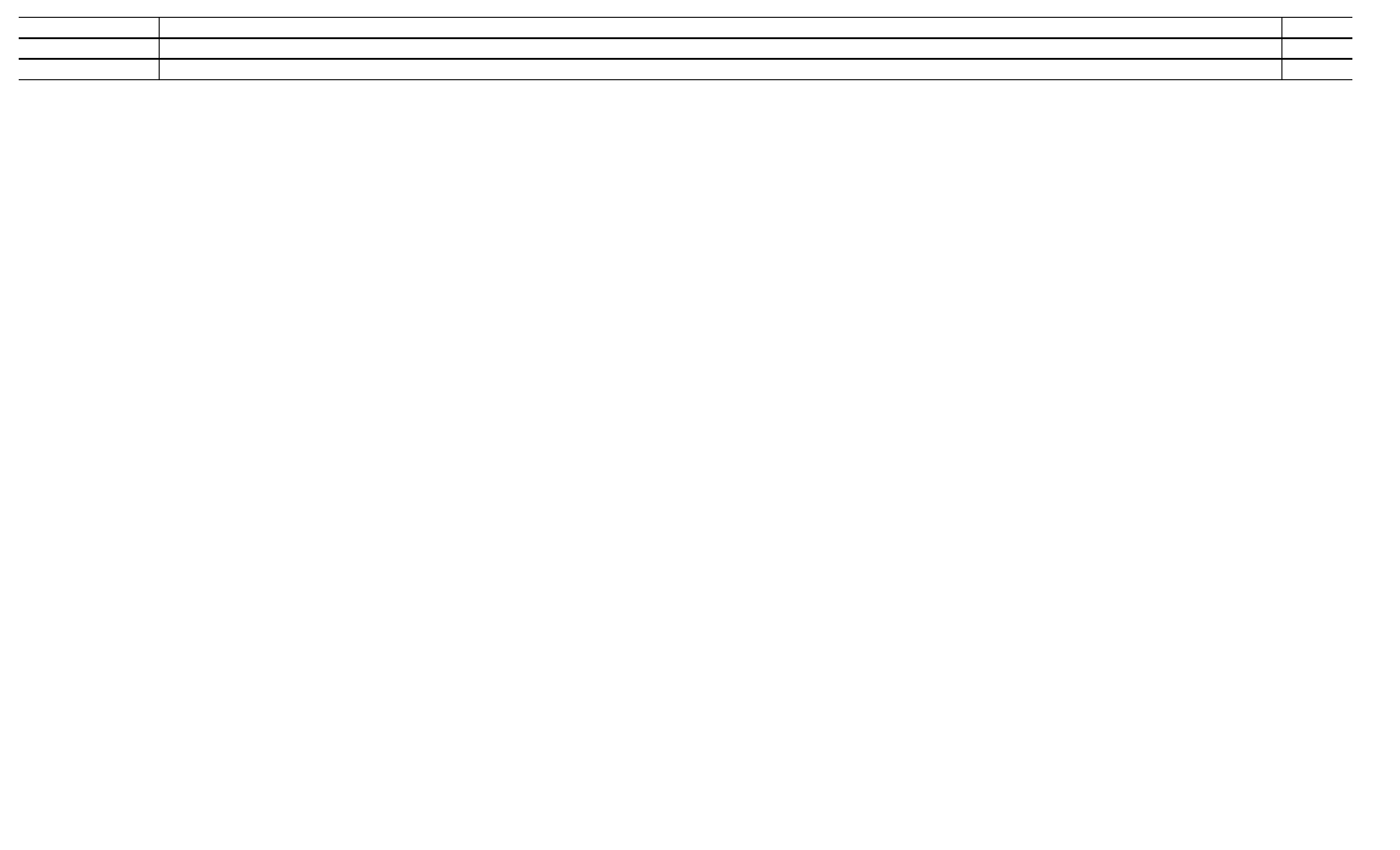| ,我们就会不会不会。""我们,我们也不会不会不会。""我们,我们也不会不会不会不会不会不会不会。""我们,我们也不会不会不会不会不会。""我们,我们也不会不会不 |  |
|----------------------------------------------------------------------------------|--|
| ,一个人的人都是一个人的人,而且,我们也不会不会不会。""我们,我们也不会不会不会不会不会不会。""我们,我们也不会不会不会不会。""我们,我们也不会不会不会不 |  |
|                                                                                  |  |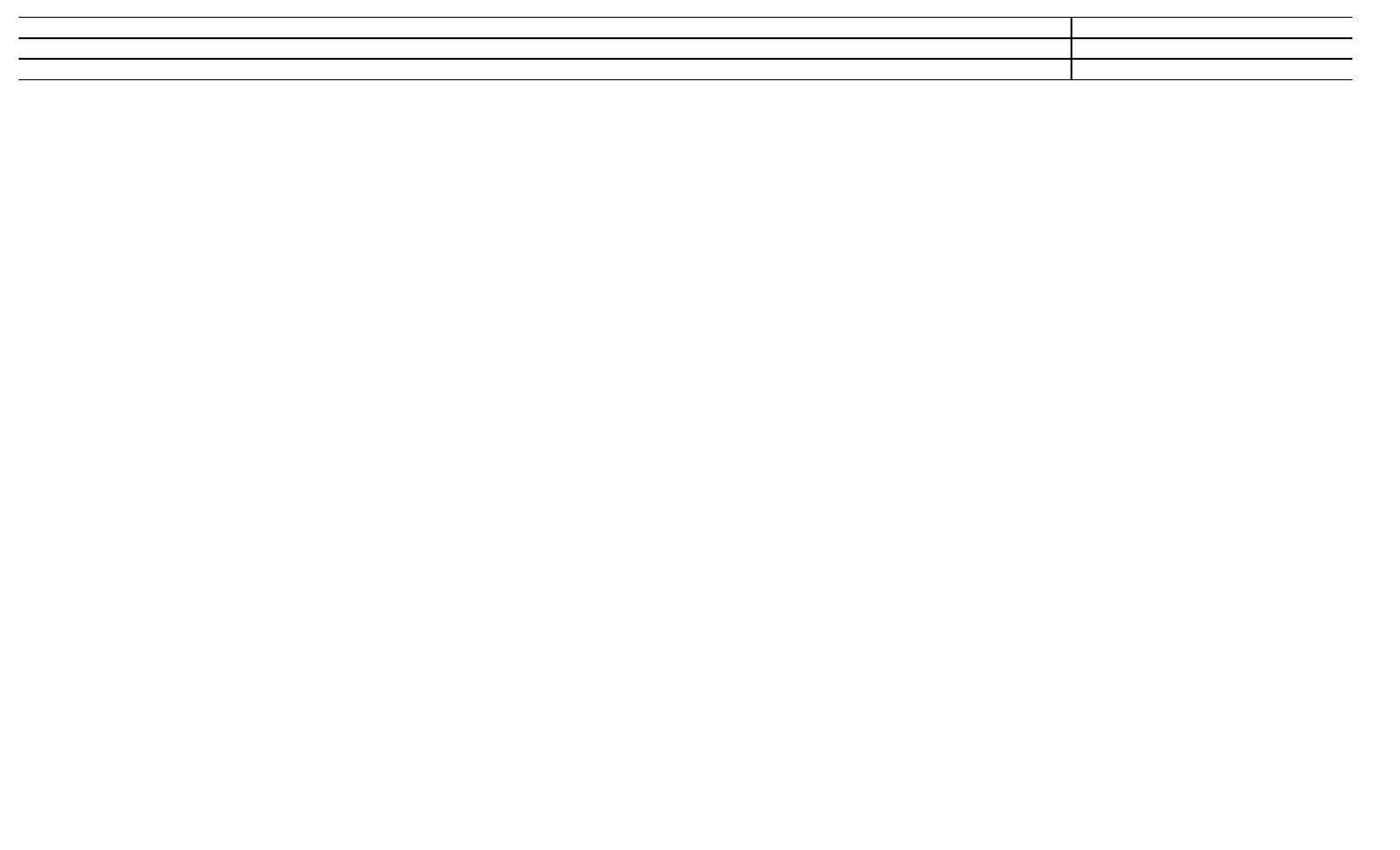| → 中国的 → 中国的 → 中国的 → 中国的 → 中国的 → 中国的 → 中国的 → 中国的 → 中国的 → 中国的 → 中国的 → 中国的 → 中国的 → 中国的 → 中国的 → 中国的 → 中国的 → 中国的 → 中国 |  |
|------------------------------------------------------------------------------------------------------------------|--|
|                                                                                                                  |  |
|                                                                                                                  |  |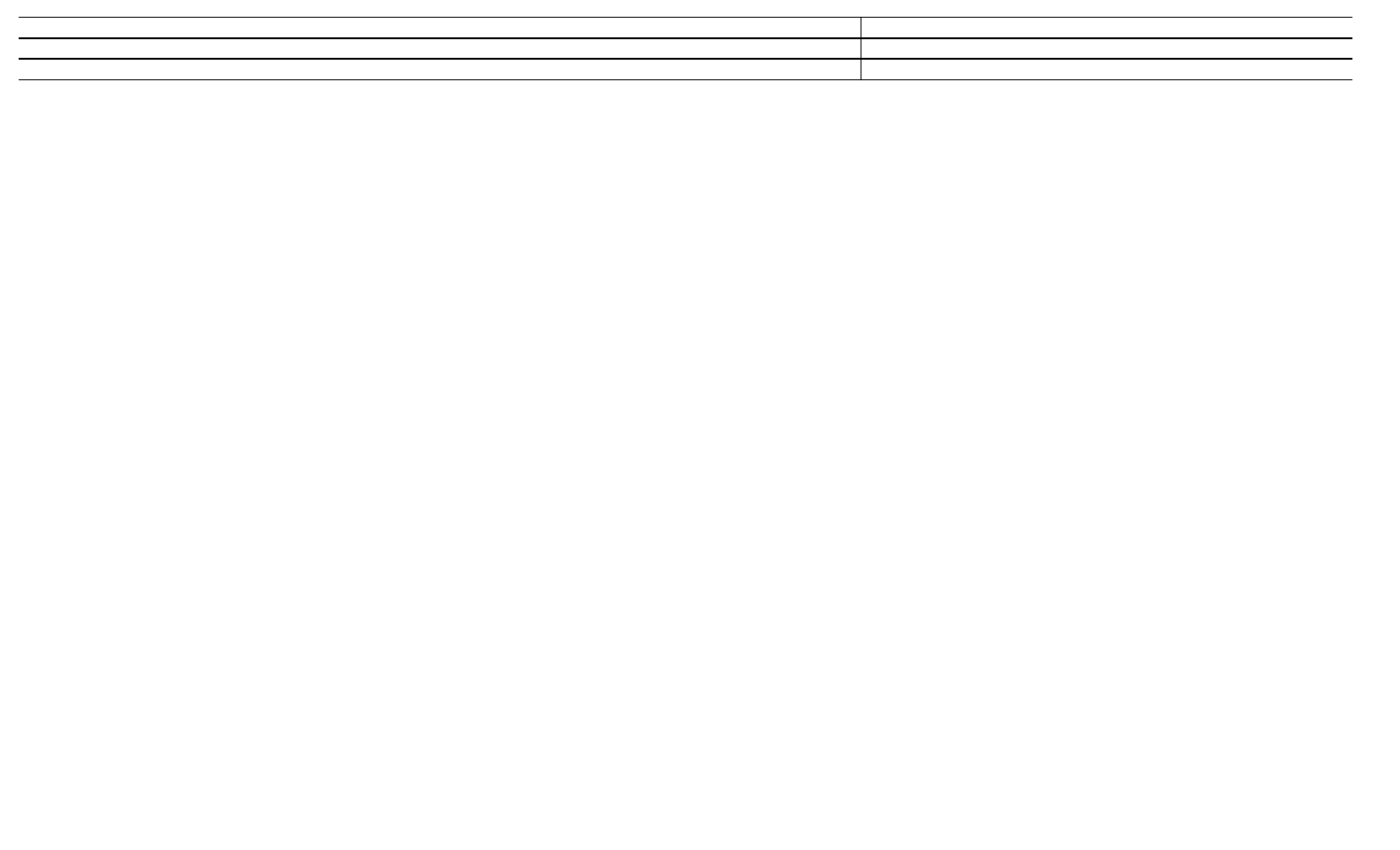| ,我们就会不会不会。""我们,我们就会不会不会不会,我们就会不会不会不会。""我们,我们就会不会不会不会。""我们,我们就会不会不会不会。""我们,我们就会不会 |                                                                                   |
|----------------------------------------------------------------------------------|-----------------------------------------------------------------------------------|
|                                                                                  | ,我们也不会不会不会。""我们的,我们也不会不会不会。""我们的,我们也不会不会不会不会。""我们的,我们也不会不会不会不会。""我们的,我们也不会不会不会不会  |
|                                                                                  | ,我们就会不会不会。""我们,我们就会不会不会,我们就会不会不会,我们就会不会不会。""我们,我们就会不会不会。""我们,我们就会不会不会不会。""我们,我们就会 |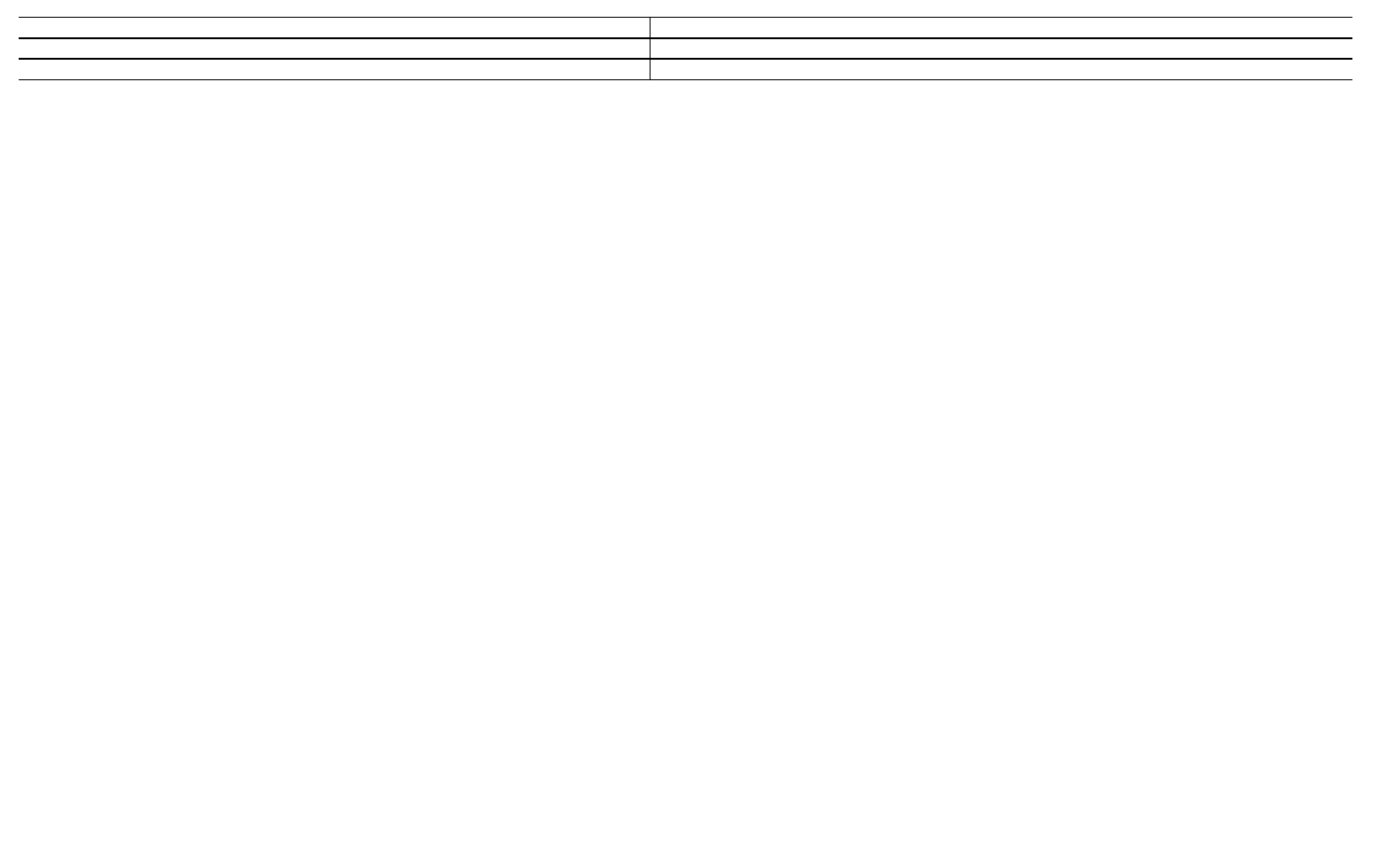| ,一个人都是一个人的人,我们就是一个人的人,我们就是一个人的人,我们就是一个人的人,我们就是一个人的人,我们就是一个人的人,我们就是一个人的人,我们就是一个人的<br>第一百一十一章 一个人的人,我们就是一个人的人,我们就是一个人的人,我们就是一个人的人,我们就是一个人的人,我们就是一个人的人,我们就是一个人的人,我们就是一个 |
|----------------------------------------------------------------------------------------------------------------------------------------------------------------------|
|                                                                                                                                                                      |
|                                                                                                                                                                      |
|                                                                                                                                                                      |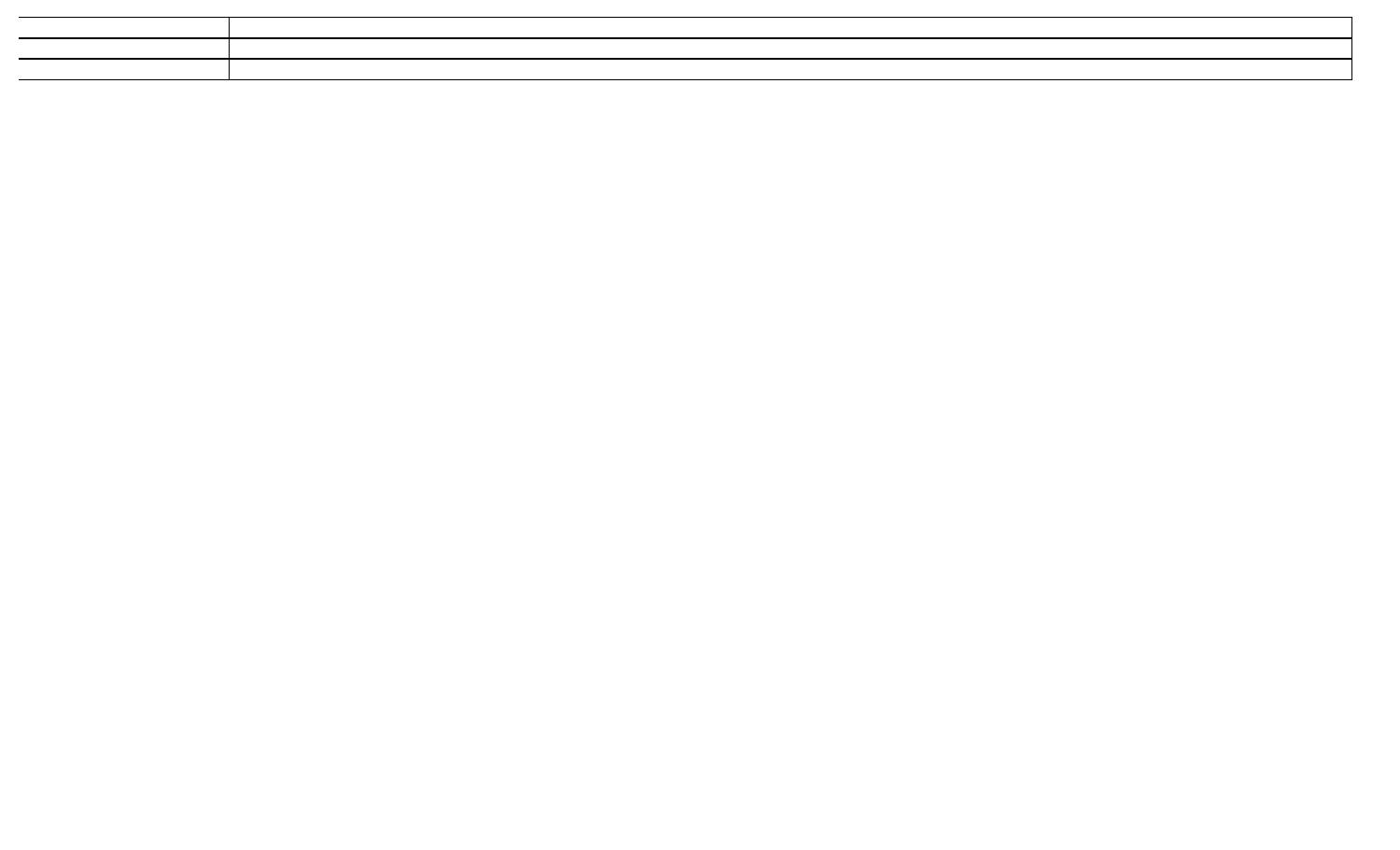| ,他们的人们就是一个人,他们的人们就是一个人,他们的人们,他们的人们就是一个人,他们的人们,他们的人们就是一个人,他们的人们,他们的人们,他们的人们,他们的人们,<br>第25章 我们的人们,他们的人们,他们的人们,他们的人们,他们的人们,他们的人们,他们的人们,他们的人们,他们的人们,他们的人们,他们的人们,他们的人们,他们的 |  |
|-----------------------------------------------------------------------------------------------------------------------------------------------------------------------|--|
| ,一个人都是一个人的人,而且,他们的人都是一个人,而且,他们的人都是一个人,而且,他们的人都是一个人,而且,他们的人都是一个人,而且,他们的人都是一个人,而且,他<br>第二百一十一章 一个人,他们的人都是一个人,他们的人都是一个人,他们的人都是一个人,他们的人都是一个人,他们的人都是一个人,他们的人都是一个人,他们的人都是一个 |  |
| ,一个人都是一个人的人,而且,他们的人都是一个人,他们的人都是一个人,他们的人都是一个人,他们的人都是一个人,他们的人都是一个人,他们的人都是一个人,他们的人都是                                                                                     |  |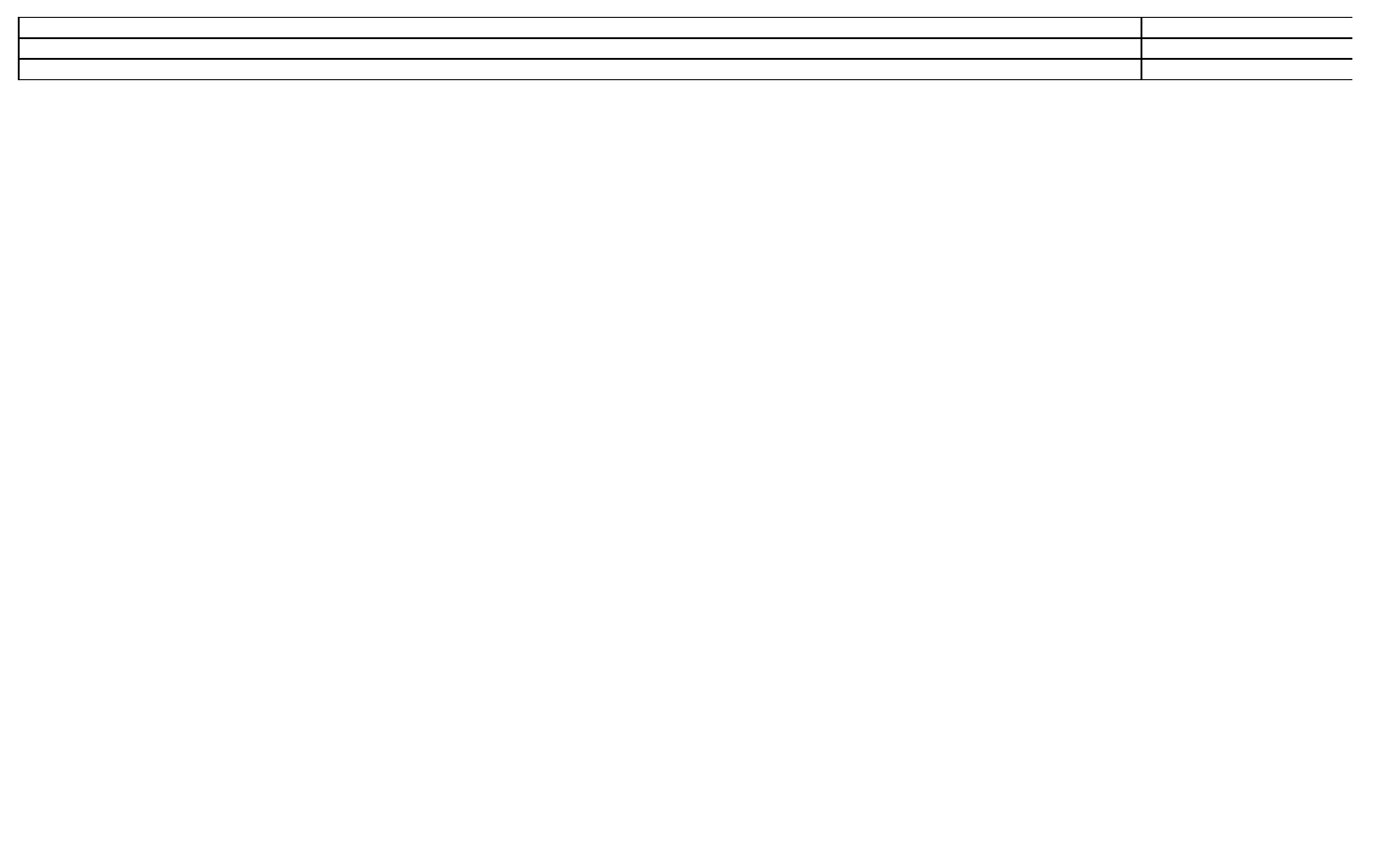| ,一个人都是一个人的人,而且,我们也不会不会不会。""我们,我们也不会不会不会不会不会不会不会不会。""我们,我们也不会不会不会不会不会不会不会不会。""我们,我<br>,他们的人们也不会不会。""我们的人们,我们也不会不会不会。""我们的人们,我们也不会不会不会。""我们的人们,我们也不会不会不会。""我们的人们,我们也不会不 |  |
|-----------------------------------------------------------------------------------------------------------------------------------------------------------------------|--|
| ,我们也不会不会不会。""我们的,我们也不会不会不会。""我们的,我们也不会不会不会不会。""我们的,我们也不会不会不会不会。""我们的,我们也不会不会不会不会                                                                                      |  |
|                                                                                                                                                                       |  |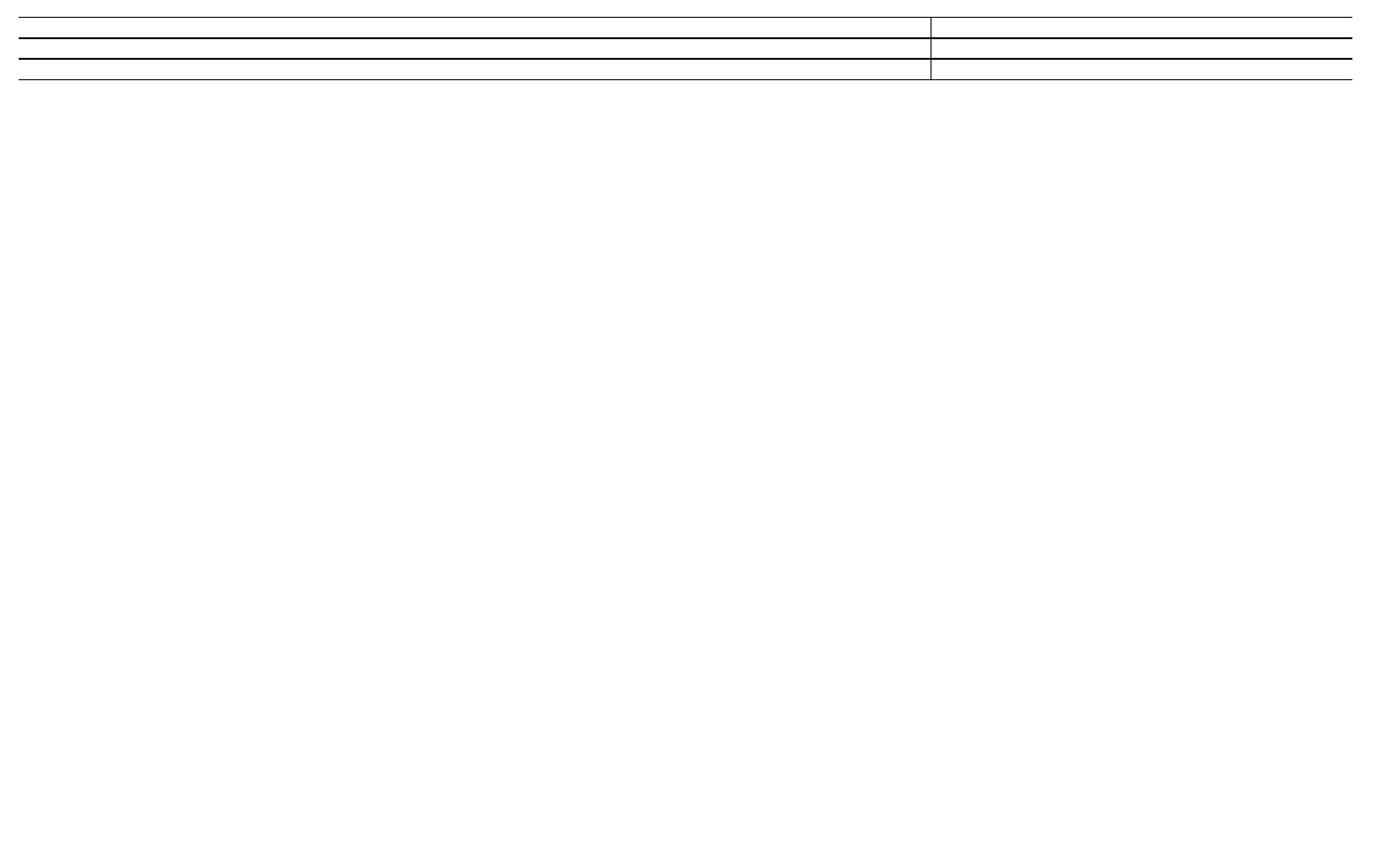| <u> 2001 - An t-An Aontaithe ann an t-Aontaithe ann an t-Aontaithe ann an t-Aontaithe ann an t-Aontaithe ann an t-</u> |
|------------------------------------------------------------------------------------------------------------------------|
|                                                                                                                        |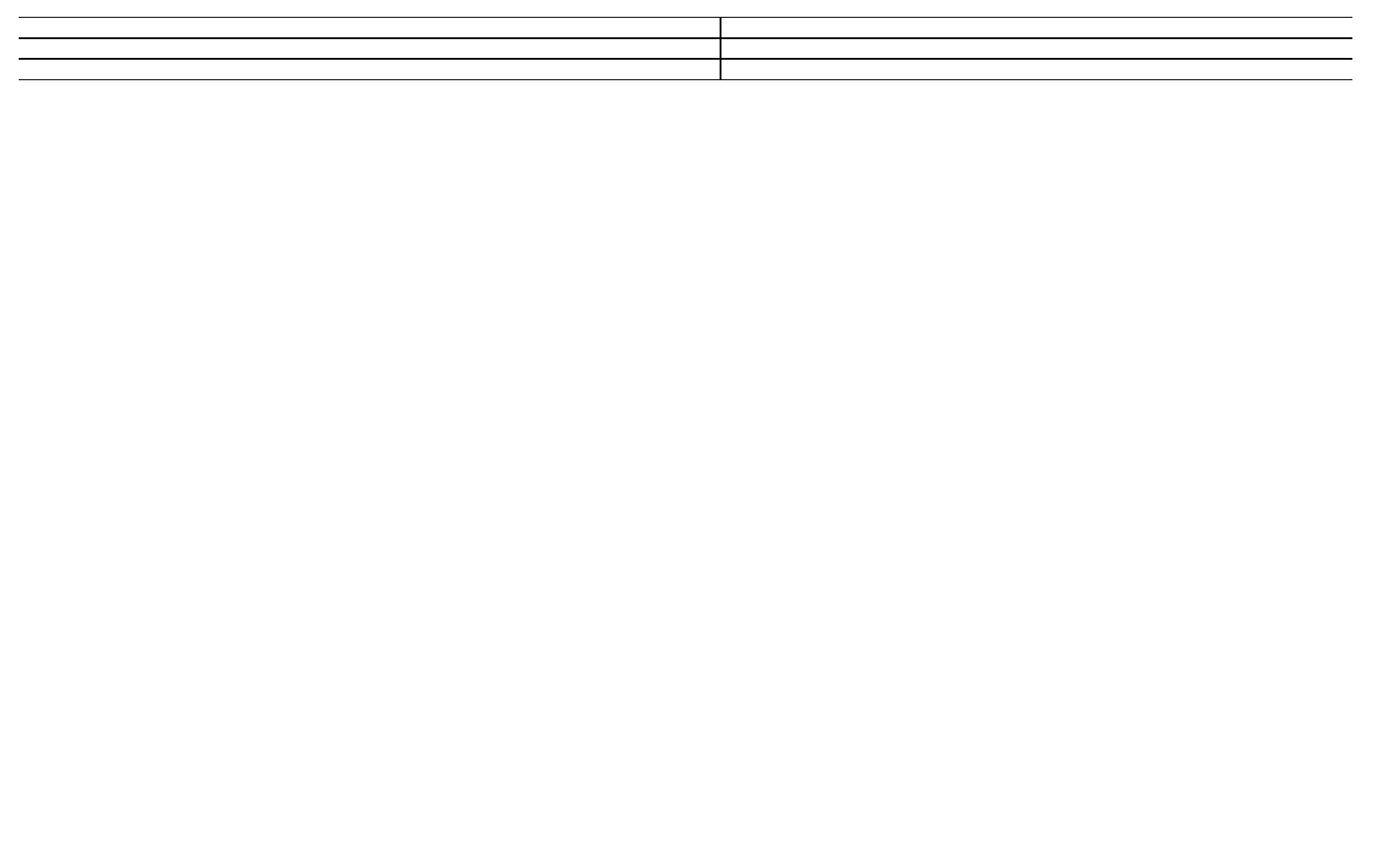| ,一个人都是一个人的人,而且,他们的人都是一个人,而且,他们的人都是一个人,而且,他们的人都是一个人,而且,他们的人都是一个人,而且,他们的人都是一个人,而且,他<br>第二十一章 一个人,他们的人都是一个人,他们的人都是一个人,他们的人都是一个人,他们的人都是一个人,他们的人都是一个人,他们的人都是一个人,他们的人都是一个人, | ,我们也不会不会。""我们的,我们也不会不会。""我们的,我们也不会不会不会。""我们的,我们也不会不会不会。""我们的,我们也不会不会不会。""我们的,我们也 |
|-----------------------------------------------------------------------------------------------------------------------------------------------------------------------|----------------------------------------------------------------------------------|
|                                                                                                                                                                       |                                                                                  |
|                                                                                                                                                                       |                                                                                  |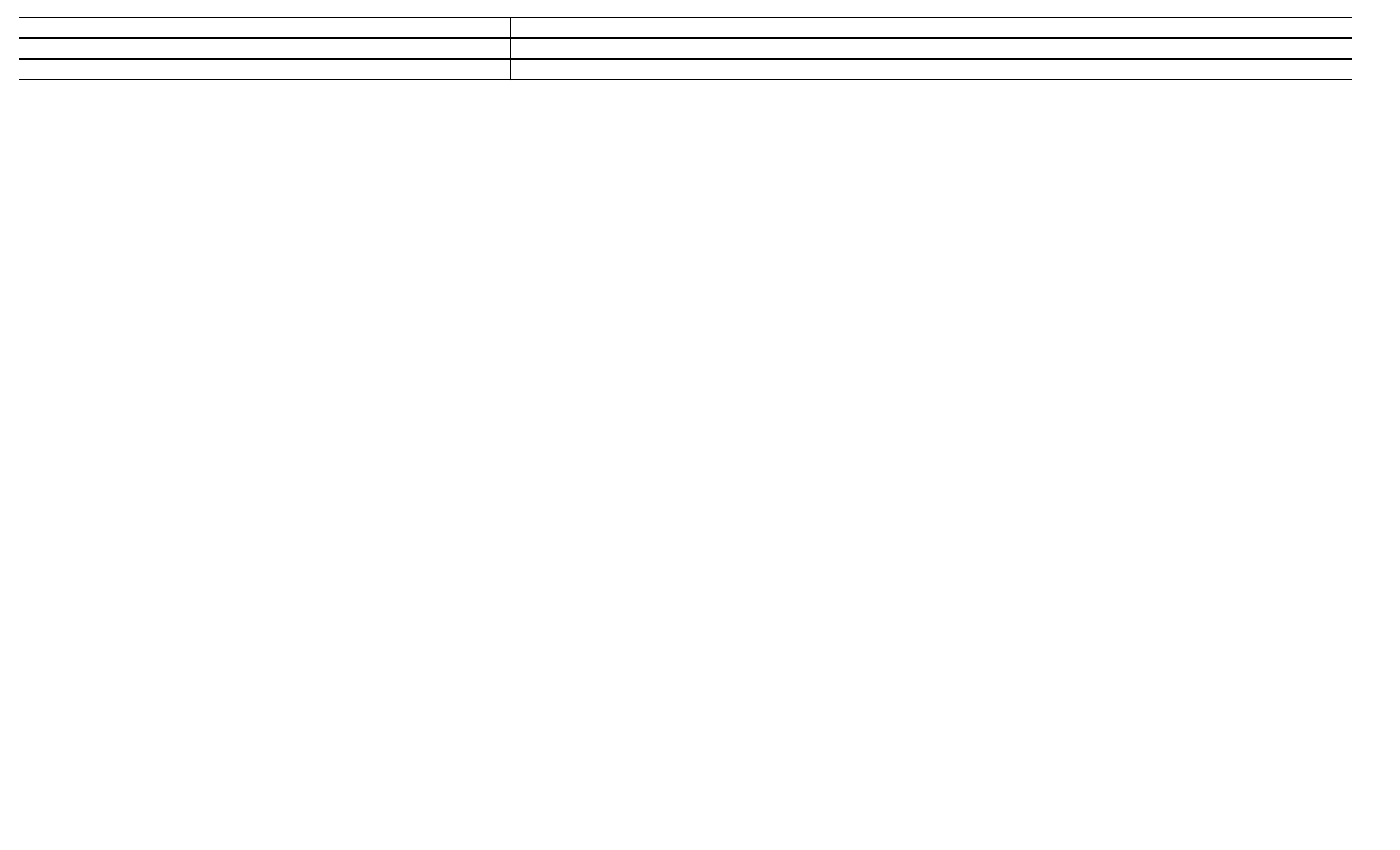| ,一个人的人都是一个人的人,而且,他们的人都是一个人的人,而且,他们的人都是一个人的人,而且,他们的人都是一个人的人,而且,他们的人都是一个人的人,而且,他们的人<br>第一百一十一章 一个人的人,他们的人都是一个人的人,他们的人都是一个人的人,他们的人都是一个人的人,他们的人都是一个人的人,他们的人都是一个人的人,他们的人都是<br>,我们就会不会不会。""我们,我们就会不会不会不会。""我们,我们就会不会不会不会不会不会。""我们,我们就会不会不会不会不会。""我们,我们就会不会不会不会不 |
|-----------------------------------------------------------------------------------------------------------------------------------------------------------------------------------------------------------------------------------------------------------|
| ,一个人都是一个人的人,而且,他们的人都是一个人,而且,他们的人都是一个人,而且,他们的人都是一个人,而且,他们的人都是一个人,而且,他们的人都是一个人,而且,他<br>第二十一章 一个人,他们的人都是一个人,他们的人都是一个人,他们的人都是一个人,他们的人都是一个人,他们的人都是一个人,他们的人都是一个人,他们的人都是一个人,                                                                                     |
|                                                                                                                                                                                                                                                           |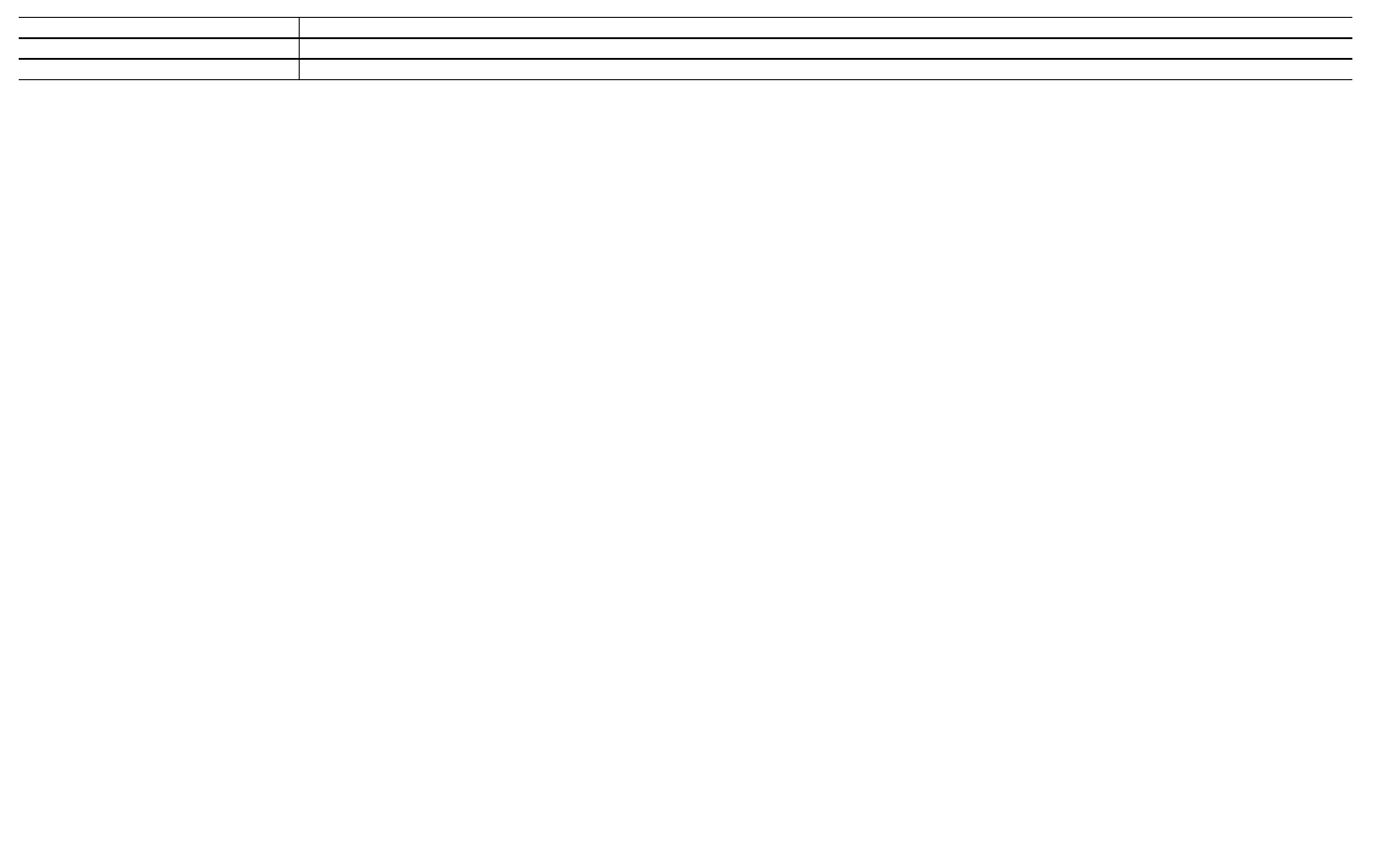| <u>та на представљен под податковата на представљен податковата на представљен податковата на представљен податк</u> |  |
|----------------------------------------------------------------------------------------------------------------------|--|
|                                                                                                                      |  |
| ,一个人都是一个人的人,一个人都是一个人的人,一个人都是一个人的人,一个人都是一个人的人,一个人都是一个人的人,一个人都是一个人的人,一个人都是一个人的人,一个人                                    |  |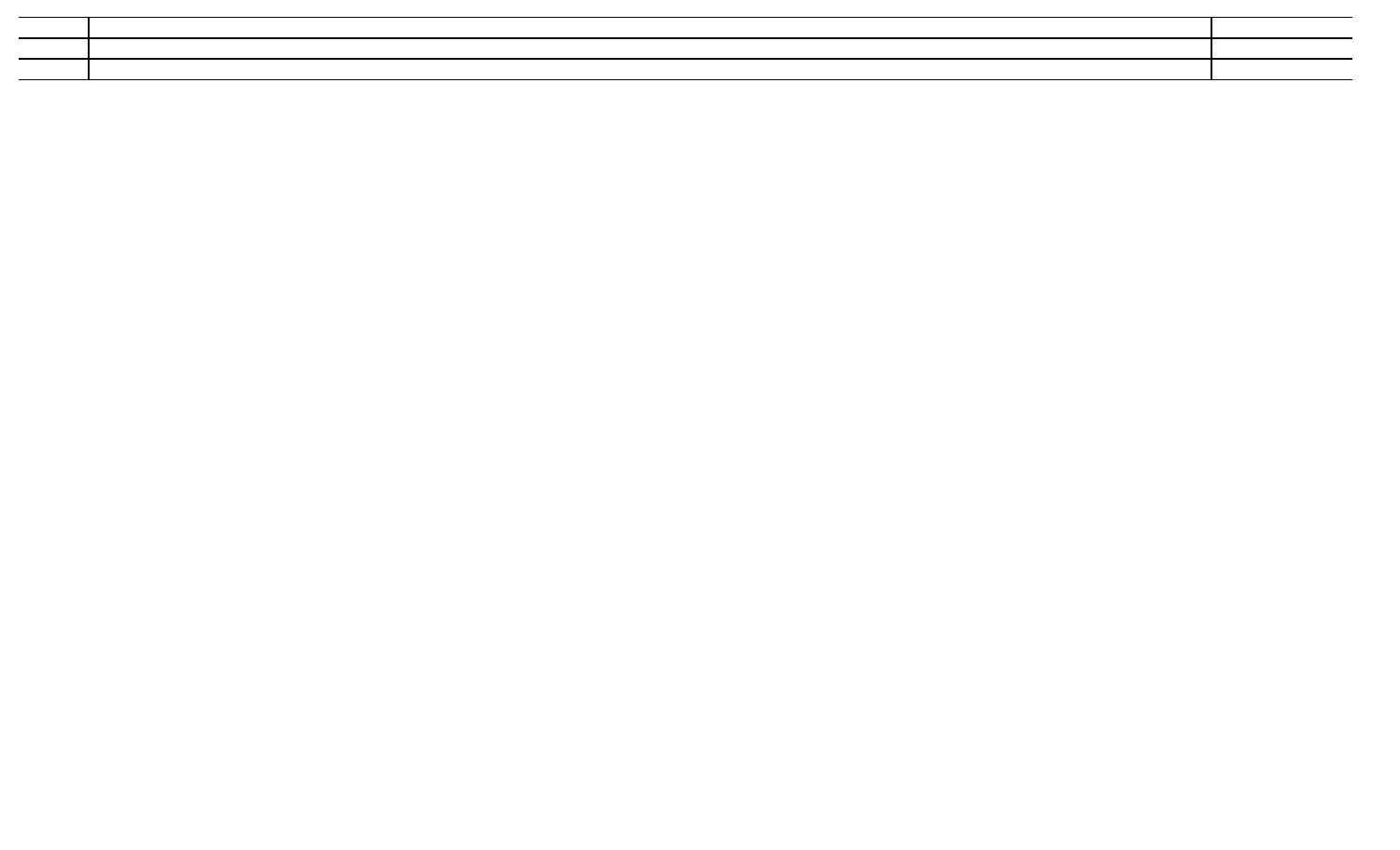| ,一个人都是一个人的人,一个人都是一个人的人,一个人都是一个人的人,一个人都是一个人的人,一个人都是一个人的人,一个人都是一个人的人,一个人都是一个人的人,一个人<br>→ South State State State State State State State State State State State State State State State State State State State State State State State State State State State State State State State State State State State St |  |
|-------------------------------------------------------------------------------------------------------------------------------------------------------------------------------------------------------------------------------------------------------------------------------------------------------------------|--|
| ,一个人的人都是一个人的人,而且,他们的人都是不是一个人的人,而且,他们的人都是不是一个人的人,而且,他们的人都是不是一个人的人,而且,他们的人都是不是一个人的<br>第一百一十一章 一个人的人,他们的人都是不是一个人的人,他们的人都是不是一个人的人,他们的人都是不是一个人的人,他们的人都是不是一个人的人,他们的人都是不是一个                                                                                                                                              |  |
| ,我们也不会不会不会。""我们的,我们也不会不会不会。""我们的,我们也不会不会不会不会不会。""我们的,我们也不会不会不会不会。""我们的,我们也不会不会不会<br>第二百一章 第二百一章 第二百一章 第二百一章 第二百一章 第二百一章 第二百一章 第二百一章 第二百一章 第二百一章 第二百一章 第二百一章 第二百一章 第二                                                                                                                                              |  |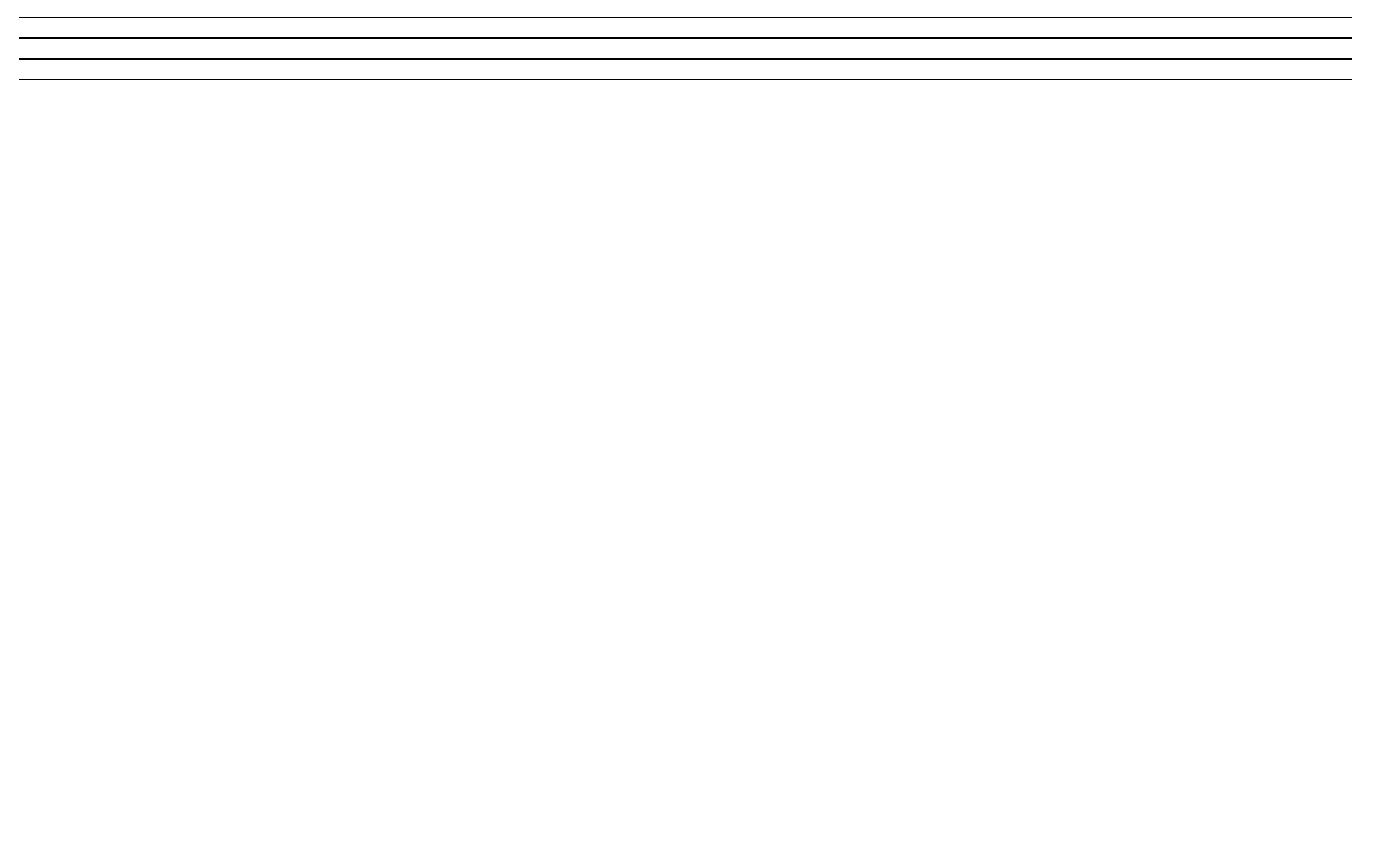| ,一个人都是一个人的人,而且,他们的人都是一个人,而且,他们的人都是一个人,而且,他们的人都是一个人,而且,他们的人都是一个人,而且,他们的人都是一个人,而且,他<br>第二十二章 第二十二章 第二十二章 第二十二章 第二十二章 第二十二章 第二十二章 第二十二章 第二十二章 第二十二章 第二十二章 第二十二章 第二十二章 第二十 |  |
|------------------------------------------------------------------------------------------------------------------------------------------------------------------------|--|
|                                                                                                                                                                        |  |
| ,我们就会不会不会。""我们的,我们也不会不会不会。""我们的,我们也不会不会不会不会不会。""我们的,我们也不会不会不会不会。""我们的,我们也不会不会不会不                                                                                       |  |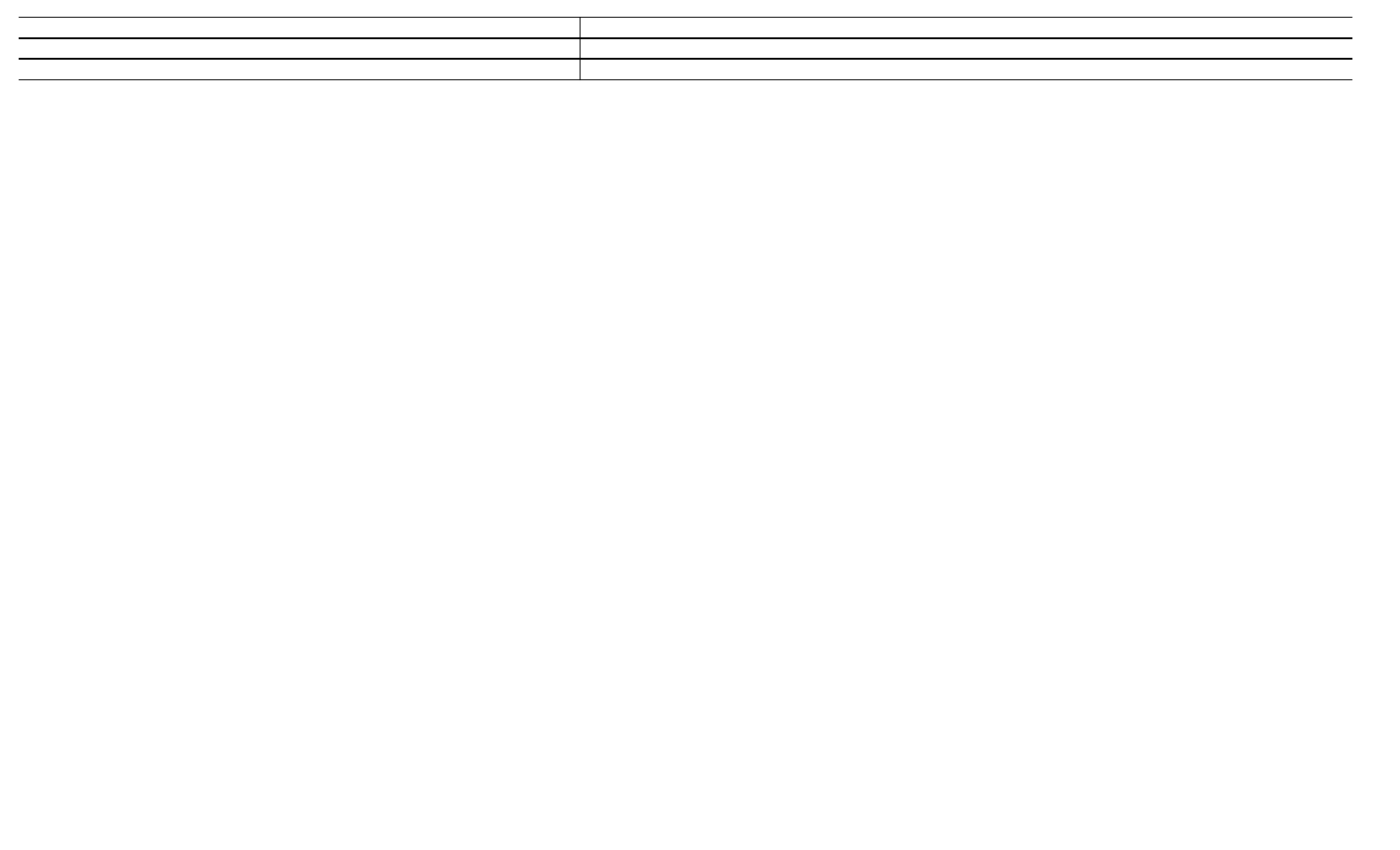| ,我们就会不会不会。""我们,我们也不会不会不会。""我们,我们也不会不会不会不会不会不会。""我们,我们也不会不会不会不会。""我们,我们也不会不会不会不会不  |
|-----------------------------------------------------------------------------------|
| ,一个人都是一个人的人,一个人都是一个人的人,一个人都是一个人的人,一个人都是一个人的人,一个人都是一个人的人,一个人都是一个人的人,一个人都是一个人的人,一个人 |
|                                                                                   |
| ,一个人都是一个人的人,而且,我们也不会不会不会。""我们,我们也不会不会不会不会不会不会不会。""我们,我们也不会不会不会不会不会不会不会不会。""我们,我们  |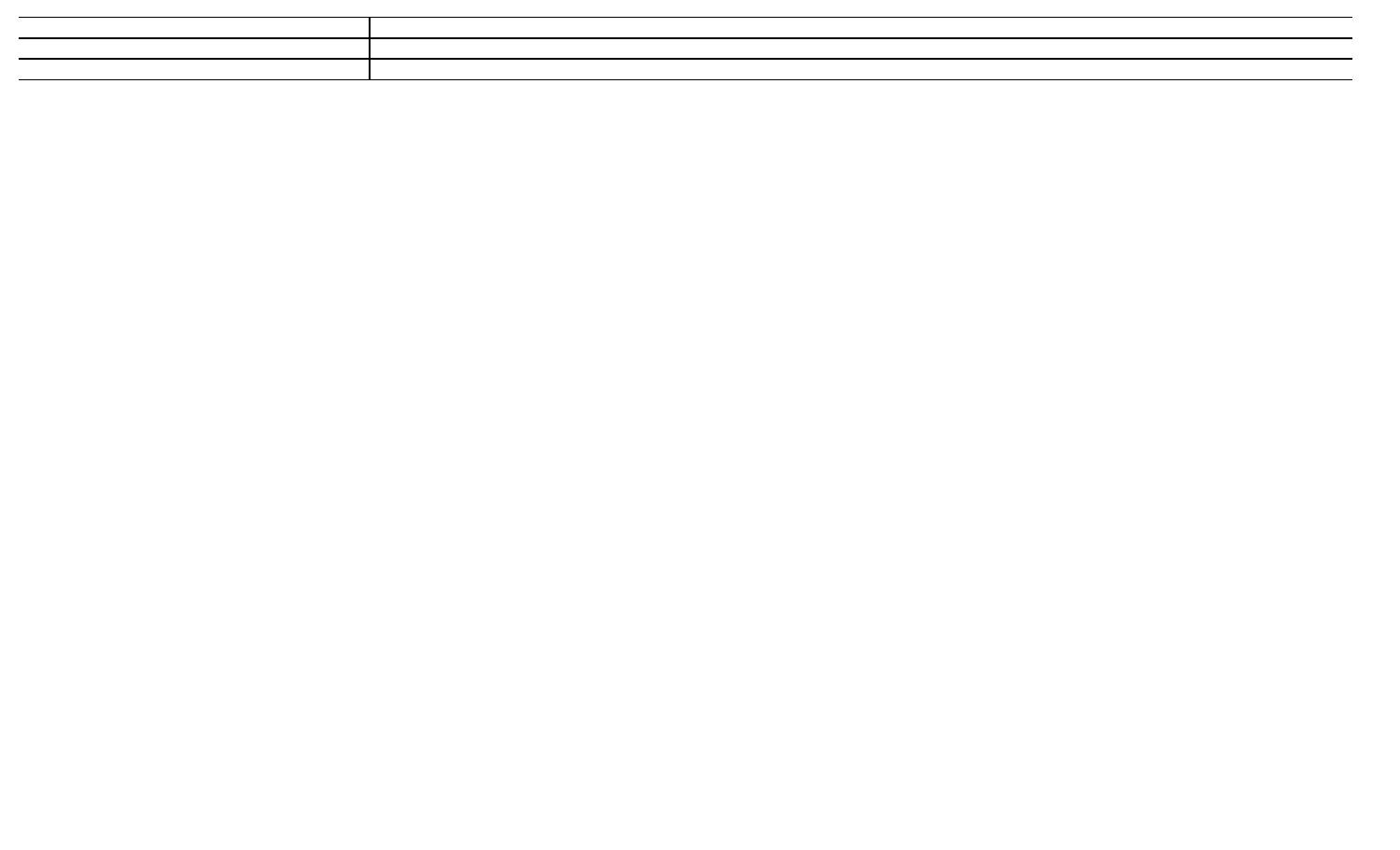| ,一个人都是一个人的人,一个人都是一个人的人,一个人都是一个人的人,一个人都是一个人的人,一个人都是一个人的人,一个人都是一个人的人,一个人都是一个人的人,一个人<br>第二十一章 一个人的人,一个人的人都是一个人的人,一个人的人都是一个人的人,一个人的人都是一个人的人,一个人的人都是一个人的人,一个人的人都是一个人的人,一个人<br>,一个人都是一个人的人,一个人都是一个人的人,一个人都是一个人的人,一个人都是一个人的人,一个人都是一个人的人,一个人都是一个人的人,一个人都是一个人的人,一个人<br>第二十一章 一个人的人,一个人都是一个人的人,一个人都是一个人的人,一个人都是一个人的人,一个人都是一个人的人,一个人都是一个人的人,一个人都是一个人的人,一个 |  |
|------------------------------------------------------------------------------------------------------------------------------------------------------------------------------------------------------------------------------------------------------------------------------------------------------------------------------------------------|--|
| ,一个人的人都是一个人的人,而且,他们的人都是一个人的人,而且,他们的人都是一个人的人,而且,他们的人都是一个人的人,而且,他们的人都是一个人的人,而且,他们的<br>第一百一十一章 一个人的人,他们的人都是一个人的人,他们的人都是一个人的人,他们的人都是一个人的人,他们的人都是一个人的人,他们的人都是一个人的人,他们的人都是                                                                                                                                                                           |  |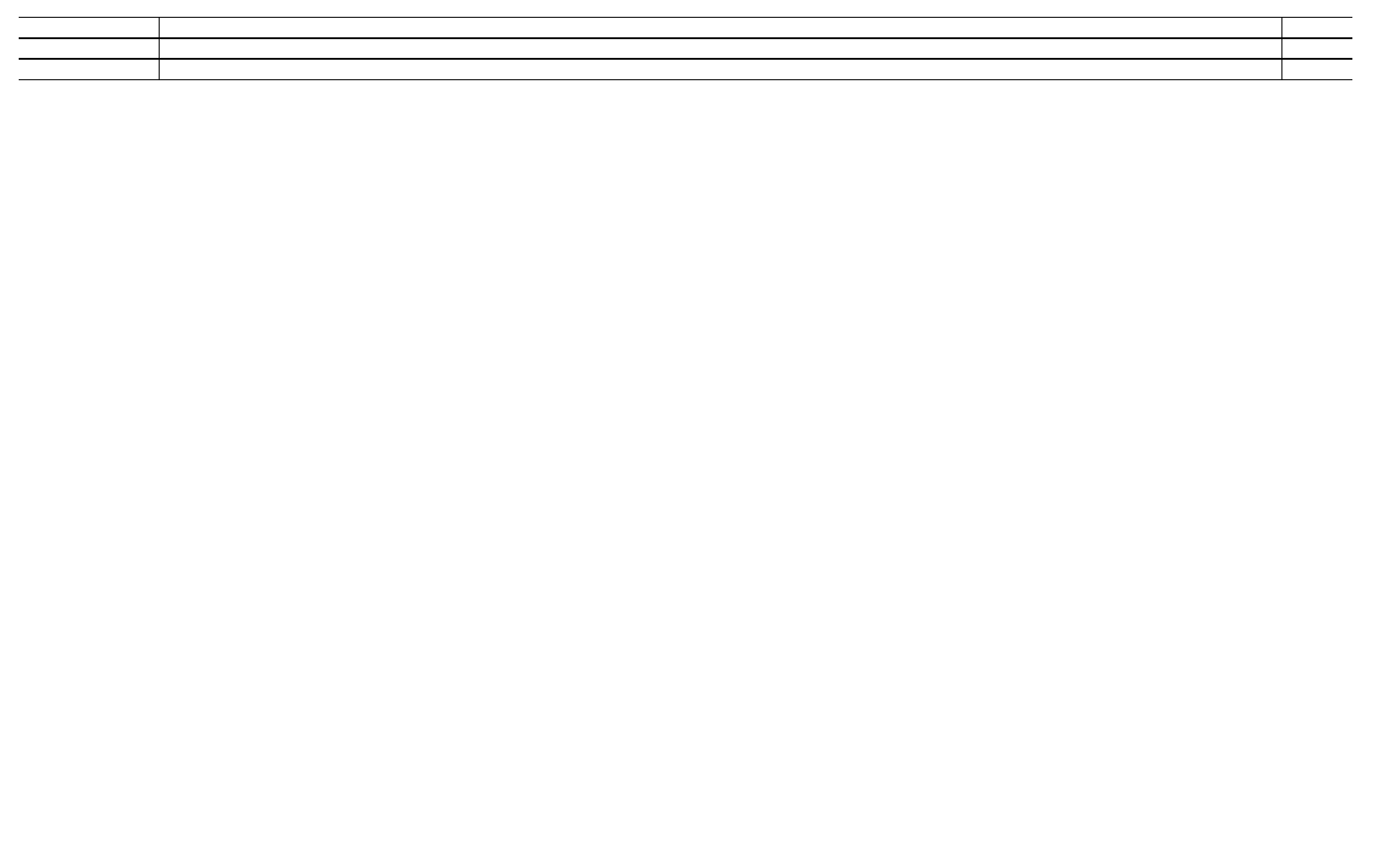| ,我们就会不会不会。""我们,我们也不会不会不会。""我们,我们也不会不会不会不会不会不会不会。""我们,我们也不会不会不会不会不会。""我们,我们也不会不会不 |  |
|----------------------------------------------------------------------------------|--|
| ,一个人的人都是一个人的人,而且,我们也不会不会不会。""我们,我们也不会不会不会不会不会不会。""我们,我们也不会不会不会不会。""我们,我们也不会不会不会不 |  |
|                                                                                  |  |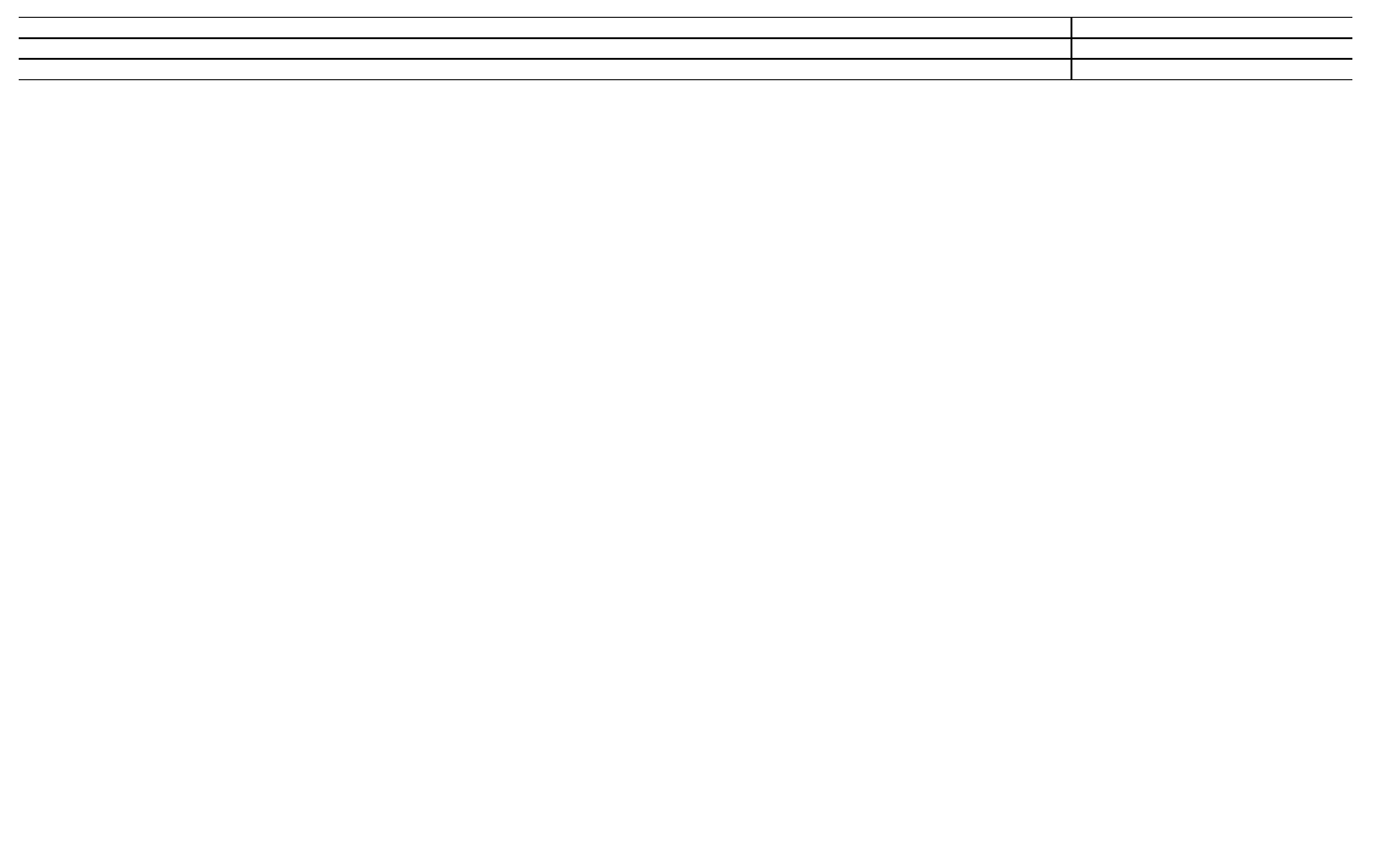| → 中国的 → 中国的 → 中国的 → 中国的 → 中国的 → 中国的 → 中国的 → 中国的 → 中国的 → 中国的 → 中国的 → 中国的 → 中国的 → 中国的 → 中国的 → 中国的 → 中国的 → 中国的 → 中国 |  |
|------------------------------------------------------------------------------------------------------------------|--|
|                                                                                                                  |  |
|                                                                                                                  |  |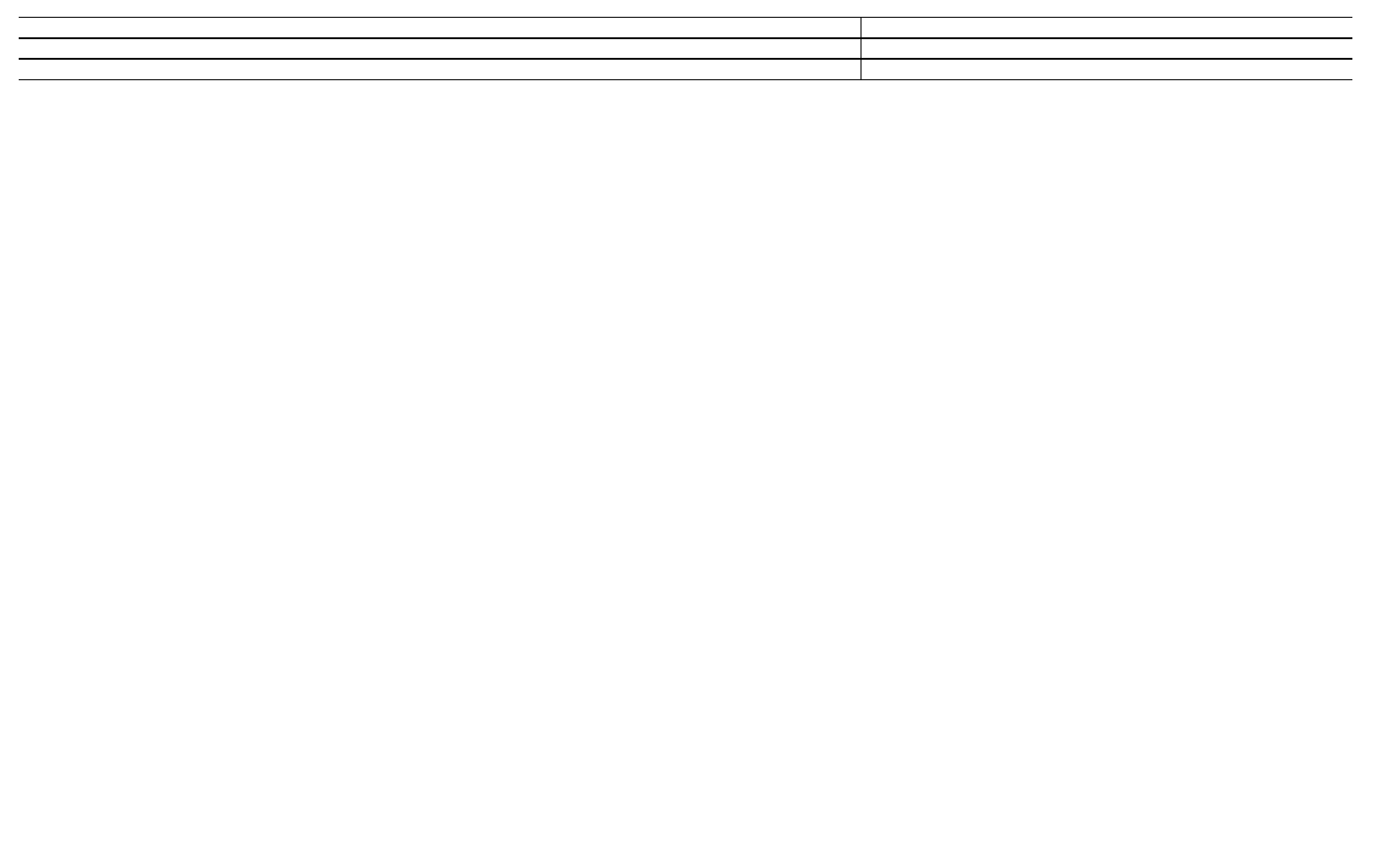| ,我们就会不会不会。""我们,我们就会不会不会不会,我们就会不会不会不会。""我们,我们就会不会不会不会。""我们,我们就会不会不会不会。""我们,我们就会不会 |                                                                                   |
|----------------------------------------------------------------------------------|-----------------------------------------------------------------------------------|
|                                                                                  | ,我们也不会不会不会。""我们的,我们也不会不会不会。""我们的,我们也不会不会不会不会。""我们的,我们也不会不会不会不会。""我们的,我们也不会不会不会不会  |
|                                                                                  | ,我们就会不会不会。""我们,我们就会不会不会,我们就会不会不会,我们就会不会不会。""我们,我们就会不会不会。""我们,我们就会不会不会不会。""我们,我们就会 |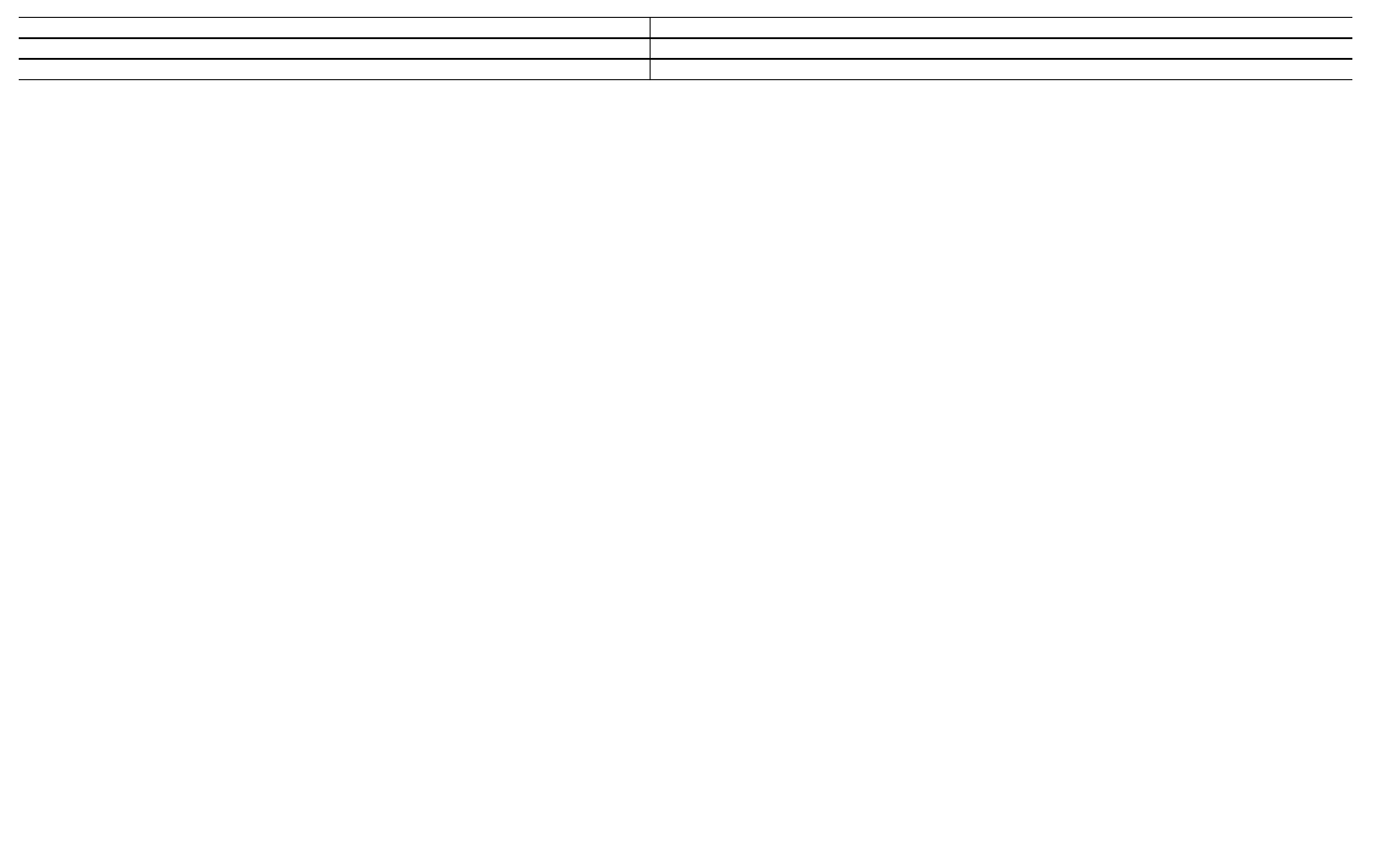| ,他们的人们就会在这里,他们的人们就会在这里,他们的人们就会在这里,他们的人们就会在这里,他们的人们就会在这里,他们的人们就会在这里,他们的人们就会在这里,他们<br>第251章 我们的人们的人们,我们的人们的人们的人们,我们的人们的人们的人们,我们的人们的人们的人们,我们的人们的人们的人们,我们的人们的人们的人们,我们的人们 |
|----------------------------------------------------------------------------------------------------------------------------------------------------------------------|
|                                                                                                                                                                      |
|                                                                                                                                                                      |
|                                                                                                                                                                      |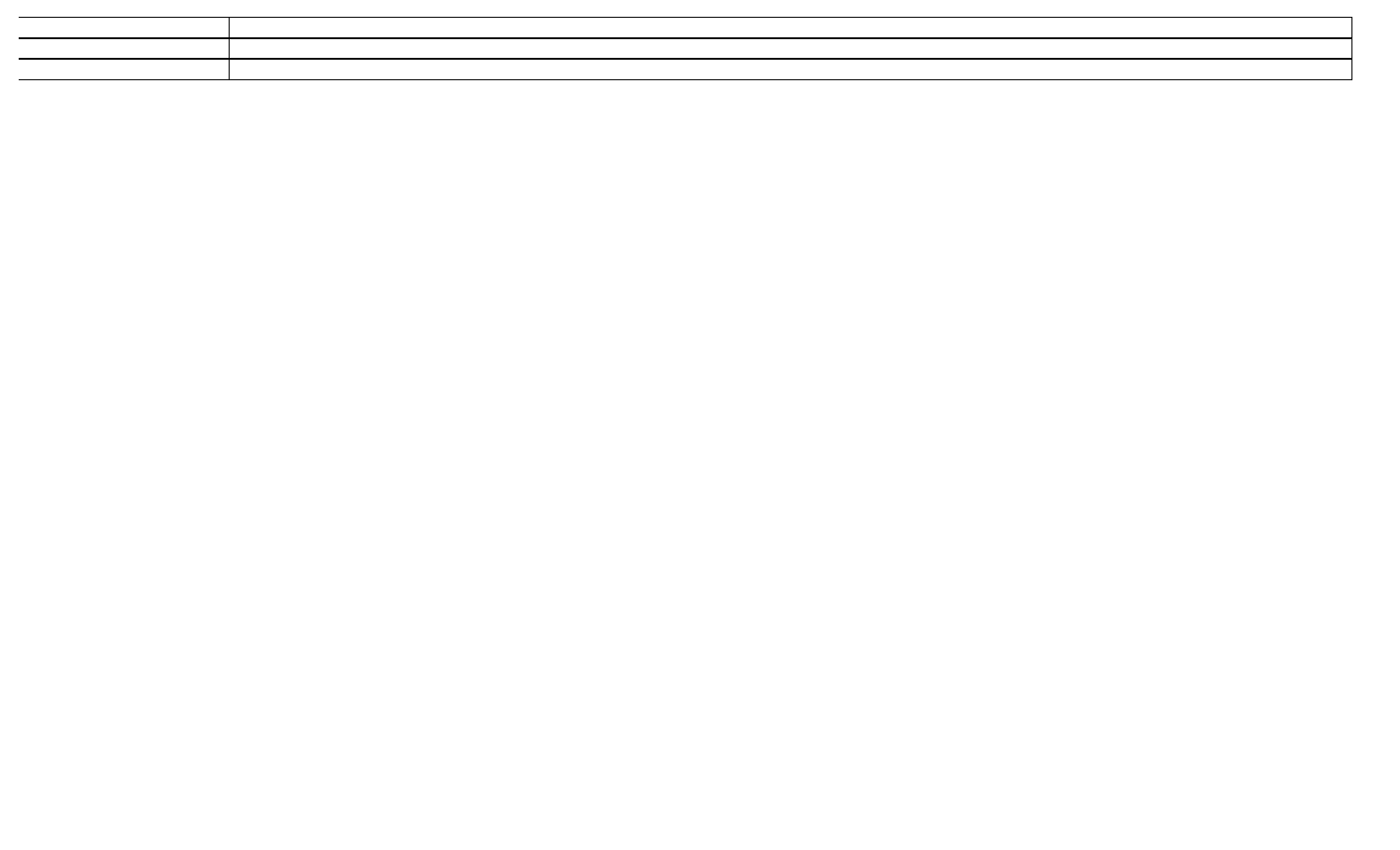| ,他们的人们就是一个人,他们的人们就是一个人,他们的人们,他们的人们就是一个人,他们的人们,他们的人们就是一个人,他们的人们,他们的人们,他们的人们,他们的人们,<br>第25章 我们的人们,他们的人们,他们的人们,他们的人们,他们的人们,他们的人们,他们的人们,他们的人们,他们的人们,他们的人们,他们的人们,他们的人们,他们的 |  |
|-----------------------------------------------------------------------------------------------------------------------------------------------------------------------|--|
| ,一个人都是一个人的人,而且,他们的人都是一个人,而且,他们的人都是一个人,而且,他们的人都是一个人,而且,他们的人都是一个人,而且,他们的人都是一个人,而且,他<br>第二百一十一章 一个人,他们的人都是一个人,他们的人都是一个人,他们的人都是一个人,他们的人都是一个人,他们的人都是一个人,他们的人都是一个人,他们的人都是一个 |  |
| ,一个人都是一个人的人,而且,他们的人都是一个人,他们的人都是一个人,他们的人都是一个人,他们的人都是一个人,他们的人都是一个人,他们的人都是一个人,他们的人都是                                                                                     |  |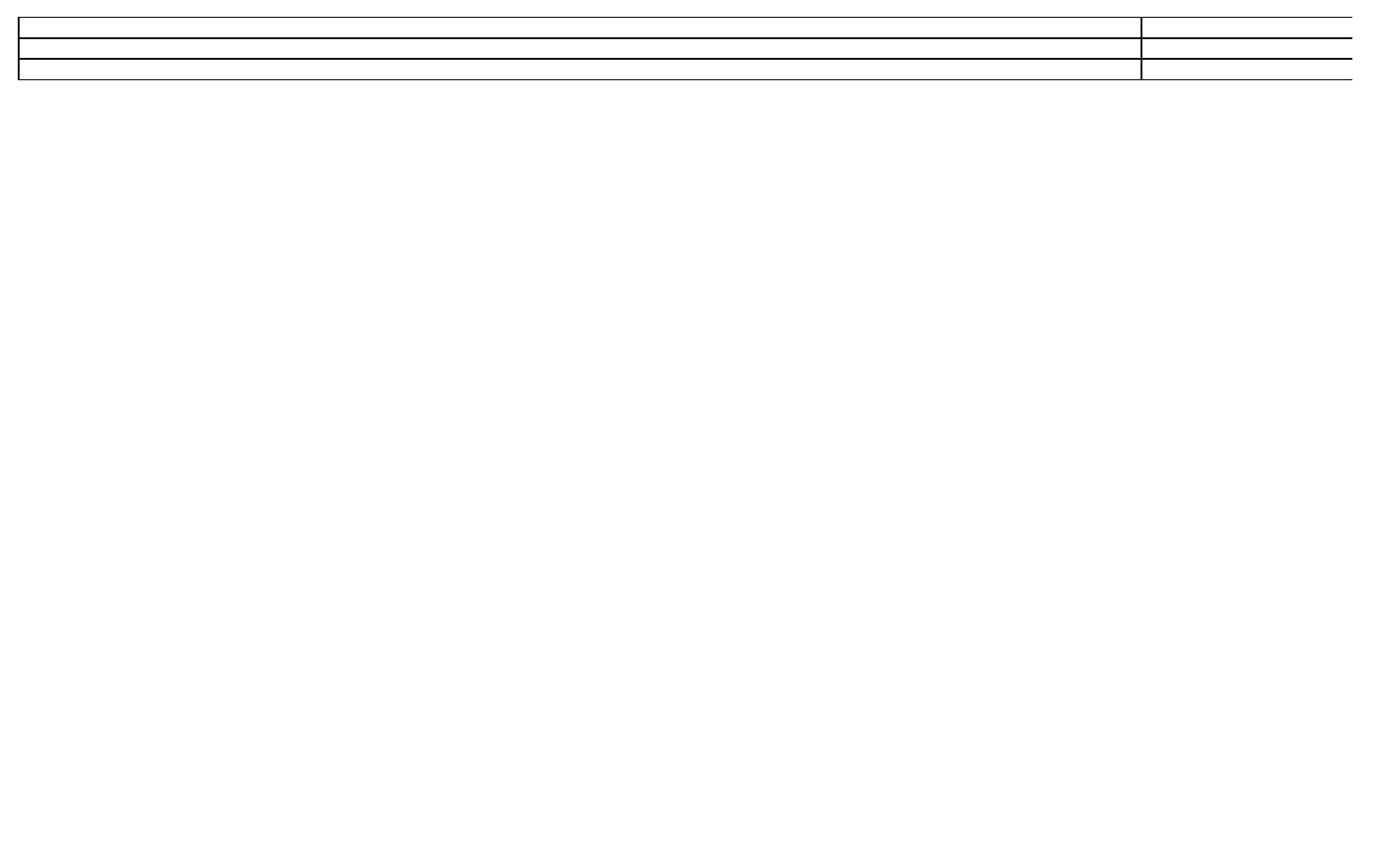| ,一个人都是一个人的人,而且,我们也不会不会不会。""我们,我们也不会不会不会不会不会不会不会不会。""我们,我们也不会不会不会不会不会不会不会不会。""我们,我<br>,他们的人们也不会不会。""我们的人们,我们也不会不会不会。""我们的人们,我们也不会不会不会。""我们的人们,我们也不会不会不会。""我们的人们,我们也不会不 |  |
|-----------------------------------------------------------------------------------------------------------------------------------------------------------------------|--|
| ,我们也不会不会不会。""我们的,我们也不会不会不会。""我们的,我们也不会不会不会不会。""我们的,我们也不会不会不会不会。""我们的,我们也不会不会不会不会                                                                                      |  |
|                                                                                                                                                                       |  |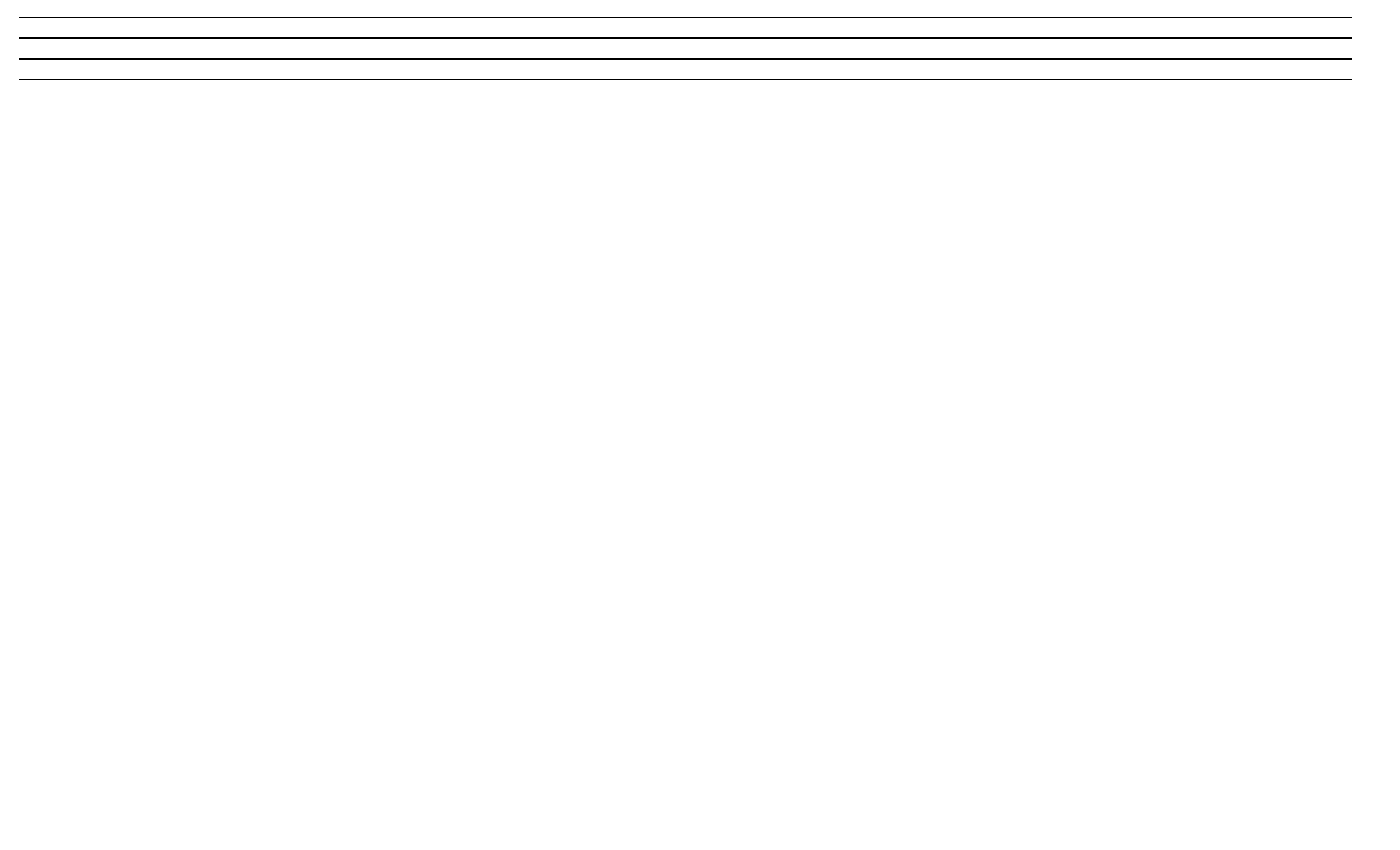| <u> 1980 - Ann an t-Aontaithe ann an t-Aontaithe ann an t-Aontaithe ann an t-Aontaithe ann an t-Aontaithe ann an t-</u> |
|-------------------------------------------------------------------------------------------------------------------------|
|                                                                                                                         |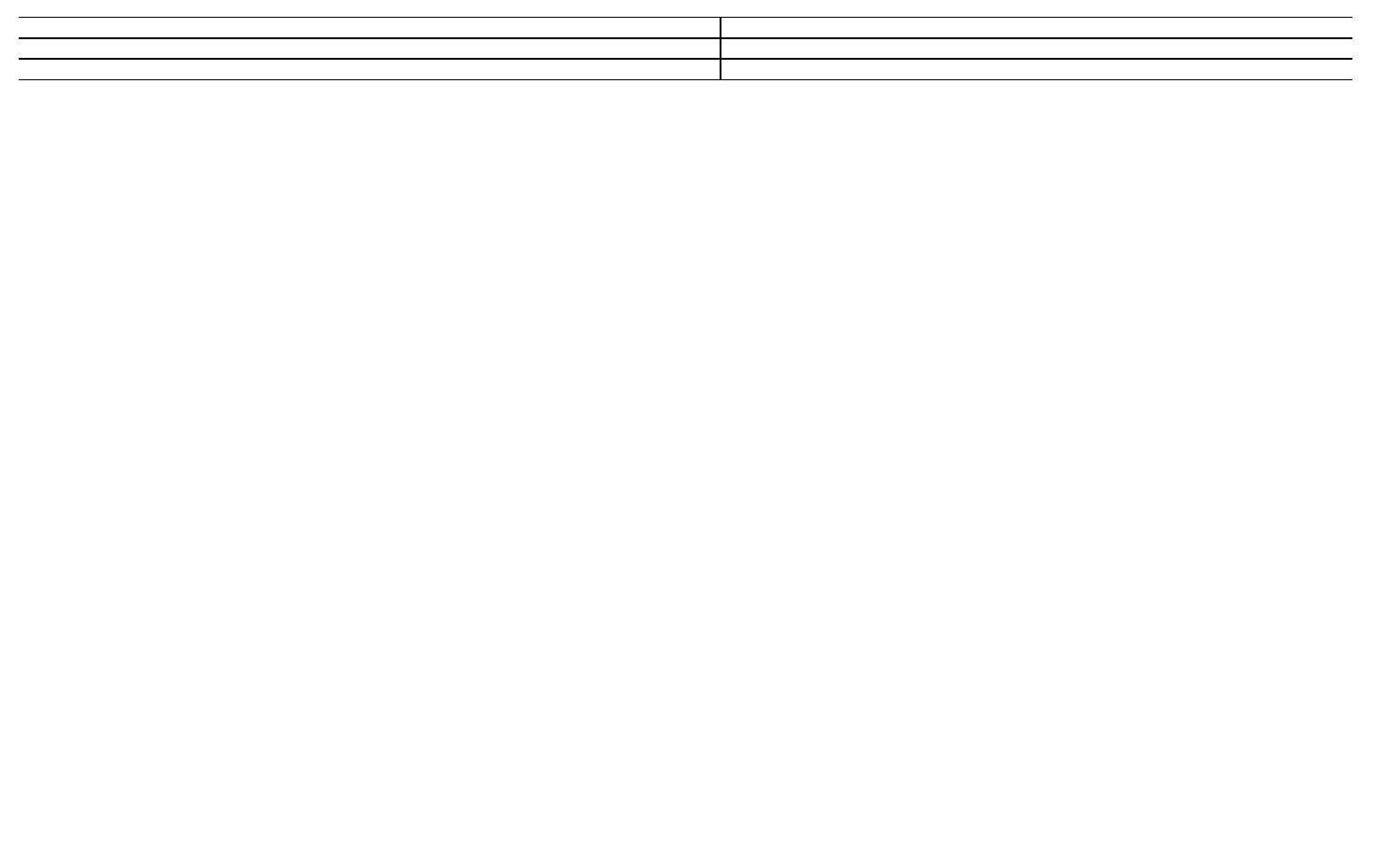| ,一个人都是一个人的人,而且,他们的人都是一个人,而且,他们的人都是一个人,而且,他们的人都是一个人,而且,他们的人都是一个人,而且,他们的人都是一个人,而且,他<br>第二十一章 一个人,他们的人都是一个人,他们的人都是一个人,他们的人都是一个人,他们的人都是一个人,他们的人都是一个人,他们的人都是一个人,他们的人都是一个人, | ,我们也不会不会。""我们的,我们也不会不会。""我们的,我们也不会不会不会。""我们的,我们也不会不会不会。""我们的,我们也不会不会不会。""我们的,我们也 |
|-----------------------------------------------------------------------------------------------------------------------------------------------------------------------|----------------------------------------------------------------------------------|
|                                                                                                                                                                       |                                                                                  |
|                                                                                                                                                                       |                                                                                  |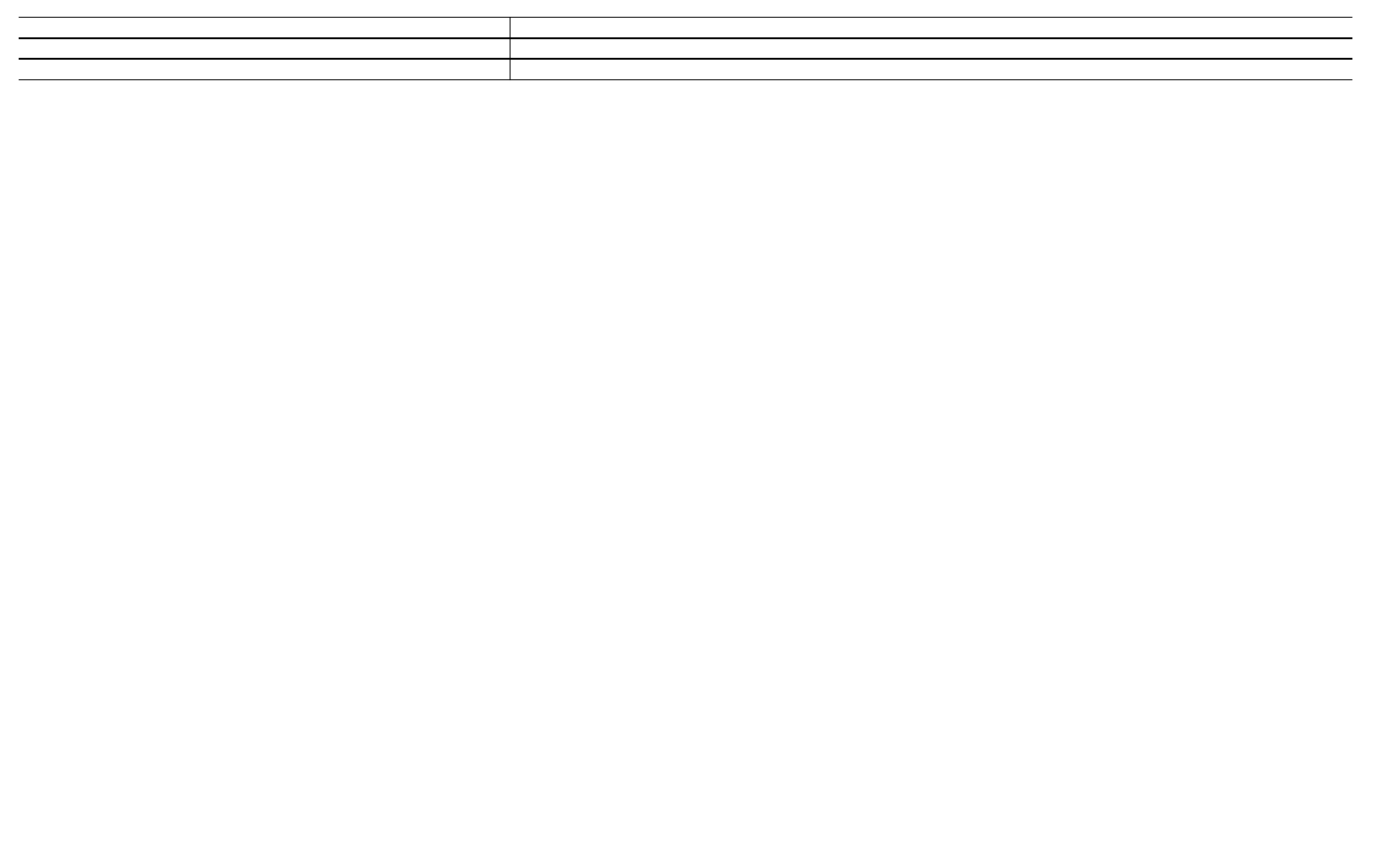| ,一个人的人都是一个人的人,而且,他们的人都是一个人的人,而且,他们的人都是一个人的人,而且,他们的人都是一个人的人,而且,他们的人都是一个人的人,而且,他们的人<br>第一百一十一章 一个人的人,他们的人都是一个人的人,他们的人都是一个人的人,他们的人都是一个人的人,他们的人都是一个人的人,他们的人都是一个人的人,他们的人都是<br>,我们就会不会不会。""我们,我们就会不会不会不会。""我们,我们就会不会不会不会不会不会。""我们,我们就会不会不会不会不会。""我们,我们就会不会不会不会不 |
|-----------------------------------------------------------------------------------------------------------------------------------------------------------------------------------------------------------------------------------------------------------|
| ,一个人都是一个人的人,而且,他们的人都是一个人,而且,他们的人都是一个人,而且,他们的人都是一个人,而且,他们的人都是一个人,而且,他们的人都是一个人,而且,他<br>第一百一十一章 一个人,他们的人都是一个人,他们的人都是一个人,他们的人都是一个人,他们的人都是一个人,他们的人都是一个人,他们的人都是一个人,他们的人都是一个                                                                                     |
|                                                                                                                                                                                                                                                           |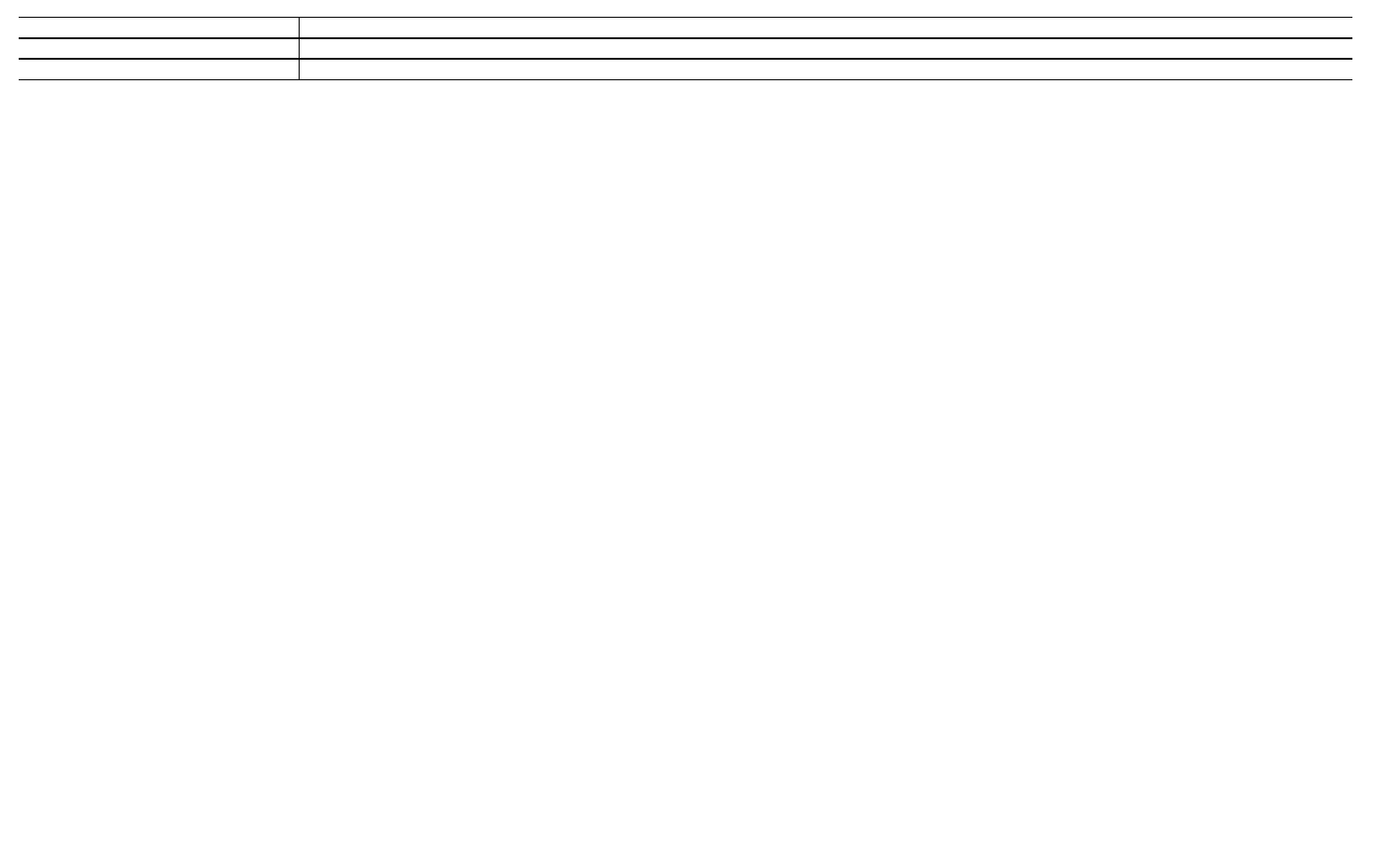| <u>та на представљен под податковата на представљен податковата на представљен податковата на представљен податк</u> |  |
|----------------------------------------------------------------------------------------------------------------------|--|
|                                                                                                                      |  |
| ,一个人都是一个人的人,一个人都是一个人的人,一个人都是一个人的人,一个人都是一个人的人,一个人都是一个人的人,一个人都是一个人的人,一个人都是一个人的人,一个人                                    |  |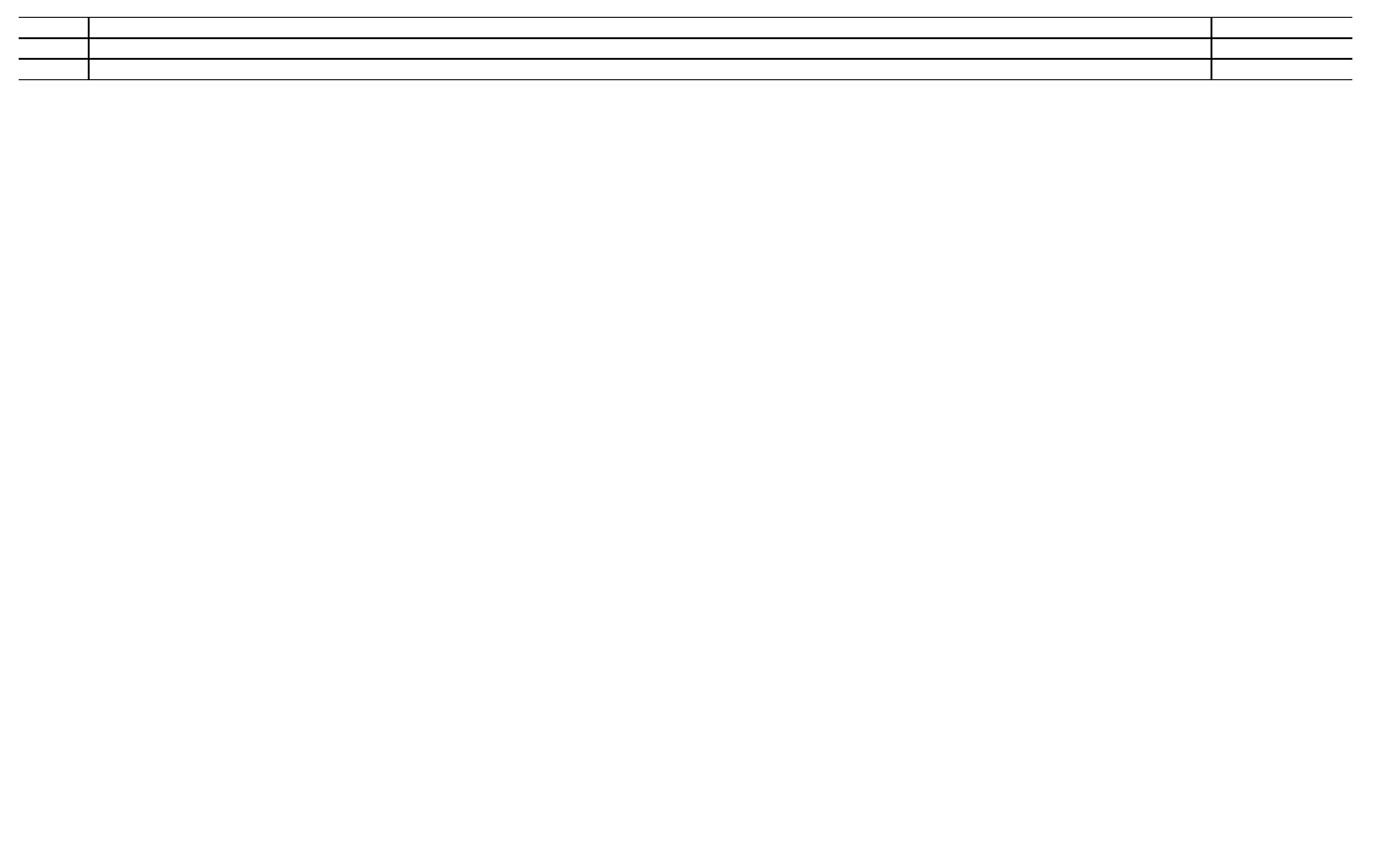| ,一个人都是一个人的人,一个人都是一个人的人,一个人都是一个人的人,一个人都是一个人的人,一个人都是一个人的人,一个人都是一个人的人,一个人都是一个人的人,一个人<br>→ South State State State State State State State State State State State State State State State State State State State State State State State State State State State State State State State State State State State St |  |
|-------------------------------------------------------------------------------------------------------------------------------------------------------------------------------------------------------------------------------------------------------------------------------------------------------------------|--|
| ,一个人的人都是一个人的人,而且,他们的人都是不是一个人的人,而且,他们的人都是不是一个人的人,而且,他们的人都是不是一个人的人,而且,他们的人都是不是一个人的<br>第一百一十一章 一个人的人,他们的人都是不是一个人的人,他们的人都是不是一个人的人,他们的人都是不是一个人的人,他们的人都是不是一个人的人,他们的人都是不是一个                                                                                                                                              |  |
| ,我们也不会不会不会。""我们的,我们也不会不会不会。""我们的,我们也不会不会不会不会不会。""我们的,我们也不会不会不会不会。""我们的,我们也不会不会不会<br>第二百一章 第二百一章 第二百一章 第二百一章 第二百一章 第二百一章 第二百一章 第二百一章 第二百一章 第二百一章 第二百一章 第二百一章 第二百一章 第二                                                                                                                                              |  |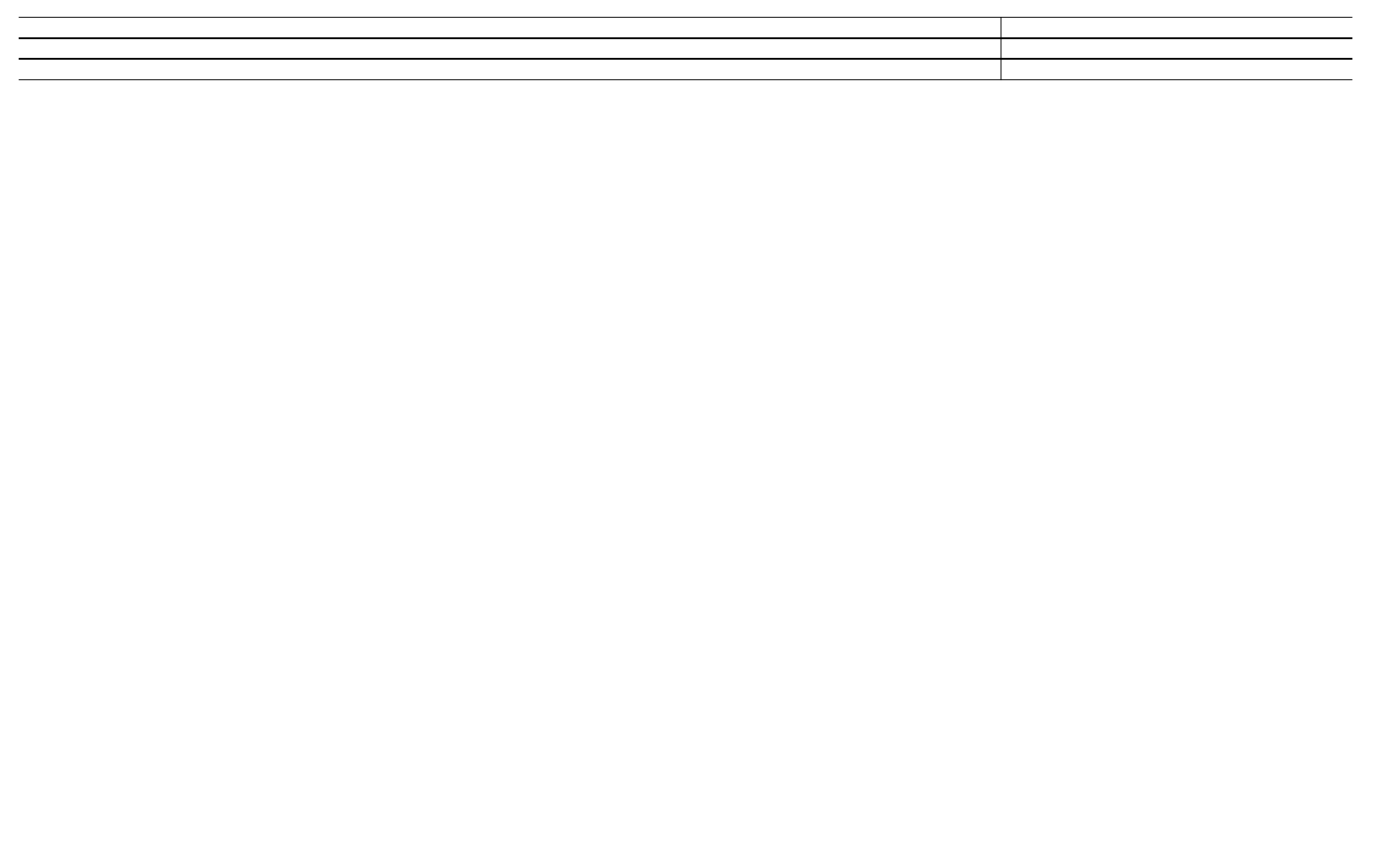| ,一个人都是一个人的人,而且,他们的人都是一个人,而且,他们的人都是一个人,而且,他们的人都是一个人,而且,他们的人都是一个人,而且,他们的人都是一个人,而且,他<br>第二十二章 第二十二章 第二十二章 第二十二章 第二十二章 第二十二章 第二十二章 第二十二章 第二十二章 第二十二章 第二十二章 第二十二章 第二十二章 第二十 |  |
|------------------------------------------------------------------------------------------------------------------------------------------------------------------------|--|
|                                                                                                                                                                        |  |
| ,我们就会不会不会。""我们的,我们也不会不会不会。""我们的,我们也不会不会不会不会不会。""我们的,我们也不会不会不会不会。""我们的,我们也不会不会不会不                                                                                       |  |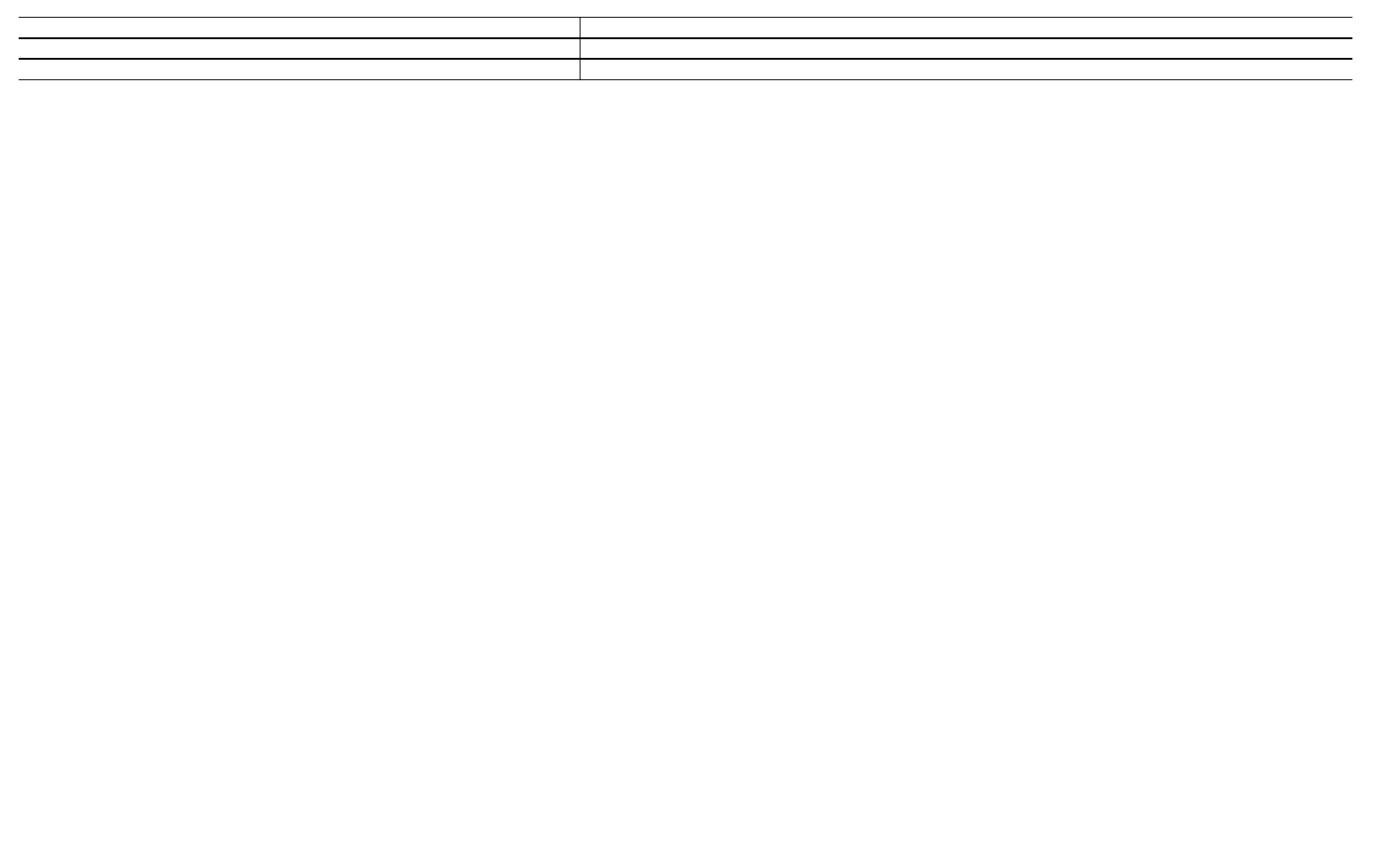| ,我们就会不会不会。""我们,我们也不会不会不会。""我们,我们也不会不会不会不会不会不会。""我们,我们也不会不会不会不会。""我们,我们也不会不会不会不会不  |
|-----------------------------------------------------------------------------------|
| ,一个人都是一个人的人,一个人都是一个人的人,一个人都是一个人的人,一个人都是一个人的人,一个人都是一个人的人,一个人都是一个人的人,一个人都是一个人的人,一个人 |
|                                                                                   |
| ,一个人都是一个人的人,而且,我们也不会不会不会。""我们,我们也不会不会不会不会。""我们,我们也不会不会不会不会。""我们,我们也不会不会不会不会。""我们, |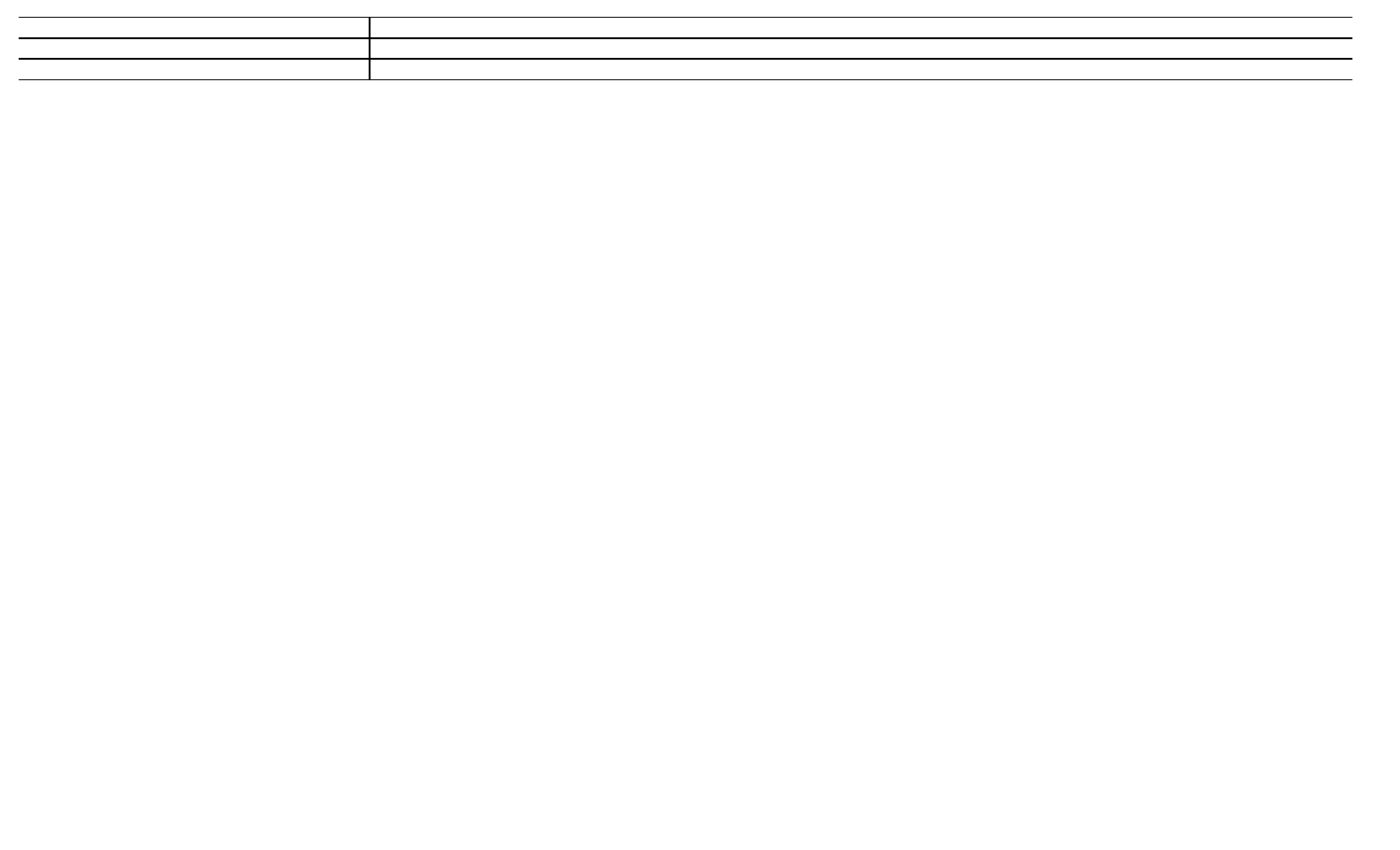| ,一个人都是一个人的人,一个人都是一个人的人,一个人都是一个人的人,一个人都是一个人的人,一个人都是一个人的人,一个人都是一个人的人,一个人都是一个人的人,一个人<br>第二十一章 一个人的人,一个人都是一个人的人,一个人都是一个人的人,一个人都是一个人的人,一个人都是一个人的人,一个人都是一个人的人,一个人都是一个人的人,一个<br>,一个人都是一个人的人,一个人都是一个人的人,一个人都是一个人的人,一个人都是一个人的人,一个人都是一个人的人,一个人都是一个人的人,一个人都是一个人的人,一个人<br>第二十一章 一个人的人,一个人的人都是一个人的人,一个人的人都是一个人的人,一个人的人都是一个人的人,一个人的人都是一个人的人,一个人的人都是一个人的人,一个人 |  |
|------------------------------------------------------------------------------------------------------------------------------------------------------------------------------------------------------------------------------------------------------------------------------------------------------------------------------------------------|--|
| ,一个人的人都是一个人的人,而且,他们的人都是一个人的人,而且,他们的人都是一个人的人,而且,他们的人都是一个人的人,而且,他们的人都是一个人的人,而且,他们的<br>第一百一十一章 一个人的人,他们的人都是一个人的人,他们的人都是一个人的人,他们的人都是一个人的人,他们的人都是一个人的人,他们的人都是一个人的人,他们的人都是                                                                                                                                                                           |  |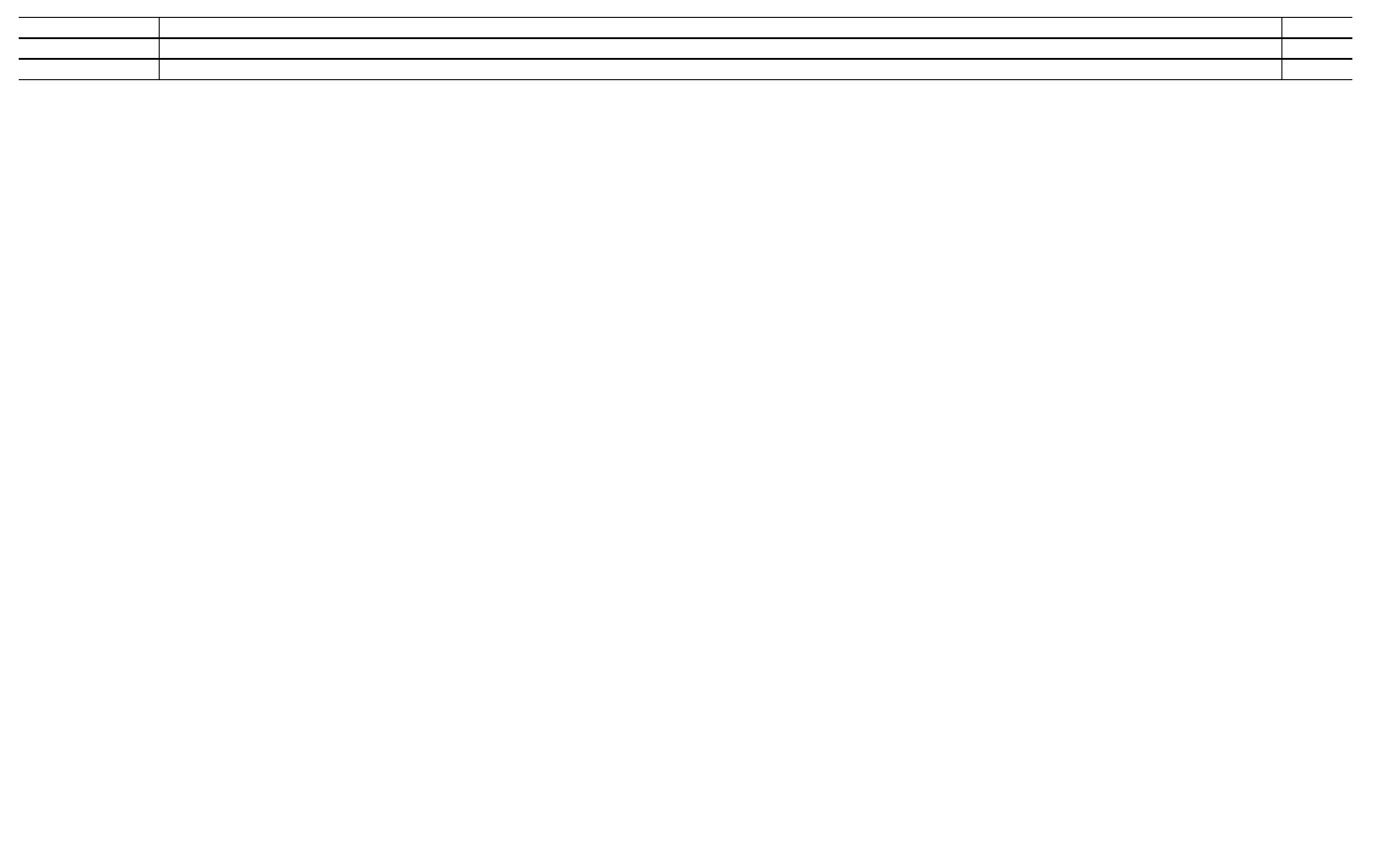| ,我们就会不会不会。""我们,我们也不会不会不会。""我们,我们也不会不会不会不会不会不会不会。""我们,我们也不会不会不会不会不会。""我们,我们也不会不会不  |  |
|-----------------------------------------------------------------------------------|--|
| ,一个人的人都是一个人的人,而且,他们的人都是一个人的人,而且,他们的人都是一个人的人,而且,他们的人都是一个人的人,而且,他们的人都是一个人的人,而且,他们的人 |  |
|                                                                                   |  |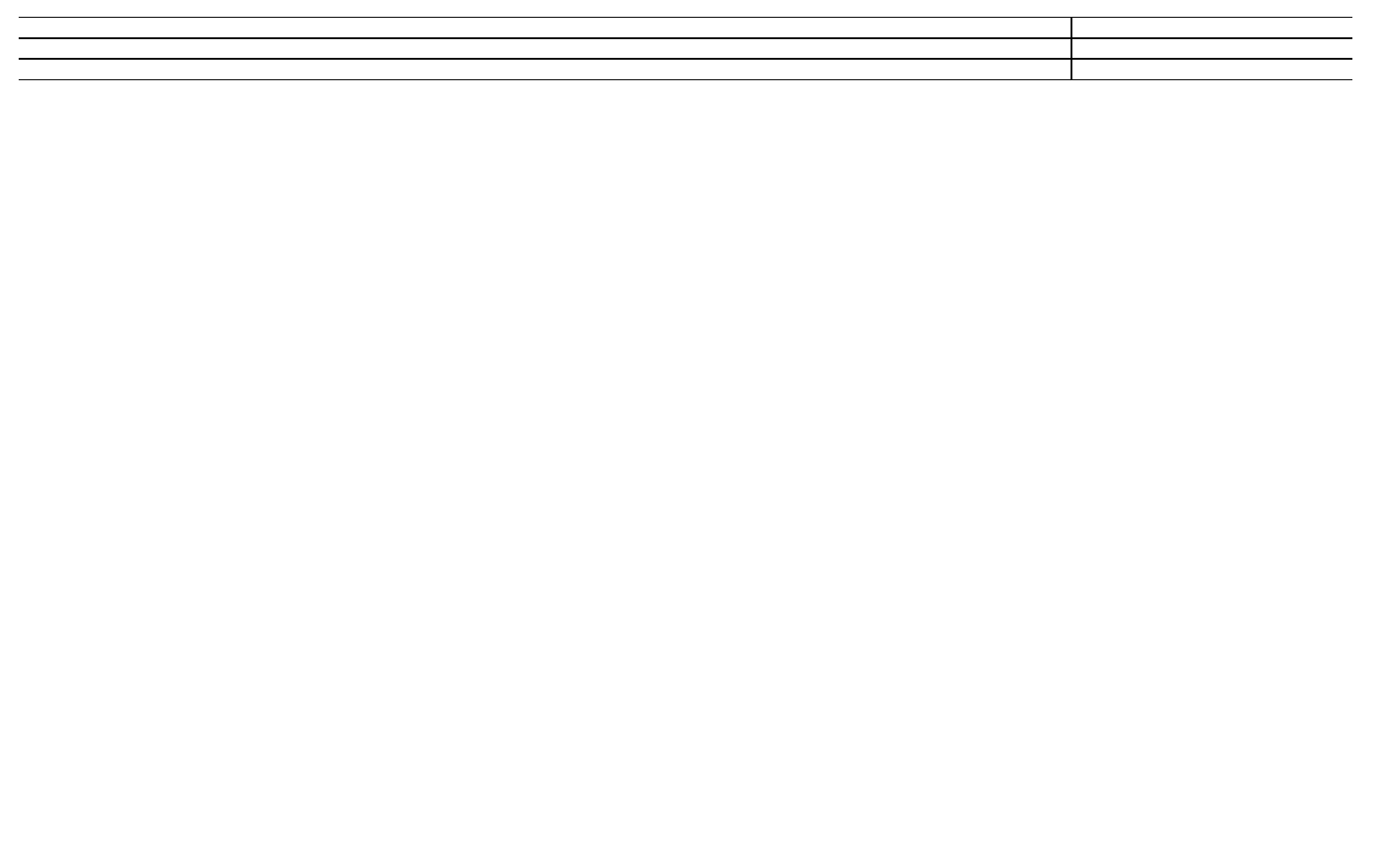| → 中国的 → 中国的 → 中国的 → 中国的 → 中国的 → 中国的 → 中国的 → 中国的 → 中国的 → 中国的 → 中国的 → 中国的 → 中国的 → 中国的 → 中国的 → 中国的 → 中国的 → 中国的 → 中国 |  |
|------------------------------------------------------------------------------------------------------------------|--|
|                                                                                                                  |  |
|                                                                                                                  |  |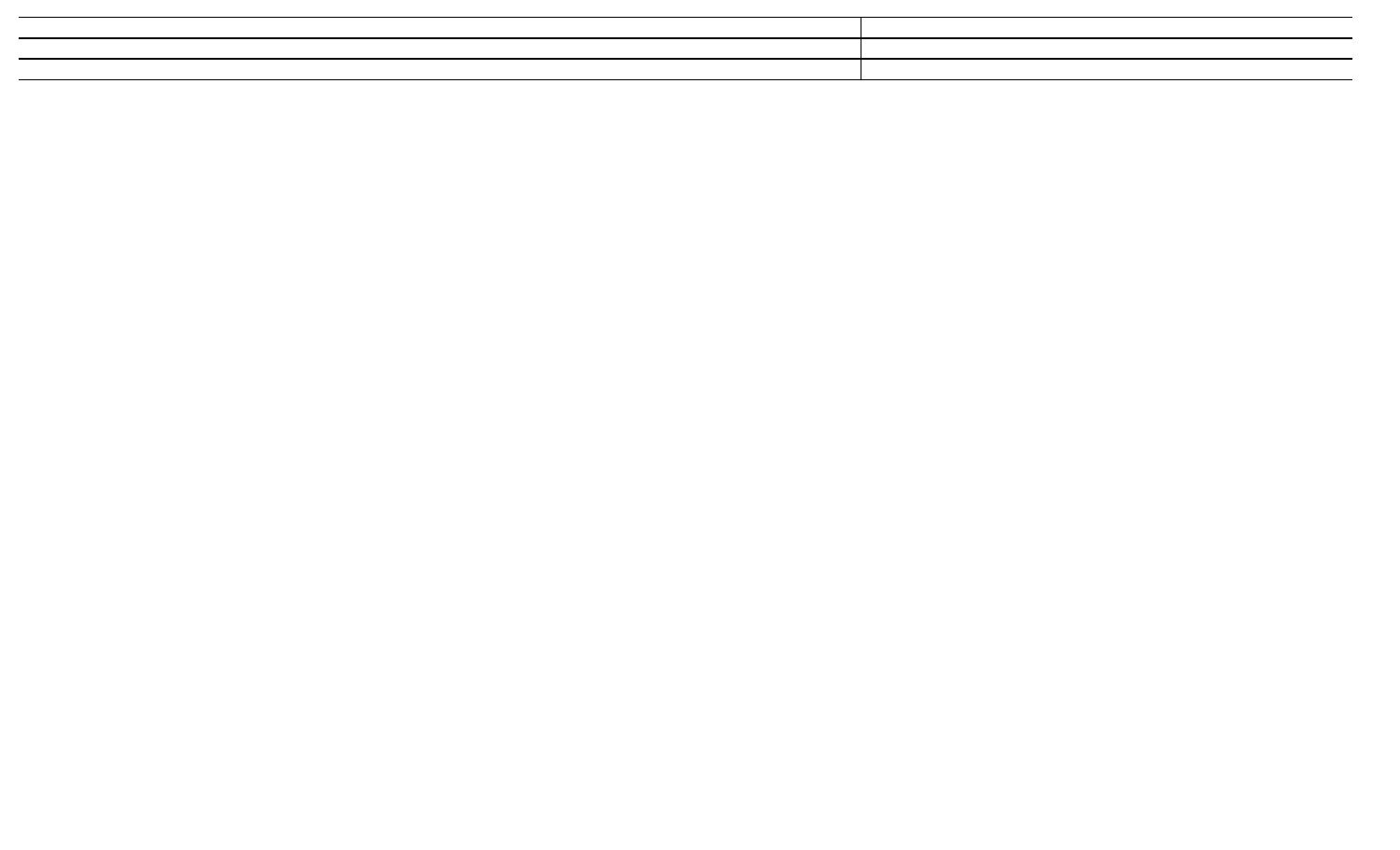| ,我们就会不会不会。""我们,我们就会不会不会不会,我们就会不会不会不会。""我们,我们就会不会不会不会。""我们,我们就会不会不会不会。""我们,我们就会不会 |                                                                                   |
|----------------------------------------------------------------------------------|-----------------------------------------------------------------------------------|
|                                                                                  | ,我们也不会不会不会。""我们的,我们也不会不会不会。""我们的,我们也不会不会不会不会。""我们的,我们也不会不会不会不会。""我们的,我们也不会不会不会不会  |
|                                                                                  | ,我们就会不会不会。""我们,我们就会不会不会,我们就会不会不会,我们就会不会不会。""我们,我们就会不会不会。""我们,我们就会不会不会不会。""我们,我们就会 |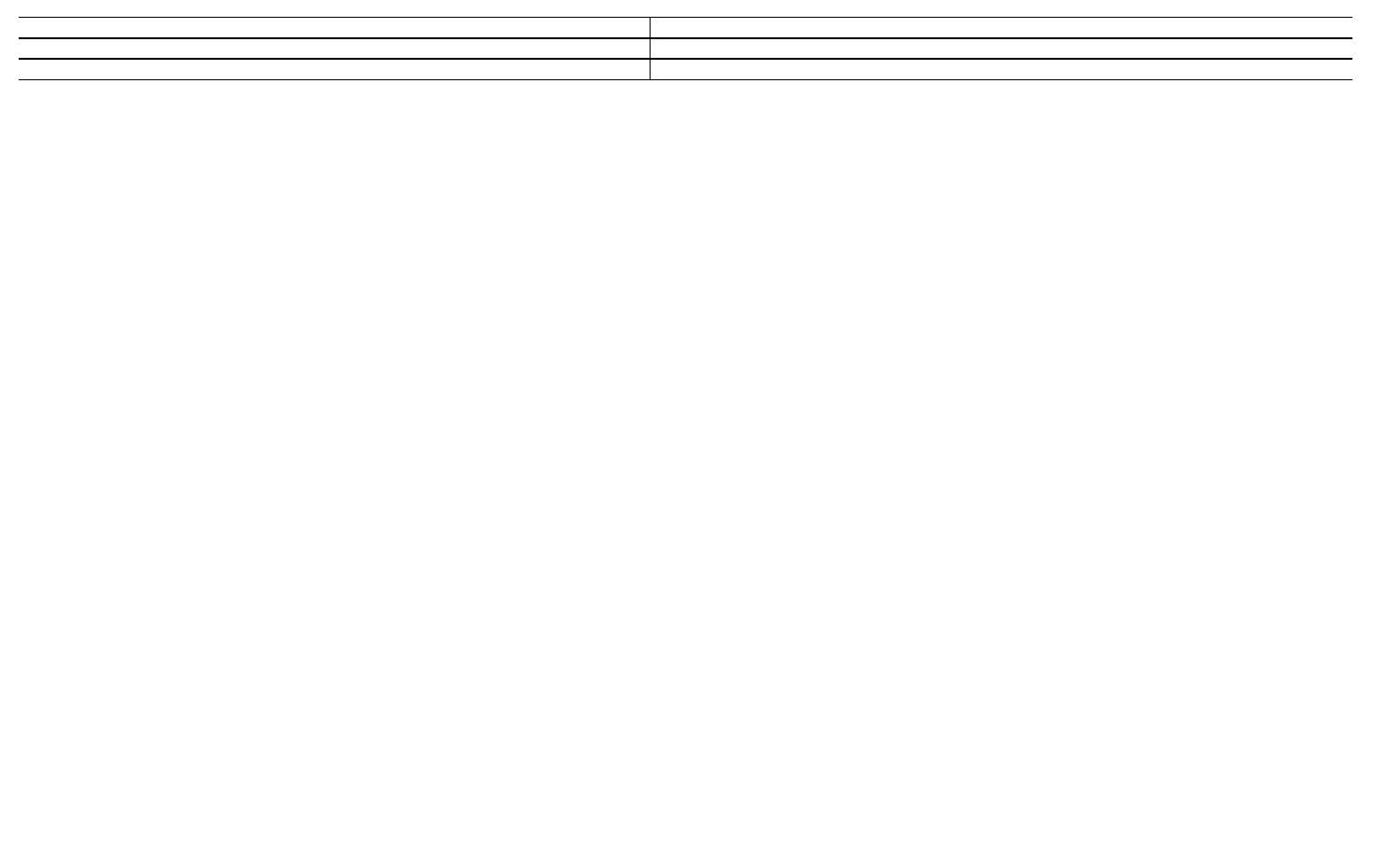| ,他们的人们就会在这里,他们的人们就会在这里,他们的人们就会在这里,他们的人们就会在这里,他们的人们就会在这里,他们的人们就会在这里,他们的人们就会在这里,他们<br>第251章 我们的人们的人们,我们的人们的人们的人们,我们的人们的人们的人们,我们的人们的人们的人们,我们的人们的人们的人们,我们的人们的人们的人们,我们的人们 |
|----------------------------------------------------------------------------------------------------------------------------------------------------------------------|
|                                                                                                                                                                      |
|                                                                                                                                                                      |
|                                                                                                                                                                      |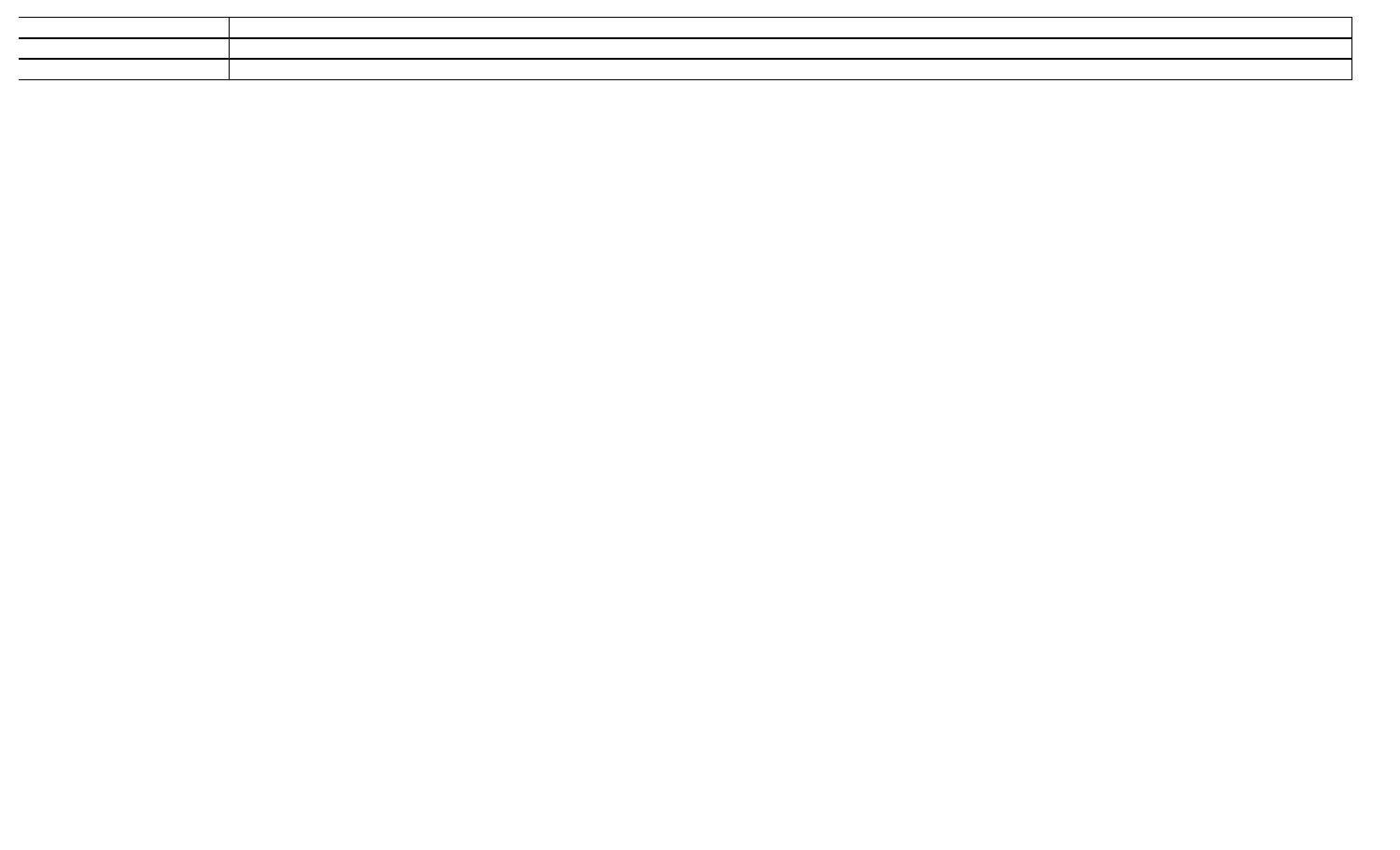| ,他们的人们就是一个人,他们的人们就是一个人,他们的人们,他们的人们就是一个人,他们的人们,他们的人们就是一个人,他们的人们,他们的人们,他们的人们,他们的人们,<br>第25章 我们的人们,他们的人们,他们的人们,他们的人们,他们的人们,他们的人们,他们的人们,他们的人们,他们的人们,他们的人们,他们的人们,他们的人们,他们的 |  |
|-----------------------------------------------------------------------------------------------------------------------------------------------------------------------|--|
| ,一个人都是一个人的人,而且,他们的人都是一个人,而且,他们的人都是一个人,而且,他们的人都是一个人,而且,他们的人都是一个人,而且,他们的人都是一个人,而且,他<br>第二百一十一章 一个人,他们的人都是一个人,他们的人都是一个人,他们的人都是一个人,他们的人都是一个人,他们的人都是一个人,他们的人都是一个人,他们的人都是一个 |  |
| ,一个人都是一个人的人,而且,他们的人都是一个人,他们的人都是一个人,他们的人都是一个人,他们的人都是一个人,他们的人都是一个人,他们的人都是一个人,他们的人都是                                                                                     |  |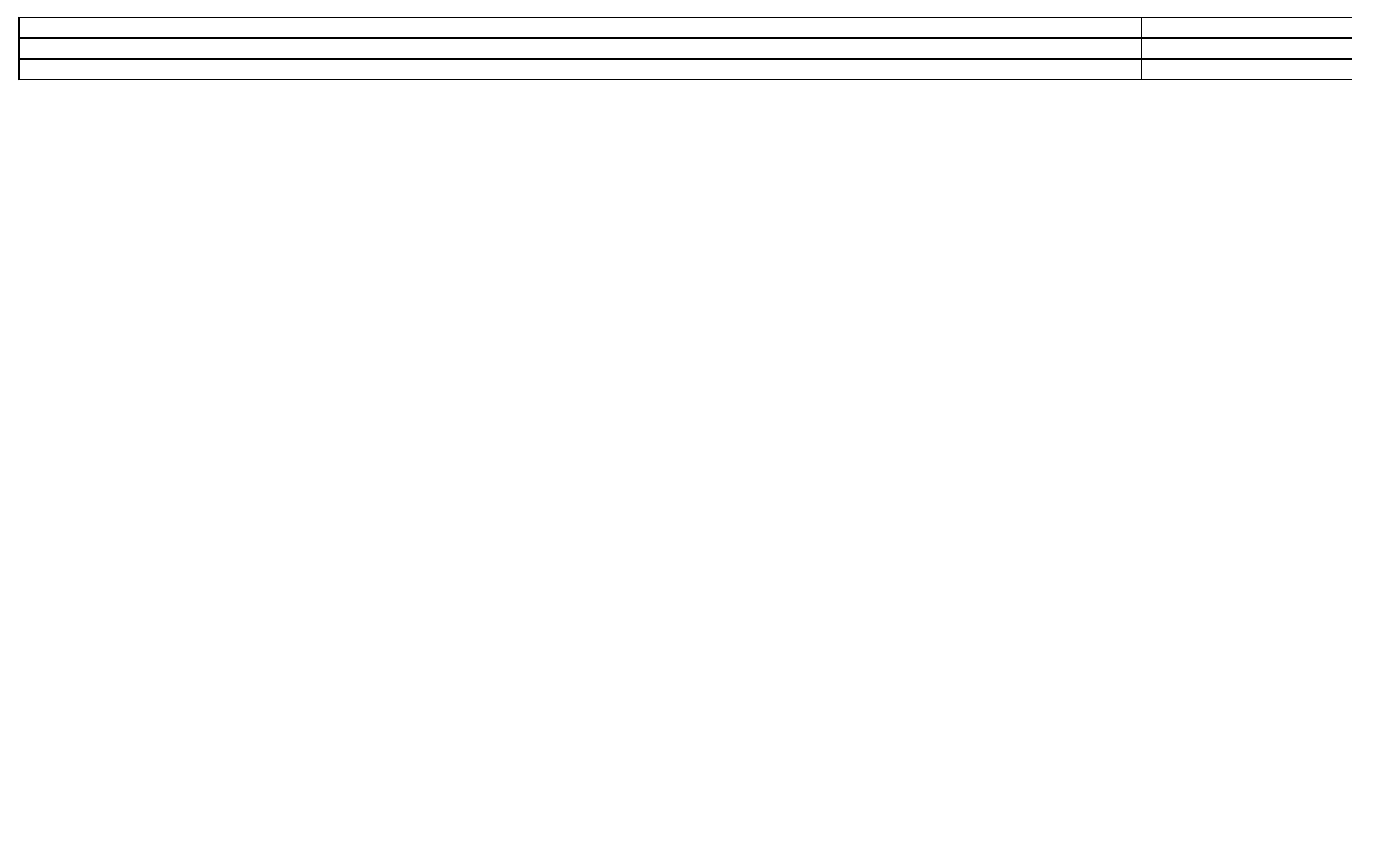| ,一个人都是一个人的人,而且,我们也不会不会不会。""我们,我们也不会不会不会不会不会不会不会不会。""我们,我们也不会不会不会不会不会不会不会不会。""我们,我<br>,他们的人们也不会不会。""我们的人们,我们也不会不会不会。""我们的人们,我们也不会不会不会。""我们的人们,我们也不会不会不会。""我们的人们,我们也不会不 |  |
|-----------------------------------------------------------------------------------------------------------------------------------------------------------------------|--|
| ,我们也不会不会不会。""我们的,我们也不会不会不会。""我们的,我们也不会不会不会不会。""我们的,我们也不会不会不会不会。""我们的,我们也不会不会不会不会                                                                                      |  |
|                                                                                                                                                                       |  |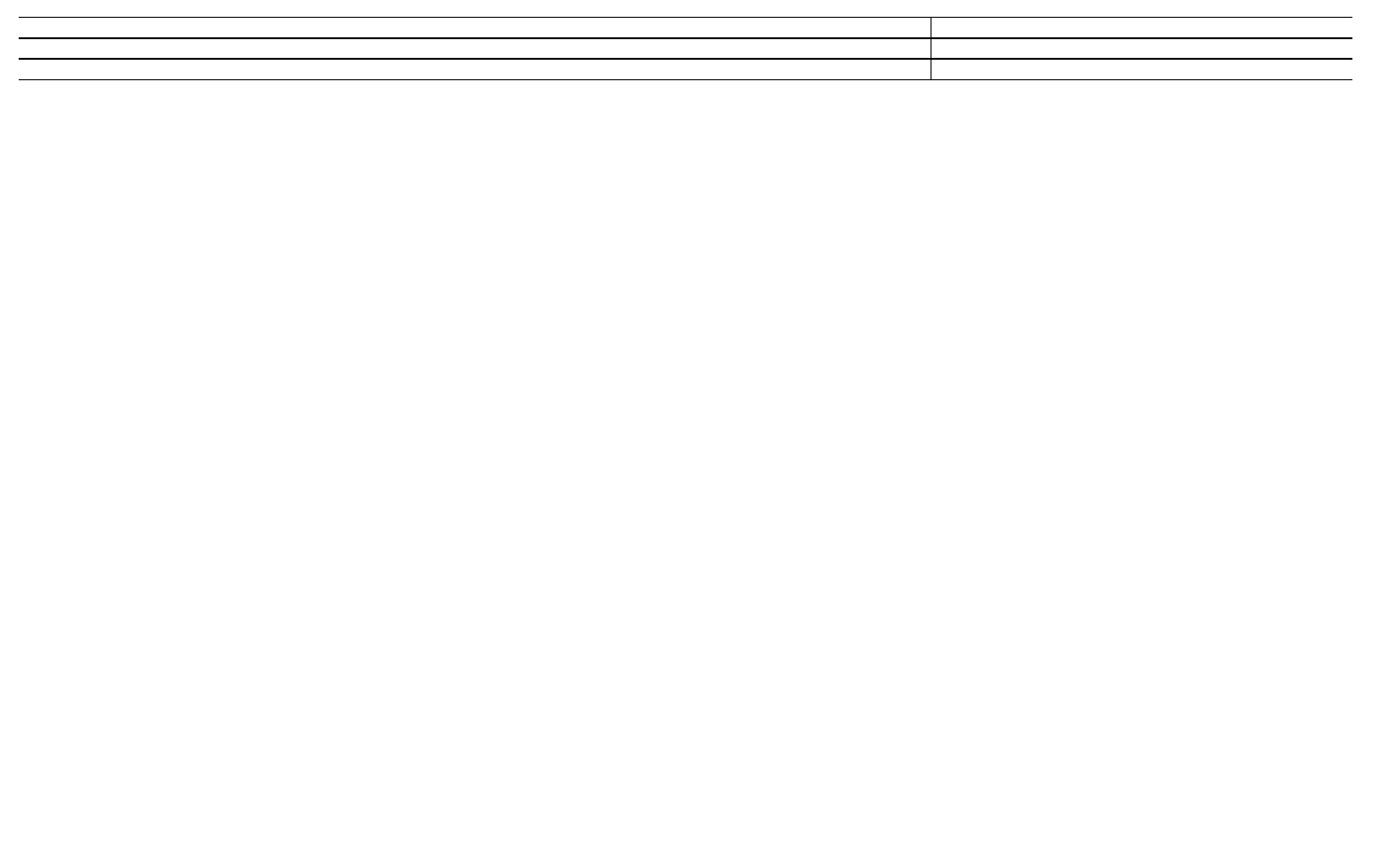| <u> 1980 - Ann an t-Aontaithe ann an t-Aontaithe ann an t-Aontaithe ann an t-Aontaithe ann an t-Aontaithe ann an t-</u> |
|-------------------------------------------------------------------------------------------------------------------------|
|                                                                                                                         |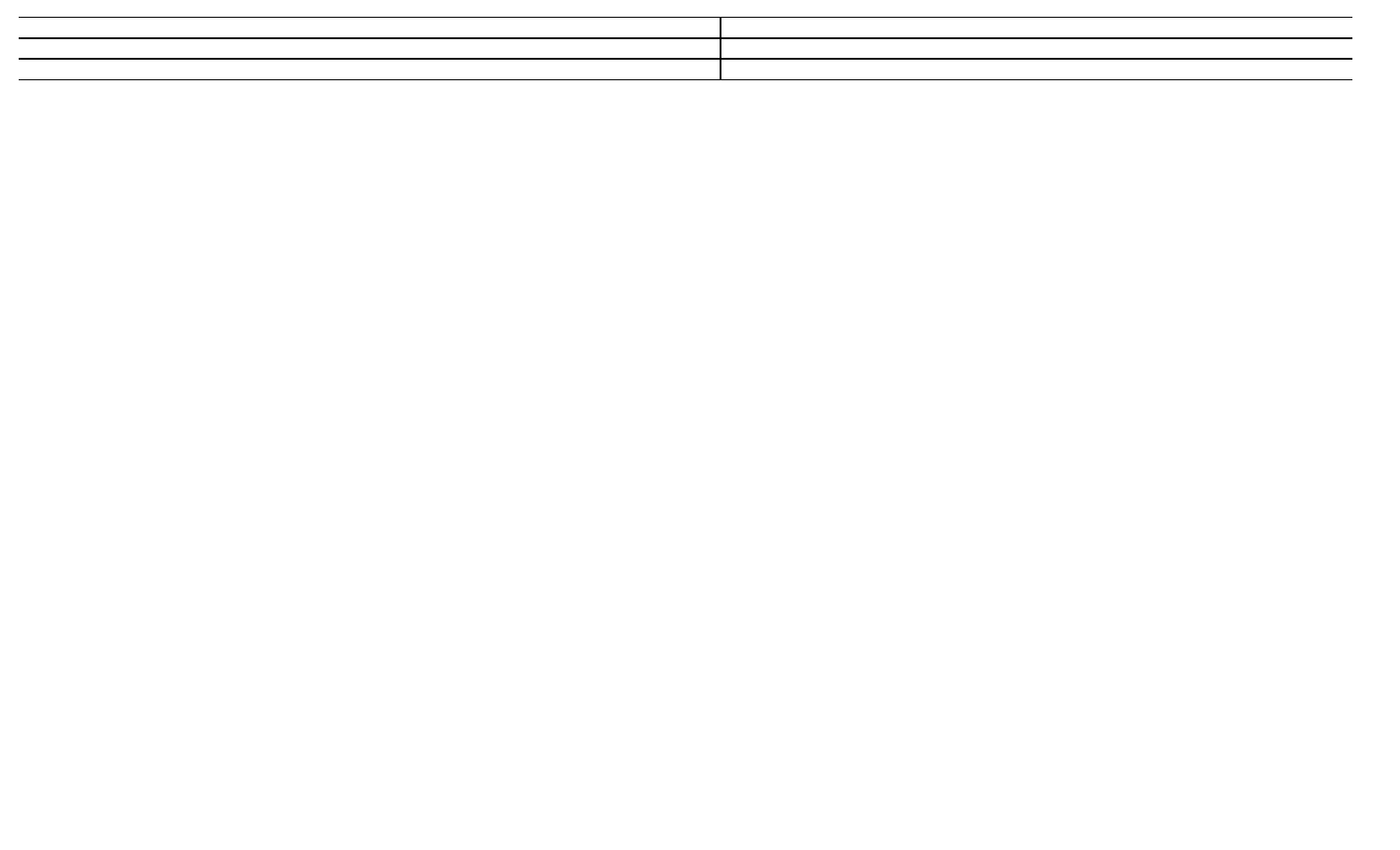| ,一个人都是一个人的人,而且,他们的人都是一个人,而且,他们的人都是一个人,而且,他们的人都是一个人,而且,他们的人都是一个人,而且,他们的人都是一个人,而且,他<br>第二十一章 一个人,他们的人都是一个人,他们的人都是一个人,他们的人都是一个人,他们的人都是一个人,他们的人都是一个人,他们的人都是一个人,他们的人都是一个人, | ,我们也不会不会。""我们的,我们也不会不会。""我们的,我们也不会不会不会。""我们的,我们也不会不会不会。""我们的,我们也不会不会不会。""我们的,我们也 |
|-----------------------------------------------------------------------------------------------------------------------------------------------------------------------|----------------------------------------------------------------------------------|
|                                                                                                                                                                       |                                                                                  |
|                                                                                                                                                                       |                                                                                  |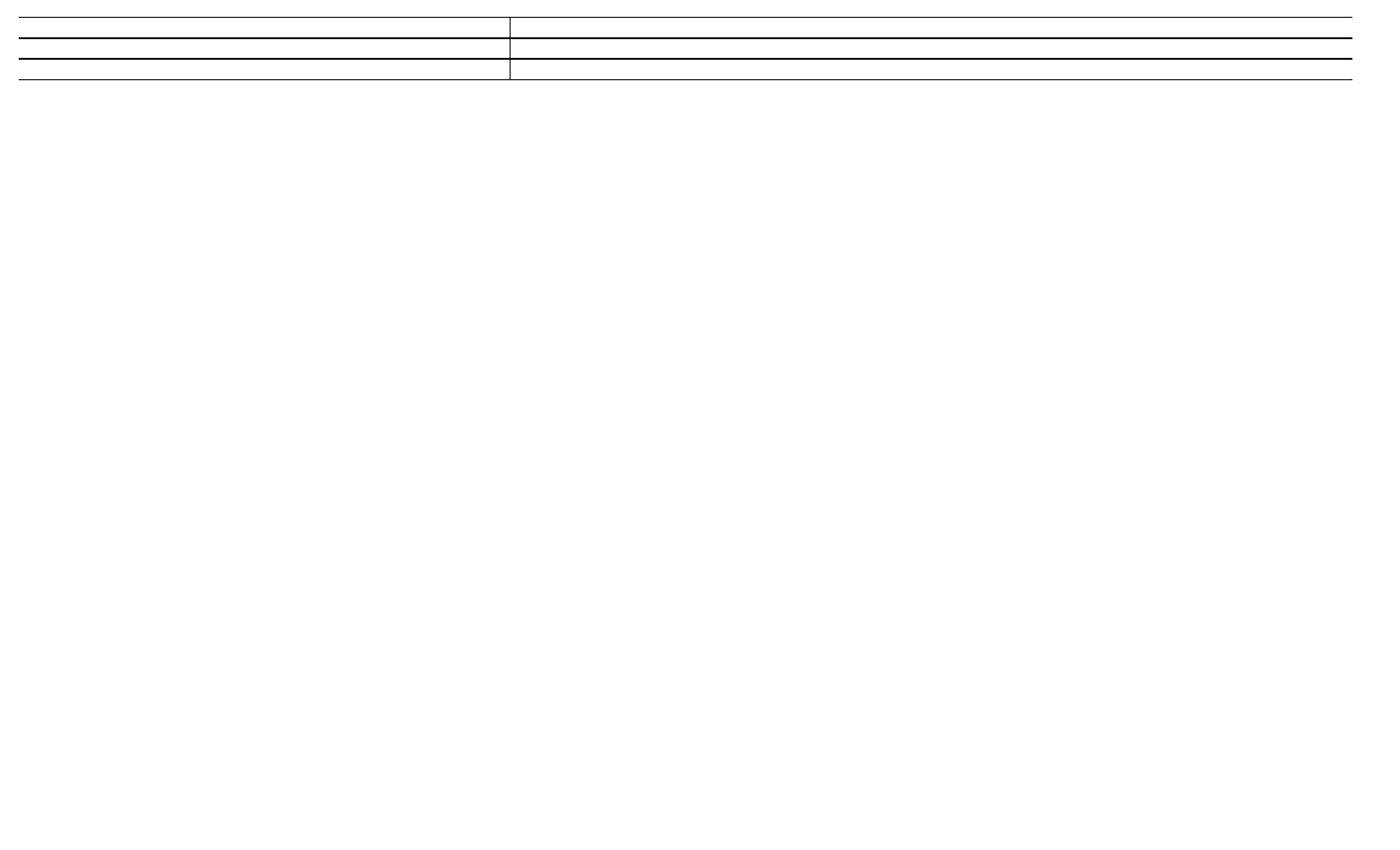| ,一个人的人都是一个人的人,而且,他们的人都是一个人的人,而且,他们的人都是一个人的人,而且,他们的人都是一个人的人,而且,他们的人都是一个人的人,而且,他们的人<br>第一百一十一章 一个人的人,他们的人都是一个人的人,他们的人都是一个人的人,他们的人都是一个人的人,他们的人都是一个人的人,他们的人都是一个人的人,他们的人都是<br>,我们就会不会不会。""我们,我们就会不会不会不会。""我们,我们就会不会不会不会不会不会。""我们,我们就会不会不会不会不会。""我们,我们就会不会不会不会不 |
|-----------------------------------------------------------------------------------------------------------------------------------------------------------------------------------------------------------------------------------------------------------|
| ,一个人都是一个人的人,而且,他们的人都是一个人,而且,他们的人都是一个人,而且,他们的人都是一个人,而且,他们的人都是一个人,而且,他们的人都是一个人,而且,他<br>第二十一章 一个人,他们的人都是一个人,他们的人都是一个人,他们的人都是一个人,他们的人都是一个人,他们的人都是一个人,他们的人都是一个人,他们的人都是一个人,                                                                                     |
|                                                                                                                                                                                                                                                           |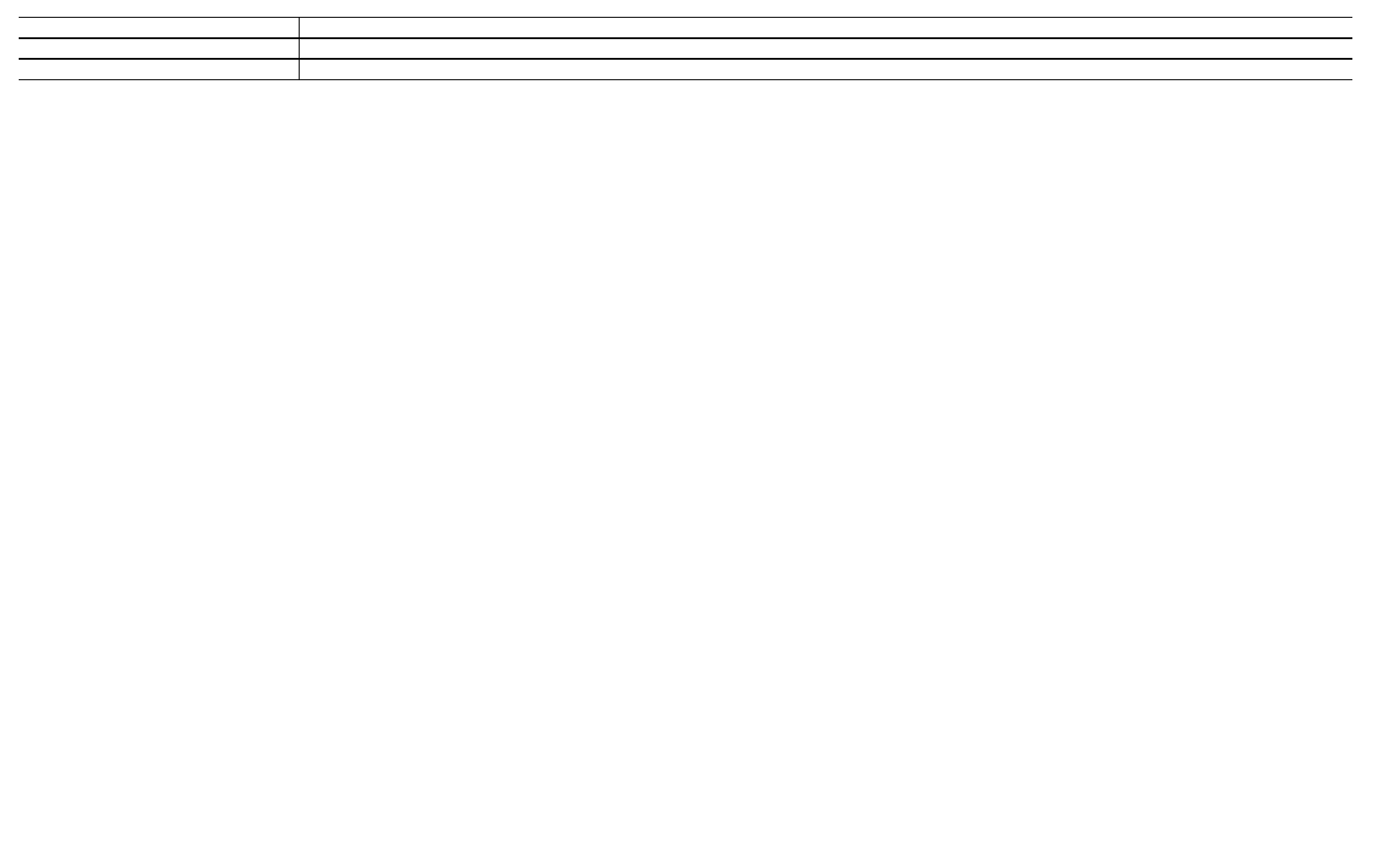| <u>та на представљен под податковата на представљен податковата на представљен податковата на представљен податк</u> |  |
|----------------------------------------------------------------------------------------------------------------------|--|
|                                                                                                                      |  |
| ,一个人都是一个人的人,一个人都是一个人的人,一个人都是一个人的人,一个人都是一个人的人,一个人都是一个人的人,一个人都是一个人的人,一个人都是一个人的人,一个人                                    |  |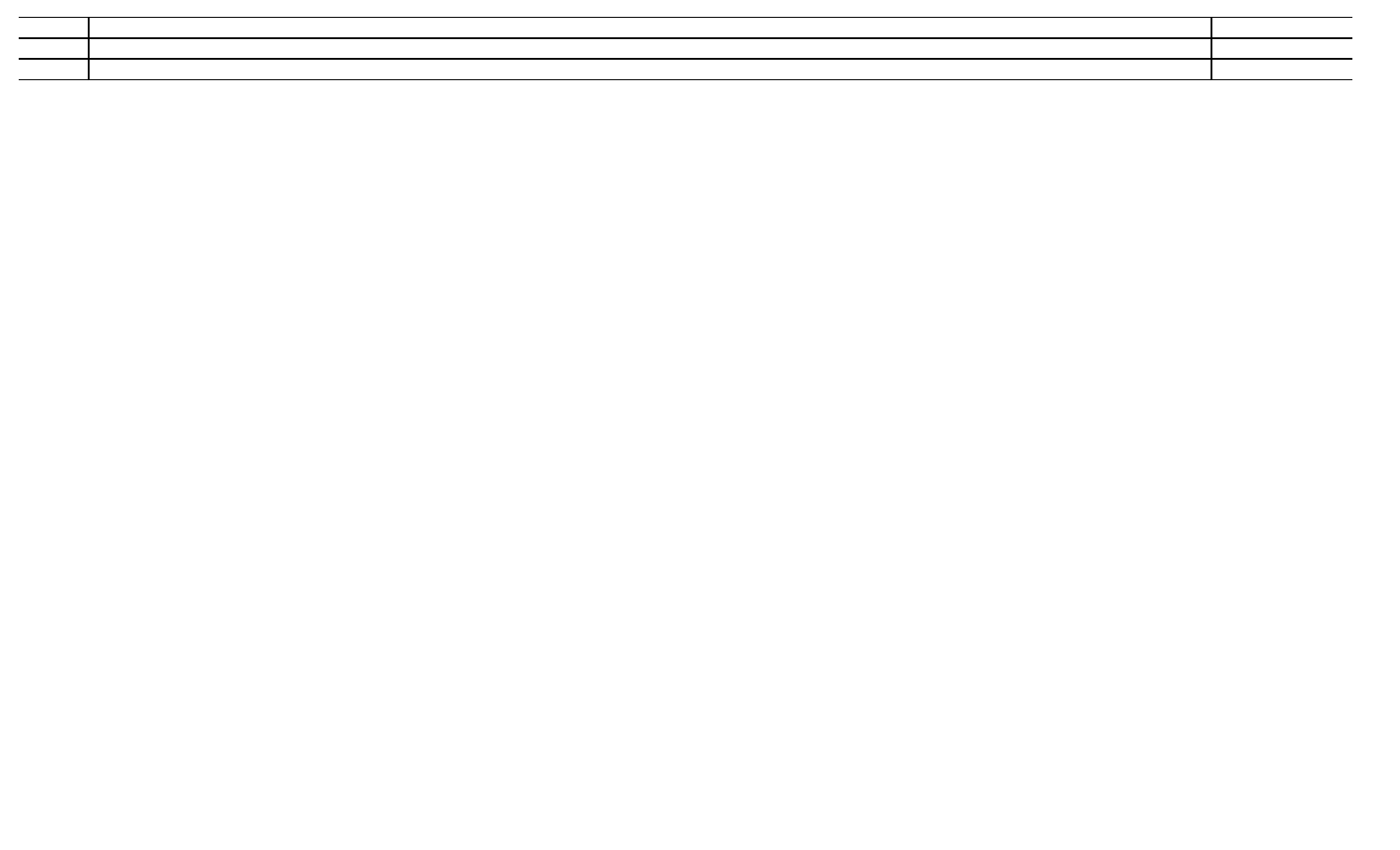| ,一个人都是一个人的人,一个人都是一个人的人,一个人都是一个人的人,一个人都是一个人的人,一个人都是一个人的人,一个人都是一个人的人,一个人都是一个人的人,一个人<br>→ South State State State State State State State State State State State State State State State State State State State State State State State State State State State State State State State State State State State St |  |
|-------------------------------------------------------------------------------------------------------------------------------------------------------------------------------------------------------------------------------------------------------------------------------------------------------------------|--|
| ,一个人的人都是一个人的人,而且,他们的人都是不是一个人的人,而且,他们的人都是不是一个人的人,而且,他们的人都是不是一个人的人,而且,他们的人都是不是一个人的<br>第一百一十一章 一个人的人,他们的人都是不是一个人的人,他们的人都是不是一个人的人,他们的人都是不是一个人的人,他们的人都是不是一个人的人,他们的人都是不是一个                                                                                                                                              |  |
| ,我们也不会不会不会。""我们的,我们也不会不会不会。""我们的,我们也不会不会不会不会不会。""我们的,我们也不会不会不会不会。""我们的,我们也不会不会不会<br>第二百一章 第二百一章 第二百一章 第二百一章 第二百一章 第二百一章 第二百一章 第二百一章 第二百一章 第二百一章 第二百一章 第二百一章 第二百一章 第二                                                                                                                                              |  |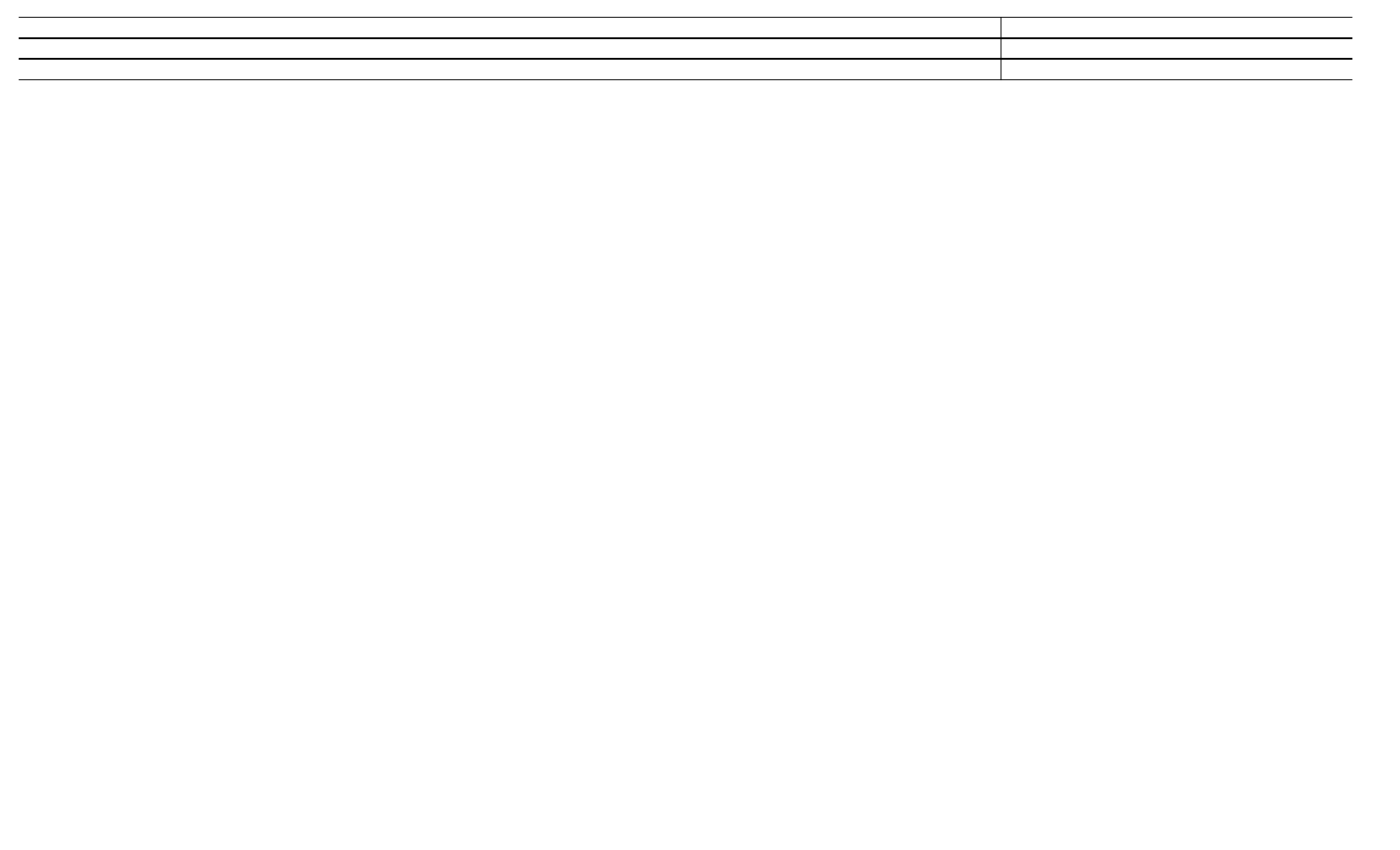| ,一个人都是一个人的人,而且,他们的人都是一个人,而且,他们的人都是一个人,而且,他们的人都是一个人,而且,他们的人都是一个人,而且,他们的人都是一个人,而且,他<br>第二十二章 第二十二章 第二十二章 第二十二章 第二十二章 第二十二章 第二十二章 第二十二章 第二十二章 第二十二章 第二十二章 第二十二章 第二十二章 第二十 |  |
|------------------------------------------------------------------------------------------------------------------------------------------------------------------------|--|
|                                                                                                                                                                        |  |
| ,我们就会不会不会。""我们的,我们也不会不会不会。""我们的,我们也不会不会不会不会不会。""我们的,我们也不会不会不会不会。""我们的,我们也不会不会不会不                                                                                       |  |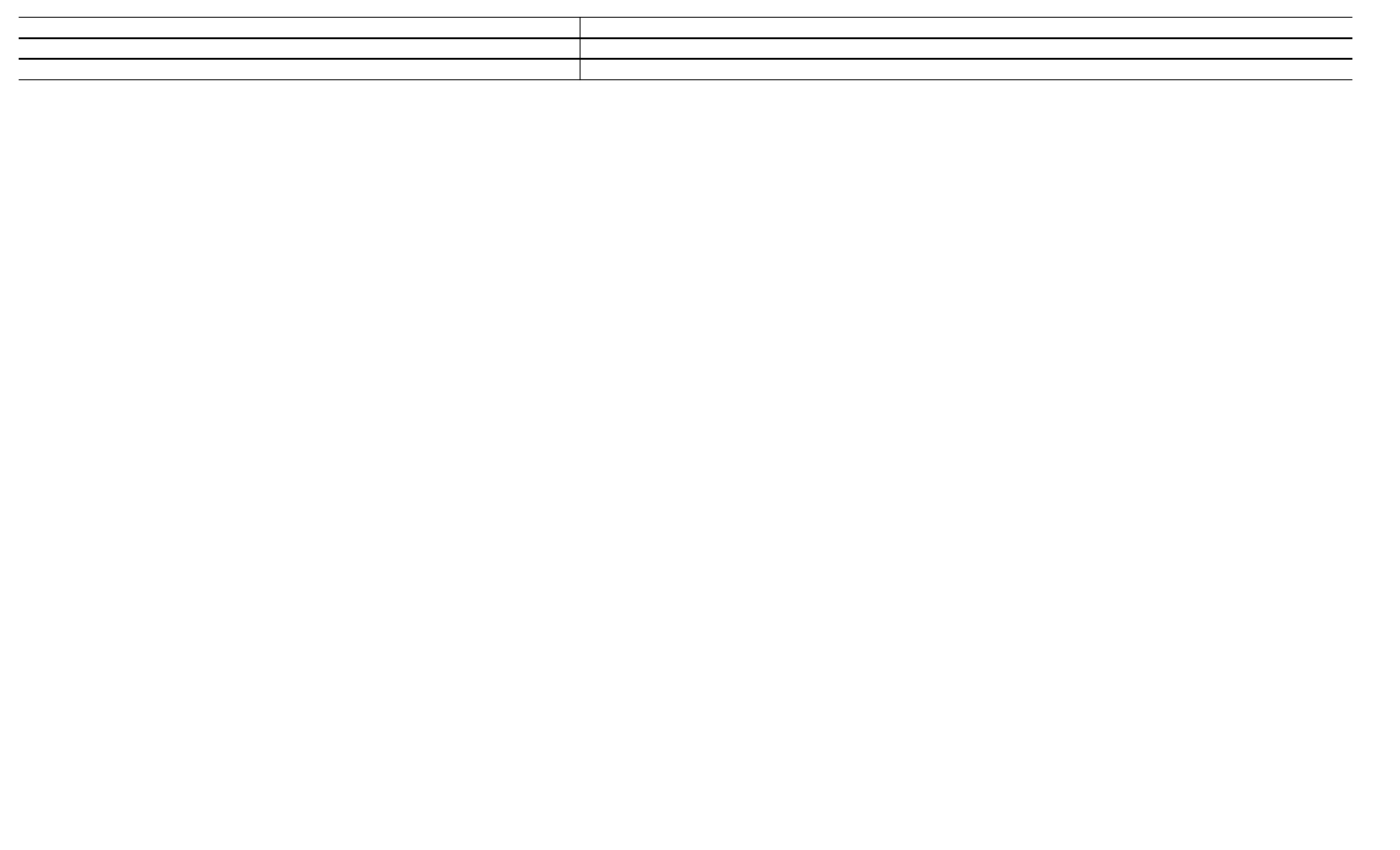| ,我们就会不会不会。""我们,我们也不会不会不会。""我们,我们也不会不会不会不会不会不会。""我们,我们也不会不会不会不会。""我们,我们也不会不会不会不会不  |
|-----------------------------------------------------------------------------------|
| ,一个人都是一个人的人,一个人都是一个人的人,一个人都是一个人的人,一个人都是一个人的人,一个人都是一个人的人,一个人都是一个人的人,一个人都是一个人的人,一个人 |
|                                                                                   |
| ,一个人都是一个人的人,而且,我们也不会不会不会。""我们,我们也不会不会不会不会。""我们,我们也不会不会不会不会。""我们,我们也不会不会不会不会。""我们, |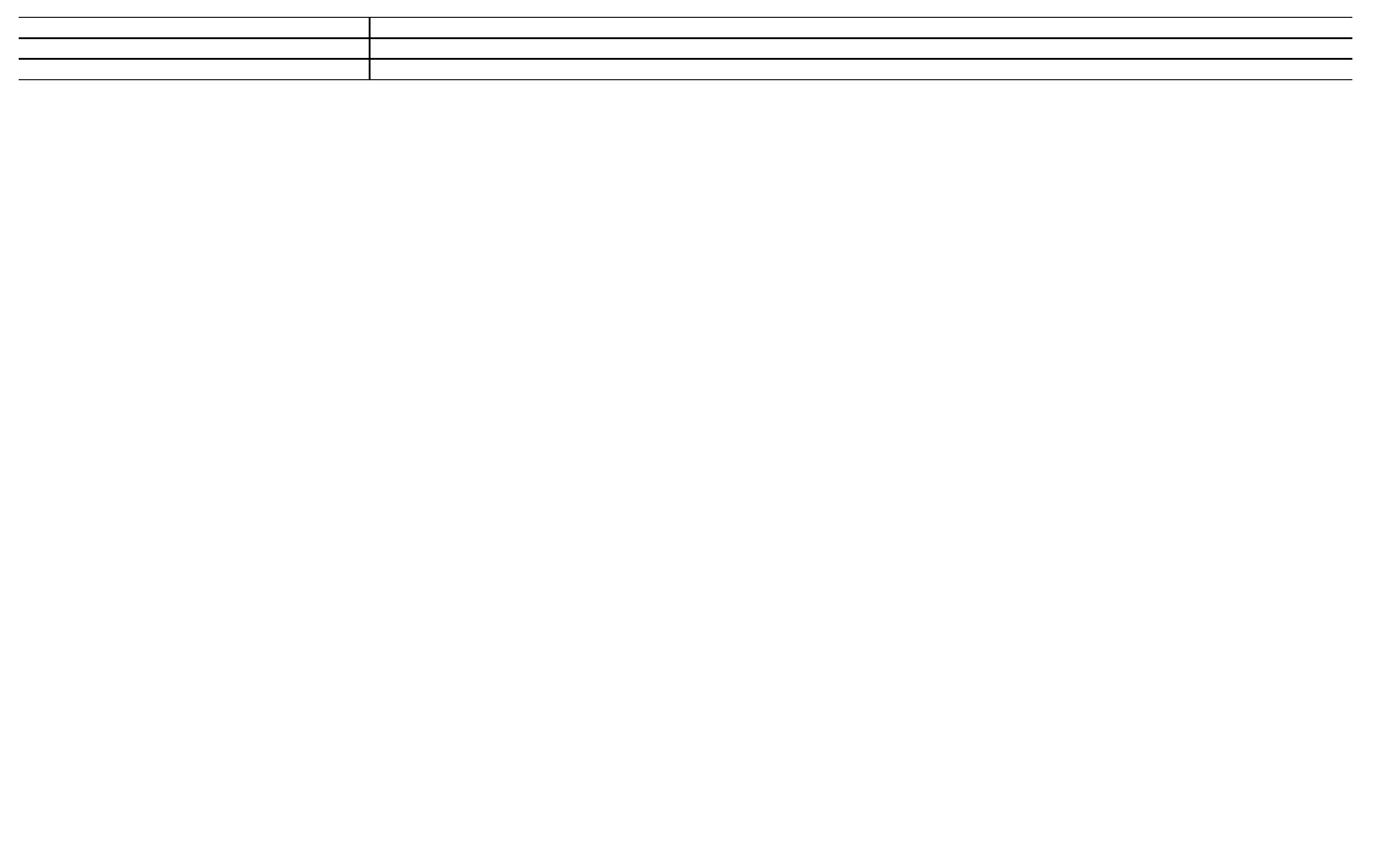| ,一个人都是一个人的人,一个人都是一个人的人,一个人都是一个人的人,一个人都是一个人的人,一个人都是一个人的人,一个人都是一个人的人,一个人都是一个人的人,一个人<br>第二十一章 一个人的人,一个人都是一个人的人,一个人都是一个人的人,一个人都是一个人的人,一个人都是一个人的人,一个人都是一个人的人,一个人都是一个人的人,一个<br>,一个人都是一个人的人,一个人都是一个人的人,一个人都是一个人的人,一个人都是一个人的人,一个人都是一个人的人,一个人都是一个人的人,一个人都是一个人的人,一个人<br>第二十一章 一个人的人,一个人的人都是一个人的人,一个人的人都是一个人的人,一个人的人都是一个人的人,一个人的人都是一个人的人,一个人的人都是一个人的人,一个人 |  |
|------------------------------------------------------------------------------------------------------------------------------------------------------------------------------------------------------------------------------------------------------------------------------------------------------------------------------------------------|--|
| ,一个人的人都是一个人的人,而且,他们的人都是一个人的人,而且,他们的人都是一个人的人,而且,他们的人都是一个人的人,而且,他们的人都是一个人的人,而且,他们的<br>第一百一十一章 一个人的人,他们的人都是一个人的人,他们的人都是一个人的人,他们的人都是一个人的人,他们的人都是一个人的人,他们的人都是一个人的人,他们的人都是                                                                                                                                                                           |  |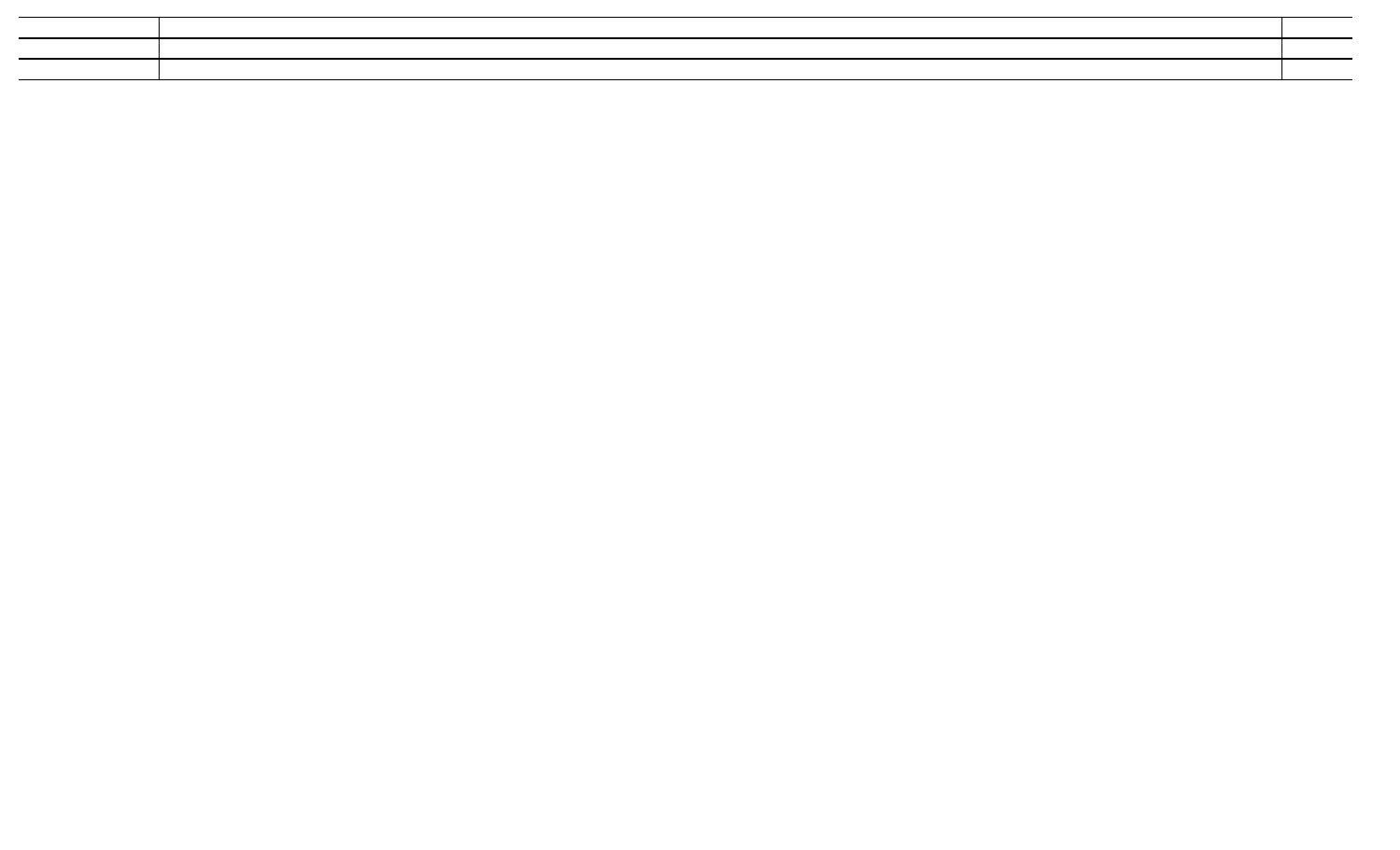| ,我们就会不会不会。""我们,我们也不会不会不会。""我们,我们也不会不会不会不会不会不会不会。""我们,我们也不会不会不会不会不会。""我们,我们也不会不会不  |  |
|-----------------------------------------------------------------------------------|--|
| ,一个人的人都是一个人的人,而且,他们的人都是一个人的人,而且,他们的人都是一个人的人,而且,他们的人都是一个人的人,而且,他们的人都是一个人的人,而且,他们的人 |  |
|                                                                                   |  |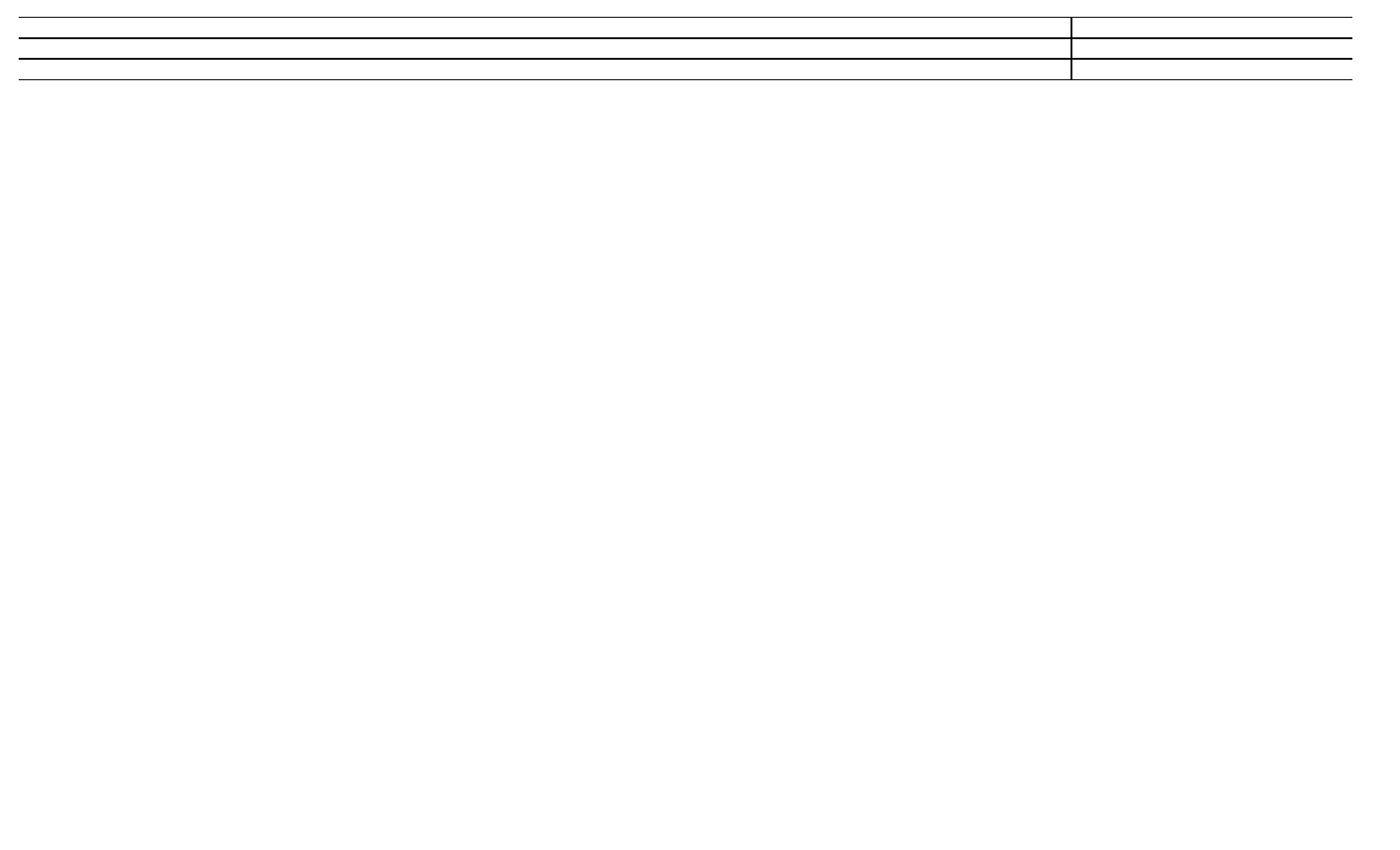| → 中国的 → 中国的 → 中国的 → 中国的 → 中国的 → 中国的 → 中国的 → 中国的 → 中国的 → 中国的 → 中国的 → 中国的 → 中国的 → 中国的 → 中国的 → 中国的 → 中国的 → 中国的 → 中国 |  |
|------------------------------------------------------------------------------------------------------------------|--|
|                                                                                                                  |  |
|                                                                                                                  |  |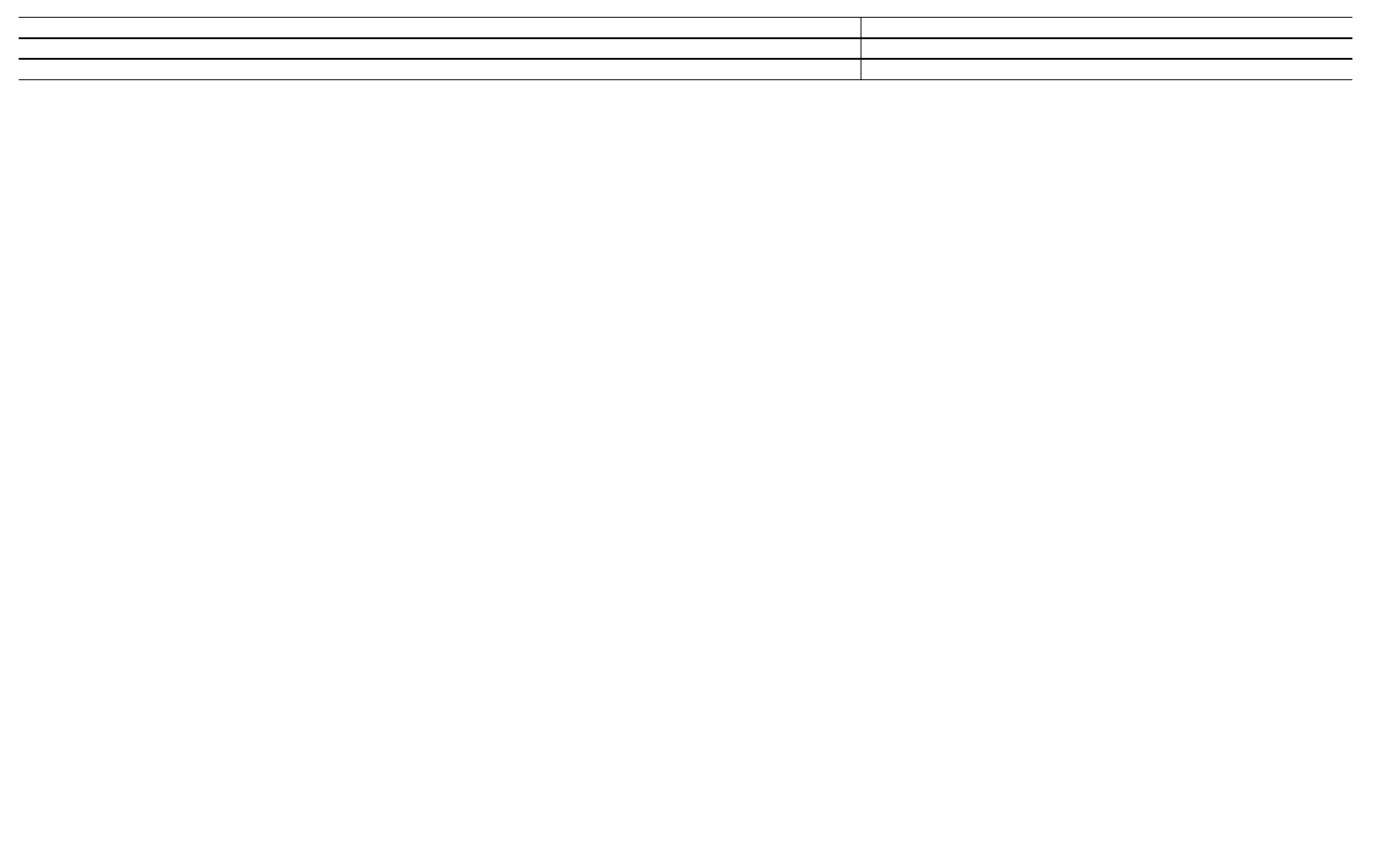| ,我们就会不会不会。""我们,我们就会不会不会不会,我们就会不会不会不会。""我们,我们就会不会不会不会。""我们,我们就会不会不会不会。""我们,我们就会不会 |                                                                                   |
|----------------------------------------------------------------------------------|-----------------------------------------------------------------------------------|
|                                                                                  | ,我们也不会不会不会。""我们的,我们也不会不会不会。""我们的,我们也不会不会不会不会。""我们的,我们也不会不会不会不会。""我们的,我们也不会不会不会不会  |
|                                                                                  | ,我们就会不会不会。""我们,我们就会不会不会,我们就会不会不会,我们就会不会不会。""我们,我们就会不会不会。""我们,我们就会不会不会不会。""我们,我们就会 |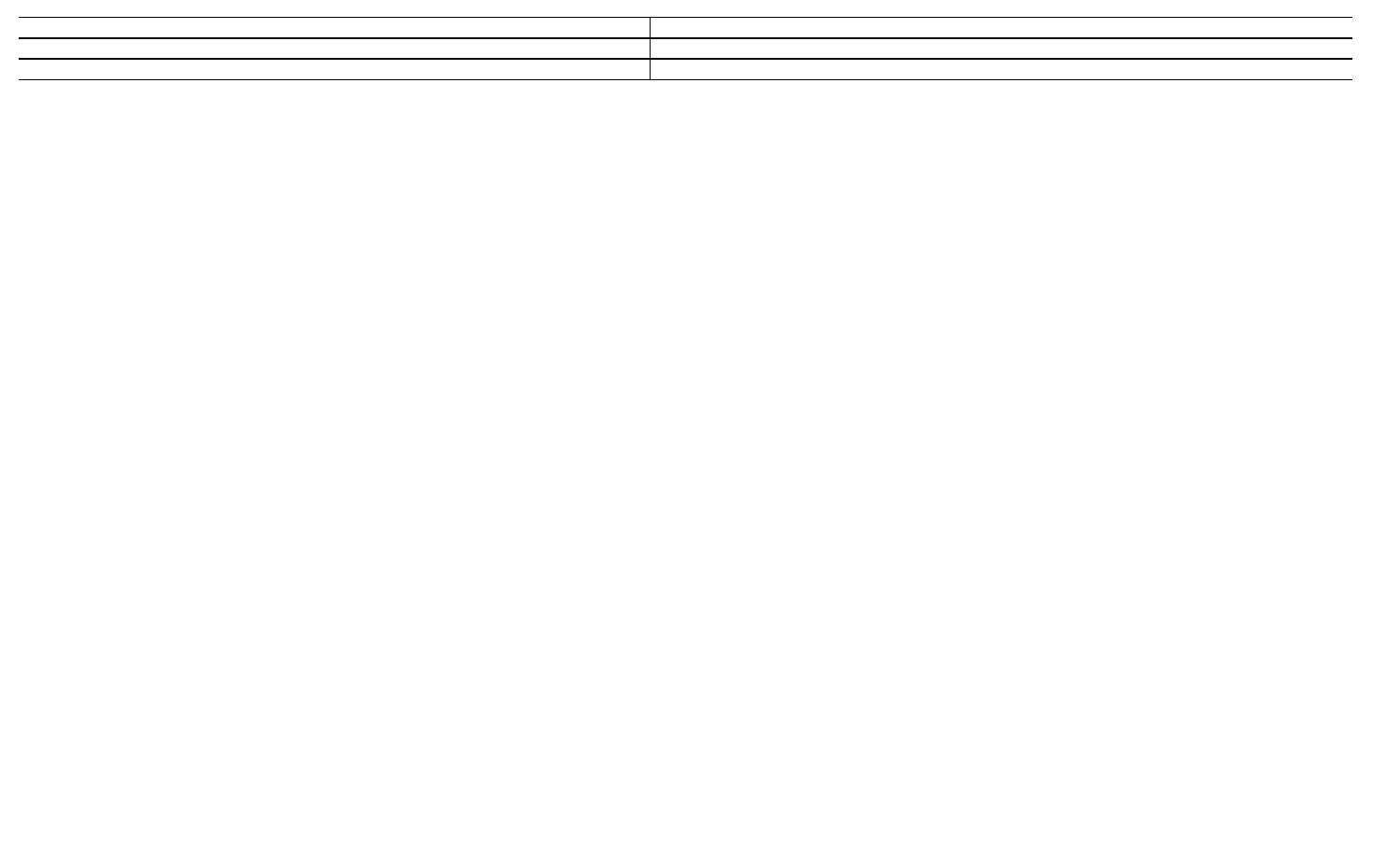| ,一个人都是一个人的人,而且,我们也不会不会不会。""我们,我们也不会不会不会不会不会不会不会。""我们,我们也不会不会不会不会不会不会不会不会。""我们,我们                                                                                     |
|----------------------------------------------------------------------------------------------------------------------------------------------------------------------|
|                                                                                                                                                                      |
| ,他们的人们就会在这里,他们的人们就会在这里,他们的人们就会在这里,他们的人们就会在这里,他们的人们就会在这里,他们的人们就会在这里,他们的人们就会在这里,他们<br>第251章 我们的人们的人们,我们的人们的人们的人们,我们的人们的人们的人们,我们的人们的人们的人们,我们的人们的人们的人们,我们的人们的人们的人们,我们的人们 |
|                                                                                                                                                                      |
|                                                                                                                                                                      |
|                                                                                                                                                                      |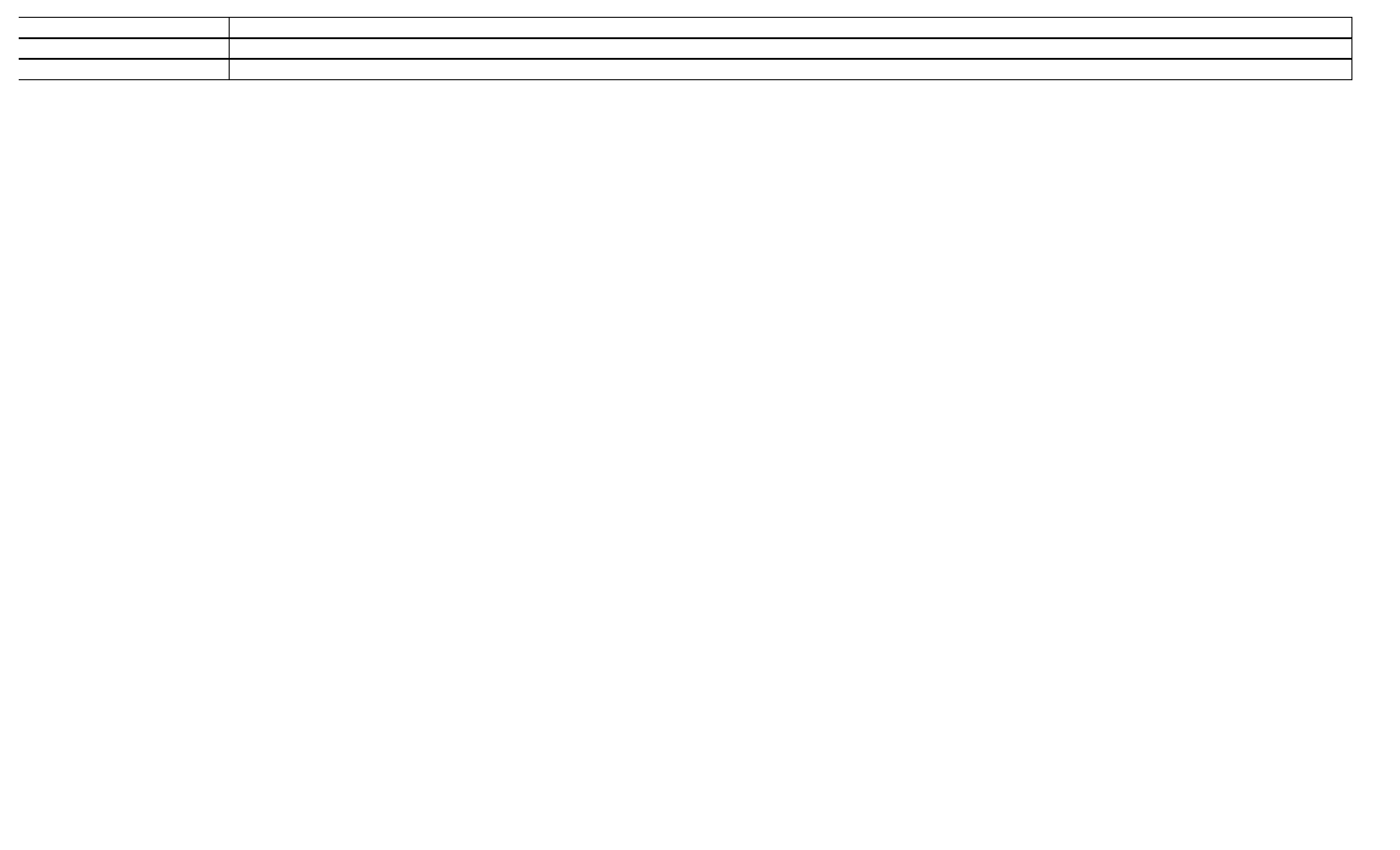| ,他们的人们就是一个人,他们的人们就是一个人,他们的人们,他们的人们就是一个人,他们的人们,他们的人们就是一个人,他们的人们,他们的人们,他们的人们,他们的人们,<br>第25章 我们的人们,他们的人们,他们的人们,他们的人们,他们的人们,他们的人们,他们的人们,他们的人们,他们的人们,他们的人们,他们的人们,他们的人们,他们的 |  |
|-----------------------------------------------------------------------------------------------------------------------------------------------------------------------|--|
| ,一个人都是一个人的人,而且,他们的人都是一个人,而且,他们的人都是一个人,而且,他们的人都是一个人,而且,他们的人都是一个人,而且,他们的人都是一个人,而且,他<br>第二百一十一章 一个人,他们的人都是一个人,他们的人都是一个人,他们的人都是一个人,他们的人都是一个人,他们的人都是一个人,他们的人都是一个人,他们的人都是一个 |  |
| ,一个人都是一个人的人,而且,他们的人都是一个人,他们的人都是一个人,他们的人都是一个人,他们的人都是一个人,他们的人都是一个人,他们的人都是一个人,他们的人都是                                                                                     |  |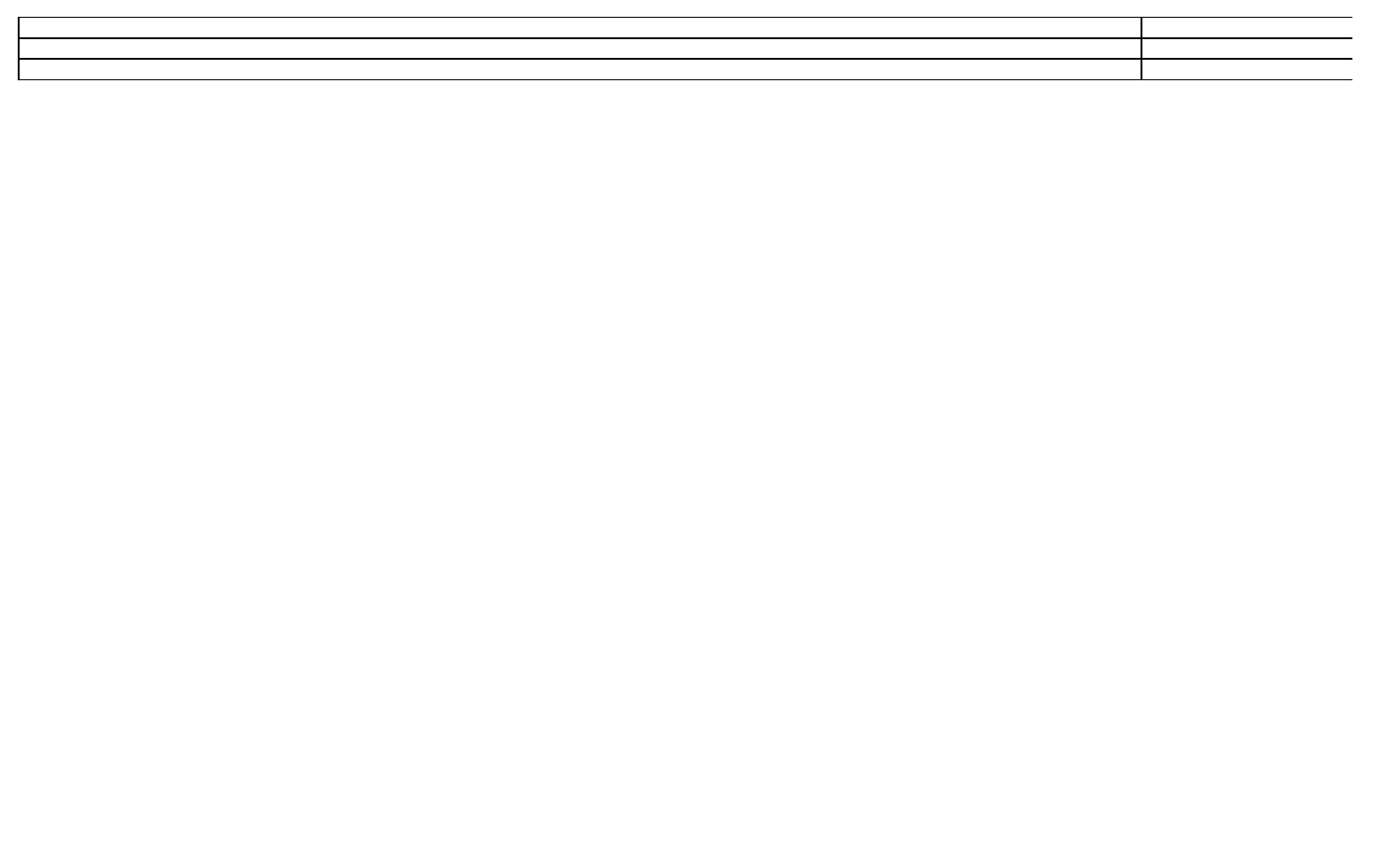| ,一个人都是一个人的人,而且,我们也不会不会不会。""我们,我们也不会不会不会不会不会不会不会不会。""我们,我们也不会不会不会不会不会不会不会不会。""我们,我<br>,他们的人们也不会不会。""我们的人们,我们也不会不会不会。""我们的人们,我们也不会不会不会。""我们的人们,我们也不会不会不会。""我们的人们,我们也不会不 |  |
|-----------------------------------------------------------------------------------------------------------------------------------------------------------------------|--|
| ,我们也不会不会不会。""我们的,我们也不会不会不会。""我们的,我们也不会不会不会不会。""我们的,我们也不会不会不会不会。""我们的,我们也不会不会不会不会                                                                                      |  |
|                                                                                                                                                                       |  |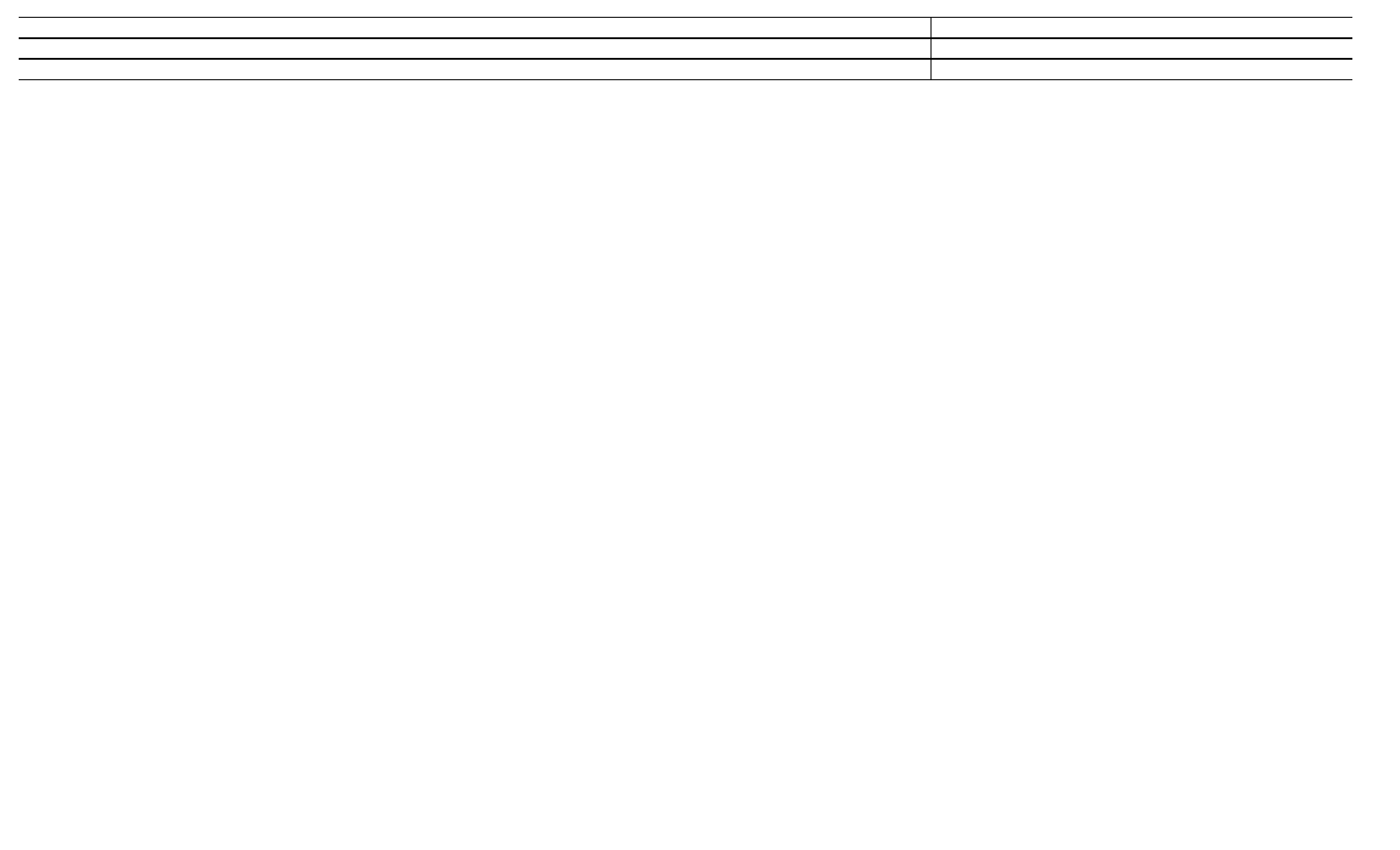| <u> 2001 - An t-An Aontaithe ann an t-Aontaithe ann an t-Aontaithe ann an t-Aontaithe ann an t-Aontaithe ann an t-</u> |
|------------------------------------------------------------------------------------------------------------------------|
|                                                                                                                        |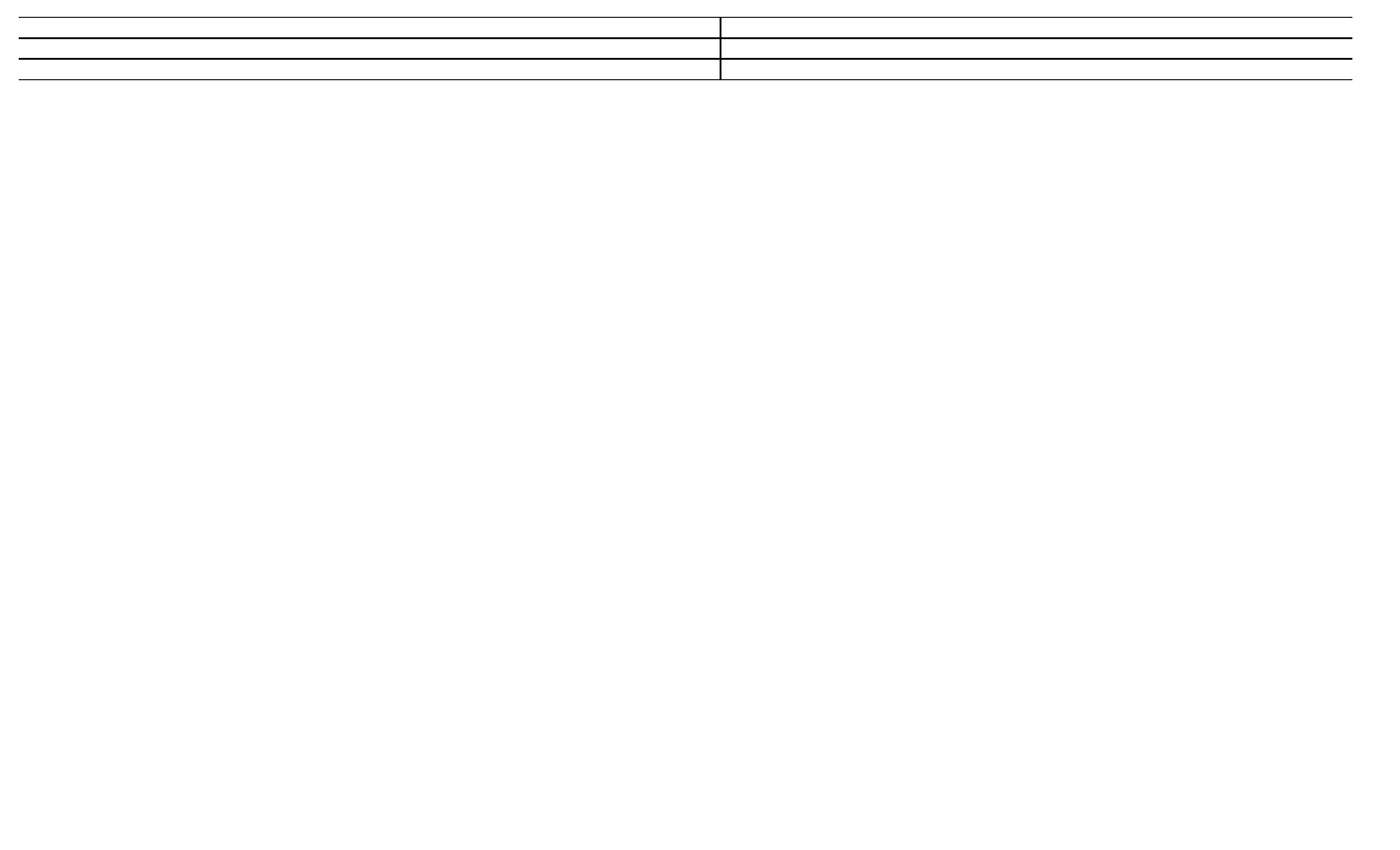| ,一个人都是一个人的人,而且,他们的人都是一个人,而且,他们的人都是一个人,而且,他们的人都是一个人,而且,他们的人都是一个人,而且,他们的人都是一个人,而且,他<br>第二十一章 一个人,他们的人都是一个人,他们的人都是一个人,他们的人都是一个人,他们的人都是一个人,他们的人都是一个人,他们的人都是一个人,他们的人都是一个人, | ,我们也不会不会。""我们的,我们也不会不会。""我们的,我们也不会不会不会。""我们的,我们也不会不会不会。""我们的,我们也不会不会不会。""我们的,我们也 |
|-----------------------------------------------------------------------------------------------------------------------------------------------------------------------|----------------------------------------------------------------------------------|
|                                                                                                                                                                       |                                                                                  |
|                                                                                                                                                                       |                                                                                  |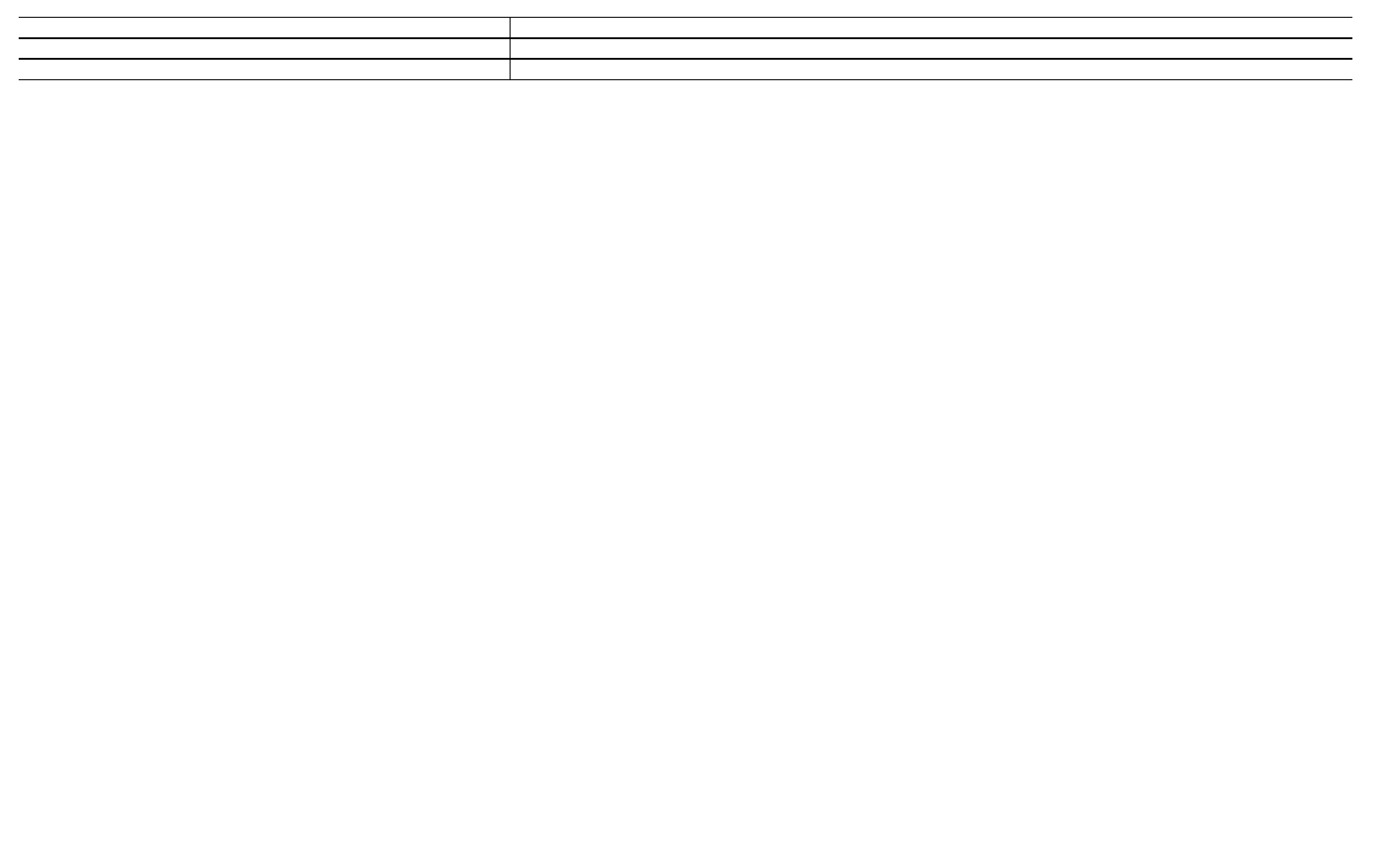| ,一个人的人都是一个人的人,而且,他们的人都是一个人的人,而且,他们的人都是一个人的人,而且,他们的人都是一个人的人,而且,他们的人都是一个人的人,而且,他们的人<br>第一百一十一章 一个人的人,他们的人都是一个人的人,他们的人都是一个人的人,他们的人都是一个人的人,他们的人都是一个人的人,他们的人都是一个人的人,他们的人都是<br>,我们就会不会不会。""我们,我们就会不会不会不会。""我们,我们就会不会不会不会不会不会。""我们,我们就会不会不会不会不会。""我们,我们就会不会不会不会不 |
|-----------------------------------------------------------------------------------------------------------------------------------------------------------------------------------------------------------------------------------------------------------|
| ,一个人都是一个人的人,而且,他们的人都是一个人,而且,他们的人都是一个人,而且,他们的人都是一个人,而且,他们的人都是一个人,而且,他们的人都是一个人,而且,他<br>第二十一章 一个人,他们的人都是一个人,他们的人都是一个人,他们的人都是一个人,他们的人都是一个人,他们的人都是一个人,他们的人都是一个人,他们的人都是一个人,                                                                                     |
|                                                                                                                                                                                                                                                           |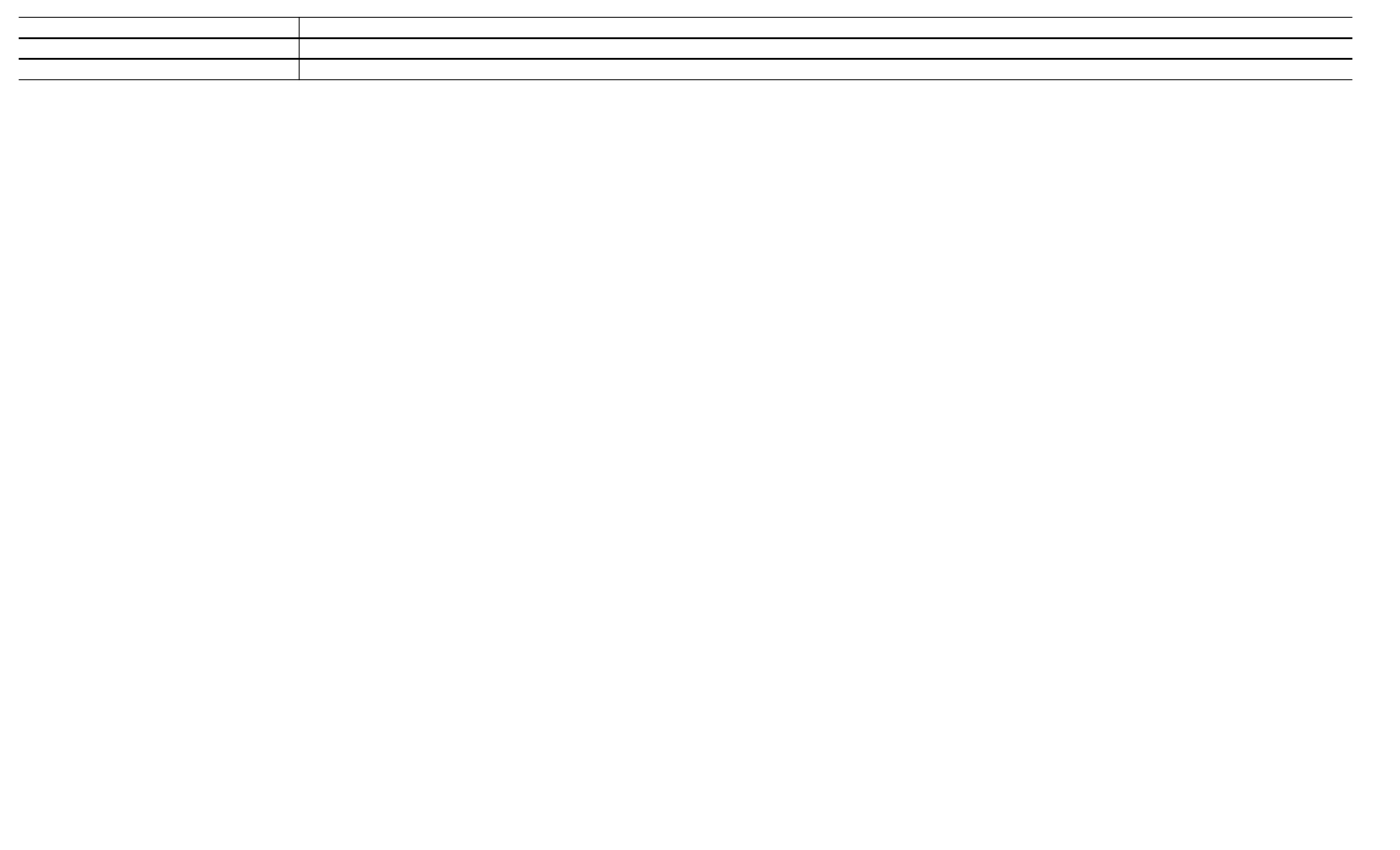| <u>та на представљен под податковата на представљен податковата на представљен податковата на представљен податк</u> |  |
|----------------------------------------------------------------------------------------------------------------------|--|
|                                                                                                                      |  |
| ,一个人都是一个人的人,一个人都是一个人的人,一个人都是一个人的人,一个人都是一个人的人,一个人都是一个人的人,一个人都是一个人的人,一个人都是一个人的人,一个人                                    |  |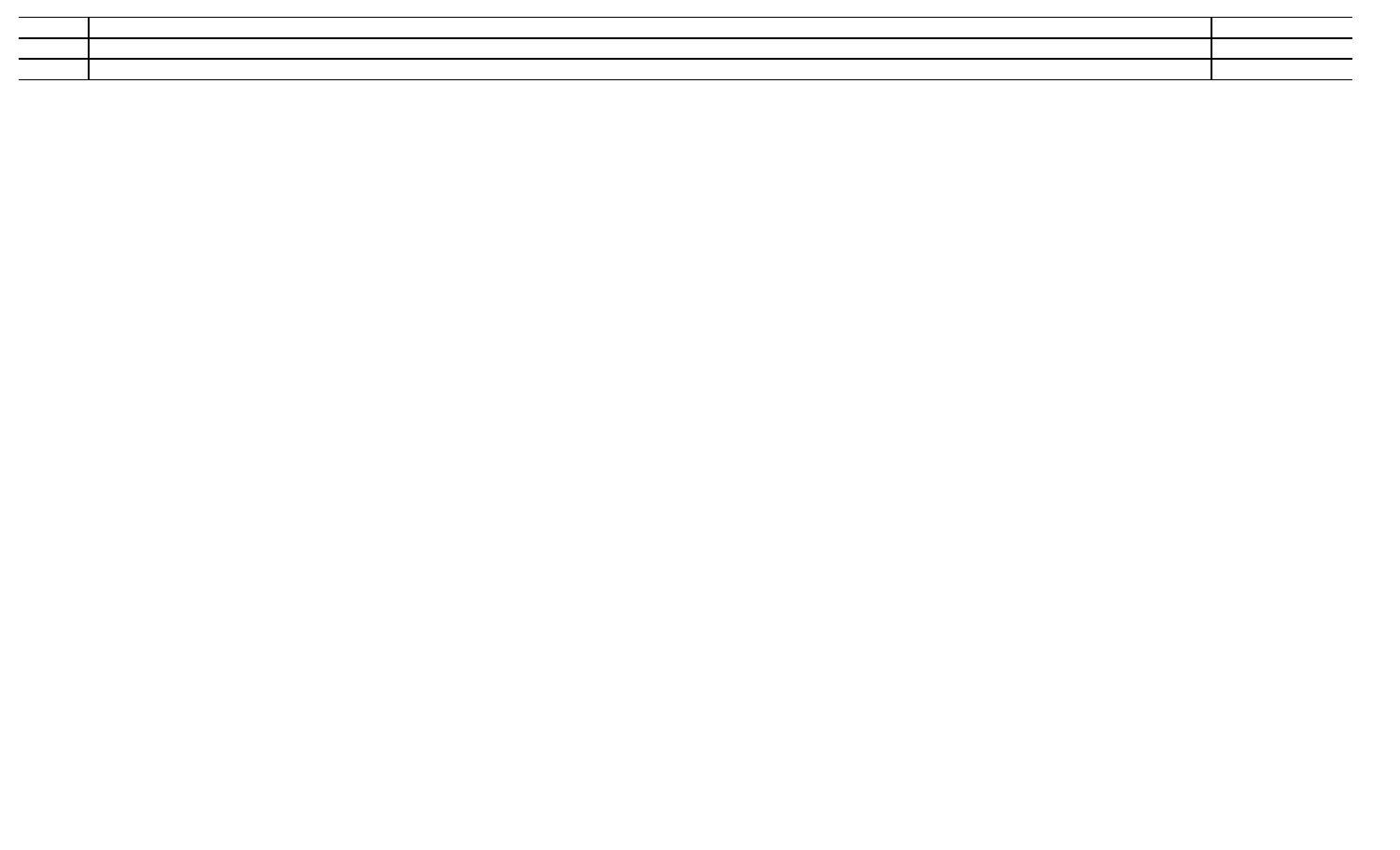| ,一个人都是一个人的人,一个人都是一个人的人,一个人都是一个人的人,一个人都是一个人的人,一个人都是一个人的人,一个人都是一个人的人,一个人都是一个人的人,一个人<br>→ South State State State State State State State State State State State State State State State State State State State State State State State State State State State State State State State State State State State St |  |
|-------------------------------------------------------------------------------------------------------------------------------------------------------------------------------------------------------------------------------------------------------------------------------------------------------------------|--|
| ,一个人的人都是一个人的人,而且,他们的人都是不是一个人的人,而且,他们的人都是不是一个人的人,而且,他们的人都是不是一个人的人,而且,他们的人都是不是一个人的<br>第一百一十一章 一个人的人,他们的人都是不是一个人的人,他们的人都是不是一个人的人,他们的人都是不是一个人的人,他们的人都是不是一个人的人,他们的人都是不是一个                                                                                                                                              |  |
| ,我们也不会不会不会。""我们的,我们也不会不会不会。""我们的,我们也不会不会不会不会不会。""我们的,我们也不会不会不会不会。""我们的,我们也不会不会不会<br>第二百一章 第二百一章 第二百一章 第二百一章 第二百一章 第二百一章 第二百一章 第二百一章 第二百一章 第二百一章 第二百一章 第二百一章 第二百一章 第二                                                                                                                                              |  |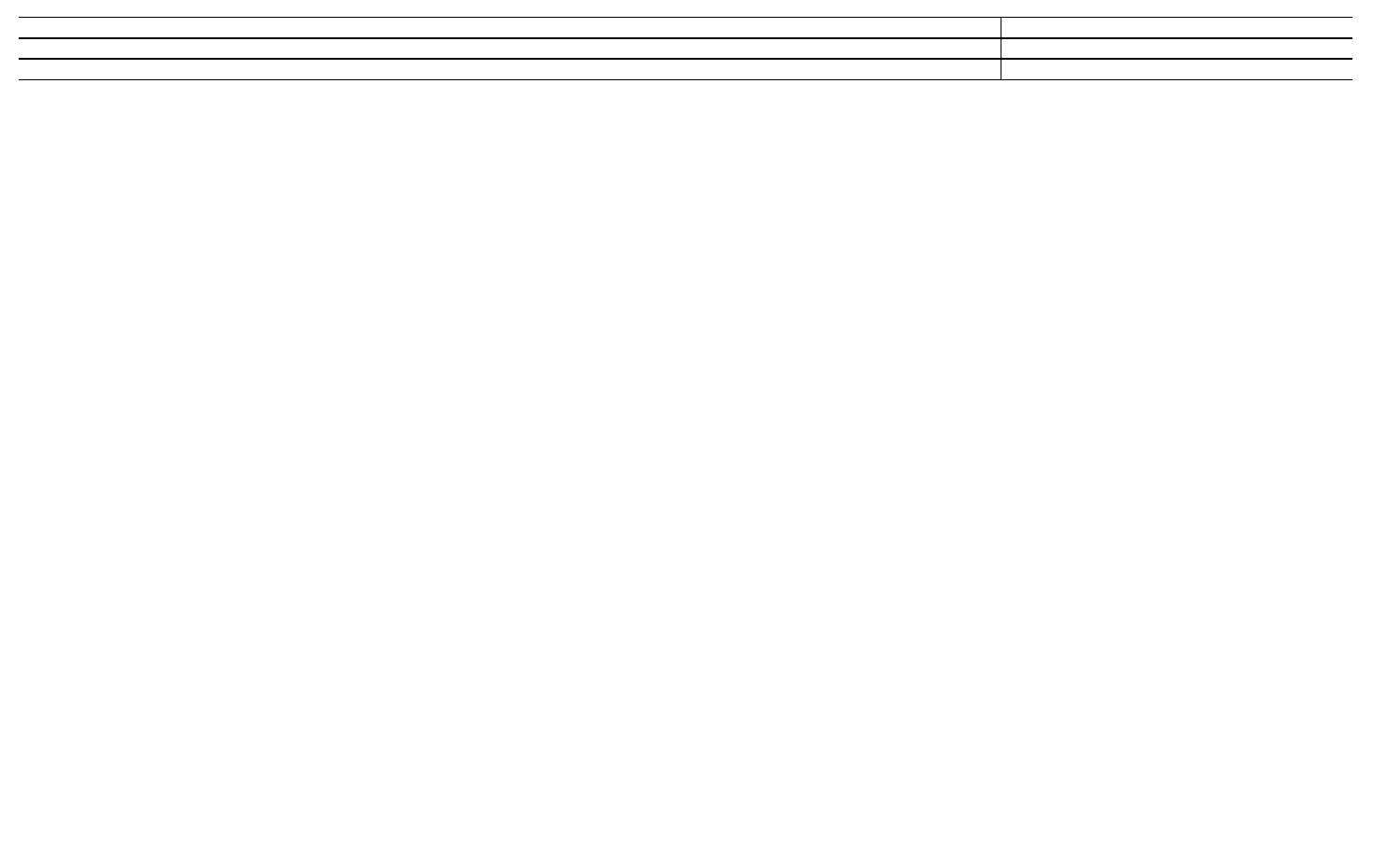| ,一个人都是一个人的人,而且,他们的人都是一个人,而且,他们的人都是一个人,而且,他们的人都是一个人,而且,他们的人都是一个人,而且,他们的人都是一个人,而且,他<br>第二十二章 第二十二章 第二十二章 第二十二章 第二十二章 第二十二章 第二十二章 第二十二章 第二十二章 第二十二章 第二十二章 第二十二章 第二十二章 第二十 |  |
|------------------------------------------------------------------------------------------------------------------------------------------------------------------------|--|
|                                                                                                                                                                        |  |
| ,一个人的人都是一个人的人,而且,他们的人都是一个人的人,而且,他们的人都是一个人的人,而且,他们的人都是一个人的人,而且,他们的人都是一个人的人,而且,他们的人                                                                                      |  |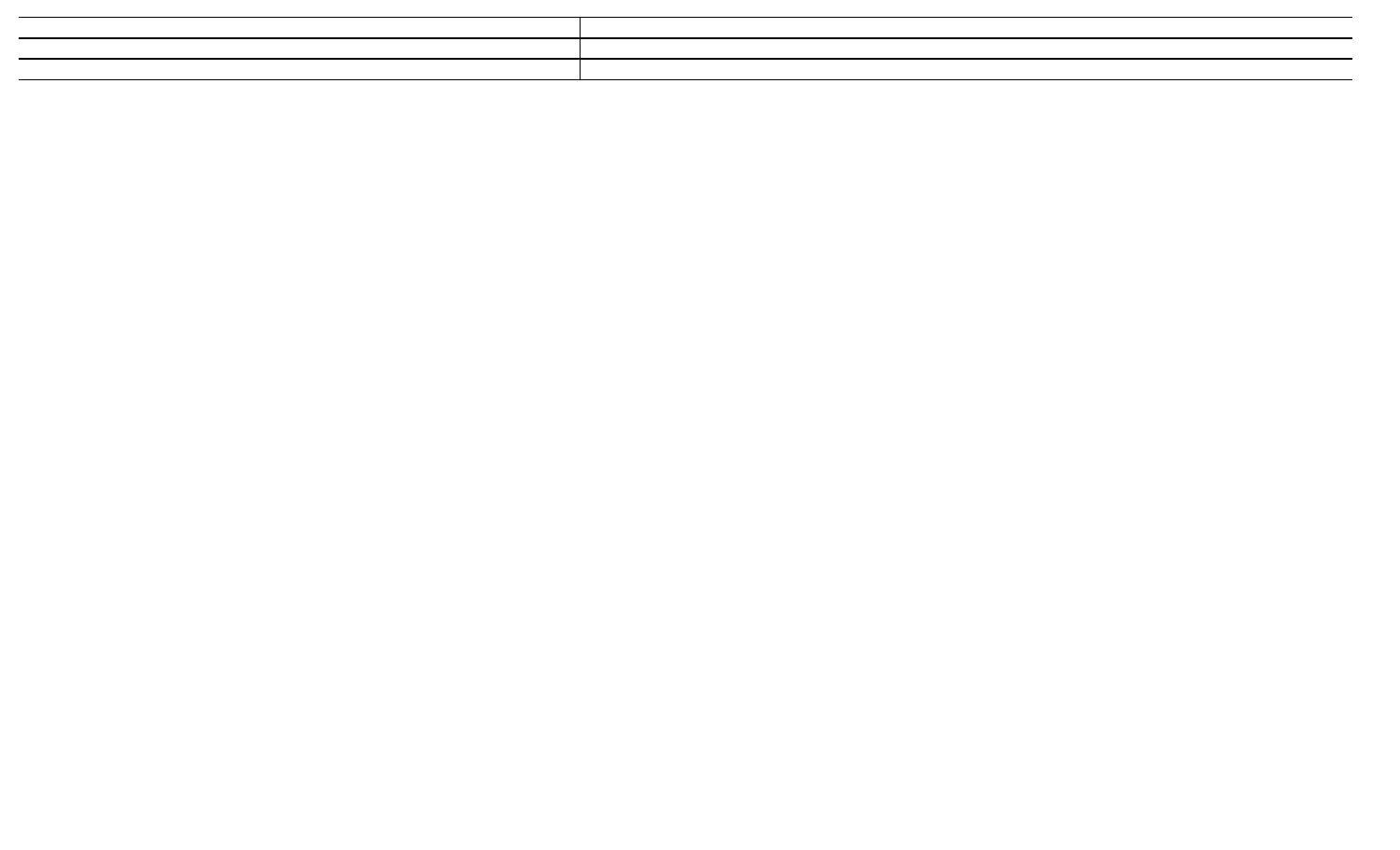| ,我们就会不会不会。""我们,我们也不会不会不会。""我们,我们也不会不会不会不会不会不会。""我们,我们也不会不会不会不会。""我们,我们也不会不会不会不会不  |
|-----------------------------------------------------------------------------------|
| ,一个人都是一个人的人,一个人都是一个人的人,一个人都是一个人的人,一个人都是一个人的人,一个人都是一个人的人,一个人都是一个人的人,一个人都是一个人的人,一个人 |
|                                                                                   |
| ,一个人都是一个人的人,而且,我们也不会不会不会。""我们,我们也不会不会不会不会不会不会不会。""我们,我们也不会不会不会不会不会不会不会不会。""我们,我们  |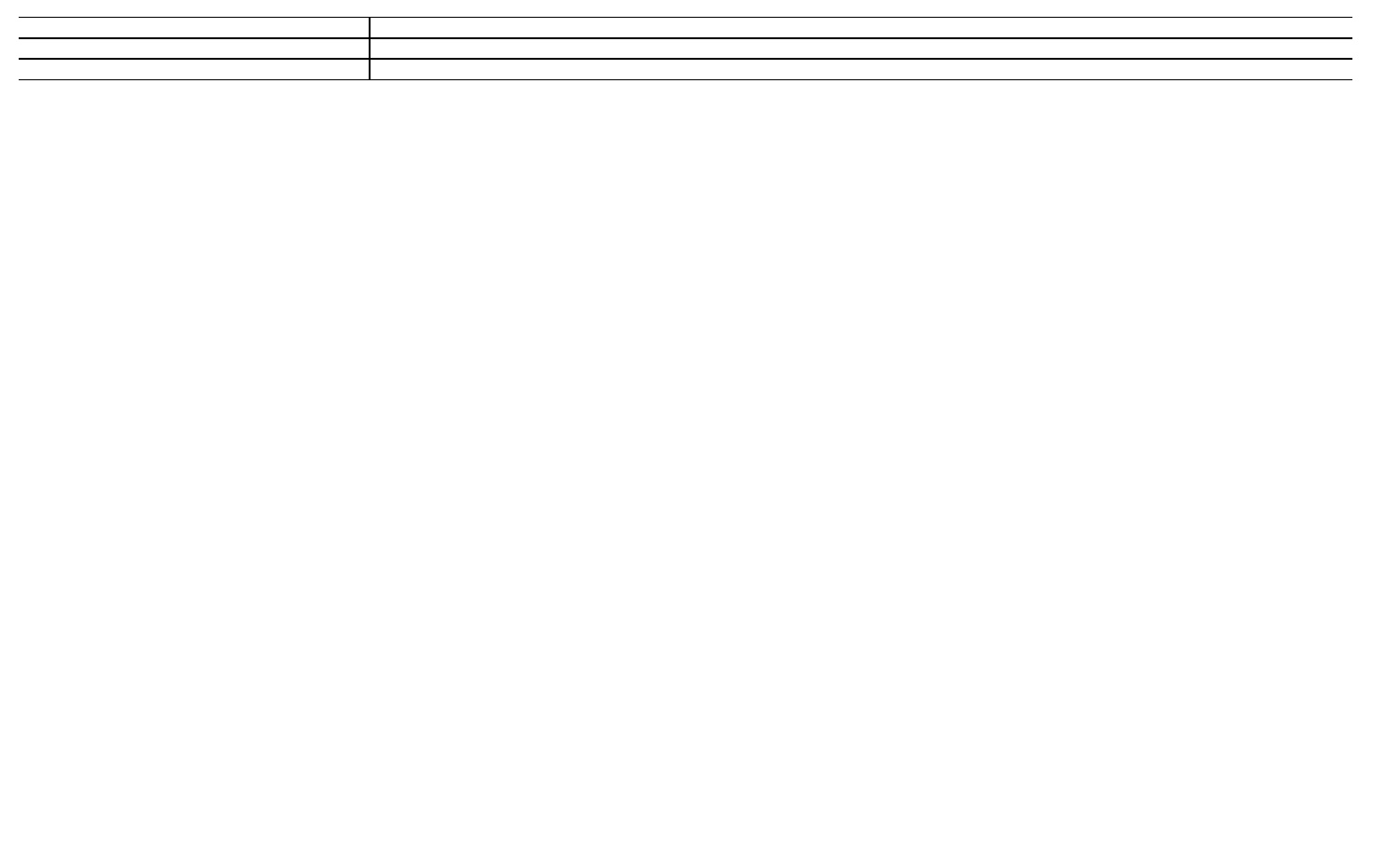| ,一个人都是一个人的人,一个人都是一个人的人,一个人都是一个人的人,一个人都是一个人的人,一个人都是一个人的人,一个人都是一个人的人,一个人都是一个人的人,一个人<br>第二十一章 一个人的人,一个人都是一个人的人,一个人都是一个人的人,一个人都是一个人的人,一个人都是一个人的人,一个人都是一个人的人,一个人都是一个人的人,一个<br>,一个人都是一个人的人,一个人都是一个人的人,一个人都是一个人的人,一个人都是一个人的人,一个人都是一个人的人,一个人都是一个人的人,一个人都是一个人的人,一个人<br>第二十一章 一个人的人,一个人都是一个人的人,一个人都是一个人的人,一个人都是一个人的人,一个人都是一个人的人,一个人都是一个人的人,一个人都是一个人的人,一个 |  |
|------------------------------------------------------------------------------------------------------------------------------------------------------------------------------------------------------------------------------------------------------------------------------------------------------------------------------------------------|--|
| ,一个人的人都是一个人的人,而且,他们的人都是一个人的人,而且,他们的人都是一个人的人,而且,他们的人都是一个人的人,而且,他们的人都是一个人的人,而且,他们的<br>第一百一十一章 一个人的人,他们的人都是一个人的人,他们的人都是一个人的人,他们的人都是一个人的人,他们的人都是一个人的人,他们的人都是一个人的人,他们的人都是                                                                                                                                                                           |  |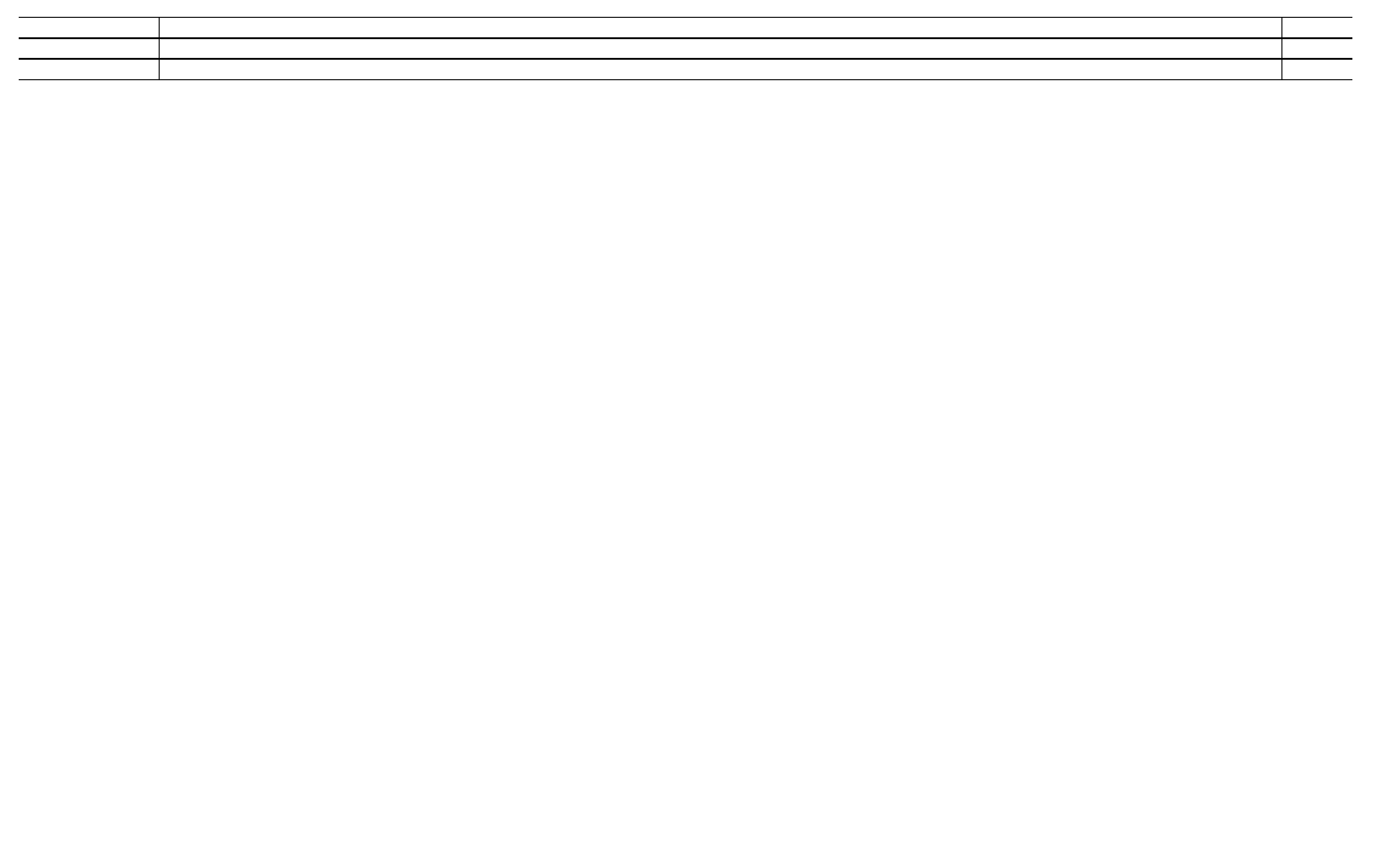| ,一个人的人都是一个人的人,而且,我们也不会不会不会。""我们,我们也不会不会不会不会不会不会。""我们,我们也不会不会不会不会。""我们,我们也不会不会不会不 |  |
|----------------------------------------------------------------------------------|--|
|                                                                                  |  |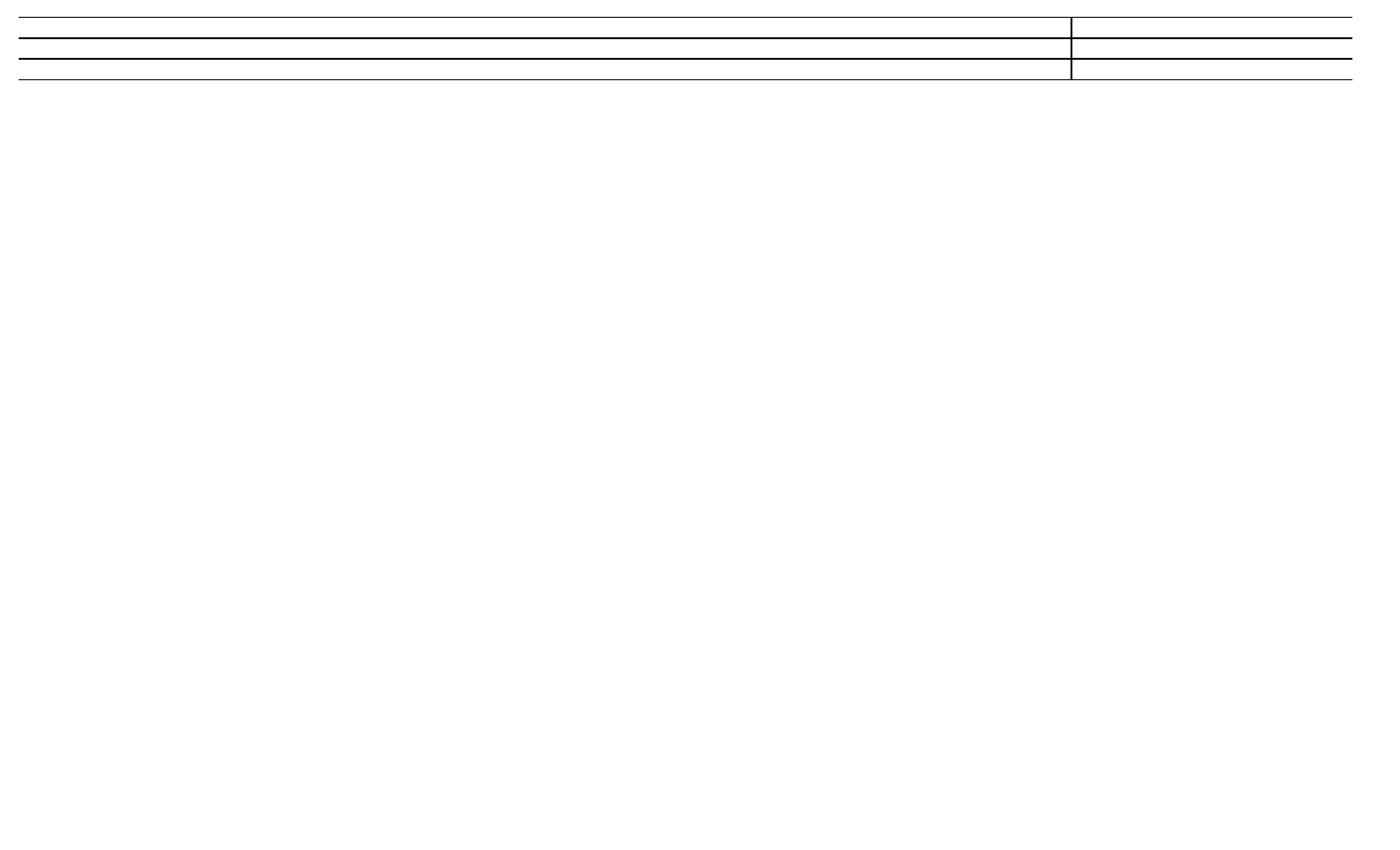| → 中国的 → 中国的 → 中国的 → 中国的 → 中国的 → 中国的 → 中国的 → 中国的 → 中国的 → 中国的 → 中国的 → 中国的 → 中国的 → 中国的 → 中国的 → 中国的 → 中国的 → 中国的 → 中国 |  |
|------------------------------------------------------------------------------------------------------------------|--|
|                                                                                                                  |  |
|                                                                                                                  |  |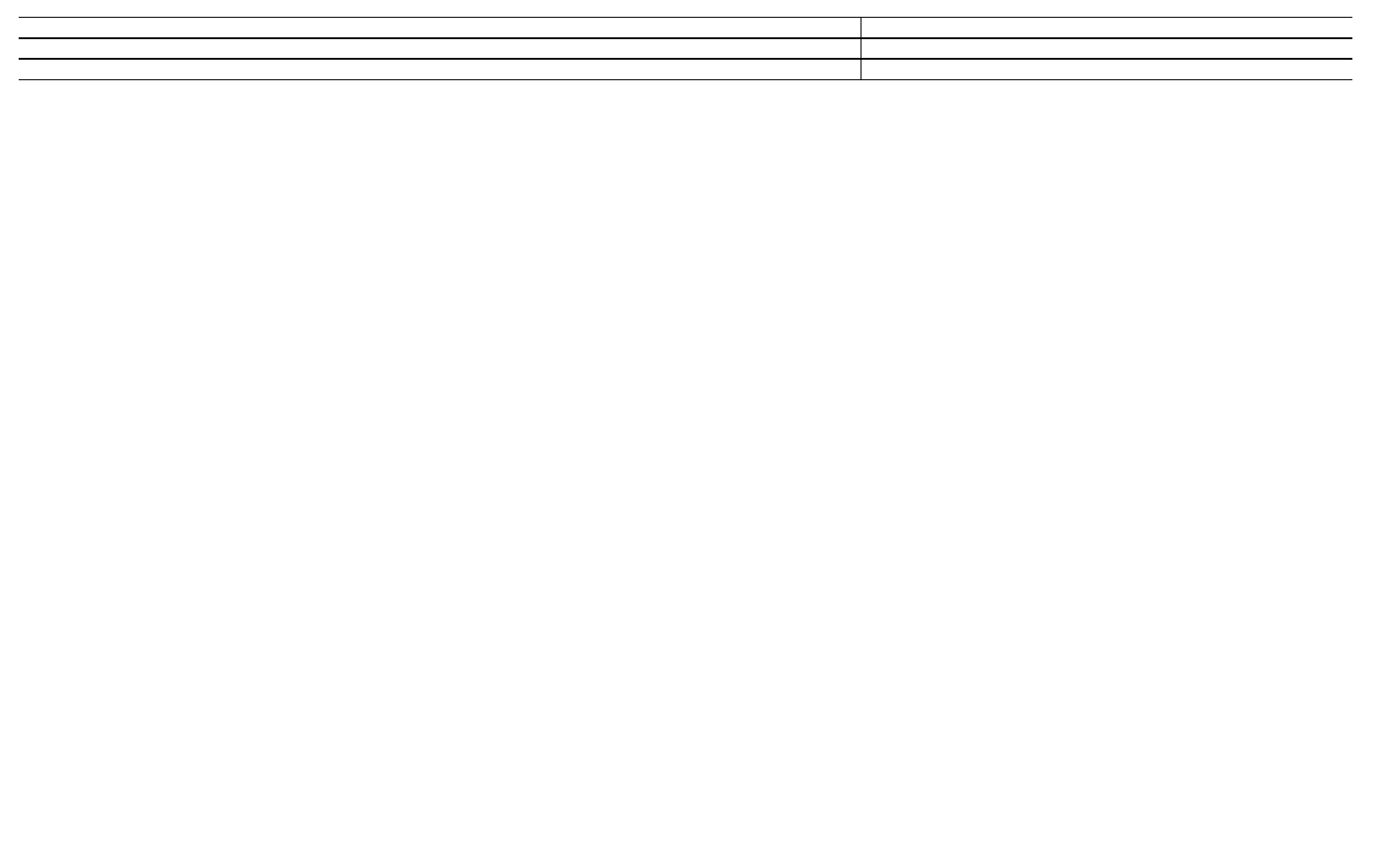| ,我们就会不会不会。""我们,我们就会不会不会不会,我们就会不会不会不会。""我们,我们就会不会不会不会。""我们,我们就会不会不会不会。""我们,我们就会不会 |                                                                                   |
|----------------------------------------------------------------------------------|-----------------------------------------------------------------------------------|
|                                                                                  | ,我们也不会不会不会。""我们的,我们也不会不会不会。""我们的,我们也不会不会不会不会。""我们的,我们也不会不会不会不会。""我们的,我们也不会不会不会不会  |
|                                                                                  | ,我们就会不会不会。""我们,我们就会不会不会,我们就会不会不会,我们就会不会不会。""我们,我们就会不会不会。""我们,我们就会不会不会不会。""我们,我们就会 |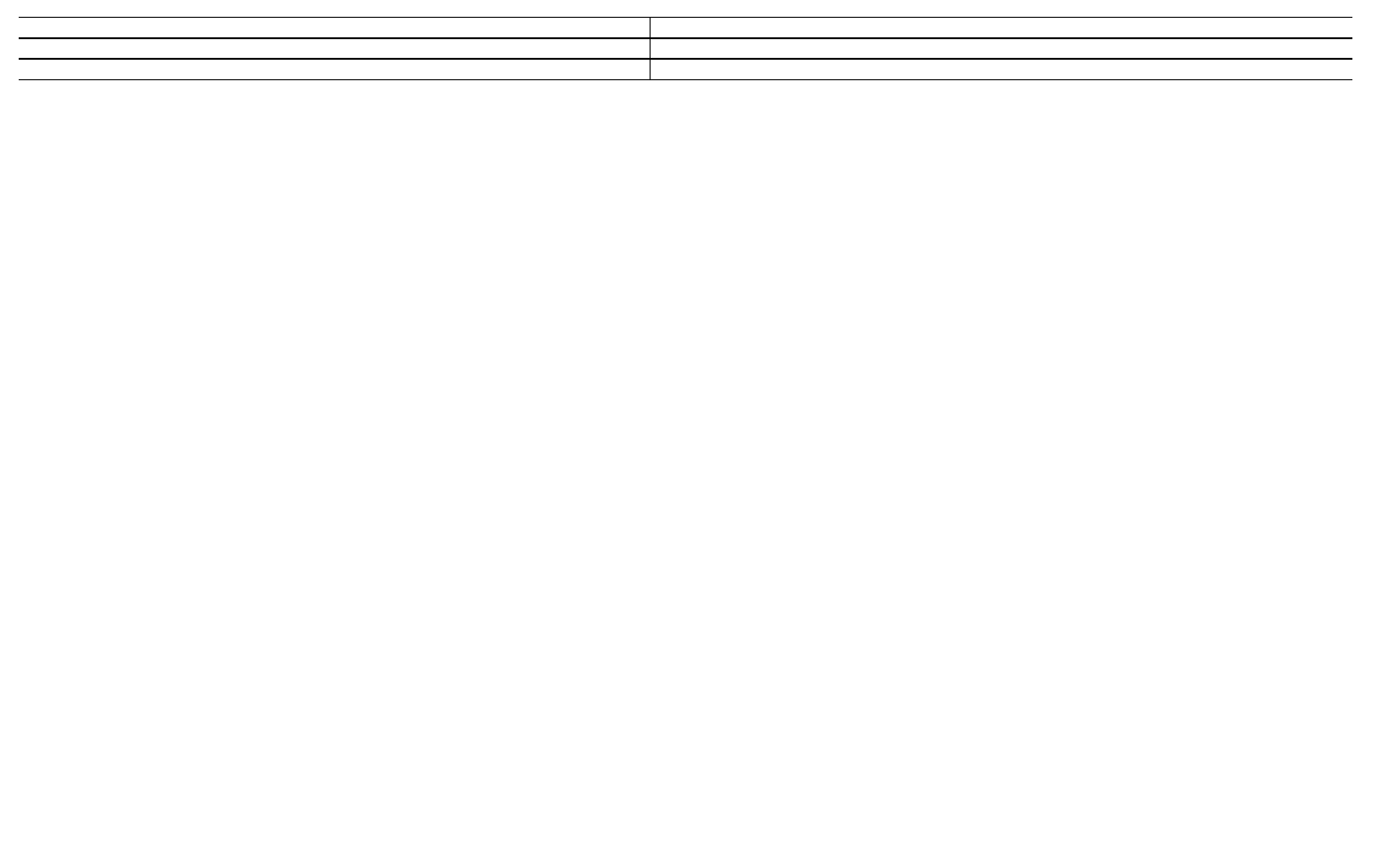| ,一个人都是一个人的人,我们就是一个人的人,我们就是一个人的人,我们就是一个人的人,我们就是一个人的人,我们就是一个人的人,我们就是一个人的人,我们就是一个人的<br>第一百一十一章 一个人的人,我们就是一个人的人,我们就是一个人的人,我们就是一个人的人,我们就是一个人的人,我们就是一个人的人,我们就是一个人的人,我们就是一个 |
|----------------------------------------------------------------------------------------------------------------------------------------------------------------------|
|                                                                                                                                                                      |
|                                                                                                                                                                      |
|                                                                                                                                                                      |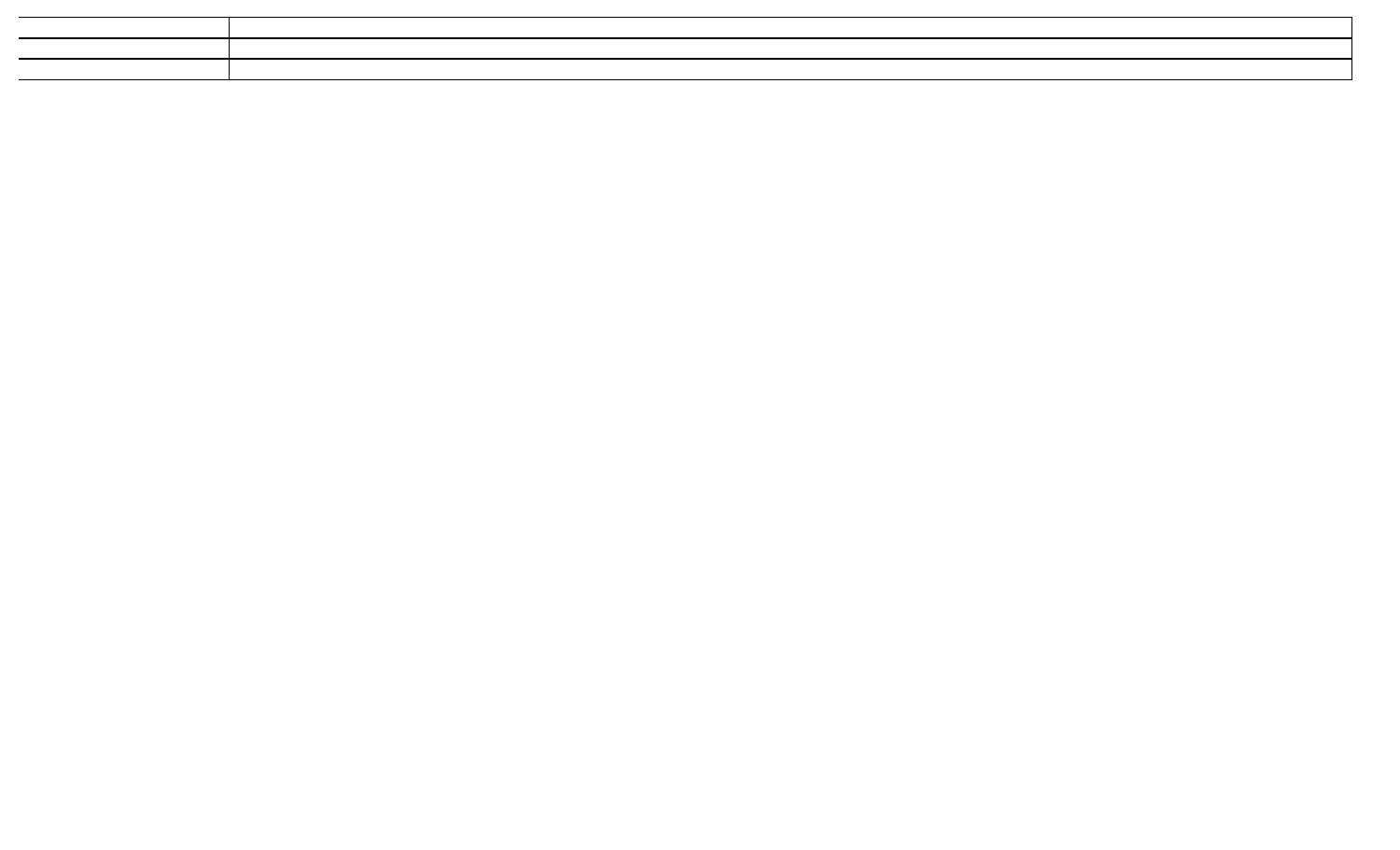| ,他们的人们就是一个人,他们的人们就是一个人,他们的人们,他们的人们就是一个人,他们的人们,他们的人们就是一个人,他们的人们,他们的人们,他们的人们,他们的人们,<br>第25章 我们的人们,他们的人们,他们的人们,他们的人们,他们的人们,他们的人们,他们的人们,他们的人们,他们的人们,他们的人们,他们的人们,他们的人们,他们的 |  |
|-----------------------------------------------------------------------------------------------------------------------------------------------------------------------|--|
| ,一个人都是一个人的人,而且,他们的人都是一个人,而且,他们的人都是一个人,而且,他们的人都是一个人,而且,他们的人都是一个人,而且,他们的人都是一个人,而且,他<br>第二百一十一章 一个人,他们的人都是一个人,他们的人都是一个人,他们的人都是一个人,他们的人都是一个人,他们的人都是一个人,他们的人都是一个人,他们的人都是一个 |  |
| ,一个人都是一个人的人,而且,他们的人都是一个人,他们的人都是一个人,他们的人都是一个人,他们的人都是一个人,他们的人都是一个人,他们的人都是一个人,他们的人都是                                                                                     |  |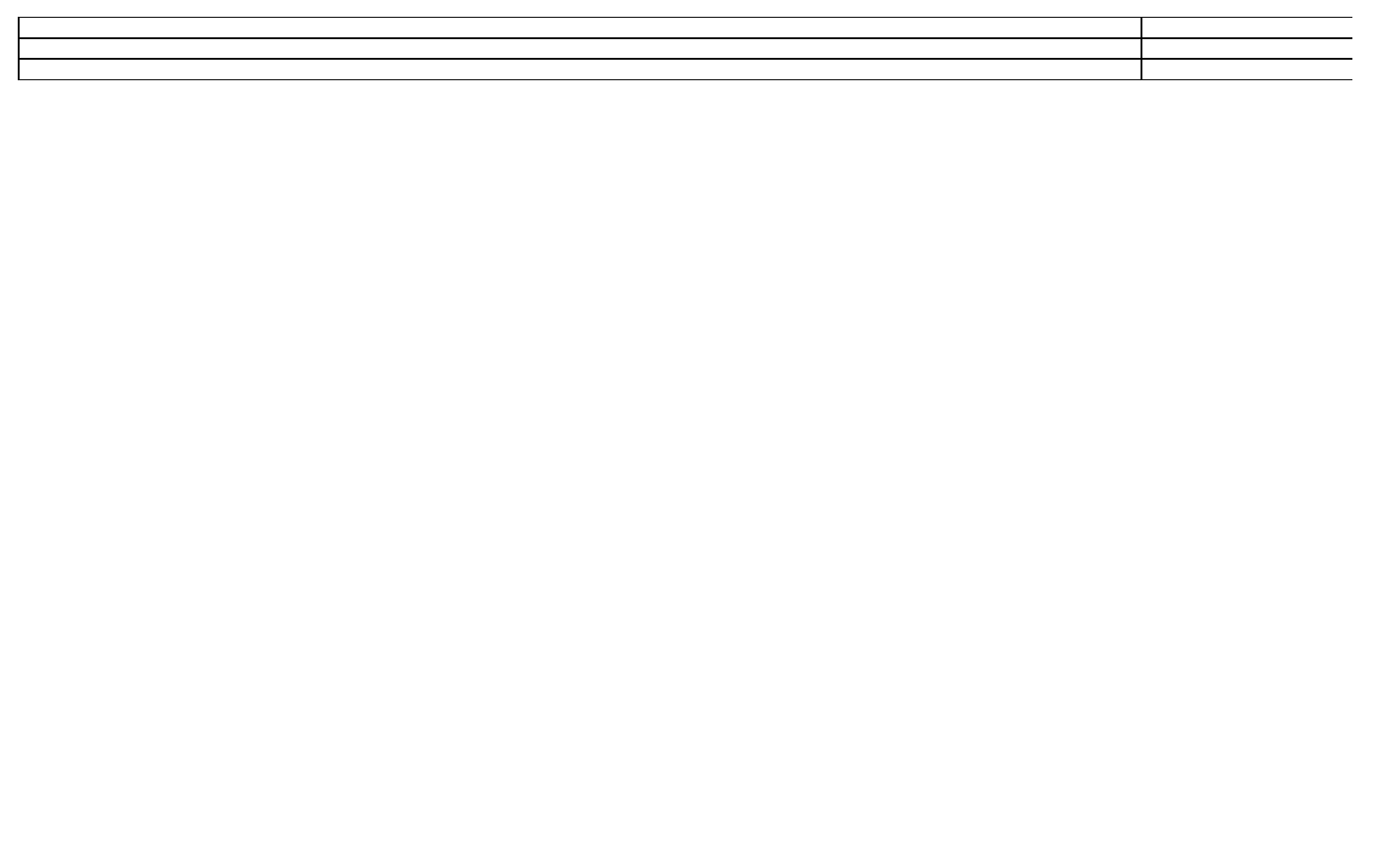| ,一个人都是一个人的人,而且,我们也不会不会不会。""我们,我们也不会不会不会不会不会不会不会不会。""我们,我们也不会不会不会不会不会不会不会不会。""我们,我<br>,他们的人们也不会不会。""我们的人们,我们也不会不会不会。""我们的人们,我们也不会不会不会。""我们的人们,我们也不会不会不会。""我们的人们,我们也不会不 |  |
|-----------------------------------------------------------------------------------------------------------------------------------------------------------------------|--|
| ,我们也不会不会不会。""我们的,我们也不会不会不会。""我们的,我们也不会不会不会不会。""我们的,我们也不会不会不会不会。""我们的,我们也不会不会不会不会                                                                                      |  |
|                                                                                                                                                                       |  |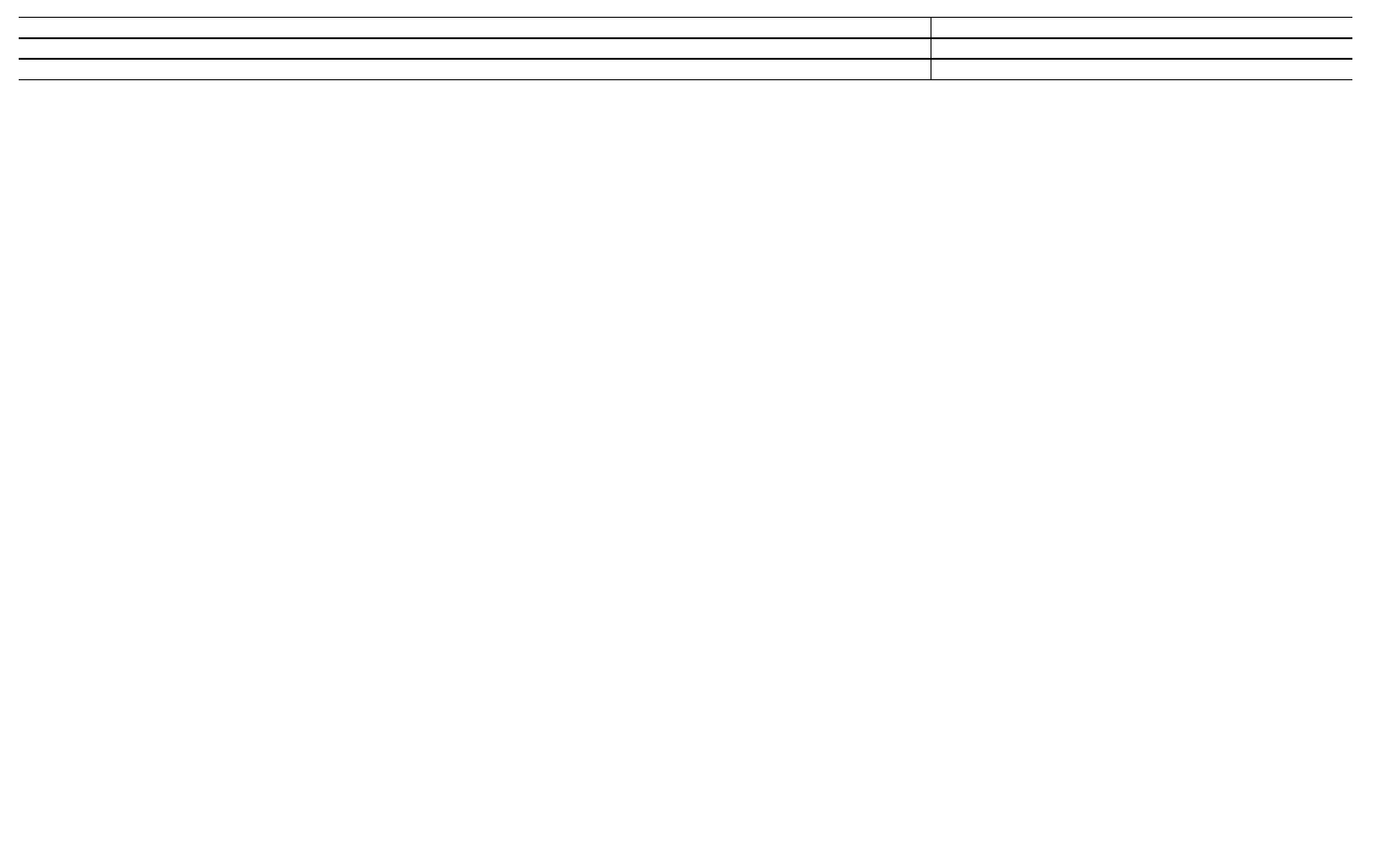| <u> 2001 - An t-An Aontaithe ann an t-Aontaithe ann an t-Aontaithe ann an t-Aontaithe ann an t-Aontaithe ann an t-</u> |
|------------------------------------------------------------------------------------------------------------------------|
|                                                                                                                        |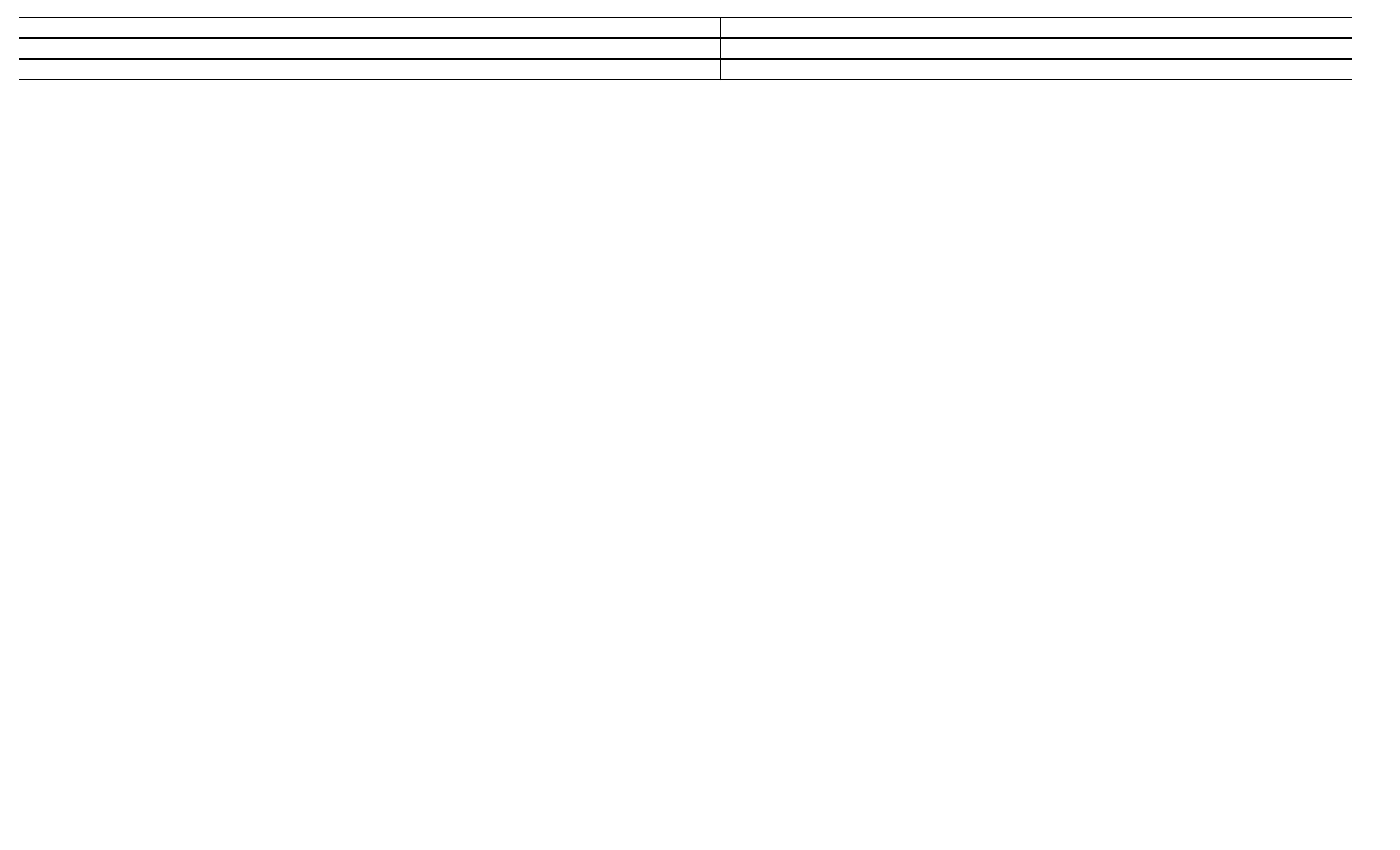| ,一个人都是一个人的人,而且,他们的人都是一个人,而且,他们的人都是一个人,而且,他们的人都是一个人,而且,他们的人都是一个人,而且,他们的人都是一个人,而且,他<br>第二十一章 一个人,他们的人都是一个人,他们的人都是一个人,他们的人都是一个人,他们的人都是一个人,他们的人都是一个人,他们的人都是一个人,他们的人都是一个人, | ,我们也不会不会。""我们的,我们也不会不会。""我们的,我们也不会不会不会。""我们的,我们也不会不会不会。""我们的,我们也不会不会不会。""我们的,我们也 |
|-----------------------------------------------------------------------------------------------------------------------------------------------------------------------|----------------------------------------------------------------------------------|
|                                                                                                                                                                       |                                                                                  |
|                                                                                                                                                                       |                                                                                  |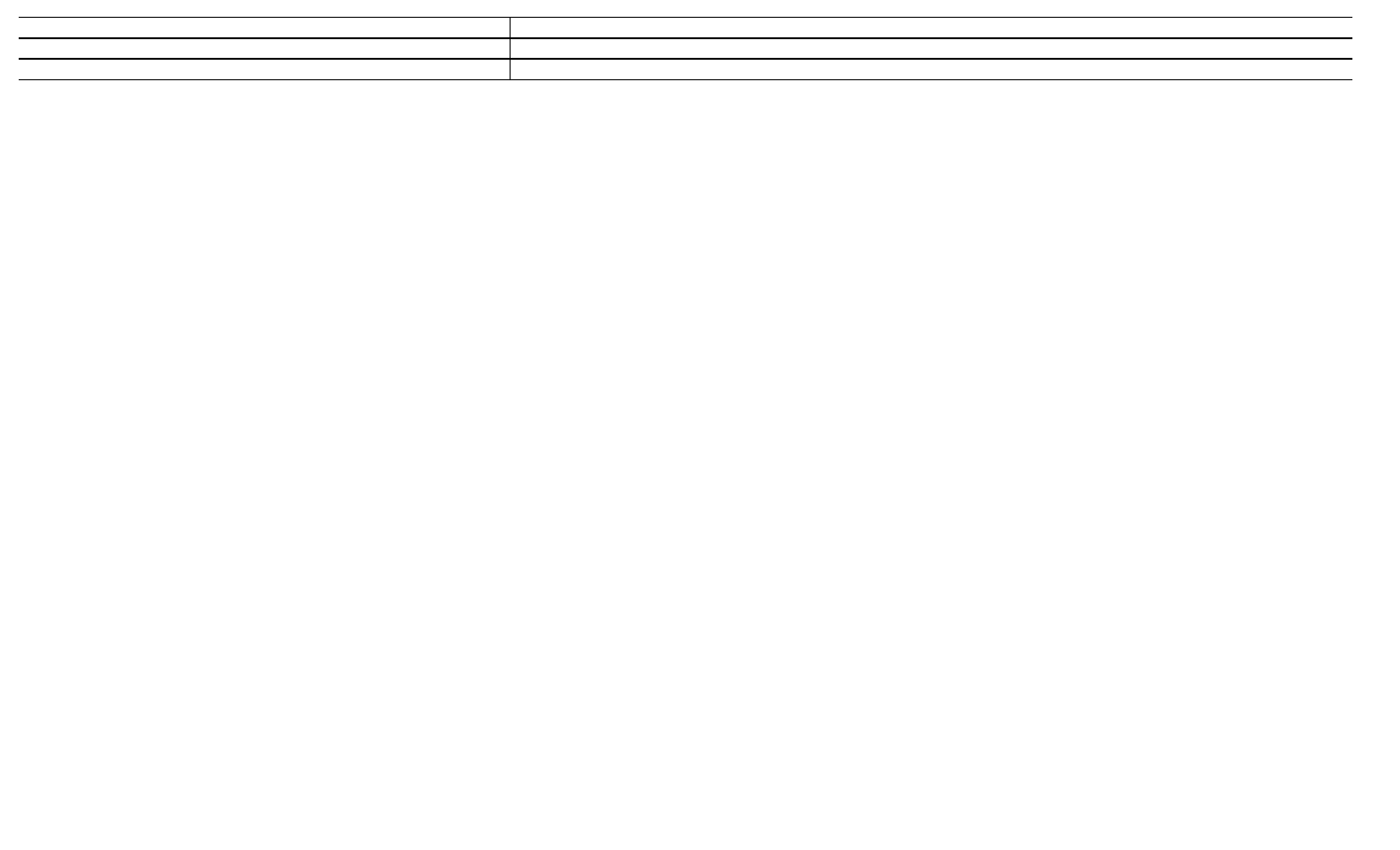| ,一个人的人都是一个人的人,而且,他们的人都是一个人的人,而且,他们的人都是一个人的人,而且,他们的人都是一个人的人,而且,他们的人都是一个人的人,而且,他们的人<br>第一百一十一章 一个人的人,他们的人都是一个人的人,他们的人都是一个人的人,他们的人都是一个人的人,他们的人都是一个人的人,他们的人都是一个人的人,他们的人都是<br>,我们就会不会不会。""我们,我们就会不会不会不会。""我们,我们就会不会不会不会不会不会。""我们,我们就会不会不会不会不会。""我们,我们就会不会不会不会不 |
|-----------------------------------------------------------------------------------------------------------------------------------------------------------------------------------------------------------------------------------------------------------|
| ,一个人都是一个人的人,而且,他们的人都是一个人,而且,他们的人都是一个人,而且,他们的人都是一个人,而且,他们的人都是一个人,而且,他们的人都是一个人,而且,他<br>第二十一章 一个人,他们的人都是一个人,他们的人都是一个人,他们的人都是一个人,他们的人都是一个人,他们的人都是一个人,他们的人都是一个人,他们的人都是一个人,                                                                                     |
|                                                                                                                                                                                                                                                           |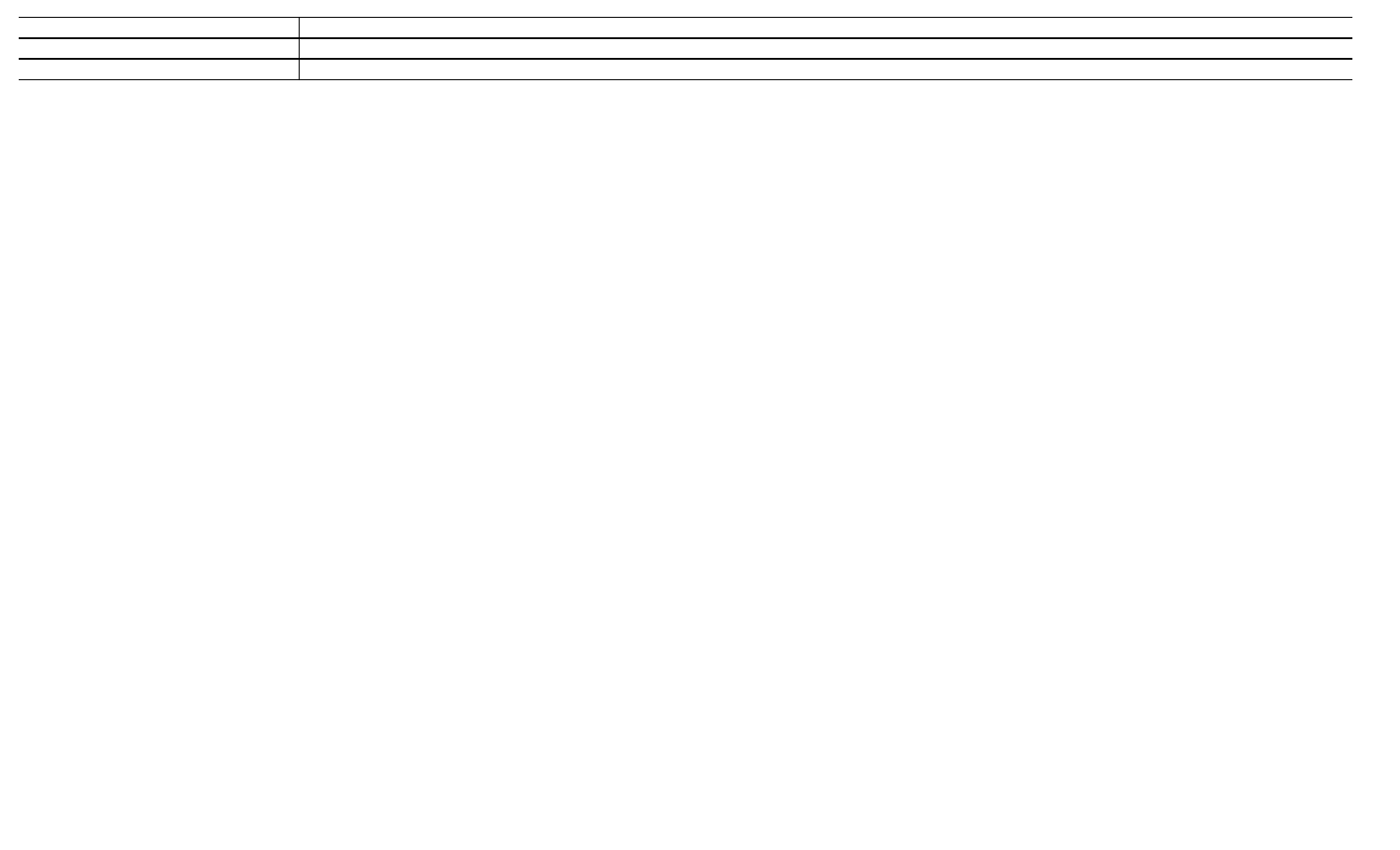| <u>та на представљен под податковата на представљен податковата на представљен податковата на представљен податк</u> |  |
|----------------------------------------------------------------------------------------------------------------------|--|
|                                                                                                                      |  |
| ,一个人都是一个人的人,一个人都是一个人的人,一个人都是一个人的人,一个人都是一个人的人,一个人都是一个人的人,一个人都是一个人的人,一个人都是一个人的人,一个人                                    |  |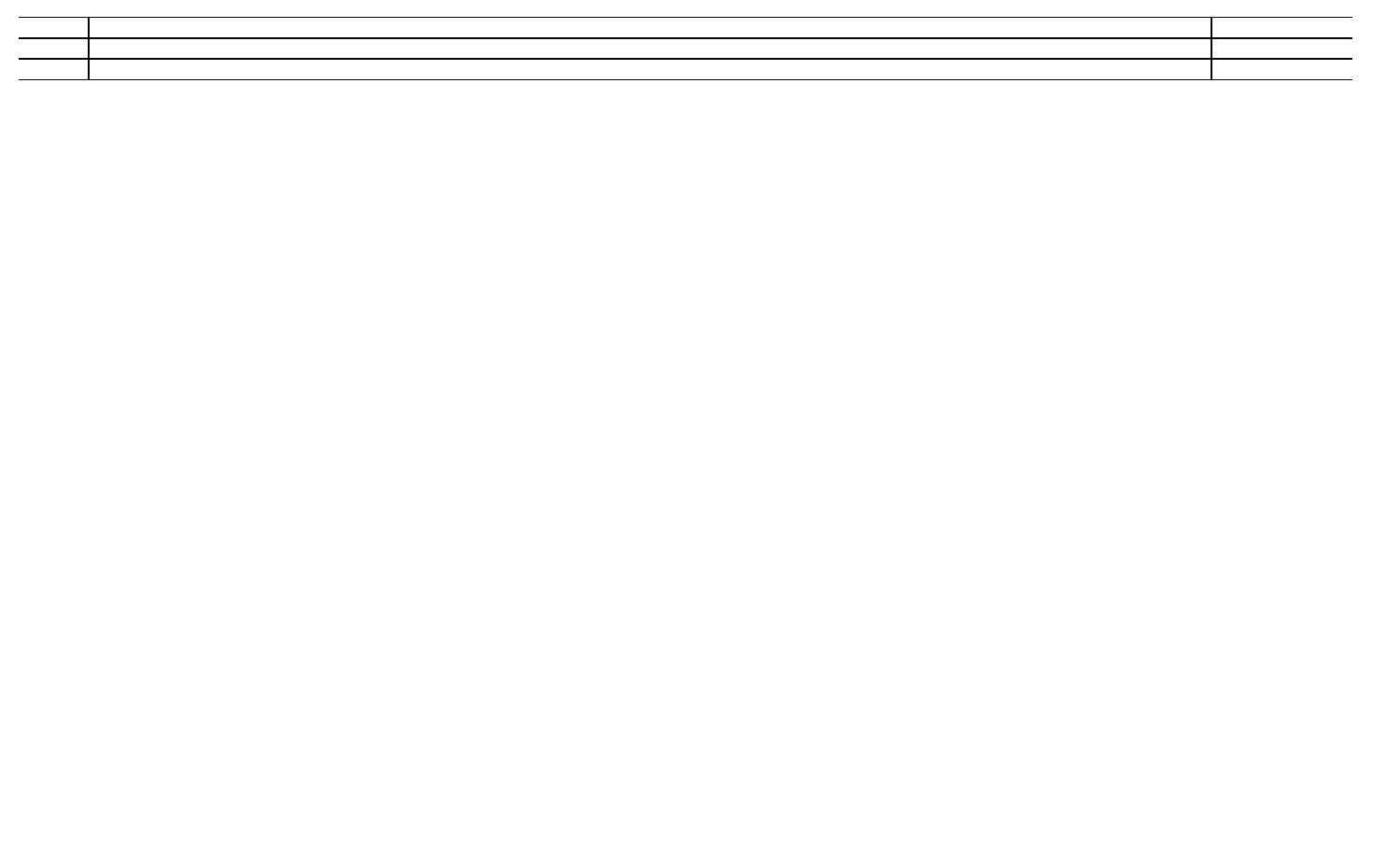| ,一个人都是一个人的人,一个人都是一个人的人,一个人都是一个人的人,一个人都是一个人的人,一个人都是一个人的人,一个人都是一个人的人,一个人都是一个人的人,一个人<br>→ South State State State State State State State State State State State State State State State State State State State State State State State State State State State State State State State State State State State St |  |
|-------------------------------------------------------------------------------------------------------------------------------------------------------------------------------------------------------------------------------------------------------------------------------------------------------------------|--|
| ,一个人的人都是一个人的人,而且,他们的人都是不是一个人的人,而且,他们的人都是不是一个人的人,而且,他们的人都是不是一个人的人,而且,他们的人都是不是一个人的<br>第一百一十一章 一个人的人,他们的人都是不是一个人的人,他们的人都是不是一个人的人,他们的人都是不是一个人的人,他们的人都是不是一个人的人,他们的人都是不是一个                                                                                                                                              |  |
| ,我们也不会不会不会。""我们的,我们也不会不会不会。""我们的,我们也不会不会不会不会不会。""我们的,我们也不会不会不会不会。""我们的,我们也不会不会不会<br>第二百一章 第二百一章 第二百一章 第二百一章 第二百一章 第二百一章 第二百一章 第二百一章 第二百一章 第二百一章 第二百一章 第二百一章 第二百一章 第二                                                                                                                                              |  |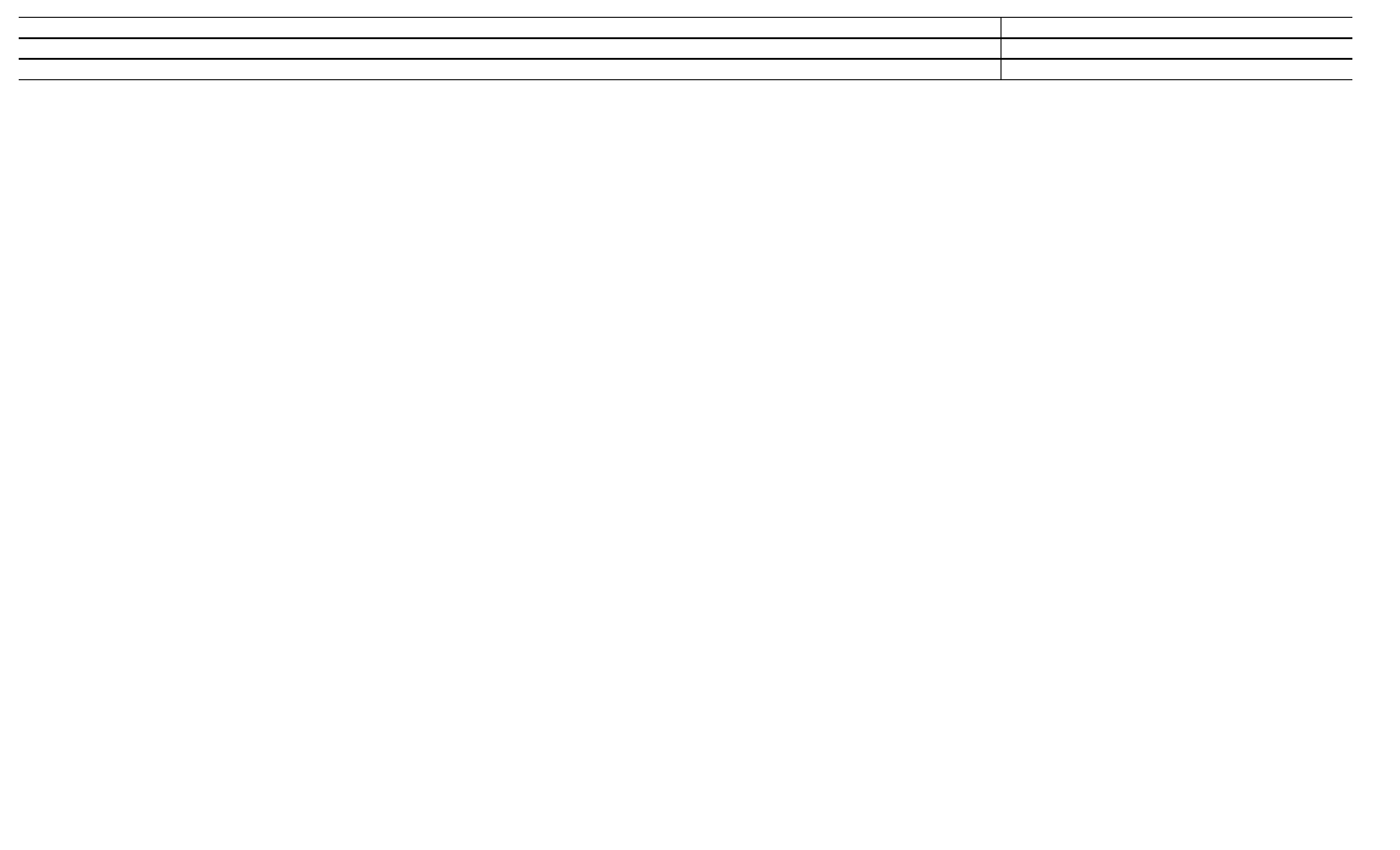| ,一个人都是一个人的人,而且,他们的人都是一个人,而且,他们的人都是一个人,而且,他们的人都是一个人,而且,他们的人都是一个人,而且,他们的人都是一个人,而且,他<br>第二十二章 第二十二章 第二十二章 第二十二章 第二十二章 第二十二章 第二十二章 第二十二章 第二十二章 第二十二章 第二十二章 第二十二章 第二十二章 第二十 |  |
|------------------------------------------------------------------------------------------------------------------------------------------------------------------------|--|
|                                                                                                                                                                        |  |
| ,一个人的人都是一个人的人,而且,他们的人都是一个人的人,而且,他们的人都是一个人的人,而且,他们的人都是一个人的人,而且,他们的人都是一个人的人,而且,他们的人                                                                                      |  |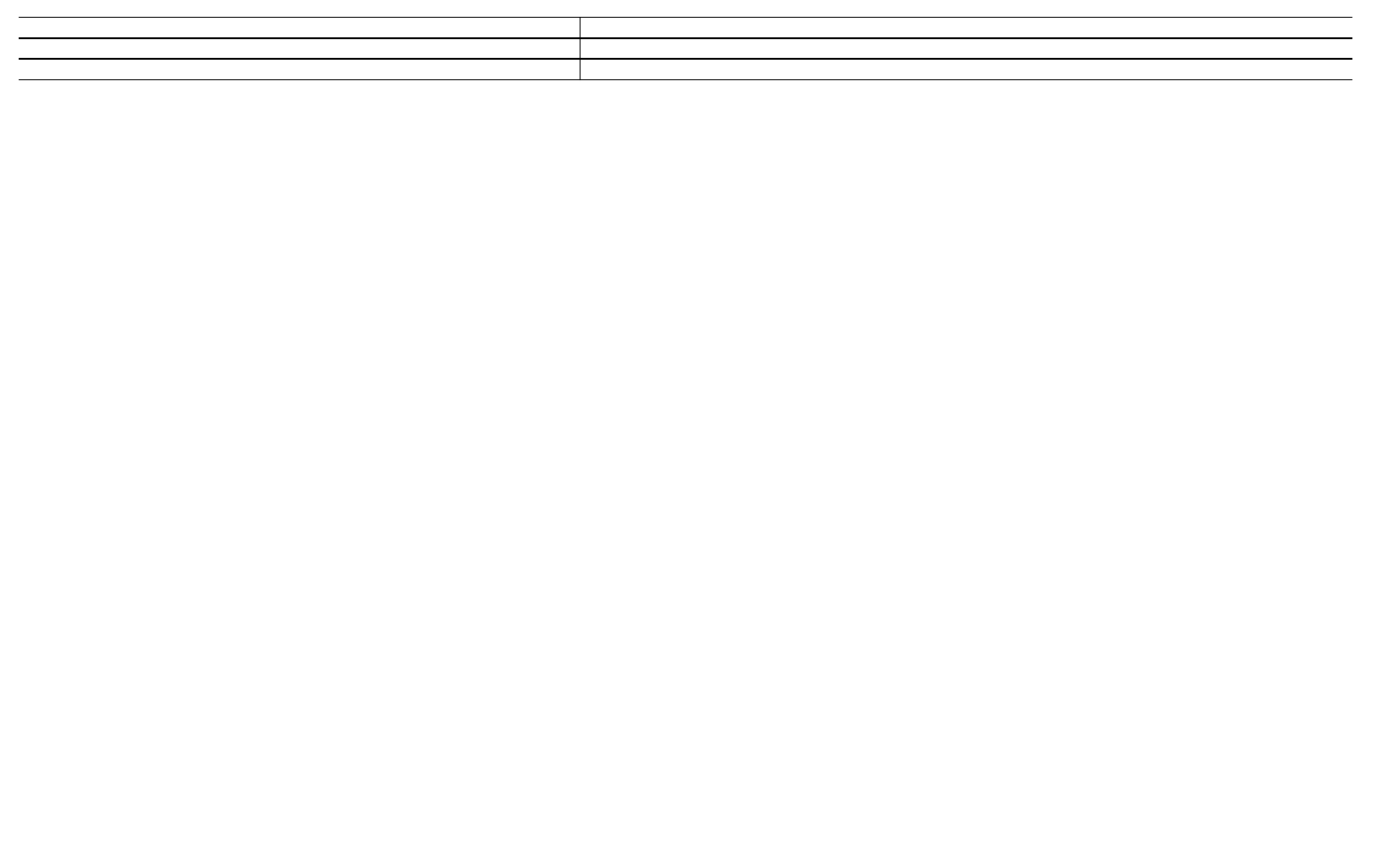| ,我们就会不会不会。""我们,我们也不会不会不会。""我们,我们也不会不会不会不会不会不会。""我们,我们也不会不会不会不会。""我们,我们也不会不会不会不会不  |
|-----------------------------------------------------------------------------------|
| ,一个人都是一个人的人,一个人都是一个人的人,一个人都是一个人的人,一个人都是一个人的人,一个人都是一个人的人,一个人都是一个人的人,一个人都是一个人的人,一个人 |
|                                                                                   |
| ,一个人都是一个人的人,而且,我们也不会不会不会。""我们,我们也不会不会不会不会不会不会不会。""我们,我们也不会不会不会不会不会不会不会不会。""我们,我们  |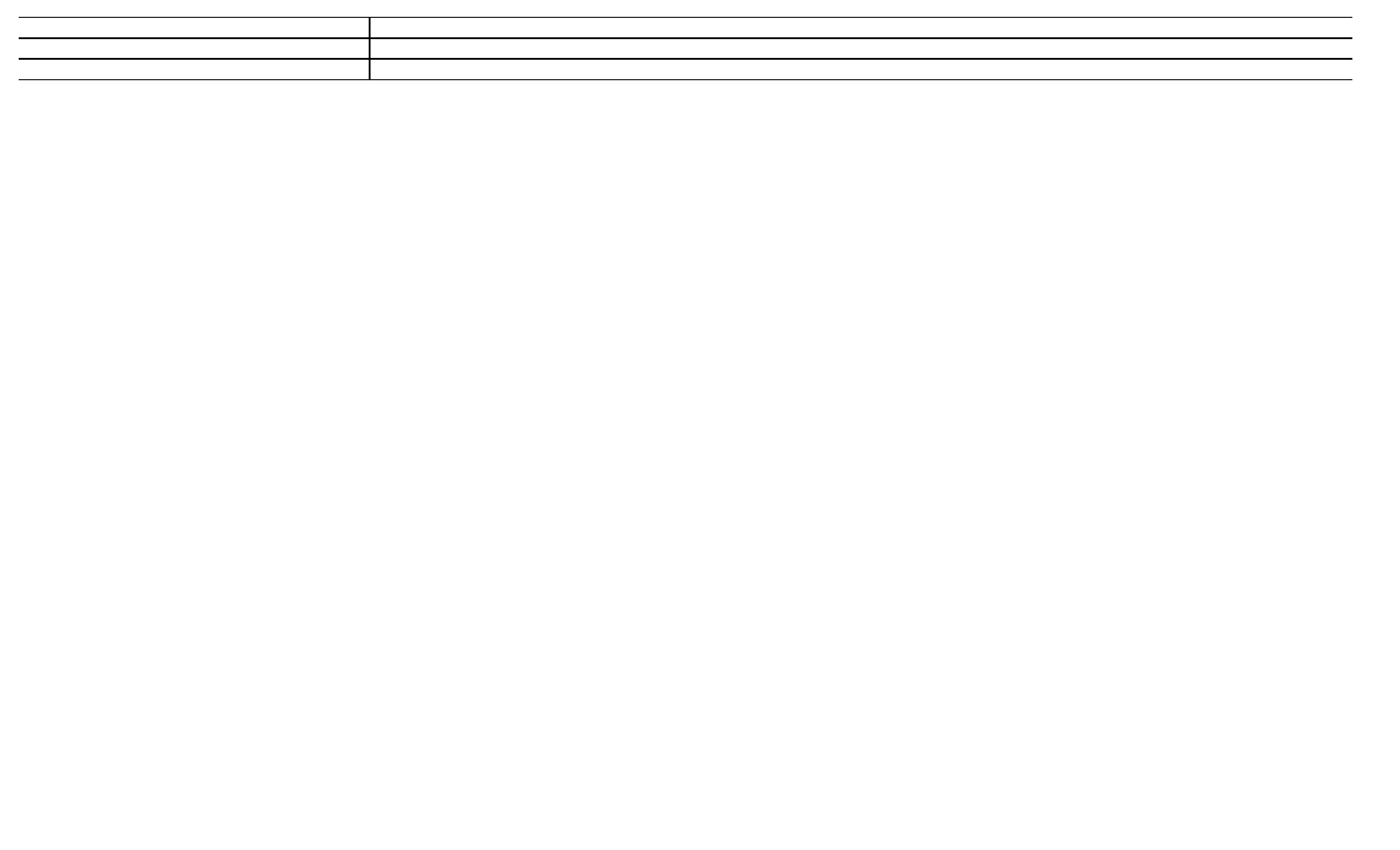| ,一个人都是一个人的人,一个人都是一个人的人,一个人都是一个人的人,一个人都是一个人的人,一个人都是一个人的人,一个人都是一个人的人,一个人都是一个人的人,一个人<br>第二十一章 一个人的人,一个人的人都是一个人的人,一个人的人都是一个人的人,一个人的人都是一个人的人,一个人的人都是一个人的人,一个人的人都是一个人的人,一个人<br>,一个人都是一个人的人,一个人都是一个人的人,一个人都是一个人的人,一个人都是一个人的人,一个人都是一个人的人,一个人都是一个人的人,一个人都是一个人的人,一个人<br>第二十一章 一个人的人,一个人都是一个人的人,一个人都是一个人的人,一个人都是一个人的人,一个人都是一个人的人,一个人都是一个人的人,一个人都是一个人的人,一个 |  |
|------------------------------------------------------------------------------------------------------------------------------------------------------------------------------------------------------------------------------------------------------------------------------------------------------------------------------------------------|--|
| ,一个人的人都是一个人的人,而且,他们的人都是一个人的人,而且,他们的人都是一个人的人,而且,他们的人都是一个人的人,而且,他们的人都是一个人的人,而且,他们的<br>第一百一十一章 一个人的人,他们的人都是一个人的人,他们的人都是一个人的人,他们的人都是一个人的人,他们的人都是一个人的人,他们的人都是一个人的人,他们的人都是                                                                                                                                                                           |  |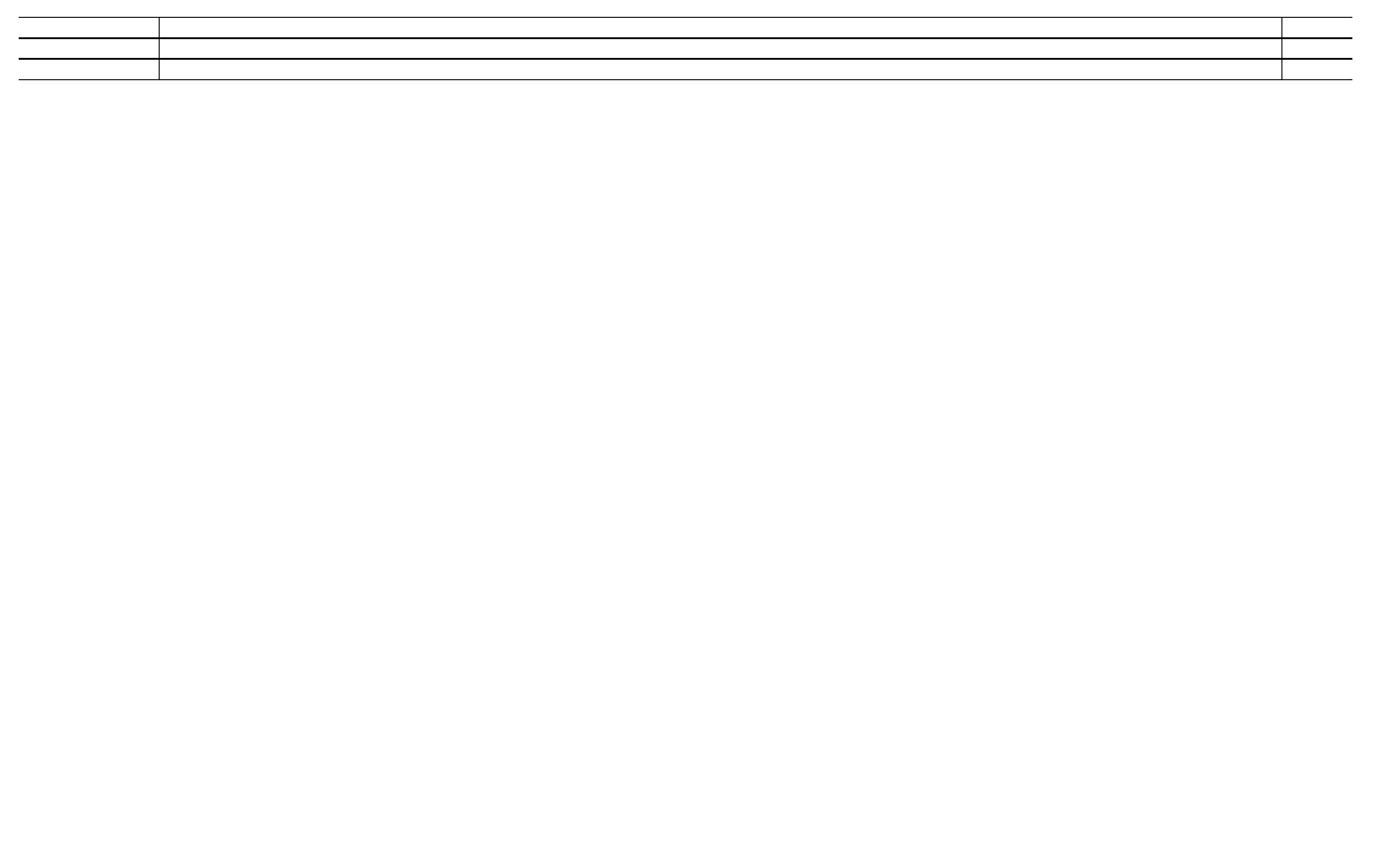| ,一个人的人都是一个人的人,而且,我们也不会不会不会。""我们,我们也不会不会不会不会不会不会。""我们,我们也不会不会不会不会。""我们,我们也不会不会不会不 |  |
|----------------------------------------------------------------------------------|--|
|                                                                                  |  |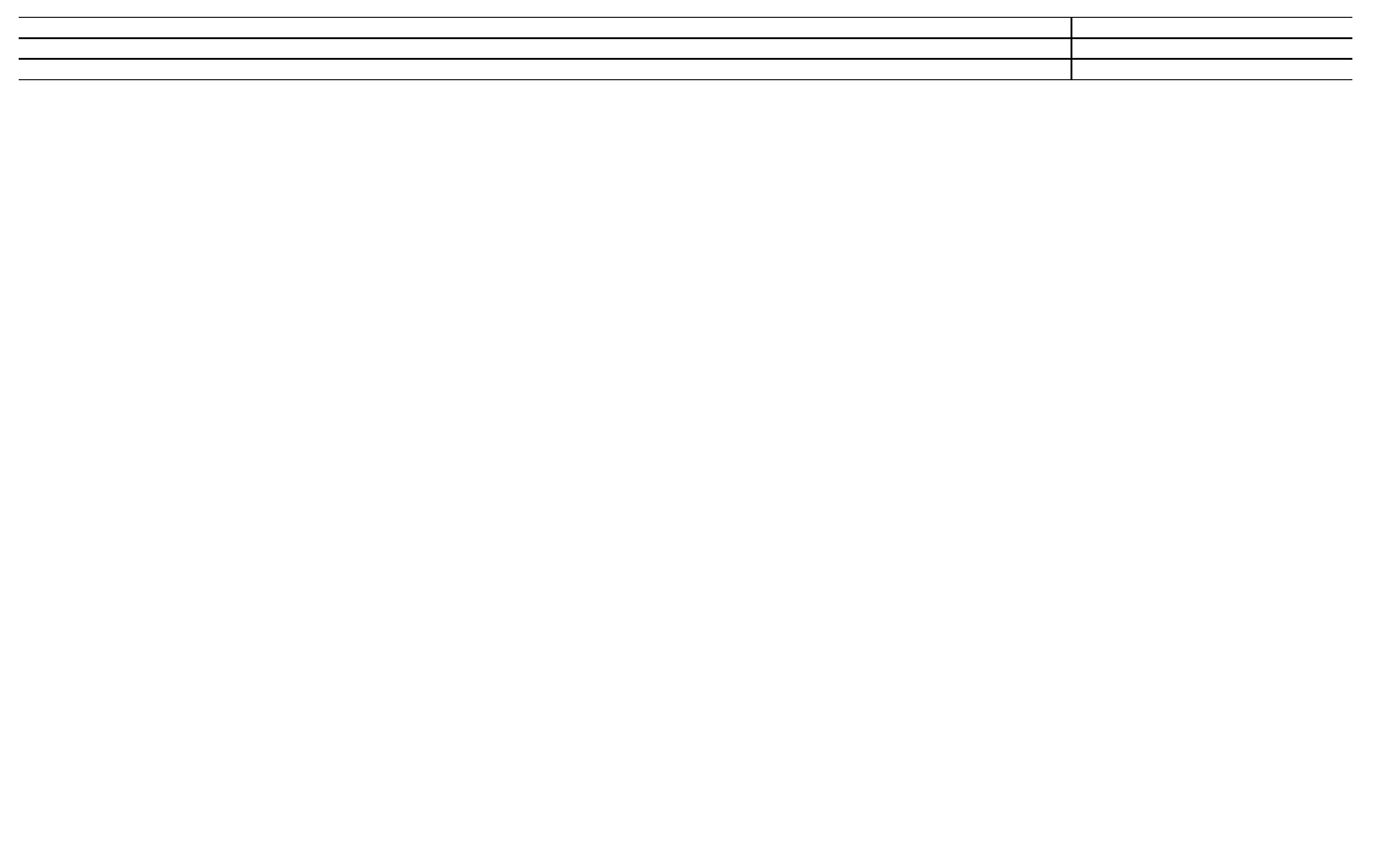| → 中国的 → 中国的 → 中国的 → 中国的 → 中国的 → 中国的 → 中国的 → 中国的 → 中国的 → 中国的 → 中国的 → 中国的 → 中国的 → 中国的 → 中国的 → 中国的 → 中国的 → 中国的 → 中国 |  |
|------------------------------------------------------------------------------------------------------------------|--|
|                                                                                                                  |  |
|                                                                                                                  |  |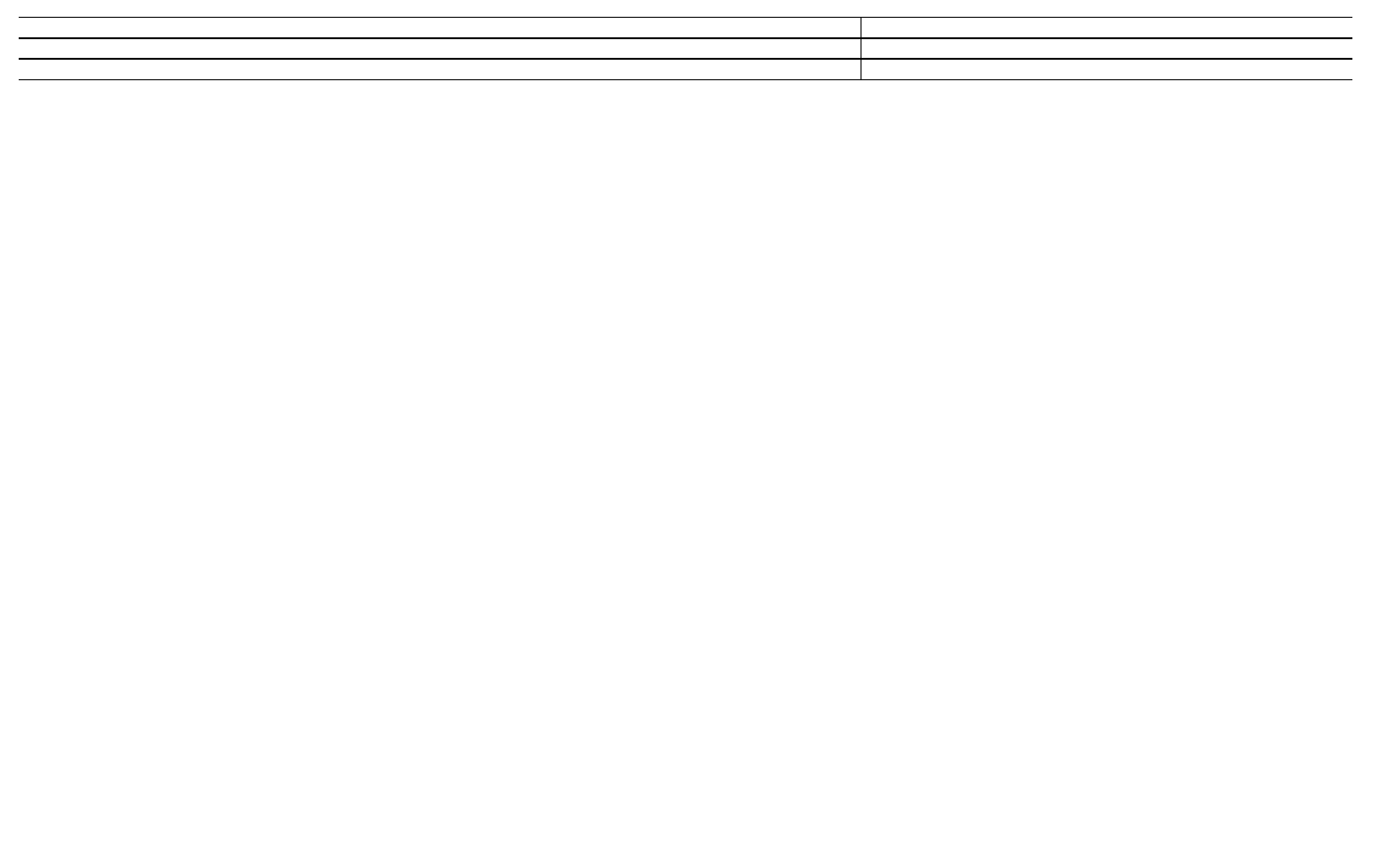| ,我们就会不会不会。""我们,我们就会不会不会不会,我们就会不会不会不会。""我们,我们就会不会不会不会。""我们,我们就会不会不会不会。""我们,我们就会不会 |                                                                                   |
|----------------------------------------------------------------------------------|-----------------------------------------------------------------------------------|
|                                                                                  | ,我们也不会不会不会。""我们的,我们也不会不会不会。""我们的,我们也不会不会不会不会。""我们的,我们也不会不会不会不会。""我们的,我们也不会不会不会不会  |
|                                                                                  | ,我们就会不会不会。""我们,我们就会不会不会,我们就会不会不会,我们就会不会不会。""我们,我们就会不会不会。""我们,我们就会不会不会不会。""我们,我们就会 |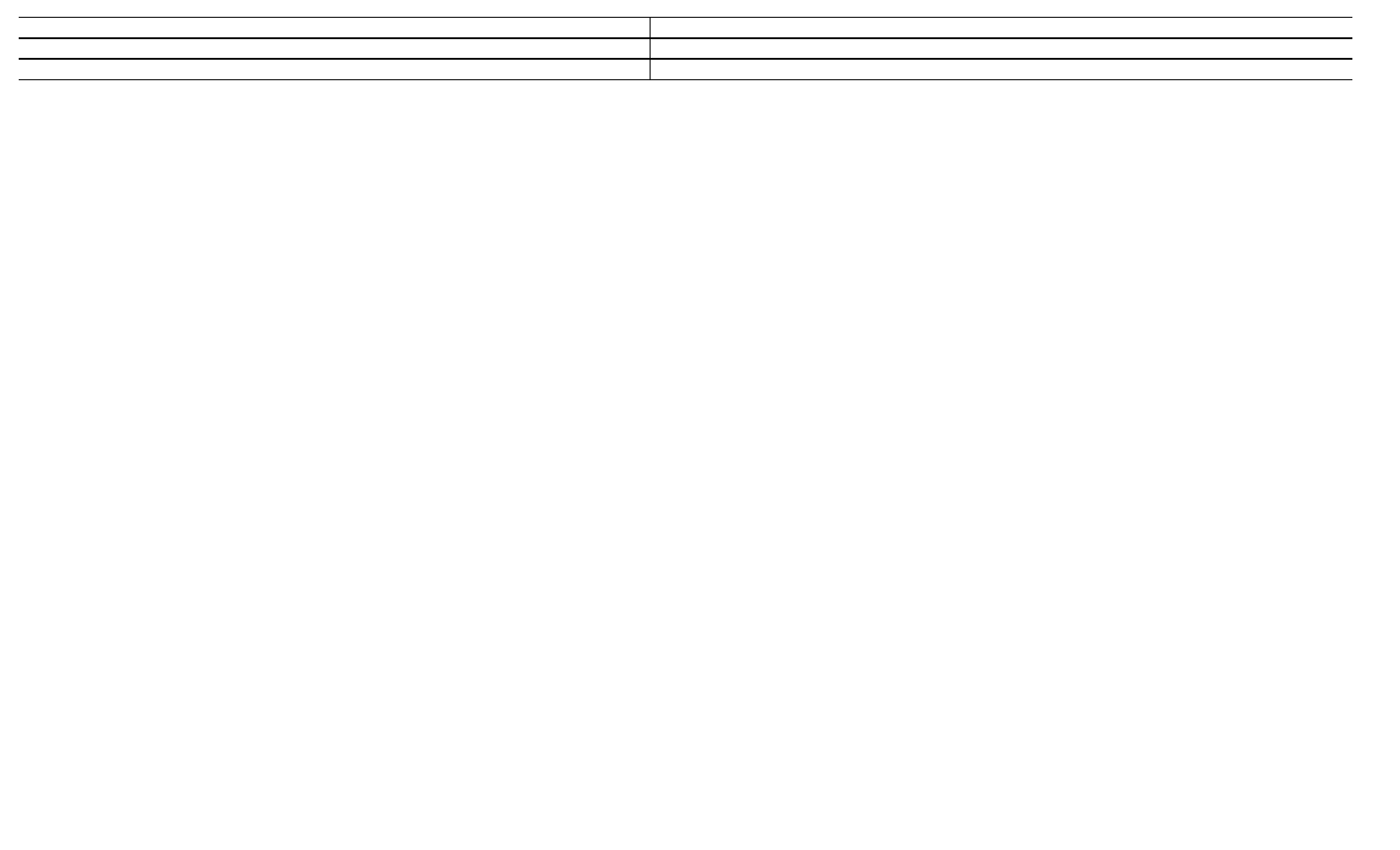| ,一个人都是一个人的人,我们就是一个人的人,我们就是一个人的人,我们就是一个人的人,我们就是一个人的人,我们就是一个人的人,我们就是一个人的人,我们就是一个人的<br>第一百一十一章 一个人的人,我们就是一个人的人,我们就是一个人的人,我们就是一个人的人,我们就是一个人的人,我们就是一个人的人,我们就是一个人的人,我们就是一个 |
|----------------------------------------------------------------------------------------------------------------------------------------------------------------------|
|                                                                                                                                                                      |
|                                                                                                                                                                      |
|                                                                                                                                                                      |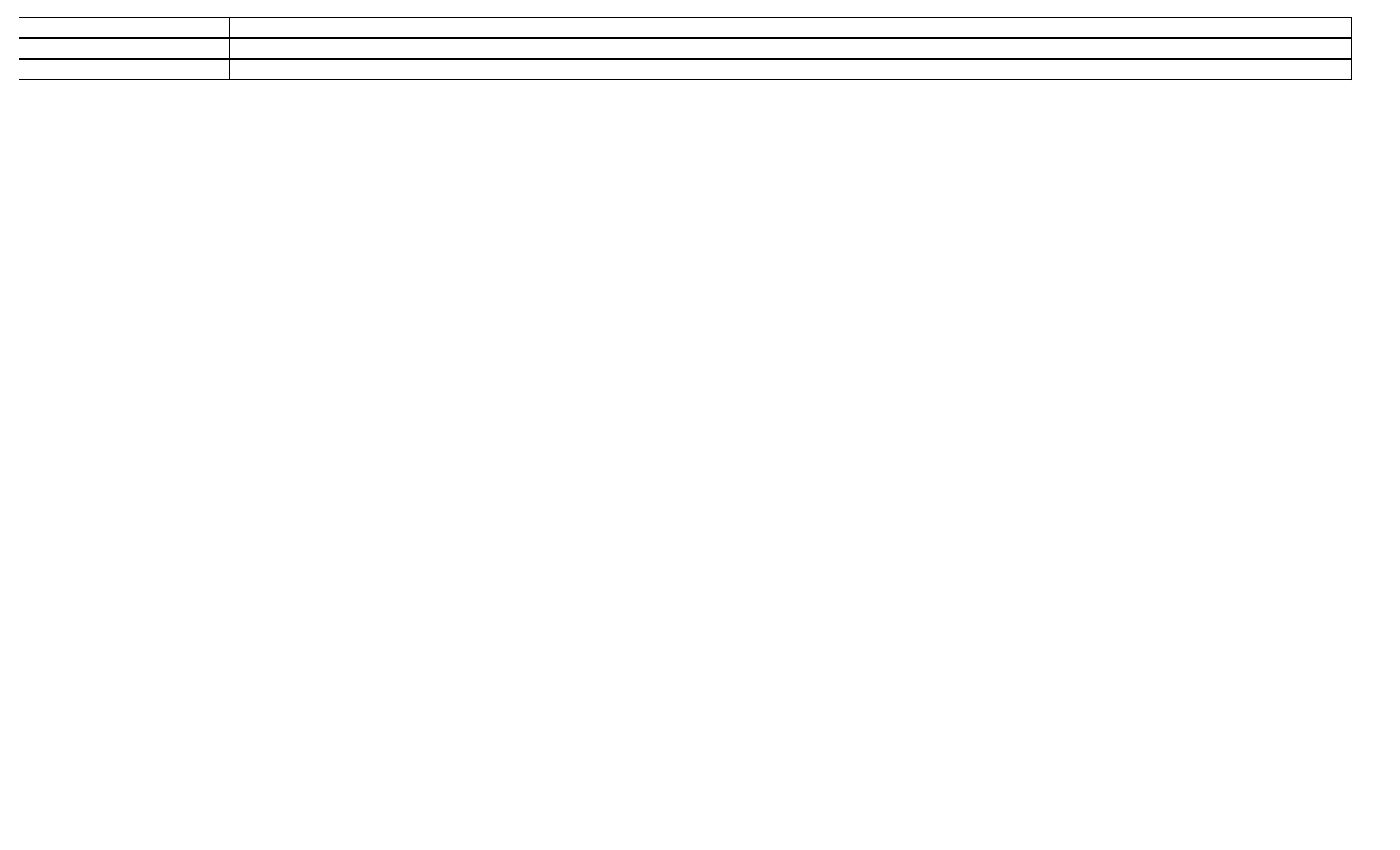| ,他们的人们就是一个人,他们的人们就是一个人,他们的人们,他们的人们就是一个人,他们的人们,他们的人们就是一个人,他们的人们,他们的人们,他们的人们,他们的人们,<br>第25章 我们的人们,他们的人们,他们的人们,他们的人们,他们的人们,他们的人们,他们的人们,他们的人们,他们的人们,他们的人们,他们的人们,他们的人们,他们的 |  |
|-----------------------------------------------------------------------------------------------------------------------------------------------------------------------|--|
| ,一个人都是一个人的人,而且,他们的人都是一个人,而且,他们的人都是一个人,而且,他们的人都是一个人,而且,他们的人都是一个人,而且,他们的人都是一个人,而且,他<br>第二百一十一章 一个人,他们的人都是一个人,他们的人都是一个人,他们的人都是一个人,他们的人都是一个人,他们的人都是一个人,他们的人都是一个人,他们的人都是一个 |  |
| ,一个人都是一个人的人,而且,他们的人都是一个人,他们的人都是一个人,他们的人都是一个人,他们的人都是一个人,他们的人都是一个人,他们的人都是一个人,他们的人都是                                                                                     |  |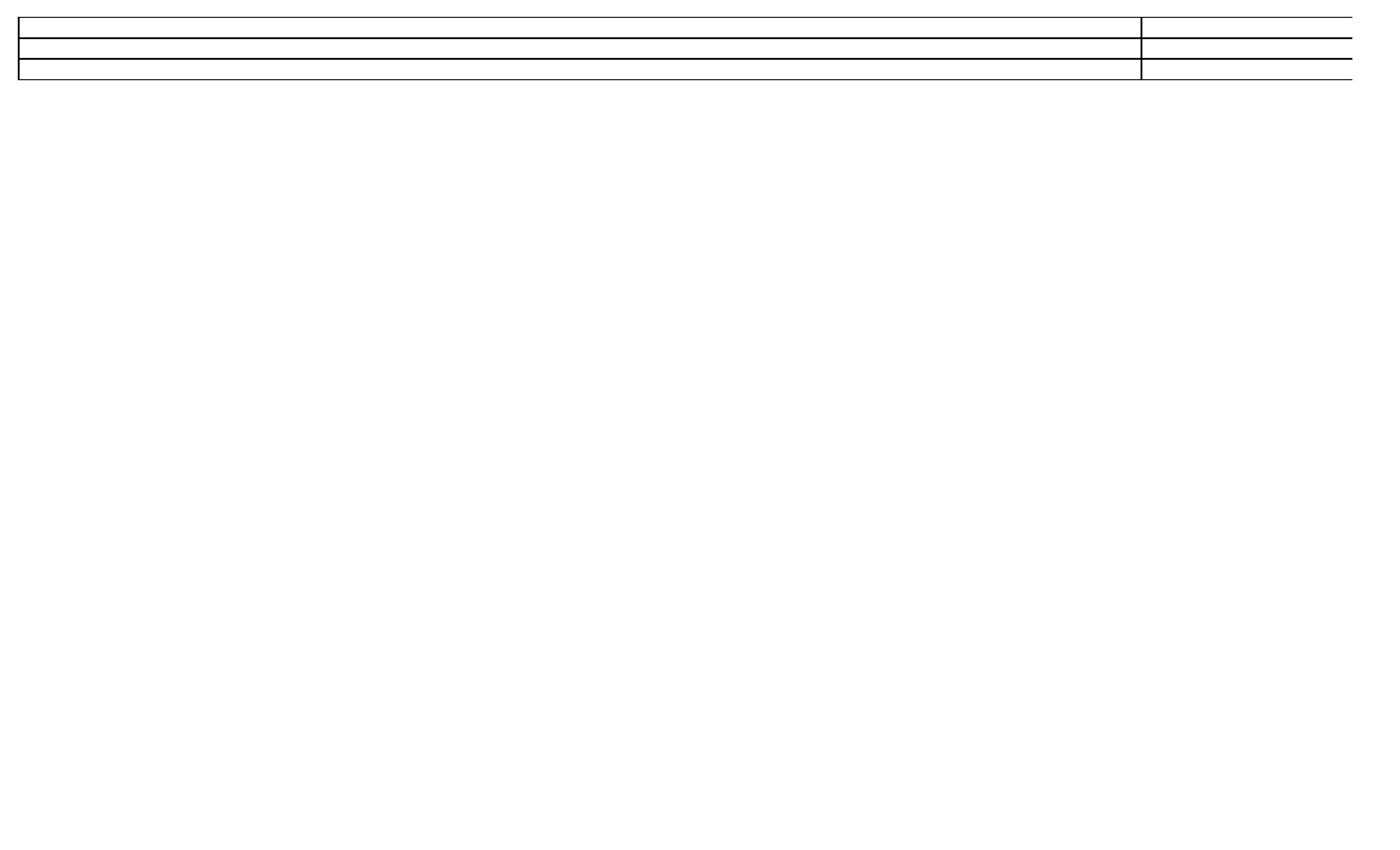| ,一个人都是一个人的人,而且,我们也不会不会不会。""我们,我们也不会不会不会不会不会不会不会不会。""我们,我们也不会不会不会不会不会不会不会不会。""我们,我<br>,他们的人们也不会不会。""我们的人们,我们也不会不会不会。""我们的人们,我们也不会不会不会。""我们的人们,我们也不会不会不会。""我们的人们,我们也不会不 |  |
|-----------------------------------------------------------------------------------------------------------------------------------------------------------------------|--|
| ,我们也不会不会不会。""我们的,我们也不会不会不会。""我们的,我们也不会不会不会不会。""我们的,我们也不会不会不会不会。""我们的,我们也不会不会不会不会                                                                                      |  |
|                                                                                                                                                                       |  |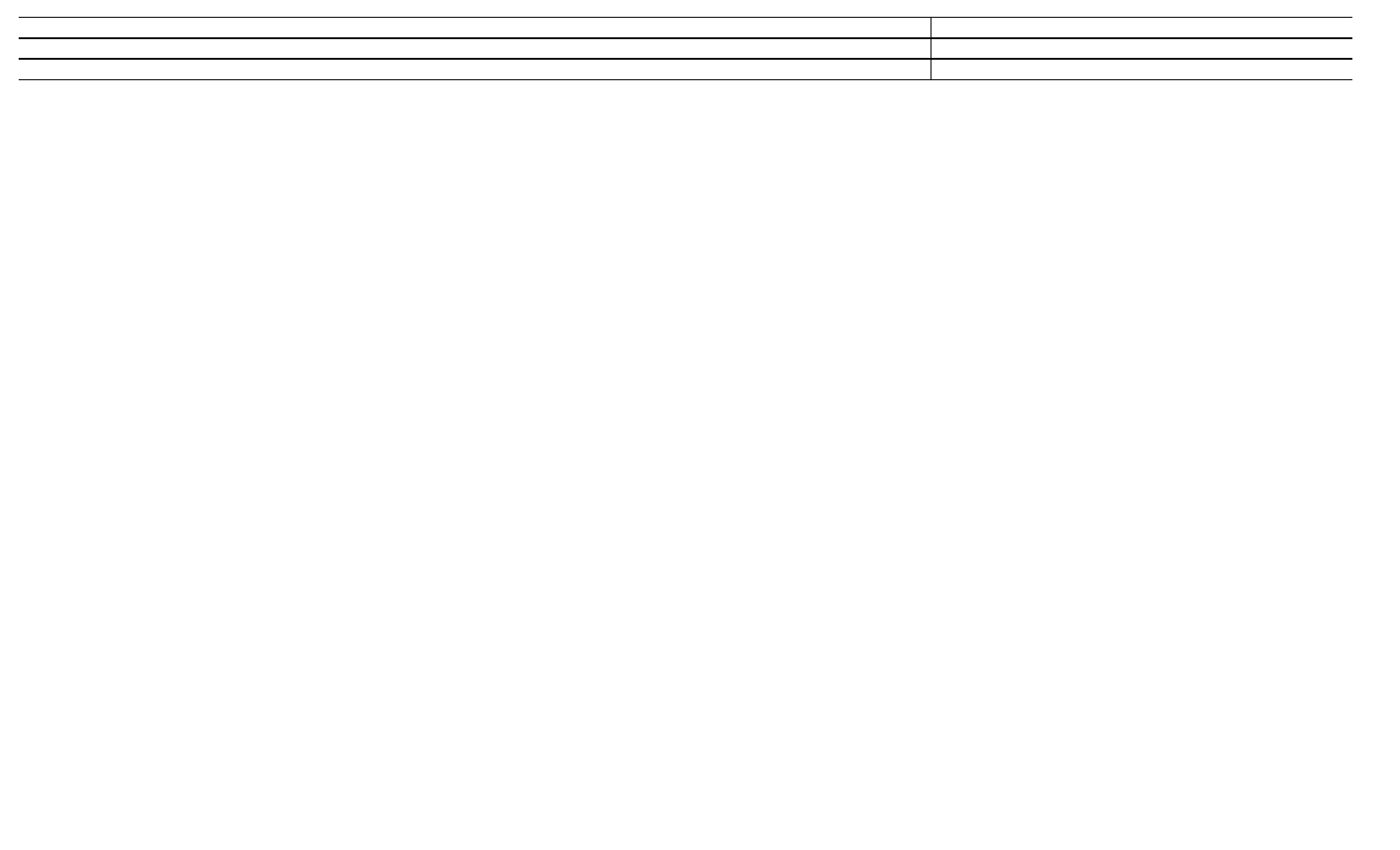| <u> 2001 - An t-An Aontaithe ann an t-Aontaithe ann an t-Aontaithe ann an t-Aontaithe ann an t-Aontaithe ann an t-</u> |
|------------------------------------------------------------------------------------------------------------------------|
|                                                                                                                        |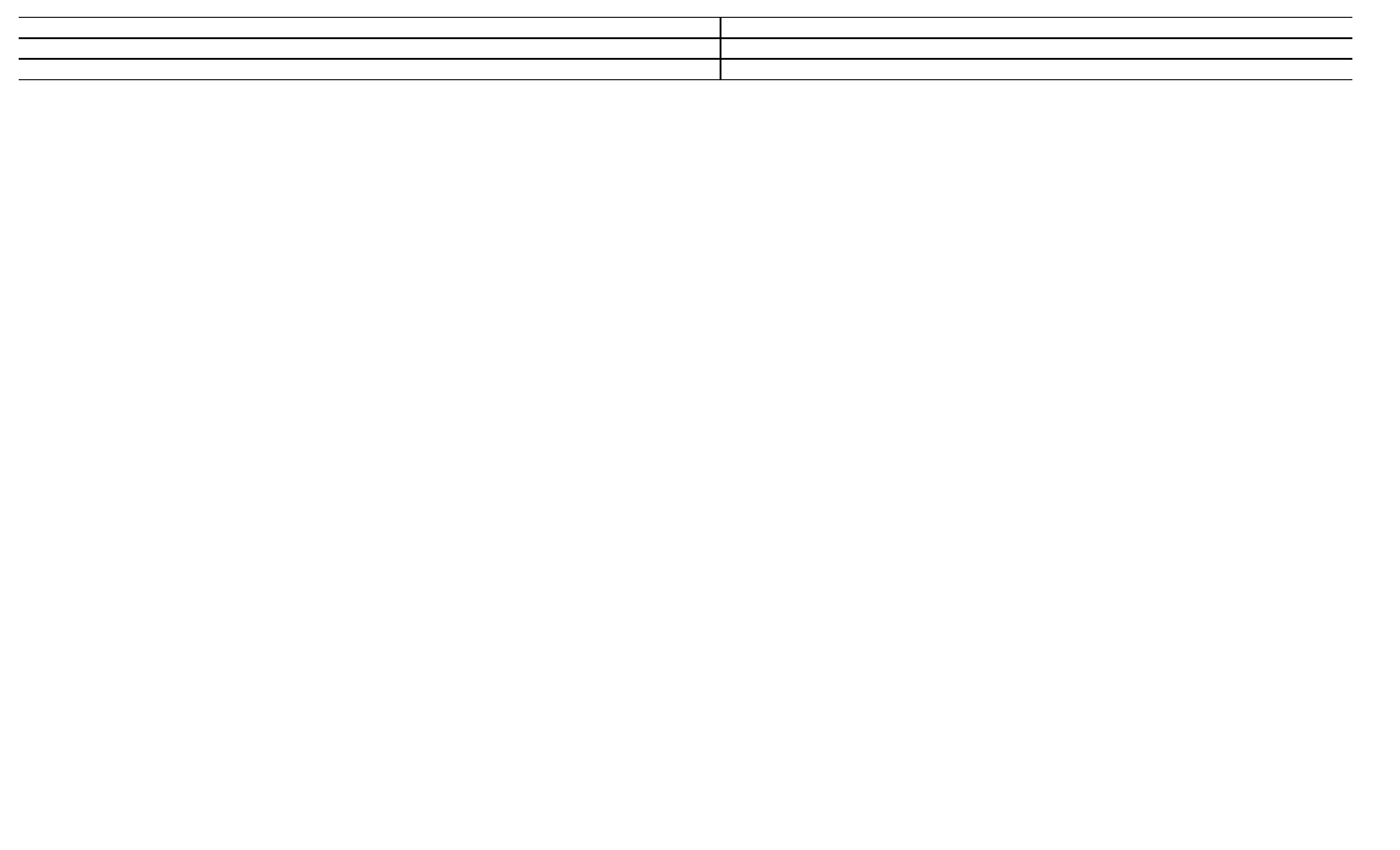| ,一个人都是一个人的人,而且,他们的人都是一个人,而且,他们的人都是一个人,而且,他们的人都是一个人,而且,他们的人都是一个人,而且,他们的人都是一个人,而且,他<br>第二十一章 一个人,他们的人都是一个人,他们的人都是一个人,他们的人都是一个人,他们的人都是一个人,他们的人都是一个人,他们的人都是一个人,他们的人都是一个人, | ,我们也不会不会。""我们的,我们也不会不会。""我们的,我们也不会不会不会。""我们的,我们也不会不会不会。""我们的,我们也不会不会不会。""我们的,我们也 |
|-----------------------------------------------------------------------------------------------------------------------------------------------------------------------|----------------------------------------------------------------------------------|
|                                                                                                                                                                       |                                                                                  |
|                                                                                                                                                                       |                                                                                  |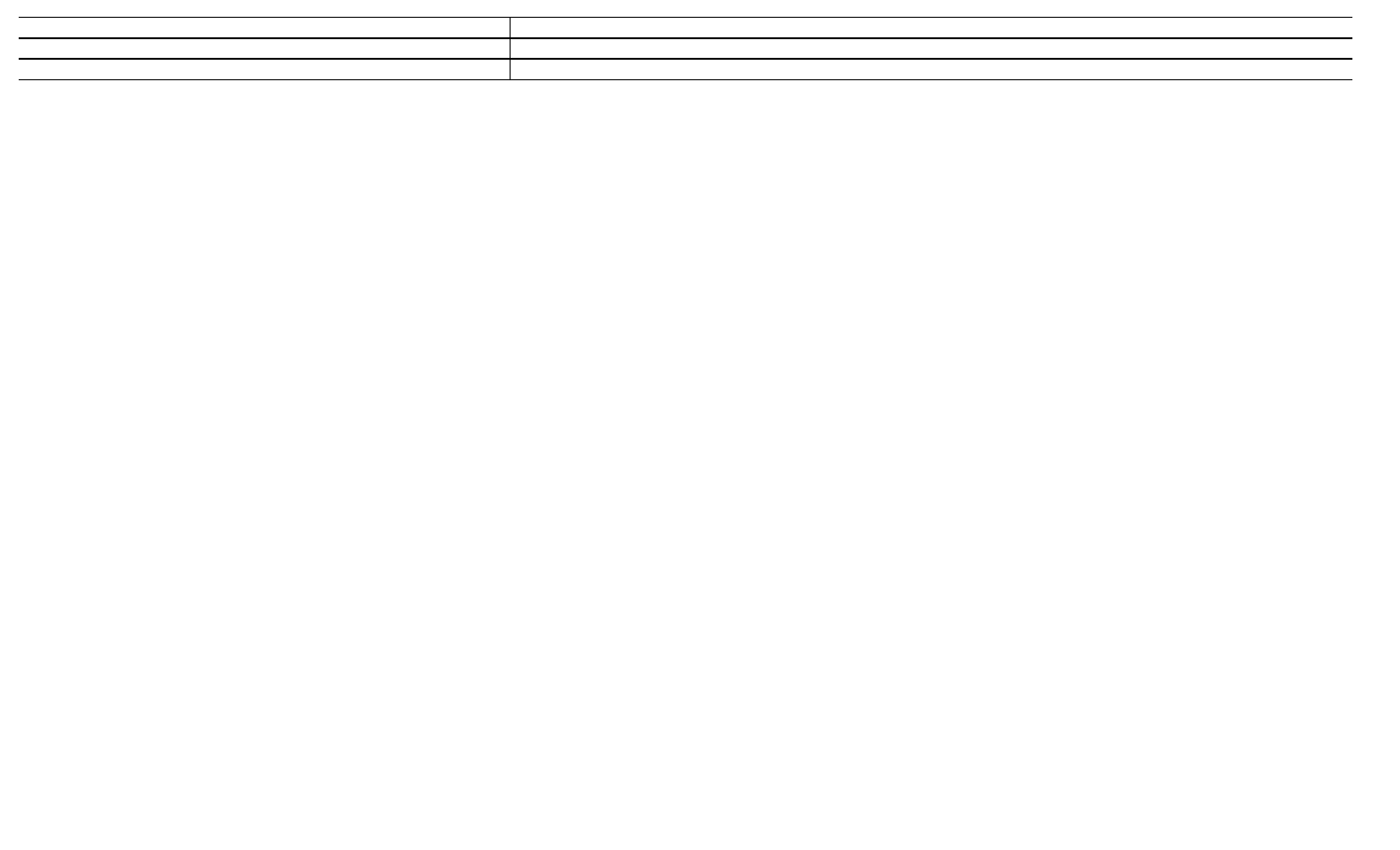| ,一个人的人都是一个人的人,而且,他们的人都是一个人的人,而且,他们的人都是一个人的人,而且,他们的人都是一个人的人,而且,他们的人都是一个人的人,而且,他们的人<br>第一百一十一章 一个人的人,他们的人都是一个人的人,他们的人都是一个人的人,他们的人都是一个人的人,他们的人都是一个人的人,他们的人都是一个人的人,他们的人都是 |
|-----------------------------------------------------------------------------------------------------------------------------------------------------------------------|
| ,一个人都是一个人的人,而且,他们的人都是一个人,而且,他们的人都是一个人,而且,他们的人都是一个人,而且,他们的人都是一个人,而且,他们的人都是一个人,而且,他<br>第二十一章 一个人,他们的人都是一个人,他们的人都是一个人,他们的人都是一个人,他们的人都是一个人,他们的人都是一个人,他们的人都是一个人,他们的人都是一个人, |
|                                                                                                                                                                       |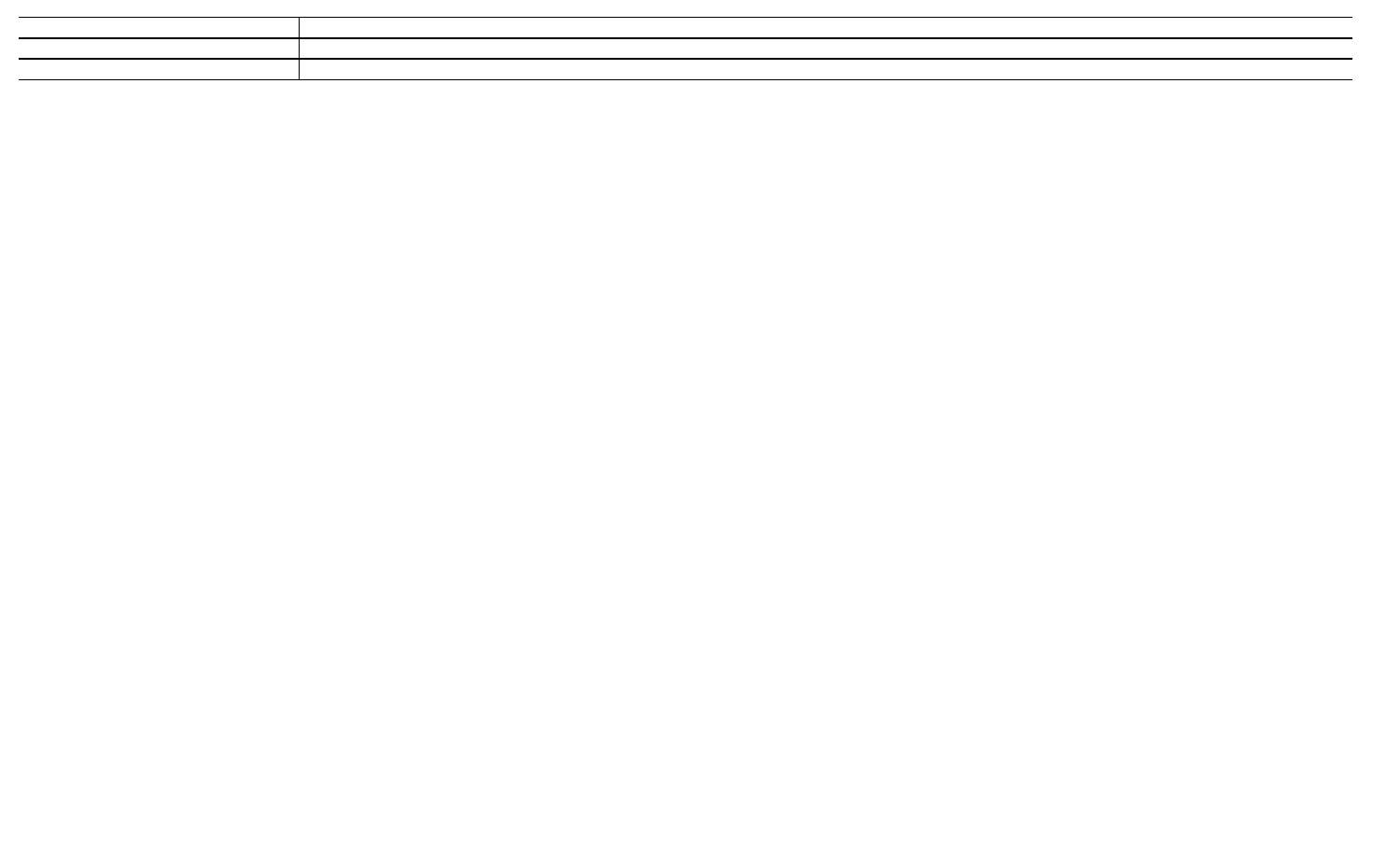| <u>та на представљен под податковата на представљен податковата на представљен податковата на представљен податк</u> |  |
|----------------------------------------------------------------------------------------------------------------------|--|
|                                                                                                                      |  |
| ,一个人都是一个人的人,一个人都是一个人的人,一个人都是一个人的人,一个人都是一个人的人,一个人都是一个人的人,一个人都是一个人的人,一个人都是一个人的人,一个人                                    |  |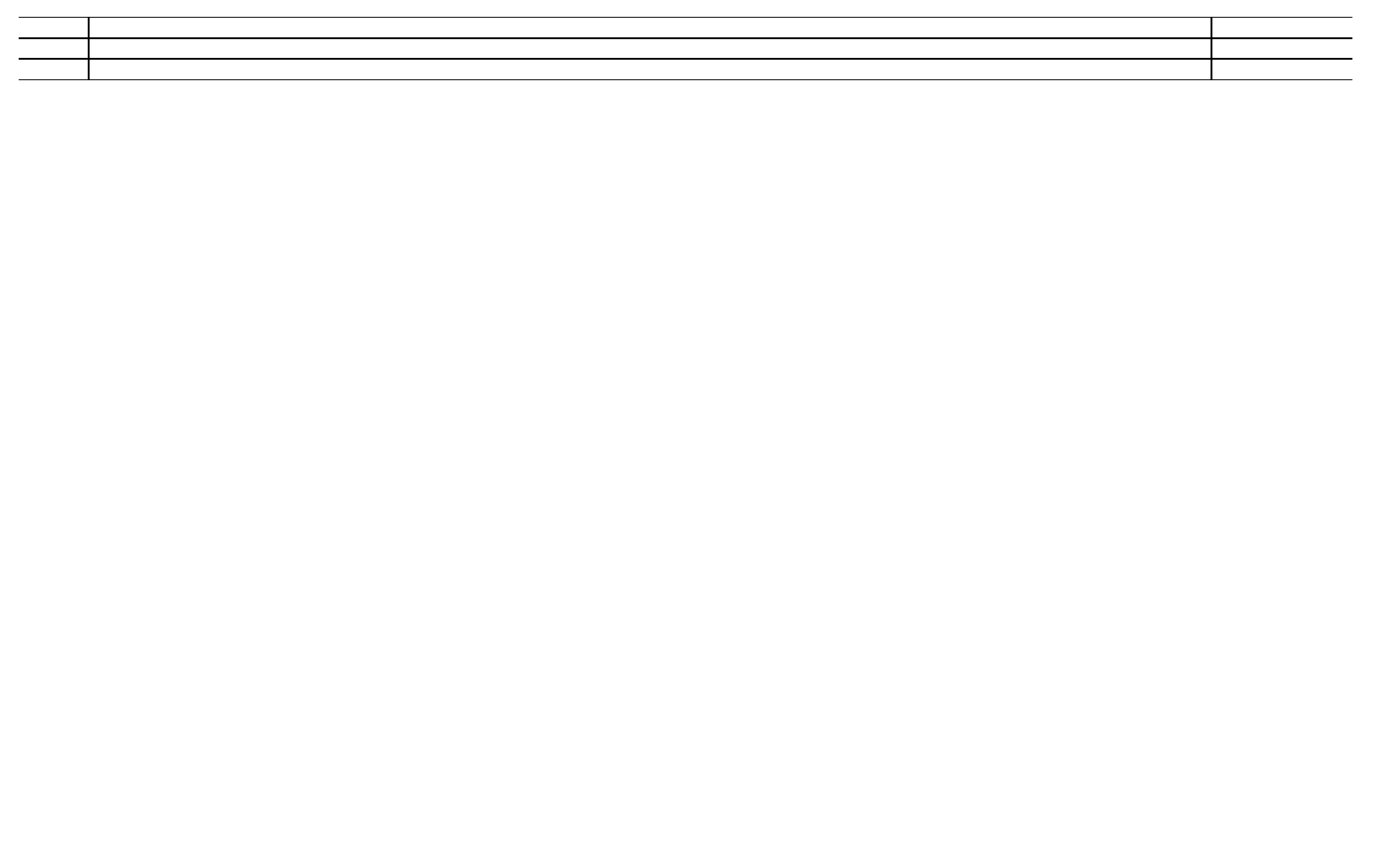| ,一个人都是一个人的人,一个人都是一个人的人,一个人都是一个人的人,一个人都是一个人的人,一个人都是一个人的人,一个人都是一个人的人,一个人都是一个人的人,一个人<br>→ South State State State State State State State State State State State State State State State State State State State State State State State State State State State State State State State State State State State St |  |
|-------------------------------------------------------------------------------------------------------------------------------------------------------------------------------------------------------------------------------------------------------------------------------------------------------------------|--|
| ,一个人的人都是一个人的人,而且,他们的人都是不是一个人的人,而且,他们的人都是不是一个人的人,而且,他们的人都是不是一个人的人,而且,他们的人都是不是一个人的<br>第一百一十一章 一个人的人,他们的人都是不是一个人的人,他们的人都是不是一个人的人,他们的人都是不是一个人的人,他们的人都是不是一个人的人,他们的人都是不是一个                                                                                                                                              |  |
| ,我们也不会不会不会。""我们的,我们也不会不会不会。""我们的,我们也不会不会不会不会。""我们的,我们也不会不会不会不会。""我们的,我们也不会不会不会不会<br>第二百一章 第二百一章 第二百一章 第二百一章 第二百一章 第二百一章 第二百一章 第二百一章 第二百一章 第二百一章 第二百一章 第二百一章 第二百一章 第二                                                                                                                                              |  |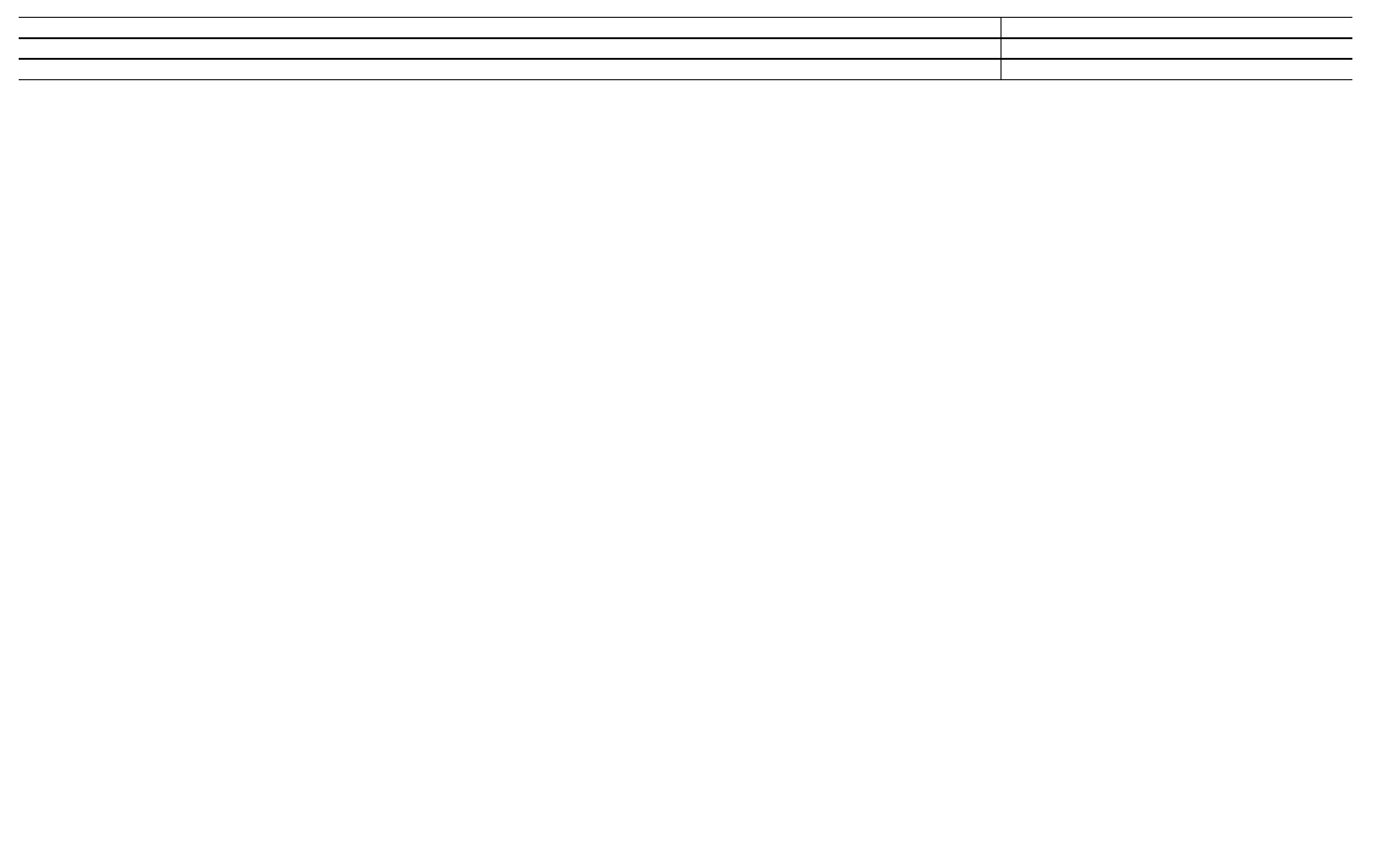| ,一个人都是一个人的人,而且,他们的人都是一个人,而且,他们的人都是一个人,而且,他们的人都是一个人,而且,他们的人都是一个人,而且,他们的人都是一个人,而且,他<br>第二十二章 第二十二章 第二十二章 第二十二章 第二十二章 第二十二章 第二十二章 第二十二章 第二十二章 第二十二章 第二十二章 第二十二章 第二十二章 第二十 |  |
|------------------------------------------------------------------------------------------------------------------------------------------------------------------------|--|
|                                                                                                                                                                        |  |
| ,一个人的人都是一个人的人,而且,他们的人都是一个人的人,而且,他们的人都是一个人的人,而且,他们的人都是一个人的人,而且,他们的人都是一个人的人,而且,他们的人                                                                                      |  |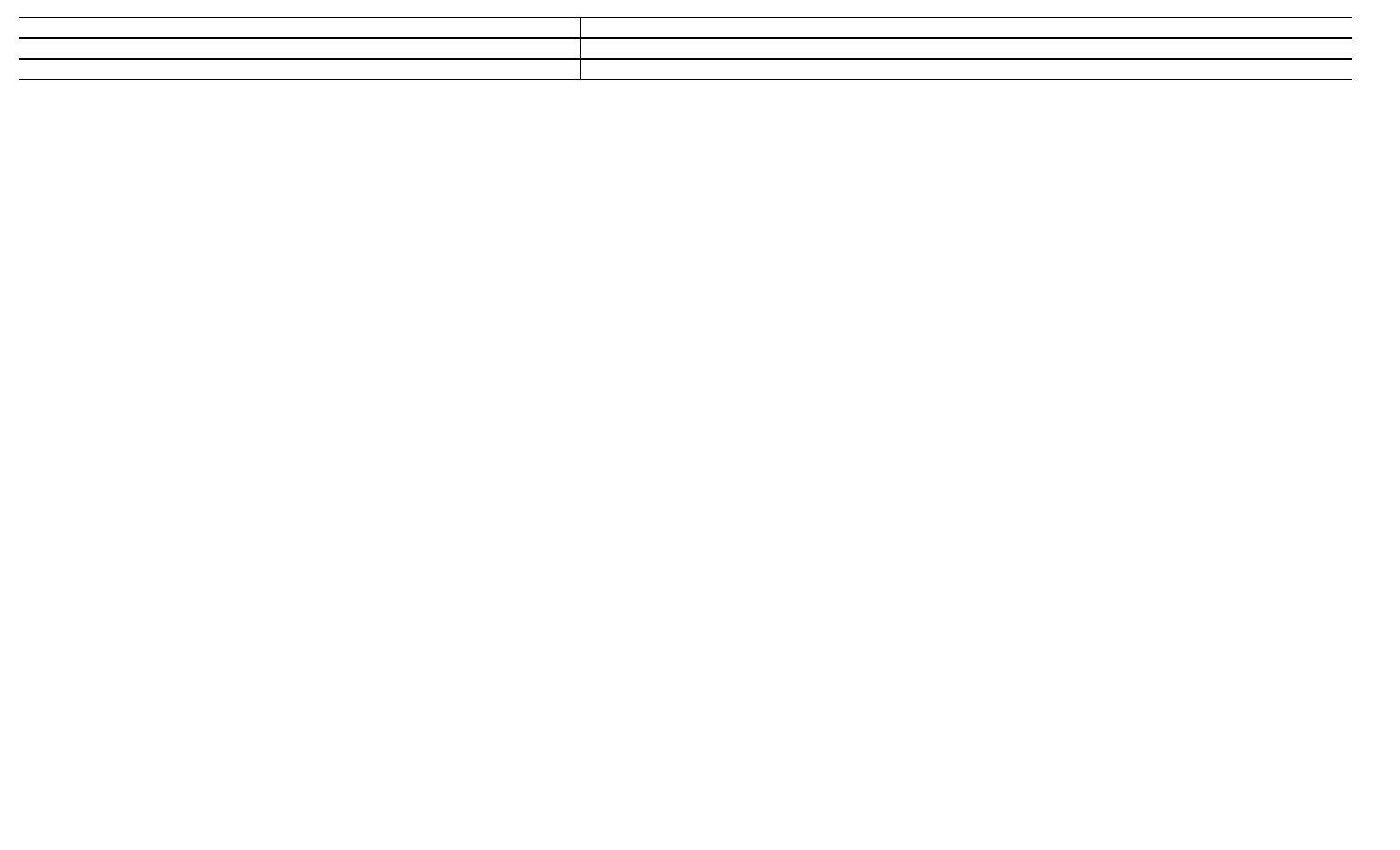| ,我们就会不会不会。""我们,我们也不会不会不会。""我们,我们也不会不会不会不会不会不会。""我们,我们也不会不会不会不会。""我们,我们也不会不会不会不会不  |
|-----------------------------------------------------------------------------------|
| ,一个人都是一个人的人,一个人都是一个人的人,一个人都是一个人的人,一个人都是一个人的人,一个人都是一个人的人,一个人都是一个人的人,一个人都是一个人的人,一个人 |
|                                                                                   |
| ,一个人都是一个人的人,而且,我们也不会不会不会。""我们,我们也不会不会不会不会。""我们,我们也不会不会不会不会。""我们,我们也不会不会不会不会。""我们, |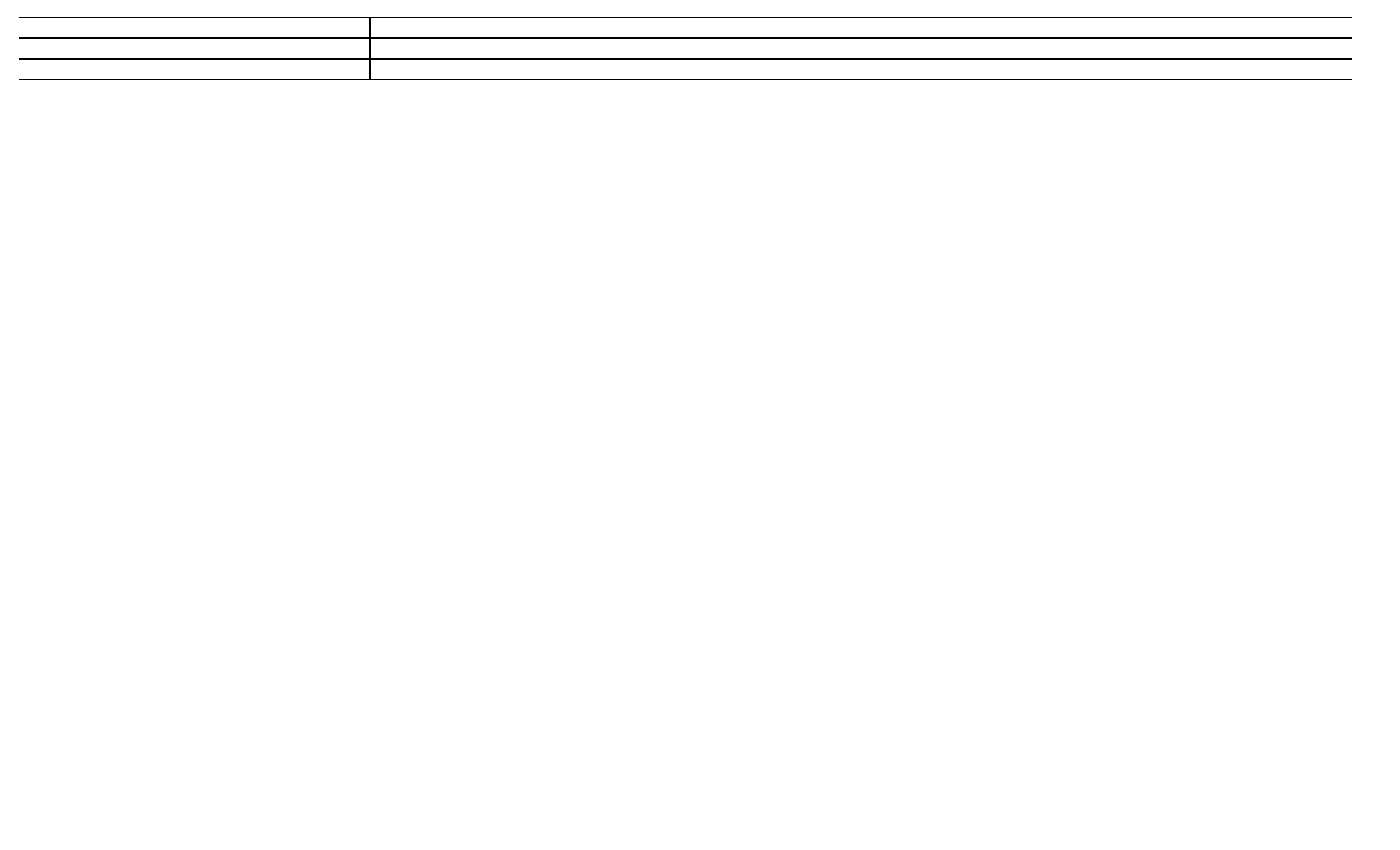| ,一个人都是一个人的人,一个人都是一个人的人,一个人都是一个人的人,一个人都是一个人的人,一个人都是一个人的人,一个人都是一个人的人,一个人都是一个人的人,一个人<br>第二十一章 一个人的人,一个人的人都是一个人的人,一个人的人都是一个人的人,一个人的人都是一个人的人,一个人的人都是一个人的人,一个人的人都是一个人的人,一个人<br>,一个人都是一个人的人,一个人都是一个人的人,一个人都是一个人的人,一个人都是一个人的人,一个人都是一个人的人,一个人都是一个人的人,一个人都是一个人的人,一个人<br>第二十一章 一个人的人,一个人的人都是一个人的人,一个人的人都是一个人的人,一个人的人都是一个人的人,一个人的人都是一个人的人,一个人的人都是一个人的人,一个人 |  |
|------------------------------------------------------------------------------------------------------------------------------------------------------------------------------------------------------------------------------------------------------------------------------------------------------------------------------------------------|--|
| ,一个人的人都是一个人的人,而且,他们的人都是一个人的人,而且,他们的人都是一个人的人,而且,他们的人都是一个人的人,而且,他们的人都是一个人的人,而且,他们的<br>第一百一十一章 一个人的人,他们的人都是一个人的人,他们的人都是一个人的人,他们的人都是一个人的人,他们的人都是一个人的人,他们的人都是一个人的人,他们的人都是                                                                                                                                                                           |  |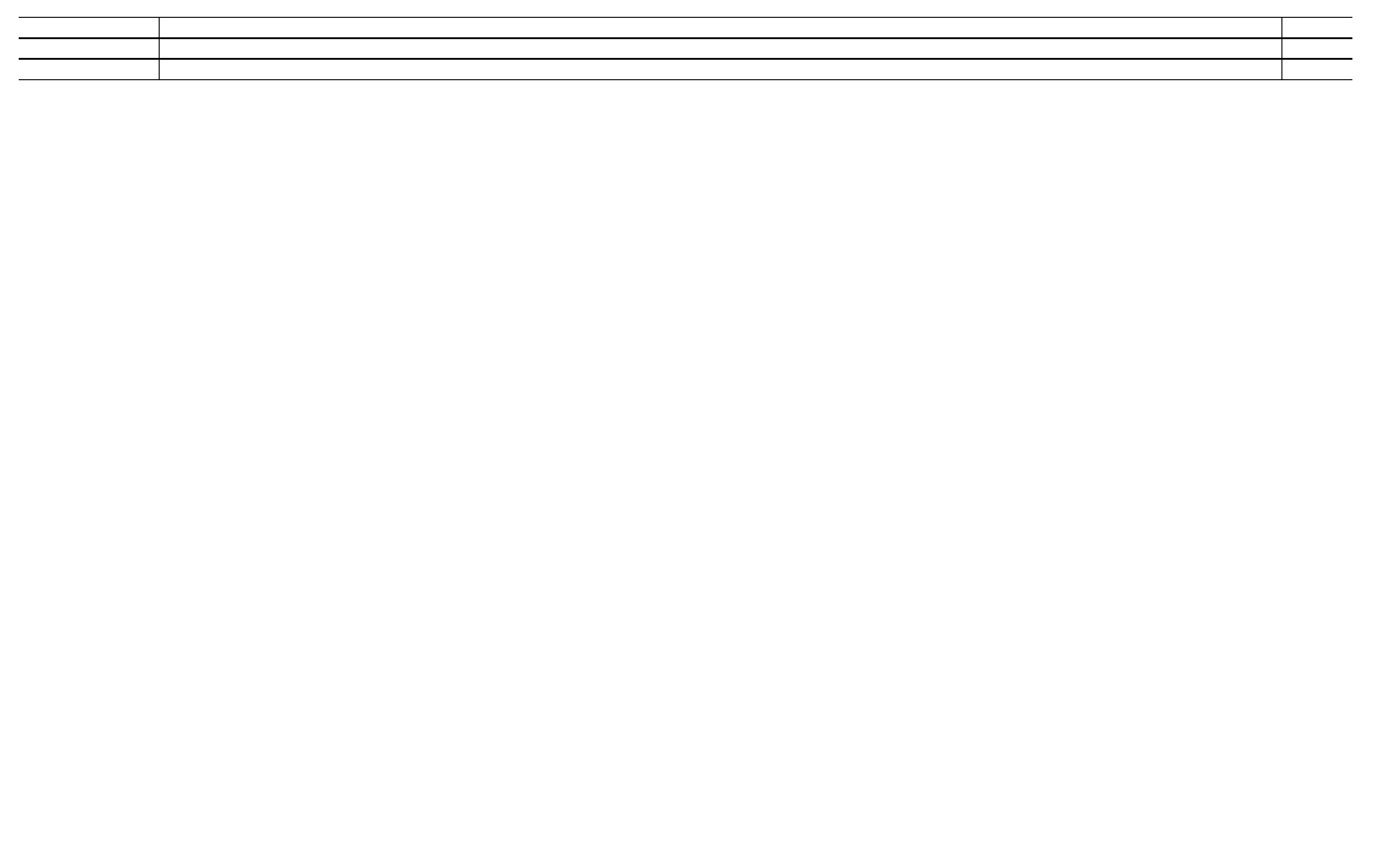| ,我们也不会不会不会。""我们的,我们也不会不会不会。""我们的,我们也不会不会不会不会不会。""我们的,我们也不会不会不会不会。""我们的,我们也不会不会不会  |  |
|-----------------------------------------------------------------------------------|--|
| ,一个人的人都是一个人的人,而且,他们的人都是一个人的人,而且,他们的人都是一个人的人,而且,他们的人都是一个人的人,而且,他们的人都是一个人的人,而且,他们的人 |  |
|                                                                                   |  |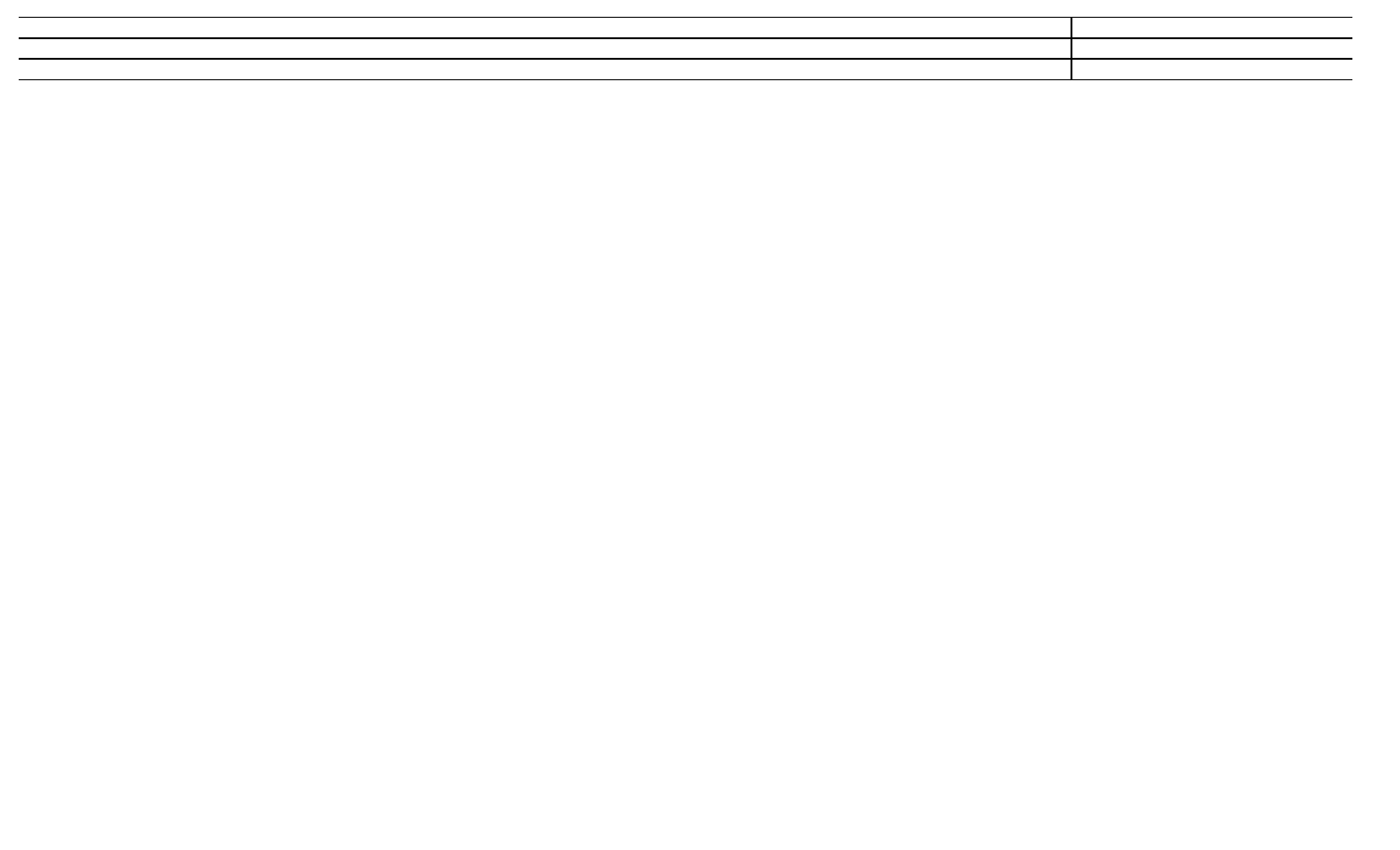| → 中国的 → 中国的 → 中国的 → 中国的 → 中国的 → 中国的 → 中国的 → 中国的 → 中国的 → 中国的 → 中国的 → 中国的 → 中国的 → 中国的 → 中国的 → 中国的 → 中国的 → 中国的 → 中国 |  |
|------------------------------------------------------------------------------------------------------------------|--|
|                                                                                                                  |  |
|                                                                                                                  |  |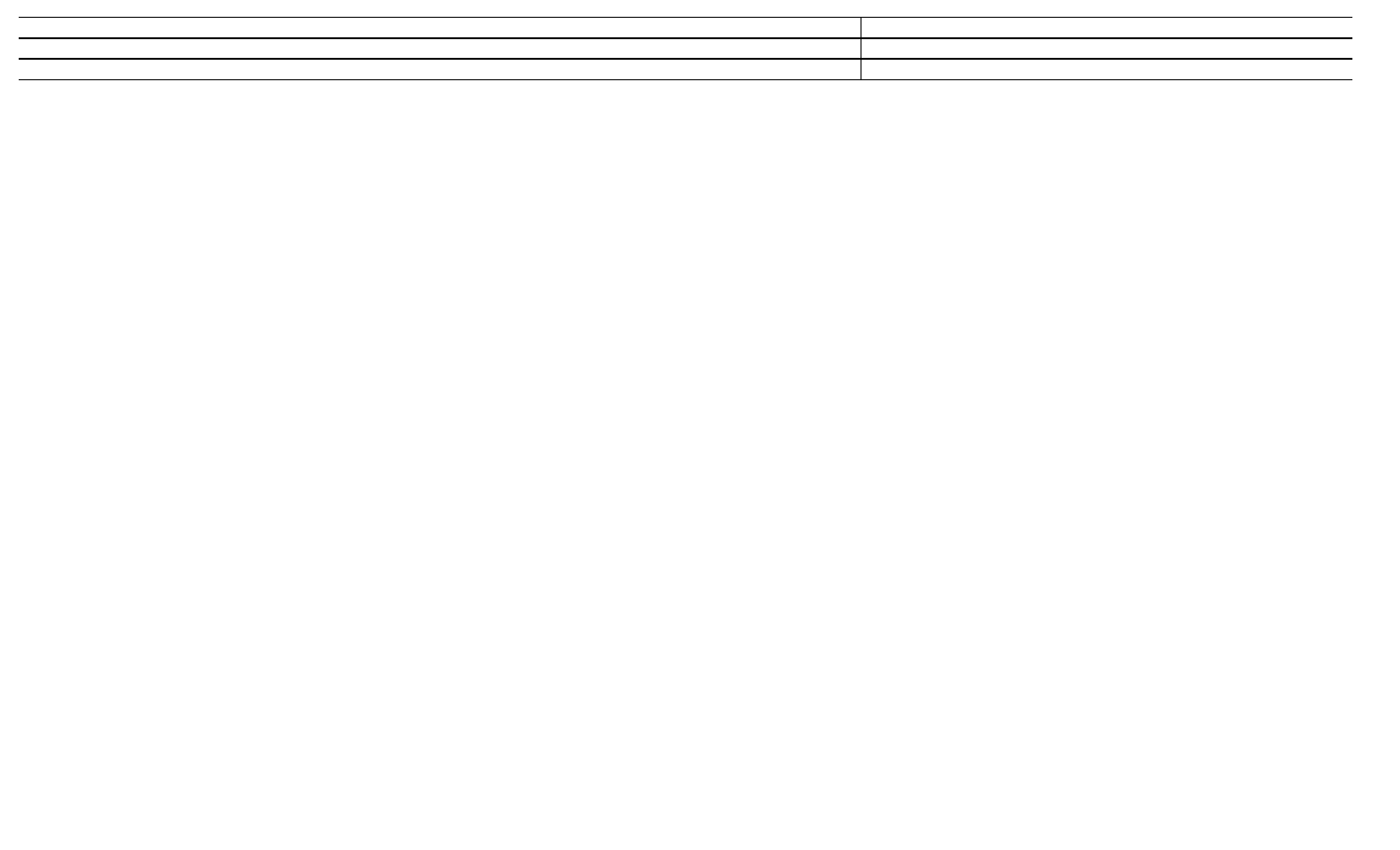| ,我们就会不会不会。""我们,我们就会不会不会不会,我们就会不会不会不会。""我们,我们就会不会不会不会。""我们,我们就会不会不会不会。""我们,我们就会不会 |                                                                                   |
|----------------------------------------------------------------------------------|-----------------------------------------------------------------------------------|
|                                                                                  | ,我们也不会不会不会。""我们的,我们也不会不会不会。""我们的,我们也不会不会不会不会。""我们的,我们也不会不会不会不会。""我们的,我们也不会不会不会不会  |
|                                                                                  | ,我们就会不会不会。""我们,我们就会不会不会,我们就会不会不会,我们就会不会不会。""我们,我们就会不会不会。""我们,我们就会不会不会不会。""我们,我们就会 |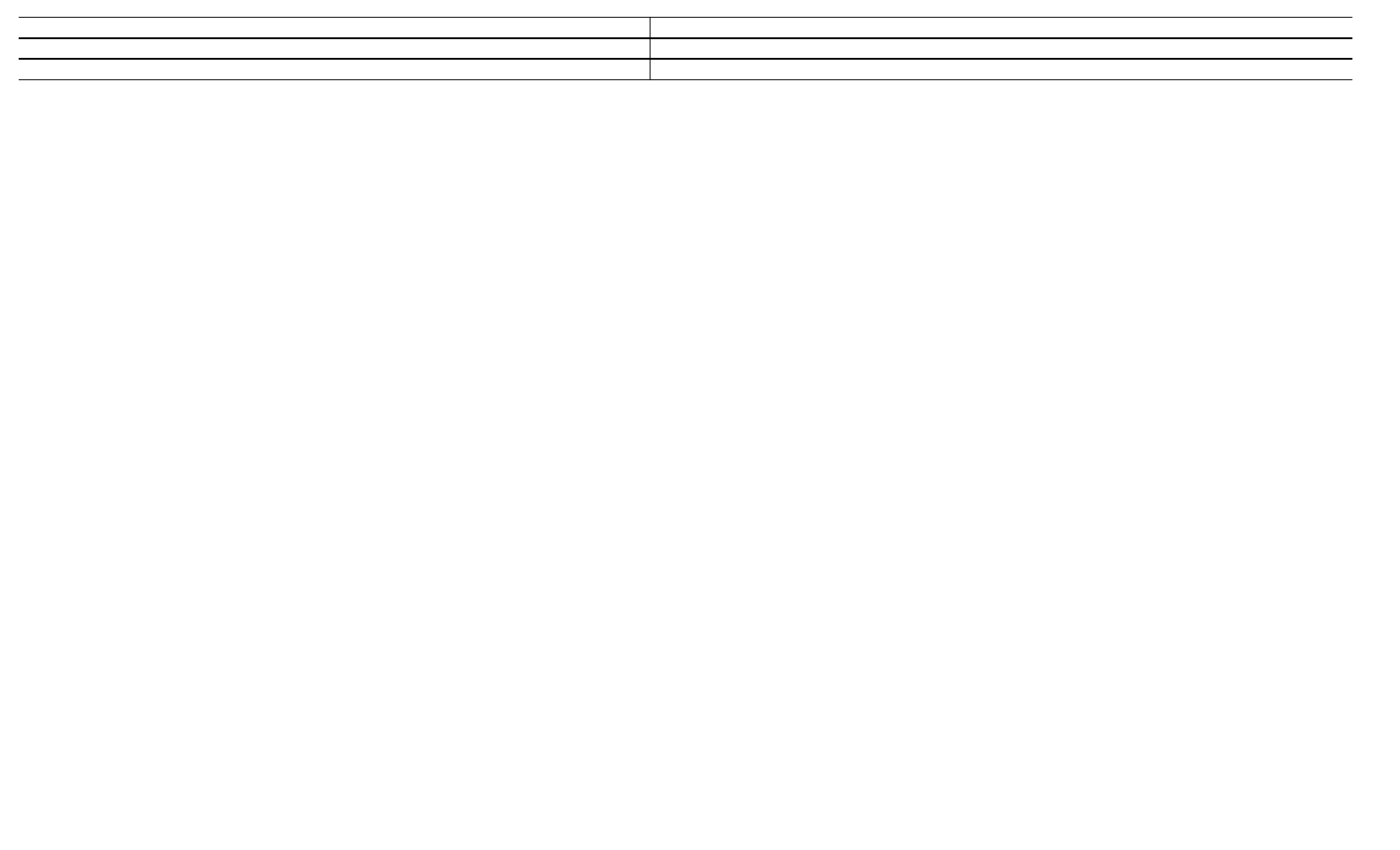| ,他们的人们就会在这里,他们的人们就会在这里,他们的人们就会在这里,他们的人们就会在这里,他们的人们就会在这里,他们的人们就会在这里,他们的人们就会在这里,他们<br>第251章 我们的人们的人们,我们的人们的人们的人们,我们的人们的人们的人们,我们的人们的人们的人们,我们的人们的人们的人们,我们的人们的人们的人们,我们的人们 |
|----------------------------------------------------------------------------------------------------------------------------------------------------------------------|
|                                                                                                                                                                      |
|                                                                                                                                                                      |
|                                                                                                                                                                      |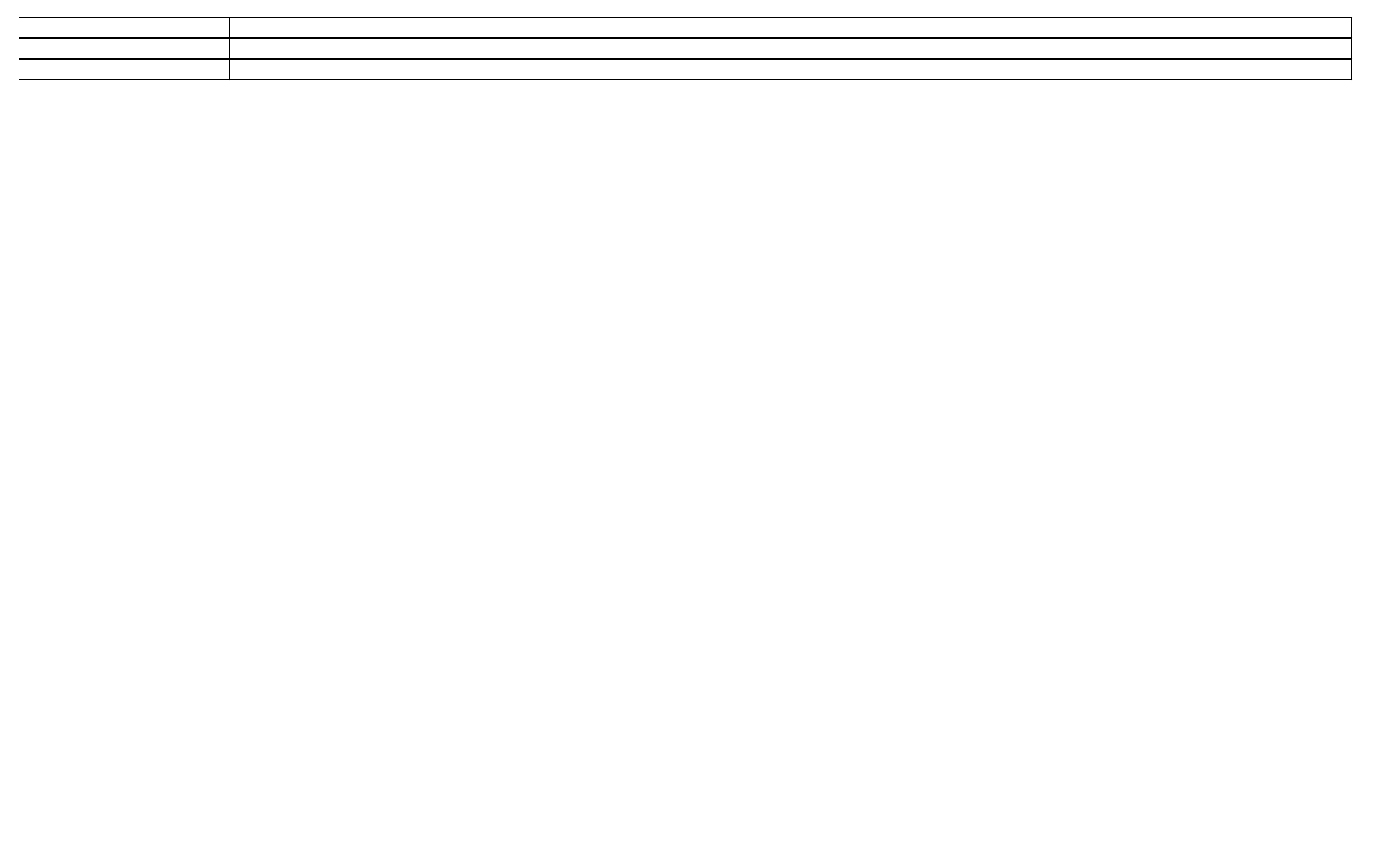| ,他们的人们就是一个人,他们的人们就是一个人,他们的人们,他们的人们就是一个人,他们的人们,他们的人们就是一个人,他们的人们,他们的人们,他们的人们,他们的人们,<br>第25章 我们的人们,他们的人们,他们的人们,他们的人们,他们的人们,他们的人们,他们的人们,他们的人们,他们的人们,他们的人们,他们的人们,他们的人们,他们的 |  |
|-----------------------------------------------------------------------------------------------------------------------------------------------------------------------|--|
| ,一个人都是一个人的人,而且,他们的人都是一个人,而且,他们的人都是一个人,而且,他们的人都是一个人,而且,他们的人都是一个人,而且,他们的人都是一个人,而且,他<br>第二百一十一章 一个人,他们的人都是一个人,他们的人都是一个人,他们的人都是一个人,他们的人都是一个人,他们的人都是一个人,他们的人都是一个人,他们的人都是一个 |  |
| ,一个人都是一个人的人,而且,他们的人都是一个人,他们的人都是一个人,他们的人都是一个人,他们的人都是一个人,他们的人都是一个人,他们的人都是一个人,他们的人都是                                                                                     |  |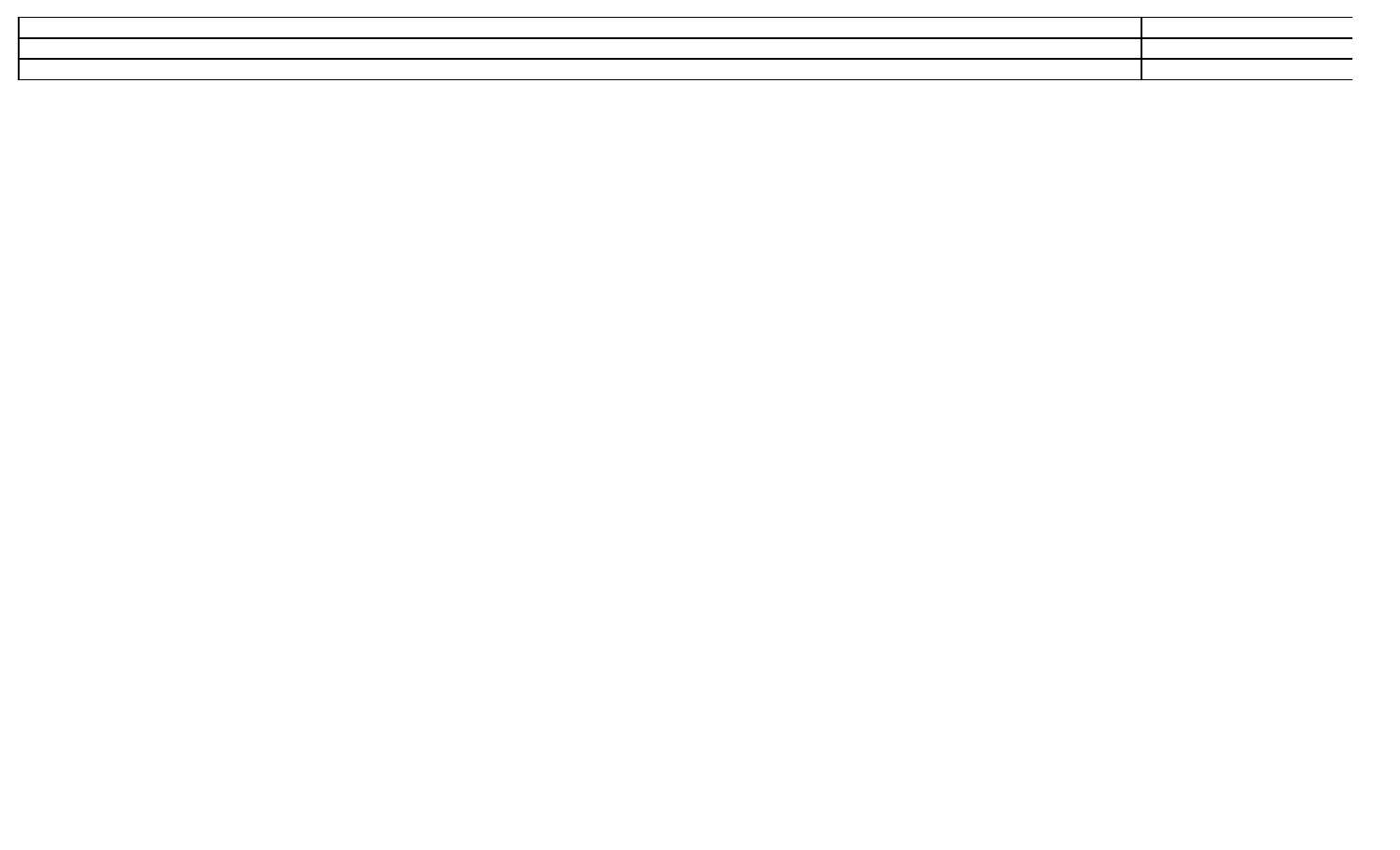| ,一个人都是一个人的人,而且,我们也不会不会不会。""我们,我们也不会不会不会不会不会不会不会不会。""我们,我们也不会不会不会不会不会不会不会不会。""我们,我<br>,他们的人们也不会不会。""我们的人们,我们也不会不会不会。""我们的人们,我们也不会不会不会。""我们的人们,我们也不会不会不会。""我们的人们,我们也不会不 |  |
|-----------------------------------------------------------------------------------------------------------------------------------------------------------------------|--|
| ,我们也不会不会不会。""我们的,我们也不会不会不会。""我们的,我们也不会不会不会不会。""我们的,我们也不会不会不会不会。""我们的,我们也不会不会不会不会                                                                                      |  |
|                                                                                                                                                                       |  |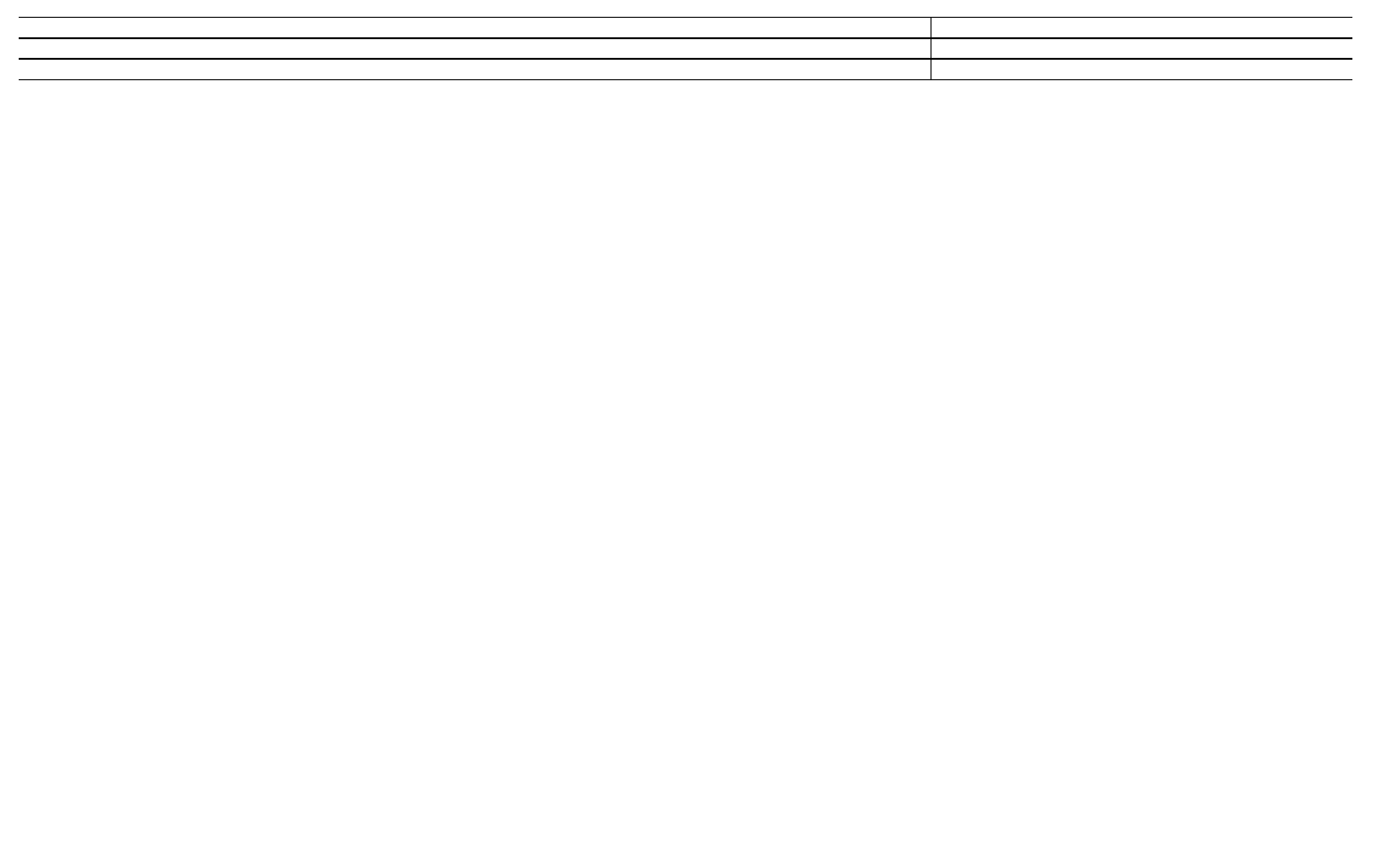| <u> 1980 - Ann an t-Aontaithe ann an t-Aontaithe ann an t-Aontaithe ann an t-Aontaithe ann an t-Aontaithe ann an t-</u> |
|-------------------------------------------------------------------------------------------------------------------------|
|                                                                                                                         |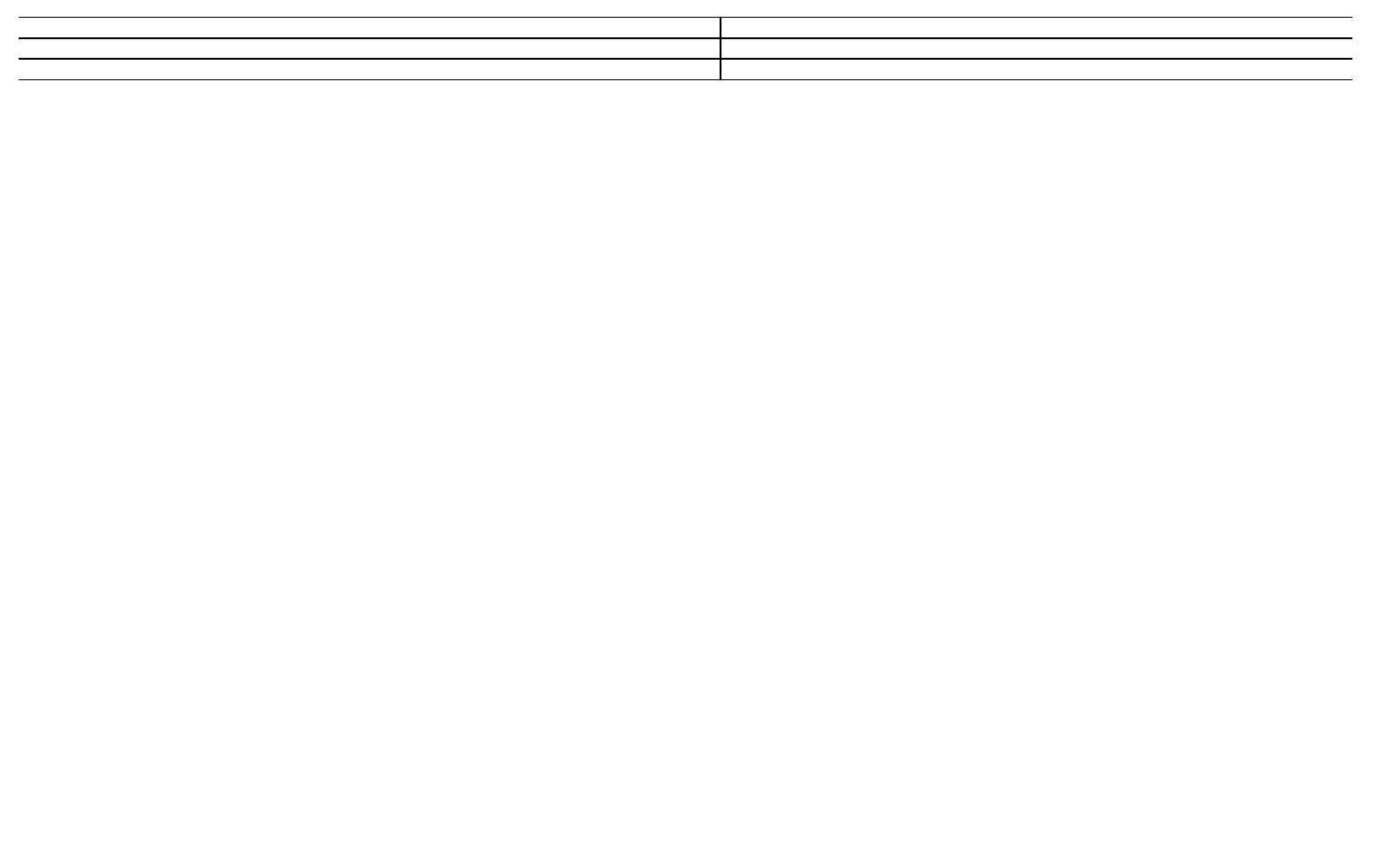| ,一个人都是一个人的人,而且,他们的人都是一个人,而且,他们的人都是一个人,而且,他们的人都是一个人,而且,他们的人都是一个人,而且,他们的人都是一个人,而且,他<br>第二十一章 一个人,他们的人都是一个人,他们的人都是一个人,他们的人都是一个人,他们的人都是一个人,他们的人都是一个人,他们的人都是一个人,他们的人都是一个人, | ,我们也不会不会。""我们的,我们也不会不会。""我们的,我们也不会不会不会。""我们的,我们也不会不会不会。""我们的,我们也不会不会不会。""我们的,我们也 |
|-----------------------------------------------------------------------------------------------------------------------------------------------------------------------|----------------------------------------------------------------------------------|
|                                                                                                                                                                       |                                                                                  |
|                                                                                                                                                                       |                                                                                  |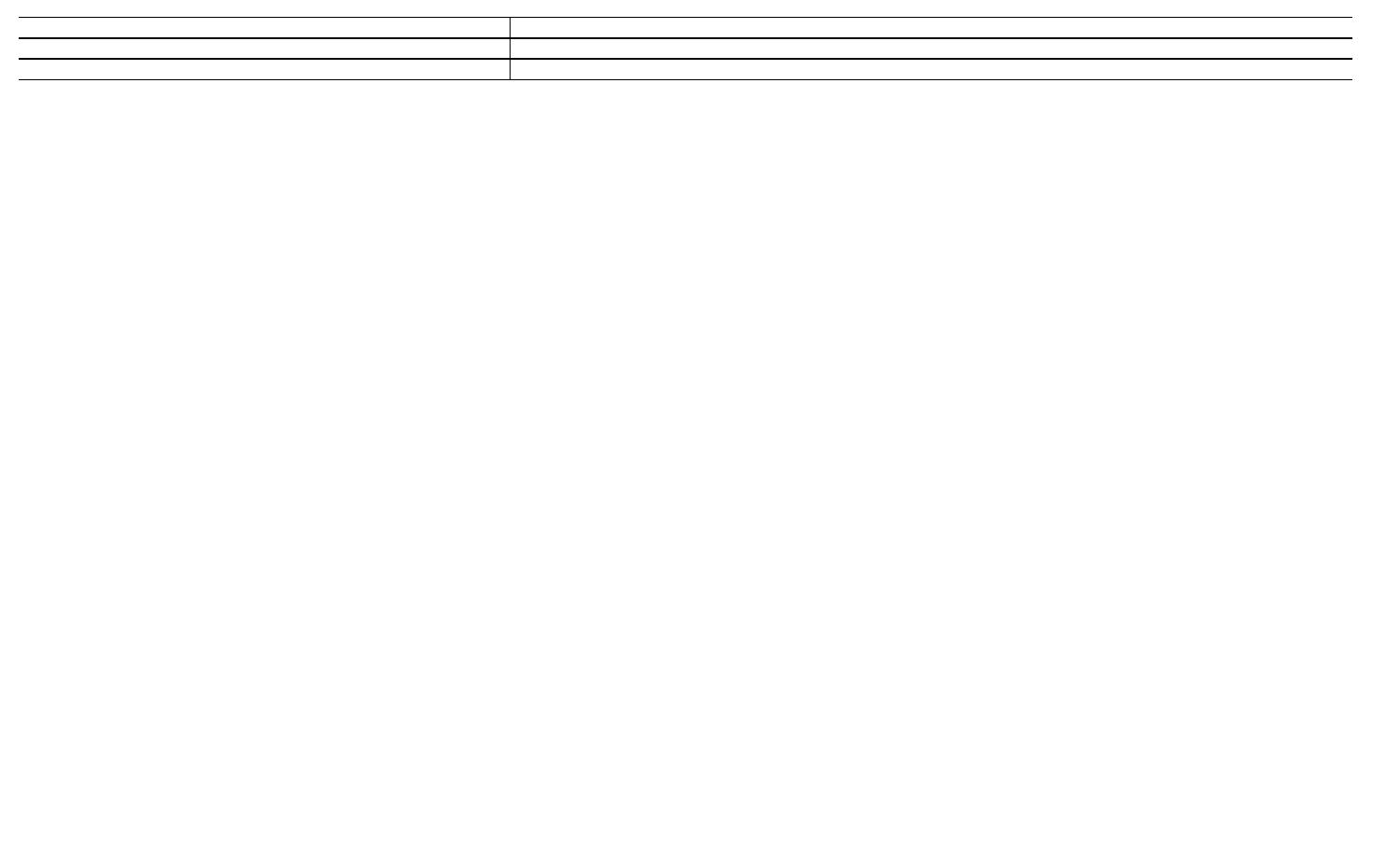| ,一个人的人都是一个人的人,而且,他们的人都是一个人的人,而且,他们的人都是一个人的人,而且,他们的人都是一个人的人,而且,他们的人都是一个人的人,而且,他们的人<br>第一百一十一章 一个人的人,他们的人都是一个人的人,他们的人都是一个人的人,他们的人都是一个人的人,他们的人都是一个人的人,他们的人都是一个人的人,他们的人都是<br>,我们就会不会不会。""我们,我们就会不会不会不会。""我们,我们就会不会不会不会不会不会。""我们,我们就会不会不会不会不会。""我们,我们就会不会不会不会不 |
|-----------------------------------------------------------------------------------------------------------------------------------------------------------------------------------------------------------------------------------------------------------|
| ,一个人都是一个人的人,而且,他们的人都是一个人,而且,他们的人都是一个人,而且,他们的人都是一个人,而且,他们的人都是一个人,而且,他们的人都是一个人,而且,他<br>第二十一章 一个人,他们的人都是一个人,他们的人都是一个人,他们的人都是一个人,他们的人都是一个人,他们的人都是一个人,他们的人都是一个人,他们的人都是一个人,                                                                                     |
|                                                                                                                                                                                                                                                           |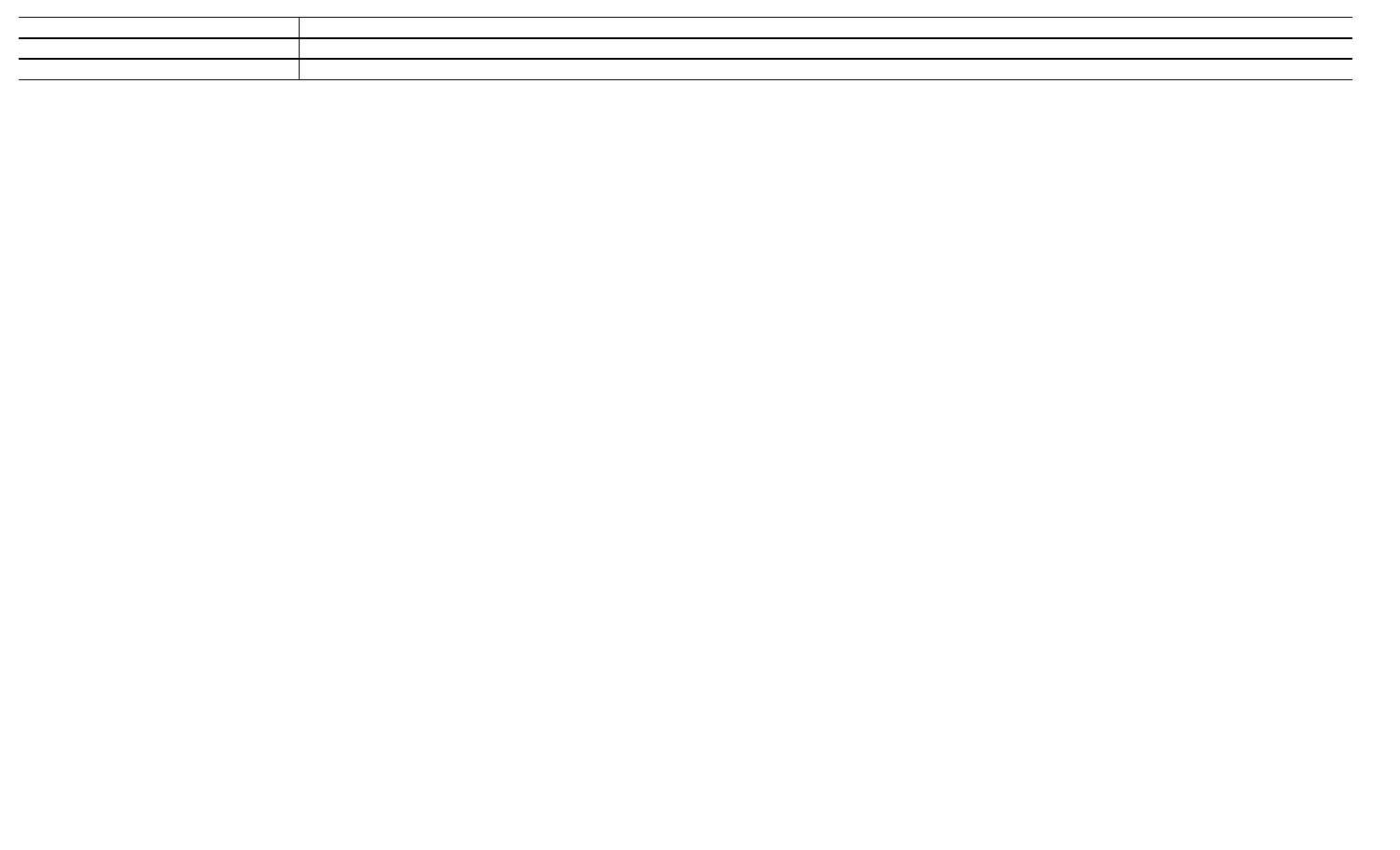| <u>та на представљен под податковата на представљен податковата на представљен податковата на представљен податк</u> |  |
|----------------------------------------------------------------------------------------------------------------------|--|
|                                                                                                                      |  |
| ,一个人都是一个人的人,一个人都是一个人的人,一个人都是一个人的人,一个人都是一个人的人,一个人都是一个人的人,一个人都是一个人的人,一个人都是一个人的人,一个人                                    |  |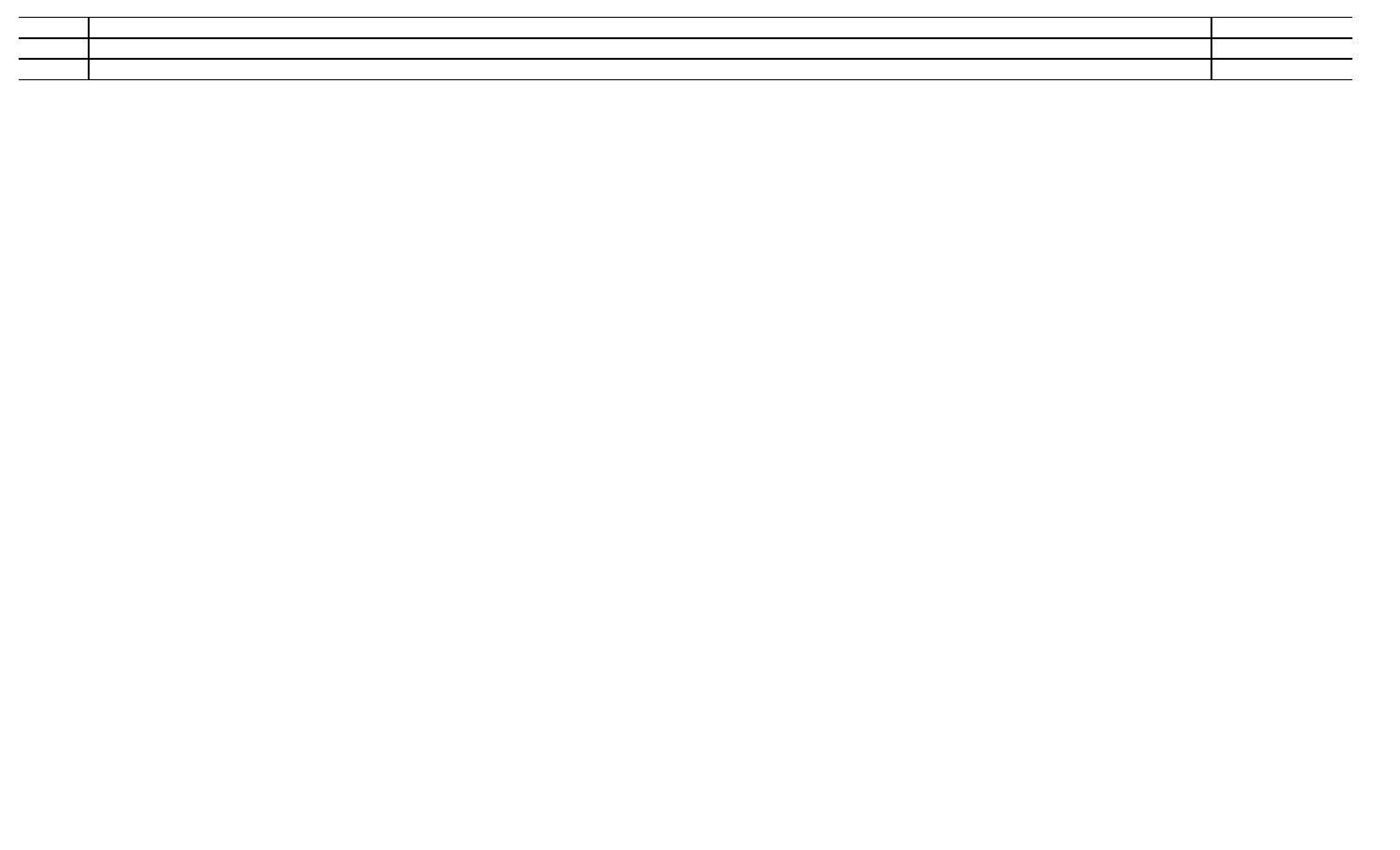| ,一个人都是一个人的人,一个人都是一个人的人,一个人都是一个人的人,一个人都是一个人的人,一个人都是一个人的人,一个人都是一个人的人,一个人都是一个人的人,一个人<br>→ South State State State State State State State State State State State State State State State State State State State State State State State State State State State State State State State State State State State St |  |
|-------------------------------------------------------------------------------------------------------------------------------------------------------------------------------------------------------------------------------------------------------------------------------------------------------------------|--|
| ,一个人的人都是一个人的人,而且,他们的人都是不是一个人的人,而且,他们的人都是不是一个人的人,而且,他们的人都是不是一个人的人,而且,他们的人都是不是一个人的<br>第一百一十一章 一个人的人,他们的人都是不是一个人的人,他们的人都是不是一个人的人,他们的人都是不是一个人的人,他们的人都是不是一个人的人,他们的人都是不是一个                                                                                                                                              |  |
| ,我们也不会不会不会。""我们的,我们也不会不会不会。""我们的,我们也不会不会不会不会不会。""我们的,我们也不会不会不会不会。""我们的,我们也不会不会不会<br>第二百一章 第二百一章 第二百一章 第二百一章 第二百一章 第二百一章 第二百一章 第二百一章 第二百一章 第二百一章 第二百一章 第二百一章 第二百一章 第二                                                                                                                                              |  |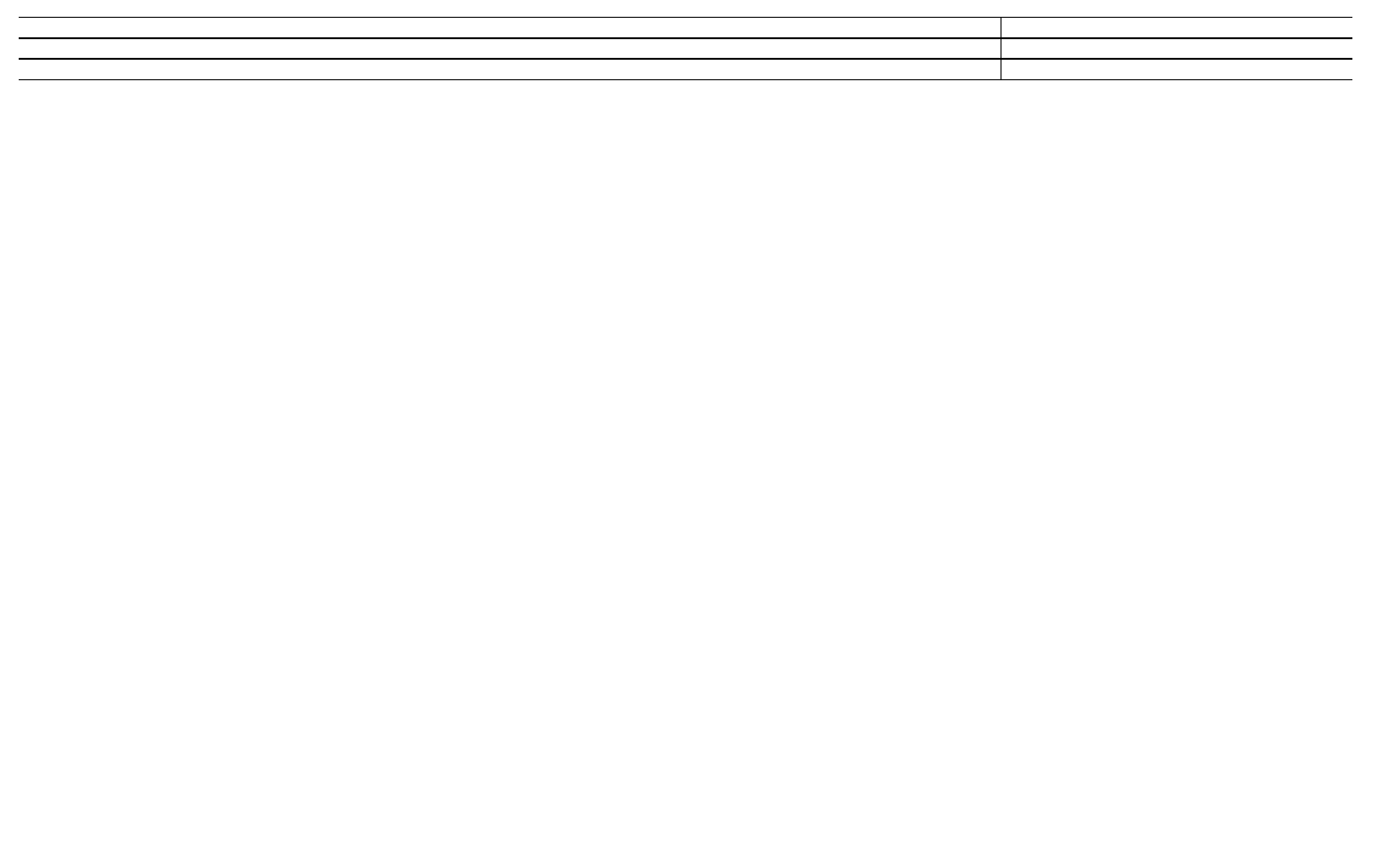| ,一个人都是一个人的人,而且,他们的人都是一个人,而且,他们的人都是一个人,而且,他们的人都是一个人,而且,他们的人都是一个人,而且,他们的人都是一个人,而且,他<br>第二十二章 第二十二章 第二十二章 第二十二章 第二十二章 第二十二章 第二十二章 第二十二章 第二十二章 第二十二章 第二十二章 第二十二章 第二十二章 第二十 |  |
|------------------------------------------------------------------------------------------------------------------------------------------------------------------------|--|
|                                                                                                                                                                        |  |
| ,一个人的人都是一个人的人,而且,他们的人都是一个人的人,而且,他们的人都是一个人的人,而且,他们的人都是一个人的人,而且,他们的人都是一个人的人,而且,他们的人                                                                                      |  |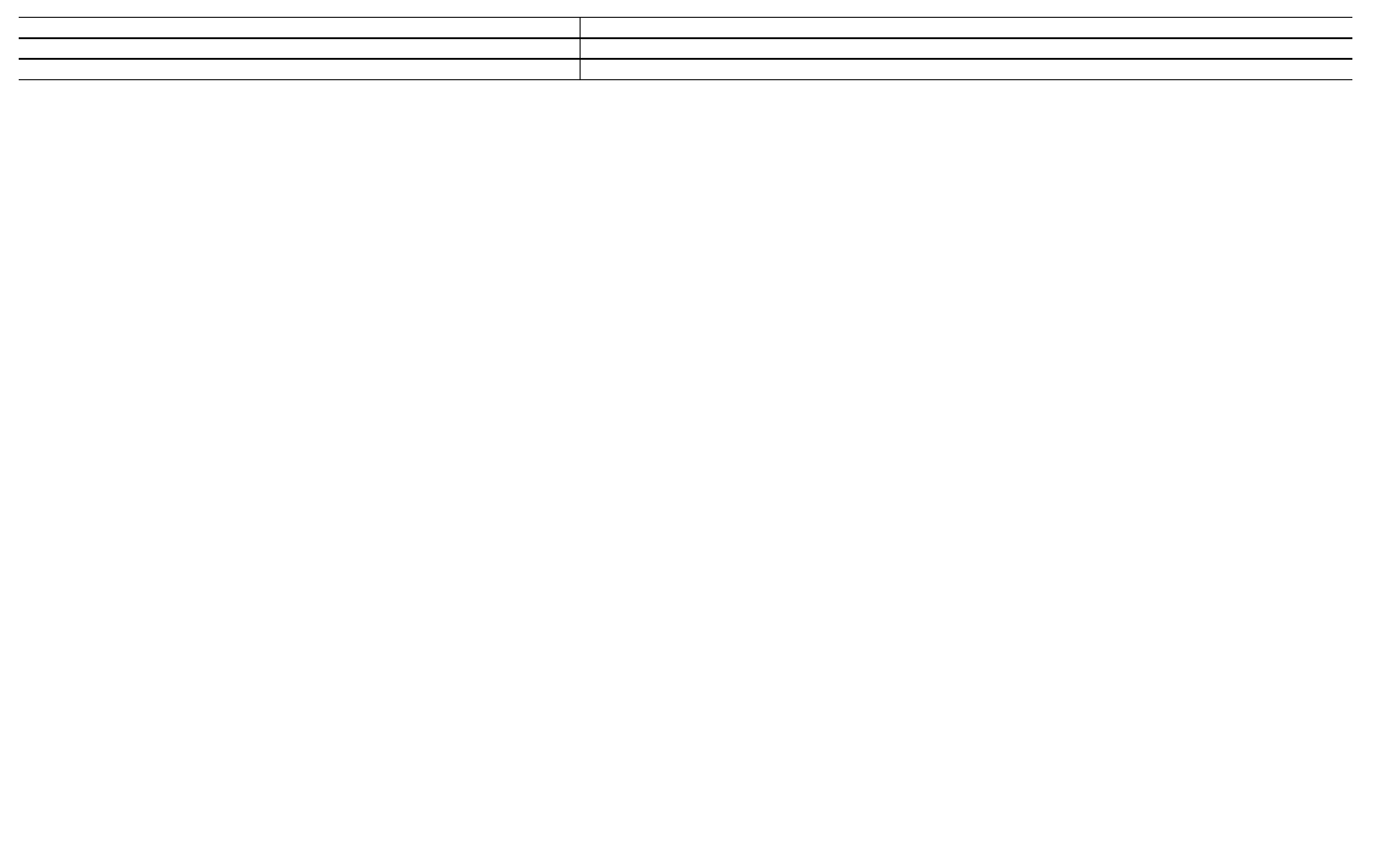| ,我们就会不会不会。""我们,我们也不会不会不会。""我们,我们也不会不会不会不会不会不会。""我们,我们也不会不会不会不会。""我们,我们也不会不会不会不会不  |
|-----------------------------------------------------------------------------------|
| ,一个人都是一个人的人,一个人都是一个人的人,一个人都是一个人的人,一个人都是一个人的人,一个人都是一个人的人,一个人都是一个人的人,一个人都是一个人的人,一个人 |
|                                                                                   |
| ,一个人都是一个人的人,而且,我们也不会不会不会。""我们,我们也不会不会不会不会。""我们,我们也不会不会不会不会。""我们,我们也不会不会不会不会。""我们, |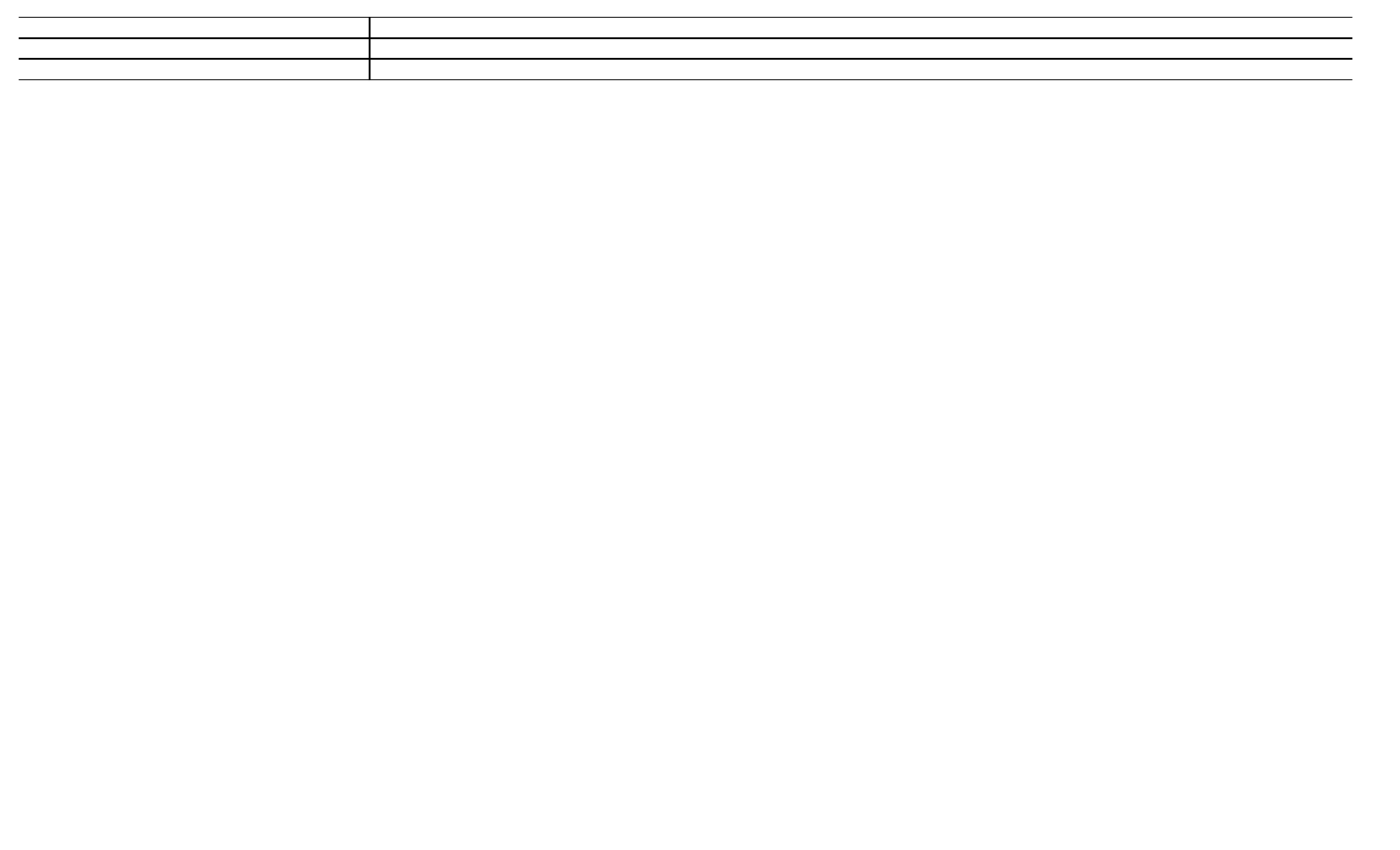| ,一个人都是一个人的人,一个人都是一个人的人,一个人都是一个人的人,一个人都是一个人的人,一个人都是一个人的人,一个人都是一个人的人,一个人都是一个人的人,一个人<br>第二十一章 一个人的人,一个人的人都是一个人的人,一个人的人都是一个人的人,一个人的人都是一个人的人,一个人的人都是一个人的人,一个人的人都是一个人的人,一个人<br>,一个人都是一个人的人,一个人都是一个人的人,一个人都是一个人的人,一个人都是一个人的人,一个人都是一个人的人,一个人都是一个人的人,一个人都是一个人的人,一个人<br>第二十一章 一个人的人,一个人的人都是一个人的人,一个人的人都是一个人的人,一个人的人都是一个人的人,一个人的人都是一个人的人,一个人的人都是一个人的人,一个人 |  |
|------------------------------------------------------------------------------------------------------------------------------------------------------------------------------------------------------------------------------------------------------------------------------------------------------------------------------------------------|--|
| ,一个人的人都是一个人的人,而且,他们的人都是一个人的人,而且,他们的人都是一个人的人,而且,他们的人都是一个人的人,而且,他们的人都是一个人的人,而且,他们的<br>第一百一十一章 一个人的人,他们的人都是一个人的人,他们的人都是一个人的人,他们的人都是一个人的人,他们的人都是一个人的人,他们的人都是一个人的人,他们的人都是                                                                                                                                                                           |  |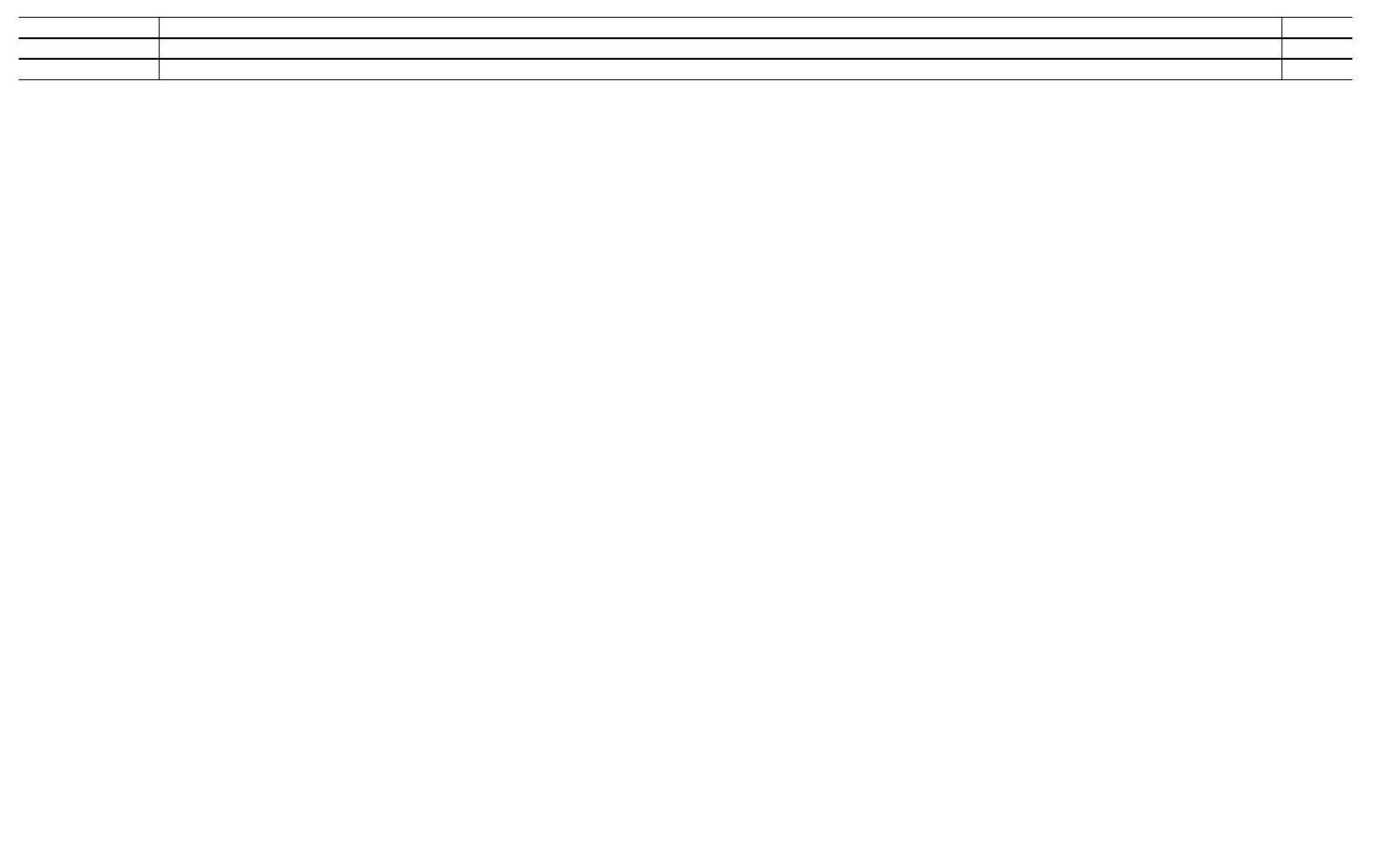| ,我们也不会不会不会。""我们的,我们也不会不会不会。""我们的,我们也不会不会不会不会不会。""我们的,我们也不会不会不会不会。""我们的,我们也不会不会不会  |  |
|-----------------------------------------------------------------------------------|--|
| ,一个人的人都是一个人的人,而且,他们的人都是一个人的人,而且,他们的人都是一个人的人,而且,他们的人都是一个人的人,而且,他们的人都是一个人的人,而且,他们的人 |  |
|                                                                                   |  |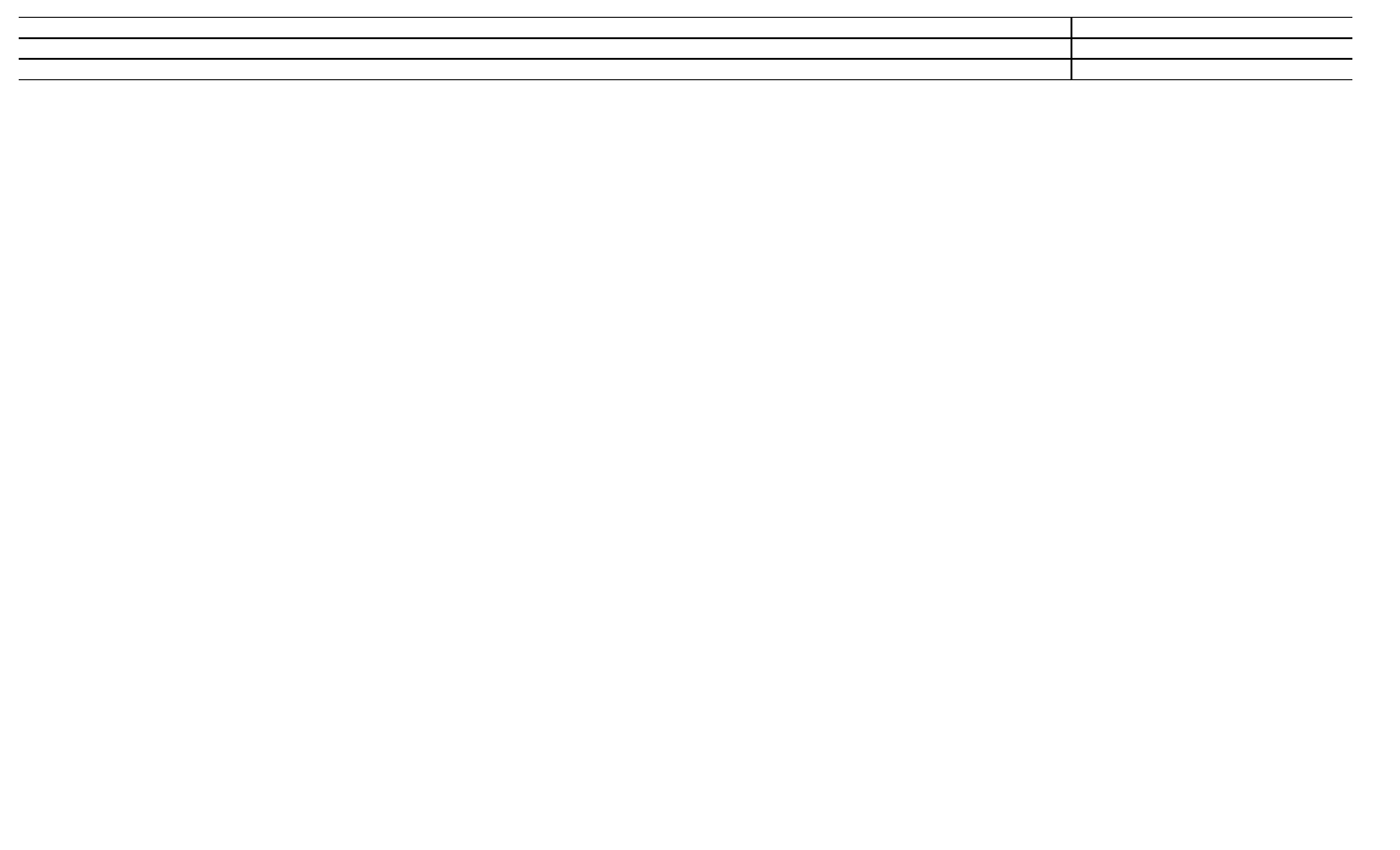| → 中国的 → 中国的 → 中国的 → 中国的 → 中国的 → 中国的 → 中国的 → 中国的 → 中国的 → 中国的 → 中国的 → 中国的 → 中国的 → 中国的 → 中国的 → 中国的 → 中国的 → 中国的 → 中国 |  |
|------------------------------------------------------------------------------------------------------------------|--|
|                                                                                                                  |  |
|                                                                                                                  |  |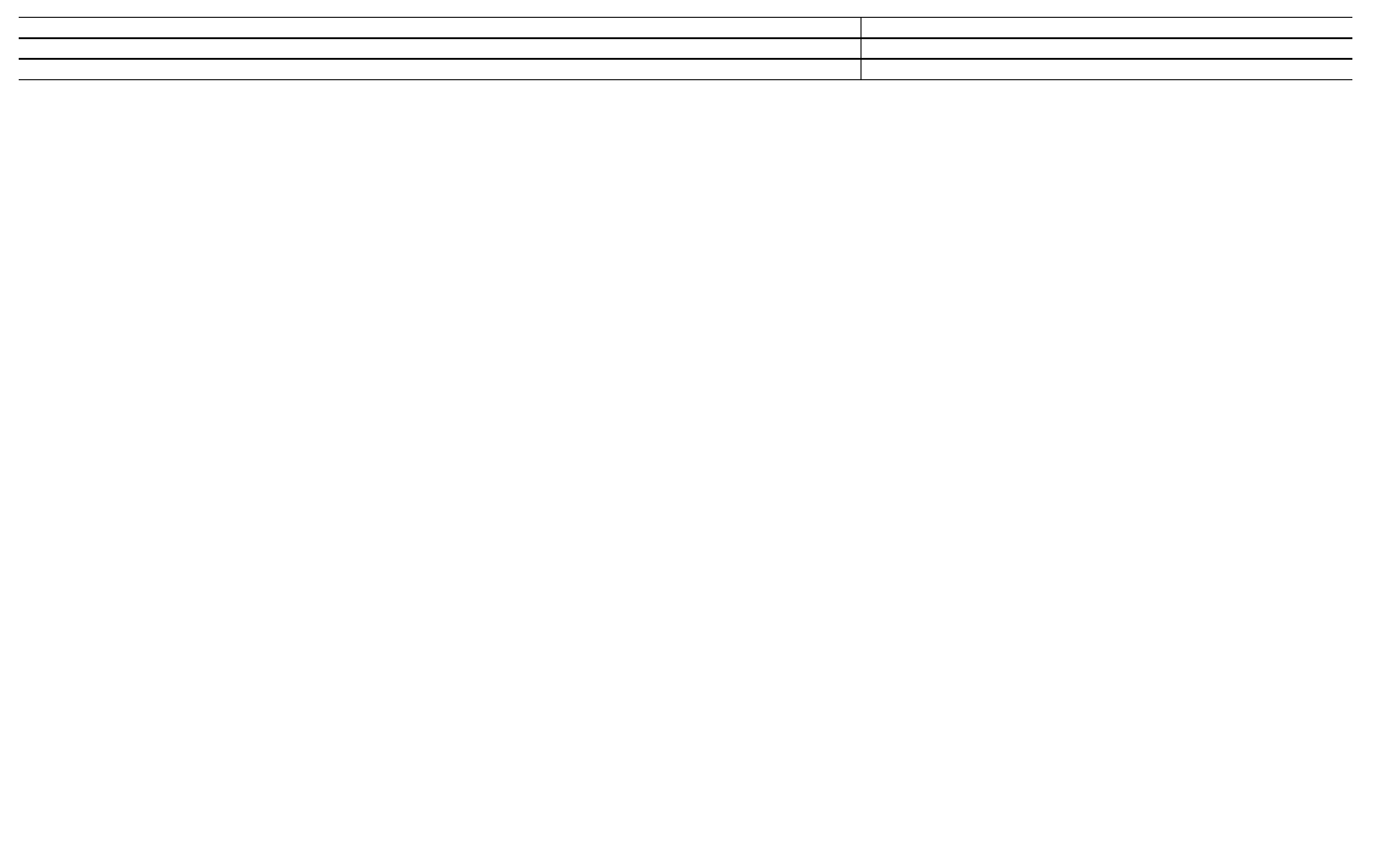| ,我们就会不会不会。""我们,我们就会不会不会不会,我们就会不会不会不会。""我们,我们就会不会不会不会。""我们,我们就会不会不会不会。""我们,我们就会不会 |                                                                                   |
|----------------------------------------------------------------------------------|-----------------------------------------------------------------------------------|
|                                                                                  | ,我们也不会不会不会。""我们的,我们也不会不会不会。""我们的,我们也不会不会不会不会。""我们的,我们也不会不会不会不会。""我们的,我们也不会不会不会不会  |
|                                                                                  | ,我们就会不会不会。""我们,我们就会不会不会,我们就会不会不会,我们就会不会不会。""我们,我们就会不会不会。""我们,我们就会不会不会不会。""我们,我们就会 |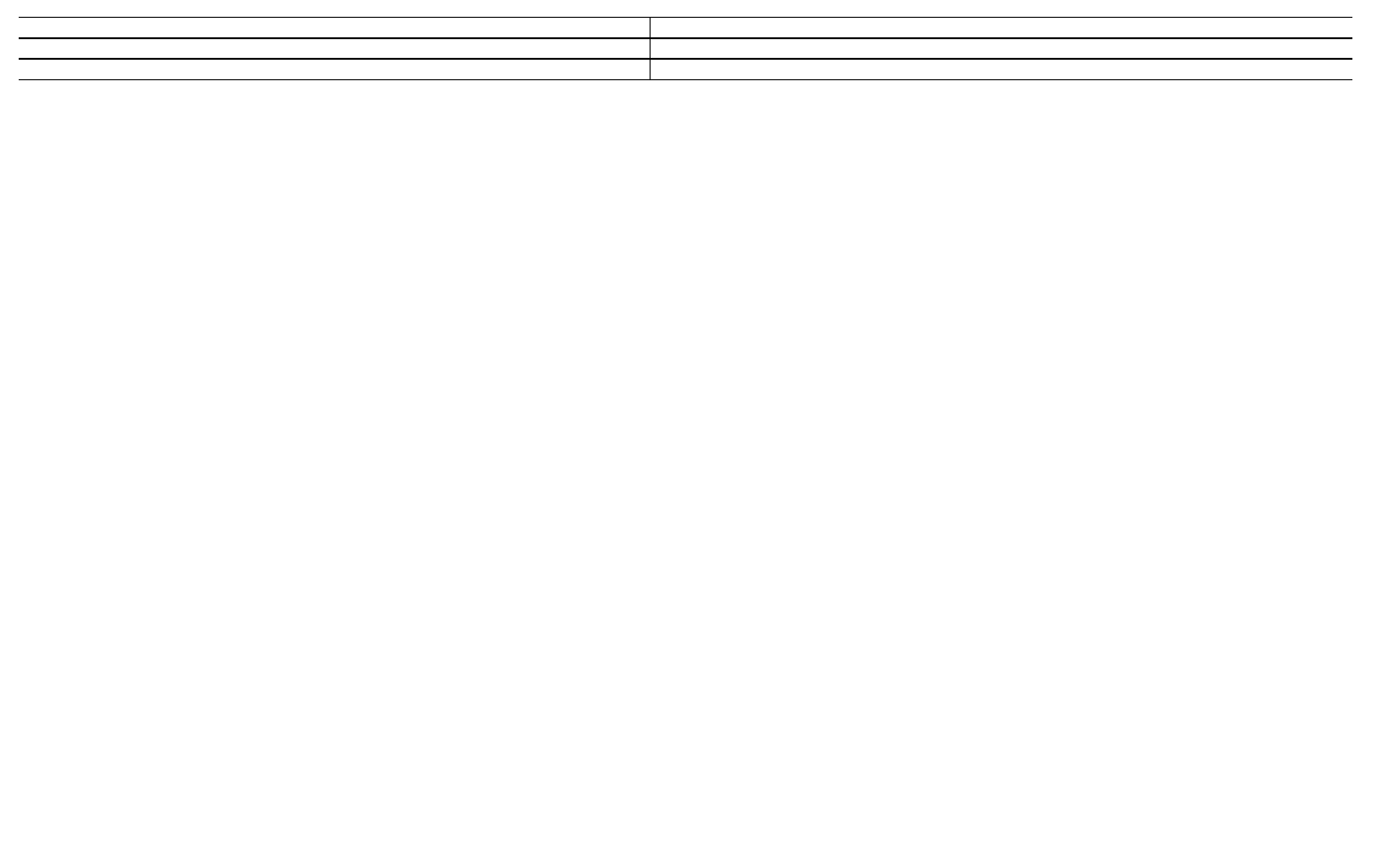| ,他们的人们就会在这里,他们的人们就会在这里,他们的人们就会在这里,他们的人们就会在这里,他们的人们就会在这里,他们的人们就会在这里,他们的人们就会在这里,他们<br>第251章 我们的人们的人们,我们的人们的人们的人们,我们的人们的人们的人们,我们的人们的人们的人们,我们的人们的人们的人们,我们的人们的人们的人们,我们的人们 |
|----------------------------------------------------------------------------------------------------------------------------------------------------------------------|
|                                                                                                                                                                      |
|                                                                                                                                                                      |
|                                                                                                                                                                      |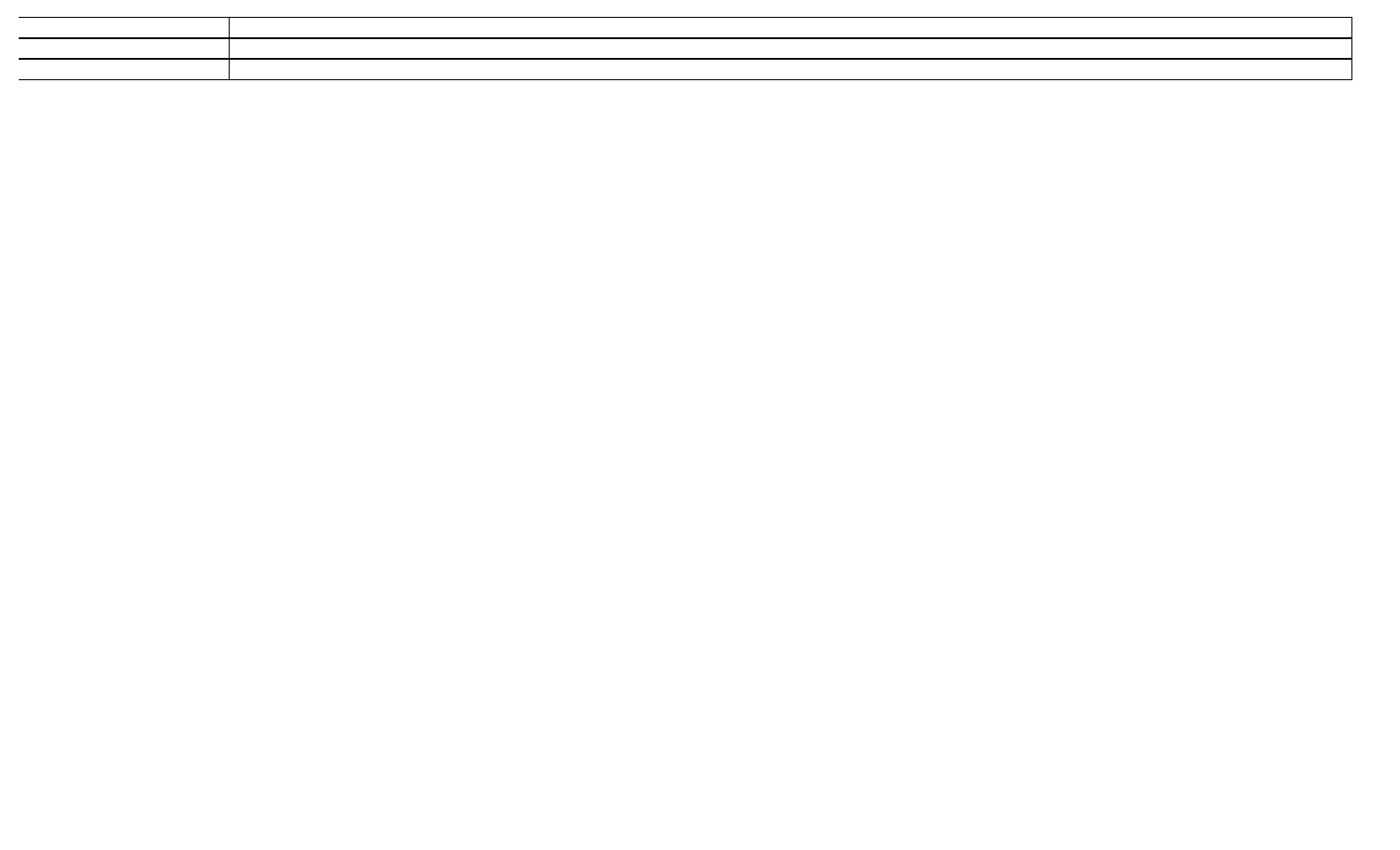| ,他们的人们就是一个人,他们的人们就是一个人,他们的人们,他们的人们就是一个人,他们的人们,他们的人们就是一个人,他们的人们,他们的人们,他们的人们,他们的人们,<br>第25章 我们的人们,他们的人们,他们的人们,他们的人们,他们的人们,他们的人们,他们的人们,他们的人们,他们的人们,他们的人们,他们的人们,他们的人们,他们的 |  |
|-----------------------------------------------------------------------------------------------------------------------------------------------------------------------|--|
| ,一个人都是一个人的人,而且,他们的人都是一个人,而且,他们的人都是一个人,而且,他们的人都是一个人,而且,他们的人都是一个人,而且,他们的人都是一个人,而且,他<br>第二百一十一章 一个人,他们的人都是一个人,他们的人都是一个人,他们的人都是一个人,他们的人都是一个人,他们的人都是一个人,他们的人都是一个人,他们的人都是一个 |  |
| ,一个人都是一个人的人,而且,他们的人都是一个人,他们的人都是一个人,他们的人都是一个人,他们的人都是一个人,他们的人都是一个人,他们的人都是一个人,他们的人都是                                                                                     |  |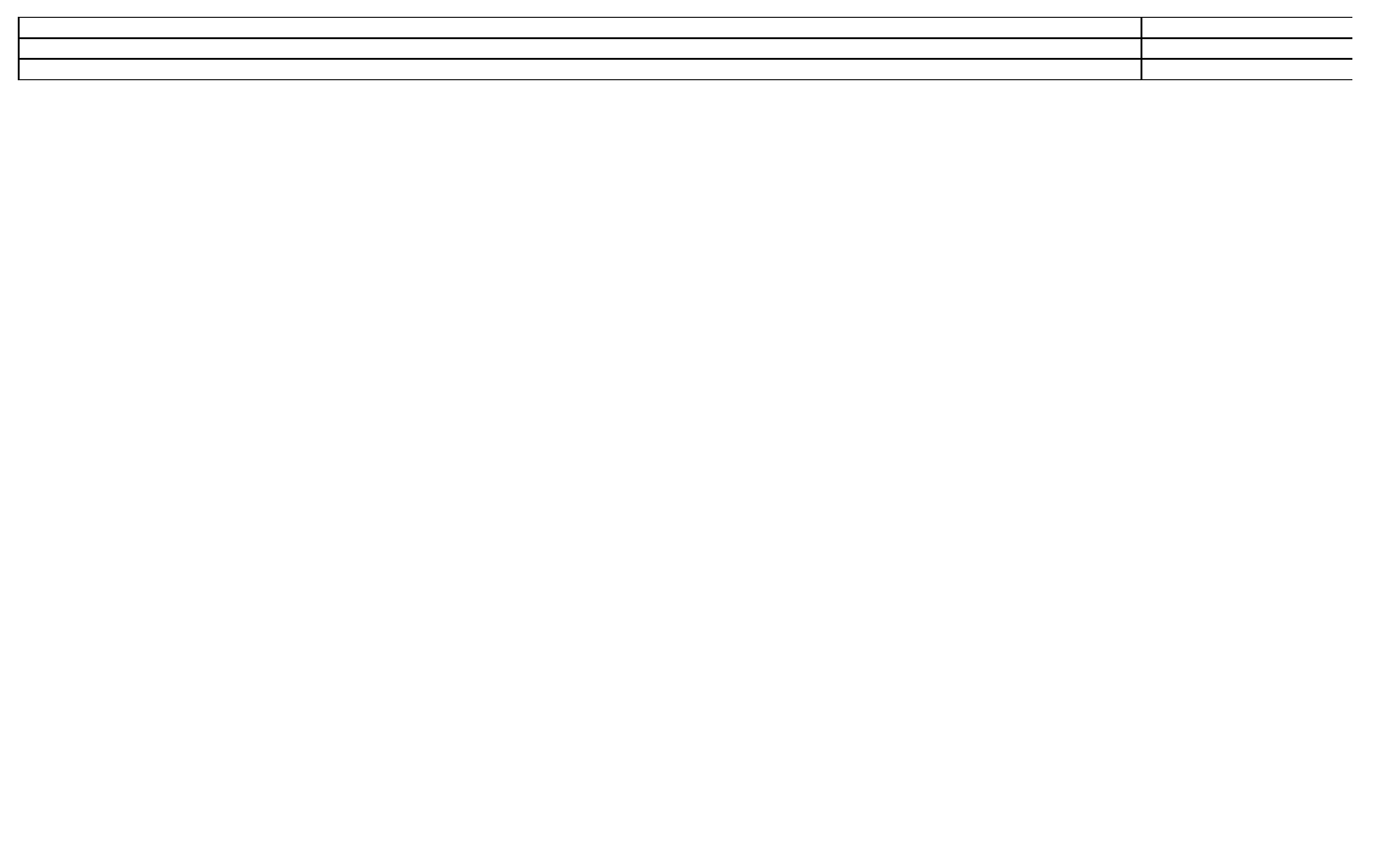| ,一个人都是一个人的人,而且,我们也不会不会不会。""我们,我们也不会不会不会不会不会不会不会不会。""我们,我们也不会不会不会不会不会不会不会不会。""我们,我<br>,他们的人们也不会不会。""我们的人们,我们也不会不会不会。""我们的人们,我们也不会不会不会。""我们的人们,我们也不会不会不会。""我们的人们,我们也不会不 |  |
|-----------------------------------------------------------------------------------------------------------------------------------------------------------------------|--|
| ,我们也不会不会不会。""我们的,我们也不会不会不会。""我们的,我们也不会不会不会不会。""我们的,我们也不会不会不会不会。""我们的,我们也不会不会不会不会                                                                                      |  |
|                                                                                                                                                                       |  |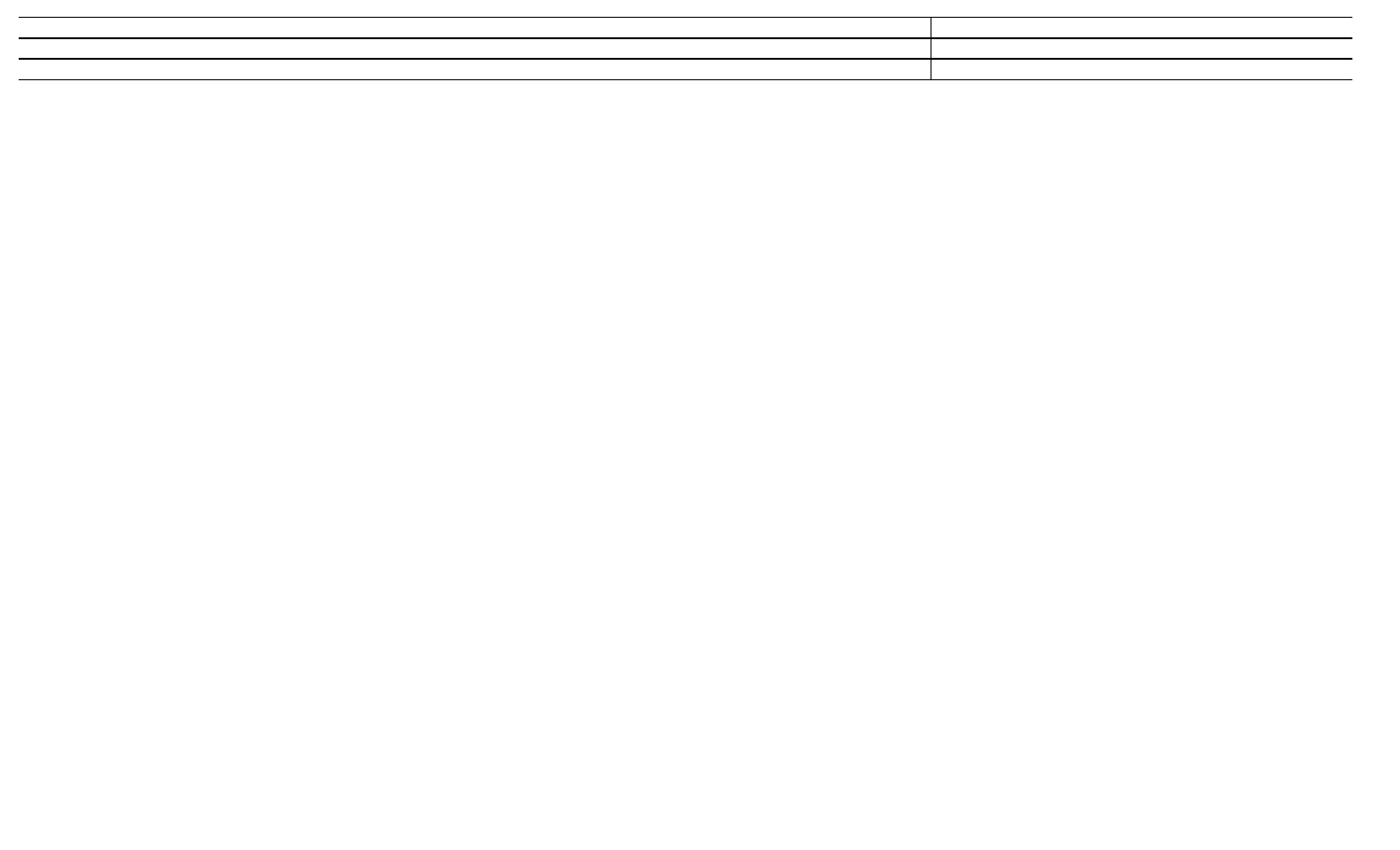| <u> 1980 - Ann an t-Aontaithe ann an t-Aontaithe ann an t-Aontaithe ann an t-Aontaithe ann an t-Aontaithe ann an t-</u> |
|-------------------------------------------------------------------------------------------------------------------------|
|                                                                                                                         |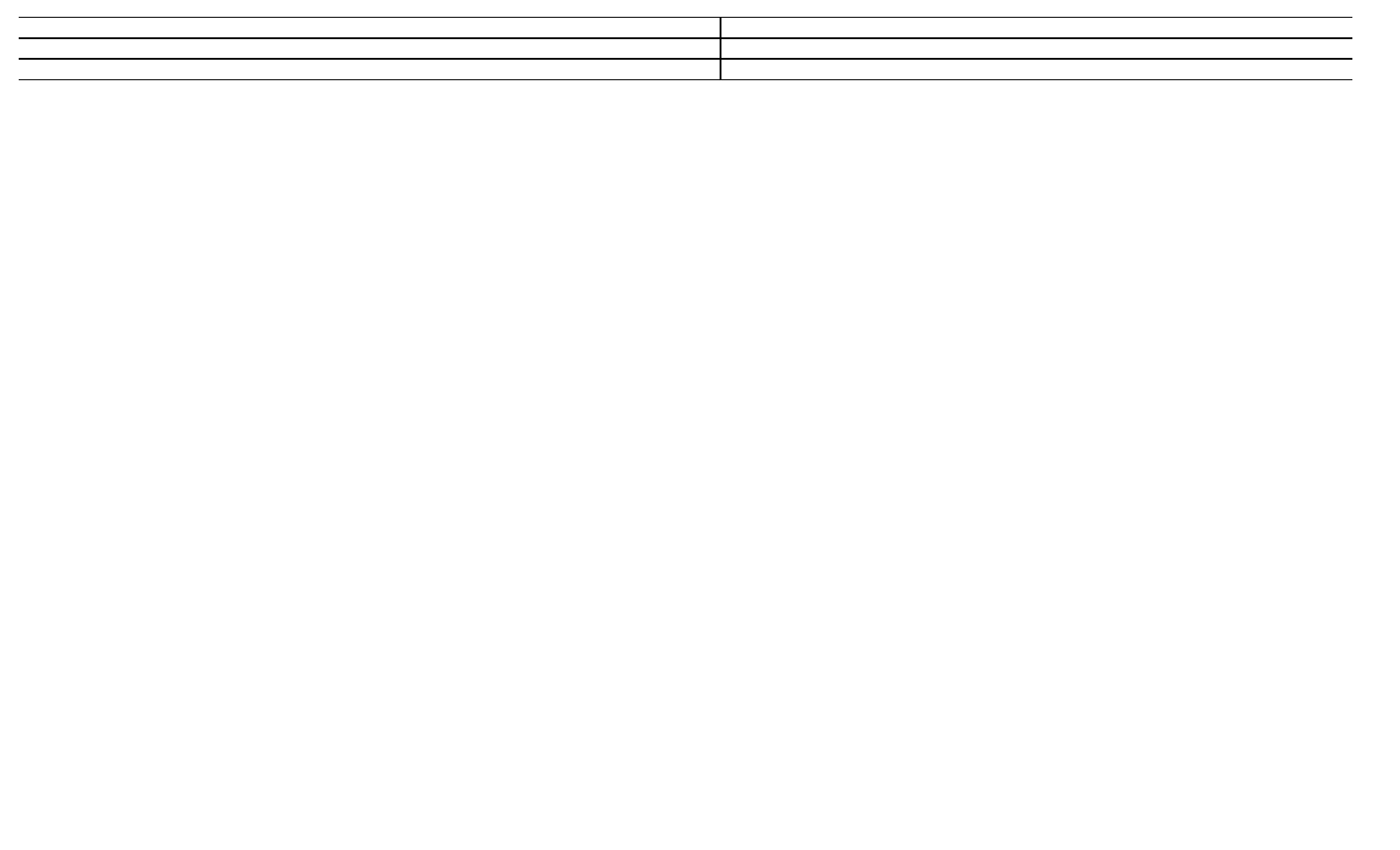| ,一个人都是一个人的人,而且,他们的人都是一个人,而且,他们的人都是一个人,而且,他们的人都是一个人,而且,他们的人都是一个人,而且,他们的人都是一个人,而且,他<br>第二十一章 一个人,他们的人都是一个人,他们的人都是一个人,他们的人都是一个人,他们的人都是一个人,他们的人都是一个人,他们的人都是一个人,他们的人都是一个人, | ,我们也不会不会。""我们的,我们也不会不会。""我们的,我们也不会不会不会。""我们的,我们也不会不会不会。""我们的,我们也不会不会不会。""我们的,我们也 |
|-----------------------------------------------------------------------------------------------------------------------------------------------------------------------|----------------------------------------------------------------------------------|
|                                                                                                                                                                       |                                                                                  |
|                                                                                                                                                                       |                                                                                  |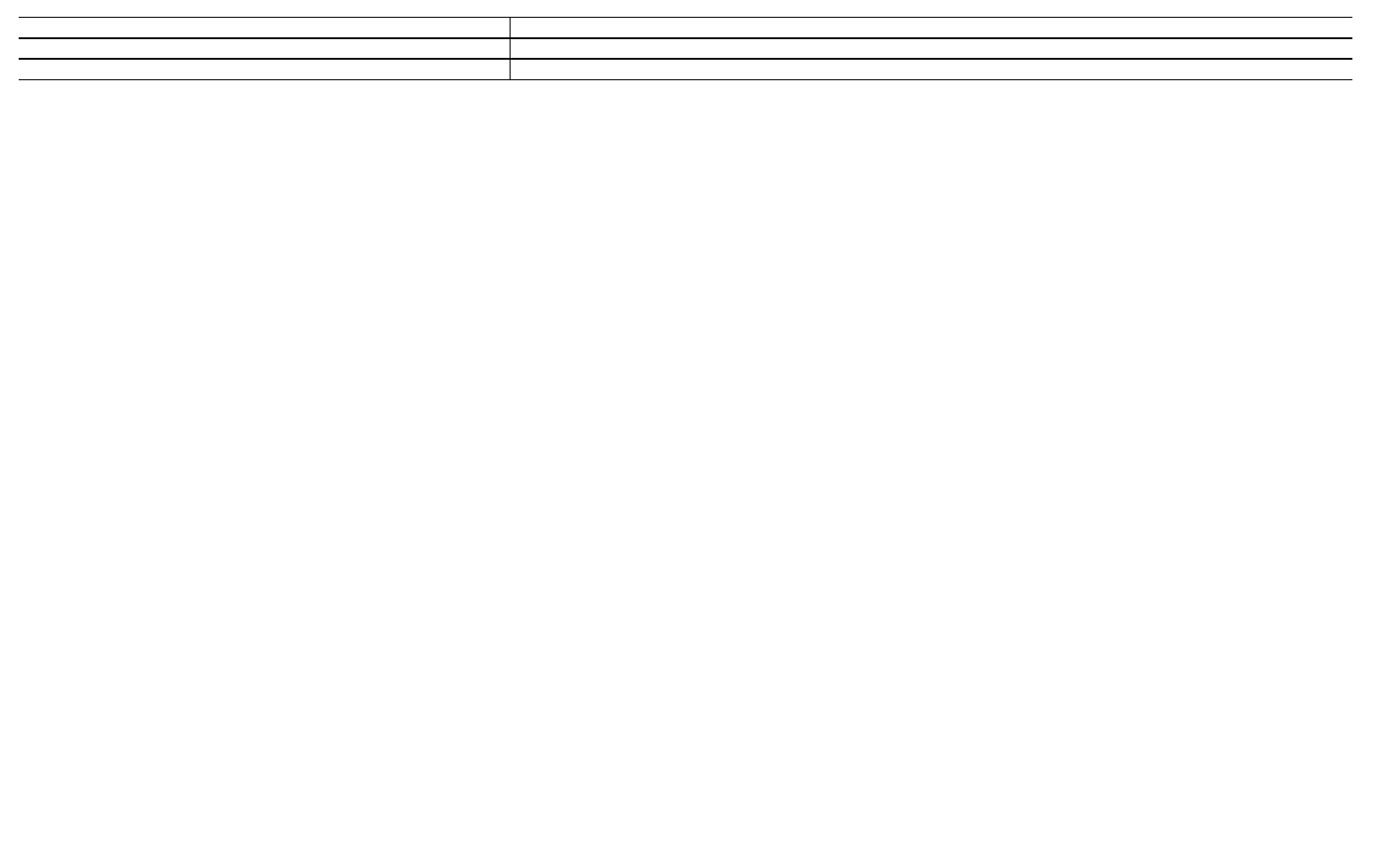| ,一个人的人都是一个人的人,而且,他们的人都是一个人的人,而且,他们的人都是一个人的人,而且,他们的人都是一个人的人,而且,他们的人都是一个人的人,而且,他们的人<br>第一百一十一章 一个人的人,他们的人都是一个人的人,他们的人都是一个人的人,他们的人都是一个人的人,他们的人都是一个人的人,他们的人都是一个人的人,他们的人都是<br>,我们就会不会不会。""我们,我们就会不会不会不会。""我们,我们就会不会不会不会不会不会。""我们,我们就会不会不会不会不会。""我们,我们就会不会不会不会不 |
|-----------------------------------------------------------------------------------------------------------------------------------------------------------------------------------------------------------------------------------------------------------|
| ,一个人都是一个人的人,而且,他们的人都是一个人,而且,他们的人都是一个人,而且,他们的人都是一个人,而且,他们的人都是一个人,而且,他们的人都是一个人,而且,他<br>第二十一章 一个人,他们的人都是一个人,他们的人都是一个人,他们的人都是一个人,他们的人都是一个人,他们的人都是一个人,他们的人都是一个人,他们的人都是一个人,                                                                                     |
|                                                                                                                                                                                                                                                           |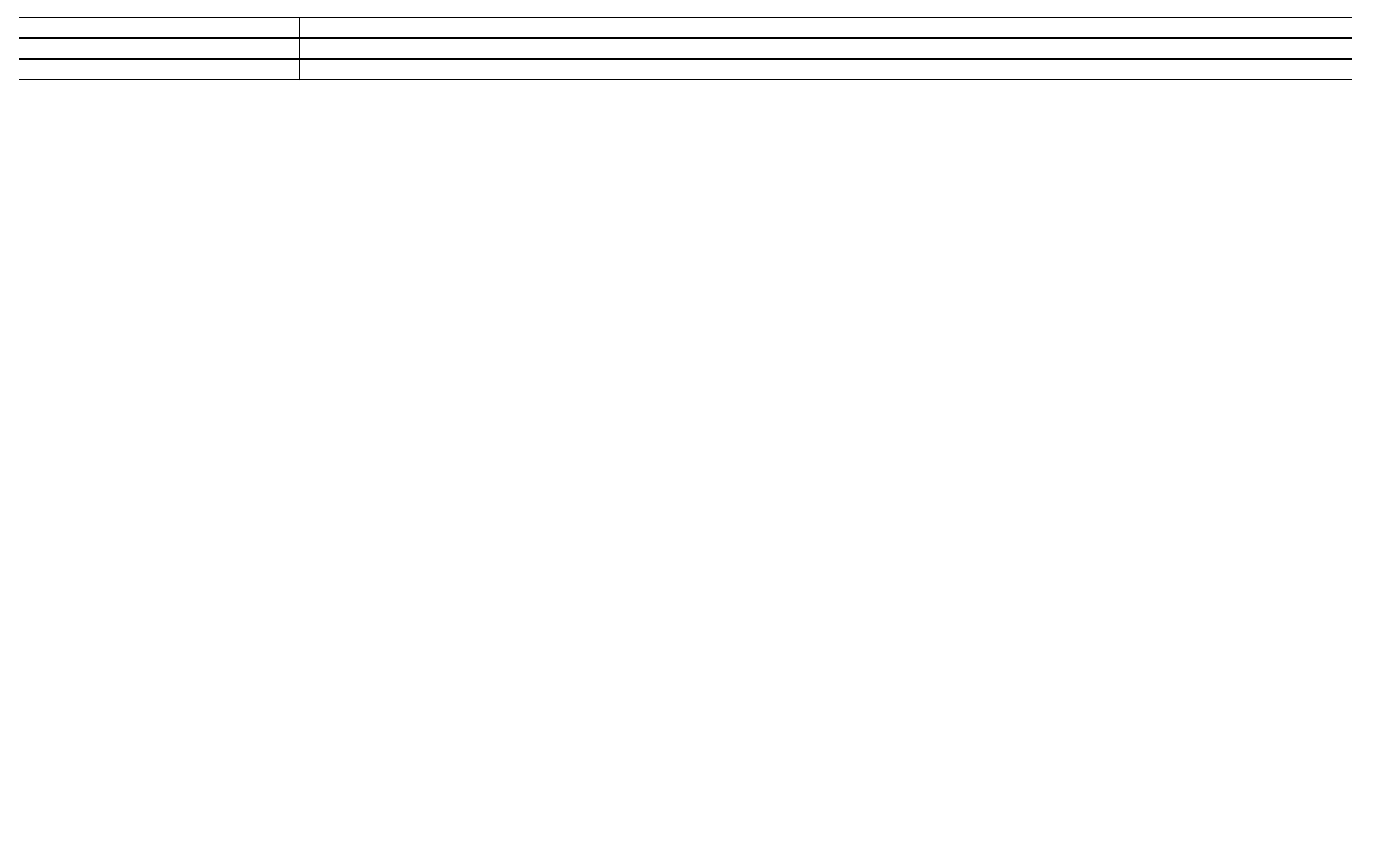| <u>та на представљен под податковата на представљен податковата на представљен податковата на представљен податк</u> |  |
|----------------------------------------------------------------------------------------------------------------------|--|
|                                                                                                                      |  |
| ,一个人都是一个人的人,一个人都是一个人的人,一个人都是一个人的人,一个人都是一个人的人,一个人都是一个人的人,一个人都是一个人的人,一个人都是一个人的人,一个人                                    |  |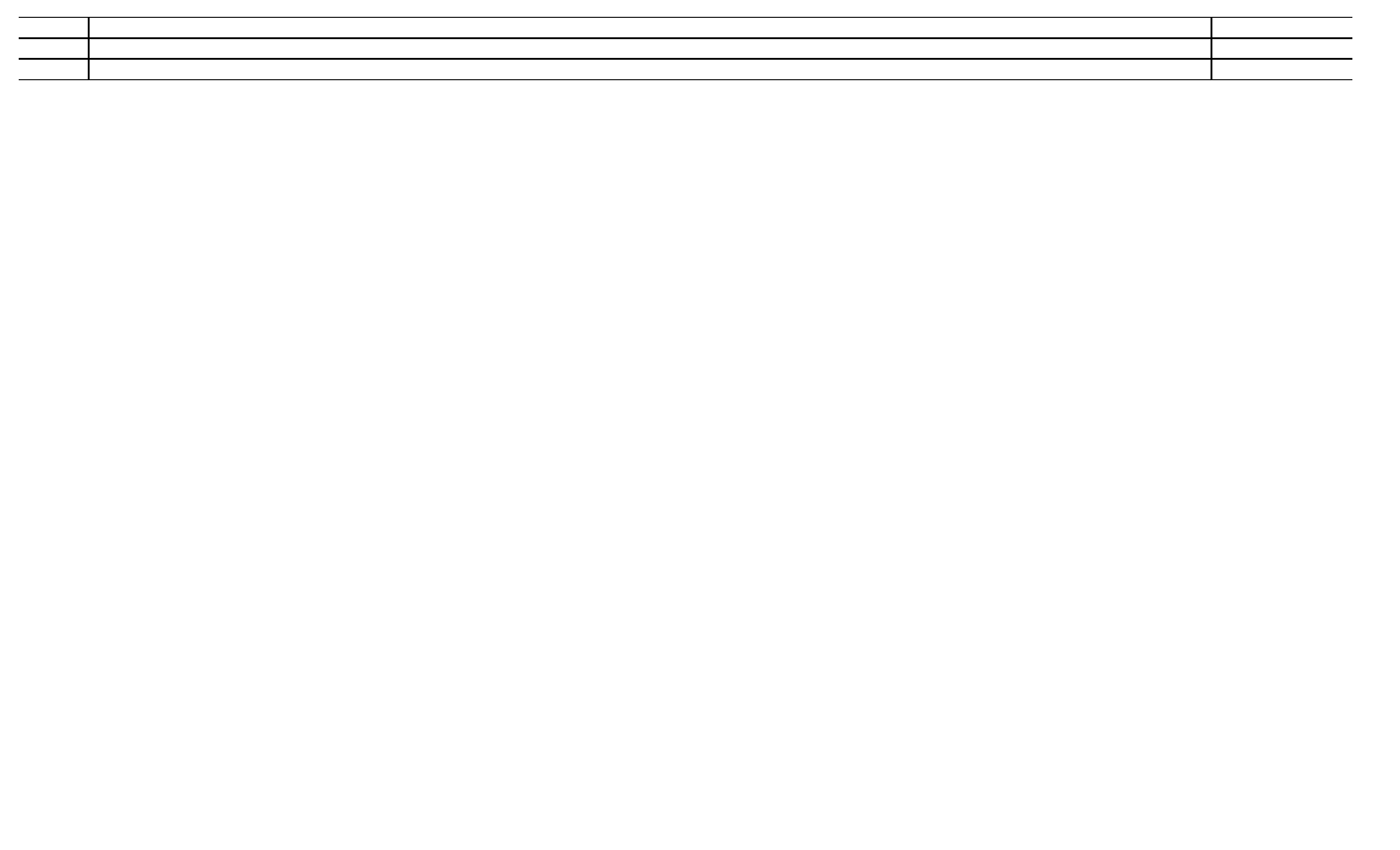| ,一个人都是一个人的人,一个人都是一个人的人,一个人都是一个人的人,一个人都是一个人的人,一个人都是一个人的人,一个人都是一个人的人,一个人都是一个人的人,一个人<br>→ South State State State State State State State State State State State State State State State State State State State State State State State State State State State State State State State State State State State St |  |
|-------------------------------------------------------------------------------------------------------------------------------------------------------------------------------------------------------------------------------------------------------------------------------------------------------------------|--|
| ,一个人的人都是一个人的人,而且,他们的人都是不能的。""我们的人,我们的人都是不能的人,我们的人都是不能的人,我们的人都是不能的人,我们的人都是不能的人,我们的<br>第一百一十一章 一个人的人,我们的人都是不能的人,我们的人都是不能的人,我们的人都是不能的人,我们的人都是不能的人,我们的人都是不能的人,我们的人都是不能的人,                                                                                                                                             |  |
| ,我们也不会不会不会。""我们的,我们也不会不会不会。""我们的,我们也不会不会不会不会不会。""我们的,我们也不会不会不会不会。""我们的,我们也不会不会不会<br>第二百一章 第二百一章 第二百一章 第二百一章 第二百一章 第二百一章 第二百一章 第二百一章 第二百一章 第二百一章 第二百一章 第二百一章 第二百一章 第二                                                                                                                                              |  |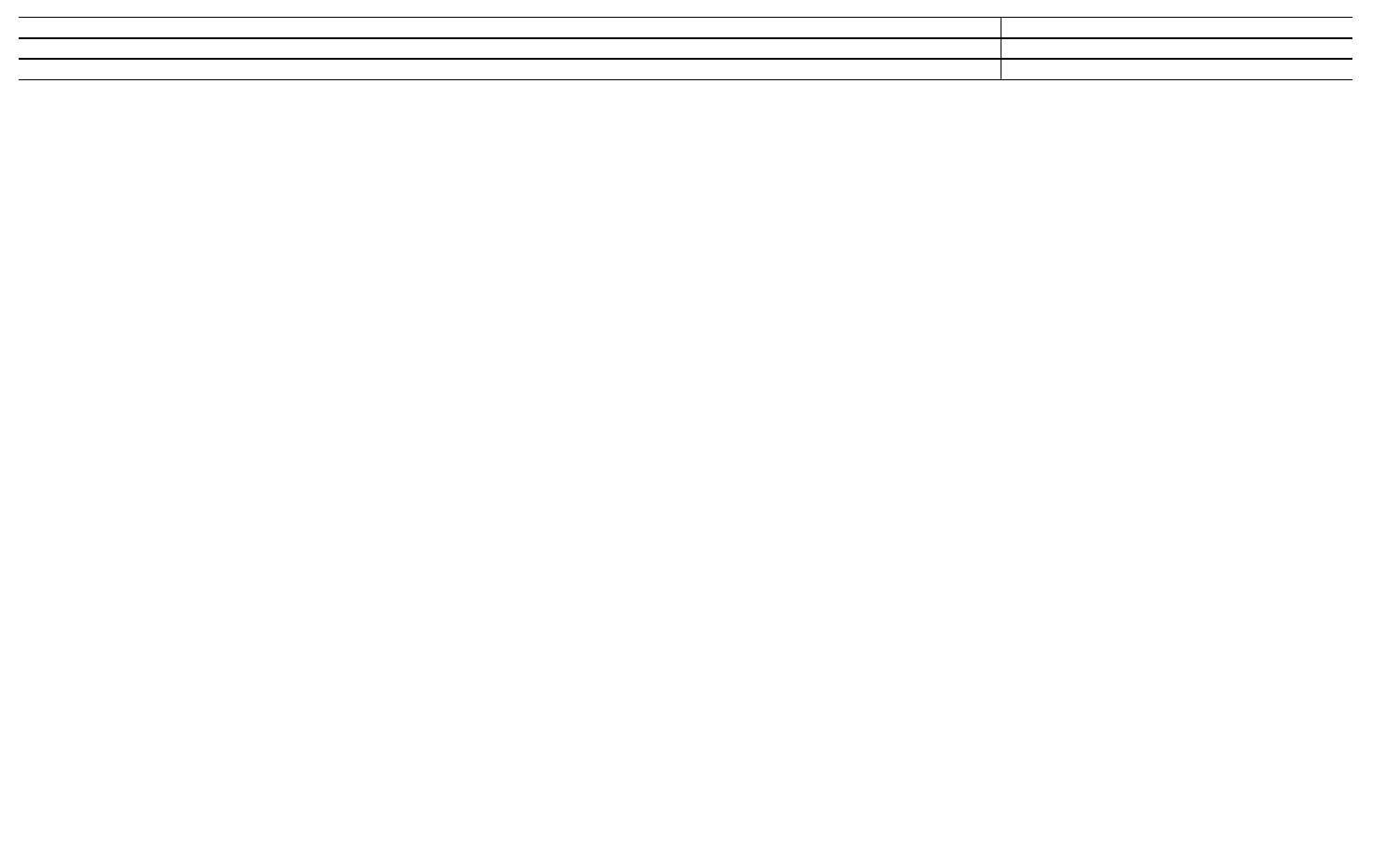| ,一个人都是一个人的人,而且,他们的人都是一个人,而且,他们的人都是一个人,而且,他们的人都是一个人,而且,他们的人都是一个人,而且,他们的人都是一个人,而且,他<br>第二十二章 第二十二章 第二十二章 第二十二章 第二十二章 第二十二章 第二十二章 第二十二章 第二十二章 第二十二章 第二十二章 第二十二章 第二十二章 第二十 |  |
|------------------------------------------------------------------------------------------------------------------------------------------------------------------------|--|
|                                                                                                                                                                        |  |
| ,一个人的人都是一个人的人,而且,他们的人都是一个人的人,而且,他们的人都是一个人的人,而且,他们的人都是一个人的人,而且,他们的人都是一个人的人,而且,他们的人                                                                                      |  |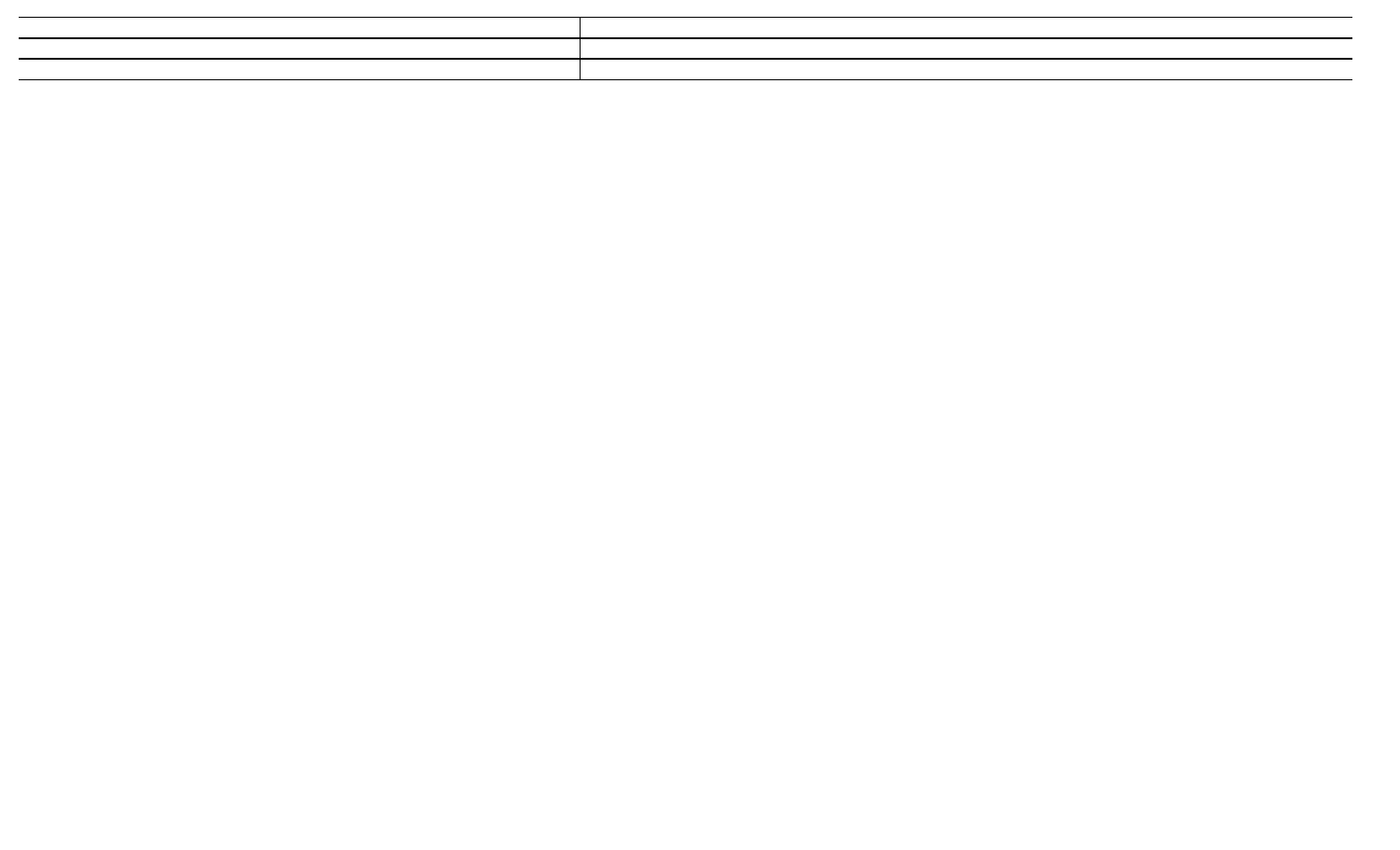| ,我们就会不会不会。""我们,我们也不会不会不会。""我们,我们也不会不会不会不会不会不会。""我们,我们也不会不会不会不会。""我们,我们也不会不会不会不会不  |
|-----------------------------------------------------------------------------------|
| ,一个人都是一个人的人,一个人都是一个人的人,一个人都是一个人的人,一个人都是一个人的人,一个人都是一个人的人,一个人都是一个人的人,一个人都是一个人的人,一个人 |
|                                                                                   |
| ,一个人都是一个人的人,而且,我们也不会不会不会。""我们,我们也不会不会不会不会。""我们,我们也不会不会不会不会。""我们,我们也不会不会不会不会。""我们, |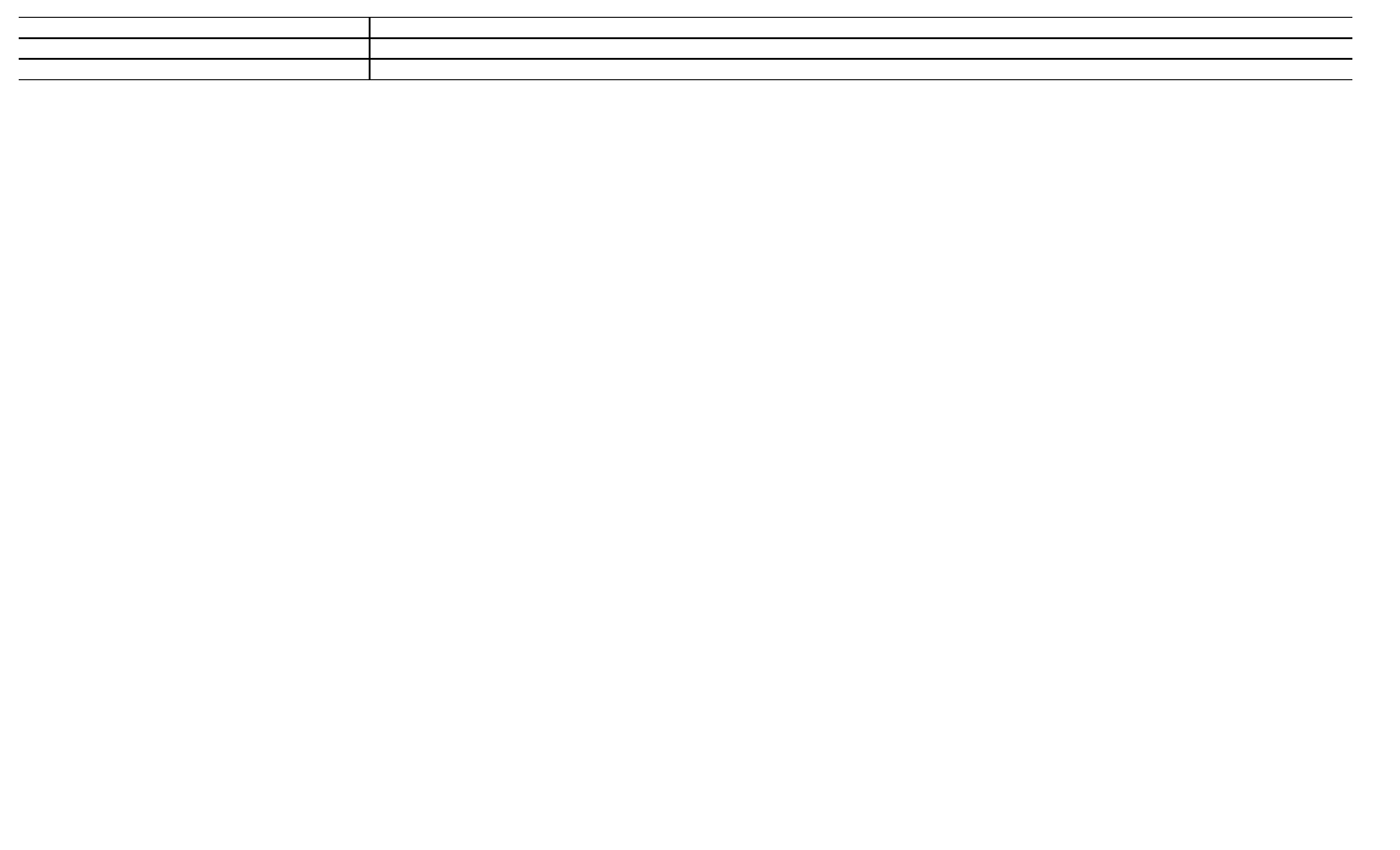| ,一个人都是一个人的人,一个人都是一个人的人,一个人都是一个人的人,一个人都是一个人的人,一个人都是一个人的人,一个人都是一个人的人,一个人都是一个人的人,一个人<br>第二十一章 一个人的人,一个人的人都是一个人的人,一个人的人都是一个人的人,一个人的人都是一个人的人,一个人的人都是一个人的人,一个人的人都是一个人的人,一个人<br>,一个人都是一个人的人,一个人都是一个人的人,一个人都是一个人的人,一个人都是一个人的人,一个人都是一个人的人,一个人都是一个人的人,一个人都是一个人的人,一个人<br>第二十一章 一个人的人,一个人都是一个人的人,一个人都是一个人的人,一个人都是一个人的人,一个人都是一个人的人,一个人都是一个人的人,一个人都是一个人的人,一个 |  |
|------------------------------------------------------------------------------------------------------------------------------------------------------------------------------------------------------------------------------------------------------------------------------------------------------------------------------------------------|--|
| ,一个人的人都是一个人的人,而且,他们的人都是一个人的人,而且,他们的人都是一个人的人,而且,他们的人都是一个人的人,而且,他们的人都是一个人的人,而且,他们的<br>第一百一十一章 一个人的人,他们的人都是一个人的人,他们的人都是一个人的人,他们的人都是一个人的人,他们的人都是一个人的人,他们的人都是一个人的人,他们的人都是                                                                                                                                                                           |  |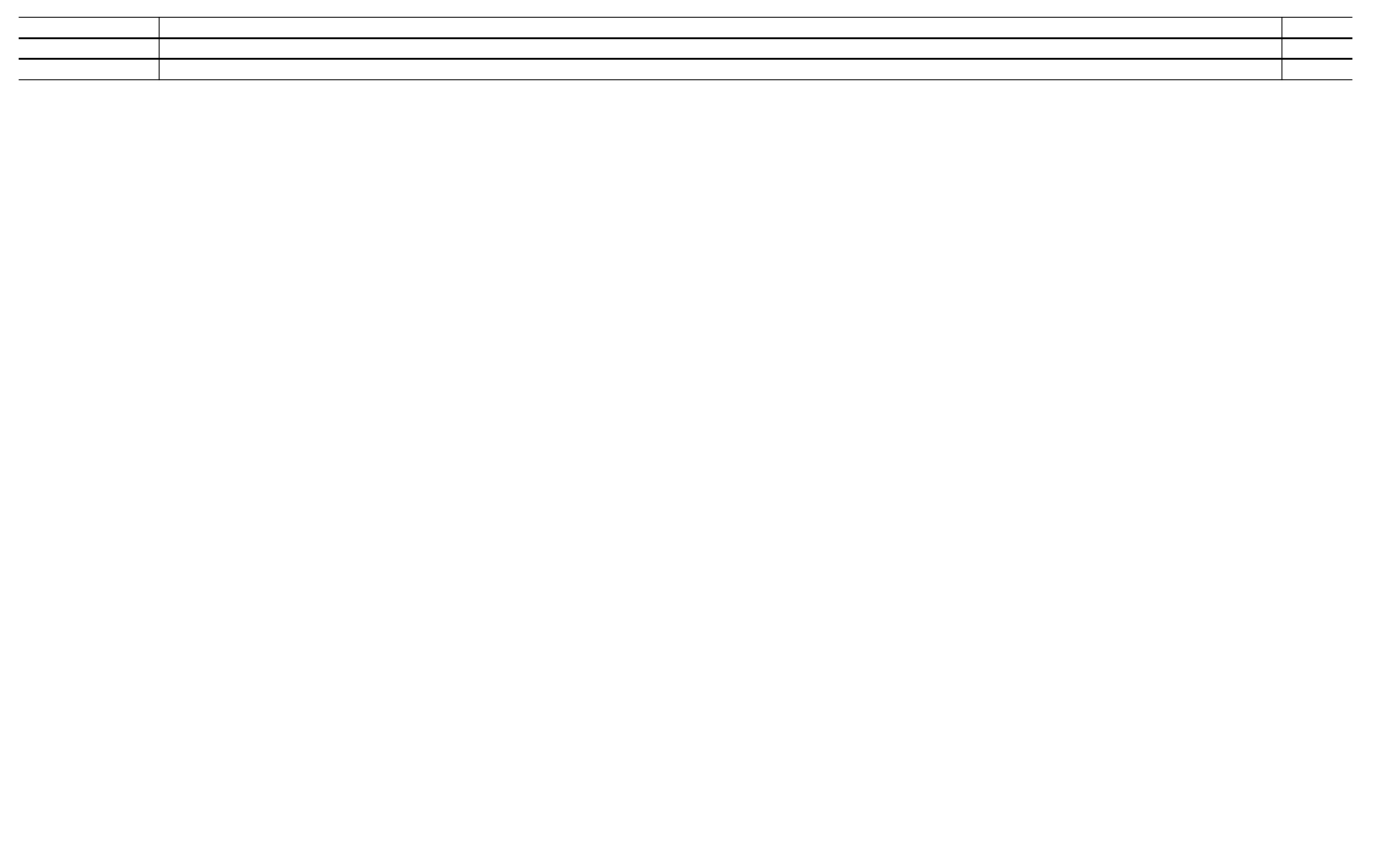| ,我们就会不会不会。""我们,我们也不会不会不会。""我们,我们也不会不会不会不会不会不会不会。""我们,我们也不会不会不会不会不会。""我们,我们也不会不会不 |  |
|----------------------------------------------------------------------------------|--|
| ,一个人的人都是一个人的人,而且,我们也不会不会不会。""我们,我们也不会不会不会不会不会不会。""我们,我们也不会不会不会不会。""我们,我们也不会不会不会不 |  |
|                                                                                  |  |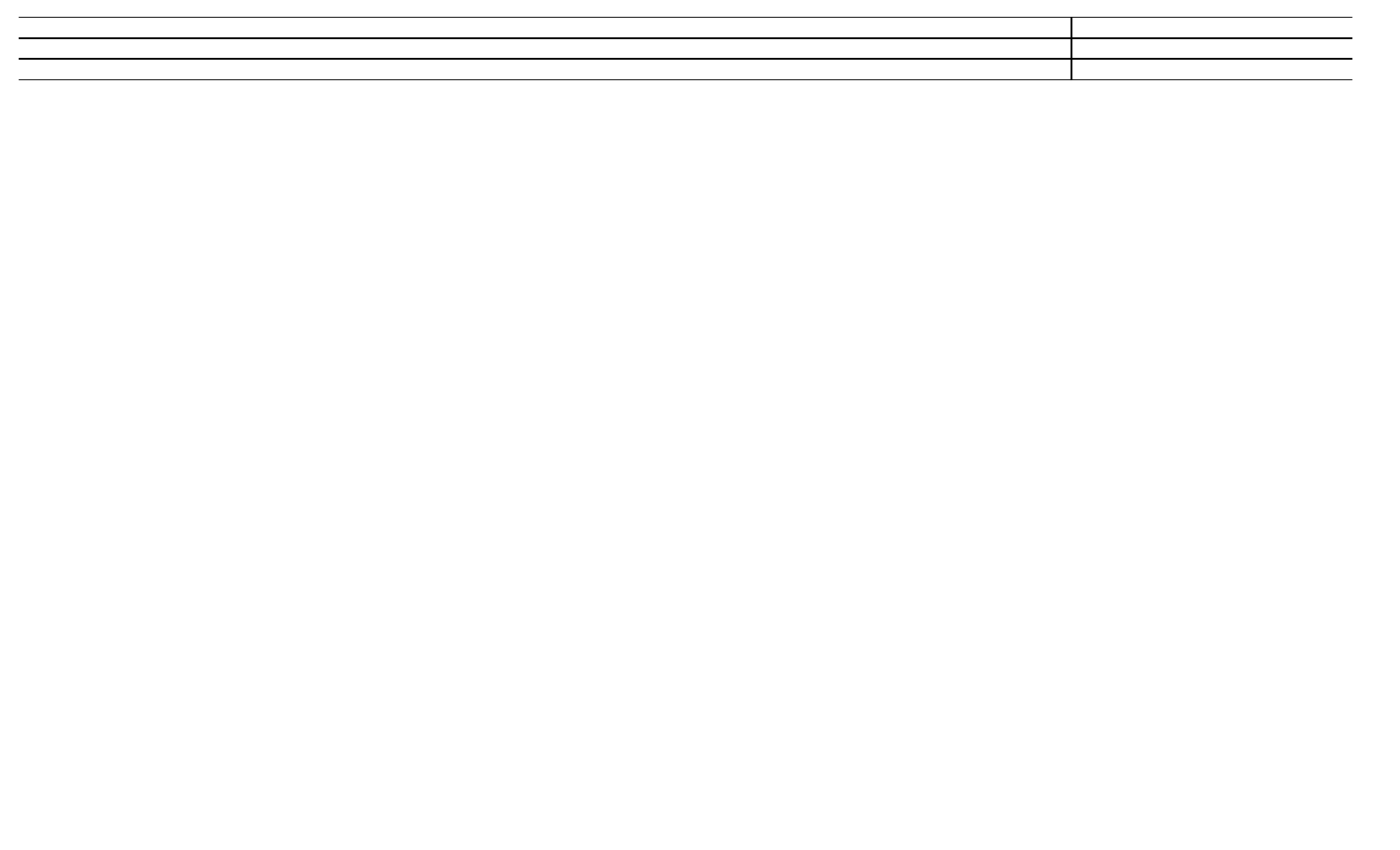| → 中国的 → 中国的 → 中国的 → 中国的 → 中国的 → 中国的 → 中国的 → 中国的 → 中国的 → 中国的 → 中国的 → 中国的 → 中国的 → 中国的 → 中国的 → 中国的 → 中国的 → 中国的 → 中国 |  |
|------------------------------------------------------------------------------------------------------------------|--|
|                                                                                                                  |  |
|                                                                                                                  |  |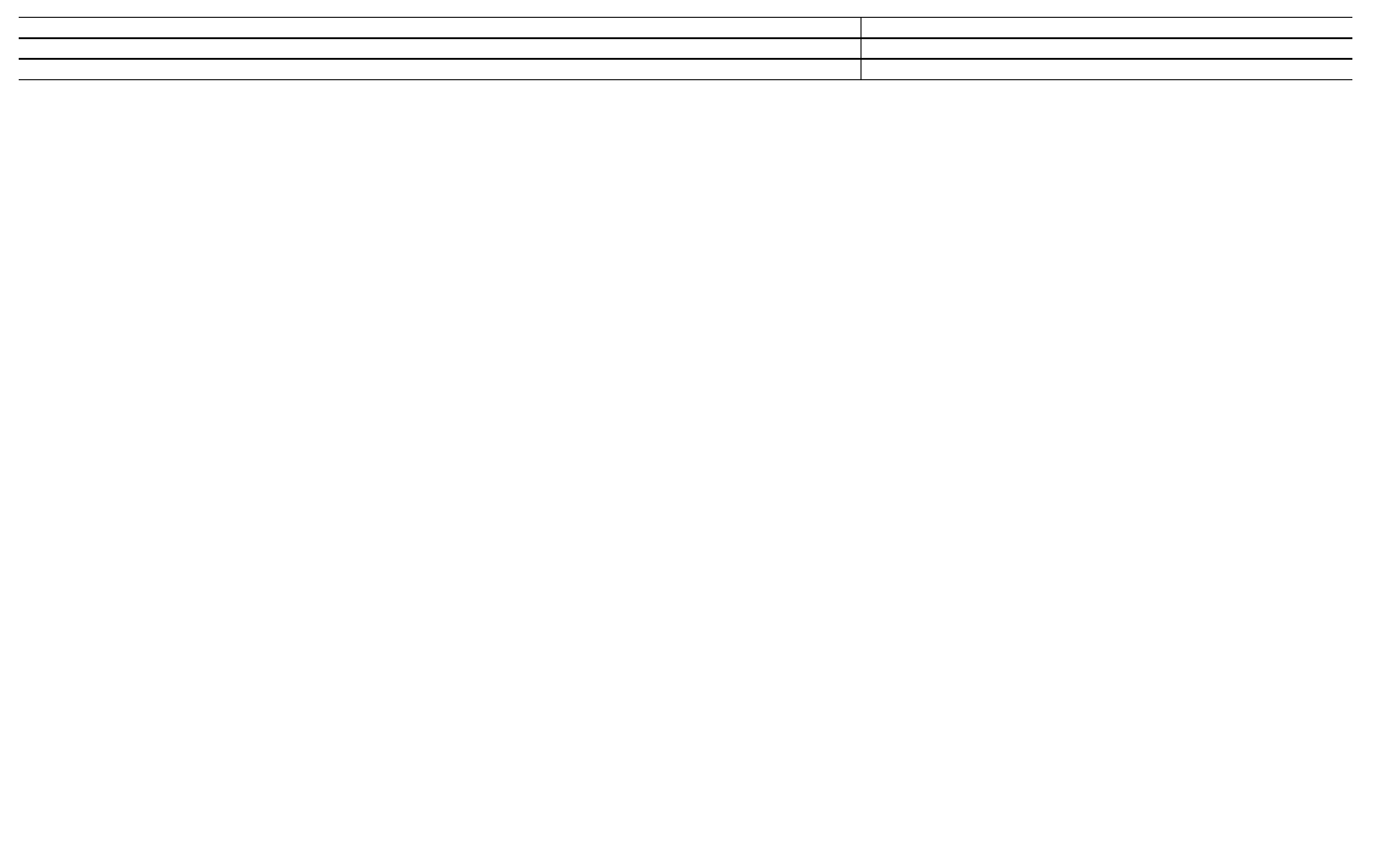| ,我们就会不会不会。""我们,我们就会不会不会不会,我们就会不会不会不会。""我们,我们就会不会不会不会。""我们,我们就会不会不会不会。""我们,我们就会不会 |                                                                                   |
|----------------------------------------------------------------------------------|-----------------------------------------------------------------------------------|
|                                                                                  | ,我们也不会不会不会。""我们的,我们也不会不会不会。""我们的,我们也不会不会不会不会。""我们的,我们也不会不会不会不会。""我们的,我们也不会不会不会不会  |
|                                                                                  | ,我们就会不会不会。""我们,我们就会不会不会,我们就会不会不会,我们就会不会不会。""我们,我们就会不会不会。""我们,我们就会不会不会不会。""我们,我们就会 |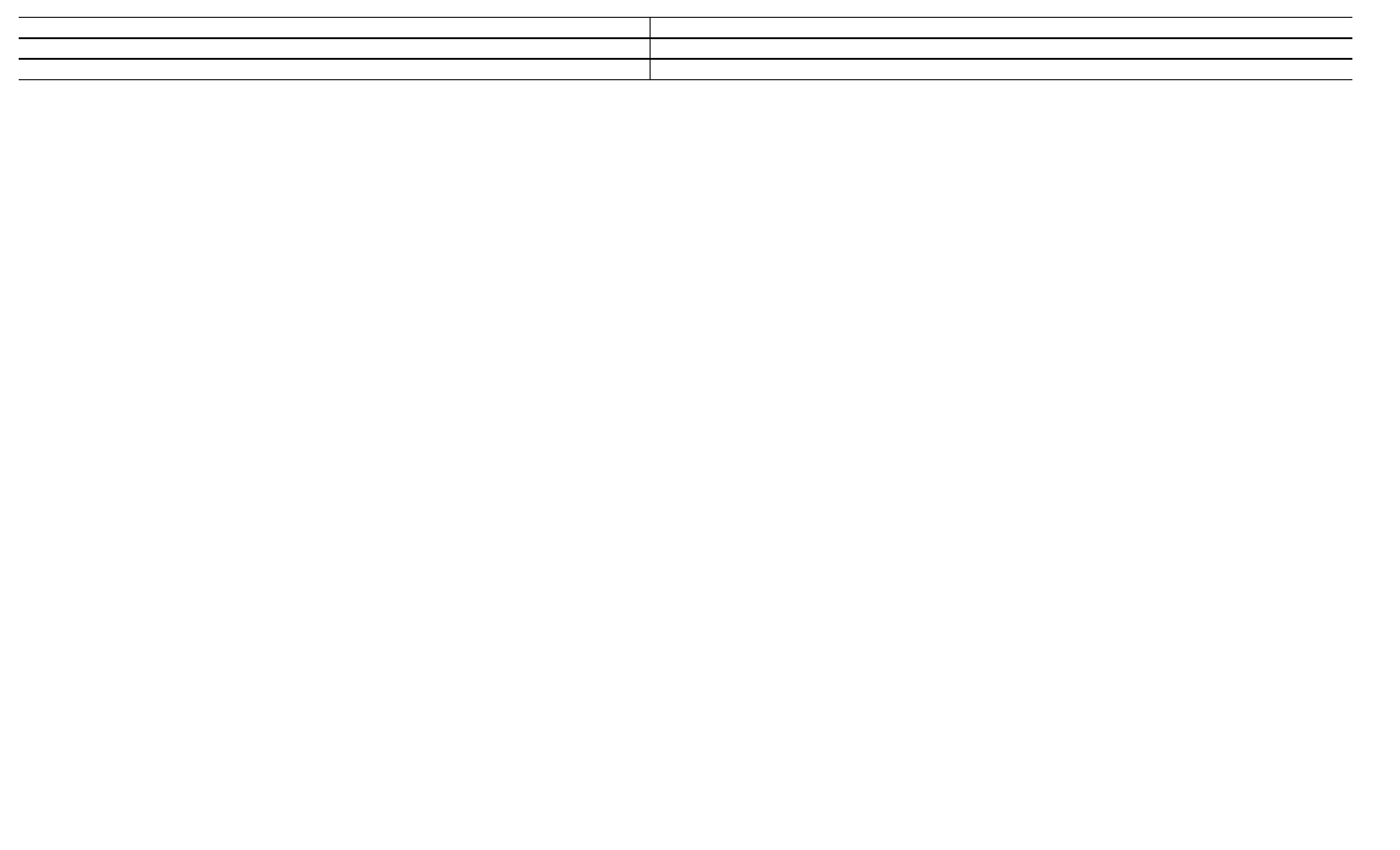| ,一个人都是一个人的人,我们就是一个人的人,我们就是一个人的人,我们就是一个人的人,我们就是一个人的人,我们就是一个人的人,我们就是一个人的人,我们就是一个人的<br>第一百一十一章 一个人的人,我们就是一个人的人,我们就是一个人的人,我们就是一个人的人,我们就是一个人的人,我们就是一个人的人,我们就是一个人的人,我们就是一个 |
|----------------------------------------------------------------------------------------------------------------------------------------------------------------------|
|                                                                                                                                                                      |
|                                                                                                                                                                      |
|                                                                                                                                                                      |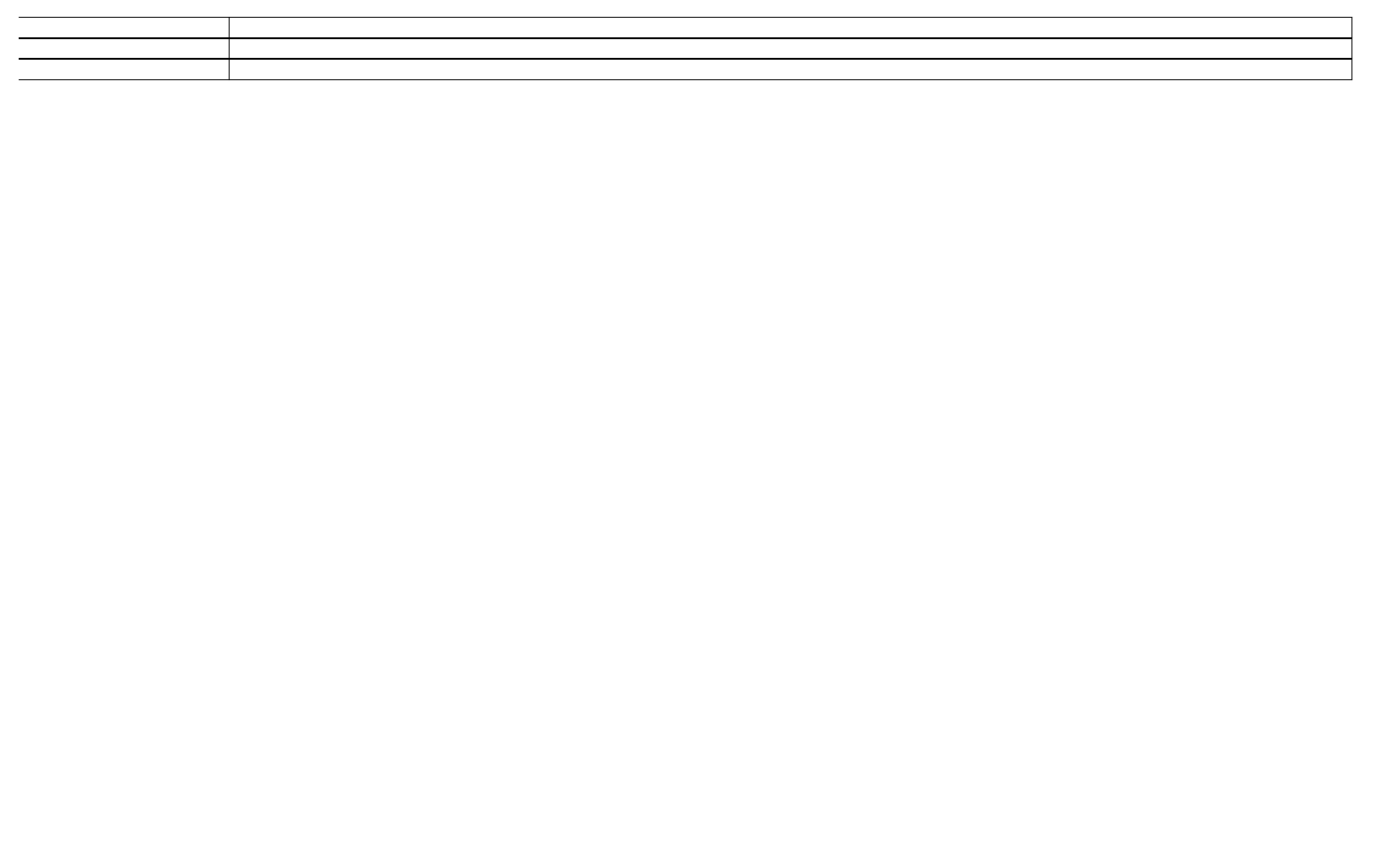| ,他们的人们就是一个人,他们的人们就是一个人,他们的人们,他们的人们就是一个人,他们的人们,他们的人们就是一个人,他们的人们,他们的人们,他们的人们,他们的人们,<br>第25章 我们的人们,他们的人们,他们的人们,他们的人们,他们的人们,他们的人们,他们的人们,他们的人们,他们的人们,他们的人们,他们的人们,他们的人们,他们的 |  |
|-----------------------------------------------------------------------------------------------------------------------------------------------------------------------|--|
| ,一个人都是一个人的人,而且,他们的人都是一个人,而且,他们的人都是一个人,而且,他们的人都是一个人,而且,他们的人都是一个人,而且,他们的人都是一个人,而且,他<br>第二百一十一章 一个人,他们的人都是一个人,他们的人都是一个人,他们的人都是一个人,他们的人都是一个人,他们的人都是一个人,他们的人都是一个人,他们的人都是一个 |  |
| ,一个人都是一个人的人,而且,他们的人都是一个人,他们的人都是一个人,他们的人都是一个人,他们的人都是一个人,他们的人都是一个人,他们的人都是一个人,他们的人都是                                                                                     |  |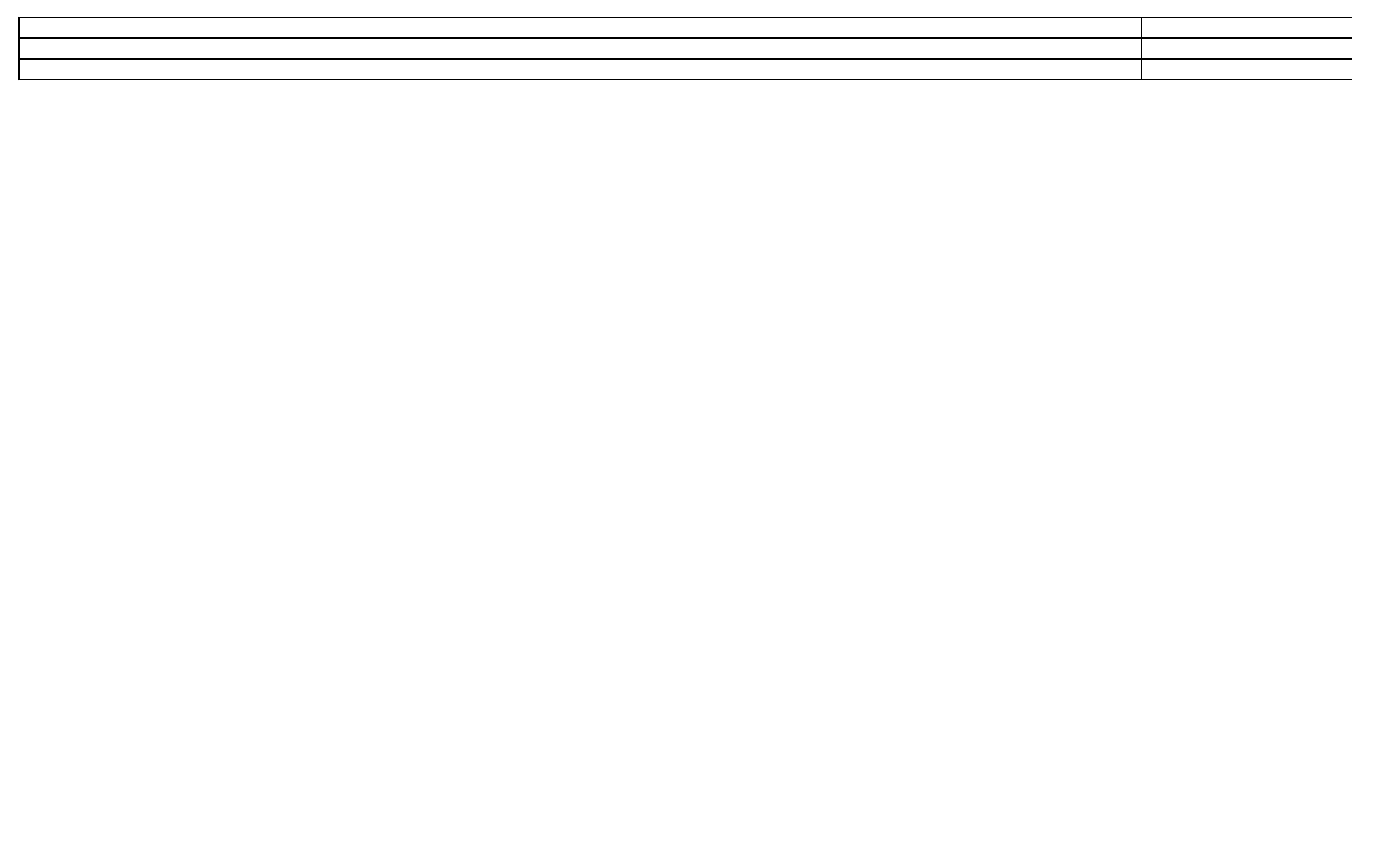| ,一个人都是一个人的人,而且,我们也不会不会不会。""我们,我们也不会不会不会不会不会不会不会不会。""我们,我们也不会不会不会不会不会不会不会不会。""我们,我<br>,他们的人们也不会不会。""我们的人们,我们也不会不会不会。""我们的人们,我们也不会不会不会。""我们的人们,我们也不会不会不会。""我们的人们,我们也不会不 |  |
|-----------------------------------------------------------------------------------------------------------------------------------------------------------------------|--|
| ,我们也不会不会不会。""我们的,我们也不会不会不会。""我们的,我们也不会不会不会不会。""我们的,我们也不会不会不会不会。""我们的,我们也不会不会不会不会                                                                                      |  |
|                                                                                                                                                                       |  |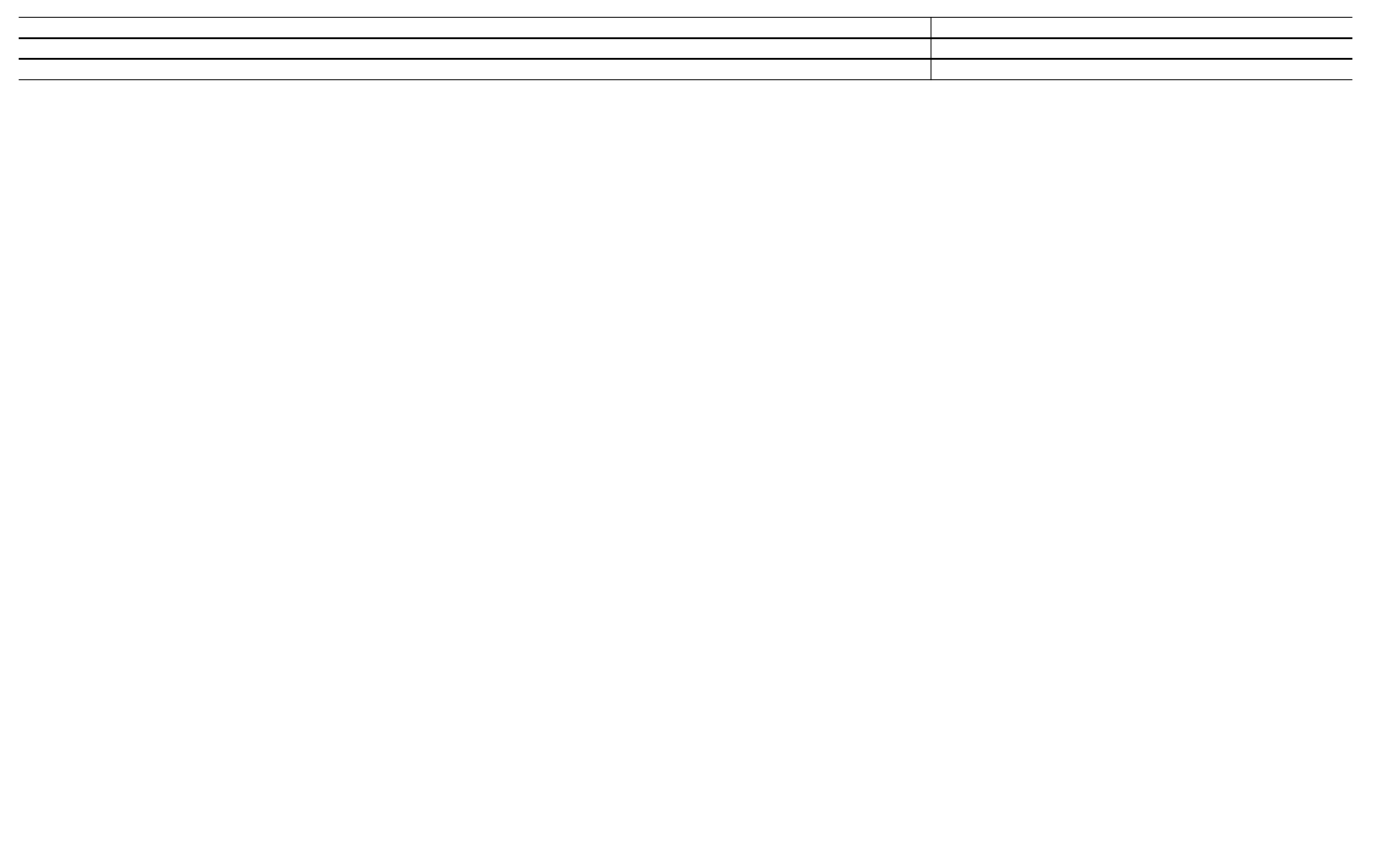| <u> 2001 - An t-An Aontaithe ann an t-Aontaithe ann an t-Aontaithe ann an t-Aontaithe ann an t-Aontaithe ann an t-</u> |
|------------------------------------------------------------------------------------------------------------------------|
|                                                                                                                        |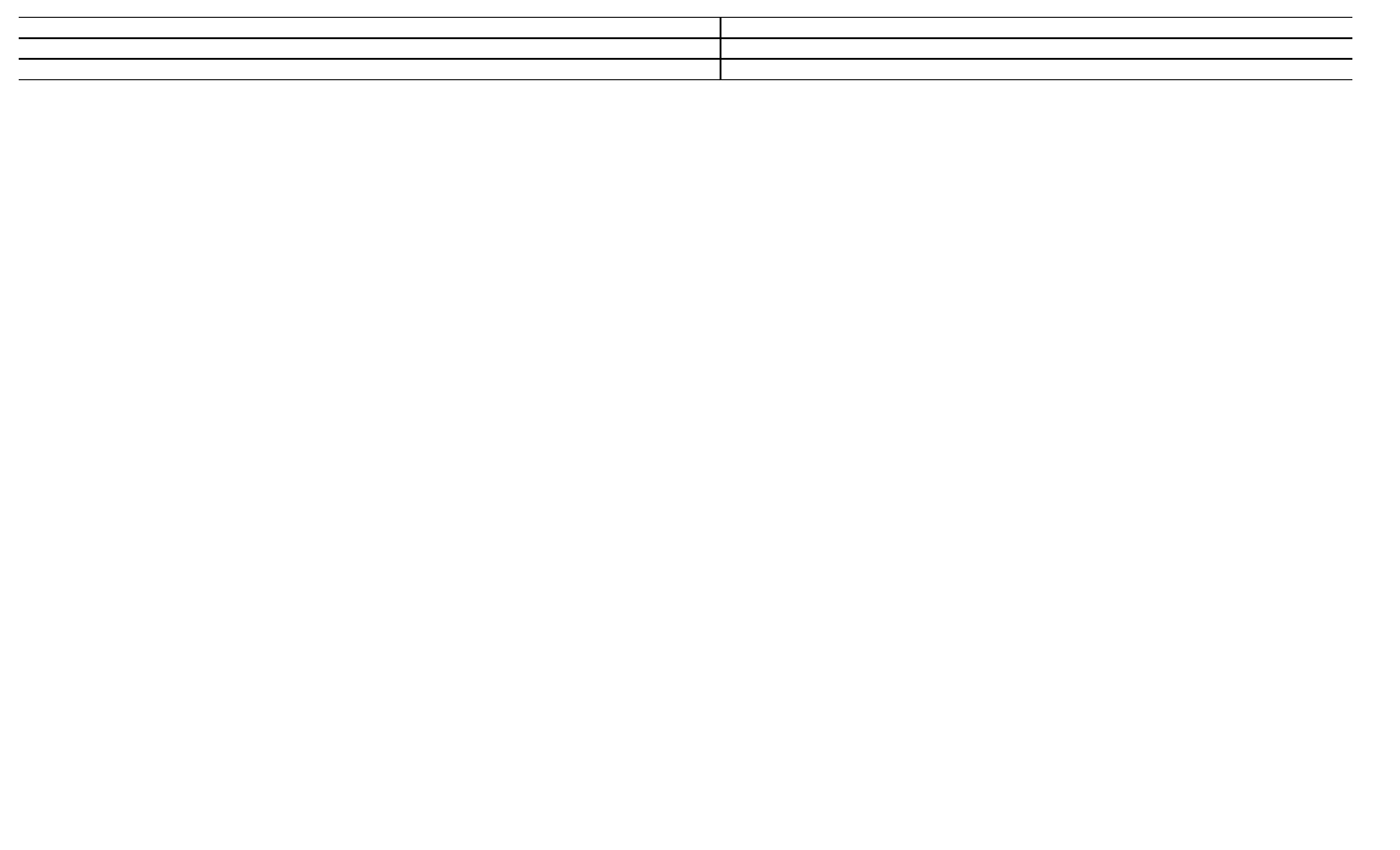| ,一个人都是一个人的人,而且,他们的人都是一个人,而且,他们的人都是一个人,而且,他们的人都是一个人,而且,他们的人都是一个人,而且,他们的人都是一个人,而且,他<br>第二十一章 一个人,他们的人都是一个人,他们的人都是一个人,他们的人都是一个人,他们的人都是一个人,他们的人都是一个人,他们的人都是一个人,他们的人都是一个人, | ,我们也不会不会。""我们的,我们也不会不会。""我们的,我们也不会不会不会。""我们的,我们也不会不会不会。""我们的,我们也不会不会不会。""我们的,我们也 |
|-----------------------------------------------------------------------------------------------------------------------------------------------------------------------|----------------------------------------------------------------------------------|
|                                                                                                                                                                       |                                                                                  |
|                                                                                                                                                                       |                                                                                  |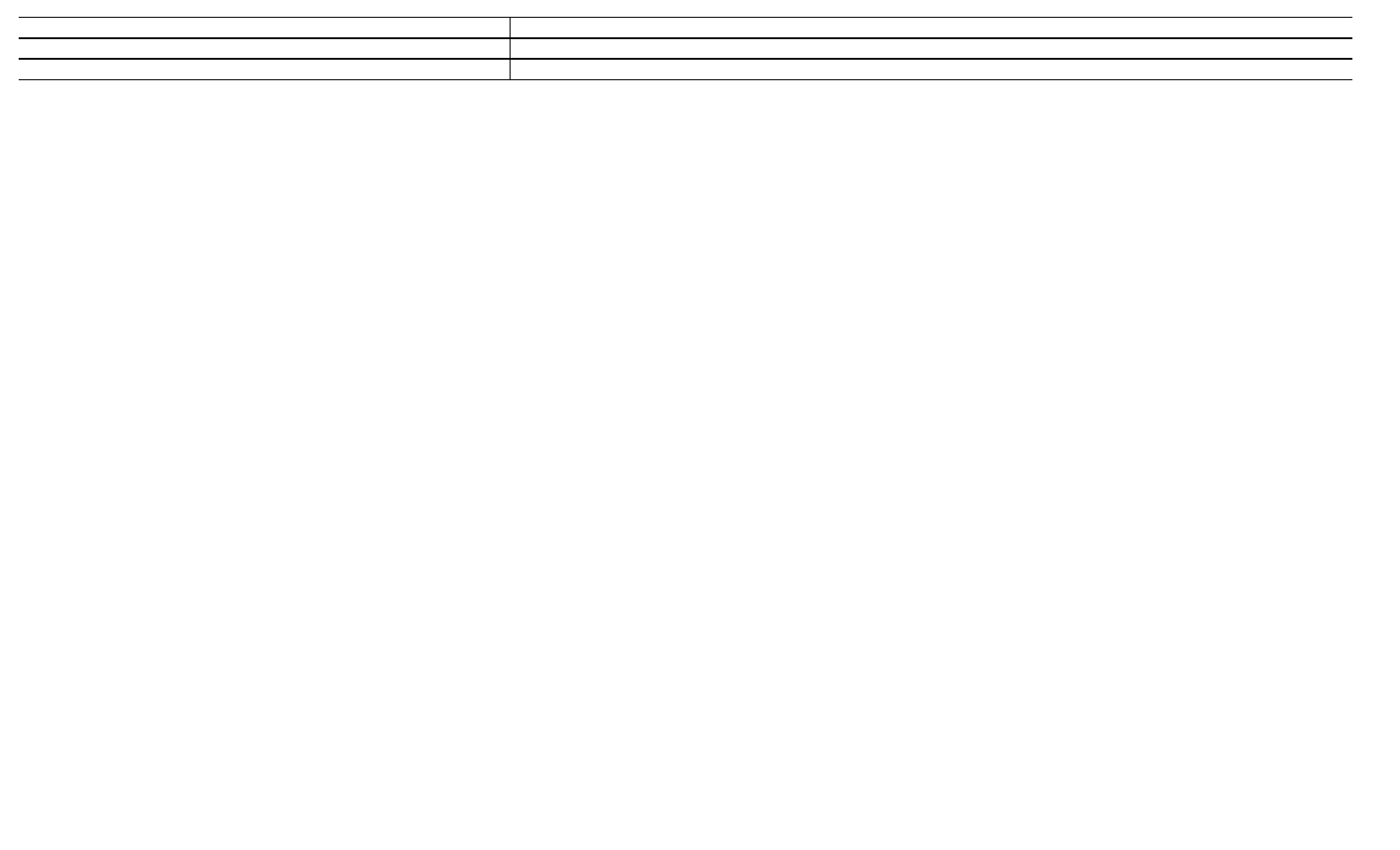| ,一个人的人都是一个人的人,而且,他们的人都是一个人的人,而且,他们的人都是一个人的人,而且,他们的人都是一个人的人,而且,他们的人都是一个人的人,而且,他们的人<br>第一百一十一章 一个人的人,他们的人都是一个人的人,他们的人都是一个人的人,他们的人都是一个人的人,他们的人都是一个人的人,他们的人都是一个人的人,他们的人都是<br>,我们就会不会不会。""我们,我们就会不会不会不会。""我们,我们就会不会不会不会不会不会。""我们,我们就会不会不会不会不会。""我们,我们就会不会不会不会不 |
|-----------------------------------------------------------------------------------------------------------------------------------------------------------------------------------------------------------------------------------------------------------|
| ,一个人都是一个人的人,而且,他们的人都是一个人,而且,他们的人都是一个人,而且,他们的人都是一个人,而且,他们的人都是一个人,而且,他们的人都是一个人,而且,他<br>第二十一章 一个人,他们的人都是一个人,他们的人都是一个人,他们的人都是一个人,他们的人都是一个人,他们的人都是一个人,他们的人都是一个人,他们的人都是一个人,                                                                                     |
|                                                                                                                                                                                                                                                           |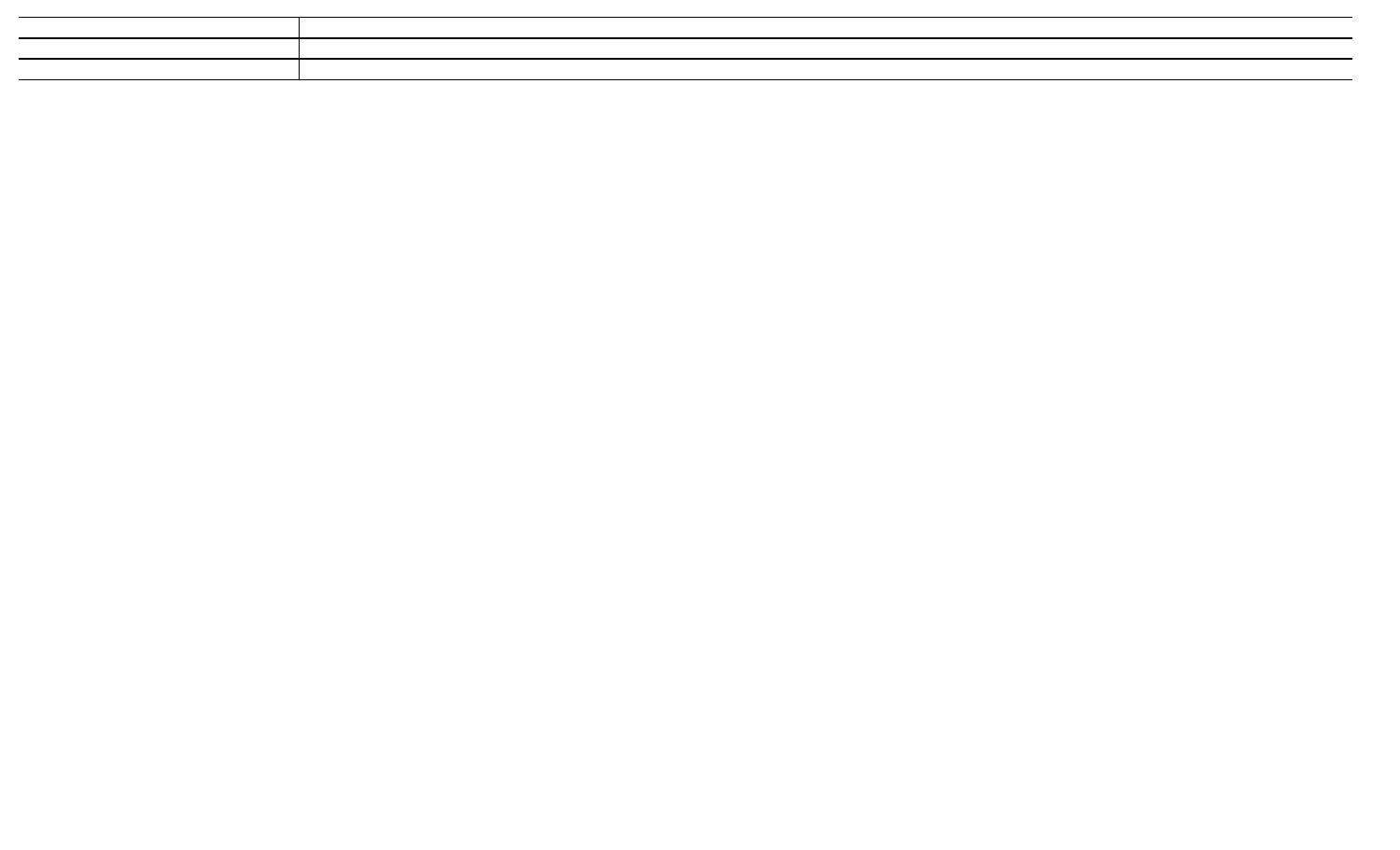| <u>та на представљен под податковата на представљен податковата на представљен податковата на представљен податк</u> |  |
|----------------------------------------------------------------------------------------------------------------------|--|
|                                                                                                                      |  |
| ,一个人都是一个人的人,一个人都是一个人的人,一个人都是一个人的人,一个人都是一个人的人,一个人都是一个人的人,一个人都是一个人的人,一个人都是一个人的人,一个人                                    |  |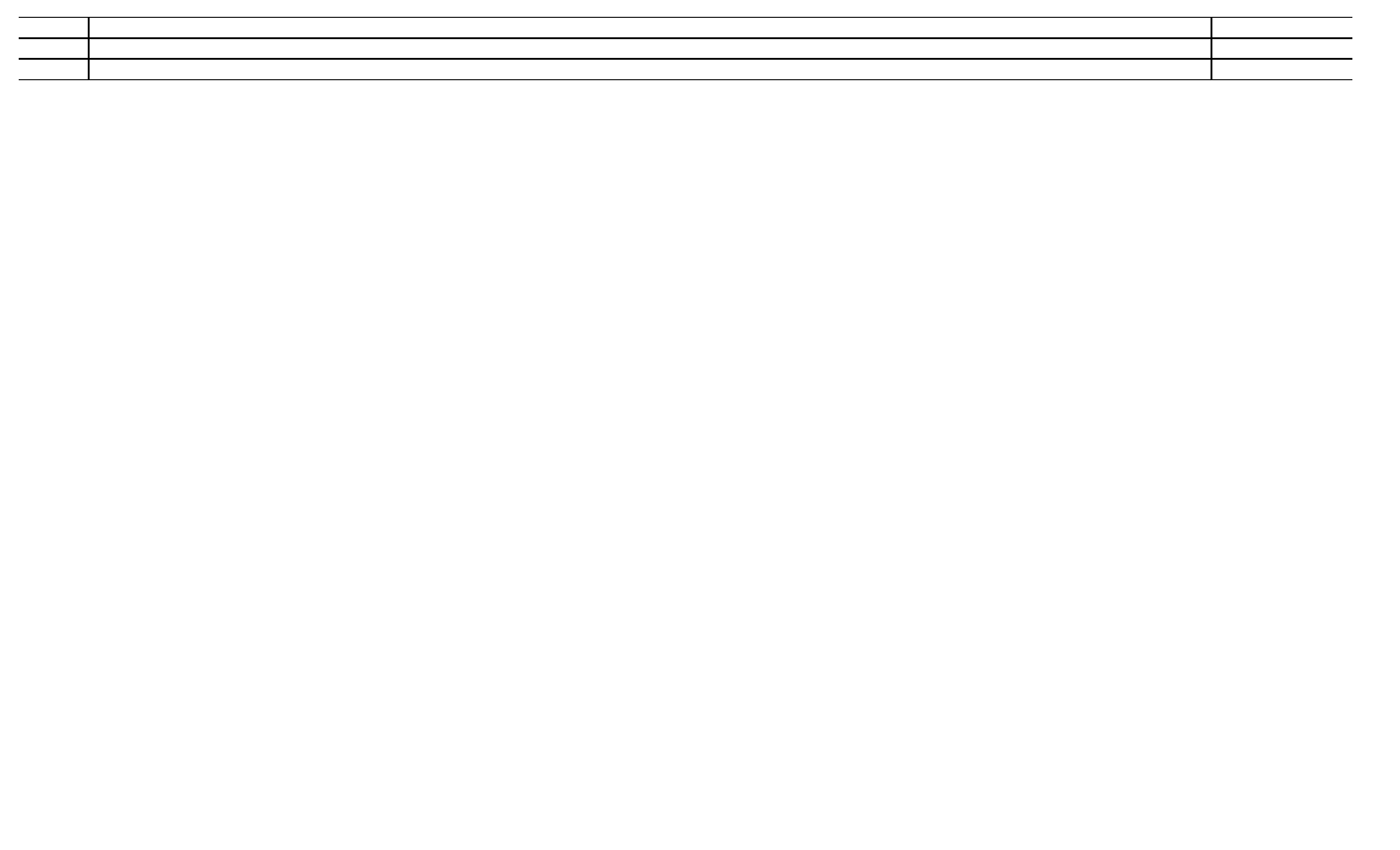| ,一个人都是一个人的人,一个人都是一个人的人,一个人都是一个人的人,一个人都是一个人的人,一个人都是一个人的人,一个人都是一个人的人,一个人都是一个人的人,一个人<br>→ South State State State State State State State State State State State State State State State State State State State State State State State State State State State State State State State State State State State St |  |
|-------------------------------------------------------------------------------------------------------------------------------------------------------------------------------------------------------------------------------------------------------------------------------------------------------------------|--|
| ,一个人的人都是一个人的人,而且,他们的人都是不是一个人的人,而且,他们的人都是不是一个人的人,而且,他们的人都是不是一个人的人,而且,他们的人都是不是一个人的<br>第一百一十一章 一个人的人,他们的人都是不是一个人的人,他们的人都是不是一个人的人,他们的人都是不是一个人的人,他们的人都是不是一个人的人,他们的人都是不是一个                                                                                                                                              |  |
| ,我们也不会不会不会。""我们的,我们也不会不会不会。""我们的,我们也不会不会不会不会不会。""我们的,我们也不会不会不会不会。""我们的,我们也不会不会不会<br>第二百一章 第二百一章 第二百一章 第二百一章 第二百一章 第二百一章 第二百一章 第二百一章 第二百一章 第二百一章 第二百一章 第二百一章 第二百一章 第二                                                                                                                                              |  |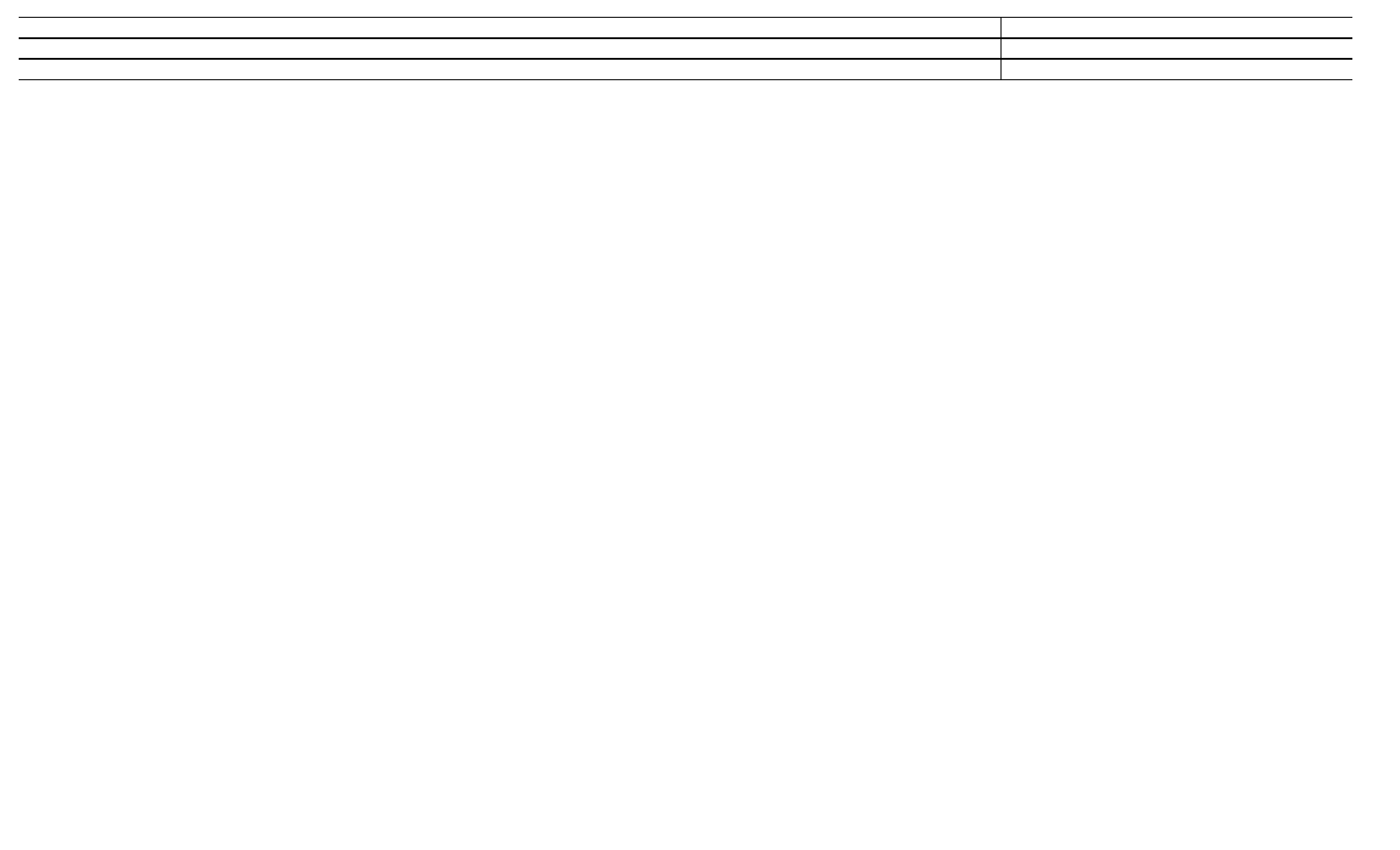| ,一个人都是一个人的人,而且,他们的人都是一个人,而且,他们的人都是一个人,而且,他们的人都是一个人,而且,他们的人都是一个人,而且,他们的人都是一个人,而且,他<br>第二十二章 第二十二章 第二十二章 第二十二章 第二十二章 第二十二章 第二十二章 第二十二章 第二十二章 第二十二章 第二十二章 第二十二章 第二十二章 第二十 |  |
|------------------------------------------------------------------------------------------------------------------------------------------------------------------------|--|
|                                                                                                                                                                        |  |
| ,我们就会不会不会。""我们的,我们也不会不会不会。""我们的,我们也不会不会不会不会不会。""我们的,我们也不会不会不会不会。""我们的,我们也不会不会不会不                                                                                       |  |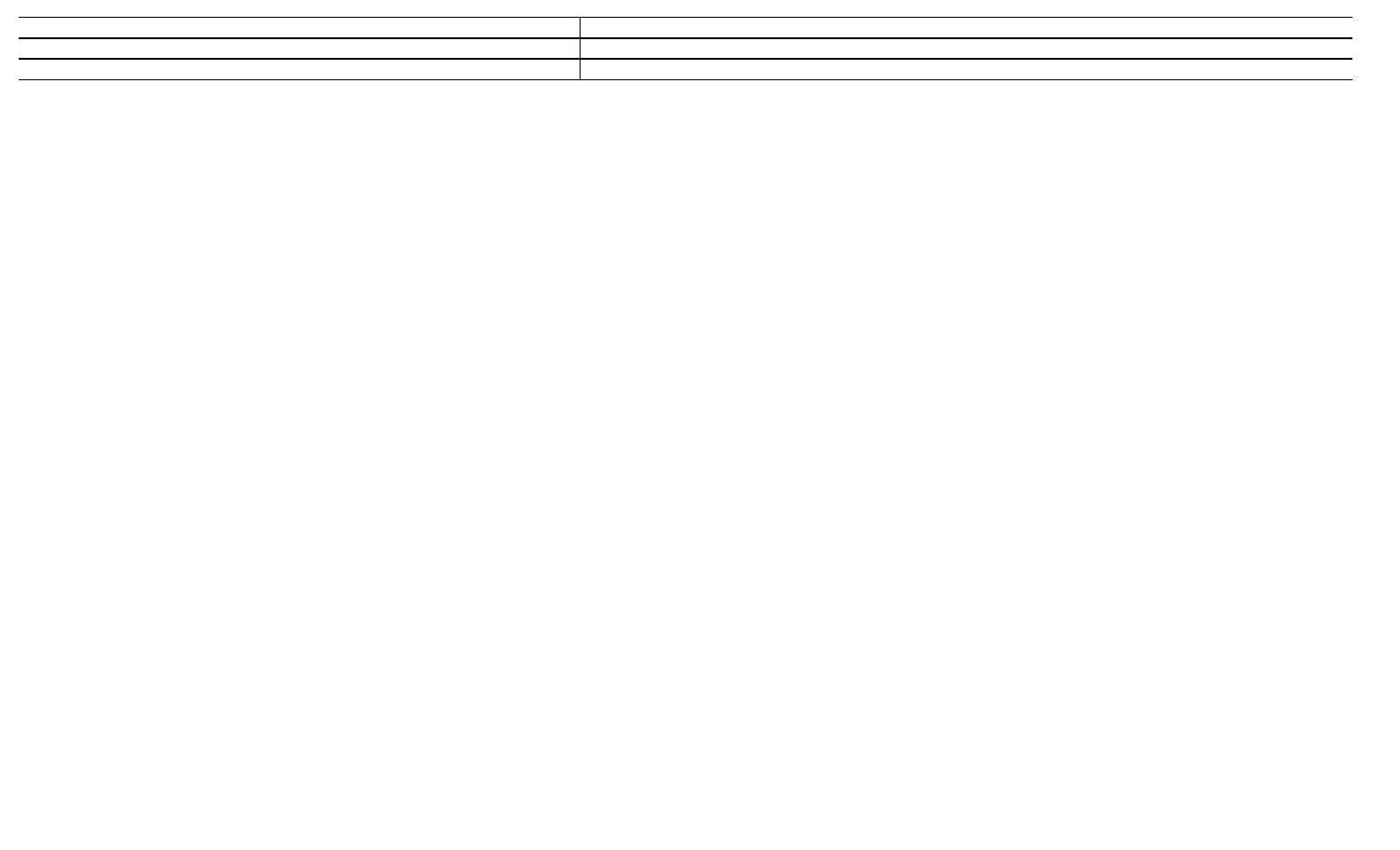| ,我们就会不会不会。""我们,我们也不会不会不会。""我们,我们也不会不会不会不会不会不会。""我们,我们也不会不会不会不会。""我们,我们也不会不会不会不会不  |
|-----------------------------------------------------------------------------------|
| ,一个人都是一个人的人,一个人都是一个人的人,一个人都是一个人的人,一个人都是一个人的人,一个人都是一个人的人,一个人都是一个人的人,一个人都是一个人的人,一个人 |
|                                                                                   |
| ,一个人都是一个人的人,而且,我们也不会不会不会。""我们,我们也不会不会不会不会不会不会不会。""我们,我们也不会不会不会不会不会不会不会不会。""我们,我们  |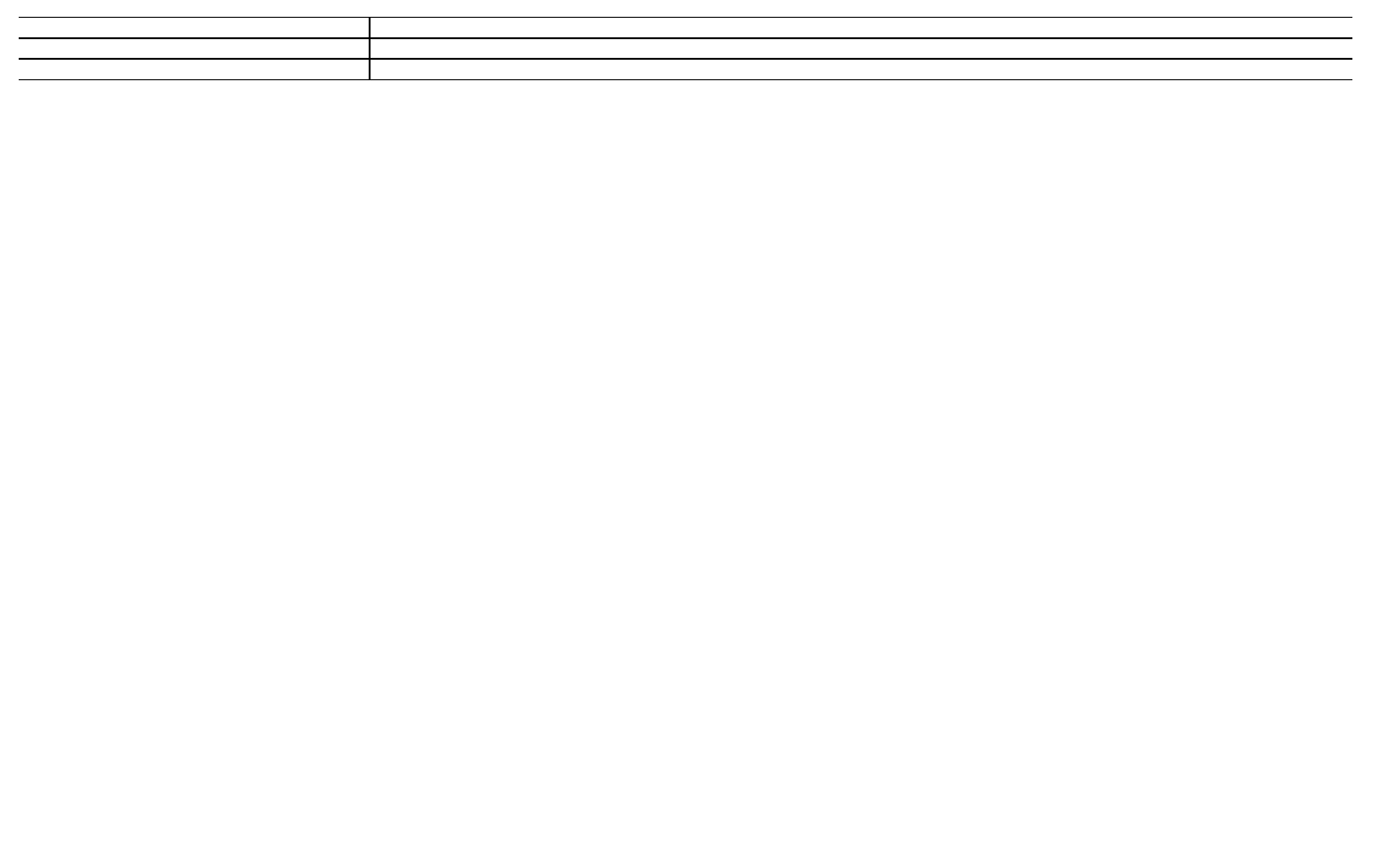| ,一个人都是一个人的人,一个人都是一个人的人,一个人都是一个人的人,一个人都是一个人的人,一个人都是一个人的人,一个人都是一个人的人,一个人都是一个人的人,一个人<br>第二十一章 一个人的人,一个人的人都是一个人的人,一个人的人都是一个人的人,一个人的人都是一个人的人,一个人的人都是一个人的人,一个人的人都是一个人的人,一个人<br>,一个人都是一个人的人,一个人都是一个人的人,一个人都是一个人的人,一个人都是一个人的人,一个人都是一个人的人,一个人都是一个人的人,一个人都是一个人的人,一个人<br>第二十一章 一个人的人,一个人都是一个人的人,一个人都是一个人的人,一个人都是一个人的人,一个人都是一个人的人,一个人都是一个人的人,一个人都是一个人的人,一个 |  |
|------------------------------------------------------------------------------------------------------------------------------------------------------------------------------------------------------------------------------------------------------------------------------------------------------------------------------------------------|--|
| ,一个人的人都是一个人的人,而且,他们的人都是一个人的人,而且,他们的人都是一个人的人,而且,他们的人都是一个人的人,而且,他们的人都是一个人的人,而且,他们的<br>第一百一十一章 一个人的人,他们的人都是一个人的人,他们的人都是一个人的人,他们的人都是一个人的人,他们的人都是一个人的人,他们的人都是一个人的人,他们的人都是                                                                                                                                                                           |  |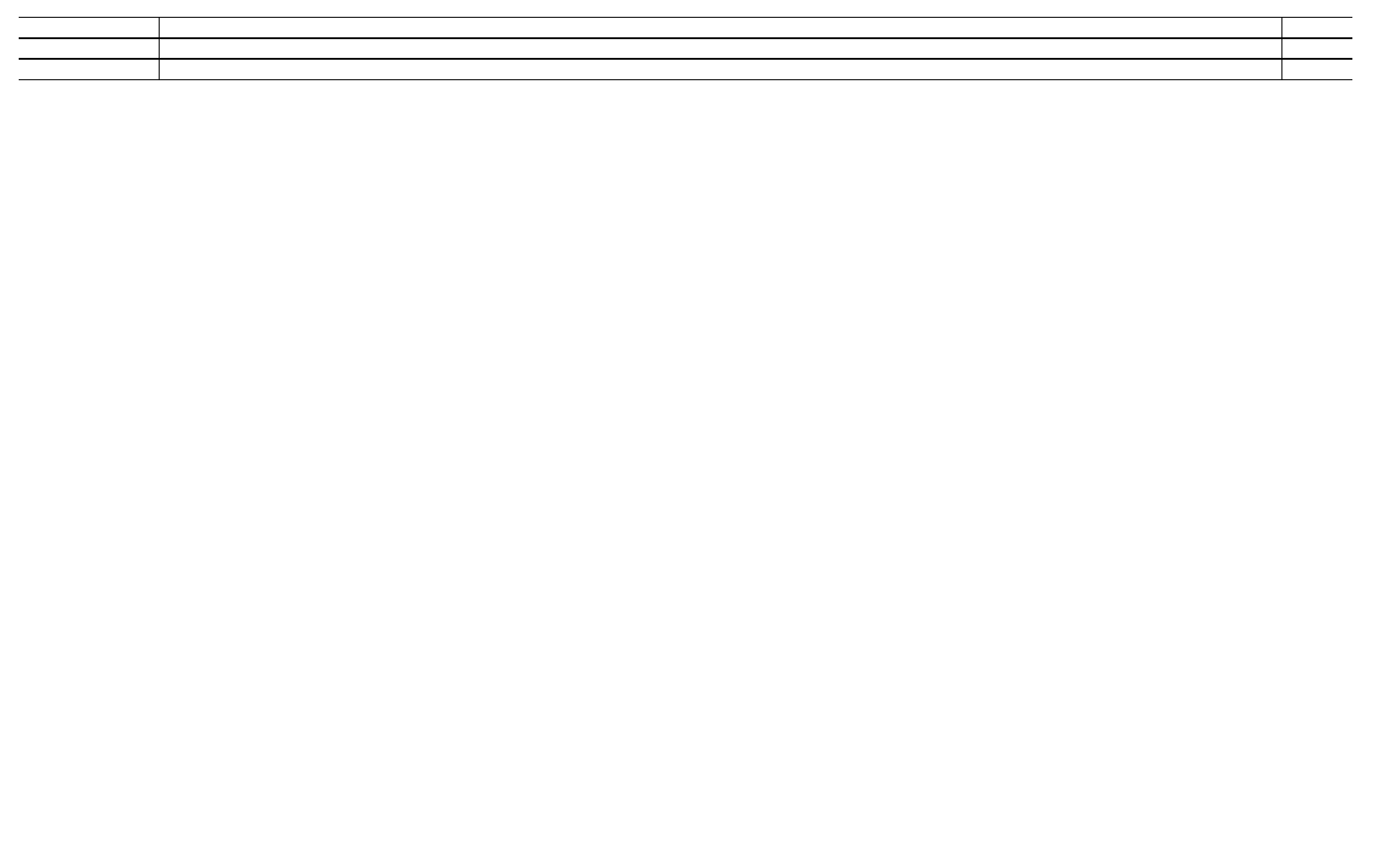| ,我们就会不会不会。""我们,我们也不会不会不会。""我们,我们也不会不会不会不会不会不会不会。""我们,我们也不会不会不会不会不会。""我们,我们也不会不会不 |  |
|----------------------------------------------------------------------------------|--|
| ,一个人的人都是一个人的人,而且,我们也不会不会不会。""我们,我们也不会不会不会不会不会不会。""我们,我们也不会不会不会不会。""我们,我们也不会不会不会不 |  |
|                                                                                  |  |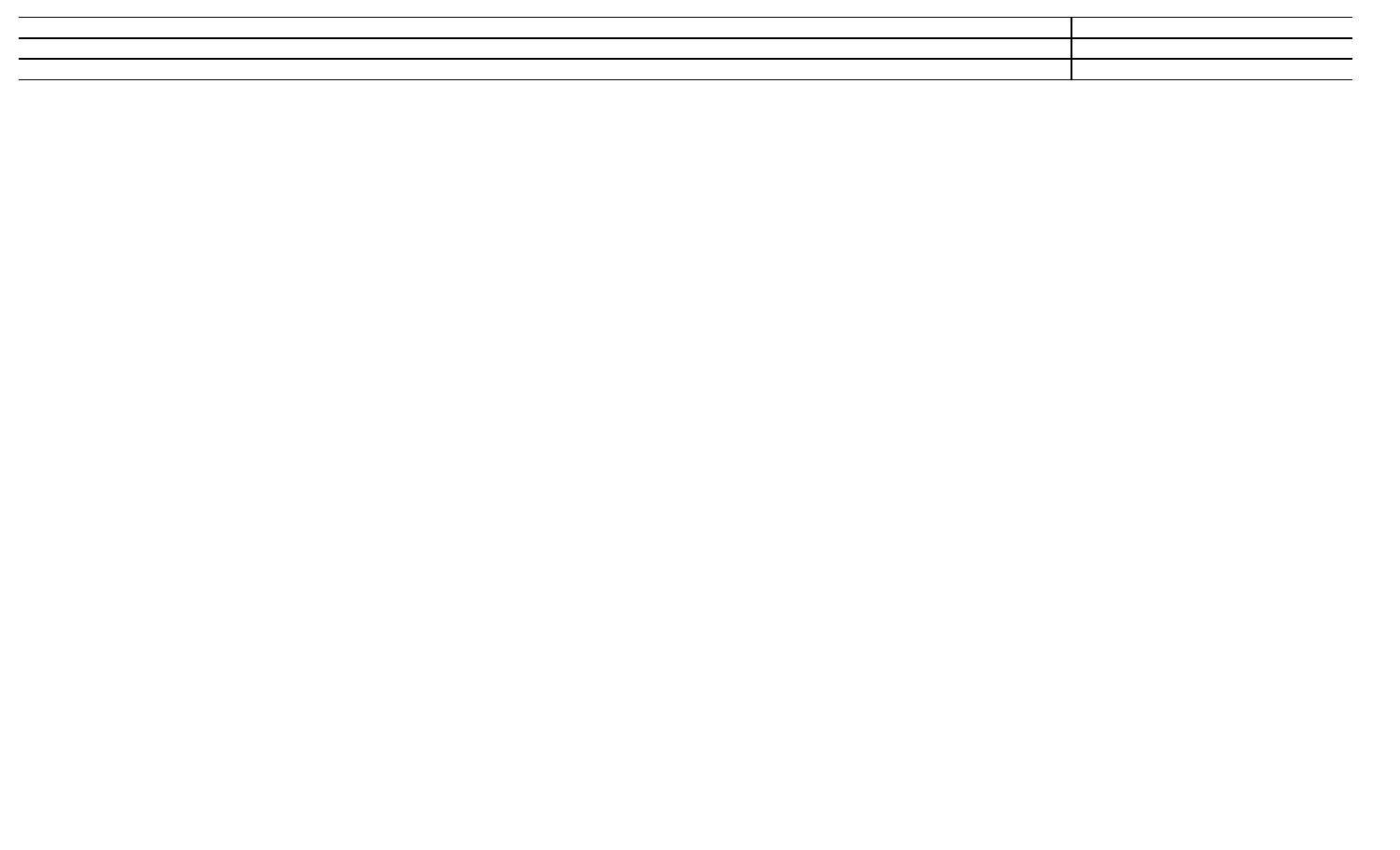| → 中国的 → 中国的 → 中国的 → 中国的 → 中国的 → 中国的 → 中国的 → 中国的 → 中国的 → 中国的 → 中国的 → 中国的 → 中国的 → 中国的 → 中国的 → 中国的 → 中国的 → 中国的 → 中国 |  |
|------------------------------------------------------------------------------------------------------------------|--|
|                                                                                                                  |  |
|                                                                                                                  |  |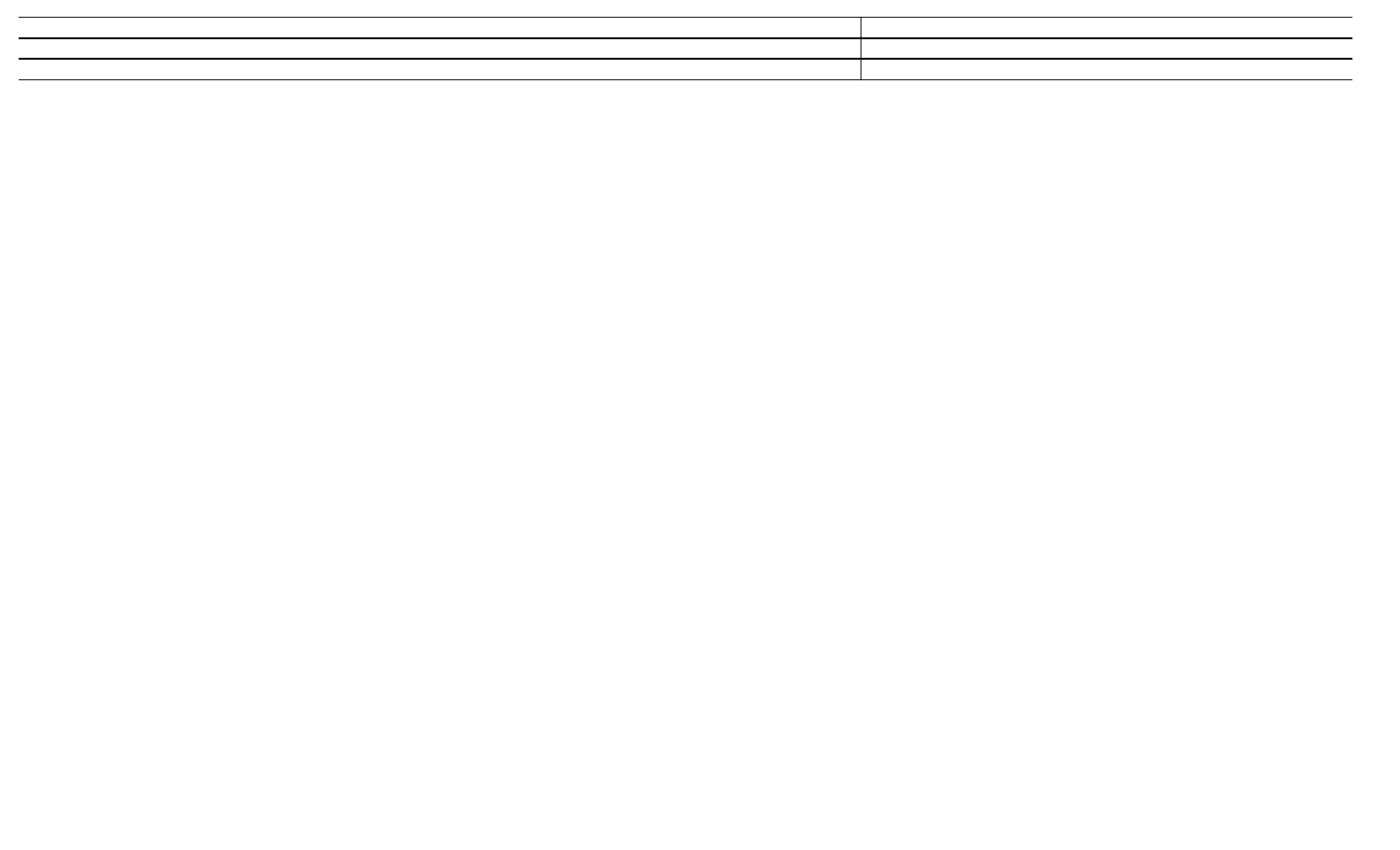| ,我们就会不会不会。""我们,我们就会不会不会不会,我们就会不会不会不会。""我们,我们就会不会不会不会。""我们,我们就会不会不会不会。""我们,我们就会不会 |                                                                                   |
|----------------------------------------------------------------------------------|-----------------------------------------------------------------------------------|
|                                                                                  | ,我们也不会不会不会。""我们的,我们也不会不会不会。""我们的,我们也不会不会不会不会。""我们的,我们也不会不会不会不会。""我们的,我们也不会不会不会不会  |
|                                                                                  | ,我们就会不会不会。""我们,我们就会不会不会,我们就会不会不会,我们就会不会不会。""我们,我们就会不会不会。""我们,我们就会不会不会不会。""我们,我们就会 |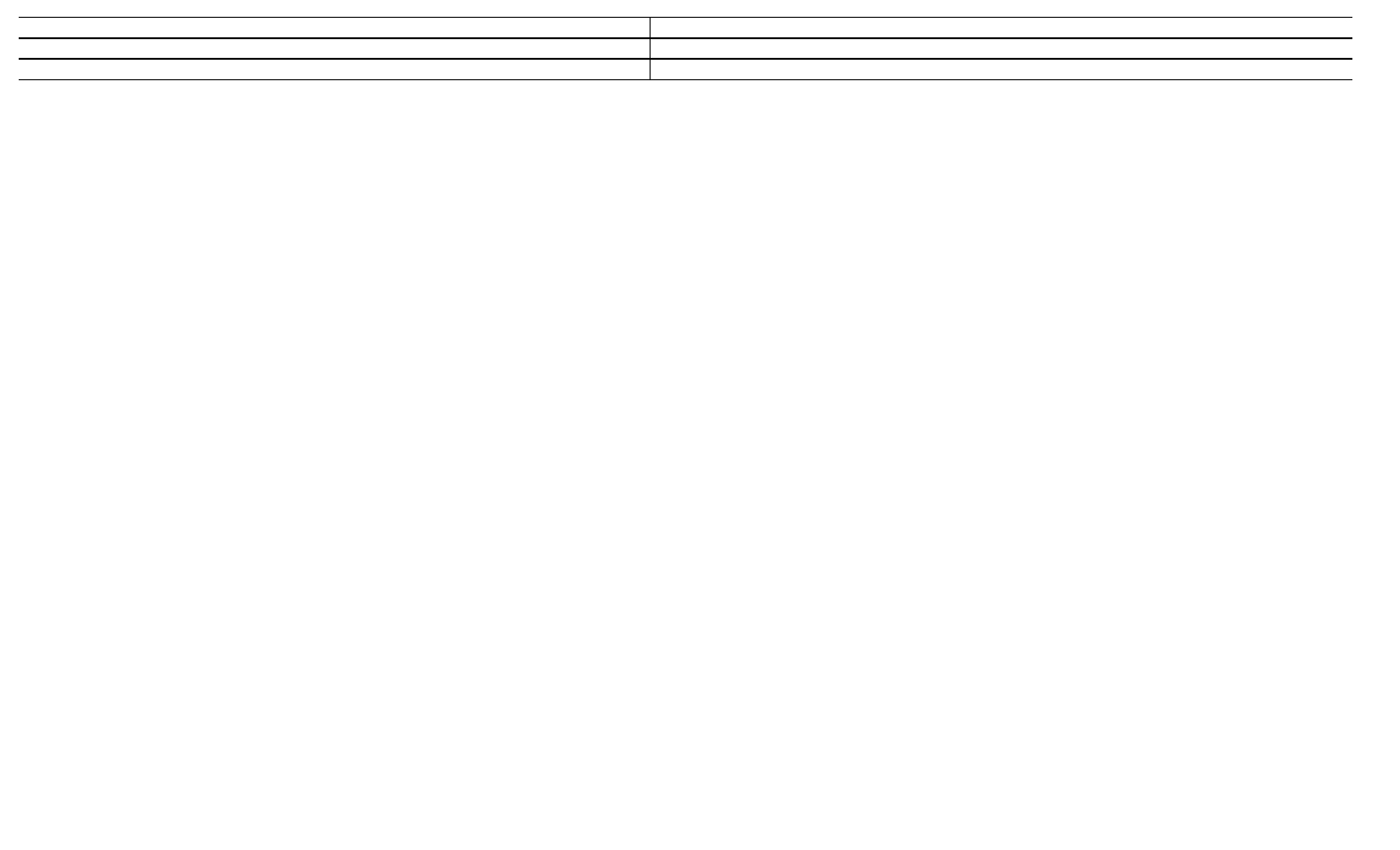| ,一个人都是一个人的人,我们就是一个人的人,我们就是一个人的人,我们就是一个人的人,我们就是一个人的人,我们就是一个人的人,我们就是一个人的人,我们就是一个人的<br>第一百一十一章 一个人的人,我们就是一个人的人,我们就是一个人的人,我们就是一个人的人,我们就是一个人的人,我们就是一个人的人,我们就是一个人的人,我们就是一个 |
|----------------------------------------------------------------------------------------------------------------------------------------------------------------------|
|                                                                                                                                                                      |
|                                                                                                                                                                      |
|                                                                                                                                                                      |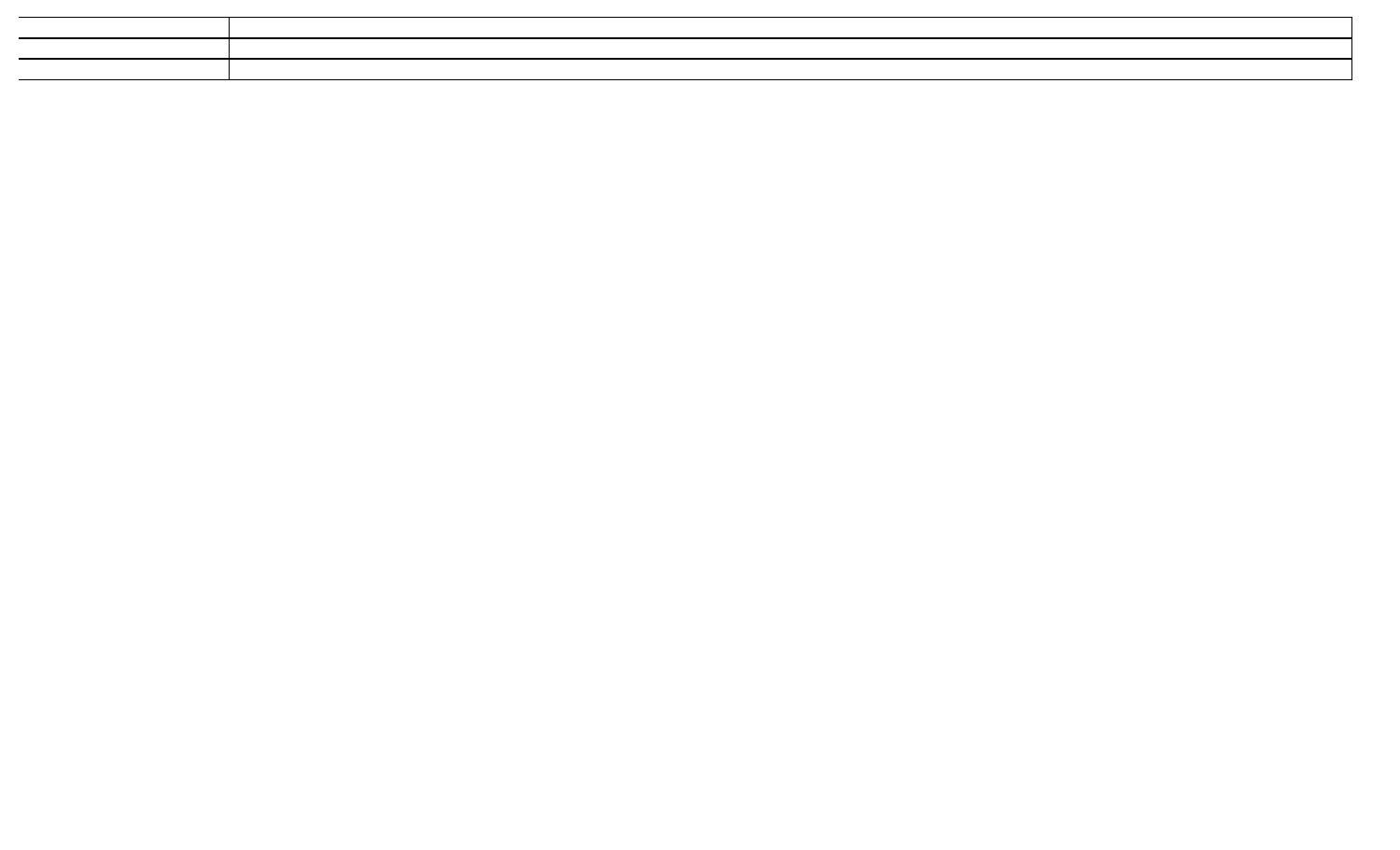| ,他们的人们就是一个人,他们的人们就是一个人,他们的人们,他们的人们就是一个人,他们的人们,他们的人们就是一个人,他们的人们,他们的人们,他们的人们,他们的人们,<br>第25章 我们的人们,他们的人们,他们的人们,他们的人们,他们的人们,他们的人们,他们的人们,他们的人们,他们的人们,他们的人们,他们的人们,他们的人们,他们的 |  |
|-----------------------------------------------------------------------------------------------------------------------------------------------------------------------|--|
| ,一个人都是一个人的人,而且,他们的人都是一个人,而且,他们的人都是一个人,而且,他们的人都是一个人,而且,他们的人都是一个人,而且,他们的人都是一个人,而且,他<br>第二百一十一章 一个人,他们的人都是一个人,他们的人都是一个人,他们的人都是一个人,他们的人都是一个人,他们的人都是一个人,他们的人都是一个人,他们的人都是一个 |  |
| ,一个人都是一个人的人,而且,他们的人都是一个人,他们的人都是一个人,他们的人都是一个人,他们的人都是一个人,他们的人都是一个人,他们的人都是一个人,他们的人都是                                                                                     |  |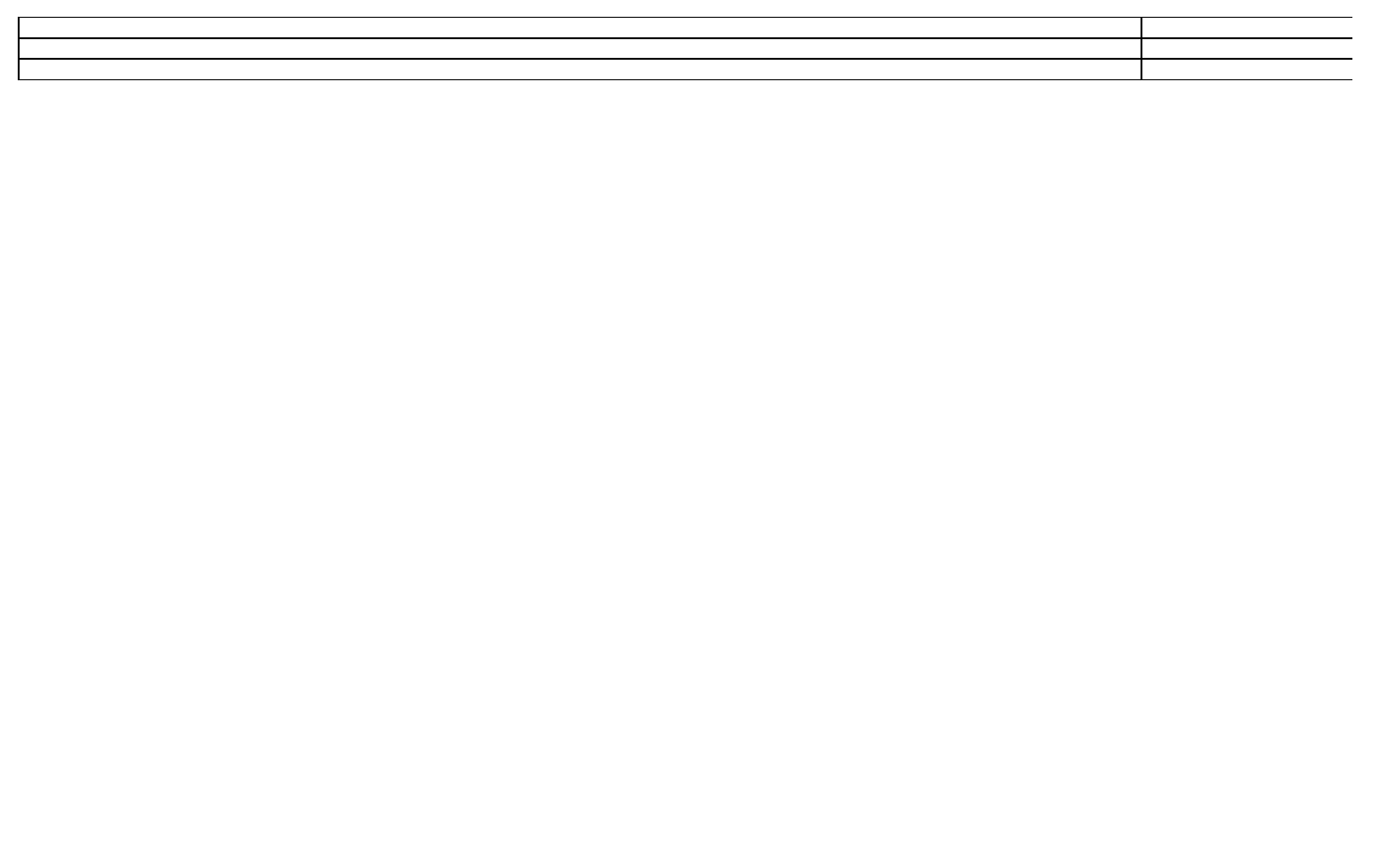| ,一个人都是一个人的人,而且,我们也不会不会不会。""我们,我们也不会不会不会不会不会不会不会不会。""我们,我们也不会不会不会不会不会不会不会不会。""我们,我<br>,他们的人们也不会不会。""我们的人们,我们也不会不会不会。""我们的人们,我们也不会不会不会。""我们的人们,我们也不会不会不会。""我们的人们,我们也不会不 |  |
|-----------------------------------------------------------------------------------------------------------------------------------------------------------------------|--|
| ,我们也不会不会不会。""我们的,我们也不会不会不会。""我们的,我们也不会不会不会不会。""我们的,我们也不会不会不会不会。""我们的,我们也不会不会不会不会                                                                                      |  |
|                                                                                                                                                                       |  |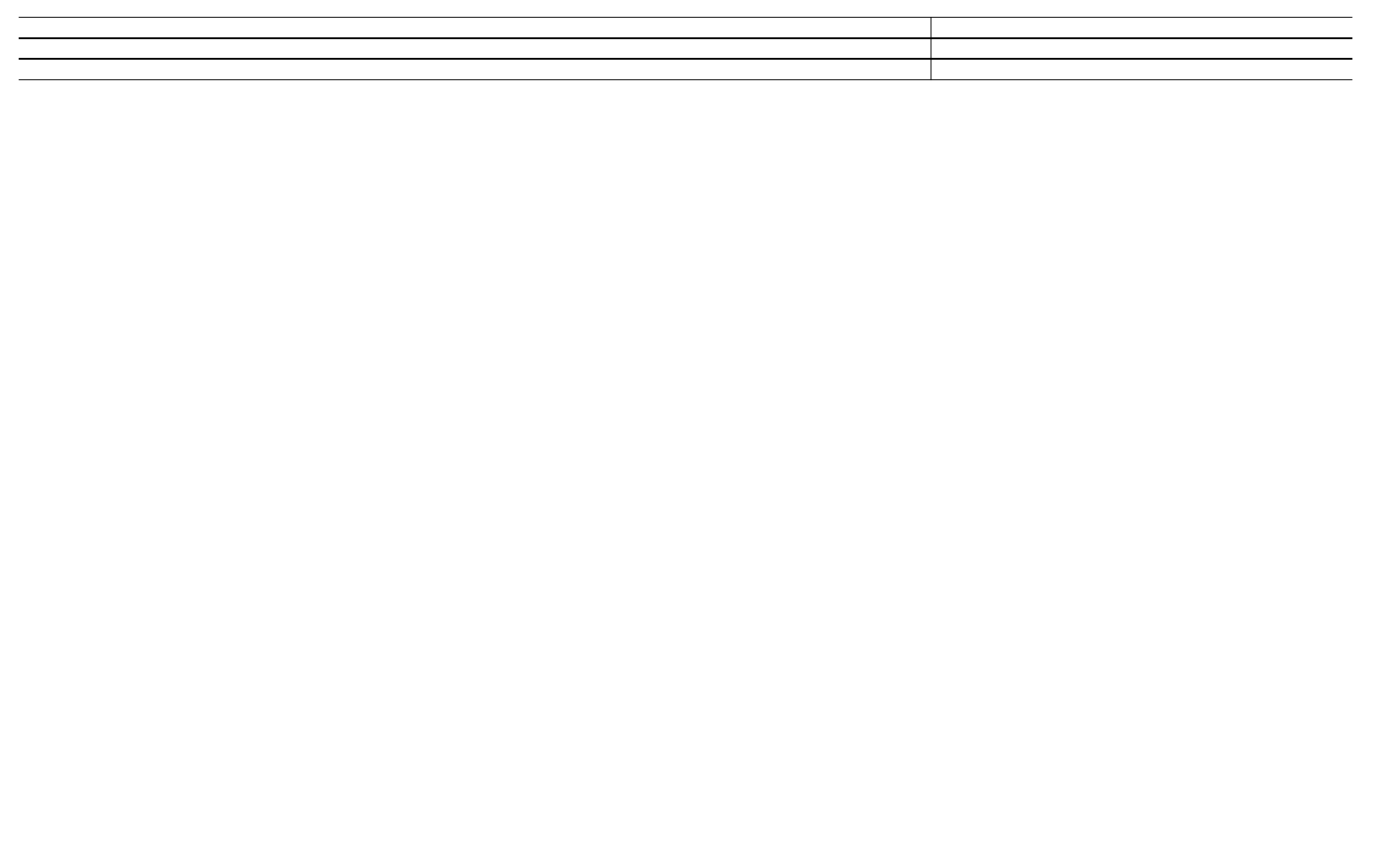| <u> 2001 - An t-An Aontaithe ann an t-Aontaithe ann an t-Aontaithe ann an t-Aontaithe ann an t-Aontaithe ann an t-</u> |
|------------------------------------------------------------------------------------------------------------------------|
|                                                                                                                        |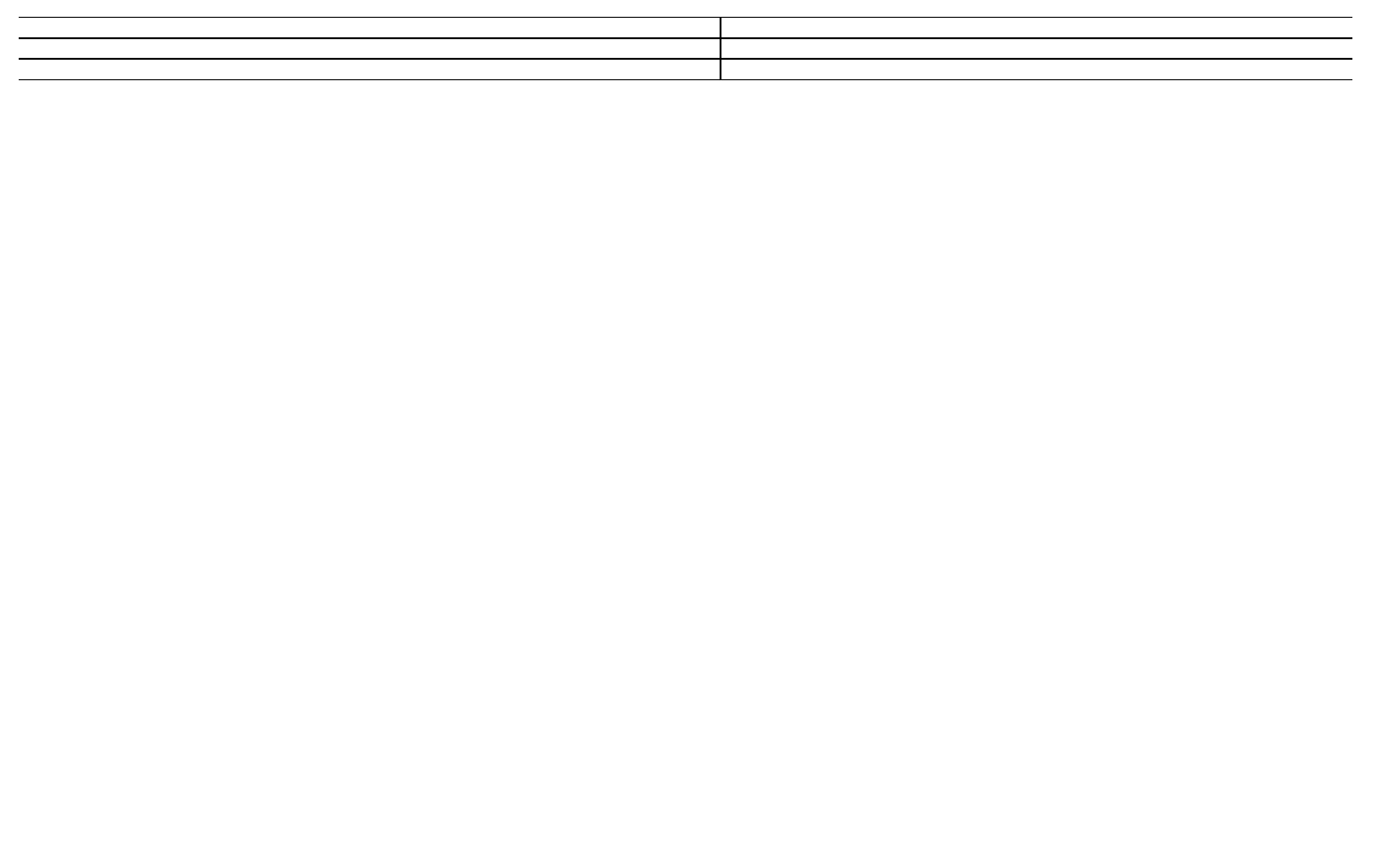| ,一个人都是一个人的人,而且,他们的人都是一个人,而且,他们的人都是一个人,而且,他们的人都是一个人,而且,他们的人都是一个人,而且,他们的人都是一个人,而且,他<br>第二十一章 一个人,他们的人都是一个人,他们的人都是一个人,他们的人都是一个人,他们的人都是一个人,他们的人都是一个人,他们的人都是一个人,他们的人都是一个人, | ,我们也不会不会。""我们的,我们也不会不会。""我们的,我们也不会不会不会。""我们的,我们也不会不会不会。""我们的,我们也不会不会不会。""我们的,我们也 |
|-----------------------------------------------------------------------------------------------------------------------------------------------------------------------|----------------------------------------------------------------------------------|
|                                                                                                                                                                       |                                                                                  |
|                                                                                                                                                                       |                                                                                  |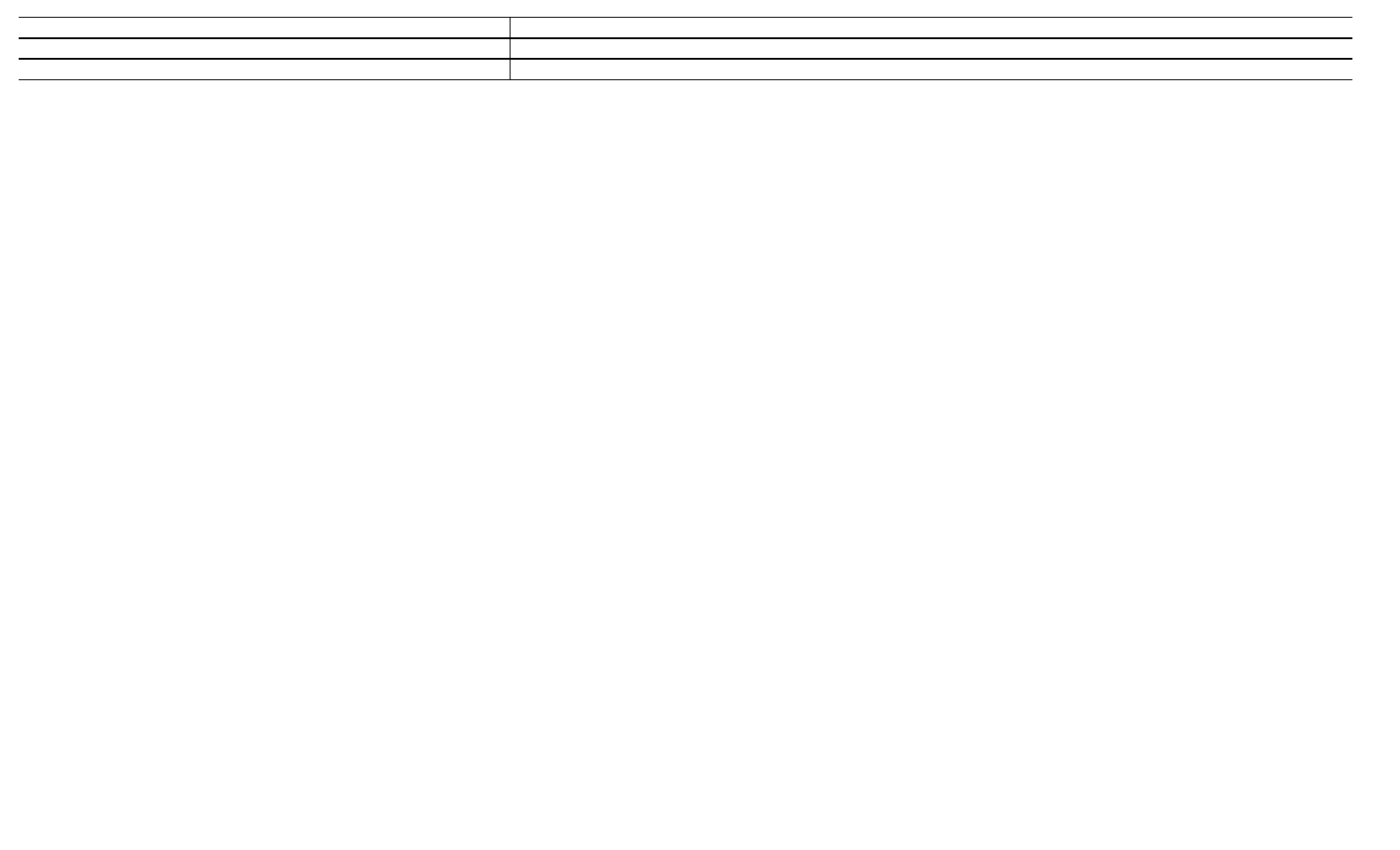| ,一个人的人都是一个人的人,而且,他们的人都是一个人的人,而且,他们的人都是一个人的人,而且,他们的人都是一个人的人,而且,他们的人都是一个人的人,而且,他们的人<br>第一百一十一章 一个人的人,他们的人都是一个人的人,他们的人都是一个人的人,他们的人都是一个人的人,他们的人都是一个人的人,他们的人都是一个人的人,他们的人都是<br>,我们就会不会不会。""我们,我们就会不会不会不会。""我们,我们就会不会不会不会不会不会。""我们,我们就会不会不会不会不会。""我们,我们就会不会不会不会不 |
|-----------------------------------------------------------------------------------------------------------------------------------------------------------------------------------------------------------------------------------------------------------|
| ,一个人都是一个人的人,而且,他们的人都是一个人,而且,他们的人都是一个人,而且,他们的人都是一个人,而且,他们的人都是一个人,而且,他们的人都是一个人,而且,他<br>第二十一章 一个人,他们的人都是一个人,他们的人都是一个人,他们的人都是一个人,他们的人都是一个人,他们的人都是一个人,他们的人都是一个人,他们的人都是一个人,                                                                                     |
|                                                                                                                                                                                                                                                           |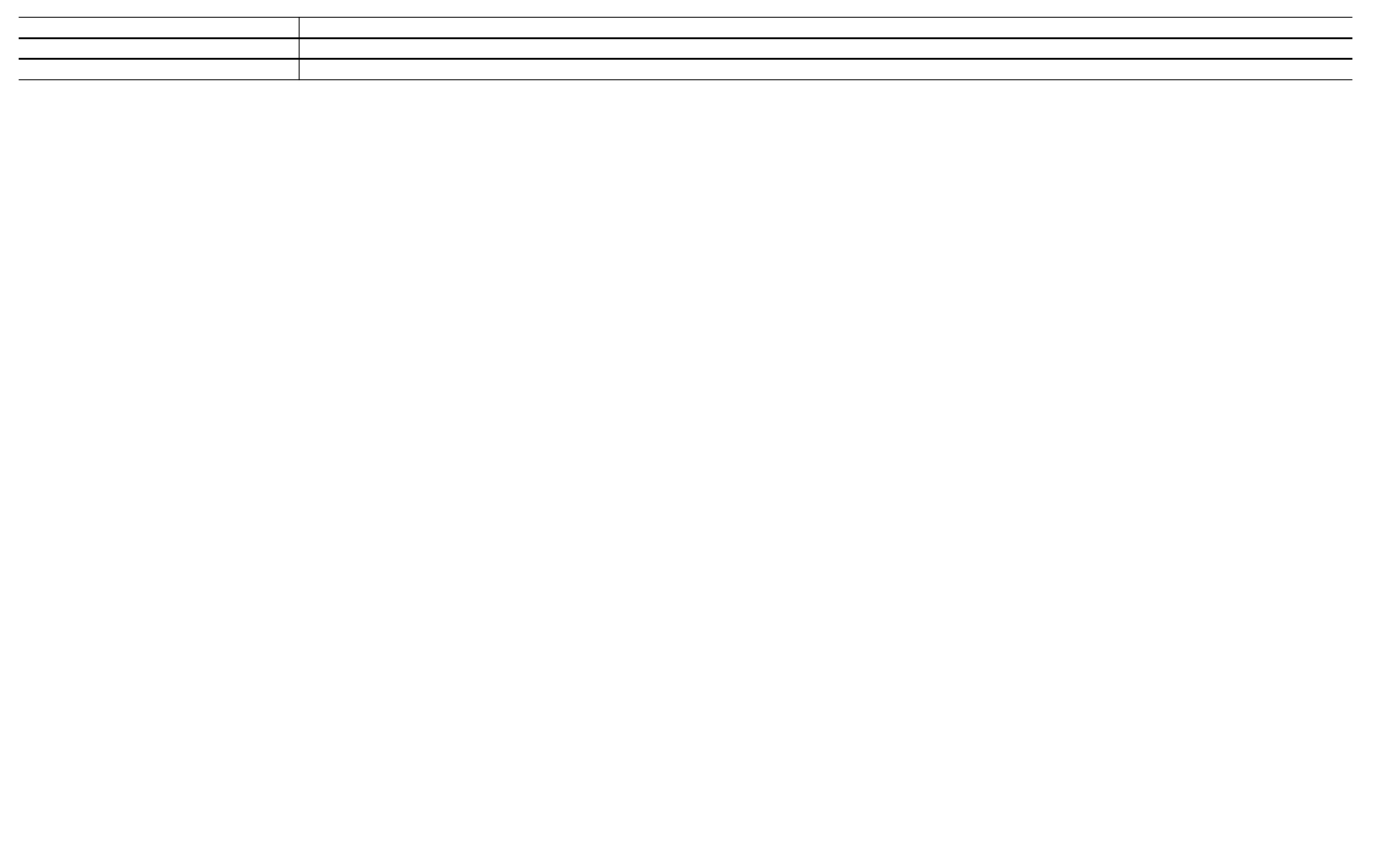| <u>та на представљен под податковата на представљен податковата на представљен податковата на представљен податк</u> |  |
|----------------------------------------------------------------------------------------------------------------------|--|
|                                                                                                                      |  |
| ,一个人都是一个人的人,一个人都是一个人的人,一个人都是一个人的人,一个人都是一个人的人,一个人都是一个人的人,一个人都是一个人的人,一个人都是一个人的人,一个人                                    |  |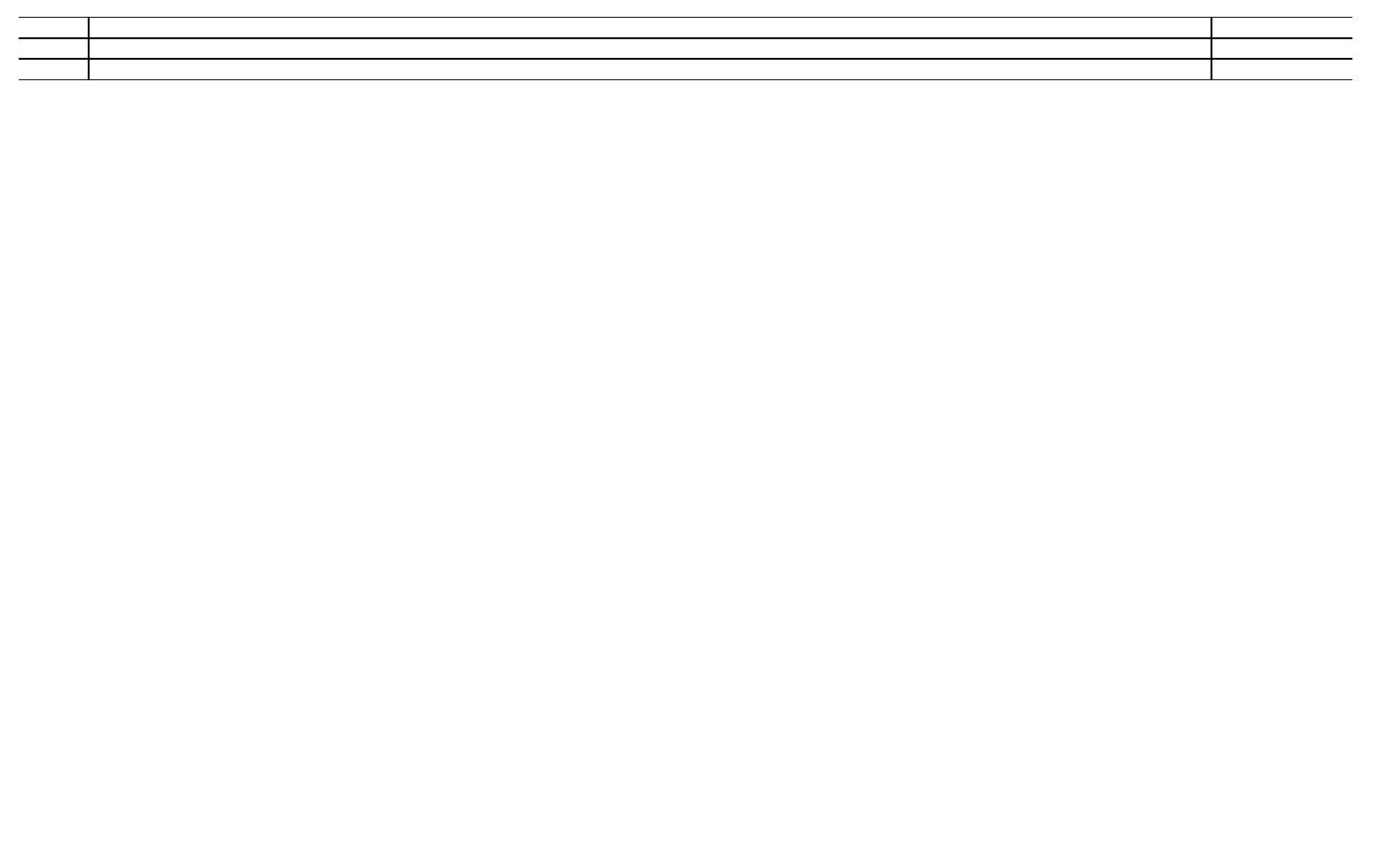| ,一个人都是一个人的人,一个人都是一个人的人,一个人都是一个人的人,一个人都是一个人的人,一个人都是一个人的人,一个人都是一个人的人,一个人都是一个人的人,一个人<br>→ South State State State State State State State State State State State State State State State State State State State State State State State State State State State State State State State State State State State St |  |
|-------------------------------------------------------------------------------------------------------------------------------------------------------------------------------------------------------------------------------------------------------------------------------------------------------------------|--|
| ,一个人的人都是一个人的人,而且,他们的人都是不是一个人的人,而且,他们的人都是不是一个人的人,而且,他们的人都是不是一个人的人,而且,他们的人都是不是一个人的<br>第一百一十一章 一个人的人,他们的人都是不是一个人的人,他们的人都是不是一个人的人,他们的人都是不是一个人的人,他们的人都是不是一个人的人,他们的人都是不是一个                                                                                                                                              |  |
| ,我们也不会不会不会。""我们的,我们也不会不会不会。""我们的,我们也不会不会不会不会不会。""我们的,我们也不会不会不会不会。""我们的,我们也不会不会不会<br>第二百一章 第二百一章 第二百一章 第二百一章 第二百一章 第二百一章 第二百一章 第二百一章 第二百一章 第二百一章 第二百一章 第二百一章 第二百一章 第二                                                                                                                                              |  |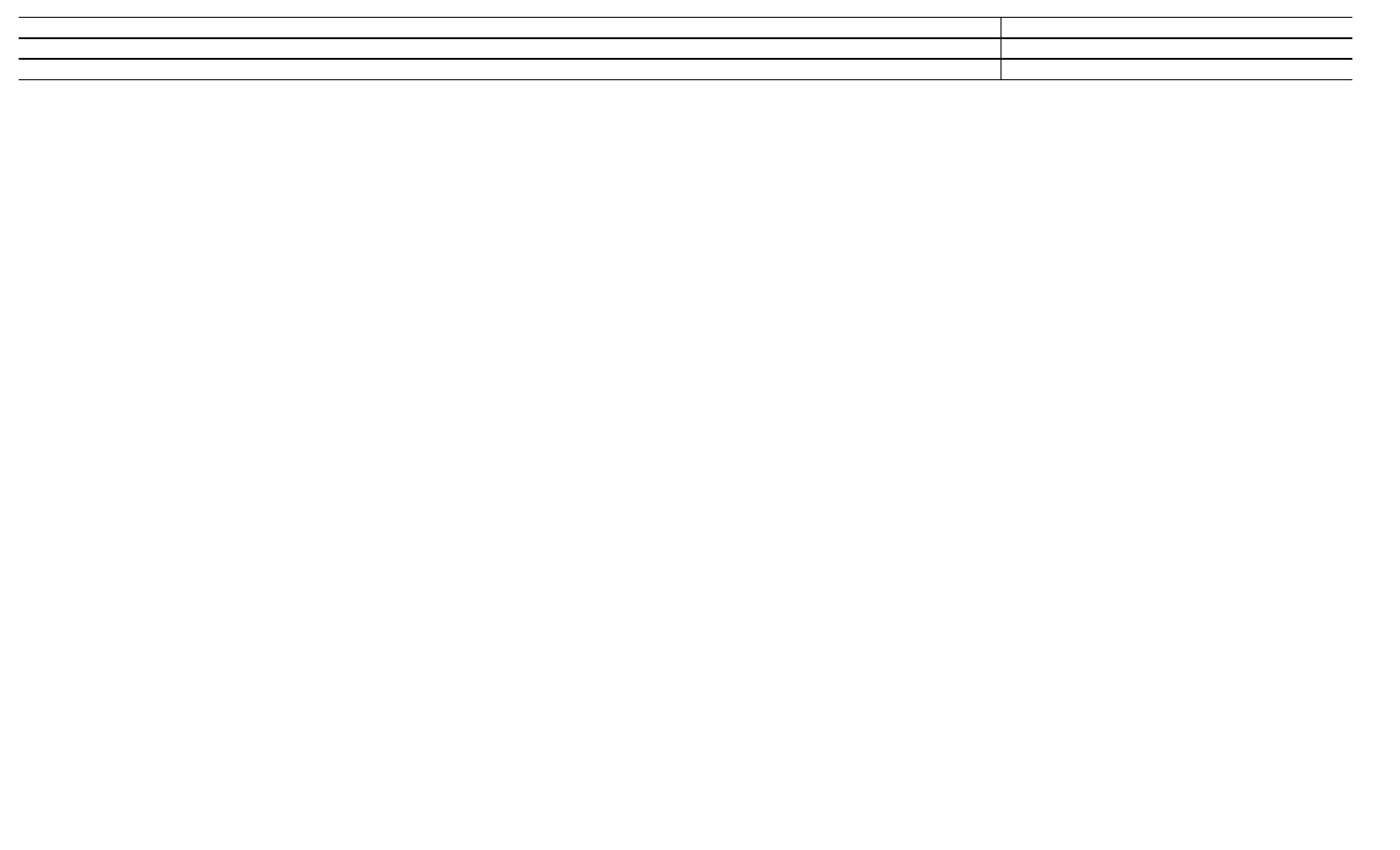| ,一个人都是一个人的人,而且,他们的人都是一个人,而且,他们的人都是一个人,而且,他们的人都是一个人,而且,他们的人都是一个人,而且,他们的人都是一个人,而且,他<br>第二十二章 第二十二章 第二十二章 第二十二章 第二十二章 第二十二章 第二十二章 第二十二章 第二十二章 第二十二章 第二十二章 第二十二章 第二十二章 第二十 |  |
|------------------------------------------------------------------------------------------------------------------------------------------------------------------------|--|
|                                                                                                                                                                        |  |
| ,我们就会不会不会。""我们的,我们也不会不会不会。""我们的,我们也不会不会不会不会不会。""我们的,我们也不会不会不会不会。""我们的,我们也不会不会不会不                                                                                       |  |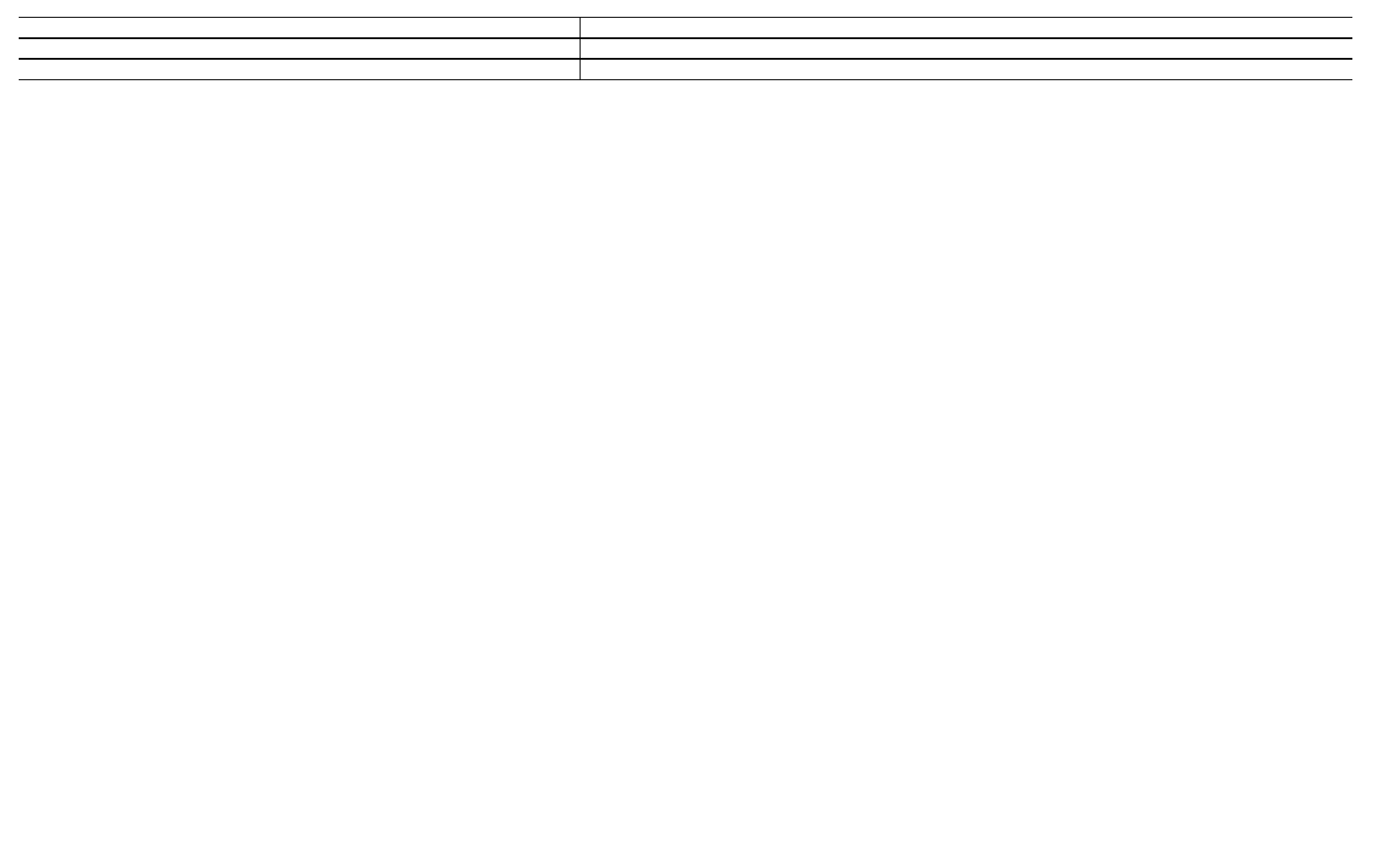| ,我们就会不会不会。""我们,我们也不会不会不会。""我们,我们也不会不会不会不会不会不会。""我们,我们也不会不会不会不会。""我们,我们也不会不会不会不会不  |
|-----------------------------------------------------------------------------------|
| ,一个人都是一个人的人,一个人都是一个人的人,一个人都是一个人的人,一个人都是一个人的人,一个人都是一个人的人,一个人都是一个人的人,一个人都是一个人的人,一个人 |
|                                                                                   |
| ,一个人都是一个人的人,而且,我们也不会不会不会。""我们,我们也不会不会不会不会不会不会不会。""我们,我们也不会不会不会不会不会不会不会不会。""我们,我们  |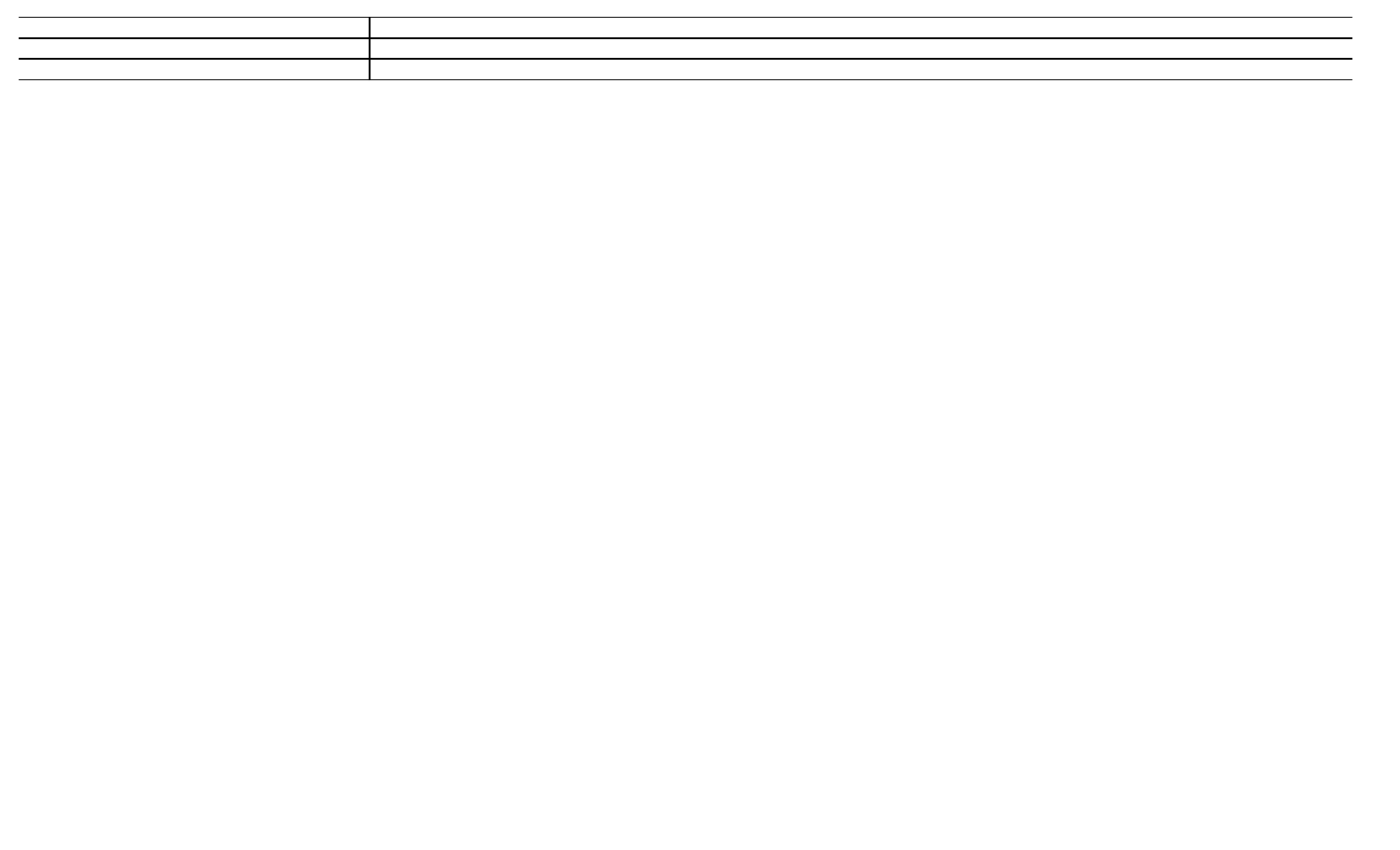| ,一个人都是一个人的人,一个人都是一个人的人,一个人都是一个人的人,一个人都是一个人的人,一个人都是一个人的人,一个人都是一个人的人,一个人都是一个人的人,一个人<br>第二十一章 一个人的人,一个人的人都是一个人的人,一个人的人都是一个人的人,一个人的人都是一个人的人,一个人的人都是一个人的人,一个人的人都是一个人的人,一个人<br>,一个人都是一个人的人,一个人都是一个人的人,一个人都是一个人的人,一个人都是一个人的人,一个人都是一个人的人,一个人都是一个人的人,一个人都是一个人的人,一个人<br>第二十一章 一个人的人,一个人都是一个人的人,一个人都是一个人的人,一个人都是一个人的人,一个人都是一个人的人,一个人都是一个人的人,一个人都是一个人的人,一个 |  |
|------------------------------------------------------------------------------------------------------------------------------------------------------------------------------------------------------------------------------------------------------------------------------------------------------------------------------------------------|--|
| ,一个人的人都是一个人的人,而且,他们的人都是一个人的人,而且,他们的人都是一个人的人,而且,他们的人都是一个人的人,而且,他们的人都是一个人的人,而且,他们的<br>第一百一十一章 一个人的人,他们的人都是一个人的人,他们的人都是一个人的人,他们的人都是一个人的人,他们的人都是一个人的人,他们的人都是一个人的人,他们的人都是                                                                                                                                                                           |  |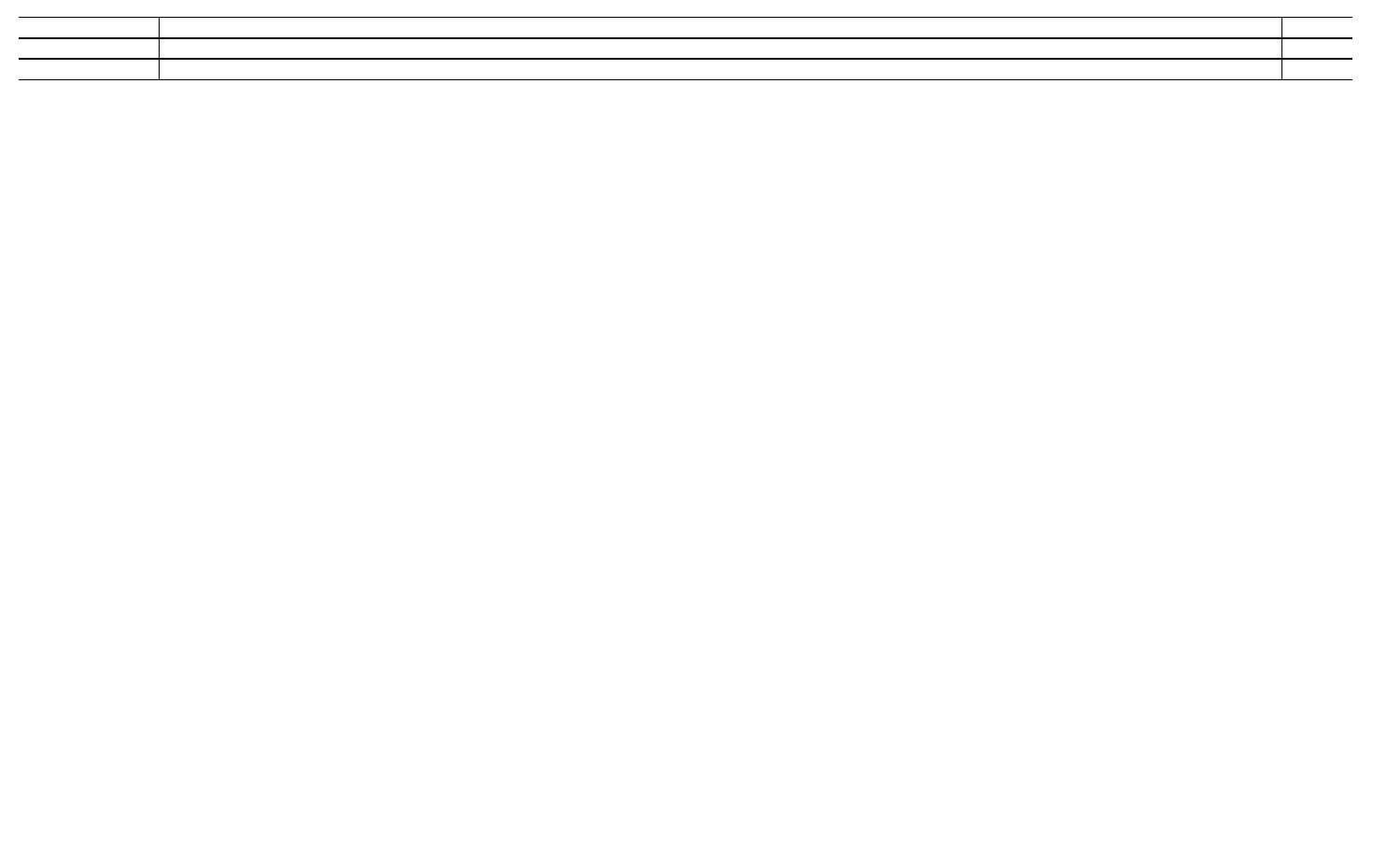| ,我们就会不会不会。""我们,我们也不会不会不会。""我们,我们也不会不会不会不会不会不会不会。""我们,我们也不会不会不会不会不会。""我们,我们也不会不会不 |  |
|----------------------------------------------------------------------------------|--|
| ,一个人的人都是一个人的人,而且,我们也不会不会不会。""我们,我们也不会不会不会不会不会不会。""我们,我们也不会不会不会不会。""我们,我们也不会不会不会不 |  |
|                                                                                  |  |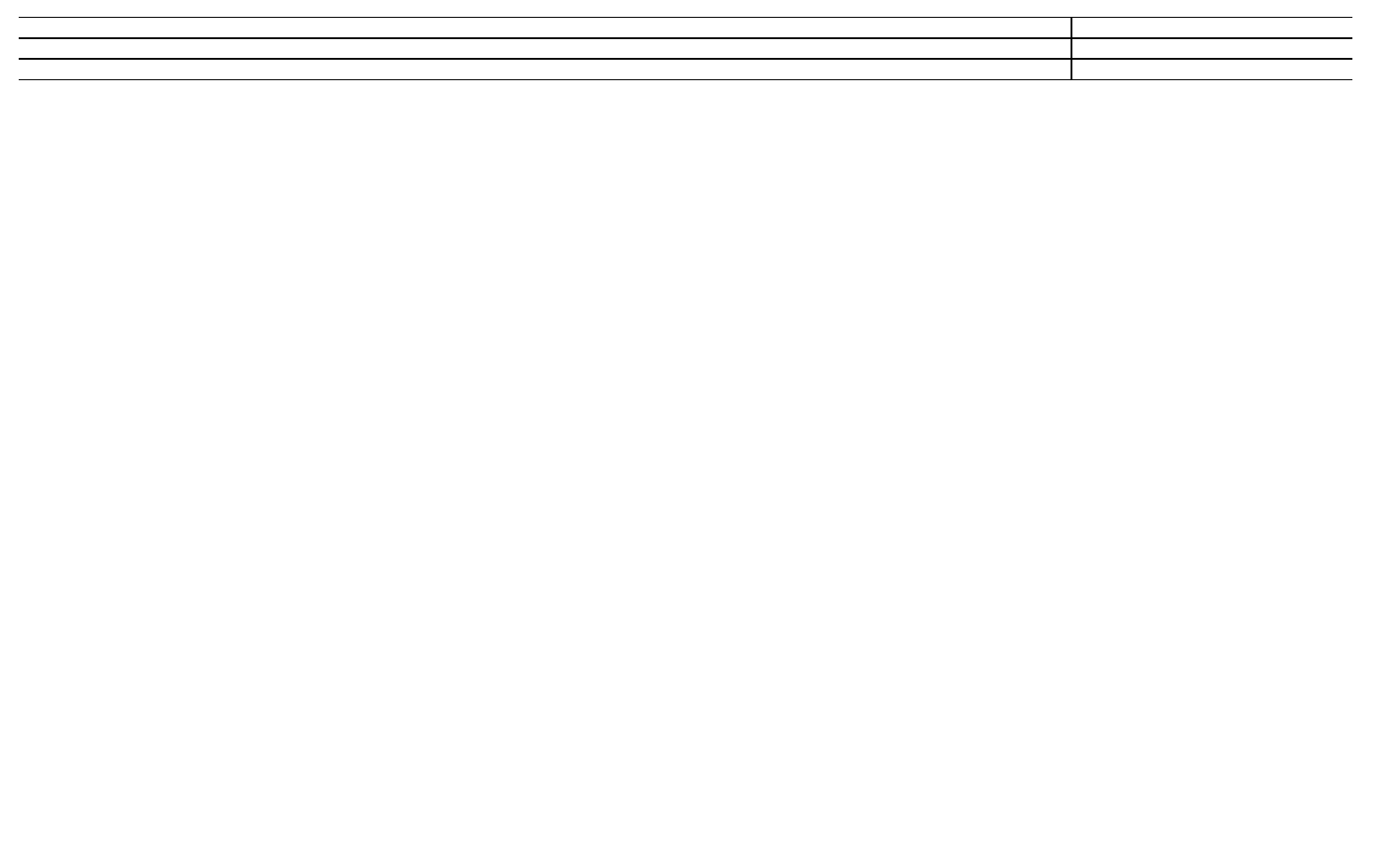| → 中国的 → 中国的 → 中国的 → 中国的 → 中国的 → 中国的 → 中国的 → 中国的 → 中国的 → 中国的 → 中国的 → 中国的 → 中国的 → 中国的 → 中国的 → 中国的 → 中国的 → 中国的 → 中国 |  |
|------------------------------------------------------------------------------------------------------------------|--|
|                                                                                                                  |  |
|                                                                                                                  |  |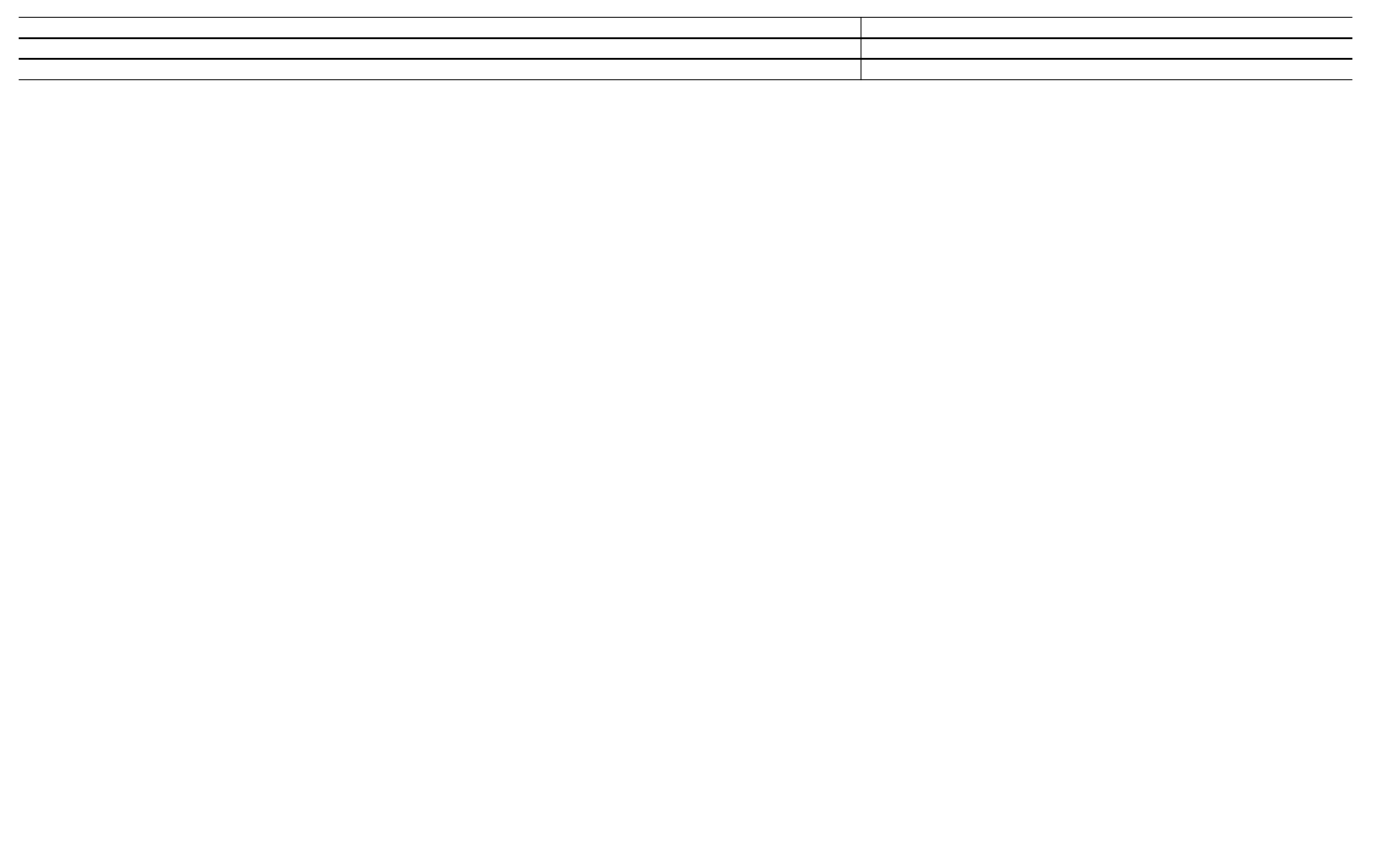| ,我们就会不会不会。""我们,我们就会不会不会不会,我们就会不会不会不会。""我们,我们就会不会不会不会。""我们,我们就会不会不会不会。""我们,我们就会不会 |                                                                                   |
|----------------------------------------------------------------------------------|-----------------------------------------------------------------------------------|
|                                                                                  | ,我们也不会不会不会。""我们的,我们也不会不会不会。""我们的,我们也不会不会不会不会。""我们的,我们也不会不会不会不会。""我们的,我们也不会不会不会不会  |
|                                                                                  | ,我们就会不会不会。""我们,我们就会不会不会,我们就会不会不会,我们就会不会不会。""我们,我们就会不会不会。""我们,我们就会不会不会不会。""我们,我们就会 |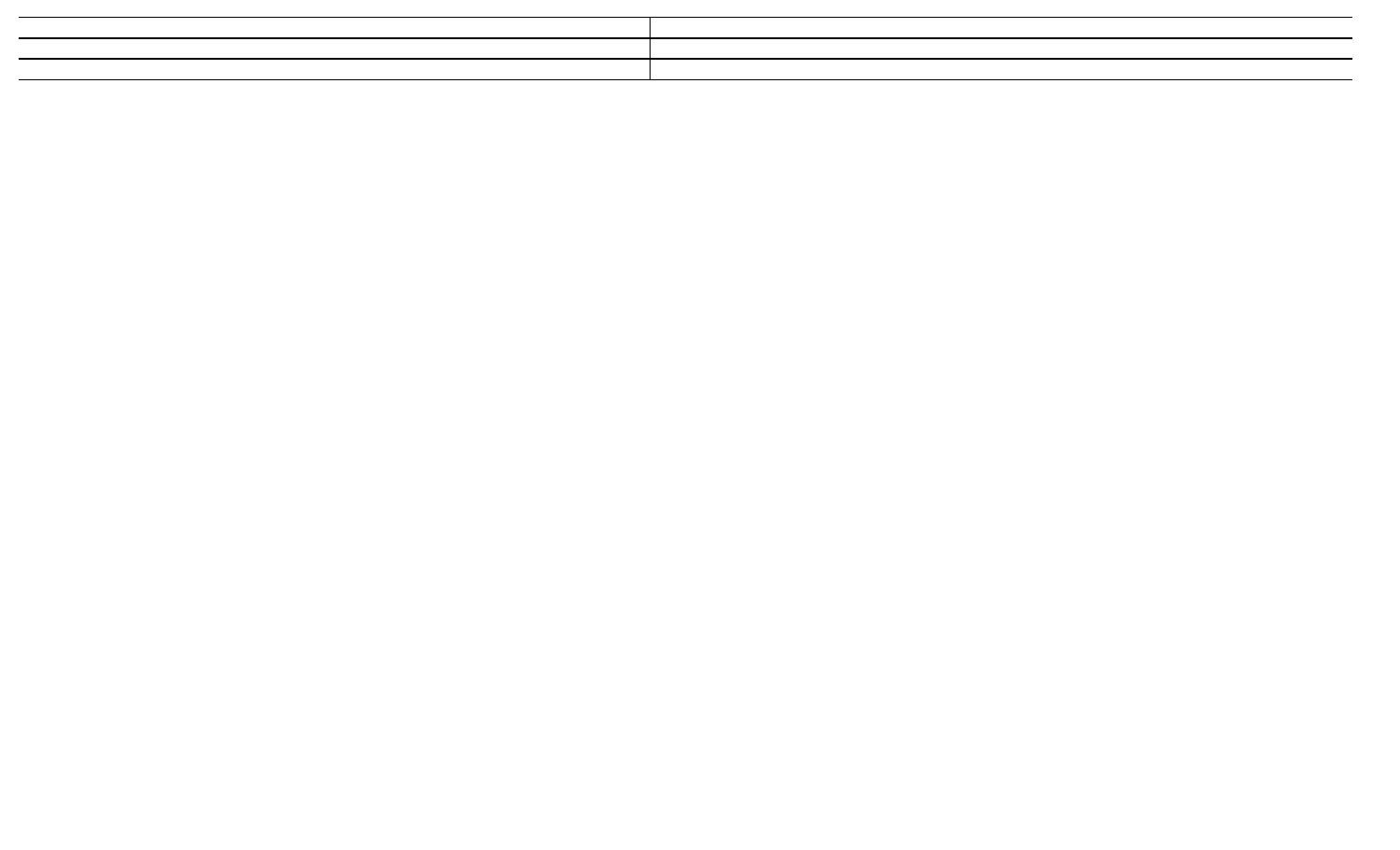| ,他们的人们就会在这里,他们的人们就会在这里,他们的人们就会在这里,他们的人们就会在这里,他们的人们就会在这里,他们的人们就会在这里,他们的人们就会在这里,他们<br>第251章 我们的人们的人们,我们的人们的人们的人们,我们的人们的人们的人们,我们的人们的人们的人们,我们的人们的人们的人们,我们的人们的人们的人们,我们的人们 |
|----------------------------------------------------------------------------------------------------------------------------------------------------------------------|
|                                                                                                                                                                      |
|                                                                                                                                                                      |
|                                                                                                                                                                      |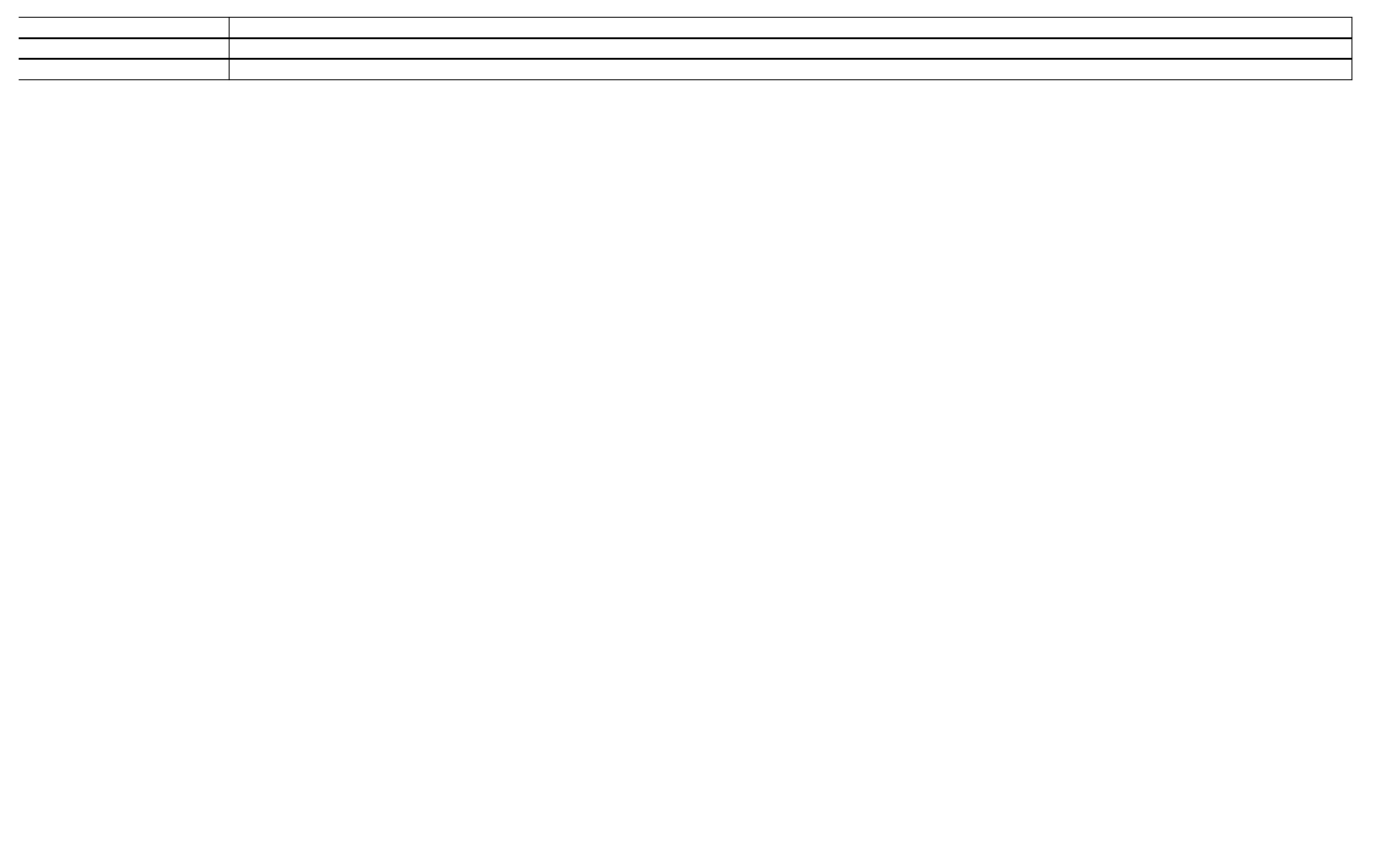| ,他们的人们就是一个人,他们的人们就是一个人,他们的人们,他们的人们就是一个人,他们的人们,他们的人们就是一个人,他们的人们,他们的人们,他们的人们,他们的人们,<br>第25章 我们的人们,他们的人们,他们的人们,他们的人们,他们的人们,他们的人们,他们的人们,他们的人们,他们的人们,他们的人们,他们的人们,他们的人们,他们的 |  |
|-----------------------------------------------------------------------------------------------------------------------------------------------------------------------|--|
| ,一个人都是一个人的人,而且,他们的人都是一个人,而且,他们的人都是一个人,而且,他们的人都是一个人,而且,他们的人都是一个人,而且,他们的人都是一个人,而且,他<br>第二百一十一章 一个人,他们的人都是一个人,他们的人都是一个人,他们的人都是一个人,他们的人都是一个人,他们的人都是一个人,他们的人都是一个人,他们的人都是一个 |  |
| ,一个人都是一个人的人,而且,他们的人都是一个人,他们的人都是一个人,他们的人都是一个人,他们的人都是一个人,他们的人都是一个人,他们的人都是一个人,他们的人都是                                                                                     |  |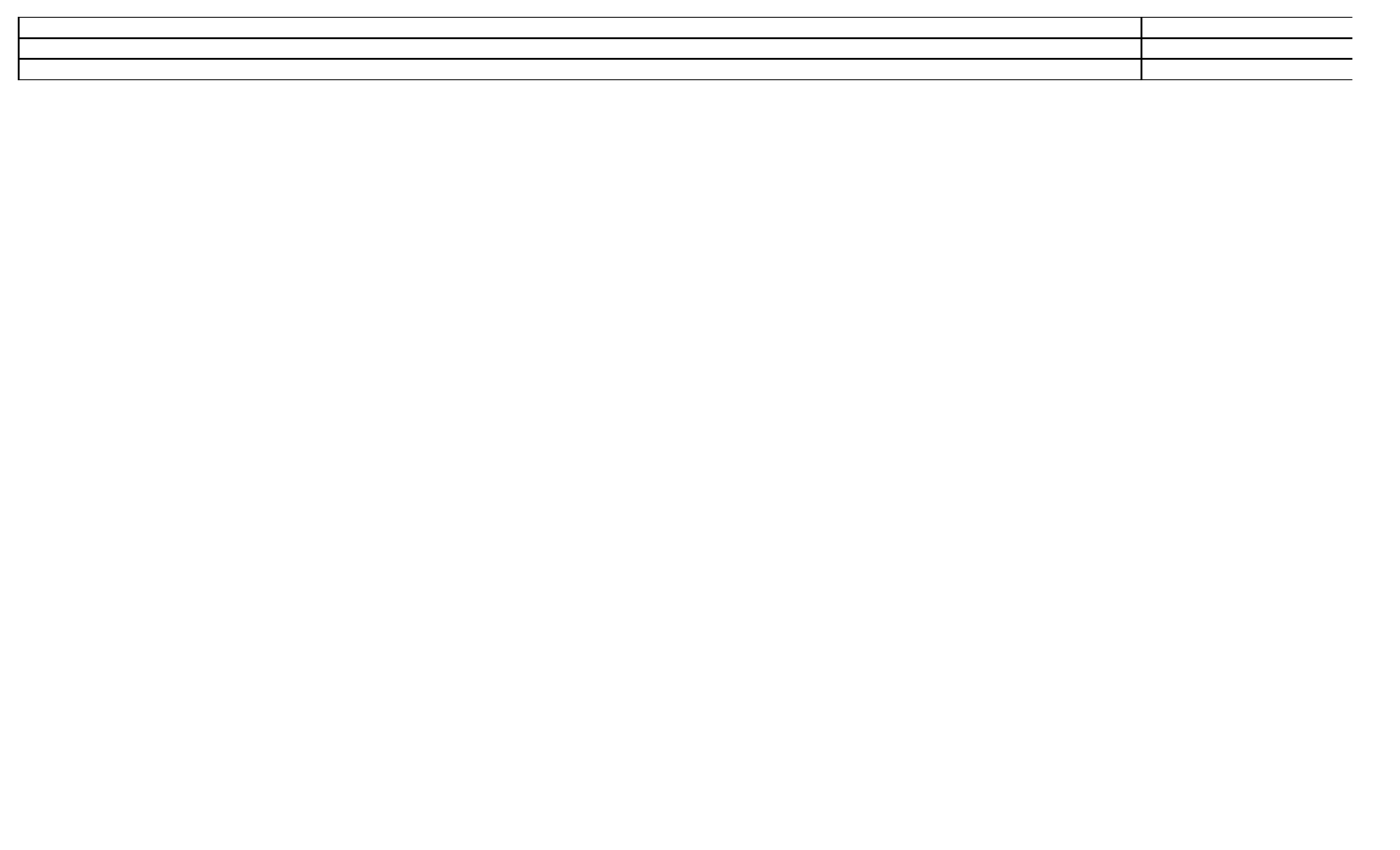| ,一个人都是一个人的人,而且,我们也不会不会不会。""我们,我们也不会不会不会不会不会不会不会不会。""我们,我们也不会不会不会不会不会不会不会不会。""我们,我<br>,他们的人们也不会不会。""我们的人们,我们也不会不会不会。""我们的人们,我们也不会不会不会。""我们的人们,我们也不会不会不会。""我们的人们,我们也不会不 |  |
|-----------------------------------------------------------------------------------------------------------------------------------------------------------------------|--|
| ,我们也不会不会不会。""我们的,我们也不会不会不会。""我们的,我们也不会不会不会不会。""我们的,我们也不会不会不会不会。""我们的,我们也不会不会不会不会                                                                                      |  |
|                                                                                                                                                                       |  |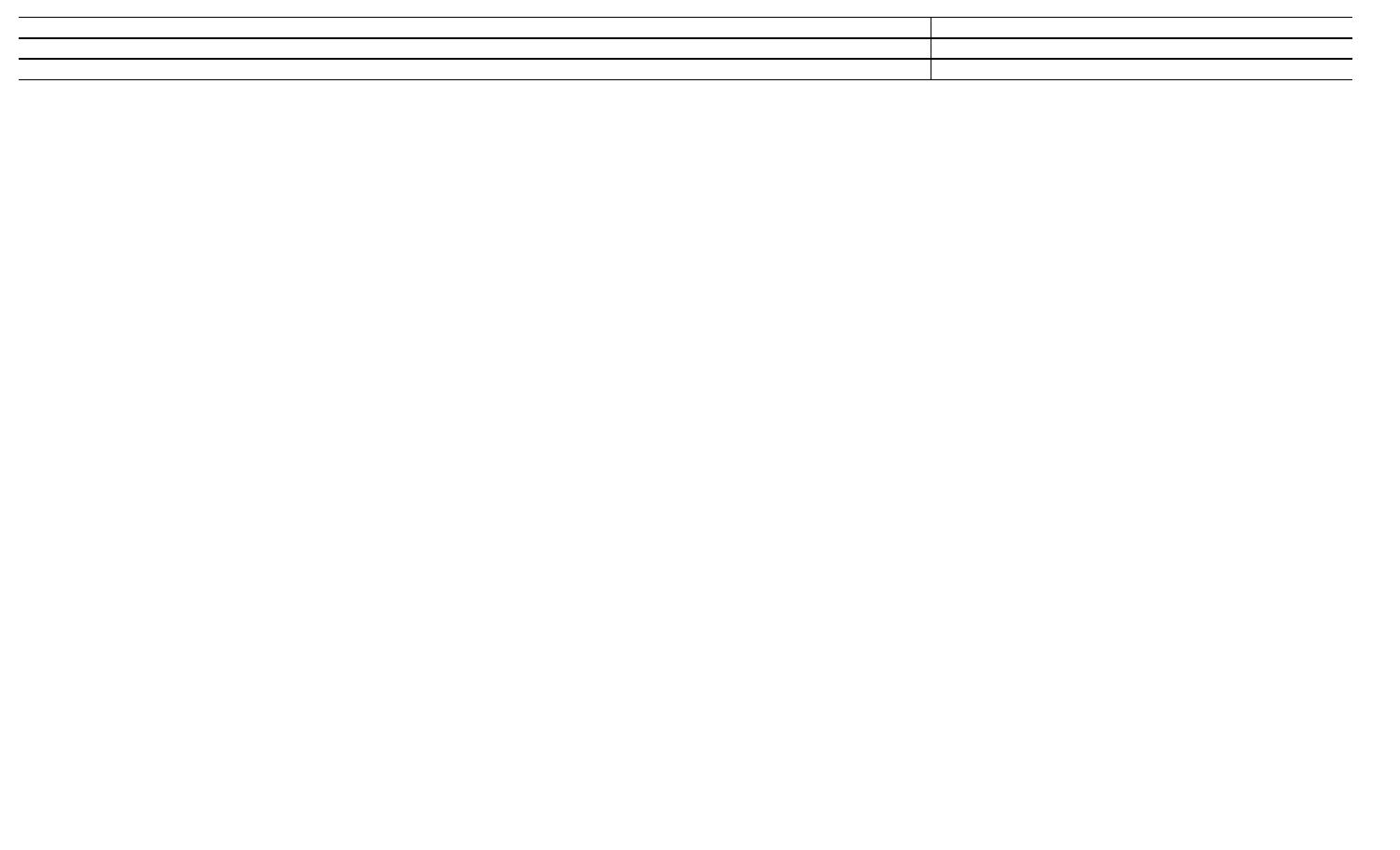| <u> 1980 - Ann an t-Aontaithe ann an t-Aontaithe ann an t-Aontaithe ann an t-Aontaithe ann an t-Aontaithe ann an t-</u> |
|-------------------------------------------------------------------------------------------------------------------------|
|                                                                                                                         |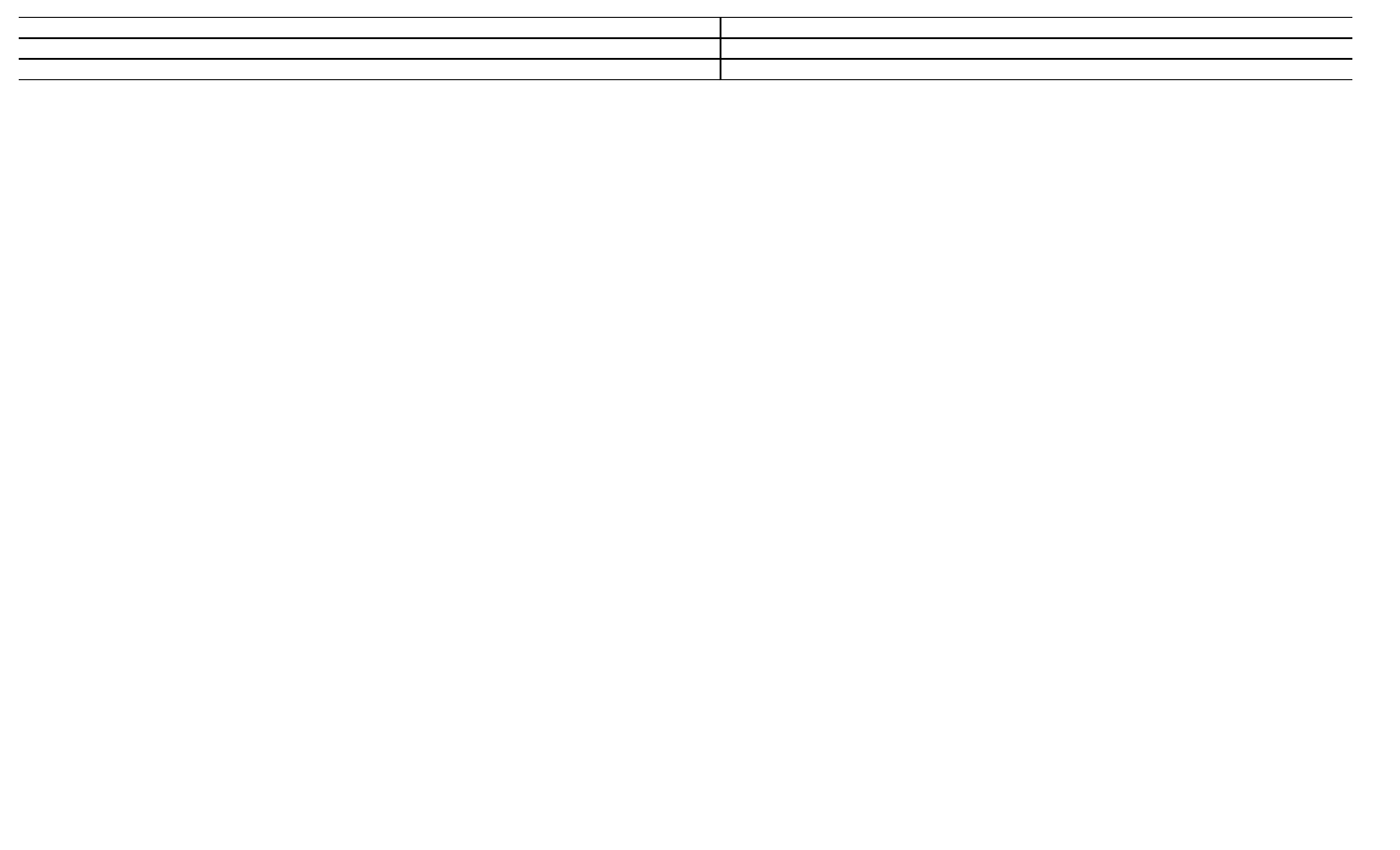| ,一个人都是一个人的人,而且,他们的人都是一个人,而且,他们的人都是一个人,而且,他们的人都是一个人,而且,他们的人都是一个人,而且,他们的人都是一个人,而且,他<br>第二十一章 一个人,他们的人都是一个人,他们的人都是一个人,他们的人都是一个人,他们的人都是一个人,他们的人都是一个人,他们的人都是一个人,他们的人都是一个人, | ,我们也不会不会。""我们的,我们也不会不会。""我们的,我们也不会不会不会。""我们的,我们也不会不会不会。""我们的,我们也不会不会不会。""我们的,我们也 |
|-----------------------------------------------------------------------------------------------------------------------------------------------------------------------|----------------------------------------------------------------------------------|
|                                                                                                                                                                       |                                                                                  |
|                                                                                                                                                                       |                                                                                  |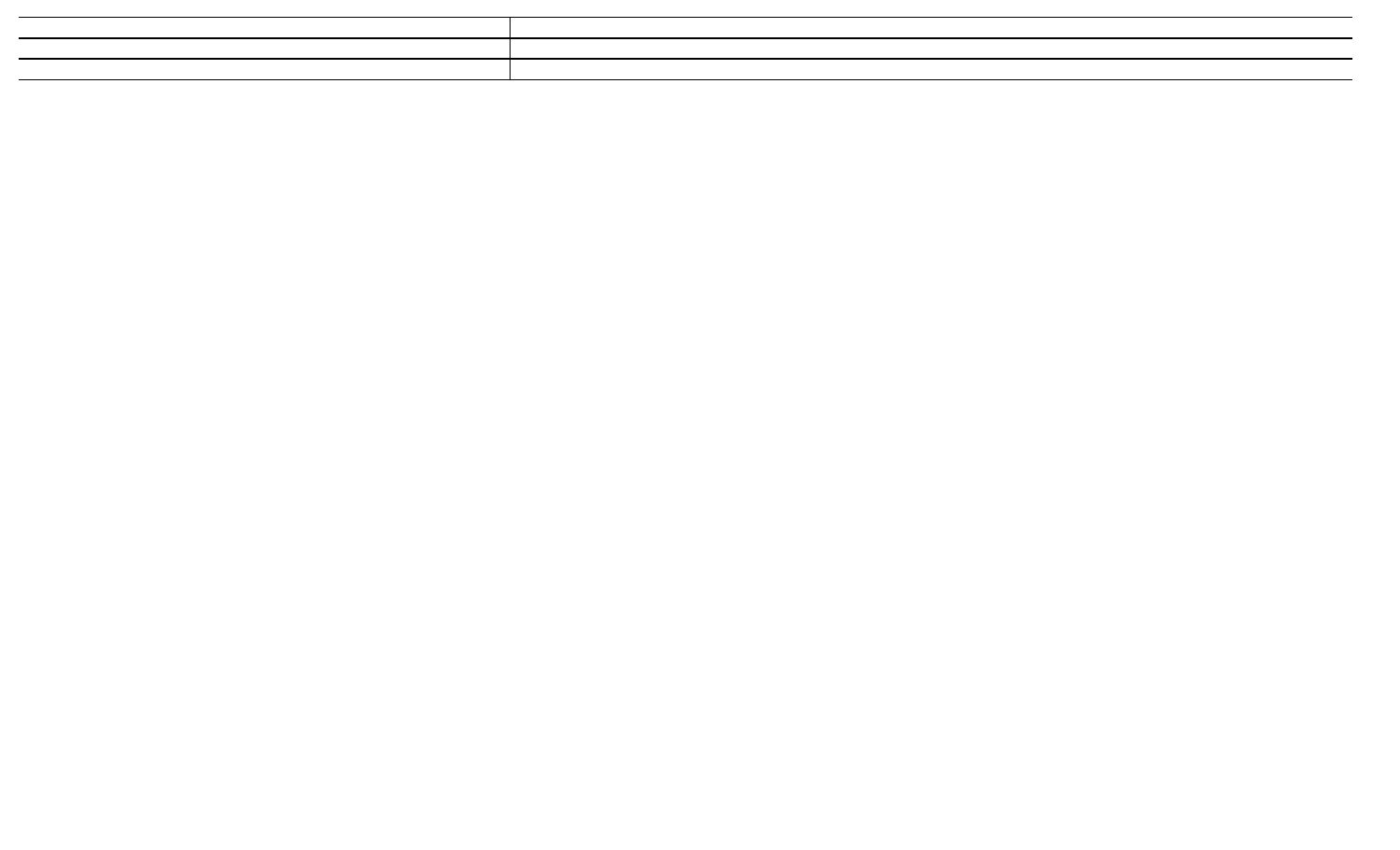| ,一个人的人都是一个人的人,而且,他们的人都是一个人的人,而且,他们的人都是一个人的人,而且,他们的人都是一个人的人,而且,他们的人都是一个人的人,而且,他们的人<br>第一百一十一章 一个人的人,他们的人都是一个人的人,他们的人都是一个人的人,他们的人都是一个人的人,他们的人都是一个人的人,他们的人都是一个人的人,他们的人都是<br>,我们就会不会不会。""我们,我们就会不会不会不会。""我们,我们就会不会不会不会不会不会。""我们,我们就会不会不会不会不会。""我们,我们就会不会不会不会不 |
|-----------------------------------------------------------------------------------------------------------------------------------------------------------------------------------------------------------------------------------------------------------|
| ,一个人都是一个人的人,而且,他们的人都是一个人,而且,他们的人都是一个人,而且,他们的人都是一个人,而且,他们的人都是一个人,而且,他们的人都是一个人,而且,他<br>第一百一十一章 一个人,他们的人都是一个人,他们的人都是一个人,他们的人都是一个人,他们的人都是一个人,他们的人都是一个人,他们的人都是一个人,他们的人都是一个                                                                                     |
|                                                                                                                                                                                                                                                           |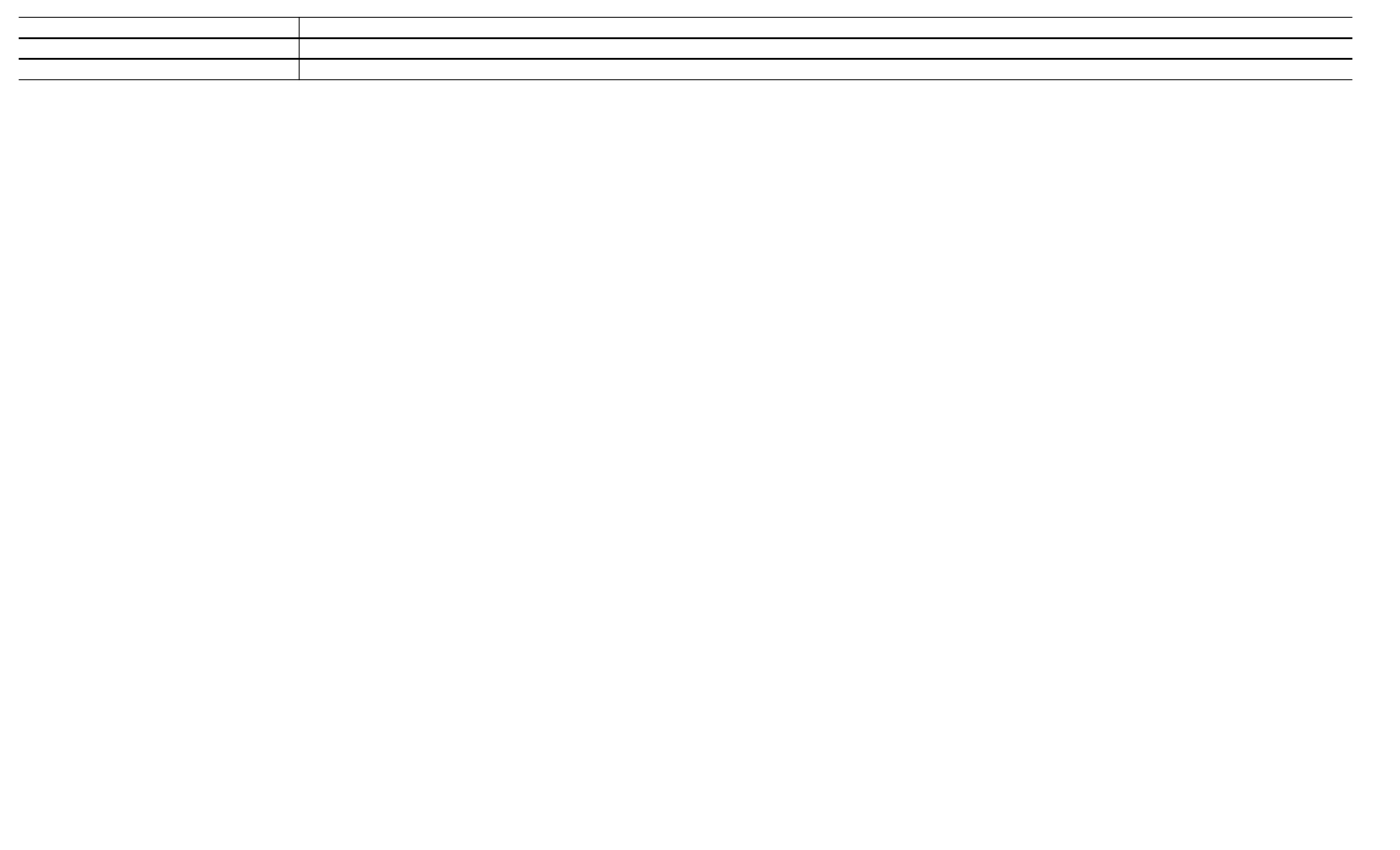| <u>та на представљен под податковата на представљен податковата на представљен податковата на представљен податк</u> |  |
|----------------------------------------------------------------------------------------------------------------------|--|
|                                                                                                                      |  |
| ,一个人都是一个人的人,一个人都是一个人的人,一个人都是一个人的人,一个人都是一个人的人,一个人都是一个人的人,一个人都是一个人的人,一个人都是一个人的人,一个人                                    |  |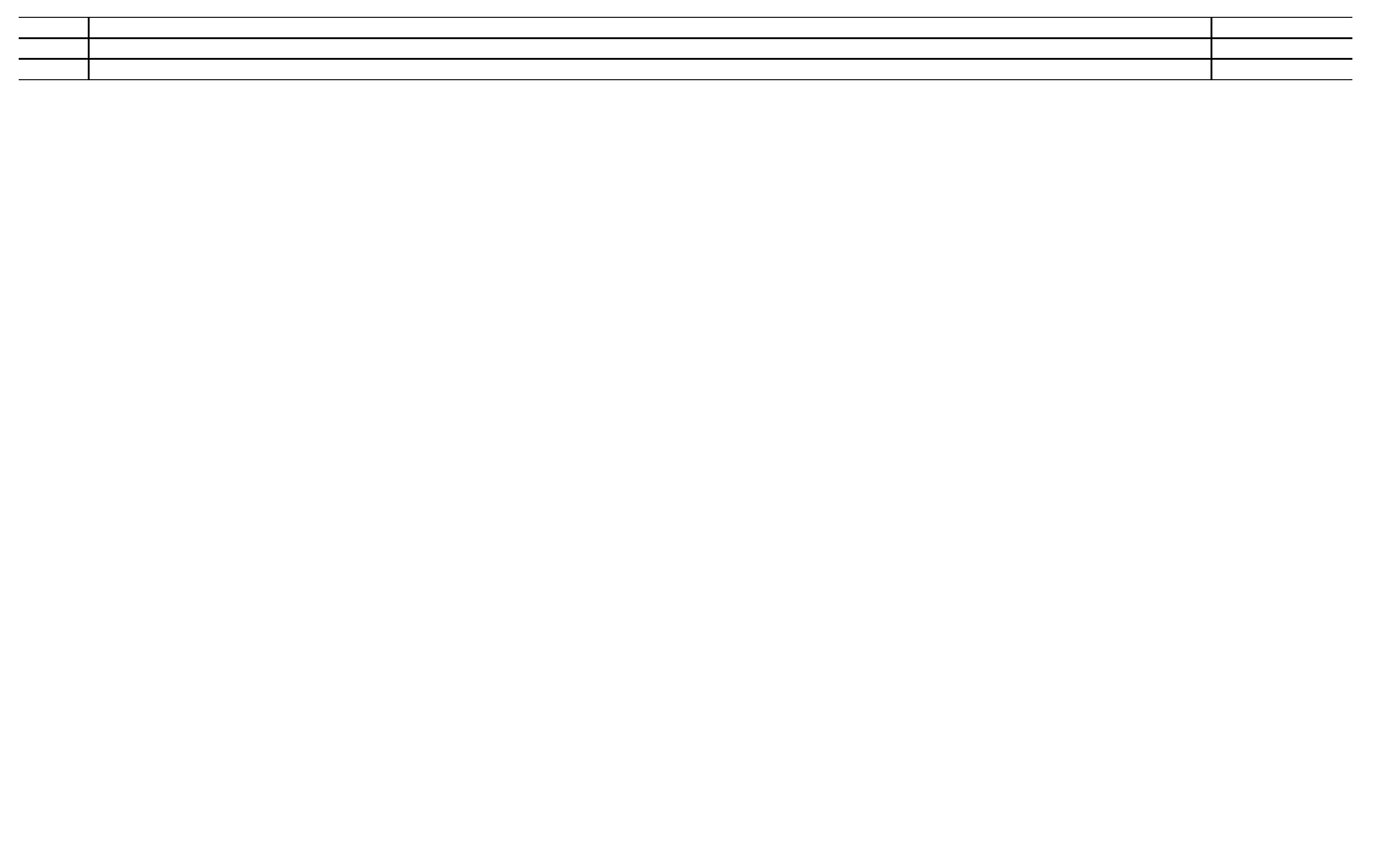| ,一个人都是一个人的人,一个人都是一个人的人,一个人都是一个人的人,一个人都是一个人的人,一个人都是一个人的人,一个人都是一个人的人,一个人都是一个人的人,一个人<br>→ South State State State State State State State State State State State State State State State State State State State State State State State State State State State State State State State State State State State St |  |
|-------------------------------------------------------------------------------------------------------------------------------------------------------------------------------------------------------------------------------------------------------------------------------------------------------------------|--|
| ,一个人的人都是一个人的人,而且,他们的人都是不是一个人的人,而且,他们的人都是不是一个人的人,而且,他们的人都是不是一个人的人,而且,他们的人都是不是一个人的<br>第一百一十一章 一个人的人,他们的人都是不是一个人的人,他们的人都是不是一个人的人,他们的人都是不是一个人的人,他们的人都是不是一个人的人,他们的人都是不是一个                                                                                                                                              |  |
| ,我们也不会不会不会。""我们的,我们也不会不会不会。""我们的,我们也不会不会不会不会不会。""我们的,我们也不会不会不会不会。""我们的,我们也不会不会不会<br>第二百一章 第二百一章 第二百一章 第二百一章 第二百一章 第二百一章 第二百一章 第二百一章 第二百一章 第二百一章 第二百一章 第二百一章 第二百一章 第二                                                                                                                                              |  |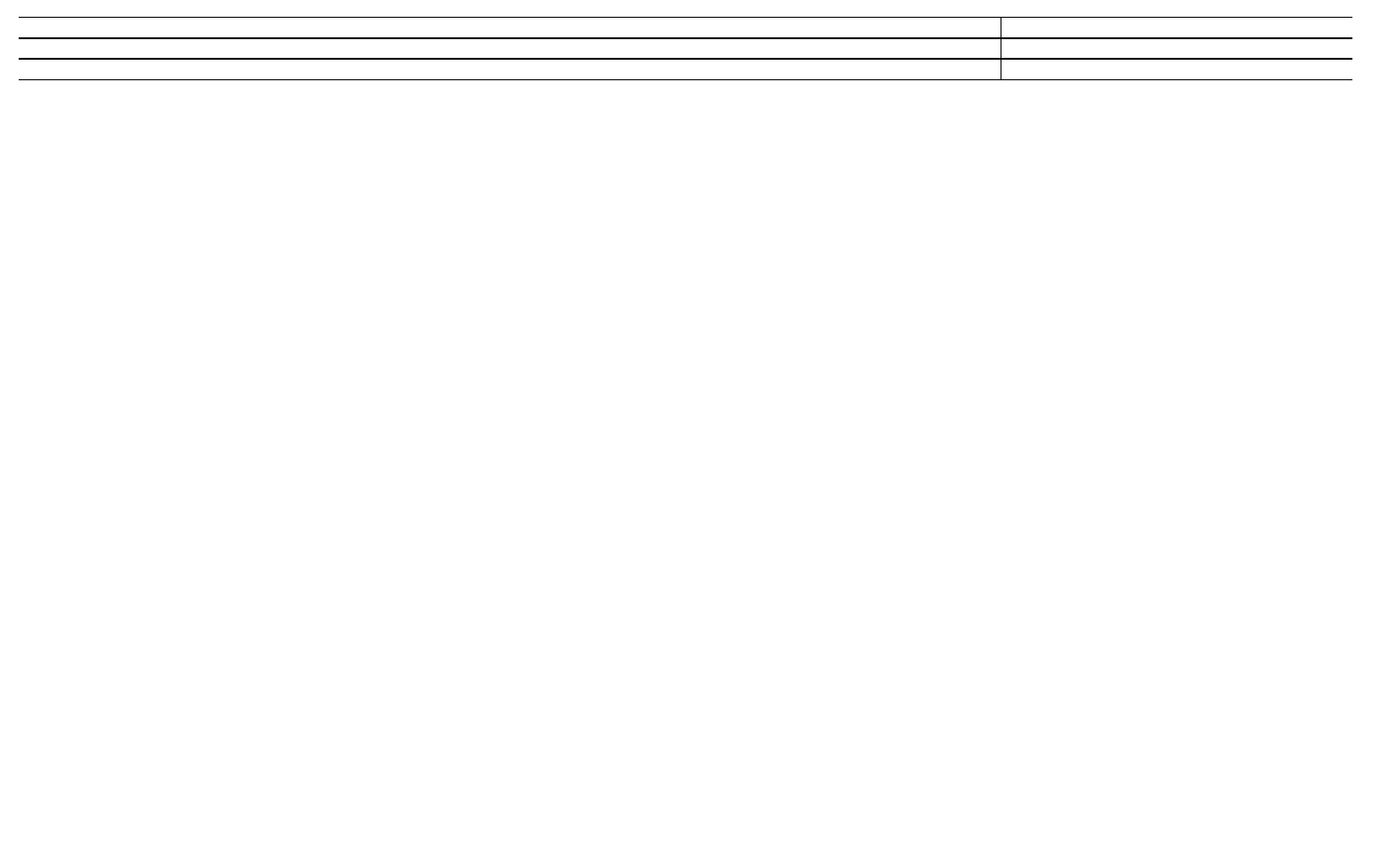| ,一个人都是一个人的人,而且,他们的人都是一个人,而且,他们的人都是一个人,而且,他们的人都是一个人,而且,他们的人都是一个人,而且,他们的人都是一个人,而且,他<br>第二十二章 第二十二章 第二十二章 第二十二章 第二十二章 第二十二章 第二十二章 第二十二章 第二十二章 第二十二章 第二十二章 第二十二章 第二十二章 第二十 |  |
|------------------------------------------------------------------------------------------------------------------------------------------------------------------------|--|
|                                                                                                                                                                        |  |
| ,我们就会不会不会。""我们的,我们也不会不会不会。""我们的,我们也不会不会不会不会不会。""我们的,我们也不会不会不会不会。""我们的,我们也不会不会不会不                                                                                       |  |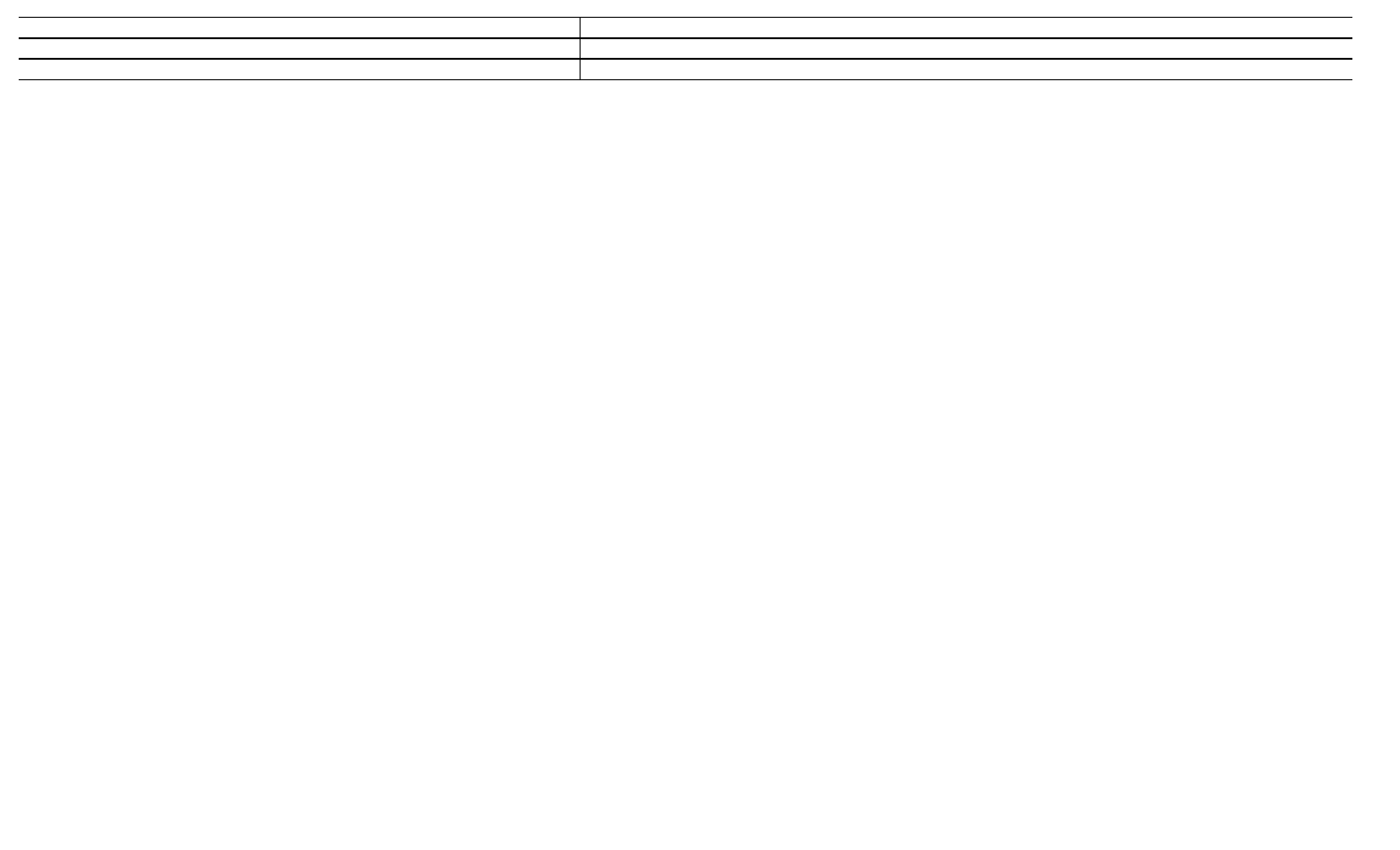| ,我们就会不会不会。""我们,我们也不会不会不会。""我们,我们也不会不会不会不会不会不会。""我们,我们也不会不会不会不会。""我们,我们也不会不会不会不会不  |
|-----------------------------------------------------------------------------------|
| ,一个人都是一个人的人,一个人都是一个人的人,一个人都是一个人的人,一个人都是一个人的人,一个人都是一个人的人,一个人都是一个人的人,一个人都是一个人的人,一个人 |
|                                                                                   |
| ,一个人都是一个人的人,而且,我们也不会不会不会。""我们,我们也不会不会不会不会。""我们,我们也不会不会不会不会。""我们,我们也不会不会不会不会。""我们, |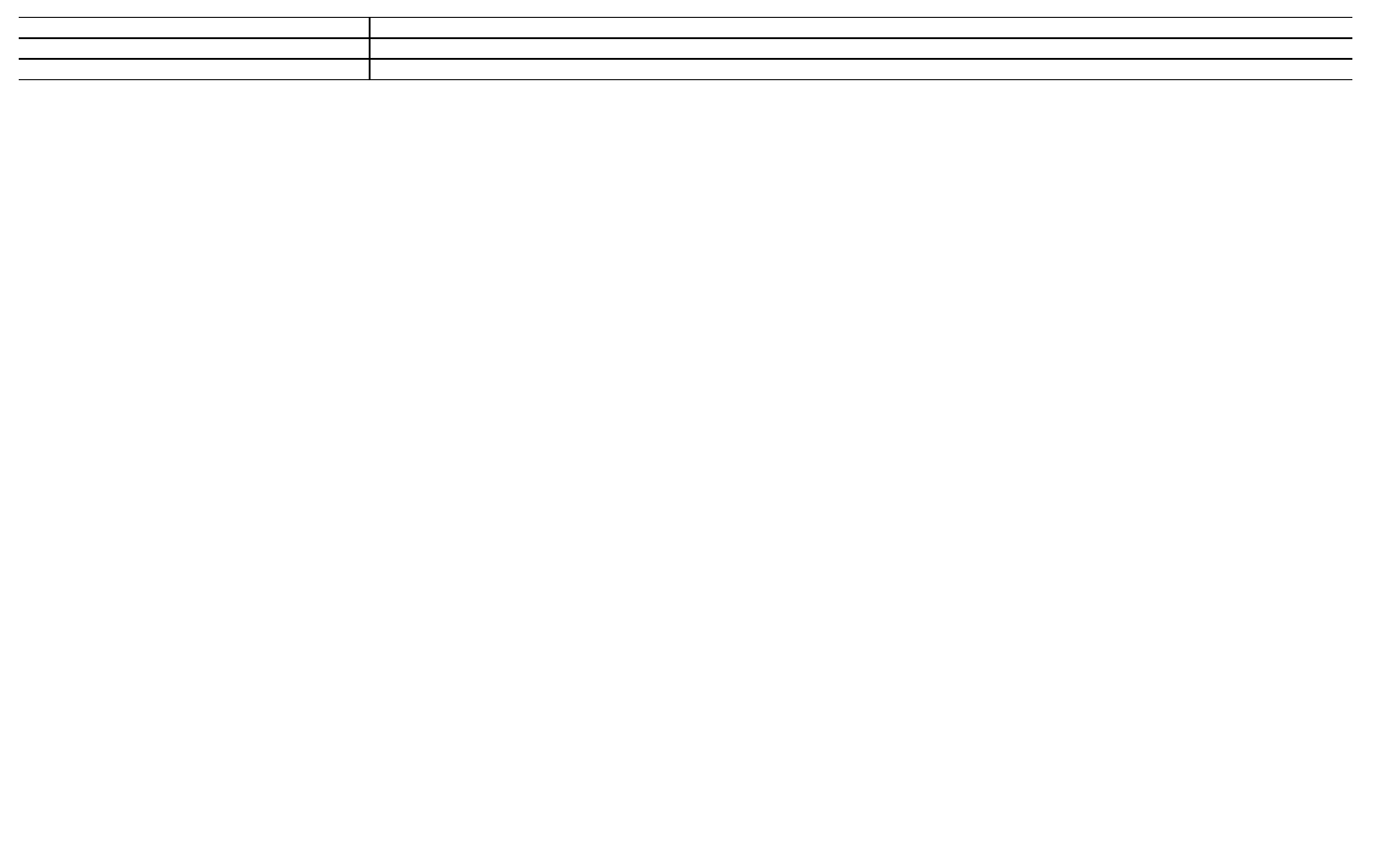| ,一个人都是一个人的人,一个人都是一个人的人,一个人都是一个人的人,一个人都是一个人的人,一个人都是一个人的人,一个人都是一个人的人,一个人都是一个人的人,一个人<br>第二十一章 一个人的人,一个人都是一个人的人,一个人都是一个人的人,一个人都是一个人的人,一个人都是一个人的人,一个人都是一个人的人,一个人都是一个人的人,一个<br>,一个人都是一个人的人,一个人都是一个人的人,一个人都是一个人的人,一个人都是一个人的人,一个人都是一个人的人,一个人都是一个人的人,一个人都是一个人的人,一个人<br>第二十一章 一个人的人,一个人的人都是一个人的人,一个人的人都是一个人的人,一个人的人都是一个人的人,一个人的人都是一个人的人,一个人的人都是一个人的人,一个人 |  |
|------------------------------------------------------------------------------------------------------------------------------------------------------------------------------------------------------------------------------------------------------------------------------------------------------------------------------------------------|--|
| ,一个人的人都是一个人的人,而且,他们的人都是一个人的人,而且,他们的人都是一个人的人,而且,他们的人都是一个人的人,而且,他们的人都是一个人的人,而且,他们的<br>第一百一十一章 一个人的人,他们的人都是一个人的人,他们的人都是一个人的人,他们的人都是一个人的人,他们的人都是一个人的人,他们的人都是一个人的人,他们的人都是                                                                                                                                                                           |  |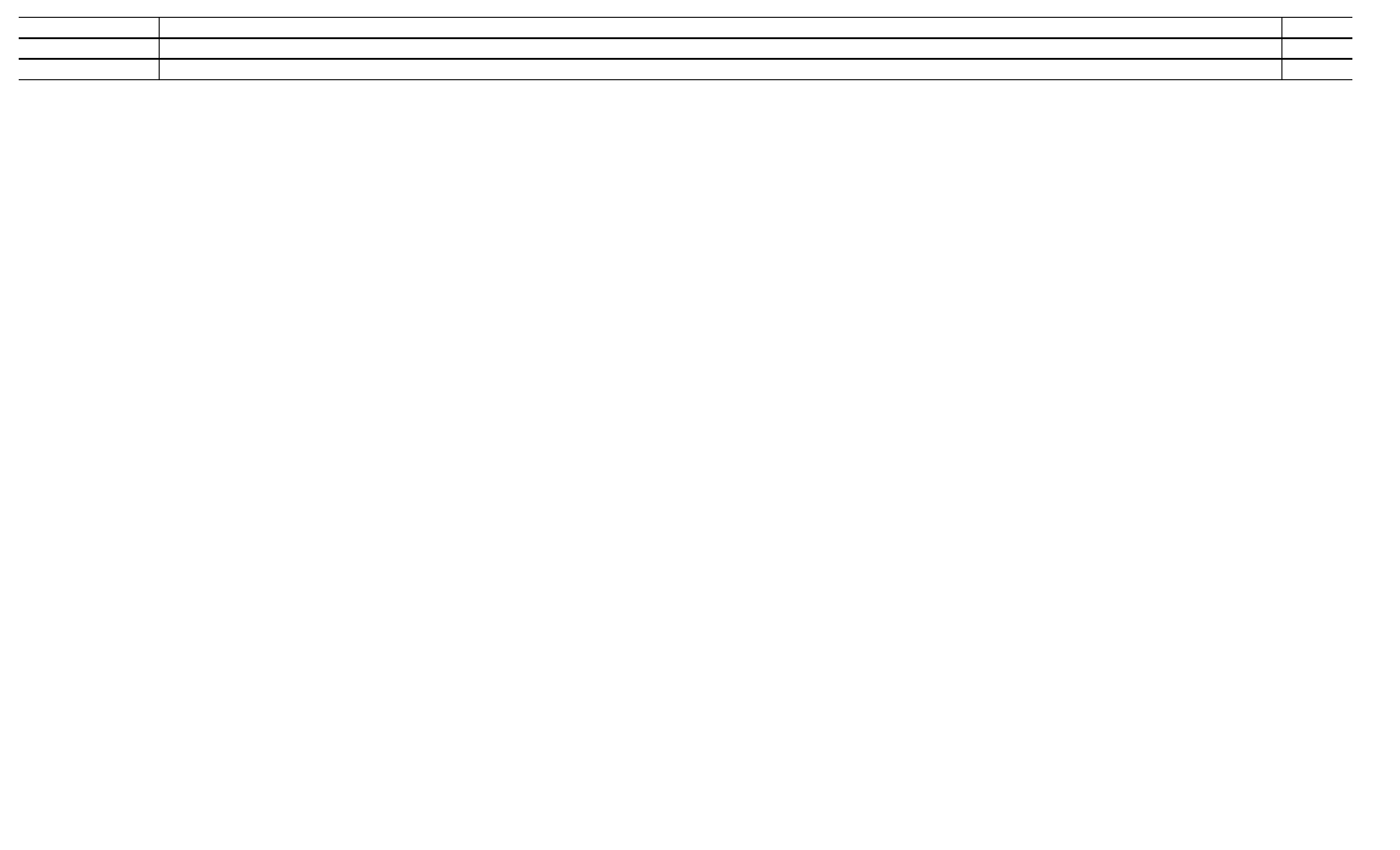| ,我们就会不会不会。""我们,我们也不会不会不会。""我们,我们也不会不会不会不会不会不会不会。""我们,我们也不会不会不会不会不会。""我们,我们也不会不会不  |  |
|-----------------------------------------------------------------------------------|--|
| ,一个人的人都是一个人的人,而且,他们的人都是一个人的人,而且,他们的人都是一个人的人,而且,他们的人都是一个人的人,而且,他们的人都是一个人的人,而且,他们的人 |  |
|                                                                                   |  |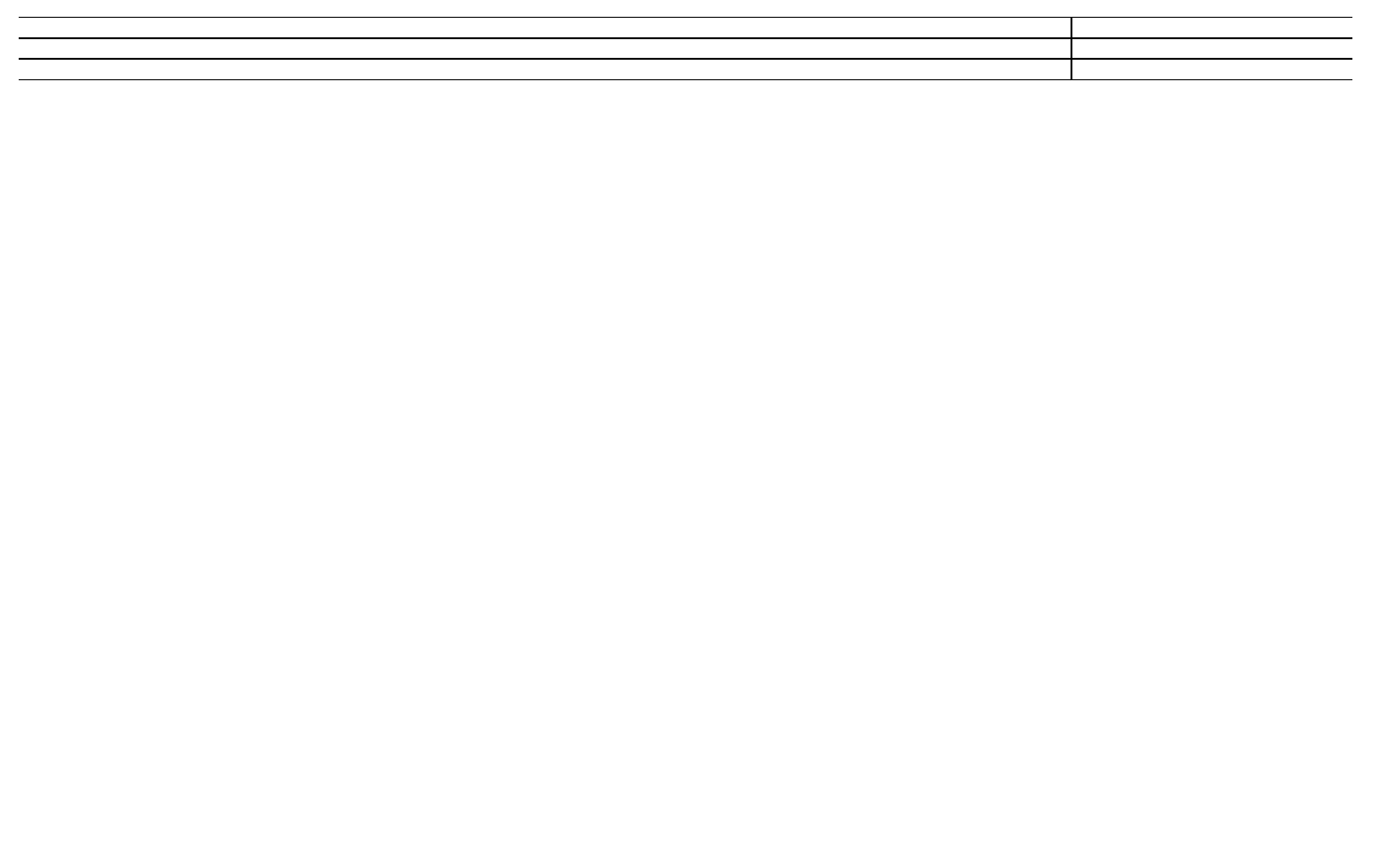| → 中国的 → 中国的 → 中国的 → 中国的 → 中国的 → 中国的 → 中国的 → 中国的 → 中国的 → 中国的 → 中国的 → 中国的 → 中国的 → 中国的 → 中国的 → 中国的 → 中国的 → 中国的 → 中国 |  |
|------------------------------------------------------------------------------------------------------------------|--|
|                                                                                                                  |  |
|                                                                                                                  |  |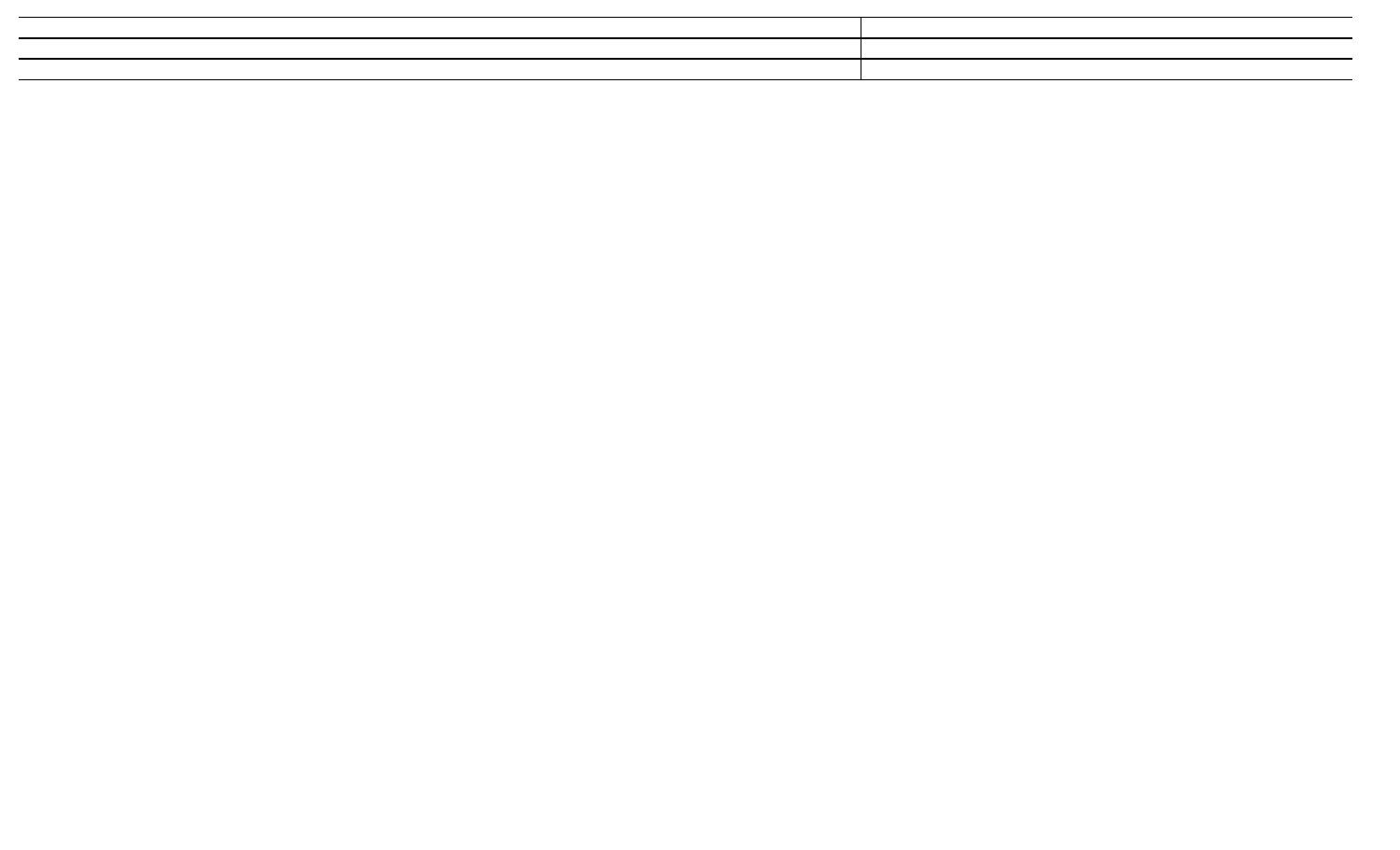| ,我们就会不会不会。""我们,我们就会不会不会不会,我们就会不会不会不会。""我们,我们就会不会不会不会。""我们,我们就会不会不会不会。""我们,我们就会不会 |                                                                                   |
|----------------------------------------------------------------------------------|-----------------------------------------------------------------------------------|
|                                                                                  | ,我们也不会不会不会。""我们的,我们也不会不会不会。""我们的,我们也不会不会不会不会。""我们的,我们也不会不会不会不会。""我们的,我们也不会不会不会不会  |
|                                                                                  | ,我们就会不会不会。""我们,我们就会不会不会,我们就会不会不会,我们就会不会不会。""我们,我们就会不会不会。""我们,我们就会不会不会不会。""我们,我们就会 |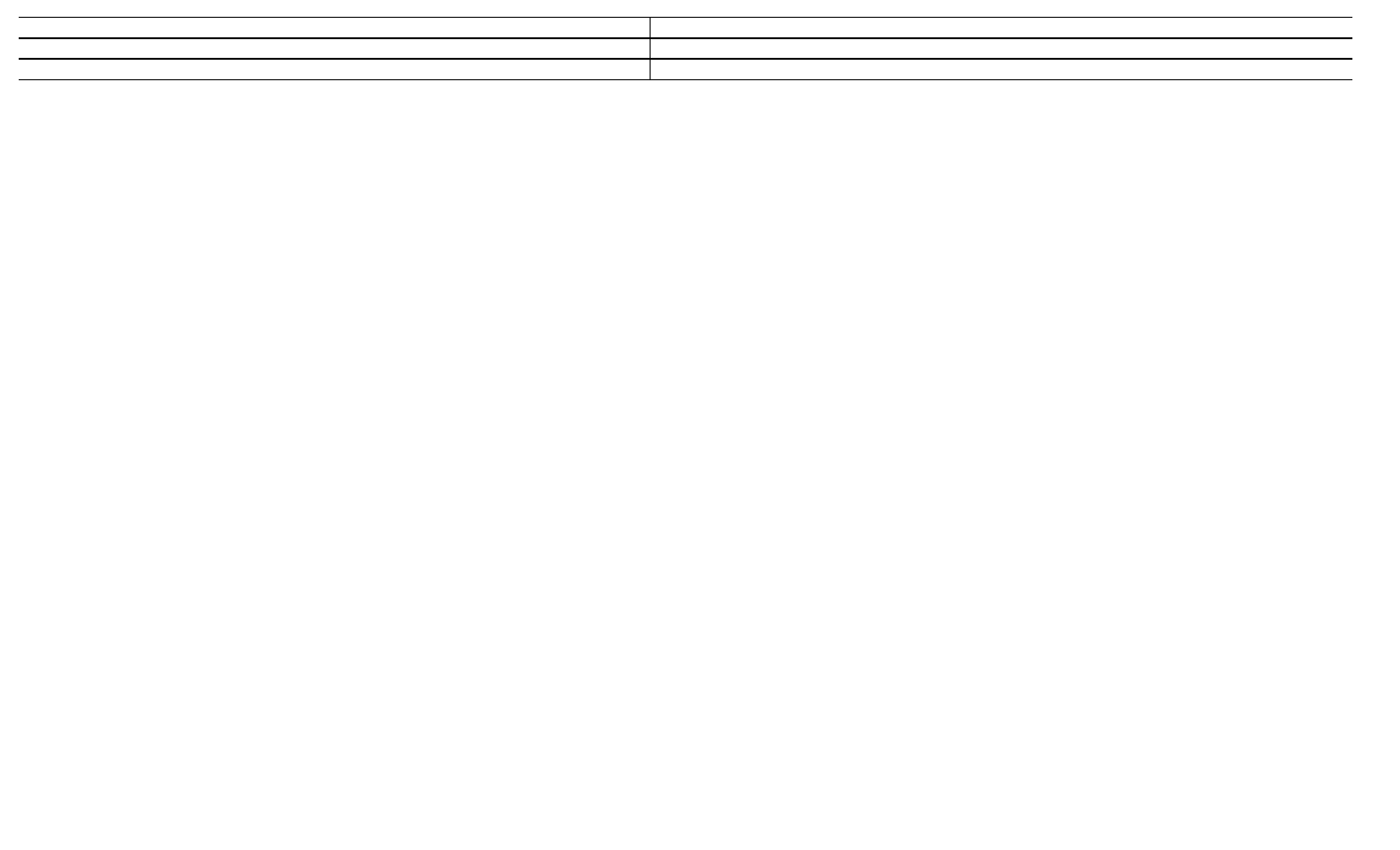| ,他们的人们就会在这里,他们的人们就会在这里,他们的人们就会在这里,他们的人们就会在这里,他们的人们就会在这里,他们的人们就会在这里,他们的人们就会在这里,他们<br>第251章 我们的人们的人们,我们的人们的人们的人们,我们的人们的人们的人们,我们的人们的人们的人们,我们的人们的人们的人们,我们的人们的人们的人们,我们的人们 |
|----------------------------------------------------------------------------------------------------------------------------------------------------------------------|
|                                                                                                                                                                      |
|                                                                                                                                                                      |
|                                                                                                                                                                      |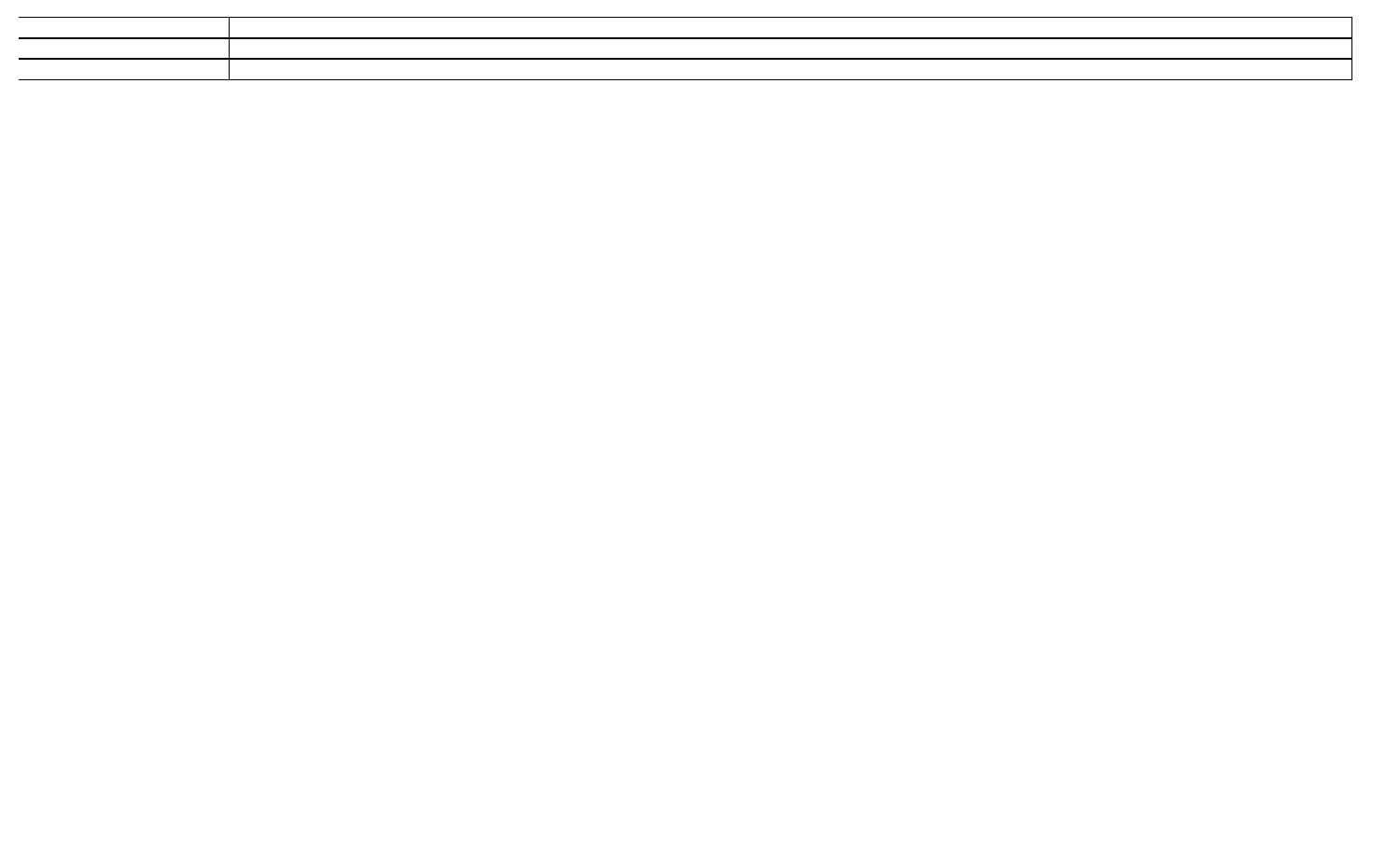| ,他们的人们就是一个人,他们的人们就是一个人,他们的人们,他们的人们就是一个人,他们的人们,他们的人们就是一个人,他们的人们,他们的人们,他们的人们,他们的人们,<br>第25章 我们的人们,他们的人们,他们的人们,他们的人们,他们的人们,他们的人们,他们的人们,他们的人们,他们的人们,他们的人们,他们的人们,他们的人们,他们的 |  |
|-----------------------------------------------------------------------------------------------------------------------------------------------------------------------|--|
| ,一个人都是一个人的人,而且,他们的人都是一个人,而且,他们的人都是一个人,而且,他们的人都是一个人,而且,他们的人都是一个人,而且,他们的人都是一个人,而且,他<br>第二百一十一章 一个人,他们的人都是一个人,他们的人都是一个人,他们的人都是一个人,他们的人都是一个人,他们的人都是一个人,他们的人都是一个人,他们的人都是一个 |  |
| ,一个人都是一个人的人,而且,他们的人都是一个人,他们的人都是一个人,他们的人都是一个人,他们的人都是一个人,他们的人都是一个人,他们的人都是一个人,他们的人都是                                                                                     |  |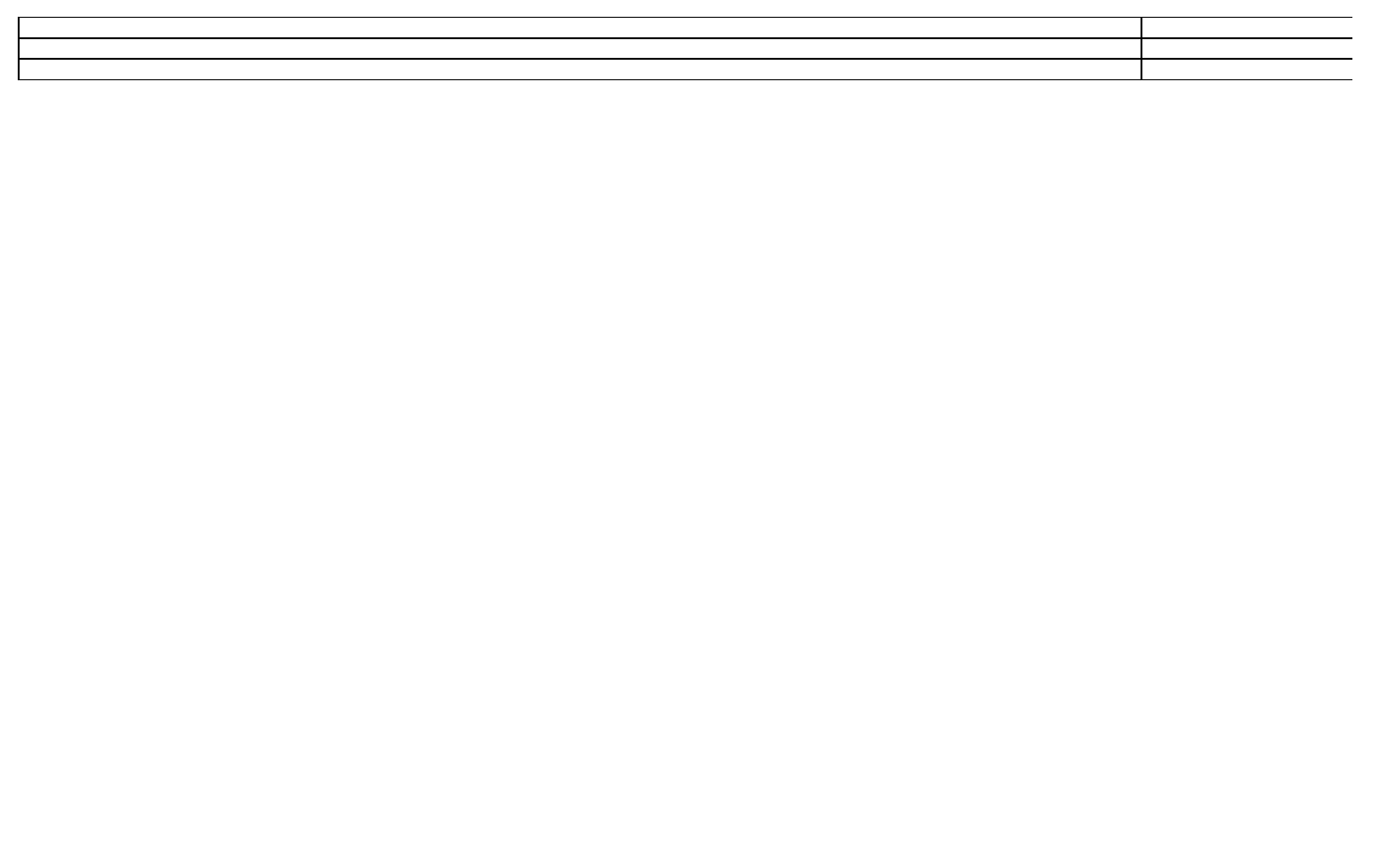| ,一个人都是一个人的人,而且,我们也不会不会不会。""我们,我们也不会不会不会不会不会不会不会不会。""我们,我们也不会不会不会不会不会不会不会不会。""我们,我<br>,他们的人们也不会不会。""我们的人们,我们也不会不会不会。""我们的人们,我们也不会不会不会。""我们的人们,我们也不会不会不会。""我们的人们,我们也不会不 |  |
|-----------------------------------------------------------------------------------------------------------------------------------------------------------------------|--|
| ,我们也不会不会不会。""我们的,我们也不会不会不会。""我们的,我们也不会不会不会不会。""我们的,我们也不会不会不会不会。""我们的,我们也不会不会不会不会                                                                                      |  |
|                                                                                                                                                                       |  |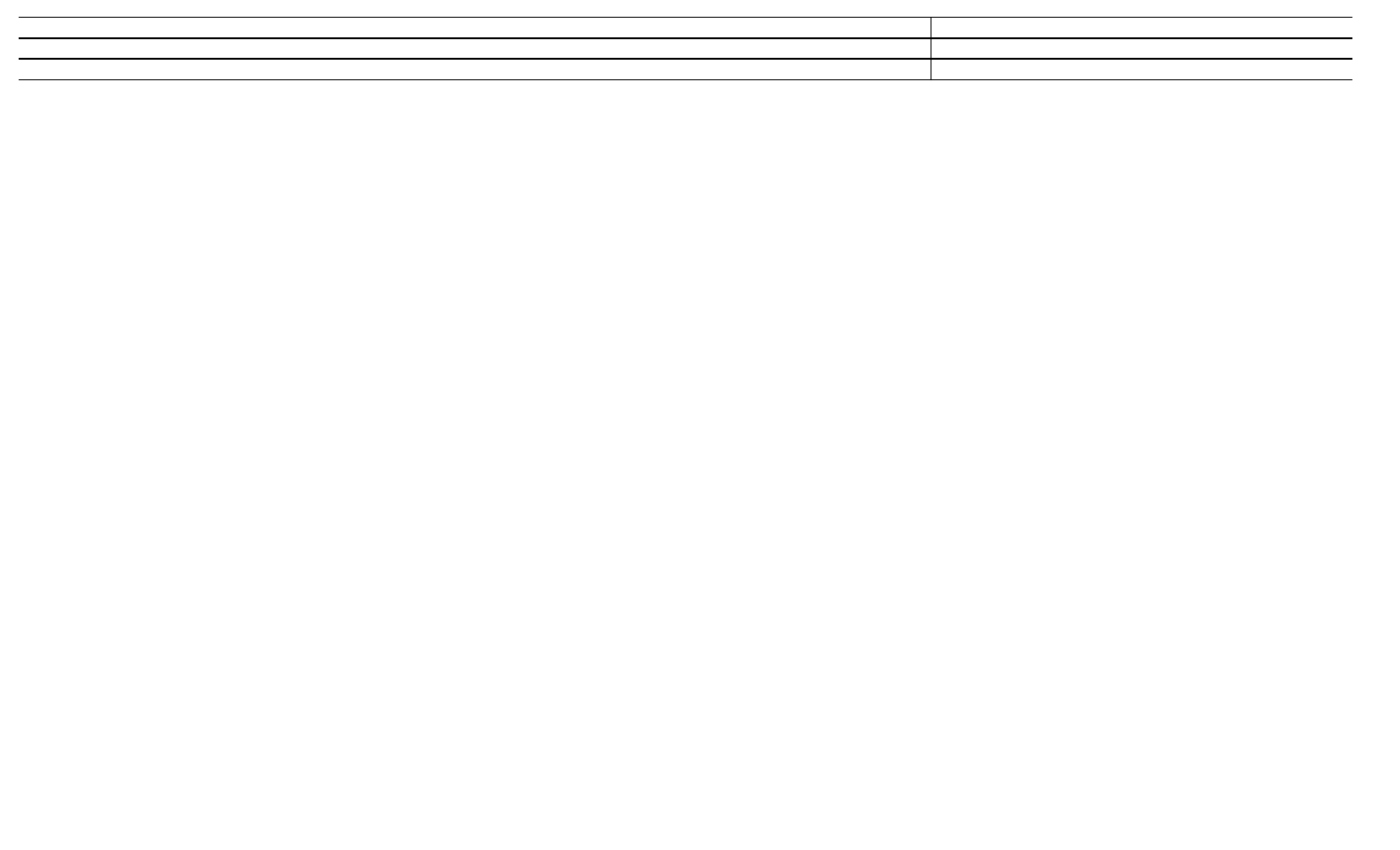| <u> 1980 - Ann an t-Aontaithe ann an t-Aontaithe ann an t-Aontaithe ann an t-Aontaithe ann an t-Aontaithe ann an t-</u> |
|-------------------------------------------------------------------------------------------------------------------------|
|                                                                                                                         |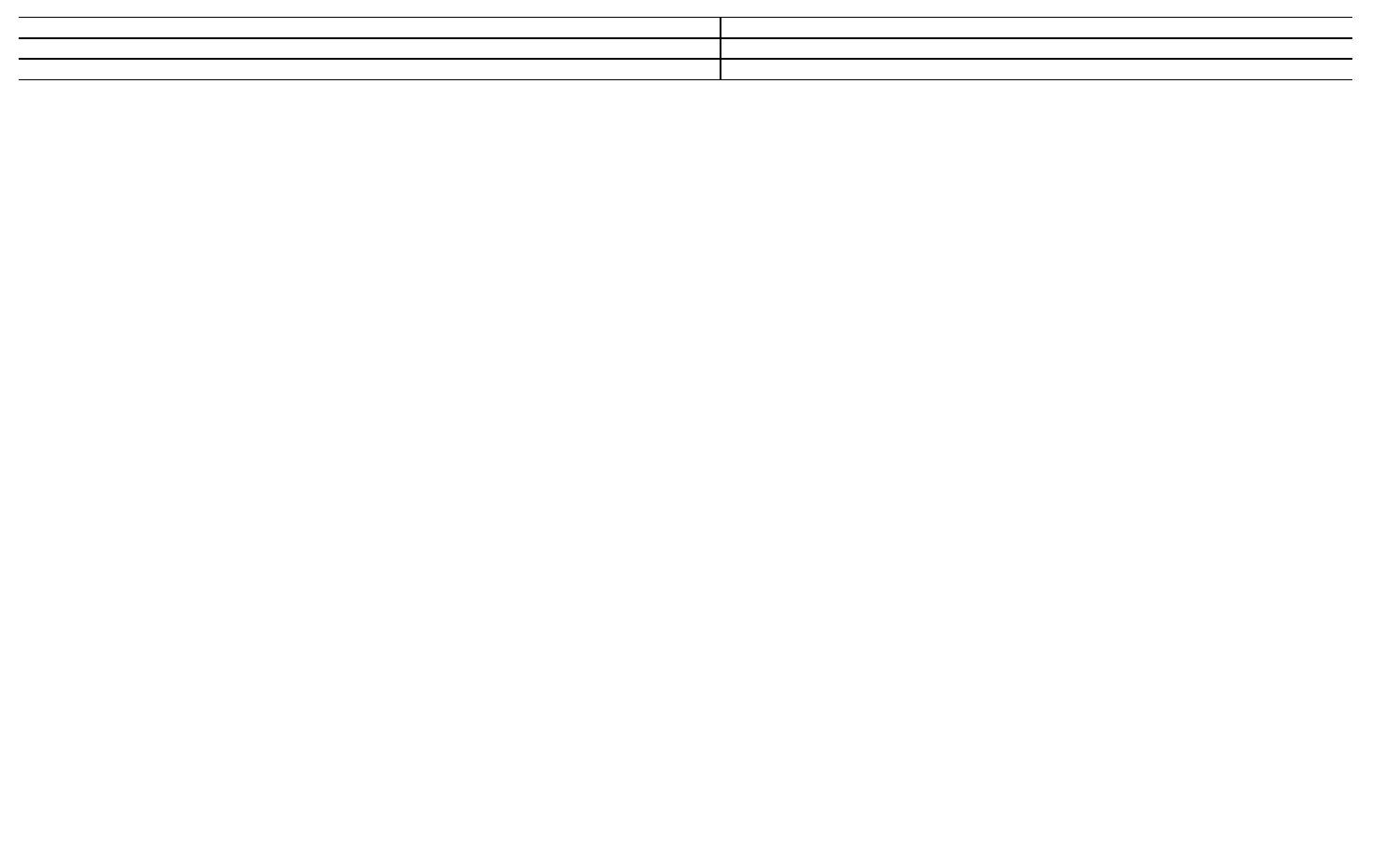| ,一个人都是一个人的人,而且,他们的人都是一个人,而且,他们的人都是一个人,而且,他们的人都是一个人,而且,他们的人都是一个人,而且,他们的人都是一个人,而且,他<br>第二十一章 一个人,他们的人都是一个人,他们的人都是一个人,他们的人都是一个人,他们的人都是一个人,他们的人都是一个人,他们的人都是一个人,他们的人都是一个人, | ,我们也不会不会。""我们的,我们也不会不会。""我们的,我们也不会不会不会。""我们的,我们也不会不会不会。""我们的,我们也不会不会不会。""我们的,我们也 |
|-----------------------------------------------------------------------------------------------------------------------------------------------------------------------|----------------------------------------------------------------------------------|
|                                                                                                                                                                       |                                                                                  |
|                                                                                                                                                                       |                                                                                  |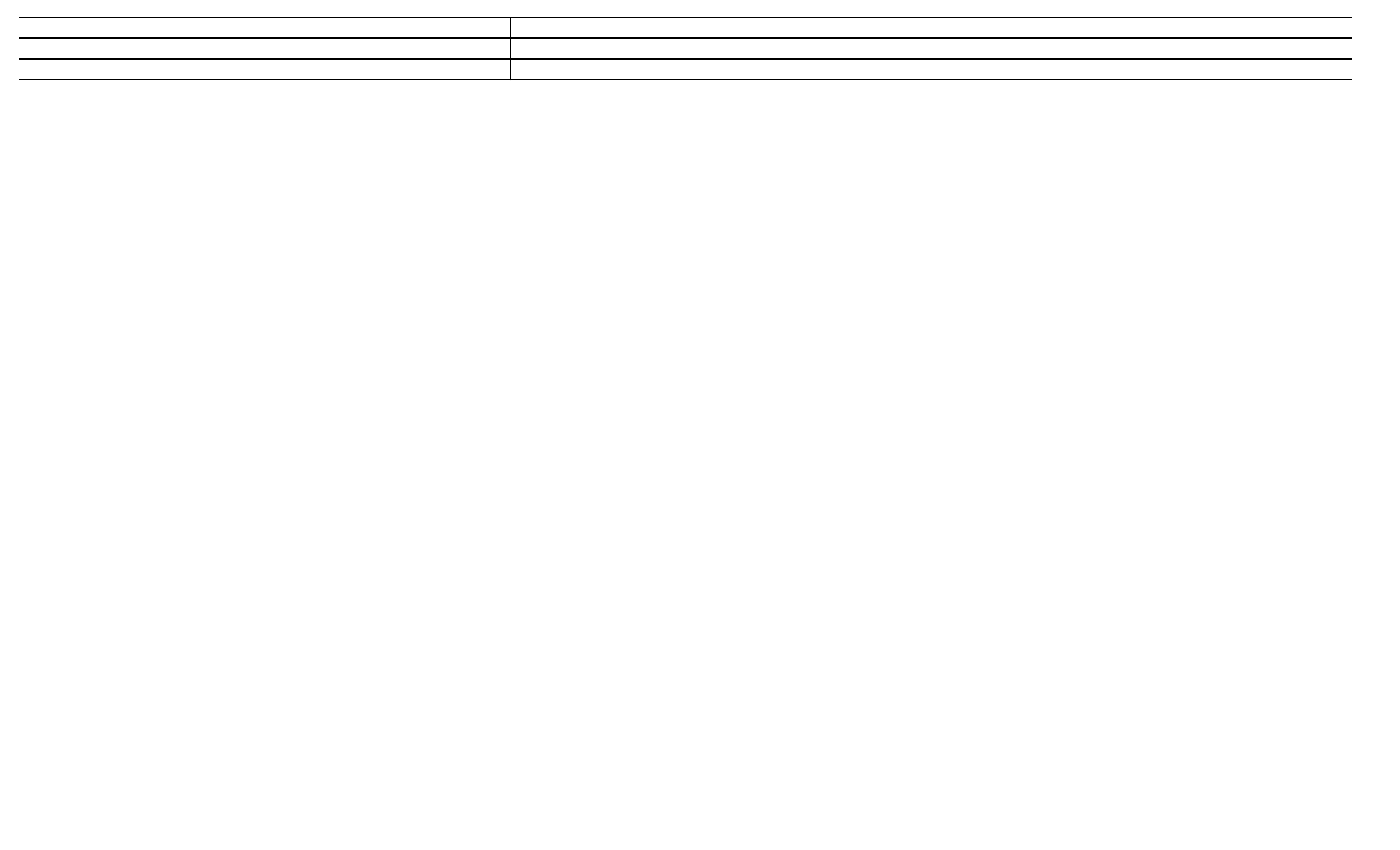| ,一个人的人都是一个人的人,而且,他们的人都是一个人的人,而且,他们的人都是一个人的人,而且,他们的人都是一个人的人,而且,他们的人都是一个人的人,而且,他们的人<br>第一百一十一章 一个人的人,他们的人都是一个人的人,他们的人都是一个人的人,他们的人都是一个人的人,他们的人都是一个人的人,他们的人都是一个人的人,他们的人都是<br>,我们就会不会不会。""我们,我们就会不会不会不会。""我们,我们就会不会不会不会不会不会。""我们,我们就会不会不会不会不会。""我们,我们就会不会不会不会不 |
|-----------------------------------------------------------------------------------------------------------------------------------------------------------------------------------------------------------------------------------------------------------|
| ,一个人都是一个人的人,而且,他们的人都是一个人,而且,他们的人都是一个人,而且,他们的人都是一个人,而且,他们的人都是一个人,而且,他们的人都是一个人,而且,他<br>第二十一章 一个人,他们的人都是一个人,他们的人都是一个人,他们的人都是一个人,他们的人都是一个人,他们的人都是一个人,他们的人都是一个人,他们的人都是一个人,                                                                                     |
|                                                                                                                                                                                                                                                           |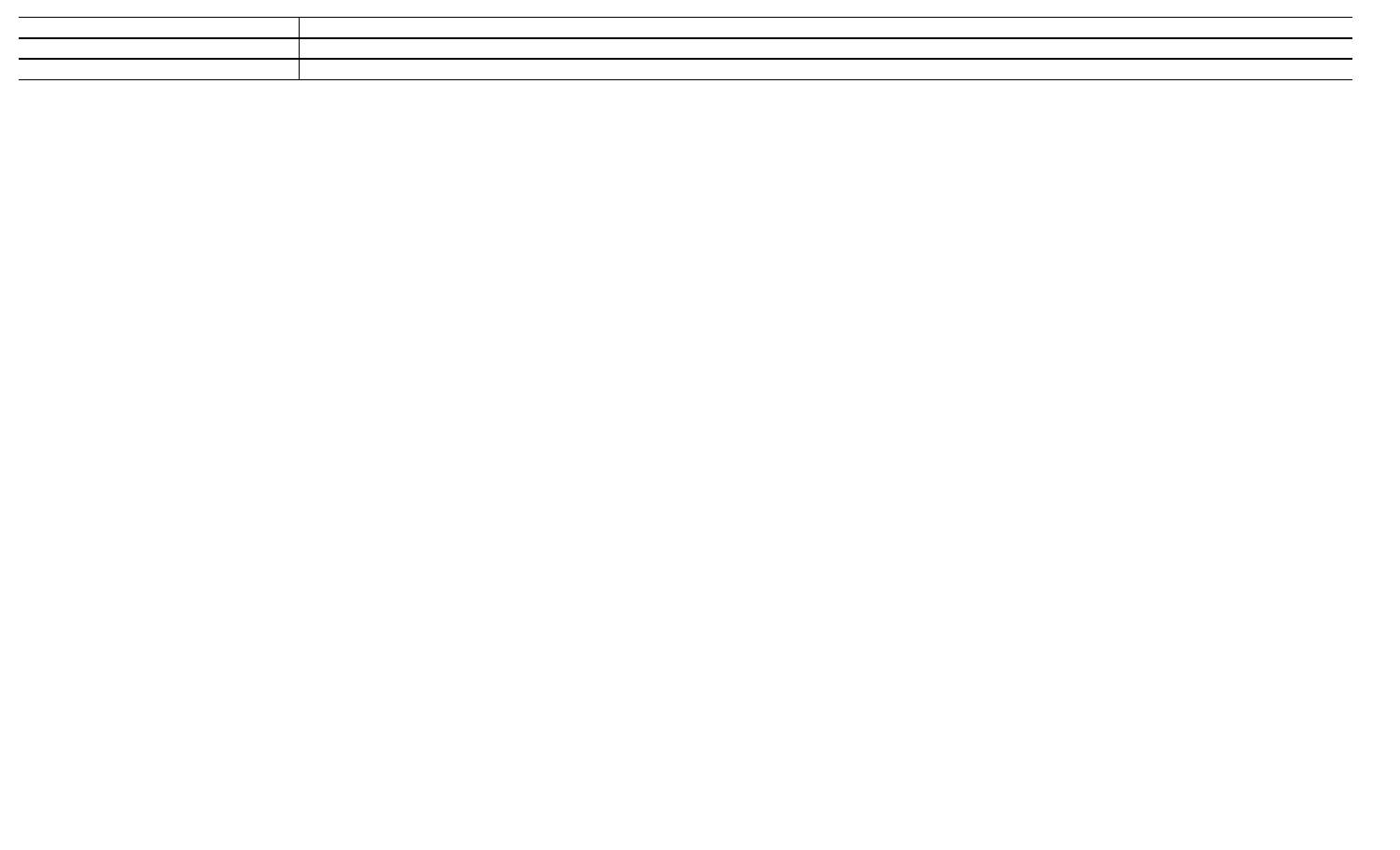| <u>та на представљен под податковата на представљен податковата на представљен податковата на представљен податк</u> |  |
|----------------------------------------------------------------------------------------------------------------------|--|
|                                                                                                                      |  |
| ,一个人都是一个人的人,一个人都是一个人的人,一个人都是一个人的人,一个人都是一个人的人,一个人都是一个人的人,一个人都是一个人的人,一个人都是一个人的人,一个人                                    |  |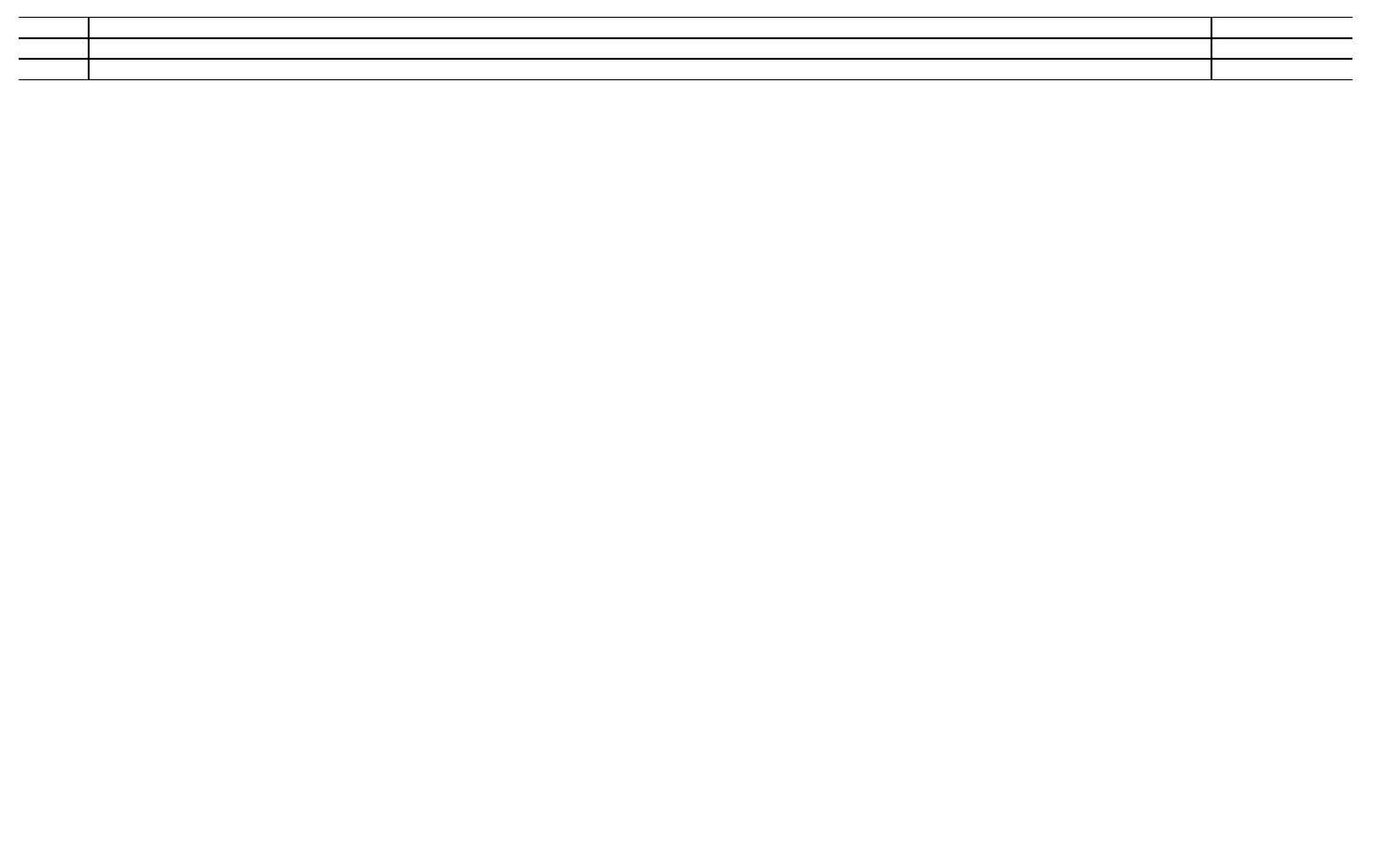| ,一个人都是一个人的人,一个人都是一个人的人,一个人都是一个人的人,一个人都是一个人的人,一个人都是一个人的人,一个人都是一个人的人,一个人都是一个人的人,一个人<br>→ South State State State State State State State State State State State State State State State State State State State State State State State State State State State State State State State State State State State St |  |
|-------------------------------------------------------------------------------------------------------------------------------------------------------------------------------------------------------------------------------------------------------------------------------------------------------------------|--|
| ,一个人的人都是一个人的人,而且,他们的人都是不是一个人的人,而且,他们的人都是不是一个人的人,而且,他们的人都是不是一个人的人,而且,他们的人都是不是一个人的<br>第一百一十一章 一个人的人,他们的人都是不是一个人的人,他们的人都是不是一个人的人,他们的人都是不是一个人的人,他们的人都是不是一个人的人,他们的人都是不是一个                                                                                                                                              |  |
| ,我们也不会不会不会。""我们的,我们也不会不会不会。""我们的,我们也不会不会不会不会不会。""我们的,我们也不会不会不会不会。""我们的,我们也不会不会不会<br>第二百一章 第二百一章 第二百一章 第二百一章 第二百一章 第二百一章 第二百一章 第二百一章 第二百一章 第二百一章 第二百一章 第二百一章 第二百一章 第二                                                                                                                                              |  |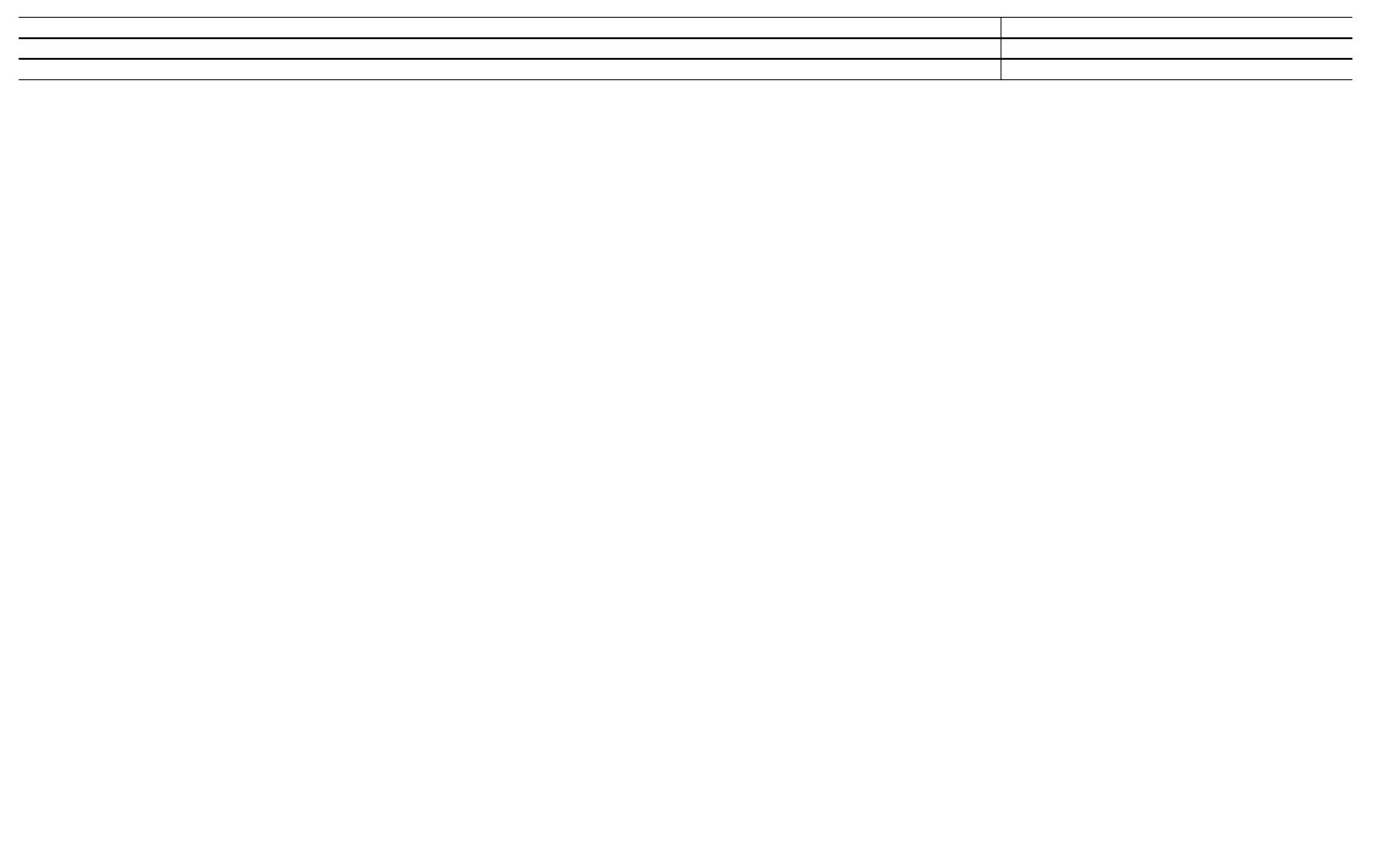| ,一个人都是一个人的人,而且,他们的人都是一个人,而且,他们的人都是一个人,而且,他们的人都是一个人,而且,他们的人都是一个人,而且,他们的人都是一个人,而且,他<br>第二十二章 第二十二章 第二十二章 第二十二章 第二十二章 第二十二章 第二十二章 第二十二章 第二十二章 第二十二章 第二十二章 第二十二章 第二十二章 第二十 |  |
|------------------------------------------------------------------------------------------------------------------------------------------------------------------------|--|
|                                                                                                                                                                        |  |
| ,我们就会不会不会。""我们的,我们也不会不会不会。""我们的,我们也不会不会不会不会不会。""我们的,我们也不会不会不会不会。""我们的,我们也不会不会不会不                                                                                       |  |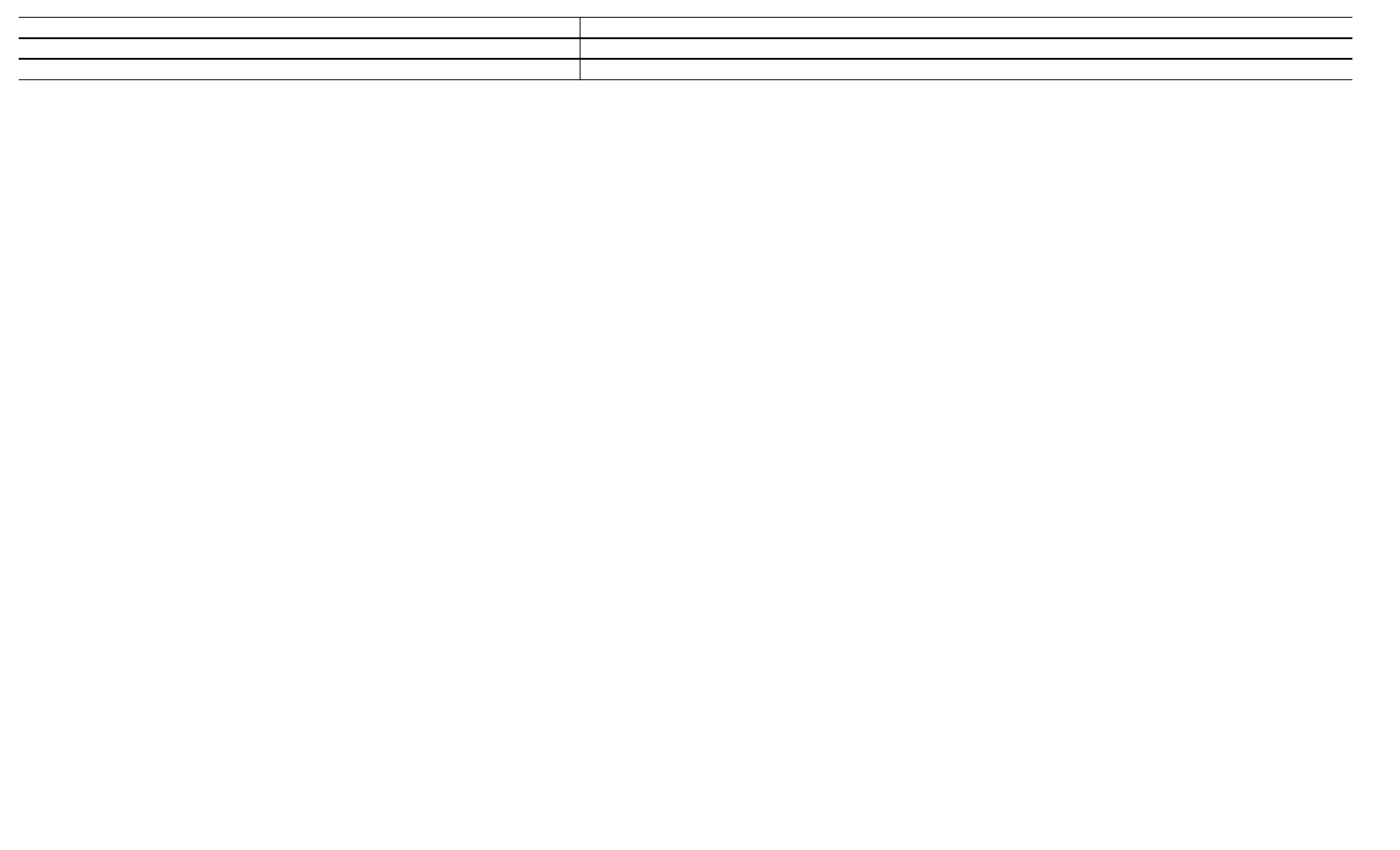| ,我们就会不会不会。""我们,我们也不会不会不会。""我们,我们也不会不会不会不会不会不会。""我们,我们也不会不会不会不会。""我们,我们也不会不会不会不会不  |
|-----------------------------------------------------------------------------------|
| ,一个人都是一个人的人,一个人都是一个人的人,一个人都是一个人的人,一个人都是一个人的人,一个人都是一个人的人,一个人都是一个人的人,一个人都是一个人的人,一个人 |
|                                                                                   |
| ,一个人都是一个人的人,而且,我们也不会不会不会。""我们,我们也不会不会不会不会。""我们,我们也不会不会不会不会。""我们,我们也不会不会不会不会。""我们, |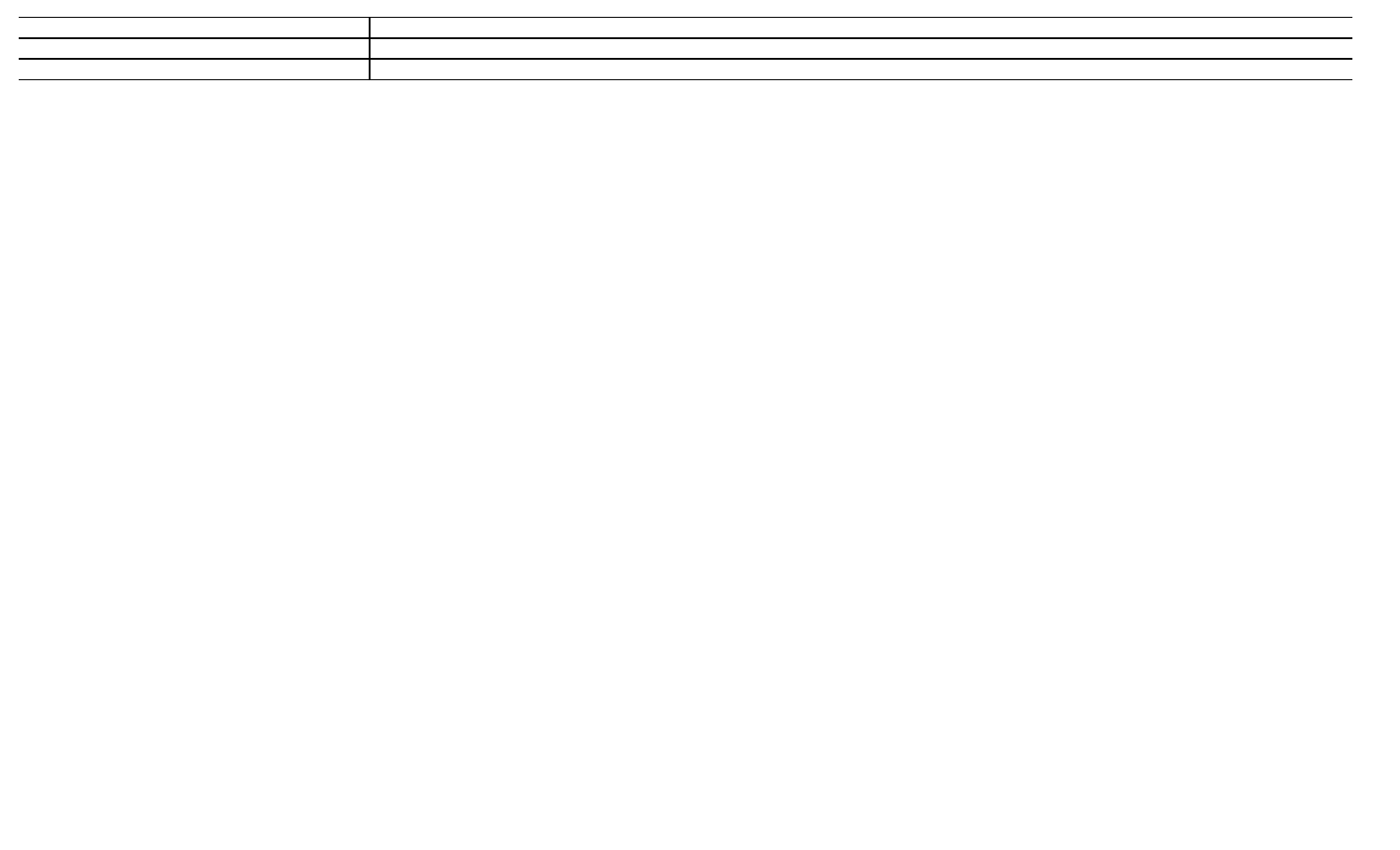| ,一个人都是一个人的人,一个人都是一个人的人,一个人都是一个人的人,一个人都是一个人的人,一个人都是一个人的人,一个人都是一个人的人,一个人都是一个人的人,一个人<br>第二十一章 一个人的人,一个人都是一个人的人,一个人都是一个人的人,一个人都是一个人的人,一个人都是一个人的人,一个人都是一个人的人,一个人都是一个人的人,一个<br>,一个人都是一个人的人,一个人都是一个人的人,一个人都是一个人的人,一个人都是一个人的人,一个人都是一个人的人,一个人都是一个人的人,一个人都是一个人的人,一个人<br>第二十一章 一个人的人,一个人的人都是一个人的人,一个人的人都是一个人的人,一个人的人都是一个人的人,一个人的人都是一个人的人,一个人的人都是一个人的人,一个人 |  |
|------------------------------------------------------------------------------------------------------------------------------------------------------------------------------------------------------------------------------------------------------------------------------------------------------------------------------------------------|--|
| ,一个人的人都是一个人的人,而且,他们的人都是一个人的人,而且,他们的人都是一个人的人,而且,他们的人都是一个人的人,而且,他们的人都是一个人的人,而且,他们的<br>第一百一十一章 一个人的人,他们的人都是一个人的人,他们的人都是一个人的人,他们的人都是一个人的人,他们的人都是一个人的人,他们的人都是一个人的人,他们的人都是                                                                                                                                                                           |  |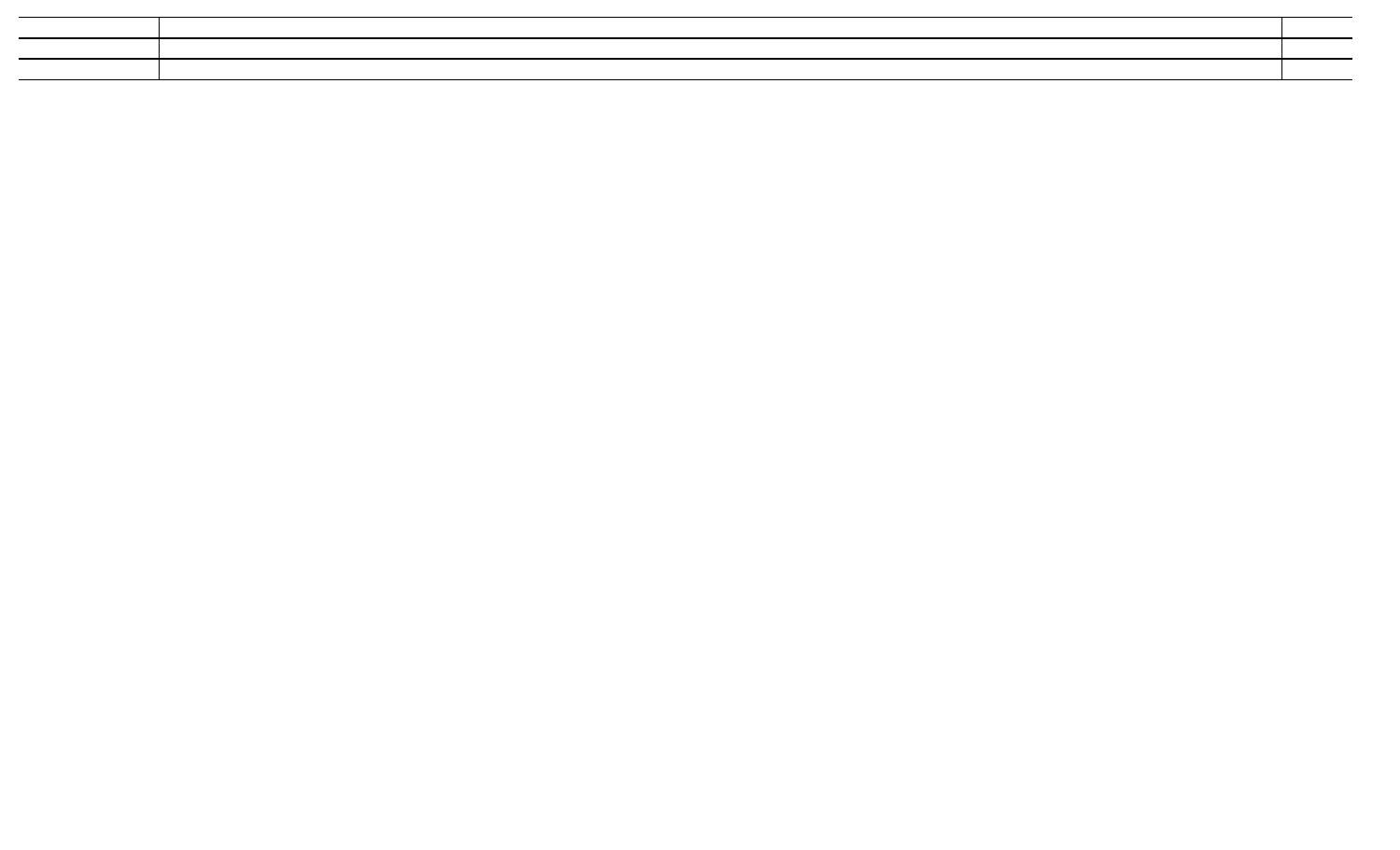| ,我们就会不会不会。""我们,我们也不会不会不会。""我们,我们也不会不会不会不会不会不会不会。""我们,我们也不会不会不会不会不会。""我们,我们也不会不会不  |  |
|-----------------------------------------------------------------------------------|--|
| ,一个人的人都是一个人的人,而且,他们的人都是一个人的人,而且,他们的人都是一个人的人,而且,他们的人都是一个人的人,而且,他们的人都是一个人的人,而且,他们的人 |  |
|                                                                                   |  |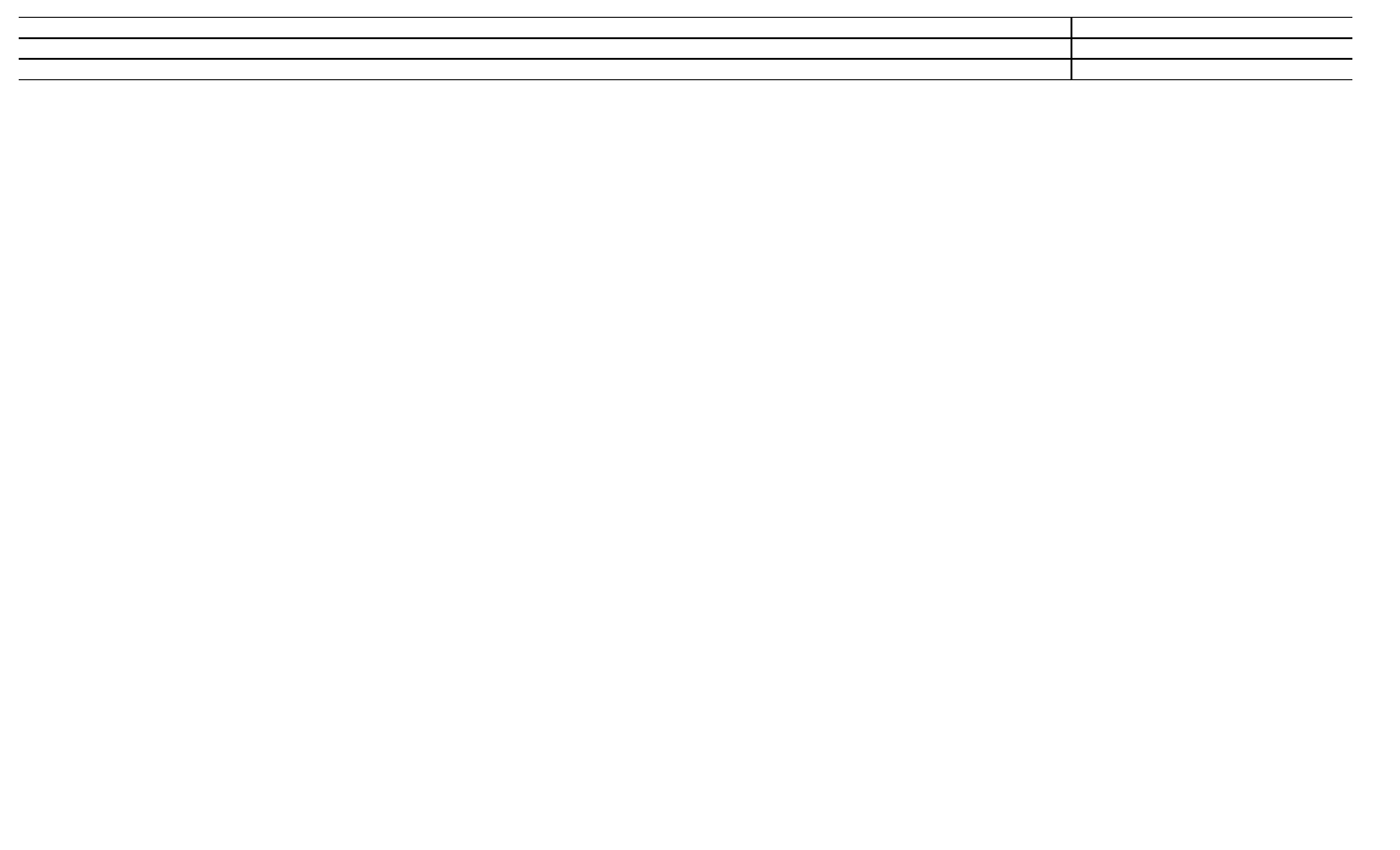| → 中国的 → 中国的 → 中国的 → 中国的 → 中国的 → 中国的 → 中国的 → 中国的 → 中国的 → 中国的 → 中国的 → 中国的 → 中国的 → 中国的 → 中国的 → 中国的 → 中国的 → 中国的 → 中国 |  |
|------------------------------------------------------------------------------------------------------------------|--|
|                                                                                                                  |  |
|                                                                                                                  |  |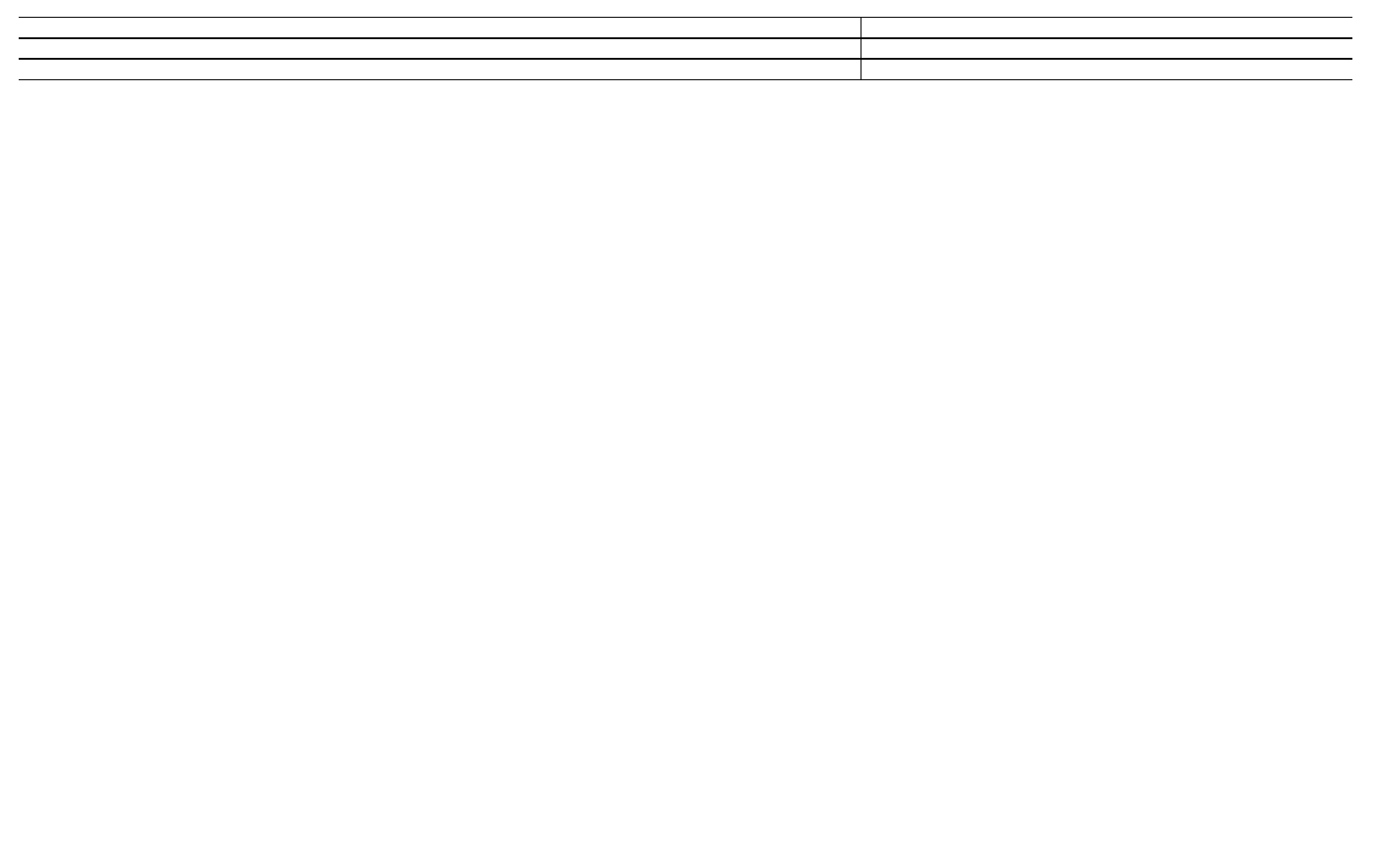| ,我们就会不会不会。""我们,我们就会不会不会不会,我们就会不会不会不会。""我们,我们就会不会不会不会。""我们,我们就会不会不会不会。""我们,我们就会不会 |                                                                                   |
|----------------------------------------------------------------------------------|-----------------------------------------------------------------------------------|
|                                                                                  | ,我们也不会不会不会。""我们的,我们也不会不会不会。""我们的,我们也不会不会不会不会。""我们的,我们也不会不会不会不会。""我们的,我们也不会不会不会不会  |
|                                                                                  | ,我们就会不会不会。""我们,我们就会不会不会,我们就会不会不会,我们就会不会不会。""我们,我们就会不会不会。""我们,我们就会不会不会不会。""我们,我们就会 |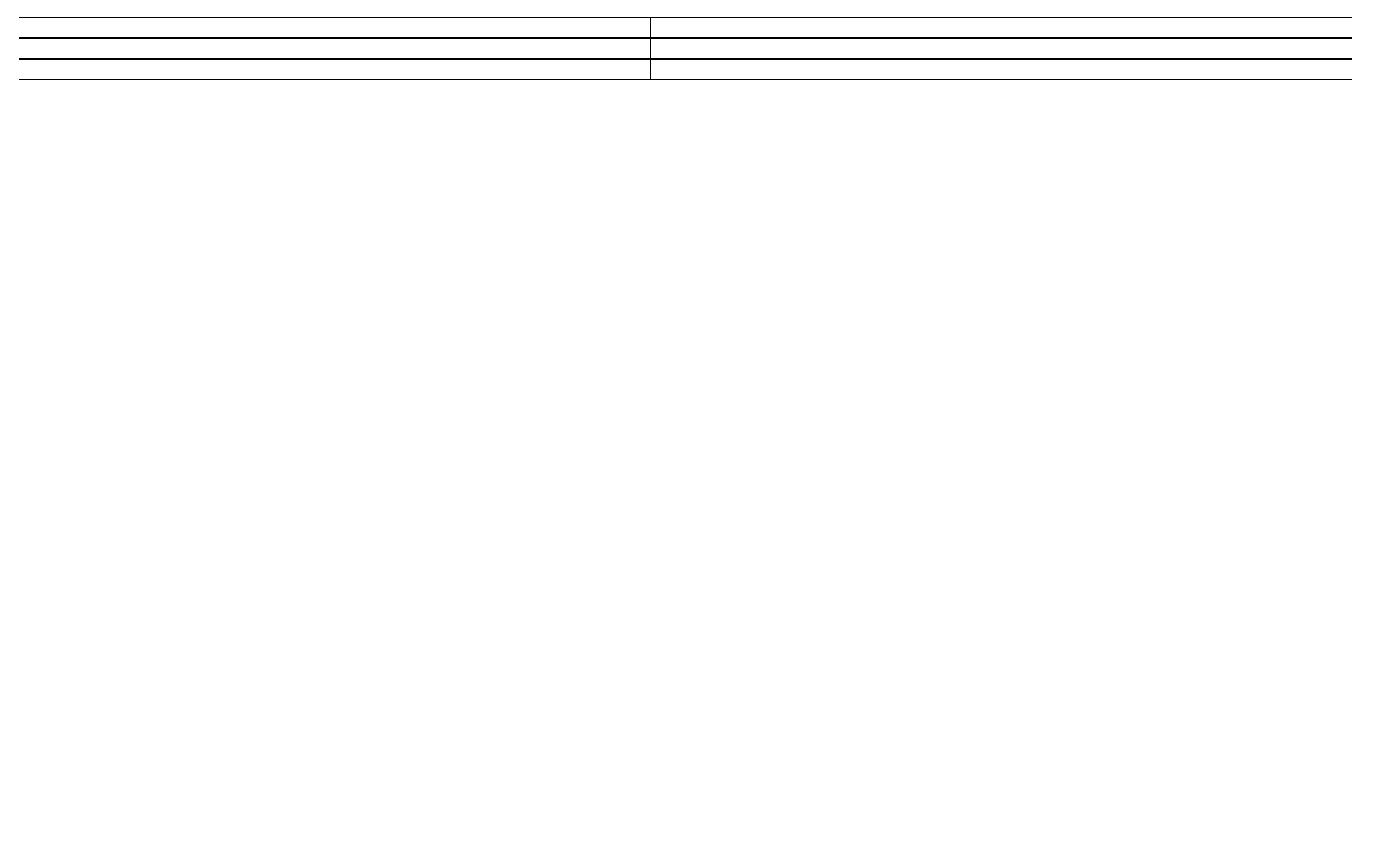| ,一个人都是一个人的人,而且,我们也不会不会不会。""我们,我们也不会不会不会不会不会不会不会。""我们,我们也不会不会不会不会不会不会不会不会。""我们,我们                                                                                     |
|----------------------------------------------------------------------------------------------------------------------------------------------------------------------|
|                                                                                                                                                                      |
| ,他们的人们就会在这里,他们的人们就会在这里,他们的人们就会在这里,他们的人们就会在这里,他们的人们就会在这里,他们的人们就会在这里,他们的人们就会在这里,他们<br>第251章 我们的人们的人们,我们的人们的人们的人们,我们的人们的人们的人们,我们的人们的人们的人们,我们的人们的人们的人们,我们的人们的人们的人们,我们的人们 |
|                                                                                                                                                                      |
|                                                                                                                                                                      |
|                                                                                                                                                                      |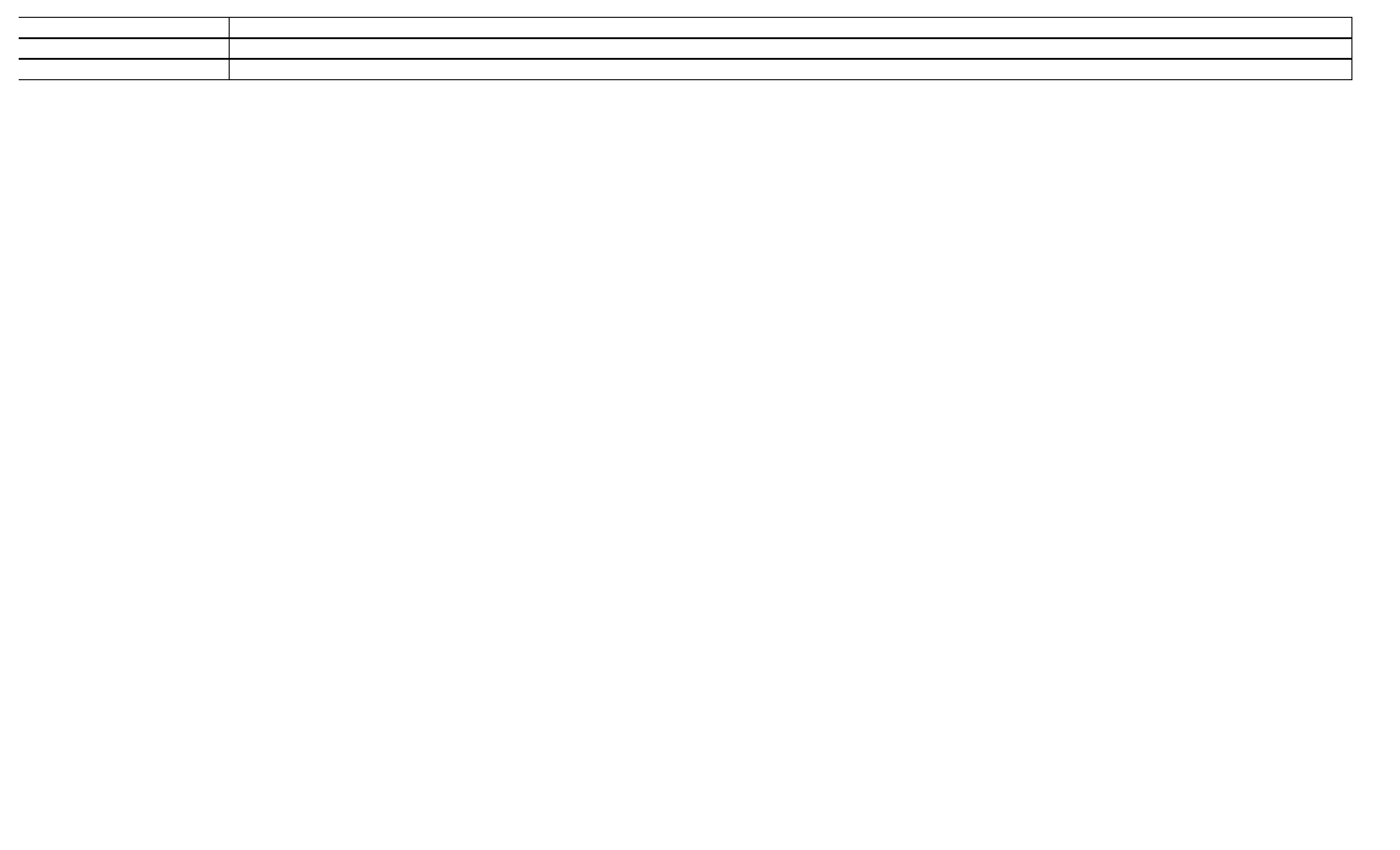| ,他们的人们就是一个人,他们的人们就是一个人,他们的人们,他们的人们就是一个人,他们的人们,他们的人们就是一个人,他们的人们,他们的人们,他们的人们,他们的人们,<br>第25章 我们的人们,他们的人们,他们的人们,他们的人们,他们的人们,他们的人们,他们的人们,他们的人们,他们的人们,他们的人们,他们的人们,他们的人们,他们的 |  |
|-----------------------------------------------------------------------------------------------------------------------------------------------------------------------|--|
| ,一个人都是一个人的人,而且,他们的人都是一个人,而且,他们的人都是一个人,而且,他们的人都是一个人,而且,他们的人都是一个人,而且,他们的人都是一个人,而且,他<br>第二百一十一章 一个人,他们的人都是一个人,他们的人都是一个人,他们的人都是一个人,他们的人都是一个人,他们的人都是一个人,他们的人都是一个人,他们的人都是一个 |  |
| ,一个人都是一个人的人,而且,他们的人都是一个人,他们的人都是一个人,他们的人都是一个人,他们的人都是一个人,他们的人都是一个人,他们的人都是一个人,他们的人都是                                                                                     |  |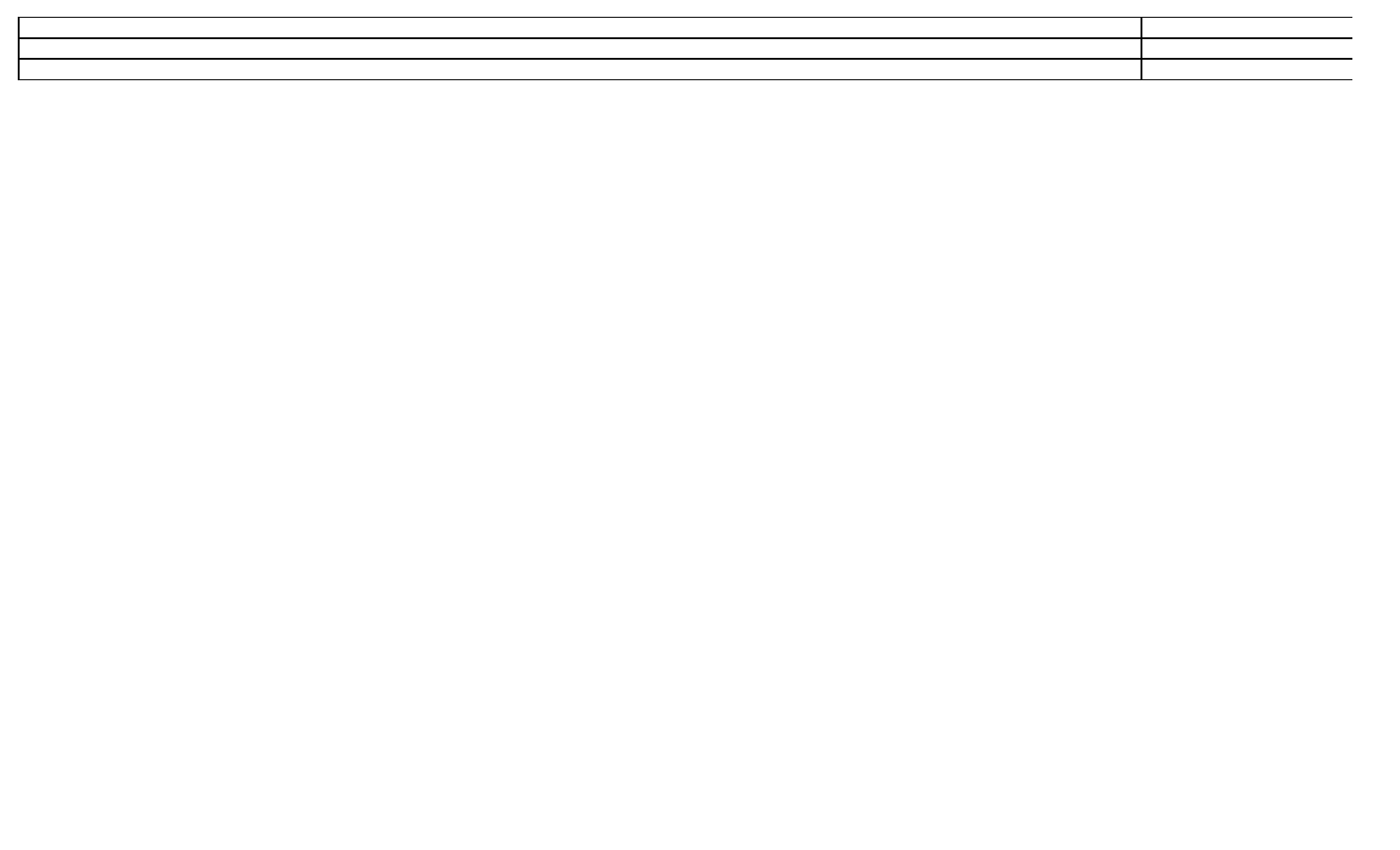| ,一个人都是一个人的人,而且,我们也不会不会不会。""我们,我们也不会不会不会不会不会不会不会不会。""我们,我们也不会不会不会不会不会不会不会不会。""我们,我<br>,他们的人们也不会不会。""我们的人们,我们也不会不会不会。""我们的人们,我们也不会不会不会。""我们的人们,我们也不会不会不会。""我们的人们,我们也不会不 |  |
|-----------------------------------------------------------------------------------------------------------------------------------------------------------------------|--|
| ,我们也不会不会不会。""我们的,我们也不会不会不会。""我们的,我们也不会不会不会不会。""我们的,我们也不会不会不会不会。""我们的,我们也不会不会不会不会                                                                                      |  |
|                                                                                                                                                                       |  |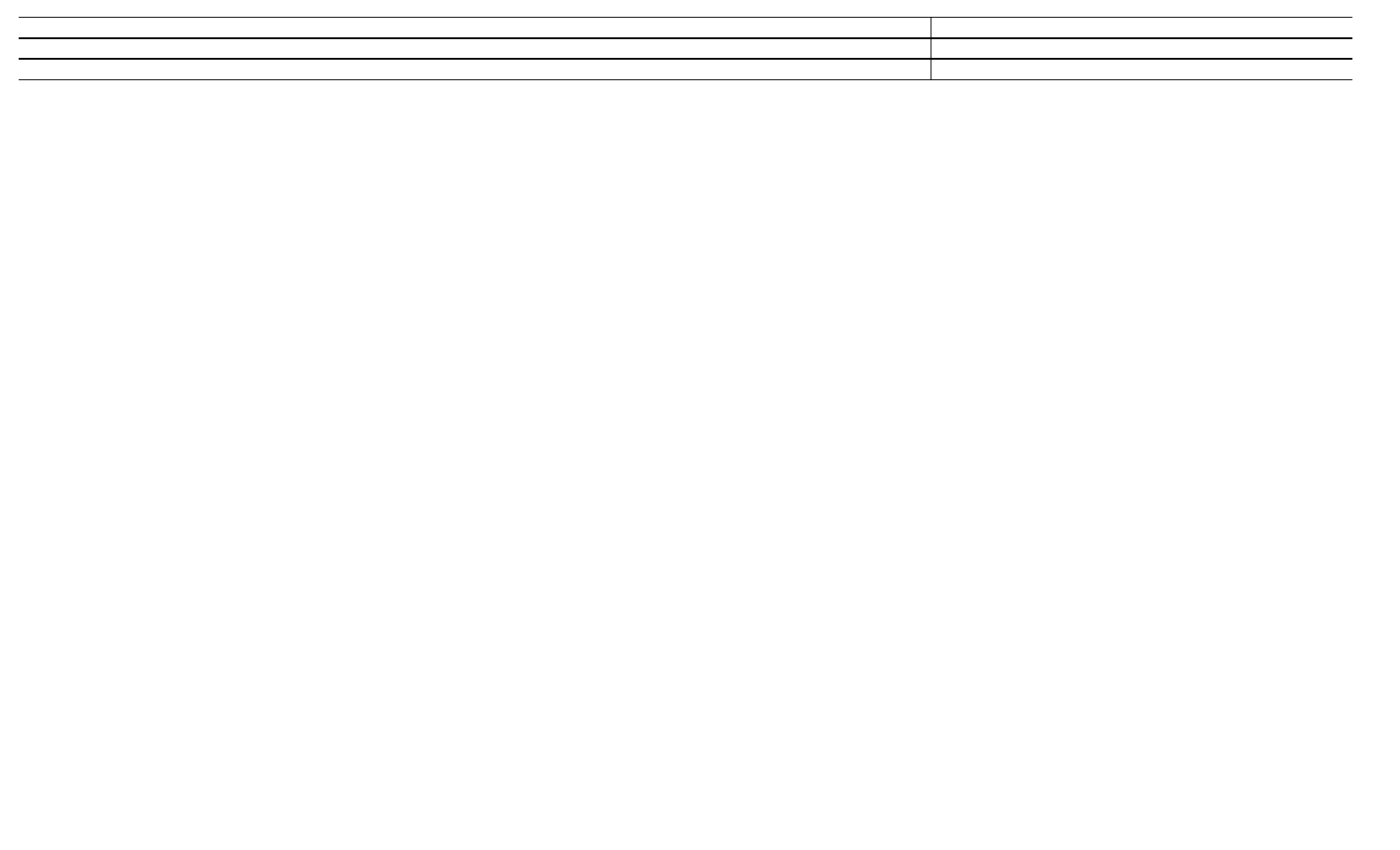| <u> 2001 - An t-An Aontaithe ann an t-Aontaithe ann an t-Aontaithe ann an t-Aontaithe ann an t-Aontaithe ann an t-</u> |
|------------------------------------------------------------------------------------------------------------------------|
|                                                                                                                        |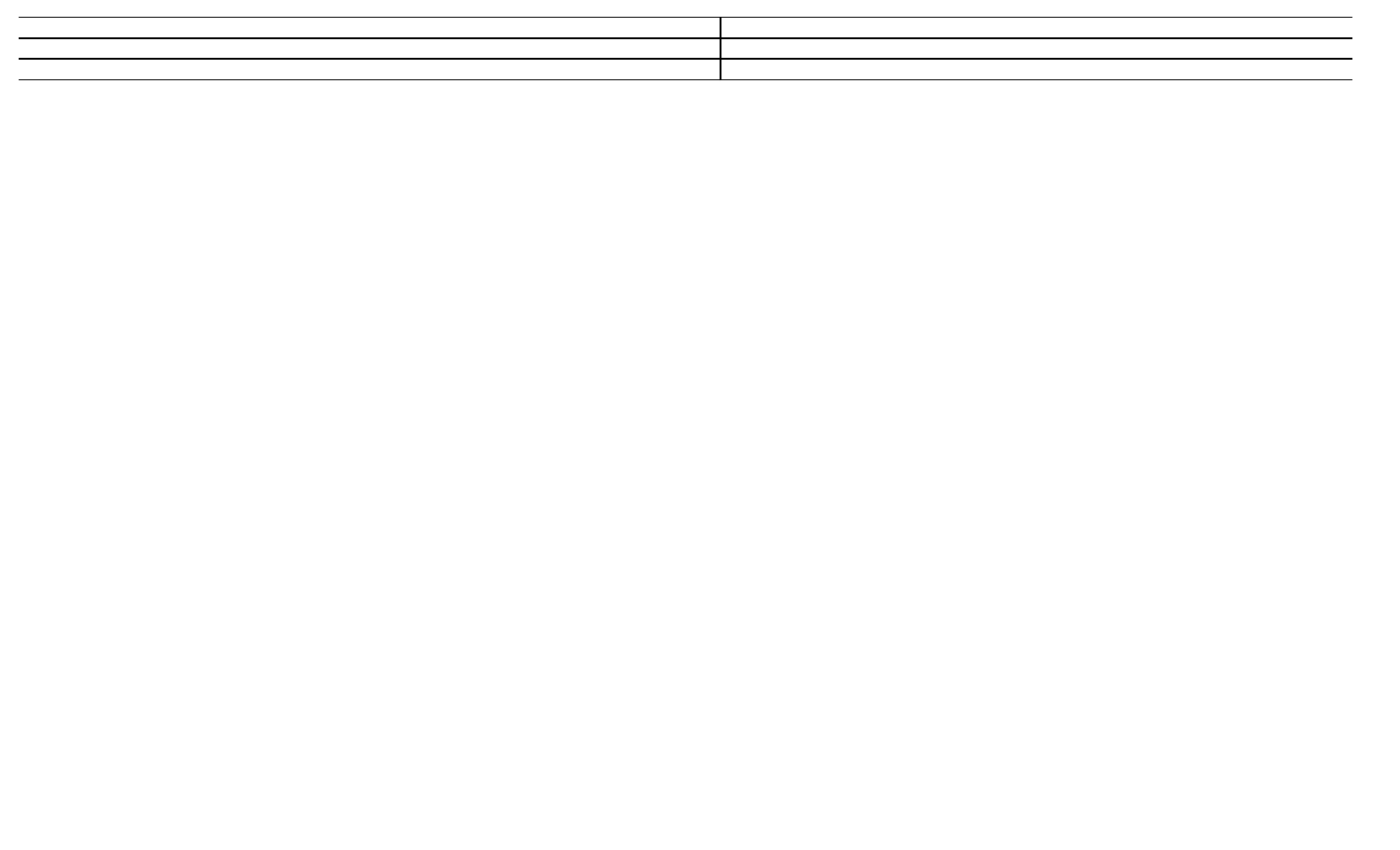| ,一个人都是一个人的人,而且,他们的人都是一个人,而且,他们的人都是一个人,而且,他们的人都是一个人,而且,他们的人都是一个人,而且,他们的人都是一个人,而且,他<br>第二十一章 一个人,他们的人都是一个人,他们的人都是一个人,他们的人都是一个人,他们的人都是一个人,他们的人都是一个人,他们的人都是一个人,他们的人都是一个人, | ,我们也不会不会。""我们的,我们也不会不会。""我们的,我们也不会不会不会。""我们的,我们也不会不会不会。""我们的,我们也不会不会不会。""我们的,我们也 |
|-----------------------------------------------------------------------------------------------------------------------------------------------------------------------|----------------------------------------------------------------------------------|
|                                                                                                                                                                       |                                                                                  |
|                                                                                                                                                                       |                                                                                  |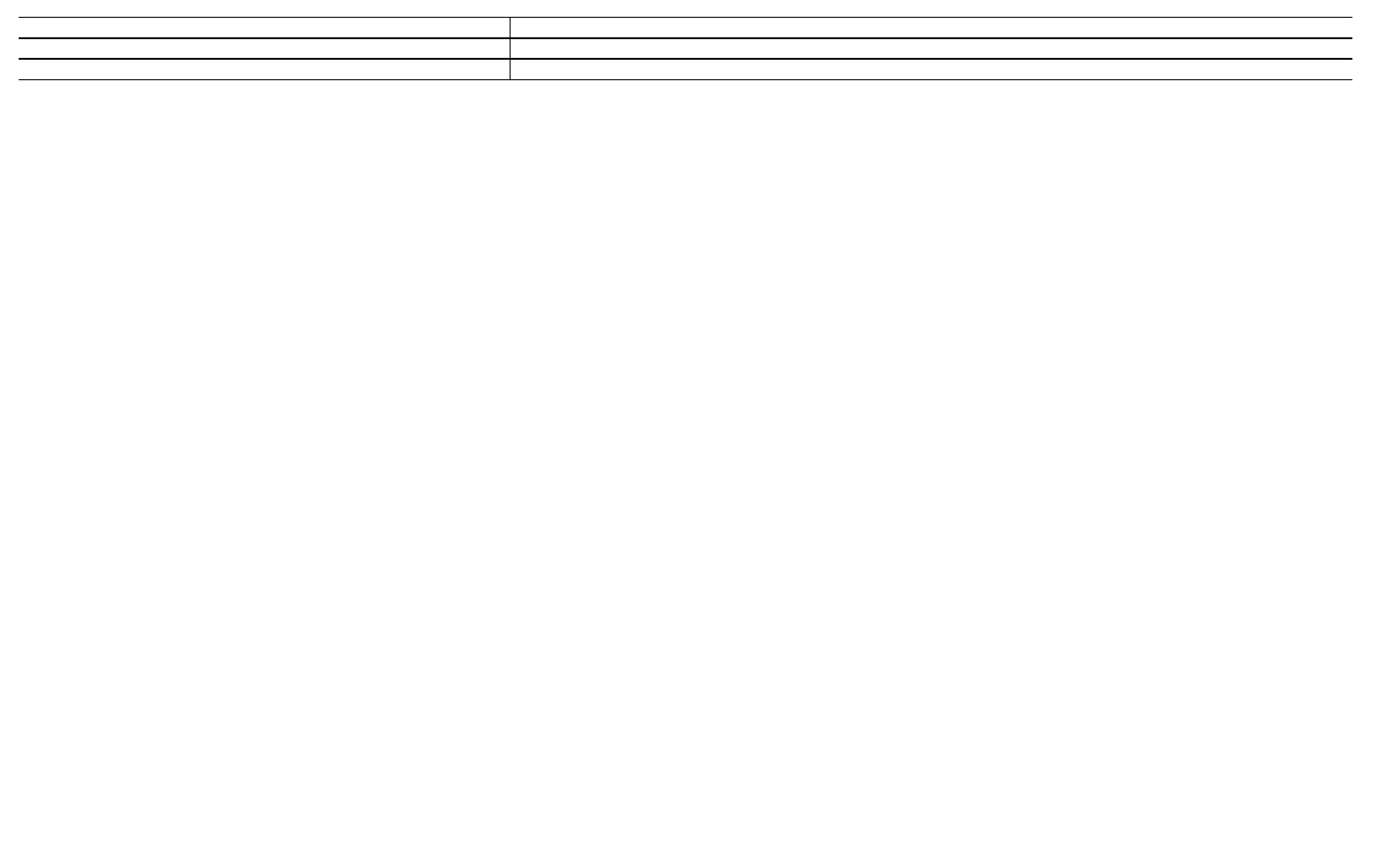| ,一个人的人都是一个人的人,而且,他们的人都是一个人的人,而且,他们的人都是一个人的人,而且,他们的人都是一个人的人,而且,他们的人都是一个人的人,而且,他们的人<br>第一百一十一章 一个人的人,他们的人都是一个人的人,他们的人都是一个人的人,他们的人都是一个人的人,他们的人都是一个人的人,他们的人都是一个人的人,他们的人都是<br>,我们就会不会不会。""我们,我们就会不会不会不会。""我们,我们就会不会不会不会不会不会。""我们,我们就会不会不会不会不会。""我们,我们就会不会不会不会不 |
|-----------------------------------------------------------------------------------------------------------------------------------------------------------------------------------------------------------------------------------------------------------|
| ,一个人都是一个人的人,而且,他们的人都是一个人,而且,他们的人都是一个人,而且,他们的人都是一个人,而且,他们的人都是一个人,而且,他们的人都是一个人,而且,他<br>第二十一章 一个人,他们的人都是一个人,他们的人都是一个人,他们的人都是一个人,他们的人都是一个人,他们的人都是一个人,他们的人都是一个人,他们的人都是一个人,                                                                                     |
|                                                                                                                                                                                                                                                           |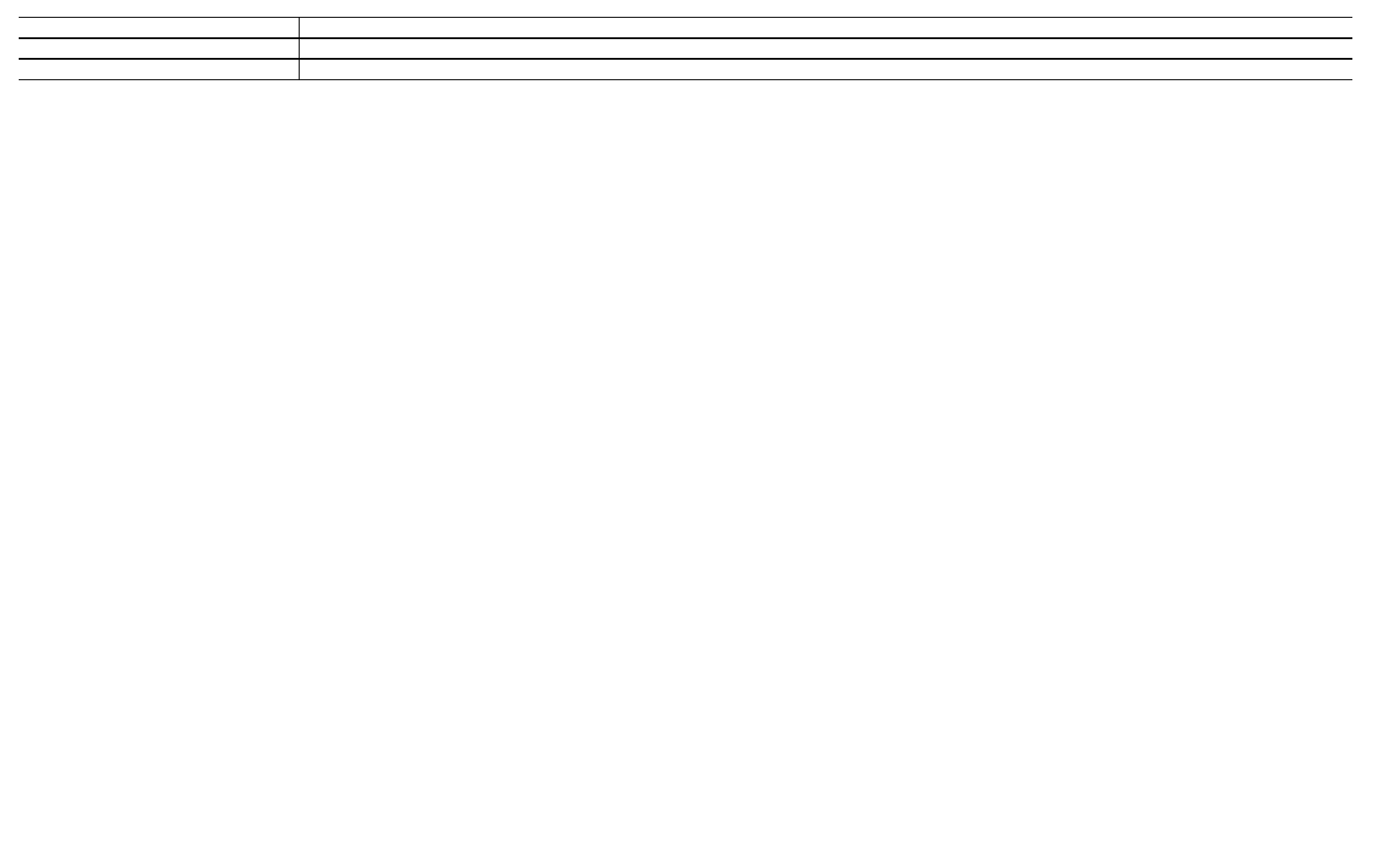| <u>та на представљен под податковата на представљен податковата на представљен податковата на представљен податк</u> |  |
|----------------------------------------------------------------------------------------------------------------------|--|
|                                                                                                                      |  |
| ,一个人都是一个人的人,一个人都是一个人的人,一个人都是一个人的人,一个人都是一个人的人,一个人都是一个人的人,一个人都是一个人的人,一个人都是一个人的人,一个人                                    |  |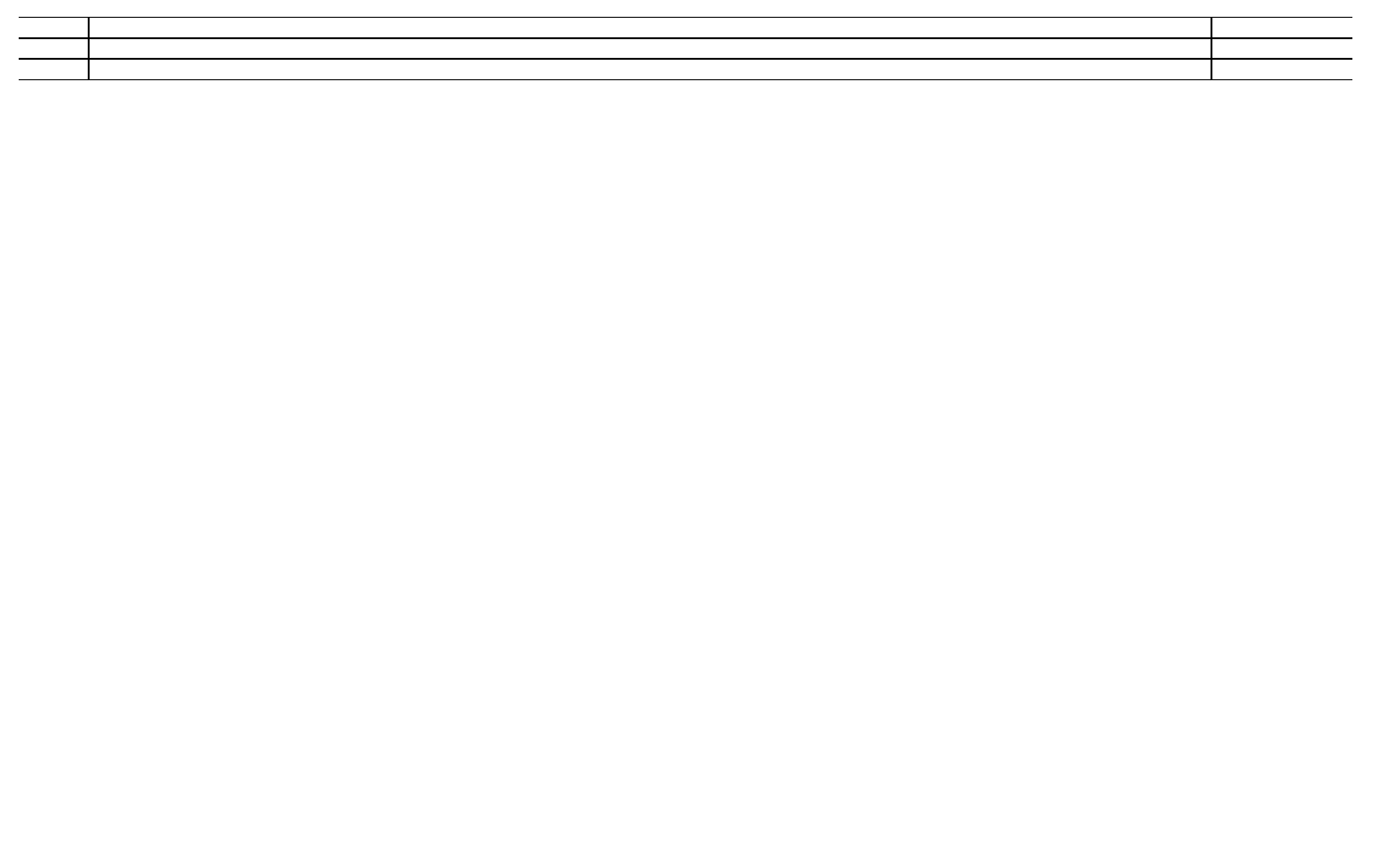| ,一个人都是一个人的人,一个人都是一个人的人,一个人都是一个人的人,一个人都是一个人的人,一个人都是一个人的人,一个人都是一个人的人,一个人都是一个人的人,一个人<br>→ South State State State State State State State State State State State State State State State State State State State State State State State State State State State State State State State State State State State St |  |
|-------------------------------------------------------------------------------------------------------------------------------------------------------------------------------------------------------------------------------------------------------------------------------------------------------------------|--|
| ,一个人的人都是一个人的人,而且,他们的人都是不是一个人的人,而且,他们的人都是不是一个人的人,而且,他们的人都是不是一个人的人,而且,他们的人都是不是一个人的<br>第一百一十一章 一个人的人,他们的人都是不是一个人的人,他们的人都是不是一个人的人,他们的人都是不是一个人的人,他们的人都是不是一个人的人,他们的人都是不是一个                                                                                                                                              |  |
| ,我们也不会不会不会。""我们的,我们也不会不会不会。""我们的,我们也不会不会不会不会不会。""我们的,我们也不会不会不会不会。""我们的,我们也不会不会不会<br>第二百一章 第二百一章 第二百一章 第二百一章 第二百一章 第二百一章 第二百一章 第二百一章 第二百一章 第二百一章 第二百一章 第二百一章 第二百一章 第二                                                                                                                                              |  |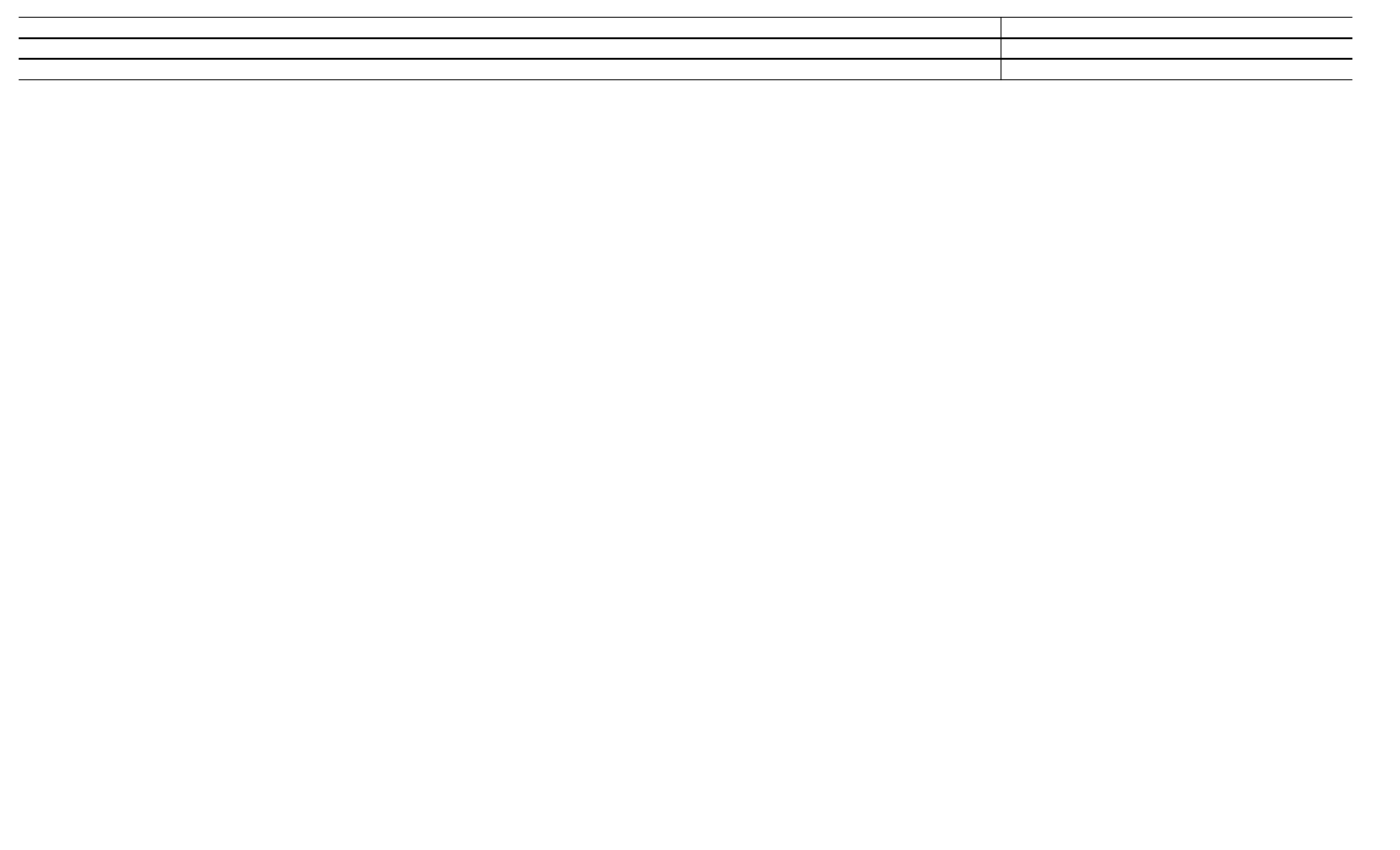| ,一个人都是一个人的人,而且,他们的人都是一个人,而且,他们的人都是一个人,而且,他们的人都是一个人,而且,他们的人都是一个人,而且,他们的人都是一个人,而且,他<br>第二十二章 第二十二章 第二十二章 第二十二章 第二十二章 第二十二章 第二十二章 第二十二章 第二十二章 第二十二章 第二十二章 第二十二章 第二十二章 第二十 |  |
|------------------------------------------------------------------------------------------------------------------------------------------------------------------------|--|
|                                                                                                                                                                        |  |
| ,一个人的人都是一个人的人,而且,他们的人都是一个人的人,而且,他们的人都是一个人的人,而且,他们的人都是一个人的人,而且,他们的人都是一个人的人,而且,他们的人                                                                                      |  |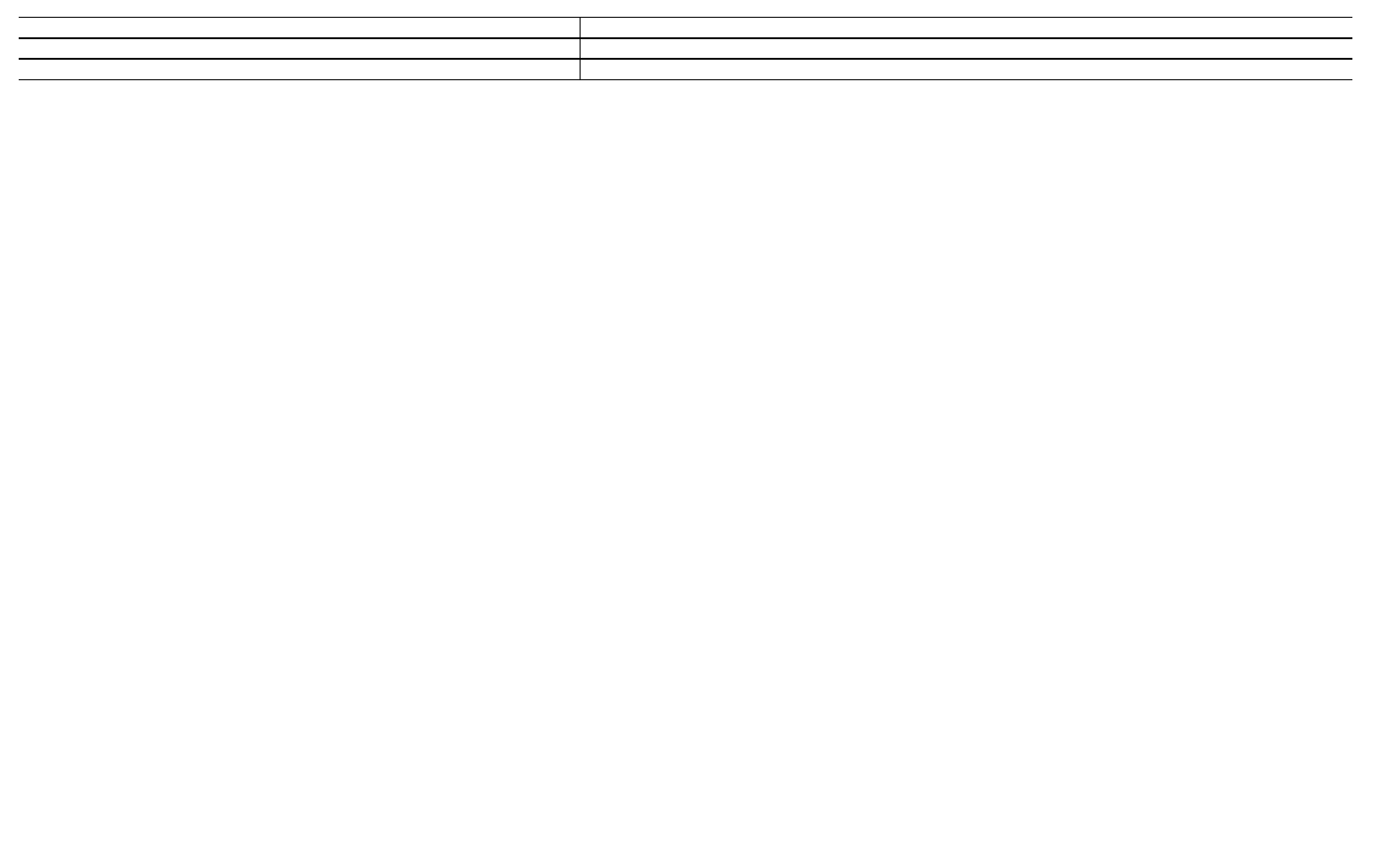| ,我们就会不会不会。""我们,我们也不会不会不会。""我们,我们也不会不会不会不会不会不会。""我们,我们也不会不会不会不会。""我们,我们也不会不会不会不会不  |
|-----------------------------------------------------------------------------------|
| ,一个人都是一个人的人,一个人都是一个人的人,一个人都是一个人的人,一个人都是一个人的人,一个人都是一个人的人,一个人都是一个人的人,一个人都是一个人的人,一个人 |
|                                                                                   |
| ,一个人都是一个人的人,而且,我们也不会不会不会。""我们,我们也不会不会不会不会不会不会不会。""我们,我们也不会不会不会不会不会不会不会不会。""我们,我们  |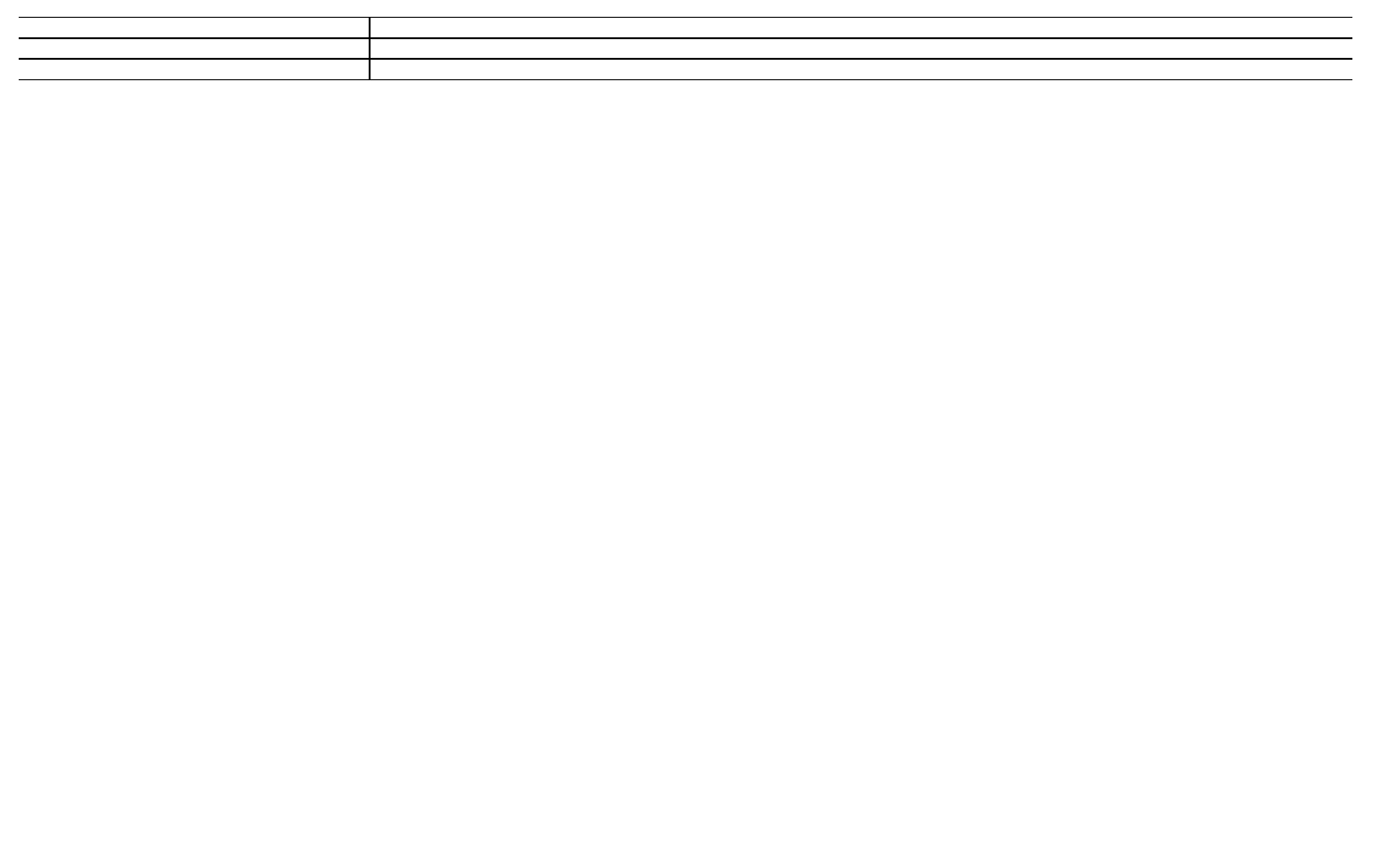| ,一个人都是一个人的人,一个人都是一个人的人,一个人都是一个人的人,一个人都是一个人的人,一个人都是一个人的人,一个人都是一个人的人,一个人都是一个人的人,一个人<br>第二十一章 一个人的人,一个人都是一个人的人,一个人都是一个人的人,一个人都是一个人的人,一个人都是一个人的人,一个人都是一个人的人,一个人都是一个人的人,一个<br>,一个人都是一个人的人,一个人都是一个人的人,一个人都是一个人的人,一个人都是一个人的人,一个人都是一个人的人,一个人都是一个人的人,一个人都是一个人的人,一个人<br>第二十一章 一个人的人,一个人都是一个人的人,一个人都是一个人的人,一个人都是一个人的人,一个人都是一个人的人,一个人都是一个人的人,一个人都是一个人的人,一个 |  |
|------------------------------------------------------------------------------------------------------------------------------------------------------------------------------------------------------------------------------------------------------------------------------------------------------------------------------------------------|--|
| ,一个人的人都是一个人的人,而且,他们的人都是一个人的人,而且,他们的人都是一个人的人,而且,他们的人都是一个人的人,而且,他们的人都是一个人的人,而且,他们的<br>第一百一十一章 一个人的人,他们的人都是一个人的人,他们的人都是一个人的人,他们的人都是一个人的人,他们的人都是一个人的人,他们的人都是一个人的人,他们的人都是                                                                                                                                                                           |  |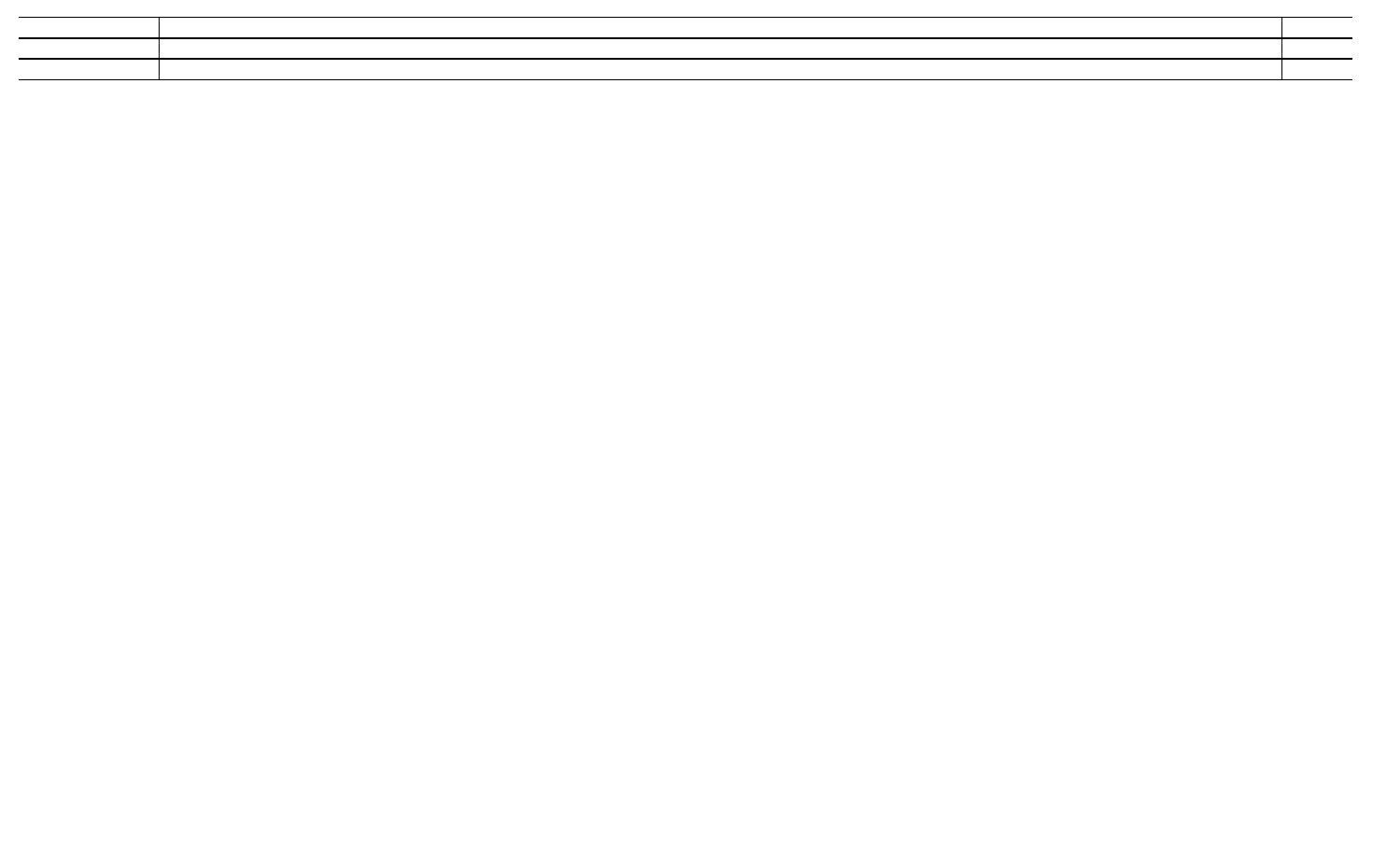| ,一个人的人都是一个人的人,而且,我们也不会不会不会。""我们,我们也不会不会不会不会不会不会。""我们,我们也不会不会不会不会。""我们,我们也不会不会不会不 |  |
|----------------------------------------------------------------------------------|--|
|                                                                                  |  |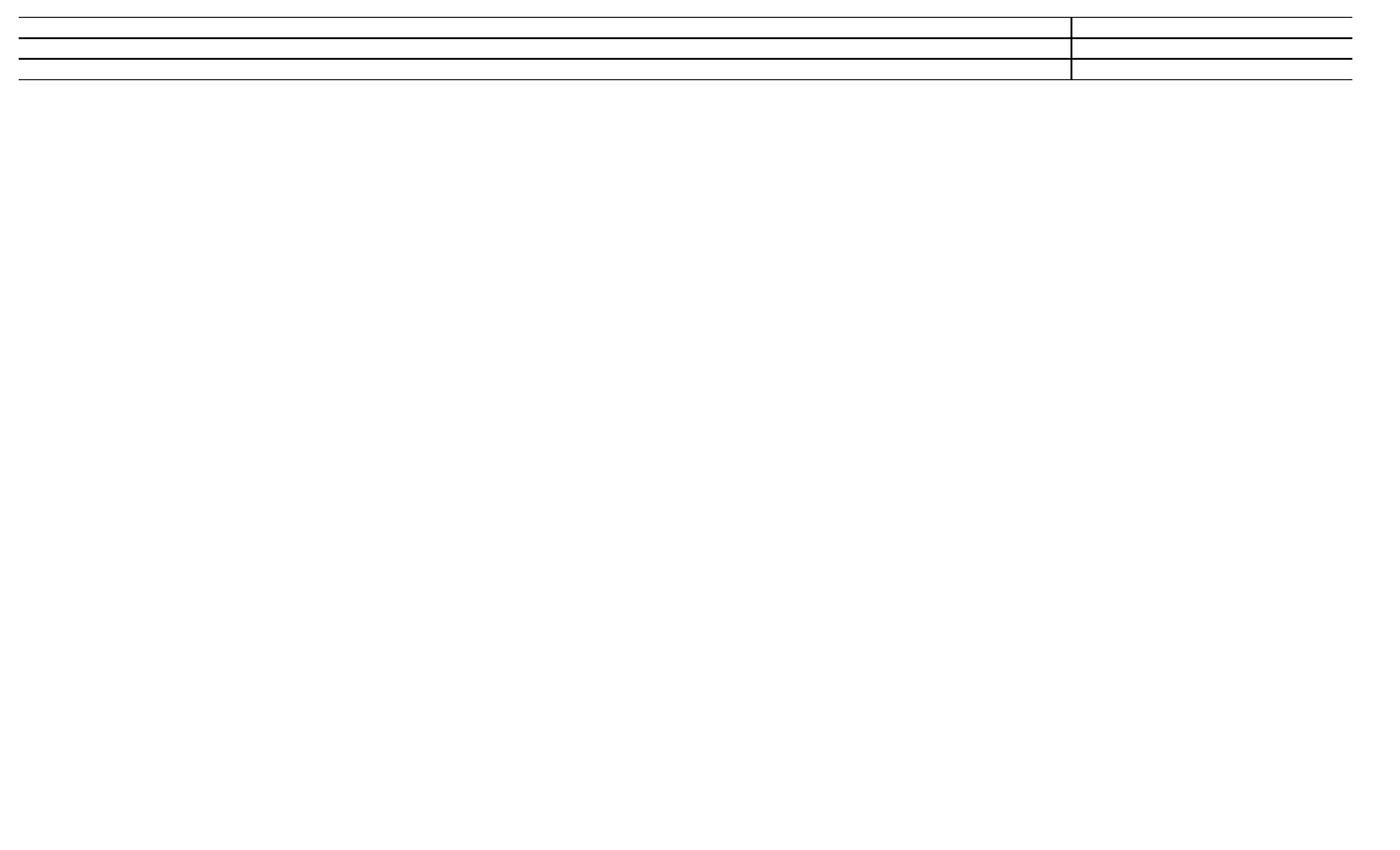| → 中国的 → 中国的 → 中国的 → 中国的 → 中国的 → 中国的 → 中国的 → 中国的 → 中国的 → 中国的 → 中国的 → 中国的 → 中国的 → 中国的 → 中国的 → 中国的 → 中国的 → 中国的 → 中国 |  |
|------------------------------------------------------------------------------------------------------------------|--|
|                                                                                                                  |  |
|                                                                                                                  |  |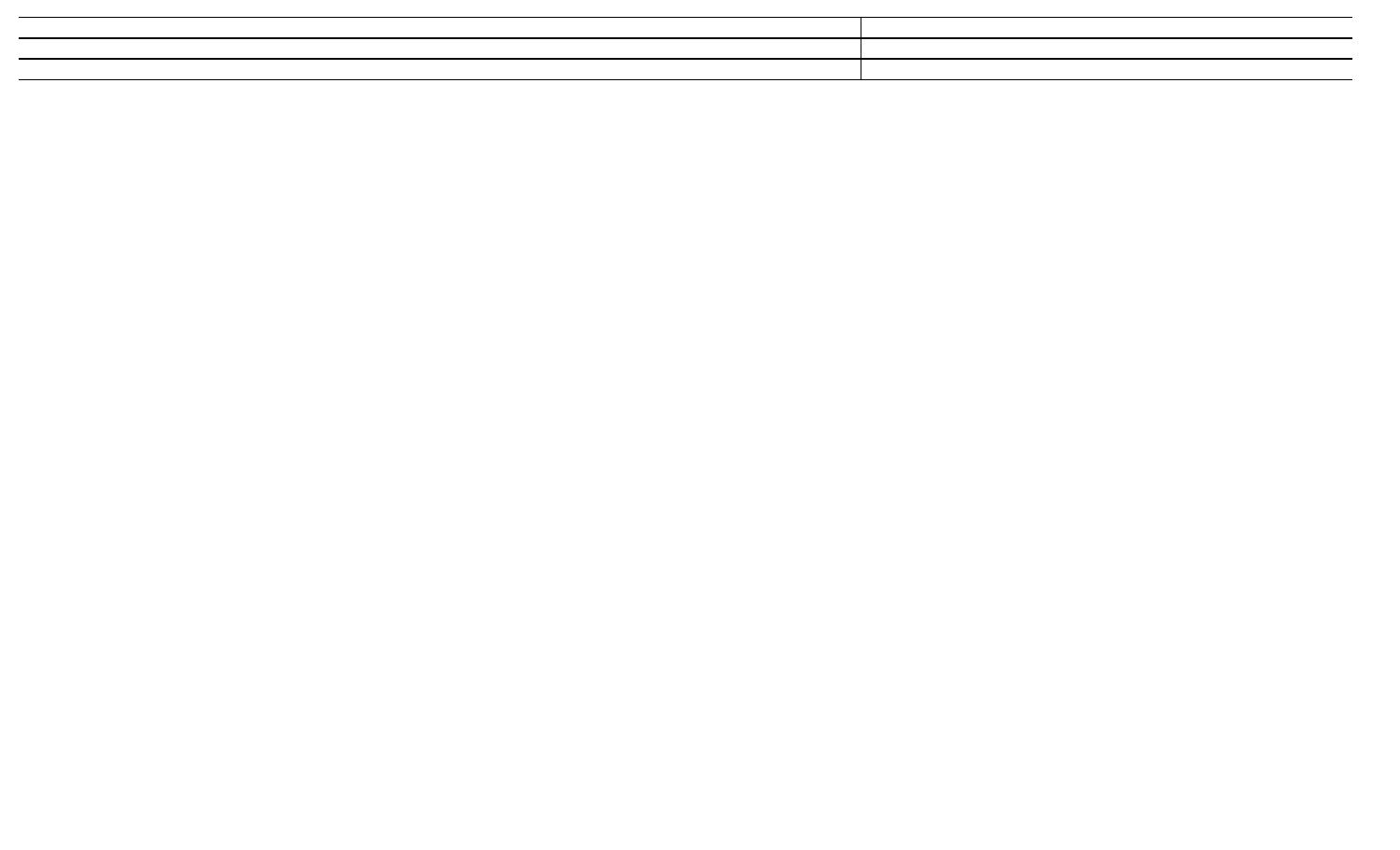| ,我们就会不会不会。""我们,我们就会不会不会不会,我们就会不会不会不会。""我们,我们就会不会不会不会。""我们,我们就会不会不会不会。""我们,我们就会不会 |                                                                                   |
|----------------------------------------------------------------------------------|-----------------------------------------------------------------------------------|
|                                                                                  | ,我们也不会不会不会。""我们的,我们也不会不会不会。""我们的,我们也不会不会不会不会。""我们的,我们也不会不会不会不会。""我们的,我们也不会不会不会不会  |
|                                                                                  | ,我们就会不会不会。""我们,我们就会不会不会,我们就会不会不会,我们就会不会不会。""我们,我们就会不会不会。""我们,我们就会不会不会不会。""我们,我们就会 |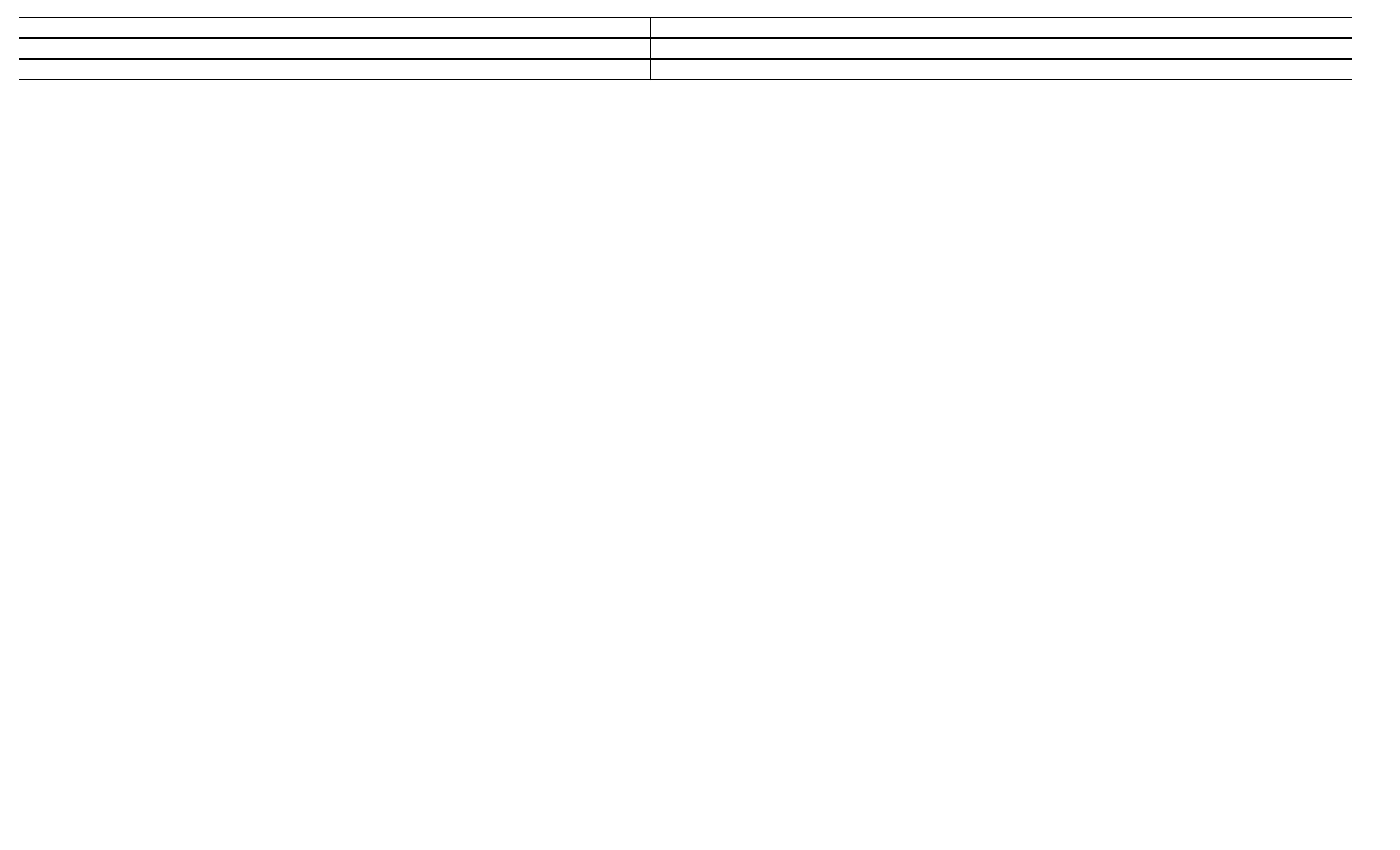| ,一个人都是一个人的人,我们就是一个人的人,我们就是一个人的人,我们就是一个人的人,我们就是一个人的人,我们就是一个人的人,我们就是一个人的人,我们就是一个人的<br>第一百一十一章 一个人的人,我们就是一个人的人,我们就是一个人的人,我们就是一个人的人,我们就是一个人的人,我们就是一个人的人,我们就是一个人的人,我们就是一个 |
|----------------------------------------------------------------------------------------------------------------------------------------------------------------------|
|                                                                                                                                                                      |
|                                                                                                                                                                      |
|                                                                                                                                                                      |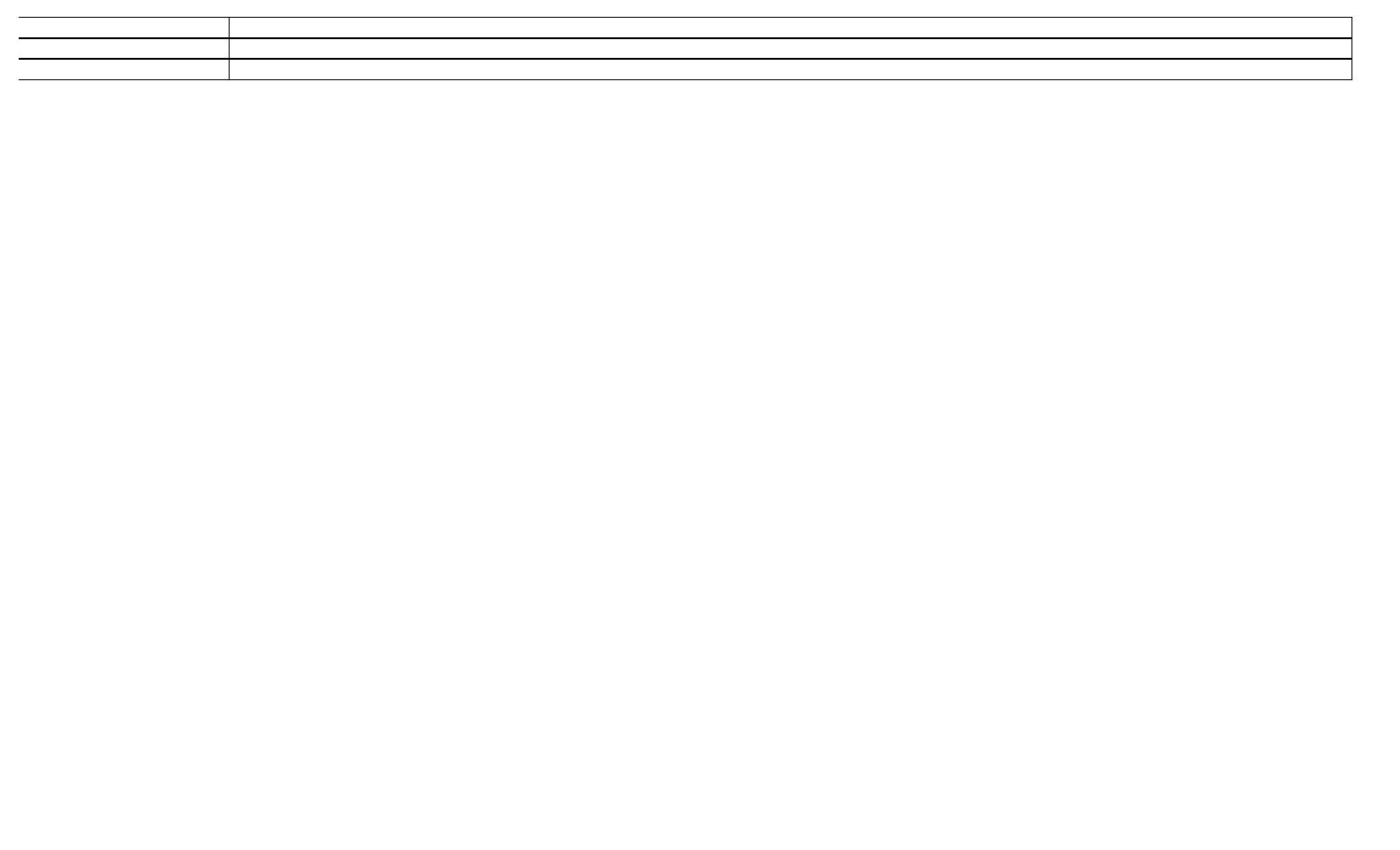| ,他们的人们就是一个人,他们的人们就是一个人,他们的人们,他们的人们就是一个人,他们的人们,他们的人们就是一个人,他们的人们,他们的人们,他们的人们,他们的人们,<br>第25章 我们的人们,他们的人们,他们的人们,他们的人们,他们的人们,他们的人们,他们的人们,他们的人们,他们的人们,他们的人们,他们的人们,他们的人们,他们的 |  |
|-----------------------------------------------------------------------------------------------------------------------------------------------------------------------|--|
| ,一个人都是一个人的人,而且,他们的人都是一个人,而且,他们的人都是一个人,而且,他们的人都是一个人,而且,他们的人都是一个人,而且,他们的人都是一个人,而且,他<br>第二百一十一章 一个人,他们的人都是一个人,他们的人都是一个人,他们的人都是一个人,他们的人都是一个人,他们的人都是一个人,他们的人都是一个人,他们的人都是一个 |  |
| ,一个人都是一个人的人,而且,他们的人都是一个人,他们的人都是一个人,他们的人都是一个人,他们的人都是一个人,他们的人都是一个人,他们的人都是一个人,他们的人都是                                                                                     |  |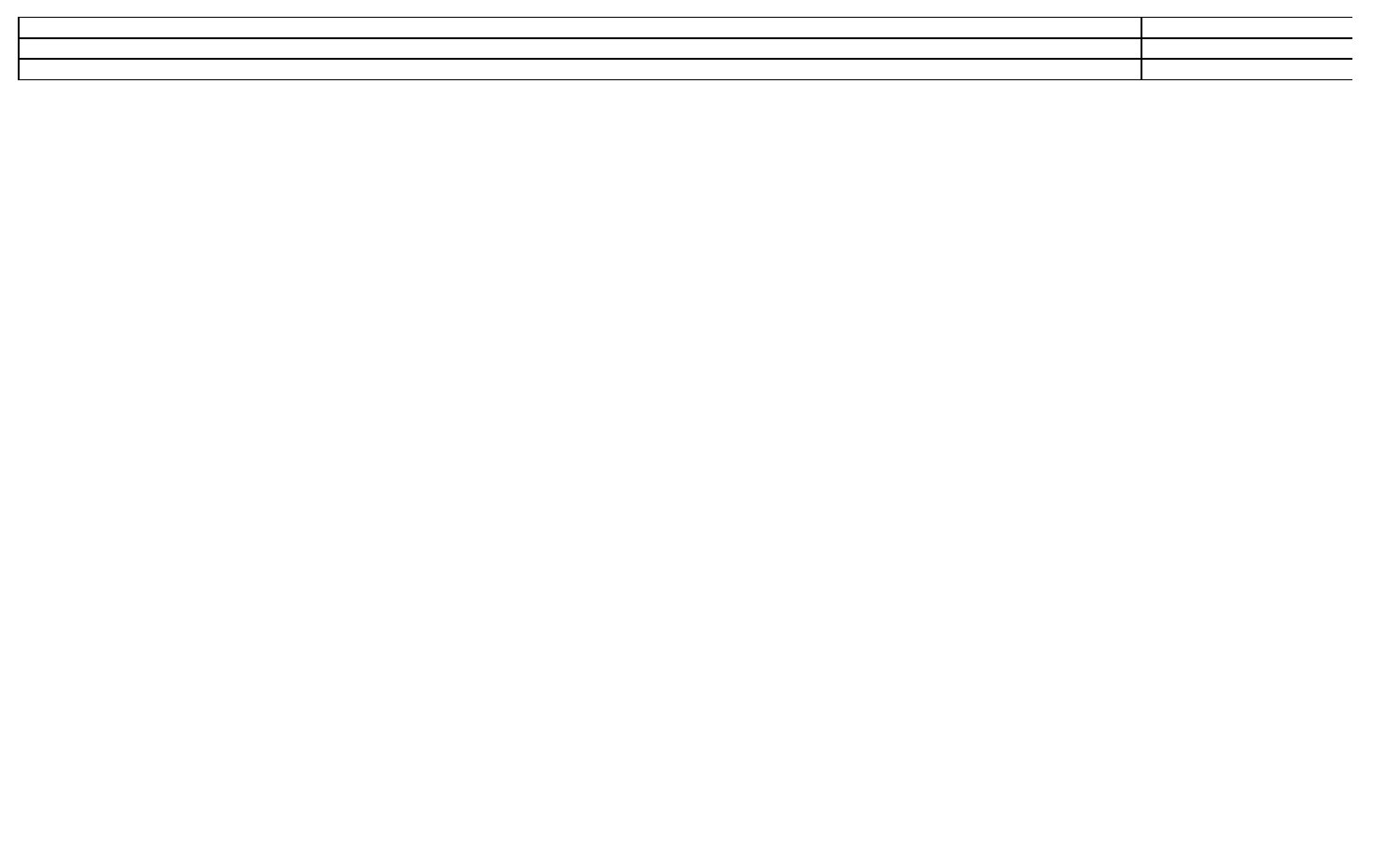| ,一个人都是一个人的人,而且,我们也不会不会不会。""我们,我们也不会不会不会不会不会不会不会不会。""我们,我们也不会不会不会不会不会不会不会不会。""我们,我<br>,他们的人们也不会不会。""我们的人们,我们也不会不会不会。""我们的人们,我们也不会不会不会。""我们的人们,我们也不会不会不会。""我们的人们,我们也不会不 |  |
|-----------------------------------------------------------------------------------------------------------------------------------------------------------------------|--|
| ,我们也不会不会不会。""我们的,我们也不会不会不会。""我们的,我们也不会不会不会不会。""我们的,我们也不会不会不会不会。""我们的,我们也不会不会不会不会                                                                                      |  |
|                                                                                                                                                                       |  |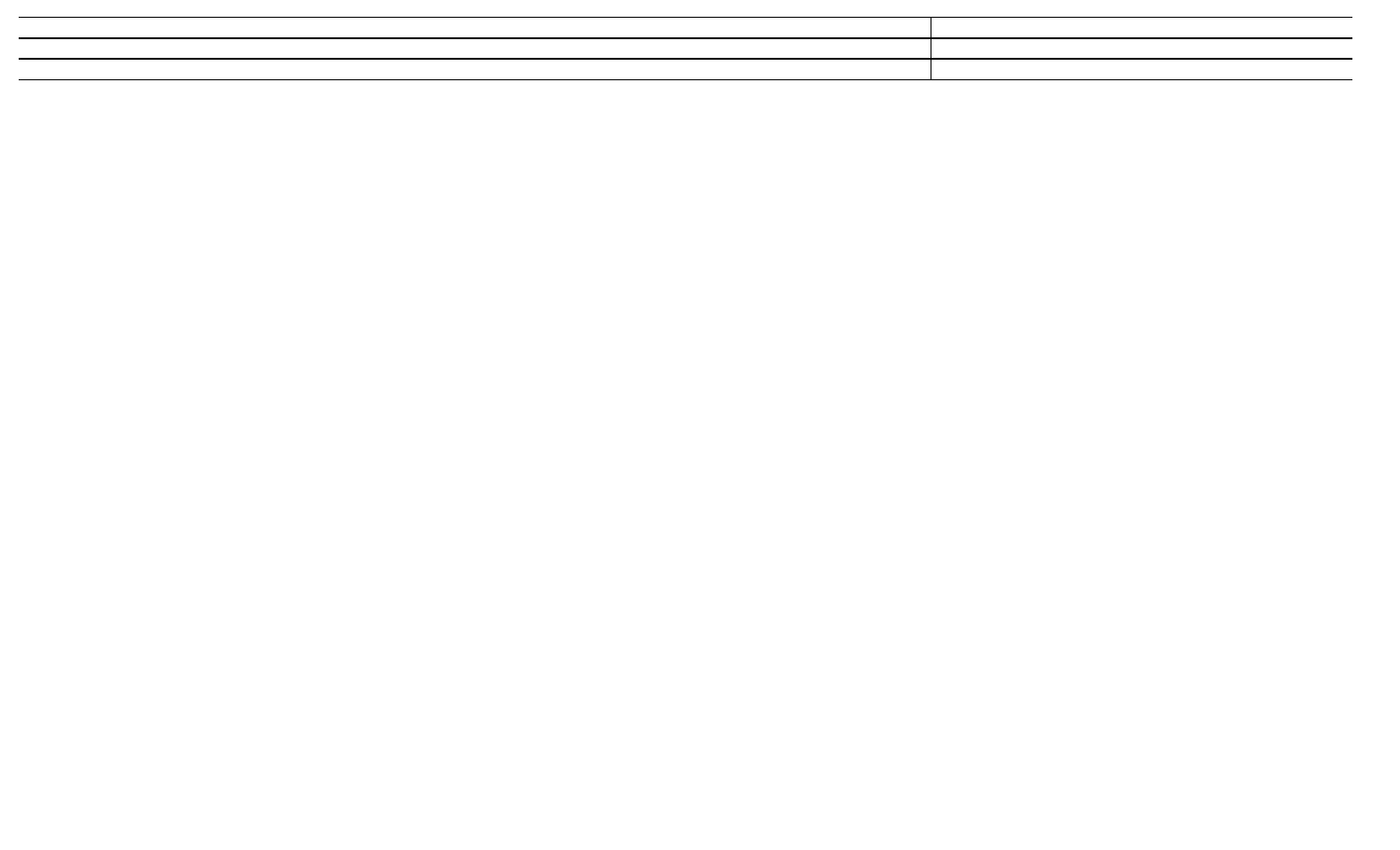| <u> 2001 - An t-An Aontaithe ann an t-Aontaithe ann an t-Aontaithe ann an t-Aontaithe ann an t-Aontaithe ann an t-</u> |
|------------------------------------------------------------------------------------------------------------------------|
|                                                                                                                        |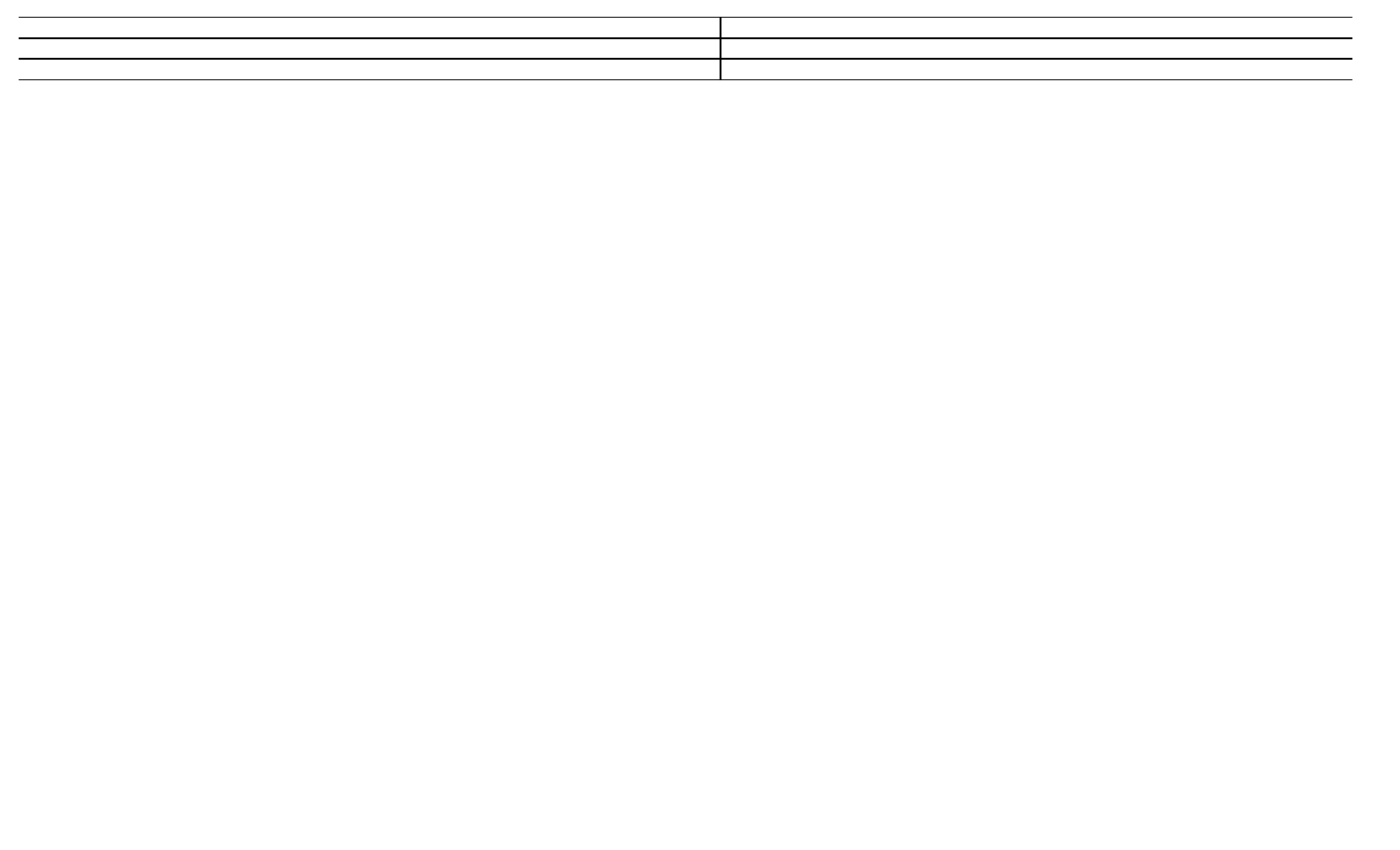| ,一个人都是一个人的人,而且,他们的人都是一个人,而且,他们的人都是一个人,而且,他们的人都是一个人,而且,他们的人都是一个人,而且,他们的人都是一个人,而且,他<br>第二十一章 一个人,他们的人都是一个人,他们的人都是一个人,他们的人都是一个人,他们的人都是一个人,他们的人都是一个人,他们的人都是一个人,他们的人都是一个人, | ,我们也不会不会。""我们的,我们也不会不会。""我们的,我们也不会不会不会。""我们的,我们也不会不会不会。""我们的,我们也不会不会不会。""我们的,我们也 |
|-----------------------------------------------------------------------------------------------------------------------------------------------------------------------|----------------------------------------------------------------------------------|
|                                                                                                                                                                       |                                                                                  |
|                                                                                                                                                                       |                                                                                  |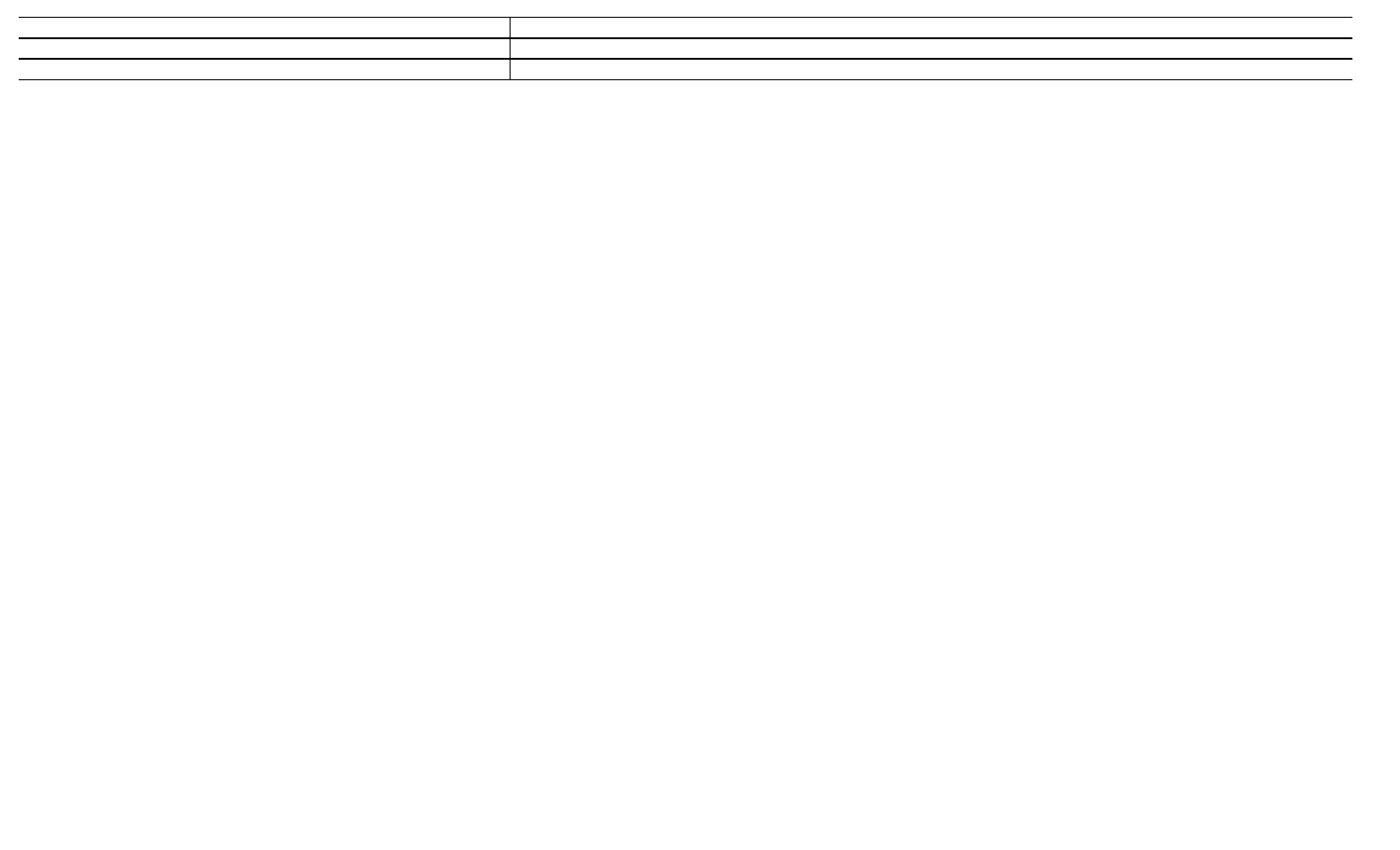| ,一个人的人都是一个人的人,而且,他们的人都是一个人的人,而且,他们的人都是一个人的人,而且,他们的人都是一个人的人,而且,他们的人都是一个人的人,而且,他们的人<br>第一百一十一章 一个人的人,他们的人都是一个人的人,他们的人都是一个人的人,他们的人都是一个人的人,他们的人都是一个人的人,他们的人都是一个人的人,他们的人都是<br>,我们就会不会不会。""我们,我们就会不会不会不会。""我们,我们就会不会不会不会不会不会。""我们,我们就会不会不会不会不会。""我们,我们就会不会不会不会不 |
|-----------------------------------------------------------------------------------------------------------------------------------------------------------------------------------------------------------------------------------------------------------|
| ,一个人都是一个人的人,而且,他们的人都是一个人,而且,他们的人都是一个人,而且,他们的人都是一个人,而且,他们的人都是一个人,而且,他们的人都是一个人,而且,他<br>第二十一章 一个人,他们的人都是一个人,他们的人都是一个人,他们的人都是一个人,他们的人都是一个人,他们的人都是一个人,他们的人都是一个人,他们的人都是一个人,                                                                                     |
|                                                                                                                                                                                                                                                           |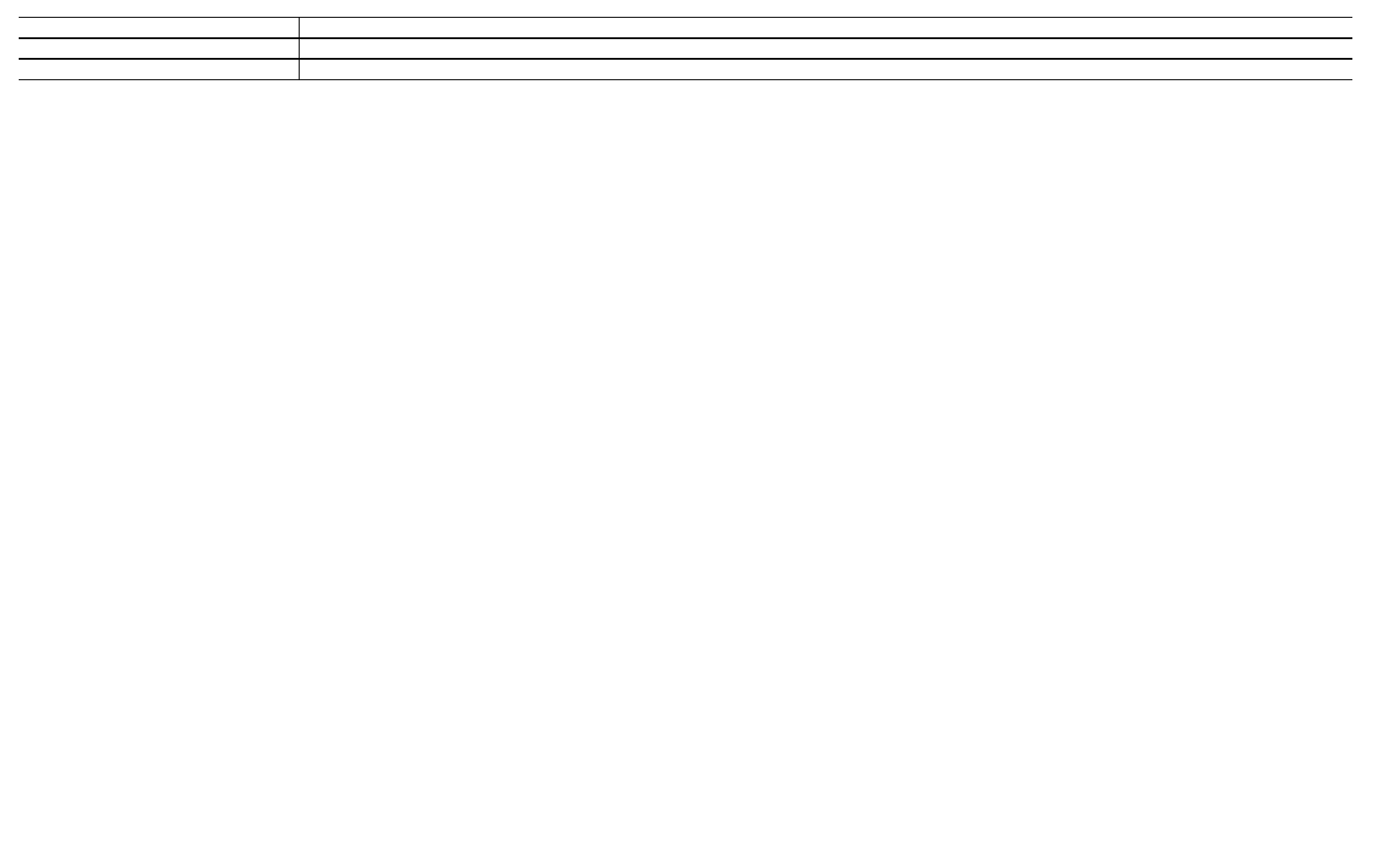| <u>та на представљен под податковата на представљен податковата на представљен податковата на представљен податк</u> |  |
|----------------------------------------------------------------------------------------------------------------------|--|
|                                                                                                                      |  |
| ,一个人都是一个人的人,一个人都是一个人的人,一个人都是一个人的人,一个人都是一个人的人,一个人都是一个人的人,一个人都是一个人的人,一个人都是一个人的人,一个人                                    |  |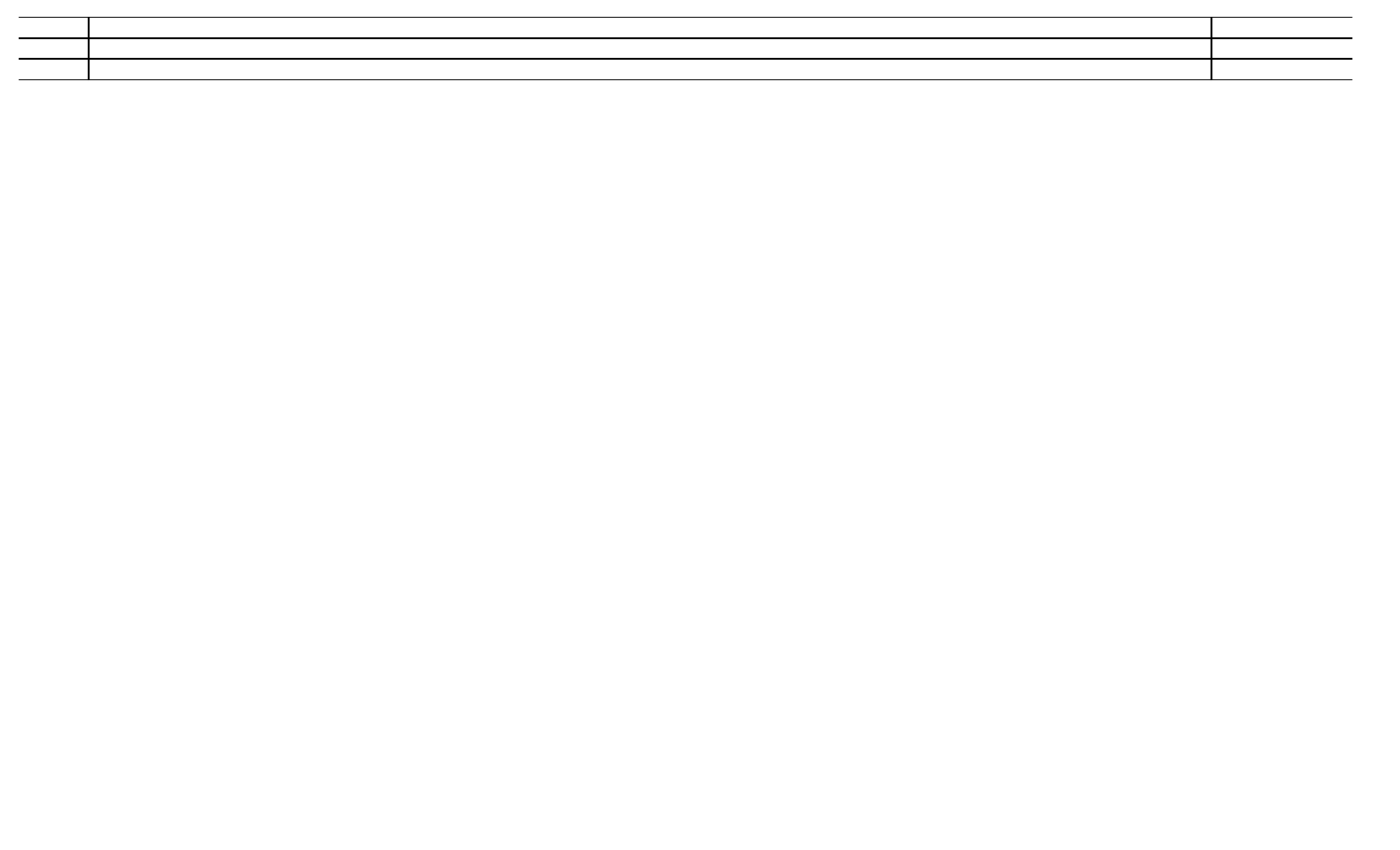| ,一个人都是一个人的人,一个人都是一个人的人,一个人都是一个人的人,一个人都是一个人的人,一个人都是一个人的人,一个人都是一个人的人,一个人都是一个人的人,一个人<br>→ South State State State State State State State State State State State State State State State State State State State State State State State State State State State State State State State State State State State St |  |
|-------------------------------------------------------------------------------------------------------------------------------------------------------------------------------------------------------------------------------------------------------------------------------------------------------------------|--|
| ,一个人的人都是一个人的人,而且,他们的人都是不是一个人的人,而且,他们的人都是不是一个人的人,而且,他们的人都是不是一个人的人,而且,他们的人都是不是一个人的<br>第一百一十一章 一个人的人,他们的人都是不是一个人的人,他们的人都是不是一个人的人,他们的人都是不是一个人的人,他们的人都是不是一个人的人,他们的人都是不是一个                                                                                                                                              |  |
| ,我们也不会不会不会。""我们的,我们也不会不会不会。""我们的,我们也不会不会不会不会不会。""我们的,我们也不会不会不会不会。""我们的,我们也不会不会不会<br>第二百一章 第二百一章 第二百一章 第二百一章 第二百一章 第二百一章 第二百一章 第二百一章 第二百一章 第二百一章 第二百一章 第二百一章 第二百一章 第二                                                                                                                                              |  |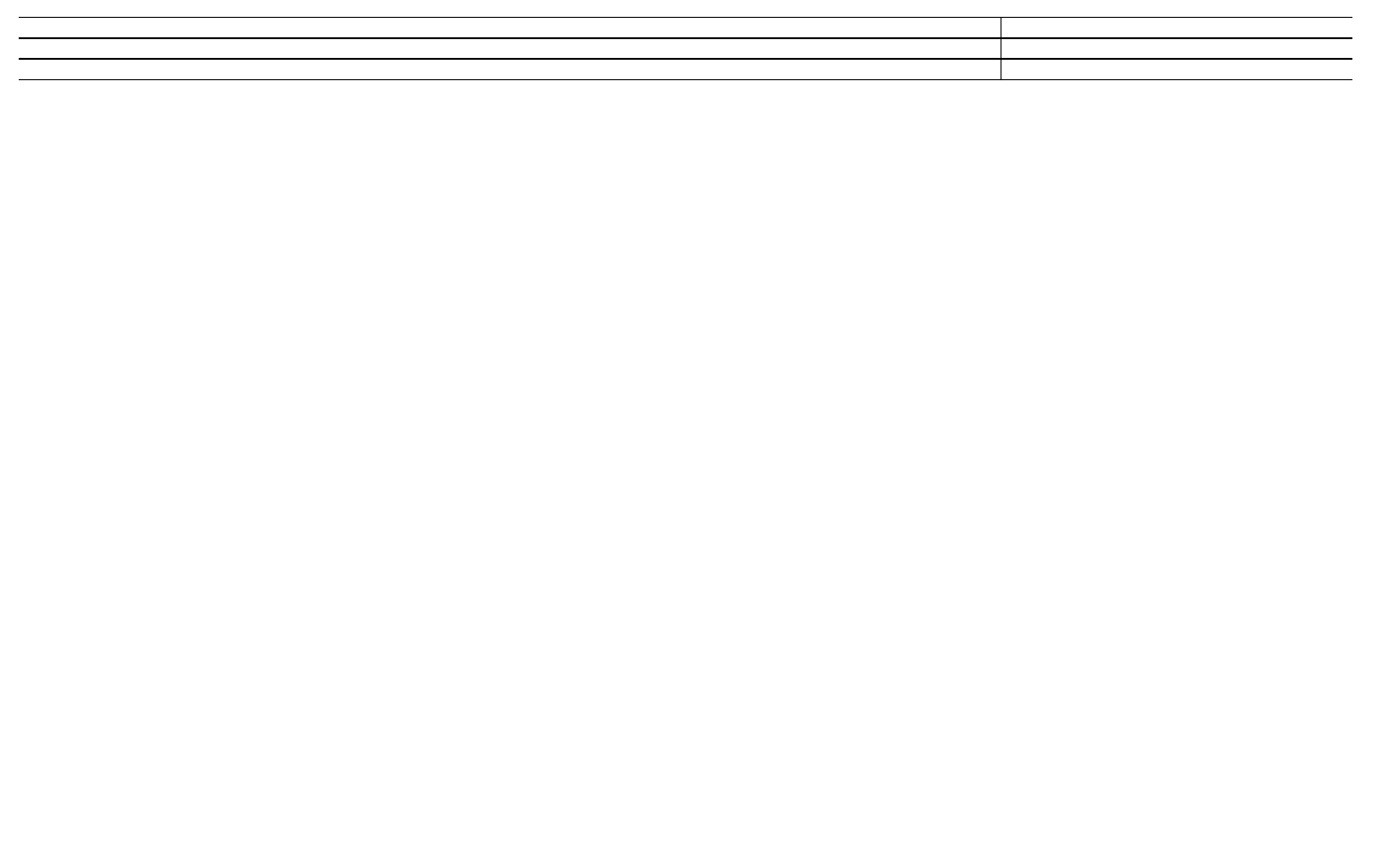| ,一个人都是一个人的人,而且,他们的人都是一个人,而且,他们的人都是一个人,而且,他们的人都是一个人,而且,他们的人都是一个人,而且,他们的人都是一个人,而且,他<br>第二十二章 第二十二章 第二十二章 第二十二章 第二十二章 第二十二章 第二十二章 第二十二章 第二十二章 第二十二章 第二十二章 第二十二章 第二十二章 第二十 |  |
|------------------------------------------------------------------------------------------------------------------------------------------------------------------------|--|
|                                                                                                                                                                        |  |
| ,一个人的人都是一个人的人,而且,他们的人都是一个人的人,而且,他们的人都是一个人的人,而且,他们的人都是一个人的人,而且,他们的人都是一个人的人,而且,他们的人                                                                                      |  |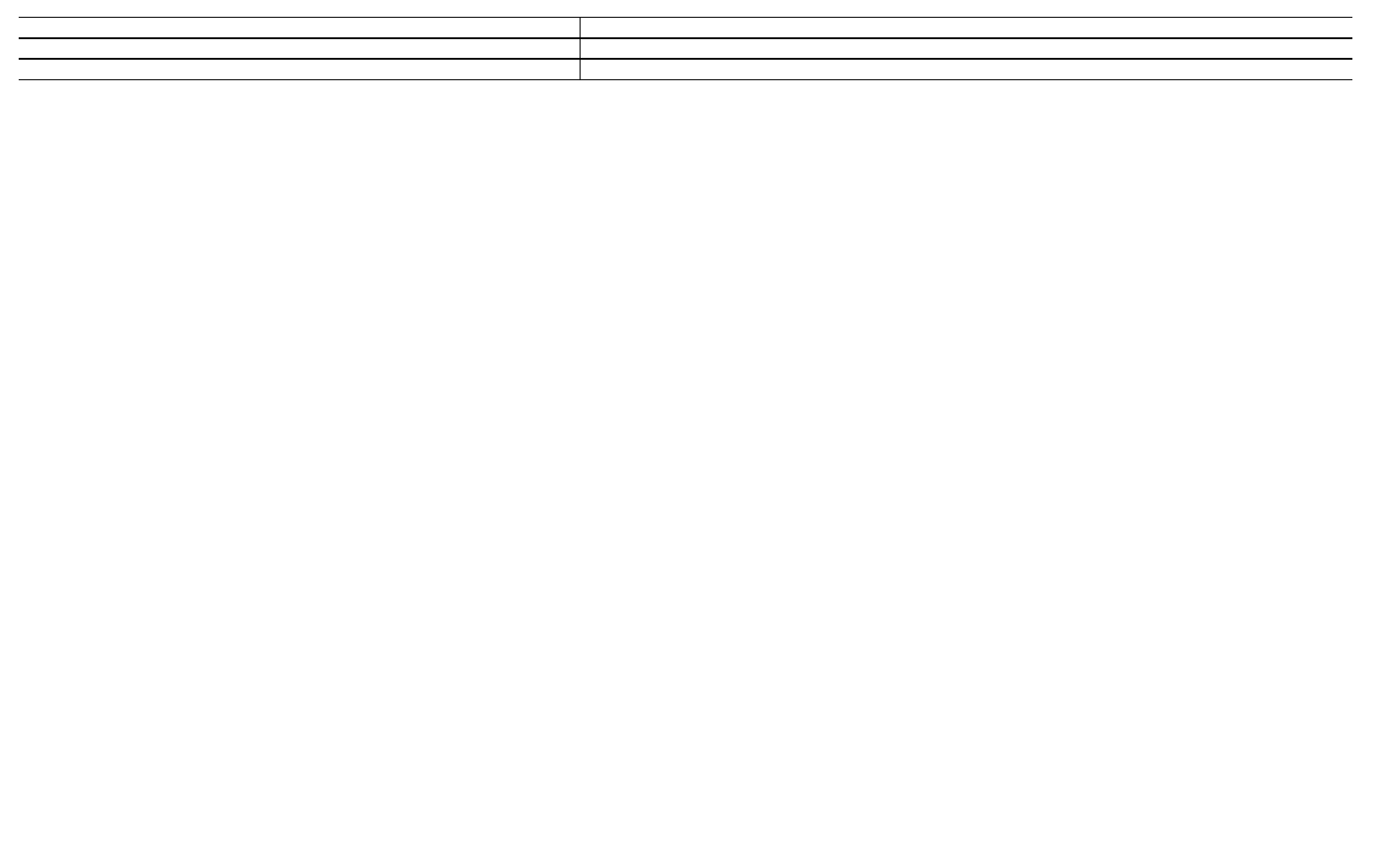| ,我们就会不会不会。""我们,我们也不会不会不会。""我们,我们也不会不会不会不会不会不会。""我们,我们也不会不会不会不会。""我们,我们也不会不会不会不会不  |
|-----------------------------------------------------------------------------------|
| ,一个人都是一个人的人,一个人都是一个人的人,一个人都是一个人的人,一个人都是一个人的人,一个人都是一个人的人,一个人都是一个人的人,一个人都是一个人的人,一个人 |
|                                                                                   |
| ,一个人都是一个人的人,而且,我们也不会不会不会。""我们,我们也不会不会不会不会不会不会不会。""我们,我们也不会不会不会不会不会不会不会不会。""我们,我们  |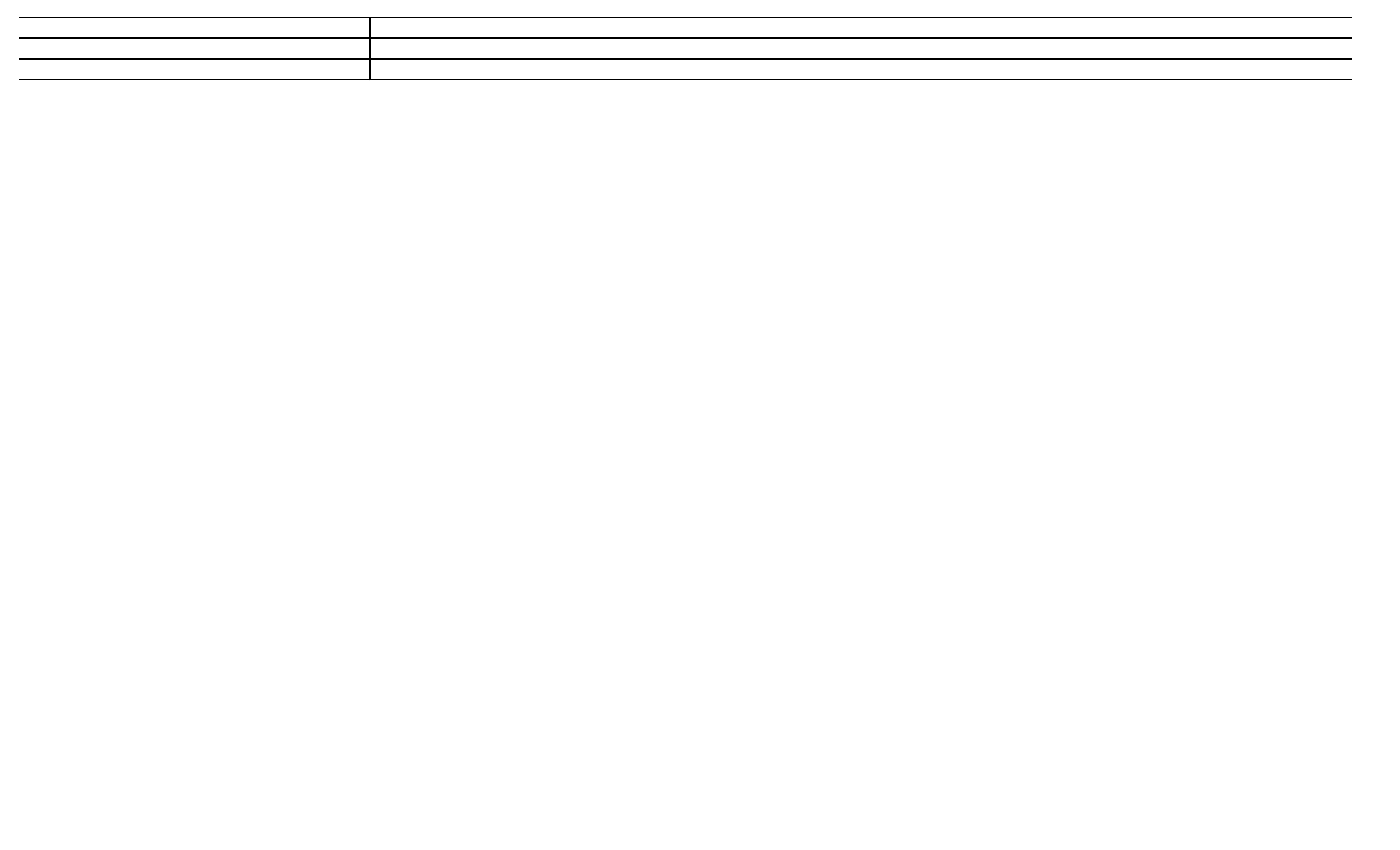| ,一个人都是一个人的人,一个人都是一个人的人,一个人都是一个人的人,一个人都是一个人的人,一个人都是一个人的人,一个人都是一个人的人,一个人都是一个人的人,一个人<br>第二十一章 一个人的人,一个人的人都是一个人的人,一个人的人都是一个人的人,一个人的人都是一个人的人,一个人的人都是一个人的人,一个人的人都是一个人的人,一个人<br>,一个人都是一个人的人,一个人都是一个人的人,一个人都是一个人的人,一个人都是一个人的人,一个人都是一个人的人,一个人都是一个人的人,一个人都是一个人的人,一个人<br>第二十一章 一个人的人,一个人都是一个人的人,一个人都是一个人的人,一个人都是一个人的人,一个人都是一个人的人,一个人都是一个人的人,一个人都是一个人的人,一个 |  |
|------------------------------------------------------------------------------------------------------------------------------------------------------------------------------------------------------------------------------------------------------------------------------------------------------------------------------------------------|--|
| ,一个人的人都是一个人的人,而且,他们的人都是一个人的人,而且,他们的人都是一个人的人,而且,他们的人都是一个人的人,而且,他们的人都是一个人的人,而且,他们的<br>第一百一十一章 一个人的人,他们的人都是一个人的人,他们的人都是一个人的人,他们的人都是一个人的人,他们的人都是一个人的人,他们的人都是一个人的人,他们的人都是                                                                                                                                                                           |  |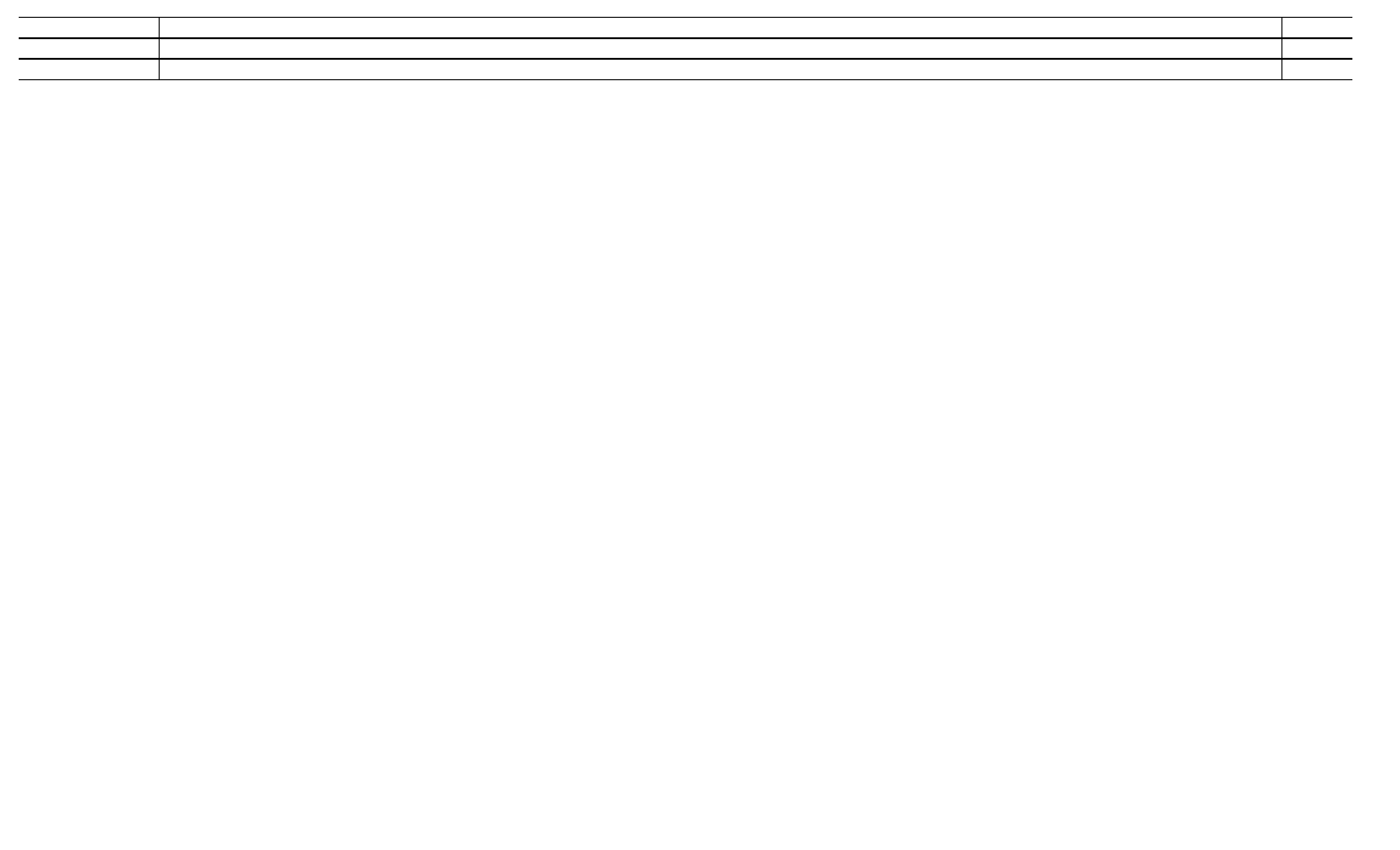| ,一个人的人都是一个人的人,而且,我们也不会不会不会。""我们,我们也不会不会不会不会不会不会。""我们,我们也不会不会不会不会。""我们,我们也不会不会不会不 |  |
|----------------------------------------------------------------------------------|--|
|                                                                                  |  |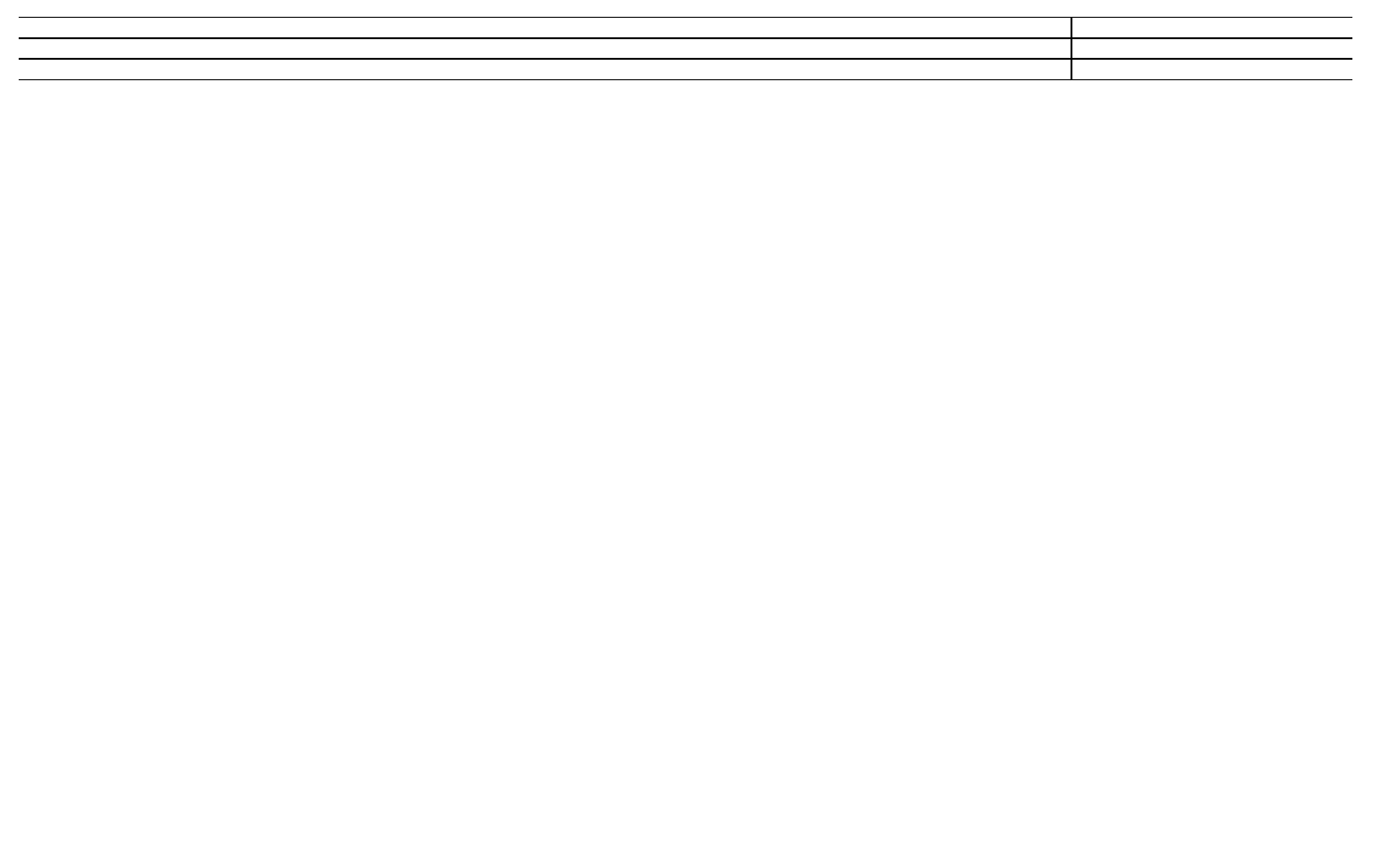| → 中国的 → 中国的 → 中国的 → 中国的 → 中国的 → 中国的 → 中国的 → 中国的 → 中国的 → 中国的 → 中国的 → 中国的 → 中国的 → 中国的 → 中国的 → 中国的 → 中国的 → 中国的 → 中国 |  |
|------------------------------------------------------------------------------------------------------------------|--|
|                                                                                                                  |  |
|                                                                                                                  |  |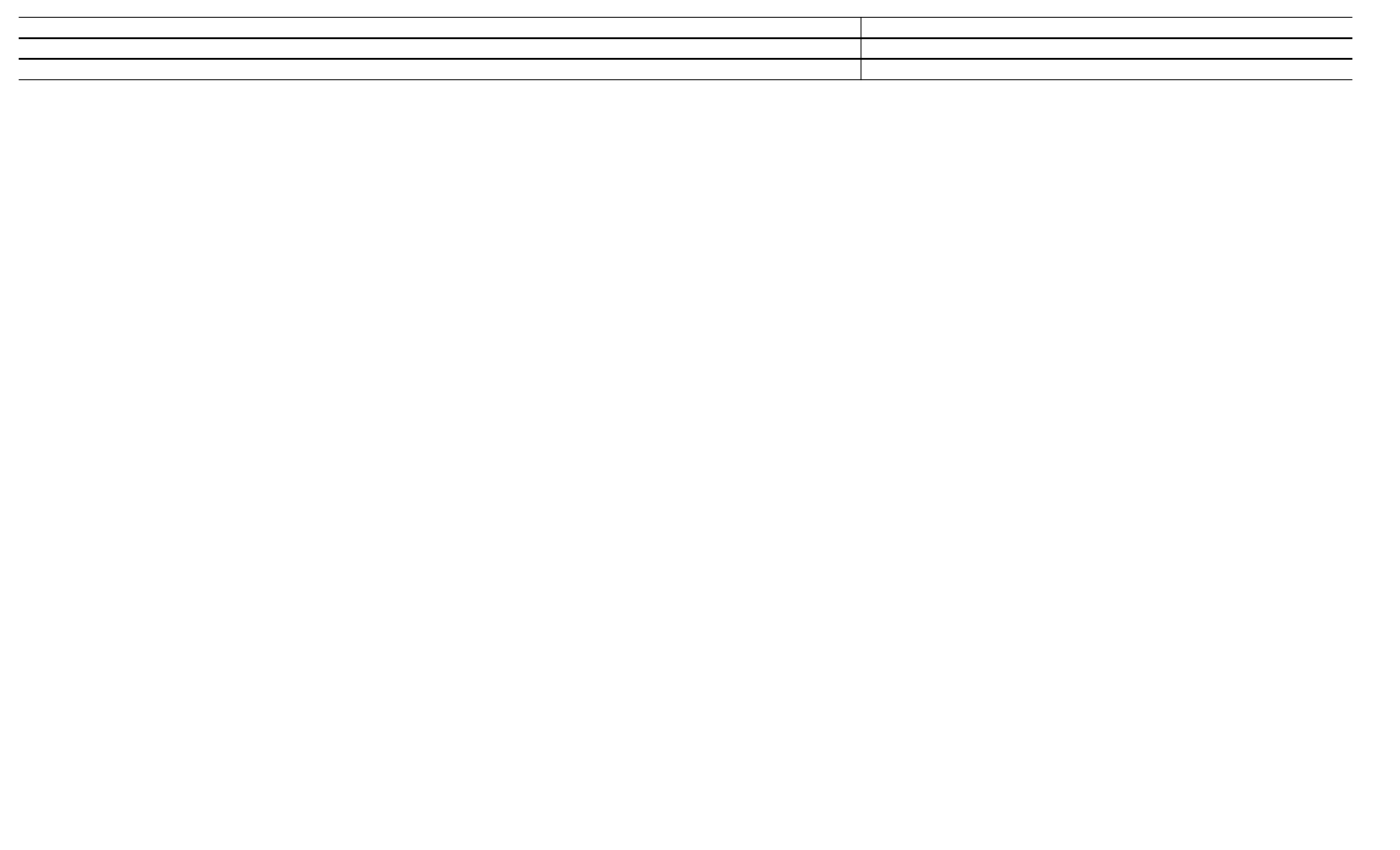| ,我们就会不会不会。""我们,我们就会不会不会不会,我们就会不会不会不会。""我们,我们就会不会不会不会。""我们,我们就会不会不会不会。""我们,我们就会不会 |                                                                                   |
|----------------------------------------------------------------------------------|-----------------------------------------------------------------------------------|
|                                                                                  | ,我们也不会不会不会。""我们的,我们也不会不会不会。""我们的,我们也不会不会不会不会。""我们的,我们也不会不会不会不会。""我们的,我们也不会不会不会不会  |
|                                                                                  | ,我们就会不会不会。""我们,我们就会不会不会,我们就会不会不会,我们就会不会不会。""我们,我们就会不会不会。""我们,我们就会不会不会不会。""我们,我们就会 |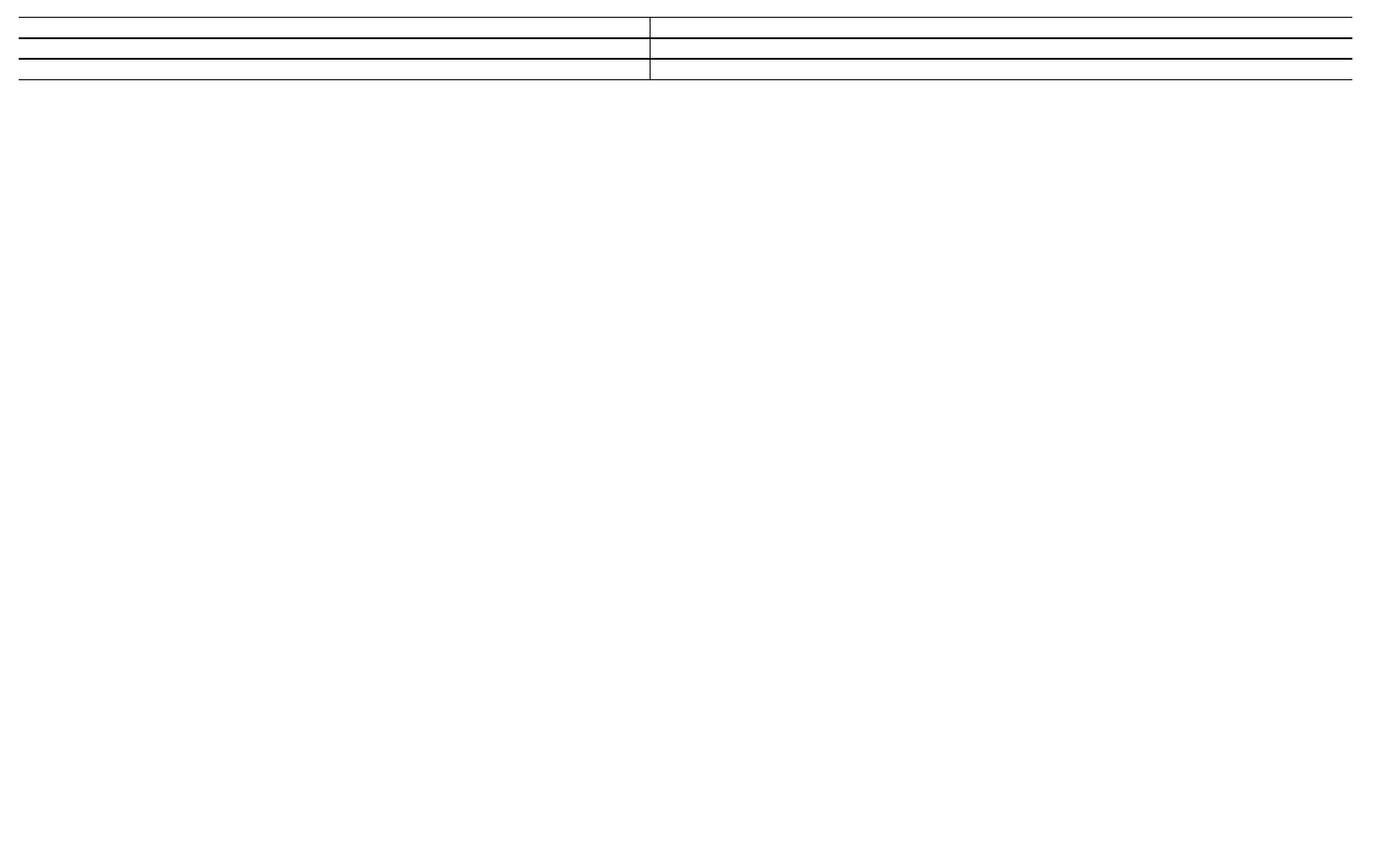| ,一个人都是一个人的人,我们就是一个人的人,我们就是一个人的人,我们就是一个人的人,我们就是一个人的人,我们就是一个人的人,我们就是一个人的人,我们就是一个人的<br>第一百一十一章 一个人的人,我们就是一个人的人,我们就是一个人的人,我们就是一个人的人,我们就是一个人的人,我们就是一个人的人,我们就是一个人的人,我们就是一个 |
|----------------------------------------------------------------------------------------------------------------------------------------------------------------------|
|                                                                                                                                                                      |
|                                                                                                                                                                      |
|                                                                                                                                                                      |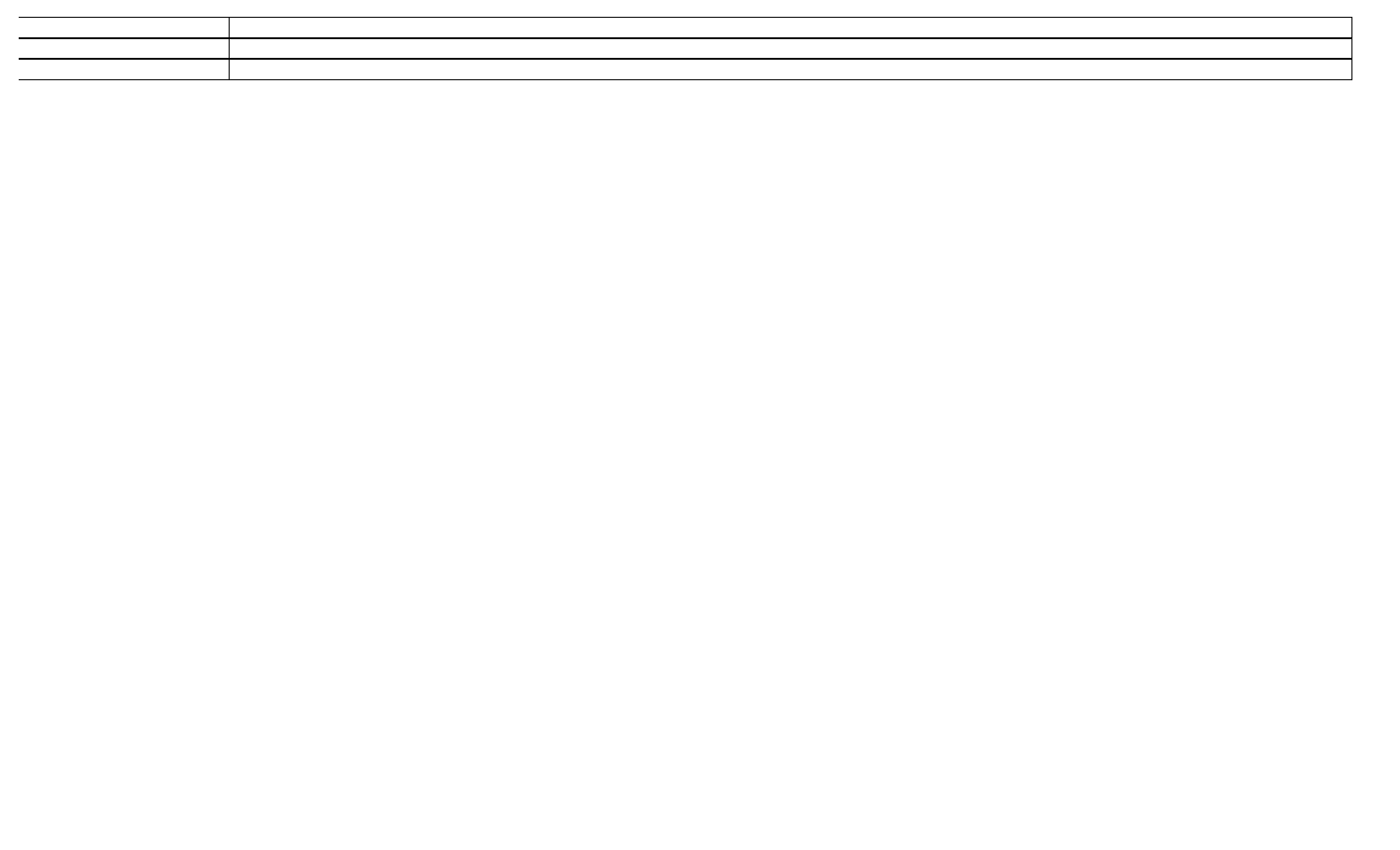| ,他们的人们就是一个人,他们的人们就是一个人,他们的人们,他们的人们就是一个人,他们的人们,他们的人们就是一个人,他们的人们,他们的人们,他们的人们,他们的人们,<br>第25章 我们的人们,他们的人们,他们的人们,他们的人们,他们的人们,他们的人们,他们的人们,他们的人们,他们的人们,他们的人们,他们的人们,他们的人们,他们的 |  |
|-----------------------------------------------------------------------------------------------------------------------------------------------------------------------|--|
| ,一个人都是一个人的人,而且,他们的人都是一个人,而且,他们的人都是一个人,而且,他们的人都是一个人,而且,他们的人都是一个人,而且,他们的人都是一个人,而且,他<br>第二百一十一章 一个人,他们的人都是一个人,他们的人都是一个人,他们的人都是一个人,他们的人都是一个人,他们的人都是一个人,他们的人都是一个人,他们的人都是一个 |  |
| ,一个人都是一个人的人,而且,他们的人都是一个人,他们的人都是一个人,他们的人都是一个人,他们的人都是一个人,他们的人都是一个人,他们的人都是一个人,他们的人都是                                                                                     |  |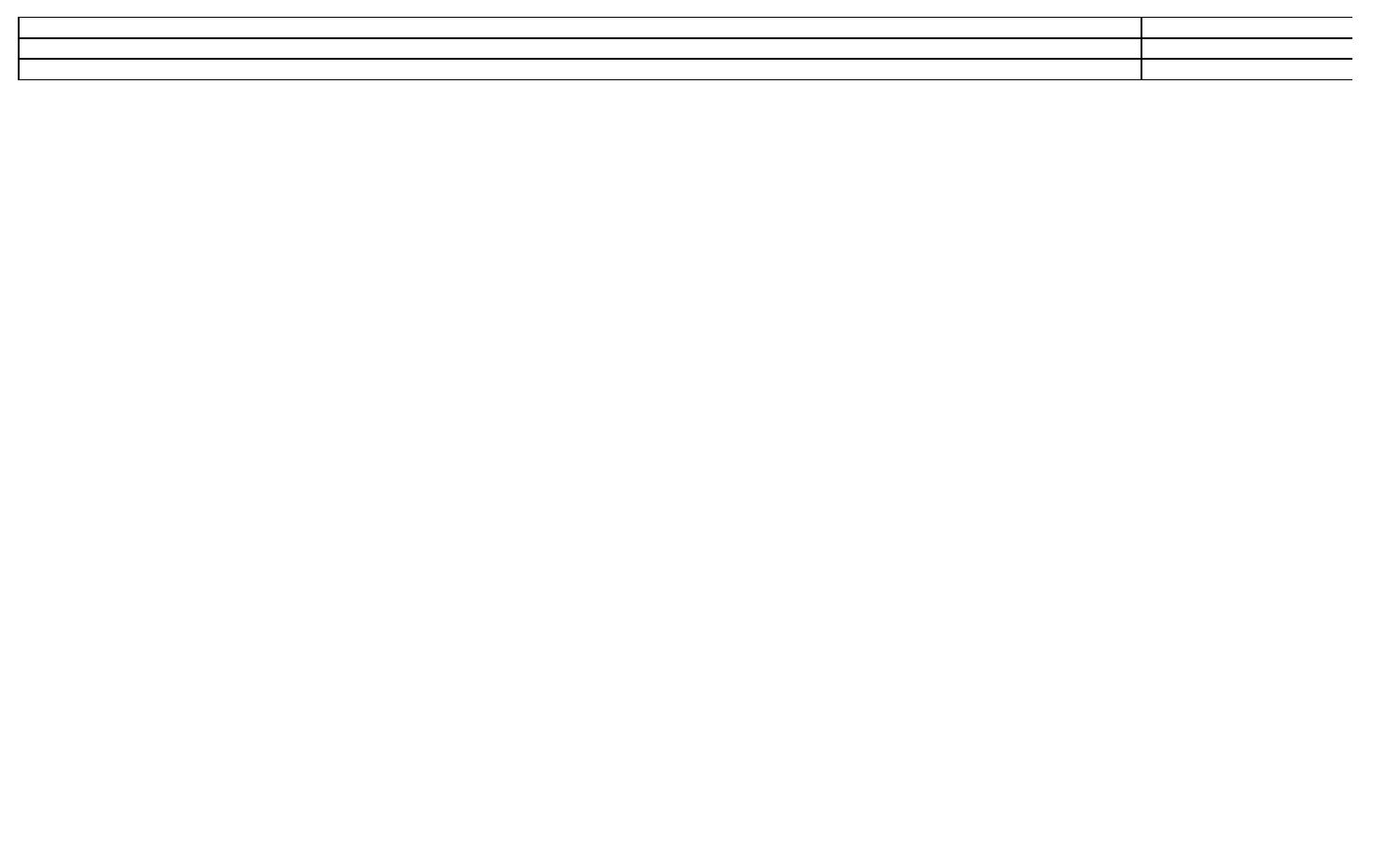| ,一个人都是一个人的人,而且,我们也不会不会不会。""我们,我们也不会不会不会不会不会不会不会不会。""我们,我们也不会不会不会不会不会不会不会不会。""我们,我<br>,他们的人们也不会不会。""我们的人们,我们也不会不会不会。""我们的人们,我们也不会不会不会。""我们的人们,我们也不会不会不会。""我们的人们,我们也不会不 |  |
|-----------------------------------------------------------------------------------------------------------------------------------------------------------------------|--|
| ,我们也不会不会不会。""我们的,我们也不会不会不会。""我们的,我们也不会不会不会不会。""我们的,我们也不会不会不会不会。""我们的,我们也不会不会不会不会                                                                                      |  |
|                                                                                                                                                                       |  |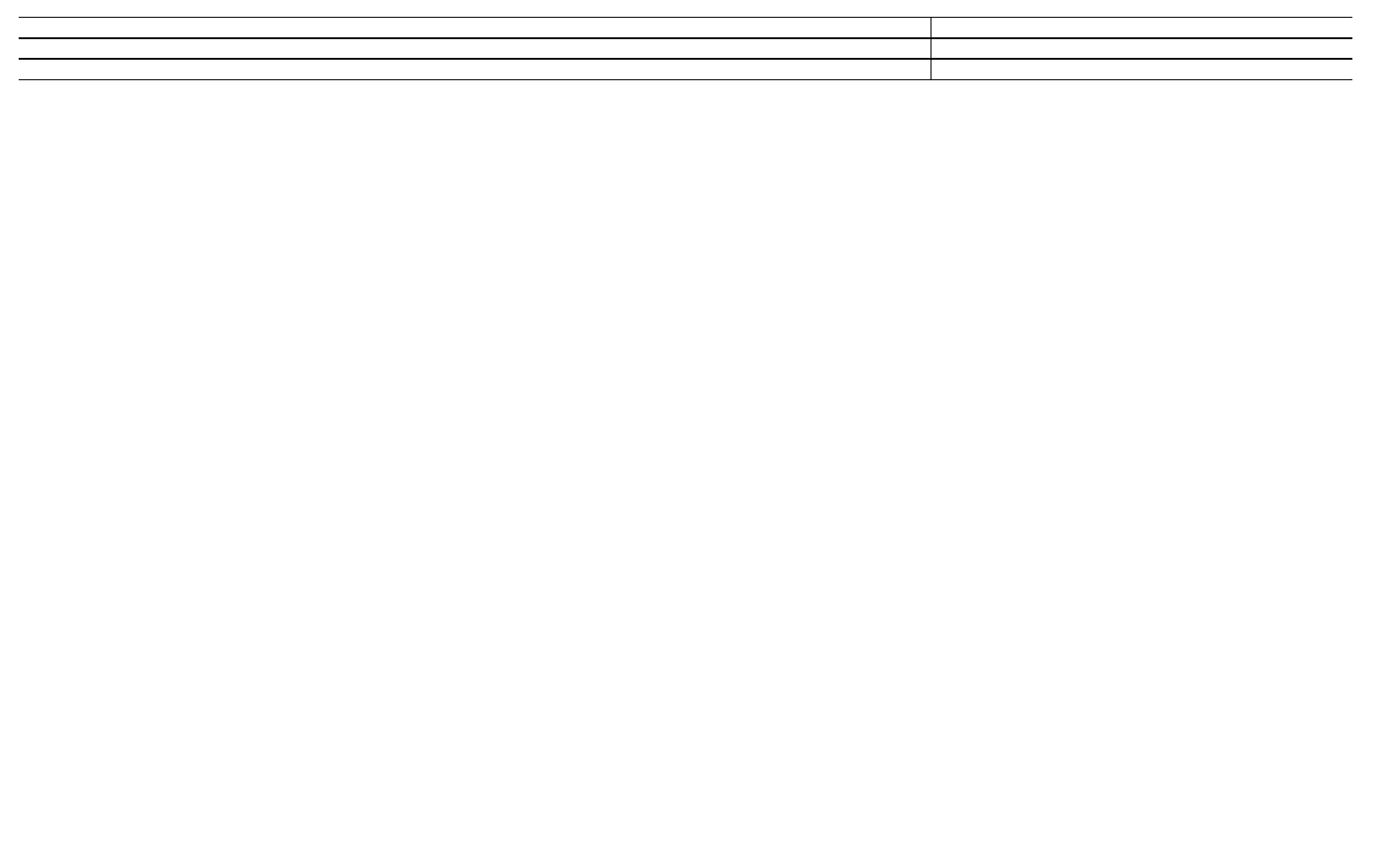| <u> 2001 - An t-An Aontaithe ann an t-Aontaithe ann an t-Aontaithe ann an t-Aontaithe ann an t-Aontaithe ann an t-</u> |
|------------------------------------------------------------------------------------------------------------------------|
|                                                                                                                        |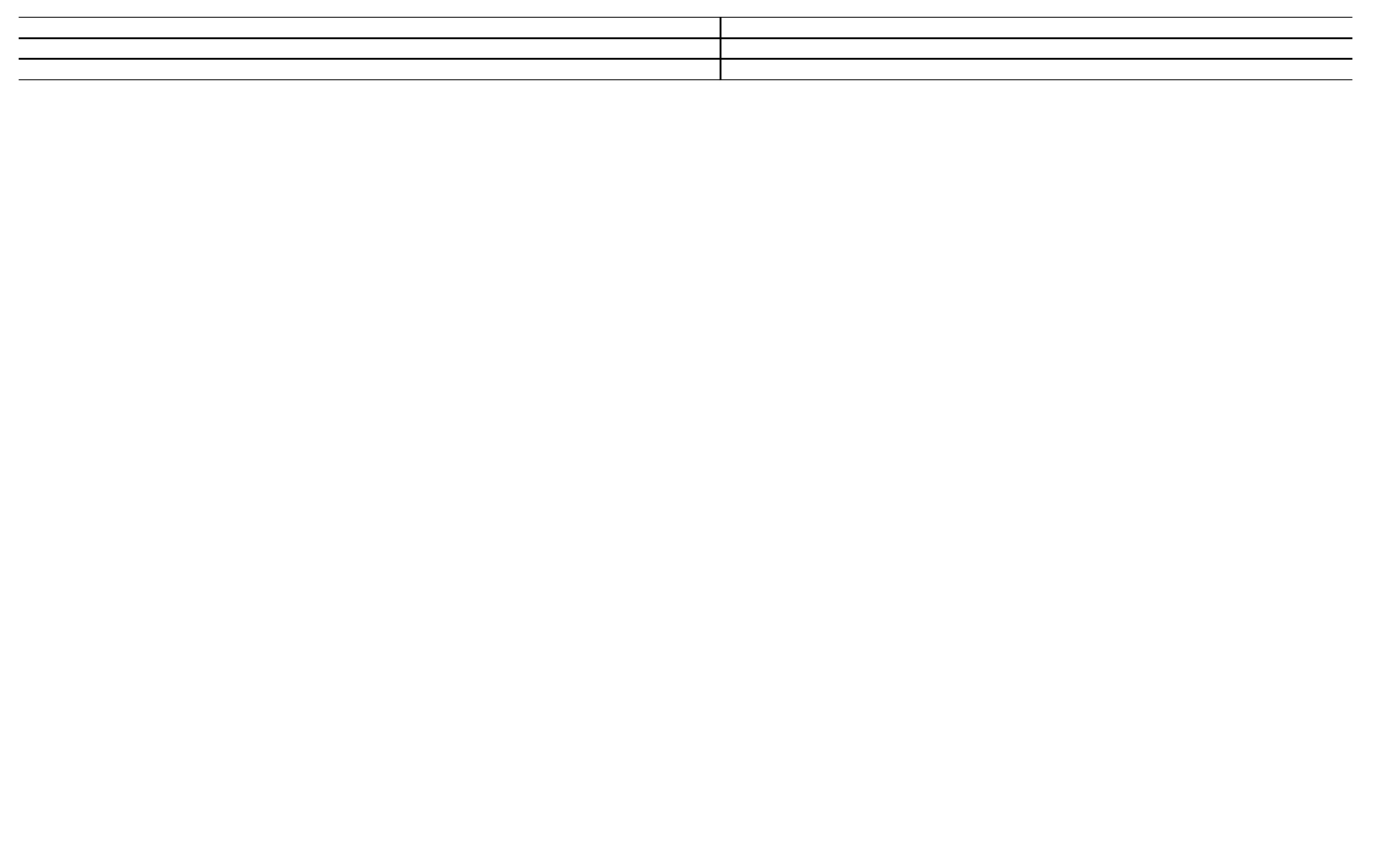| ,一个人都是一个人的人,而且,他们的人都是一个人,而且,他们的人都是一个人,而且,他们的人都是一个人,而且,他们的人都是一个人,而且,他们的人都是一个人,而且,他<br>第二十一章 一个人,他们的人都是一个人,他们的人都是一个人,他们的人都是一个人,他们的人都是一个人,他们的人都是一个人,他们的人都是一个人,他们的人都是一个人, | ,我们也不会不会。""我们的,我们也不会不会。""我们的,我们也不会不会不会。""我们的,我们也不会不会不会。""我们的,我们也不会不会不会。""我们的,我们也 |
|-----------------------------------------------------------------------------------------------------------------------------------------------------------------------|----------------------------------------------------------------------------------|
|                                                                                                                                                                       |                                                                                  |
|                                                                                                                                                                       |                                                                                  |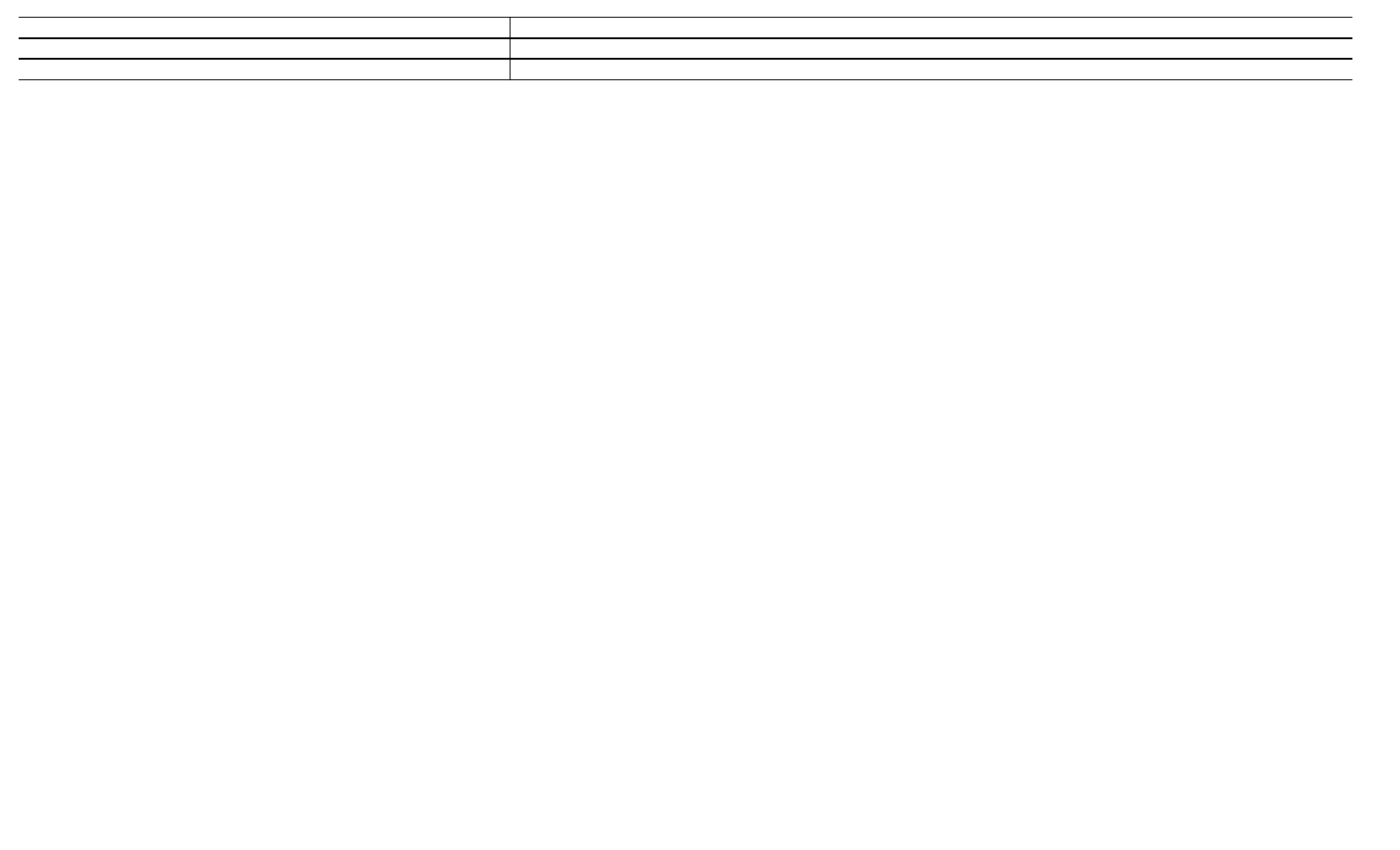| ,一个人的人都是一个人的人,而且,他们的人都是一个人的人,而且,他们的人都是一个人的人,而且,他们的人都是一个人的人,而且,他们的人都是一个人的人,而且,他们的人<br>第一百一十一章 一个人的人,他们的人都是一个人的人,他们的人都是一个人的人,他们的人都是一个人的人,他们的人都是一个人的人,他们的人都是一个人的人,他们的人都是 |
|-----------------------------------------------------------------------------------------------------------------------------------------------------------------------|
| ,一个人都是一个人的人,而且,他们的人都是一个人,而且,他们的人都是一个人,而且,他们的人都是一个人,而且,他们的人都是一个人,而且,他们的人都是一个人,而且,他<br>第二十一章 一个人,他们的人都是一个人,他们的人都是一个人,他们的人都是一个人,他们的人都是一个人,他们的人都是一个人,他们的人都是一个人,他们的人都是一个人, |
|                                                                                                                                                                       |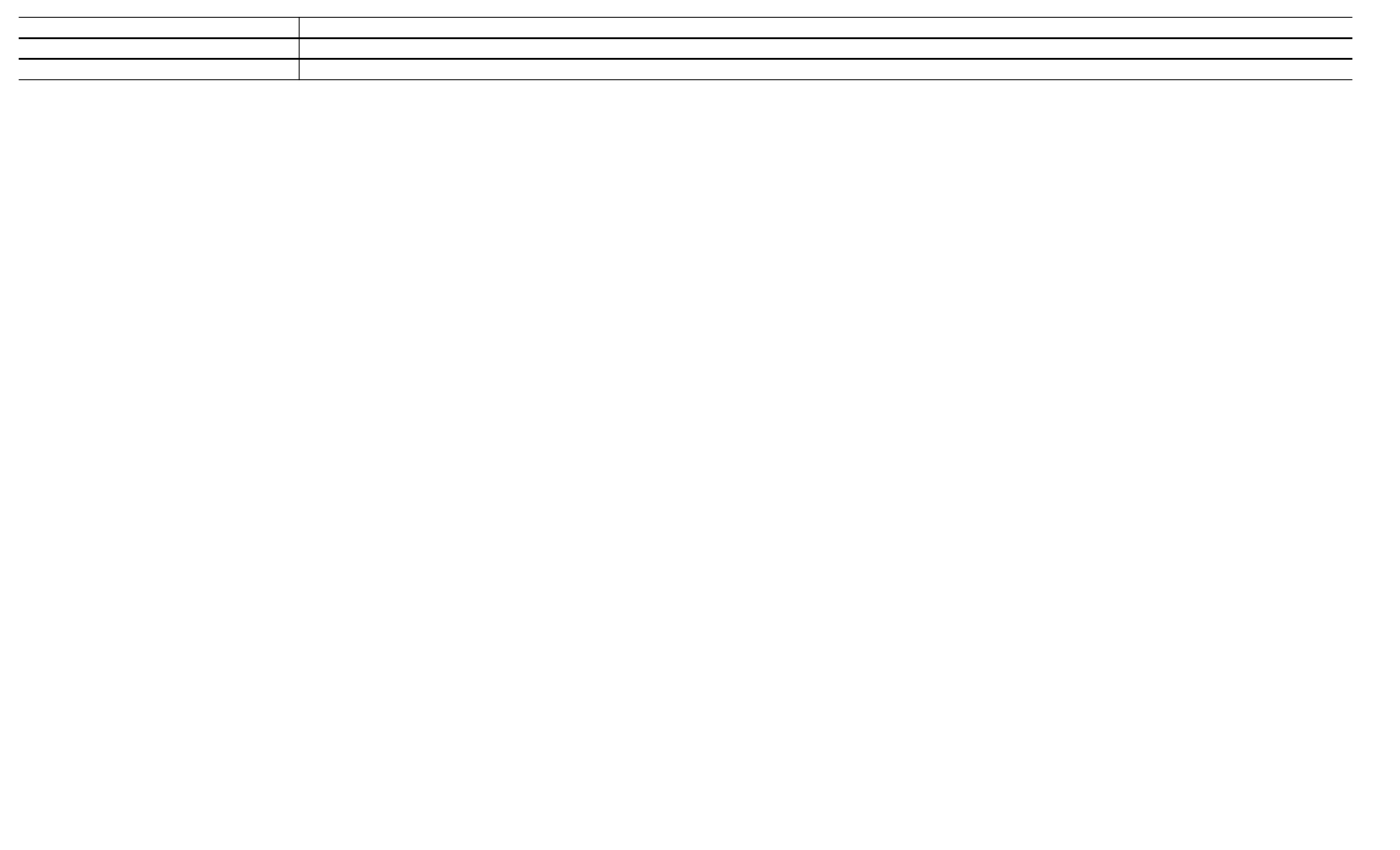| <u>та на представљен под податковата на представљен податковата на представљен податковата на представљен податк</u> |  |
|----------------------------------------------------------------------------------------------------------------------|--|
|                                                                                                                      |  |
| ,一个人都是一个人的人,一个人都是一个人的人,一个人都是一个人的人,一个人都是一个人的人,一个人都是一个人的人,一个人都是一个人的人,一个人都是一个人的人,一个人                                    |  |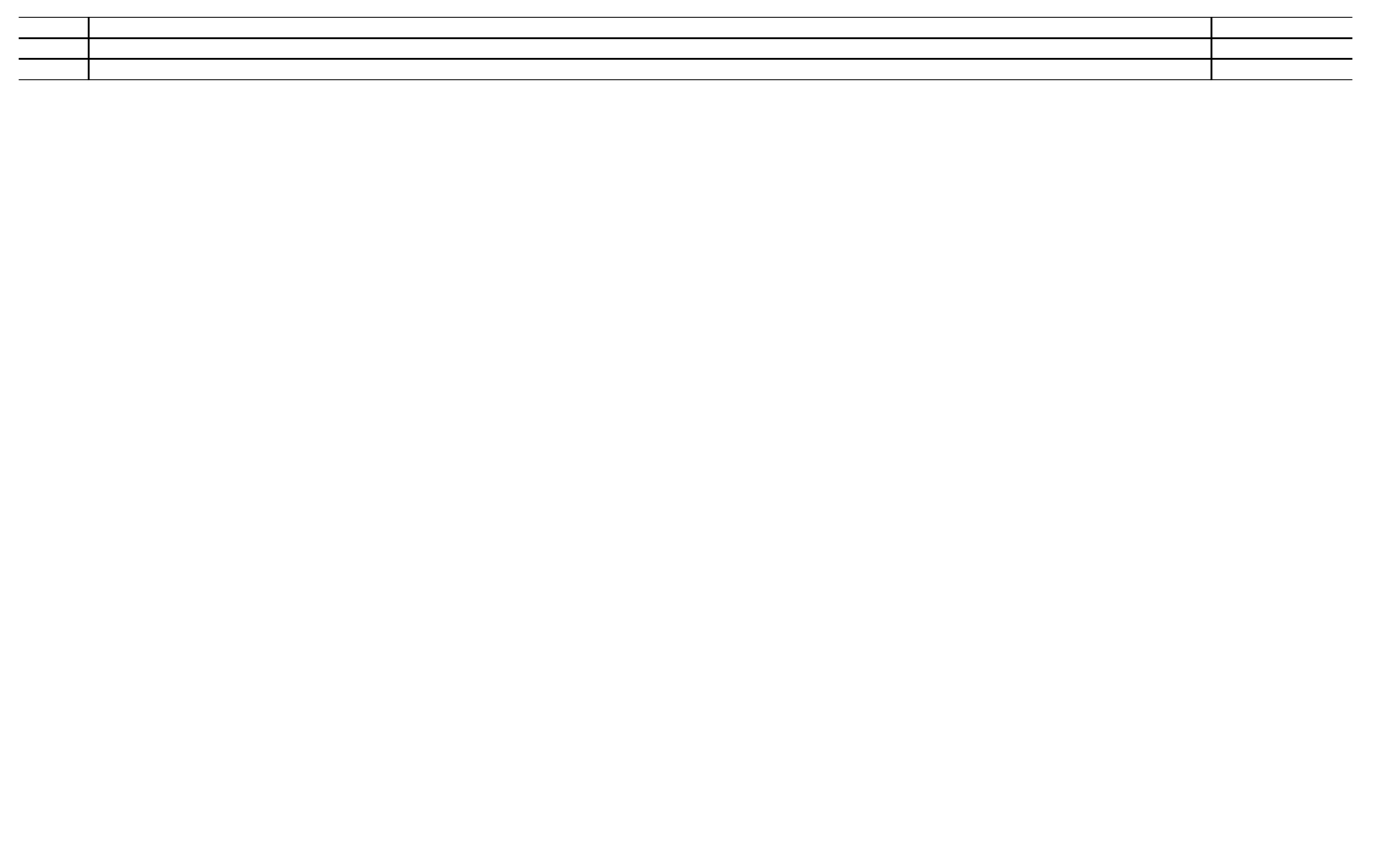| ,一个人都是一个人的人,一个人都是一个人的人,一个人都是一个人的人,一个人都是一个人的人,一个人都是一个人的人,一个人都是一个人的人,一个人都是一个人的人,一个人<br>→ South State State State State State State State State State State State State State State State State State State State State State State State State State State State State State State State State State State State St |  |
|-------------------------------------------------------------------------------------------------------------------------------------------------------------------------------------------------------------------------------------------------------------------------------------------------------------------|--|
| ,一个人的人都是一个人的人,而且,他们的人都是不是一个人的人,而且,他们的人都是不是一个人的人,而且,他们的人都是不是一个人的人,而且,他们的人都是不是一个人的<br>第一百一十一章 一个人的人,他们的人都是不是一个人的人,他们的人都是不是一个人的人,他们的人都是不是一个人的人,他们的人都是不是一个人的人,他们的人都是不是一个                                                                                                                                              |  |
| ,我们也不会不会不会。""我们的,我们也不会不会不会。""我们的,我们也不会不会不会不会。""我们的,我们也不会不会不会不会。""我们的,我们也不会不会不会不会<br>第二百一章 第二百一章 第二百一章 第二百一章 第二百一章 第二百一章 第二百一章 第二百一章 第二百一章 第二百一章 第二百一章 第二百一章 第二百一章 第二                                                                                                                                              |  |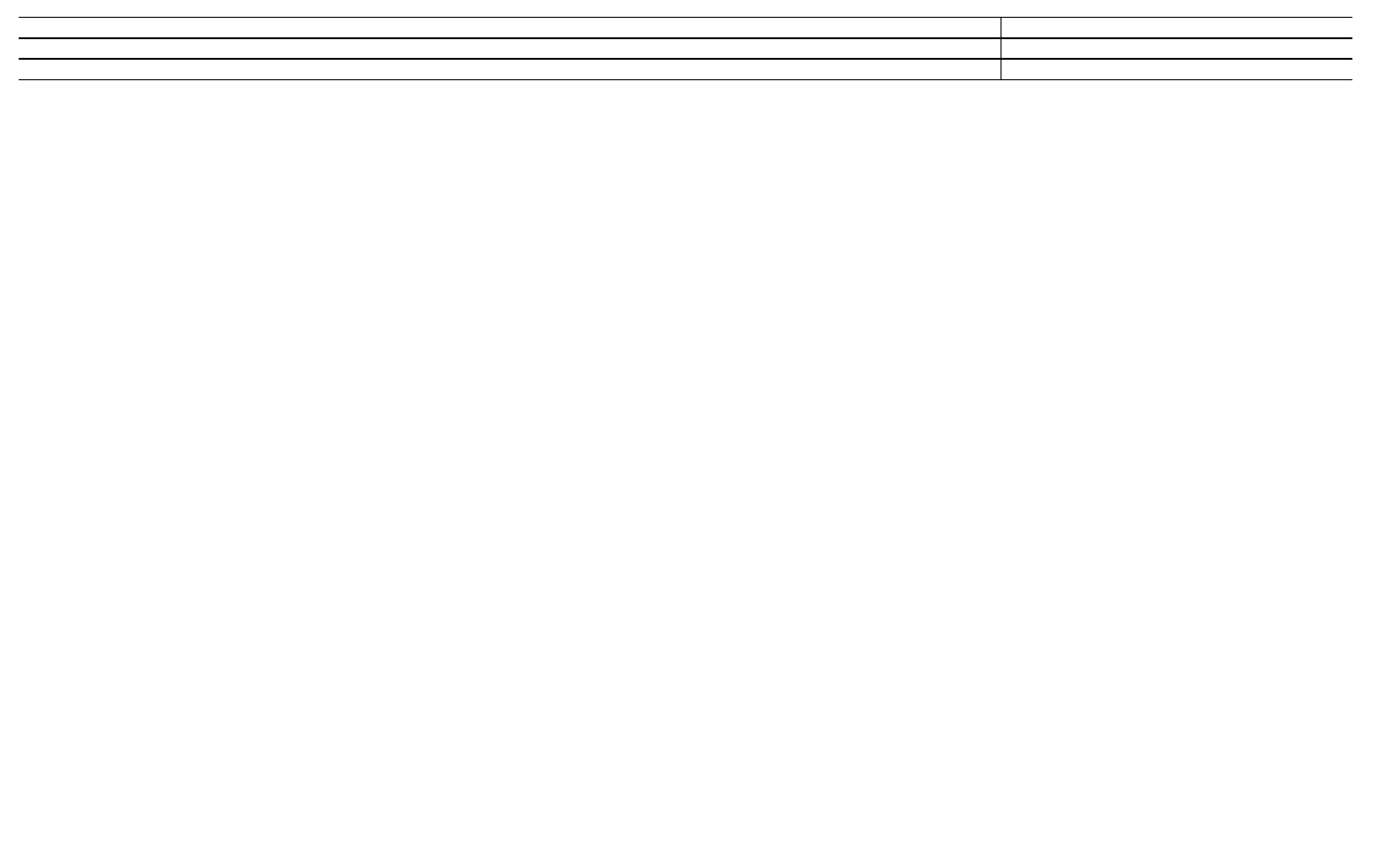| ,一个人都是一个人的人,而且,他们的人都是一个人,而且,他们的人都是一个人,而且,他们的人都是一个人,而且,他们的人都是一个人,而且,他们的人都是一个人,而且,他<br>第二十二章 第二十二章 第二十二章 第二十二章 第二十二章 第二十二章 第二十二章 第二十二章 第二十二章 第二十二章 第二十二章 第二十二章 第二十二章 第二十 |  |
|------------------------------------------------------------------------------------------------------------------------------------------------------------------------|--|
|                                                                                                                                                                        |  |
| ,一个人的人都是一个人的人,而且,他们的人都是一个人的人,而且,他们的人都是一个人的人,而且,他们的人都是一个人的人,而且,他们的人都是一个人的人,而且,他们的人                                                                                      |  |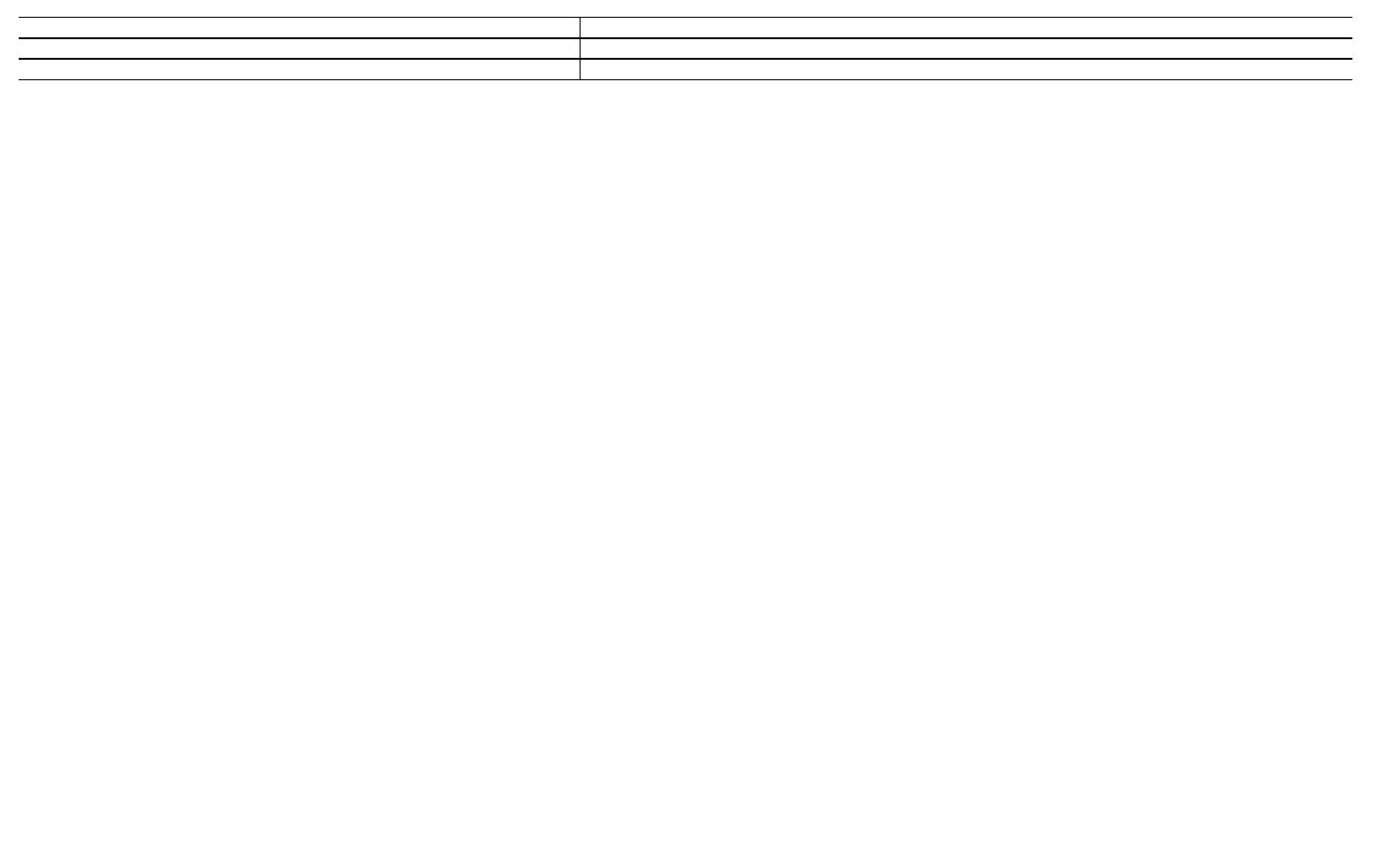| ,我们就会不会不会。""我们,我们也不会不会不会。""我们,我们也不会不会不会不会不会不会。""我们,我们也不会不会不会不会。""我们,我们也不会不会不会不会不  |
|-----------------------------------------------------------------------------------|
| ,一个人都是一个人的人,一个人都是一个人的人,一个人都是一个人的人,一个人都是一个人的人,一个人都是一个人的人,一个人都是一个人的人,一个人都是一个人的人,一个人 |
|                                                                                   |
| ,一个人都是一个人的人,而且,我们也不会不会不会。""我们,我们也不会不会不会不会。""我们,我们也不会不会不会不会。""我们,我们也不会不会不会不会。""我们, |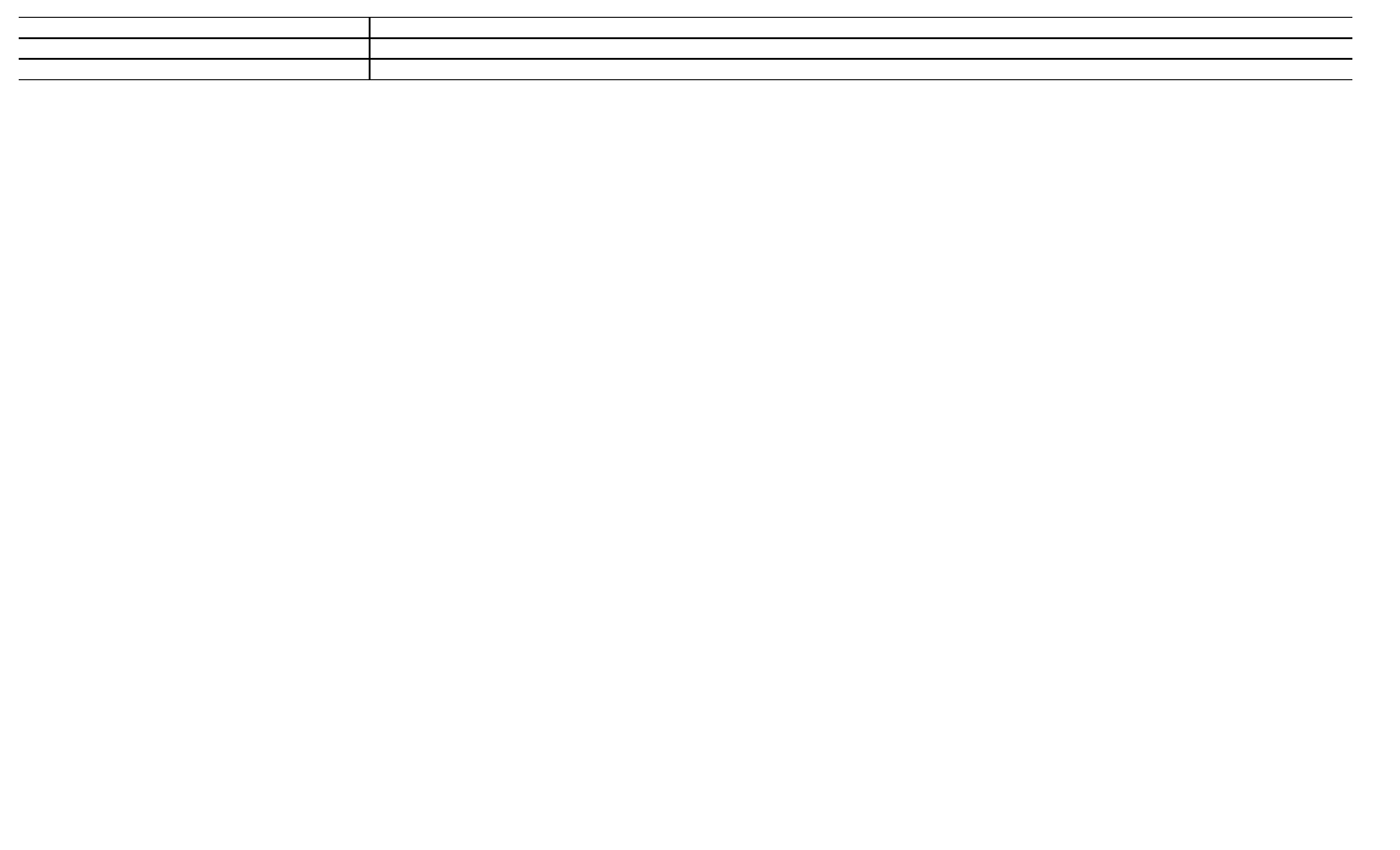| ,一个人都是一个人的人,一个人都是一个人的人,一个人都是一个人的人,一个人都是一个人的人,一个人都是一个人的人,一个人都是一个人的人,一个人都是一个人的人,一个人<br>第二十一章 一个人的人,一个人的人都是一个人的人,一个人的人都是一个人的人,一个人的人都是一个人的人,一个人的人都是一个人的人,一个人的人都是一个人的人,一个人<br>,一个人都是一个人的人,一个人都是一个人的人,一个人都是一个人的人,一个人都是一个人的人,一个人都是一个人的人,一个人都是一个人的人,一个人都是一个人的人,一个人<br>第二十一章 一个人的人,一个人的人都是一个人的人,一个人的人都是一个人的人,一个人的人都是一个人的人,一个人的人都是一个人的人,一个人的人都是一个人的人,一个人 |  |
|------------------------------------------------------------------------------------------------------------------------------------------------------------------------------------------------------------------------------------------------------------------------------------------------------------------------------------------------|--|
| ,一个人的人都是一个人的人,而且,他们的人都是一个人的人,而且,他们的人都是一个人的人,而且,他们的人都是一个人的人,而且,他们的人都是一个人的人,而且,他们的<br>第一百一十一章 一个人的人,他们的人都是一个人的人,他们的人都是一个人的人,他们的人都是一个人的人,他们的人都是一个人的人,他们的人都是一个人的人,他们的人都是                                                                                                                                                                           |  |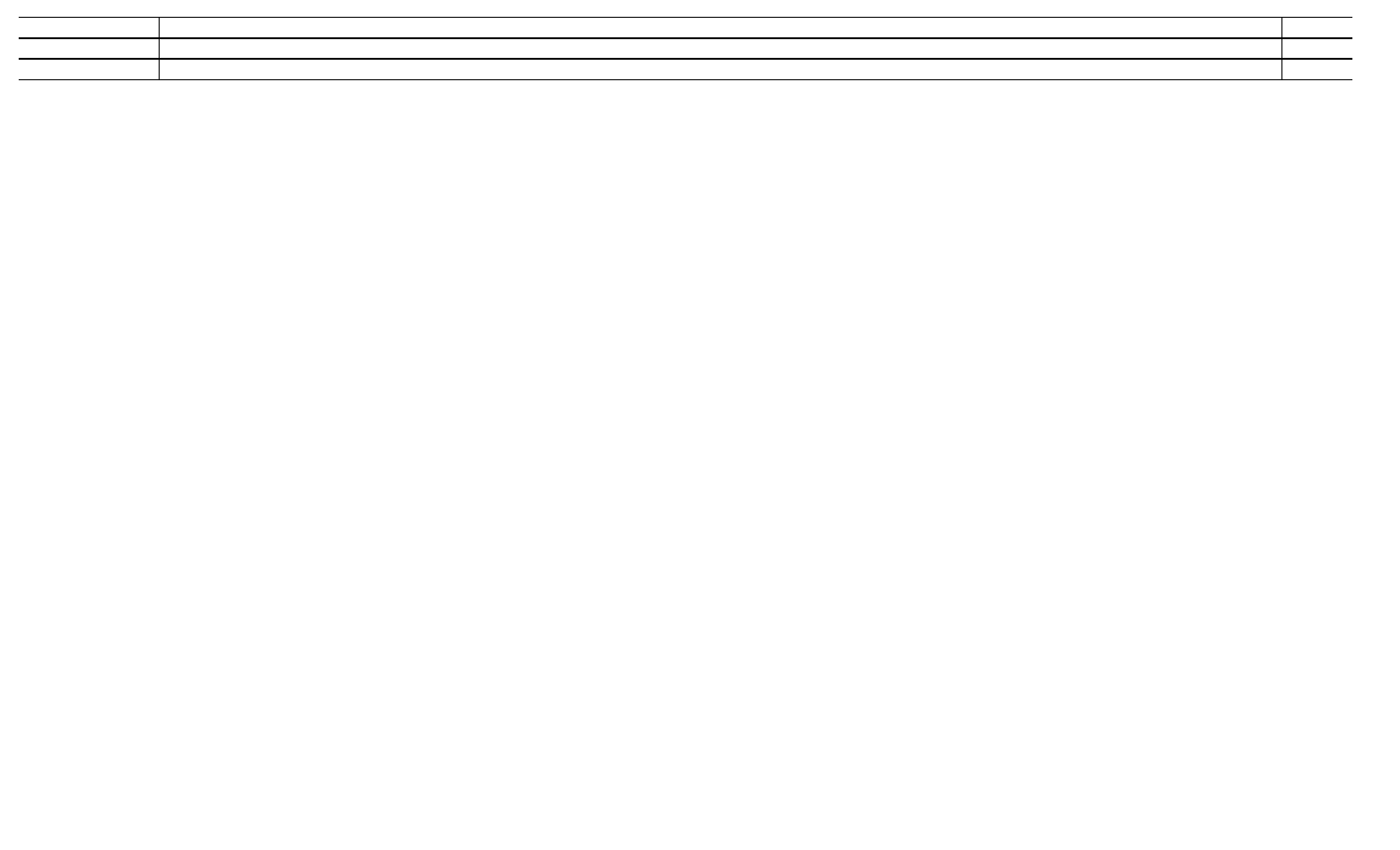| ,我们也不会不会不会。""我们的,我们也不会不会不会。""我们的,我们也不会不会不会不会不会。""我们的,我们也不会不会不会不会。""我们的,我们也不会不会不会  |  |
|-----------------------------------------------------------------------------------|--|
| ,一个人的人都是一个人的人,而且,他们的人都是一个人的人,而且,他们的人都是一个人的人,而且,他们的人都是一个人的人,而且,他们的人都是一个人的人,而且,他们的人 |  |
|                                                                                   |  |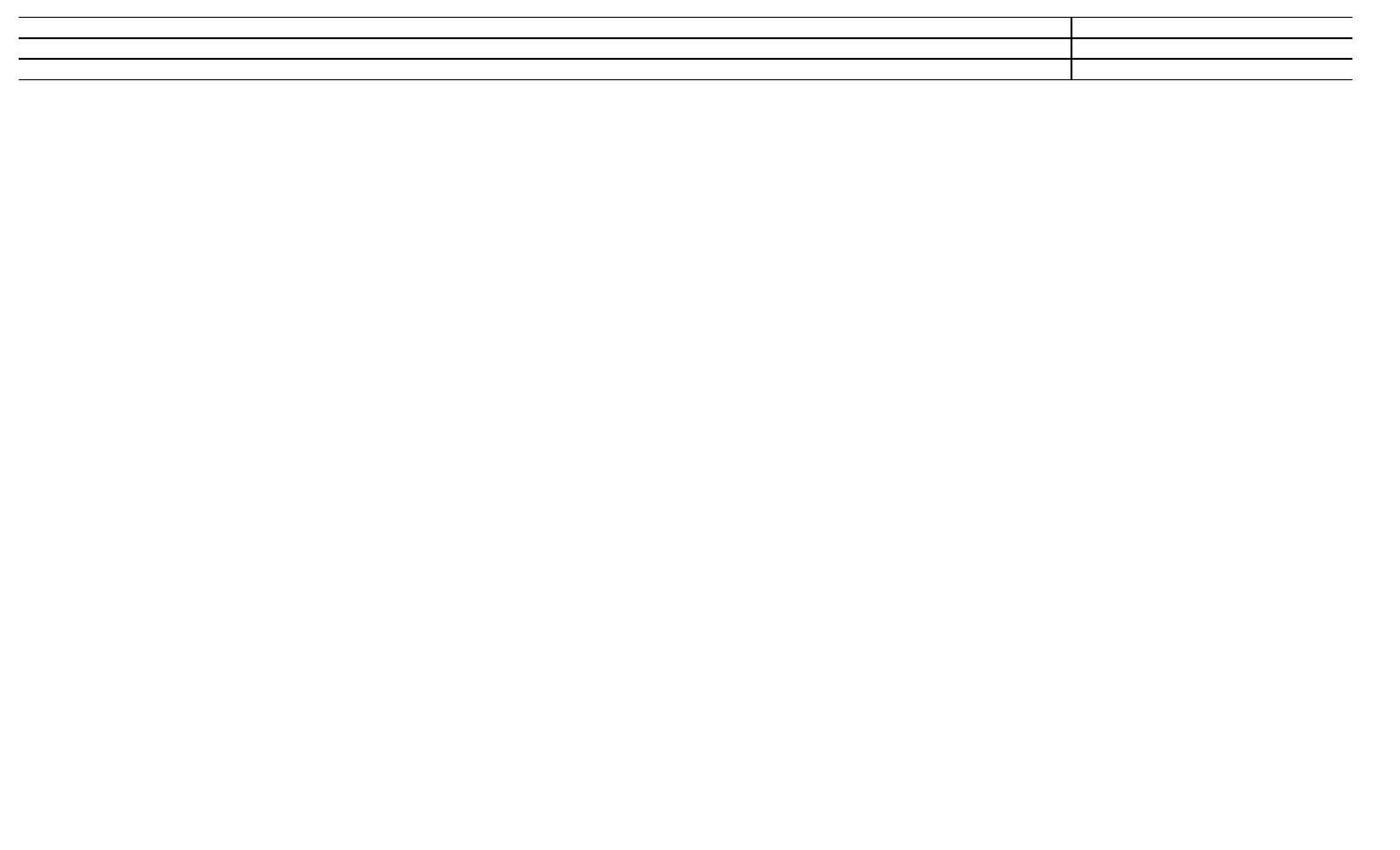| → 中国的 → 中国的 → 中国的 → 中国的 → 中国的 → 中国的 → 中国的 → 中国的 → 中国的 → 中国的 → 中国的 → 中国的 → 中国的 → 中国的 → 中国的 → 中国的 → 中国的 → 中国的 → 中国 |  |
|------------------------------------------------------------------------------------------------------------------|--|
|                                                                                                                  |  |
|                                                                                                                  |  |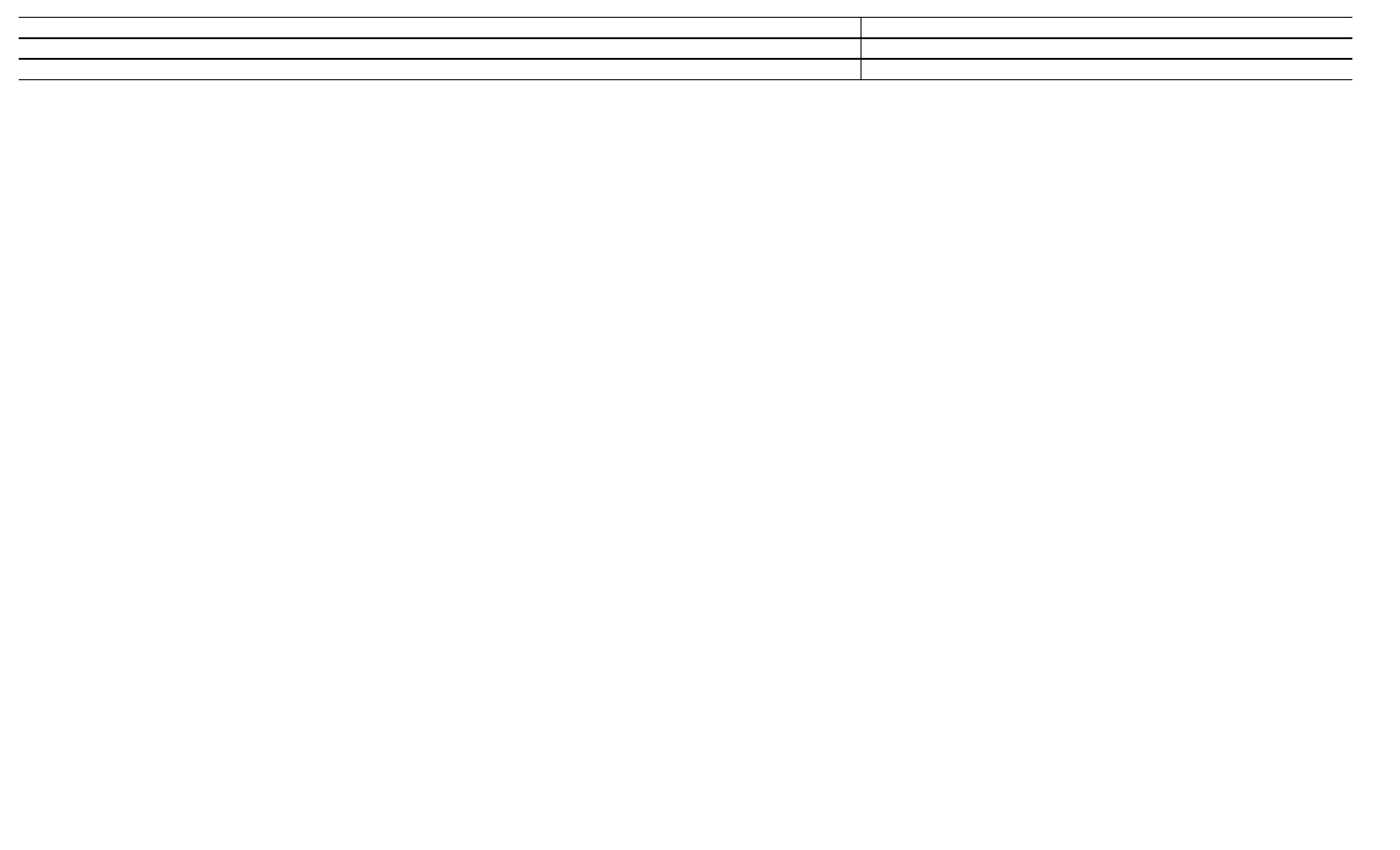| ,我们就会不会不会。""我们,我们就会不会不会不会,我们就会不会不会不会。""我们,我们就会不会不会不会。""我们,我们就会不会不会不会。""我们,我们就会不会 |                                                                                   |
|----------------------------------------------------------------------------------|-----------------------------------------------------------------------------------|
|                                                                                  | ,我们也不会不会不会。""我们的,我们也不会不会不会。""我们的,我们也不会不会不会不会。""我们的,我们也不会不会不会不会。""我们的,我们也不会不会不会不会  |
|                                                                                  | ,我们就会不会不会。""我们,我们就会不会不会,我们就会不会不会,我们就会不会不会。""我们,我们就会不会不会。""我们,我们就会不会不会不会。""我们,我们就会 |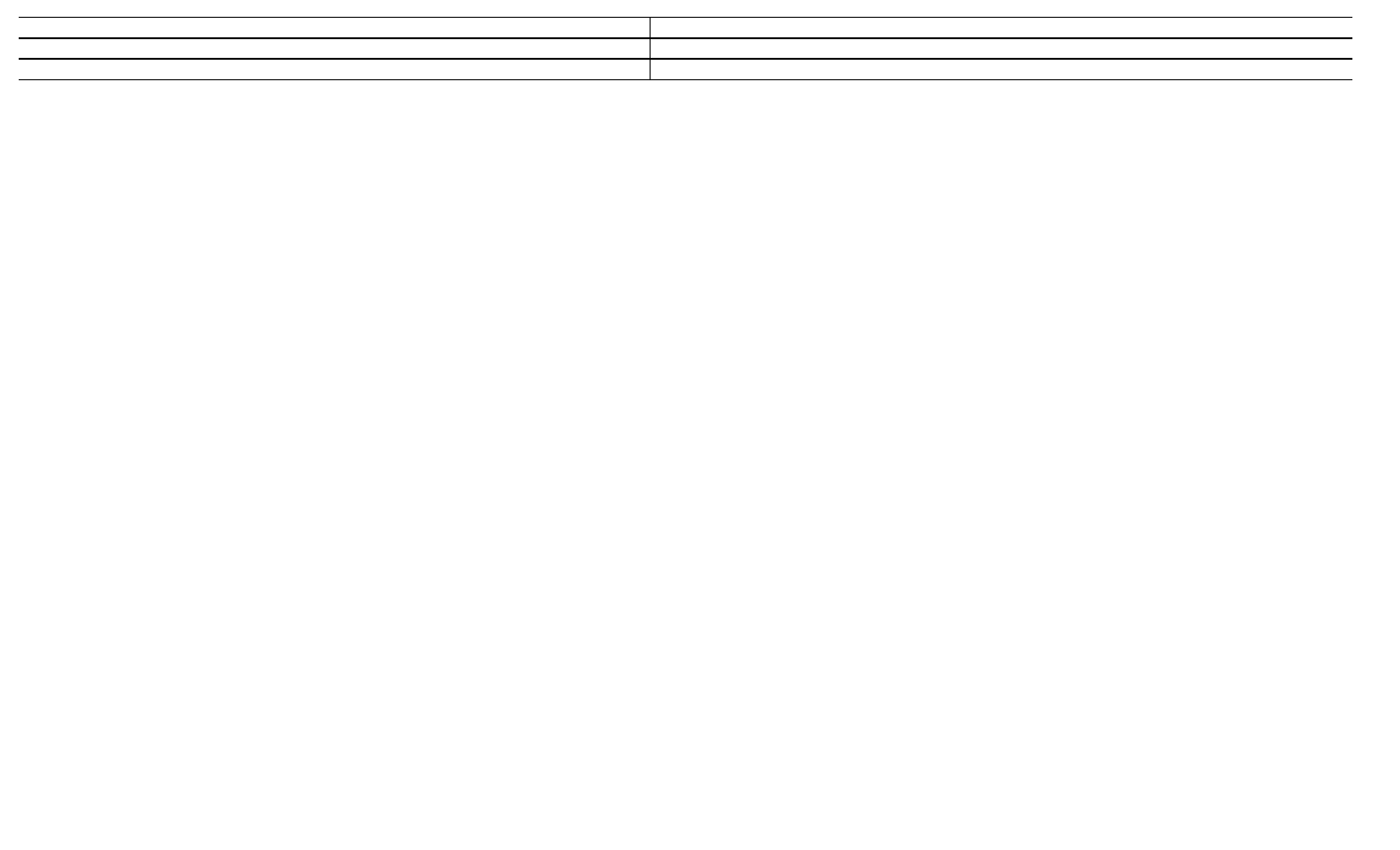| ,他们的人们就会在这里,他们的人们就会在这里,他们的人们就会在这里,他们的人们就会在这里,他们的人们就会在这里,他们的人们就会在这里,他们的人们就会在这里,他们<br>第251章 我们的人们的人们,我们的人们的人们的人们,我们的人们的人们的人们,我们的人们的人们的人们,我们的人们的人们的人们,我们的人们的人们的人们,我们的人们 |
|----------------------------------------------------------------------------------------------------------------------------------------------------------------------|
|                                                                                                                                                                      |
|                                                                                                                                                                      |
|                                                                                                                                                                      |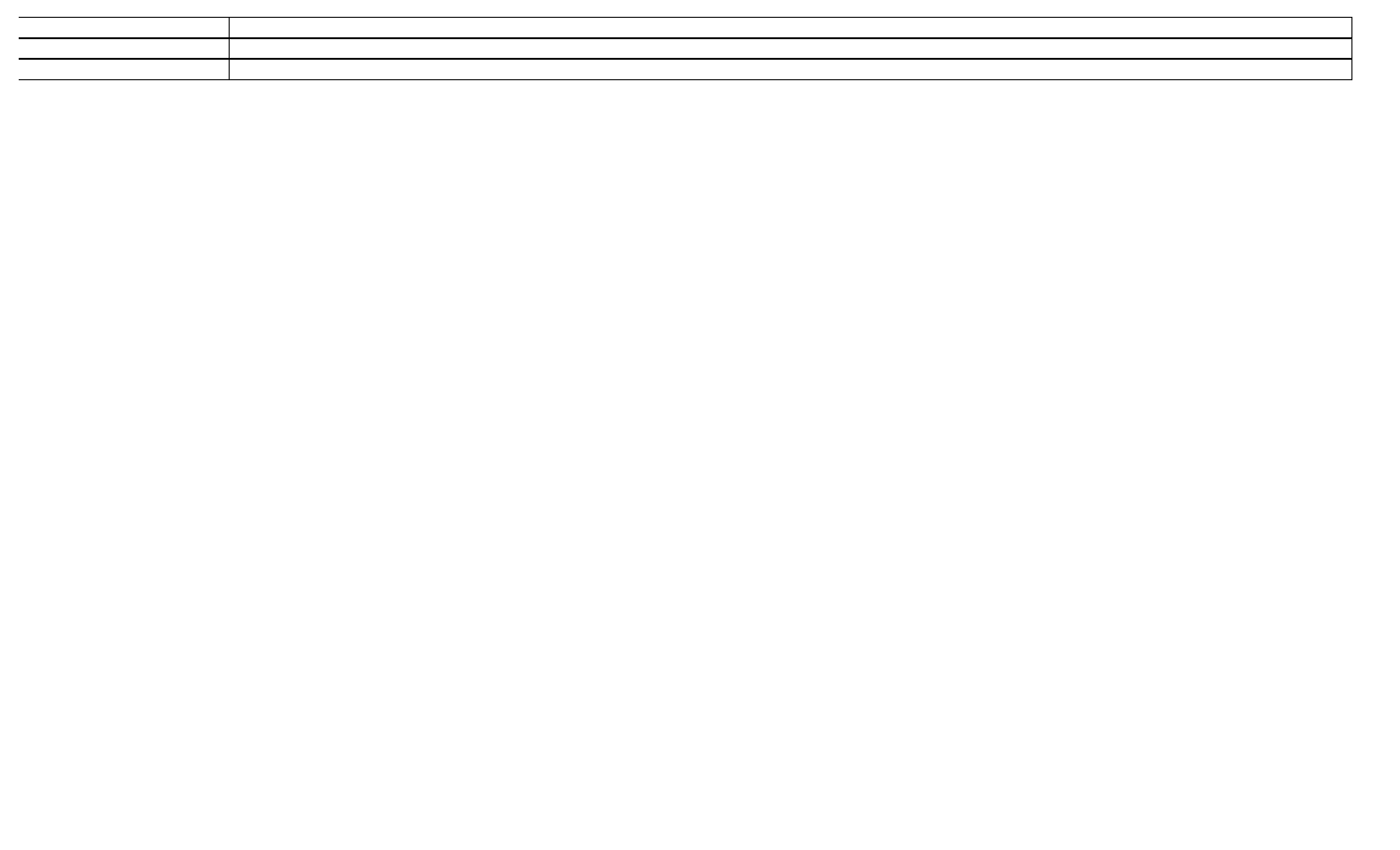| ,他们的人们就是一个人,他们的人们就是一个人,他们的人们,他们的人们就是一个人,他们的人们,他们的人们就是一个人,他们的人们,他们的人们,他们的人们,他们的人们,<br>第25章 我们的人们,他们的人们,他们的人们,他们的人们,他们的人们,他们的人们,他们的人们,他们的人们,他们的人们,他们的人们,他们的人们,他们的人们,他们的 |  |
|-----------------------------------------------------------------------------------------------------------------------------------------------------------------------|--|
| ,一个人都是一个人的人,而且,他们的人都是一个人,而且,他们的人都是一个人,而且,他们的人都是一个人,而且,他们的人都是一个人,而且,他们的人都是一个人,而且,他<br>第二百一十一章 一个人,他们的人都是一个人,他们的人都是一个人,他们的人都是一个人,他们的人都是一个人,他们的人都是一个人,他们的人都是一个人,他们的人都是一个 |  |
| ,一个人都是一个人的人,而且,他们的人都是一个人,他们的人都是一个人,他们的人都是一个人,他们的人都是一个人,他们的人都是一个人,他们的人都是一个人,他们的人都是                                                                                     |  |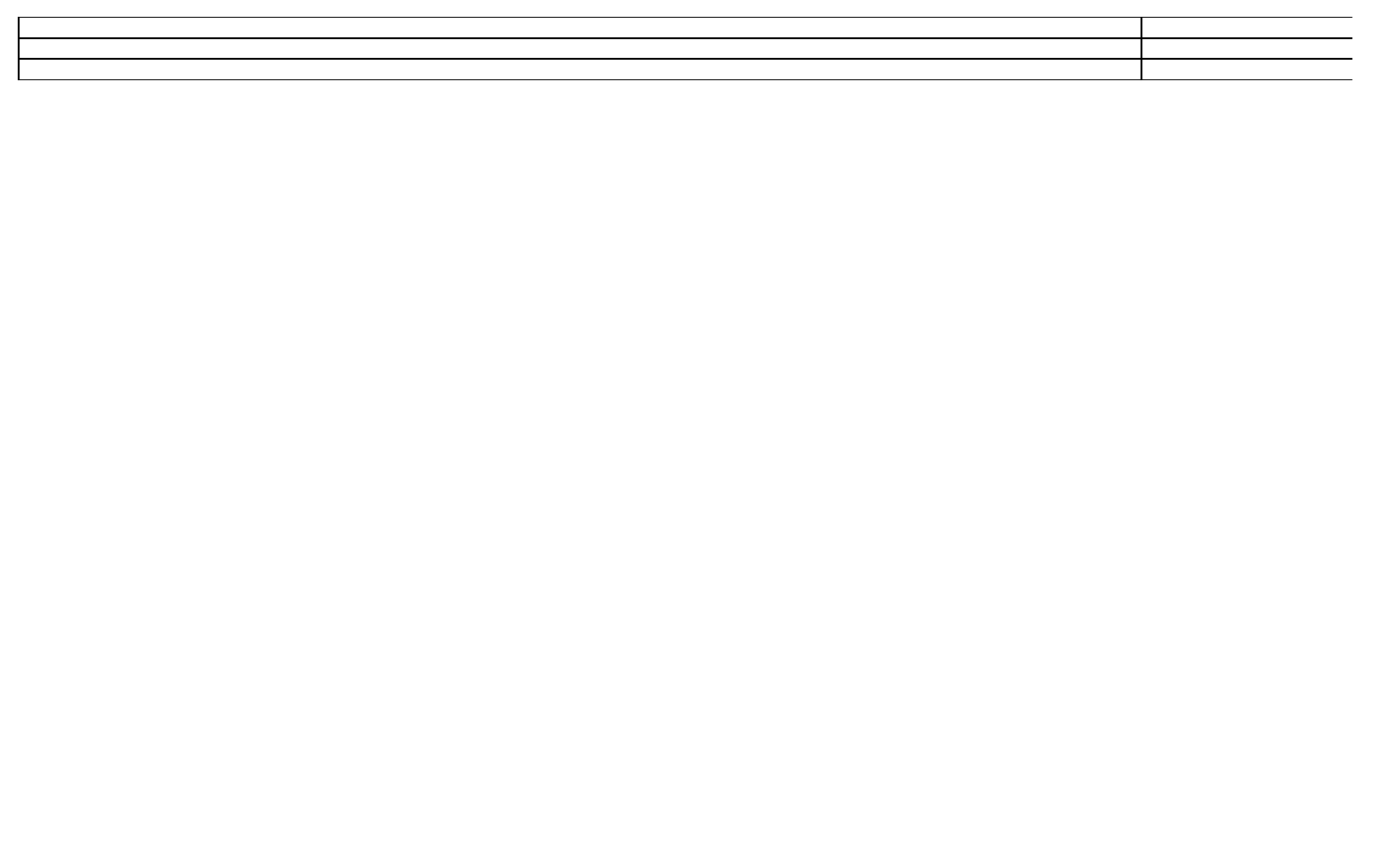| ,一个人都是一个人的人,而且,我们也不会不会不会。""我们,我们也不会不会不会不会不会不会不会不会。""我们,我们也不会不会不会不会不会不会不会不会。""我们,我<br>,他们的人们也不会不会。""我们的人们,我们也不会不会不会。""我们的人们,我们也不会不会不会。""我们的人们,我们也不会不会不会。""我们的人们,我们也不会不 |  |
|-----------------------------------------------------------------------------------------------------------------------------------------------------------------------|--|
| ,我们也不会不会不会。""我们的,我们也不会不会不会。""我们的,我们也不会不会不会不会。""我们的,我们也不会不会不会不会。""我们的,我们也不会不会不会不会                                                                                      |  |
|                                                                                                                                                                       |  |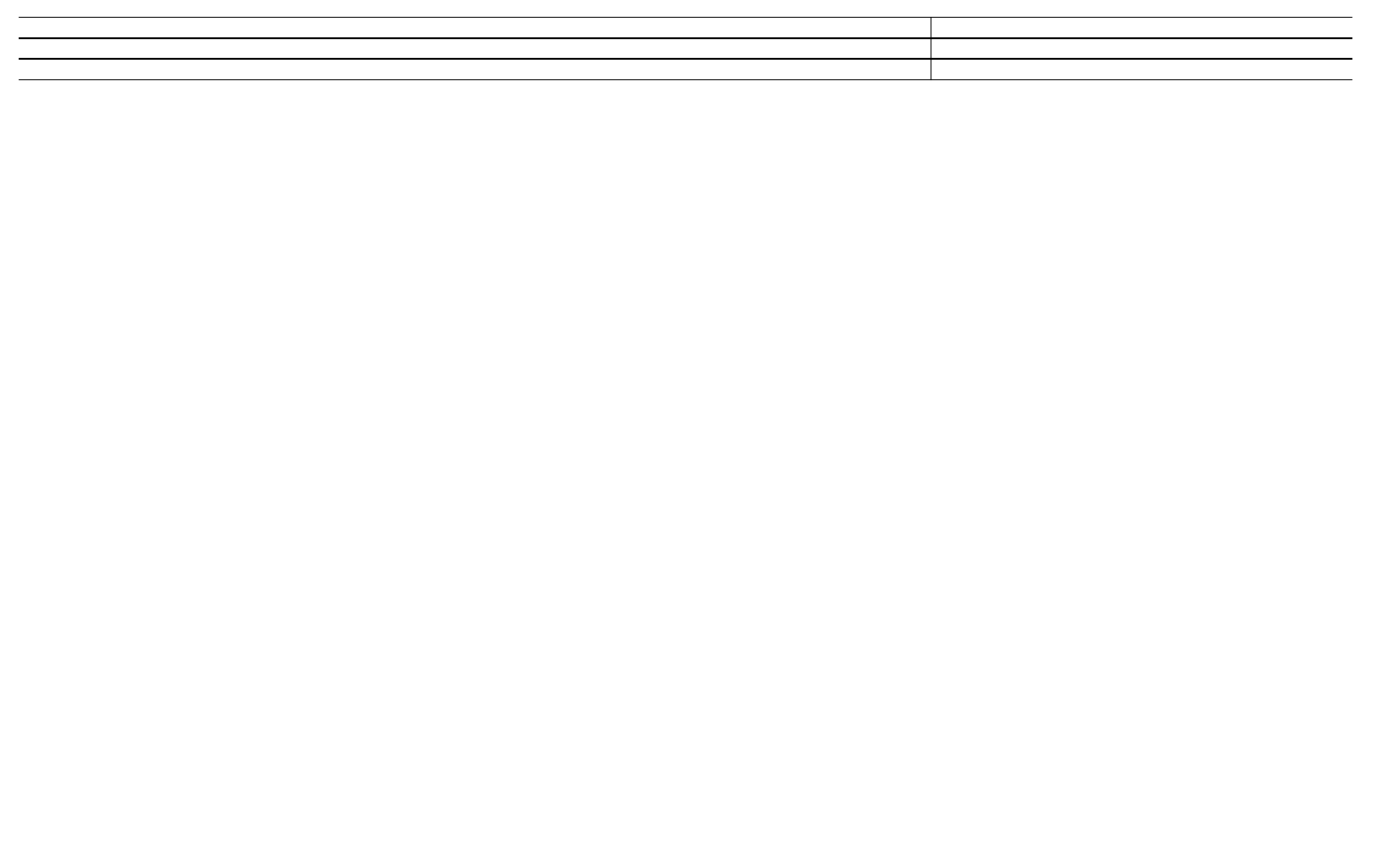| <u> 1980 - Ann an t-Aontaithe ann an t-Aontaithe ann an t-Aontaithe ann an t-Aontaithe ann an t-Aontaithe ann an t-</u> |
|-------------------------------------------------------------------------------------------------------------------------|
|                                                                                                                         |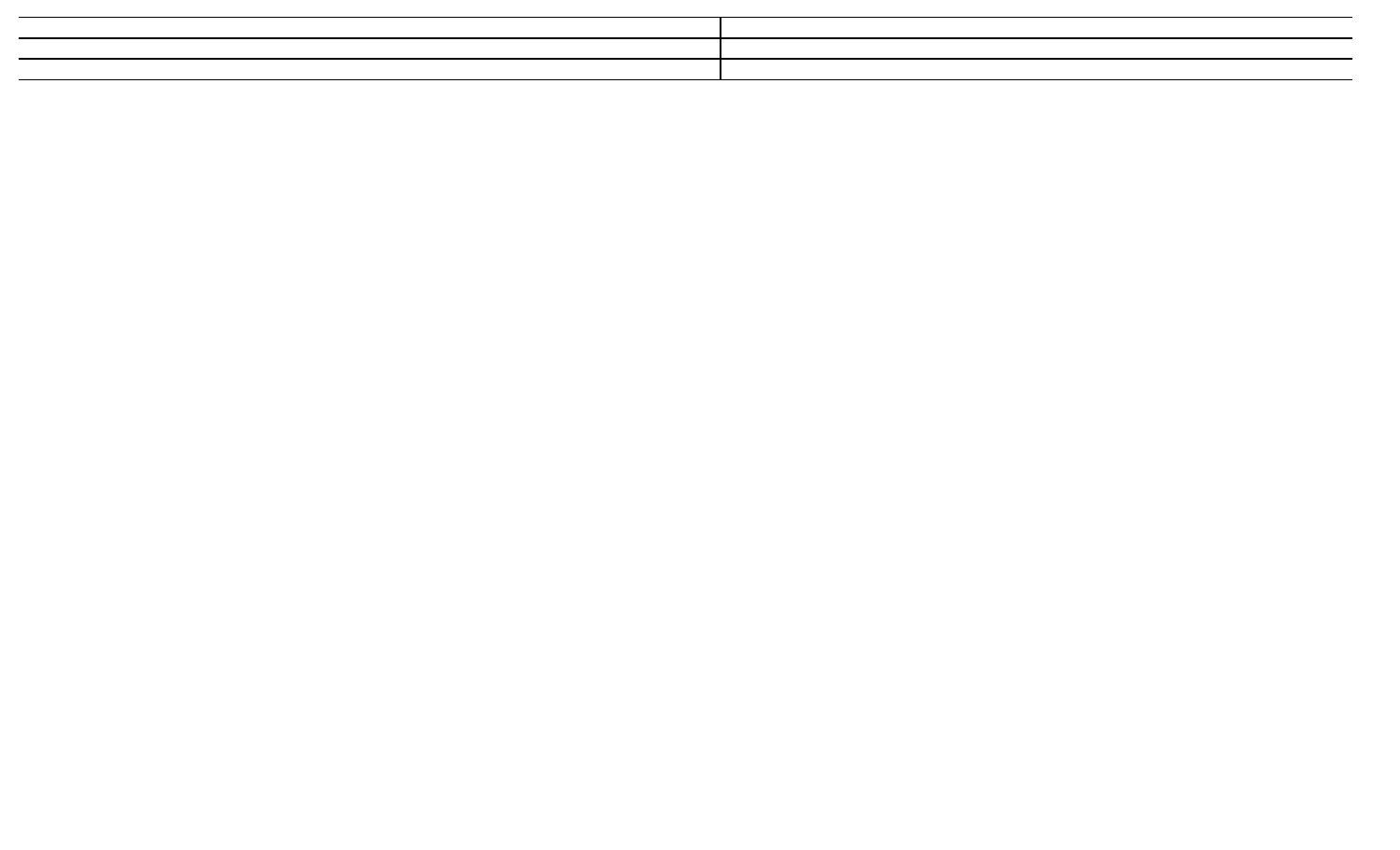| ,一个人都是一个人的人,而且,他们的人都是一个人,而且,他们的人都是一个人,而且,他们的人都是一个人,而且,他们的人都是一个人,而且,他们的人都是一个人,而且,他<br>第二十一章 一个人,他们的人都是一个人,他们的人都是一个人,他们的人都是一个人,他们的人都是一个人,他们的人都是一个人,他们的人都是一个人,他们的人都是一个人, | ,我们也不会不会。""我们的,我们也不会不会。""我们的,我们也不会不会不会。""我们的,我们也不会不会不会。""我们的,我们也不会不会不会。""我们的,我们也 |
|-----------------------------------------------------------------------------------------------------------------------------------------------------------------------|----------------------------------------------------------------------------------|
|                                                                                                                                                                       |                                                                                  |
|                                                                                                                                                                       |                                                                                  |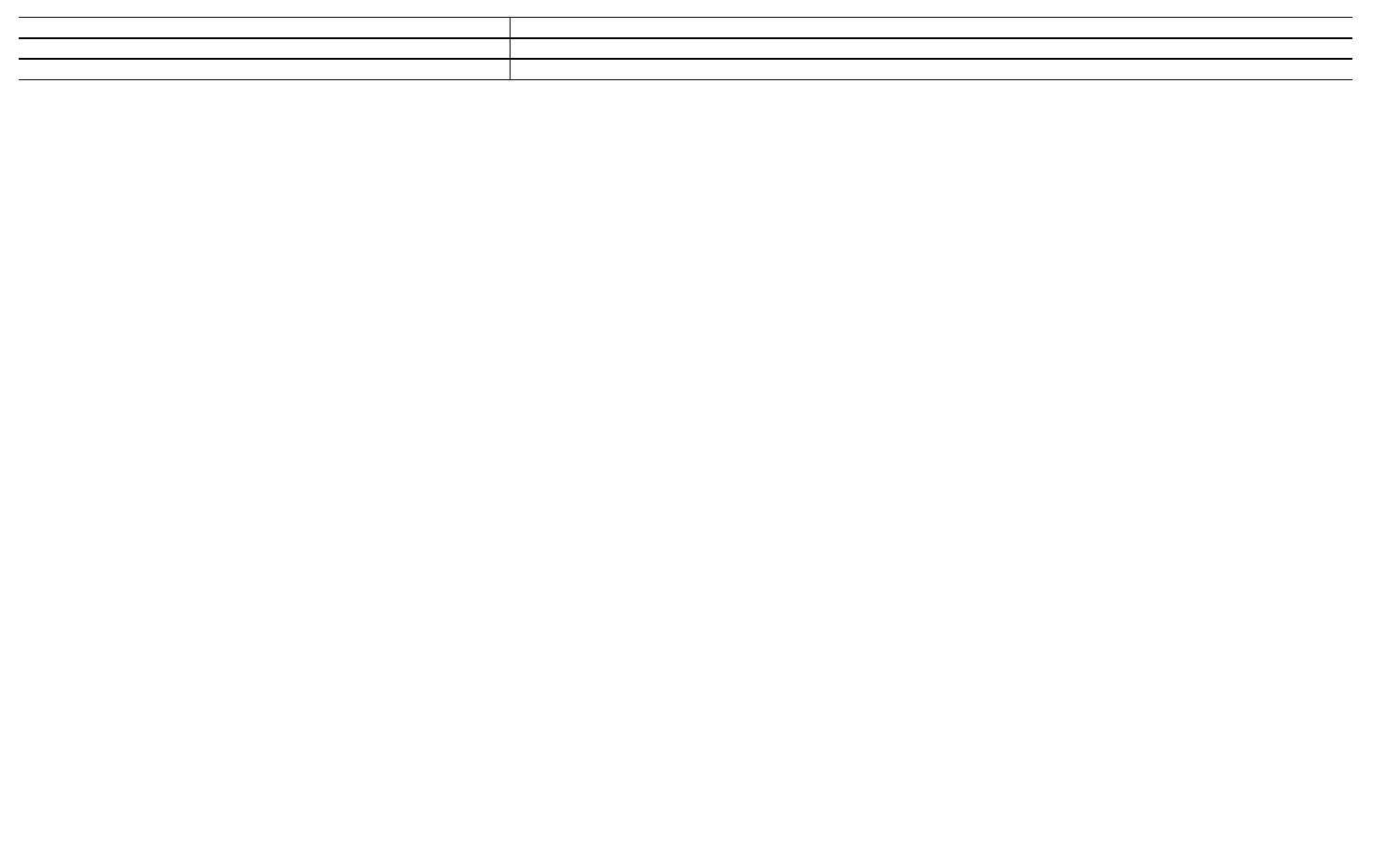| ,一个人的人都是一个人的人,而且,他们的人都是一个人的人,而且,他们的人都是一个人的人,而且,他们的人都是一个人的人,而且,他们的人都是一个人的人,而且,他们的人<br>第一百一十一章 一个人的人,他们的人都是一个人的人,他们的人都是一个人的人,他们的人都是一个人的人,他们的人都是一个人的人,他们的人都是一个人的人,他们的人都是<br>,我们就会不会不会。""我们,我们就会不会不会不会。""我们,我们就会不会不会不会不会不会。""我们,我们就会不会不会不会不会。""我们,我们就会不会不会不会不 |
|-----------------------------------------------------------------------------------------------------------------------------------------------------------------------------------------------------------------------------------------------------------|
| ,一个人都是一个人的人,而且,他们的人都是一个人,而且,他们的人都是一个人,而且,他们的人都是一个人,而且,他们的人都是一个人,而且,他们的人都是一个人,而且,他<br>第二十一章 一个人,他们的人都是一个人,他们的人都是一个人,他们的人都是一个人,他们的人都是一个人,他们的人都是一个人,他们的人都是一个人,他们的人都是一个人,                                                                                     |
|                                                                                                                                                                                                                                                           |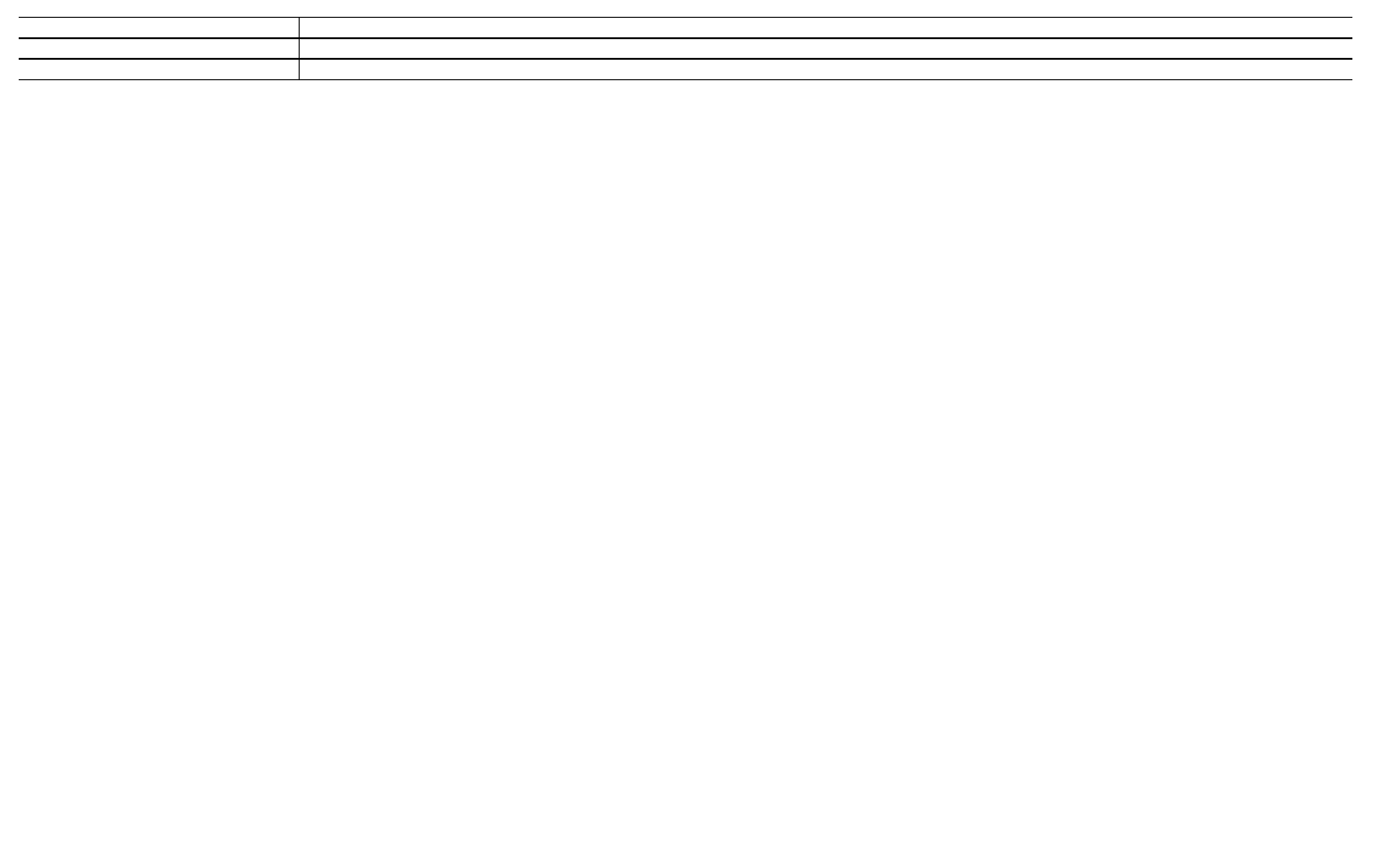| <u>та на представљен под податковата на представљен податковата на представљен податковата на представљен податк</u> |  |
|----------------------------------------------------------------------------------------------------------------------|--|
|                                                                                                                      |  |
| ,一个人都是一个人的人,一个人都是一个人的人,一个人都是一个人的人,一个人都是一个人的人,一个人都是一个人的人,一个人都是一个人的人,一个人都是一个人的人,一个人                                    |  |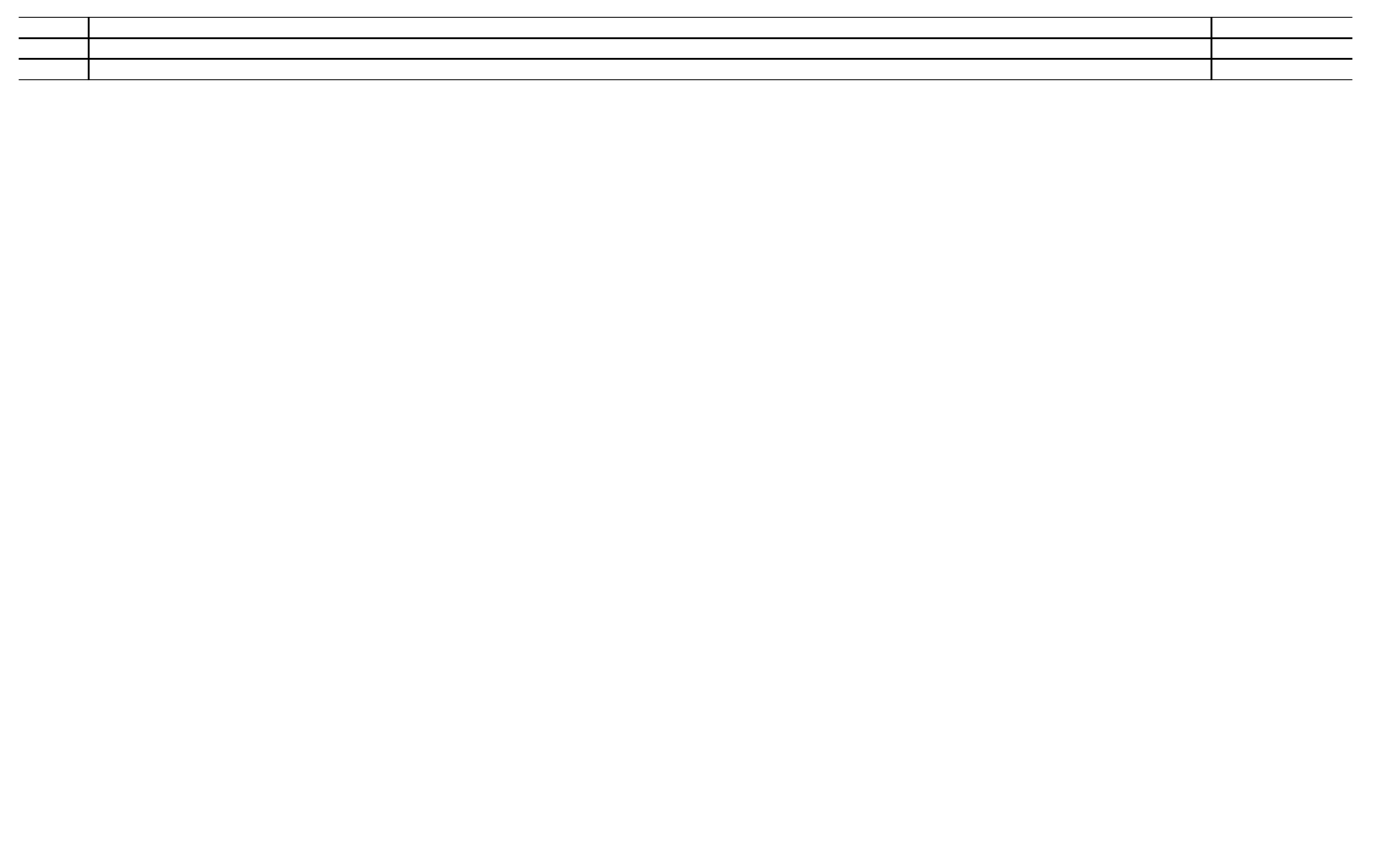| ,一个人都是一个人的人,一个人都是一个人的人,一个人都是一个人的人,一个人都是一个人的人,一个人都是一个人的人,一个人都是一个人的人,一个人都是一个人的人,一个人<br>→ South State State State State State State State State State State State State State State State State State State State State State State State State State State State State State State State State State State State St |  |
|-------------------------------------------------------------------------------------------------------------------------------------------------------------------------------------------------------------------------------------------------------------------------------------------------------------------|--|
| ,一个人的人都是一个人的人,而且,他们的人都是不是一个人的人,而且,他们的人都是不是一个人的人,而且,他们的人都是不是一个人的人,而且,他们的人都是不是一个人的<br>第一百一十一章 一个人的人,他们的人都是不是一个人的人,他们的人都是不是一个人的人,他们的人都是不是一个人的人,他们的人都是不是一个人的人,他们的人都是不是一个                                                                                                                                              |  |
| ,我们也不会不会不会。""我们的,我们也不会不会不会。""我们的,我们也不会不会不会不会不会。""我们的,我们也不会不会不会不会。""我们的,我们也不会不会不会<br>第二百一章 第二百一章 第二百一章 第二百一章 第二百一章 第二百一章 第二百一章 第二百一章 第二百一章 第二百一章 第二百一章 第二百一章 第二百一章 第二                                                                                                                                              |  |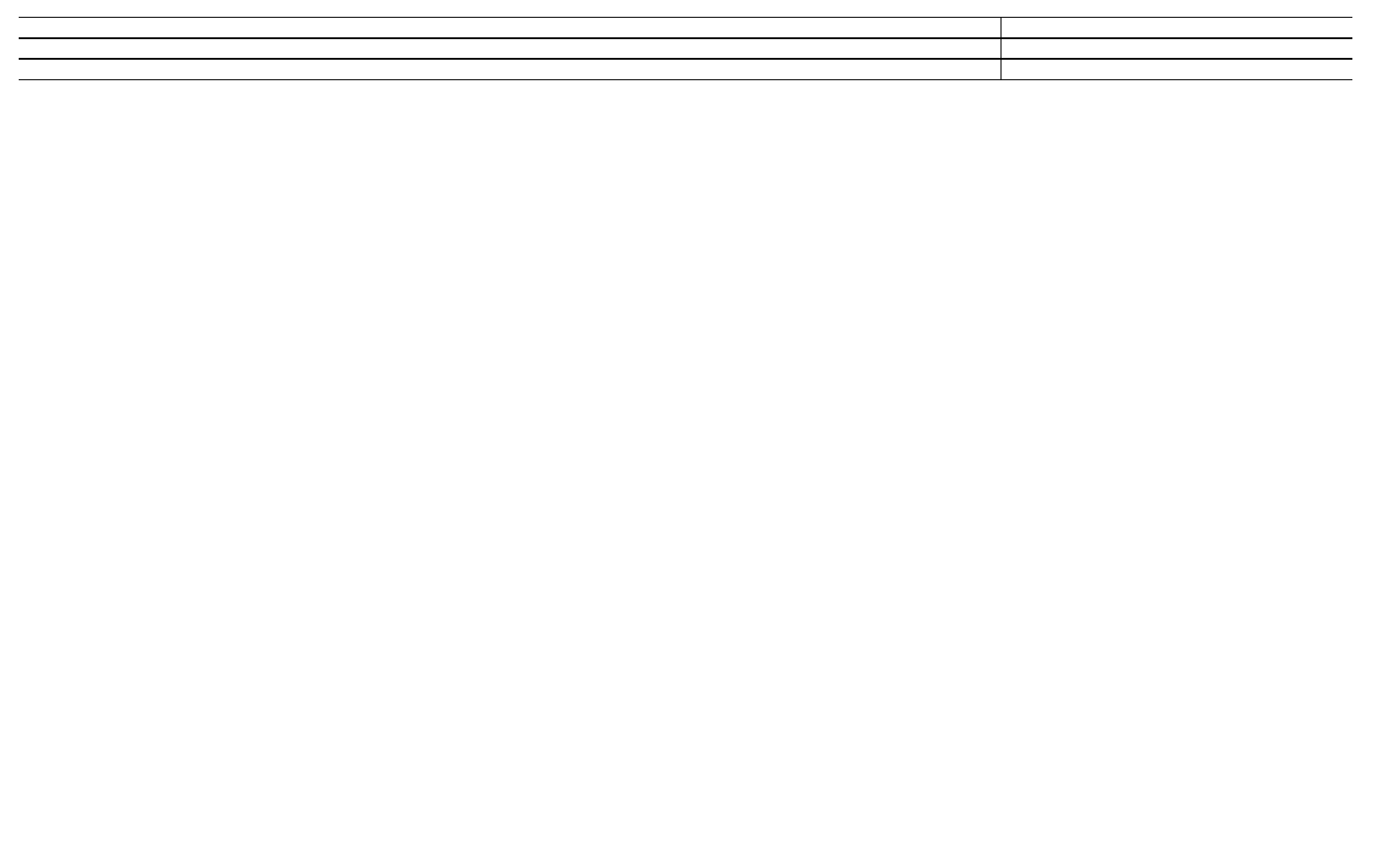| ,一个人都是一个人的人,而且,他们的人都是一个人,而且,他们的人都是一个人,而且,他们的人都是一个人,而且,他们的人都是一个人,而且,他们的人都是一个人,而且,他<br>第二十二章 第二十二章 第二十二章 第二十二章 第二十二章 第二十二章 第二十二章 第二十二章 第二十二章 第二十二章 第二十二章 第二十二章 第二十二章 第二十 |  |
|------------------------------------------------------------------------------------------------------------------------------------------------------------------------|--|
|                                                                                                                                                                        |  |
| ,一个人的人都是一个人的人,而且,他们的人都是一个人的人,而且,他们的人都是一个人的人,而且,他们的人都是一个人的人,而且,他们的人都是一个人的人,而且,他们的人                                                                                      |  |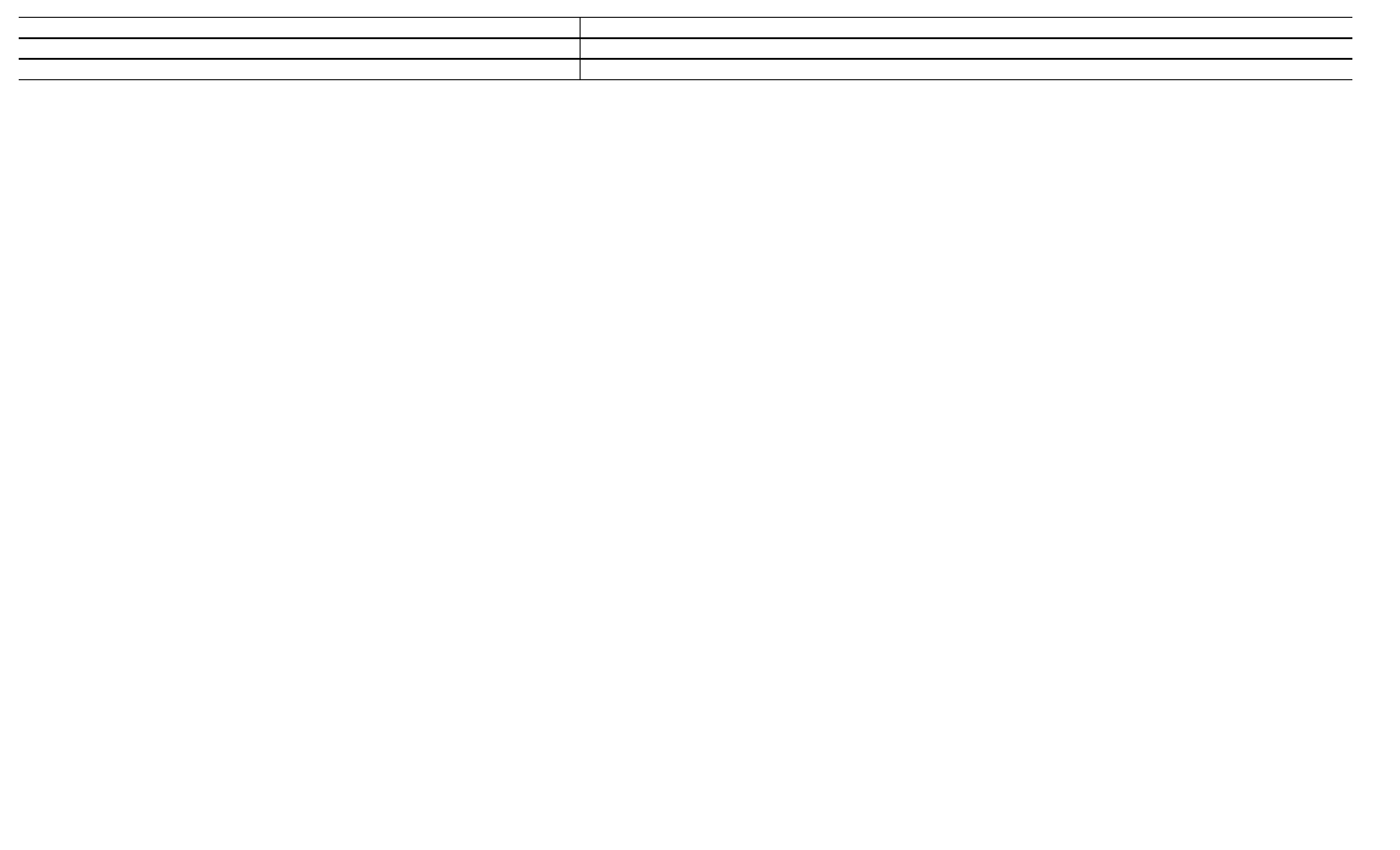| ,我们就会不会不会。""我们,我们也不会不会不会。""我们,我们也不会不会不会不会不会不会。""我们,我们也不会不会不会不会。""我们,我们也不会不会不会不会不  |
|-----------------------------------------------------------------------------------|
| ,一个人都是一个人的人,一个人都是一个人的人,一个人都是一个人的人,一个人都是一个人的人,一个人都是一个人的人,一个人都是一个人的人,一个人都是一个人的人,一个人 |
|                                                                                   |
| ,一个人都是一个人的人,而且,我们也不会不会不会。""我们,我们也不会不会不会不会。""我们,我们也不会不会不会不会。""我们,我们也不会不会不会不会。""我们, |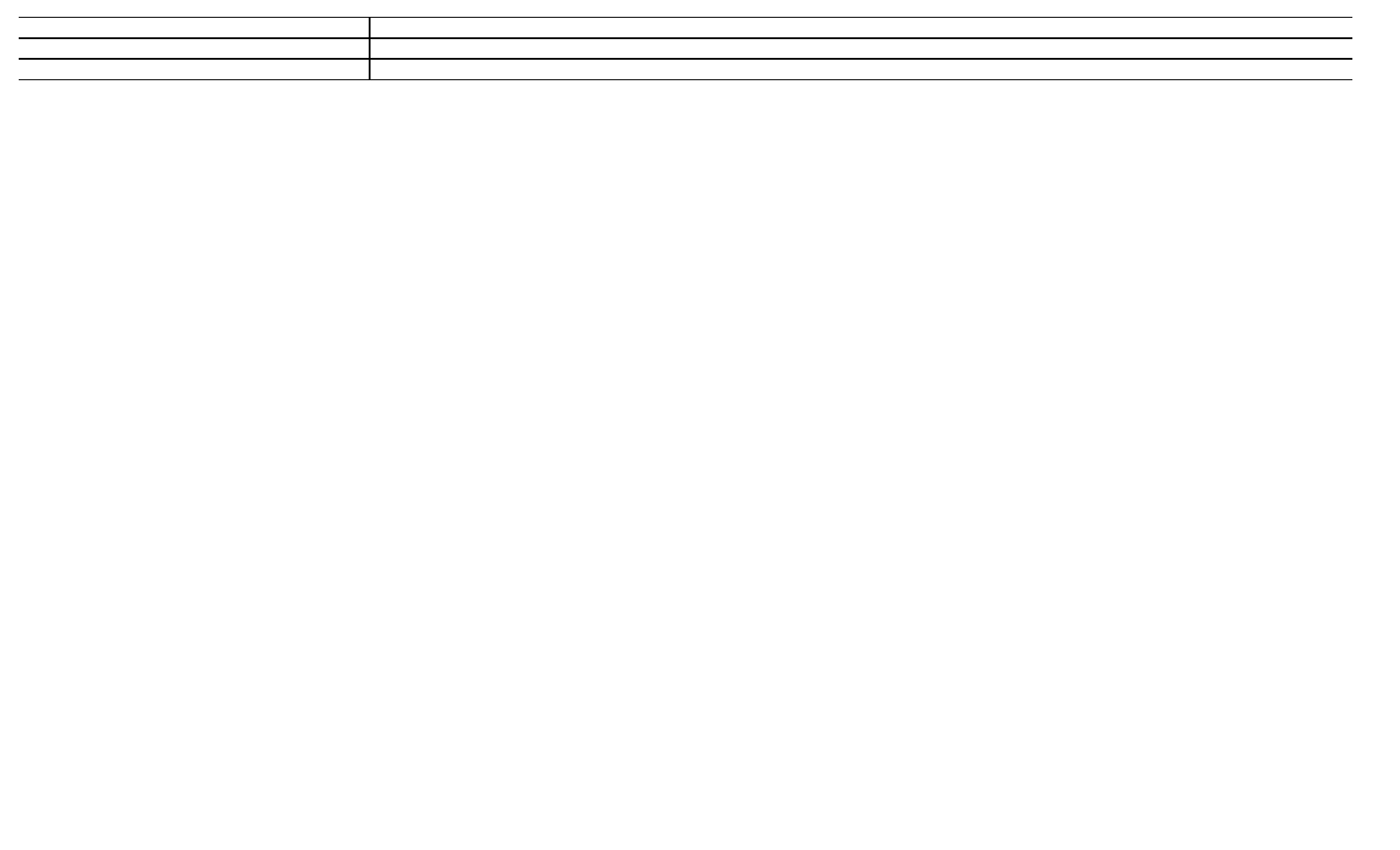| ,一个人都是一个人的人,一个人都是一个人的人,一个人都是一个人的人,一个人都是一个人的人,一个人都是一个人的人,一个人都是一个人的人,一个人都是一个人的人,一个人<br>第二十一章 一个人的人,一个人的人都是一个人的人,一个人的人都是一个人的人,一个人的人都是一个人的人,一个人的人都是一个人的人,一个人的人都是一个人的人,一个人<br>,一个人都是一个人的人,一个人都是一个人的人,一个人都是一个人的人,一个人都是一个人的人,一个人都是一个人的人,一个人都是一个人的人,一个人都是一个人的人,一个人<br>第二十一章 一个人的人,一个人的人都是一个人的人,一个人的人都是一个人的人,一个人的人都是一个人的人,一个人的人都是一个人的人,一个人的人都是一个人的人,一个人 |  |
|------------------------------------------------------------------------------------------------------------------------------------------------------------------------------------------------------------------------------------------------------------------------------------------------------------------------------------------------|--|
| ,一个人的人都是一个人的人,而且,他们的人都是一个人的人,而且,他们的人都是一个人的人,而且,他们的人都是一个人的人,而且,他们的人都是一个人的人,而且,他们的<br>第一百一十一章 一个人的人,他们的人都是一个人的人,他们的人都是一个人的人,他们的人都是一个人的人,他们的人都是一个人的人,他们的人都是一个人的人,他们的人都是                                                                                                                                                                           |  |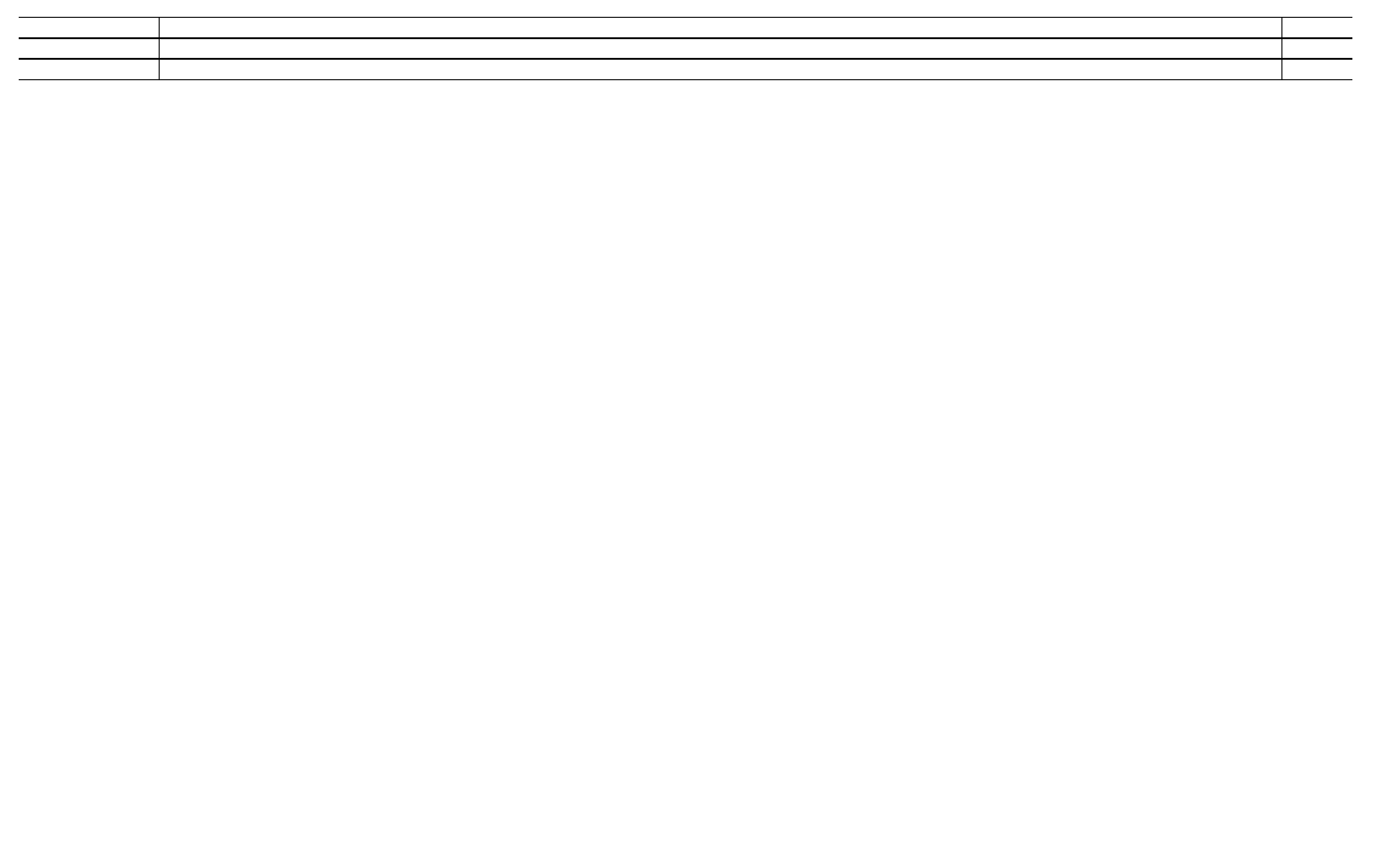| ,我们也不会不会不会。""我们的,我们也不会不会不会。""我们的,我们也不会不会不会不会不会。""我们的,我们也不会不会不会不会。""我们的,我们也不会不会不会  |  |
|-----------------------------------------------------------------------------------|--|
| ,一个人的人都是一个人的人,而且,他们的人都是一个人的人,而且,他们的人都是一个人的人,而且,他们的人都是一个人的人,而且,他们的人都是一个人的人,而且,他们的人 |  |
|                                                                                   |  |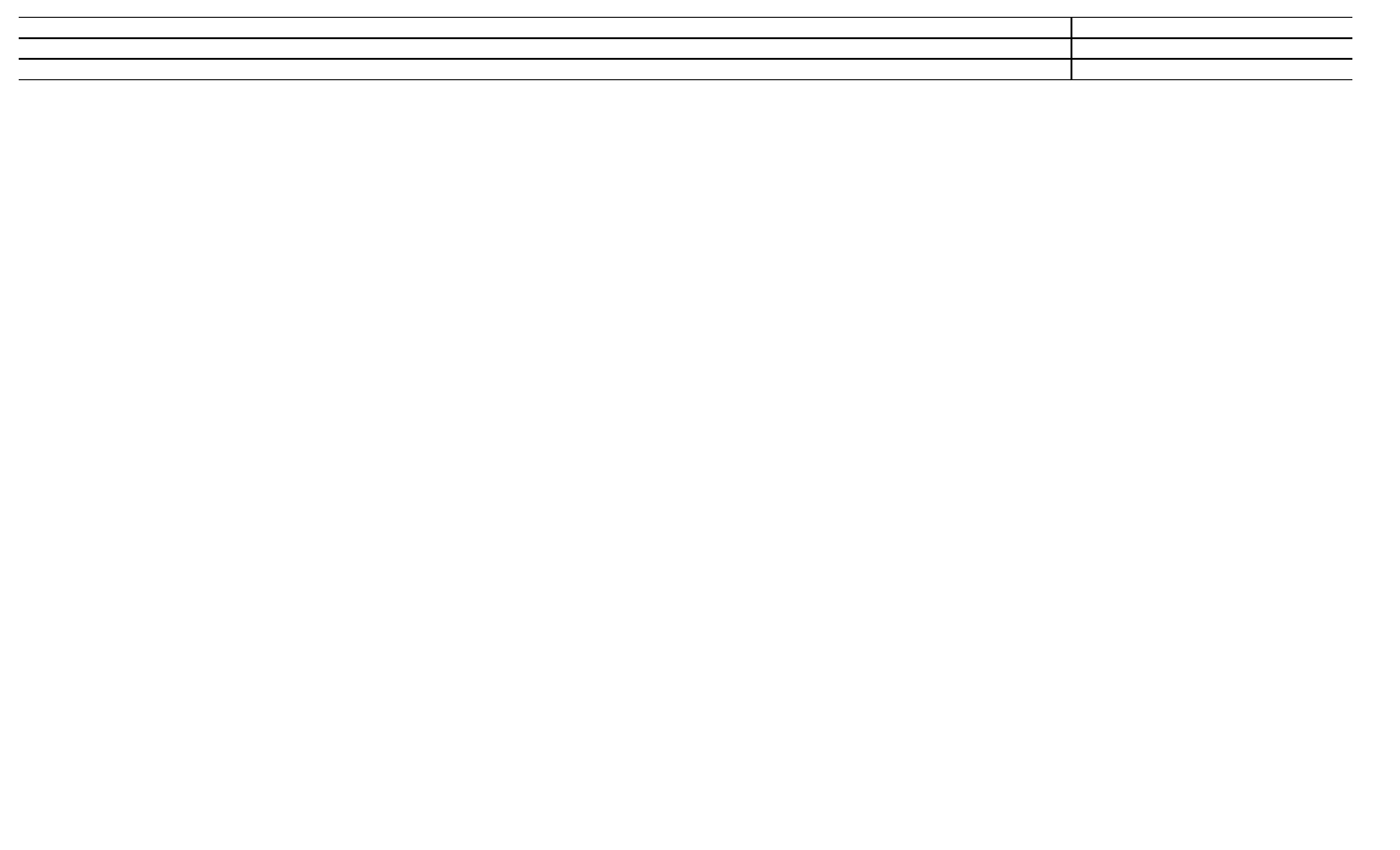| → 中国的 → 中国的 → 中国的 → 中国的 → 中国的 → 中国的 → 中国的 → 中国的 → 中国的 → 中国的 → 中国的 → 中国的 → 中国的 → 中国的 → 中国的 → 中国的 → 中国的 → 中国的 → 中国 |  |
|------------------------------------------------------------------------------------------------------------------|--|
|                                                                                                                  |  |
|                                                                                                                  |  |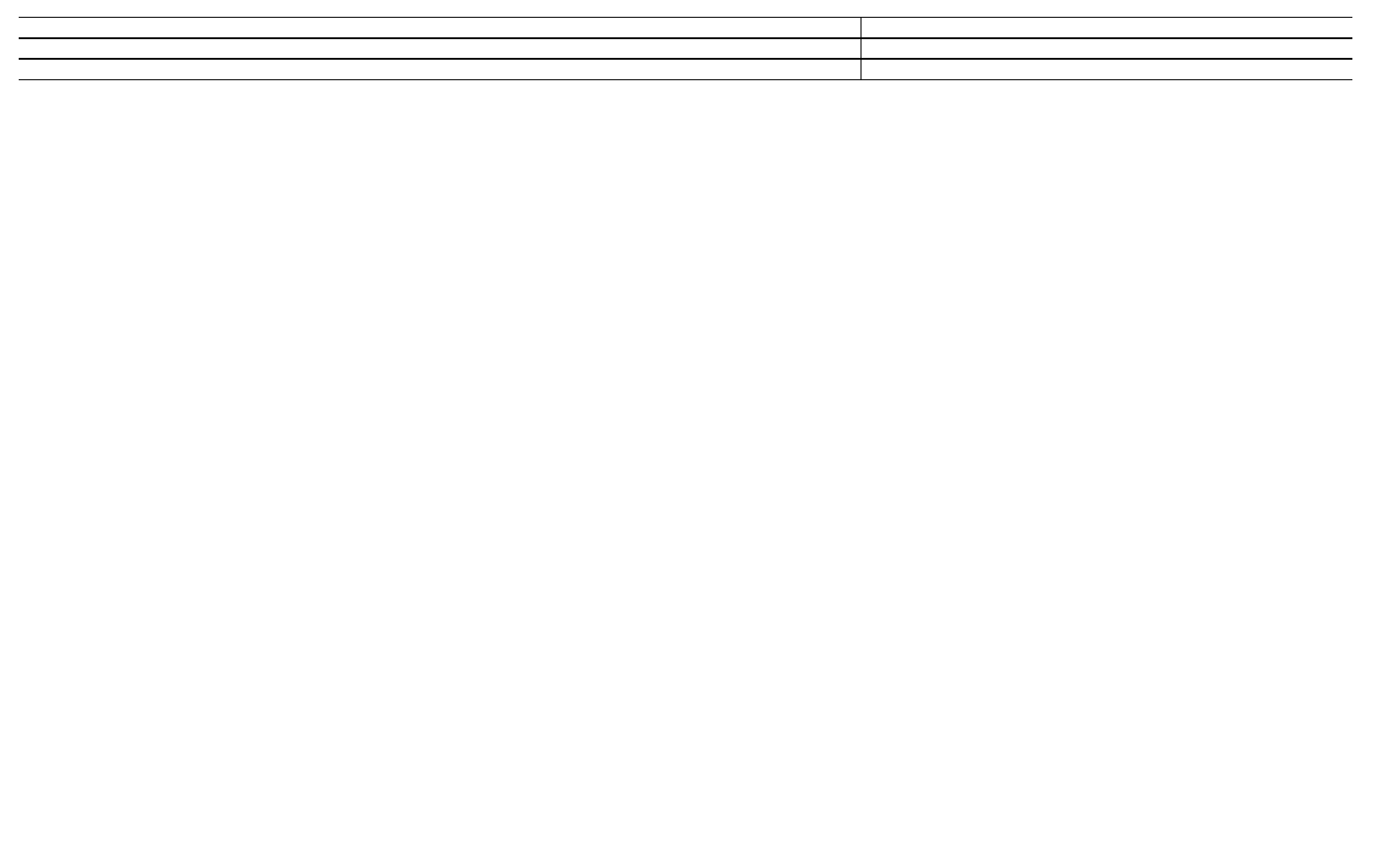| ,我们就会不会不会。""我们,我们就会不会不会不会,我们就会不会不会不会。""我们,我们就会不会不会不会。""我们,我们就会不会不会不会。""我们,我们就会不会 |                                                                                   |
|----------------------------------------------------------------------------------|-----------------------------------------------------------------------------------|
|                                                                                  | ,我们也不会不会不会。""我们的,我们也不会不会不会。""我们的,我们也不会不会不会不会。""我们的,我们也不会不会不会不会。""我们的,我们也不会不会不会不会  |
|                                                                                  | ,我们就会不会不会。""我们,我们就会不会不会,我们就会不会不会,我们就会不会不会。""我们,我们就会不会不会。""我们,我们就会不会不会不会。""我们,我们就会 |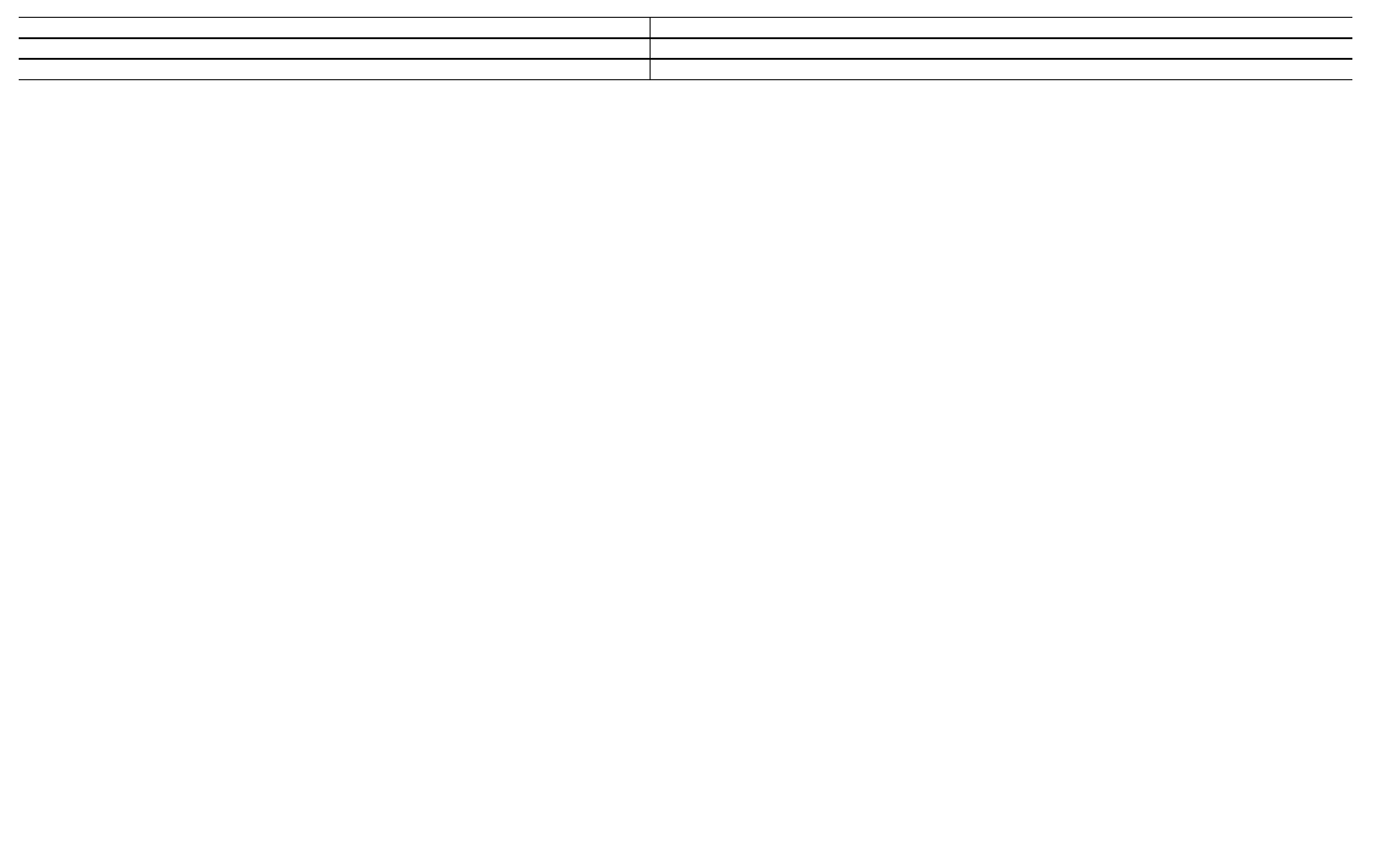| ,他们的人们就会在这里,他们的人们就会在这里,他们的人们就会在这里,他们的人们就会在这里,他们的人们就会在这里,他们的人们就会在这里,他们的人们就会在这里,他们<br>第251章 我们的人们的人们,我们的人们的人们的人们,我们的人们的人们的人们,我们的人们的人们的人们,我们的人们的人们的人们,我们的人们的人们的人们,我们的人们 |
|----------------------------------------------------------------------------------------------------------------------------------------------------------------------|
|                                                                                                                                                                      |
|                                                                                                                                                                      |
|                                                                                                                                                                      |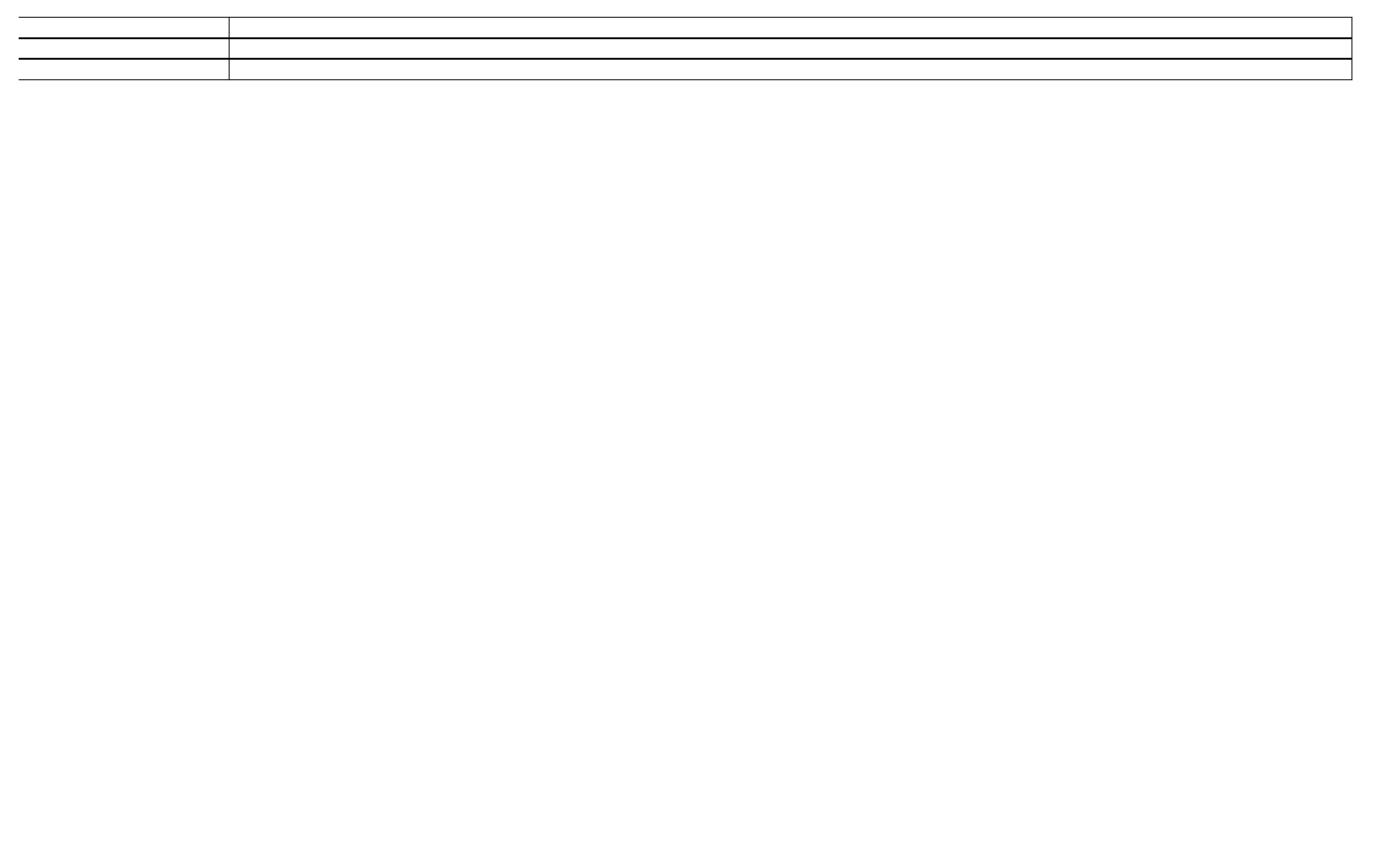| ,他们的人们就是一个人,他们的人们就是一个人,他们的人们,他们的人们就是一个人,他们的人们,他们的人们就是一个人,他们的人们,他们的人们,他们的人们,他们的人们,<br>第25章 我们的人们,他们的人们,他们的人们,他们的人们,他们的人们,他们的人们,他们的人们,他们的人们,他们的人们,他们的人们,他们的人们,他们的人们,他们的 |  |
|-----------------------------------------------------------------------------------------------------------------------------------------------------------------------|--|
| ,一个人都是一个人的人,而且,他们的人都是一个人,而且,他们的人都是一个人,而且,他们的人都是一个人,而且,他们的人都是一个人,而且,他们的人都是一个人,而且,他<br>第二百一十一章 一个人,他们的人都是一个人,他们的人都是一个人,他们的人都是一个人,他们的人都是一个人,他们的人都是一个人,他们的人都是一个人,他们的人都是一个 |  |
| ,一个人都是一个人的人,而且,他们的人都是一个人,他们的人都是一个人,他们的人都是一个人,他们的人都是一个人,他们的人都是一个人,他们的人都是一个人,他们的人都是                                                                                     |  |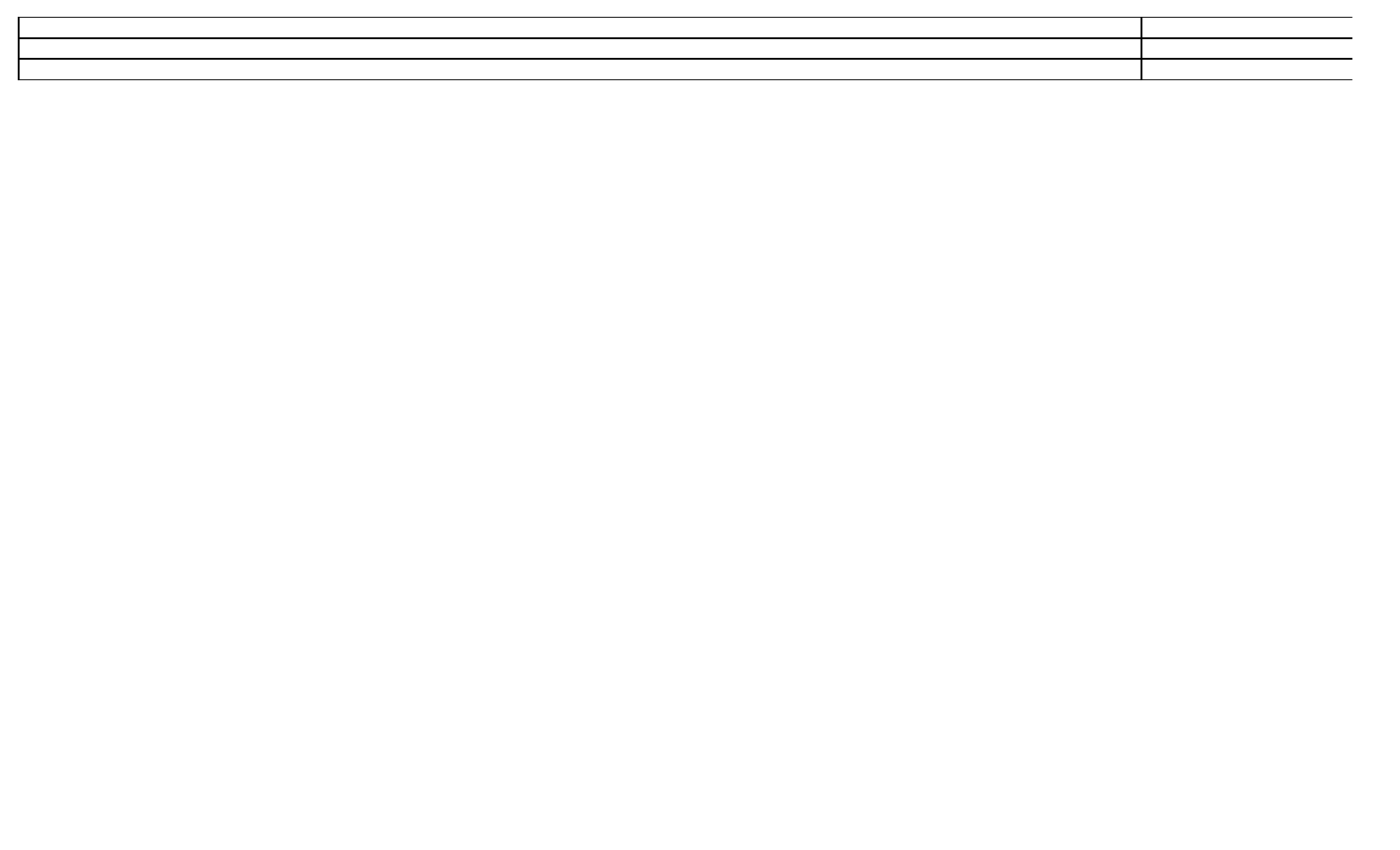| ,一个人都是一个人的人,而且,我们也不会不会不会。""我们,我们也不会不会不会不会不会不会不会不会。""我们,我们也不会不会不会不会不会不会不会不会。""我们,我<br>,他们的人们也不会不会。""我们的人们,我们也不会不会不会。""我们的人们,我们也不会不会不会。""我们的人们,我们也不会不会不会。""我们的人们,我们也不会不 |  |
|-----------------------------------------------------------------------------------------------------------------------------------------------------------------------|--|
| ,我们也不会不会不会。""我们的,我们也不会不会不会。""我们的,我们也不会不会不会不会。""我们的,我们也不会不会不会不会。""我们的,我们也不会不会不会不会                                                                                      |  |
|                                                                                                                                                                       |  |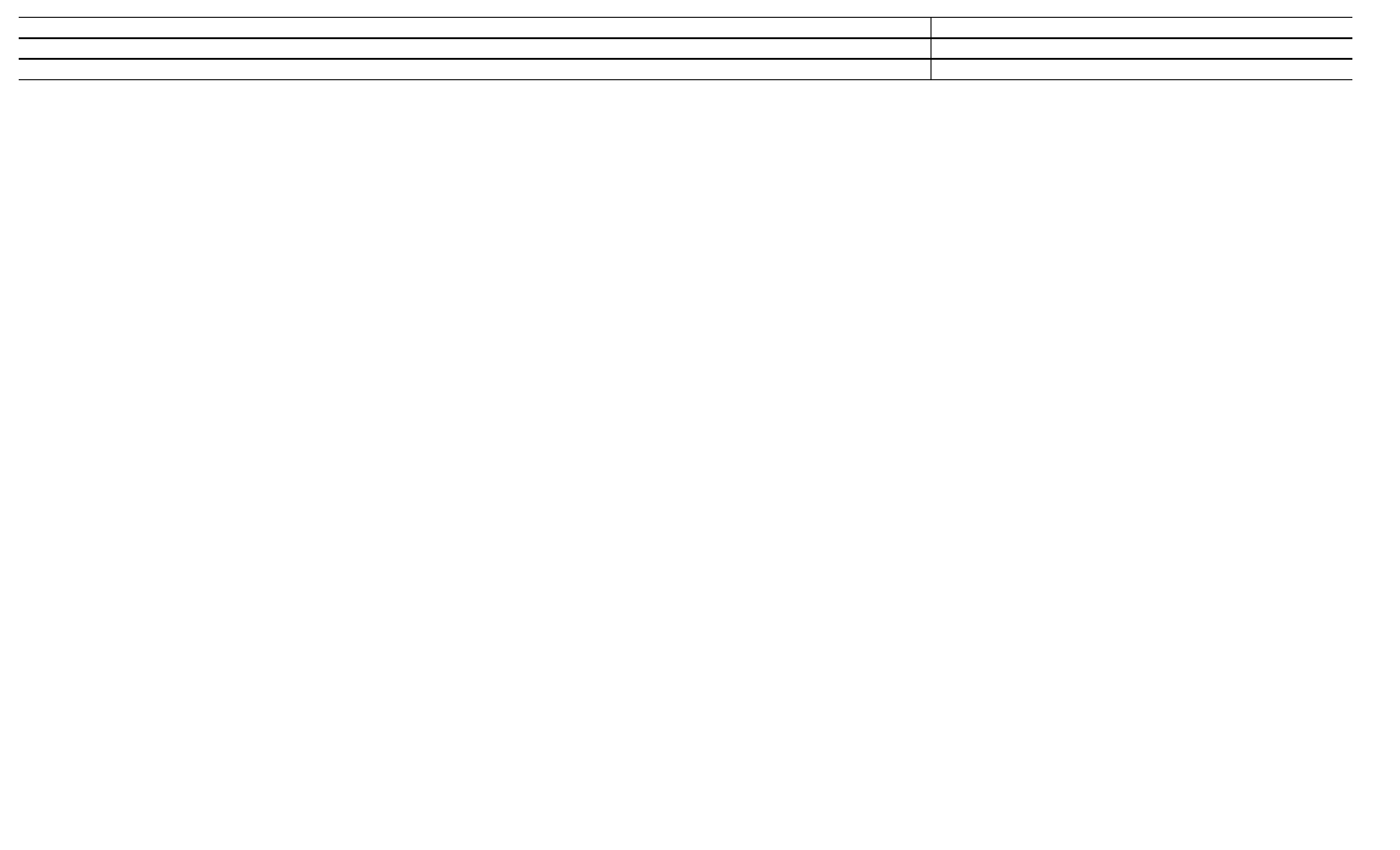| <u> 1980 - Ann an t-Aontaithe ann an t-Aontaithe ann an t-Aontaithe ann an t-Aontaithe ann an t-Aontaithe ann an t-</u> |
|-------------------------------------------------------------------------------------------------------------------------|
|                                                                                                                         |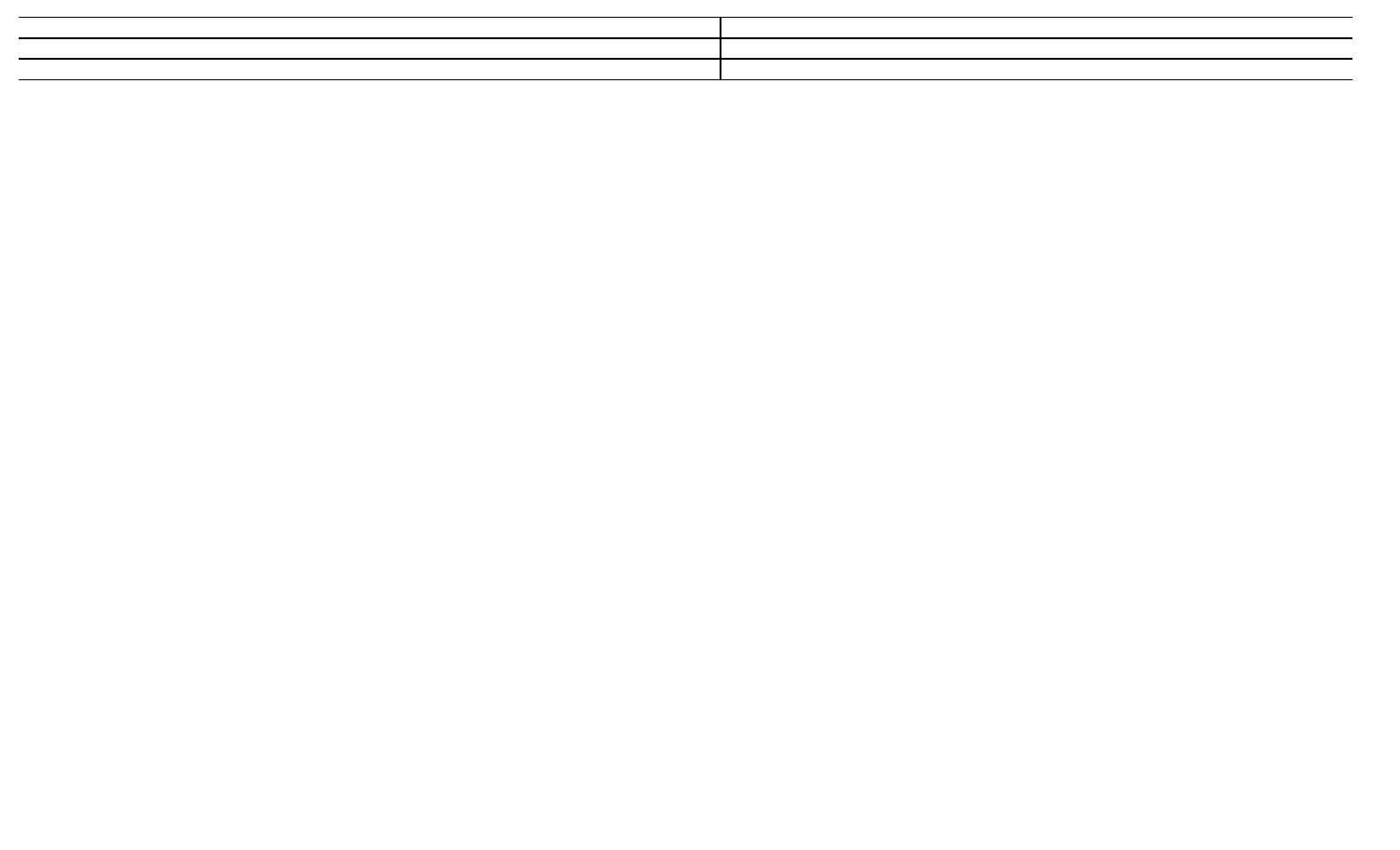| ,一个人都是一个人的人,而且,他们的人都是一个人,而且,他们的人都是一个人,而且,他们的人都是一个人,而且,他们的人都是一个人,而且,他们的人都是一个人,而且,他<br>第二十一章 一个人,他们的人都是一个人,他们的人都是一个人,他们的人都是一个人,他们的人都是一个人,他们的人都是一个人,他们的人都是一个人,他们的人都是一个人, | ,我们也不会不会。""我们的,我们也不会不会。""我们的,我们也不会不会不会。""我们的,我们也不会不会不会。""我们的,我们也不会不会不会。""我们的,我们也 |
|-----------------------------------------------------------------------------------------------------------------------------------------------------------------------|----------------------------------------------------------------------------------|
|                                                                                                                                                                       |                                                                                  |
|                                                                                                                                                                       |                                                                                  |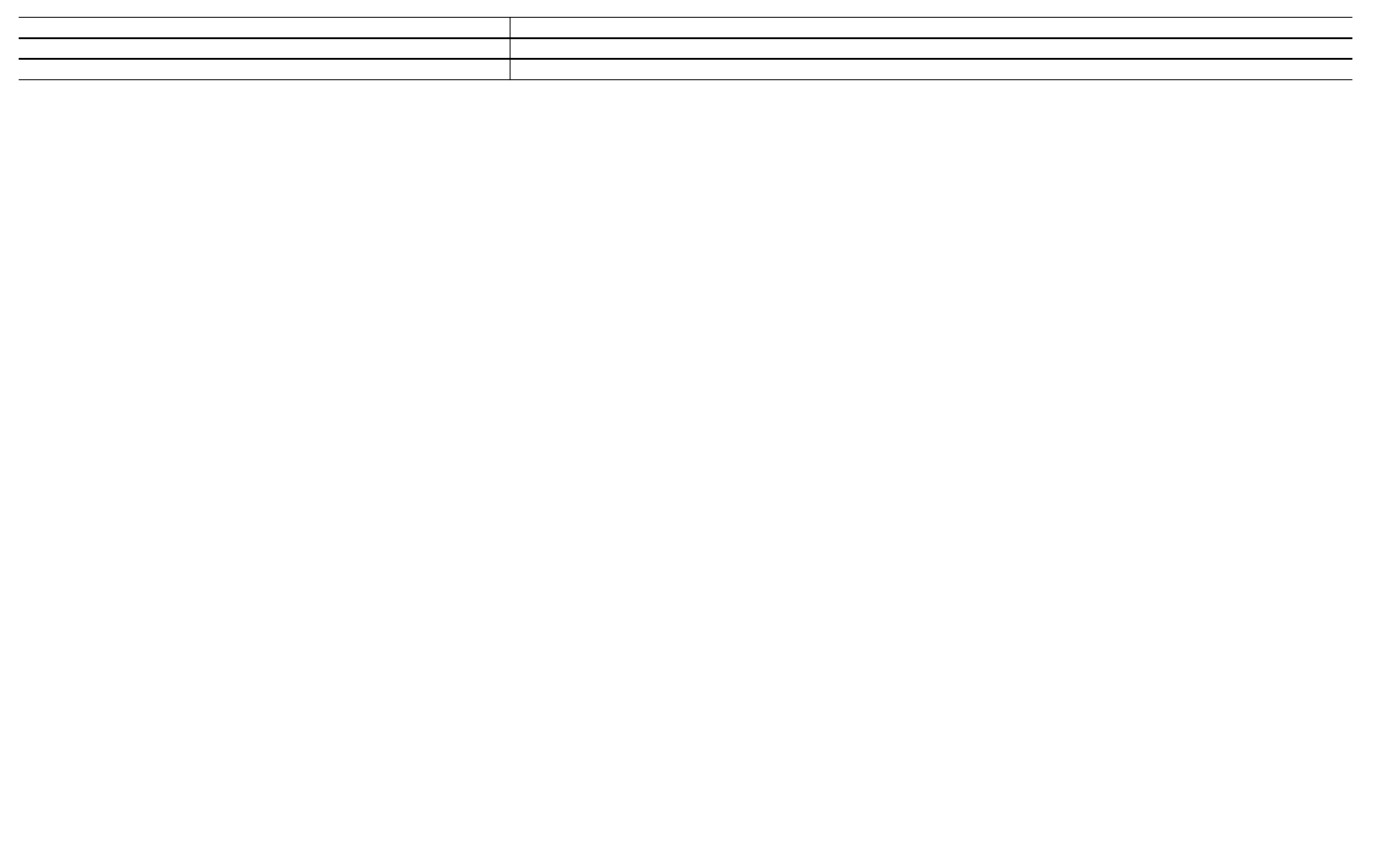| ,一个人的人都是一个人的人,而且,他们的人都是一个人的人,而且,他们的人都是一个人的人,而且,他们的人都是一个人的人,而且,他们的人都是一个人的人,而且,他们的人<br>第一百一十一章 一个人的人,他们的人都是一个人的人,他们的人都是一个人的人,他们的人都是一个人的人,他们的人都是一个人的人,他们的人都是一个人的人,他们的人都是<br>,我们就会不会不会。""我们,我们就会不会不会不会。""我们,我们就会不会不会不会不会不会。""我们,我们就会不会不会不会不会。""我们,我们就会不会不会不会不 |
|-----------------------------------------------------------------------------------------------------------------------------------------------------------------------------------------------------------------------------------------------------------|
| ,一个人都是一个人的人,而且,他们的人都是一个人,而且,他们的人都是一个人,而且,他们的人都是一个人,而且,他们的人都是一个人,而且,他们的人都是一个人,而且,他<br>第二十一章 一个人,他们的人都是一个人,他们的人都是一个人,他们的人都是一个人,他们的人都是一个人,他们的人都是一个人,他们的人都是一个人,他们的人都是一个人,                                                                                     |
|                                                                                                                                                                                                                                                           |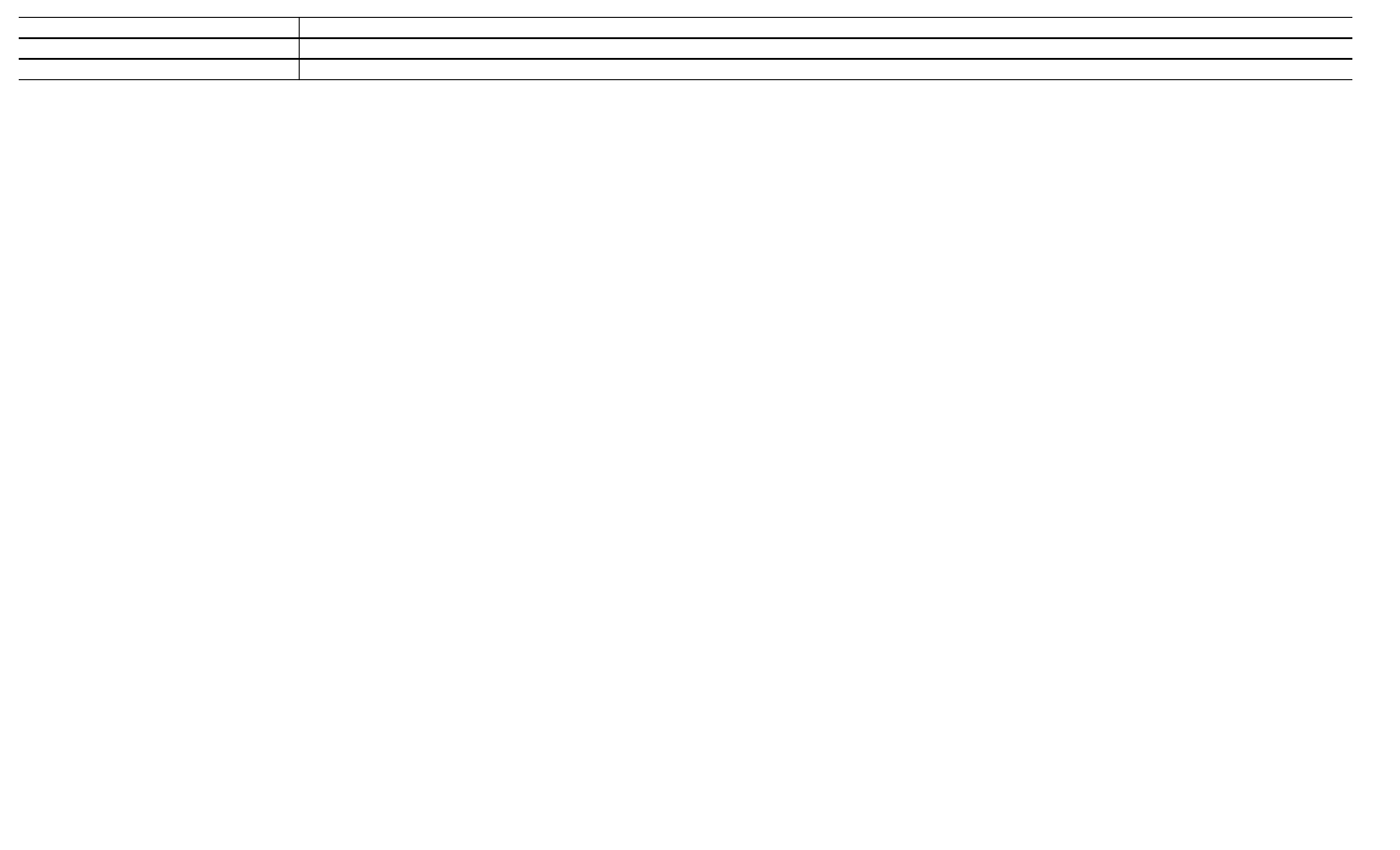| <u>та на представљен под податковата на представљен податковата на представљен податковата на представљен податк</u> |  |
|----------------------------------------------------------------------------------------------------------------------|--|
|                                                                                                                      |  |
| ,一个人都是一个人的人,一个人都是一个人的人,一个人都是一个人的人,一个人都是一个人的人,一个人都是一个人的人,一个人都是一个人的人,一个人都是一个人的人,一个人                                    |  |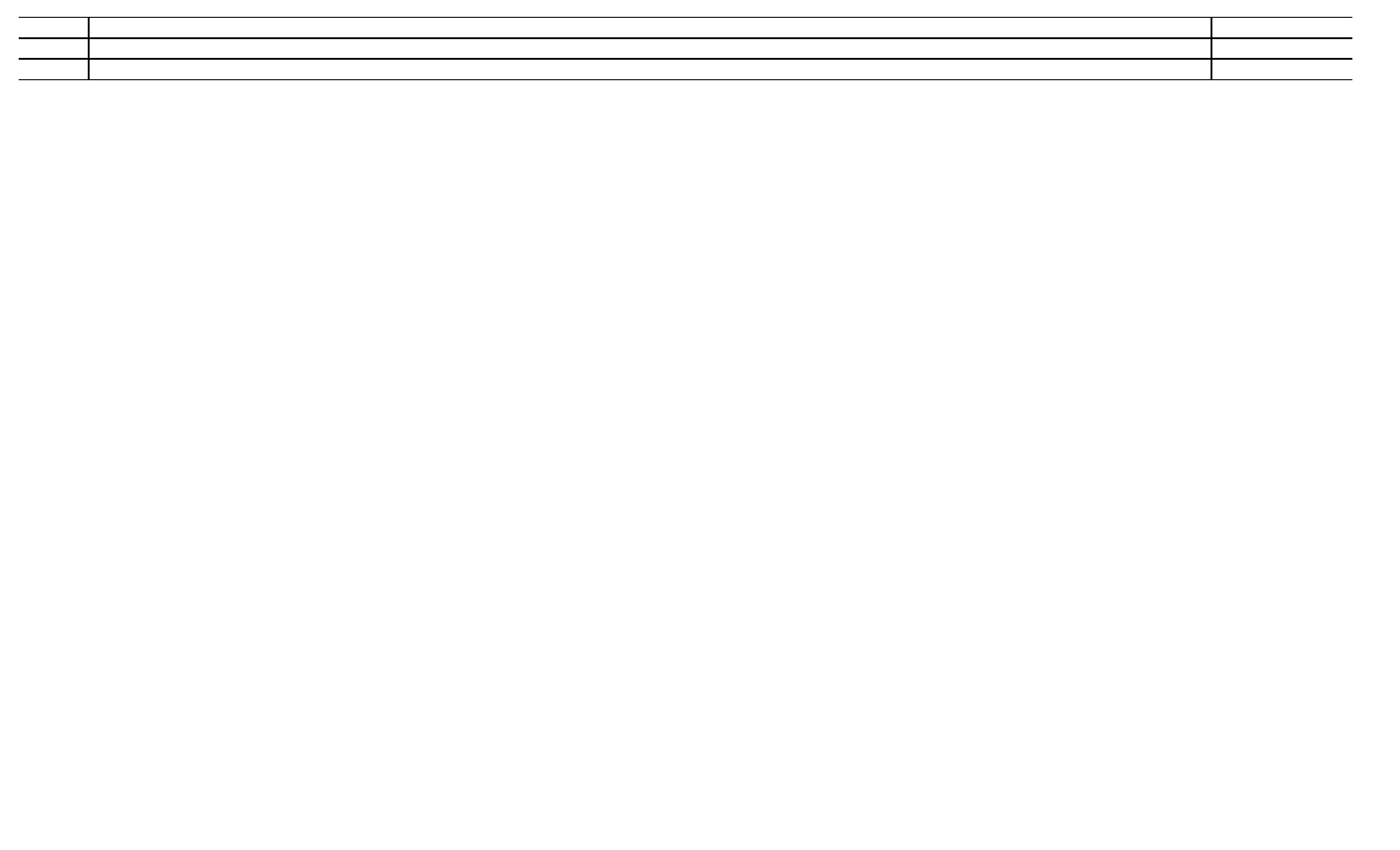| ,一个人都是一个人的人,一个人都是一个人的人,一个人都是一个人的人,一个人都是一个人的人,一个人都是一个人的人,一个人都是一个人的人,一个人都是一个人的人,一个人<br>→ South State State State State State State State State State State State State State State State State State State State State State State State State State State State State State State State State State State State St |  |
|-------------------------------------------------------------------------------------------------------------------------------------------------------------------------------------------------------------------------------------------------------------------------------------------------------------------|--|
| ,一个人的人都是一个人的人,而且,他们的人都是不能的。""我们的人,我们的人都是不能的人,我们的人都是不能的人,我们的人都是不能的人,我们的人都是不能的人,我们的<br>第一百一十一章 一个人的人,我们的人都是不能的人,我们的人都是不能的人,我们的人都是不能的人,我们的人都是不能的人,我们的人都是不能的人,我们的人都是不能的人,                                                                                                                                             |  |
| ,我们也不会不会不会。""我们的,我们也不会不会不会。""我们的,我们也不会不会不会不会不会。""我们的,我们也不会不会不会不会。""我们的,我们也不会不会不会<br>第二百一章 第二百一章 第二百一章 第二百一章 第二百一章 第二百一章 第二百一章 第二百一章 第二百一章 第二百一章 第二百一章 第二百一章 第二百一章 第二                                                                                                                                              |  |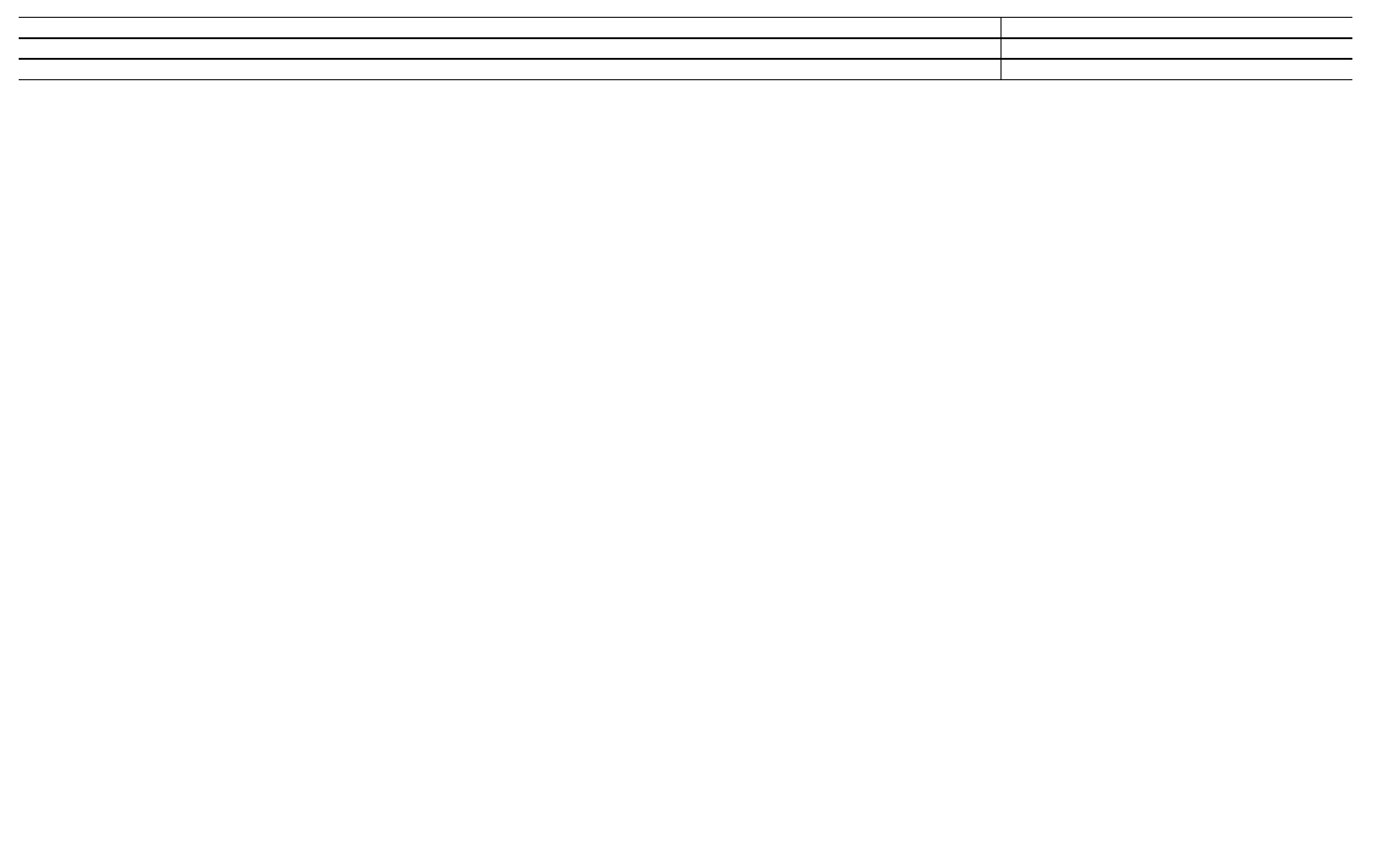| ,一个人都是一个人的人,而且,他们的人都是一个人,而且,他们的人都是一个人,而且,他们的人都是一个人,而且,他们的人都是一个人,而且,他们的人都是一个人,而且,他<br>第二十二章 第二十二章 第二十二章 第二十二章 第二十二章 第二十二章 第二十二章 第二十二章 第二十二章 第二十二章 第二十二章 第二十二章 第二十二章 第二十 |  |
|------------------------------------------------------------------------------------------------------------------------------------------------------------------------|--|
|                                                                                                                                                                        |  |
| ,一个人的人都是一个人的人,而且,他们的人都是一个人的人,而且,他们的人都是一个人的人,而且,他们的人都是一个人的人,而且,他们的人都是一个人的人,而且,他们的人                                                                                      |  |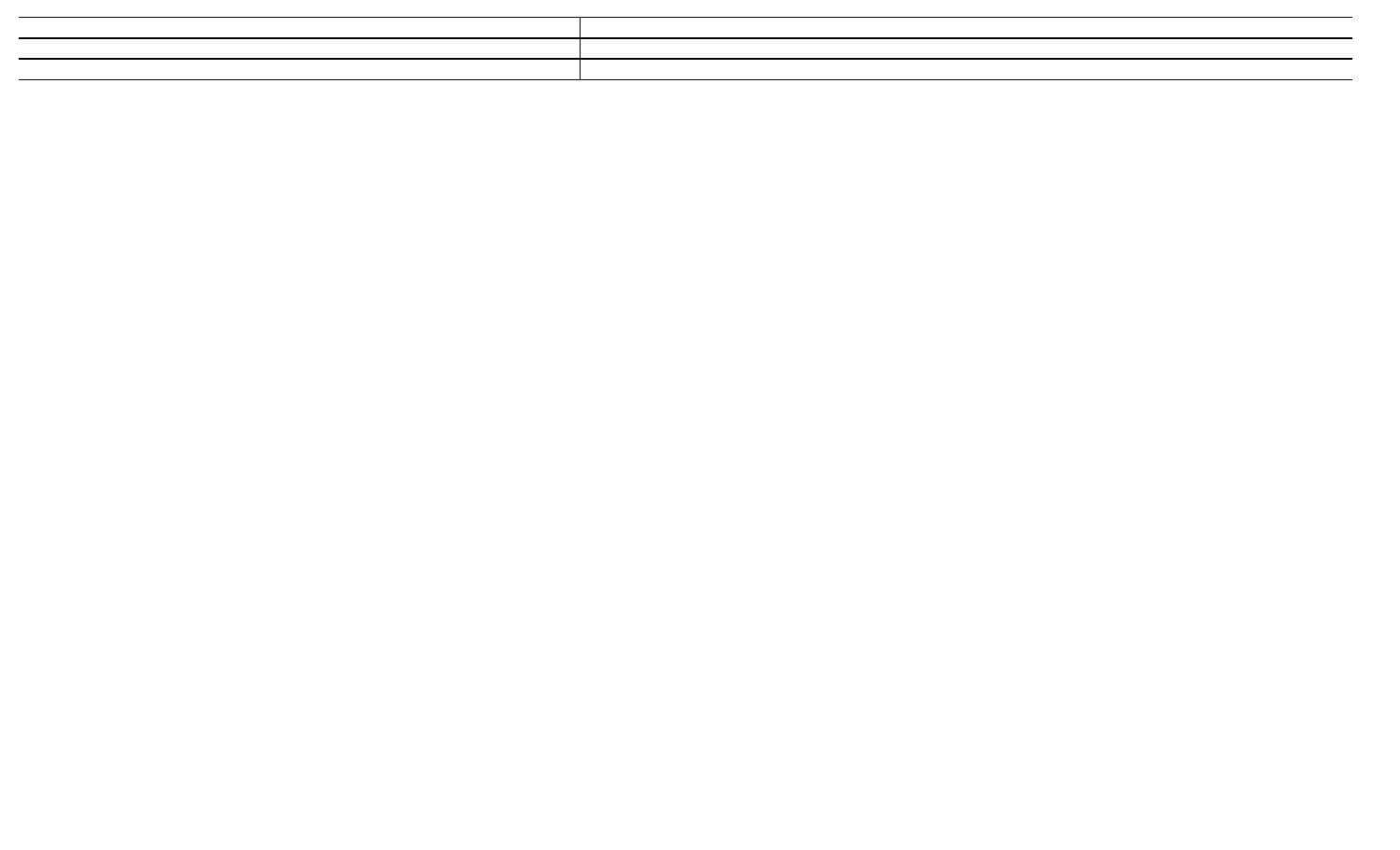| ,我们就会不会不会。""我们,我们也不会不会不会。""我们,我们也不会不会不会不会不会不会。""我们,我们也不会不会不会不会。""我们,我们也不会不会不会不会不  |
|-----------------------------------------------------------------------------------|
| ,一个人都是一个人的人,一个人都是一个人的人,一个人都是一个人的人,一个人都是一个人的人,一个人都是一个人的人,一个人都是一个人的人,一个人都是一个人的人,一个人 |
|                                                                                   |
| ,一个人都是一个人的人,而且,我们也不会不会不会。""我们,我们也不会不会不会不会。""我们,我们也不会不会不会不会。""我们,我们也不会不会不会不会。""我们, |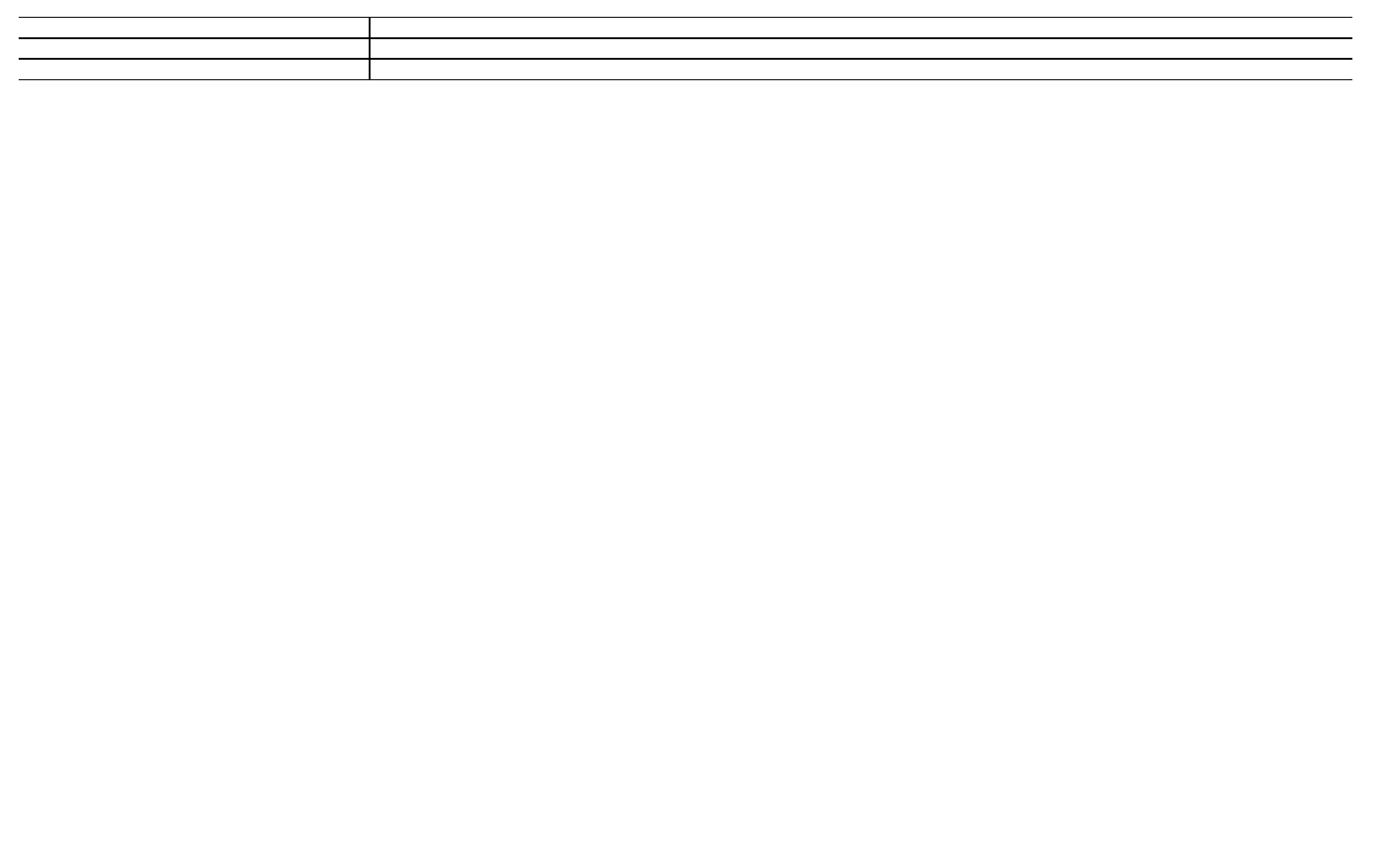| ,一个人都是一个人的人,一个人都是一个人的人,一个人都是一个人的人,一个人都是一个人的人,一个人都是一个人的人,一个人都是一个人的人,一个人都是一个人的人,一个人<br>第二十一章 一个人的人,一个人的人都是一个人的人,一个人的人都是一个人的人,一个人的人都是一个人的人,一个人的人都是一个人的人,一个人的人都是一个人的人,一个人<br>,一个人都是一个人的人,一个人都是一个人的人,一个人都是一个人的人,一个人都是一个人的人,一个人都是一个人的人,一个人都是一个人的人,一个人都是一个人的人,一个人<br>第二十一章 一个人的人,一个人都是一个人的人,一个人都是一个人的人,一个人都是一个人的人,一个人都是一个人的人,一个人都是一个人的人,一个人都是一个人的人,一个 |  |
|------------------------------------------------------------------------------------------------------------------------------------------------------------------------------------------------------------------------------------------------------------------------------------------------------------------------------------------------|--|
| ,一个人的人都是一个人的人,而且,他们的人都是一个人的人,而且,他们的人都是一个人的人,而且,他们的人都是一个人的人,而且,他们的人都是一个人的人,而且,他们的<br>第一百一十一章 一个人的人,他们的人都是一个人的人,他们的人都是一个人的人,他们的人都是一个人的人,他们的人都是一个人的人,他们的人都是一个人的人,他们的人都是                                                                                                                                                                           |  |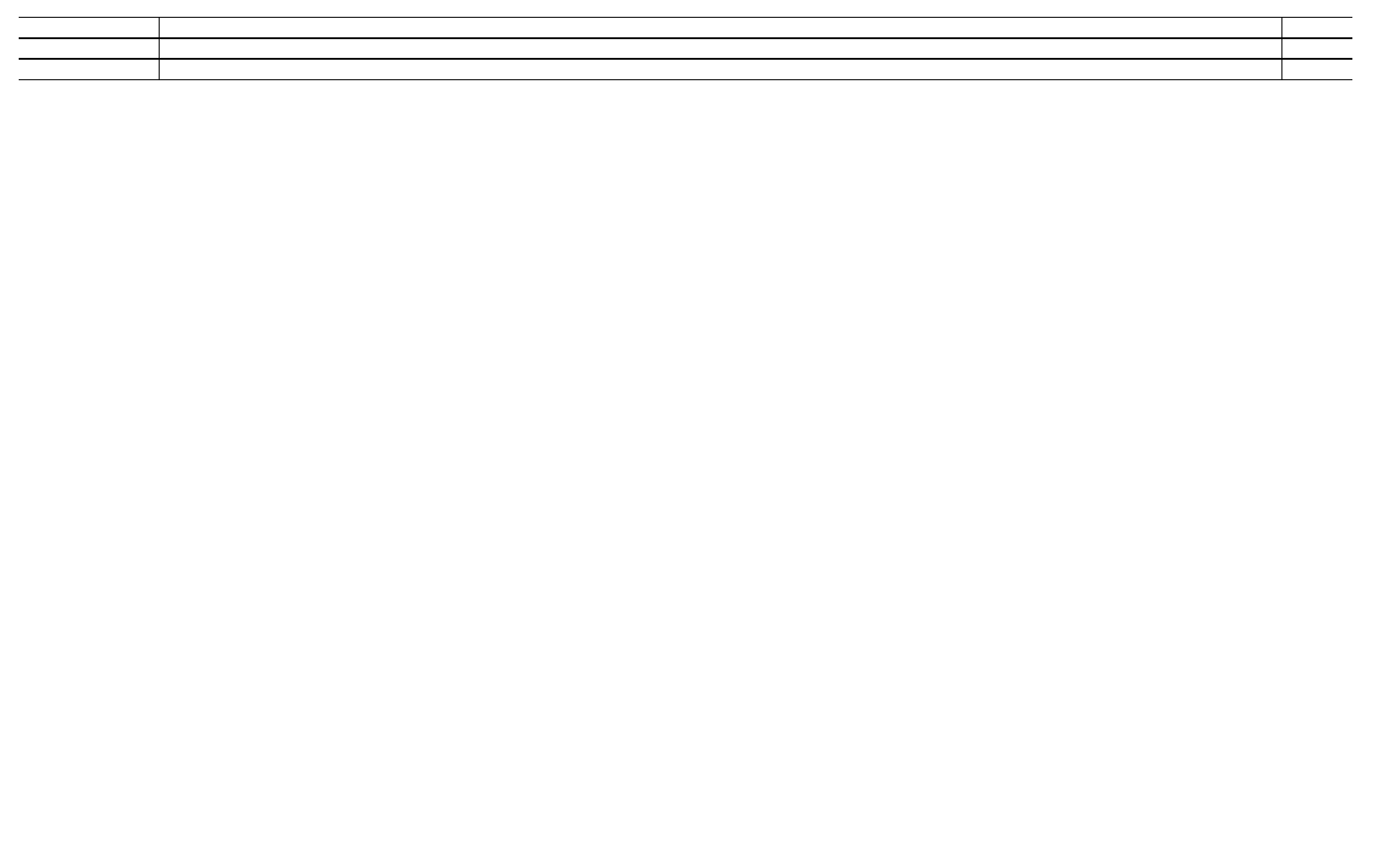| ,我们就会不会不会。""我们,我们也不会不会不会。""我们,我们也不会不会不会不会不会不会不会。""我们,我们也不会不会不会不会不会。""我们,我们也不会不会不 |  |
|----------------------------------------------------------------------------------|--|
| ,一个人的人都是一个人的人,而且,我们也不会不会不会。""我们,我们也不会不会不会不会不会不会。""我们,我们也不会不会不会不会。""我们,我们也不会不会不会不 |  |
|                                                                                  |  |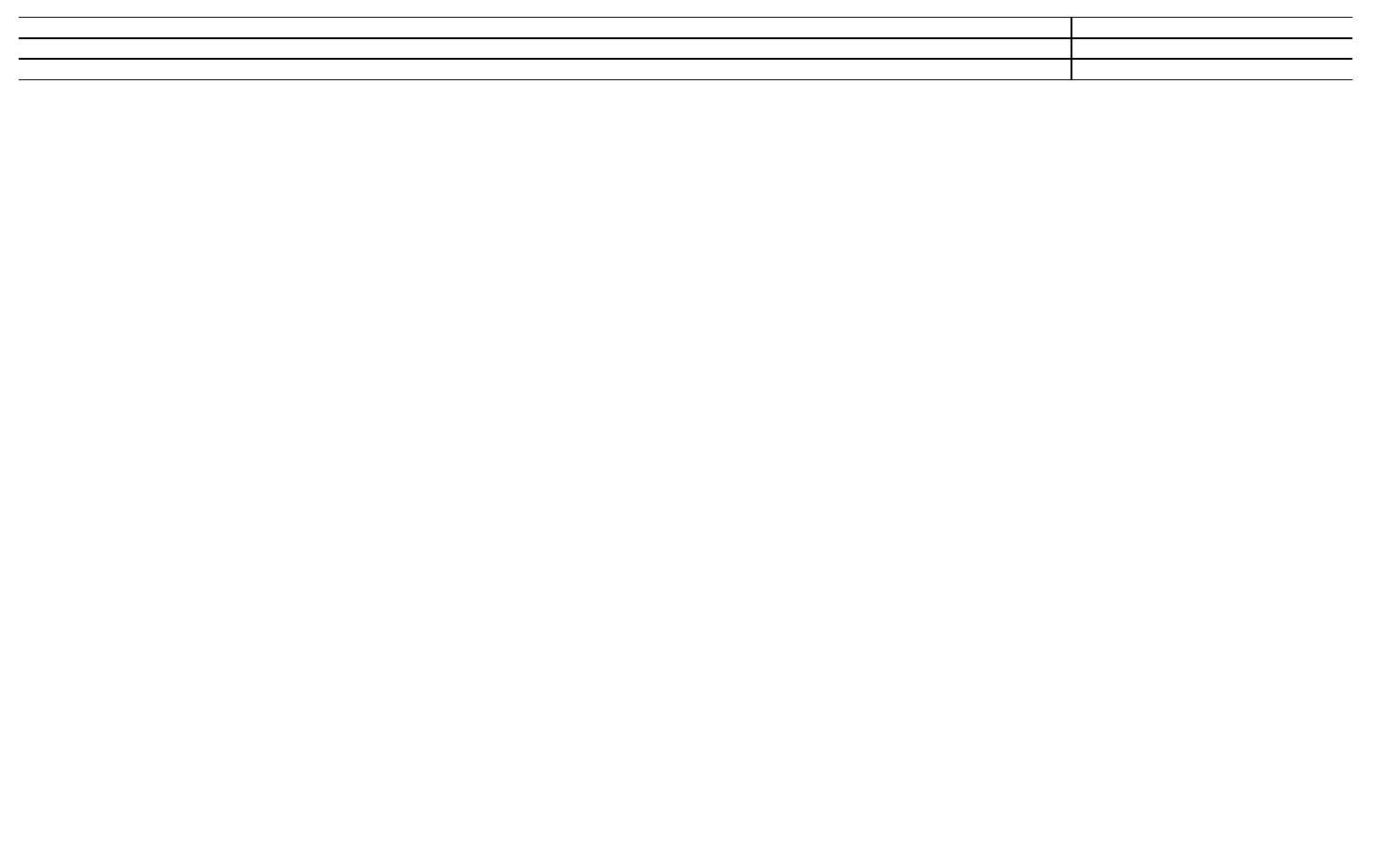| → 中国的 → 中国的 → 中国的 → 中国的 → 中国的 → 中国的 → 中国的 → 中国的 → 中国的 → 中国的 → 中国的 → 中国的 → 中国的 → 中国的 → 中国的 → 中国的 → 中国的 → 中国的 → 中国 |  |
|------------------------------------------------------------------------------------------------------------------|--|
|                                                                                                                  |  |
|                                                                                                                  |  |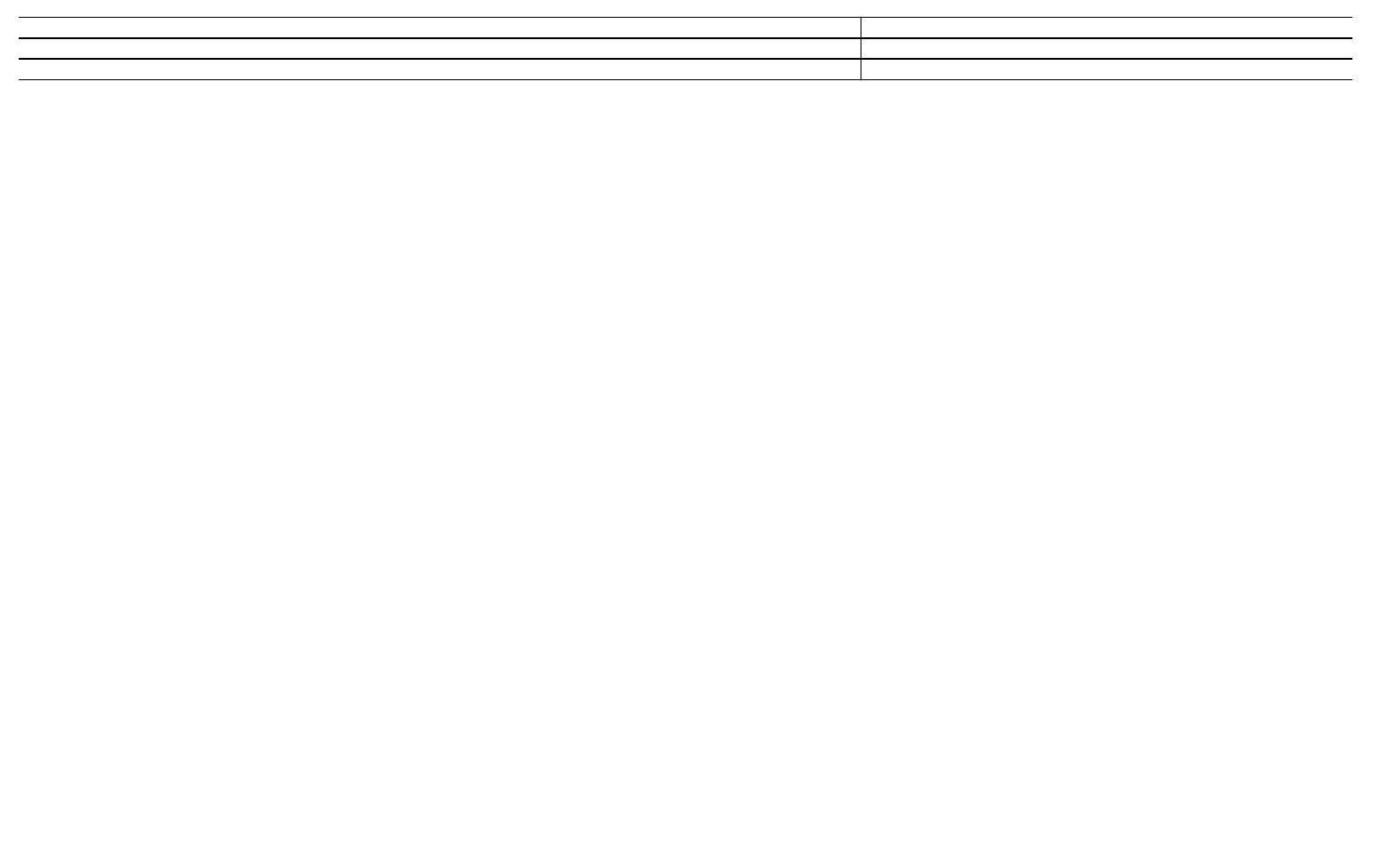| ,我们就会不会不会。""我们,我们就会不会不会不会,我们就会不会不会不会。""我们,我们就会不会不会不会。""我们,我们就会不会不会不会。""我们,我们就会不会 |                                                                                   |
|----------------------------------------------------------------------------------|-----------------------------------------------------------------------------------|
|                                                                                  | ,我们也不会不会不会。""我们的,我们也不会不会不会。""我们的,我们也不会不会不会不会。""我们的,我们也不会不会不会不会。""我们的,我们也不会不会不会不会  |
|                                                                                  | ,我们就会不会不会。""我们,我们就会不会不会,我们就会不会不会,我们就会不会不会。""我们,我们就会不会不会。""我们,我们就会不会不会不会。""我们,我们就会 |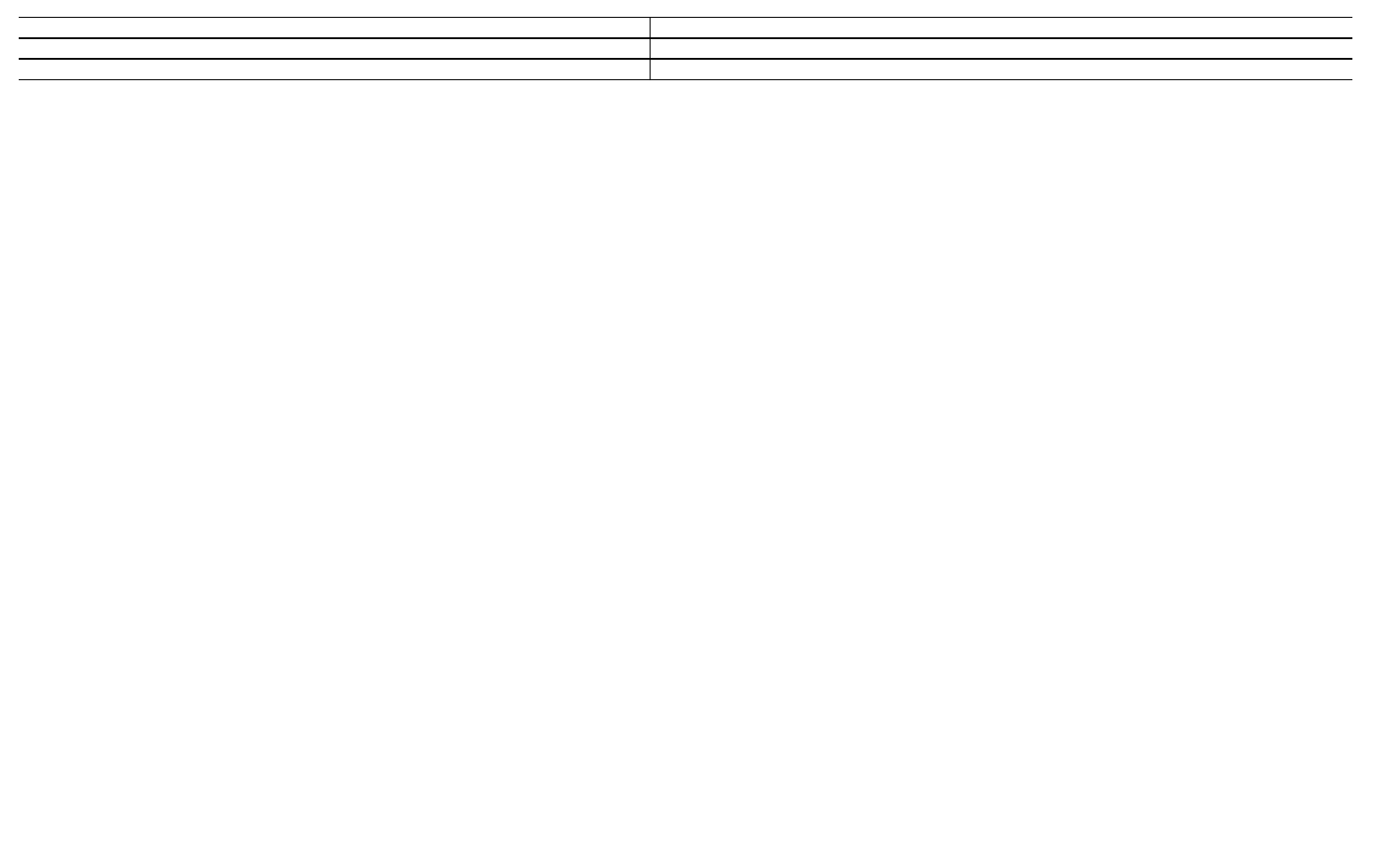| ,一个人都是一个人的人,我们就是一个人的人,我们就是一个人的人,我们就是一个人的人,我们就是一个人的人,我们就是一个人的人,我们就是一个人的人,我们就是一个人的<br>第一百一十一章 一个人的人,我们就是一个人的人,我们就是一个人的人,我们就是一个人的人,我们就是一个人的人,我们就是一个人的人,我们就是一个人的人,我们就是一个 |
|----------------------------------------------------------------------------------------------------------------------------------------------------------------------|
|                                                                                                                                                                      |
|                                                                                                                                                                      |
|                                                                                                                                                                      |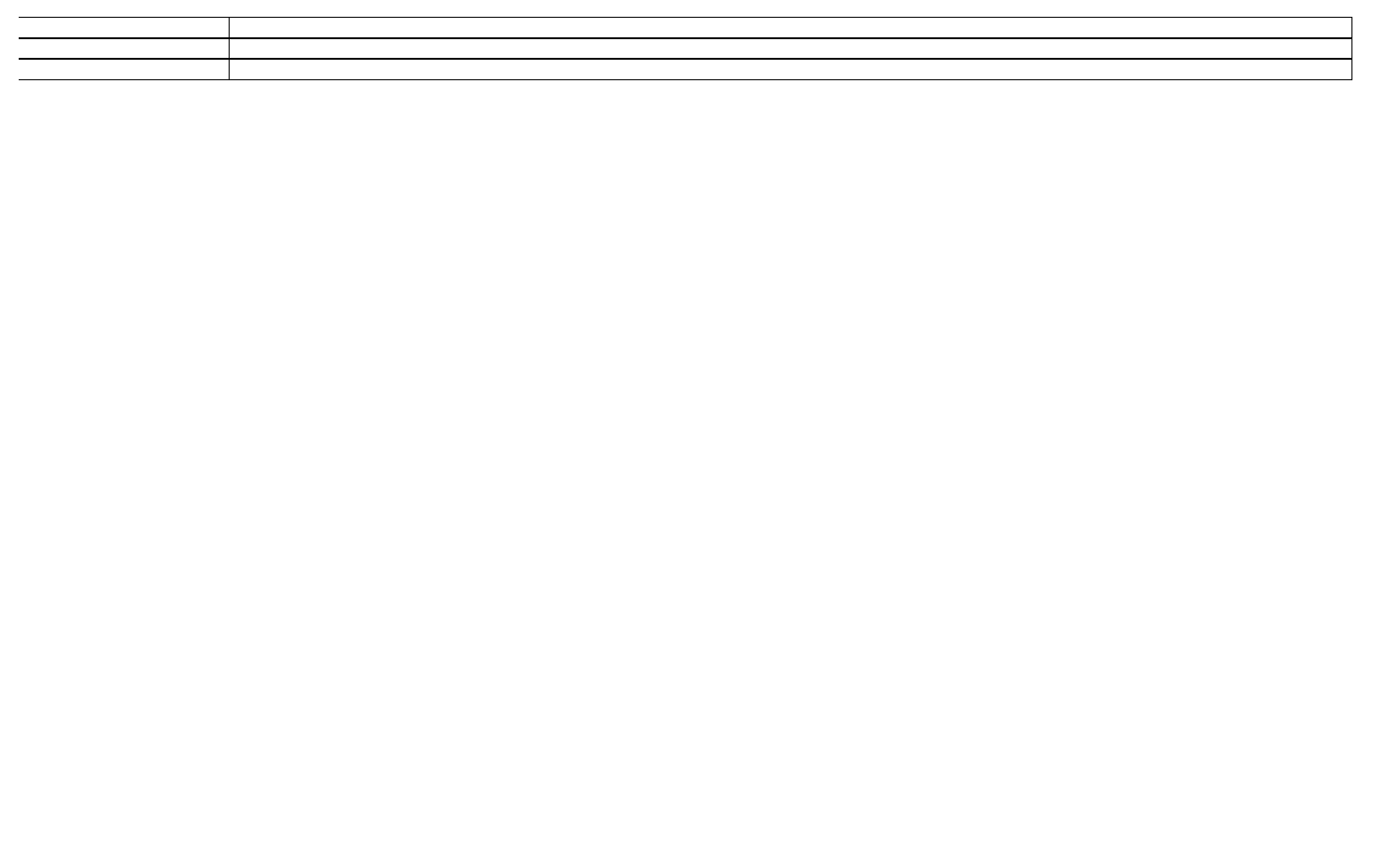| ,他们的人们就是一个人,他们的人们就是一个人,他们的人们,他们的人们就是一个人,他们的人们,他们的人们就是一个人,他们的人们,他们的人们,他们的人们,他们的人们,<br>第25章 我们的人们,他们的人们,他们的人们,他们的人们,他们的人们,他们的人们,他们的人们,他们的人们,他们的人们,他们的人们,他们的人们,他们的人们,他们的 |  |
|-----------------------------------------------------------------------------------------------------------------------------------------------------------------------|--|
| ,一个人都是一个人的人,而且,他们的人都是一个人,而且,他们的人都是一个人,而且,他们的人都是一个人,而且,他们的人都是一个人,而且,他们的人都是一个人,而且,他<br>第二百一十一章 一个人,他们的人都是一个人,他们的人都是一个人,他们的人都是一个人,他们的人都是一个人,他们的人都是一个人,他们的人都是一个人,他们的人都是一个 |  |
| ,一个人都是一个人的人,而且,他们的人都是一个人,他们的人都是一个人,他们的人都是一个人,他们的人都是一个人,他们的人都是一个人,他们的人都是一个人,他们的人都是                                                                                     |  |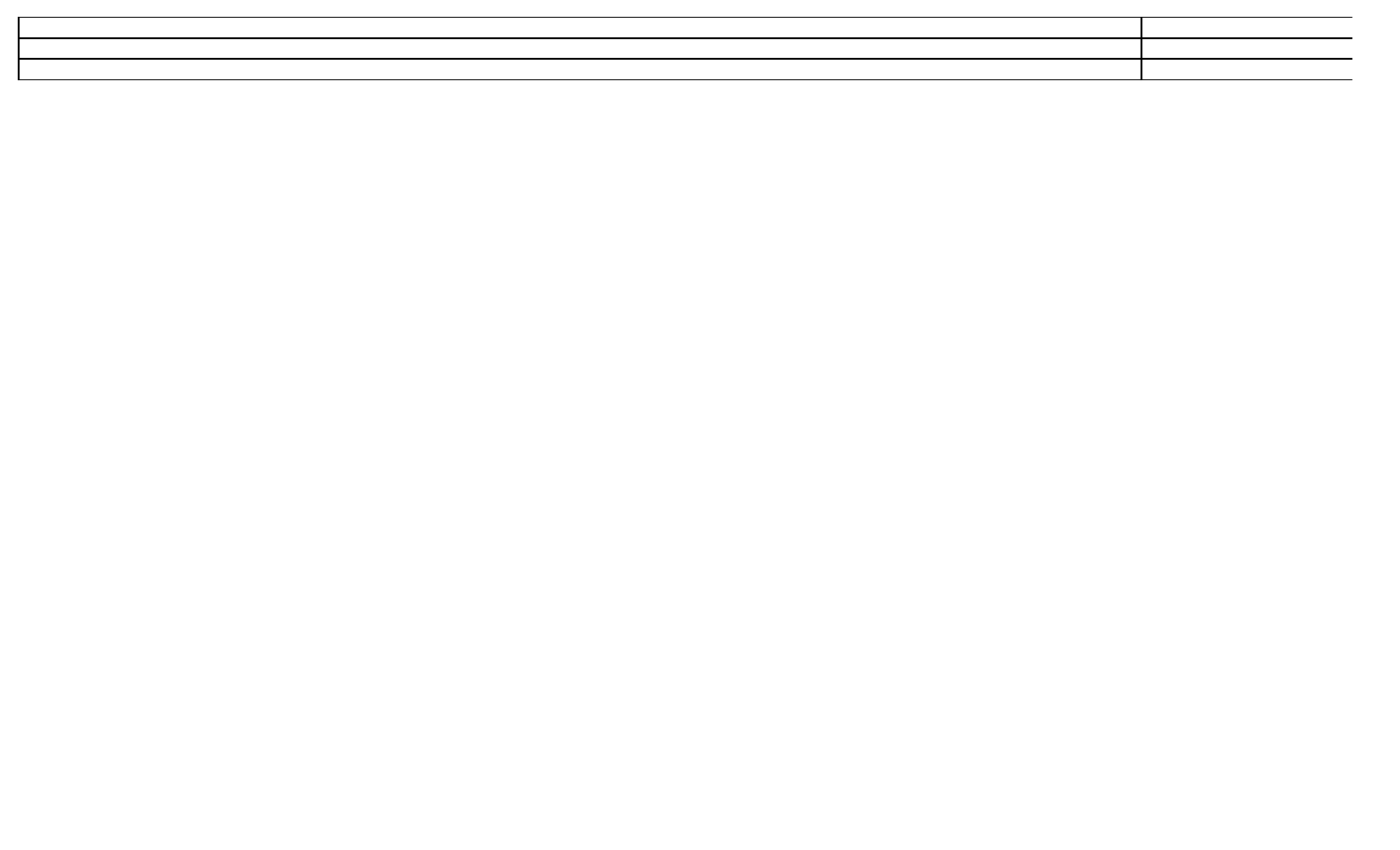| ,一个人都是一个人的人,而且,我们也不会不会不会。""我们,我们也不会不会不会不会不会不会不会不会。""我们,我们也不会不会不会不会不会不会不会不会。""我们,我<br>,他们的人们也不会不会。""我们的人们,我们也不会不会不会。""我们的人们,我们也不会不会不会。""我们的人们,我们也不会不会不会。""我们的人们,我们也不会不 |  |
|-----------------------------------------------------------------------------------------------------------------------------------------------------------------------|--|
| ,我们也不会不会不会。""我们的,我们也不会不会不会。""我们的,我们也不会不会不会不会。""我们的,我们也不会不会不会不会。""我们的,我们也不会不会不会不会                                                                                      |  |
|                                                                                                                                                                       |  |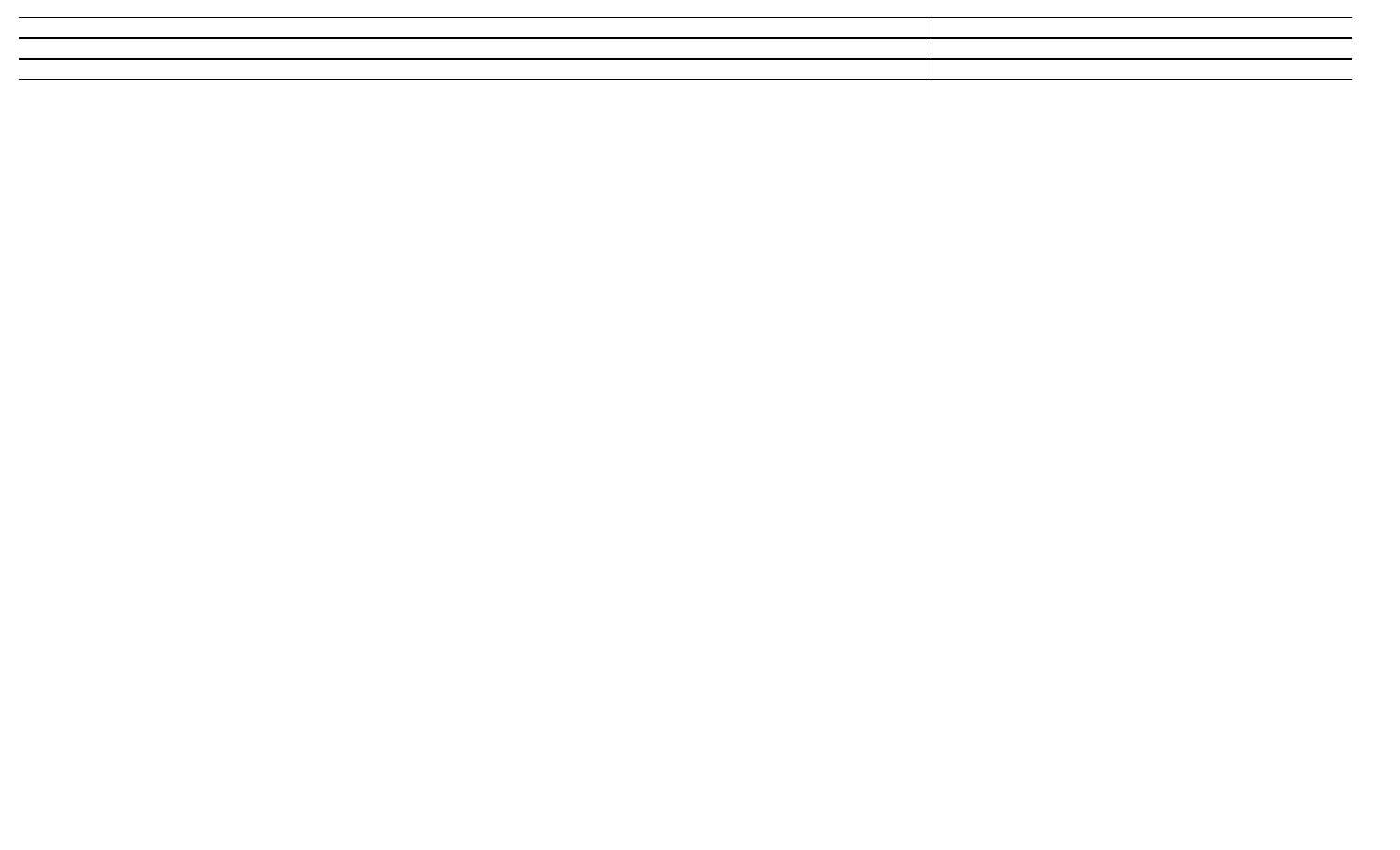| <u> 2001 - An t-An Aontaithe ann an t-Aontaithe ann an t-Aontaithe ann an t-Aontaithe ann an t-Aontaithe ann an t-</u> |
|------------------------------------------------------------------------------------------------------------------------|
|                                                                                                                        |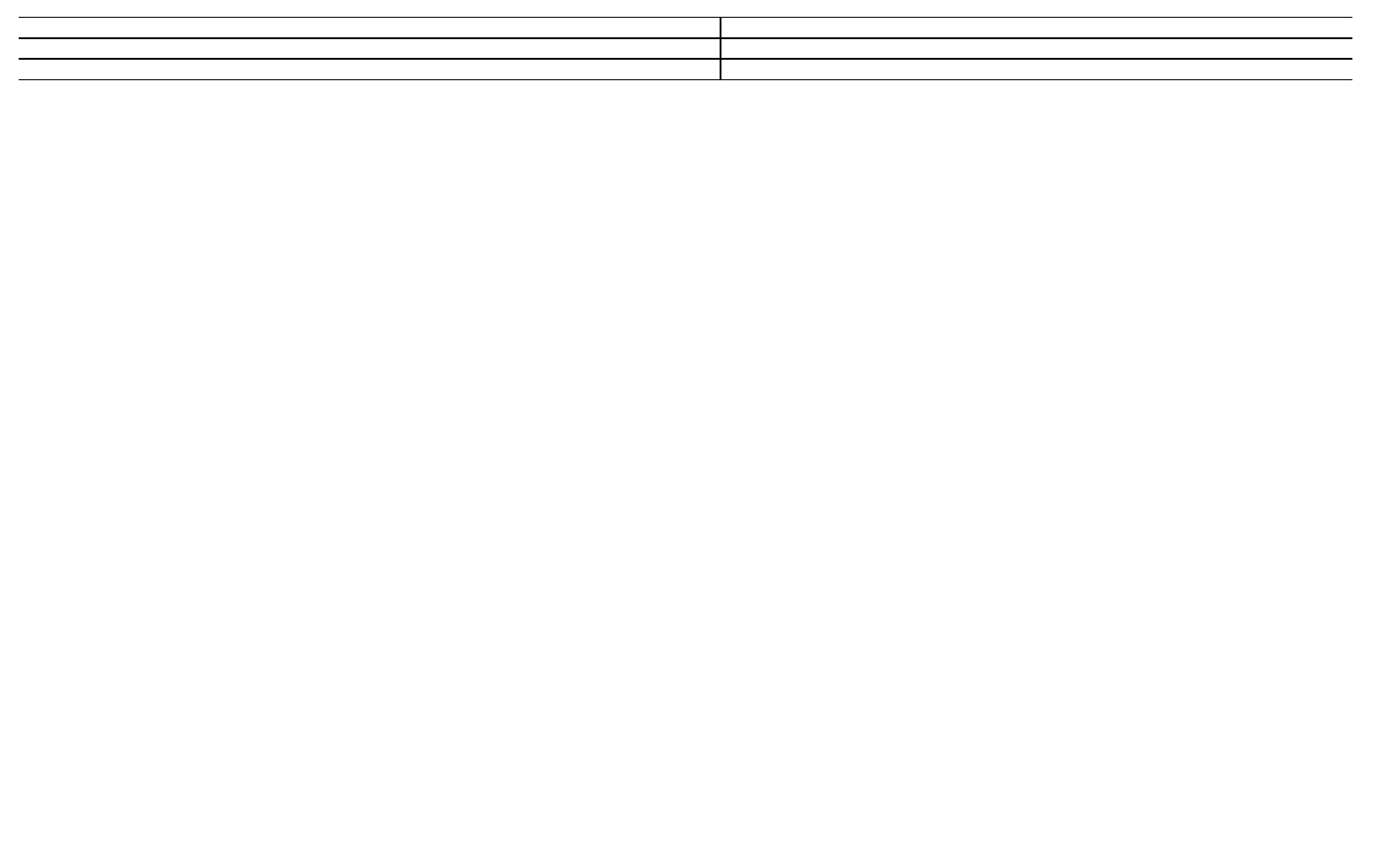| ,一个人都是一个人的人,而且,他们的人都是一个人,而且,他们的人都是一个人,而且,他们的人都是一个人,而且,他们的人都是一个人,而且,他们的人都是一个人,而且,他<br>第二十一章 一个人,他们的人都是一个人,他们的人都是一个人,他们的人都是一个人,他们的人都是一个人,他们的人都是一个人,他们的人都是一个人,他们的人都是一个人, | ,我们也不会不会。""我们的,我们也不会不会。""我们的,我们也不会不会不会。""我们的,我们也不会不会不会。""我们的,我们也不会不会不会。""我们的,我们也 |
|-----------------------------------------------------------------------------------------------------------------------------------------------------------------------|----------------------------------------------------------------------------------|
|                                                                                                                                                                       |                                                                                  |
|                                                                                                                                                                       |                                                                                  |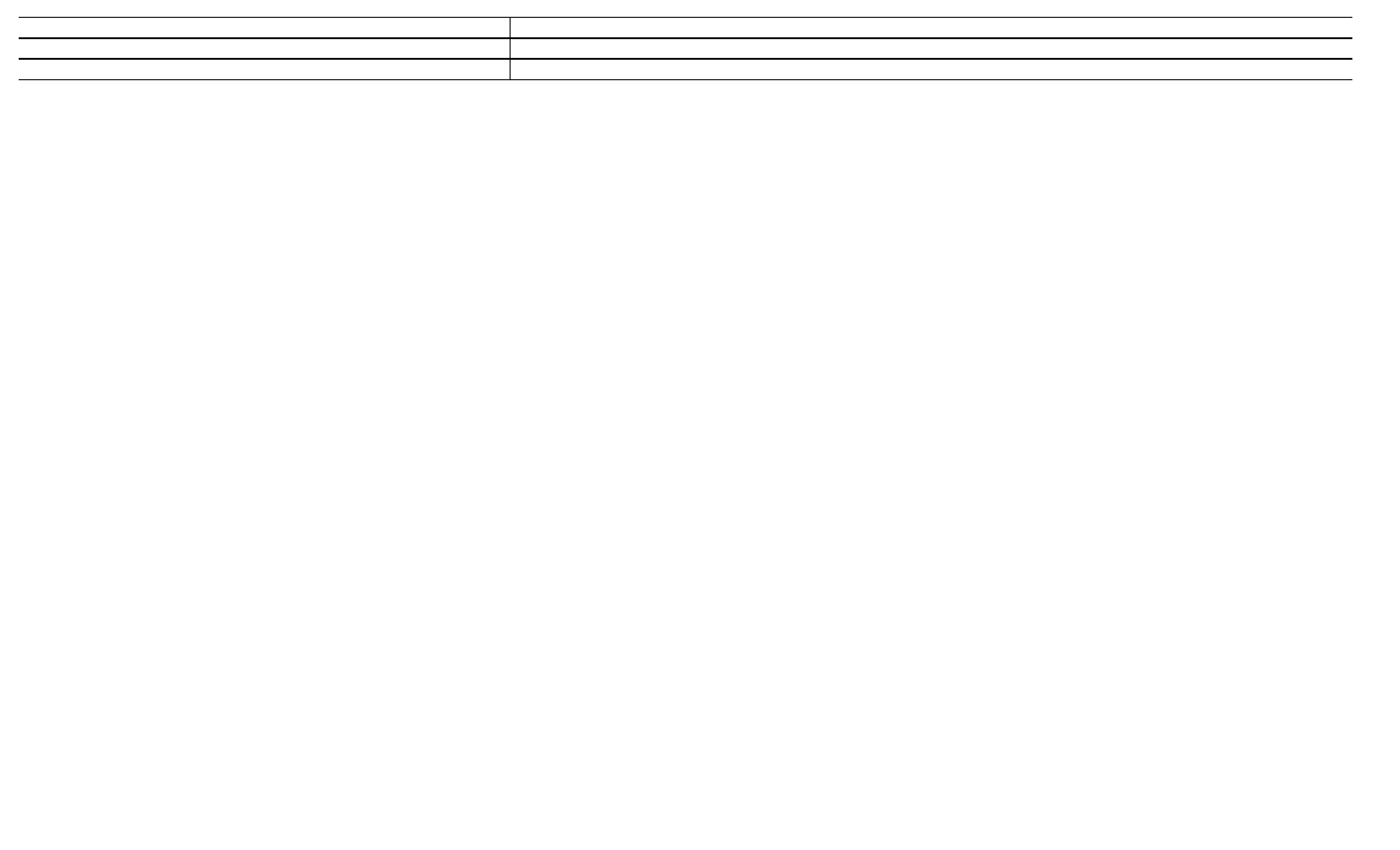| ,一个人的人都是一个人的人,而且,他们的人都是一个人的人,而且,他们的人都是一个人的人,而且,他们的人都是一个人的人,而且,他们的人都是一个人的人,而且,他们的人<br>第一百一十一章 一个人的人,他们的人都是一个人的人,他们的人都是一个人的人,他们的人都是一个人的人,他们的人都是一个人的人,他们的人都是一个人的人,他们的人都是<br>,我们就会不会不会。""我们,我们就会不会不会不会。""我们,我们就会不会不会不会不会不会。""我们,我们就会不会不会不会不会。""我们,我们就会不会不会不会不 |
|-----------------------------------------------------------------------------------------------------------------------------------------------------------------------------------------------------------------------------------------------------------|
| ,一个人都是一个人的人,而且,他们的人都是一个人,而且,他们的人都是一个人,而且,他们的人都是一个人,而且,他们的人都是一个人,而且,他们的人都是一个人,而且,他<br>第二十一章 一个人,他们的人都是一个人,他们的人都是一个人,他们的人都是一个人,他们的人都是一个人,他们的人都是一个人,他们的人都是一个人,他们的人都是一个人,                                                                                     |
|                                                                                                                                                                                                                                                           |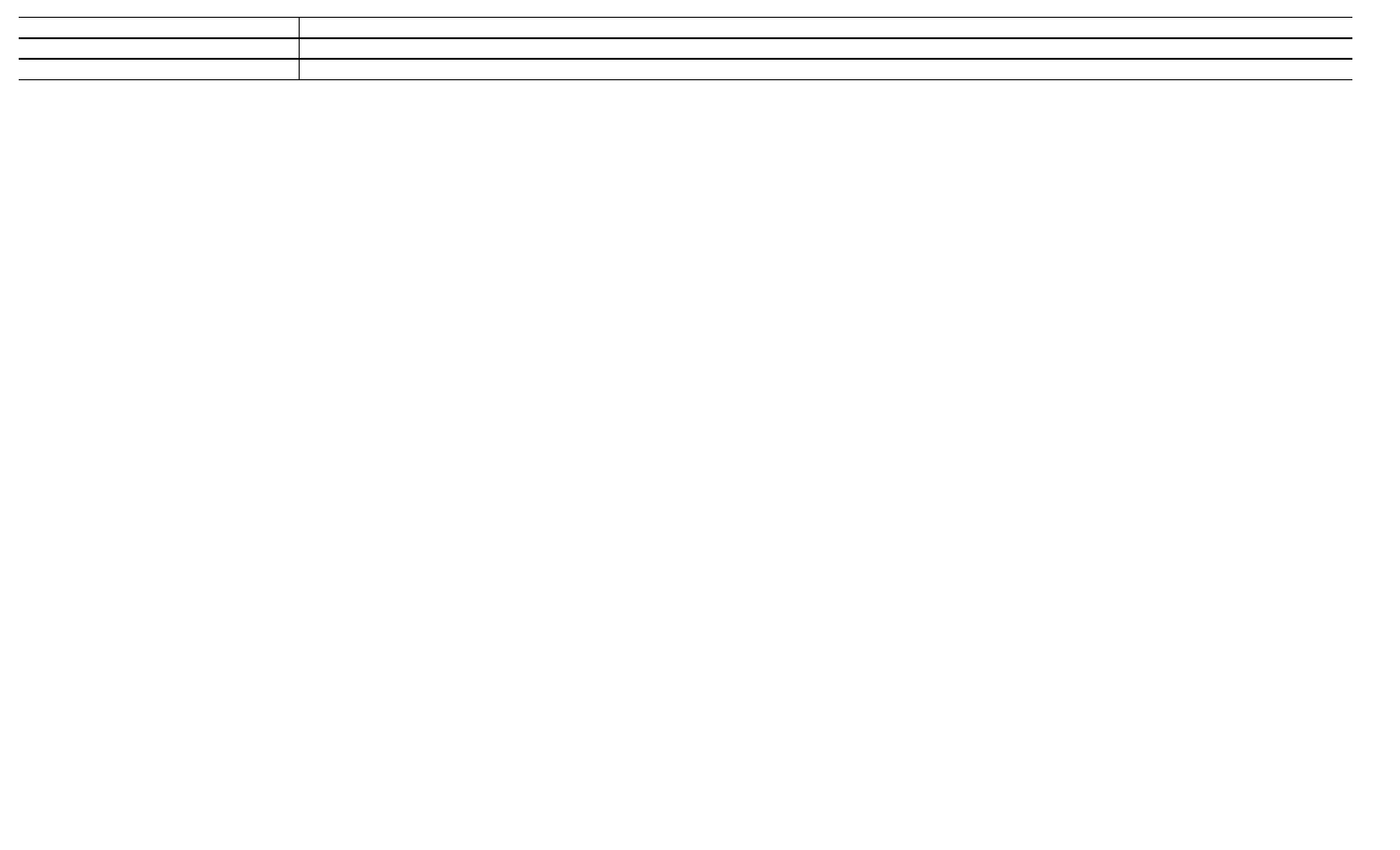| <u>та на представљен под податковата на представљен податковата на представљен податковата на представљен податк</u> |  |
|----------------------------------------------------------------------------------------------------------------------|--|
|                                                                                                                      |  |
| ,一个人都是一个人的人,一个人都是一个人的人,一个人都是一个人的人,一个人都是一个人的人,一个人都是一个人的人,一个人都是一个人的人,一个人都是一个人的人,一个人                                    |  |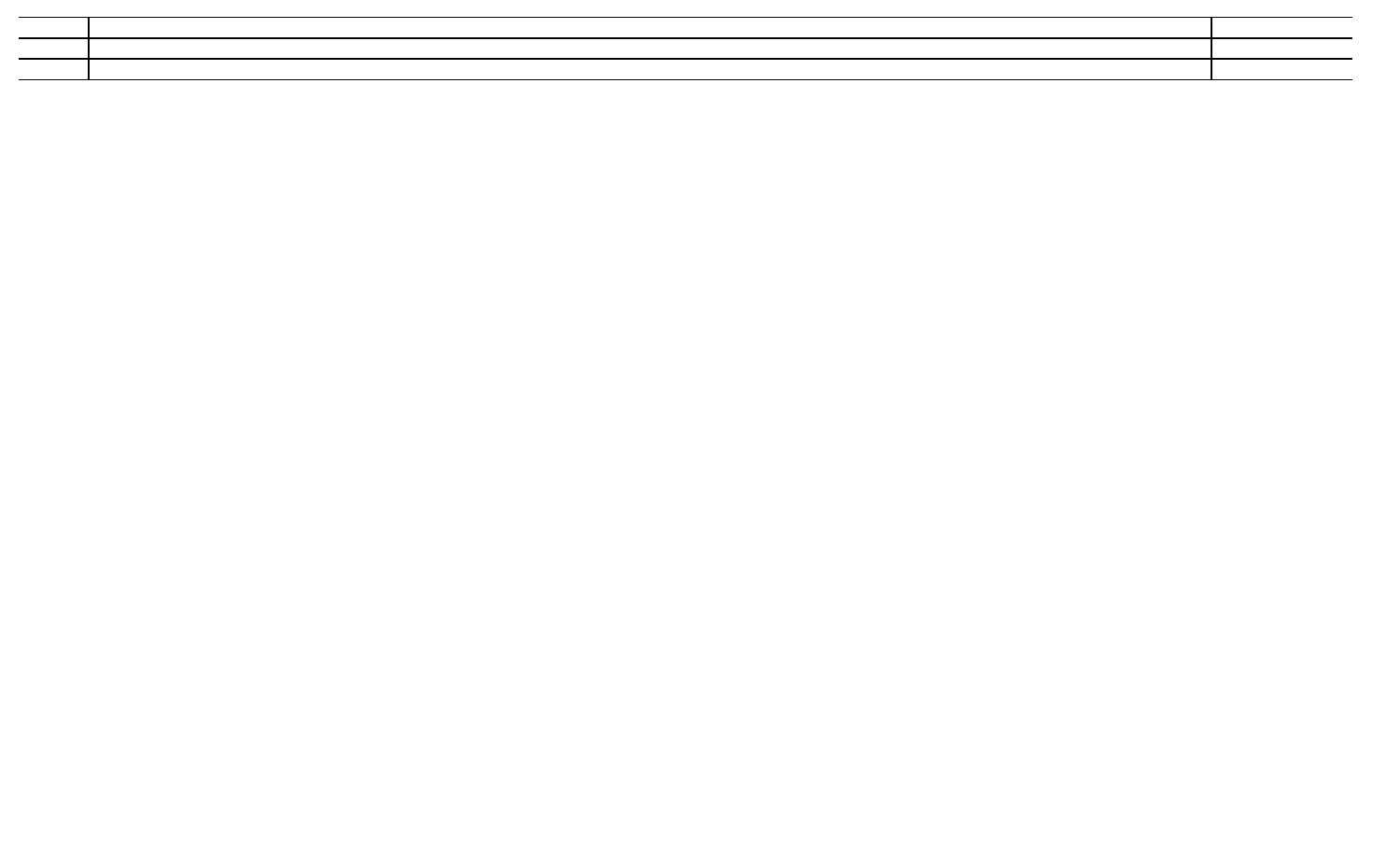| ,一个人都是一个人的人,一个人都是一个人的人,一个人都是一个人的人,一个人都是一个人的人,一个人都是一个人的人,一个人都是一个人的人,一个人都是一个人的人,一个人<br>→ South State State State State State State State State State State State State State State State State State State State State State State State State State State State State State State State State State State State St |  |
|-------------------------------------------------------------------------------------------------------------------------------------------------------------------------------------------------------------------------------------------------------------------------------------------------------------------|--|
| ,一个人的人都是一个人的人,而且,他们的人都是不是一个人的人,而且,他们的人都是不是一个人的人,而且,他们的人都是不是一个人的人,而且,他们的人都是不是一个人的<br>第一百一十一章 一个人的人,他们的人都是不是一个人的人,他们的人都是不是一个人的人,他们的人都是不是一个人的人,他们的人都是不是一个人的人,他们的人都是不是一个                                                                                                                                              |  |
| ,我们也不会不会不会。""我们的,我们也不会不会不会。""我们的,我们也不会不会不会不会不会。""我们的,我们也不会不会不会不会。""我们的,我们也不会不会不会<br>第二百一章 第二百一章 第二百一章 第二百一章 第二百一章 第二百一章 第二百一章 第二百一章 第二百一章 第二百一章 第二百一章 第二百一章 第二百一章 第二                                                                                                                                              |  |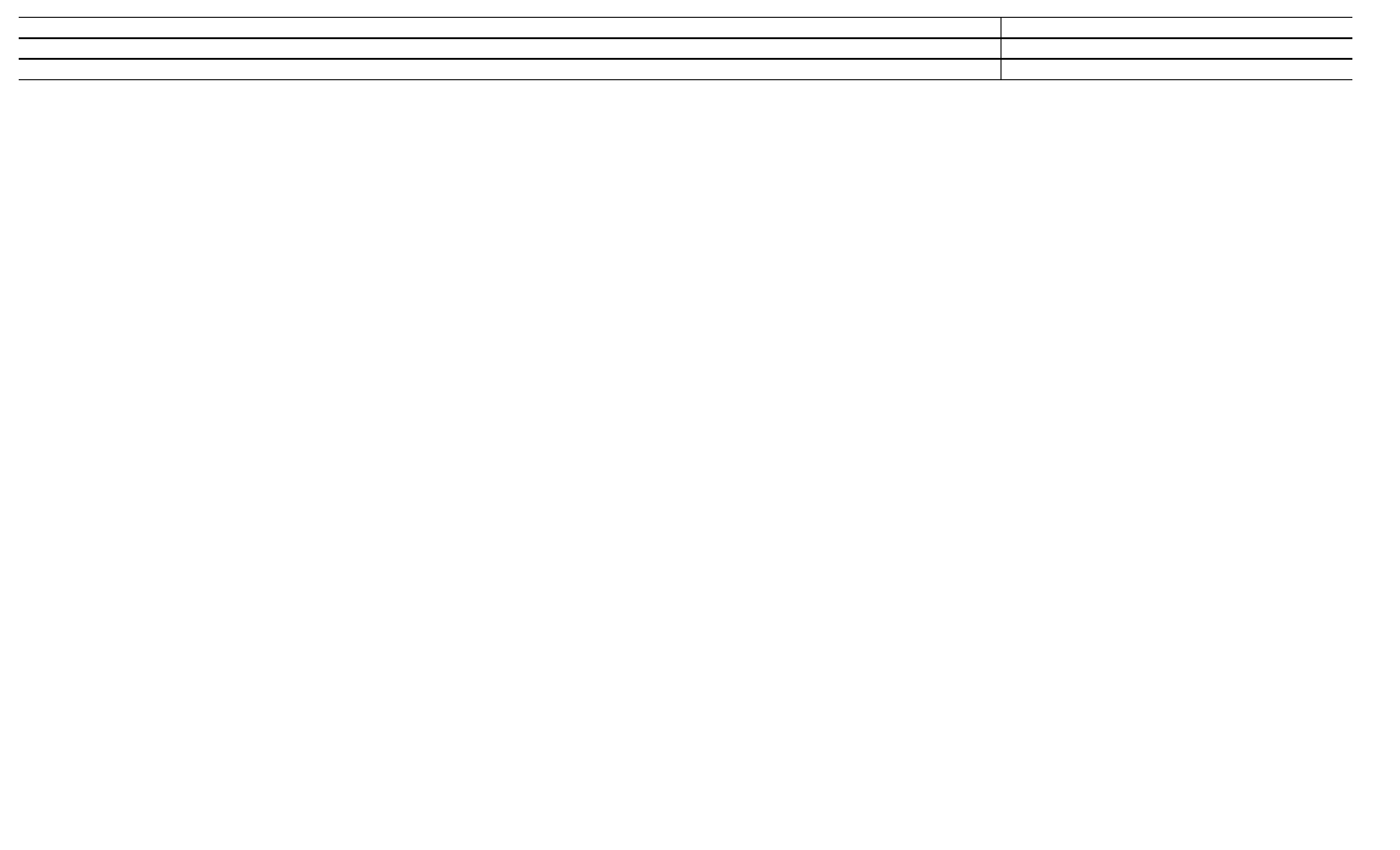| ,一个人都是一个人的人,而且,他们的人都是一个人,而且,他们的人都是一个人,而且,他们的人都是一个人,而且,他们的人都是一个人,而且,他们的人都是一个人,而且,他<br>第二十二章 第二十二章 第二十二章 第二十二章 第二十二章 第二十二章 第二十二章 第二十二章 第二十二章 第二十二章 第二十二章 第二十二章 第二十二章 第二十 |  |
|------------------------------------------------------------------------------------------------------------------------------------------------------------------------|--|
|                                                                                                                                                                        |  |
| ,我们就会不会不会。""我们的,我们也不会不会不会。""我们的,我们也不会不会不会不会不会。""我们的,我们也不会不会不会不会。""我们的,我们也不会不会不会不                                                                                       |  |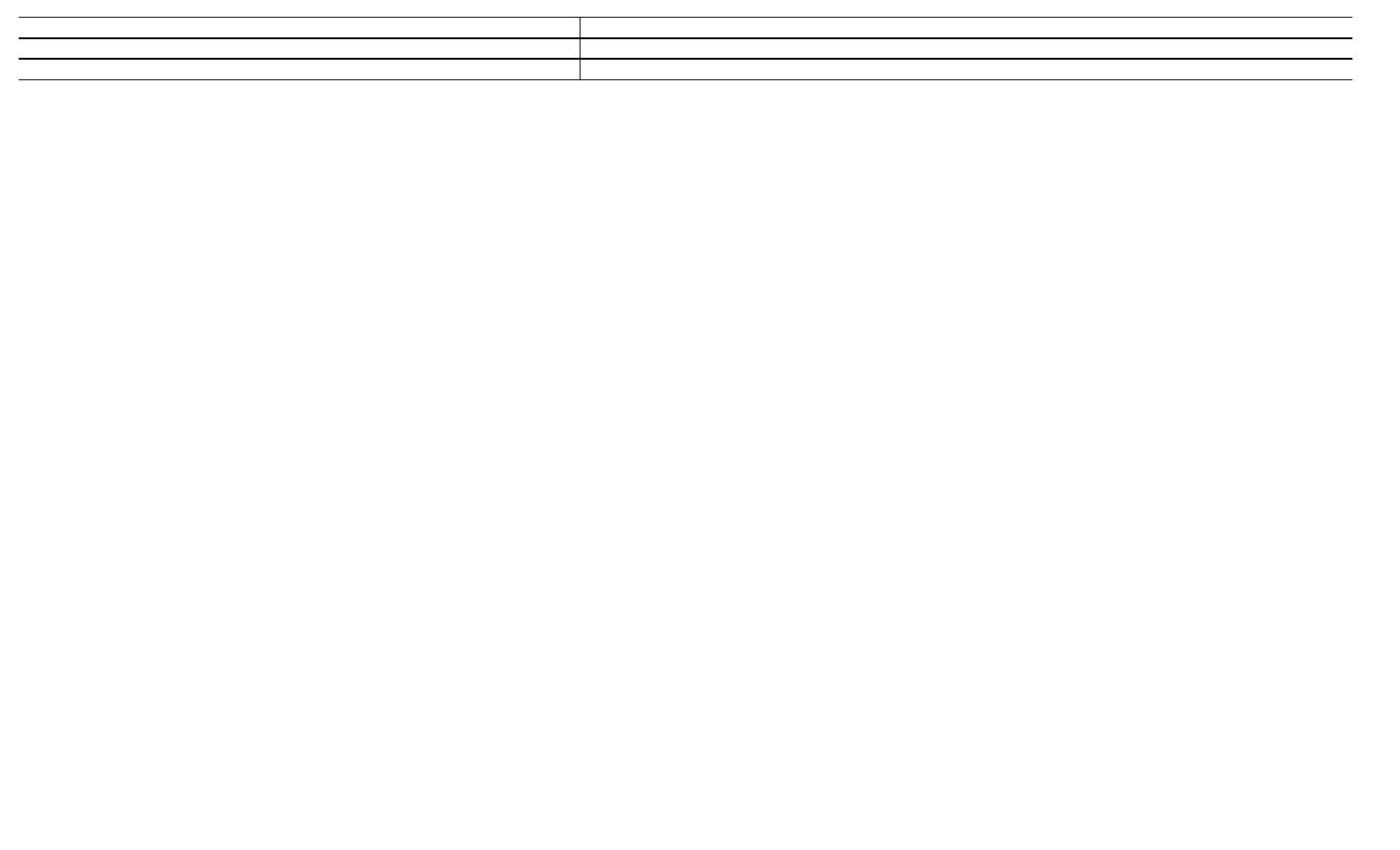| ,我们就会不会不会。""我们,我们也不会不会不会。""我们,我们也不会不会不会不会不会不会。""我们,我们也不会不会不会不会。""我们,我们也不会不会不会不会不  |
|-----------------------------------------------------------------------------------|
| ,一个人都是一个人的人,一个人都是一个人的人,一个人都是一个人的人,一个人都是一个人的人,一个人都是一个人的人,一个人都是一个人的人,一个人都是一个人的人,一个人 |
|                                                                                   |
| ,一个人都是一个人的人,而且,我们也不会不会不会。""我们,我们也不会不会不会不会不会不会不会。""我们,我们也不会不会不会不会不会不会不会不会。""我们,我们  |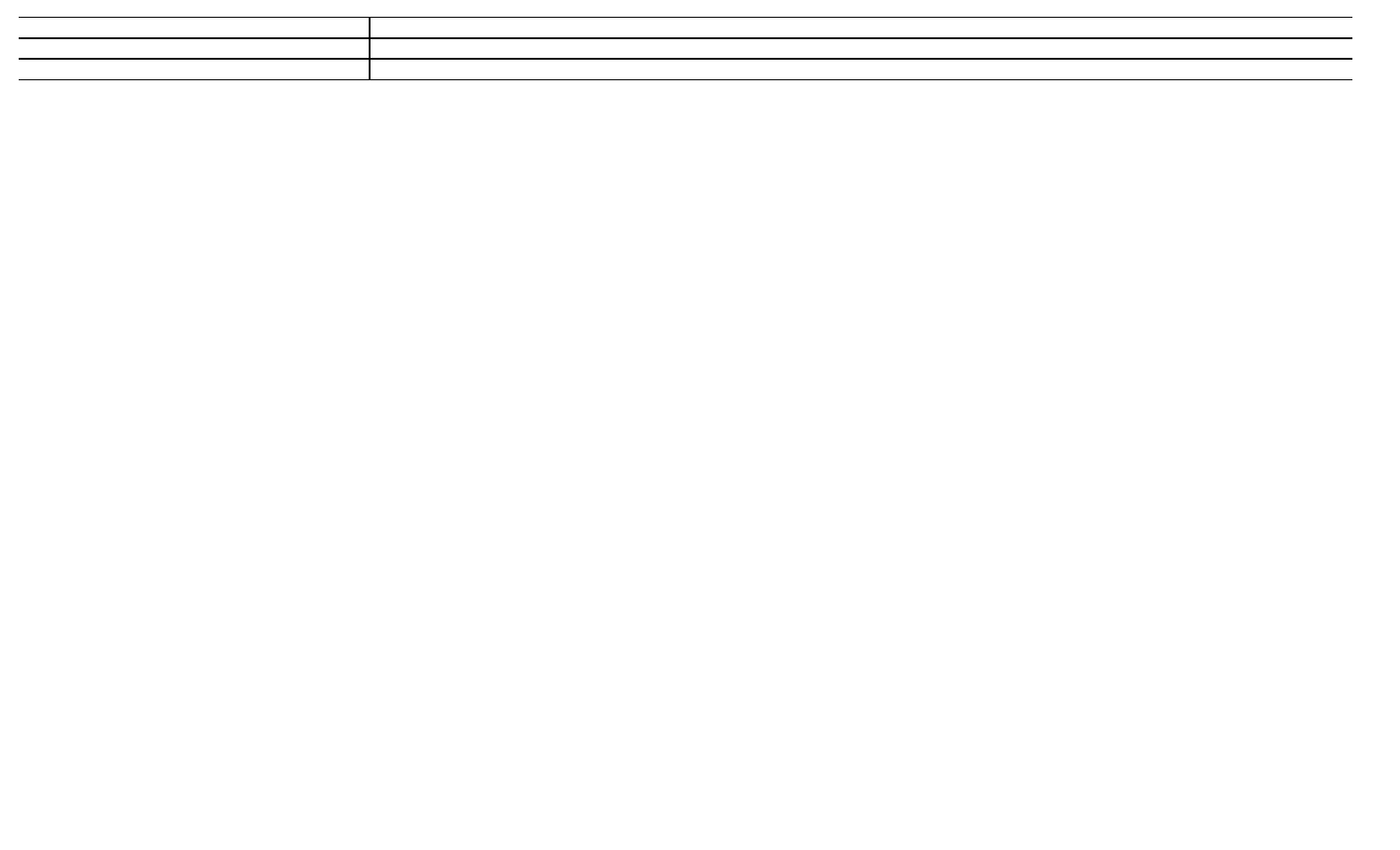| ,一个人都是一个人的人,一个人都是一个人的人,一个人都是一个人的人,一个人都是一个人的人,一个人都是一个人的人,一个人都是一个人的人,一个人都是一个人的人,一个人<br>第二十一章 一个人的人,一个人的人都是一个人的人,一个人的人都是一个人的人,一个人的人都是一个人的人,一个人的人都是一个人的人,一个人的人都是一个人的人,一个人<br>,一个人都是一个人的人,一个人都是一个人的人,一个人都是一个人的人,一个人都是一个人的人,一个人都是一个人的人,一个人都是一个人的人,一个人都是一个人的人,一个人<br>第二十一章 一个人的人,一个人都是一个人的人,一个人都是一个人的人,一个人都是一个人的人,一个人都是一个人的人,一个人都是一个人的人,一个人都是一个人的人,一个 |  |
|------------------------------------------------------------------------------------------------------------------------------------------------------------------------------------------------------------------------------------------------------------------------------------------------------------------------------------------------|--|
| ,一个人的人都是一个人的人,而且,他们的人都是一个人的人,而且,他们的人都是一个人的人,而且,他们的人都是一个人的人,而且,他们的人都是一个人的人,而且,他们的<br>第一百一十一章 一个人的人,他们的人都是一个人的人,他们的人都是一个人的人,他们的人都是一个人的人,他们的人都是一个人的人,他们的人都是一个人的人,他们的人都是                                                                                                                                                                           |  |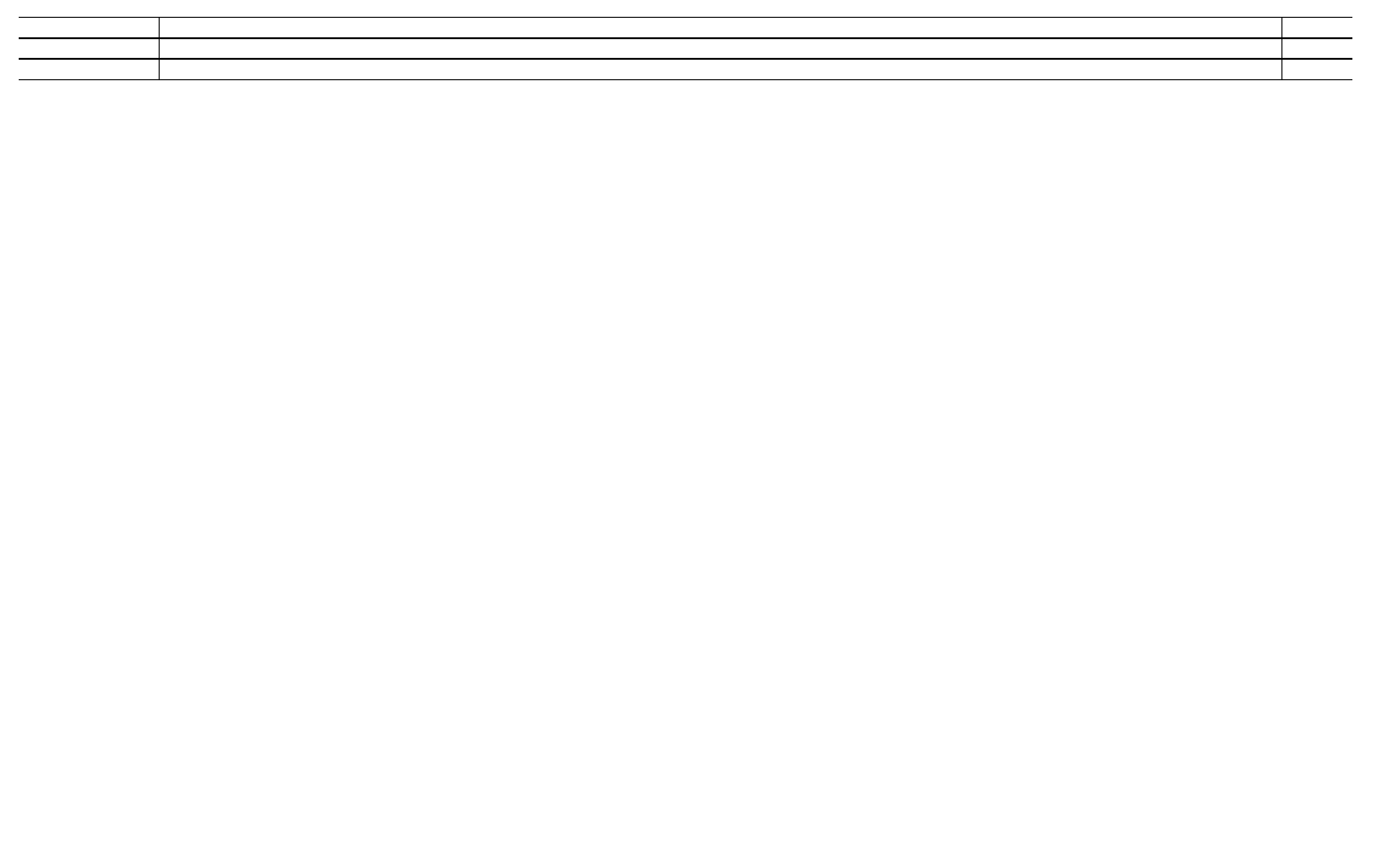| ,我们就会不会不会。""我们,我们也不会不会不会。""我们,我们也不会不会不会不会不会不会不会。""我们,我们也不会不会不会不会不会。""我们,我们也不会不会不 |  |
|----------------------------------------------------------------------------------|--|
| ,一个人的人都是一个人的人,而且,我们也不会不会不会。""我们,我们也不会不会不会不会不会不会。""我们,我们也不会不会不会不会。""我们,我们也不会不会不会不 |  |
|                                                                                  |  |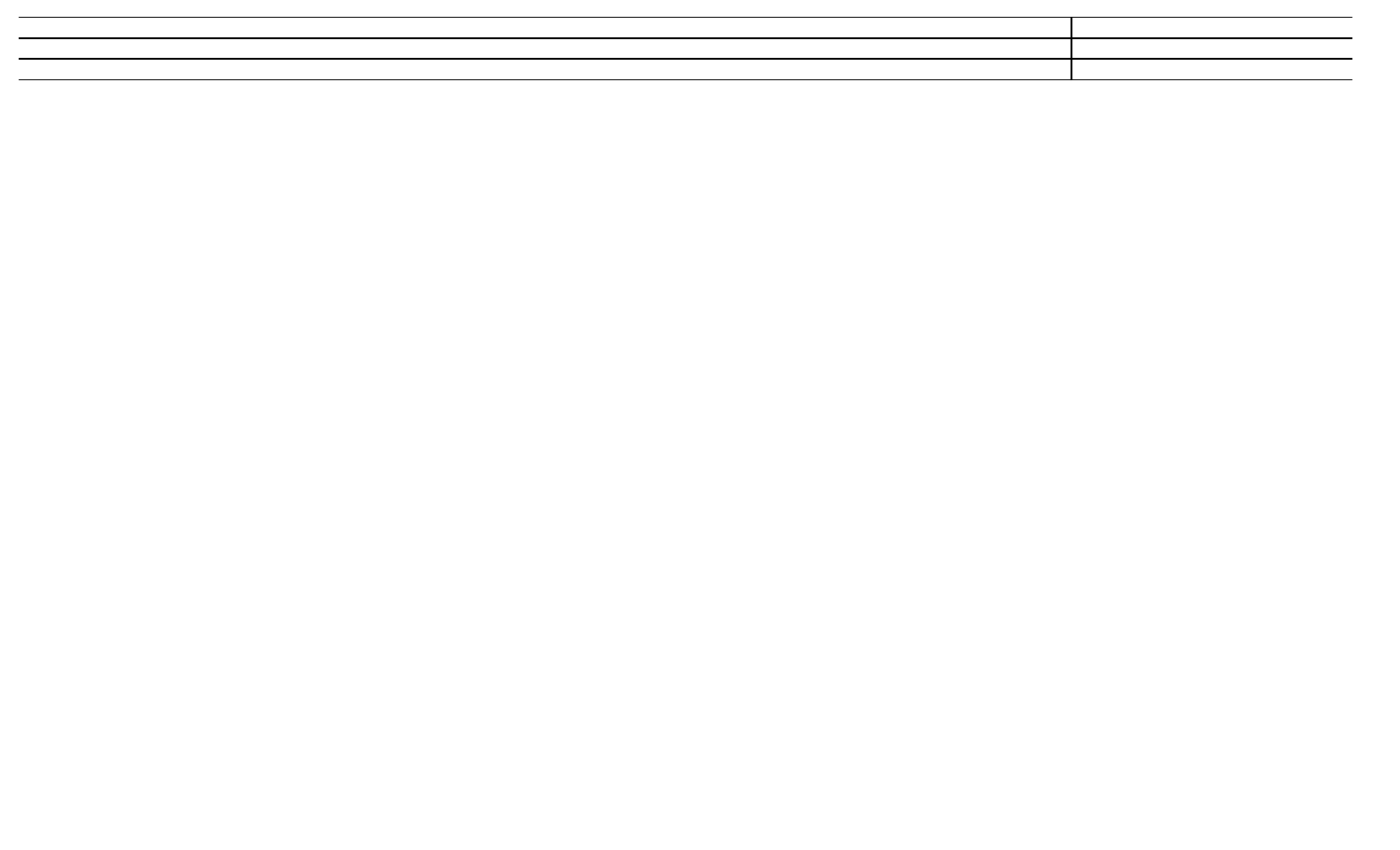| → 中国的 → 中国的 → 中国的 → 中国的 → 中国的 → 中国的 → 中国的 → 中国的 → 中国的 → 中国的 → 中国的 → 中国的 → 中国的 → 中国的 → 中国的 → 中国的 → 中国的 → 中国的 → 中国 |  |
|------------------------------------------------------------------------------------------------------------------|--|
|                                                                                                                  |  |
|                                                                                                                  |  |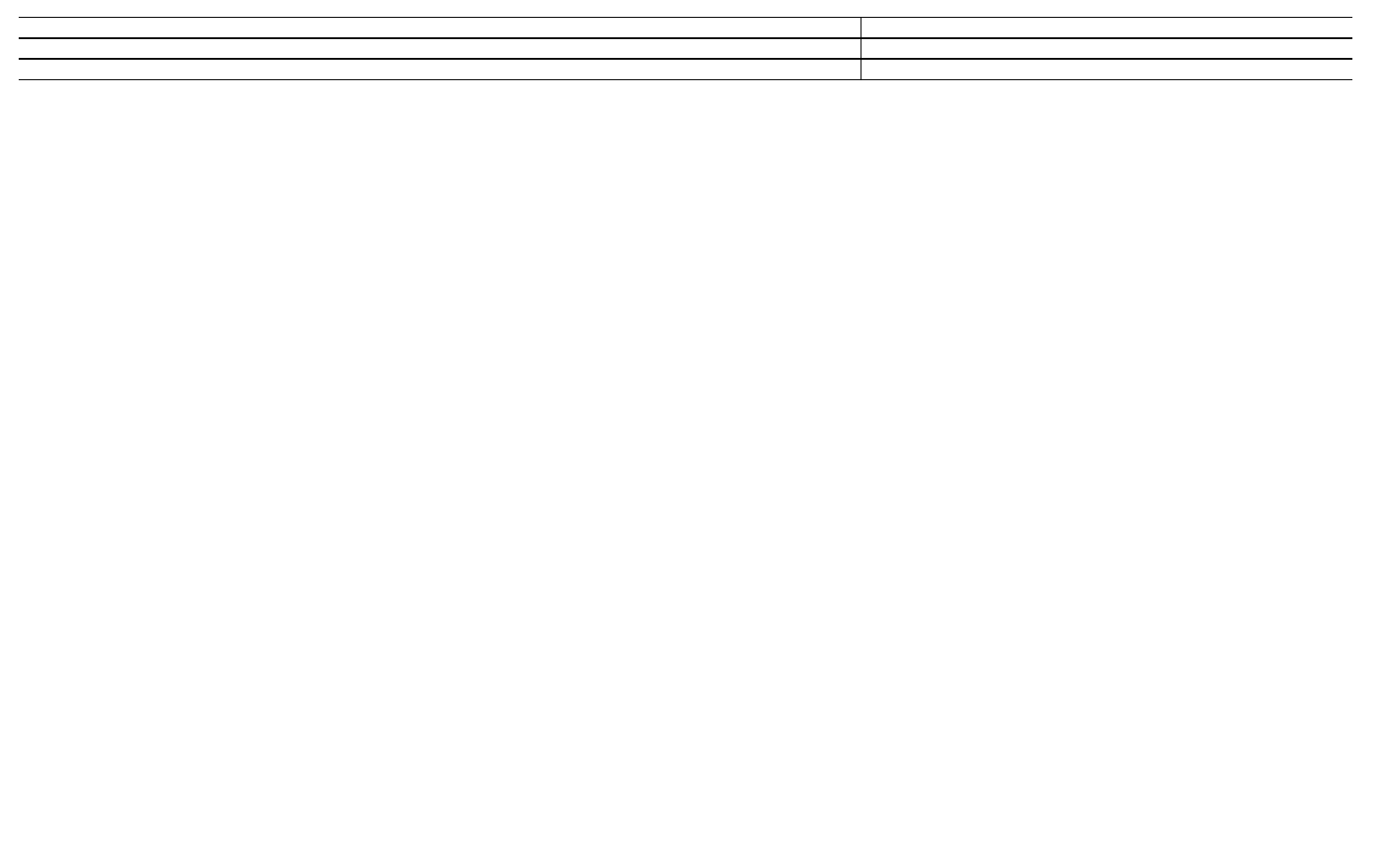| ,我们就会不会不会。""我们,我们就会不会不会不会,我们就会不会不会不会。""我们,我们就会不会不会不会。""我们,我们就会不会不会不会。""我们,我们就会不会 |                                                                                   |
|----------------------------------------------------------------------------------|-----------------------------------------------------------------------------------|
|                                                                                  | ,我们也不会不会不会。""我们的,我们也不会不会不会。""我们的,我们也不会不会不会不会。""我们的,我们也不会不会不会不会。""我们的,我们也不会不会不会不会  |
|                                                                                  | ,我们就会不会不会。""我们,我们就会不会不会,我们就会不会不会,我们就会不会不会。""我们,我们就会不会不会。""我们,我们就会不会不会不会。""我们,我们就会 |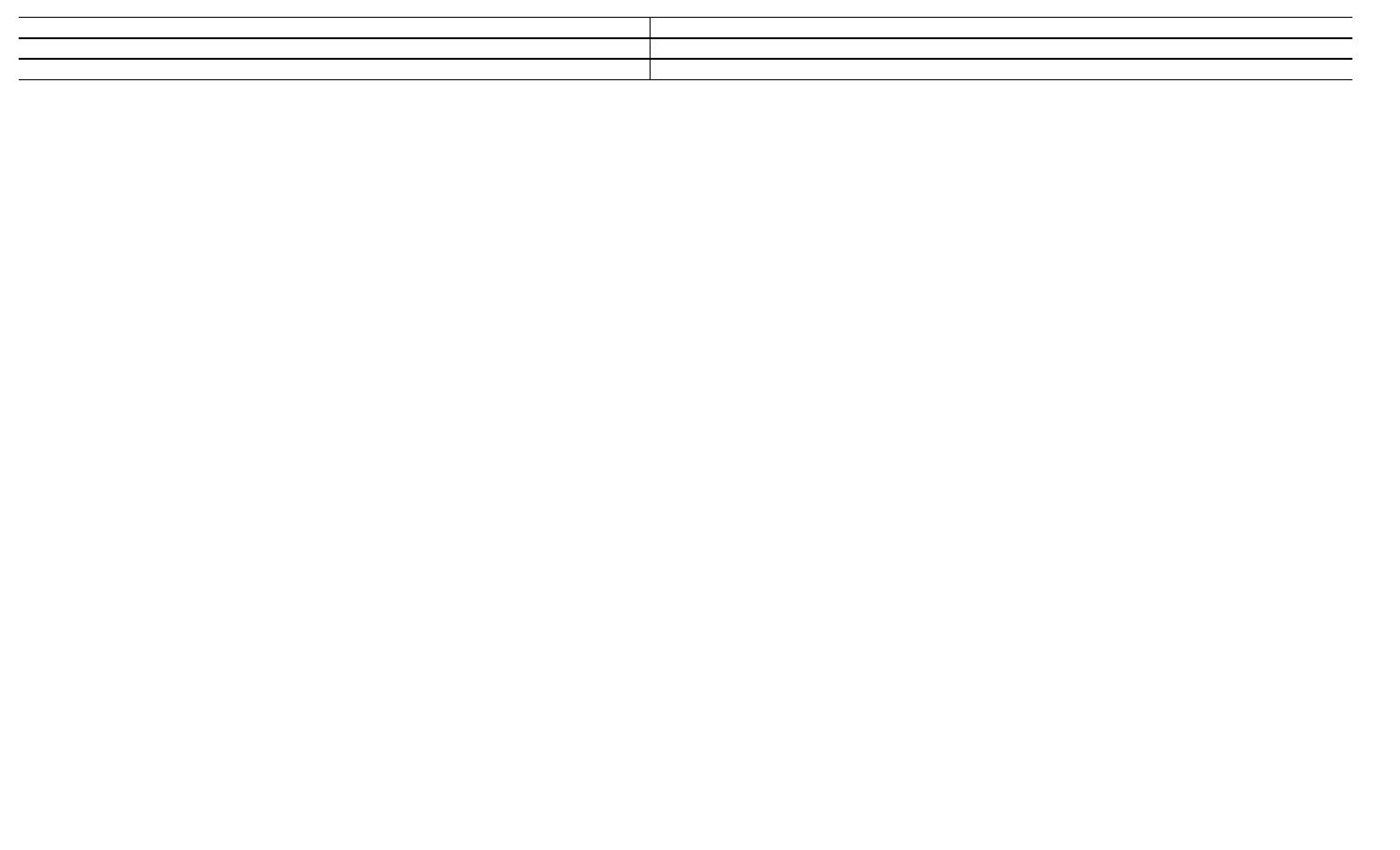| ,一个人都是一个人的人,我们就是一个人的人,我们就是一个人的人,我们就是一个人的人,我们就是一个人的人,我们就是一个人的人,我们就是一个人的人,我们就是一个人的<br>第一百一十一章 一个人的人,我们就是一个人的人,我们就是一个人的人,我们就是一个人的人,我们就是一个人的人,我们就是一个人的人,我们就是一个人的人,我们就是一个 |
|----------------------------------------------------------------------------------------------------------------------------------------------------------------------|
|                                                                                                                                                                      |
|                                                                                                                                                                      |
|                                                                                                                                                                      |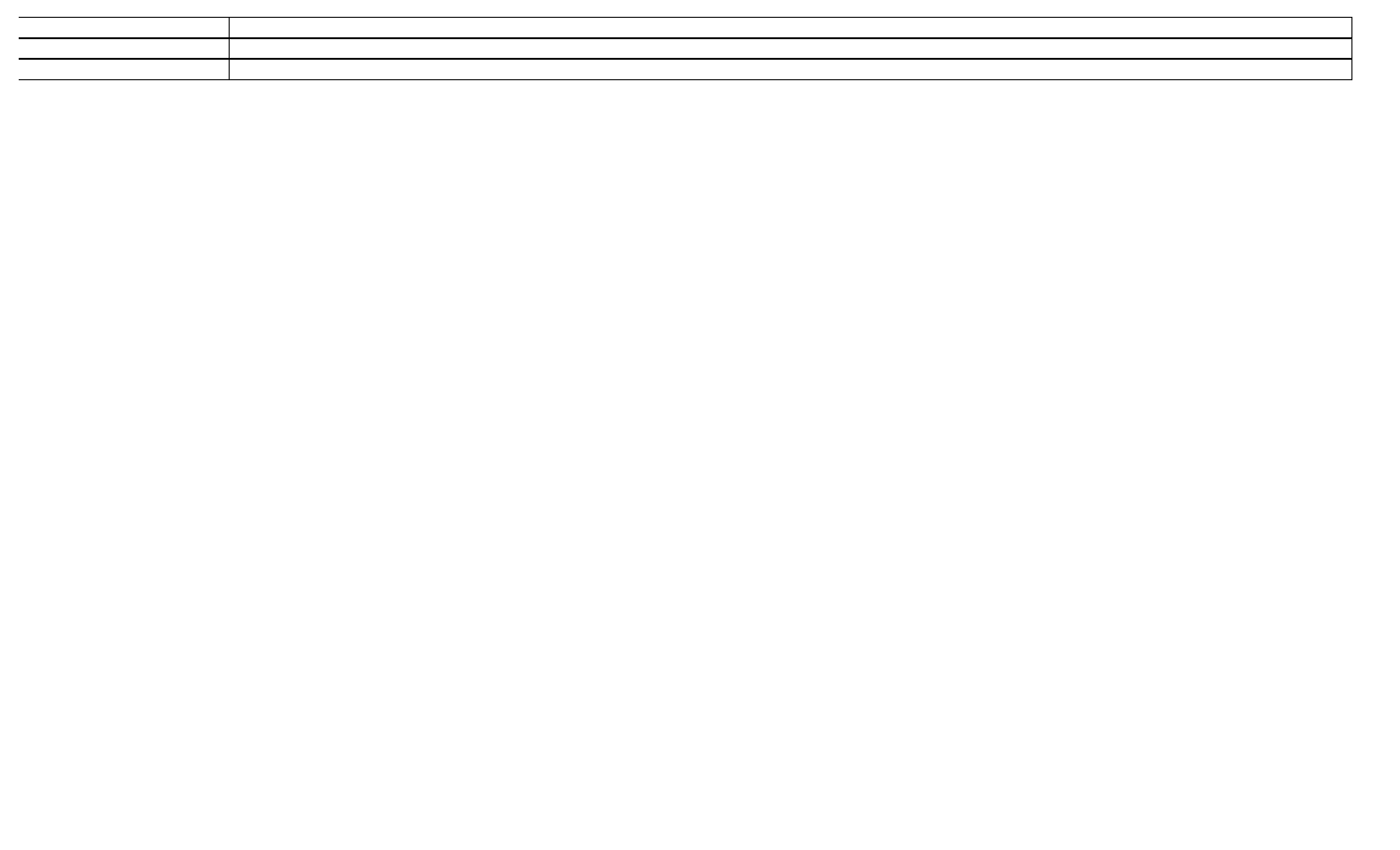| ,他们的人们就是一个人,他们的人们就是一个人,他们的人们,他们的人们就是一个人,他们的人们,他们的人们就是一个人,他们的人们,他们的人们,他们的人们,他们的人们,<br>第25章 我们的人们,他们的人们,他们的人们,他们的人们,他们的人们,他们的人们,他们的人们,他们的人们,他们的人们,他们的人们,他们的人们,他们的人们,他们的 |  |
|-----------------------------------------------------------------------------------------------------------------------------------------------------------------------|--|
| ,一个人都是一个人的人,而且,他们的人都是一个人,而且,他们的人都是一个人,而且,他们的人都是一个人,而且,他们的人都是一个人,而且,他们的人都是一个人,而且,他<br>第二百一十一章 一个人,他们的人都是一个人,他们的人都是一个人,他们的人都是一个人,他们的人都是一个人,他们的人都是一个人,他们的人都是一个人,他们的人都是一个 |  |
| ,一个人都是一个人的人,而且,他们的人都是一个人,他们的人都是一个人,他们的人都是一个人,他们的人都是一个人,他们的人都是一个人,他们的人都是一个人,他们的人都是                                                                                     |  |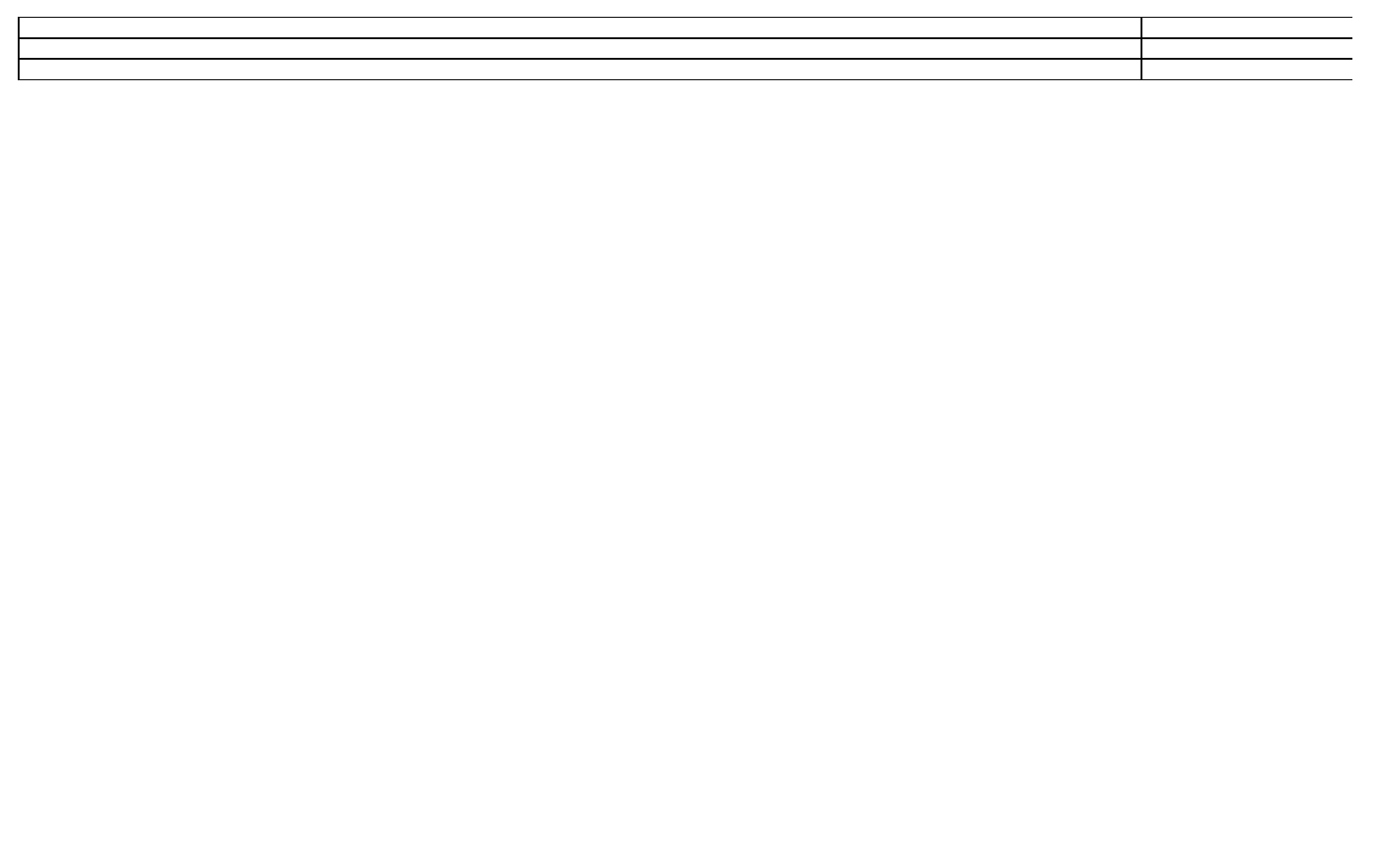| ,一个人都是一个人的人,而且,我们也不会不会不会。""我们,我们也不会不会不会不会不会不会不会不会。""我们,我们也不会不会不会不会不会不会不会不会。""我们,我<br>,他们的人们也不会不会。""我们的人们,我们也不会不会不会。""我们的人们,我们也不会不会不会。""我们的人们,我们也不会不会不会。""我们的人们,我们也不会不 |  |
|-----------------------------------------------------------------------------------------------------------------------------------------------------------------------|--|
| ,我们也不会不会不会。""我们的,我们也不会不会不会。""我们的,我们也不会不会不会不会。""我们的,我们也不会不会不会不会。""我们的,我们也不会不会不会不会                                                                                      |  |
|                                                                                                                                                                       |  |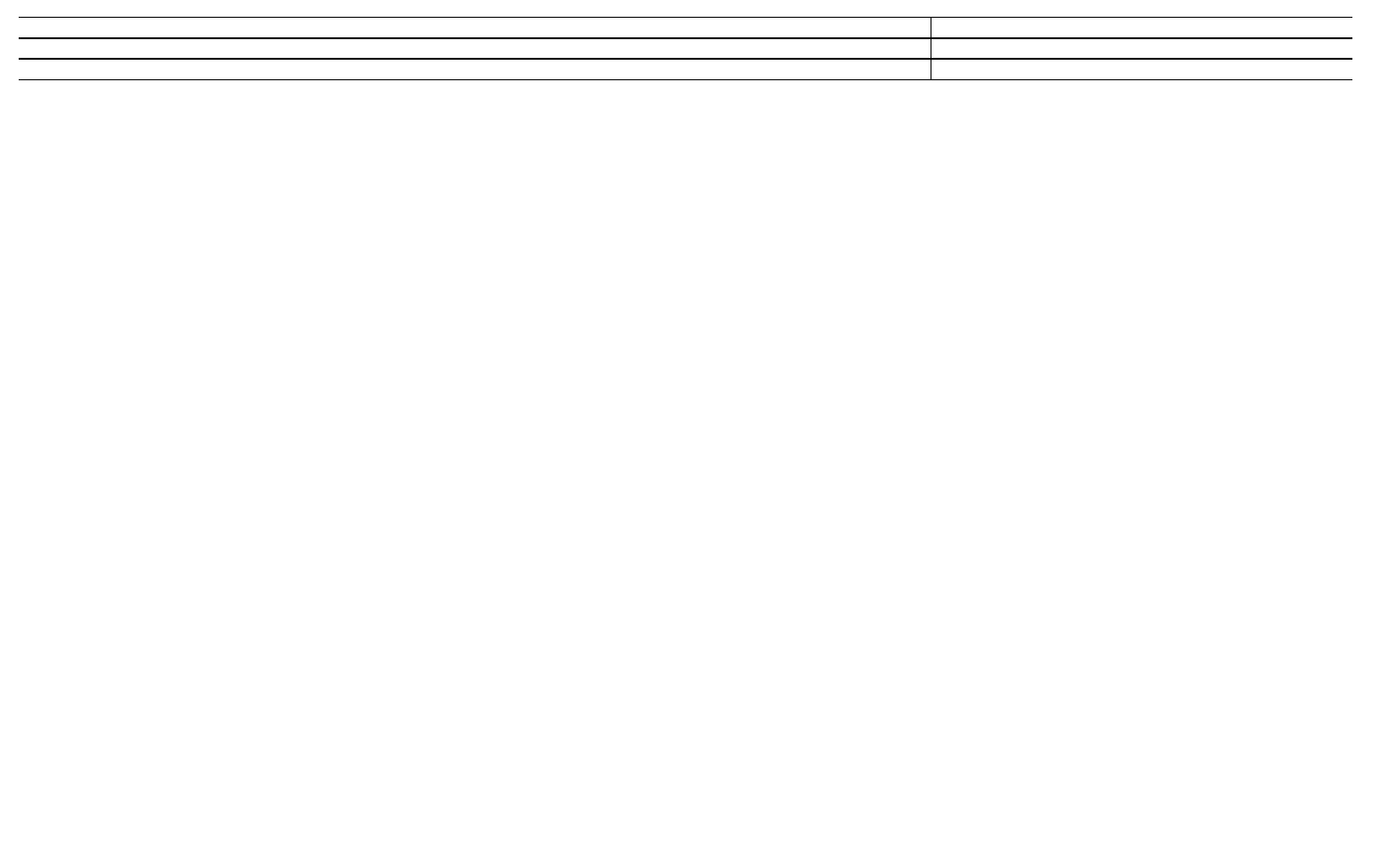| <u> 2001 - An t-An Aontaithe ann an t-Aontaithe ann an t-Aontaithe ann an t-Aontaithe ann an t-Aontaithe ann an t-</u> |
|------------------------------------------------------------------------------------------------------------------------|
|                                                                                                                        |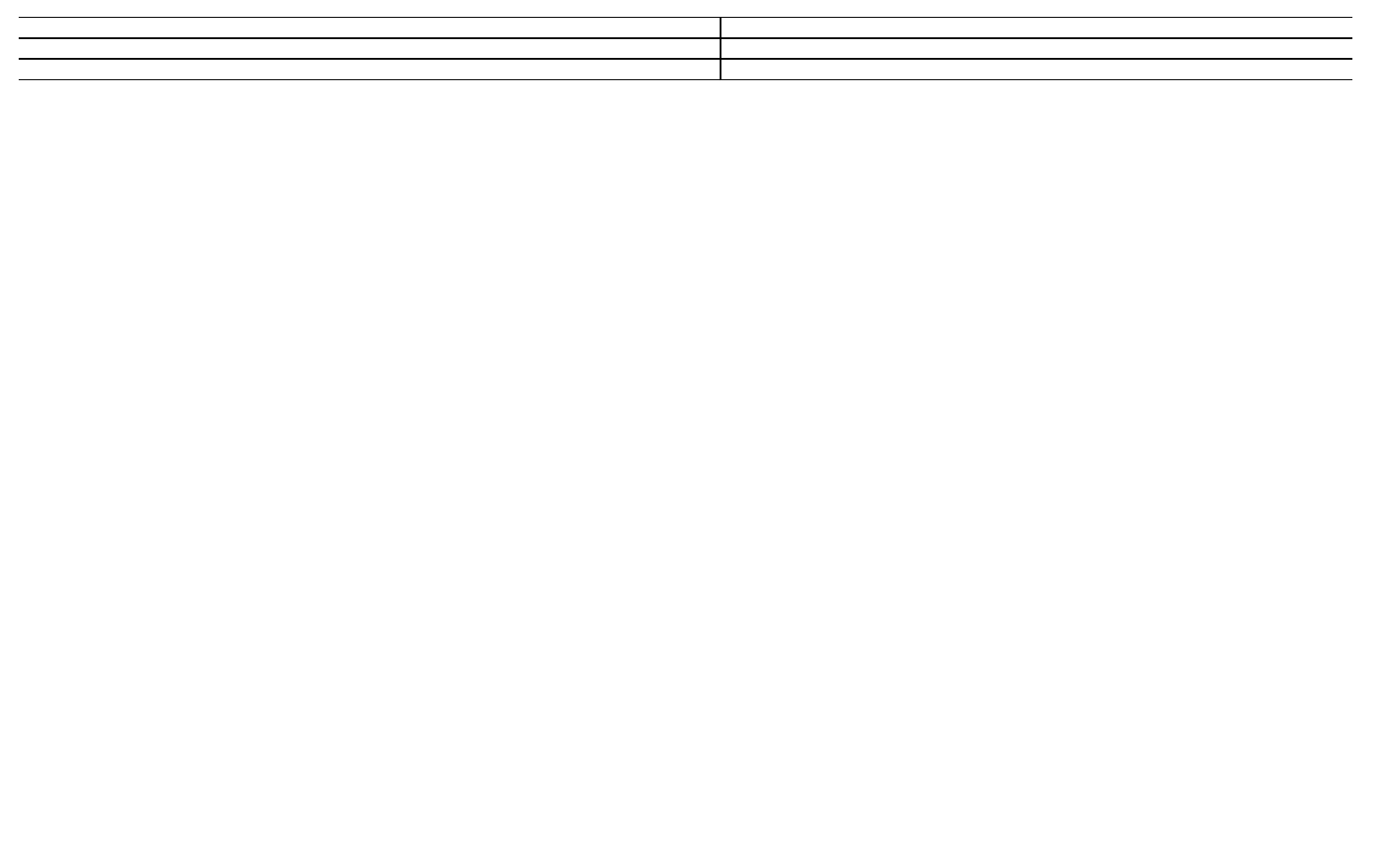| ,一个人都是一个人的人,而且,他们的人都是一个人,而且,他们的人都是一个人,而且,他们的人都是一个人,而且,他们的人都是一个人,而且,他们的人都是一个人,而且,他<br>第二十一章 一个人,他们的人都是一个人,他们的人都是一个人,他们的人都是一个人,他们的人都是一个人,他们的人都是一个人,他们的人都是一个人,他们的人都是一个人, | ,我们也不会不会。""我们的,我们也不会不会。""我们的,我们也不会不会不会。""我们的,我们也不会不会不会。""我们的,我们也不会不会不会。""我们的,我们也 |
|-----------------------------------------------------------------------------------------------------------------------------------------------------------------------|----------------------------------------------------------------------------------|
|                                                                                                                                                                       |                                                                                  |
|                                                                                                                                                                       |                                                                                  |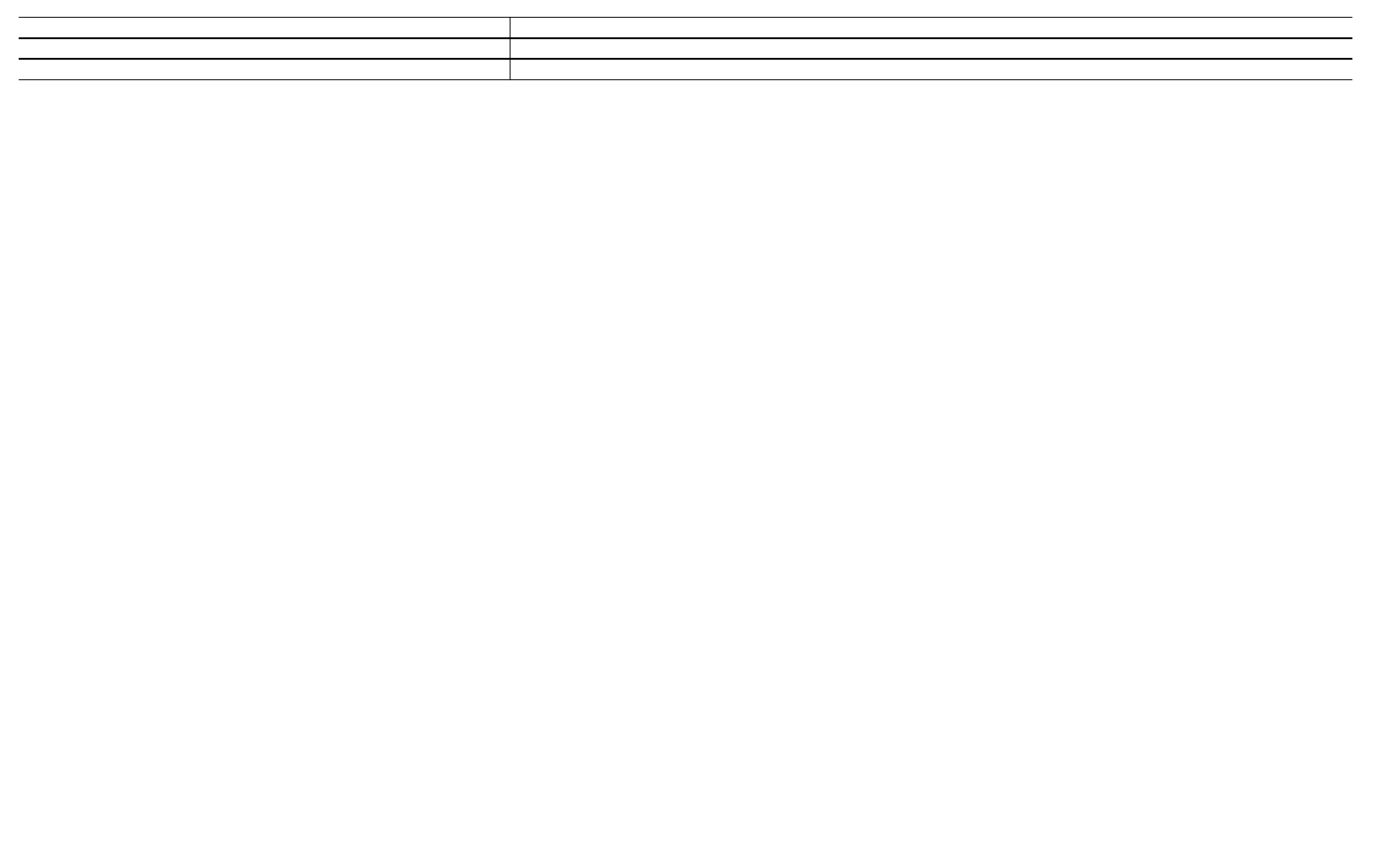| ,一个人的人都是一个人的人,而且,他们的人都是一个人的人,而且,他们的人都是一个人的人,而且,他们的人都是一个人的人,而且,他们的人都是一个人的人,而且,他们的人<br>第一百一十一章 一个人的人,他们的人都是一个人的人,他们的人都是一个人的人,他们的人都是一个人的人,他们的人都是一个人的人,他们的人都是一个人的人,他们的人都是<br>,我们就会不会不会。""我们,我们就会不会不会不会。""我们,我们就会不会不会不会不会不会。""我们,我们就会不会不会不会不会。""我们,我们就会不会不会不会不 |
|-----------------------------------------------------------------------------------------------------------------------------------------------------------------------------------------------------------------------------------------------------------|
| ,一个人都是一个人的人,而且,他们的人都是一个人,而且,他们的人都是一个人,而且,他们的人都是一个人,而且,他们的人都是一个人,而且,他们的人都是一个人,而且,他<br>第二十一章 一个人,他们的人都是一个人,他们的人都是一个人,他们的人都是一个人,他们的人都是一个人,他们的人都是一个人,他们的人都是一个人,他们的人都是一个人,                                                                                     |
|                                                                                                                                                                                                                                                           |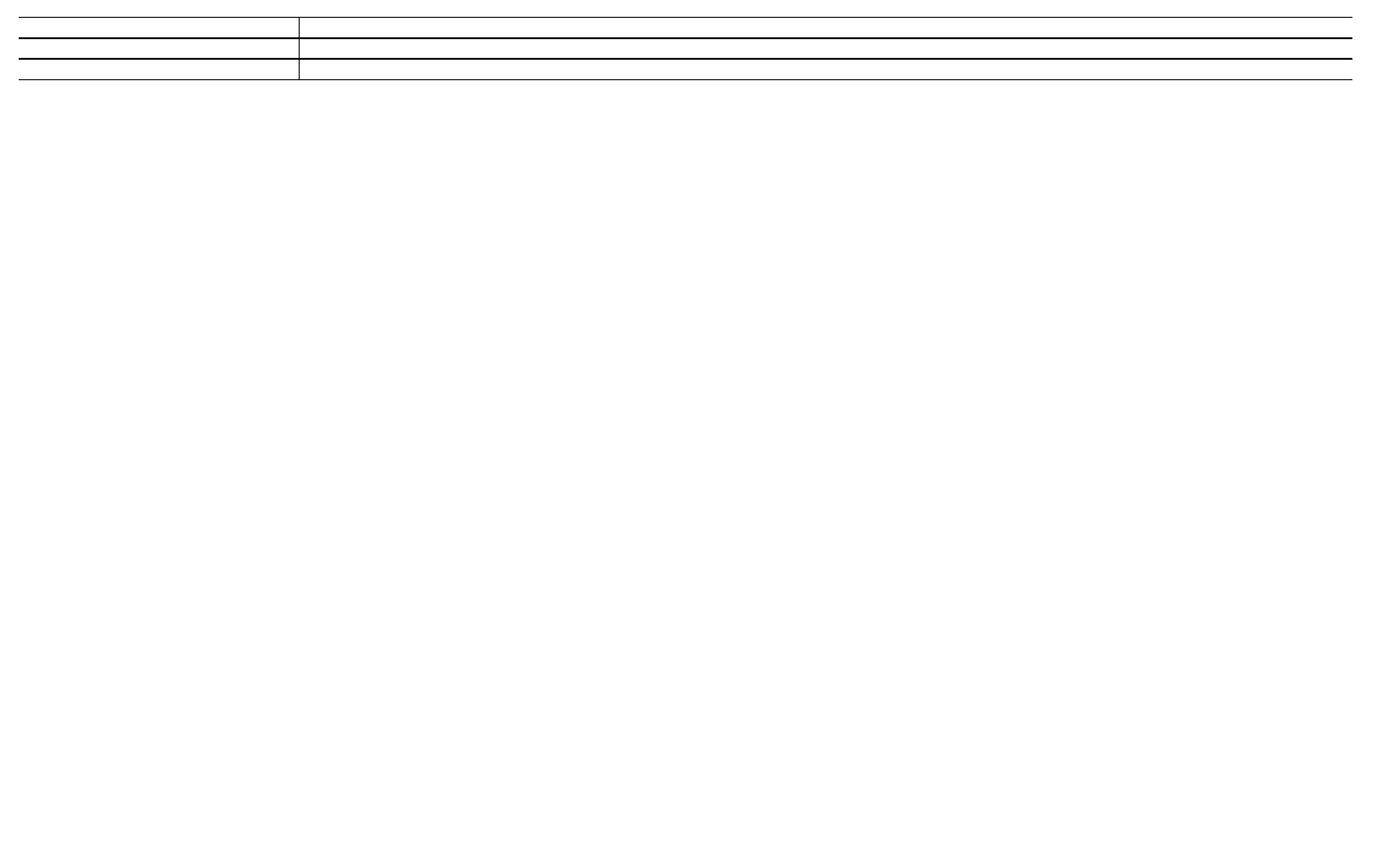| <u>та на представљен под податковата на представљен податковата на представљен податковата на представљен податк</u> |  |
|----------------------------------------------------------------------------------------------------------------------|--|
|                                                                                                                      |  |
| ,一个人都是一个人的人,一个人都是一个人的人,一个人都是一个人的人,一个人都是一个人的人,一个人都是一个人的人,一个人都是一个人的人,一个人都是一个人的人,一个人                                    |  |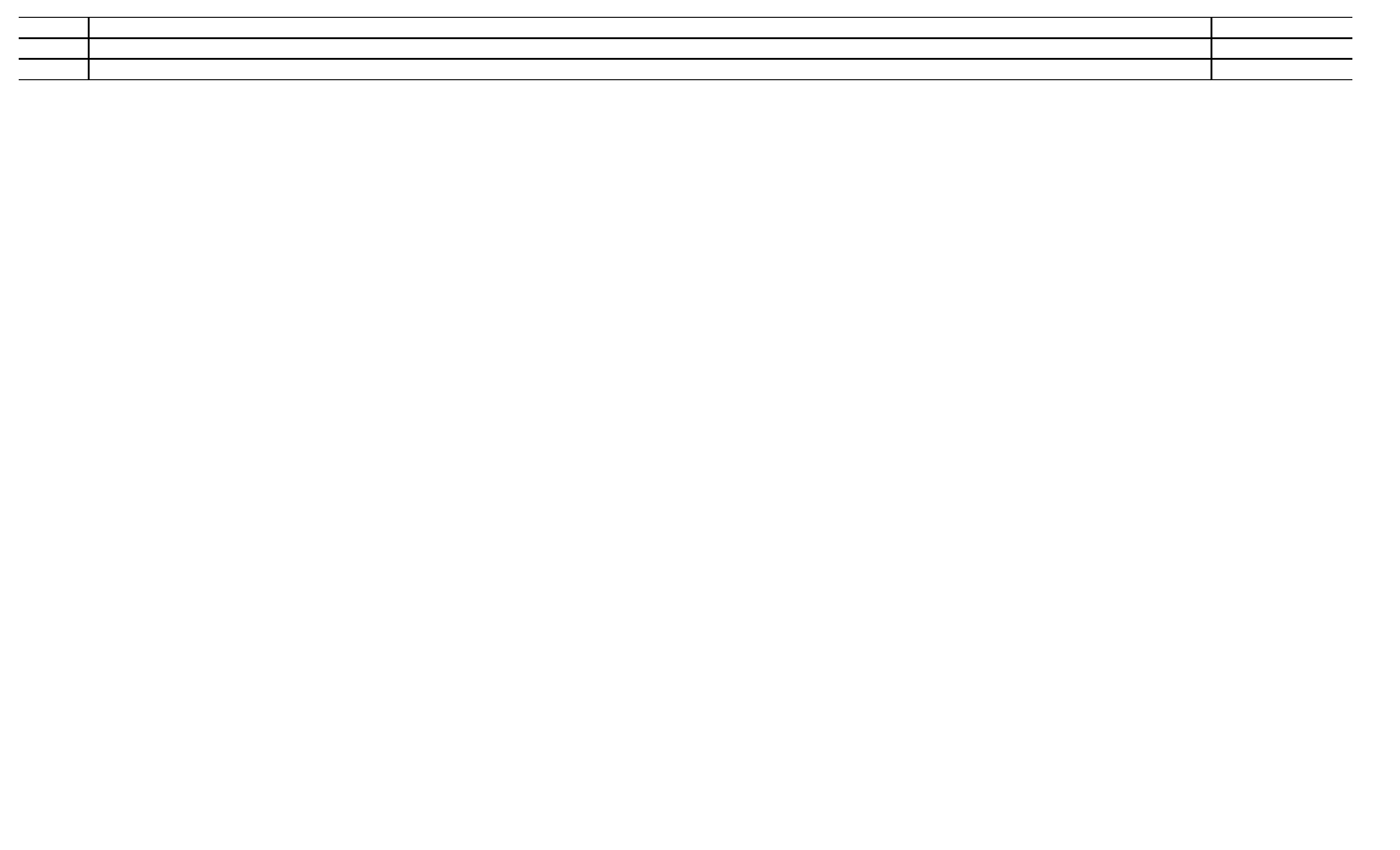| ,一个人都是一个人的人,一个人都是一个人的人,一个人都是一个人的人,一个人都是一个人的人,一个人都是一个人的人,一个人都是一个人的人,一个人都是一个人的人,一个人<br>→ South State State State State State State State State State State State State State State State State State State State State State State State State State State State State State State State State State State State St |  |
|-------------------------------------------------------------------------------------------------------------------------------------------------------------------------------------------------------------------------------------------------------------------------------------------------------------------|--|
| ,一个人的人都是一个人的人,而且,他们的人都是不是一个人的人,而且,他们的人都是不是一个人的人,而且,他们的人都是不是一个人的人,而且,他们的人都是不是一个人的<br>第一百一十一章 一个人的人,他们的人都是不是一个人的人,他们的人都是不是一个人的人,他们的人都是不是一个人的人,他们的人都是不是一个人的人,他们的人都是不是一个                                                                                                                                              |  |
| ,我们也不会不会不会。""我们的,我们也不会不会不会。""我们的,我们也不会不会不会不会不会。""我们的,我们也不会不会不会不会。""我们的,我们也不会不会不会<br>第二百一章 第二百一章 第二百一章 第二百一章 第二百一章 第二百一章 第二百一章 第二百一章 第二百一章 第二百一章 第二百一章 第二百一章 第二百一章 第二                                                                                                                                              |  |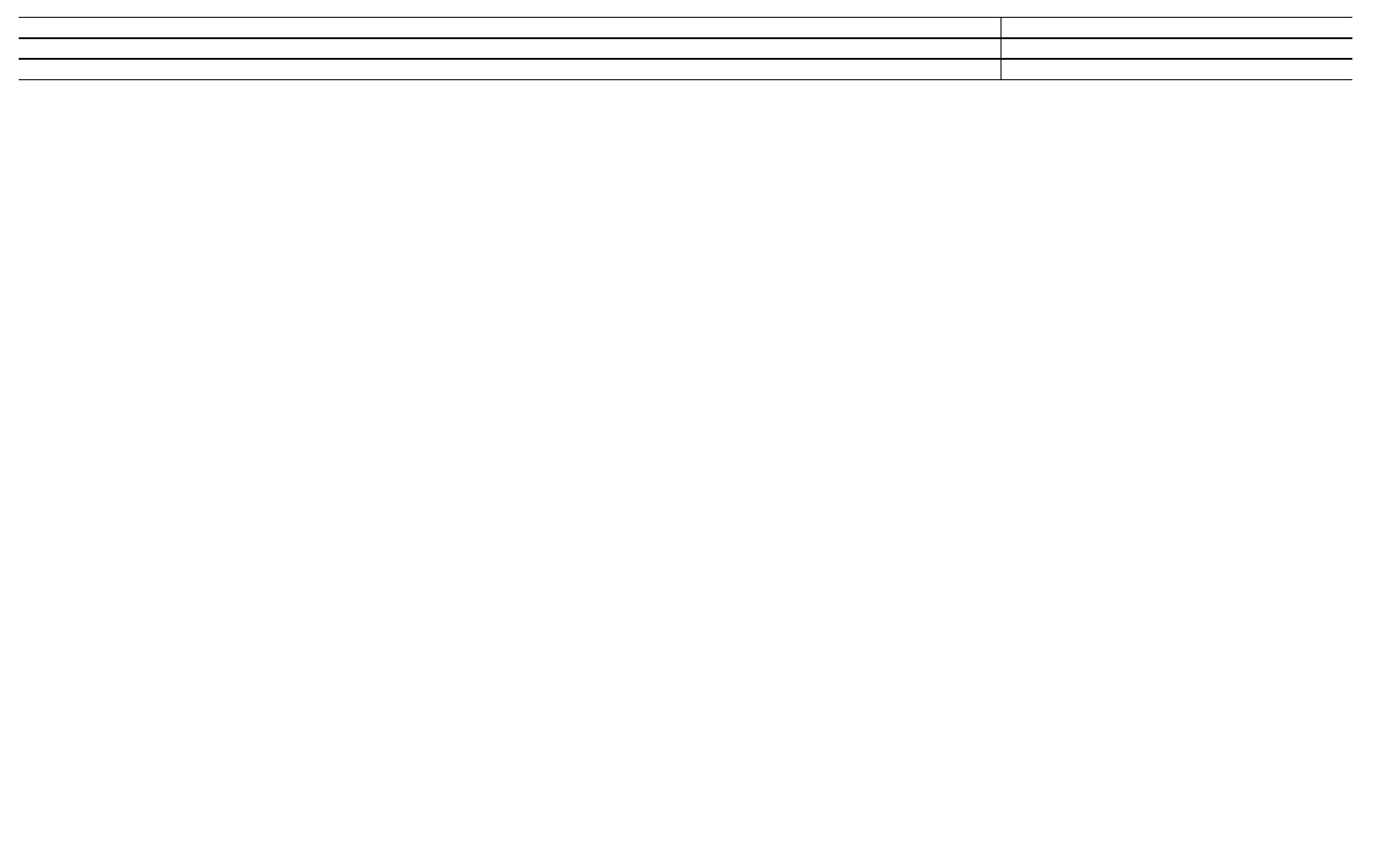| ,一个人都是一个人的人,而且,他们的人都是一个人,而且,他们的人都是一个人,而且,他们的人都是一个人,而且,他们的人都是一个人,而且,他们的人都是一个人,而且,他<br>第二十二章 第二十二章 第二十二章 第二十二章 第二十二章 第二十二章 第二十二章 第二十二章 第二十二章 第二十二章 第二十二章 第二十二章 第二十二章 第二十 |  |
|------------------------------------------------------------------------------------------------------------------------------------------------------------------------|--|
|                                                                                                                                                                        |  |
| ,我们就会不会不会。""我们的,我们也不会不会不会。""我们的,我们也不会不会不会不会不会。""我们的,我们也不会不会不会不会。""我们的,我们也不会不会不会不                                                                                       |  |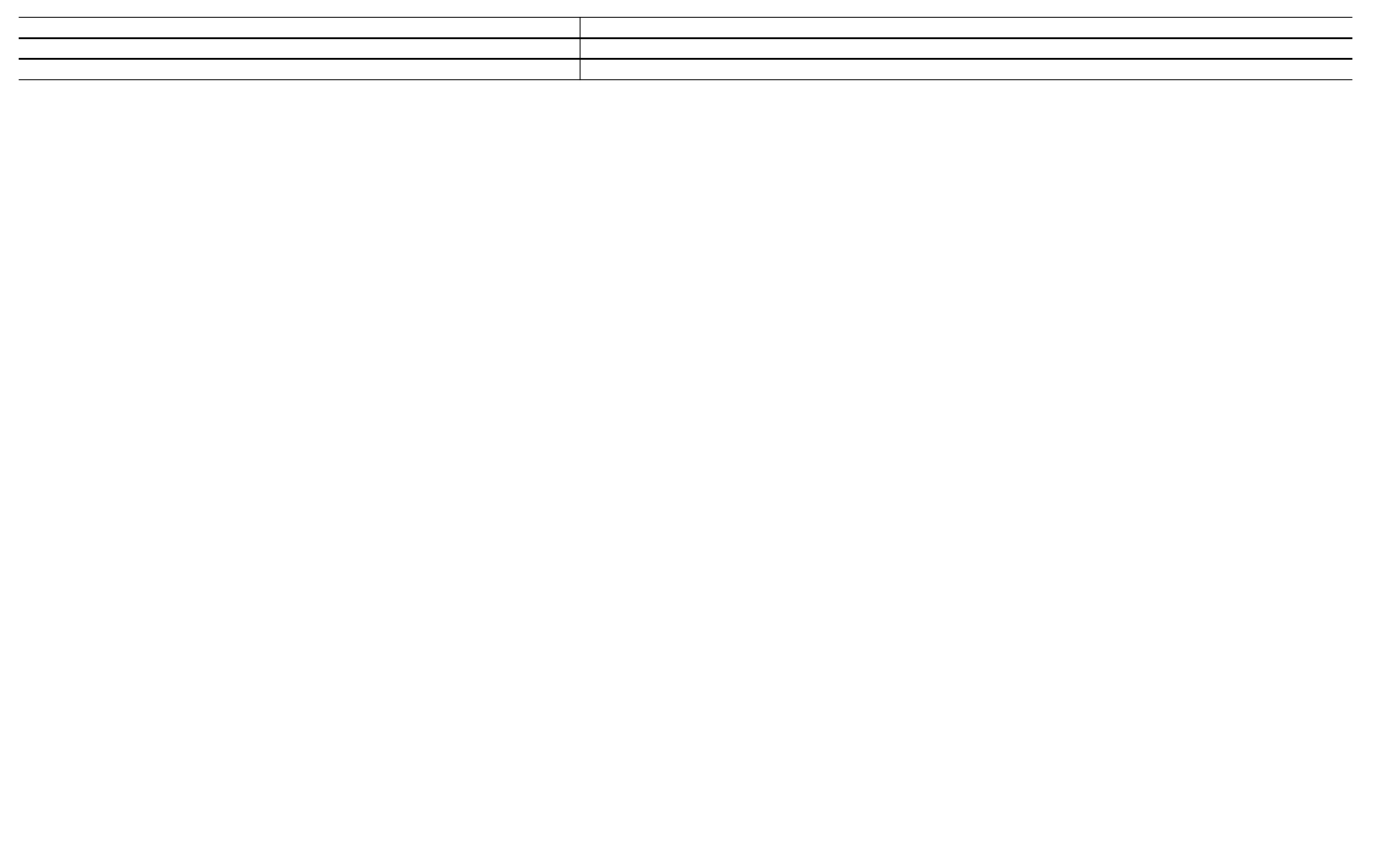| ,我们就会不会不会。""我们,我们也不会不会不会。""我们,我们也不会不会不会不会不会不会。""我们,我们也不会不会不会不会。""我们,我们也不会不会不会不会不  |
|-----------------------------------------------------------------------------------|
| ,一个人都是一个人的人,一个人都是一个人的人,一个人都是一个人的人,一个人都是一个人的人,一个人都是一个人的人,一个人都是一个人的人,一个人都是一个人的人,一个人 |
|                                                                                   |
| ,一个人都是一个人的人,而且,我们也不会不会不会。""我们,我们也不会不会不会不会不会不会不会。""我们,我们也不会不会不会不会不会不会不会不会。""我们,我们  |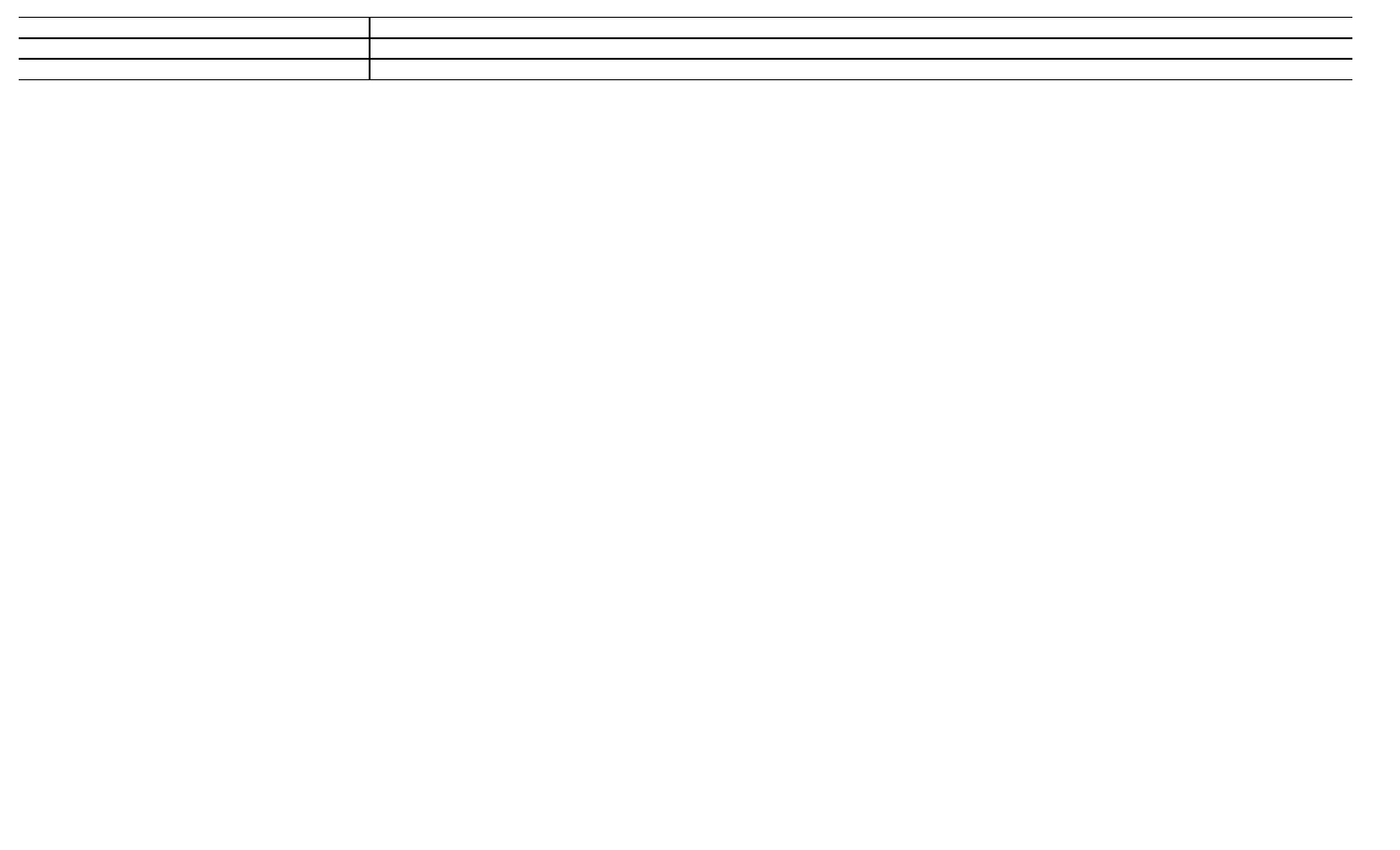| ,一个人都是一个人的人,一个人都是一个人的人,一个人都是一个人的人,一个人都是一个人的人,一个人都是一个人的人,一个人都是一个人的人,一个人都是一个人的人,一个人<br>第二十一章 一个人的人,一个人的人都是一个人的人,一个人的人都是一个人的人,一个人的人都是一个人的人,一个人的人都是一个人的人,一个人的人都是一个人的人,一个人<br>,一个人都是一个人的人,一个人都是一个人的人,一个人都是一个人的人,一个人都是一个人的人,一个人都是一个人的人,一个人都是一个人的人,一个人都是一个人的人,一个人<br>第二十一章 一个人的人,一个人都是一个人的人,一个人都是一个人的人,一个人都是一个人的人,一个人都是一个人的人,一个人都是一个人的人,一个人都是一个人的人,一个 |  |
|------------------------------------------------------------------------------------------------------------------------------------------------------------------------------------------------------------------------------------------------------------------------------------------------------------------------------------------------|--|
| ,一个人的人都是一个人的人,而且,他们的人都是一个人的人,而且,他们的人都是一个人的人,而且,他们的人都是一个人的人,而且,他们的人都是一个人的人,而且,他们的<br>第一百一十一章 一个人的人,他们的人都是一个人的人,他们的人都是一个人的人,他们的人都是一个人的人,他们的人都是一个人的人,他们的人都是一个人的人,他们的人都是                                                                                                                                                                           |  |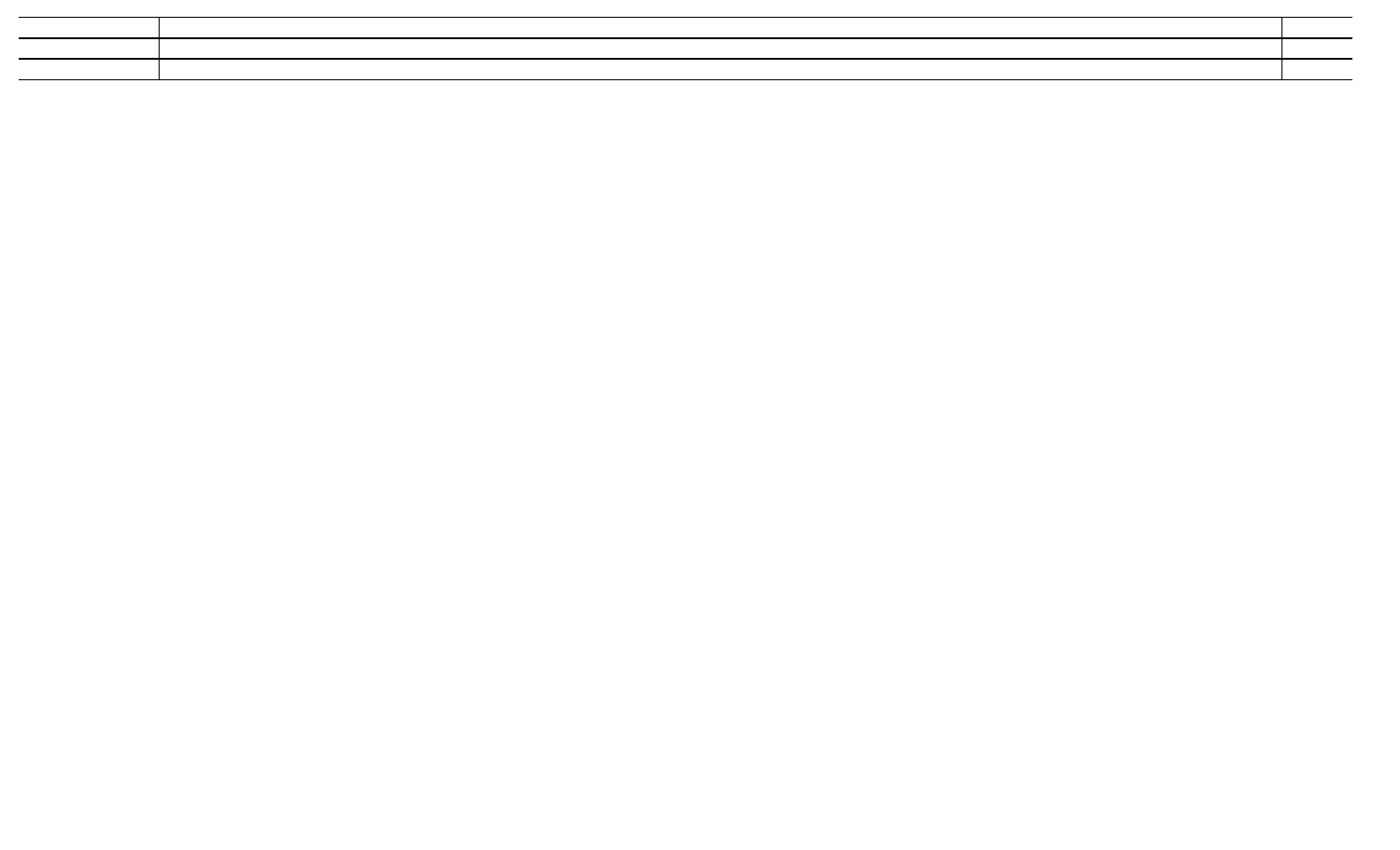| ,我们就会不会不会。""我们,我们也不会不会不会。""我们,我们也不会不会不会不会不会不会不会。""我们,我们也不会不会不会不会不会。""我们,我们也不会不会不 |  |
|----------------------------------------------------------------------------------|--|
| ,一个人的人都是一个人的人,而且,我们也不会不会不会。""我们,我们也不会不会不会不会不会不会。""我们,我们也不会不会不会不会。""我们,我们也不会不会不会不 |  |
|                                                                                  |  |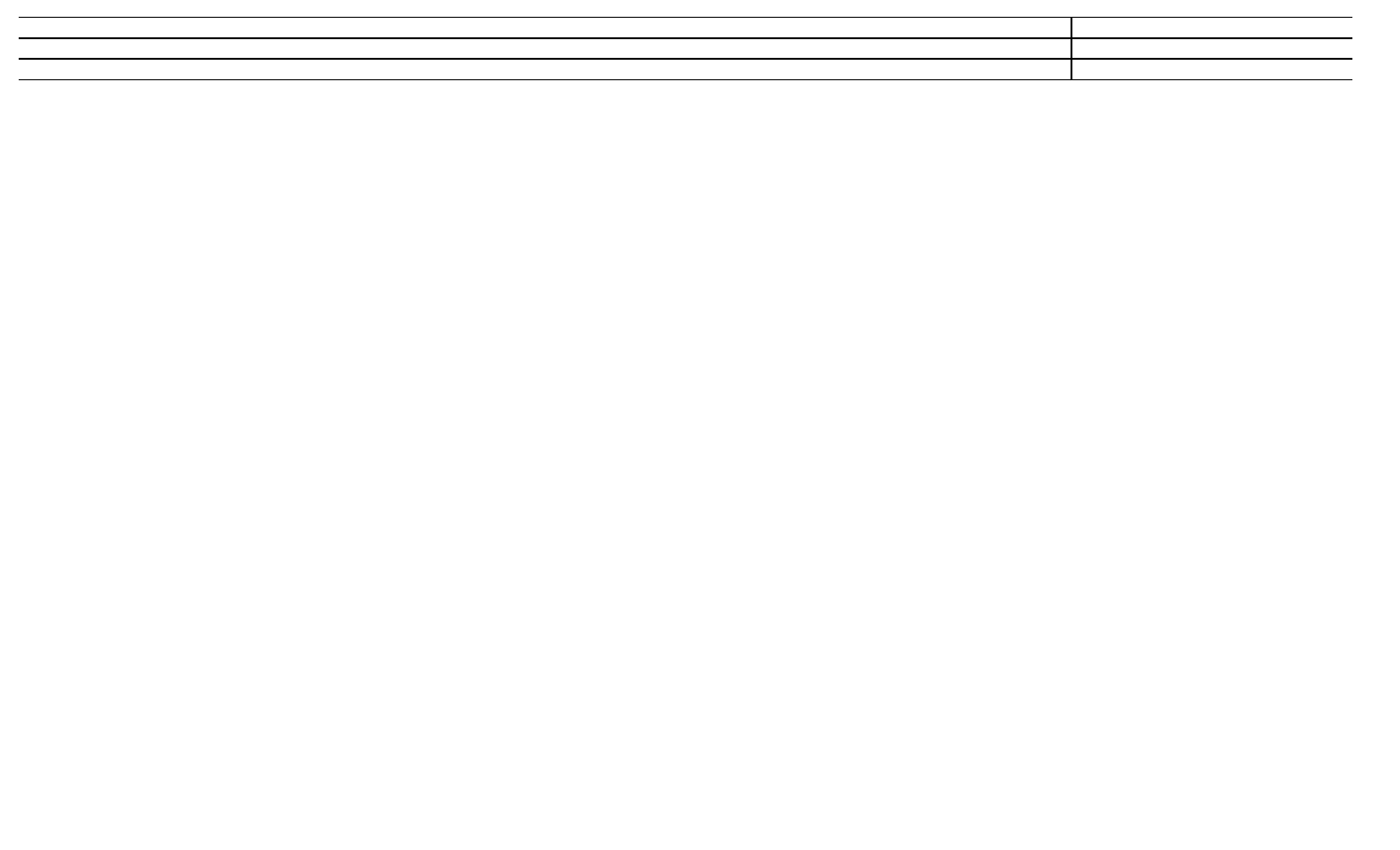| → 中国的 → 中国的 → 中国的 → 中国的 → 中国的 → 中国的 → 中国的 → 中国的 → 中国的 → 中国的 → 中国的 → 中国的 → 中国的 → 中国的 → 中国的 → 中国的 → 中国的 → 中国的 → 中国 |  |
|------------------------------------------------------------------------------------------------------------------|--|
|                                                                                                                  |  |
|                                                                                                                  |  |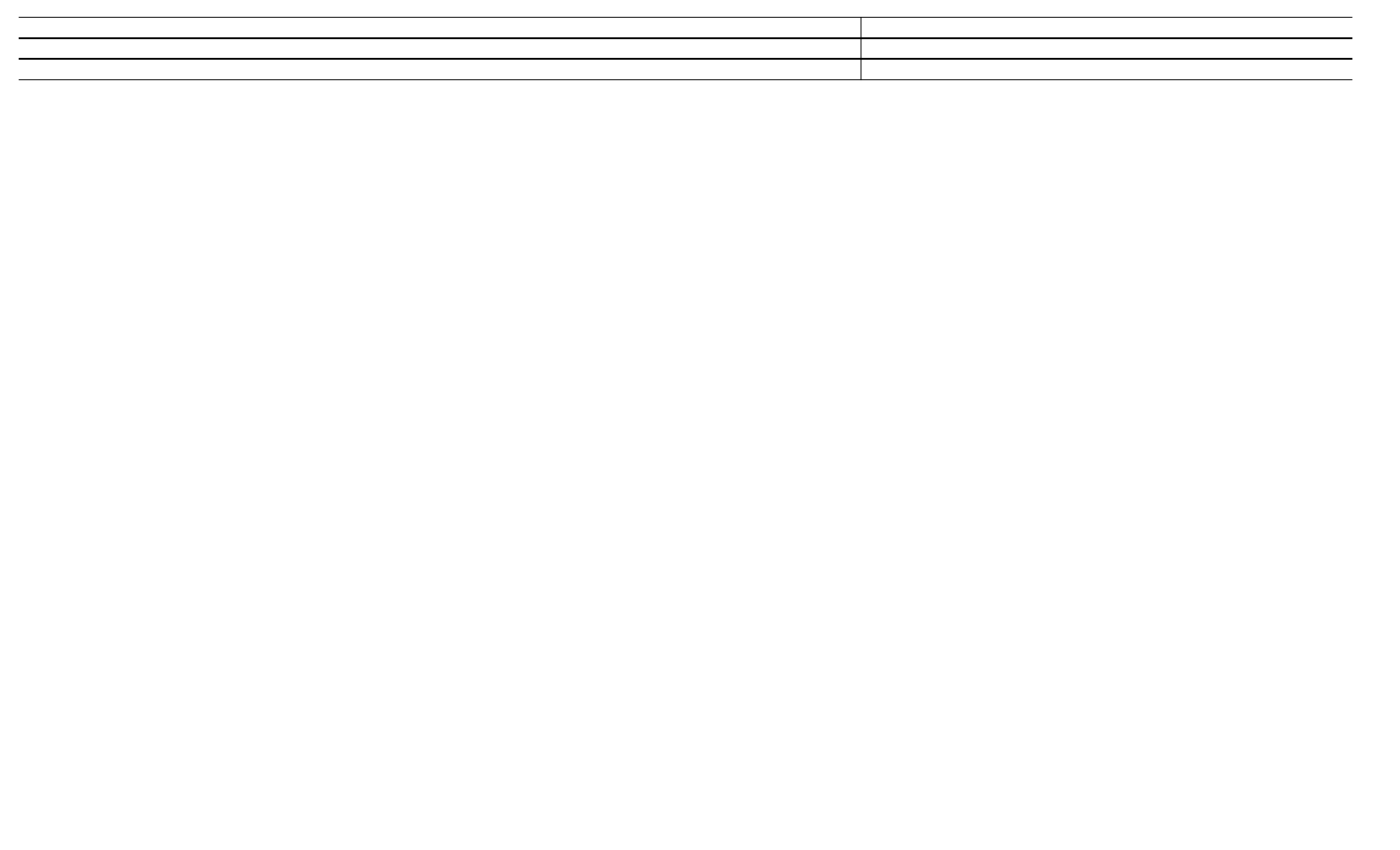| ,我们就会不会不会。""我们,我们就会不会不会不会,我们就会不会不会不会。""我们,我们就会不会不会不会。""我们,我们就会不会不会不会。""我们,我们就会不会 |                                                                                   |
|----------------------------------------------------------------------------------|-----------------------------------------------------------------------------------|
|                                                                                  | ,我们也不会不会不会。""我们的,我们也不会不会不会。""我们的,我们也不会不会不会不会。""我们的,我们也不会不会不会不会。""我们的,我们也不会不会不会不会  |
|                                                                                  | ,我们就会不会不会。""我们,我们就会不会不会,我们就会不会不会,我们就会不会不会。""我们,我们就会不会不会。""我们,我们就会不会不会不会。""我们,我们就会 |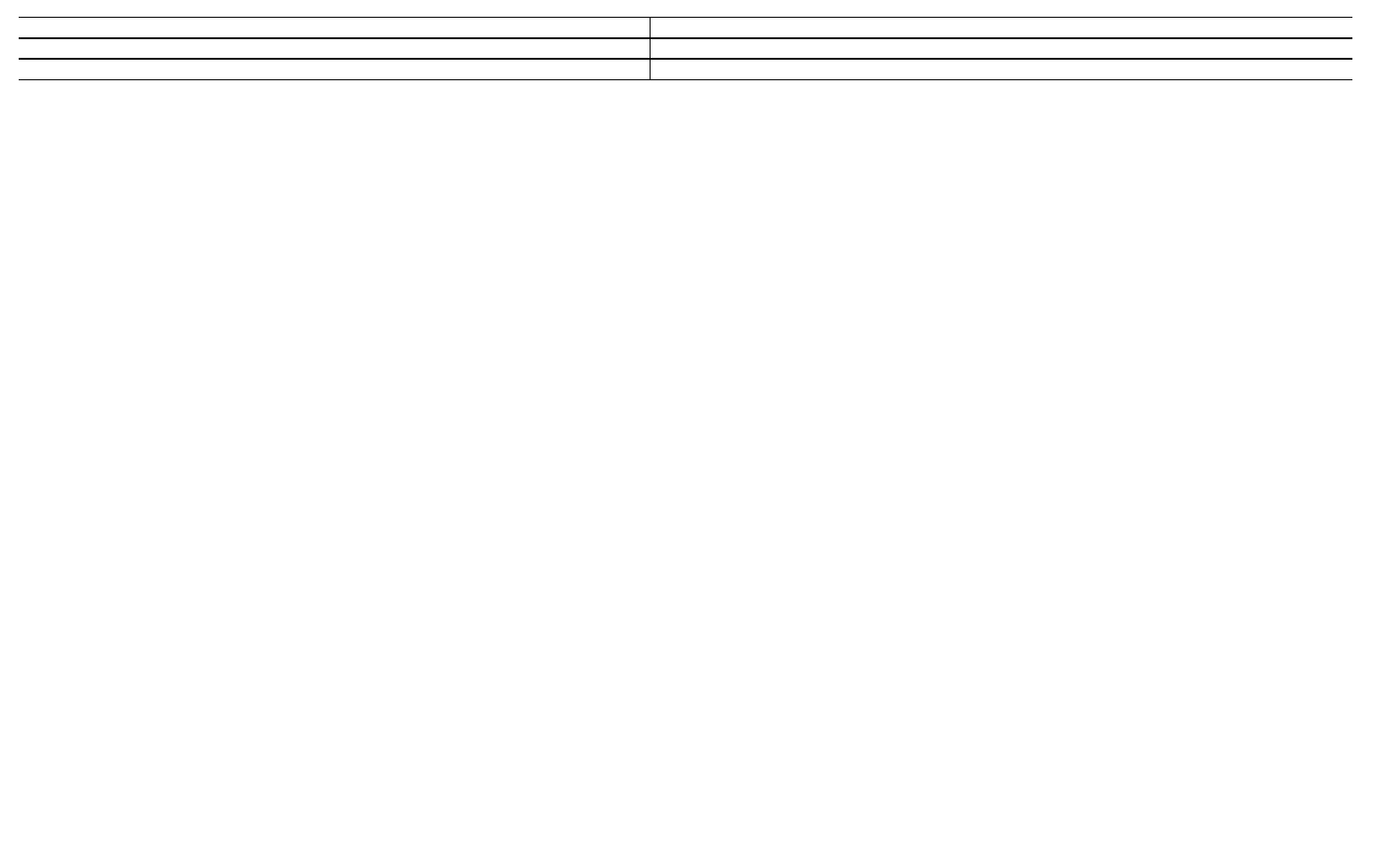| ,他们的人们就会在这里,他们的人们就会在这里,他们的人们就会在这里,他们的人们就会在这里,他们的人们就会在这里,他们的人们就会在这里,他们的人们就会在这里,他们<br>第251章 我们的人们的人们,我们的人们的人们的人们,我们的人们的人们的人们,我们的人们的人们的人们,我们的人们的人们的人们,我们的人们的人们的人们,我们的人们 |
|----------------------------------------------------------------------------------------------------------------------------------------------------------------------|
|                                                                                                                                                                      |
|                                                                                                                                                                      |
|                                                                                                                                                                      |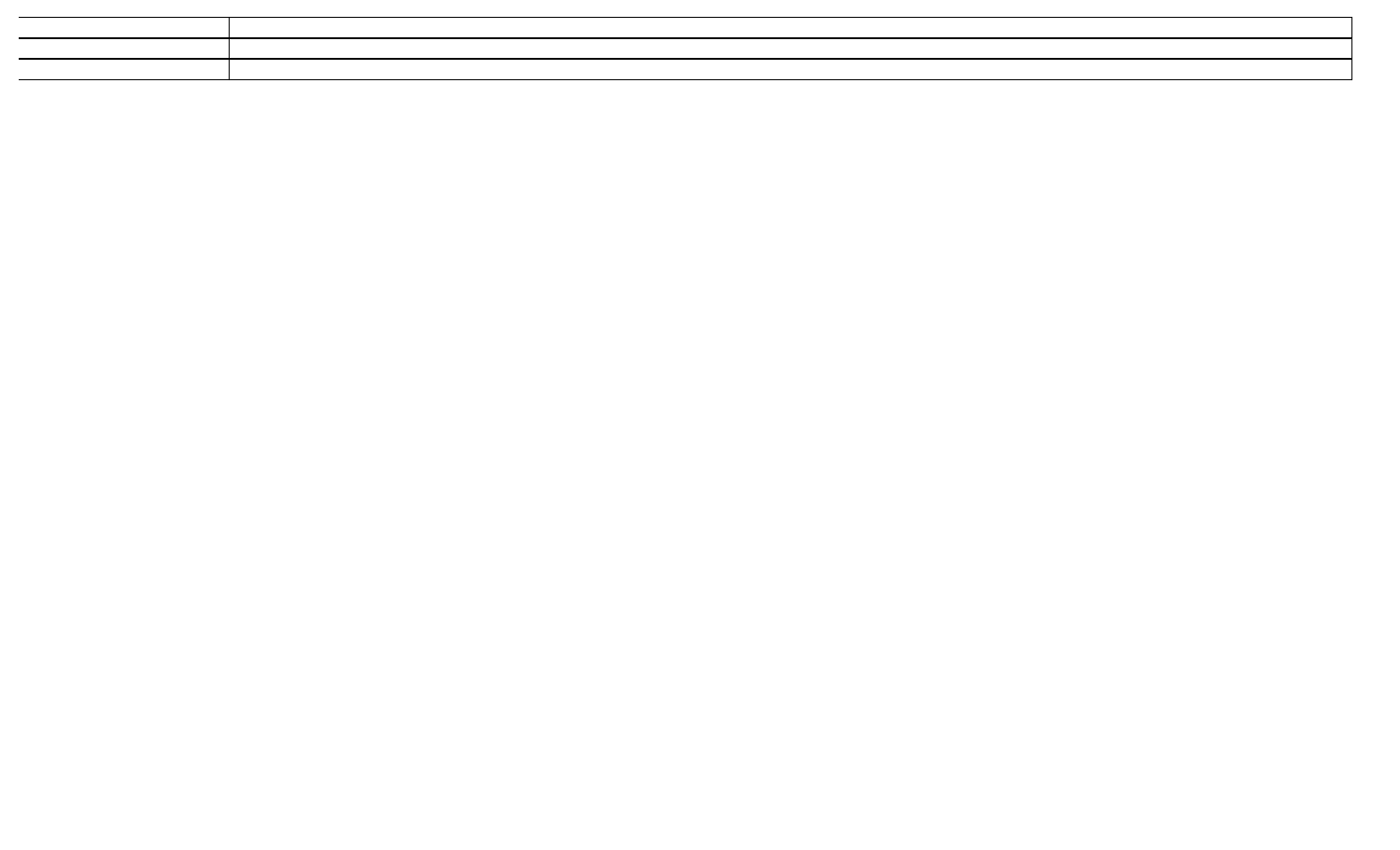| ,他们的人们就是一个人,他们的人们就是一个人,他们的人们,他们的人们就是一个人,他们的人们,他们的人们就是一个人,他们的人们,他们的人们,他们的人们,他们的人们,<br>第25章 我们的人们,他们的人们,他们的人们,他们的人们,他们的人们,他们的人们,他们的人们,他们的人们,他们的人们,他们的人们,他们的人们,他们的人们,他们的 |  |
|-----------------------------------------------------------------------------------------------------------------------------------------------------------------------|--|
| ,一个人都是一个人的人,而且,他们的人都是一个人,而且,他们的人都是一个人,而且,他们的人都是一个人,而且,他们的人都是一个人,而且,他们的人都是一个人,而且,他<br>第二百一十一章 一个人,他们的人都是一个人,他们的人都是一个人,他们的人都是一个人,他们的人都是一个人,他们的人都是一个人,他们的人都是一个人,他们的人都是一个 |  |
| ,一个人都是一个人的人,而且,他们的人都是一个人,他们的人都是一个人,他们的人都是一个人,他们的人都是一个人,他们的人都是一个人,他们的人都是一个人,他们的人都是                                                                                     |  |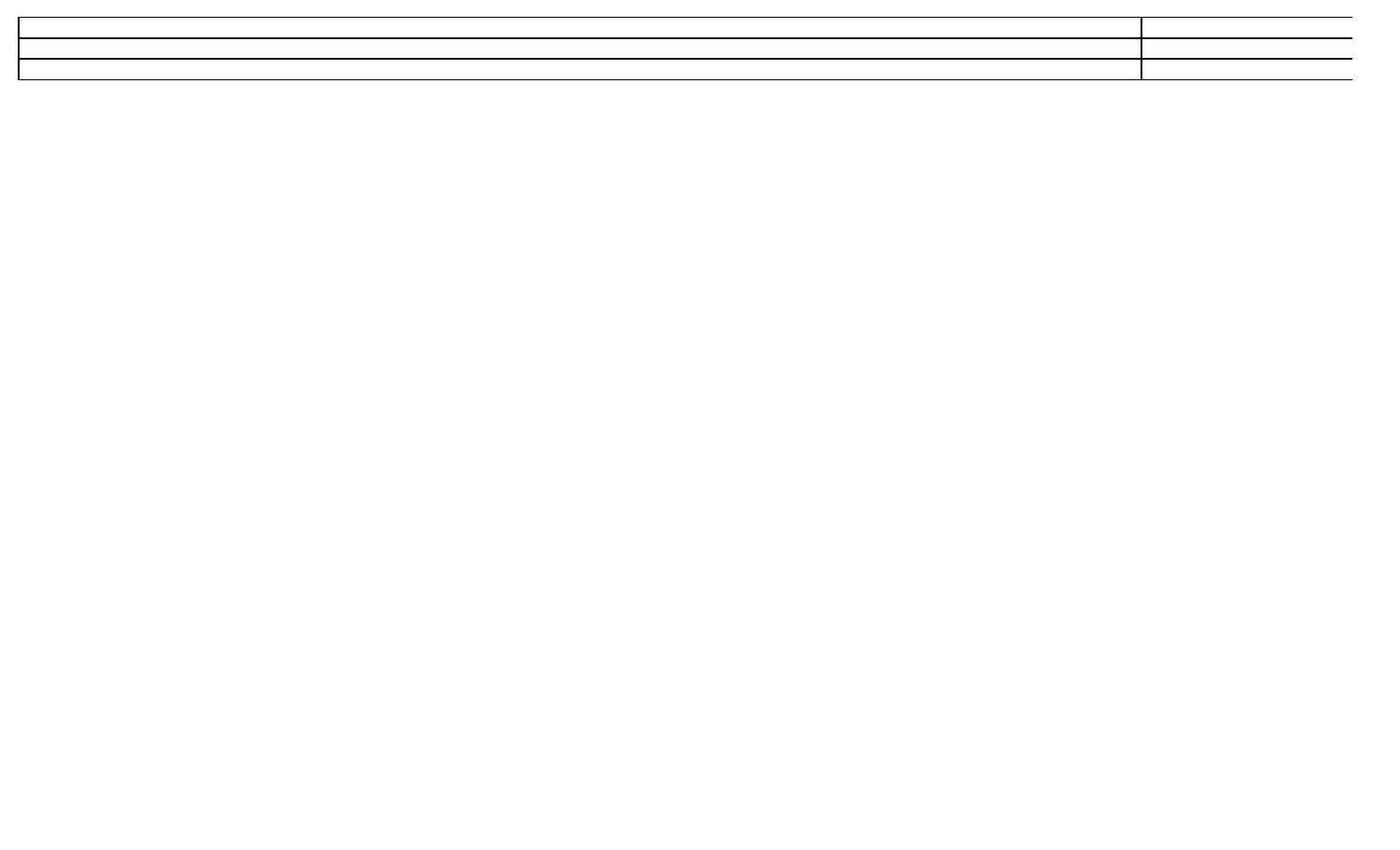| ,一个人都是一个人的人,而且,我们也不会不会不会。""我们,我们也不会不会不会不会不会不会不会不会。""我们,我们也不会不会不会不会不会不会不会不会。""我们,我<br>,他们的人们也不会不会。""我们的人们,我们也不会不会不会。""我们的人们,我们也不会不会不会。""我们的人们,我们也不会不会不会。""我们的人们,我们也不会不 |  |
|-----------------------------------------------------------------------------------------------------------------------------------------------------------------------|--|
| ,我们也不会不会不会。""我们的,我们也不会不会不会。""我们的,我们也不会不会不会不会。""我们的,我们也不会不会不会不会。""我们的,我们也不会不会不会不会                                                                                      |  |
|                                                                                                                                                                       |  |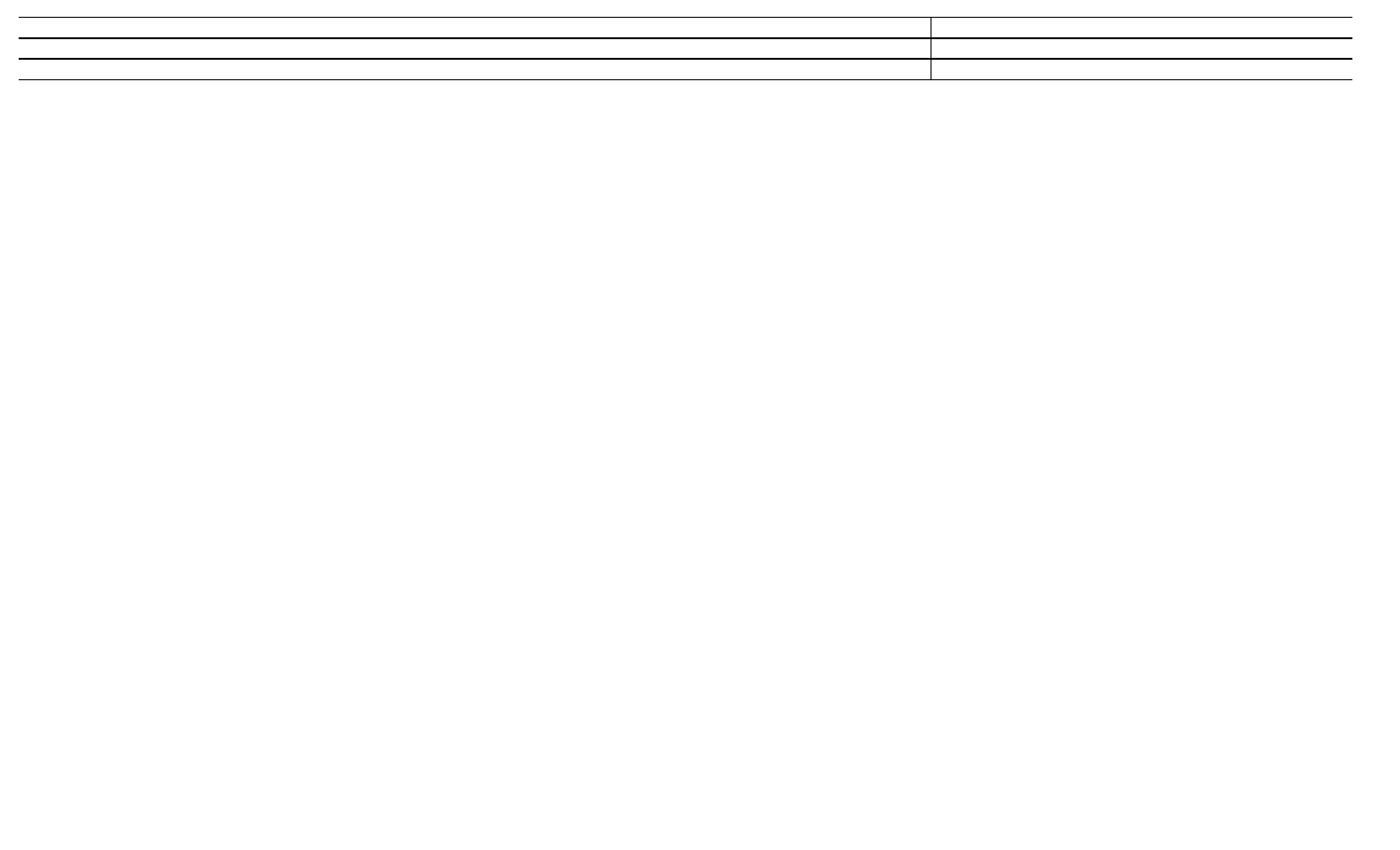| <u> 1980 - Ann an t-Aontaithe ann an t-Aontaithe ann an t-Aontaithe ann an t-Aontaithe ann an t-Aontaithe ann an t-</u> |
|-------------------------------------------------------------------------------------------------------------------------|
|                                                                                                                         |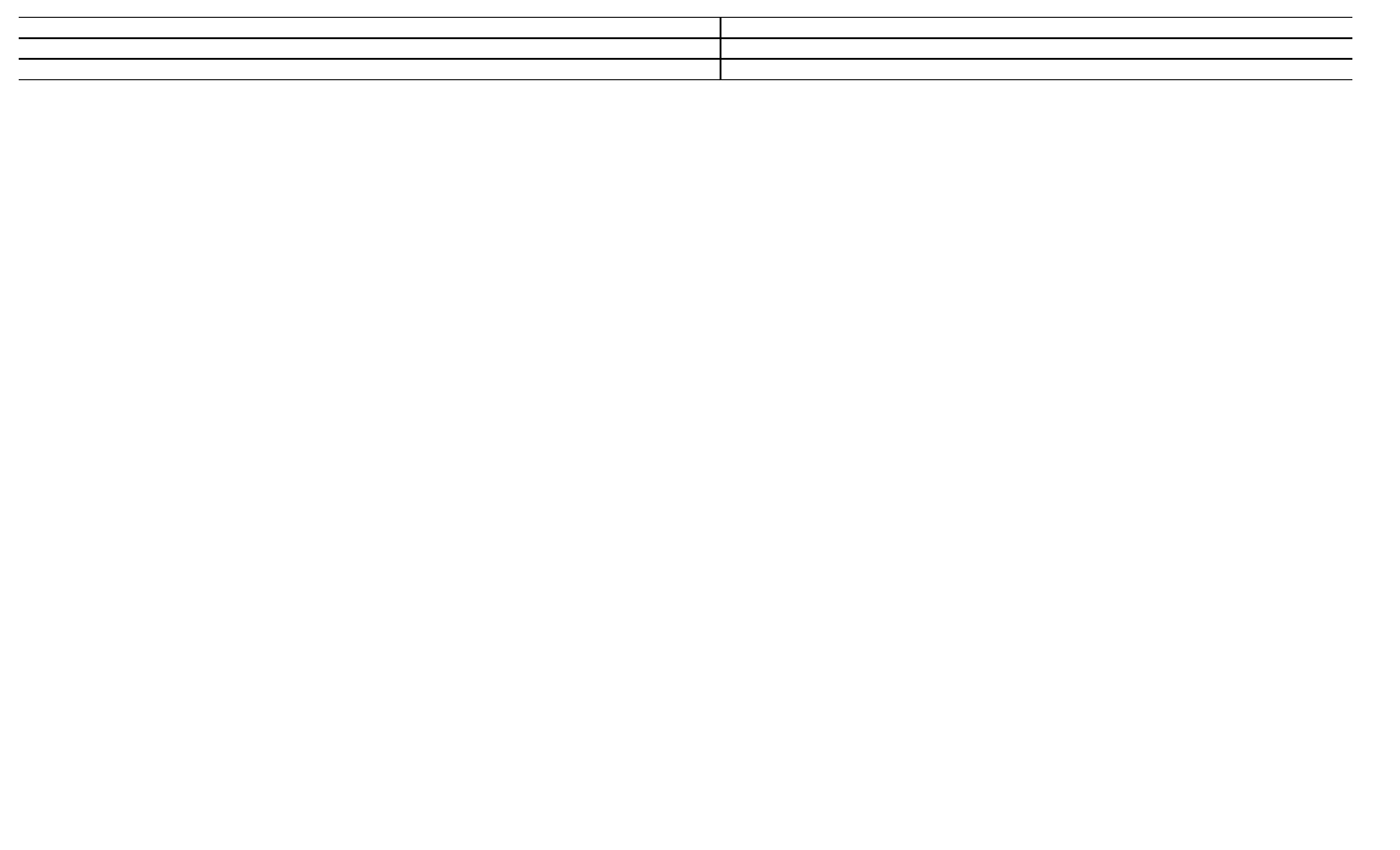| ,一个人都是一个人的人,而且,他们的人都是一个人,而且,他们的人都是一个人,而且,他们的人都是一个人,而且,他们的人都是一个人,而且,他们的人都是一个人,而且,他<br>第二十一章 一个人,他们的人都是一个人,他们的人都是一个人,他们的人都是一个人,他们的人都是一个人,他们的人都是一个人,他们的人都是一个人,他们的人都是一个人, | ,我们也不会不会。""我们的,我们也不会不会。""我们的,我们也不会不会不会。""我们的,我们也不会不会不会。""我们的,我们也不会不会不会。""我们的,我们也 |
|-----------------------------------------------------------------------------------------------------------------------------------------------------------------------|----------------------------------------------------------------------------------|
|                                                                                                                                                                       |                                                                                  |
|                                                                                                                                                                       |                                                                                  |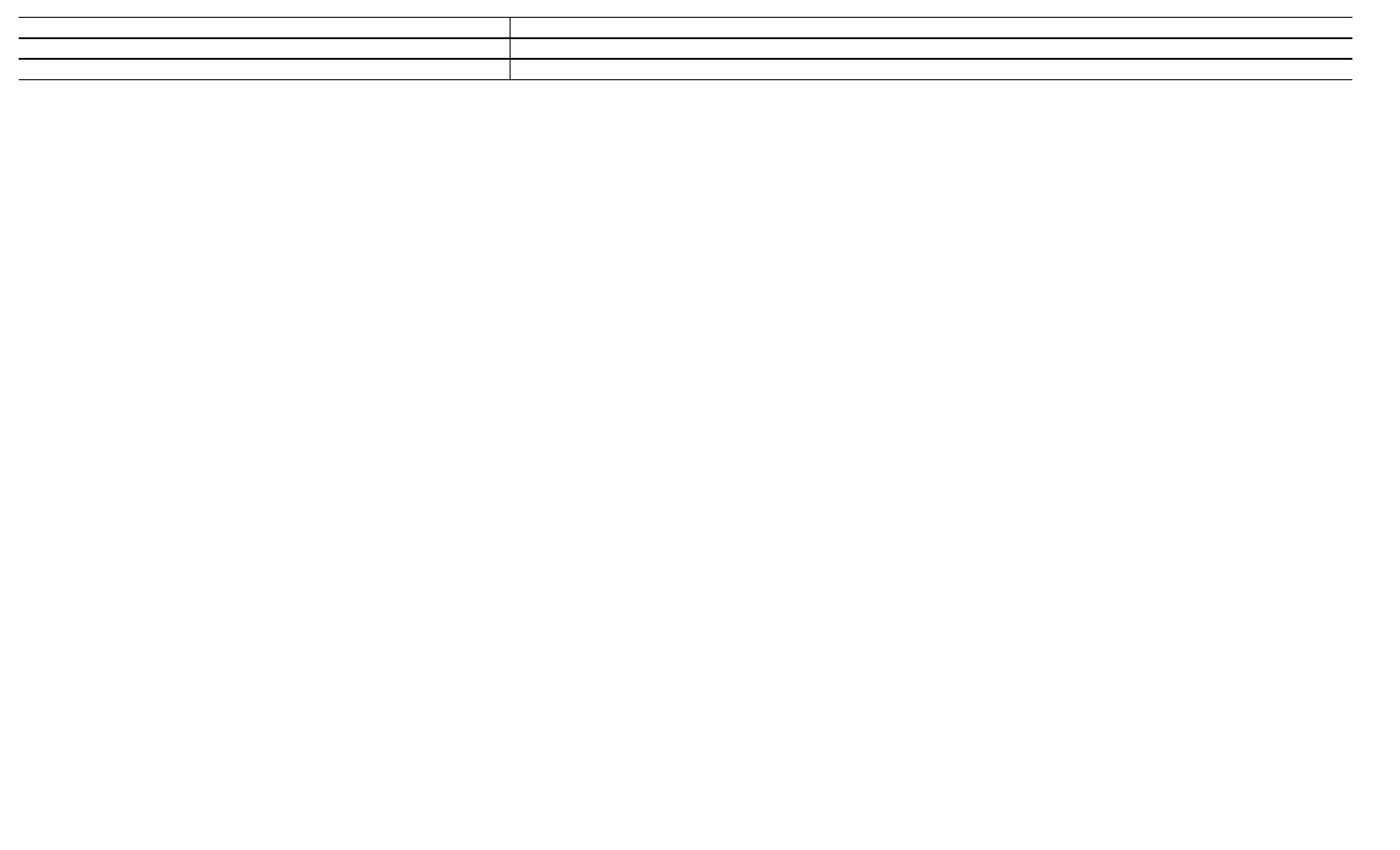| ,一个人的人都是一个人的人,而且,他们的人都是一个人的人,而且,他们的人都是一个人的人,而且,他们的人都是一个人的人,而且,他们的人都是一个人的人,而且,他们的人<br>第一百一十一章 一个人的人,他们的人都是一个人的人,他们的人都是一个人的人,他们的人都是一个人的人,他们的人都是一个人的人,他们的人都是一个人的人,他们的人都是<br>,我们就会不会不会。""我们,我们就会不会不会不会。""我们,我们就会不会不会不会不会不会。""我们,我们就会不会不会不会不会。""我们,我们就会不会不会不会不 |
|-----------------------------------------------------------------------------------------------------------------------------------------------------------------------------------------------------------------------------------------------------------|
| ,一个人都是一个人的人,而且,他们的人都是一个人,而且,他们的人都是一个人,而且,他们的人都是一个人,而且,他们的人都是一个人,而且,他们的人都是一个人,而且,他<br>第一百一十一章 一个人,他们的人都是一个人,他们的人都是一个人,他们的人都是一个人,他们的人都是一个人,他们的人都是一个人,他们的人都是一个人,他们的人都是一个                                                                                     |
|                                                                                                                                                                                                                                                           |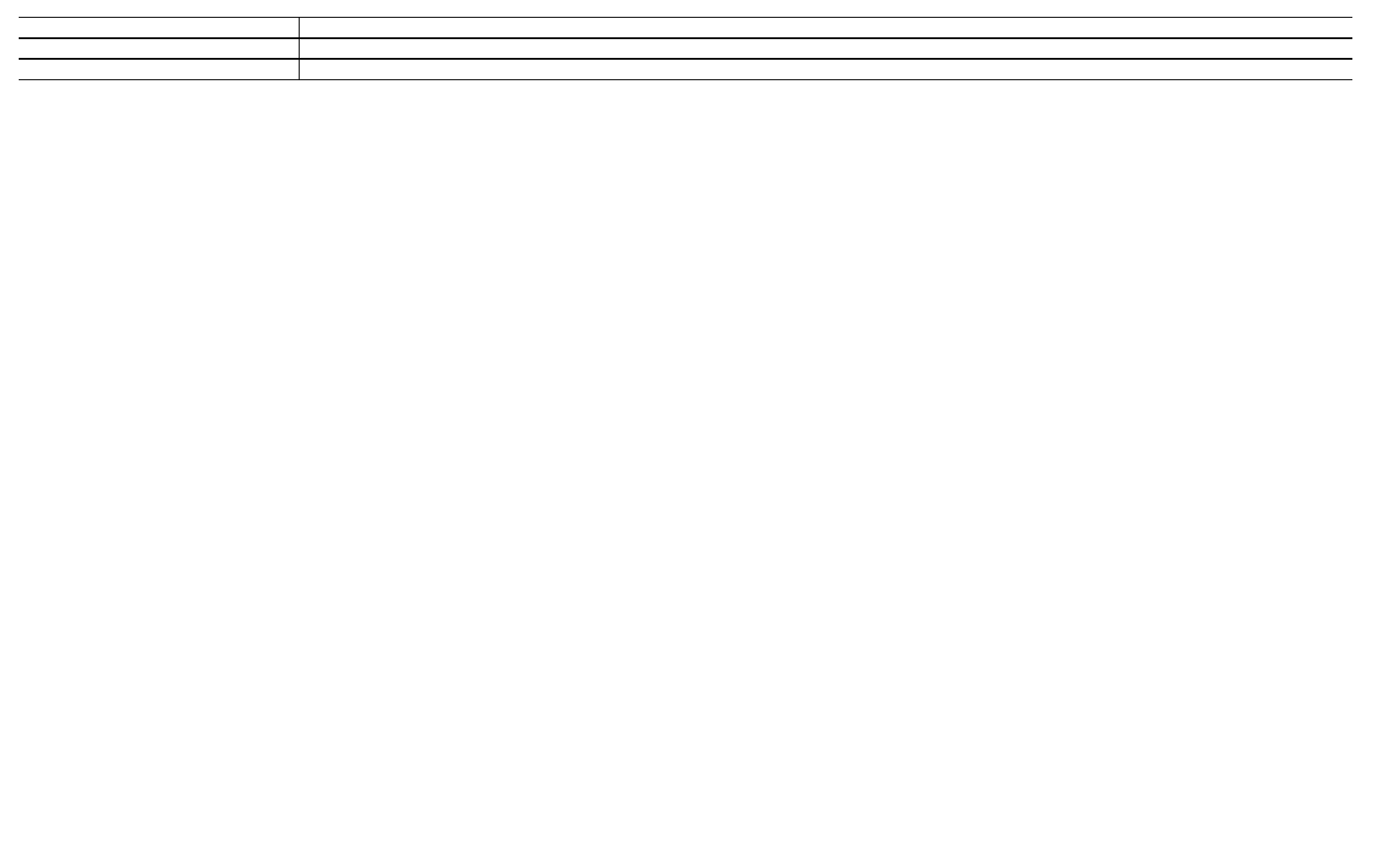| <u>та на представљен под податковата на представљен податковата на представљен податковата на представљен податк</u> |  |
|----------------------------------------------------------------------------------------------------------------------|--|
|                                                                                                                      |  |
| ,一个人都是一个人的人,一个人都是一个人的人,一个人都是一个人的人,一个人都是一个人的人,一个人都是一个人的人,一个人都是一个人的人,一个人都是一个人的人,一个人                                    |  |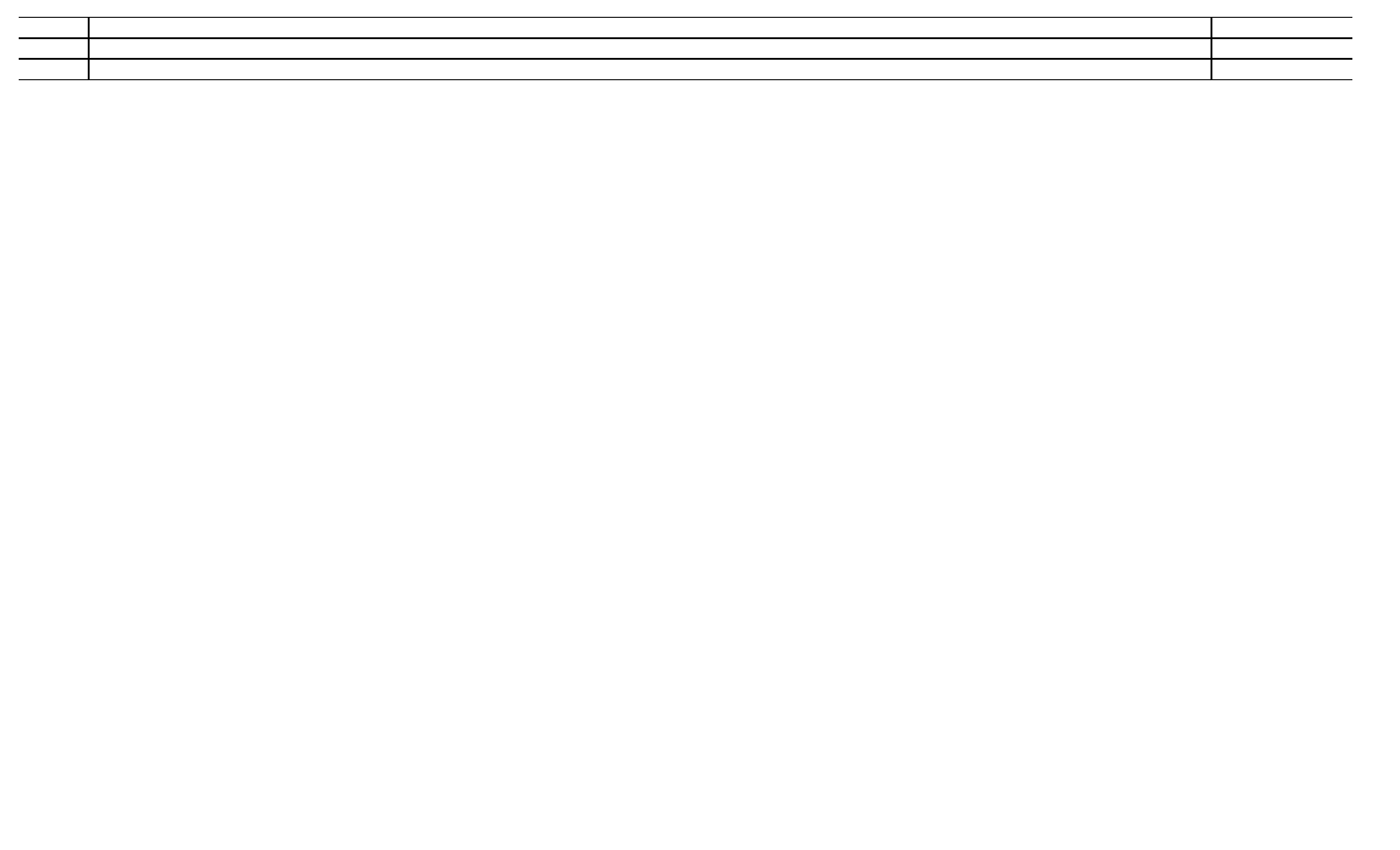| ,一个人都是一个人的人,一个人都是一个人的人,一个人都是一个人的人,一个人都是一个人的人,一个人都是一个人的人,一个人都是一个人的人,一个人都是一个人的人,一个人<br>→ South State State State State State State State State State State State State State State State State State State State State State State State State State State State State State State State State State State State St |  |
|-------------------------------------------------------------------------------------------------------------------------------------------------------------------------------------------------------------------------------------------------------------------------------------------------------------------|--|
| ,一个人的人都是一个人的人,而且,他们的人都是不是一个人的人,而且,他们的人都是不是一个人的人,而且,他们的人都是不是一个人的人,而且,他们的人都是不是一个人的<br>第一百一十一章 一个人的人,他们的人都是不是一个人的人,他们的人都是不是一个人的人,他们的人都是不是一个人的人,他们的人都是不是一个人的人,他们的人都是不是一个                                                                                                                                              |  |
| ,我们也不会不会不会。""我们的,我们也不会不会不会。""我们的,我们也不会不会不会不会不会。""我们的,我们也不会不会不会不会。""我们的,我们也不会不会不会<br>第二百一章 第二百一章 第二百一章 第二百一章 第二百一章 第二百一章 第二百一章 第二百一章 第二百一章 第二百一章 第二百一章 第二百一章 第二百一章 第二                                                                                                                                              |  |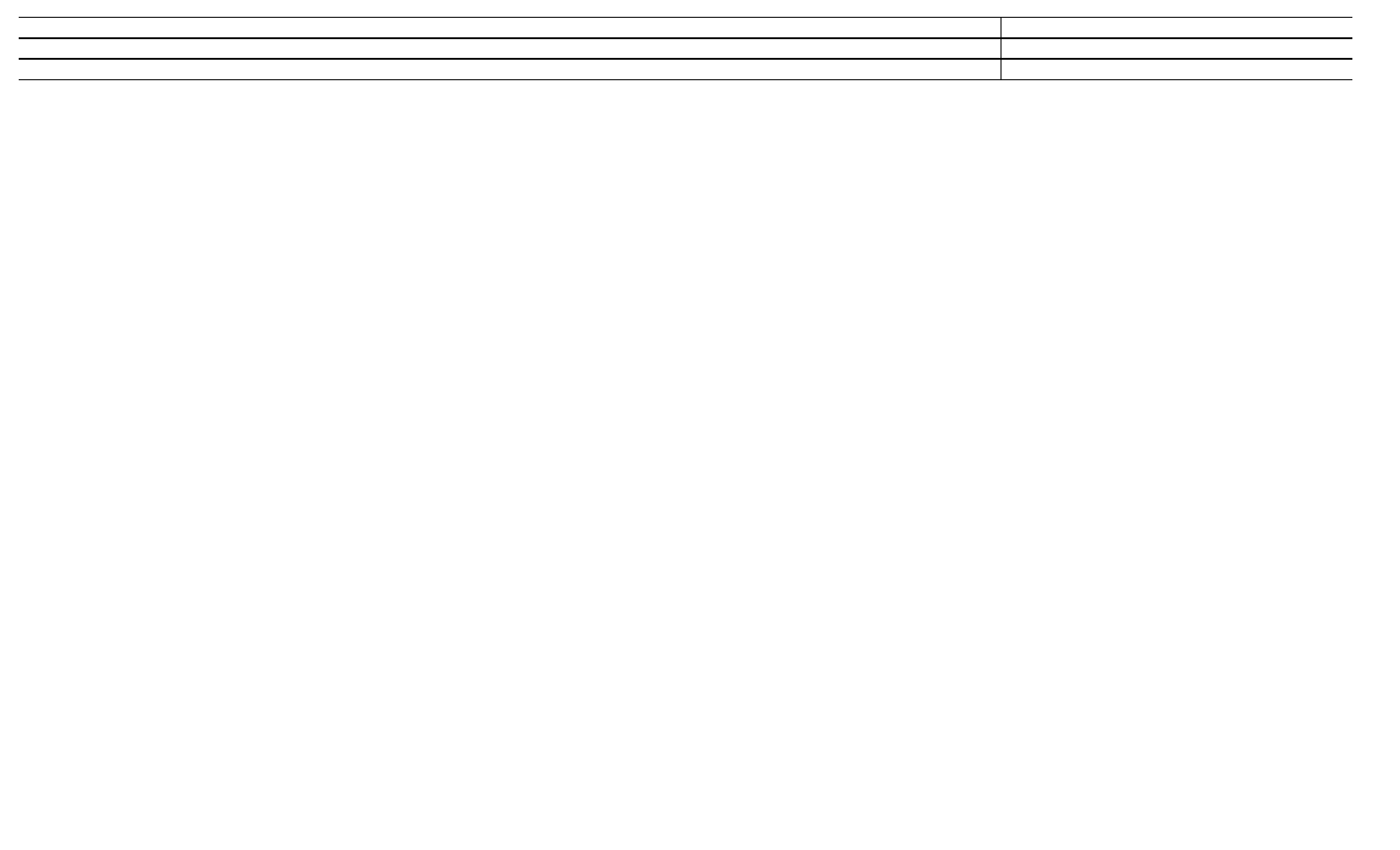| ,一个人都是一个人的人,而且,他们的人都是一个人,而且,他们的人都是一个人,而且,他们的人都是一个人,而且,他们的人都是一个人,而且,他们的人都是一个人,而且,他<br>第二十二章 第二十二章 第二十二章 第二十二章 第二十二章 第二十二章 第二十二章 第二十二章 第二十二章 第二十二章 第二十二章 第二十二章 第二十二章 第二十 |  |
|------------------------------------------------------------------------------------------------------------------------------------------------------------------------|--|
|                                                                                                                                                                        |  |
| ,我们就会不会不会。""我们的,我们也不会不会不会。""我们的,我们也不会不会不会不会不会。""我们的,我们也不会不会不会不会。""我们的,我们也不会不会不会不                                                                                       |  |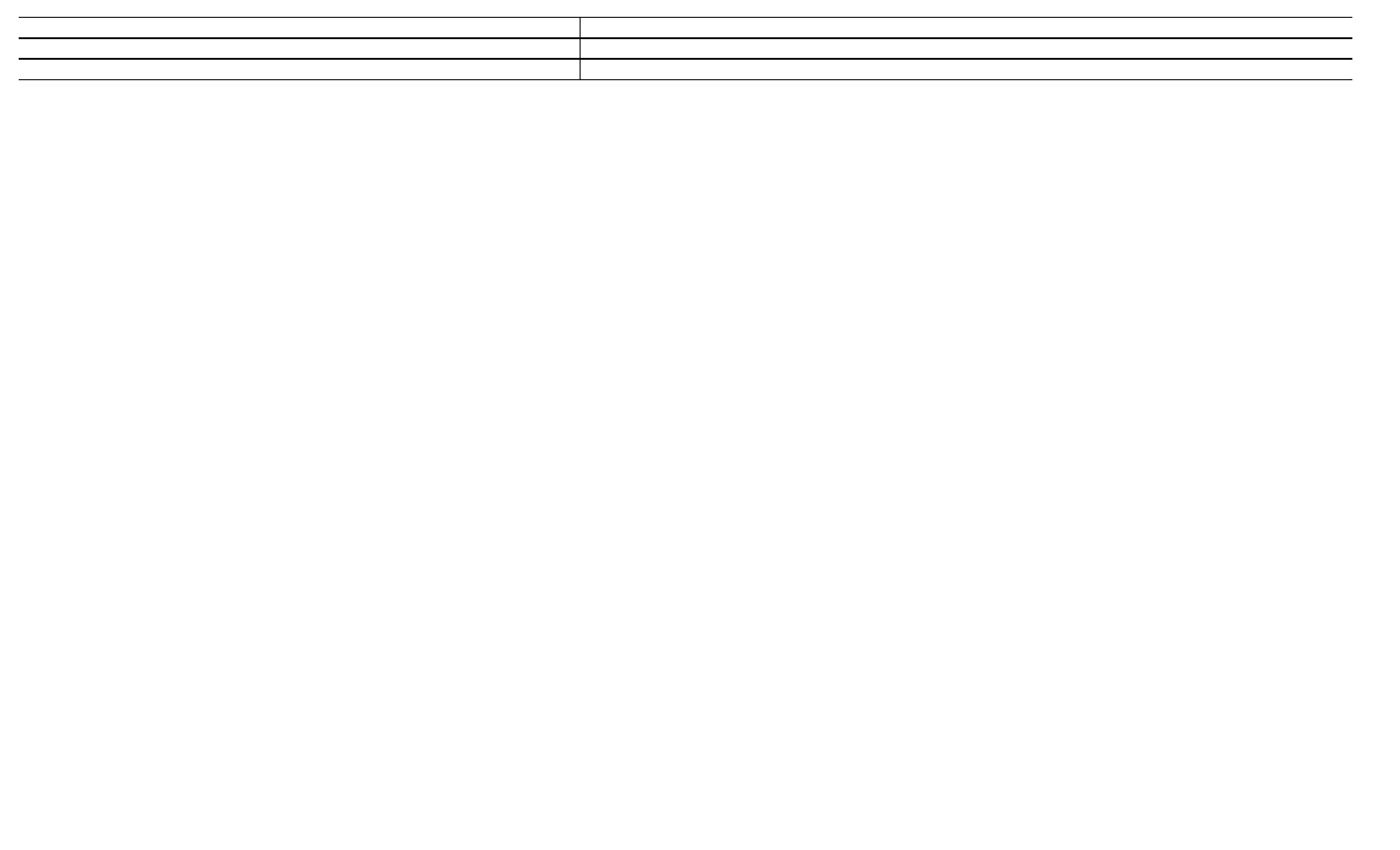| ,我们就会不会不会。""我们,我们也不会不会不会。""我们,我们也不会不会不会不会不会不会。""我们,我们也不会不会不会不会。""我们,我们也不会不会不会不会不  |
|-----------------------------------------------------------------------------------|
| ,一个人都是一个人的人,一个人都是一个人的人,一个人都是一个人的人,一个人都是一个人的人,一个人都是一个人的人,一个人都是一个人的人,一个人都是一个人的人,一个人 |
|                                                                                   |
| ,一个人都是一个人的人,而且,我们也不会不会不会。""我们,我们也不会不会不会不会。""我们,我们也不会不会不会不会。""我们,我们也不会不会不会不会。""我们, |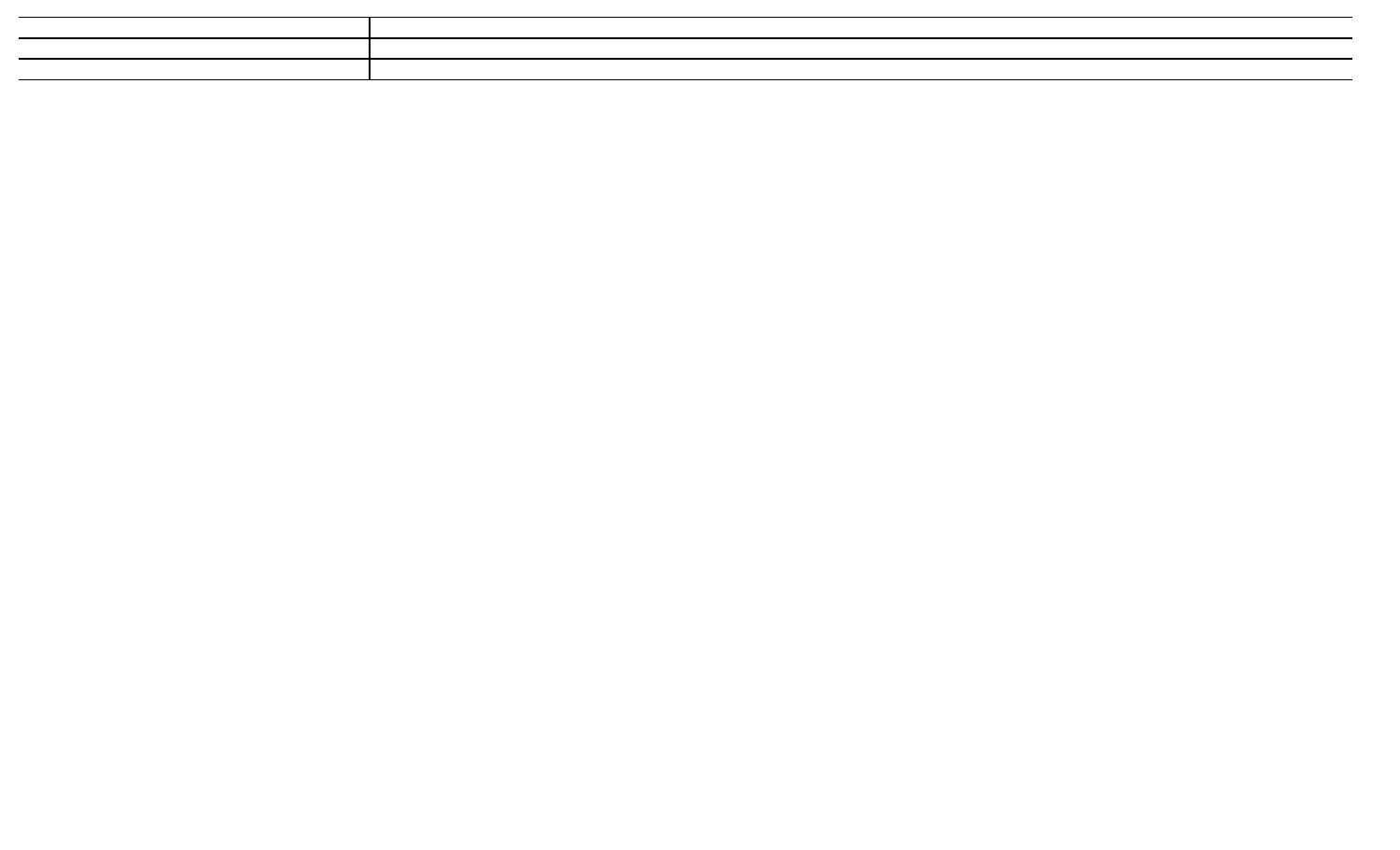| ,一个人都是一个人的人,一个人都是一个人的人,一个人都是一个人的人,一个人都是一个人的人,一个人都是一个人的人,一个人都是一个人的人,一个人都是一个人的人,一个人<br>第二十一章 一个人的人,一个人都是一个人的人,一个人都是一个人的人,一个人都是一个人的人,一个人都是一个人的人,一个人都是一个人的人,一个人都是一个人的人,一个<br>,一个人都是一个人的人,一个人都是一个人的人,一个人都是一个人的人,一个人都是一个人的人,一个人都是一个人的人,一个人都是一个人的人,一个人都是一个人的人,一个人<br>第二十一章 一个人的人,一个人的人都是一个人的人,一个人的人都是一个人的人,一个人的人都是一个人的人,一个人的人都是一个人的人,一个人的人都是一个人的人,一个人 |  |
|------------------------------------------------------------------------------------------------------------------------------------------------------------------------------------------------------------------------------------------------------------------------------------------------------------------------------------------------|--|
| ,一个人的人都是一个人的人,而且,他们的人都是一个人的人,而且,他们的人都是一个人的人,而且,他们的人都是一个人的人,而且,他们的人都是一个人的人,而且,他们的<br>第一百一十一章 一个人的人,他们的人都是一个人的人,他们的人都是一个人的人,他们的人都是一个人的人,他们的人都是一个人的人,他们的人都是一个人的人,他们的人都是                                                                                                                                                                           |  |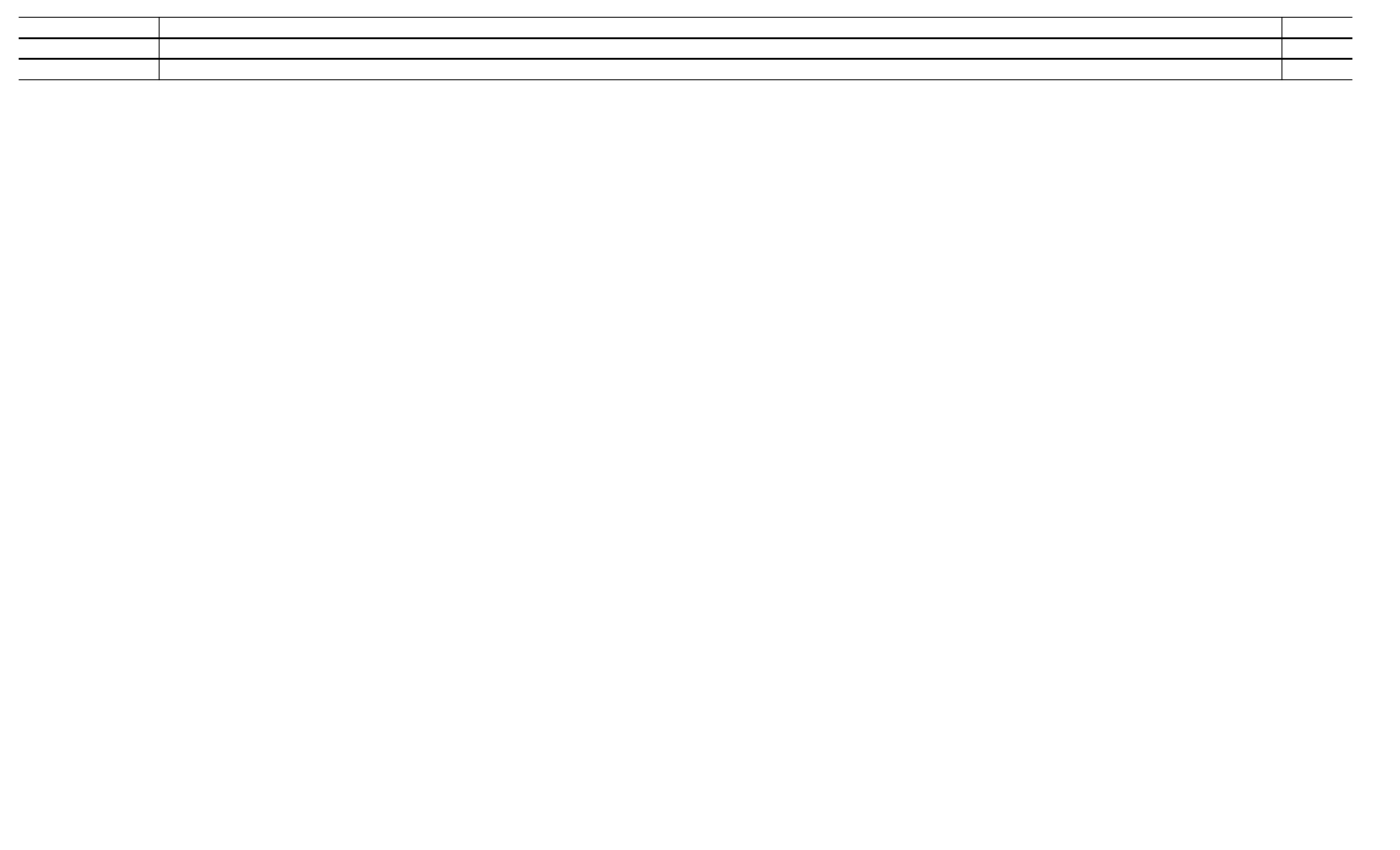| ,我们就会不会不会。""我们,我们也不会不会不会。""我们,我们也不会不会不会不会不会不会不会。""我们,我们也不会不会不会不会不会。""我们,我们也不会不会不  |  |
|-----------------------------------------------------------------------------------|--|
| ,一个人的人都是一个人的人,而且,他们的人都是一个人的人,而且,他们的人都是一个人的人,而且,他们的人都是一个人的人,而且,他们的人都是一个人的人,而且,他们的人 |  |
|                                                                                   |  |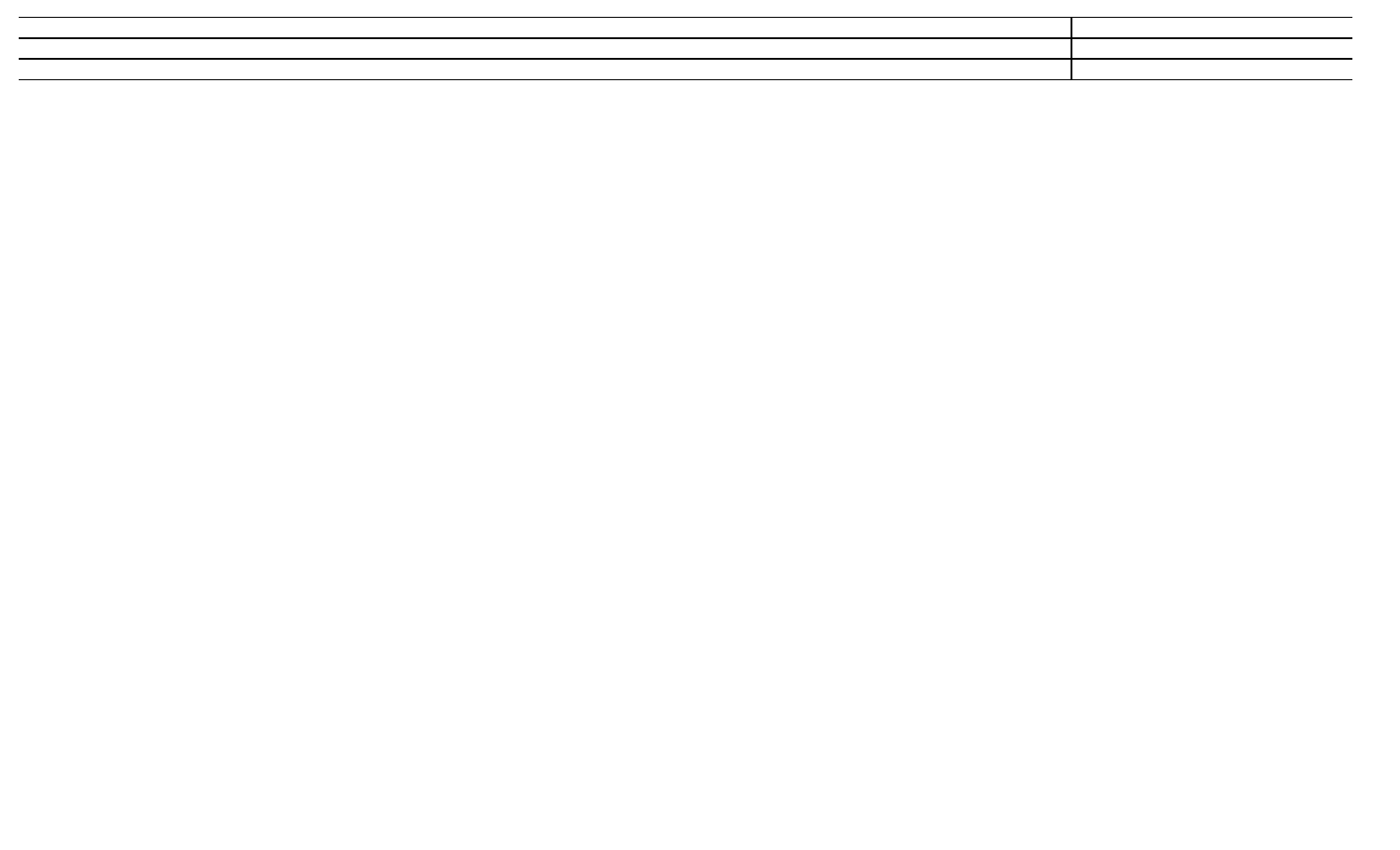| → 中国的 → 中国的 → 中国的 → 中国的 → 中国的 → 中国的 → 中国的 → 中国的 → 中国的 → 中国的 → 中国的 → 中国的 → 中国的 → 中国的 → 中国的 → 中国的 → 中国的 → 中国的 → 中国 |  |
|------------------------------------------------------------------------------------------------------------------|--|
|                                                                                                                  |  |
|                                                                                                                  |  |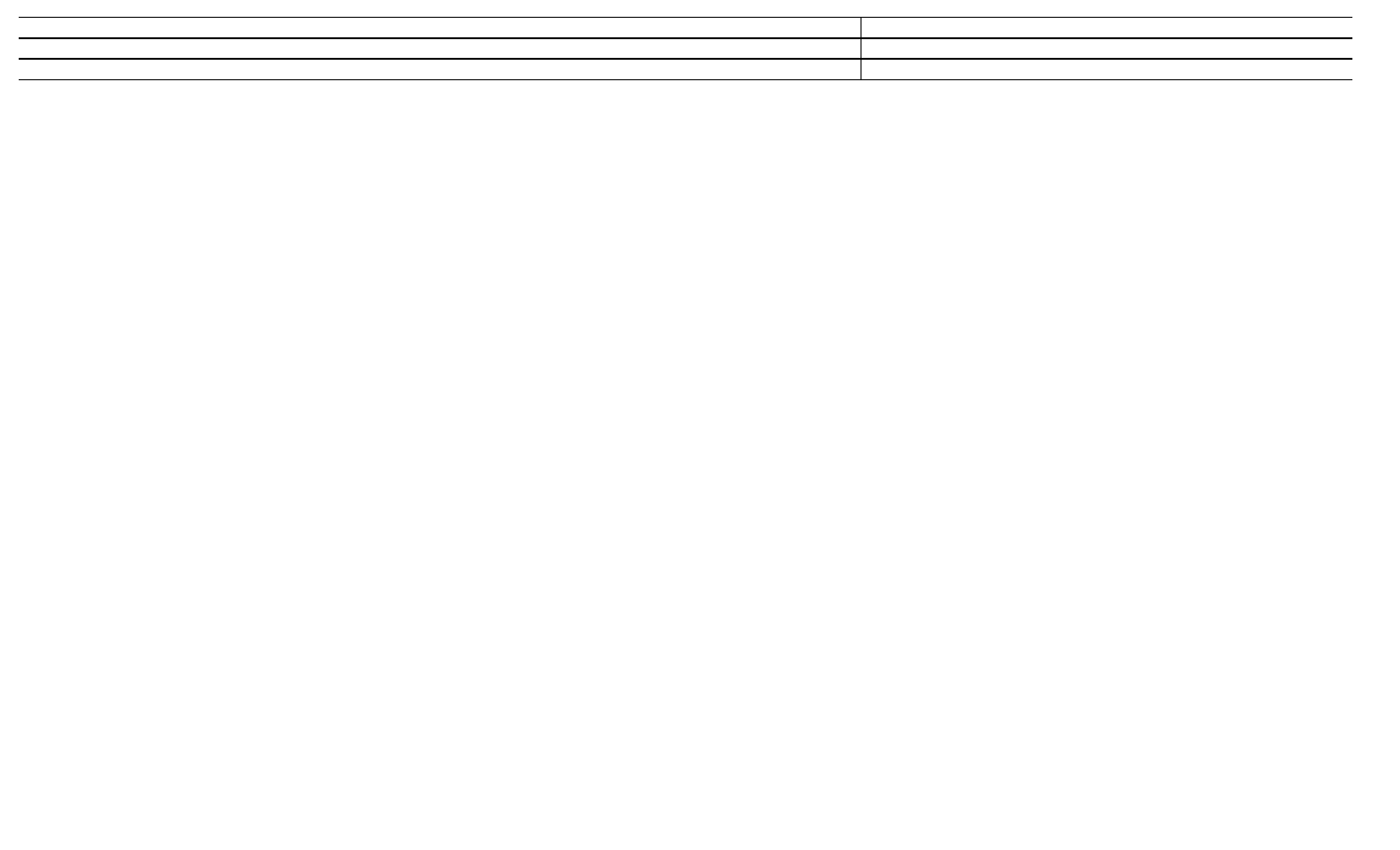| ,我们就会不会不会。""我们,我们就会不会不会不会,我们就会不会不会不会。""我们,我们就会不会不会不会。""我们,我们就会不会不会不会。""我们,我们就会不会 |                                                                                   |
|----------------------------------------------------------------------------------|-----------------------------------------------------------------------------------|
|                                                                                  | ,我们也不会不会不会。""我们的,我们也不会不会不会。""我们的,我们也不会不会不会不会。""我们的,我们也不会不会不会不会。""我们的,我们也不会不会不会不会  |
|                                                                                  | ,我们就会不会不会。""我们,我们就会不会不会,我们就会不会不会,我们就会不会不会。""我们,我们就会不会不会。""我们,我们就会不会不会不会。""我们,我们就会 |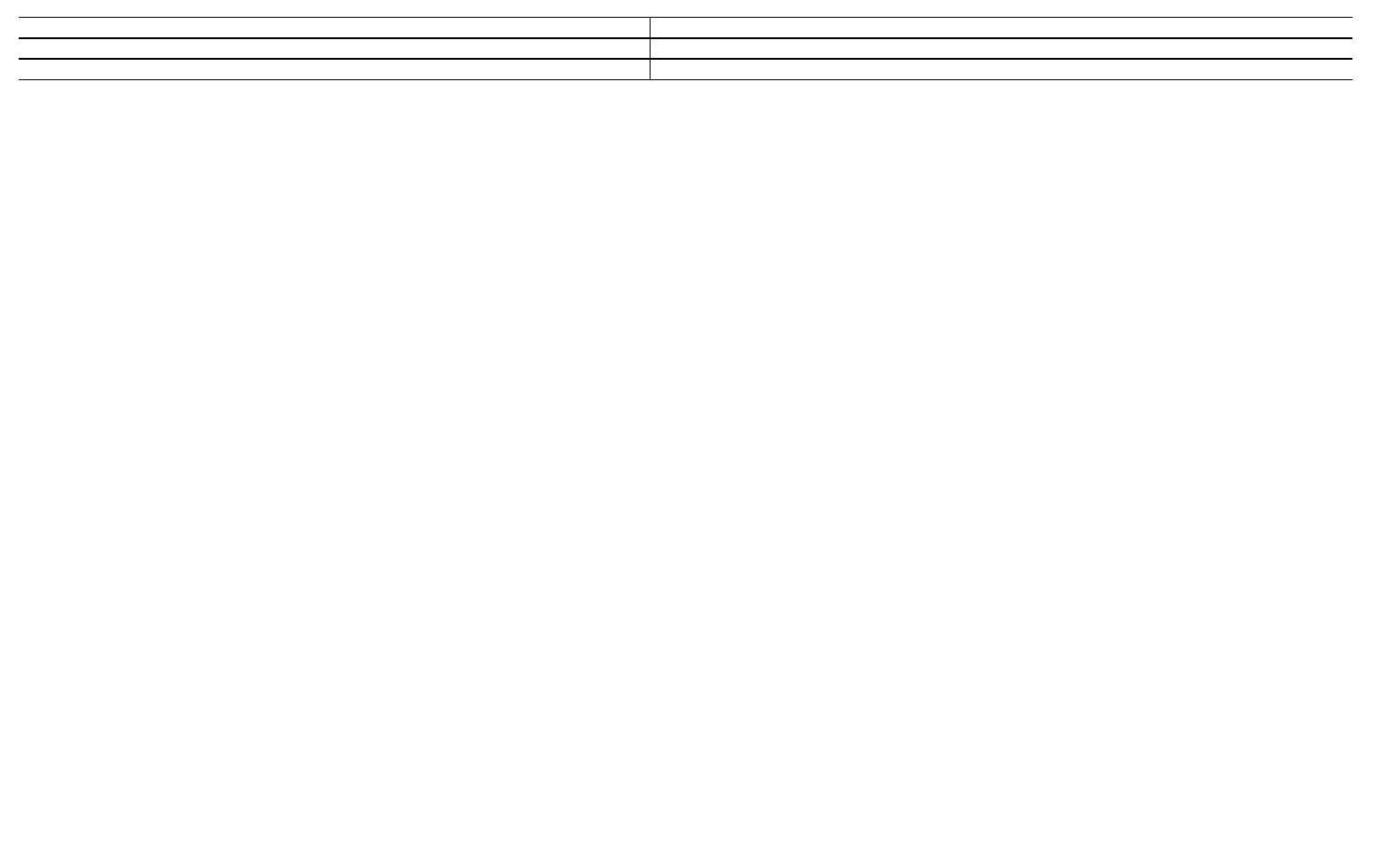| ,他们的人们就会在这里,他们的人们就会在这里,他们的人们就会在这里,他们的人们就会在这里,他们的人们就会在这里,他们的人们就会在这里,他们的人们就会在这里,他们<br>第251章 我们的人们的人们,我们的人们的人们的人们,我们的人们的人们的人们,我们的人们的人们的人们,我们的人们的人们的人们,我们的人们的人们的人们,我们的人们 |
|----------------------------------------------------------------------------------------------------------------------------------------------------------------------|
|                                                                                                                                                                      |
|                                                                                                                                                                      |
|                                                                                                                                                                      |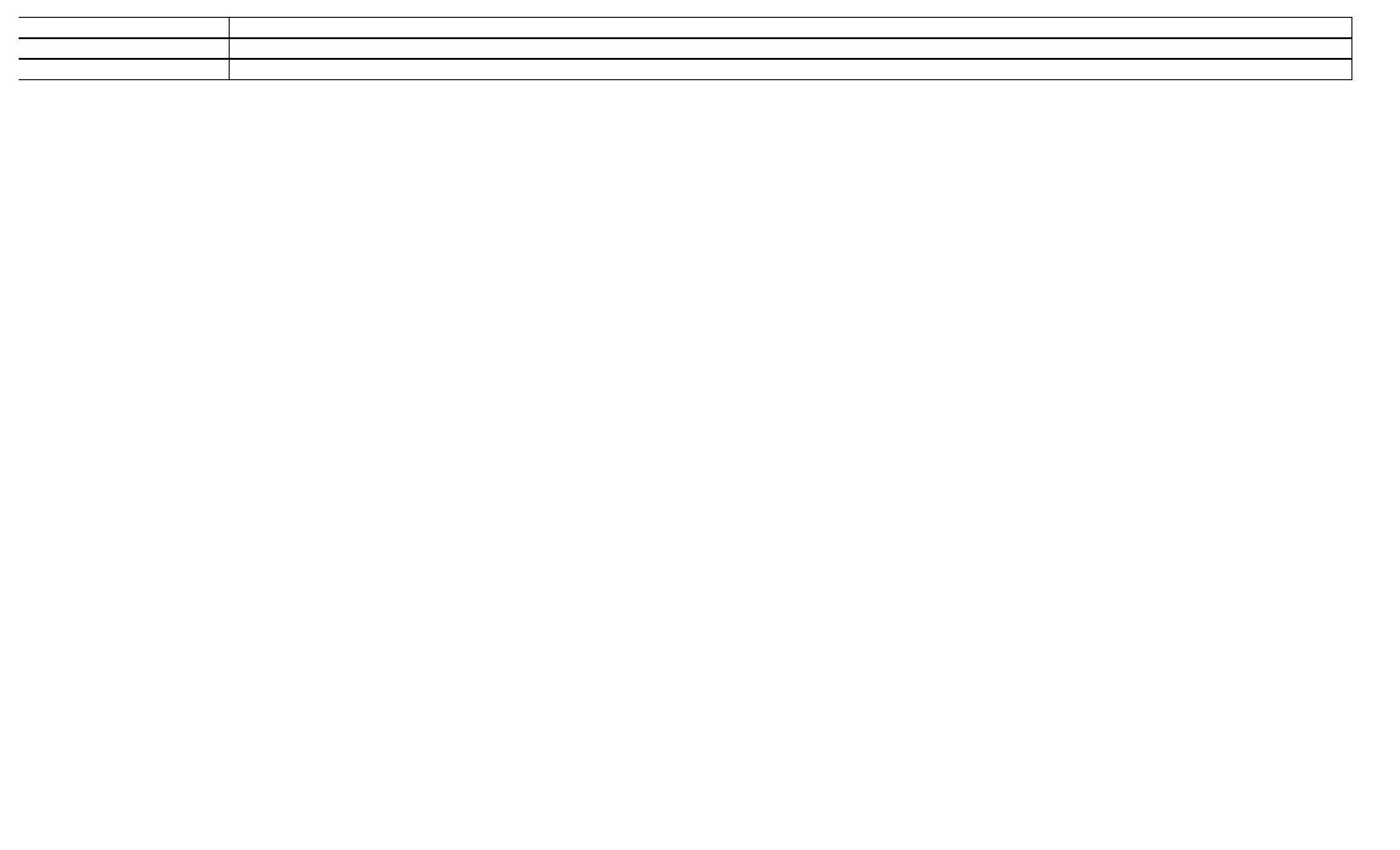| ,他们的人们就是一个人,他们的人们就是一个人,他们的人们,他们的人们就是一个人,他们的人们,他们的人们就是一个人,他们的人们,他们的人们,他们的人们,他们的人们,<br>第25章 我们的人们,他们的人们,他们的人们,他们的人们,他们的人们,他们的人们,他们的人们,他们的人们,他们的人们,他们的人们,他们的人们,他们的人们,他们的 |  |
|-----------------------------------------------------------------------------------------------------------------------------------------------------------------------|--|
| ,一个人都是一个人的人,而且,他们的人都是一个人,而且,他们的人都是一个人,而且,他们的人都是一个人,而且,他们的人都是一个人,而且,他们的人都是一个人,而且,他<br>第二百一十一章 一个人,他们的人都是一个人,他们的人都是一个人,他们的人都是一个人,他们的人都是一个人,他们的人都是一个人,他们的人都是一个人,他们的人都是一个 |  |
| ,一个人都是一个人的人,而且,他们的人都是一个人,他们的人都是一个人,他们的人都是一个人,他们的人都是一个人,他们的人都是一个人,他们的人都是一个人,他们的人都是                                                                                     |  |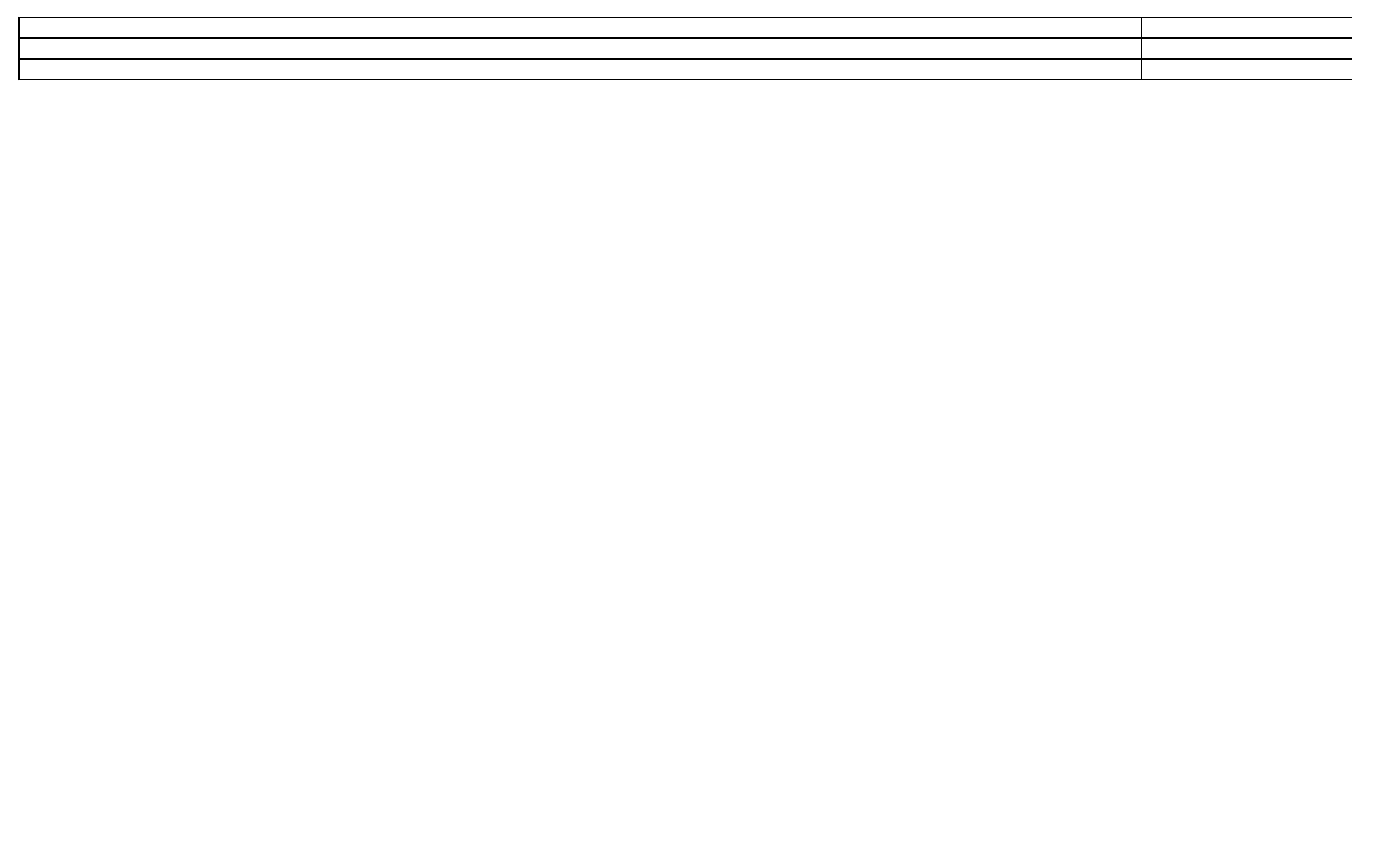| ,一个人都是一个人的人,而且,我们也不会不会不会。""我们,我们也不会不会不会不会不会不会不会不会。""我们,我们也不会不会不会不会不会不会不会不会。""我们,我<br>,他们的人们也不会不会。""我们的人们,我们也不会不会不会。""我们的人们,我们也不会不会不会。""我们的人们,我们也不会不会不会。""我们的人们,我们也不会不 |  |
|-----------------------------------------------------------------------------------------------------------------------------------------------------------------------|--|
| ,我们也不会不会不会。""我们的,我们也不会不会不会。""我们的,我们也不会不会不会不会。""我们的,我们也不会不会不会不会。""我们的,我们也不会不会不会不会                                                                                      |  |
|                                                                                                                                                                       |  |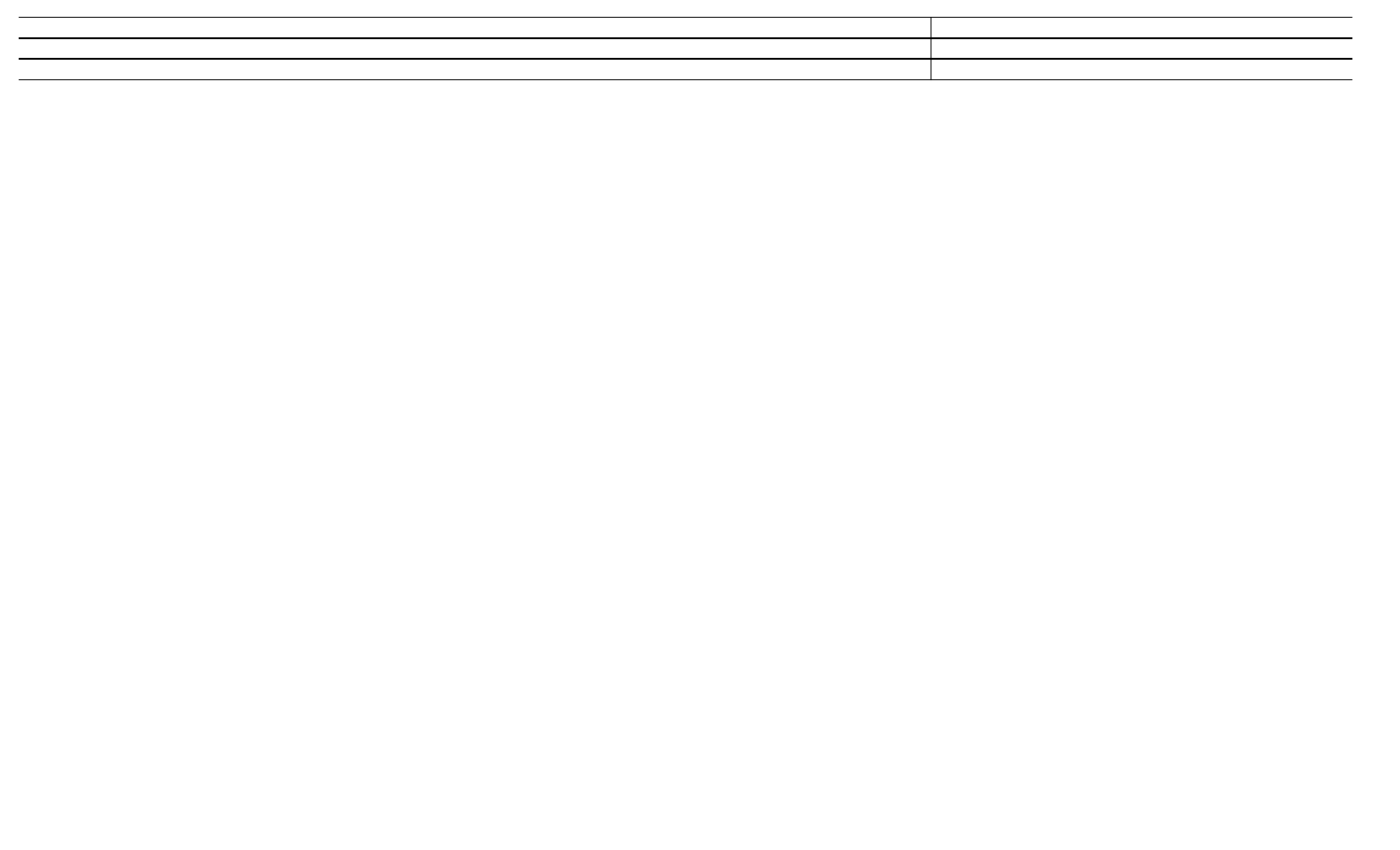| <u> 1980 - Ann an t-Aontaithe ann an t-Aontaithe ann an t-Aontaithe ann an t-Aontaithe ann an t-Aontaithe ann an t-</u> |
|-------------------------------------------------------------------------------------------------------------------------|
|                                                                                                                         |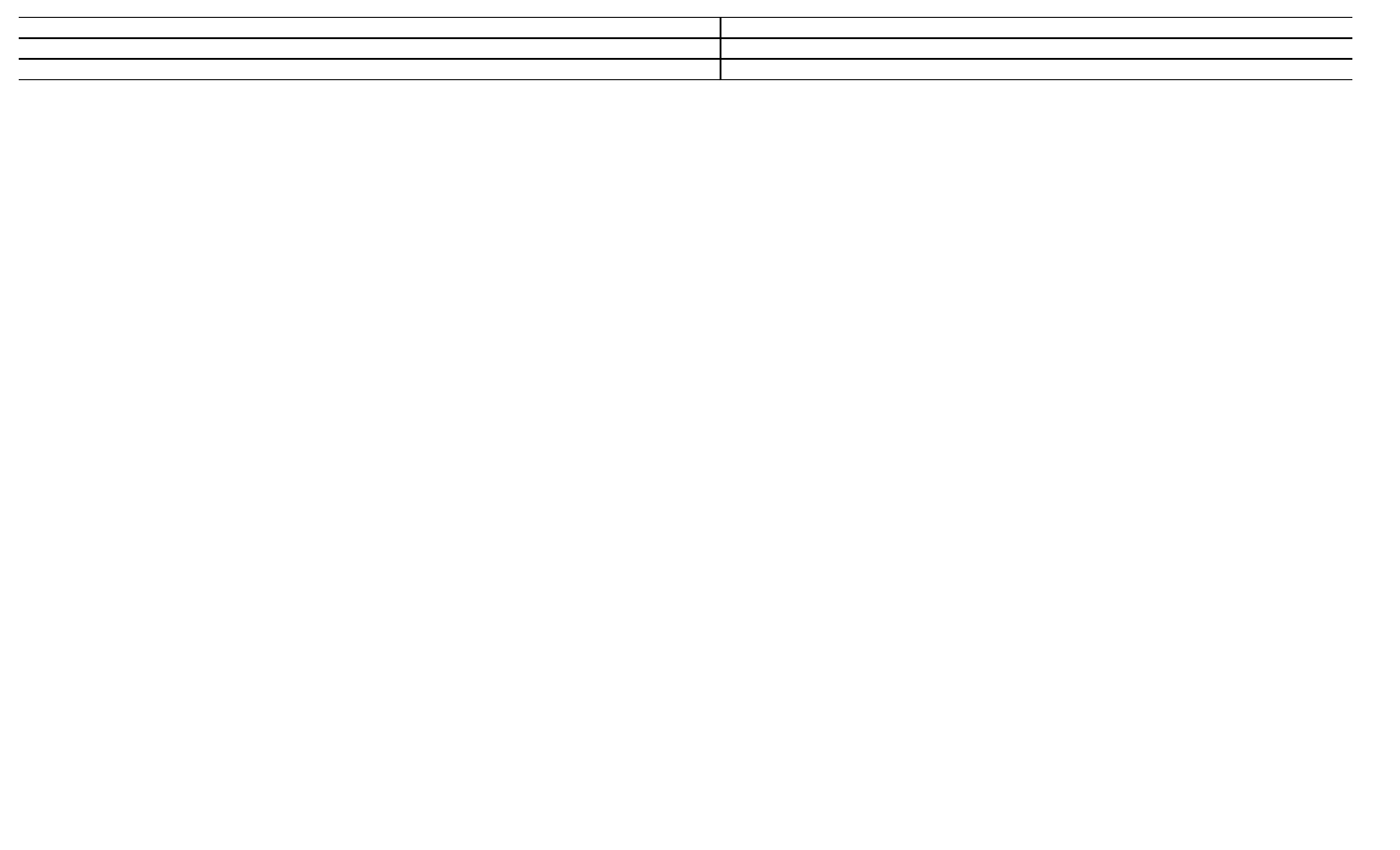| ,一个人都是一个人的人,而且,他们的人都是一个人,而且,他们的人都是一个人,而且,他们的人都是一个人,而且,他们的人都是一个人,而且,他们的人都是一个人,而且,他<br>第二十一章 一个人,他们的人都是一个人,他们的人都是一个人,他们的人都是一个人,他们的人都是一个人,他们的人都是一个人,他们的人都是一个人,他们的人都是一个人, | ,我们也不会不会。""我们的,我们也不会不会。""我们的,我们也不会不会不会。""我们的,我们也不会不会不会。""我们的,我们也不会不会不会。""我们的,我们也 |
|-----------------------------------------------------------------------------------------------------------------------------------------------------------------------|----------------------------------------------------------------------------------|
|                                                                                                                                                                       |                                                                                  |
|                                                                                                                                                                       |                                                                                  |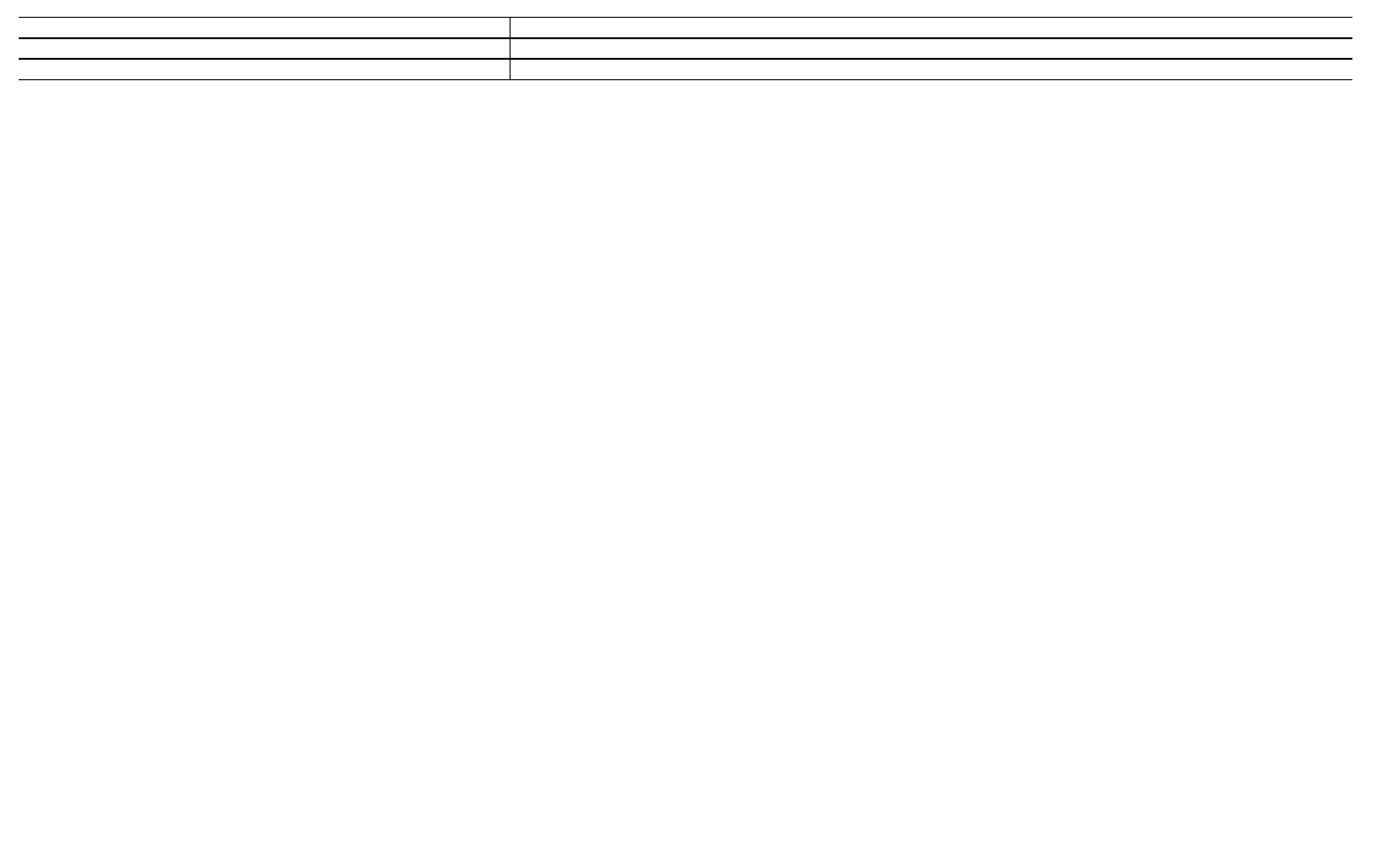| ,一个人的人都是一个人的人,而且,他们的人都是一个人的人,而且,他们的人都是一个人的人,而且,他们的人都是一个人的人,而且,他们的人都是一个人的人,而且,他们的人<br>第一百一十一章 一个人的人,他们的人都是一个人的人,他们的人都是一个人的人,他们的人都是一个人的人,他们的人都是一个人的人,他们的人都是一个人的人,他们的人都是<br>,我们就会不会不会。""我们,我们就会不会不会不会。""我们,我们就会不会不会不会不会不会。""我们,我们就会不会不会不会不会。""我们,我们就会不会不会不会不 |
|-----------------------------------------------------------------------------------------------------------------------------------------------------------------------------------------------------------------------------------------------------------|
| ,一个人都是一个人的人,而且,他们的人都是一个人,而且,他们的人都是一个人,而且,他们的人都是一个人,而且,他们的人都是一个人,而且,他们的人都是一个人,而且,他<br>第二十一章 一个人,他们的人都是一个人,他们的人都是一个人,他们的人都是一个人,他们的人都是一个人,他们的人都是一个人,他们的人都是一个人,他们的人都是一个人,                                                                                     |
|                                                                                                                                                                                                                                                           |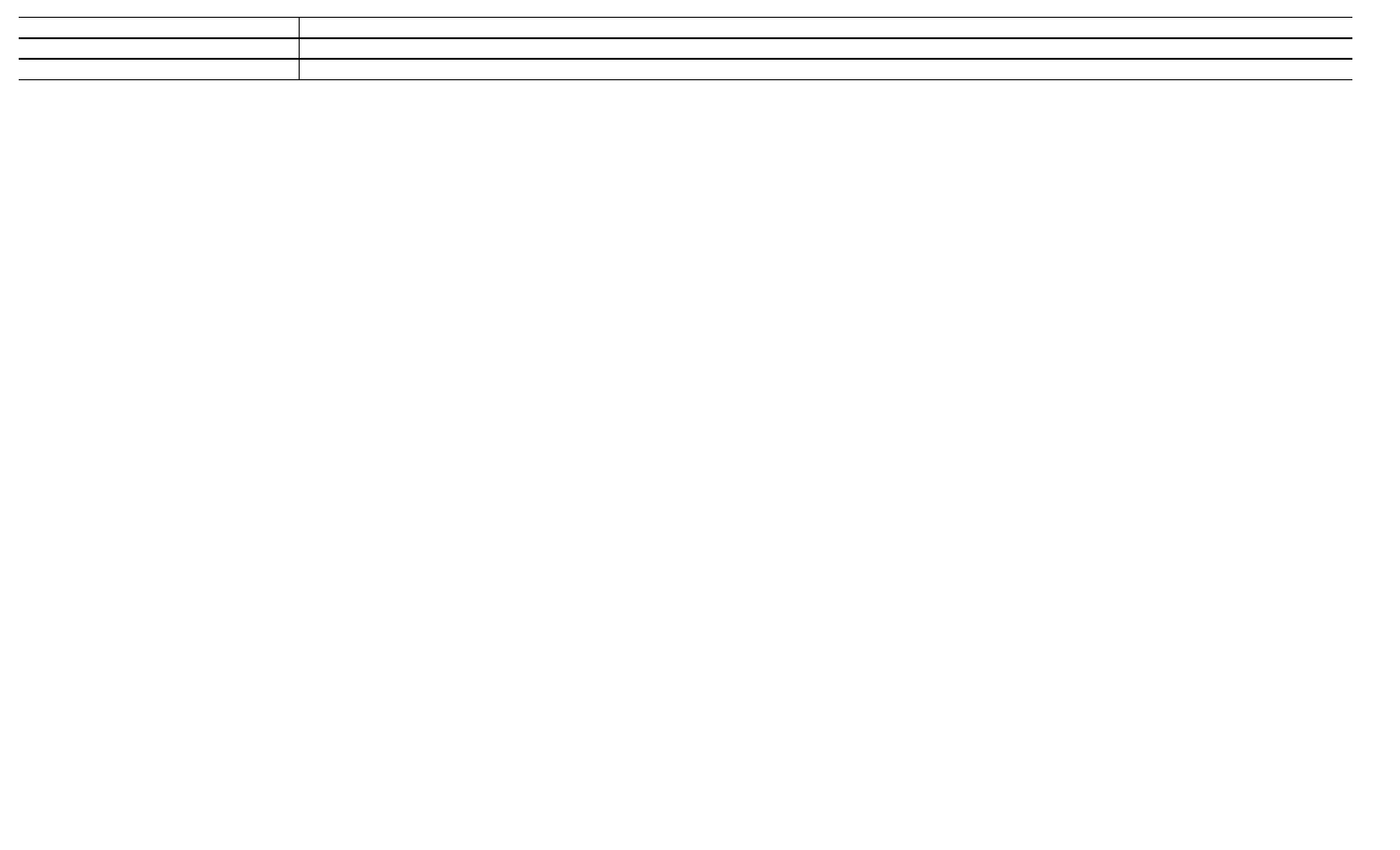| <u>та на представљен под податковата на представљен податковата на представљен податковата на представљен податк</u> |  |
|----------------------------------------------------------------------------------------------------------------------|--|
|                                                                                                                      |  |
| ,一个人都是一个人的人,一个人都是一个人的人,一个人都是一个人的人,一个人都是一个人的人,一个人都是一个人的人,一个人都是一个人的人,一个人都是一个人的人,一个人                                    |  |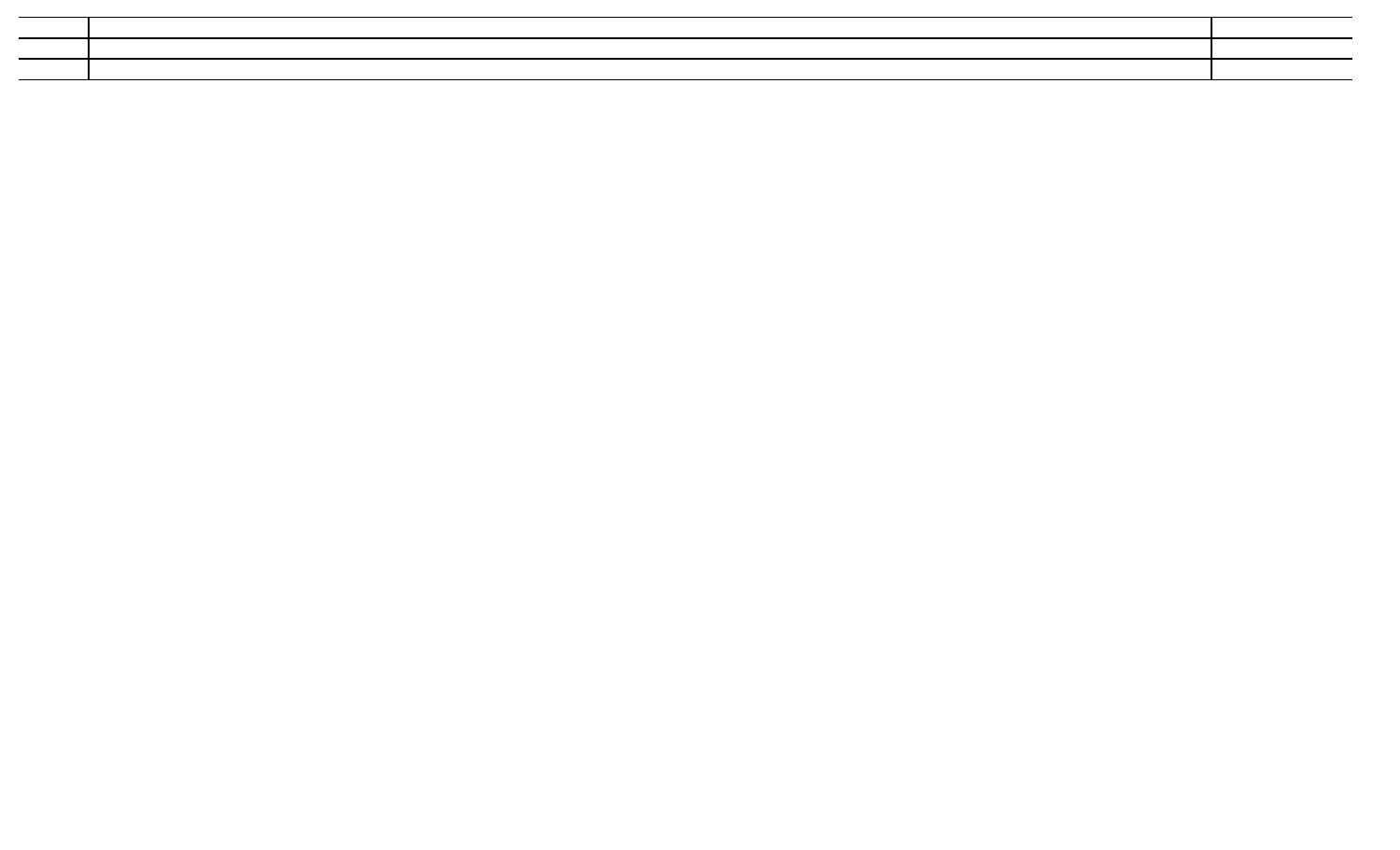| ,一个人都是一个人的人,一个人都是一个人的人,一个人都是一个人的人,一个人都是一个人的人,一个人都是一个人的人,一个人都是一个人的人,一个人都是一个人的人,一个人<br>→ South State State State State State State State State State State State State State State State State State State State State State State State State State State State State State State State State State State State St |  |
|-------------------------------------------------------------------------------------------------------------------------------------------------------------------------------------------------------------------------------------------------------------------------------------------------------------------|--|
| ,一个人的人都是一个人的人,而且,他们的人都是不是一个人的人,而且,他们的人都是不是一个人的人,而且,他们的人都是不是一个人的人,而且,他们的人都是不是一个人的<br>第一百一十一章 一个人的人,他们的人都是不是一个人的人,他们的人都是不是一个人的人,他们的人都是不是一个人的人,他们的人都是不是一个人的人,他们的人都是不是一个                                                                                                                                              |  |
| ,我们也不会不会不会。""我们的,我们也不会不会不会。""我们的,我们也不会不会不会不会不会。""我们的,我们也不会不会不会不会。""我们的,我们也不会不会不会<br>第二百一章 第二百一章 第二百一章 第二百一章 第二百一章 第二百一章 第二百一章 第二百一章 第二百一章 第二百一章 第二百一章 第二百一章 第二百一章 第二                                                                                                                                              |  |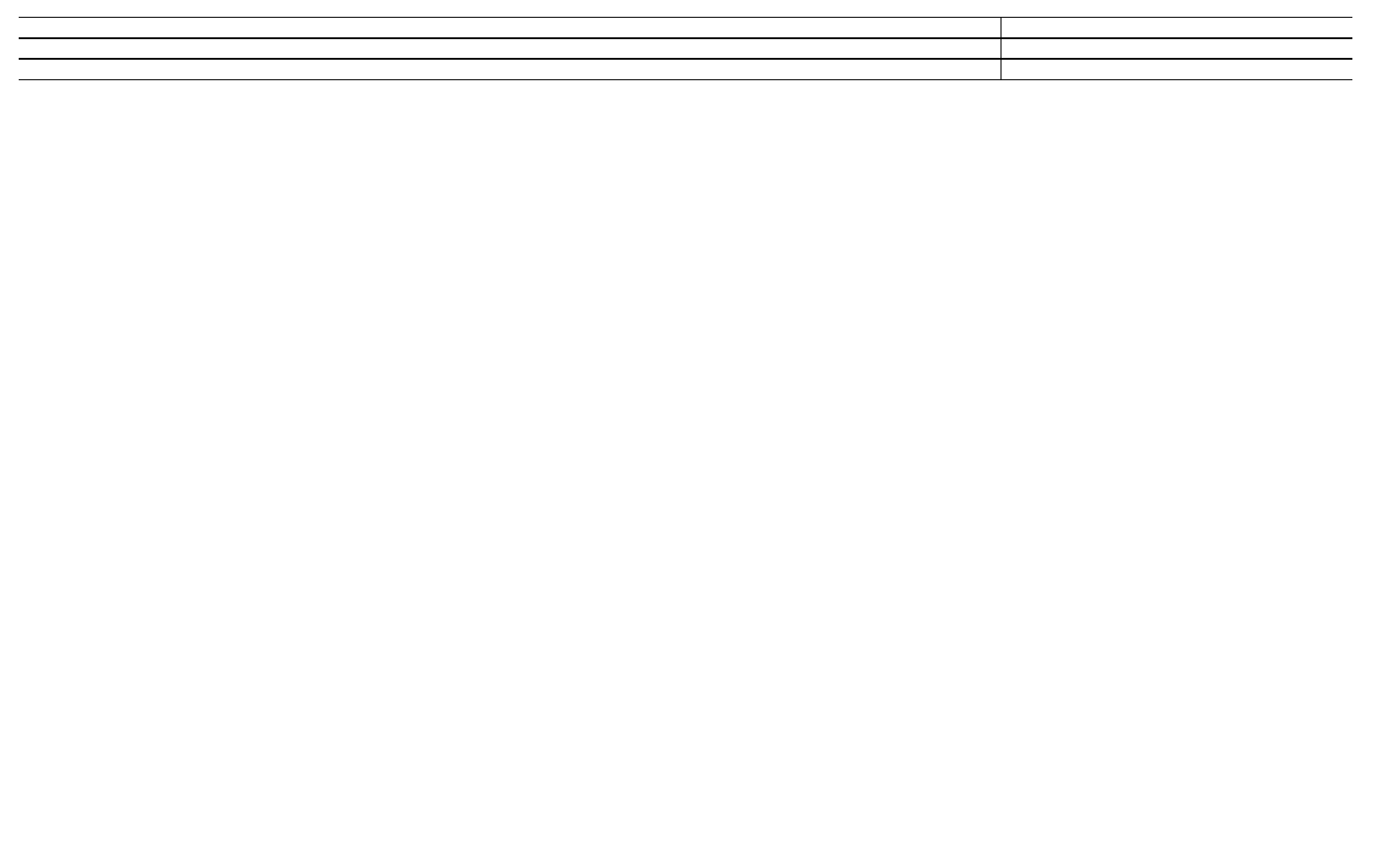| ,一个人都是一个人的人,而且,他们的人都是一个人,而且,他们的人都是一个人,而且,他们的人都是一个人,而且,他们的人都是一个人,而且,他们的人都是一个人,而且,他<br>第二十二章 第二十二章 第二十二章 第二十二章 第二十二章 第二十二章 第二十二章 第二十二章 第二十二章 第二十二章 第二十二章 第二十二章 第二十二章 第二十 |  |
|------------------------------------------------------------------------------------------------------------------------------------------------------------------------|--|
|                                                                                                                                                                        |  |
| ,我们就会不会不会。""我们的,我们也不会不会不会。""我们的,我们也不会不会不会不会不会。""我们的,我们也不会不会不会不会。""我们的,我们也不会不会不会不                                                                                       |  |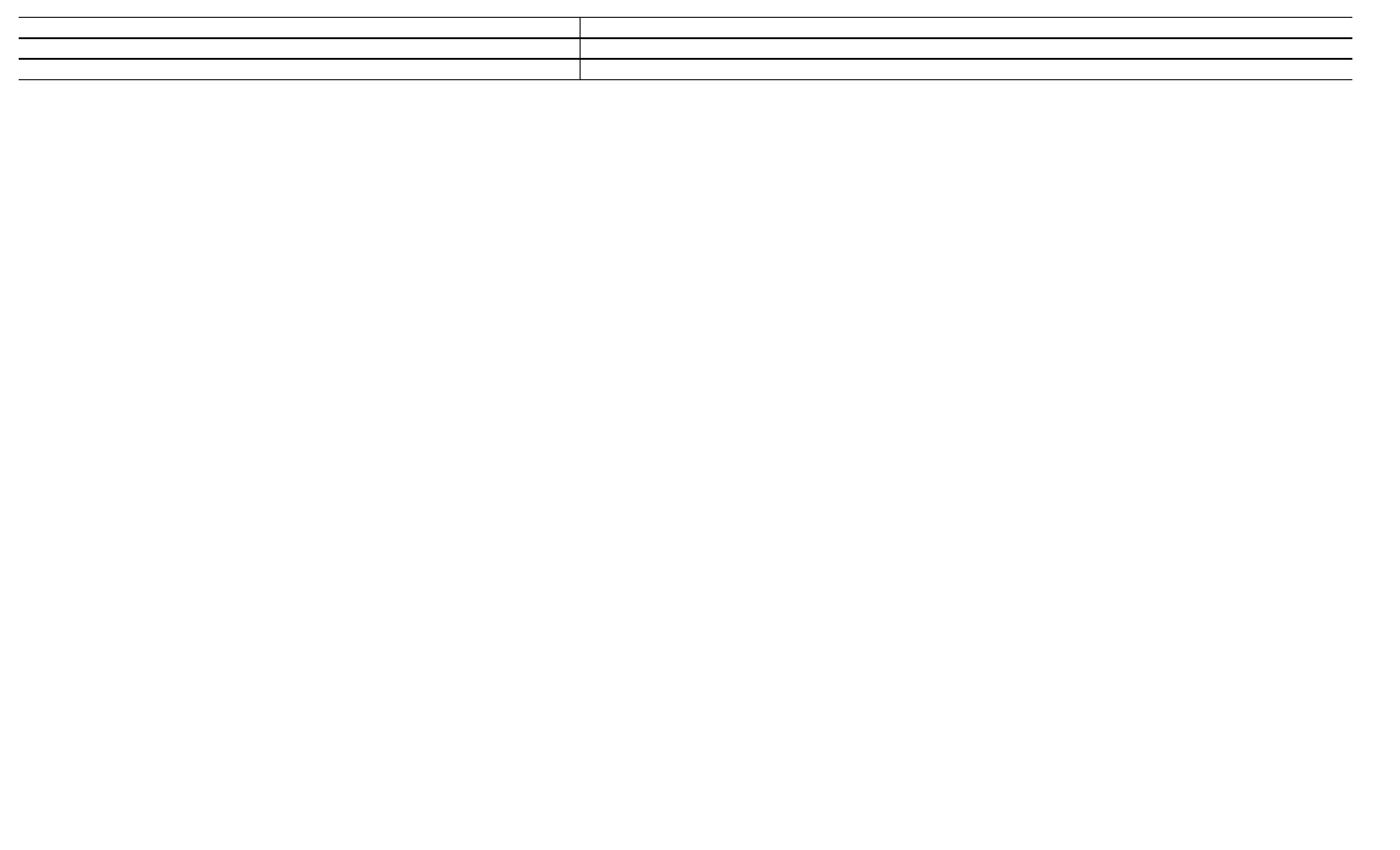| ,我们就会不会不会。""我们,我们也不会不会不会。""我们,我们也不会不会不会不会不会不会。""我们,我们也不会不会不会不会。""我们,我们也不会不会不会不会不  |
|-----------------------------------------------------------------------------------|
| ,一个人都是一个人的人,一个人都是一个人的人,一个人都是一个人的人,一个人都是一个人的人,一个人都是一个人的人,一个人都是一个人的人,一个人都是一个人的人,一个人 |
|                                                                                   |
| ,一个人都是一个人的人,而且,我们也不会不会不会。""我们,我们也不会不会不会不会。""我们,我们也不会不会不会不会。""我们,我们也不会不会不会不会。""我们, |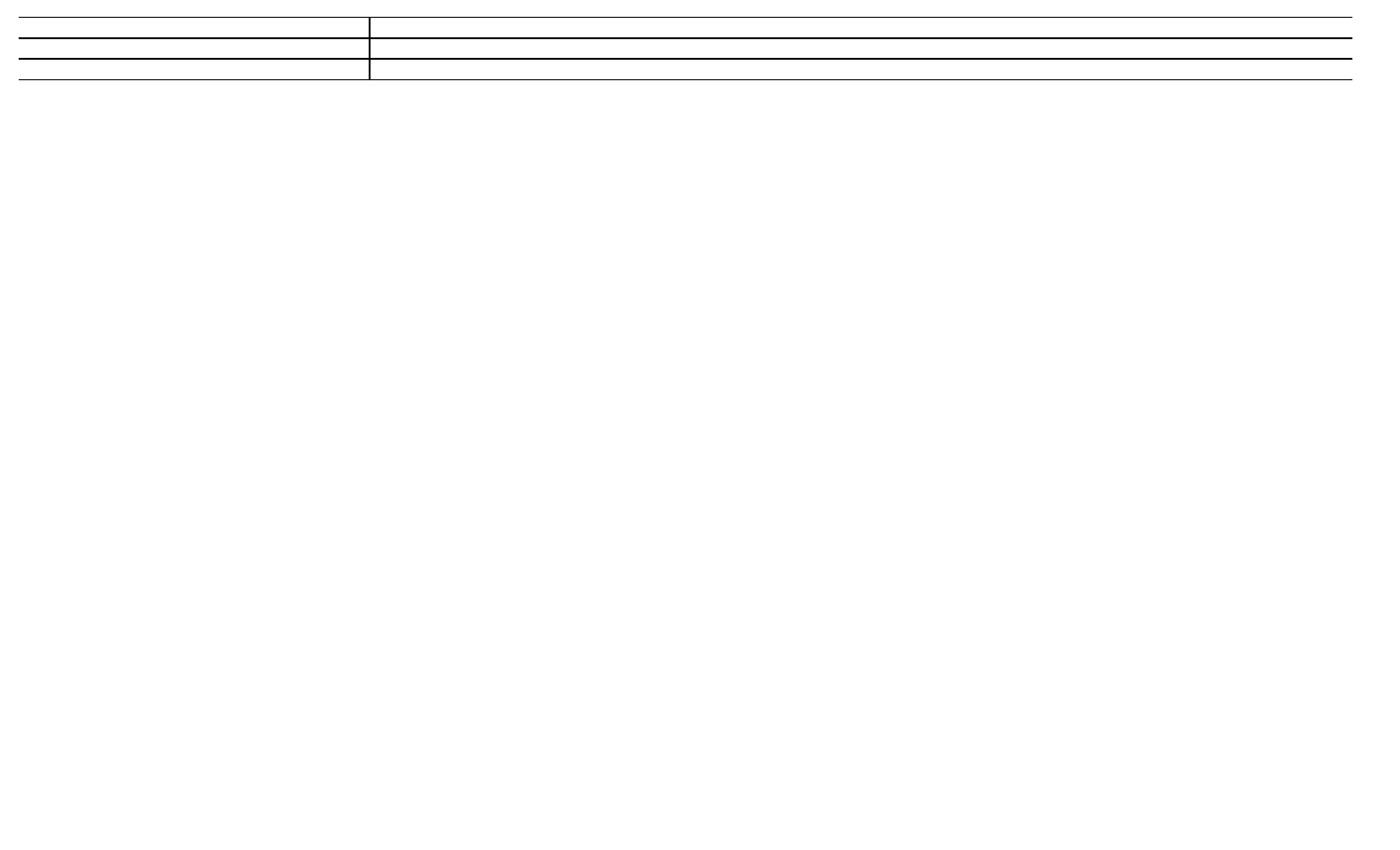| ,一个人都是一个人的人,一个人都是一个人的人,一个人都是一个人的人,一个人都是一个人的人,一个人都是一个人的人,一个人都是一个人的人,一个人都是一个人的人,一个人<br>第二十一章 一个人的人,一个人都是一个人的人,一个人都是一个人的人,一个人都是一个人的人,一个人都是一个人的人,一个人都是一个人的人,一个人都是一个人的人,一个<br>,一个人都是一个人的人,一个人都是一个人的人,一个人都是一个人的人,一个人都是一个人的人,一个人都是一个人的人,一个人都是一个人的人,一个人都是一个人的人,一个人<br>第二十一章 一个人的人,一个人的人都是一个人的人,一个人的人都是一个人的人,一个人的人都是一个人的人,一个人的人都是一个人的人,一个人的人都是一个人的人,一个人 |  |
|------------------------------------------------------------------------------------------------------------------------------------------------------------------------------------------------------------------------------------------------------------------------------------------------------------------------------------------------|--|
| ,一个人的人都是一个人的人,而且,他们的人都是一个人的人,而且,他们的人都是一个人的人,而且,他们的人都是一个人的人,而且,他们的人都是一个人的人,而且,他们的<br>第一百一十一章 一个人的人,他们的人都是一个人的人,他们的人都是一个人的人,他们的人都是一个人的人,他们的人都是一个人的人,他们的人都是一个人的人,他们的人都是                                                                                                                                                                           |  |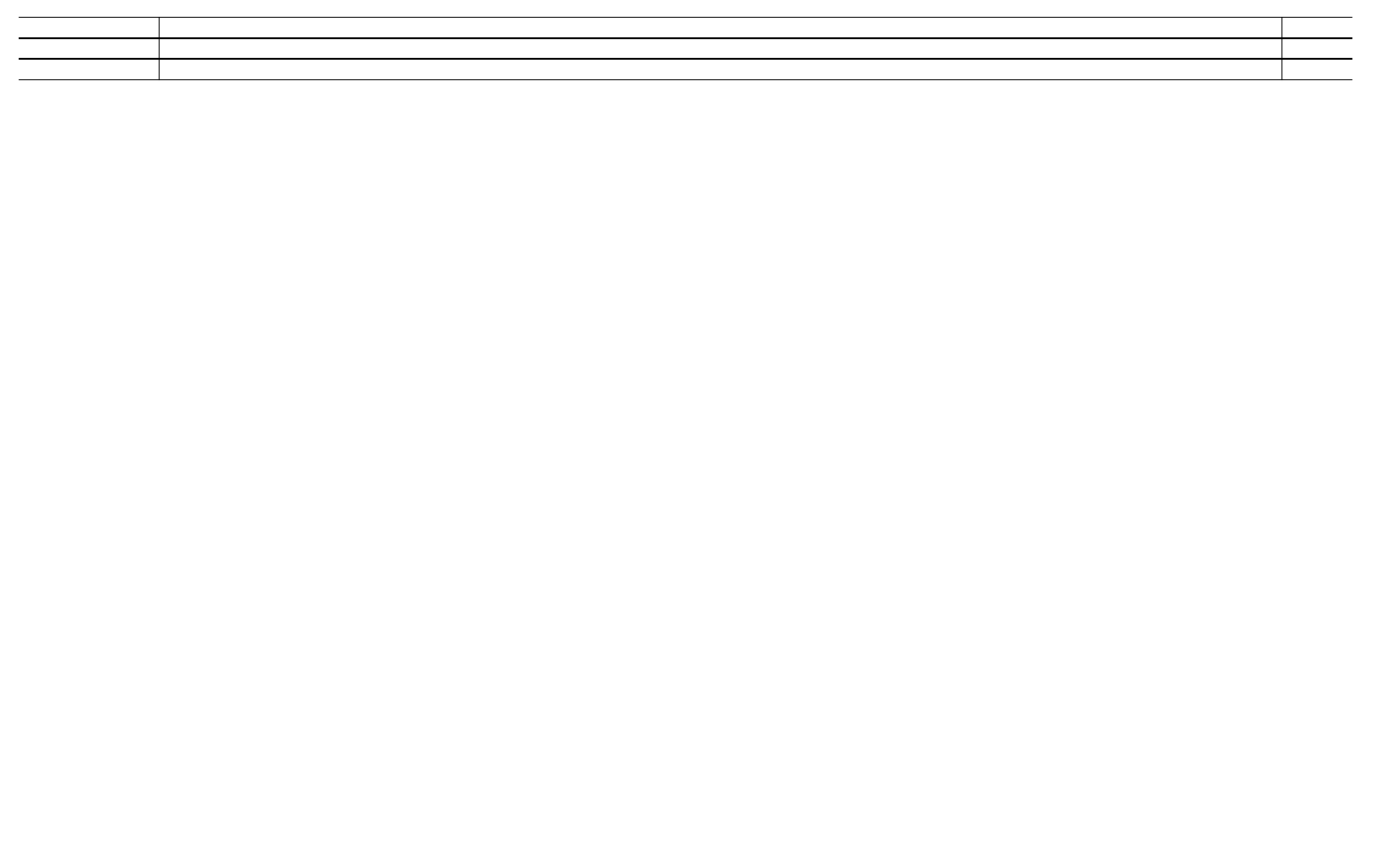| ,我们就会不会不会。""我们,我们也不会不会不会。""我们,我们也不会不会不会不会不会不会不会。""我们,我们也不会不会不会不会不会。""我们,我们也不会不会不  |  |
|-----------------------------------------------------------------------------------|--|
| ,一个人的人都是一个人的人,而且,他们的人都是一个人的人,而且,他们的人都是一个人的人,而且,他们的人都是一个人的人,而且,他们的人都是一个人的人,而且,他们的人 |  |
|                                                                                   |  |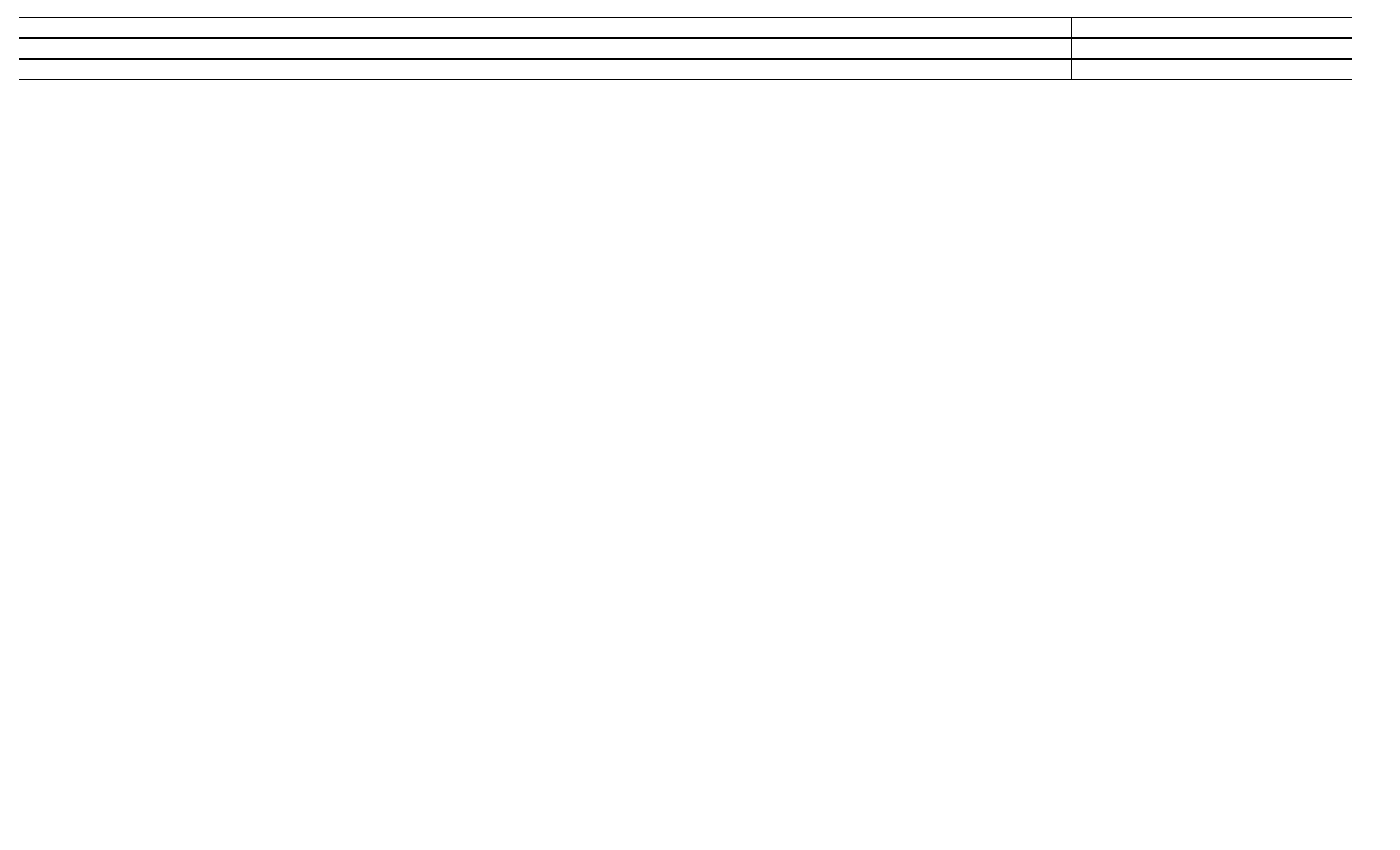| → 中国的 → 中国的 → 中国的 → 中国的 → 中国的 → 中国的 → 中国的 → 中国的 → 中国的 → 中国的 → 中国的 → 中国的 → 中国的 → 中国的 → 中国的 → 中国的 → 中国的 → 中国的 → 中国 |  |
|------------------------------------------------------------------------------------------------------------------|--|
|                                                                                                                  |  |
|                                                                                                                  |  |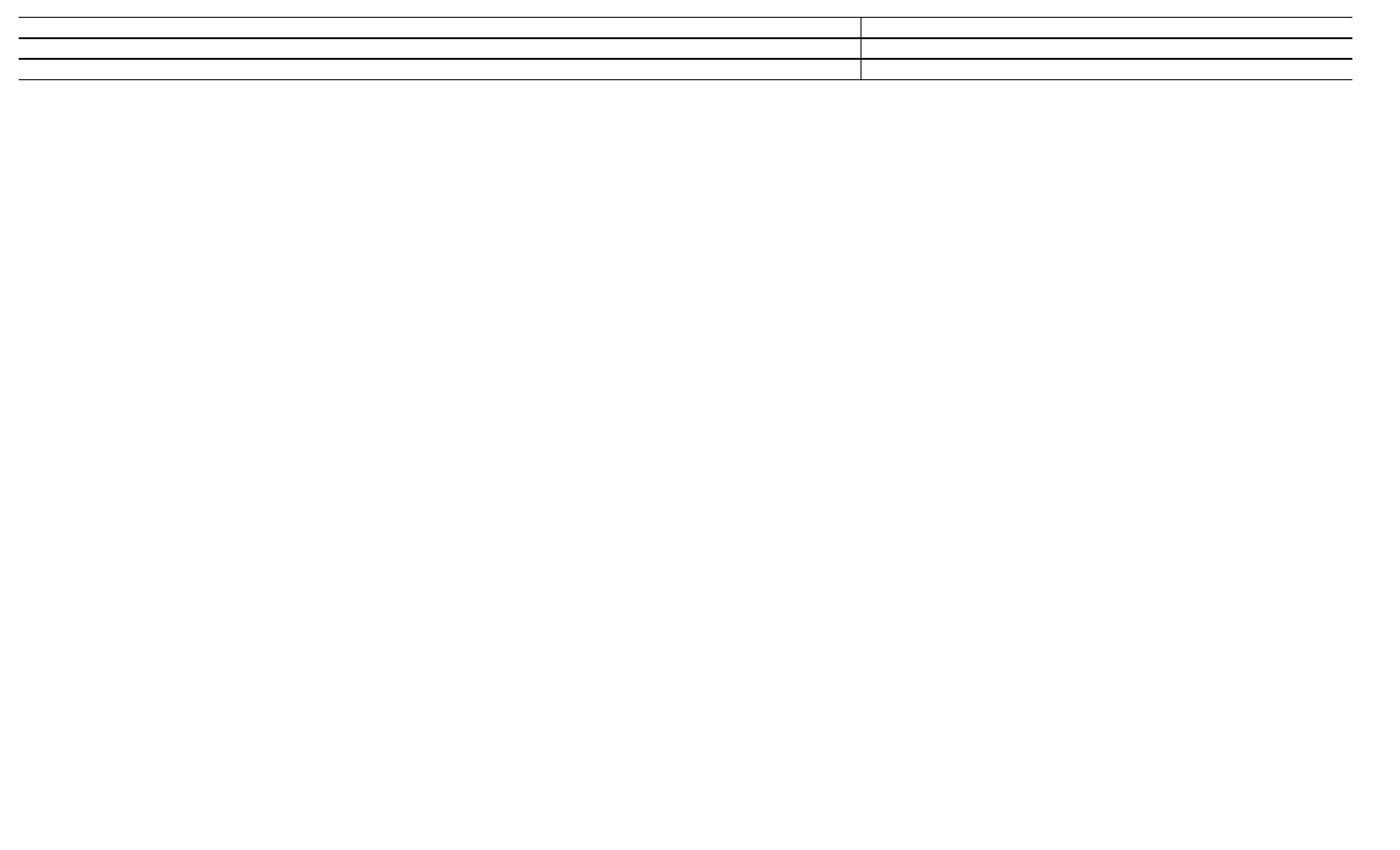| ,我们就会不会不会。""我们,我们就会不会不会不会,我们就会不会不会不会。""我们,我们就会不会不会不会。""我们,我们就会不会不会不会。""我们,我们就会不会 |                                                                                   |
|----------------------------------------------------------------------------------|-----------------------------------------------------------------------------------|
|                                                                                  | ,我们也不会不会不会。""我们的,我们也不会不会不会。""我们的,我们也不会不会不会不会。""我们的,我们也不会不会不会不会。""我们的,我们也不会不会不会不会  |
|                                                                                  | ,我们就会不会不会。""我们,我们就会不会不会,我们就会不会不会,我们就会不会不会。""我们,我们就会不会不会。""我们,我们就会不会不会不会。""我们,我们就会 |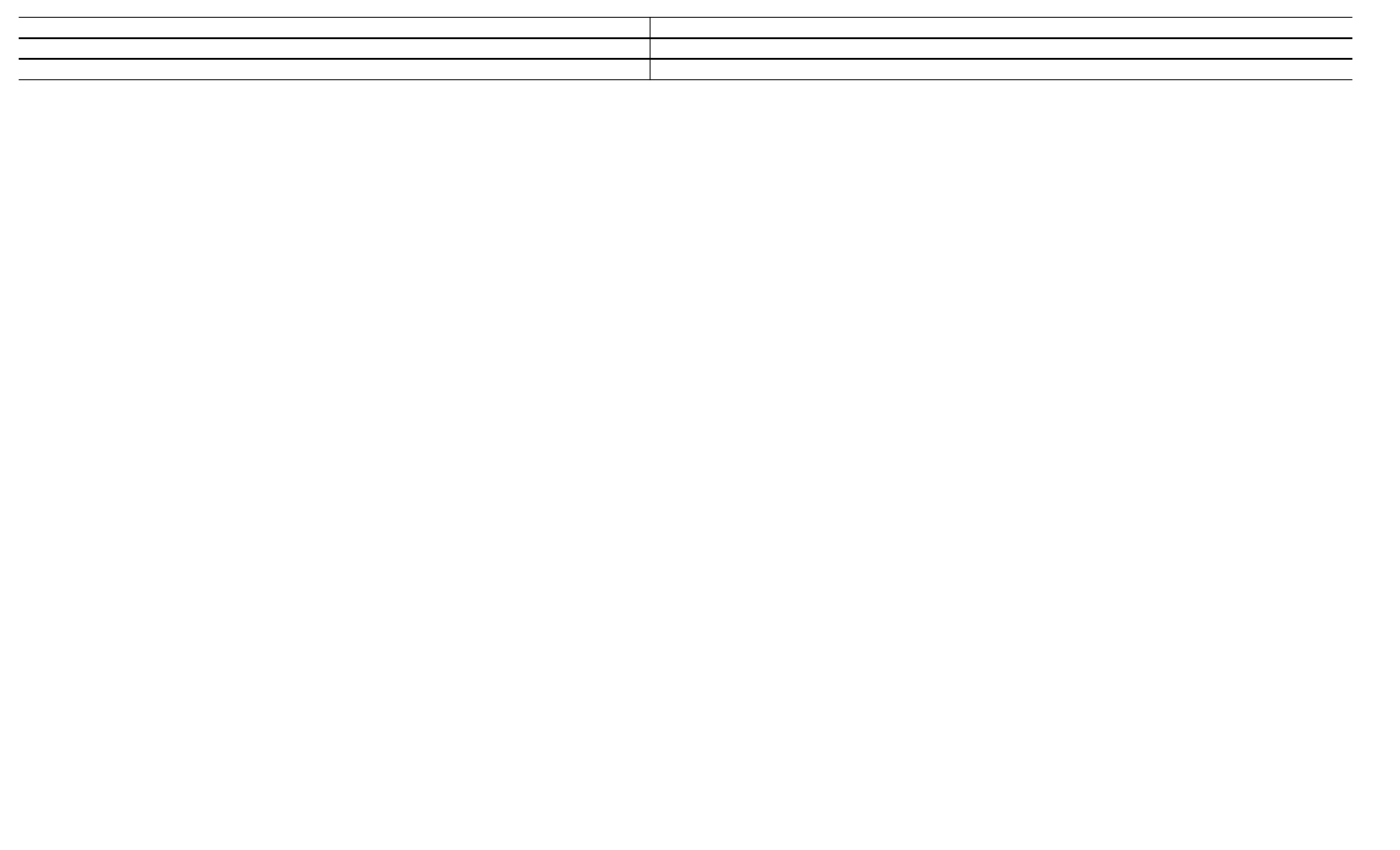| ,一个人都是一个人的人,而且,我们也不会不会不会。""我们,我们也不会不会不会不会不会不会不会。""我们,我们也不会不会不会不会不会不会不会不会。""我们,我们                                                                                     |
|----------------------------------------------------------------------------------------------------------------------------------------------------------------------|
|                                                                                                                                                                      |
| ,他们的人们就会在这里,他们的人们就会在这里,他们的人们就会在这里,他们的人们就会在这里,他们的人们就会在这里,他们的人们就会在这里,他们的人们就会在这里,他们<br>第251章 我们的人们的人们,我们的人们的人们的人们,我们的人们的人们的人们,我们的人们的人们的人们,我们的人们的人们的人们,我们的人们的人们的人们,我们的人们 |
|                                                                                                                                                                      |
|                                                                                                                                                                      |
|                                                                                                                                                                      |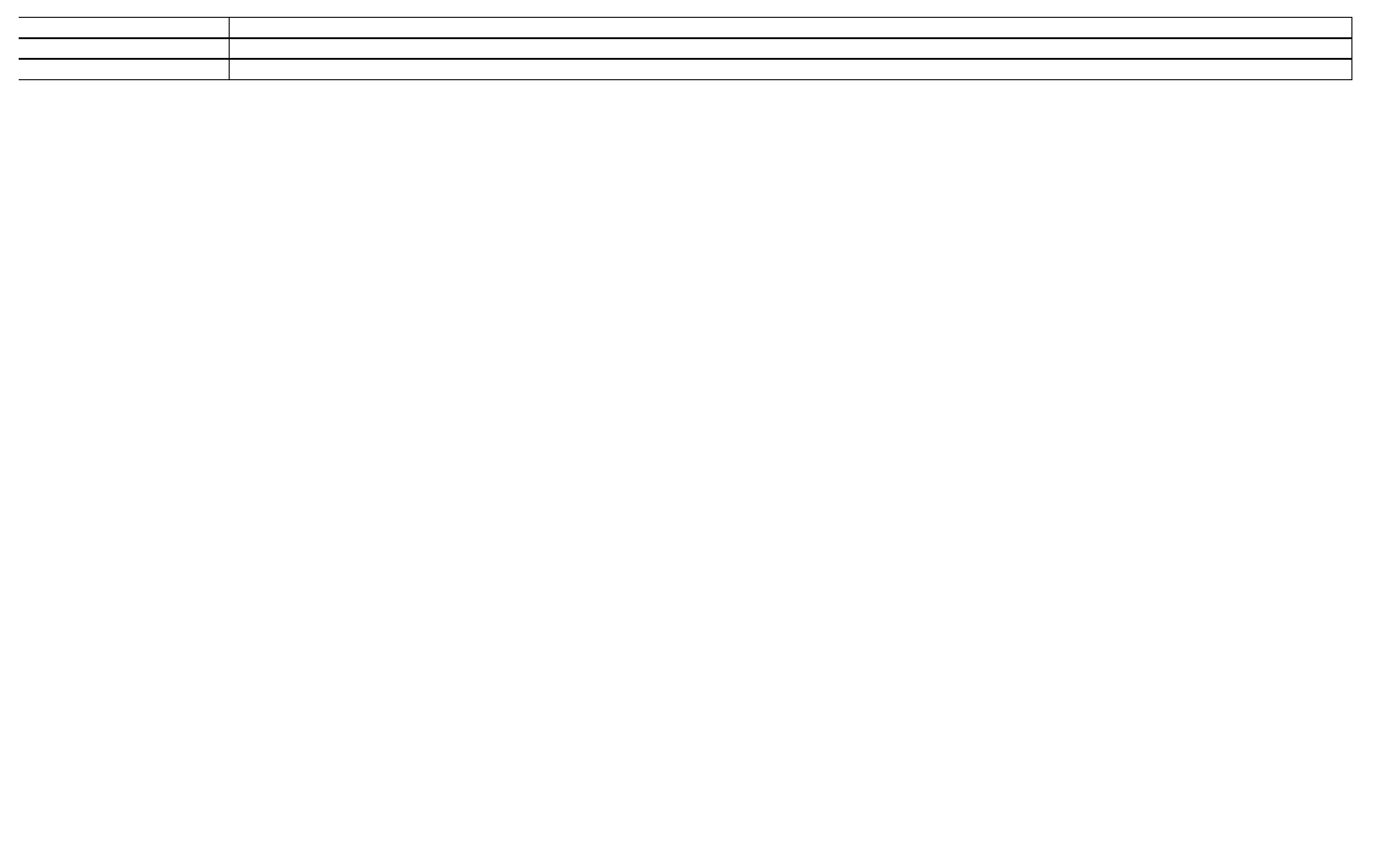| ,他们的人们就是一个人,他们的人们就是一个人,他们的人们,他们的人们就是一个人,他们的人们,他们的人们就是一个人,他们的人们,他们的人们,他们的人们,他们的人们,<br>第25章 我们的人们,他们的人们,他们的人们,他们的人们,他们的人们,他们的人们,他们的人们,他们的人们,他们的人们,他们的人们,他们的人们,他们的人们,他们的 |  |
|-----------------------------------------------------------------------------------------------------------------------------------------------------------------------|--|
| ,一个人都是一个人的人,而且,他们的人都是一个人,而且,他们的人都是一个人,而且,他们的人都是一个人,而且,他们的人都是一个人,而且,他们的人都是一个人,而且,他<br>第二百一十一章 一个人,他们的人都是一个人,他们的人都是一个人,他们的人都是一个人,他们的人都是一个人,他们的人都是一个人,他们的人都是一个人,他们的人都是一个 |  |
| ,一个人都是一个人的人,而且,他们的人都是一个人,他们的人都是一个人,他们的人都是一个人,他们的人都是一个人,他们的人都是一个人,他们的人都是一个人,他们的人都是                                                                                     |  |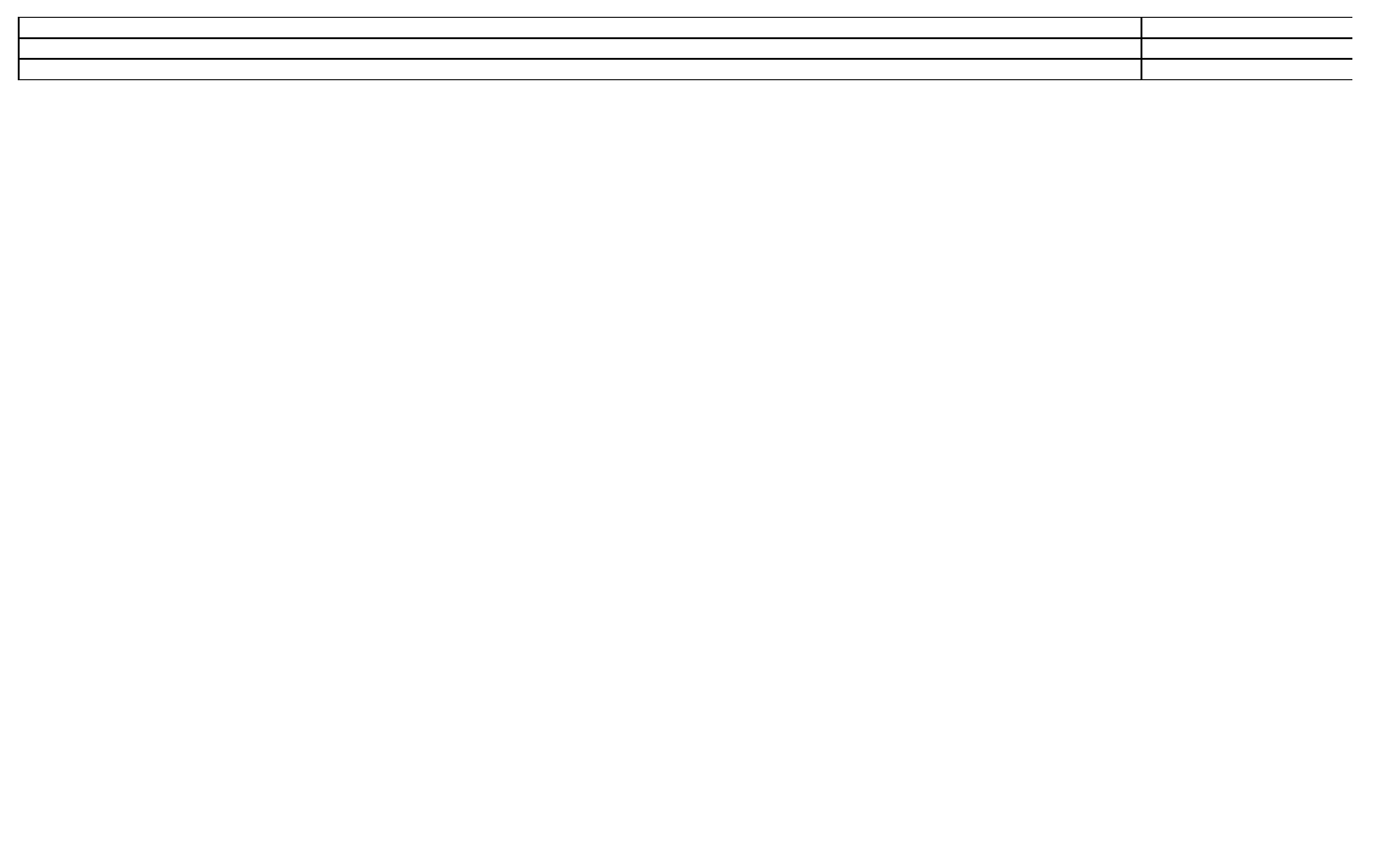| ,一个人都是一个人的人,而且,我们也不会不会不会。""我们,我们也不会不会不会不会不会不会不会不会。""我们,我们也不会不会不会不会不会不会不会不会。""我们,我<br>,他们的人们也不会不会。""我们的人们,我们也不会不会不会。""我们的人们,我们也不会不会不会。""我们的人们,我们也不会不会不会。""我们的人们,我们也不会不 |  |
|-----------------------------------------------------------------------------------------------------------------------------------------------------------------------|--|
| ,我们也不会不会不会。""我们的,我们也不会不会不会。""我们的,我们也不会不会不会不会。""我们的,我们也不会不会不会不会。""我们的,我们也不会不会不会不会                                                                                      |  |
|                                                                                                                                                                       |  |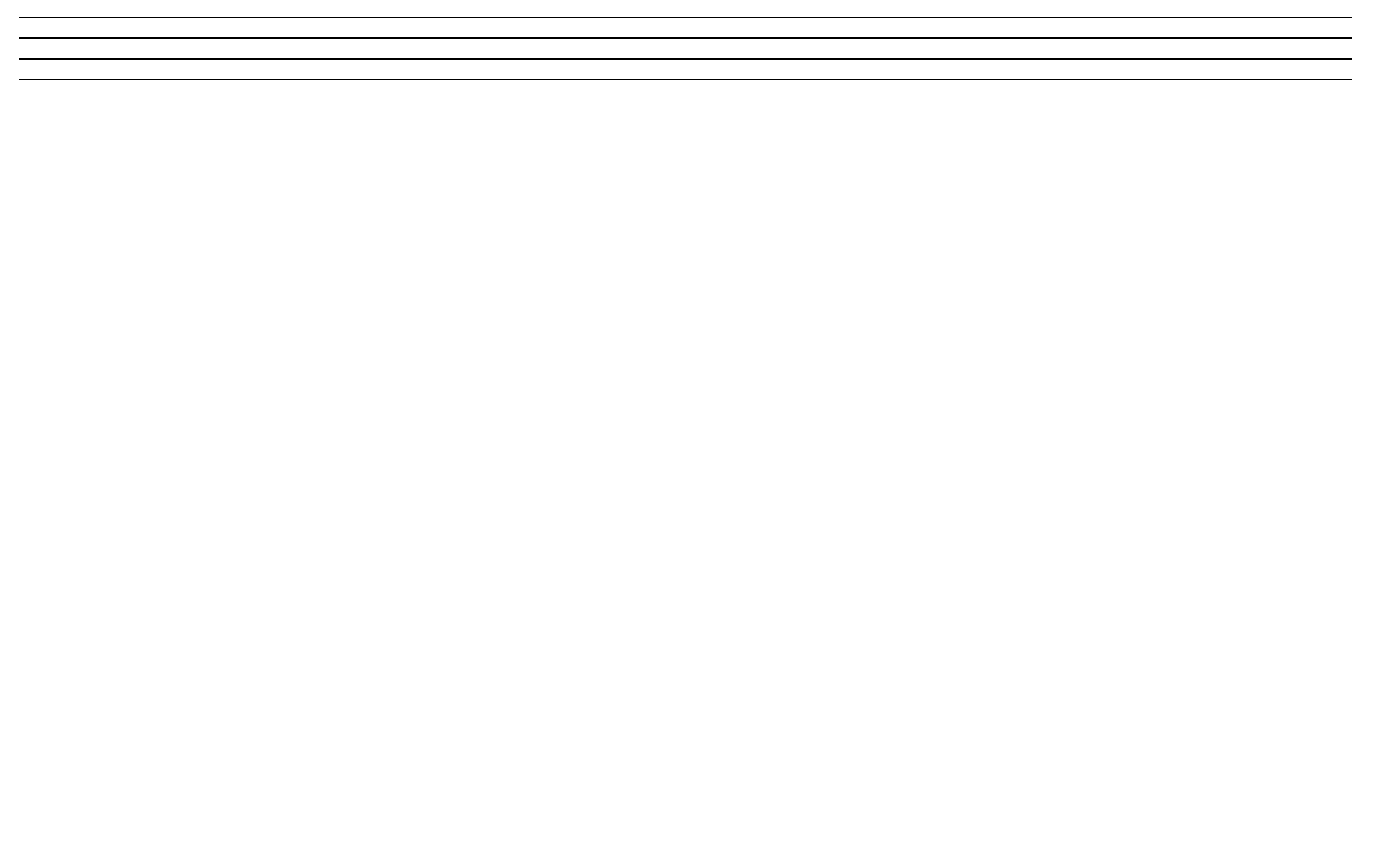| <u> 2001 - An t-An Aontaithe ann an t-Aontaithe ann an t-Aontaithe ann an t-Aontaithe ann an t-Aontaithe ann an t-</u> |
|------------------------------------------------------------------------------------------------------------------------|
|                                                                                                                        |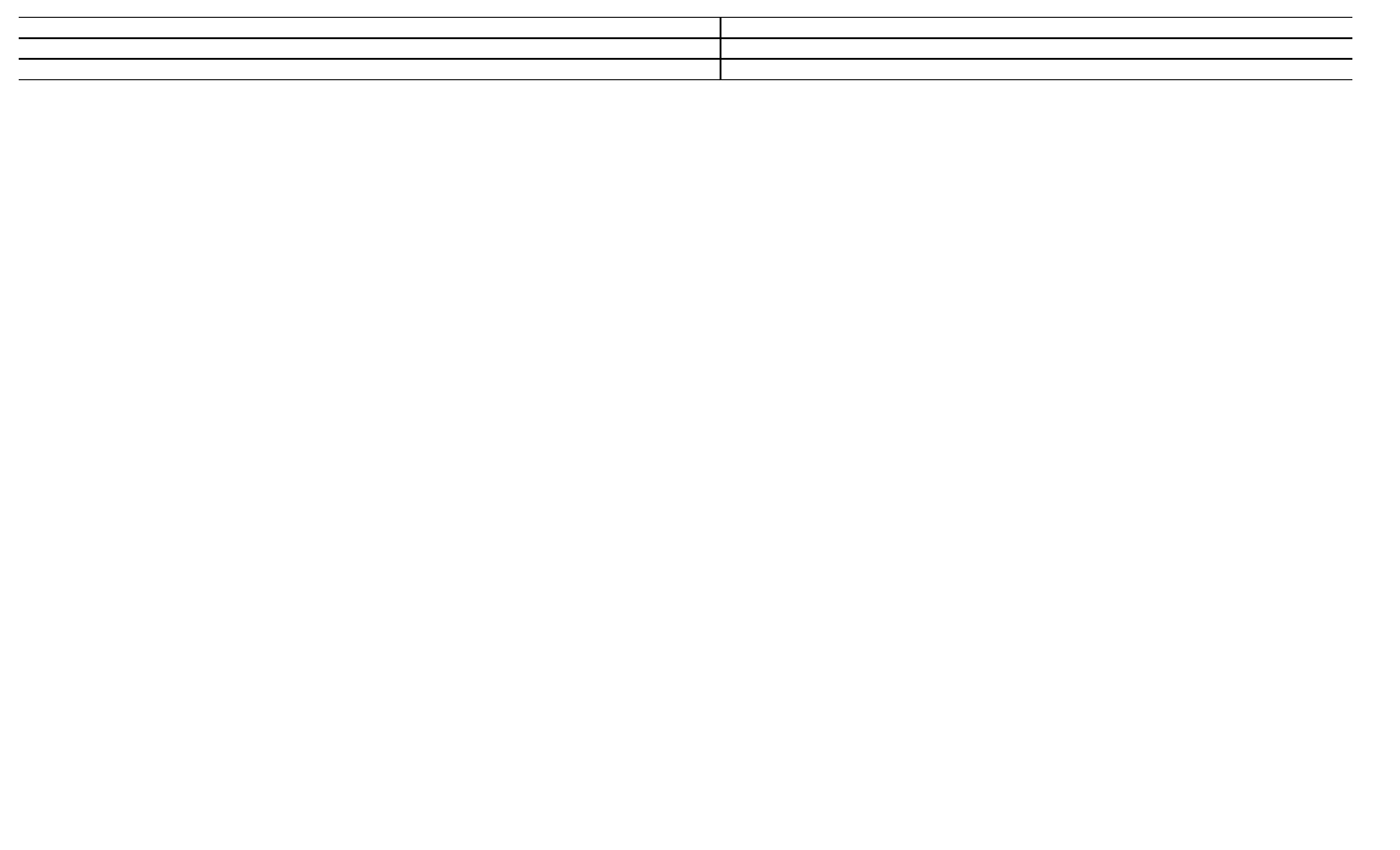| ,一个人都是一个人的人,而且,他们的人都是一个人,而且,他们的人都是一个人,而且,他们的人都是一个人,而且,他们的人都是一个人,而且,他们的人都是一个人,而且,他<br>第二十一章 一个人,他们的人都是一个人,他们的人都是一个人,他们的人都是一个人,他们的人都是一个人,他们的人都是一个人,他们的人都是一个人,他们的人都是一个人, | ,我们也不会不会。""我们的,我们也不会不会。""我们的,我们也不会不会不会。""我们的,我们也不会不会不会。""我们的,我们也不会不会不会。""我们的,我们也 |
|-----------------------------------------------------------------------------------------------------------------------------------------------------------------------|----------------------------------------------------------------------------------|
|                                                                                                                                                                       |                                                                                  |
|                                                                                                                                                                       |                                                                                  |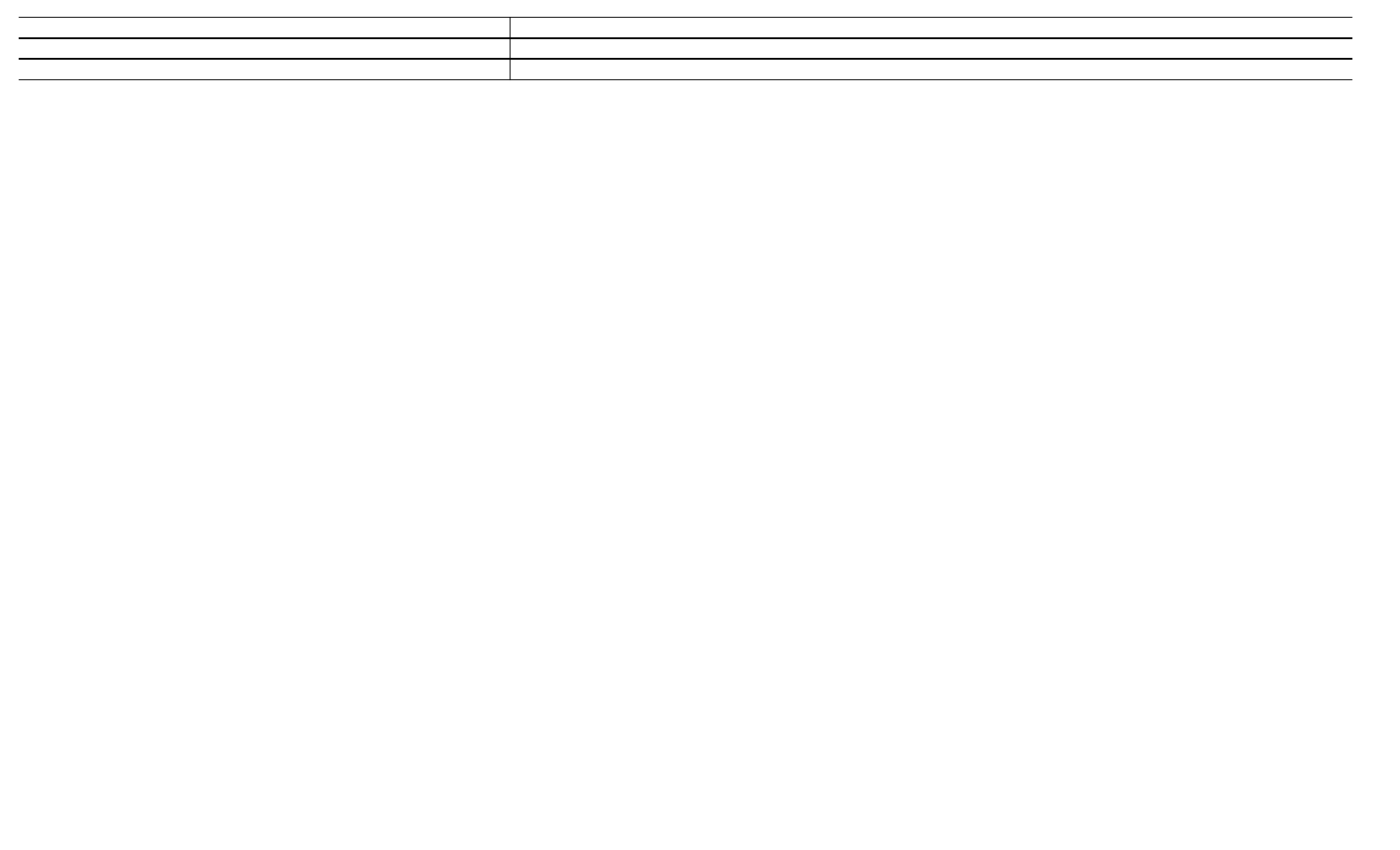| ,一个人的人都是一个人的人,而且,他们的人都是一个人的人,而且,他们的人都是一个人的人,而且,他们的人都是一个人的人,而且,他们的人都是一个人的人,而且,他们的人<br>第一百一十一章 一个人的人,他们的人都是一个人的人,他们的人都是一个人的人,他们的人都是一个人的人,他们的人都是一个人的人,他们的人都是一个人的人,他们的人都是<br>,我们就会不会不会。""我们,我们就会不会不会不会。""我们,我们就会不会不会不会不会不会。""我们,我们就会不会不会不会不会。""我们,我们就会不会不会不会不 |
|-----------------------------------------------------------------------------------------------------------------------------------------------------------------------------------------------------------------------------------------------------------|
| ,一个人都是一个人的人,而且,他们的人都是一个人,而且,他们的人都是一个人,而且,他们的人都是一个人,而且,他们的人都是一个人,而且,他们的人都是一个人,而且,他<br>第二十一章 一个人,他们的人都是一个人,他们的人都是一个人,他们的人都是一个人,他们的人都是一个人,他们的人都是一个人,他们的人都是一个人,他们的人都是一个人,                                                                                     |
|                                                                                                                                                                                                                                                           |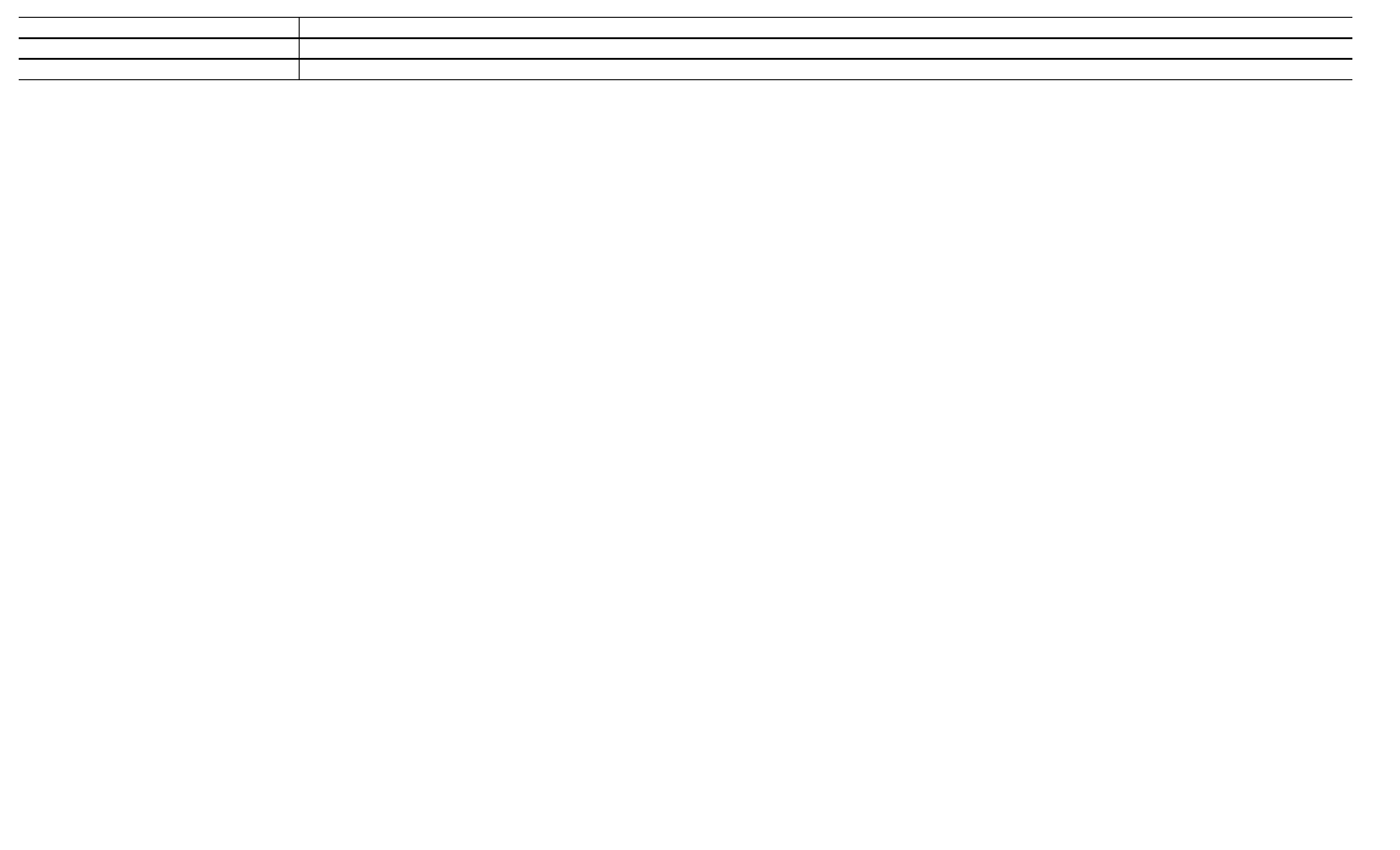| <u>та на представљен под податковата на представљен податковата на представљен податковата на представљен податк</u> |  |
|----------------------------------------------------------------------------------------------------------------------|--|
|                                                                                                                      |  |
| ,一个人都是一个人的人,一个人都是一个人的人,一个人都是一个人的人,一个人都是一个人的人,一个人都是一个人的人,一个人都是一个人的人,一个人都是一个人的人,一个人                                    |  |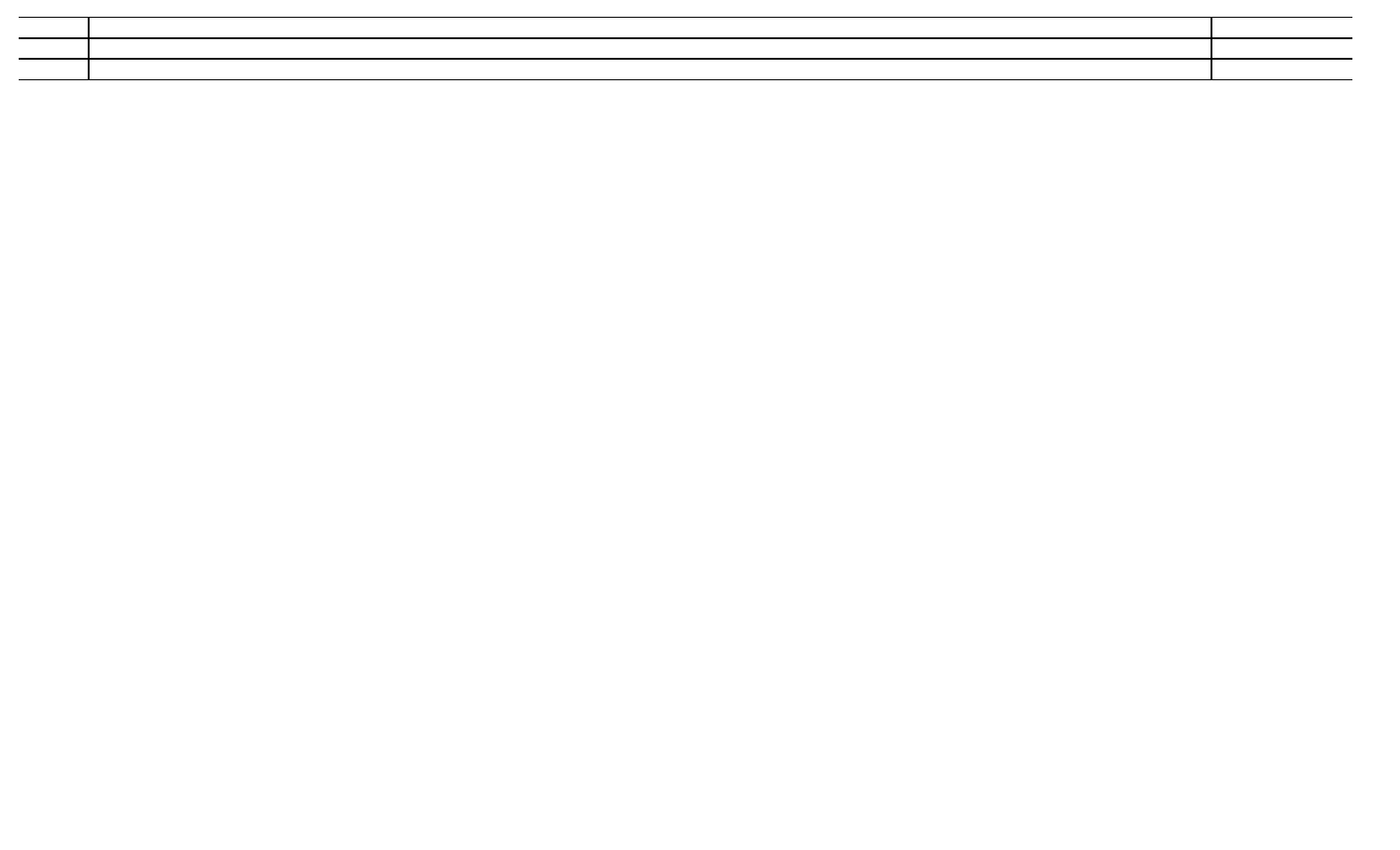| ,一个人都是一个人的人,一个人都是一个人的人,一个人都是一个人的人,一个人都是一个人的人,一个人都是一个人的人,一个人都是一个人的人,一个人都是一个人的人,一个人<br>→ South State State State State State State State State State State State State State State State State State State State State State State State State State State State State State State State State State State State St |  |
|-------------------------------------------------------------------------------------------------------------------------------------------------------------------------------------------------------------------------------------------------------------------------------------------------------------------|--|
| ,一个人的人都是一个人的人,而且,他们的人都是不是一个人的人,而且,他们的人都是不是一个人的人,而且,他们的人都是不是一个人的人,而且,他们的人都是不是一个人的<br>第一百一十一章 一个人的人,他们的人都是不是一个人的人,他们的人都是不是一个人的人,他们的人都是不是一个人的人,他们的人都是不是一个人的人,他们的人都是不是一个                                                                                                                                              |  |
| ,我们也不会不会不会。""我们的,我们也不会不会不会。""我们的,我们也不会不会不会不会不会。""我们的,我们也不会不会不会不会。""我们的,我们也不会不会不会<br>第二百一章 第二百一章 第二百一章 第二百一章 第二百一章 第二百一章 第二百一章 第二百一章 第二百一章 第二百一章 第二百一章 第二百一章 第二百一章 第二                                                                                                                                              |  |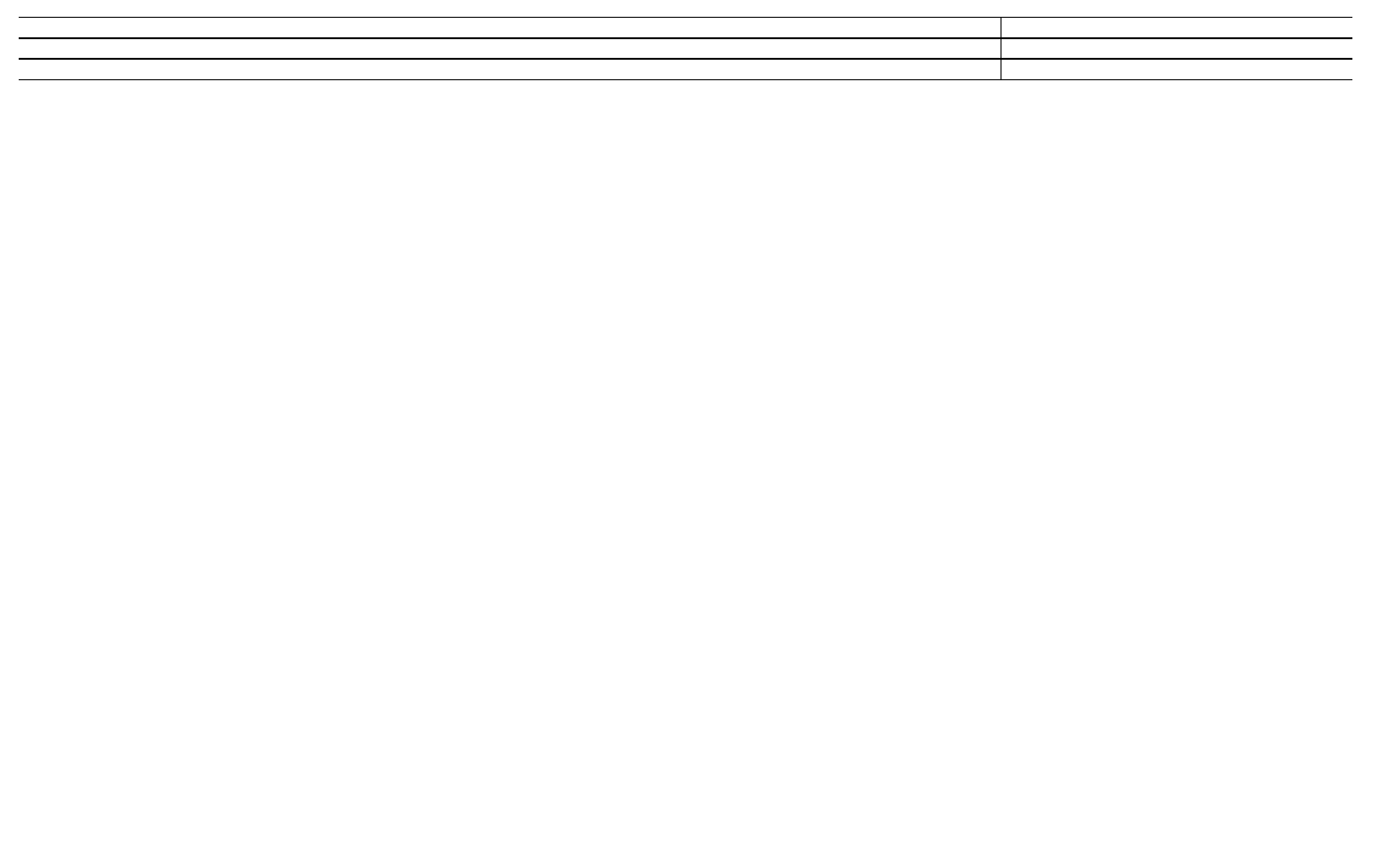| ,一个人都是一个人的人,而且,他们的人都是一个人,而且,他们的人都是一个人,而且,他们的人都是一个人,而且,他们的人都是一个人,而且,他们的人都是一个人,而且,他<br>第二十二章 第二十二章 第二十二章 第二十二章 第二十二章 第二十二章 第二十二章 第二十二章 第二十二章 第二十二章 第二十二章 第二十二章 第二十二章 第二十 |  |
|------------------------------------------------------------------------------------------------------------------------------------------------------------------------|--|
|                                                                                                                                                                        |  |
| ,一个人的人都是一个人的人,而且,他们的人都是一个人的人,而且,他们的人都是一个人的人,而且,他们的人都是一个人的人,而且,他们的人都是一个人的人,而且,他们的人                                                                                      |  |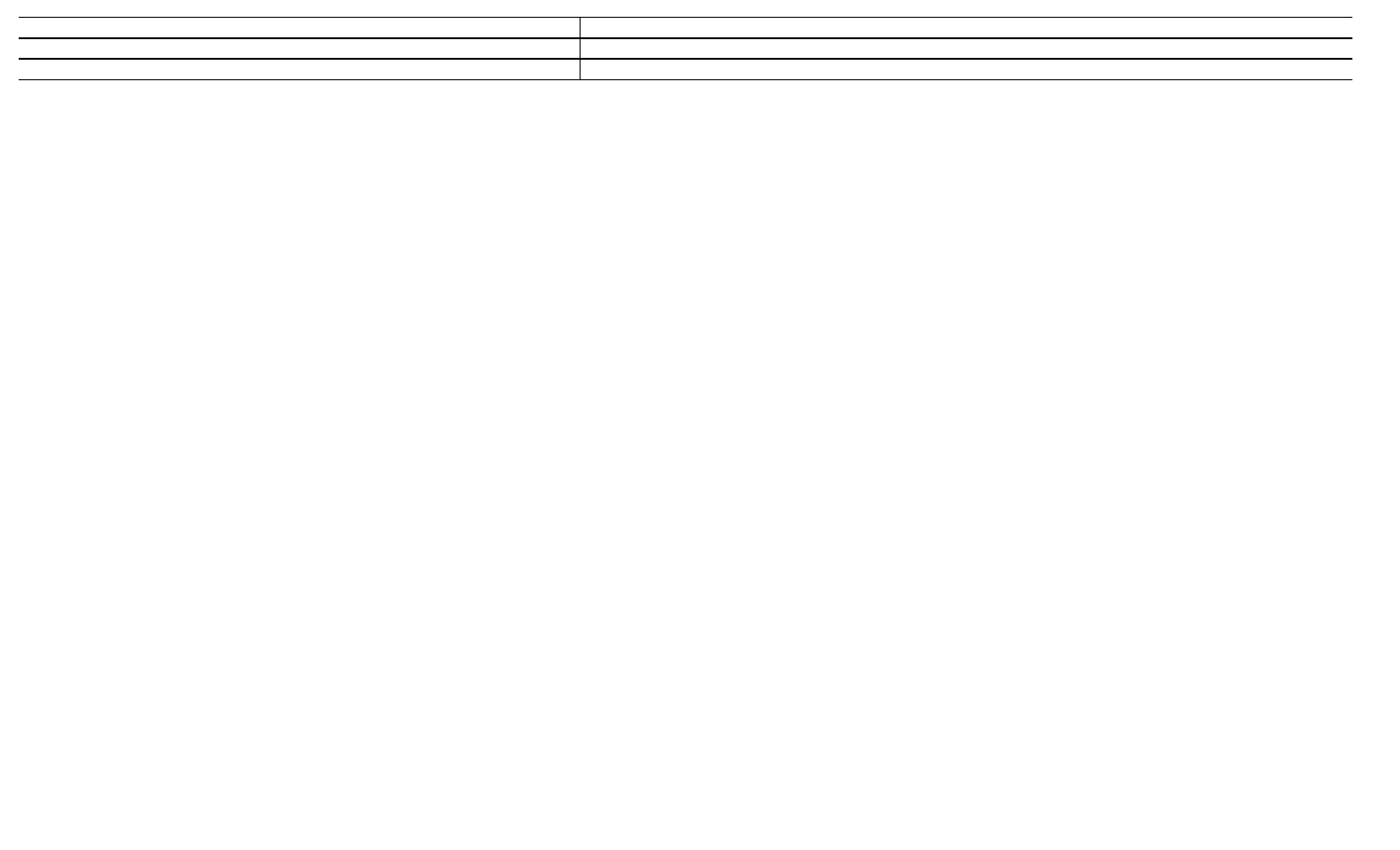| ,我们就会不会不会。""我们,我们也不会不会不会。""我们,我们也不会不会不会不会不会不会。""我们,我们也不会不会不会不会。""我们,我们也不会不会不会不会不  |
|-----------------------------------------------------------------------------------|
| ,一个人都是一个人的人,一个人都是一个人的人,一个人都是一个人的人,一个人都是一个人的人,一个人都是一个人的人,一个人都是一个人的人,一个人都是一个人的人,一个人 |
|                                                                                   |
| ,一个人都是一个人的人,而且,我们也不会不会不会。""我们,我们也不会不会不会不会不会不会不会。""我们,我们也不会不会不会不会不会不会不会不会。""我们,我们  |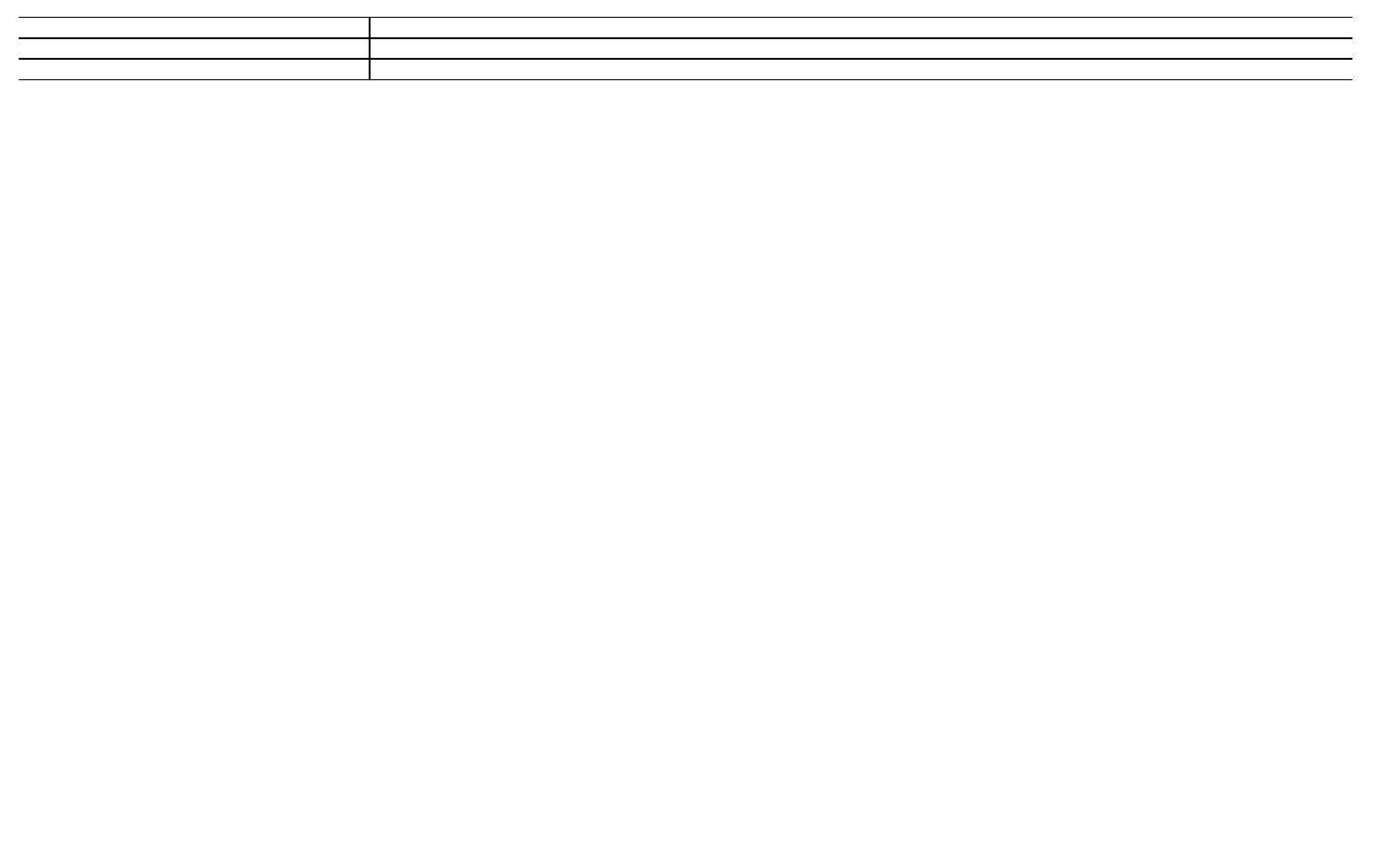| ,一个人都是一个人的人,一个人都是一个人的人,一个人都是一个人的人,一个人都是一个人的人,一个人都是一个人的人,一个人都是一个人的人,一个人都是一个人的人,一个人<br>第二十一章 一个人的人,一个人都是一个人的人,一个人都是一个人的人,一个人都是一个人的人,一个人都是一个人的人,一个人都是一个人的人,一个人都是一个人的人,一个<br>,一个人都是一个人的人,一个人都是一个人的人,一个人都是一个人的人,一个人都是一个人的人,一个人都是一个人的人,一个人都是一个人的人,一个人都是一个人的人,一个人<br>第二十一章 一个人的人,一个人都是一个人的人,一个人都是一个人的人,一个人都是一个人的人,一个人都是一个人的人,一个人都是一个人的人,一个人都是一个人的人,一个 |  |
|------------------------------------------------------------------------------------------------------------------------------------------------------------------------------------------------------------------------------------------------------------------------------------------------------------------------------------------------|--|
| ,一个人的人都是一个人的人,而且,他们的人都是一个人的人,而且,他们的人都是一个人的人,而且,他们的人都是一个人的人,而且,他们的人都是一个人的人,而且,他们的<br>第一百一十一章 一个人的人,他们的人都是一个人的人,他们的人都是一个人的人,他们的人都是一个人的人,他们的人都是一个人的人,他们的人都是一个人的人,他们的人都是                                                                                                                                                                           |  |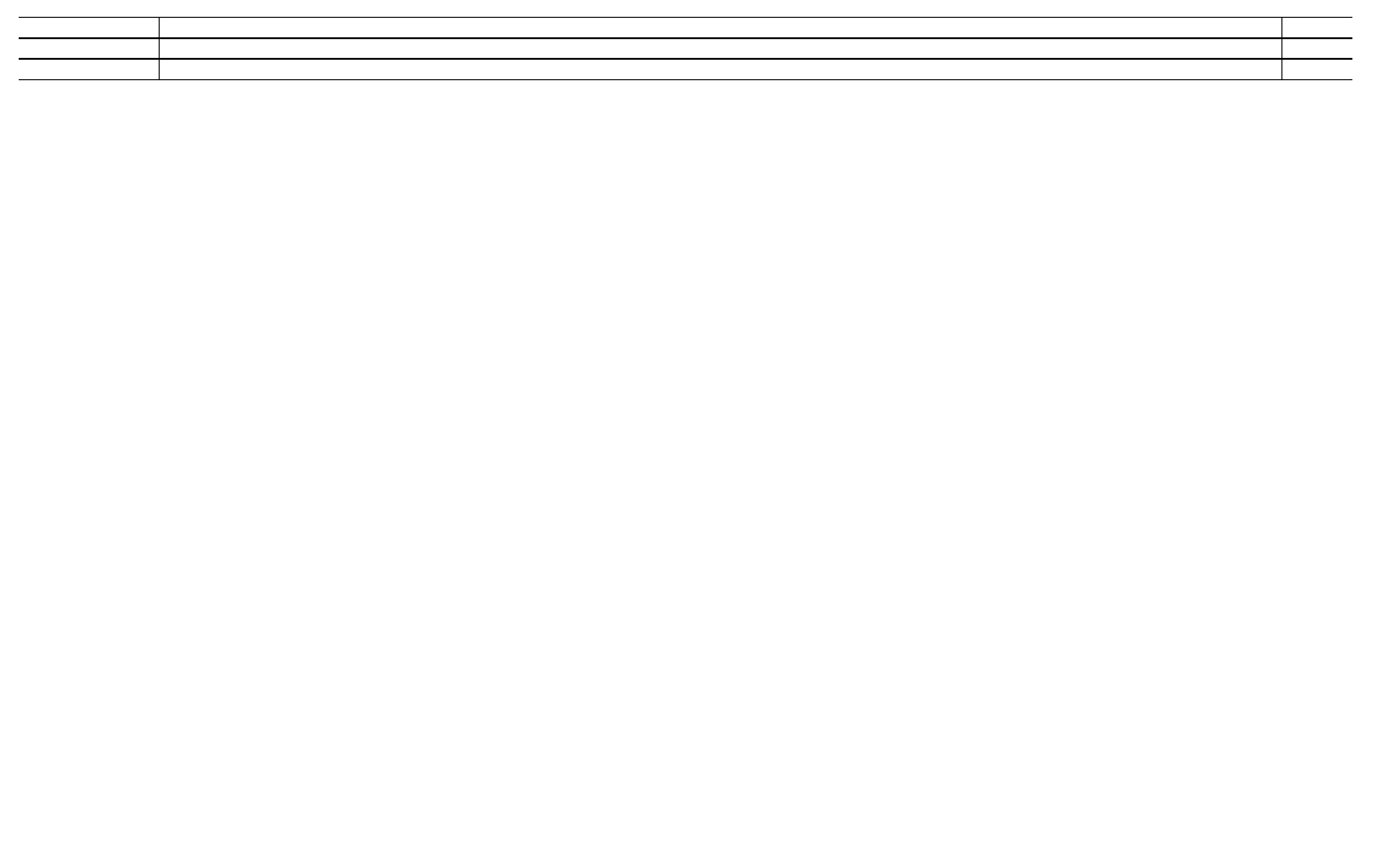| ,一个人的人都是一个人的人,而且,我们也不会不会不会。""我们,我们也不会不会不会不会不会不会。""我们,我们也不会不会不会不会。""我们,我们也不会不会不会不 |  |
|----------------------------------------------------------------------------------|--|
|                                                                                  |  |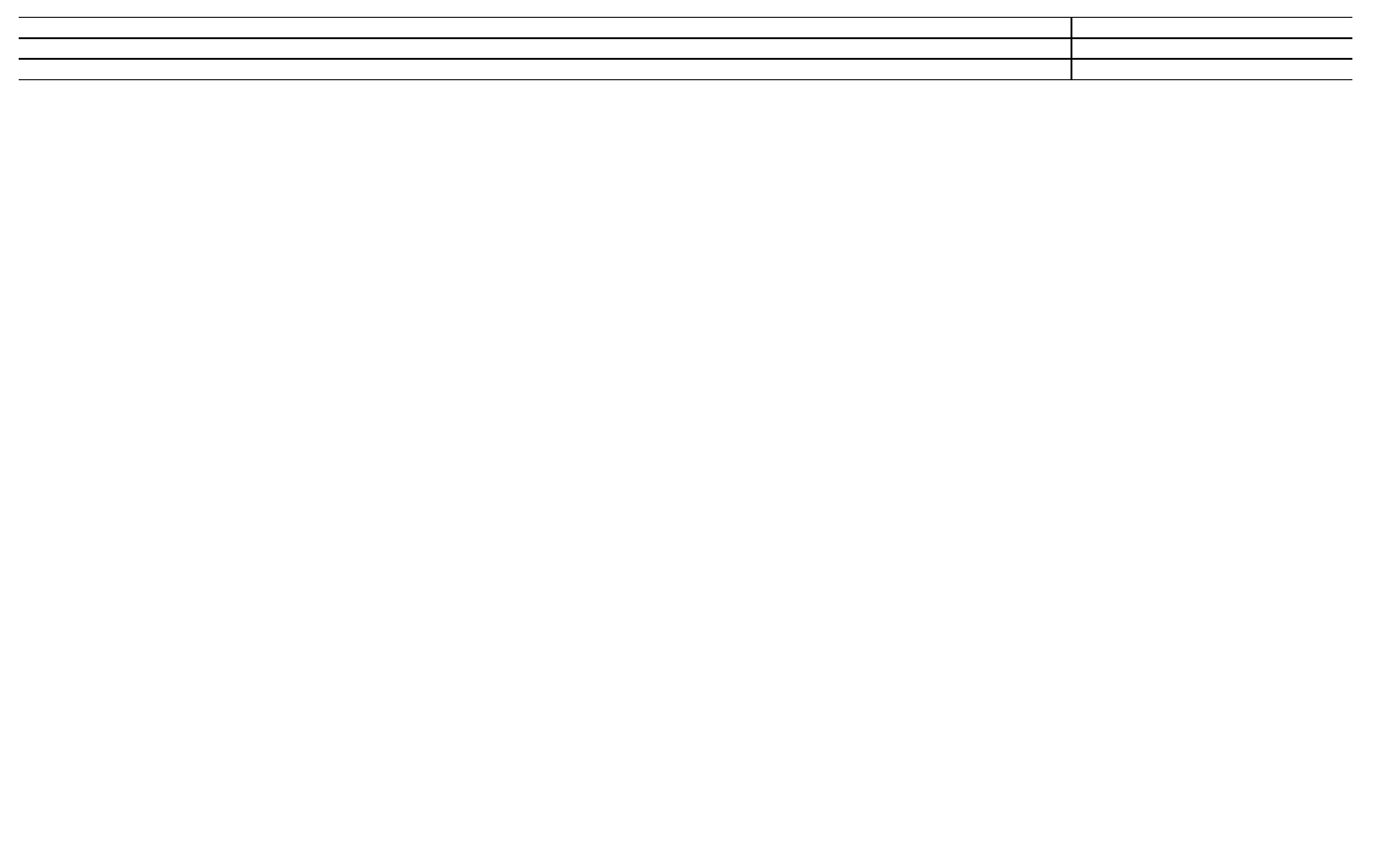| → 中国的 → 中国的 → 中国的 → 中国的 → 中国的 → 中国的 → 中国的 → 中国的 → 中国的 → 中国的 → 中国的 → 中国的 → 中国的 → 中国的 → 中国的 → 中国的 → 中国的 → 中国的 → 中国 |  |
|------------------------------------------------------------------------------------------------------------------|--|
|                                                                                                                  |  |
|                                                                                                                  |  |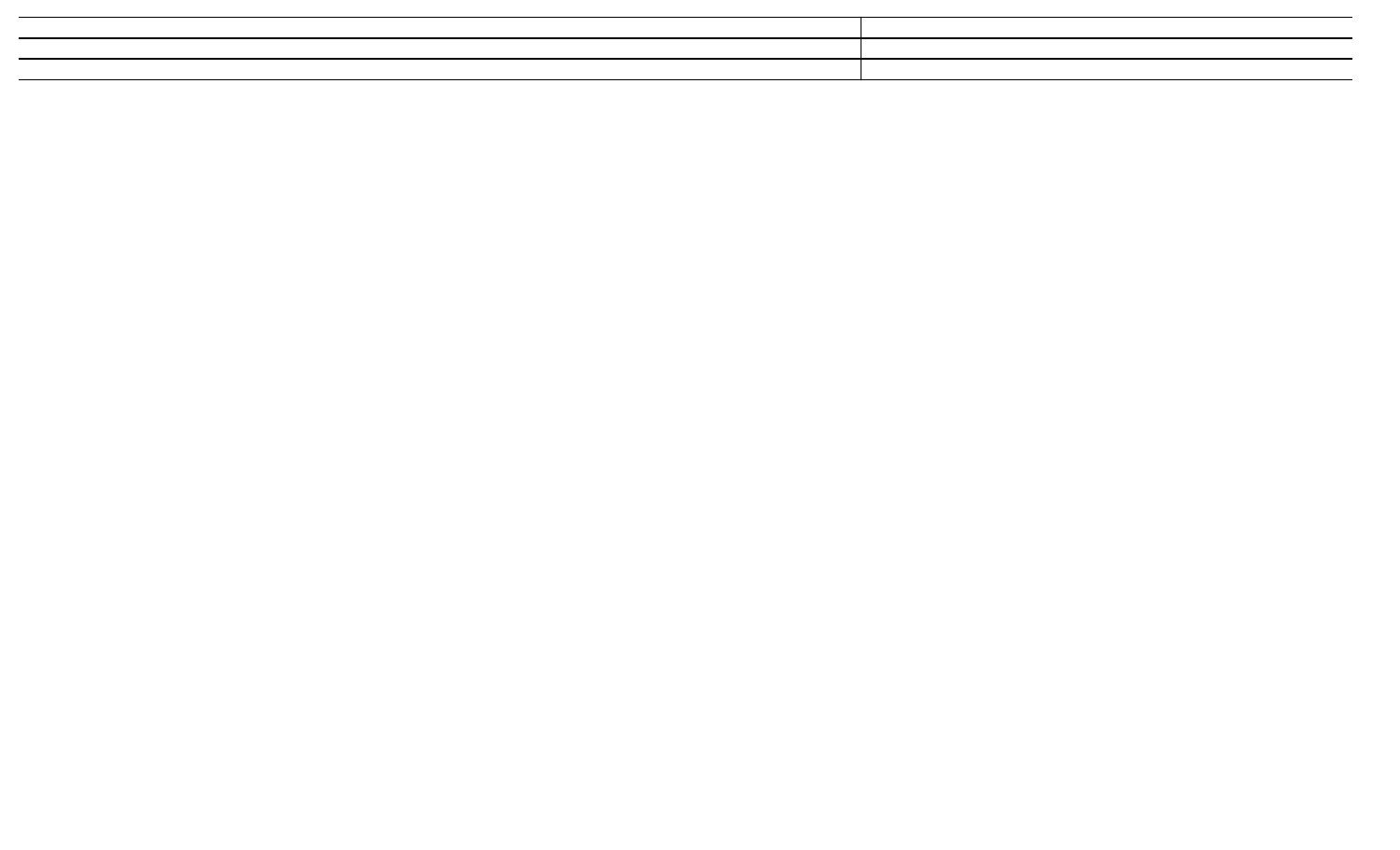| ,我们就会不会不会。""我们,我们就会不会不会不会,我们就会不会不会不会。""我们,我们就会不会不会不会。""我们,我们就会不会不会不会。""我们,我们就会不会 |                                                                                   |
|----------------------------------------------------------------------------------|-----------------------------------------------------------------------------------|
|                                                                                  | ,我们也不会不会不会。""我们的,我们也不会不会不会。""我们的,我们也不会不会不会不会。""我们的,我们也不会不会不会不会。""我们的,我们也不会不会不会不会  |
|                                                                                  | ,我们就会不会不会。""我们,我们就会不会不会,我们就会不会不会,我们就会不会不会。""我们,我们就会不会不会。""我们,我们就会不会不会不会。""我们,我们就会 |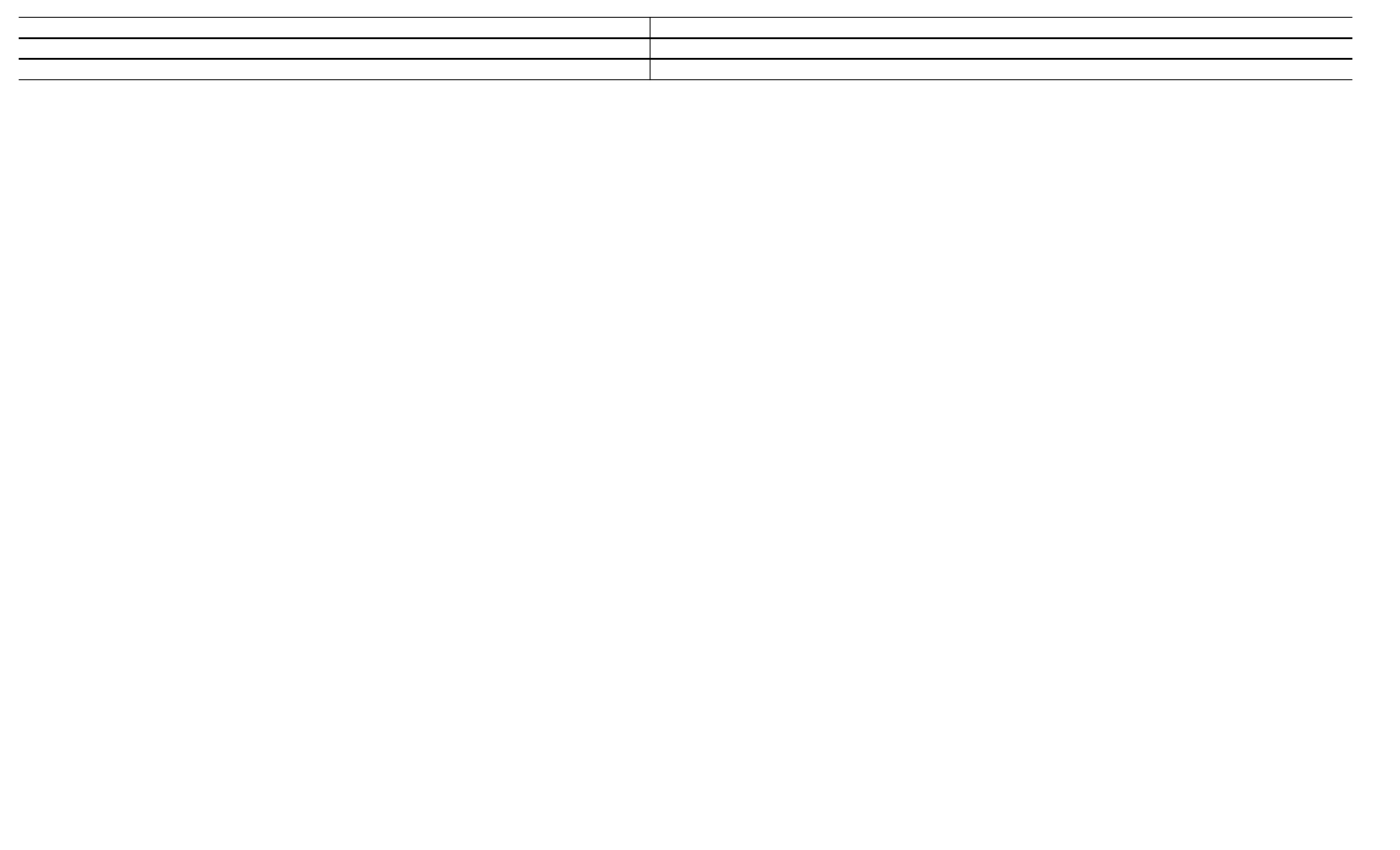| ,一个人都是一个人的人,我们就是一个人的人,我们就是一个人的人,我们就是一个人的人,我们就是一个人的人,我们就是一个人的人,我们就是一个人的人,我们就是一个人的<br>第一百一十一章 一个人的人,我们就是一个人的人,我们就是一个人的人,我们就是一个人的人,我们就是一个人的人,我们就是一个人的人,我们就是一个人的人,我们就是一个 |
|----------------------------------------------------------------------------------------------------------------------------------------------------------------------|
|                                                                                                                                                                      |
|                                                                                                                                                                      |
|                                                                                                                                                                      |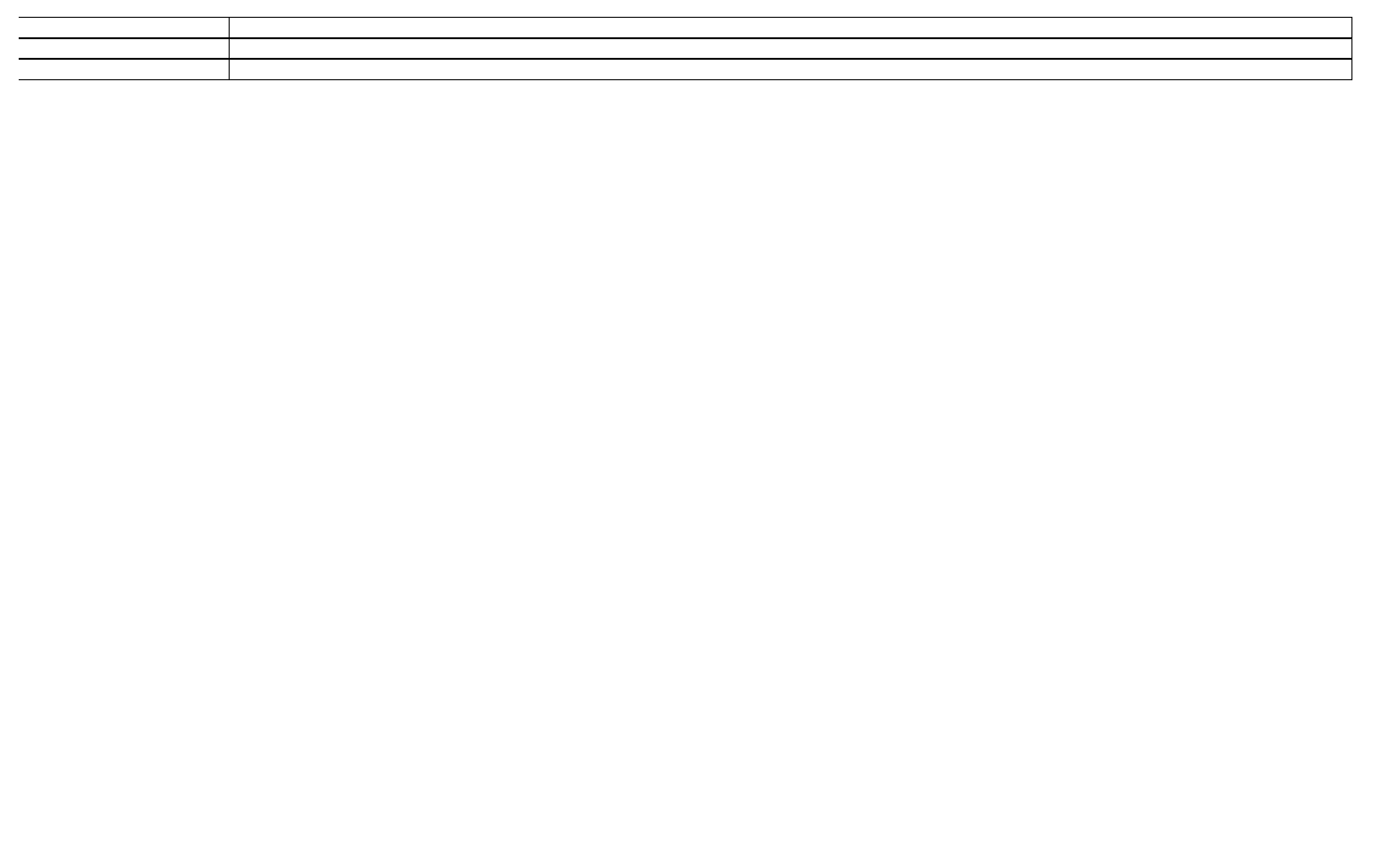| ,他们的人们就是一个人,他们的人们就是一个人,他们的人们,他们的人们就是一个人,他们的人们,他们的人们就是一个人,他们的人们,他们的人们,他们的人们,他们的人们,<br>第25章 我们的人们,他们的人们,他们的人们,他们的人们,他们的人们,他们的人们,他们的人们,他们的人们,他们的人们,他们的人们,他们的人们,他们的人们,他们的 |  |
|-----------------------------------------------------------------------------------------------------------------------------------------------------------------------|--|
| ,一个人都是一个人的人,而且,他们的人都是一个人,而且,他们的人都是一个人,而且,他们的人都是一个人,而且,他们的人都是一个人,而且,他们的人都是一个人,而且,他<br>第二百一十一章 一个人,他们的人都是一个人,他们的人都是一个人,他们的人都是一个人,他们的人都是一个人,他们的人都是一个人,他们的人都是一个人,他们的人都是一个 |  |
| ,一个人都是一个人的人,而且,他们的人都是一个人,他们的人都是一个人,他们的人都是一个人,他们的人都是一个人,他们的人都是一个人,他们的人都是一个人,他们的人都是                                                                                     |  |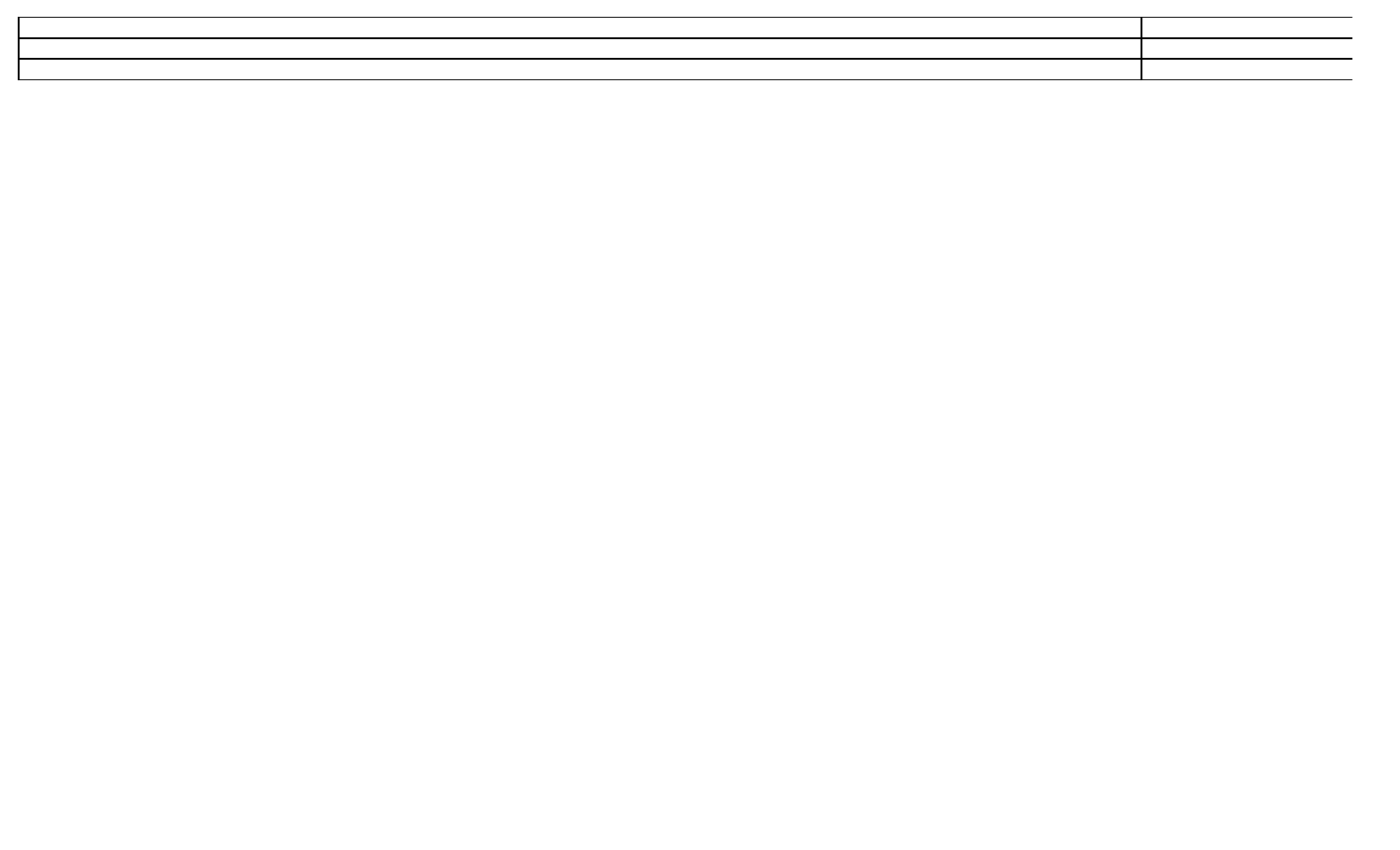| ,一个人都是一个人的人,而且,我们也不会不会不会。""我们,我们也不会不会不会不会不会不会不会不会。""我们,我们也不会不会不会不会不会不会不会不会。""我们,我<br>,他们的人们也不会不会。""我们的人们,我们也不会不会不会。""我们的人们,我们也不会不会不会。""我们的人们,我们也不会不会不会。""我们的人们,我们也不会不 |  |
|-----------------------------------------------------------------------------------------------------------------------------------------------------------------------|--|
| ,我们也不会不会不会。""我们的,我们也不会不会不会。""我们的,我们也不会不会不会不会。""我们的,我们也不会不会不会不会。""我们的,我们也不会不会不会不会                                                                                      |  |
|                                                                                                                                                                       |  |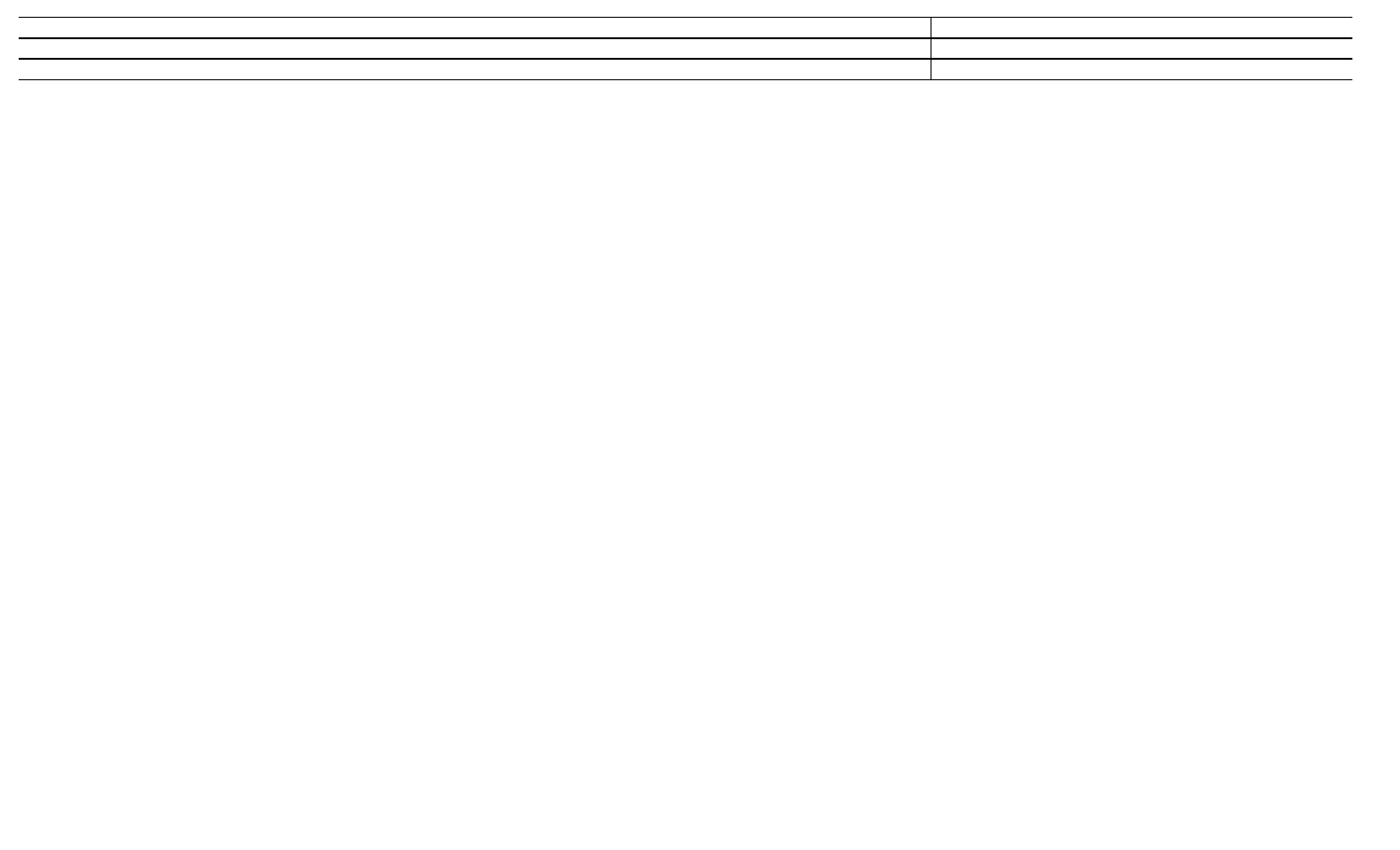| <u> 2001 - An t-An Aontaithe ann an t-Aontaithe ann an t-Aontaithe ann an t-Aontaithe ann an t-Aontaithe ann an t-</u> |
|------------------------------------------------------------------------------------------------------------------------|
|                                                                                                                        |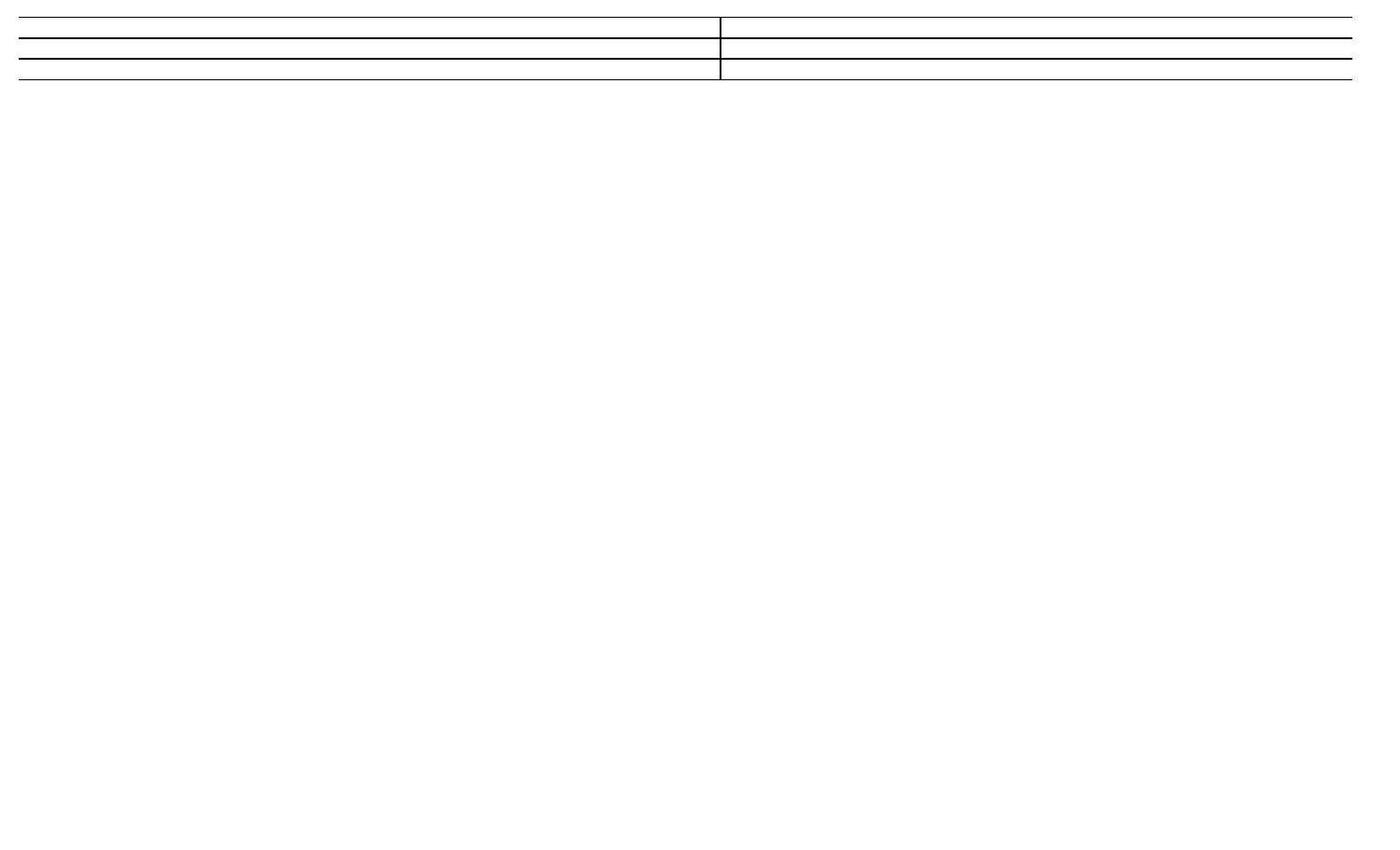| ,一个人都是一个人的人,而且,他们的人都是一个人,而且,他们的人都是一个人,而且,他们的人都是一个人,而且,他们的人都是一个人,而且,他们的人都是一个人,而且,他<br>第二十一章 一个人,他们的人都是一个人,他们的人都是一个人,他们的人都是一个人,他们的人都是一个人,他们的人都是一个人,他们的人都是一个人,他们的人都是一个人, | ,我们也不会不会。""我们的,我们也不会不会。""我们的,我们也不会不会不会。""我们的,我们也不会不会不会。""我们的,我们也不会不会不会。""我们的,我们也 |
|-----------------------------------------------------------------------------------------------------------------------------------------------------------------------|----------------------------------------------------------------------------------|
|                                                                                                                                                                       |                                                                                  |
|                                                                                                                                                                       |                                                                                  |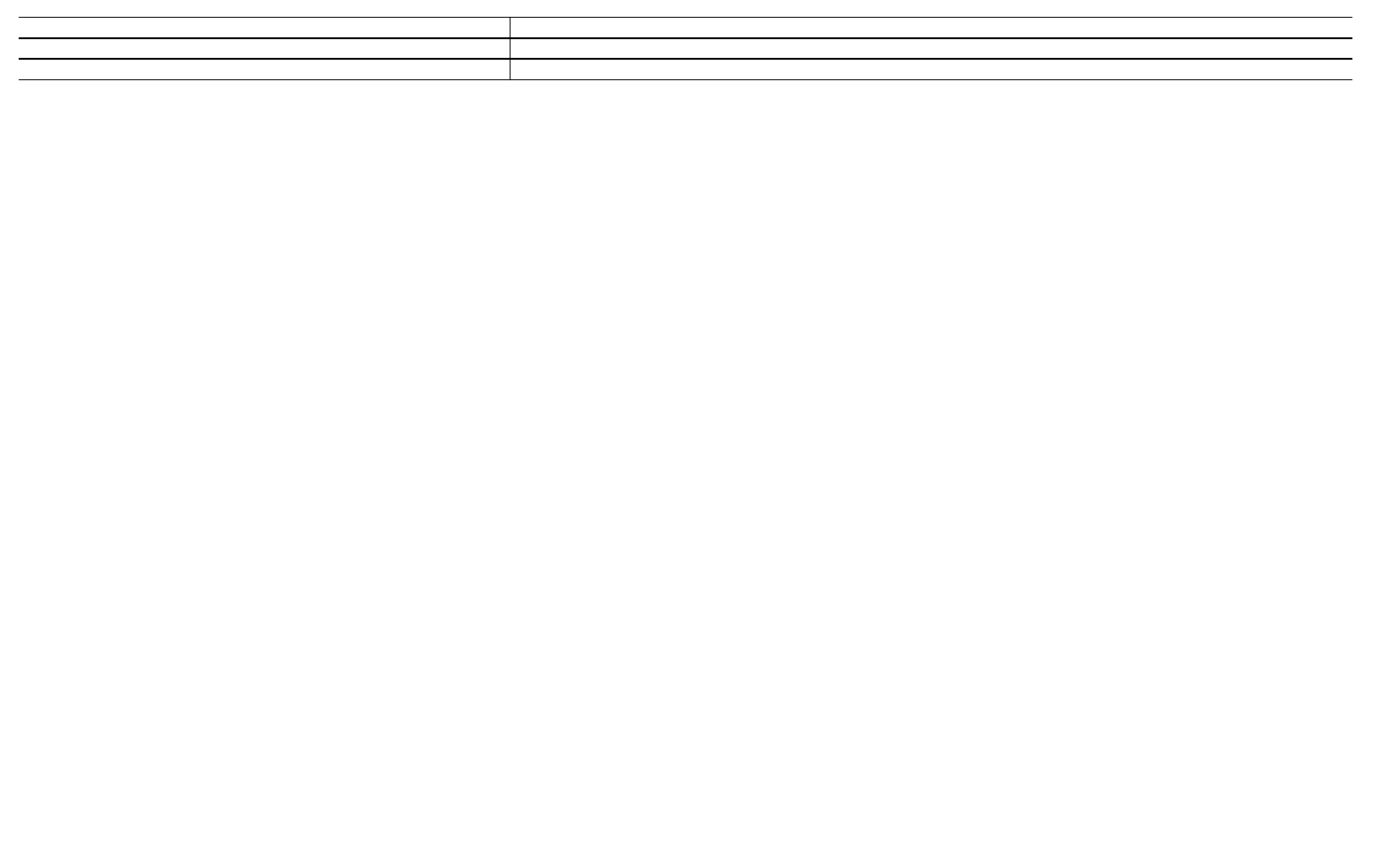| ,一个人的人都是一个人的人,而且,他们的人都是一个人的人,而且,他们的人都是一个人的人,而且,他们的人都是一个人的人,而且,他们的人都是一个人的人,而且,他们的人<br>第一百一十一章 一个人的人,他们的人都是一个人的人,他们的人都是一个人的人,他们的人都是一个人的人,他们的人都是一个人的人,他们的人都是一个人的人,他们的人都是<br>,我们就会不会不会。""我们,我们就会不会不会不会。""我们,我们就会不会不会不会不会不会。""我们,我们就会不会不会不会不会。""我们,我们就会不会不会不会不 |
|-----------------------------------------------------------------------------------------------------------------------------------------------------------------------------------------------------------------------------------------------------------|
| ,一个人都是一个人的人,而且,他们的人都是一个人,而且,他们的人都是一个人,而且,他们的人都是一个人,而且,他们的人都是一个人,而且,他们的人都是一个人,而且,他<br>第二十一章 一个人,他们的人都是一个人,他们的人都是一个人,他们的人都是一个人,他们的人都是一个人,他们的人都是一个人,他们的人都是一个人,他们的人都是一个人,                                                                                     |
|                                                                                                                                                                                                                                                           |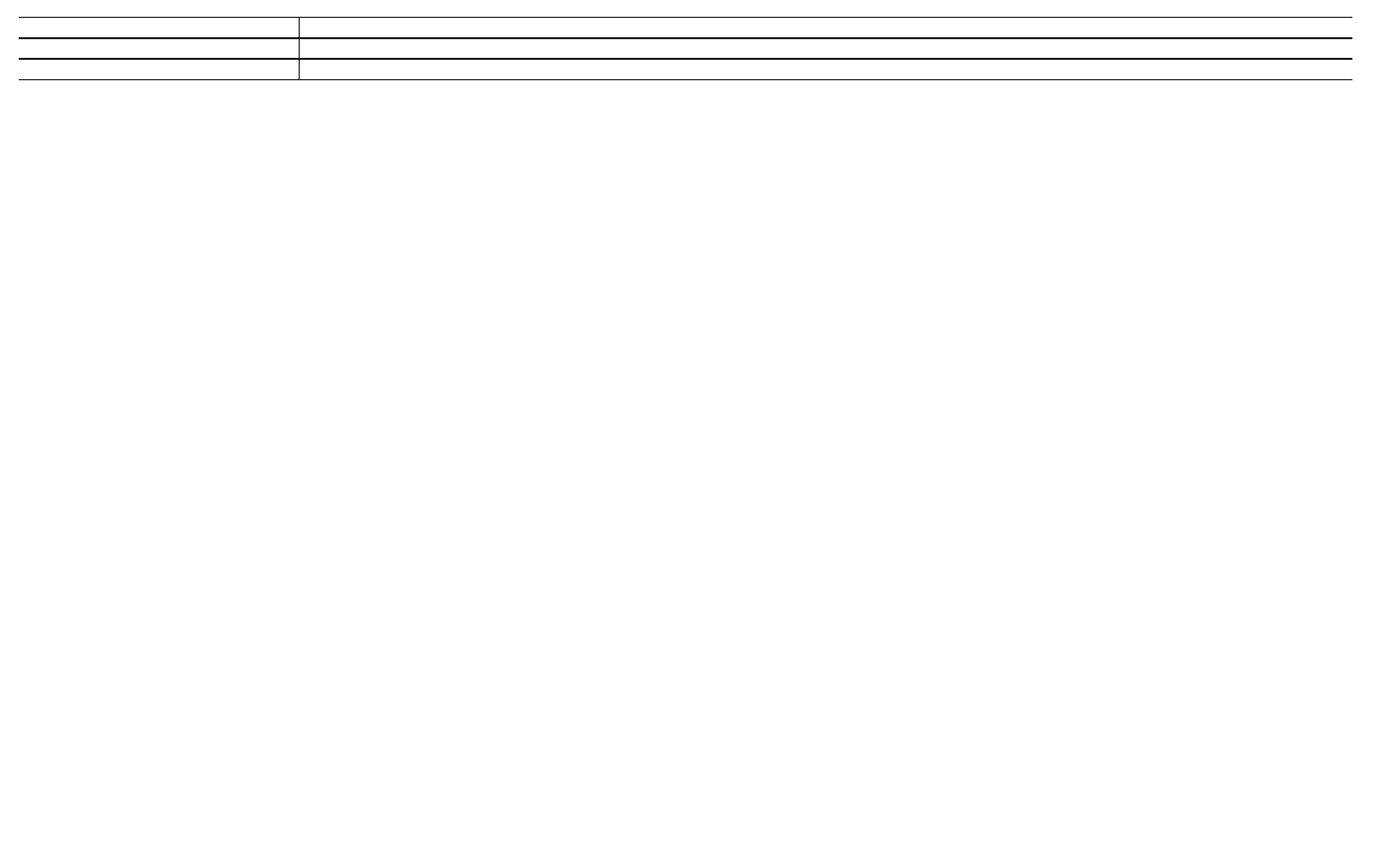| <u>та на представљен под податковата на представљен податковата на представљен податковата на представљен податк</u> |  |
|----------------------------------------------------------------------------------------------------------------------|--|
|                                                                                                                      |  |
| ,一个人都是一个人的人,一个人都是一个人的人,一个人都是一个人的人,一个人都是一个人的人,一个人都是一个人的人,一个人都是一个人的人,一个人都是一个人的人,一个人                                    |  |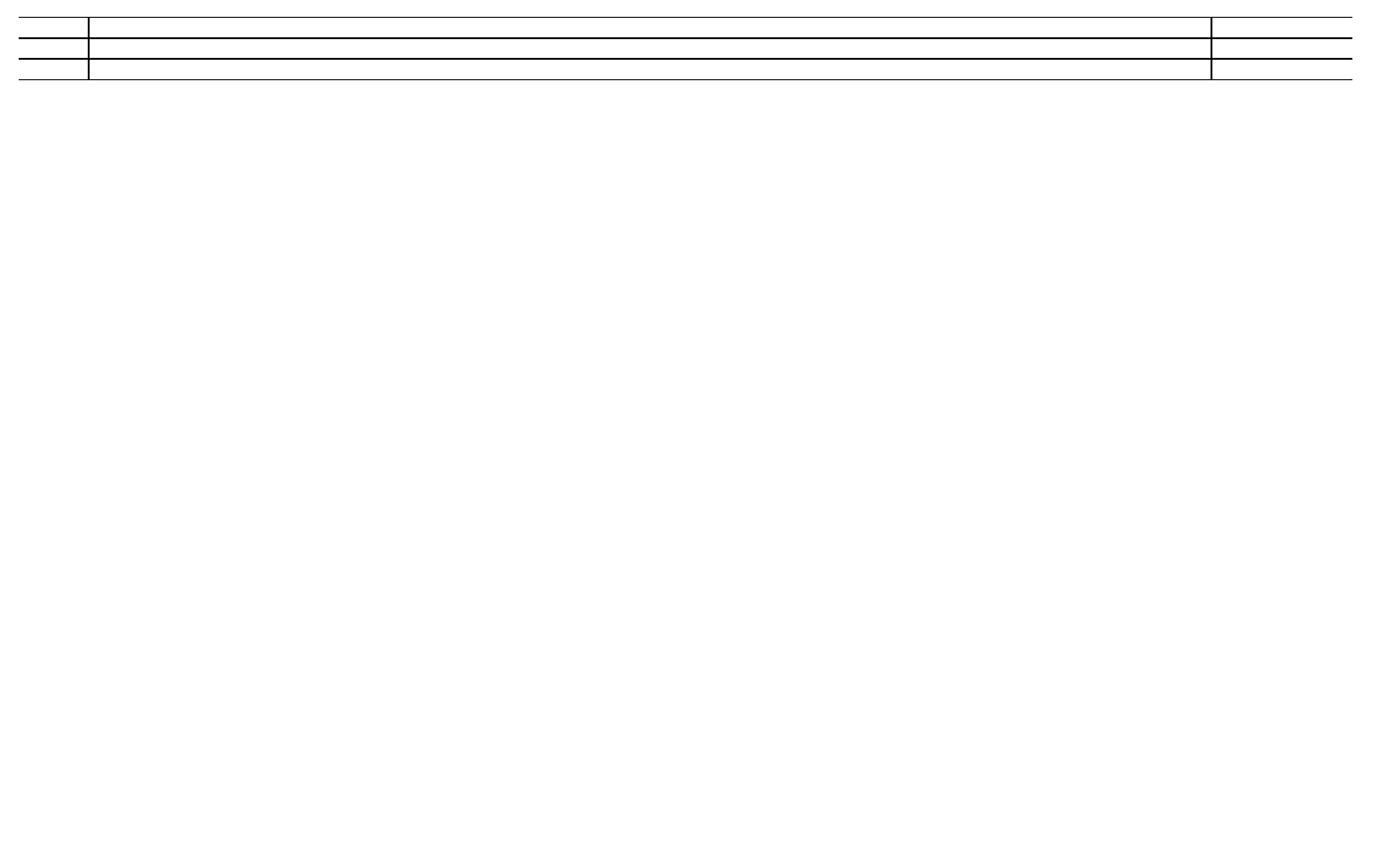| ,一个人都是一个人的人,一个人都是一个人的人,一个人都是一个人的人,一个人都是一个人的人,一个人都是一个人的人,一个人都是一个人的人,一个人都是一个人的人,一个人<br>→ South State State State State State State State State State State State State State State State State State State State State State State State State State State State State State State State State State State State St |  |
|-------------------------------------------------------------------------------------------------------------------------------------------------------------------------------------------------------------------------------------------------------------------------------------------------------------------|--|
| ,一个人的人都是一个人的人,而且,他们的人都是不是一个人的人,而且,他们的人都是不是一个人的人,而且,他们的人都是不是一个人的人,而且,他们的人都是不是一个人的<br>第一百一十一章 一个人的人,他们的人都是不是一个人的人,他们的人都是不是一个人的人,他们的人都是不是一个人的人,他们的人都是不是一个人的人,他们的人都是不是一个                                                                                                                                              |  |
| ,我们也不会不会不会。""我们的,我们也不会不会不会。""我们的,我们也不会不会不会不会不会。""我们的,我们也不会不会不会不会。""我们的,我们也不会不会不会<br>第二百一章 第二百一章 第二百一章 第二百一章 第二百一章 第二百一章 第二百一章 第二百一章 第二百一章 第二百一章 第二百一章 第二百一章 第二百一章 第二                                                                                                                                              |  |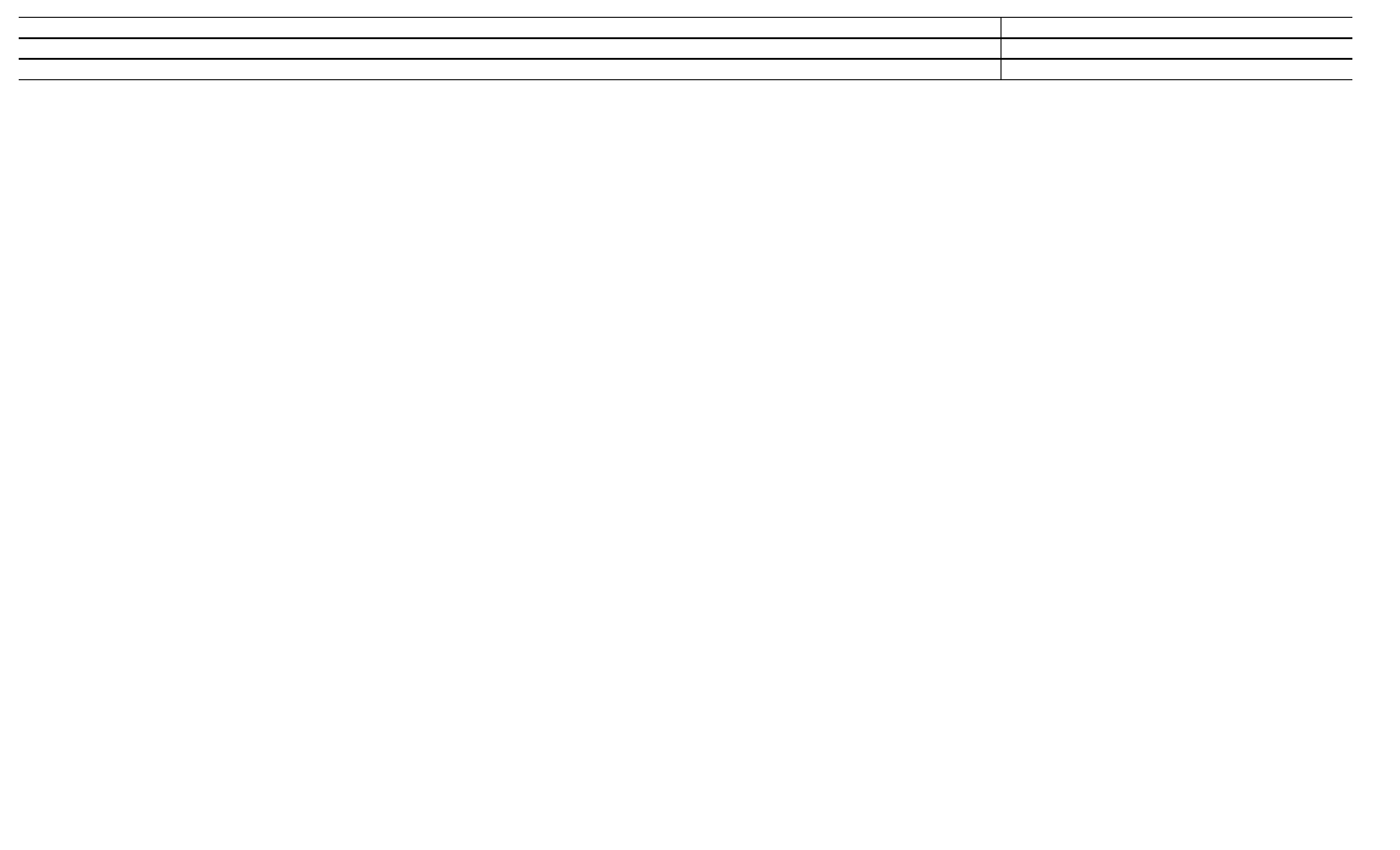| ,一个人都是一个人的人,而且,他们的人都是一个人,而且,他们的人都是一个人,而且,他们的人都是一个人,而且,他们的人都是一个人,而且,他们的人都是一个人,而且,他<br>第二十二章 第二十二章 第二十二章 第二十二章 第二十二章 第二十二章 第二十二章 第二十二章 第二十二章 第二十二章 第二十二章 第二十二章 第二十二章 第二十 |  |
|------------------------------------------------------------------------------------------------------------------------------------------------------------------------|--|
|                                                                                                                                                                        |  |
| ,一个人的人都是一个人的人,而且,他们的人都是一个人的人,而且,他们的人都是一个人的人,而且,他们的人都是一个人的人,而且,他们的人都是一个人的人,而且,他们的人                                                                                      |  |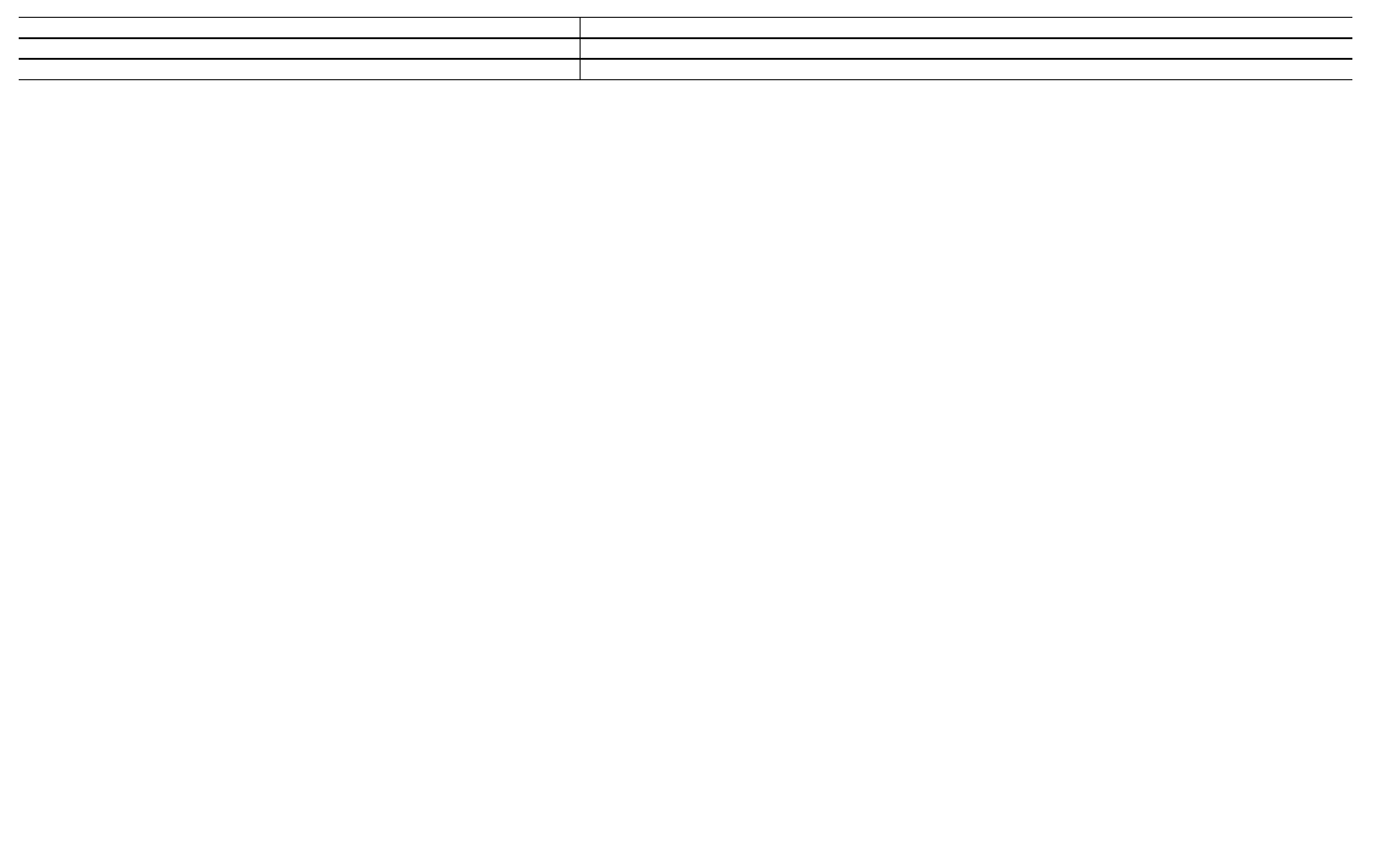| ,我们就会不会不会。""我们,我们也不会不会不会。""我们,我们也不会不会不会不会不会不会。""我们,我们也不会不会不会不会。""我们,我们也不会不会不会不会不  |
|-----------------------------------------------------------------------------------|
| ,一个人都是一个人的人,一个人都是一个人的人,一个人都是一个人的人,一个人都是一个人的人,一个人都是一个人的人,一个人都是一个人的人,一个人都是一个人的人,一个人 |
|                                                                                   |
| ,一个人都是一个人的人,而且,我们也不会不会不会。""我们,我们也不会不会不会不会不会不会不会。""我们,我们也不会不会不会不会不会不会不会不会。""我们,我们  |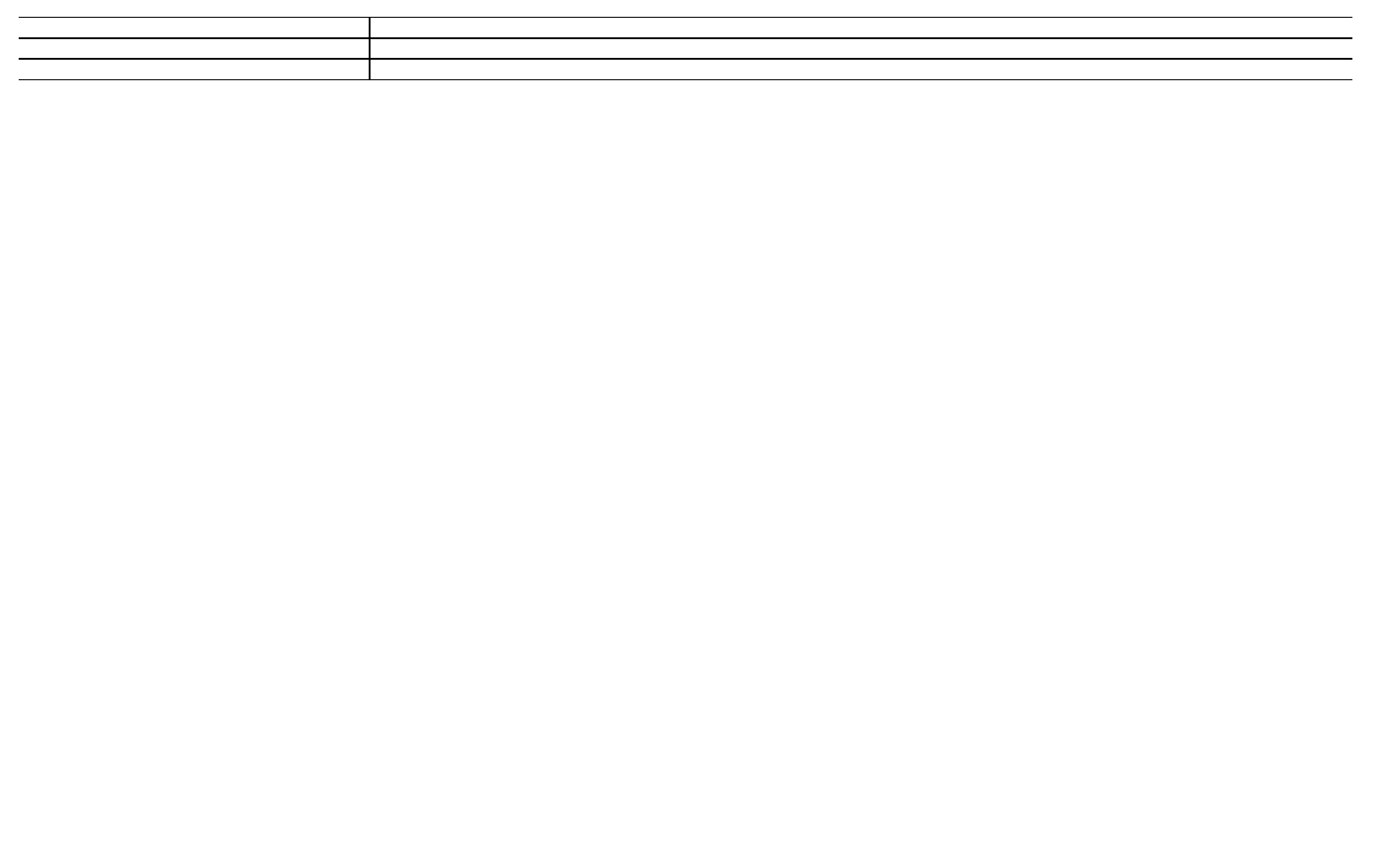| ,一个人都是一个人的人,一个人都是一个人的人,一个人都是一个人的人,一个人都是一个人的人,一个人都是一个人的人,一个人都是一个人的人,一个人都是一个人的人,一个人<br>第二十一章 一个人的人,一个人的人都是一个人的人,一个人的人都是一个人的人,一个人的人都是一个人的人,一个人的人都是一个人的人,一个人的人都是一个人的人,一个人<br>,一个人都是一个人的人,一个人都是一个人的人,一个人都是一个人的人,一个人都是一个人的人,一个人都是一个人的人,一个人都是一个人的人,一个人都是一个人的人,一个人<br>第二十一章 一个人的人,一个人都是一个人的人,一个人都是一个人的人,一个人都是一个人的人,一个人都是一个人的人,一个人都是一个人的人,一个人都是一个人的人,一个 |  |
|------------------------------------------------------------------------------------------------------------------------------------------------------------------------------------------------------------------------------------------------------------------------------------------------------------------------------------------------|--|
| ,一个人的人都是一个人的人,而且,他们的人都是一个人的人,而且,他们的人都是一个人的人,而且,他们的人都是一个人的人,而且,他们的人都是一个人的人,而且,他们的<br>第一百一十一章 一个人的人,他们的人都是一个人的人,他们的人都是一个人的人,他们的人都是一个人的人,他们的人都是一个人的人,他们的人都是一个人的人,他们的人都是                                                                                                                                                                           |  |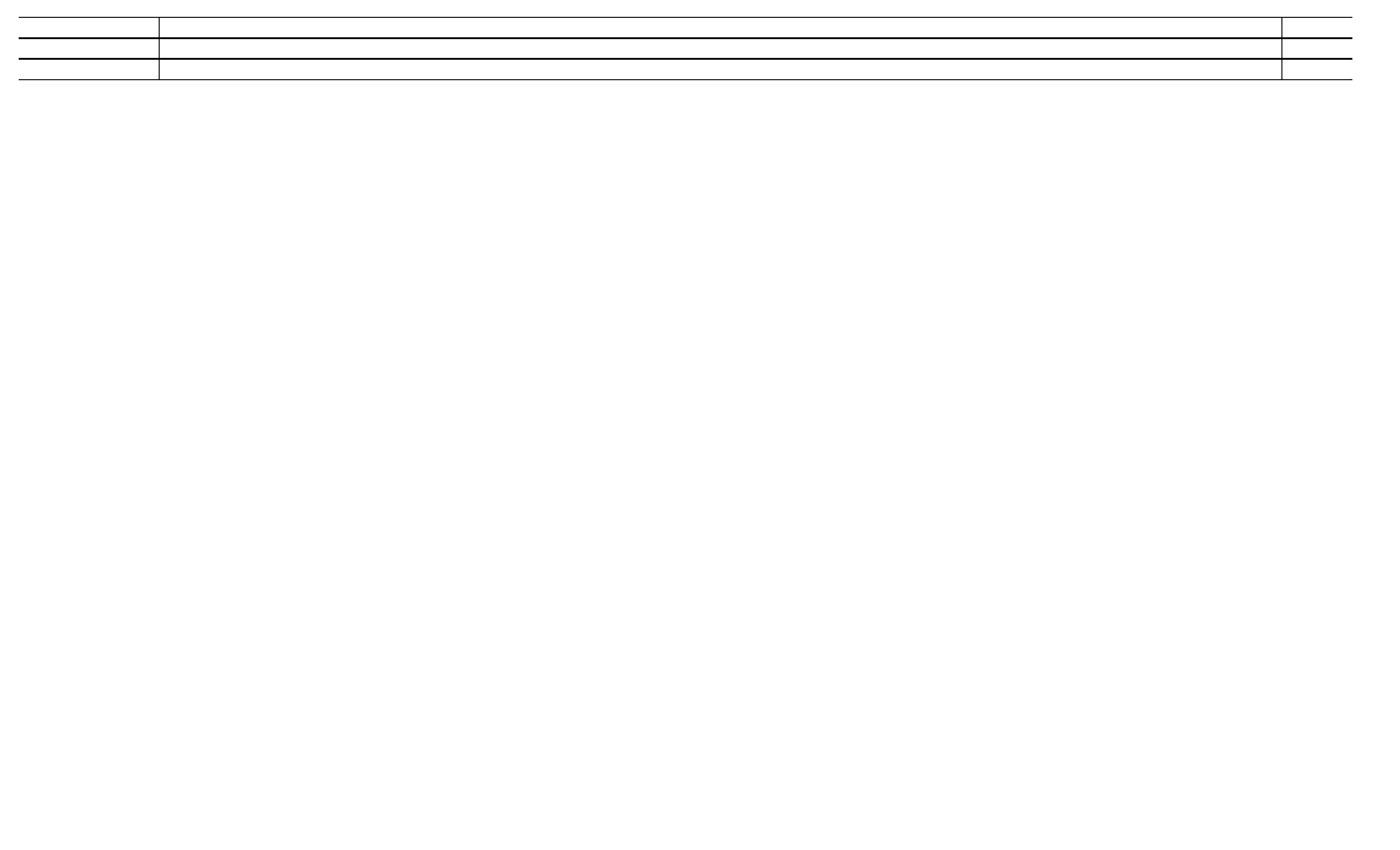| ,一个人的人都是一个人的人,而且,我们也不会不会不会。""我们,我们也不会不会不会不会不会不会。""我们,我们也不会不会不会不会。""我们,我们也不会不会不会不 |  |
|----------------------------------------------------------------------------------|--|
|                                                                                  |  |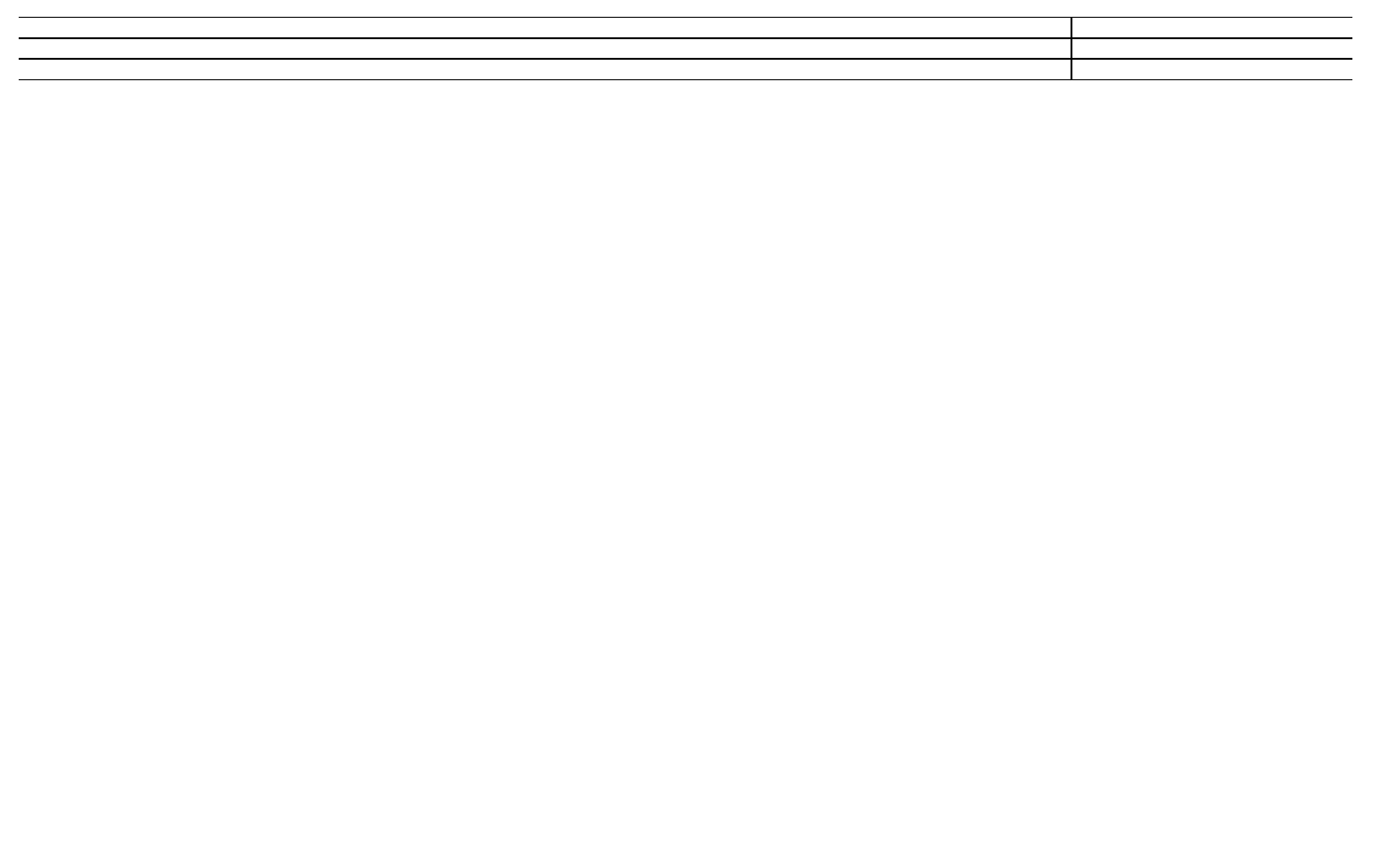| → 中国的 → 中国的 → 中国的 → 中国的 → 中国的 → 中国的 → 中国的 → 中国的 → 中国的 → 中国的 → 中国的 → 中国的 → 中国的 → 中国的 → 中国的 → 中国的 → 中国的 → 中国的 → 中国 |  |
|------------------------------------------------------------------------------------------------------------------|--|
|                                                                                                                  |  |
|                                                                                                                  |  |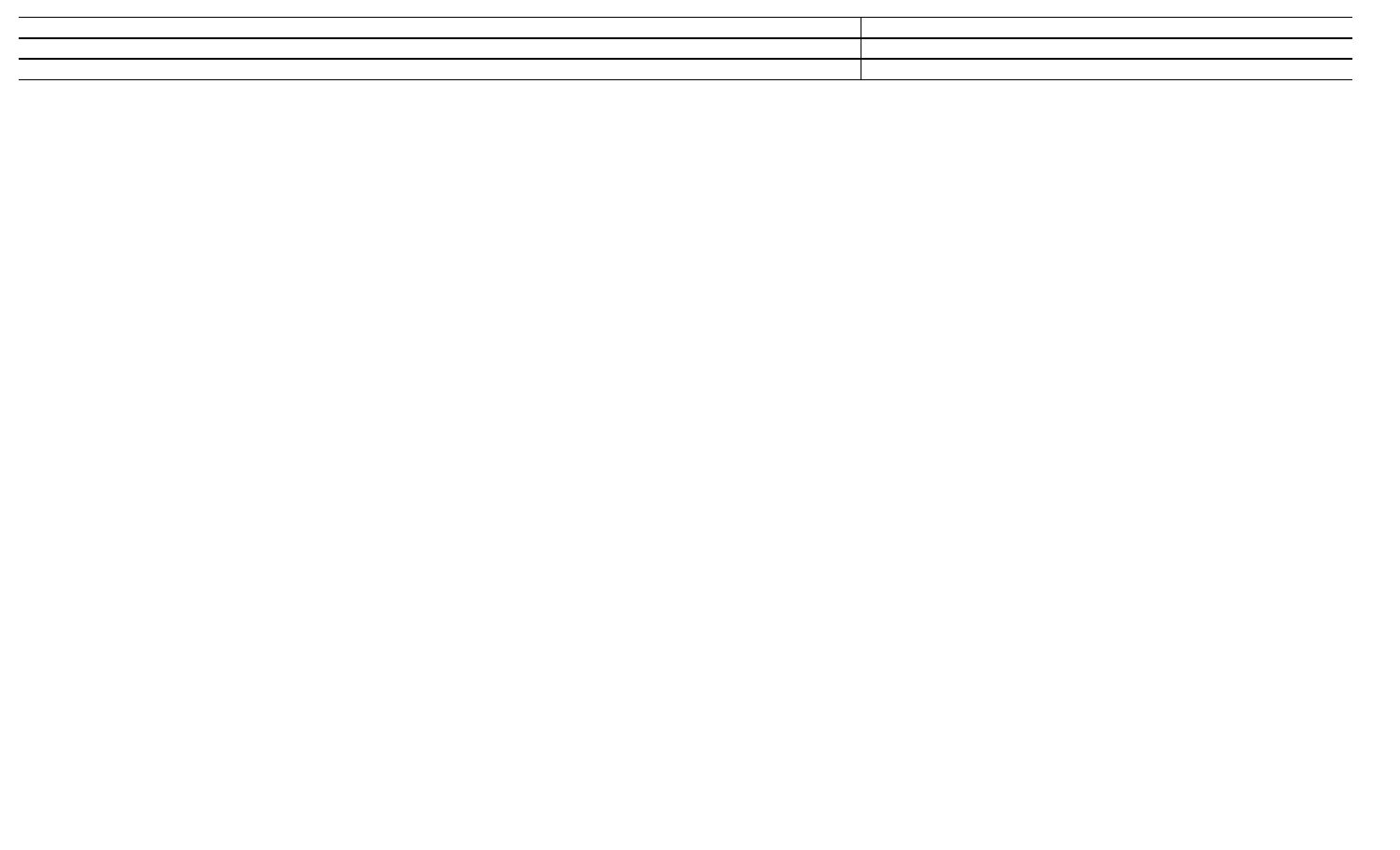| ,我们就会不会不会。""我们,我们就会不会不会不会,我们就会不会不会不会。""我们,我们就会不会不会不会。""我们,我们就会不会不会不会。""我们,我们就会不会 |                                                                                   |
|----------------------------------------------------------------------------------|-----------------------------------------------------------------------------------|
|                                                                                  | ,我们也不会不会不会。""我们的,我们也不会不会不会。""我们的,我们也不会不会不会不会。""我们的,我们也不会不会不会不会。""我们的,我们也不会不会不会不会  |
|                                                                                  | ,我们就会不会不会。""我们,我们就会不会不会,我们就会不会不会,我们就会不会不会。""我们,我们就会不会不会。""我们,我们就会不会不会不会。""我们,我们就会 |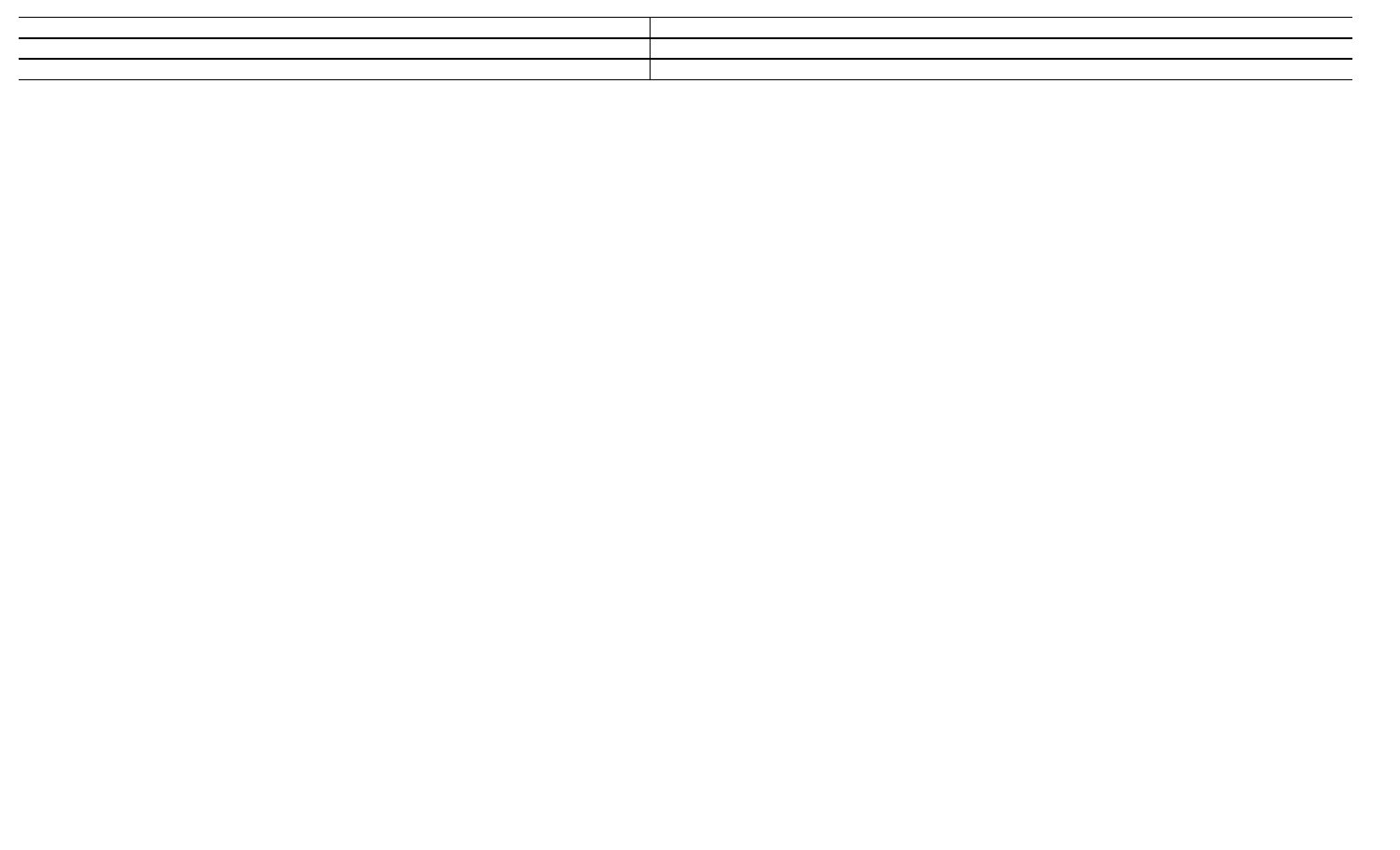| ,一个人都是一个人的人,我们就是一个人的人,我们就是一个人的人,我们就是一个人的人,我们就是一个人的人,我们就是一个人的人,我们就是一个人的人,我们就是一个人的<br>第一百一十一章 一个人的人,我们就是一个人的人,我们就是一个人的人,我们就是一个人的人,我们就是一个人的人,我们就是一个人的人,我们就是一个人的人,我们就是一个 |
|----------------------------------------------------------------------------------------------------------------------------------------------------------------------|
|                                                                                                                                                                      |
|                                                                                                                                                                      |
|                                                                                                                                                                      |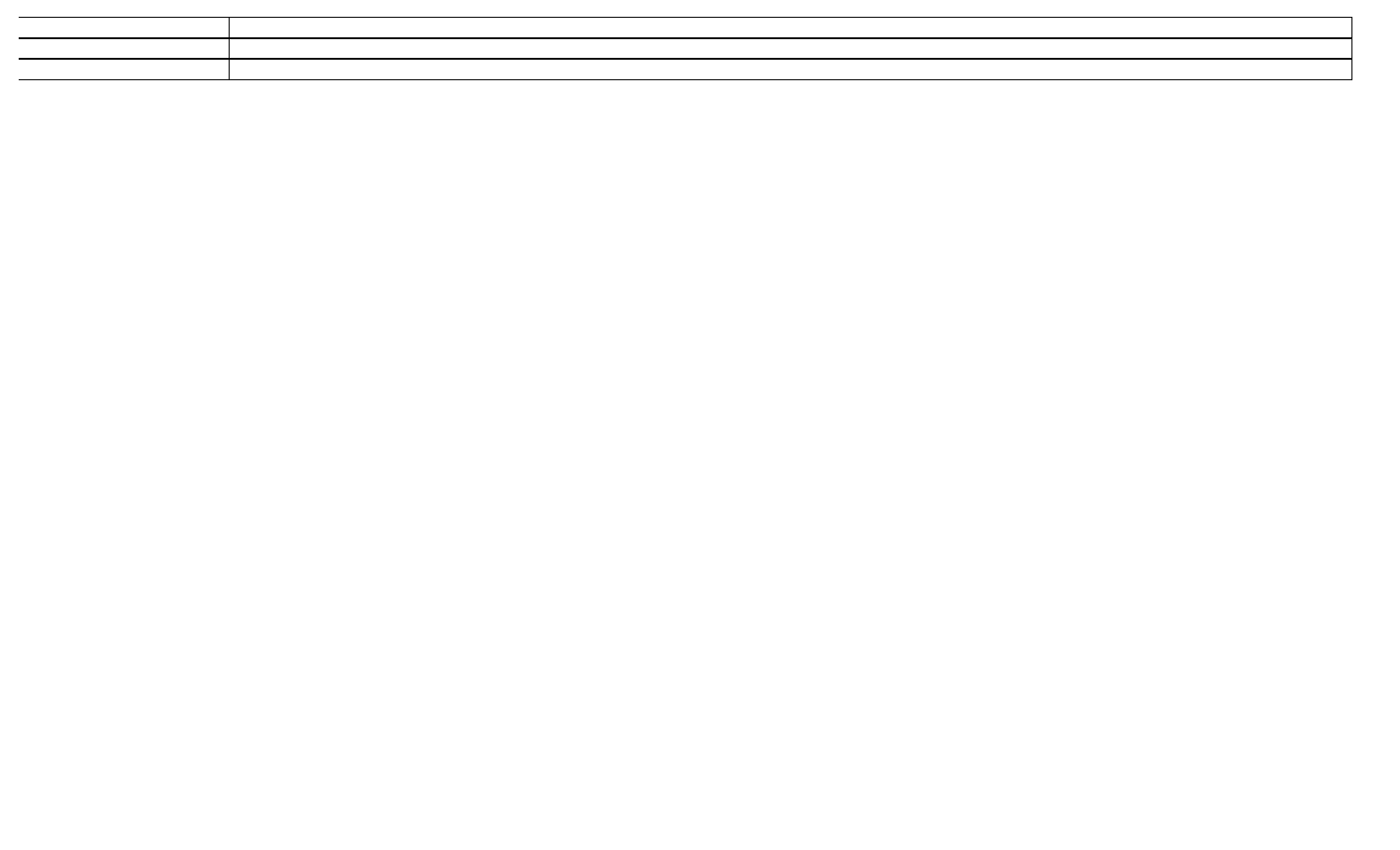| ,他们的人们就是一个人,他们的人们就是一个人,他们的人们,他们的人们就是一个人,他们的人们,他们的人们就是一个人,他们的人们,他们的人们,他们的人们,他们的人们,<br>第25章 我们的人们,他们的人们,他们的人们,他们的人们,他们的人们,他们的人们,他们的人们,他们的人们,他们的人们,他们的人们,他们的人们,他们的人们,他们的 |  |
|-----------------------------------------------------------------------------------------------------------------------------------------------------------------------|--|
| ,一个人都是一个人的人,而且,他们的人都是一个人,而且,他们的人都是一个人,而且,他们的人都是一个人,而且,他们的人都是一个人,而且,他们的人都是一个人,而且,他<br>第二百一十一章 一个人,他们的人都是一个人,他们的人都是一个人,他们的人都是一个人,他们的人都是一个人,他们的人都是一个人,他们的人都是一个人,他们的人都是一个 |  |
| ,一个人都是一个人的人,而且,他们的人都是一个人,他们的人都是一个人,他们的人都是一个人,他们的人都是一个人,他们的人都是一个人,他们的人都是一个人,他们的人都是                                                                                     |  |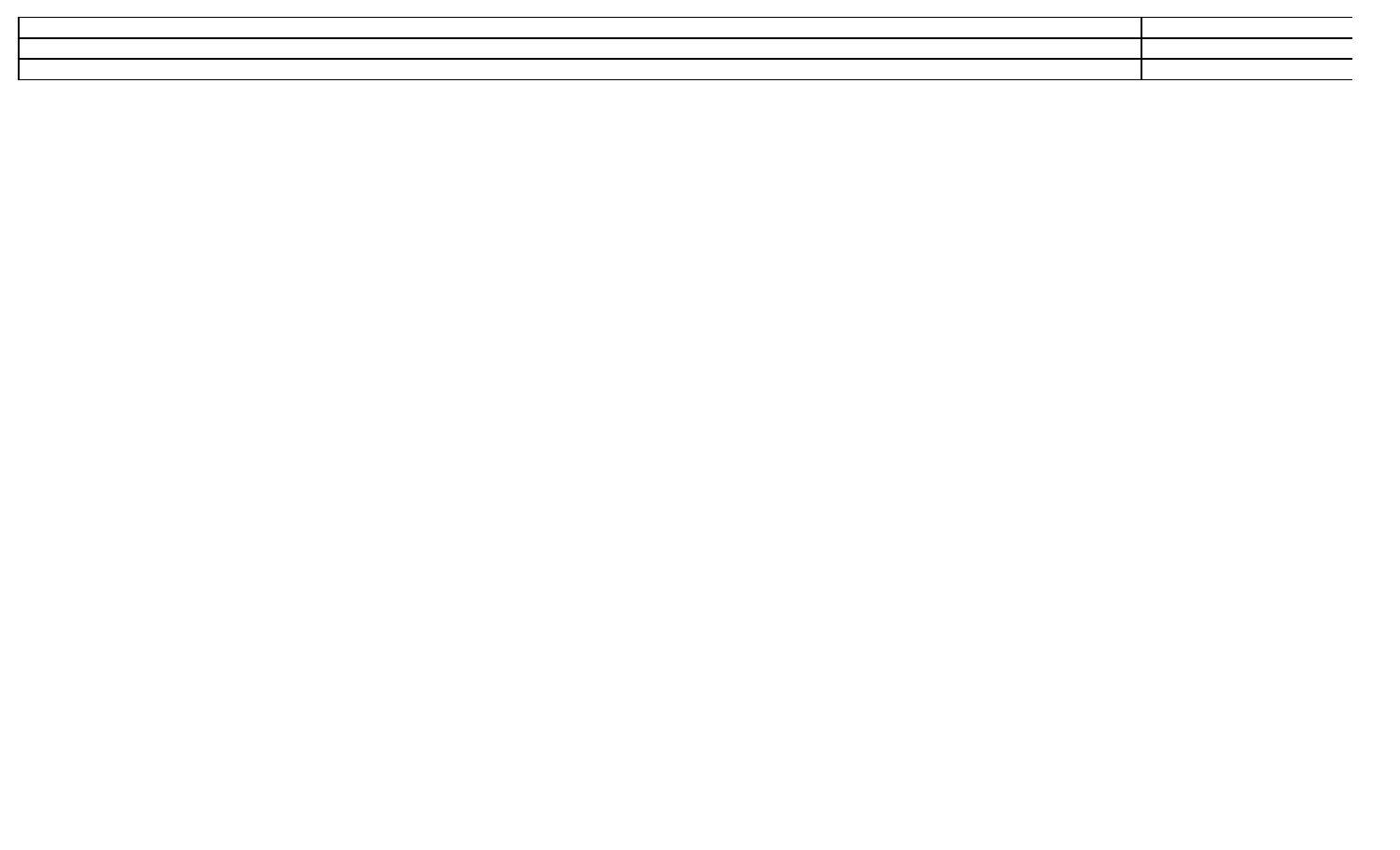| ,一个人都是一个人的人,而且,我们也不会不会不会。""我们,我们也不会不会不会不会不会不会不会不会。""我们,我们也不会不会不会不会不会不会不会不会。""我们,我<br>,他们的人们也不会不会。""我们的人们,我们也不会不会不会。""我们的人们,我们也不会不会不会。""我们的人们,我们也不会不会不会。""我们的人们,我们也不会不 |  |
|-----------------------------------------------------------------------------------------------------------------------------------------------------------------------|--|
| ,我们也不会不会不会。""我们的,我们也不会不会不会。""我们的,我们也不会不会不会不会。""我们的,我们也不会不会不会不会。""我们的,我们也不会不会不会不会                                                                                      |  |
|                                                                                                                                                                       |  |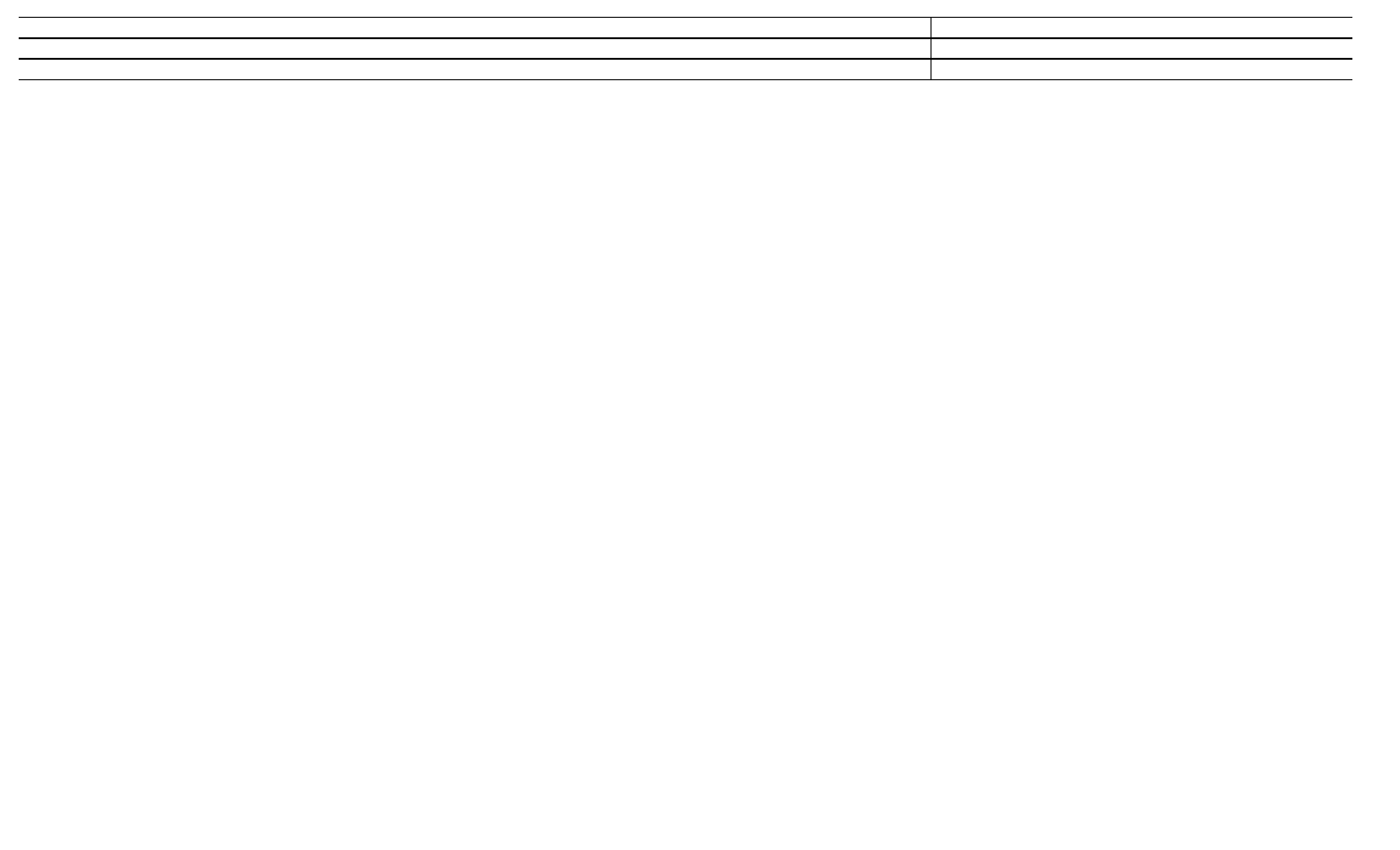| <u> 2001 - An t-An Aontaithe ann an t-Aontaithe ann an t-Aontaithe ann an t-Aontaithe ann an t-Aontaithe ann an t-</u> |
|------------------------------------------------------------------------------------------------------------------------|
|                                                                                                                        |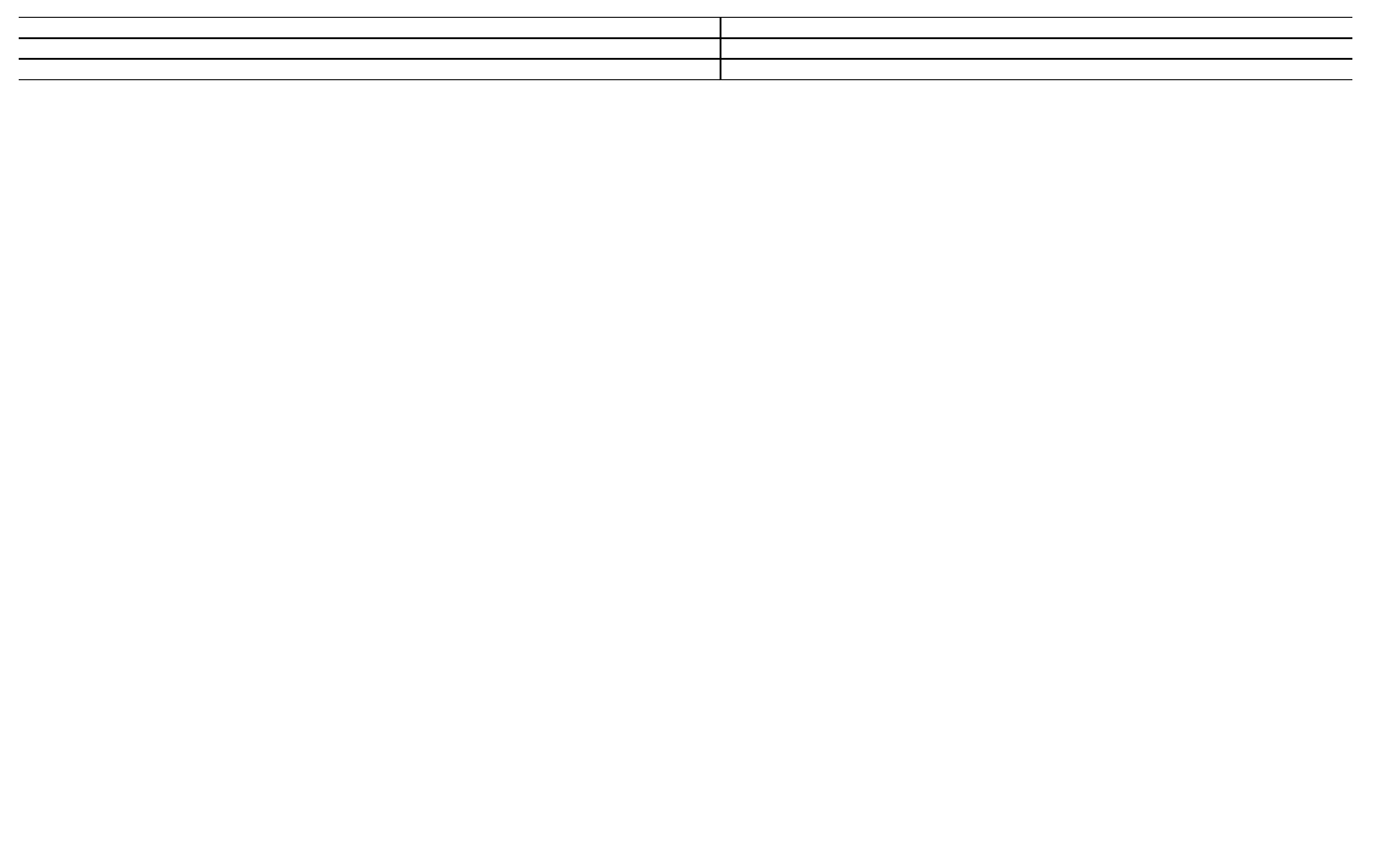| ,一个人都是一个人的人,而且,他们的人都是一个人,而且,他们的人都是一个人,而且,他们的人都是一个人,而且,他们的人都是一个人,而且,他们的人都是一个人,而且,他<br>第二十一章 一个人,他们的人都是一个人,他们的人都是一个人,他们的人都是一个人,他们的人都是一个人,他们的人都是一个人,他们的人都是一个人,他们的人都是一个人, | ,我们也不会不会。""我们的,我们也不会不会。""我们的,我们也不会不会不会。""我们的,我们也不会不会不会。""我们的,我们也不会不会不会。""我们的,我们也 |
|-----------------------------------------------------------------------------------------------------------------------------------------------------------------------|----------------------------------------------------------------------------------|
|                                                                                                                                                                       |                                                                                  |
|                                                                                                                                                                       |                                                                                  |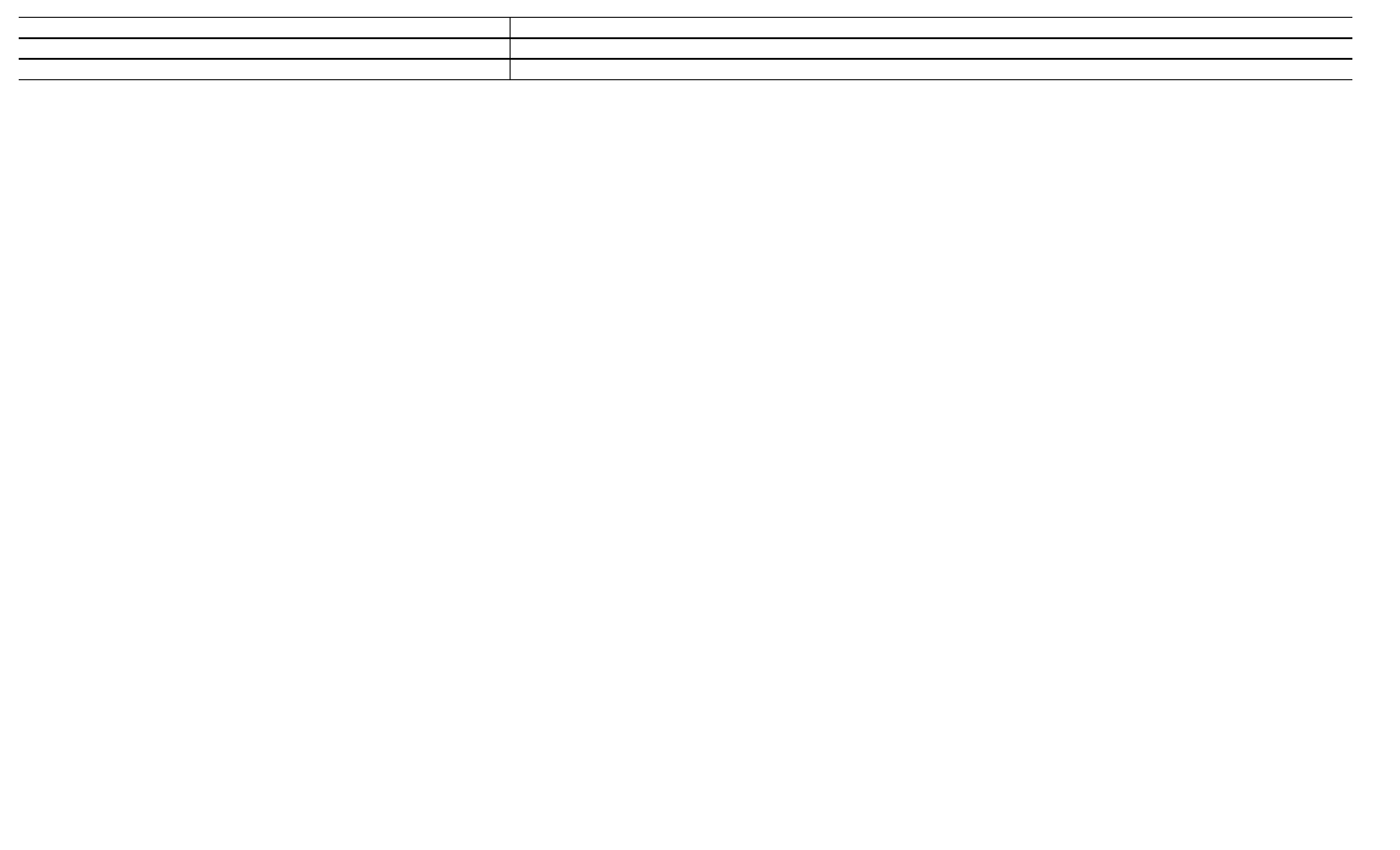| ,一个人的人都是一个人的人,而且,他们的人都是一个人的人,而且,他们的人都是一个人的人,而且,他们的人都是一个人的人,而且,他们的人都是一个人的人,而且,他们的人<br>第一百一十一章 一个人的人,他们的人都是一个人的人,他们的人都是一个人的人,他们的人都是一个人的人,他们的人都是一个人的人,他们的人都是一个人的人,他们的人都是 |
|-----------------------------------------------------------------------------------------------------------------------------------------------------------------------|
| ,一个人都是一个人的人,而且,他们的人都是一个人,而且,他们的人都是一个人,而且,他们的人都是一个人,而且,他们的人都是一个人,而且,他们的人都是一个人,而且,他<br>第二十一章 一个人,他们的人都是一个人,他们的人都是一个人,他们的人都是一个人,他们的人都是一个人,他们的人都是一个人,他们的人都是一个人,他们的人都是一个人, |
|                                                                                                                                                                       |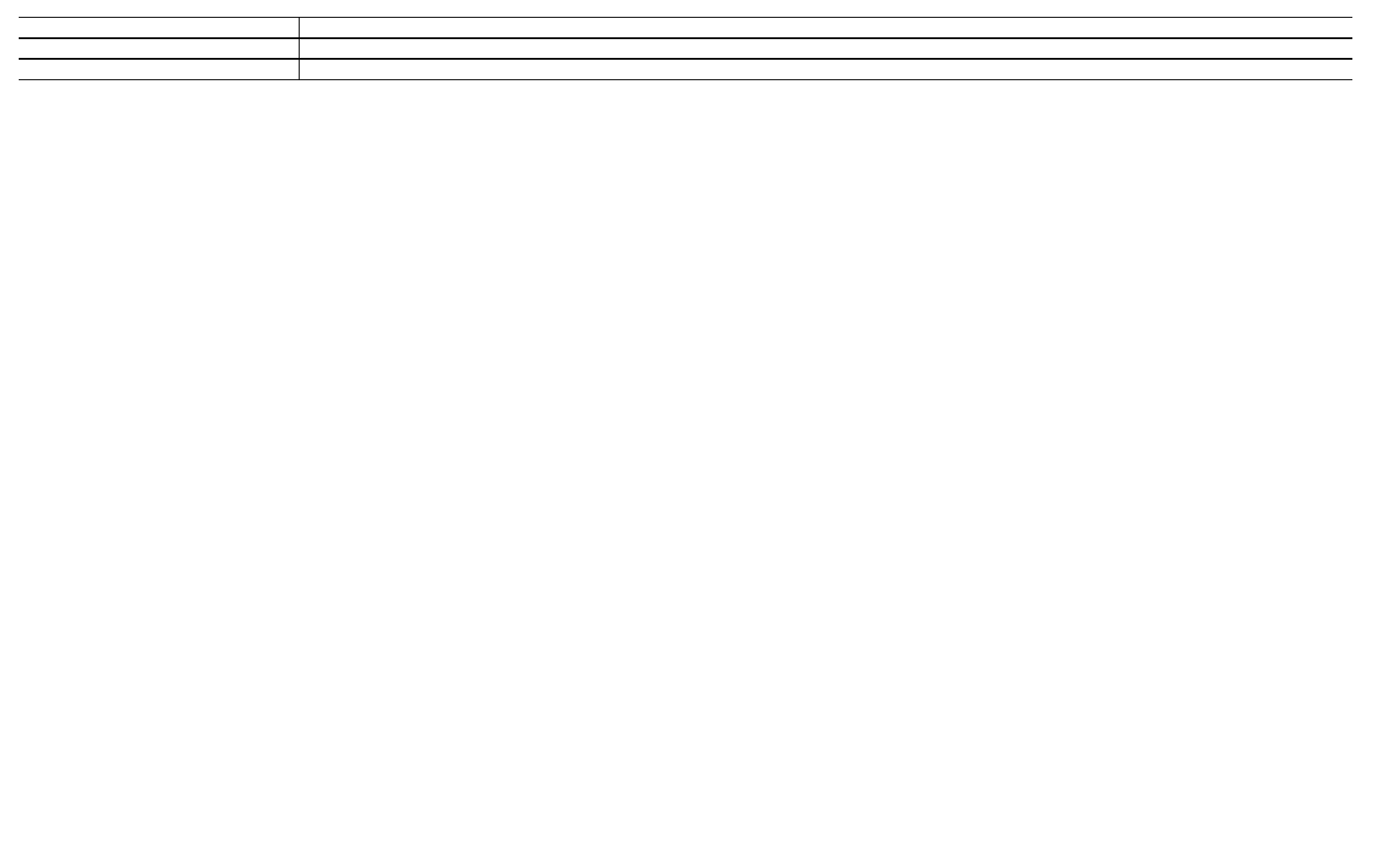| <u>та на представљен под податковата на представљен податковата на представљен податковата на представљен податк</u> |  |
|----------------------------------------------------------------------------------------------------------------------|--|
|                                                                                                                      |  |
| ,一个人都是一个人的人,一个人都是一个人的人,一个人都是一个人的人,一个人都是一个人的人,一个人都是一个人的人,一个人都是一个人的人,一个人都是一个人的人,一个人                                    |  |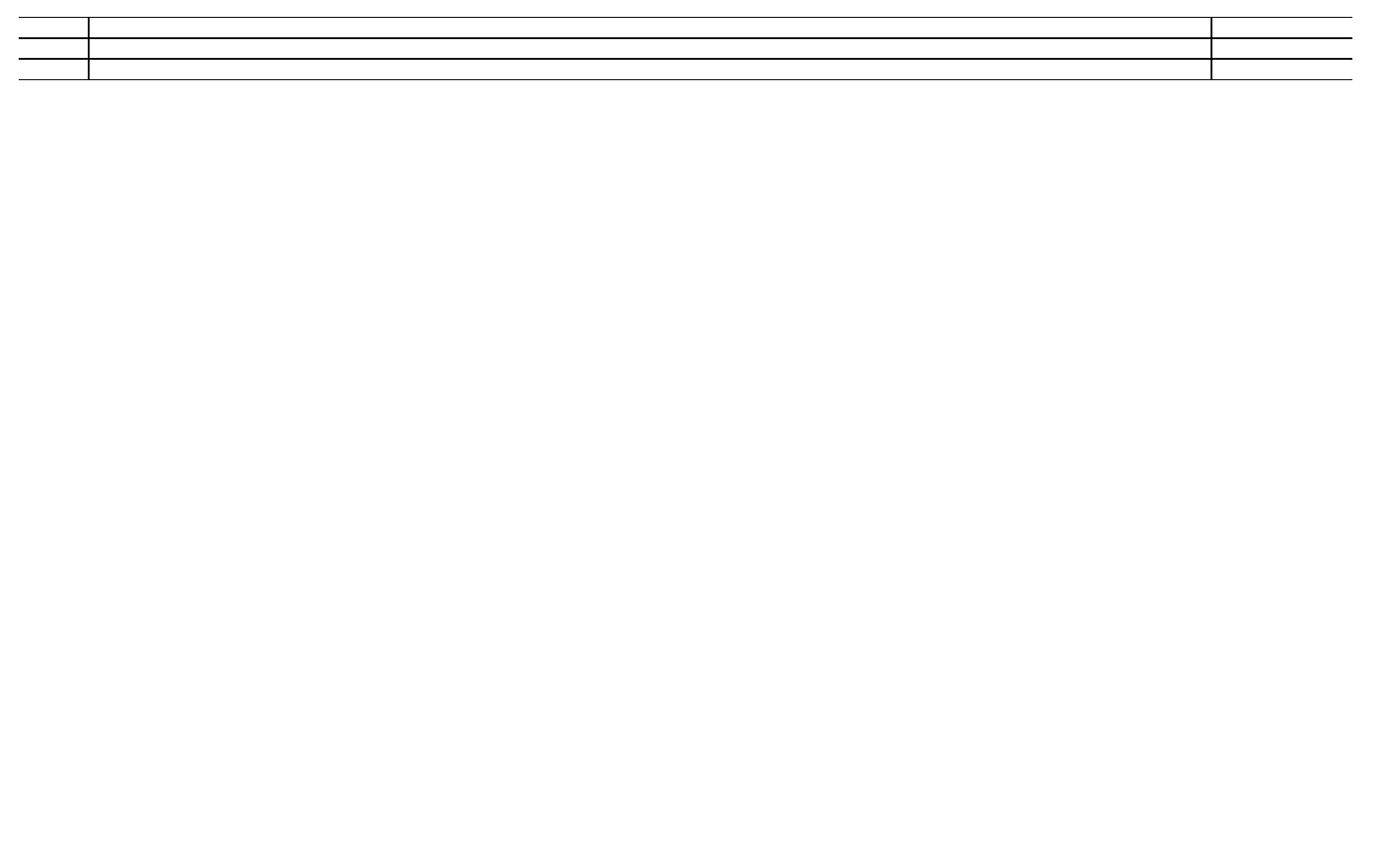| ,一个人都是一个人的人,一个人都是一个人的人,一个人都是一个人的人,一个人都是一个人的人,一个人都是一个人的人,一个人都是一个人的人,一个人都是一个人的人,一个人<br>→ South State State State State State State State State State State State State State State State State State State State State State State State State State State State State State State State State State State State St |  |
|-------------------------------------------------------------------------------------------------------------------------------------------------------------------------------------------------------------------------------------------------------------------------------------------------------------------|--|
| ,一个人的人都是一个人的人,而且,他们的人都是不是一个人的人,而且,他们的人都是不是一个人的人,而且,他们的人都是不是一个人的人,而且,他们的人都是不是一个人的<br>第一百一十一章 一个人的人,他们的人都是不是一个人的人,他们的人都是不是一个人的人,他们的人都是不是一个人的人,他们的人都是不是一个人的人,他们的人都是不是一个                                                                                                                                              |  |
| ,我们也不会不会不会。""我们的,我们也不会不会不会。""我们的,我们也不会不会不会不会。""我们的,我们也不会不会不会不会。""我们的,我们也不会不会不会不会<br>第二百一章 第二百一章 第二百一章 第二百一章 第二百一章 第二百一章 第二百一章 第二百一章 第二百一章 第二百一章 第二百一章 第二百一章 第二百一章 第二                                                                                                                                              |  |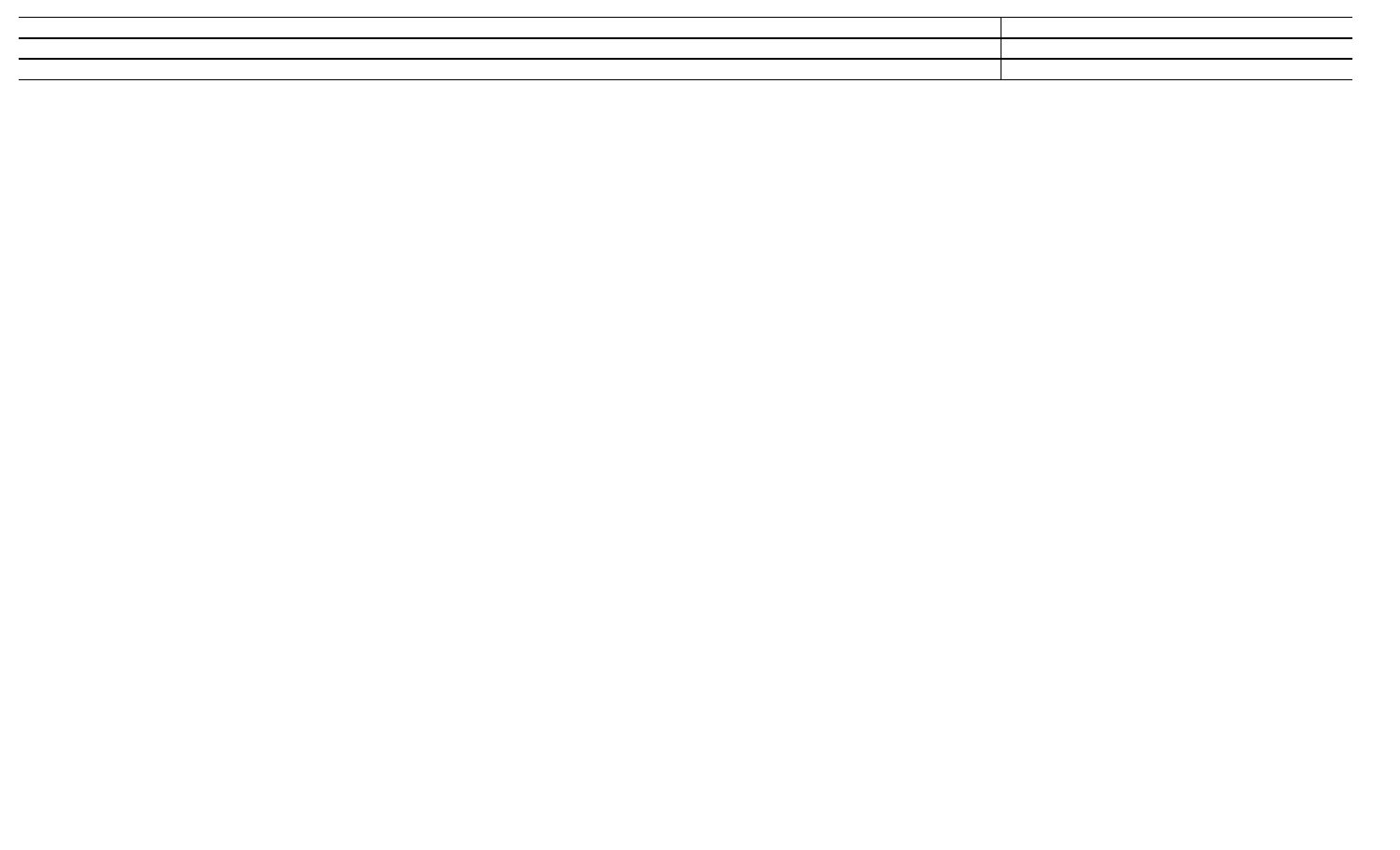| ,一个人都是一个人的人,而且,他们的人都是一个人,而且,他们的人都是一个人,而且,他们的人都是一个人,而且,他们的人都是一个人,而且,他们的人都是一个人,而且,他<br>第二十二章 第二十二章 第二十二章 第二十二章 第二十二章 第二十二章 第二十二章 第二十二章 第二十二章 第二十二章 第二十二章 第二十二章 第二十二章 第二十 |  |
|------------------------------------------------------------------------------------------------------------------------------------------------------------------------|--|
|                                                                                                                                                                        |  |
| ,一个人的人都是一个人的人,而且,他们的人都是一个人的人,而且,他们的人都是一个人的人,而且,他们的人都是一个人的人,而且,他们的人都是一个人的人,而且,他们的人                                                                                      |  |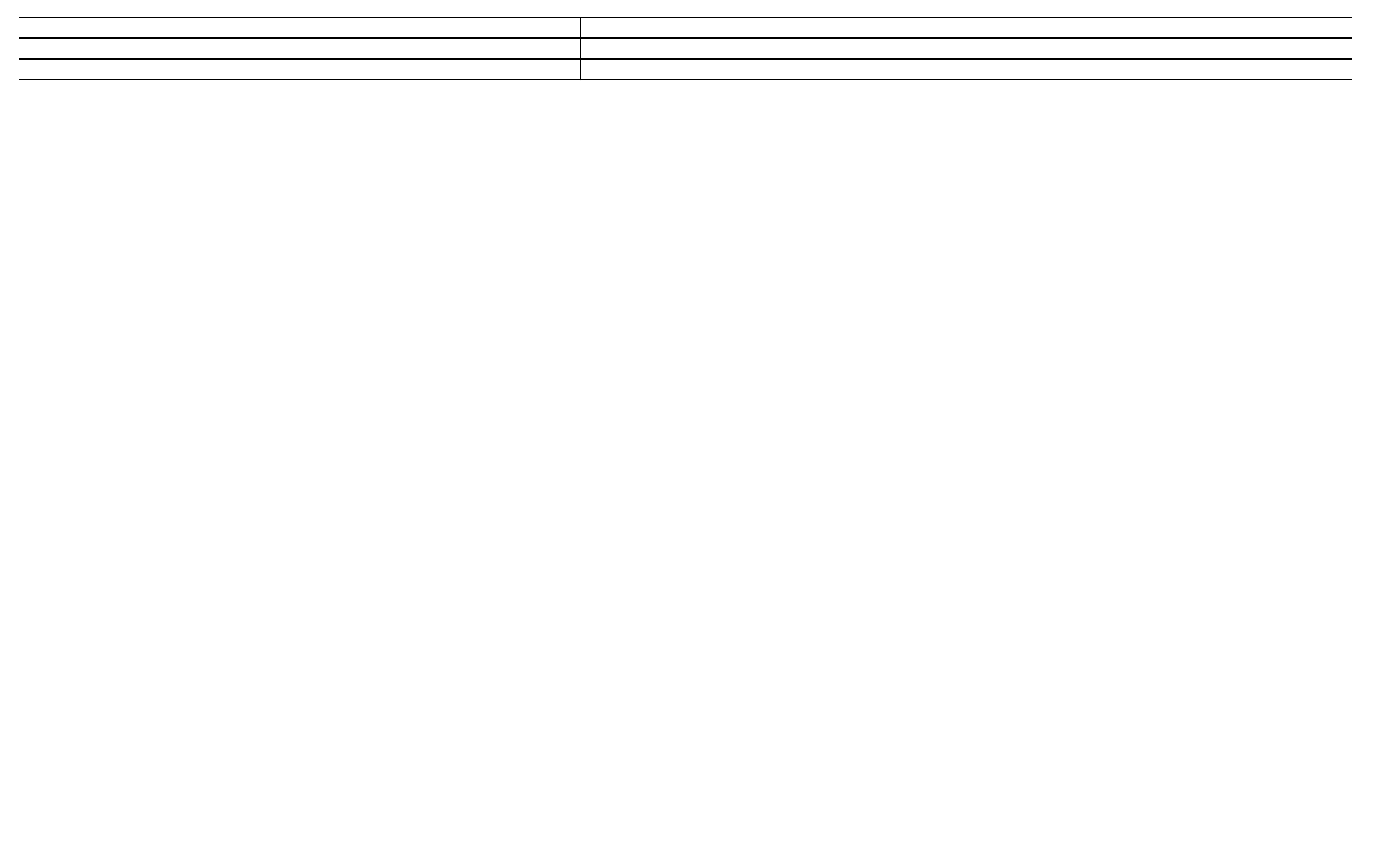| ,我们就会不会不会。""我们,我们也不会不会不会。""我们,我们也不会不会不会不会不会不会。""我们,我们也不会不会不会不会。""我们,我们也不会不会不会不会不  |
|-----------------------------------------------------------------------------------|
| ,一个人都是一个人的人,一个人都是一个人的人,一个人都是一个人的人,一个人都是一个人的人,一个人都是一个人的人,一个人都是一个人的人,一个人都是一个人的人,一个人 |
|                                                                                   |
| ,一个人都是一个人的人,而且,我们也不会不会不会。""我们,我们也不会不会不会不会。""我们,我们也不会不会不会不会。""我们,我们也不会不会不会不会。""我们, |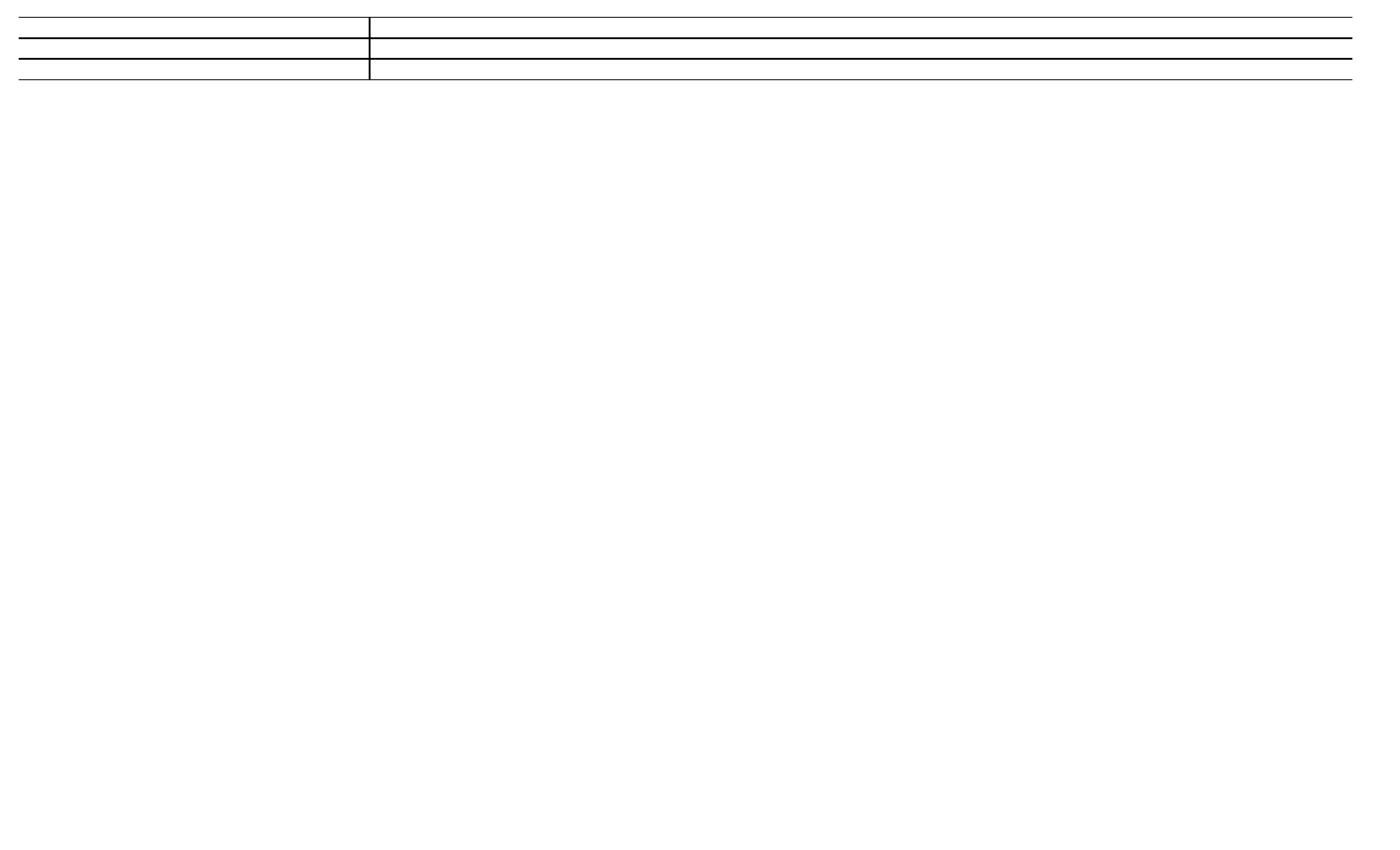| ,一个人都是一个人的人,一个人都是一个人的人,一个人都是一个人的人,一个人都是一个人的人,一个人都是一个人的人,一个人都是一个人的人,一个人都是一个人的人,一个人<br>第二十一章 一个人的人,一个人的人都是一个人的人,一个人的人都是一个人的人,一个人的人都是一个人的人,一个人的人都是一个人的人,一个人的人都是一个人的人,一个人<br>,一个人都是一个人的人,一个人都是一个人的人,一个人都是一个人的人,一个人都是一个人的人,一个人都是一个人的人,一个人都是一个人的人,一个人都是一个人的人,一个人<br>第二十一章 一个人的人,一个人的人都是一个人的人,一个人的人都是一个人的人,一个人的人都是一个人的人,一个人的人都是一个人的人,一个人的人都是一个人的人,一个人 |  |
|------------------------------------------------------------------------------------------------------------------------------------------------------------------------------------------------------------------------------------------------------------------------------------------------------------------------------------------------|--|
| ,一个人的人都是一个人的人,而且,他们的人都是一个人的人,而且,他们的人都是一个人的人,而且,他们的人都是一个人的人,而且,他们的人都是一个人的人,而且,他们的<br>第一百一十一章 一个人的人,他们的人都是一个人的人,他们的人都是一个人的人,他们的人都是一个人的人,他们的人都是一个人的人,他们的人都是一个人的人,他们的人都是                                                                                                                                                                           |  |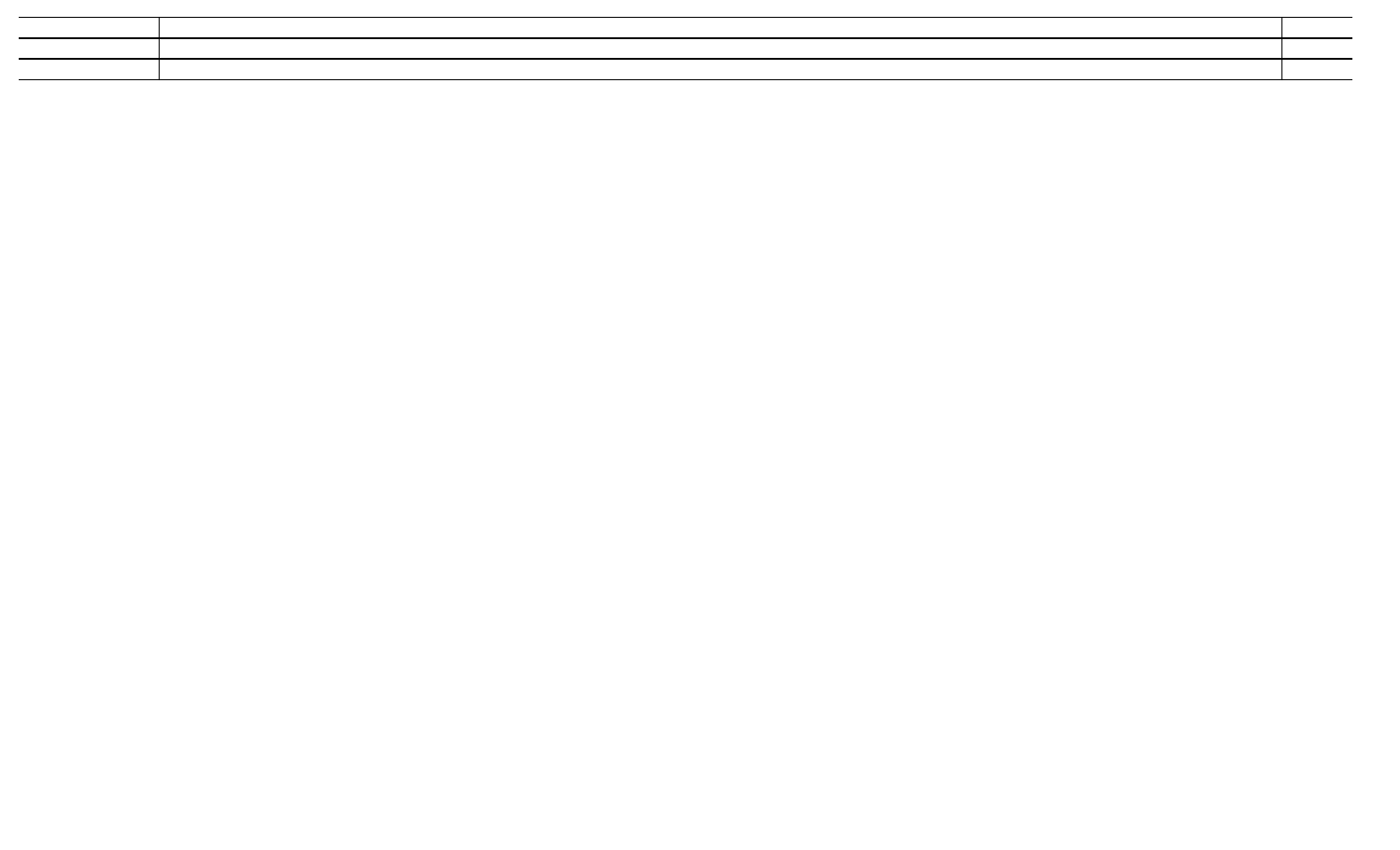| ,我们也不会不会不会。""我们的,我们也不会不会不会。""我们的,我们也不会不会不会不会不会。""我们的,我们也不会不会不会不会。""我们的,我们也不会不会不会  |  |
|-----------------------------------------------------------------------------------|--|
| ,一个人的人都是一个人的人,而且,他们的人都是一个人的人,而且,他们的人都是一个人的人,而且,他们的人都是一个人的人,而且,他们的人都是一个人的人,而且,他们的人 |  |
|                                                                                   |  |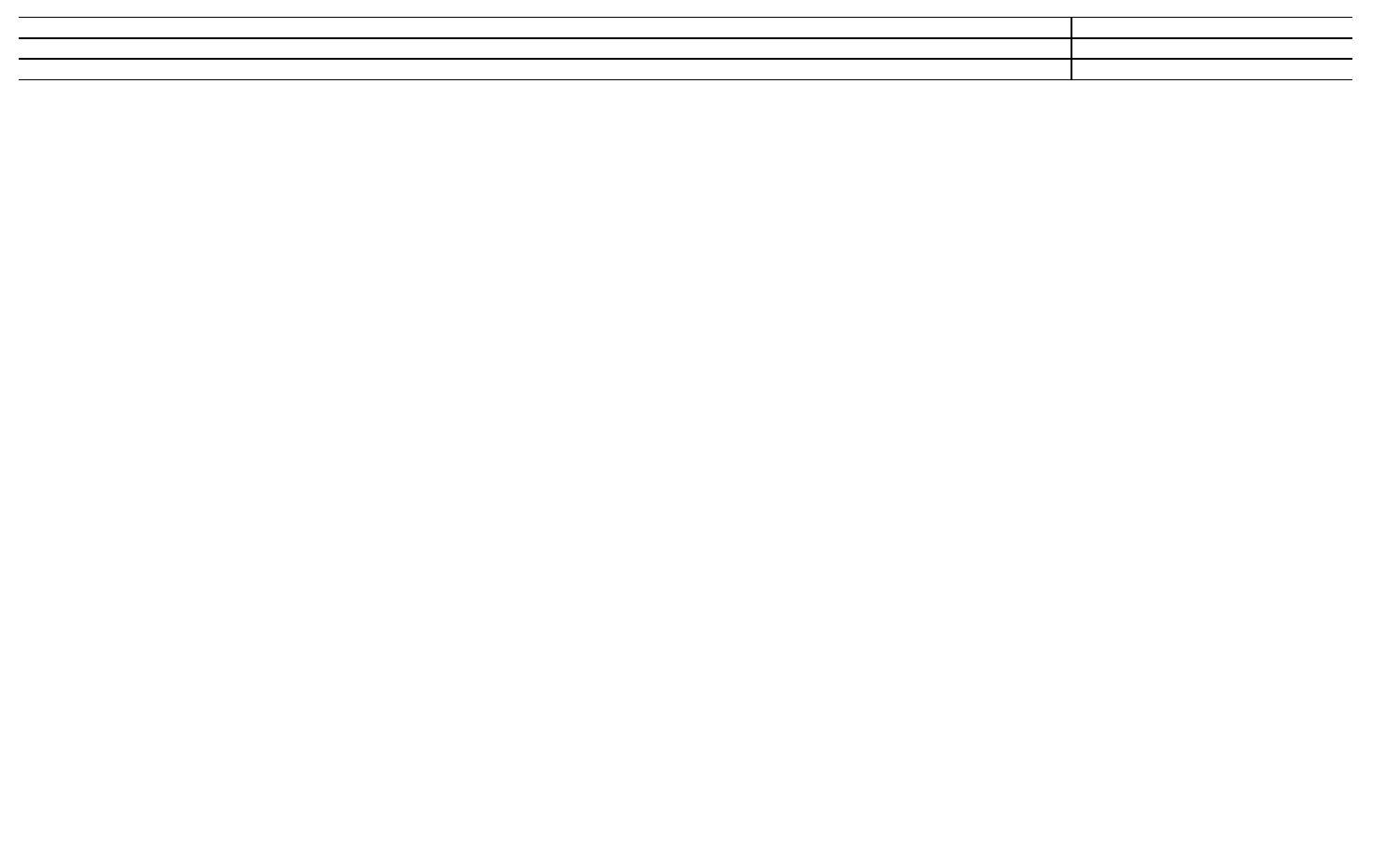| → 中国的 → 中国的 → 中国的 → 中国的 → 中国的 → 中国的 → 中国的 → 中国的 → 中国的 → 中国的 → 中国的 → 中国的 → 中国的 → 中国的 → 中国的 → 中国的 → 中国的 → 中国的 → 中国 |  |
|------------------------------------------------------------------------------------------------------------------|--|
|                                                                                                                  |  |
|                                                                                                                  |  |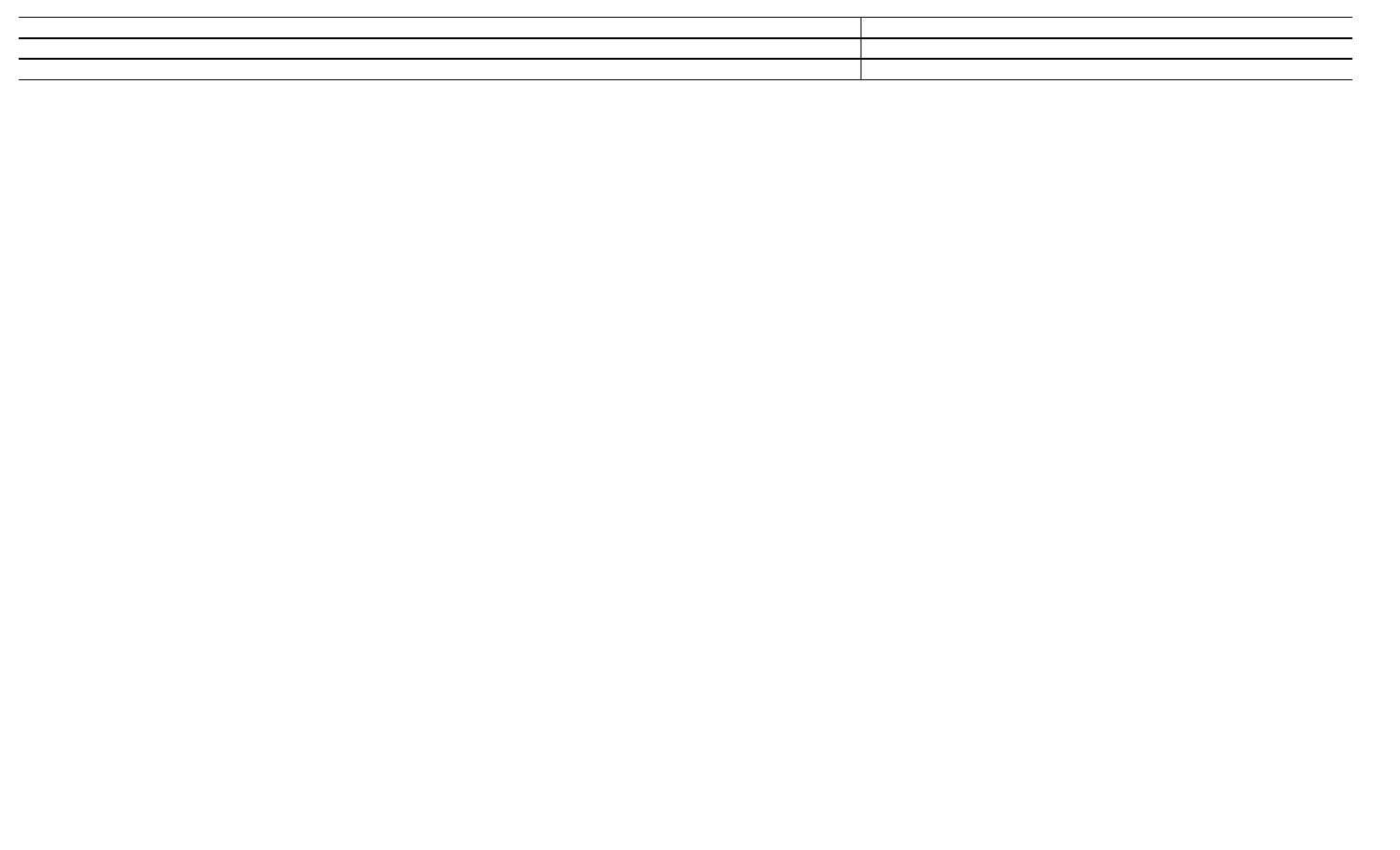| ,我们就会不会不会。""我们,我们就会不会不会不会,我们就会不会不会不会。""我们,我们就会不会不会不会。""我们,我们就会不会不会不会。""我们,我们就会不会 |                                                                                   |
|----------------------------------------------------------------------------------|-----------------------------------------------------------------------------------|
|                                                                                  | ,我们也不会不会不会。""我们的,我们也不会不会不会。""我们的,我们也不会不会不会不会。""我们的,我们也不会不会不会不会。""我们的,我们也不会不会不会不会  |
|                                                                                  | ,我们就会不会不会。""我们,我们就会不会不会,我们就会不会不会,我们就会不会不会。""我们,我们就会不会不会。""我们,我们就会不会不会不会。""我们,我们就会 |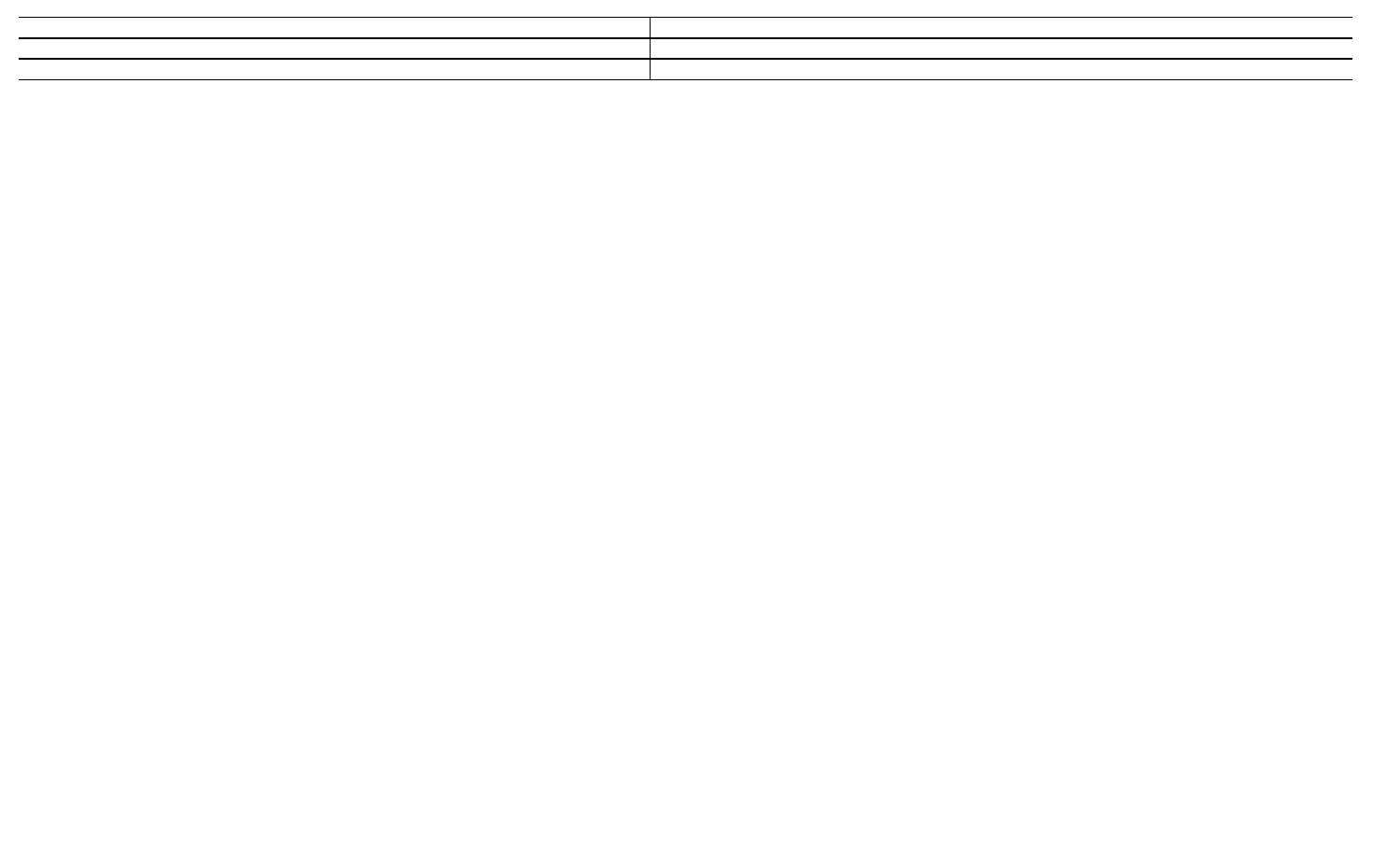| ,他们的人们就会在这里,他们的人们就会在这里,他们的人们就会在这里,他们的人们就会在这里,他们的人们就会在这里,他们的人们就会在这里,他们的人们就会在这里,他们<br>第251章 我们的人们的人们,我们的人们的人们的人们,我们的人们的人们的人们,我们的人们的人们的人们,我们的人们的人们的人们,我们的人们的人们的人们,我们的人们 |
|----------------------------------------------------------------------------------------------------------------------------------------------------------------------|
|                                                                                                                                                                      |
|                                                                                                                                                                      |
|                                                                                                                                                                      |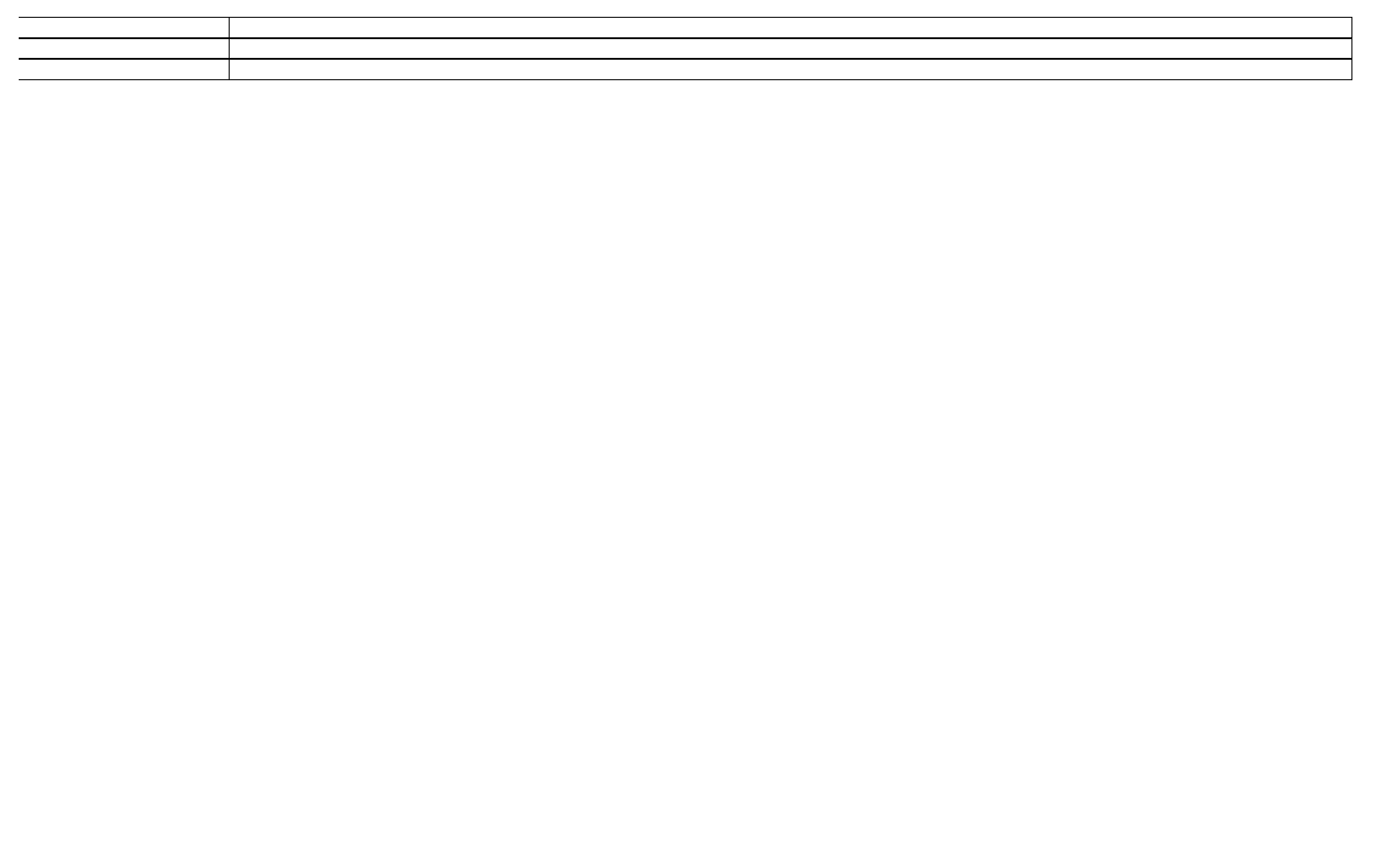| ,他们的人们就是一个人,他们的人们就是一个人,他们的人们,他们的人们就是一个人,他们的人们,他们的人们就是一个人,他们的人们,他们的人们,他们的人们,他们的人们,<br>第25章 我们的人们,他们的人们,他们的人们,他们的人们,他们的人们,他们的人们,他们的人们,他们的人们,他们的人们,他们的人们,他们的人们,他们的人们,他们的 |  |
|-----------------------------------------------------------------------------------------------------------------------------------------------------------------------|--|
| ,一个人都是一个人的人,而且,他们的人都是一个人,而且,他们的人都是一个人,而且,他们的人都是一个人,而且,他们的人都是一个人,而且,他们的人都是一个人,而且,他<br>第二百一十一章 一个人,他们的人都是一个人,他们的人都是一个人,他们的人都是一个人,他们的人都是一个人,他们的人都是一个人,他们的人都是一个人,他们的人都是一个 |  |
| ,一个人都是一个人的人,而且,他们的人都是一个人,他们的人都是一个人,他们的人都是一个人,他们的人都是一个人,他们的人都是一个人,他们的人都是一个人,他们的人都是                                                                                     |  |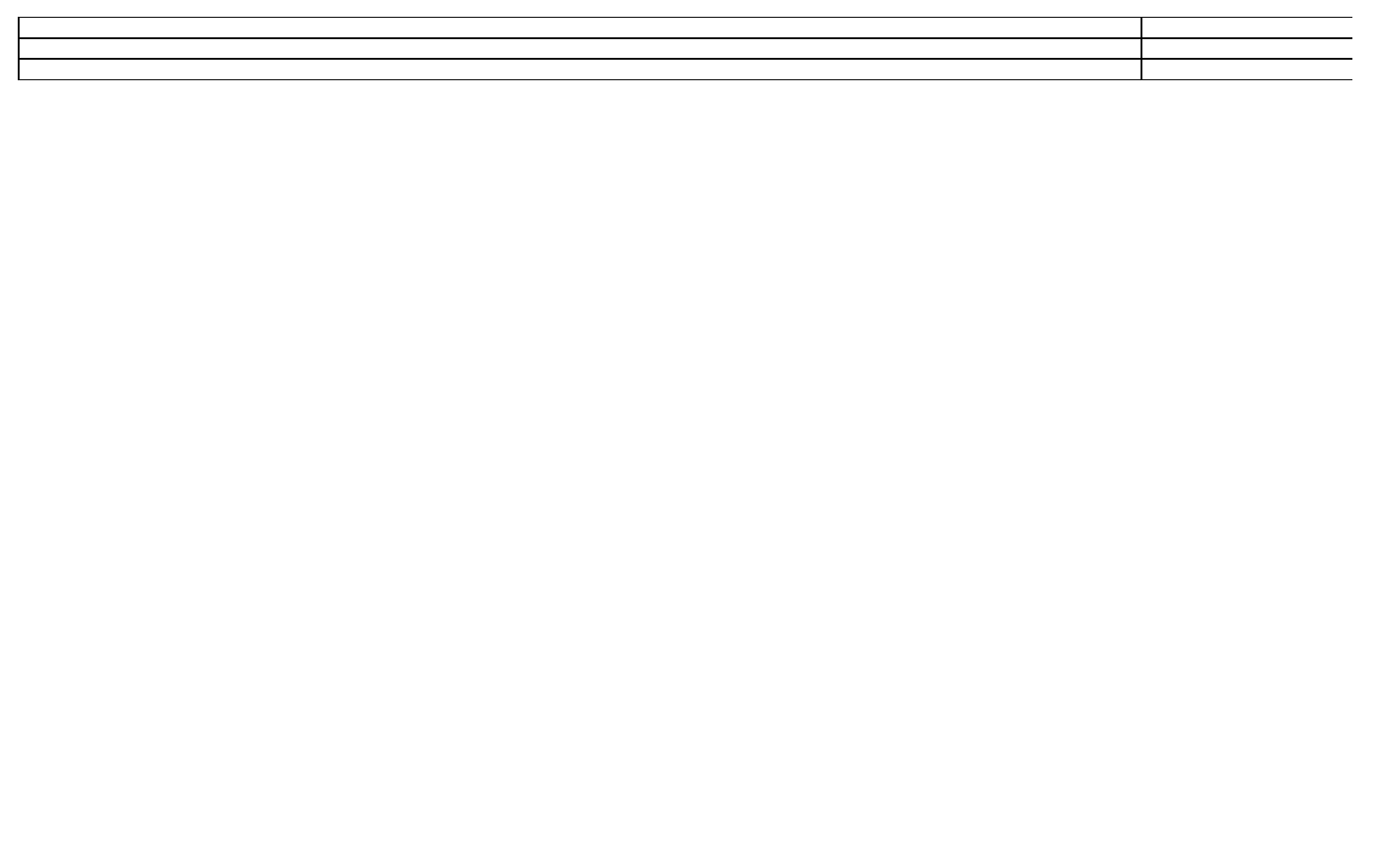| ,一个人都是一个人的人,而且,我们也不会不会不会。""我们,我们也不会不会不会不会不会不会不会不会。""我们,我们也不会不会不会不会不会不会不会不会。""我们,我<br>,他们的人们也不会不会。""我们的人们,我们也不会不会不会。""我们的人们,我们也不会不会不会。""我们的人们,我们也不会不会不会。""我们的人们,我们也不会不 |  |
|-----------------------------------------------------------------------------------------------------------------------------------------------------------------------|--|
| ,我们也不会不会不会。""我们的,我们也不会不会不会。""我们的,我们也不会不会不会不会。""我们的,我们也不会不会不会不会。""我们的,我们也不会不会不会不会                                                                                      |  |
|                                                                                                                                                                       |  |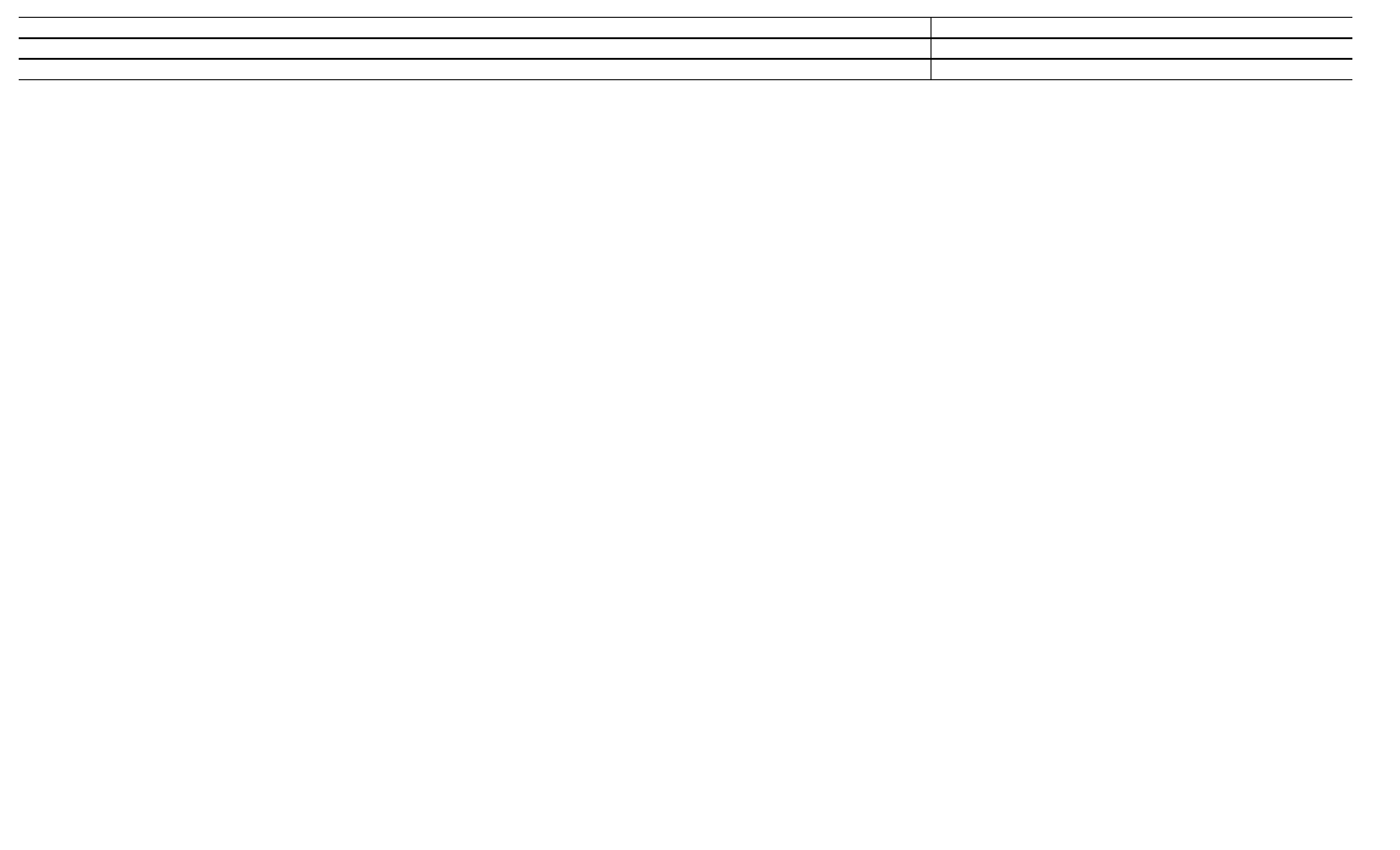| <u> 1980 - Ann an t-Aontaithe ann an t-Aontaithe ann an t-Aontaithe ann an t-Aontaithe ann an t-Aontaithe ann an t-</u> |
|-------------------------------------------------------------------------------------------------------------------------|
|                                                                                                                         |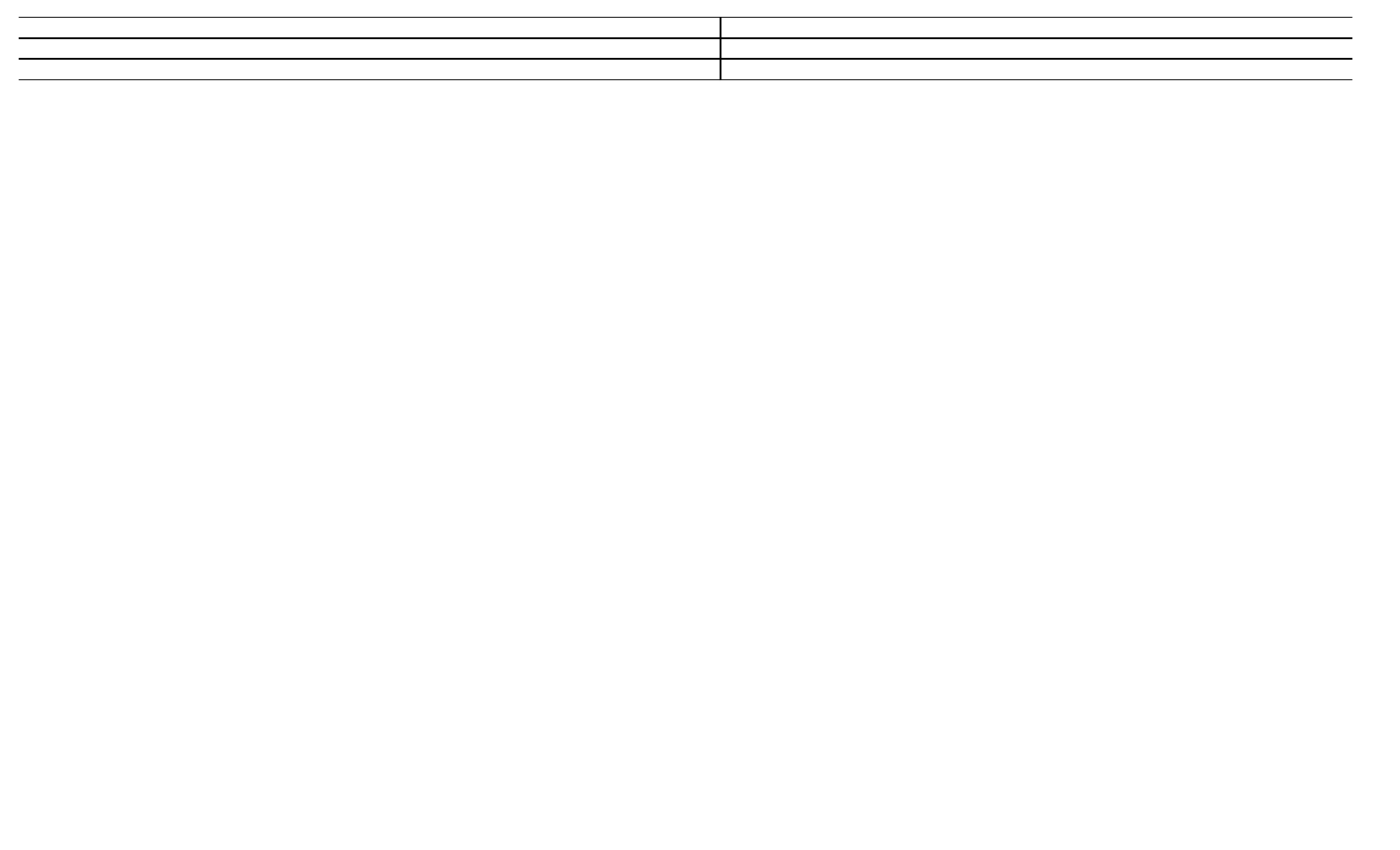| ,一个人都是一个人的人,而且,他们的人都是一个人,而且,他们的人都是一个人,而且,他们的人都是一个人,而且,他们的人都是一个人,而且,他们的人都是一个人,而且,他<br>第二十一章 一个人,他们的人都是一个人,他们的人都是一个人,他们的人都是一个人,他们的人都是一个人,他们的人都是一个人,他们的人都是一个人,他们的人都是一个人, | ,我们也不会不会。""我们的,我们也不会不会。""我们的,我们也不会不会不会。""我们的,我们也不会不会不会。""我们的,我们也不会不会不会。""我们的,我们也 |
|-----------------------------------------------------------------------------------------------------------------------------------------------------------------------|----------------------------------------------------------------------------------|
|                                                                                                                                                                       |                                                                                  |
|                                                                                                                                                                       |                                                                                  |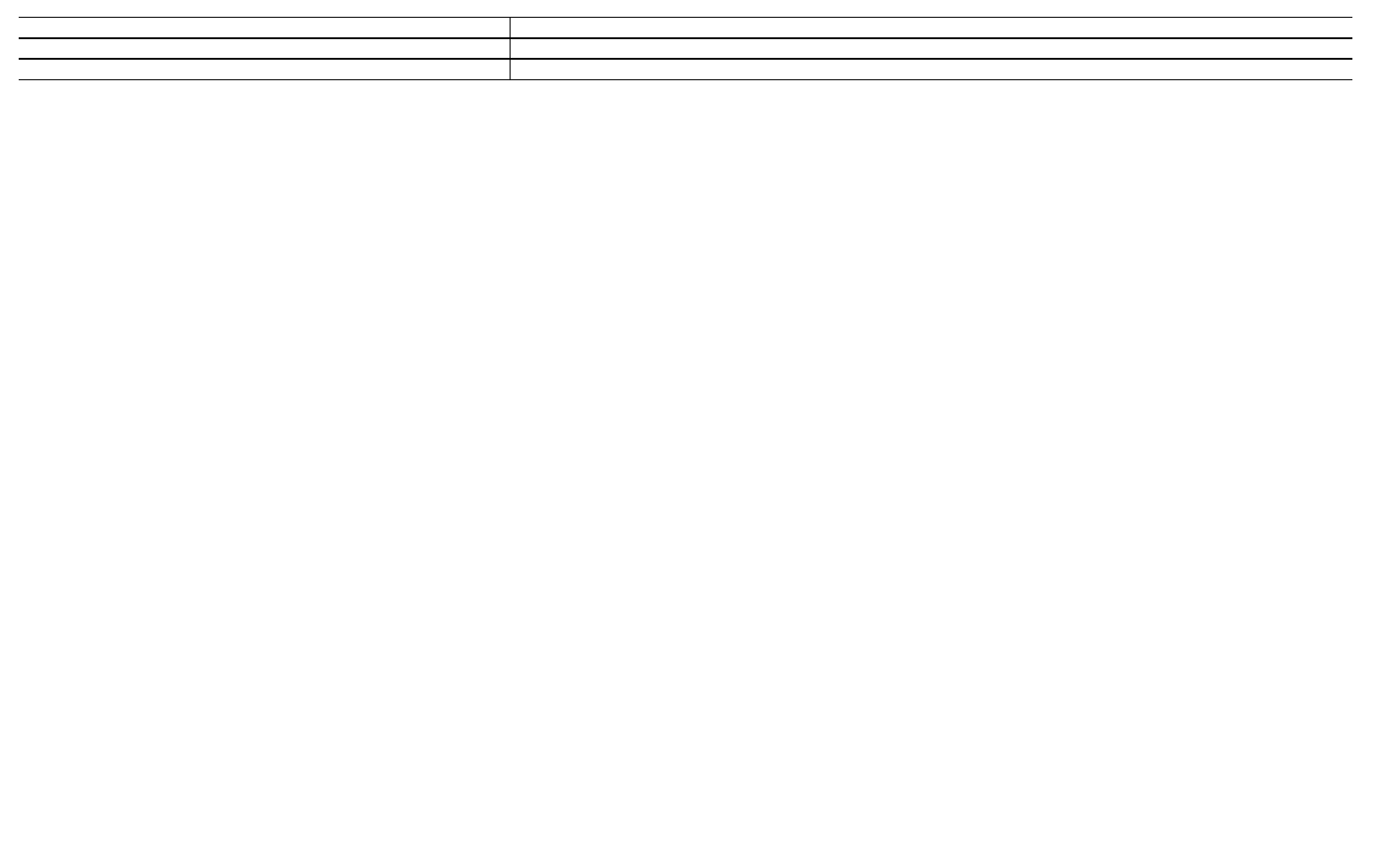| ,一个人的人都是一个人的人,而且,他们的人都是一个人的人,而且,他们的人都是一个人的人,而且,他们的人都是一个人的人,而且,他们的人都是一个人的人,而且,他们的人<br>第一百一十一章 一个人的人,他们的人都是一个人的人,他们的人都是一个人的人,他们的人都是一个人的人,他们的人都是一个人的人,他们的人都是一个人的人,他们的人都是<br>,我们就会不会不会。""我们,我们就会不会不会不会。""我们,我们就会不会不会不会不会不会。""我们,我们就会不会不会不会不会。""我们,我们就会不会不会不会不 |
|-----------------------------------------------------------------------------------------------------------------------------------------------------------------------------------------------------------------------------------------------------------|
| ,一个人都是一个人的人,而且,他们的人都是一个人,而且,他们的人都是一个人,而且,他们的人都是一个人,而且,他们的人都是一个人,而且,他们的人都是一个人,而且,他<br>第二十一章 一个人,他们的人都是一个人,他们的人都是一个人,他们的人都是一个人,他们的人都是一个人,他们的人都是一个人,他们的人都是一个人,他们的人都是一个人,                                                                                     |
|                                                                                                                                                                                                                                                           |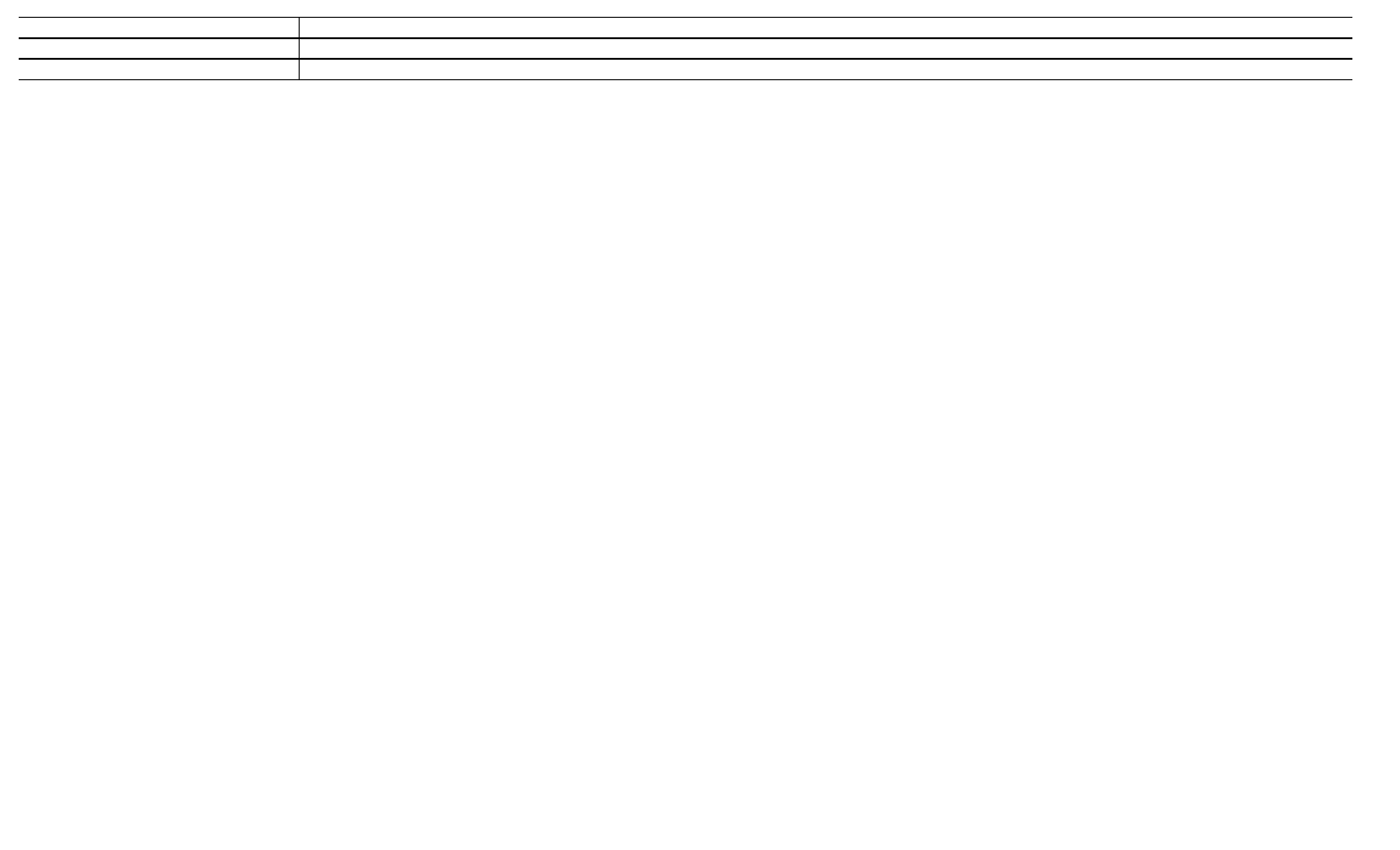| <u>та на представљен под податковата на представљен податковата на представљен податковата на представљен податк</u> |  |
|----------------------------------------------------------------------------------------------------------------------|--|
|                                                                                                                      |  |
| ,一个人都是一个人的人,一个人都是一个人的人,一个人都是一个人的人,一个人都是一个人的人,一个人都是一个人的人,一个人都是一个人的人,一个人都是一个人的人,一个人                                    |  |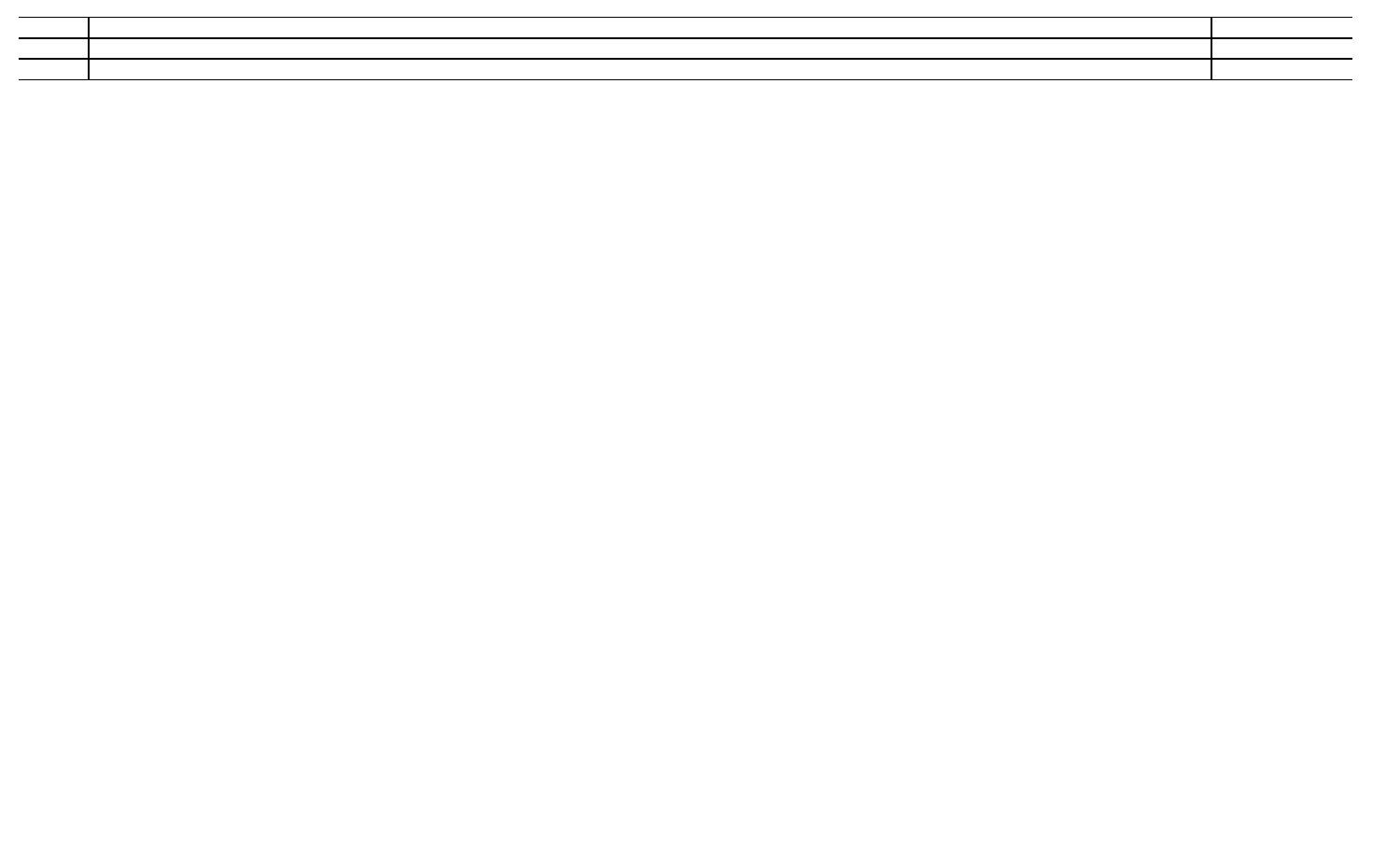| ,一个人都是一个人的人,一个人都是一个人的人,一个人都是一个人的人,一个人都是一个人的人,一个人都是一个人的人,一个人都是一个人的人,一个人都是一个人的人,一个人<br>→ South State State State State State State State State State State State State State State State State State State State State State State State State State State State State State State State State State State State St |  |
|-------------------------------------------------------------------------------------------------------------------------------------------------------------------------------------------------------------------------------------------------------------------------------------------------------------------|--|
| ,一个人的人都是一个人的人,而且,他们的人都是不是一个人的人,而且,他们的人都是不是一个人的人,而且,他们的人都是不是一个人的人,而且,他们的人都是不是一个人的<br>第一百一十一章 一个人的人,他们的人都是不是一个人的人,他们的人都是不是一个人的人,他们的人都是不是一个人的人,他们的人都是不是一个人的人,他们的人都是不是一个                                                                                                                                              |  |
| ,我们也不会不会不会。""我们的,我们也不会不会不会。""我们的,我们也不会不会不会不会不会。""我们的,我们也不会不会不会不会。""我们的,我们也不会不会不会<br>第二百一章 第二百一章 第二百一章 第二百一章 第二百一章 第二百一章 第二百一章 第二百一章 第二百一章 第二百一章 第二百一章 第二百一章 第二百一章 第二                                                                                                                                              |  |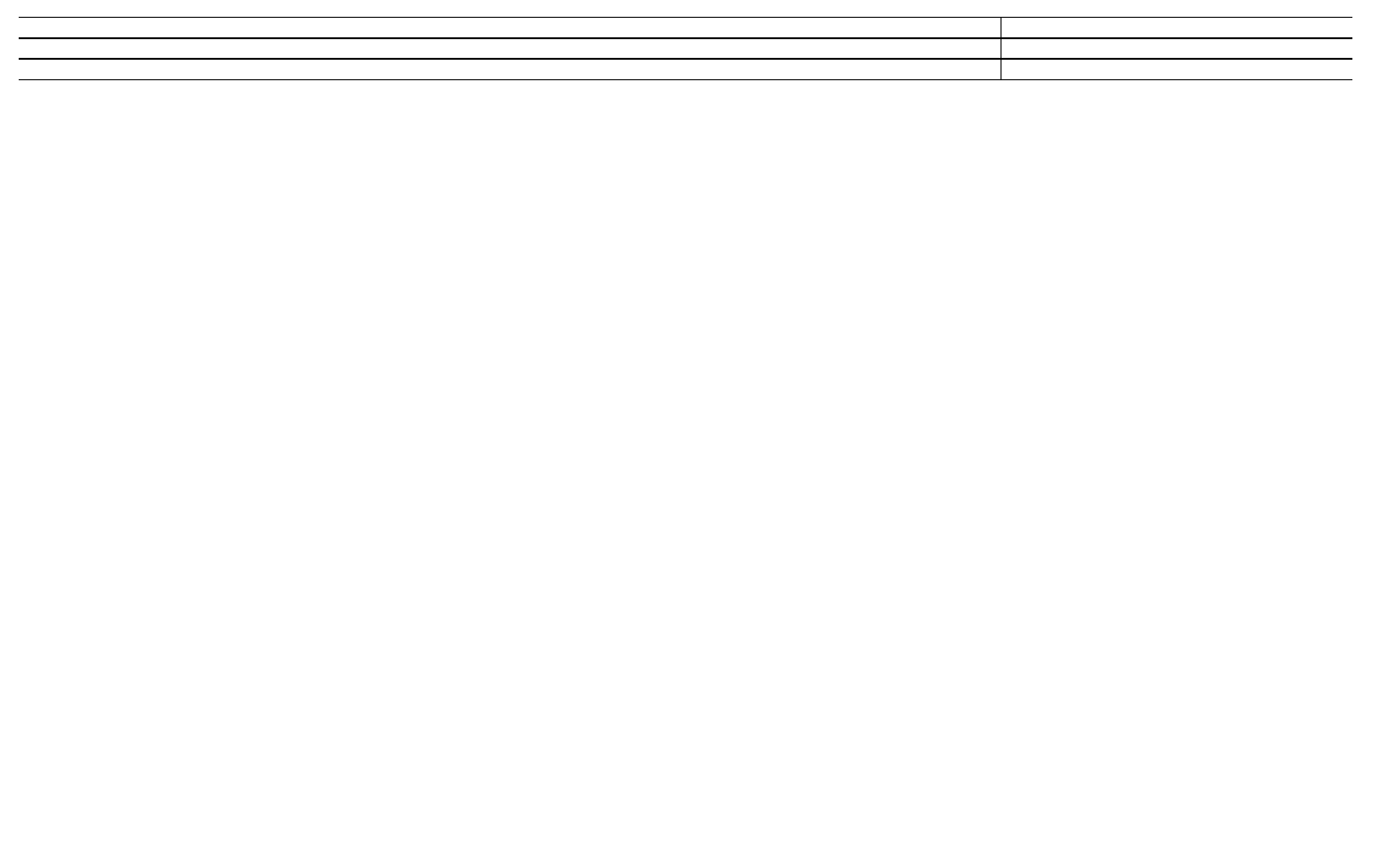| ,一个人都是一个人的人,而且,他们的人都是一个人,而且,他们的人都是一个人,而且,他们的人都是一个人,而且,他们的人都是一个人,而且,他们的人都是一个人,而且,他<br>第二十二章 第二十二章 第二十二章 第二十二章 第二十二章 第二十二章 第二十二章 第二十二章 第二十二章 第二十二章 第二十二章 第二十二章 第二十二章 第二十 |  |
|------------------------------------------------------------------------------------------------------------------------------------------------------------------------|--|
|                                                                                                                                                                        |  |
| ,一个人的人都是一个人的人,而且,他们的人都是一个人的人,而且,他们的人都是一个人的人,而且,他们的人都是一个人的人,而且,他们的人都是一个人的人,而且,他们的人                                                                                      |  |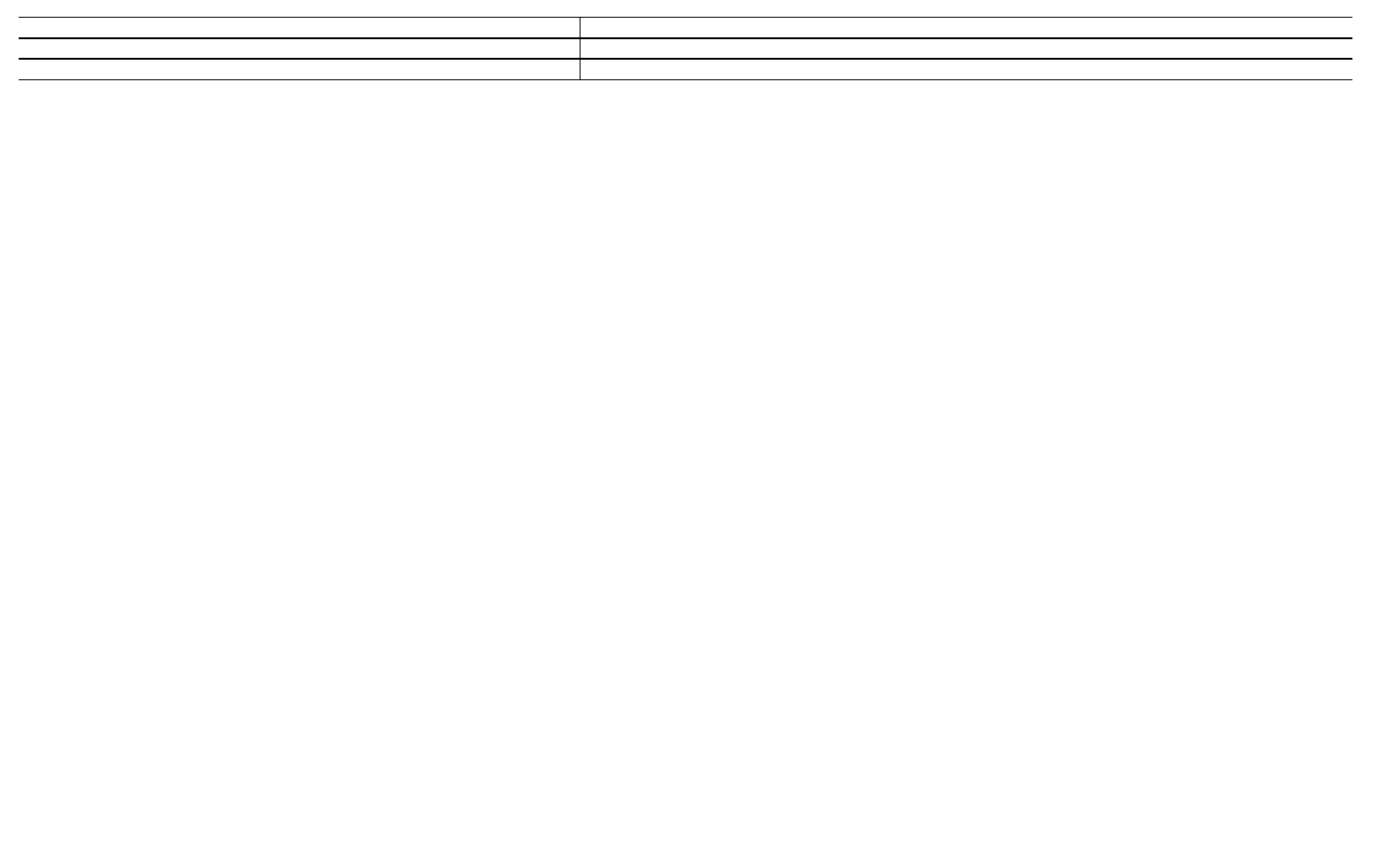| ,我们就会不会不会。""我们,我们也不会不会不会。""我们,我们也不会不会不会不会不会不会。""我们,我们也不会不会不会不会。""我们,我们也不会不会不会不会不  |
|-----------------------------------------------------------------------------------|
| ,一个人都是一个人的人,一个人都是一个人的人,一个人都是一个人的人,一个人都是一个人的人,一个人都是一个人的人,一个人都是一个人的人,一个人都是一个人的人,一个人 |
|                                                                                   |
| ,一个人都是一个人的人,而且,我们也不会不会不会。""我们,我们也不会不会不会不会。""我们,我们也不会不会不会不会。""我们,我们也不会不会不会不会。""我们, |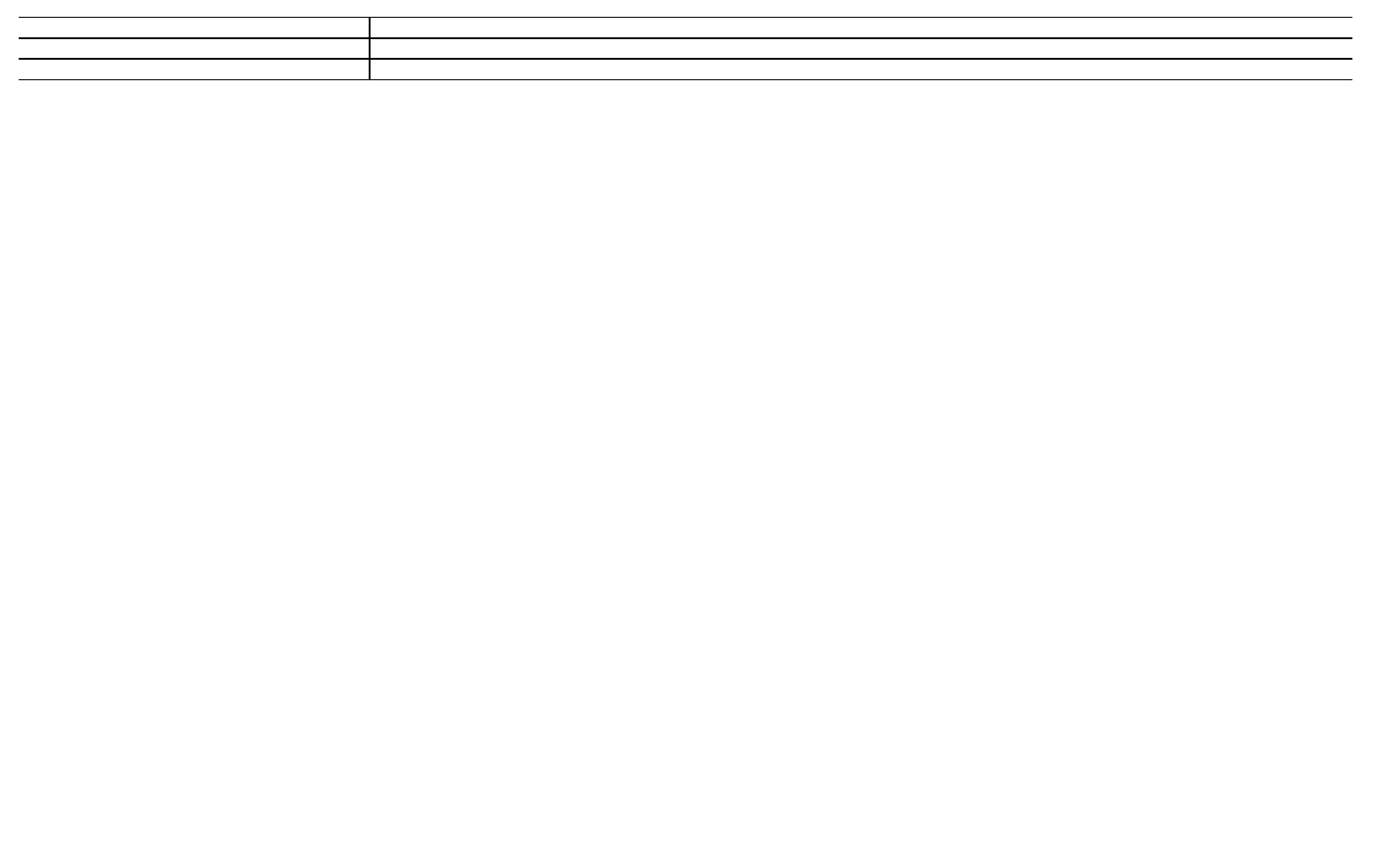| ,一个人都是一个人的人,一个人都是一个人的人,一个人都是一个人的人,一个人都是一个人的人,一个人都是一个人的人,一个人都是一个人的人,一个人都是一个人的人,一个人<br>第二十一章 一个人的人,一个人的人都是一个人的人,一个人的人都是一个人的人,一个人的人都是一个人的人,一个人的人都是一个人的人,一个人的人都是一个人的人,一个人<br>,一个人都是一个人的人,一个人都是一个人的人,一个人都是一个人的人,一个人都是一个人的人,一个人都是一个人的人,一个人都是一个人的人,一个人都是一个人的人,一个人<br>第二十一章 一个人的人,一个人的人都是一个人的人,一个人的人都是一个人的人,一个人的人都是一个人的人,一个人的人都是一个人的人,一个人的人都是一个人的人,一个人 |  |
|------------------------------------------------------------------------------------------------------------------------------------------------------------------------------------------------------------------------------------------------------------------------------------------------------------------------------------------------|--|
| ,一个人的人都是一个人的人,而且,他们的人都是一个人的人,而且,他们的人都是一个人的人,而且,他们的人都是一个人的人,而且,他们的人都是一个人的人,而且,他们的<br>第一百一十一章 一个人的人,他们的人都是一个人的人,他们的人都是一个人的人,他们的人都是一个人的人,他们的人都是一个人的人,他们的人都是一个人的人,他们的人都是                                                                                                                                                                           |  |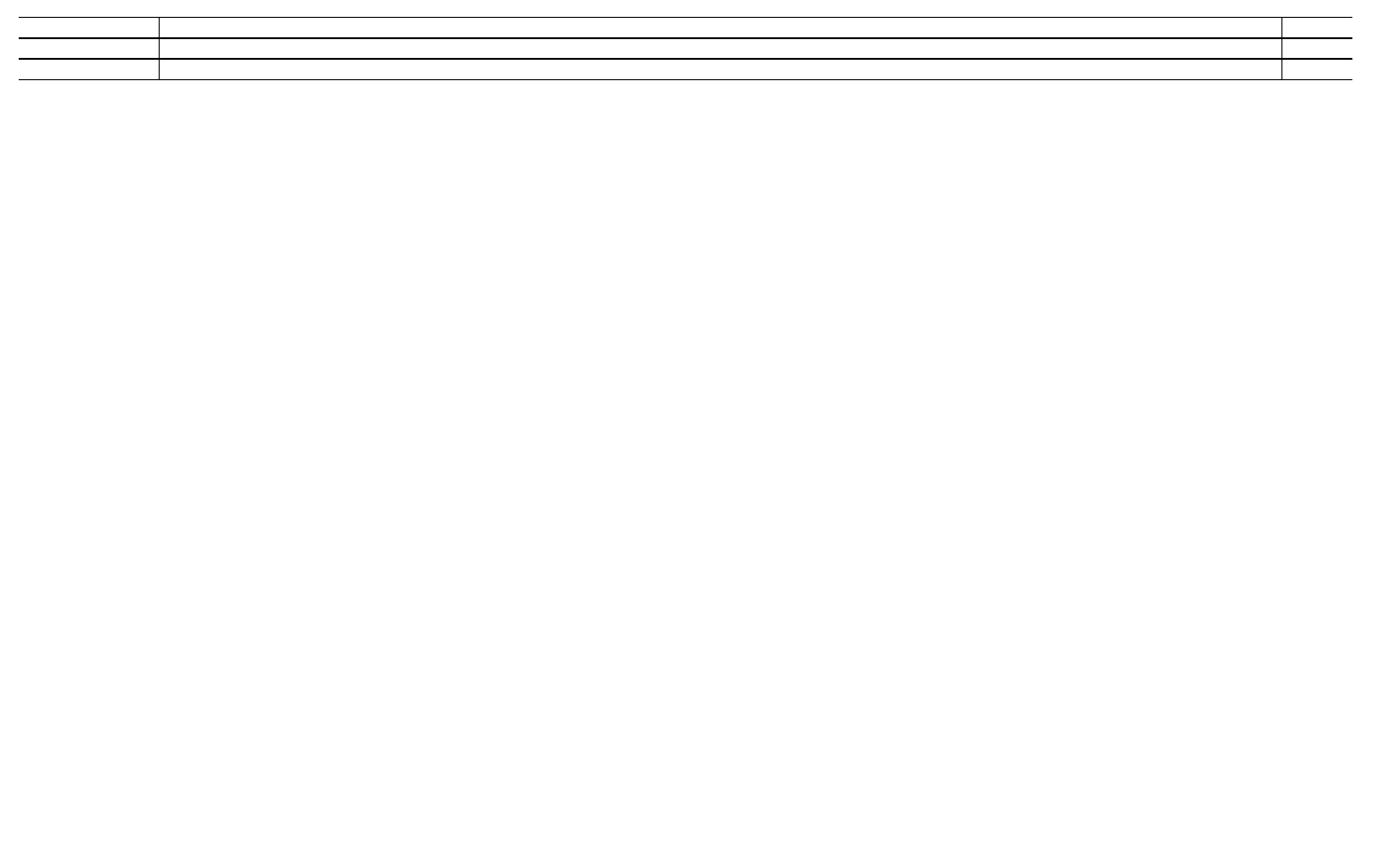| ,我们也不会不会不会。""我们的,我们也不会不会不会。""我们的,我们也不会不会不会不会不会。""我们的,我们也不会不会不会不会。""我们的,我们也不会不会不会  |  |
|-----------------------------------------------------------------------------------|--|
| ,一个人的人都是一个人的人,而且,他们的人都是一个人的人,而且,他们的人都是一个人的人,而且,他们的人都是一个人的人,而且,他们的人都是一个人的人,而且,他们的人 |  |
|                                                                                   |  |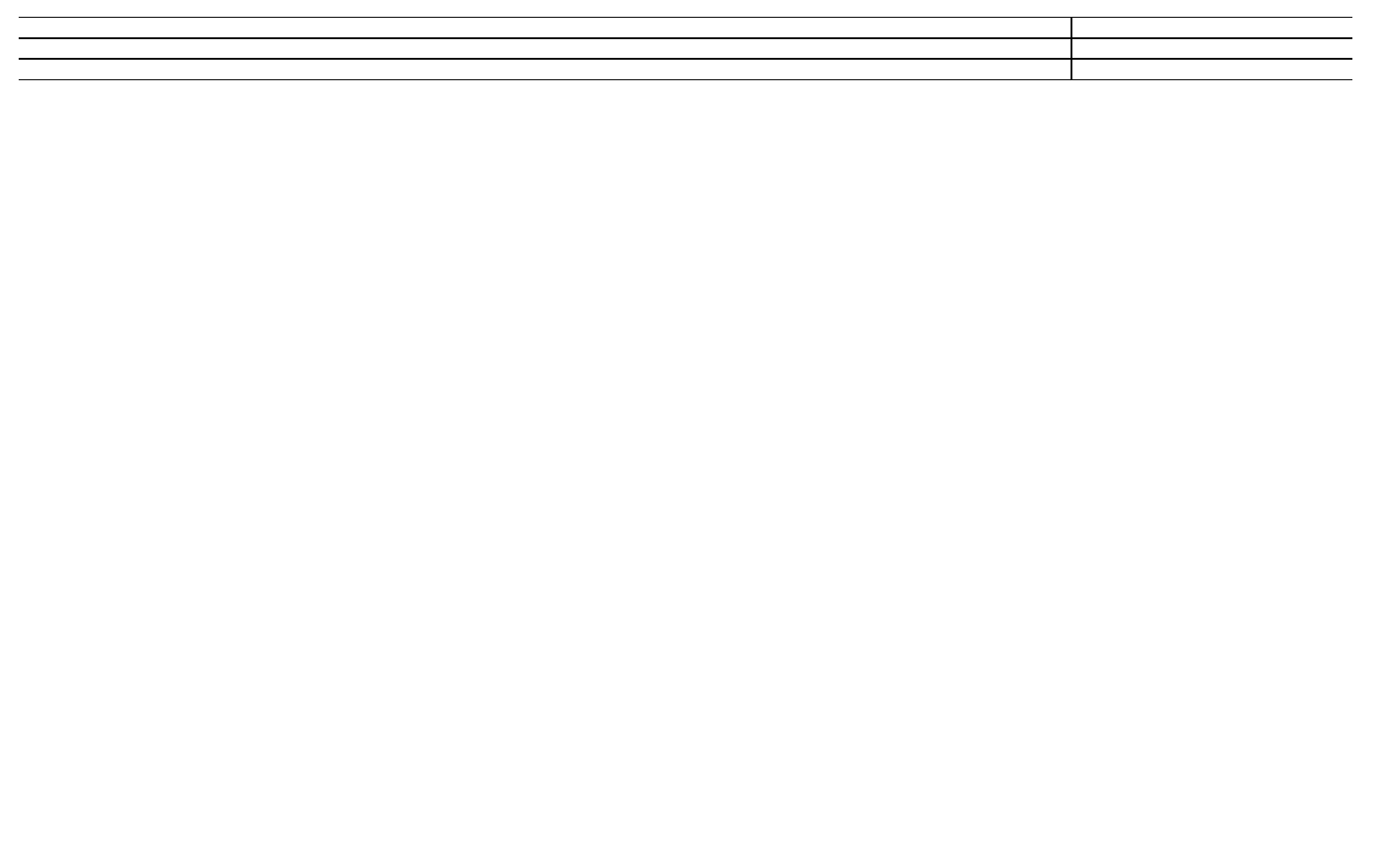| → 中国的 → 中国的 → 中国的 → 中国的 → 中国的 → 中国的 → 中国的 → 中国的 → 中国的 → 中国的 → 中国的 → 中国的 → 中国的 → 中国的 → 中国的 → 中国的 → 中国的 → 中国的 → 中国 |  |
|------------------------------------------------------------------------------------------------------------------|--|
|                                                                                                                  |  |
|                                                                                                                  |  |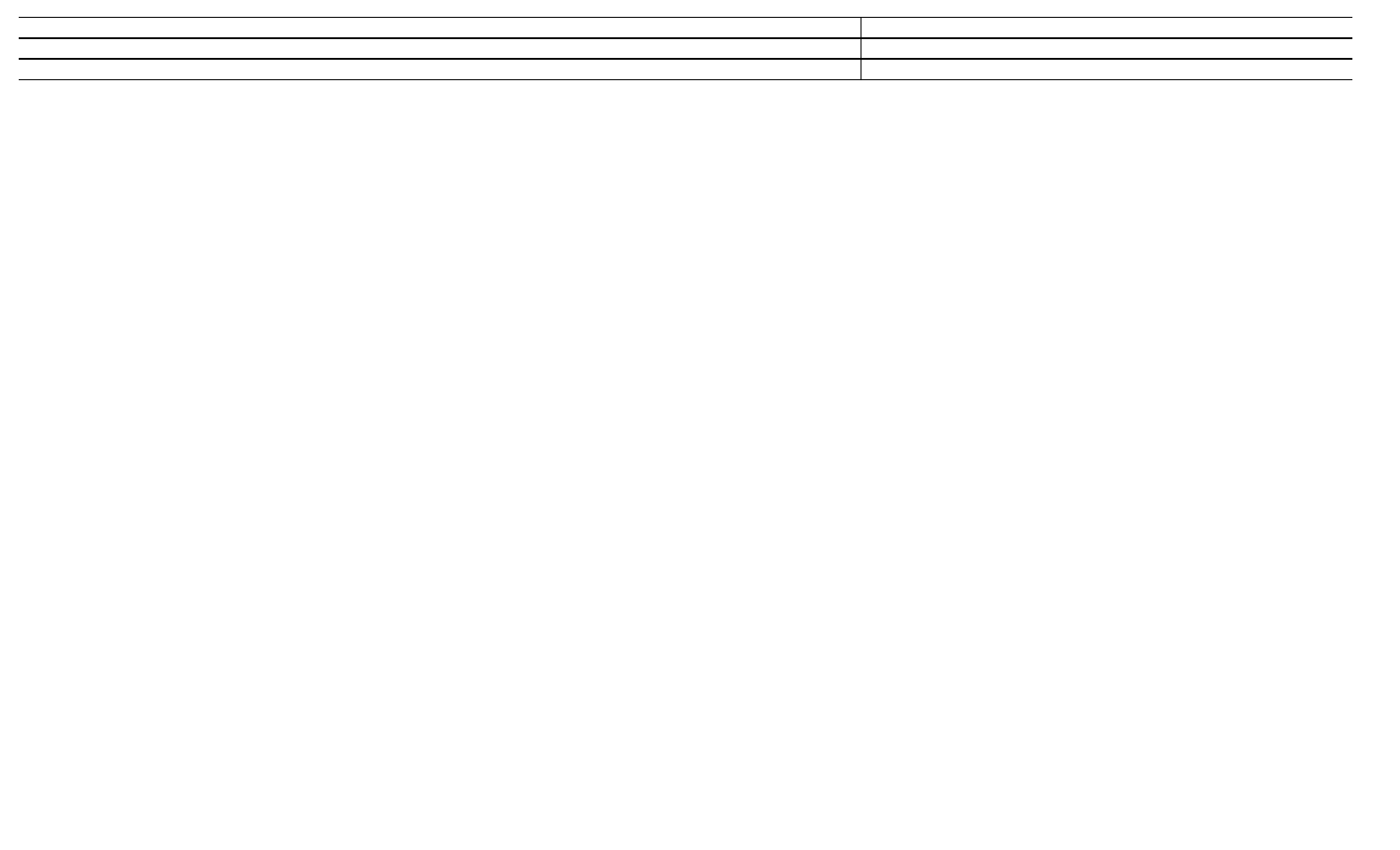| ,我们就会不会不会。""我们,我们就会不会不会不会,我们就会不会不会不会。""我们,我们就会不会不会不会。""我们,我们就会不会不会不会。""我们,我们就会不会 |                                                                                   |
|----------------------------------------------------------------------------------|-----------------------------------------------------------------------------------|
|                                                                                  | ,我们也不会不会不会。""我们的,我们也不会不会不会。""我们的,我们也不会不会不会不会。""我们的,我们也不会不会不会不会。""我们的,我们也不会不会不会不会  |
|                                                                                  | ,我们就会不会不会。""我们,我们就会不会不会,我们就会不会不会,我们就会不会不会。""我们,我们就会不会不会。""我们,我们就会不会不会不会。""我们,我们就会 |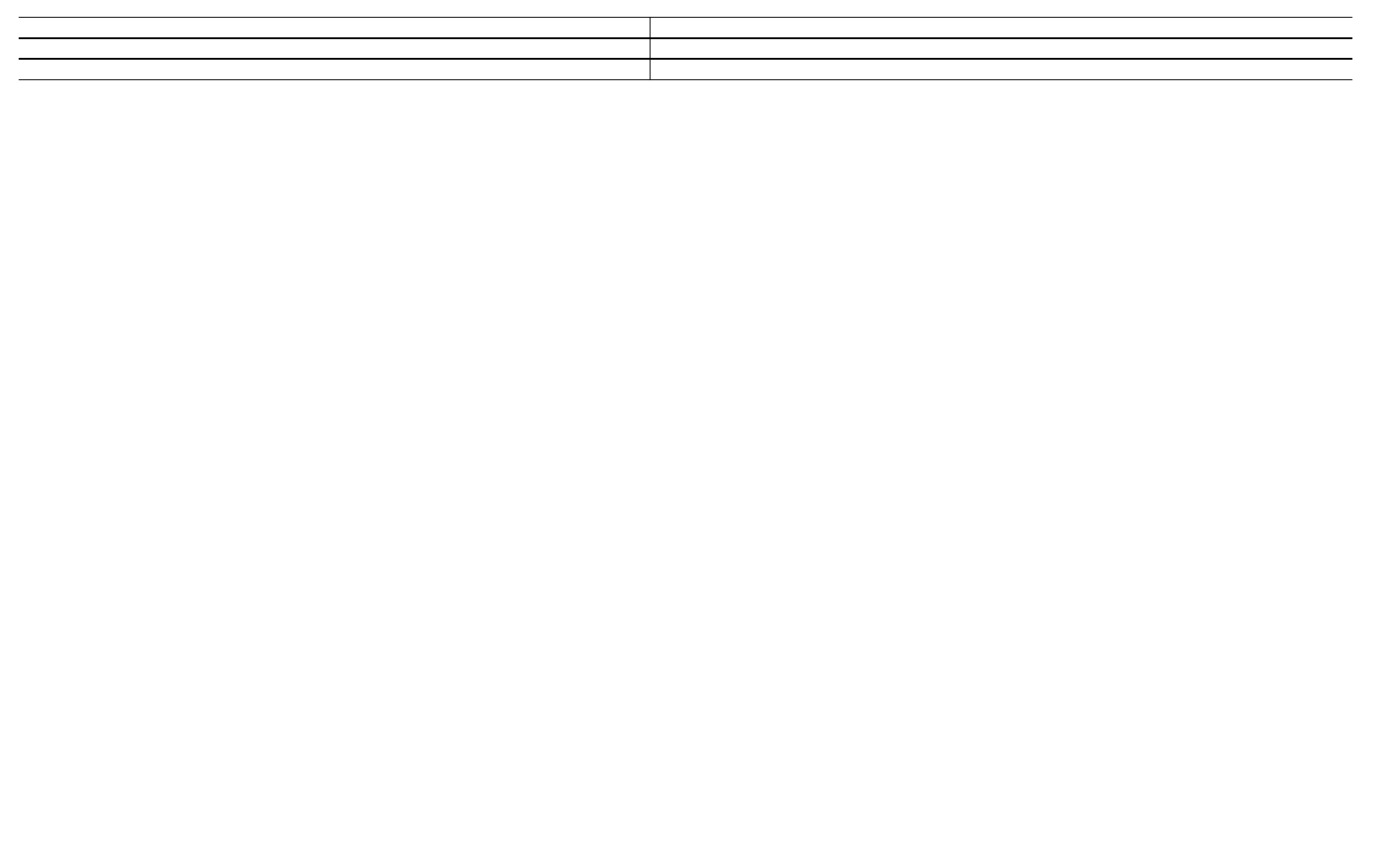| ,他们的人们就会在这里,他们的人们就会在这里,他们的人们就会在这里,他们的人们就会在这里,他们的人们就会在这里,他们的人们就会在这里,他们的人们就会在这里,他们<br>第251章 我们的人们的人们,我们的人们的人们的人们,我们的人们的人们的人们,我们的人们的人们的人们,我们的人们的人们的人们,我们的人们的人们的人们,我们的人们 |
|----------------------------------------------------------------------------------------------------------------------------------------------------------------------|
|                                                                                                                                                                      |
|                                                                                                                                                                      |
|                                                                                                                                                                      |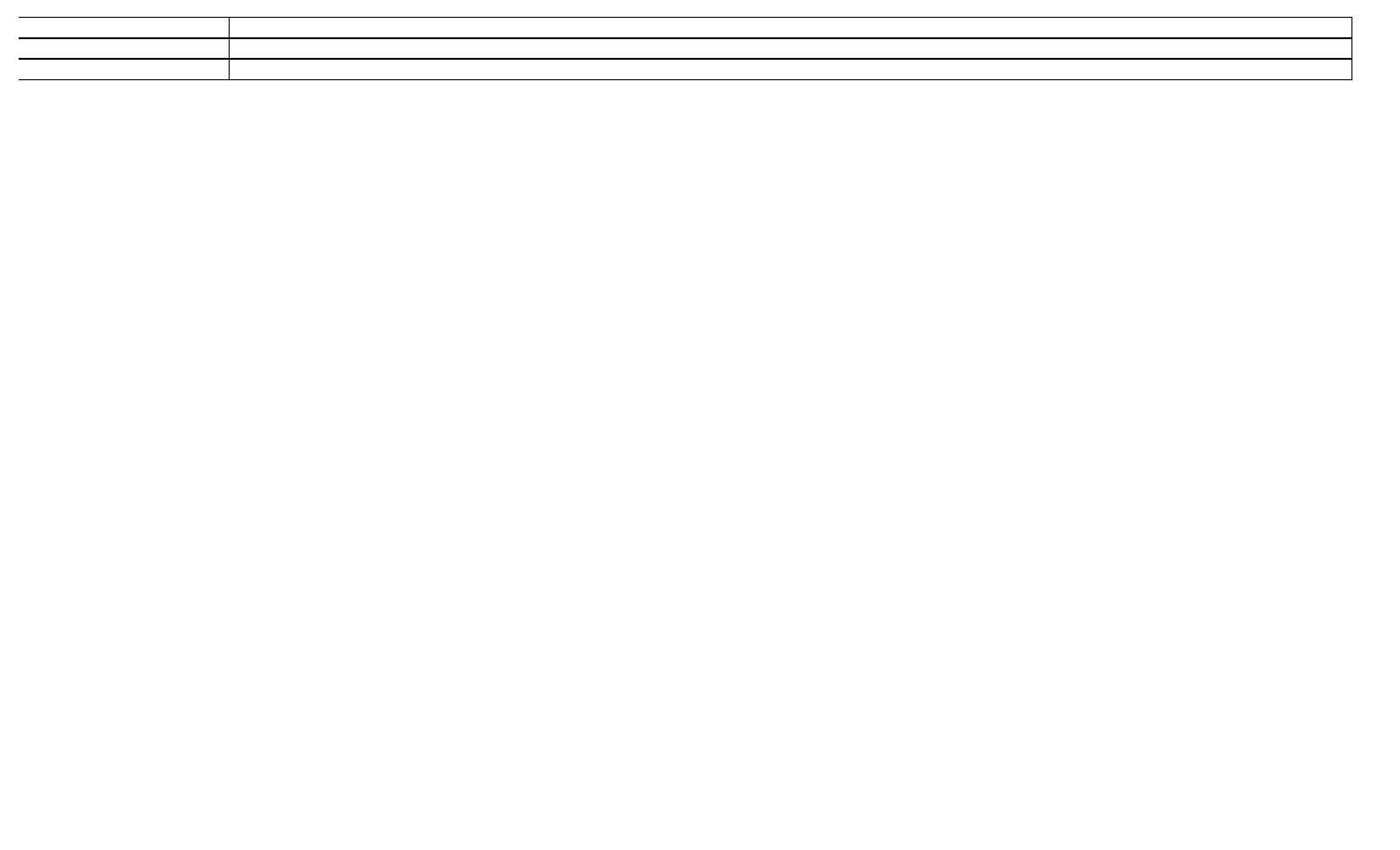| ,他们的人们就是一个人,他们的人们就是一个人,他们的人们,他们的人们就是一个人,他们的人们,他们的人们就是一个人,他们的人们,他们的人们,他们的人们,他们的人们,<br>第25章 我们的人们,他们的人们,他们的人们,他们的人们,他们的人们,他们的人们,他们的人们,他们的人们,他们的人们,他们的人们,他们的人们,他们的人们,他们的 |  |
|-----------------------------------------------------------------------------------------------------------------------------------------------------------------------|--|
| ,一个人都是一个人的人,而且,他们的人都是一个人,而且,他们的人都是一个人,而且,他们的人都是一个人,而且,他们的人都是一个人,而且,他们的人都是一个人,而且,他<br>第二百一十一章 一个人,他们的人都是一个人,他们的人都是一个人,他们的人都是一个人,他们的人都是一个人,他们的人都是一个人,他们的人都是一个人,他们的人都是一个 |  |
| ,一个人都是一个人的人,而且,他们的人都是一个人,他们的人都是一个人,他们的人都是一个人,他们的人都是一个人,他们的人都是一个人,他们的人都是一个人,他们的人都是                                                                                     |  |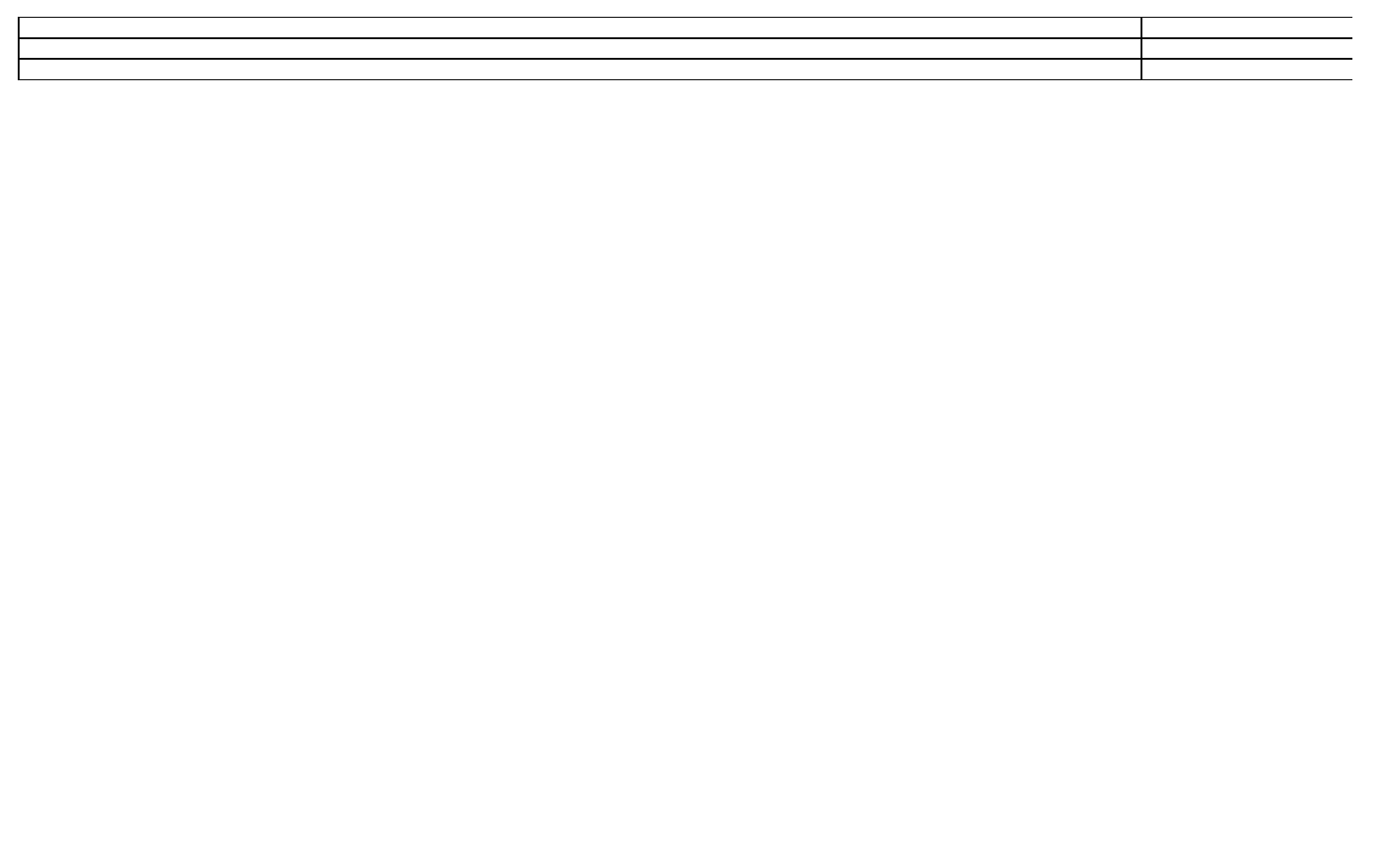| ,一个人都是一个人的人,而且,我们也不会不会不会。""我们,我们也不会不会不会不会不会不会不会不会。""我们,我们也不会不会不会不会不会不会不会不会。""我们,我<br>,他们的人们也不会不会。""我们的人们,我们也不会不会不会。""我们的人们,我们也不会不会不会。""我们的人们,我们也不会不会不会。""我们的人们,我们也不会不 |  |
|-----------------------------------------------------------------------------------------------------------------------------------------------------------------------|--|
| ,我们也不会不会不会。""我们的,我们也不会不会不会。""我们的,我们也不会不会不会不会。""我们的,我们也不会不会不会不会。""我们的,我们也不会不会不会不会                                                                                      |  |
|                                                                                                                                                                       |  |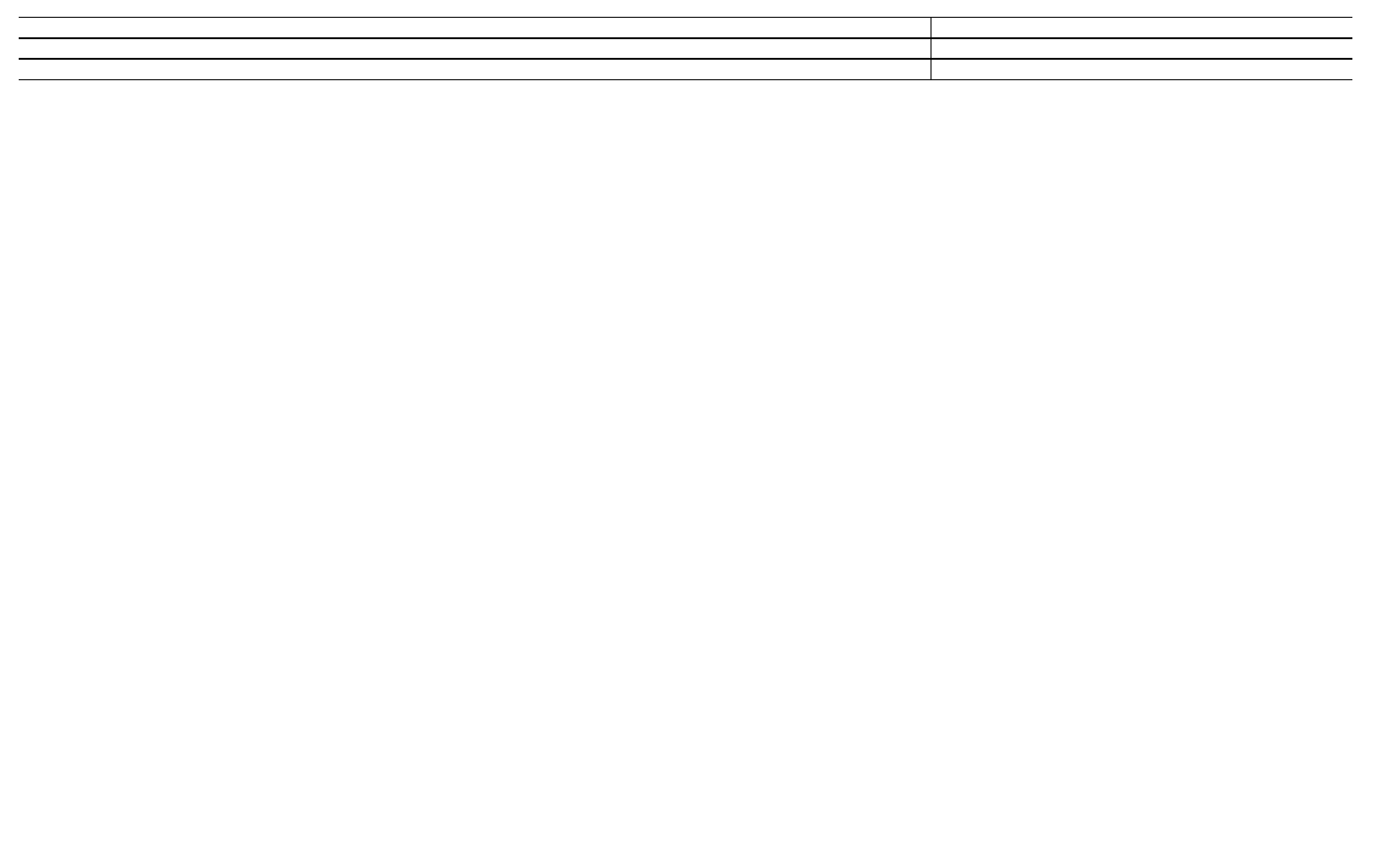| <u> 1980 - Ann an t-Aontaithe ann an t-Aontaithe ann an t-Aontaithe ann an t-Aontaithe ann an t-Aontaithe ann an t-</u> |
|-------------------------------------------------------------------------------------------------------------------------|
|                                                                                                                         |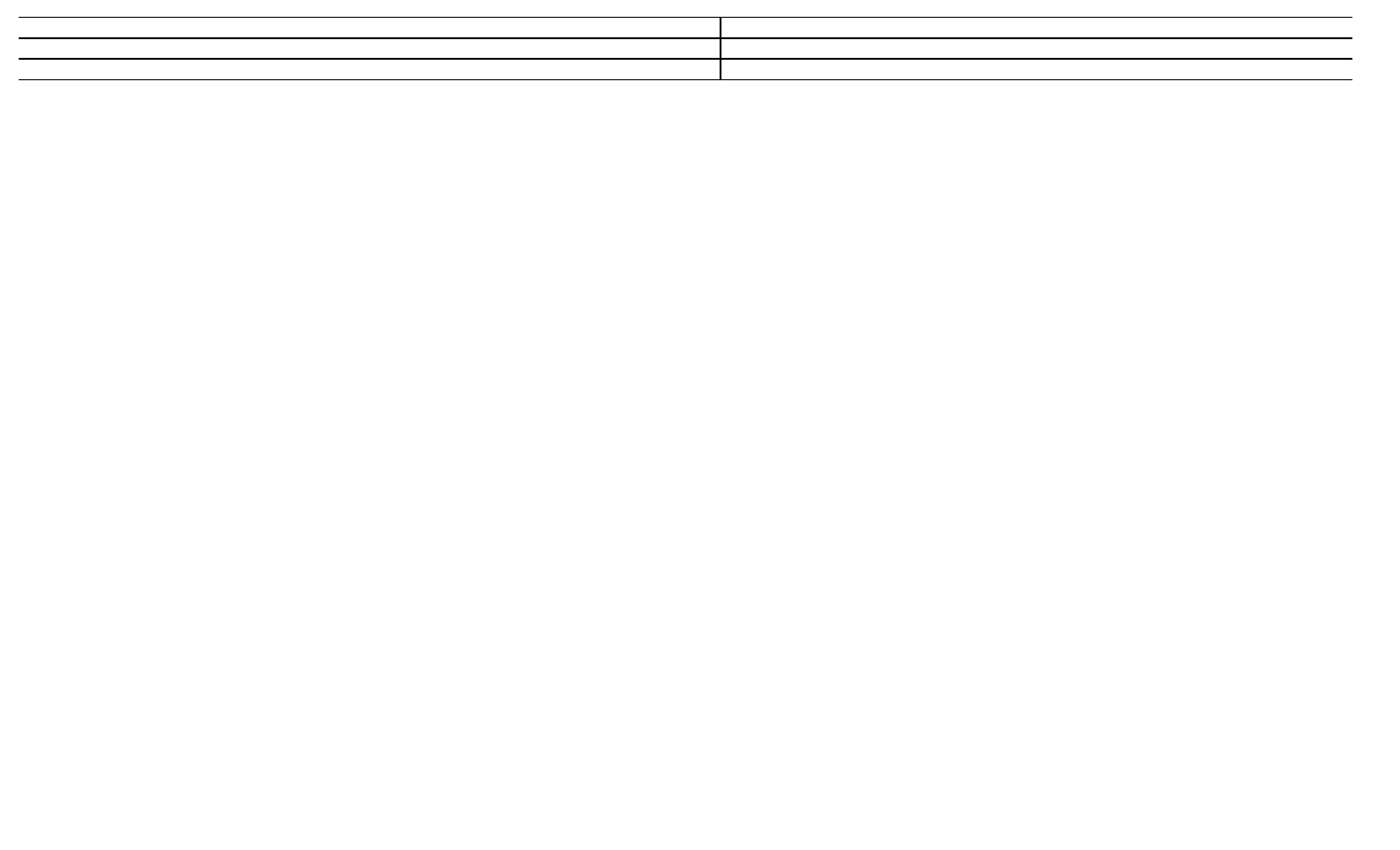| ,一个人都是一个人的人,而且,他们的人都是一个人,而且,他们的人都是一个人,而且,他们的人都是一个人,而且,他们的人都是一个人,而且,他们的人都是一个人,而且,他<br>第二十一章 一个人,他们的人都是一个人,他们的人都是一个人,他们的人都是一个人,他们的人都是一个人,他们的人都是一个人,他们的人都是一个人,他们的人都是一个人, | ,我们也不会不会。""我们的,我们也不会不会。""我们的,我们也不会不会不会。""我们的,我们也不会不会不会。""我们的,我们也不会不会不会。""我们的,我们也 |
|-----------------------------------------------------------------------------------------------------------------------------------------------------------------------|----------------------------------------------------------------------------------|
|                                                                                                                                                                       |                                                                                  |
|                                                                                                                                                                       |                                                                                  |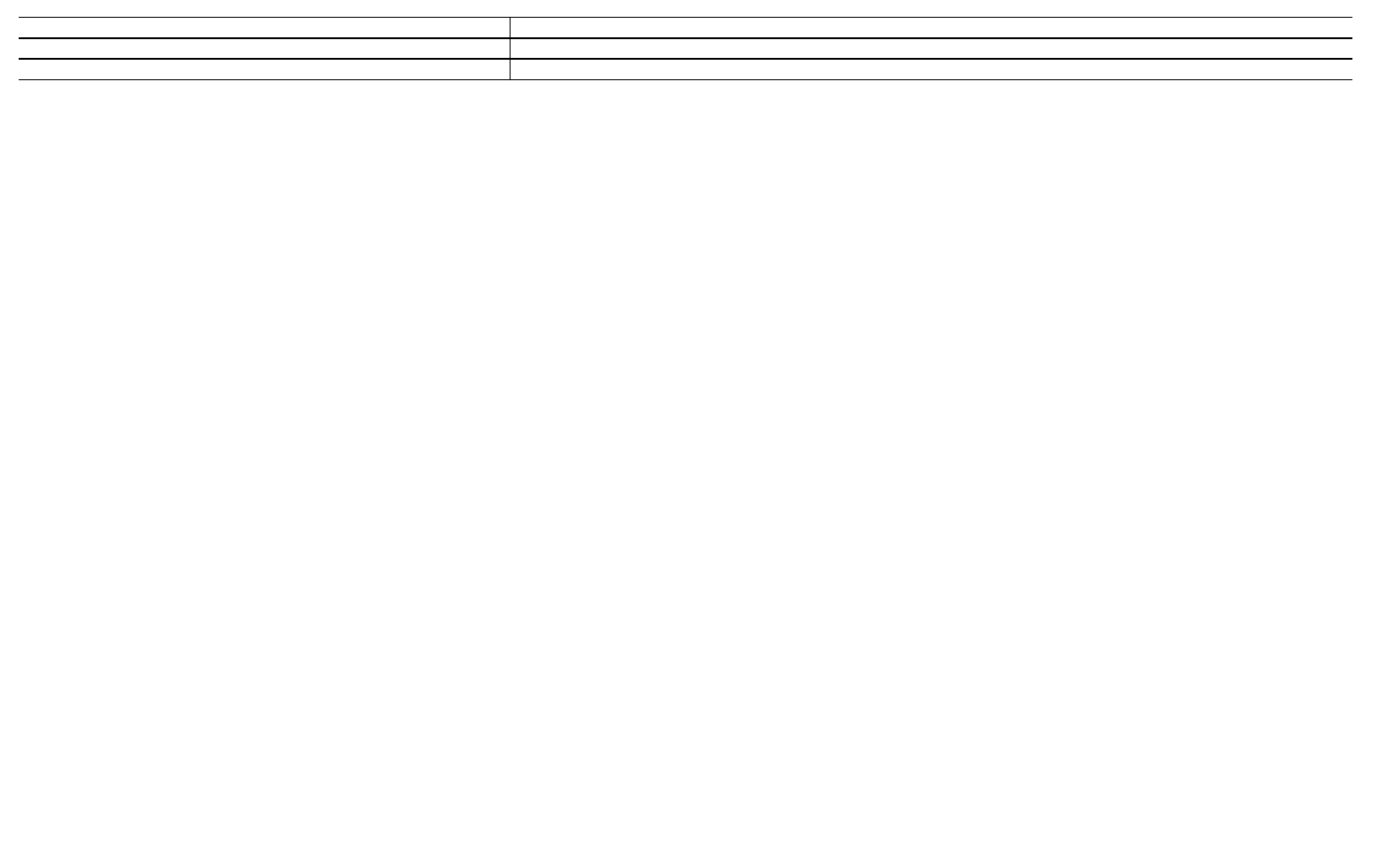| ,一个人的人都是一个人的人,而且,他们的人都是一个人的人,而且,他们的人都是一个人的人,而且,他们的人都是一个人的人,而且,他们的人都是一个人的人,而且,他们的人<br>第一百一十一章 一个人的人,他们的人都是一个人的人,他们的人都是一个人的人,他们的人都是一个人的人,他们的人都是一个人的人,他们的人都是一个人的人,他们的人都是<br>,我们就会不会不会。""我们,我们就会不会不会不会。""我们,我们就会不会不会不会不会不会。""我们,我们就会不会不会不会不会。""我们,我们就会不会不会不会不 |
|-----------------------------------------------------------------------------------------------------------------------------------------------------------------------------------------------------------------------------------------------------------|
| ,一个人都是一个人的人,而且,他们的人都是一个人,而且,他们的人都是一个人,而且,他们的人都是一个人,而且,他们的人都是一个人,而且,他们的人都是一个人,而且,他<br>第二十一章 一个人,他们的人都是一个人,他们的人都是一个人,他们的人都是一个人,他们的人都是一个人,他们的人都是一个人,他们的人都是一个人,他们的人都是一个人,                                                                                     |
|                                                                                                                                                                                                                                                           |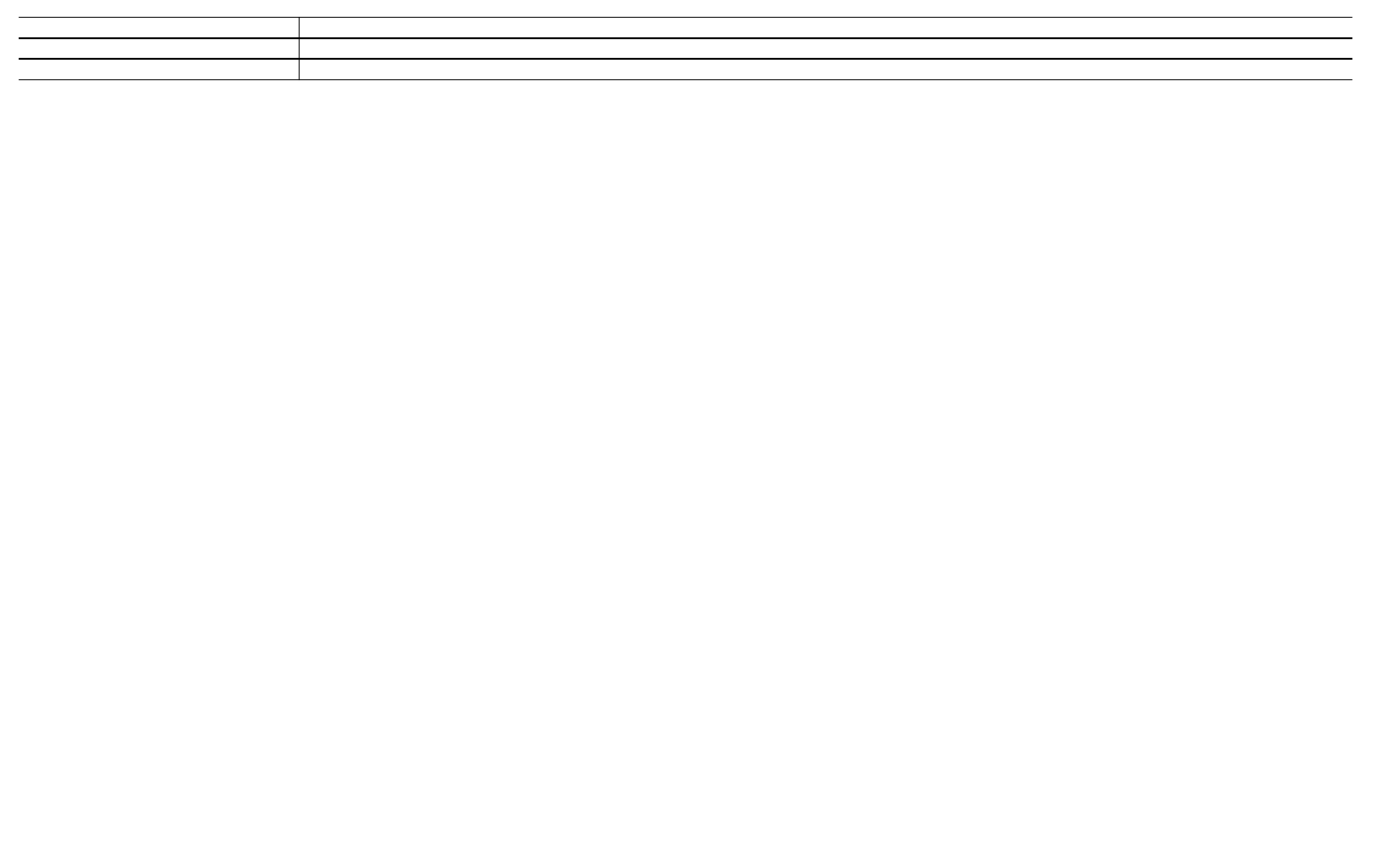| <u>та на представљен под податковата на представљен податковата на представљен податковата на представљен податк</u> |  |
|----------------------------------------------------------------------------------------------------------------------|--|
|                                                                                                                      |  |
| ,一个人都是一个人的人,一个人都是一个人的人,一个人都是一个人的人,一个人都是一个人的人,一个人都是一个人的人,一个人都是一个人的人,一个人都是一个人的人,一个人                                    |  |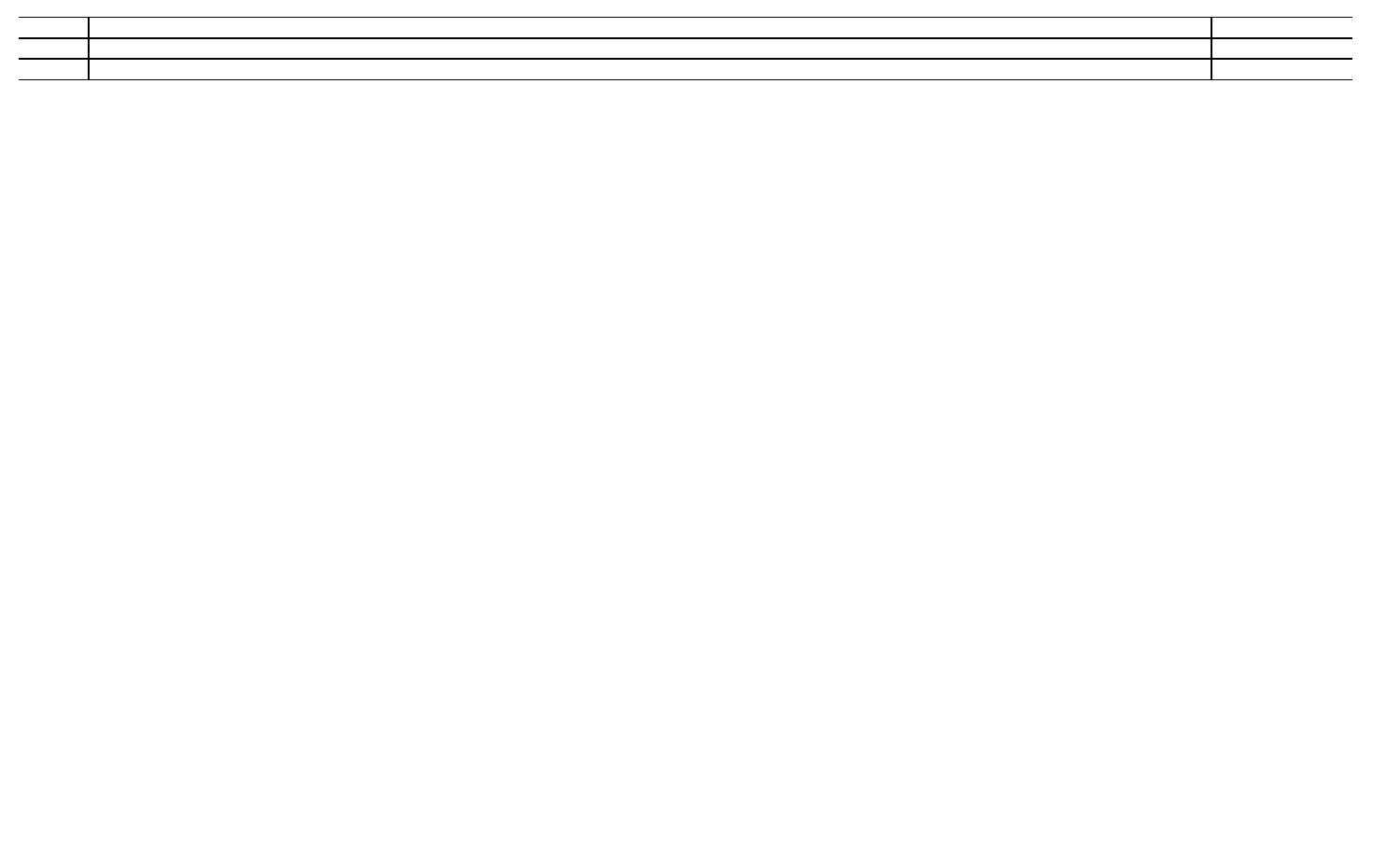| ,一个人都是一个人的人,一个人都是一个人的人,一个人都是一个人的人,一个人都是一个人的人,一个人都是一个人的人,一个人都是一个人的人,一个人都是一个人的人,一个人<br>→ South State State State State State State State State State State State State State State State State State State State State State State State State State State State State State State State State State State State St |  |
|-------------------------------------------------------------------------------------------------------------------------------------------------------------------------------------------------------------------------------------------------------------------------------------------------------------------|--|
| ,一个人的人都是一个人的人,而且,他们的人都是不能的。""我们的人,我们的人都是不能的人,我们的人都是不能的人,我们的人都是不能的人,我们的人都是不能的人,我们的<br>第一百一十一章 一个人的人,我们的人都是不能的人,我们的人都是不能的人,我们的人都是不能的人,我们的人都是不能的人,我们的人都是不能的人,我们的人都是不能的人,                                                                                                                                             |  |
| ,我们也不会不会不会。""我们的,我们也不会不会不会。""我们的,我们也不会不会不会不会不会。""我们的,我们也不会不会不会不会。""我们的,我们也不会不会不会<br>第二百一章 第二百一章 第二百一章 第二百一章 第二百一章 第二百一章 第二百一章 第二百一章 第二百一章 第二百一章 第二百一章 第二百一章 第二百一章 第二                                                                                                                                              |  |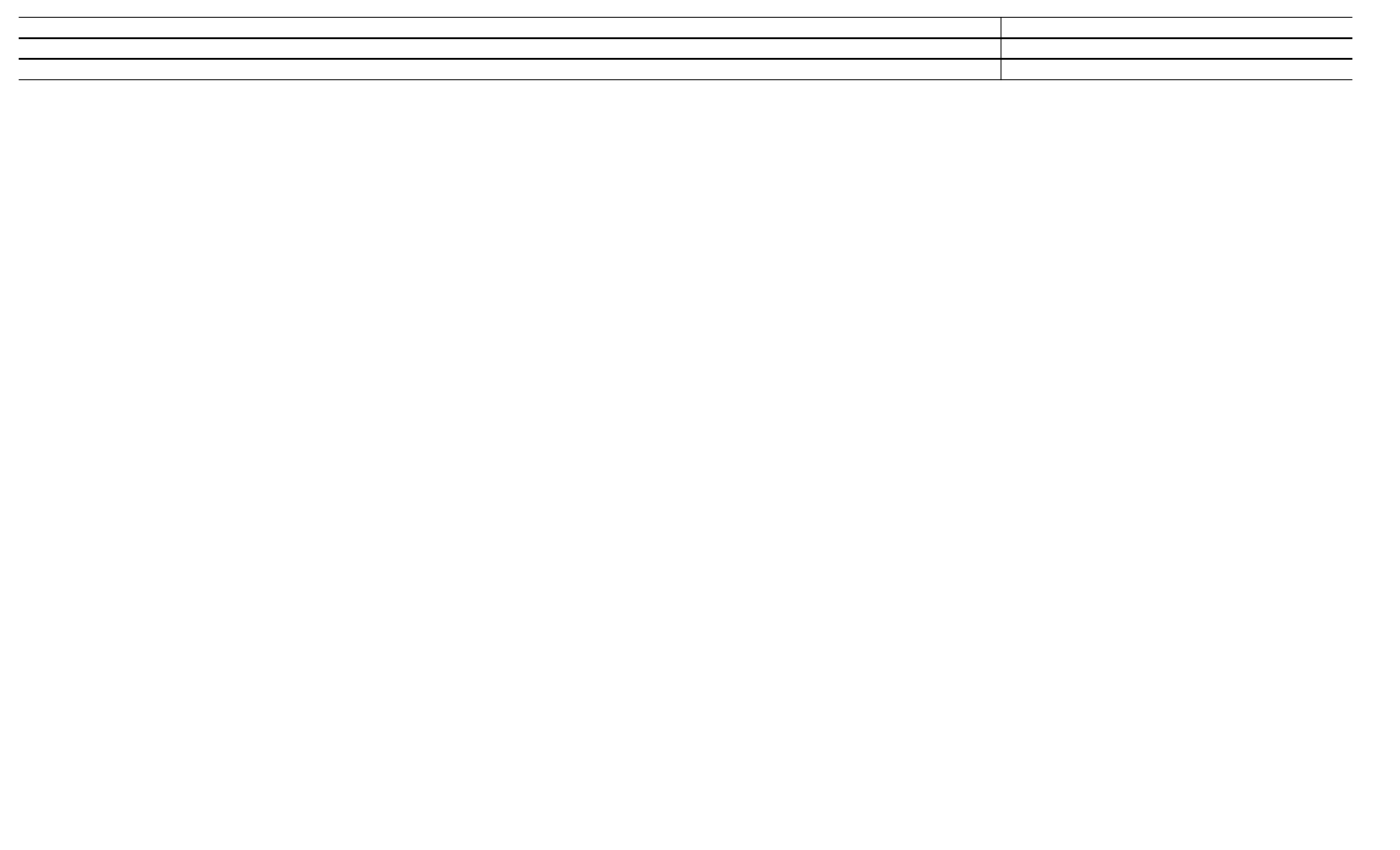| ,一个人都是一个人的人,而且,他们的人都是一个人,而且,他们的人都是一个人,而且,他们的人都是一个人,而且,他们的人都是一个人,而且,他们的人都是一个人,而且,他<br>第二十二章 第二十二章 第二十二章 第二十二章 第二十二章 第二十二章 第二十二章 第二十二章 第二十二章 第二十二章 第二十二章 第二十二章 第二十二章 第二十 |  |
|------------------------------------------------------------------------------------------------------------------------------------------------------------------------|--|
|                                                                                                                                                                        |  |
| ,一个人的人都是一个人的人,而且,他们的人都是一个人的人,而且,他们的人都是一个人的人,而且,他们的人都是一个人的人,而且,他们的人都是一个人的人,而且,他们的人                                                                                      |  |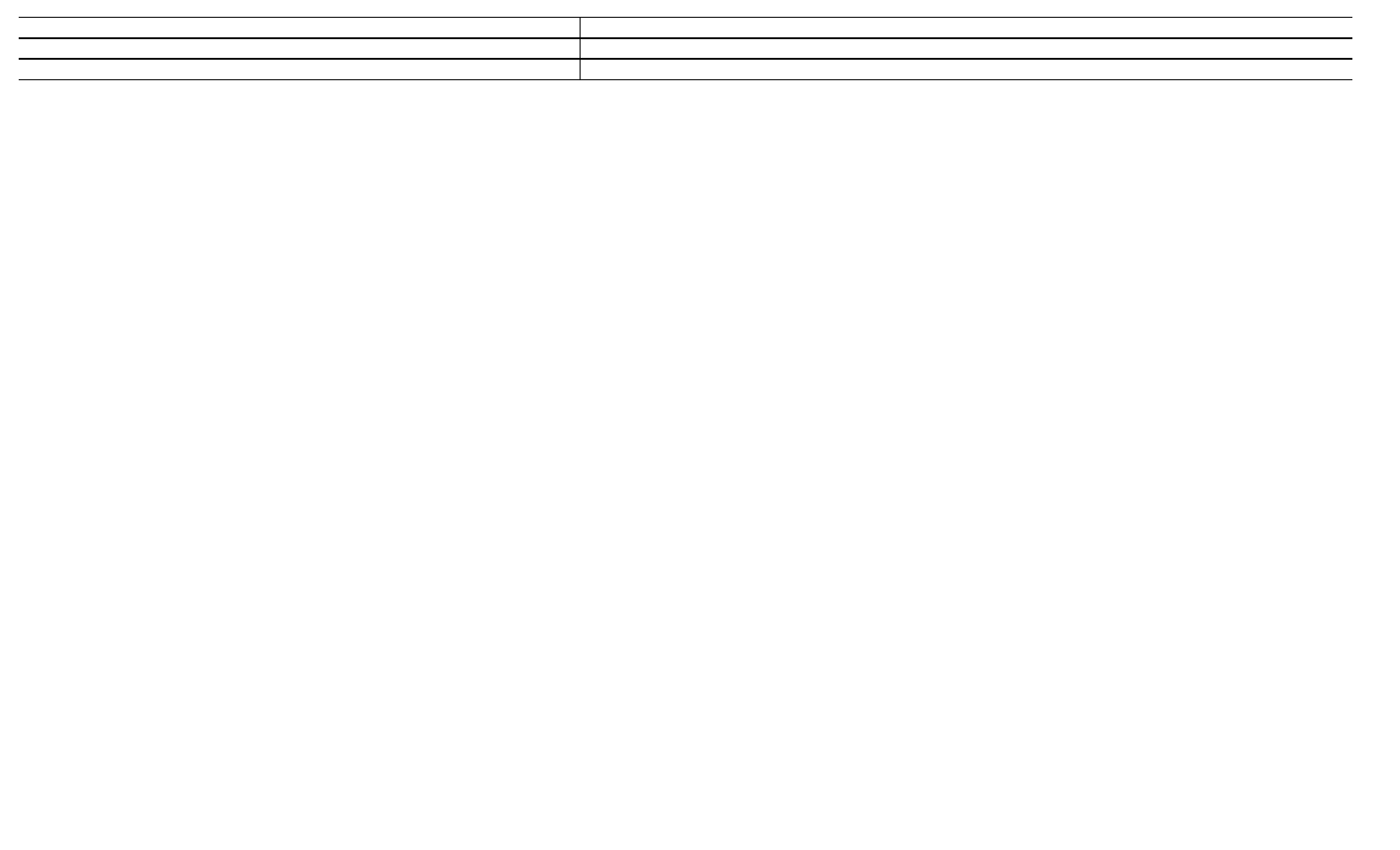| ,我们就会不会不会。""我们,我们也不会不会不会。""我们,我们也不会不会不会不会不会不会。""我们,我们也不会不会不会不会。""我们,我们也不会不会不会不会不  |
|-----------------------------------------------------------------------------------|
| ,一个人都是一个人的人,一个人都是一个人的人,一个人都是一个人的人,一个人都是一个人的人,一个人都是一个人的人,一个人都是一个人的人,一个人都是一个人的人,一个人 |
|                                                                                   |
| ,一个人都是一个人的人,而且,我们也不会不会不会。""我们,我们也不会不会不会不会。""我们,我们也不会不会不会不会。""我们,我们也不会不会不会不会。""我们, |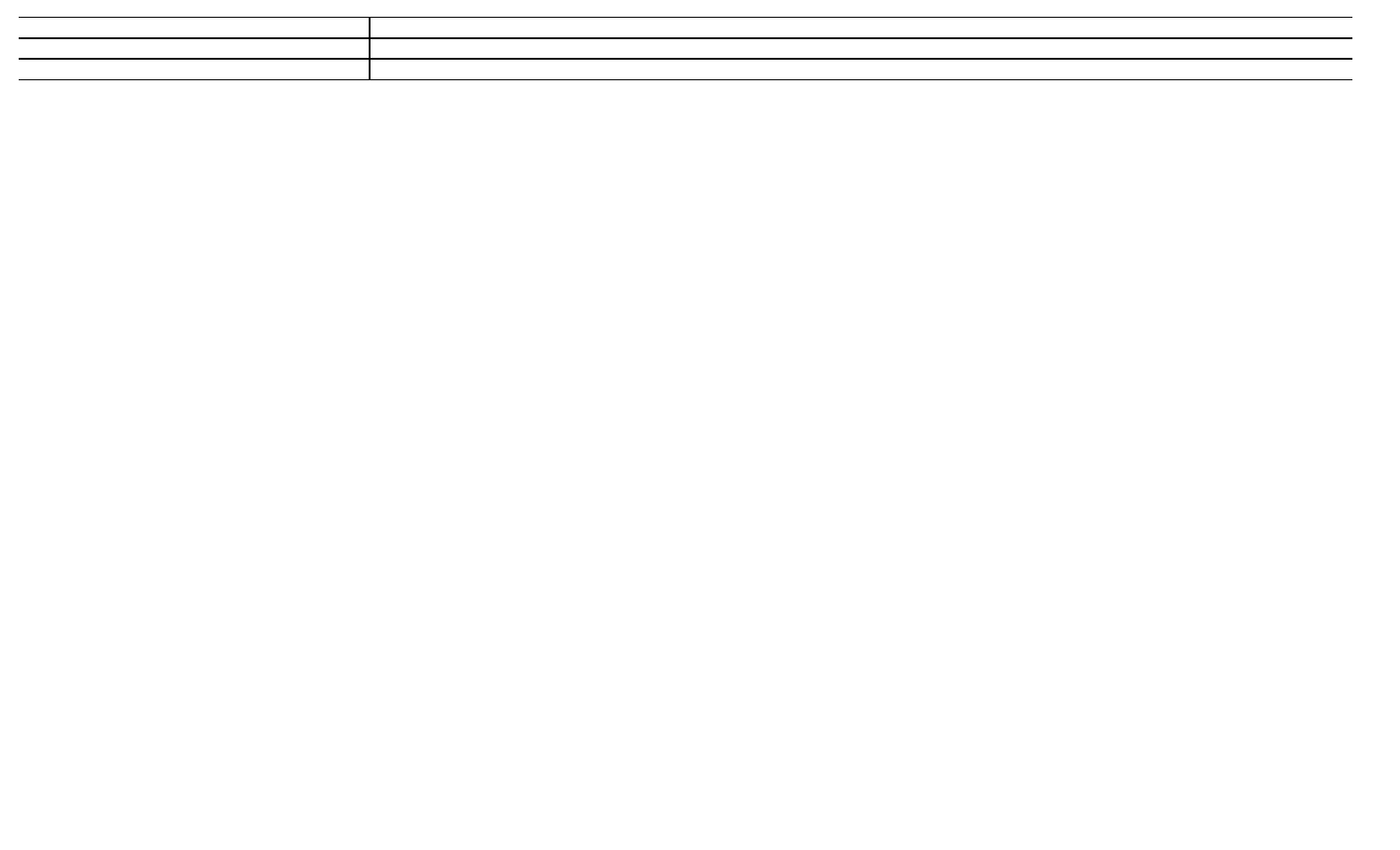| ,一个人都是一个人的人,一个人都是一个人的人,一个人都是一个人的人,一个人都是一个人的人,一个人都是一个人的人,一个人都是一个人的人,一个人都是一个人的人,一个人<br>第二十一章 一个人的人,一个人的人都是一个人的人,一个人的人都是一个人的人,一个人的人都是一个人的人,一个人的人都是一个人的人,一个人的人都是一个人的人,一个人<br>,一个人都是一个人的人,一个人都是一个人的人,一个人都是一个人的人,一个人都是一个人的人,一个人都是一个人的人,一个人都是一个人的人,一个人都是一个人的人,一个人<br>第二十一章 一个人的人,一个人都是一个人的人,一个人都是一个人的人,一个人都是一个人的人,一个人都是一个人的人,一个人都是一个人的人,一个人都是一个人的人,一个 |  |
|------------------------------------------------------------------------------------------------------------------------------------------------------------------------------------------------------------------------------------------------------------------------------------------------------------------------------------------------|--|
| ,一个人的人都是一个人的人,而且,他们的人都是一个人的人,而且,他们的人都是一个人的人,而且,他们的人都是一个人的人,而且,他们的人都是一个人的人,而且,他们的<br>第一百一十一章 一个人的人,他们的人都是一个人的人,他们的人都是一个人的人,他们的人都是一个人的人,他们的人都是一个人的人,他们的人都是一个人的人,他们的人都是                                                                                                                                                                           |  |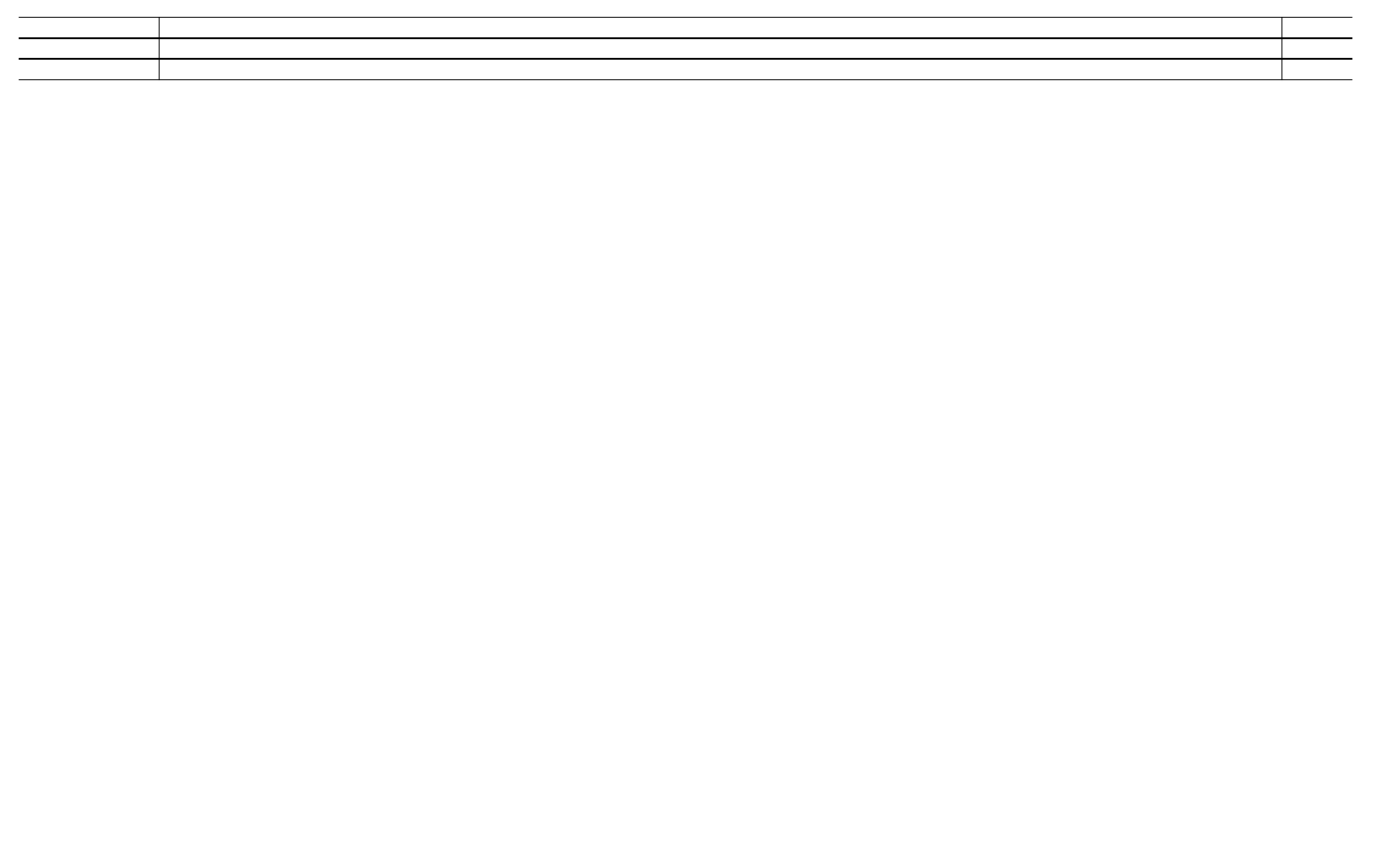| ,我们就会不会不会。""我们,我们也不会不会不会。""我们,我们也不会不会不会不会不会不会不会。""我们,我们也不会不会不会不会不会。""我们,我们也不会不会不 |  |
|----------------------------------------------------------------------------------|--|
| ,一个人的人都是一个人的人,而且,我们也不会不会不会。""我们,我们也不会不会不会不会不会不会。""我们,我们也不会不会不会不会。""我们,我们也不会不会不会不 |  |
|                                                                                  |  |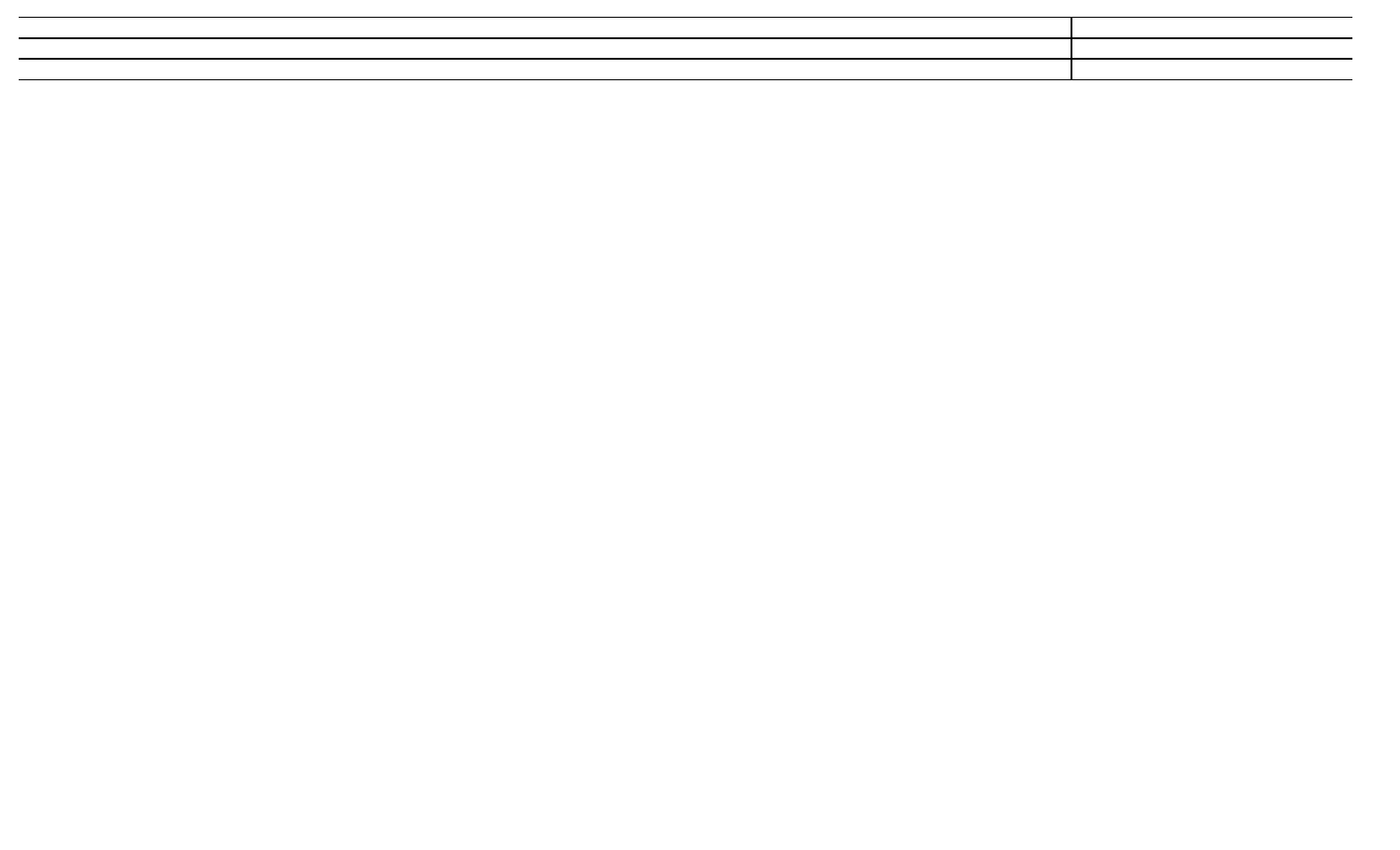| → 中国的 → 中国的 → 中国的 → 中国的 → 中国的 → 中国的 → 中国的 → 中国的 → 中国的 → 中国的 → 中国的 → 中国的 → 中国的 → 中国的 → 中国的 → 中国的 → 中国的 → 中国的 → 中国 |  |
|------------------------------------------------------------------------------------------------------------------|--|
|                                                                                                                  |  |
|                                                                                                                  |  |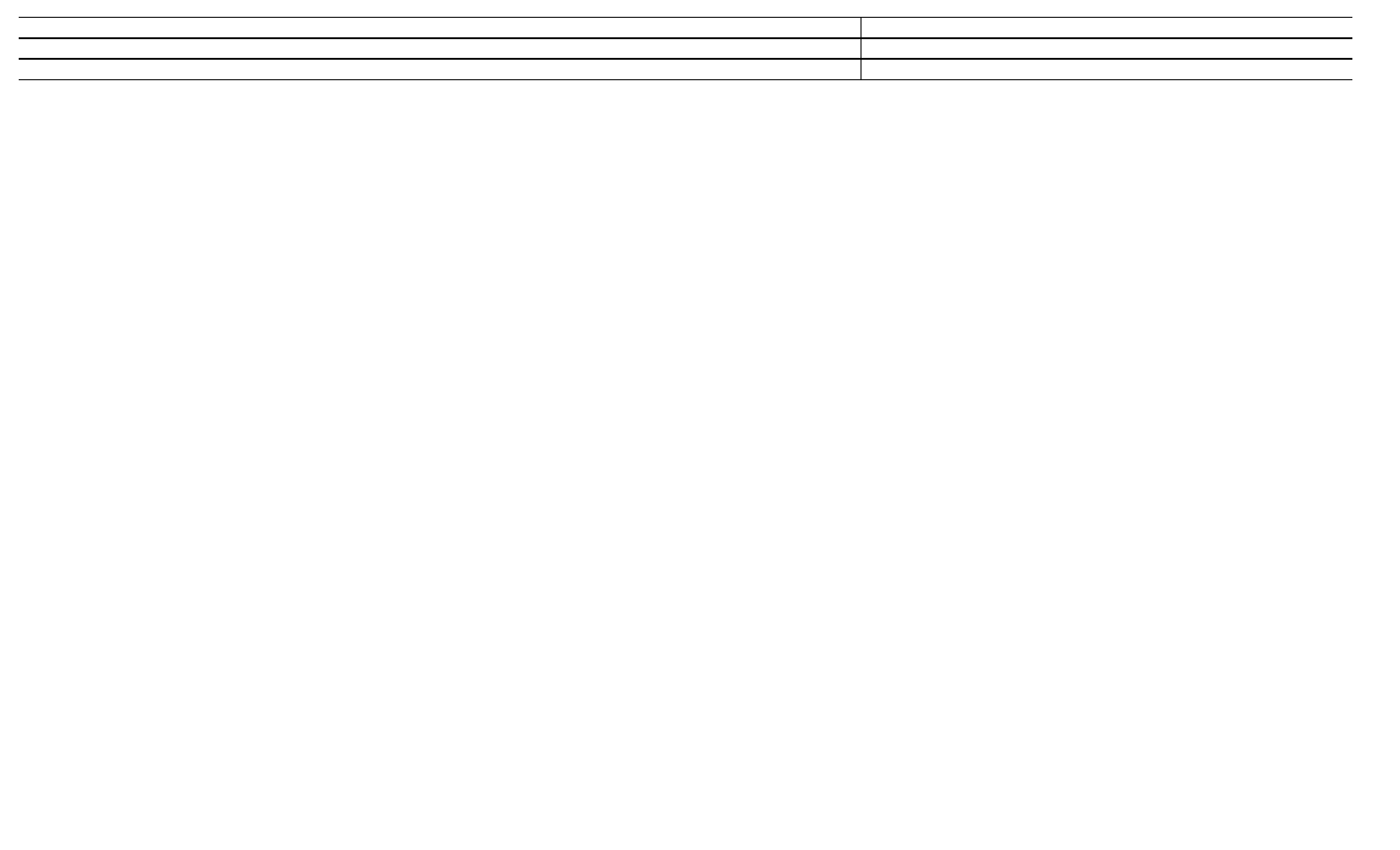| ,我们就会不会不会。""我们,我们就会不会不会不会,我们就会不会不会不会。""我们,我们就会不会不会不会。""我们,我们就会不会不会不会。""我们,我们就会不会 |                                                                                   |
|----------------------------------------------------------------------------------|-----------------------------------------------------------------------------------|
|                                                                                  | ,我们也不会不会不会。""我们的,我们也不会不会不会。""我们的,我们也不会不会不会不会。""我们的,我们也不会不会不会不会。""我们的,我们也不会不会不会不会  |
|                                                                                  | ,我们就会不会不会。""我们,我们就会不会不会,我们就会不会不会,我们就会不会不会。""我们,我们就会不会不会。""我们,我们就会不会不会不会。""我们,我们就会 |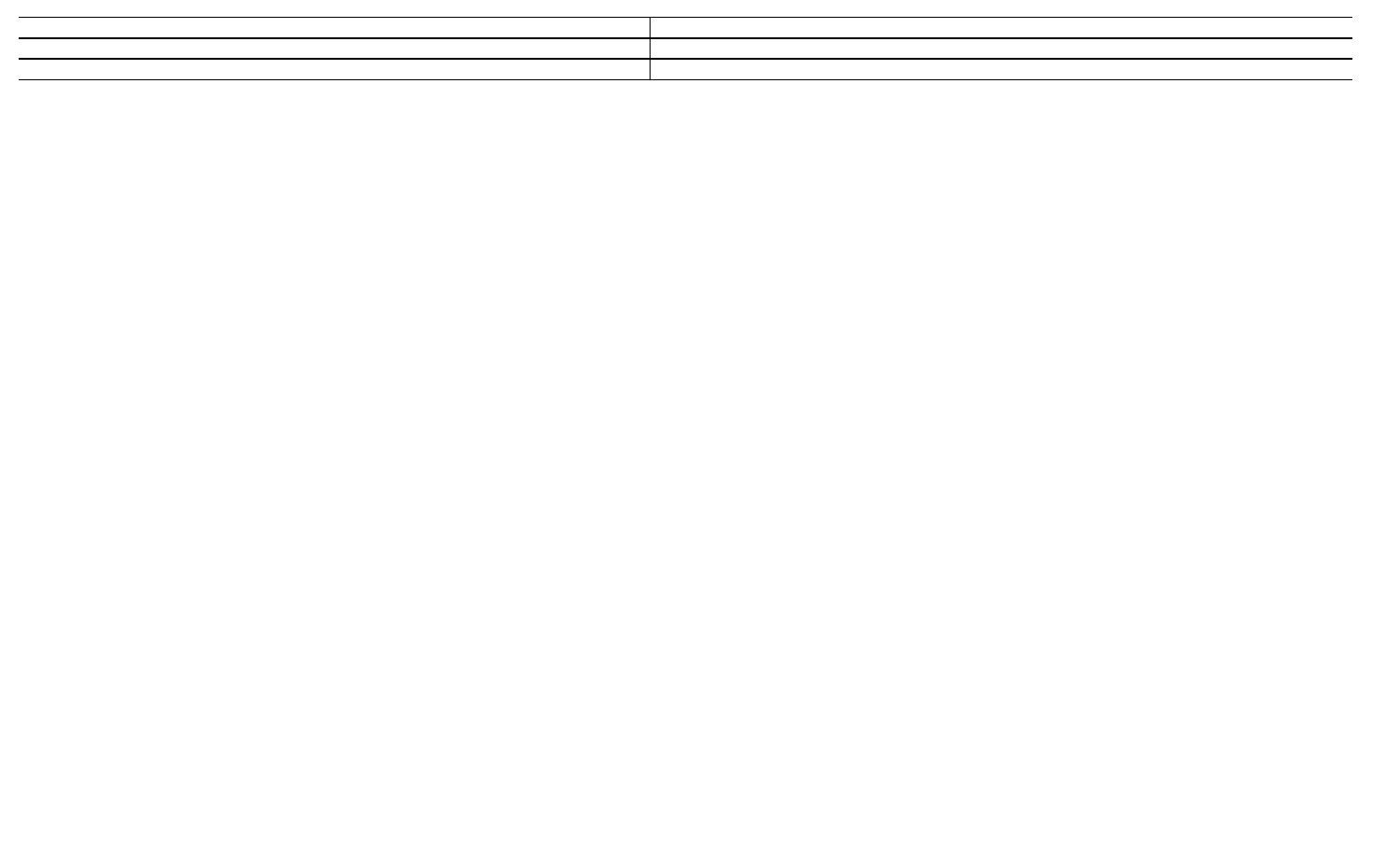| ,一个人都是一个人的人,我们就是一个人的人,我们就是一个人的人,我们就是一个人的人,我们就是一个人的人,我们就是一个人的人,我们就是一个人的人,我们就是一个人的<br>第一百一十一章 一个人的人,我们就是一个人的人,我们就是一个人的人,我们就是一个人的人,我们就是一个人的人,我们就是一个人的人,我们就是一个人的人,我们就是一个 |
|----------------------------------------------------------------------------------------------------------------------------------------------------------------------|
|                                                                                                                                                                      |
|                                                                                                                                                                      |
|                                                                                                                                                                      |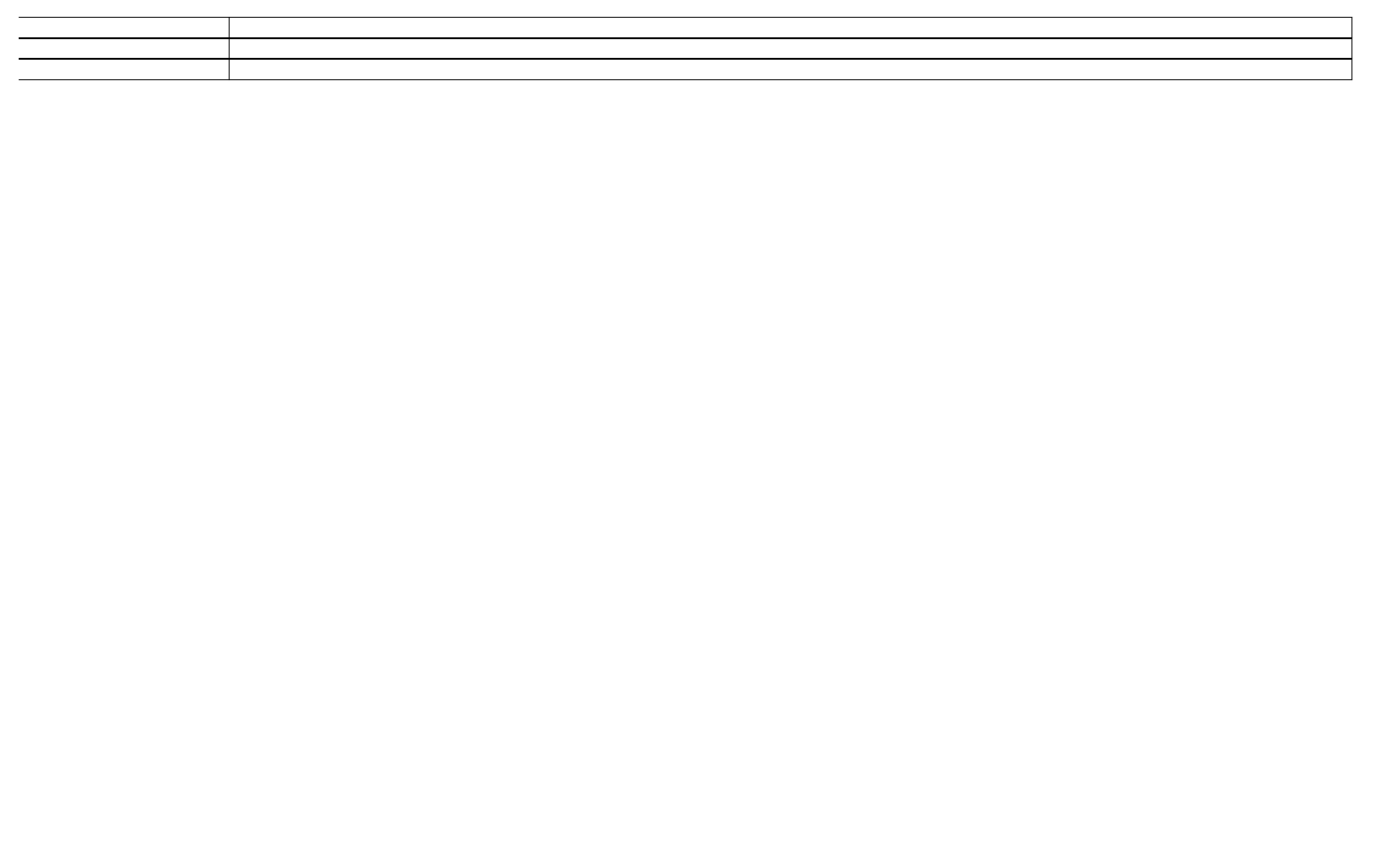| ,他们的人们就是一个人,他们的人们就是一个人,他们的人们,他们的人们就是一个人,他们的人们,他们的人们就是一个人,他们的人们,他们的人们,他们的人们,他们的人们,<br>第25章 我们的人们,他们的人们,他们的人们,他们的人们,他们的人们,他们的人们,他们的人们,他们的人们,他们的人们,他们的人们,他们的人们,他们的人们,他们的 |  |
|-----------------------------------------------------------------------------------------------------------------------------------------------------------------------|--|
| ,一个人都是一个人的人,而且,他们的人都是一个人,而且,他们的人都是一个人,而且,他们的人都是一个人,而且,他们的人都是一个人,而且,他们的人都是一个人,而且,他<br>第二百一十一章 一个人,他们的人都是一个人,他们的人都是一个人,他们的人都是一个人,他们的人都是一个人,他们的人都是一个人,他们的人都是一个人,他们的人都是一个 |  |
| ,一个人都是一个人的人,而且,他们的人都是一个人,他们的人都是一个人,他们的人都是一个人,他们的人都是一个人,他们的人都是一个人,他们的人都是一个人,他们的人都是                                                                                     |  |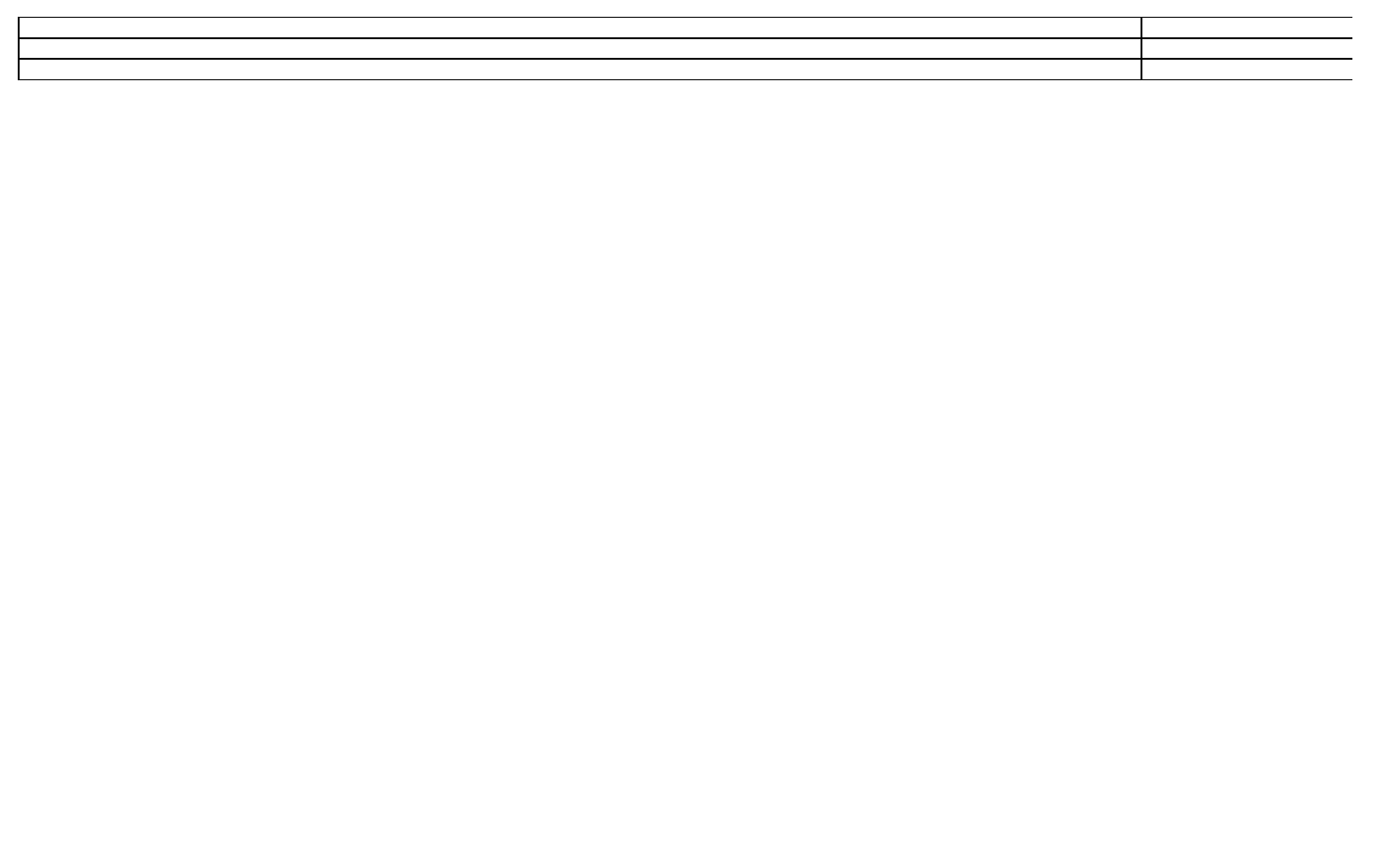| ,一个人都是一个人的人,而且,我们也不会不会不会。""我们,我们也不会不会不会不会不会不会不会不会。""我们,我们也不会不会不会不会不会不会不会不会。""我们,我<br>,他们的人们也不会不会。""我们的人们,我们也不会不会不会。""我们的人们,我们也不会不会不会。""我们的人们,我们也不会不会不会。""我们的人们,我们也不会不 |  |
|-----------------------------------------------------------------------------------------------------------------------------------------------------------------------|--|
| ,我们也不会不会不会。""我们的,我们也不会不会不会。""我们的,我们也不会不会不会不会。""我们的,我们也不会不会不会不会。""我们的,我们也不会不会不会不会                                                                                      |  |
|                                                                                                                                                                       |  |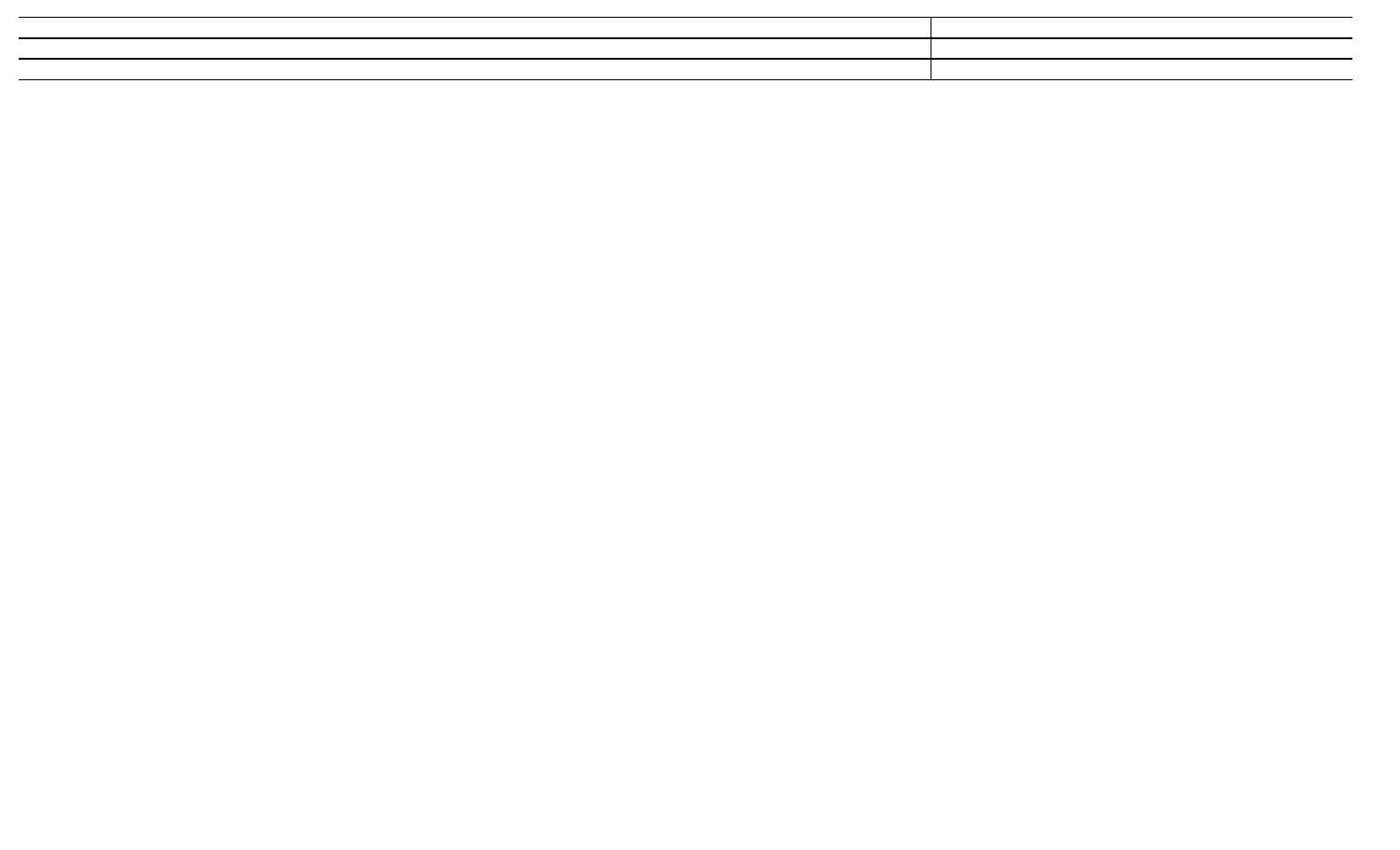| <u> 2001 - An t-An Aontaithe ann an t-Aontaithe ann an t-Aontaithe ann an t-Aontaithe ann an t-Aontaithe ann an t-</u> |
|------------------------------------------------------------------------------------------------------------------------|
|                                                                                                                        |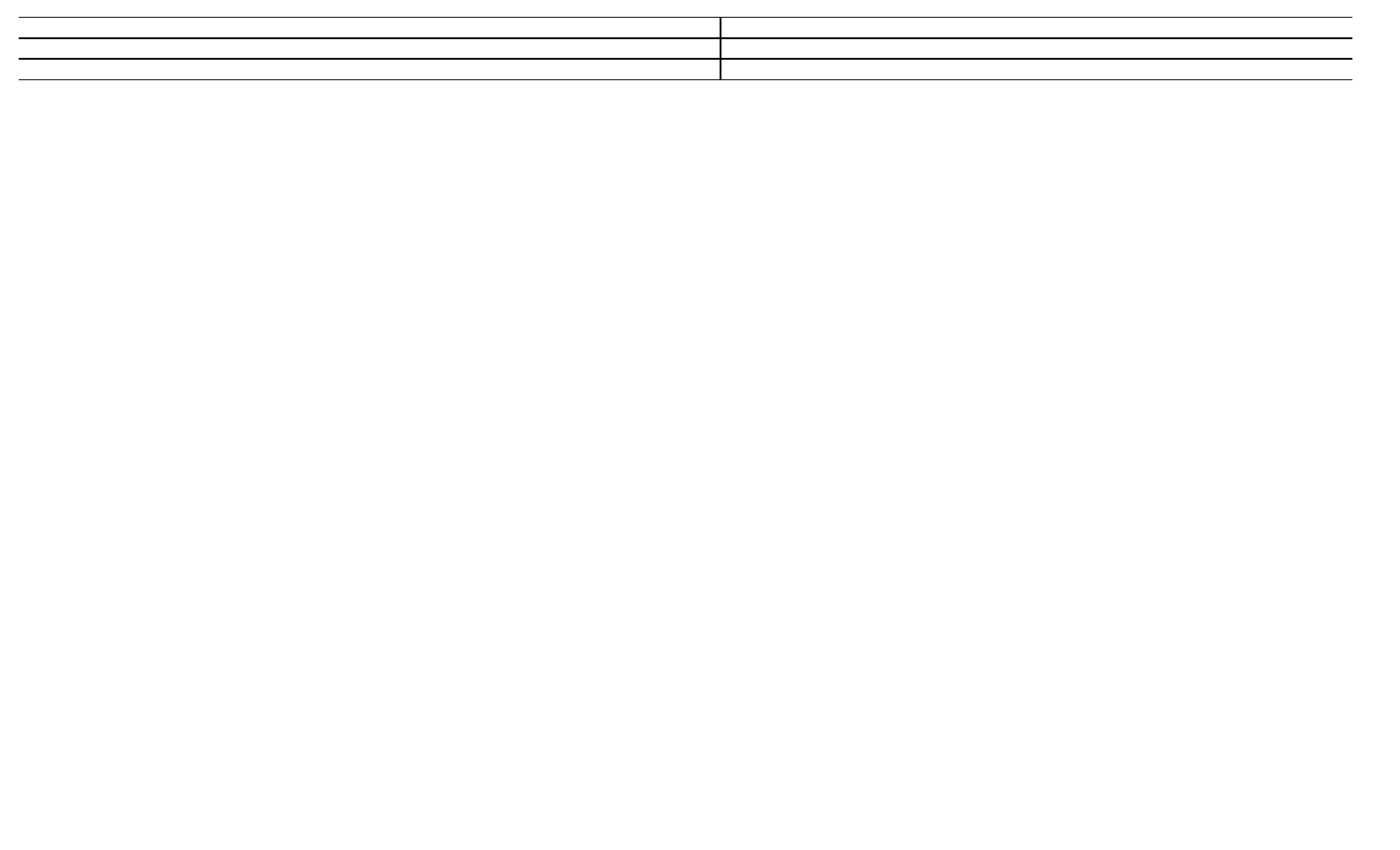| ,一个人都是一个人的人,而且,他们的人都是一个人,而且,他们的人都是一个人,而且,他们的人都是一个人,而且,他们的人都是一个人,而且,他们的人都是一个人,而且,他<br>第二十一章 一个人,他们的人都是一个人,他们的人都是一个人,他们的人都是一个人,他们的人都是一个人,他们的人都是一个人,他们的人都是一个人,他们的人都是一个人, | ,我们也不会不会。""我们的,我们也不会不会。""我们的,我们也不会不会不会。""我们的,我们也不会不会不会。""我们的,我们也不会不会不会。""我们的,我们也 |
|-----------------------------------------------------------------------------------------------------------------------------------------------------------------------|----------------------------------------------------------------------------------|
|                                                                                                                                                                       |                                                                                  |
|                                                                                                                                                                       |                                                                                  |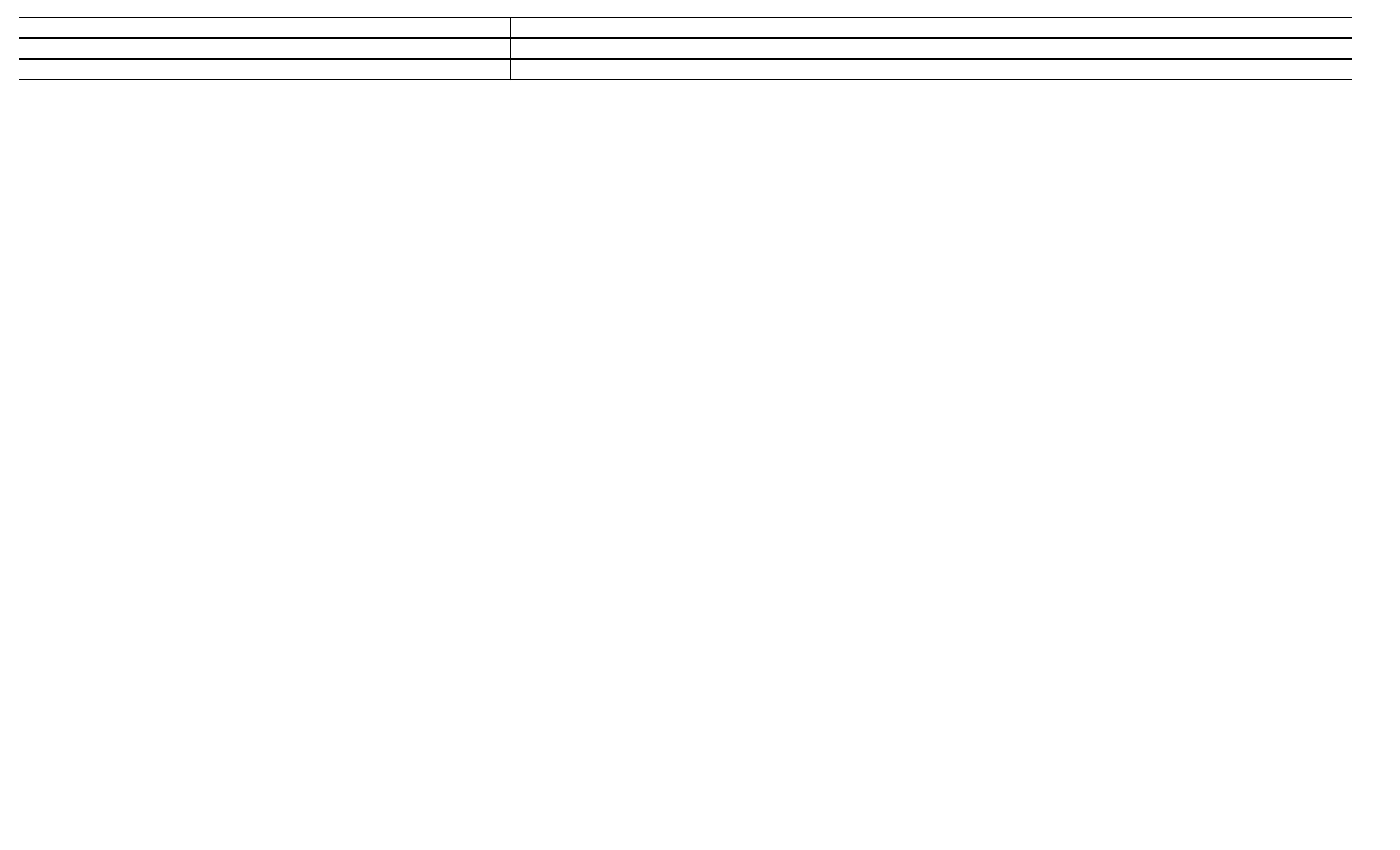| ,一个人的人都是一个人的人,而且,他们的人都是一个人的人,而且,他们的人都是一个人的人,而且,他们的人都是一个人的人,而且,他们的人都是一个人的人,而且,他们的人<br>第一百一十一章 一个人的人,他们的人都是一个人的人,他们的人都是一个人的人,他们的人都是一个人的人,他们的人都是一个人的人,他们的人都是一个人的人,他们的人都是<br>,我们就会不会不会。""我们,我们就会不会不会不会。""我们,我们就会不会不会不会不会不会。""我们,我们就会不会不会不会不会。""我们,我们就会不会不会不会不 |
|-----------------------------------------------------------------------------------------------------------------------------------------------------------------------------------------------------------------------------------------------------------|
| ,一个人都是一个人的人,而且,他们的人都是一个人,而且,他们的人都是一个人,而且,他们的人都是一个人,而且,他们的人都是一个人,而且,他们的人都是一个人,而且,他<br>第二十一章 一个人,他们的人都是一个人,他们的人都是一个人,他们的人都是一个人,他们的人都是一个人,他们的人都是一个人,他们的人都是一个人,他们的人都是一个人,                                                                                     |
|                                                                                                                                                                                                                                                           |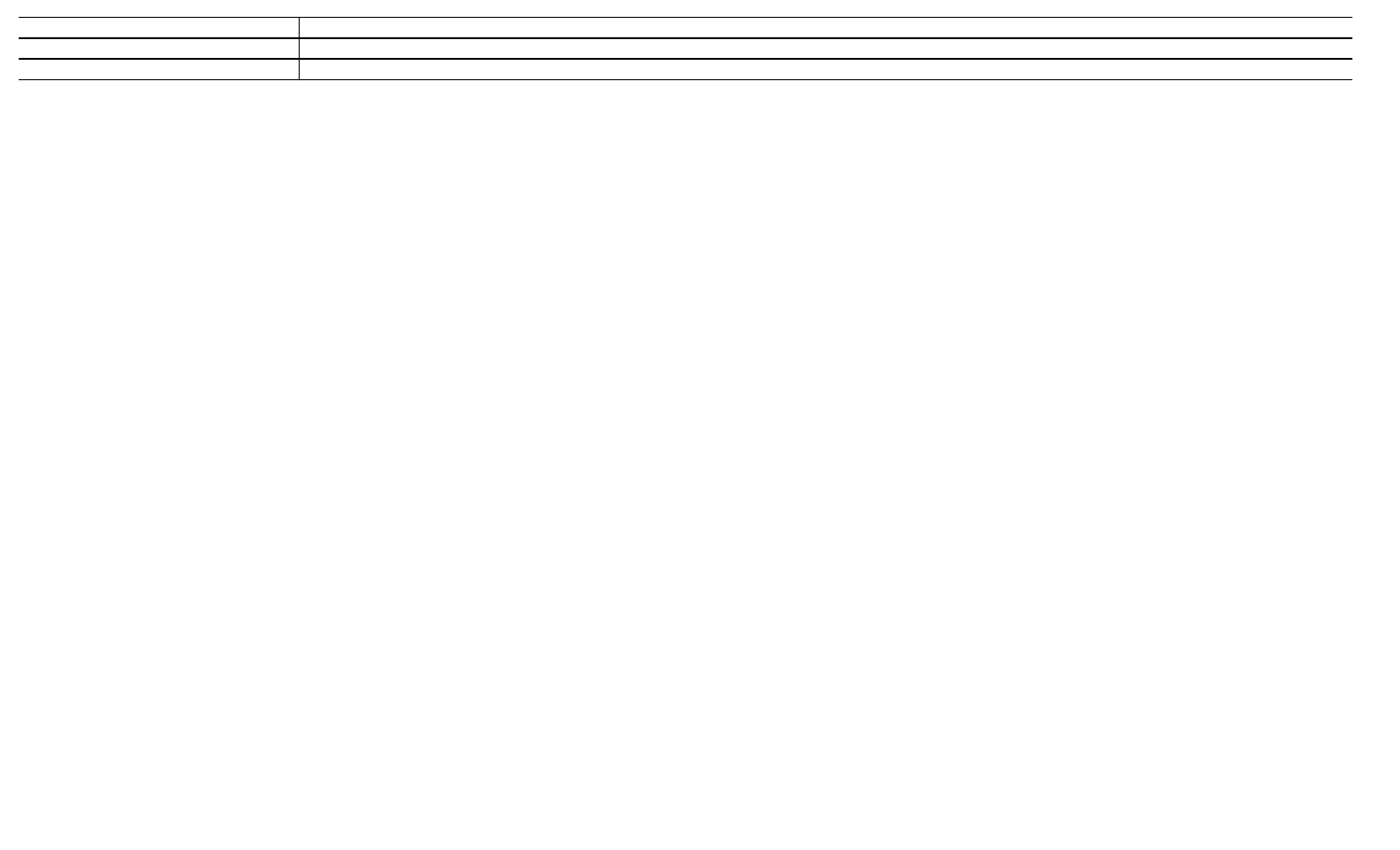| <u>та на представљен под податковата на представљен податковата на представљен податковата на представљен податк</u> |  |
|----------------------------------------------------------------------------------------------------------------------|--|
|                                                                                                                      |  |
| ,一个人都是一个人的人,一个人都是一个人的人,一个人都是一个人的人,一个人都是一个人的人,一个人都是一个人的人,一个人都是一个人的人,一个人都是一个人的人,一个人                                    |  |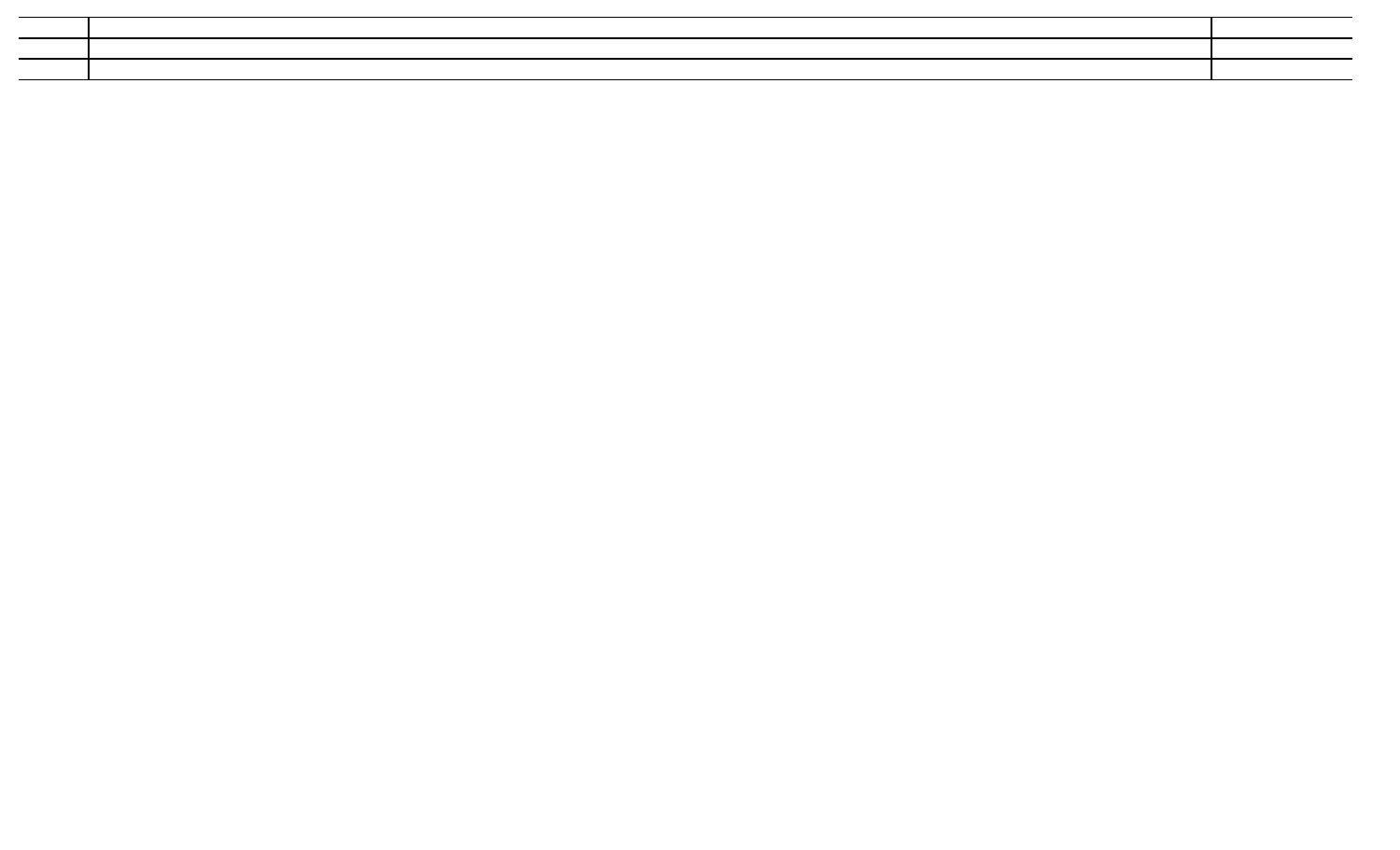| ,一个人都是一个人的人,一个人都是一个人的人,一个人都是一个人的人,一个人都是一个人的人,一个人都是一个人的人,一个人都是一个人的人,一个人都是一个人的人,一个人<br>→ South State State State State State State State State State State State State State State State State State State State State State State State State State State State State State State State State State State State St |  |
|-------------------------------------------------------------------------------------------------------------------------------------------------------------------------------------------------------------------------------------------------------------------------------------------------------------------|--|
| ,一个人的人都是一个人的人,而且,他们的人都是不是一个人的人,而且,他们的人都是不是一个人的人,而且,他们的人都是不是一个人的人,而且,他们的人都是不是一个人的<br>第一百一十一章 一个人的人,他们的人都是不是一个人的人,他们的人都是不是一个人的人,他们的人都是不是一个人的人,他们的人都是不是一个人的人,他们的人都是不是一个                                                                                                                                              |  |
| ,我们也不会不会不会。""我们的,我们也不会不会不会。""我们的,我们也不会不会不会不会不会。""我们的,我们也不会不会不会不会。""我们的,我们也不会不会不会<br>第二百一章 第二百一章 第二百一章 第二百一章 第二百一章 第二百一章 第二百一章 第二百一章 第二百一章 第二百一章 第二百一章 第二百一章 第二百一章 第二                                                                                                                                              |  |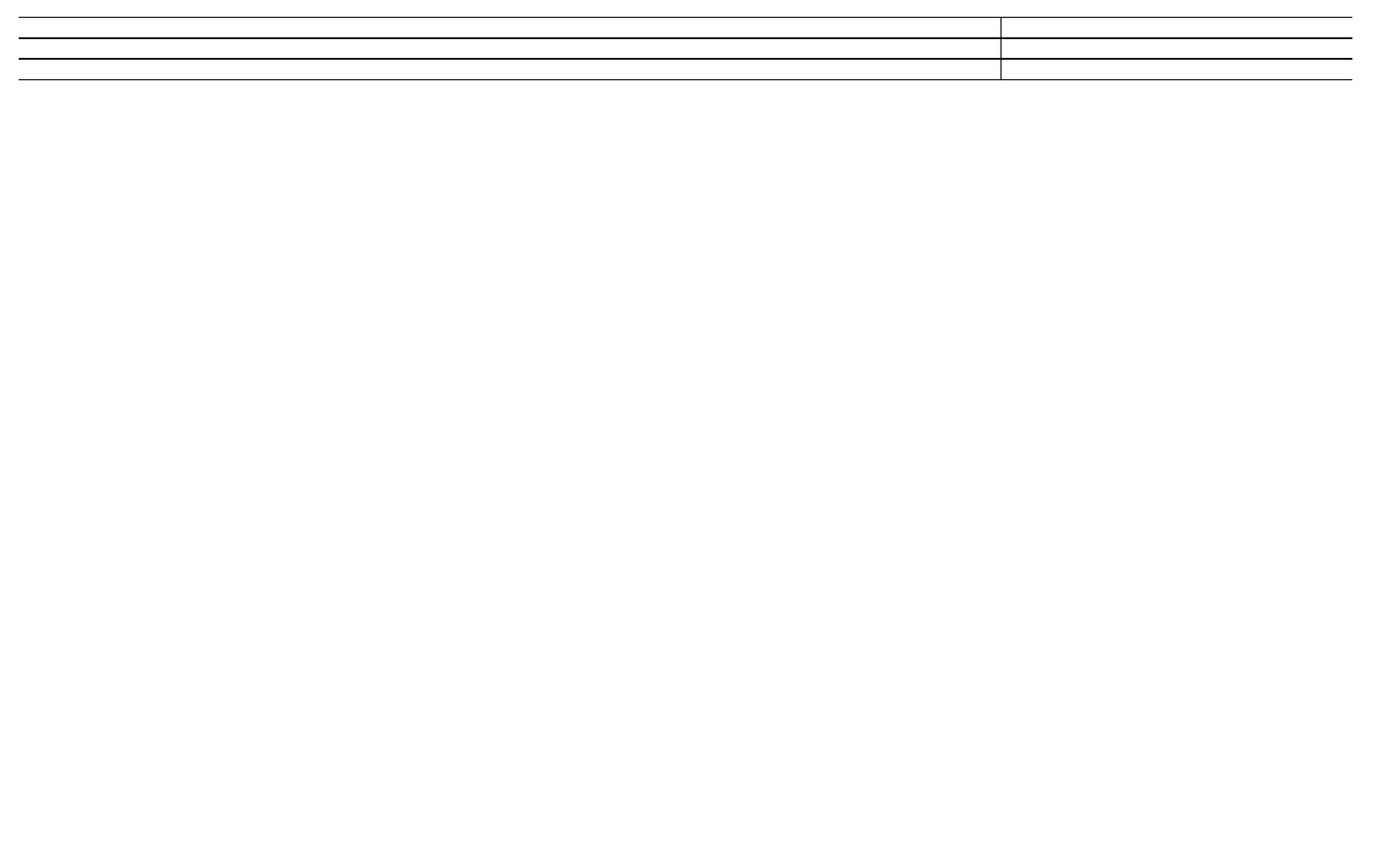| ,一个人都是一个人的人,而且,他们的人都是一个人,而且,他们的人都是一个人,而且,他们的人都是一个人,而且,他们的人都是一个人,而且,他们的人都是一个人,而且,他<br>第二十二章 第二十二章 第二十二章 第二十二章 第二十二章 第二十二章 第二十二章 第二十二章 第二十二章 第二十二章 第二十二章 第二十二章 第二十二章 第二十 |  |
|------------------------------------------------------------------------------------------------------------------------------------------------------------------------|--|
|                                                                                                                                                                        |  |
| ,我们就会不会不会。""我们的,我们也不会不会不会。""我们的,我们也不会不会不会不会不会。""我们的,我们也不会不会不会不会。""我们的,我们也不会不会不会不                                                                                       |  |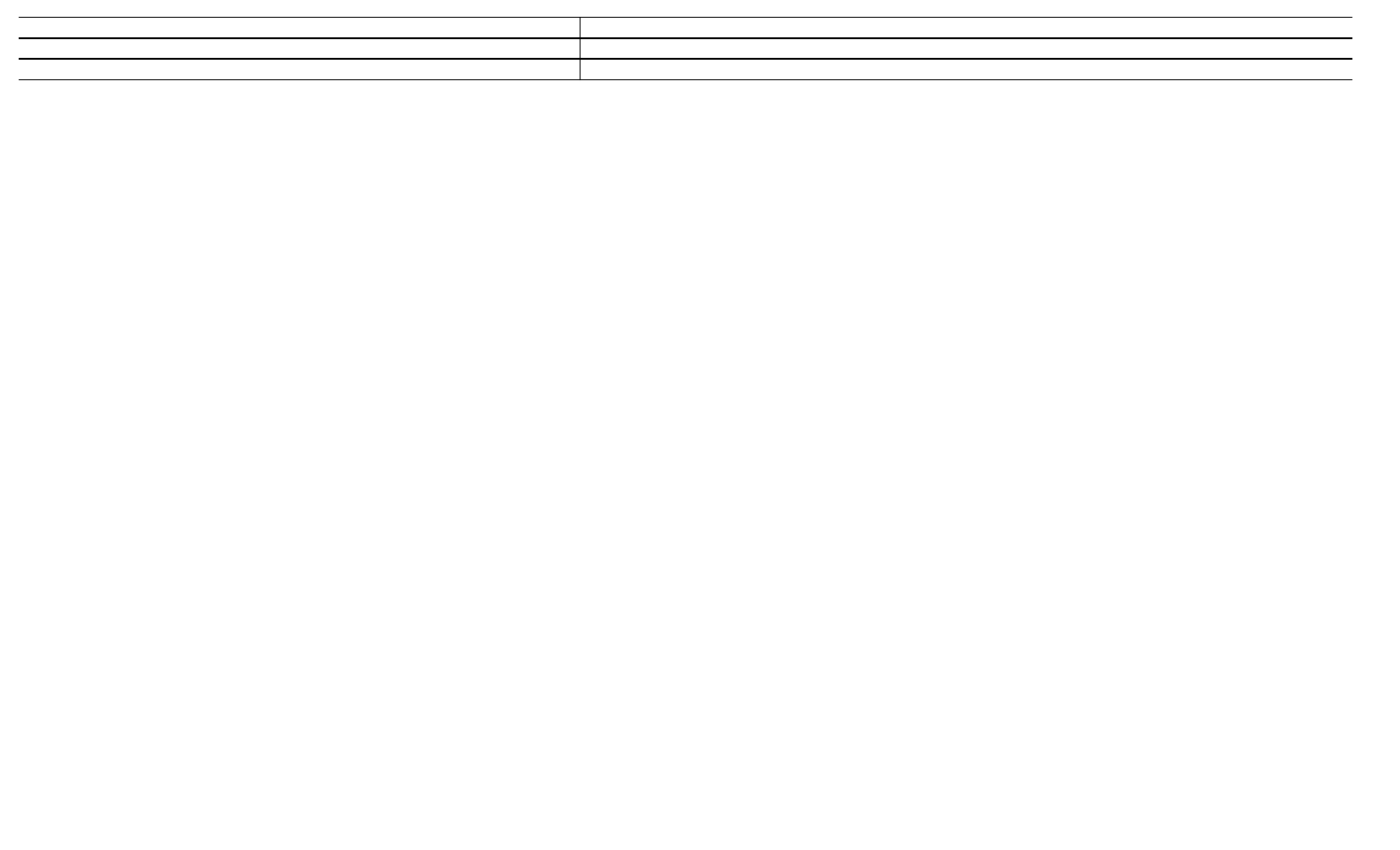| ,我们就会不会不会。""我们,我们也不会不会不会。""我们,我们也不会不会不会不会不会不会。""我们,我们也不会不会不会不会。""我们,我们也不会不会不会不会不  |
|-----------------------------------------------------------------------------------|
| ,一个人都是一个人的人,一个人都是一个人的人,一个人都是一个人的人,一个人都是一个人的人,一个人都是一个人的人,一个人都是一个人的人,一个人都是一个人的人,一个人 |
|                                                                                   |
| ,一个人都是一个人的人,而且,我们也不会不会不会。""我们,我们也不会不会不会不会不会不会不会。""我们,我们也不会不会不会不会不会不会不会不会。""我们,我们  |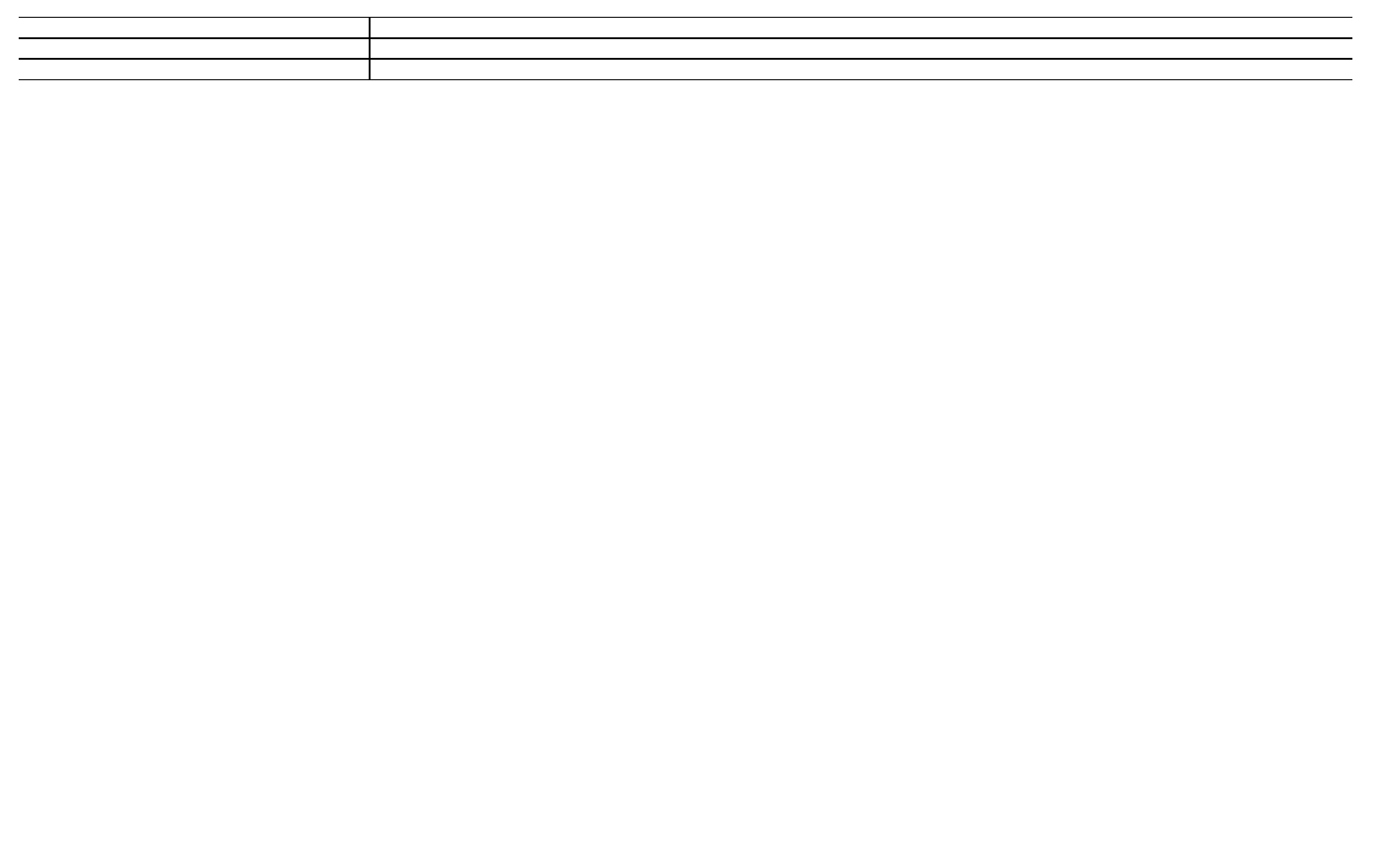| ,一个人都是一个人的人,一个人都是一个人的人,一个人都是一个人的人,一个人都是一个人的人,一个人都是一个人的人,一个人都是一个人的人,一个人都是一个人的人,一个人<br>第二十一章 一个人的人,一个人的人都是一个人的人,一个人的人都是一个人的人,一个人的人都是一个人的人,一个人的人都是一个人的人,一个人的人都是一个人的人,一个人<br>,一个人都是一个人的人,一个人都是一个人的人,一个人都是一个人的人,一个人都是一个人的人,一个人都是一个人的人,一个人都是一个人的人,一个人都是一个人的人,一个人<br>第二十一章 一个人的人,一个人都是一个人的人,一个人都是一个人的人,一个人都是一个人的人,一个人都是一个人的人,一个人都是一个人的人,一个人都是一个人的人,一个 |  |
|------------------------------------------------------------------------------------------------------------------------------------------------------------------------------------------------------------------------------------------------------------------------------------------------------------------------------------------------|--|
| ,一个人的人都是一个人的人,而且,他们的人都是一个人的人,而且,他们的人都是一个人的人,而且,他们的人都是一个人的人,而且,他们的人都是一个人的人,而且,他们的<br>第一百一十一章 一个人的人,他们的人都是一个人的人,他们的人都是一个人的人,他们的人都是一个人的人,他们的人都是一个人的人,他们的人都是一个人的人,他们的人都是                                                                                                                                                                           |  |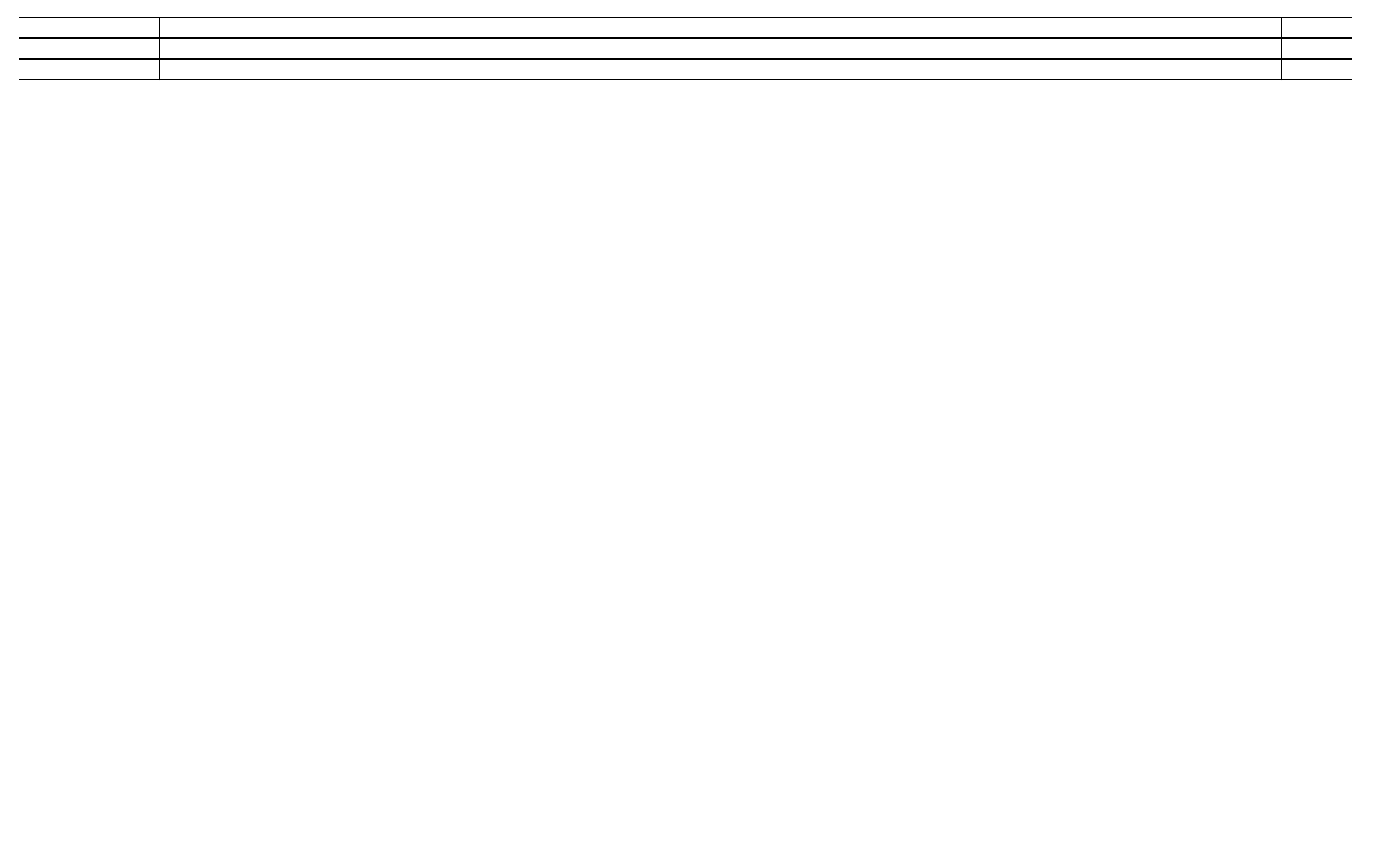| ,我们就会不会不会。""我们,我们也不会不会不会。""我们,我们也不会不会不会不会不会不会不会。""我们,我们也不会不会不会不会不会。""我们,我们也不会不会不 |  |
|----------------------------------------------------------------------------------|--|
| ,一个人的人都是一个人的人,而且,我们也不会不会不会。""我们,我们也不会不会不会不会不会不会。""我们,我们也不会不会不会不会。""我们,我们也不会不会不会不 |  |
|                                                                                  |  |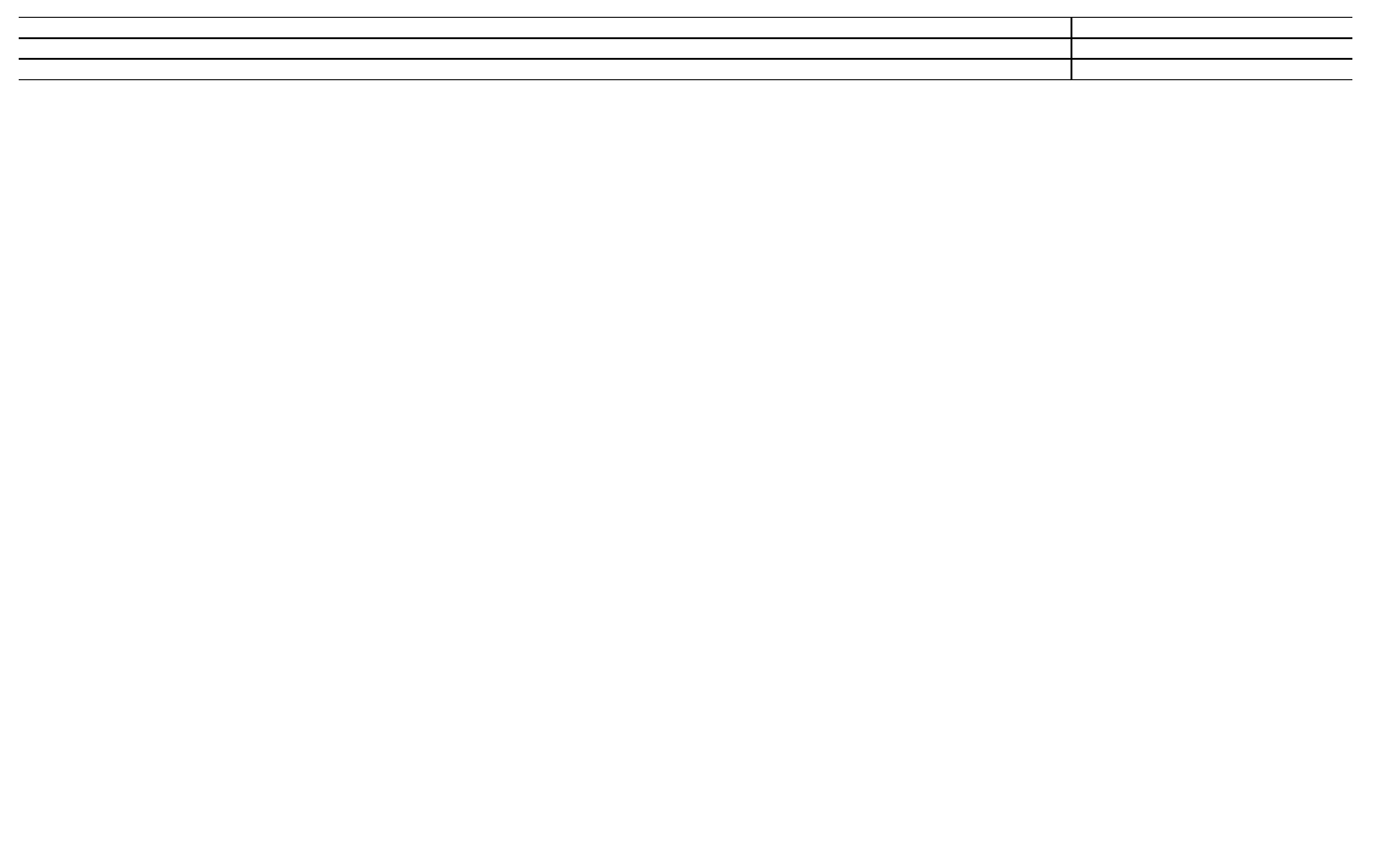| → 中国的 → 中国的 → 中国的 → 中国的 → 中国的 → 中国的 → 中国的 → 中国的 → 中国的 → 中国的 → 中国的 → 中国的 → 中国的 → 中国的 → 中国的 → 中国的 → 中国的 → 中国的 → 中国 |  |
|------------------------------------------------------------------------------------------------------------------|--|
|                                                                                                                  |  |
|                                                                                                                  |  |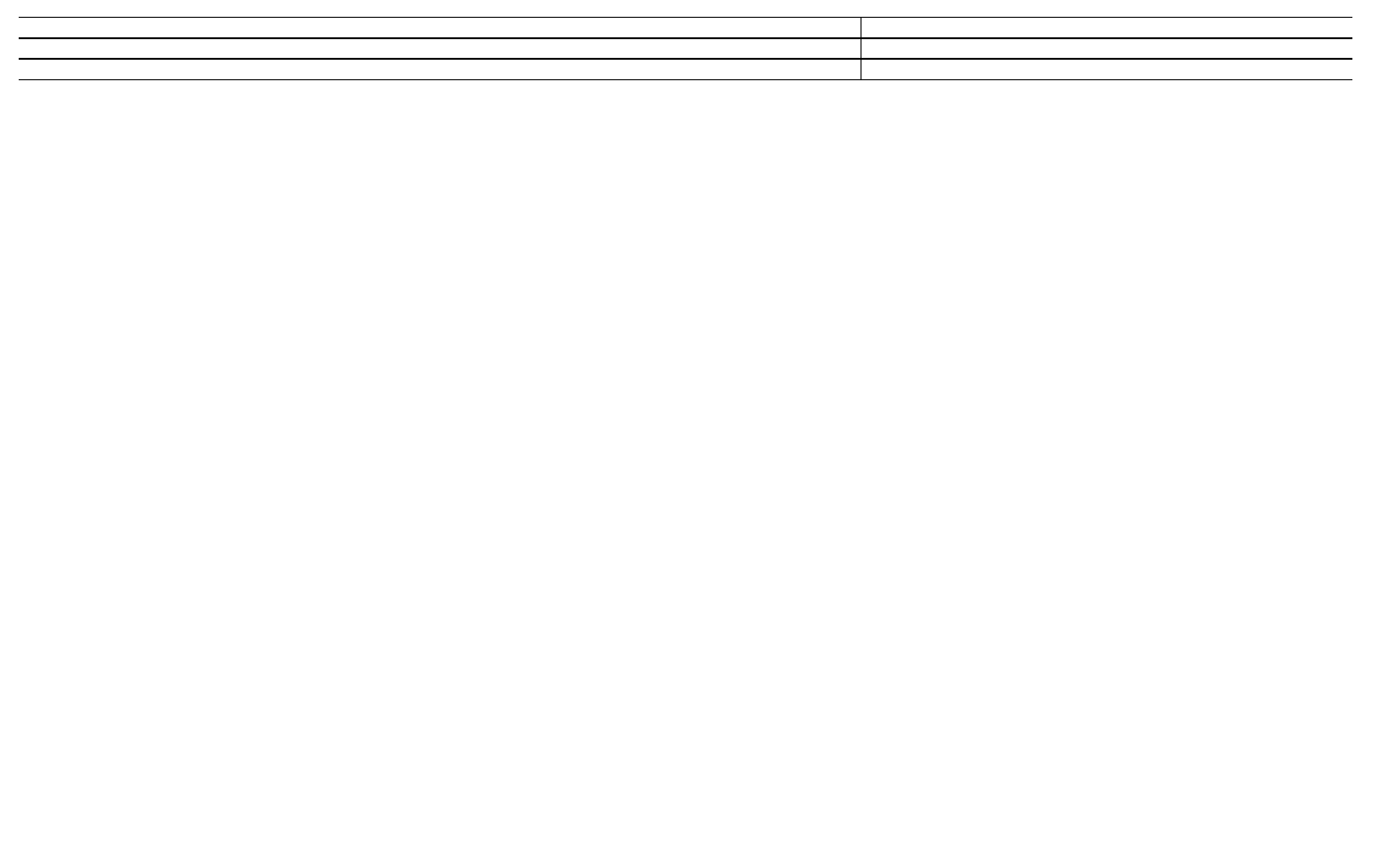| ,我们就会不会不会。""我们,我们就会不会不会不会,我们就会不会不会不会。""我们,我们就会不会不会不会。""我们,我们就会不会不会不会。""我们,我们就会不会 |                                                                                   |
|----------------------------------------------------------------------------------|-----------------------------------------------------------------------------------|
|                                                                                  | ,我们也不会不会不会。""我们的,我们也不会不会不会。""我们的,我们也不会不会不会不会。""我们的,我们也不会不会不会不会。""我们的,我们也不会不会不会不会  |
|                                                                                  | ,我们就会不会不会。""我们,我们就会不会不会,我们就会不会不会,我们就会不会不会。""我们,我们就会不会不会。""我们,我们就会不会不会不会。""我们,我们就会 |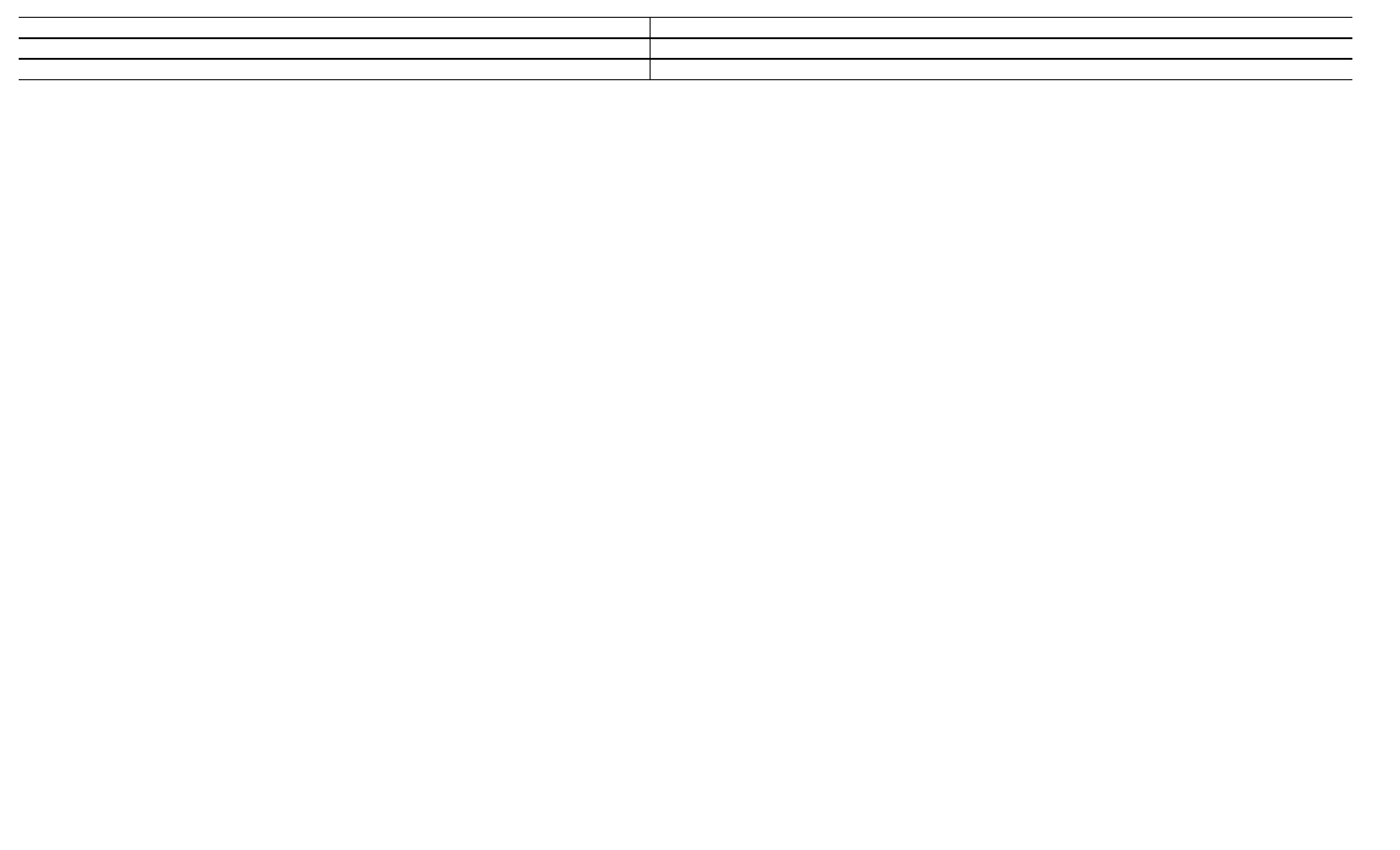| ,一个人都是一个人的人,我们就是一个人的人,我们就是一个人的人,我们就是一个人的人,我们就是一个人的人,我们就是一个人的人,我们就是一个人的人,我们就是一个人的<br>第一百一十一章 一个人的人,我们就是一个人的人,我们就是一个人的人,我们就是一个人的人,我们就是一个人的人,我们就是一个人的人,我们就是一个人的人,我们就是一个 |
|----------------------------------------------------------------------------------------------------------------------------------------------------------------------|
|                                                                                                                                                                      |
|                                                                                                                                                                      |
|                                                                                                                                                                      |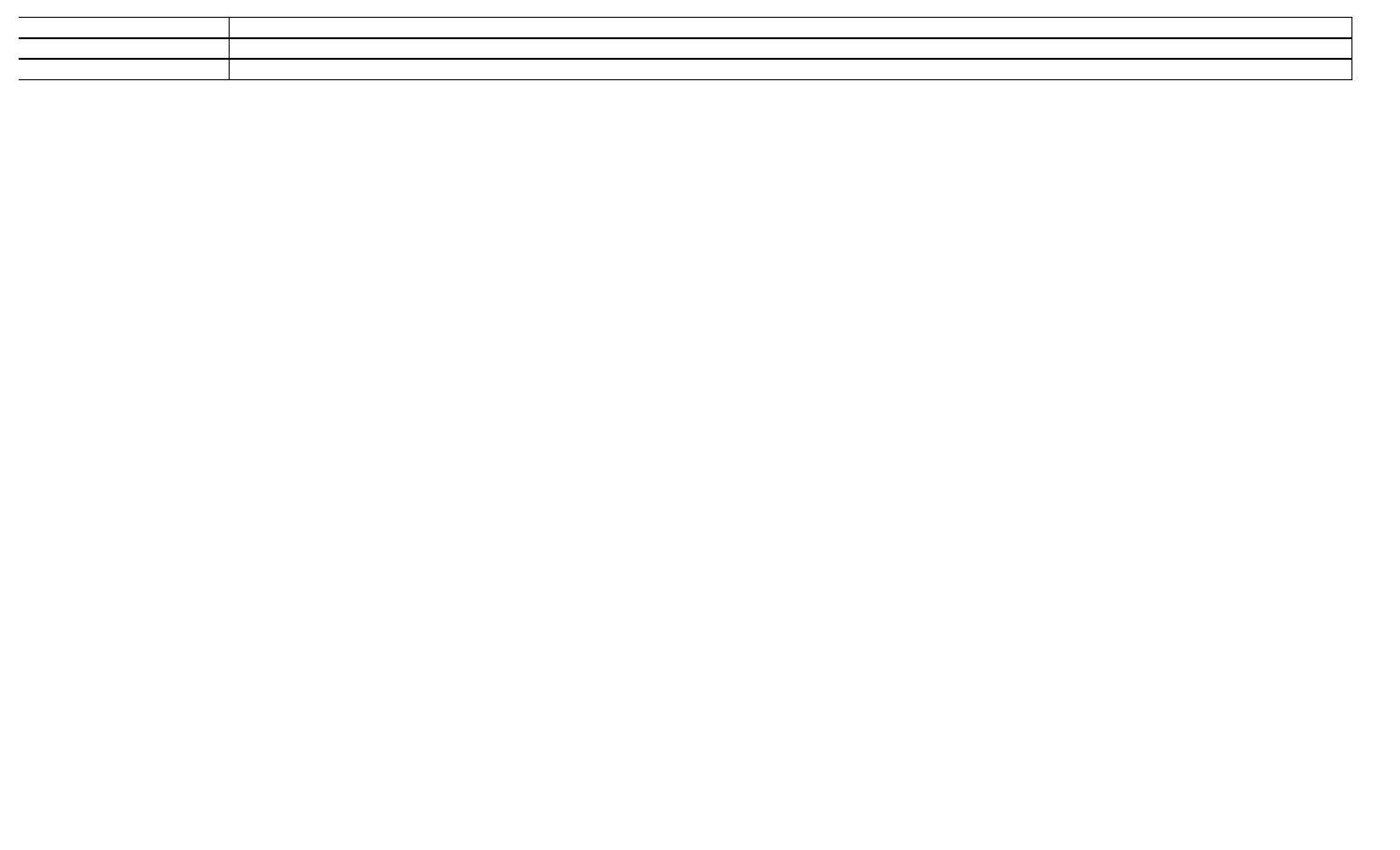| ,他们的人们就是一个人,他们的人们就是一个人,他们的人们,他们的人们就是一个人,他们的人们,他们的人们就是一个人,他们的人们,他们的人们,他们的人们,他们的人们,<br>第25章 我们的人们,他们的人们,他们的人们,他们的人们,他们的人们,他们的人们,他们的人们,他们的人们,他们的人们,他们的人们,他们的人们,他们的人们,他们的 |  |
|-----------------------------------------------------------------------------------------------------------------------------------------------------------------------|--|
| ,一个人都是一个人的人,而且,他们的人都是一个人,而且,他们的人都是一个人,而且,他们的人都是一个人,而且,他们的人都是一个人,而且,他们的人都是一个人,而且,他<br>第二百一十一章 一个人,他们的人都是一个人,他们的人都是一个人,他们的人都是一个人,他们的人都是一个人,他们的人都是一个人,他们的人都是一个人,他们的人都是一个 |  |
| ,一个人都是一个人的人,而且,他们的人都是一个人,他们的人都是一个人,他们的人都是一个人,他们的人都是一个人,他们的人都是一个人,他们的人都是一个人,他们的人都是                                                                                     |  |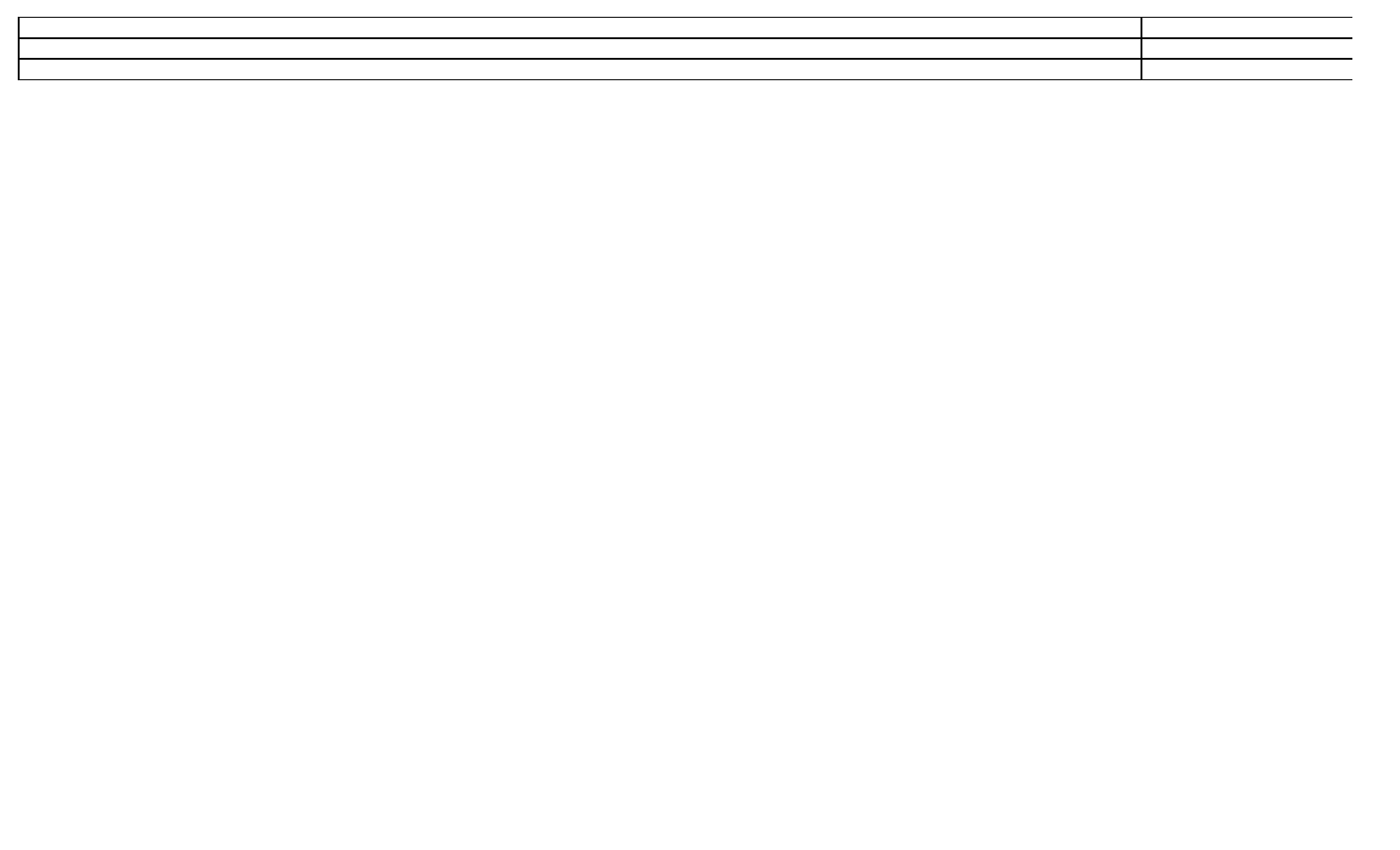| ,一个人都是一个人的人,而且,我们也不会不会不会。""我们,我们也不会不会不会不会不会不会不会不会。""我们,我们也不会不会不会不会不会不会不会不会。""我们,我<br>,他们的人们也不会不会。""我们的人们,我们也不会不会不会。""我们的人们,我们也不会不会不会。""我们的人们,我们也不会不会不会。""我们的人们,我们也不会不 |  |
|-----------------------------------------------------------------------------------------------------------------------------------------------------------------------|--|
| ,我们也不会不会不会。""我们的,我们也不会不会不会。""我们的,我们也不会不会不会不会。""我们的,我们也不会不会不会不会。""我们的,我们也不会不会不会不会                                                                                      |  |
|                                                                                                                                                                       |  |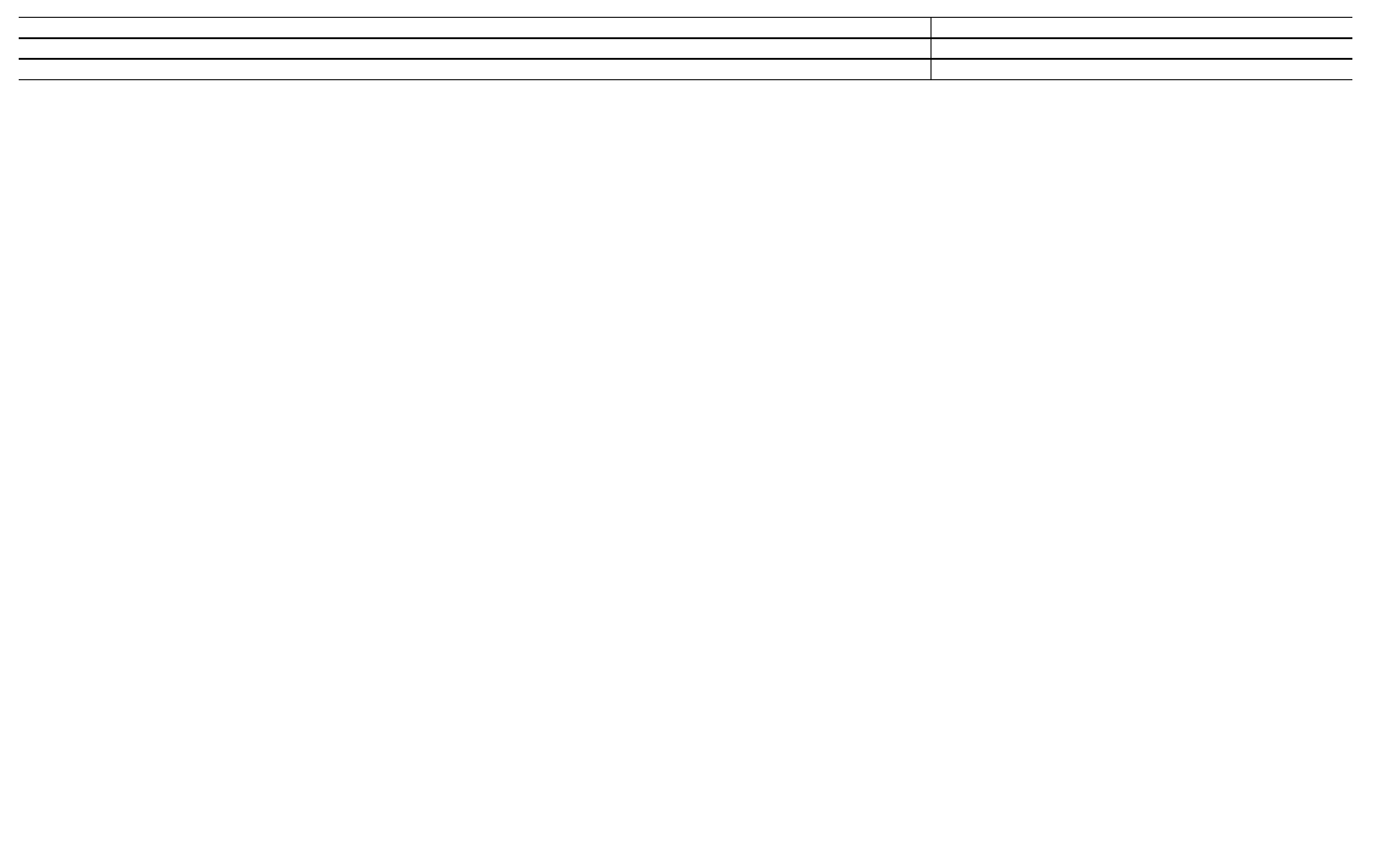| <u> 2001 - An t-An Aontaithe ann an t-Aontaithe ann an t-Aontaithe ann an t-Aontaithe ann an t-Aontaithe ann an t-</u> |
|------------------------------------------------------------------------------------------------------------------------|
|                                                                                                                        |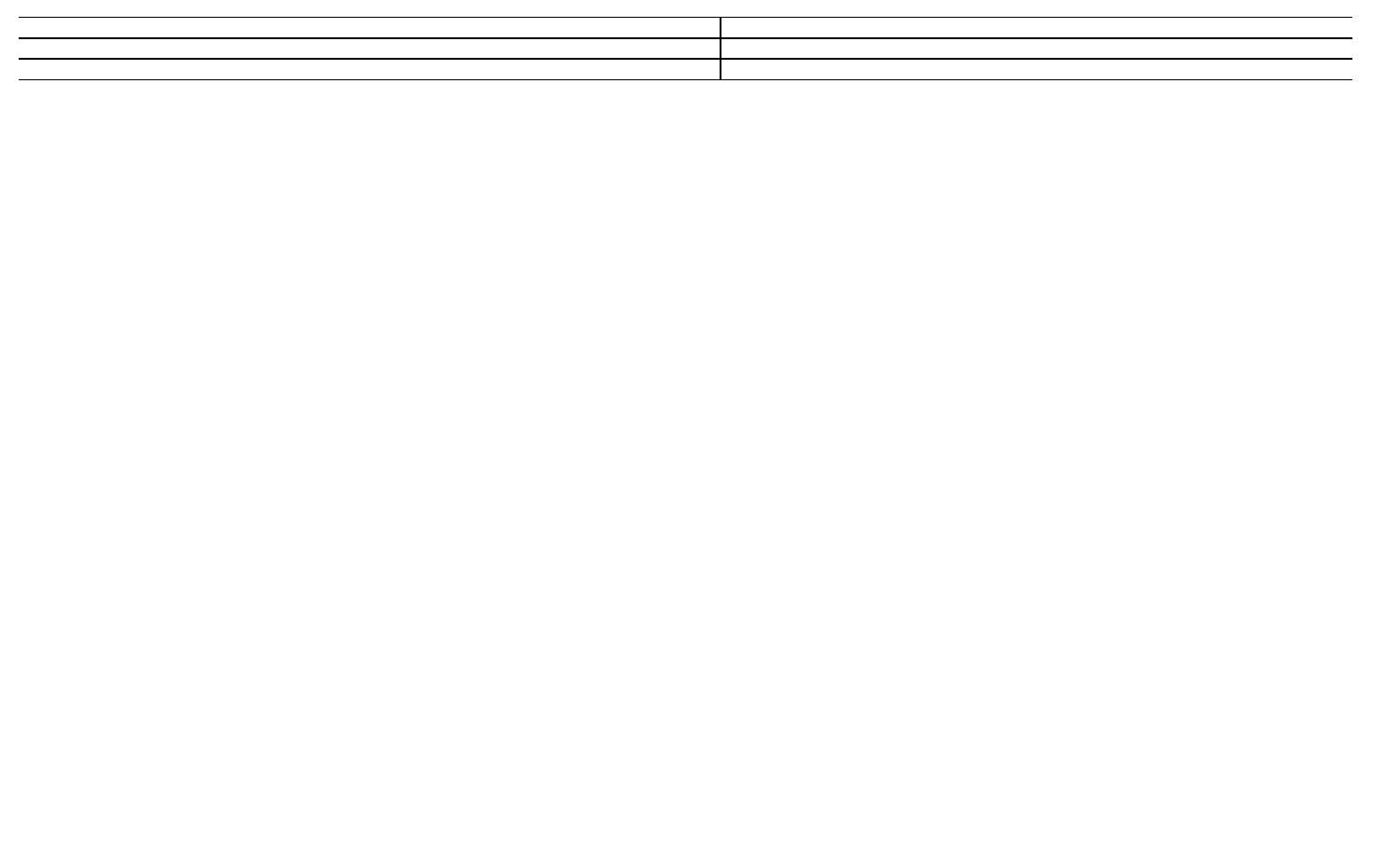| ,一个人都是一个人的人,而且,他们的人都是一个人,而且,他们的人都是一个人,而且,他们的人都是一个人,而且,他们的人都是一个人,而且,他们的人都是一个人,而且,他<br>第二十一章 一个人,他们的人都是一个人,他们的人都是一个人,他们的人都是一个人,他们的人都是一个人,他们的人都是一个人,他们的人都是一个人,他们的人都是一个人, | ,我们也不会不会。""我们的,我们也不会不会。""我们的,我们也不会不会不会。""我们的,我们也不会不会不会。""我们的,我们也不会不会不会。""我们的,我们也 |
|-----------------------------------------------------------------------------------------------------------------------------------------------------------------------|----------------------------------------------------------------------------------|
|                                                                                                                                                                       |                                                                                  |
|                                                                                                                                                                       |                                                                                  |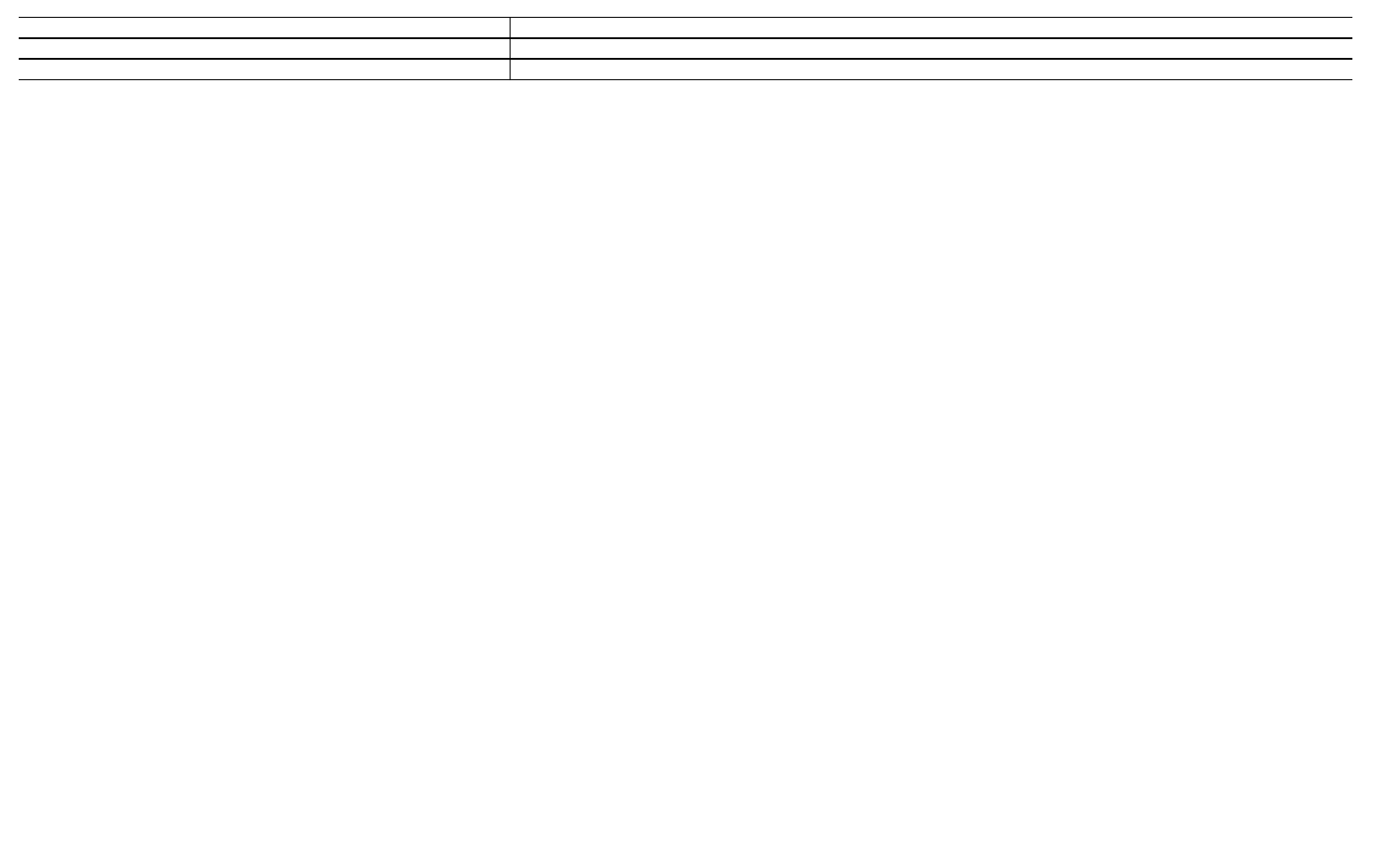| ,一个人的人都是一个人的人,而且,他们的人都是一个人的人,而且,他们的人都是一个人的人,而且,他们的人都是一个人的人,而且,他们的人都是一个人的人,而且,他们的人<br>第一百一十一章 一个人的人,他们的人都是一个人的人,他们的人都是一个人的人,他们的人都是一个人的人,他们的人都是一个人的人,他们的人都是一个人的人,他们的人都是<br>,我们就会不会不会。""我们,我们就会不会不会不会。""我们,我们就会不会不会不会不会不会。""我们,我们就会不会不会不会不会。""我们,我们就会不会不会不会不 |
|-----------------------------------------------------------------------------------------------------------------------------------------------------------------------------------------------------------------------------------------------------------|
| ,一个人都是一个人的人,而且,他们的人都是一个人,而且,他们的人都是一个人,而且,他们的人都是一个人,而且,他们的人都是一个人,而且,他们的人都是一个人,而且,他<br>第二十一章 一个人,他们的人都是一个人,他们的人都是一个人,他们的人都是一个人,他们的人都是一个人,他们的人都是一个人,他们的人都是一个人,他们的人都是一个人,                                                                                     |
|                                                                                                                                                                                                                                                           |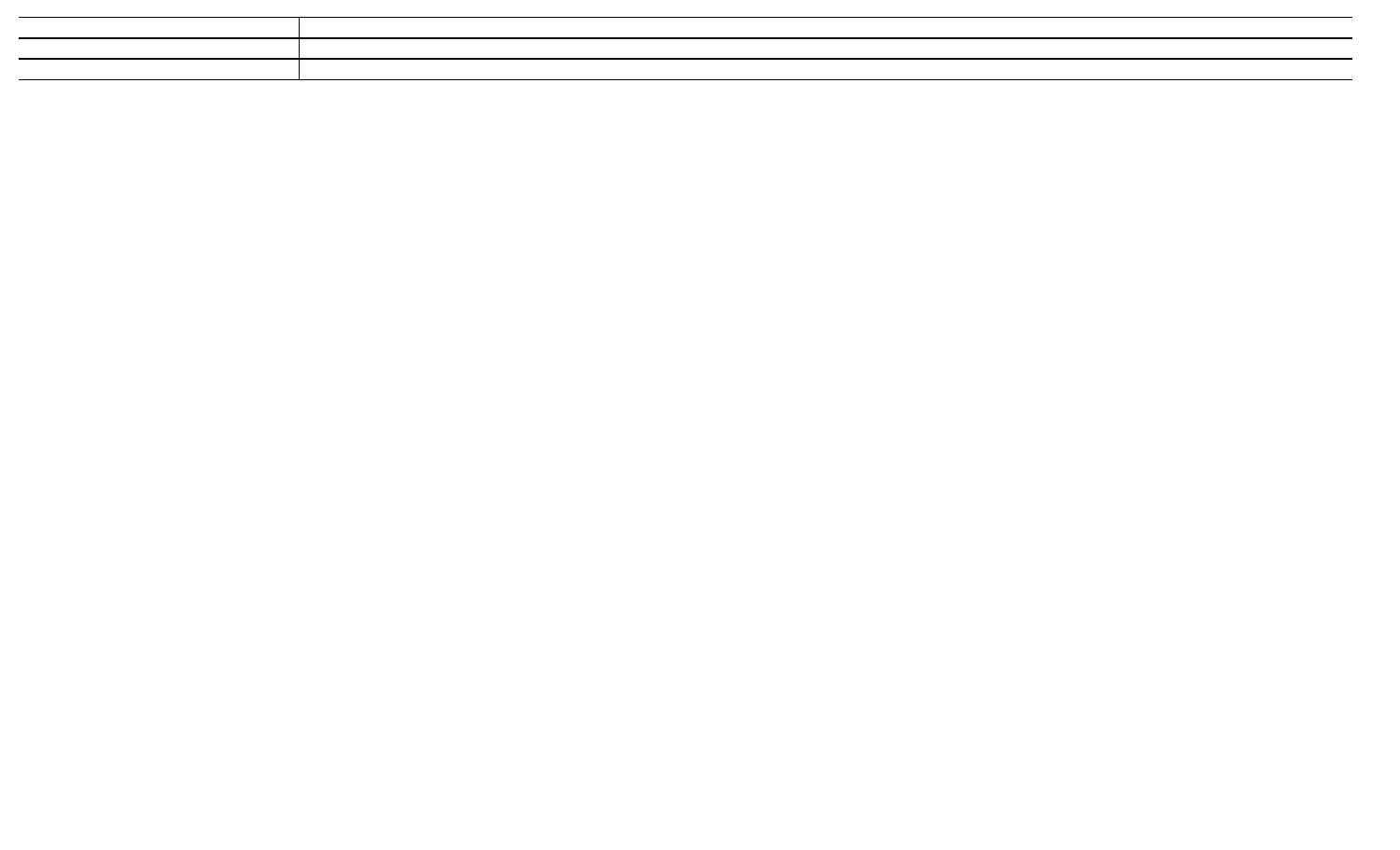| <u>та на представљен под податковата на представљен податковата на представљен податковата на представљен податк</u> |  |
|----------------------------------------------------------------------------------------------------------------------|--|
|                                                                                                                      |  |
| ,一个人都是一个人的人,一个人都是一个人的人,一个人都是一个人的人,一个人都是一个人的人,一个人都是一个人的人,一个人都是一个人的人,一个人都是一个人的人,一个人                                    |  |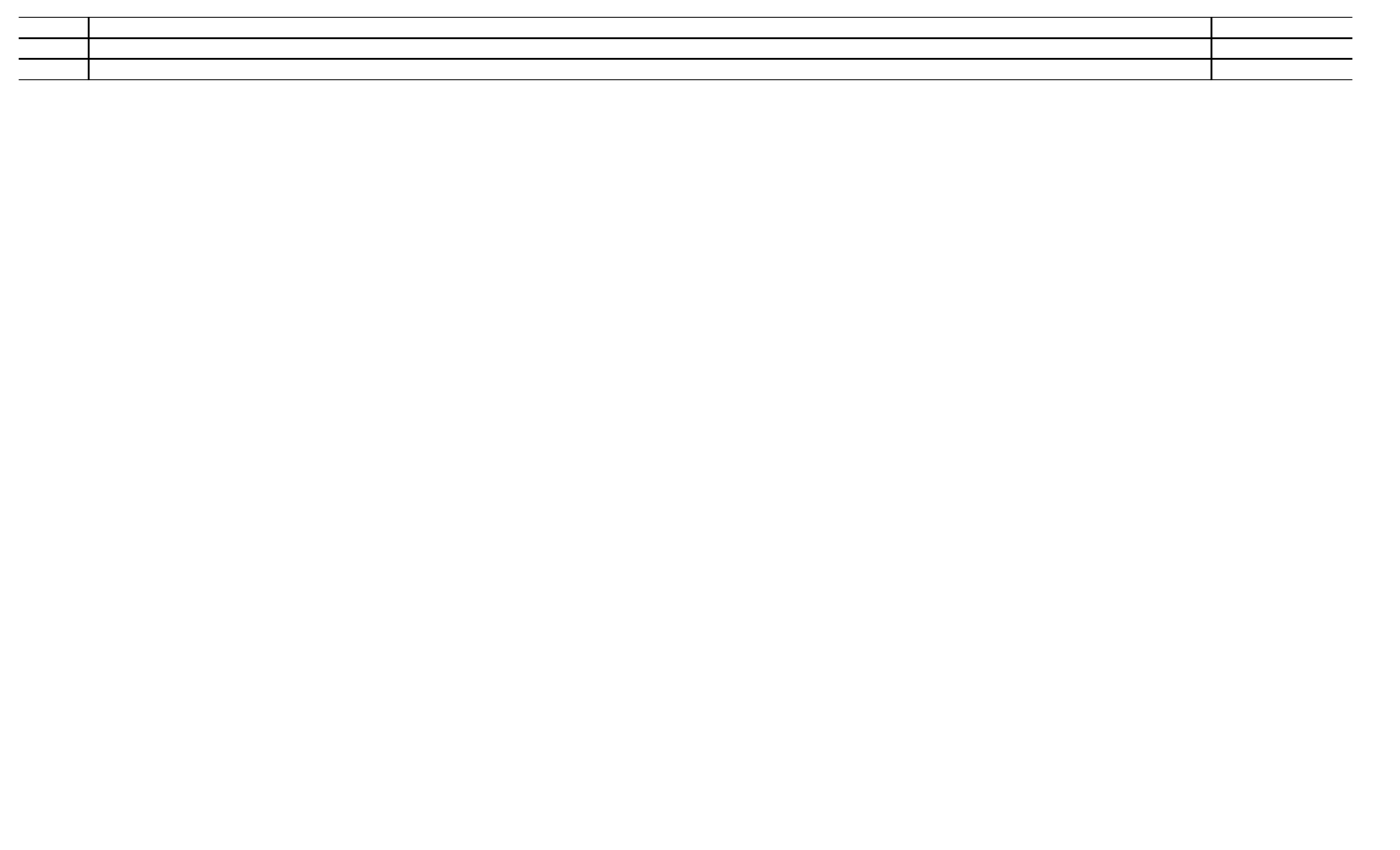| ,一个人都是一个人的人,一个人都是一个人的人,一个人都是一个人的人,一个人都是一个人的人,一个人都是一个人的人,一个人都是一个人的人,一个人都是一个人的人,一个人<br>→ South State State State State State State State State State State State State State State State State State State State State State State State State State State State State State State State State State State State St |  |
|-------------------------------------------------------------------------------------------------------------------------------------------------------------------------------------------------------------------------------------------------------------------------------------------------------------------|--|
| ,一个人的人都是一个人的人,而且,他们的人都是不是一个人的人,而且,他们的人都是不是一个人的人,而且,他们的人都是不是一个人的人,而且,他们的人都是不是一个人的<br>第一百一十一章 一个人的人,他们的人都是不是一个人的人,他们的人都是不是一个人的人,他们的人都是不是一个人的人,他们的人都是不是一个人的人,他们的人都是不是一个                                                                                                                                              |  |
| ,我们也不会不会不会。""我们的,我们也不会不会不会。""我们的,我们也不会不会不会不会不会。""我们的,我们也不会不会不会不会。""我们的,我们也不会不会不会<br>第二百一章 第二百一章 第二百一章 第二百一章 第二百一章 第二百一章 第二百一章 第二百一章 第二百一章 第二百一章 第二百一章 第二百一章 第二百一章 第二                                                                                                                                              |  |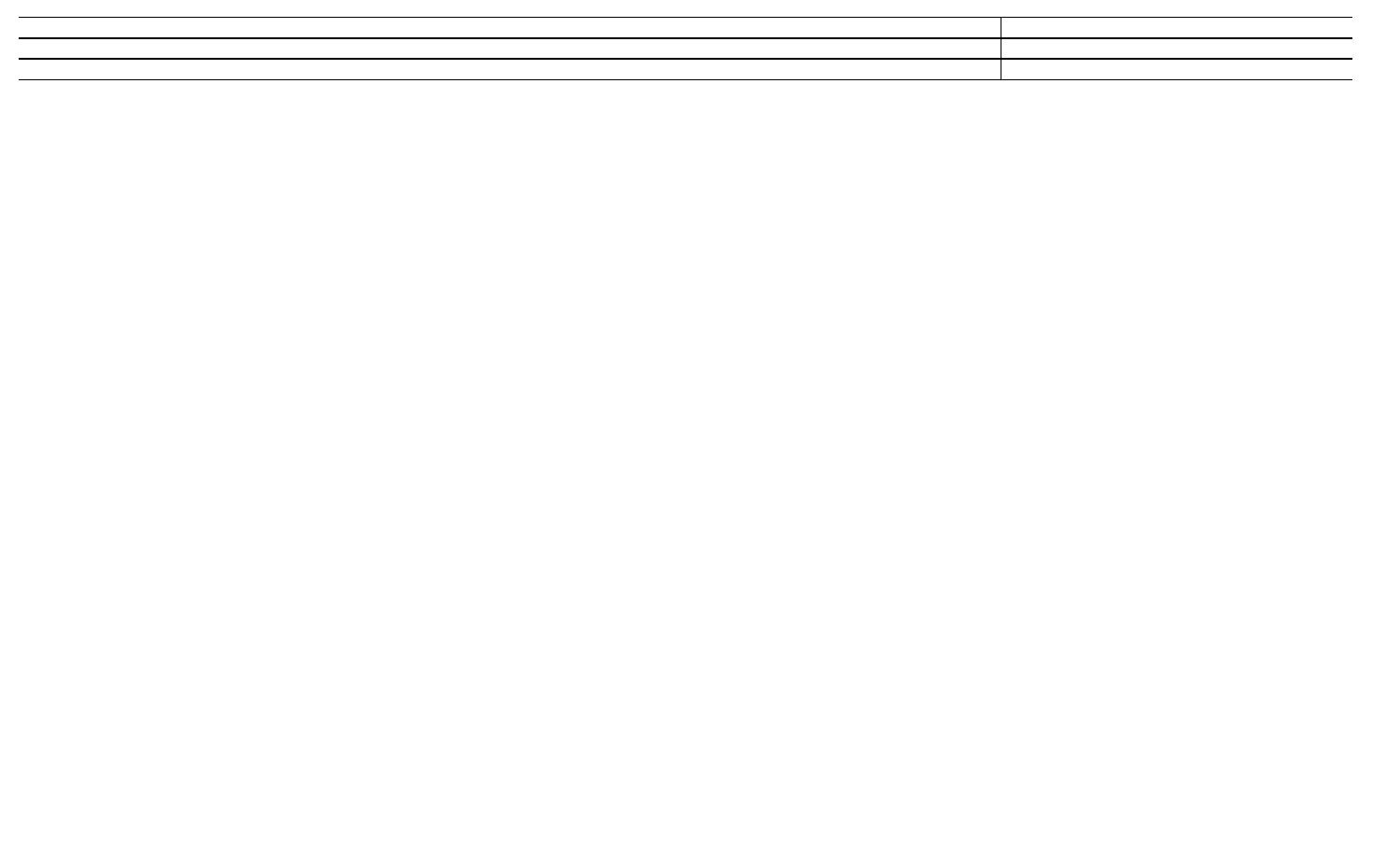| ,一个人都是一个人的人,而且,他们的人都是一个人,而且,他们的人都是一个人,而且,他们的人都是一个人,而且,他们的人都是一个人,而且,他们的人都是一个人,而且,他<br>第二十二章 第二十二章 第二十二章 第二十二章 第二十二章 第二十二章 第二十二章 第二十二章 第二十二章 第二十二章 第二十二章 第二十二章 第二十二章 第二十 |  |
|------------------------------------------------------------------------------------------------------------------------------------------------------------------------|--|
|                                                                                                                                                                        |  |
| ,我们就会不会不会。""我们的,我们也不会不会不会。""我们的,我们也不会不会不会不会不会。""我们的,我们也不会不会不会不会。""我们的,我们也不会不会不会不                                                                                       |  |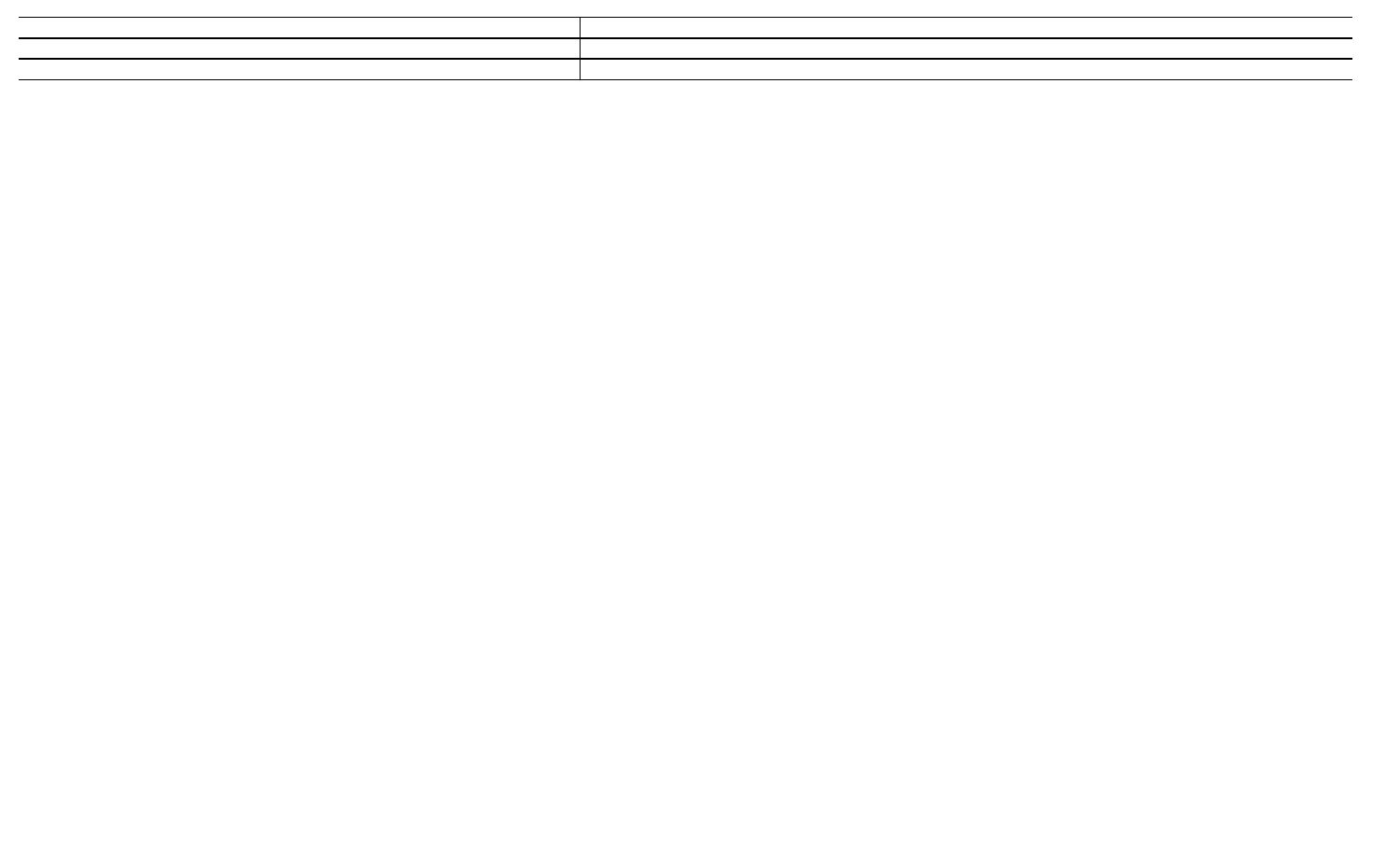| ,我们就会不会不会。""我们,我们也不会不会不会。""我们,我们也不会不会不会不会不会不会。""我们,我们也不会不会不会不会。""我们,我们也不会不会不会不会不  |
|-----------------------------------------------------------------------------------|
| ,一个人都是一个人的人,一个人都是一个人的人,一个人都是一个人的人,一个人都是一个人的人,一个人都是一个人的人,一个人都是一个人的人,一个人都是一个人的人,一个人 |
|                                                                                   |
| ,一个人都是一个人的人,而且,我们也不会不会不会。""我们,我们也不会不会不会不会不会不会不会。""我们,我们也不会不会不会不会不会不会不会不会。""我们,我们  |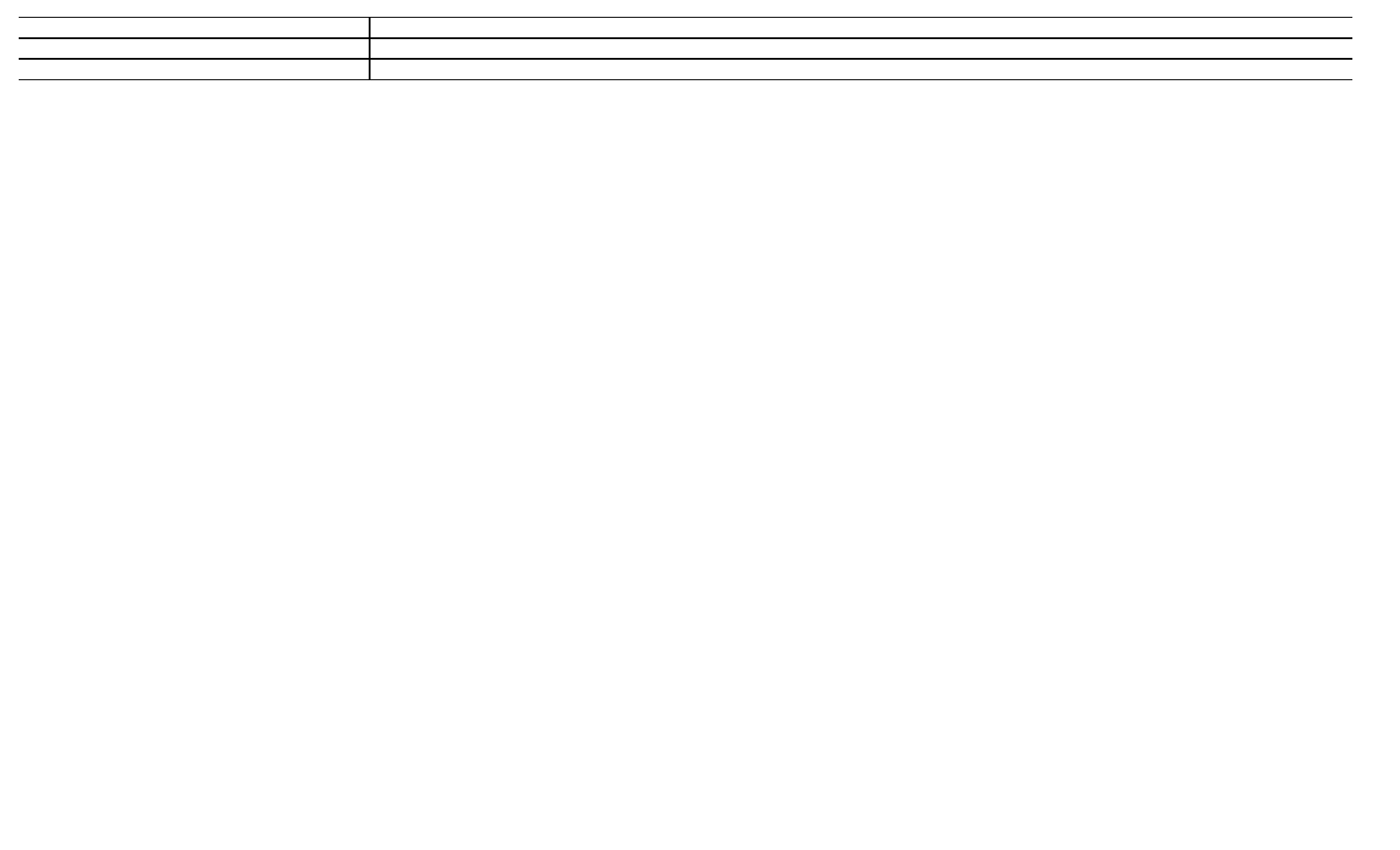| ,一个人都是一个人的人,一个人都是一个人的人,一个人都是一个人的人,一个人都是一个人的人,一个人都是一个人的人,一个人都是一个人的人,一个人都是一个人的人,一个人<br>第二十一章 一个人的人,一个人的人都是一个人的人,一个人的人都是一个人的人,一个人的人都是一个人的人,一个人的人都是一个人的人,一个人的人都是一个人的人,一个人<br>,一个人都是一个人的人,一个人都是一个人的人,一个人都是一个人的人,一个人都是一个人的人,一个人都是一个人的人,一个人都是一个人的人,一个人都是一个人的人,一个人<br>第二十一章 一个人的人,一个人都是一个人的人,一个人都是一个人的人,一个人都是一个人的人,一个人都是一个人的人,一个人都是一个人的人,一个人都是一个人的人,一个 |  |
|------------------------------------------------------------------------------------------------------------------------------------------------------------------------------------------------------------------------------------------------------------------------------------------------------------------------------------------------|--|
| ,一个人的人都是一个人的人,而且,他们的人都是一个人的人,而且,他们的人都是一个人的人,而且,他们的人都是一个人的人,而且,他们的人都是一个人的人,而且,他们的<br>第一百一十一章 一个人的人,他们的人都是一个人的人,他们的人都是一个人的人,他们的人都是一个人的人,他们的人都是一个人的人,他们的人都是一个人的人,他们的人都是                                                                                                                                                                           |  |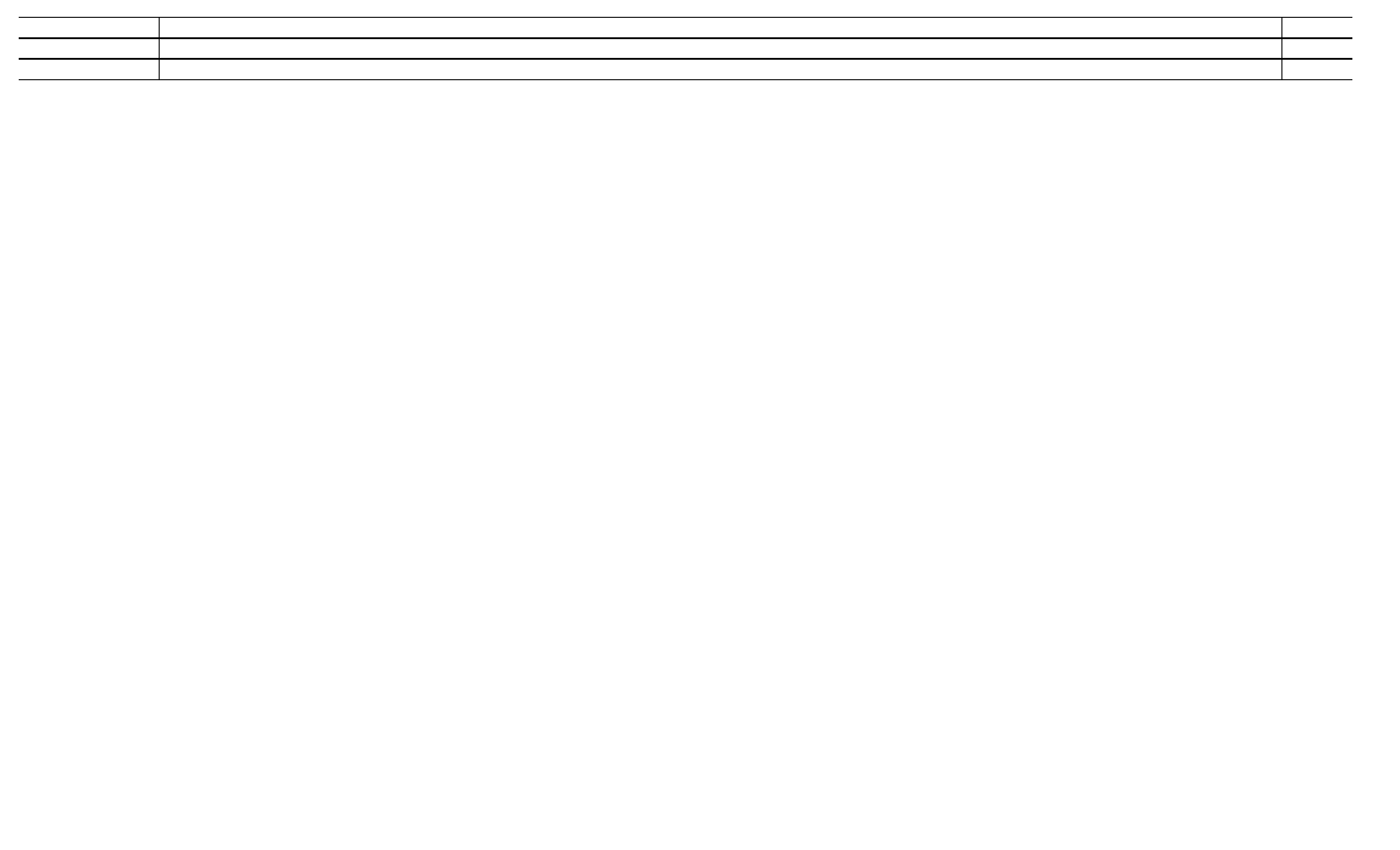| ,我们就会不会不会。""我们,我们也不会不会不会。""我们,我们也不会不会不会不会不会不会不会。""我们,我们也不会不会不会不会不会。""我们,我们也不会不会不 |  |
|----------------------------------------------------------------------------------|--|
| ,一个人的人都是一个人的人,而且,我们也不会不会不会。""我们,我们也不会不会不会不会不会不会。""我们,我们也不会不会不会不会。""我们,我们也不会不会不会不 |  |
|                                                                                  |  |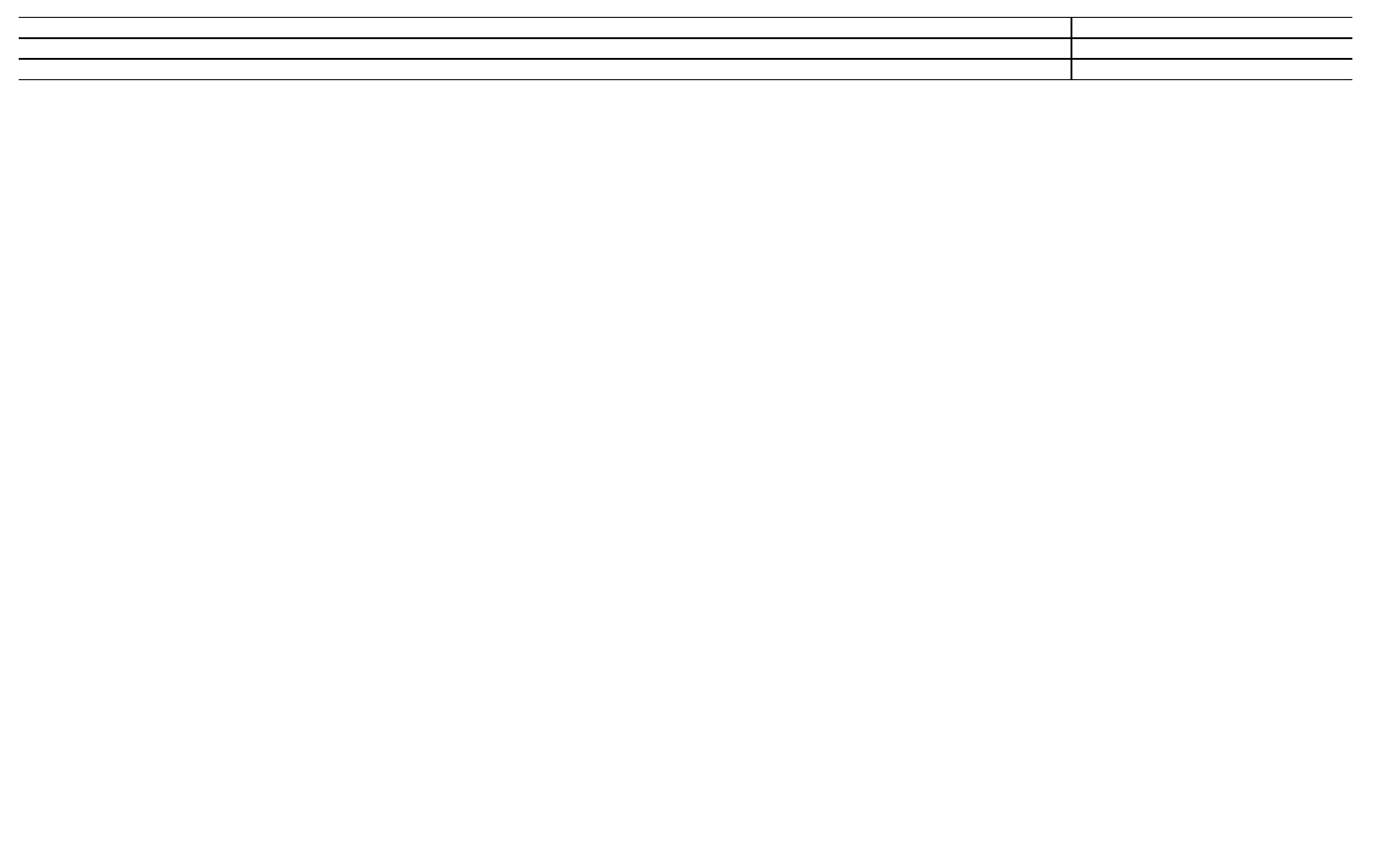| → 中国的 → 中国的 → 中国的 → 中国的 → 中国的 → 中国的 → 中国的 → 中国的 → 中国的 → 中国的 → 中国的 → 中国的 → 中国的 → 中国的 → 中国的 → 中国的 → 中国的 → 中国的 → 中国 |  |
|------------------------------------------------------------------------------------------------------------------|--|
|                                                                                                                  |  |
|                                                                                                                  |  |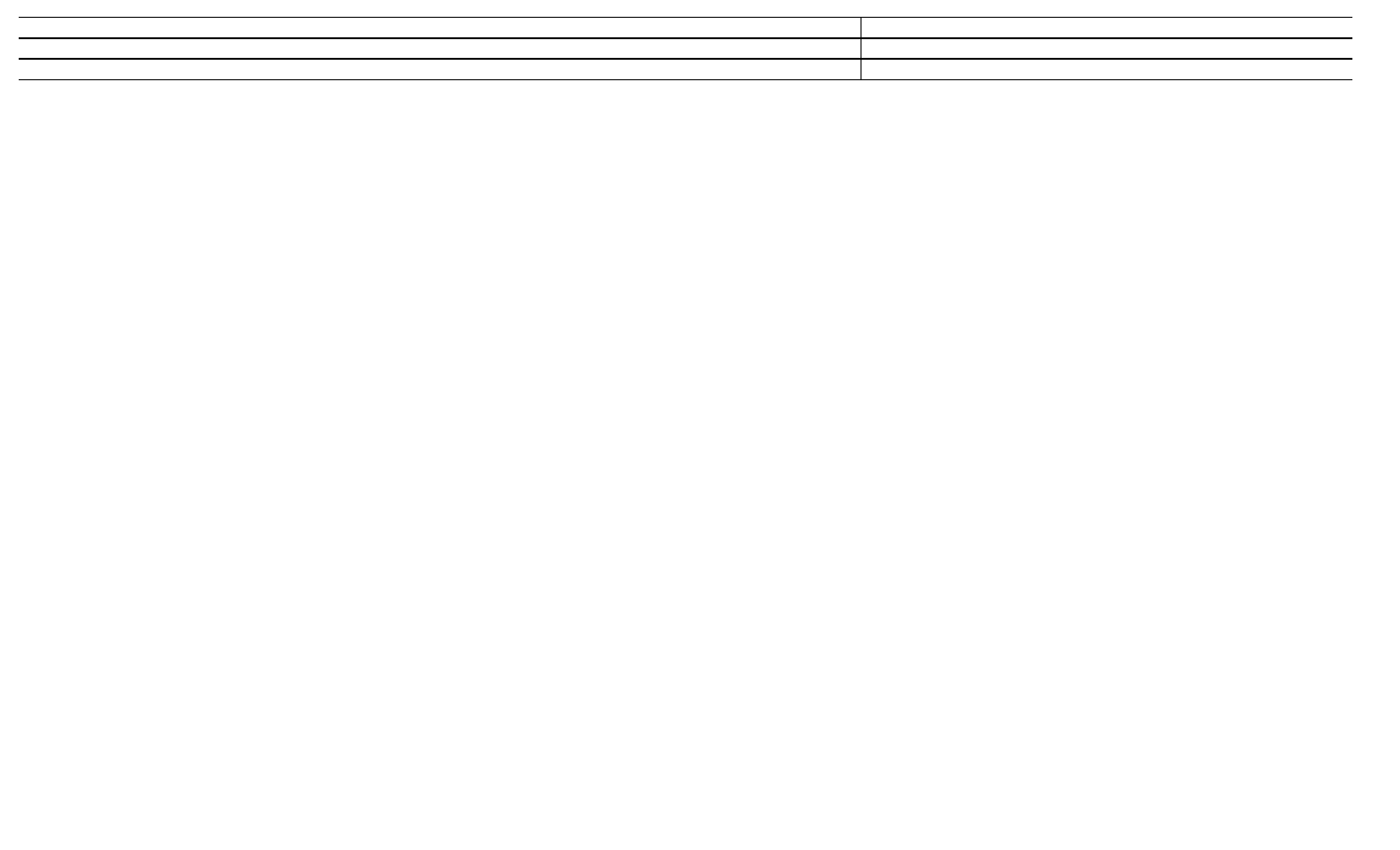| ,我们就会不会不会。""我们,我们就会不会不会不会,我们就会不会不会不会。""我们,我们就会不会不会不会。""我们,我们就会不会不会不会。""我们,我们就会不会 |                                                                                   |
|----------------------------------------------------------------------------------|-----------------------------------------------------------------------------------|
|                                                                                  | ,我们也不会不会不会。""我们的,我们也不会不会不会。""我们的,我们也不会不会不会不会。""我们的,我们也不会不会不会不会。""我们的,我们也不会不会不会不会  |
|                                                                                  | ,我们就会不会不会。""我们,我们就会不会不会,我们就会不会不会,我们就会不会不会。""我们,我们就会不会不会。""我们,我们就会不会不会不会。""我们,我们就会 |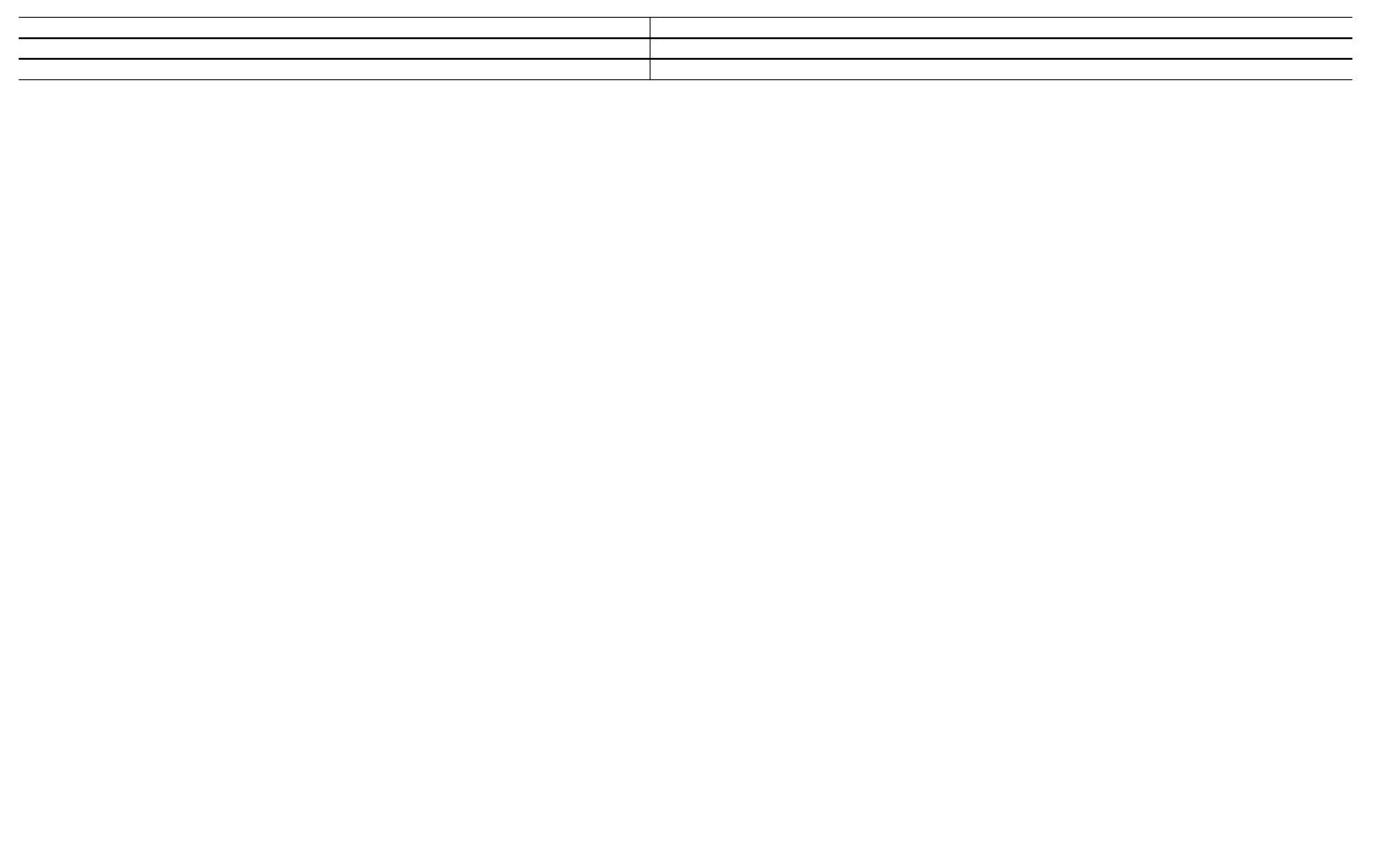| ,他们的人们就会在这里,他们的人们就会在这里,他们的人们就会在这里,他们的人们就会在这里,他们的人们就会在这里,他们的人们就会在这里,他们的人们就会在这里,他们<br>第251章 我们的人们的人们,我们的人们的人们的人们,我们的人们的人们的人们,我们的人们的人们的人们,我们的人们的人们的人们,我们的人们的人们的人们,我们的人们 |
|----------------------------------------------------------------------------------------------------------------------------------------------------------------------|
|                                                                                                                                                                      |
|                                                                                                                                                                      |
|                                                                                                                                                                      |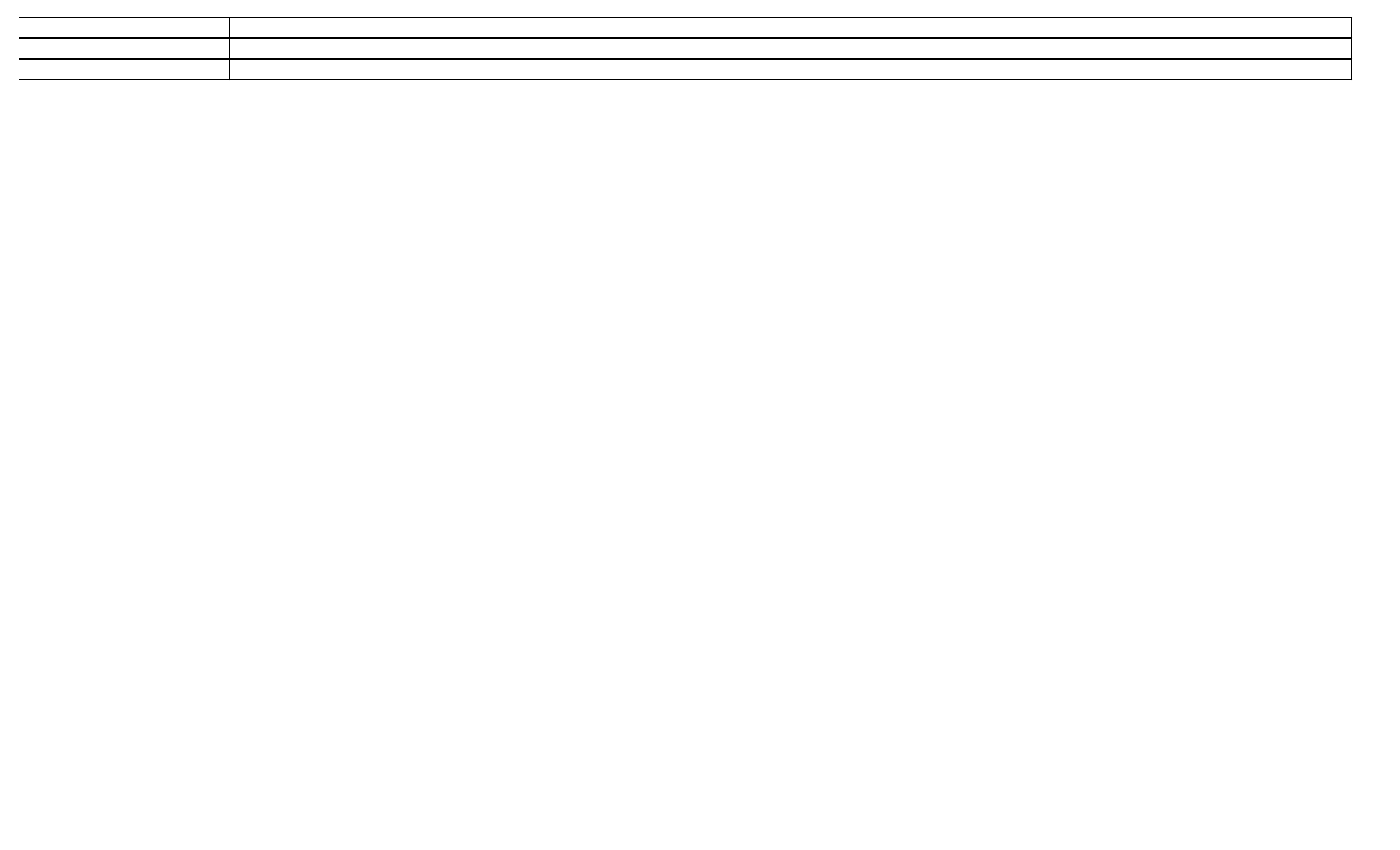| ,他们的人们就是一个人,他们的人们就是一个人,他们的人们,他们的人们就是一个人,他们的人们,他们的人们就是一个人,他们的人们,他们的人们,他们的人们,他们的人们,<br>第25章 我们的人们,他们的人们,他们的人们,他们的人们,他们的人们,他们的人们,他们的人们,他们的人们,他们的人们,他们的人们,他们的人们,他们的人们,他们的 |  |
|-----------------------------------------------------------------------------------------------------------------------------------------------------------------------|--|
| ,一个人都是一个人的人,而且,他们的人都是一个人,而且,他们的人都是一个人,而且,他们的人都是一个人,而且,他们的人都是一个人,而且,他们的人都是一个人,而且,他<br>第二百一十一章 一个人,他们的人都是一个人,他们的人都是一个人,他们的人都是一个人,他们的人都是一个人,他们的人都是一个人,他们的人都是一个人,他们的人都是一个 |  |
| ,一个人都是一个人的人,而且,他们的人都是一个人,他们的人都是一个人,他们的人都是一个人,他们的人都是一个人,他们的人都是一个人,他们的人都是一个人,他们的人都是                                                                                     |  |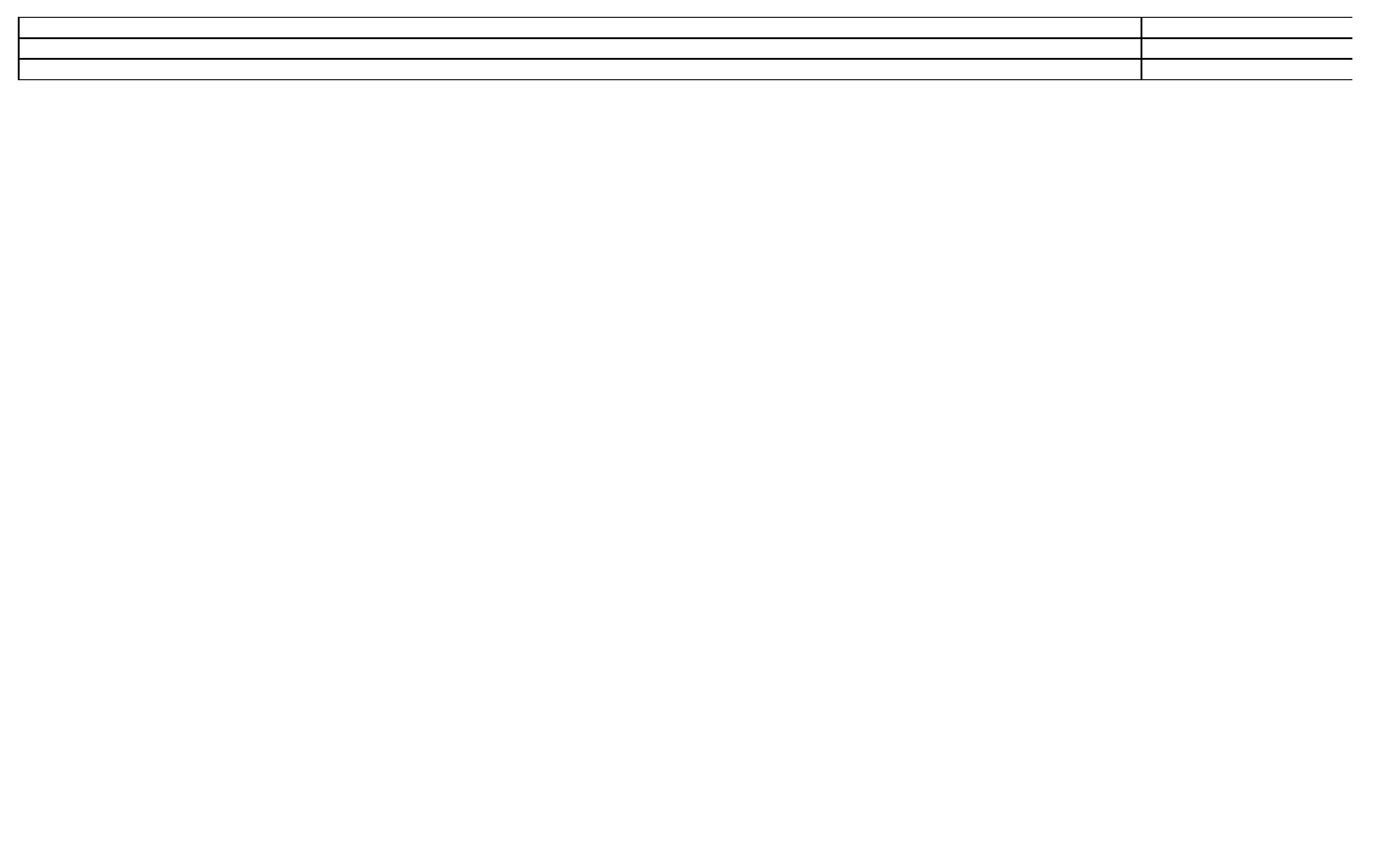| ,一个人都是一个人的人,而且,我们也不会不会不会。""我们,我们也不会不会不会不会不会不会不会不会。""我们,我们也不会不会不会不会不会不会不会不会。""我们,我<br>,他们的人们也不会不会。""我们的人们,我们也不会不会不会。""我们的人们,我们也不会不会不会。""我们的人们,我们也不会不会不会。""我们的人们,我们也不会不 |  |
|-----------------------------------------------------------------------------------------------------------------------------------------------------------------------|--|
| ,我们也不会不会不会。""我们的,我们也不会不会不会。""我们的,我们也不会不会不会不会。""我们的,我们也不会不会不会不会。""我们的,我们也不会不会不会不会                                                                                      |  |
|                                                                                                                                                                       |  |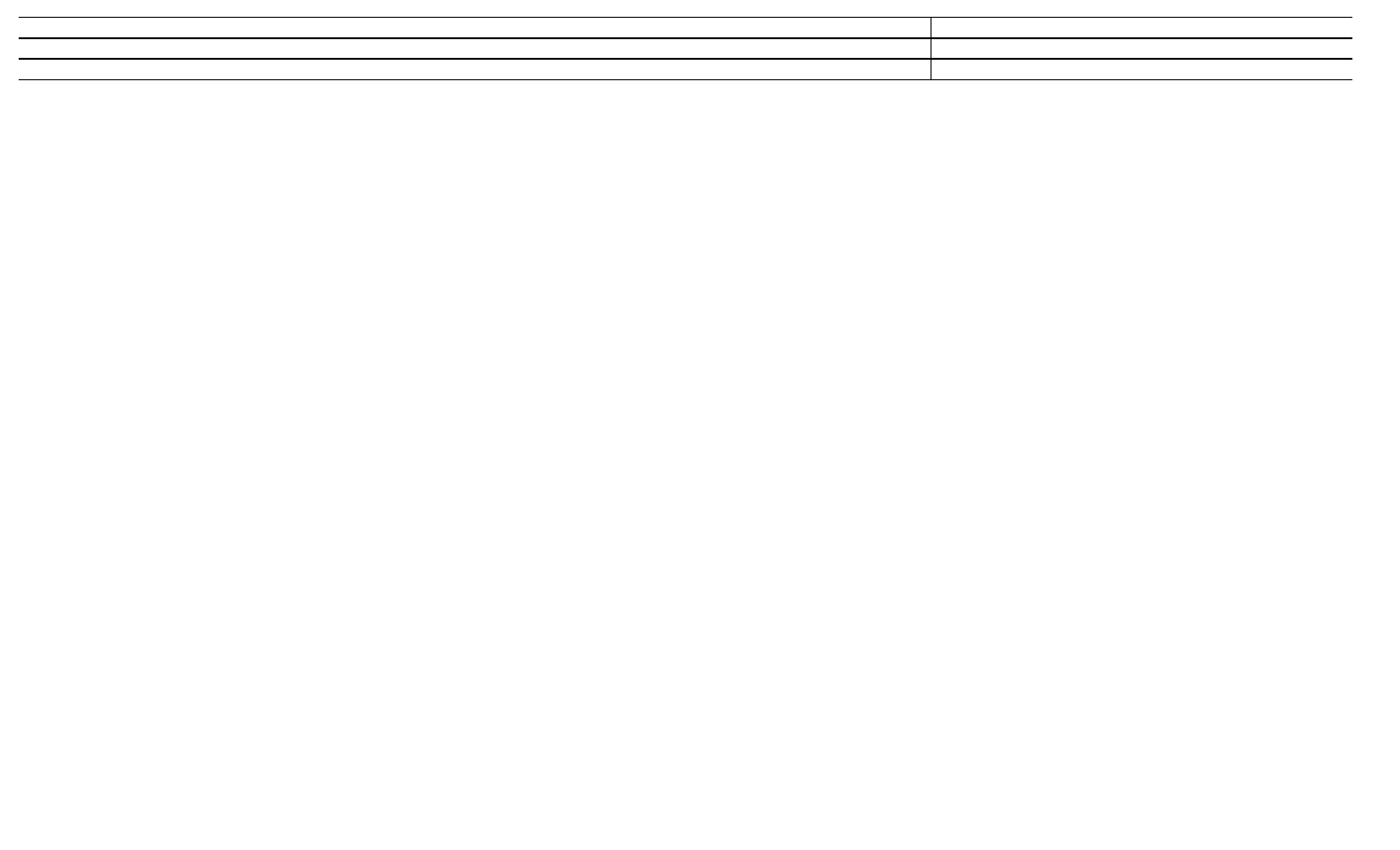| <u> 1980 - Ann an t-Aontaithe ann an t-Aontaithe ann an t-Aontaithe ann an t-Aontaithe ann an t-Aontaithe ann an t-</u> |
|-------------------------------------------------------------------------------------------------------------------------|
|                                                                                                                         |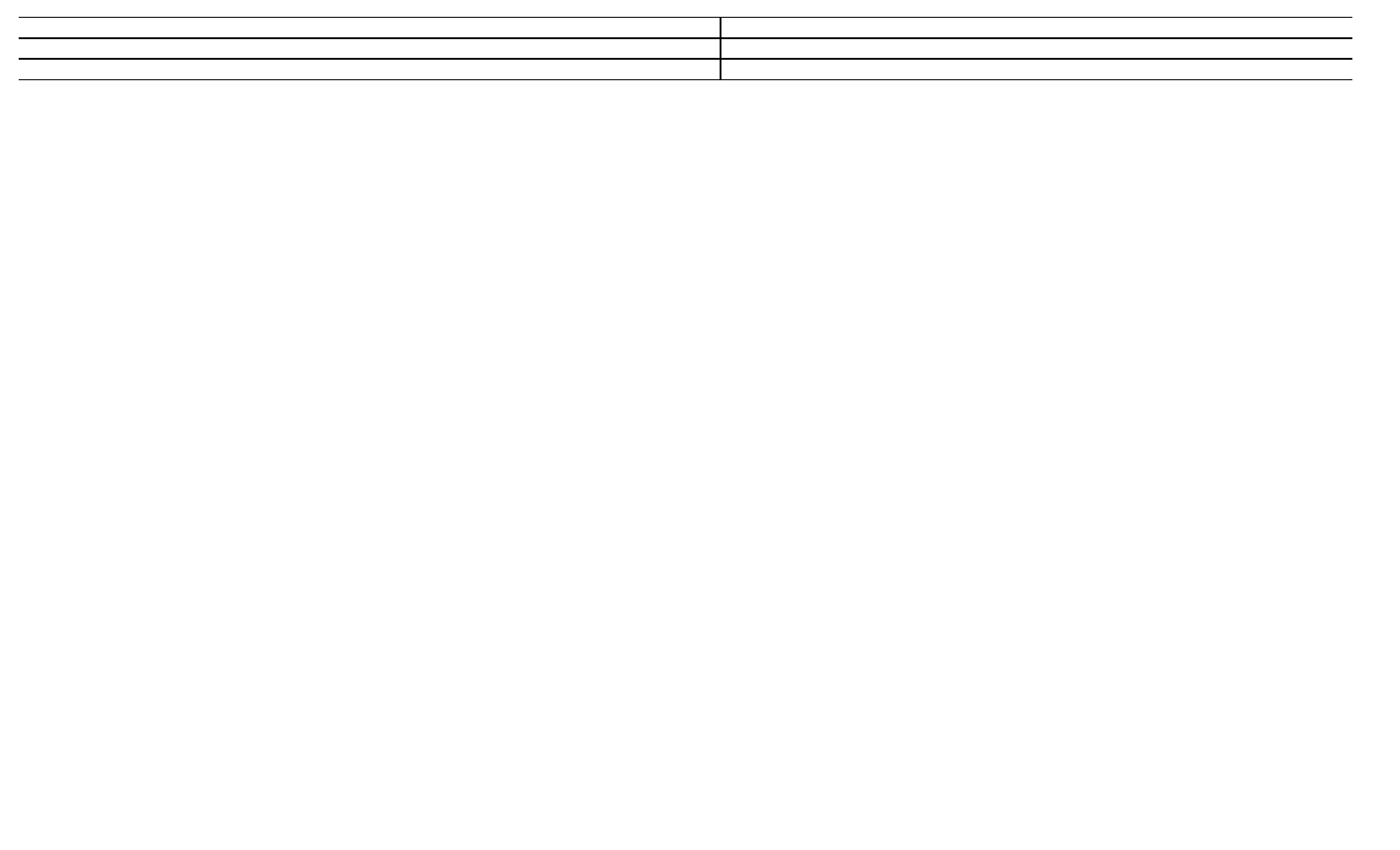| ,一个人都是一个人的人,而且,他们的人都是一个人,而且,他们的人都是一个人,而且,他们的人都是一个人,而且,他们的人都是一个人,而且,他们的人都是一个人,而且,他<br>第二十一章 一个人,他们的人都是一个人,他们的人都是一个人,他们的人都是一个人,他们的人都是一个人,他们的人都是一个人,他们的人都是一个人,他们的人都是一个人, | ,我们也不会不会。""我们的,我们也不会不会。""我们的,我们也不会不会不会。""我们的,我们也不会不会不会。""我们的,我们也不会不会不会。""我们的,我们也 |
|-----------------------------------------------------------------------------------------------------------------------------------------------------------------------|----------------------------------------------------------------------------------|
|                                                                                                                                                                       |                                                                                  |
|                                                                                                                                                                       |                                                                                  |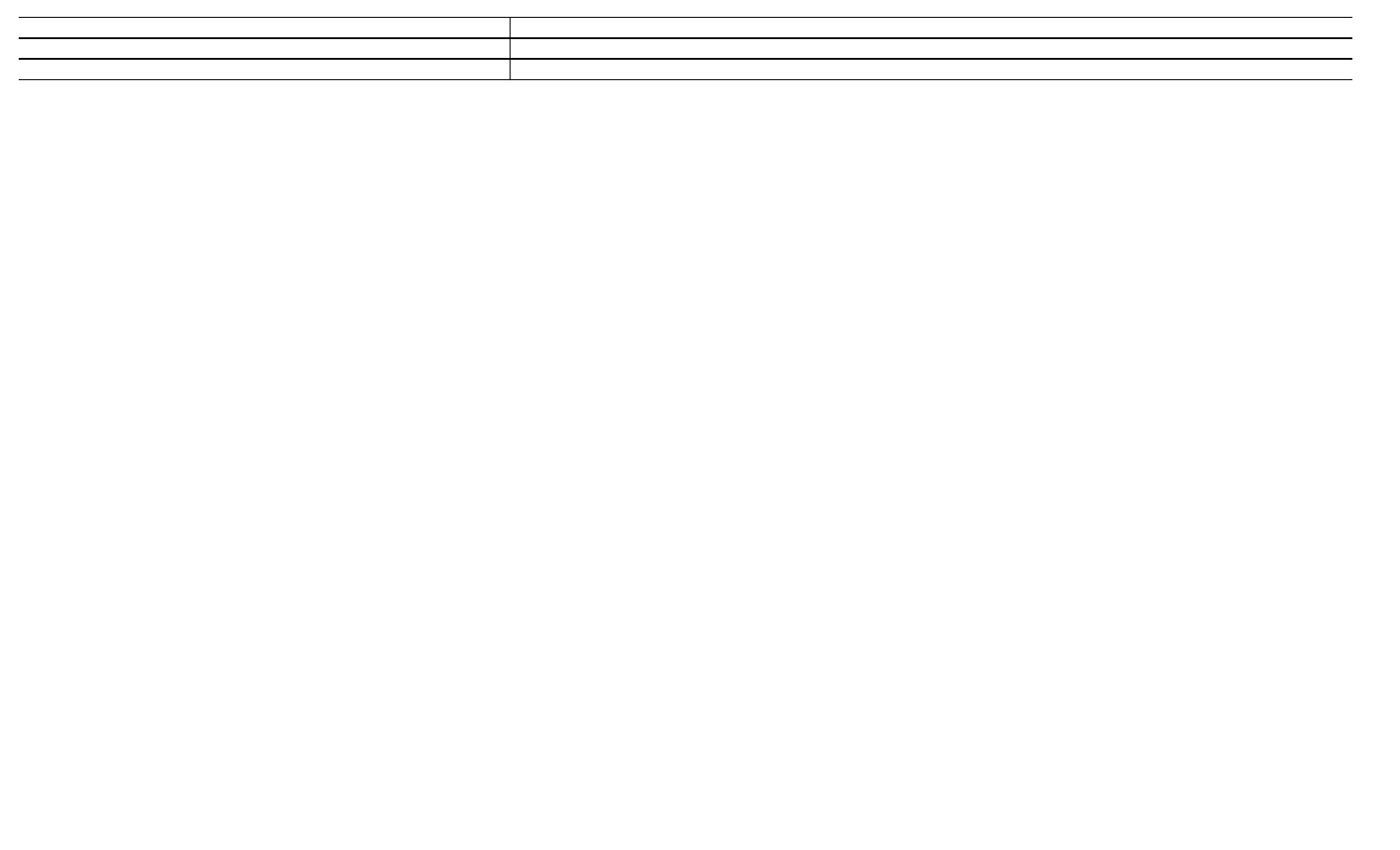| ,一个人的人都是一个人的人,而且,他们的人都是一个人的人,而且,他们的人都是一个人的人,而且,他们的人都是一个人的人,而且,他们的人都是一个人的人,而且,他们的人<br>第一百一十一章 一个人的人,他们的人都是一个人的人,他们的人都是一个人的人,他们的人都是一个人的人,他们的人都是一个人的人,他们的人都是一个人的人,他们的人都是<br>,我们就会不会不会。""我们,我们就会不会不会不会。""我们,我们就会不会不会不会不会不会。""我们,我们就会不会不会不会不会。""我们,我们就会不会不会不会不 |
|-----------------------------------------------------------------------------------------------------------------------------------------------------------------------------------------------------------------------------------------------------------|
| ,一个人都是一个人的人,而且,他们的人都是一个人,而且,他们的人都是一个人,而且,他们的人都是一个人,而且,他们的人都是一个人,而且,他们的人都是一个人,而且,他<br>第一百一十一章 一个人,他们的人都是一个人,他们的人都是一个人,他们的人都是一个人,他们的人都是一个人,他们的人都是一个人,他们的人都是一个人,他们的人都是一个                                                                                     |
|                                                                                                                                                                                                                                                           |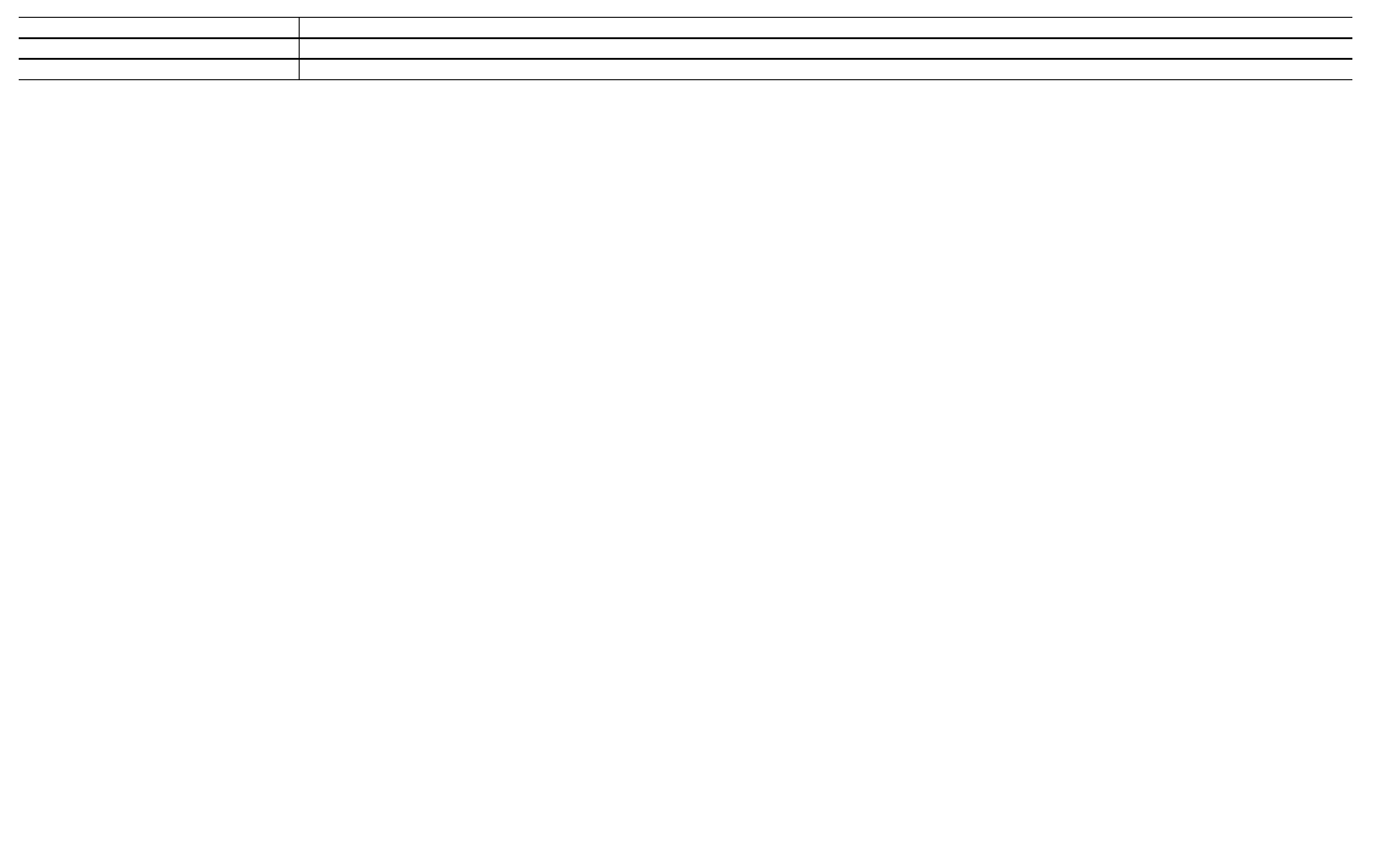| <u>та на представљен под податковата на представљен податковата на представљен податковата на представљен податк</u> |  |
|----------------------------------------------------------------------------------------------------------------------|--|
|                                                                                                                      |  |
| ,一个人都是一个人的人,一个人都是一个人的人,一个人都是一个人的人,一个人都是一个人的人,一个人都是一个人的人,一个人都是一个人的人,一个人都是一个人的人,一个人                                    |  |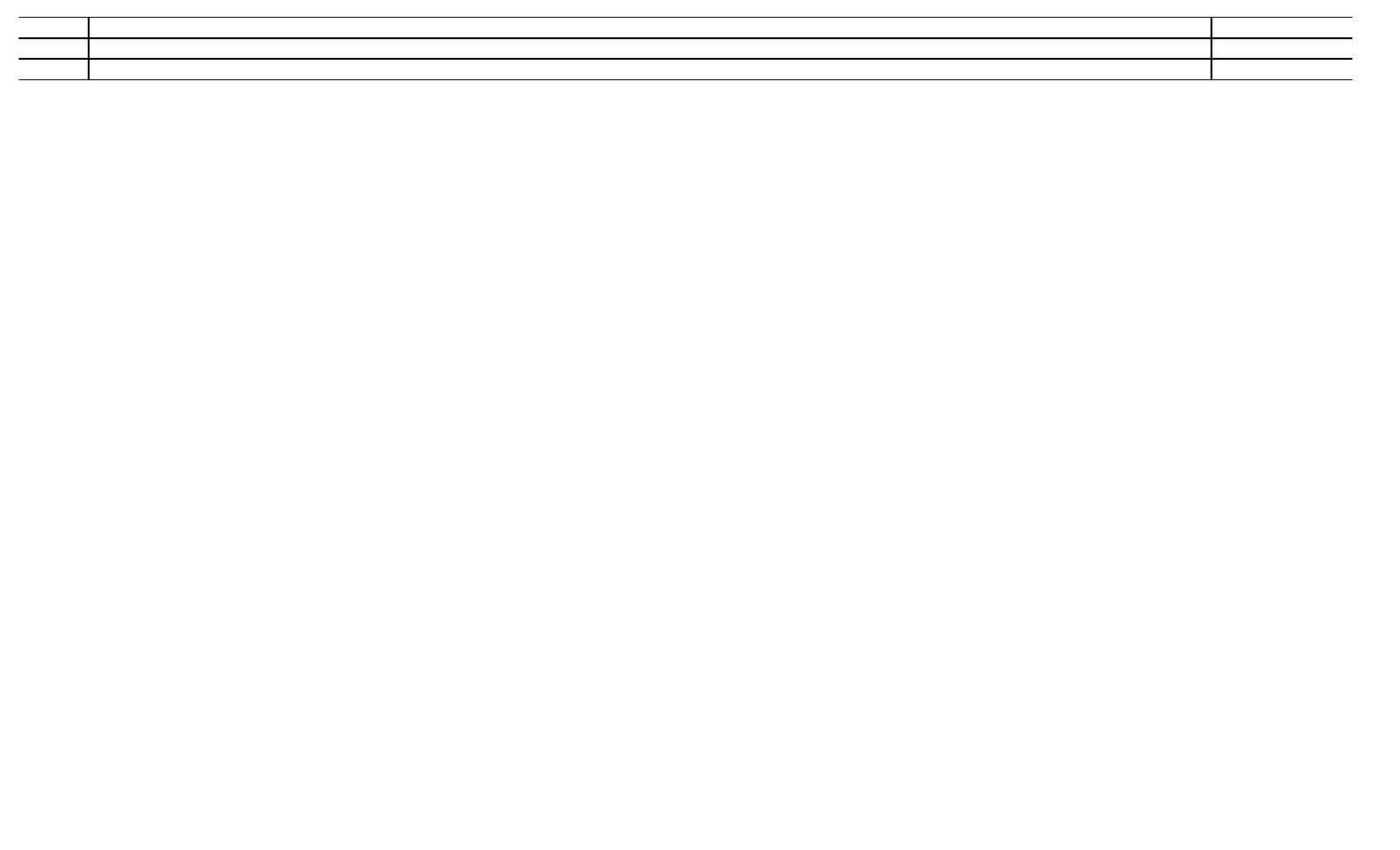| ,一个人都是一个人的人,一个人都是一个人的人,一个人都是一个人的人,一个人都是一个人的人,一个人都是一个人的人,一个人都是一个人的人,一个人都是一个人的人,一个人<br>→ South State State State State State State State State State State State State State State State State State State State State State State State State State State State State State State State State State State State St |  |
|-------------------------------------------------------------------------------------------------------------------------------------------------------------------------------------------------------------------------------------------------------------------------------------------------------------------|--|
| ,一个人的人都是一个人的人,而且,他们的人都是不是一个人的人,而且,他们的人都是不是一个人的人,而且,他们的人都是不是一个人的人,而且,他们的人都是不是一个人的<br>第一百一十一章 一个人的人,他们的人都是不是一个人的人,他们的人都是不是一个人的人,他们的人都是不是一个人的人,他们的人都是不是一个人的人,他们的人都是不是一个                                                                                                                                              |  |
| ,我们也不会不会不会。""我们的,我们也不会不会不会。""我们的,我们也不会不会不会不会不会。""我们的,我们也不会不会不会不会。""我们的,我们也不会不会不会<br>第二百一章 第二百一章 第二百一章 第二百一章 第二百一章 第二百一章 第二百一章 第二百一章 第二百一章 第二百一章 第二百一章 第二百一章 第二百一章 第二                                                                                                                                              |  |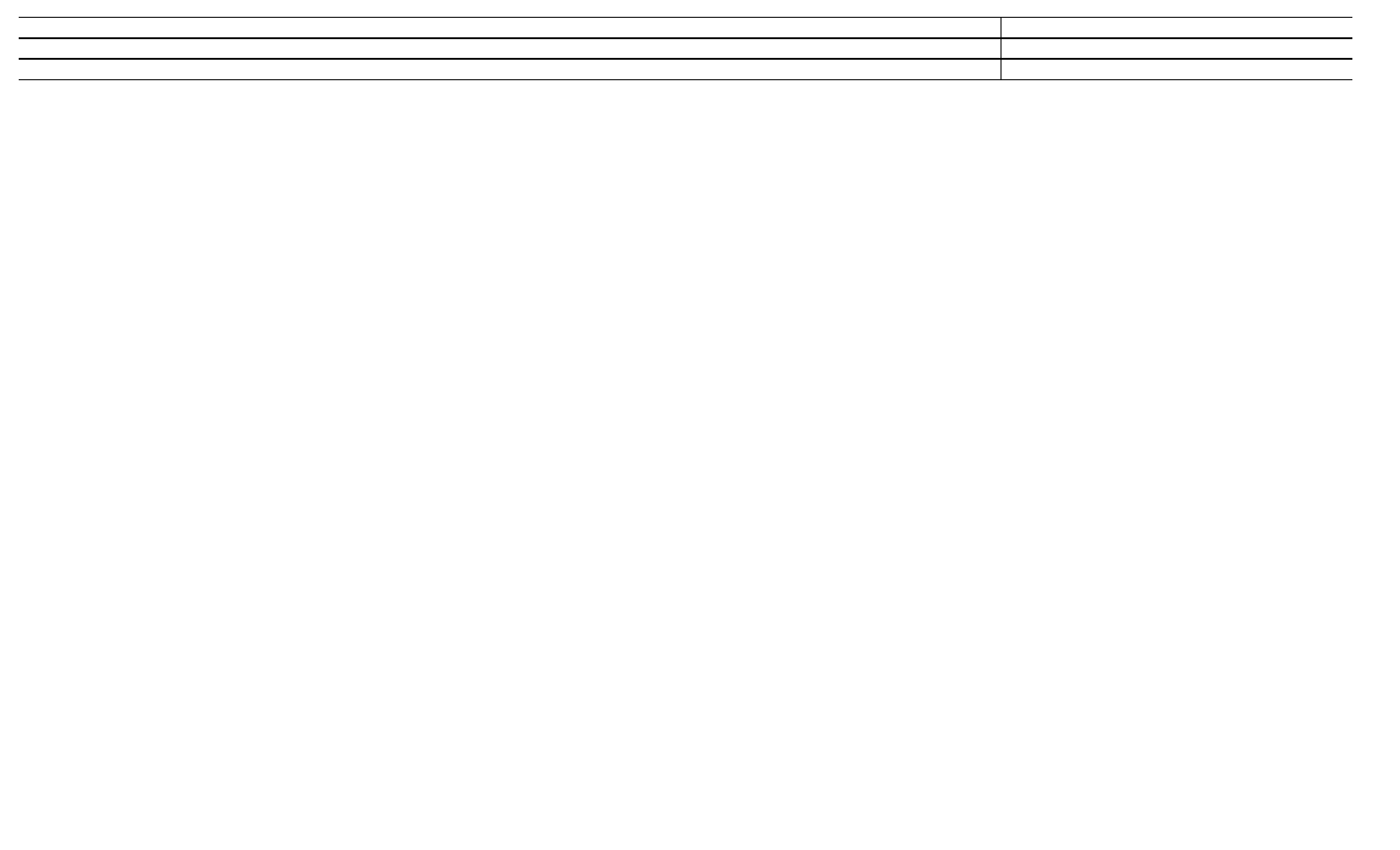| ,一个人都是一个人的人,而且,他们的人都是一个人,而且,他们的人都是一个人,而且,他们的人都是一个人,而且,他们的人都是一个人,而且,他们的人都是一个人,而且,他<br>第二十二章 第二十二章 第二十二章 第二十二章 第二十二章 第二十二章 第二十二章 第二十二章 第二十二章 第二十二章 第二十二章 第二十二章 第二十二章 第二十 |  |
|------------------------------------------------------------------------------------------------------------------------------------------------------------------------|--|
|                                                                                                                                                                        |  |
| ,我们就会不会不会。""我们的,我们也不会不会不会。""我们的,我们也不会不会不会不会不会。""我们的,我们也不会不会不会不会。""我们的,我们也不会不会不会不                                                                                       |  |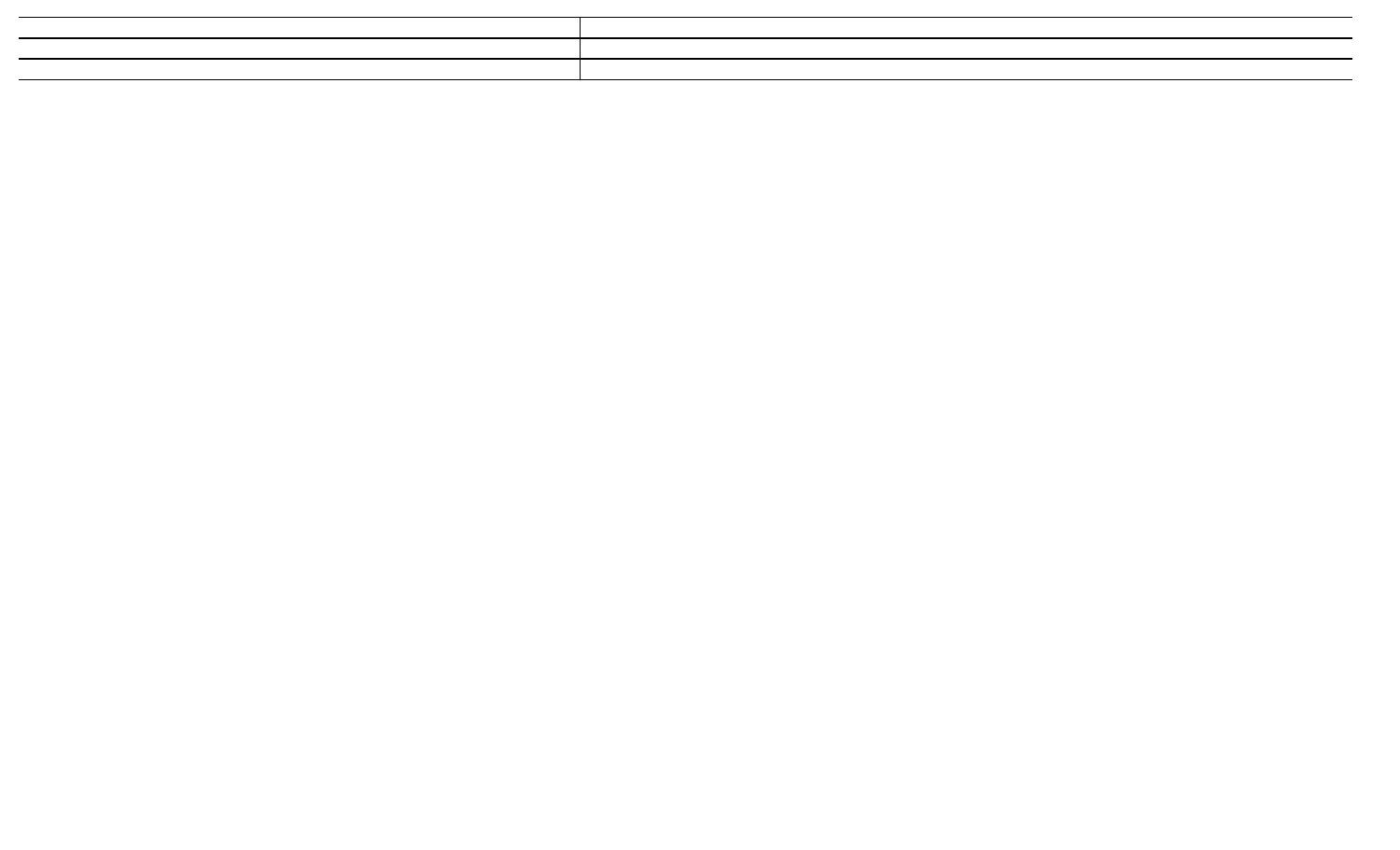| ,我们就会不会不会。""我们,我们也不会不会不会。""我们,我们也不会不会不会不会不会不会。""我们,我们也不会不会不会不会。""我们,我们也不会不会不会不会不  |
|-----------------------------------------------------------------------------------|
| ,一个人都是一个人的人,一个人都是一个人的人,一个人都是一个人的人,一个人都是一个人的人,一个人都是一个人的人,一个人都是一个人的人,一个人都是一个人的人,一个人 |
|                                                                                   |
| ,一个人都是一个人的人,而且,我们也不会不会不会。""我们,我们也不会不会不会不会。""我们,我们也不会不会不会不会。""我们,我们也不会不会不会不会。""我们, |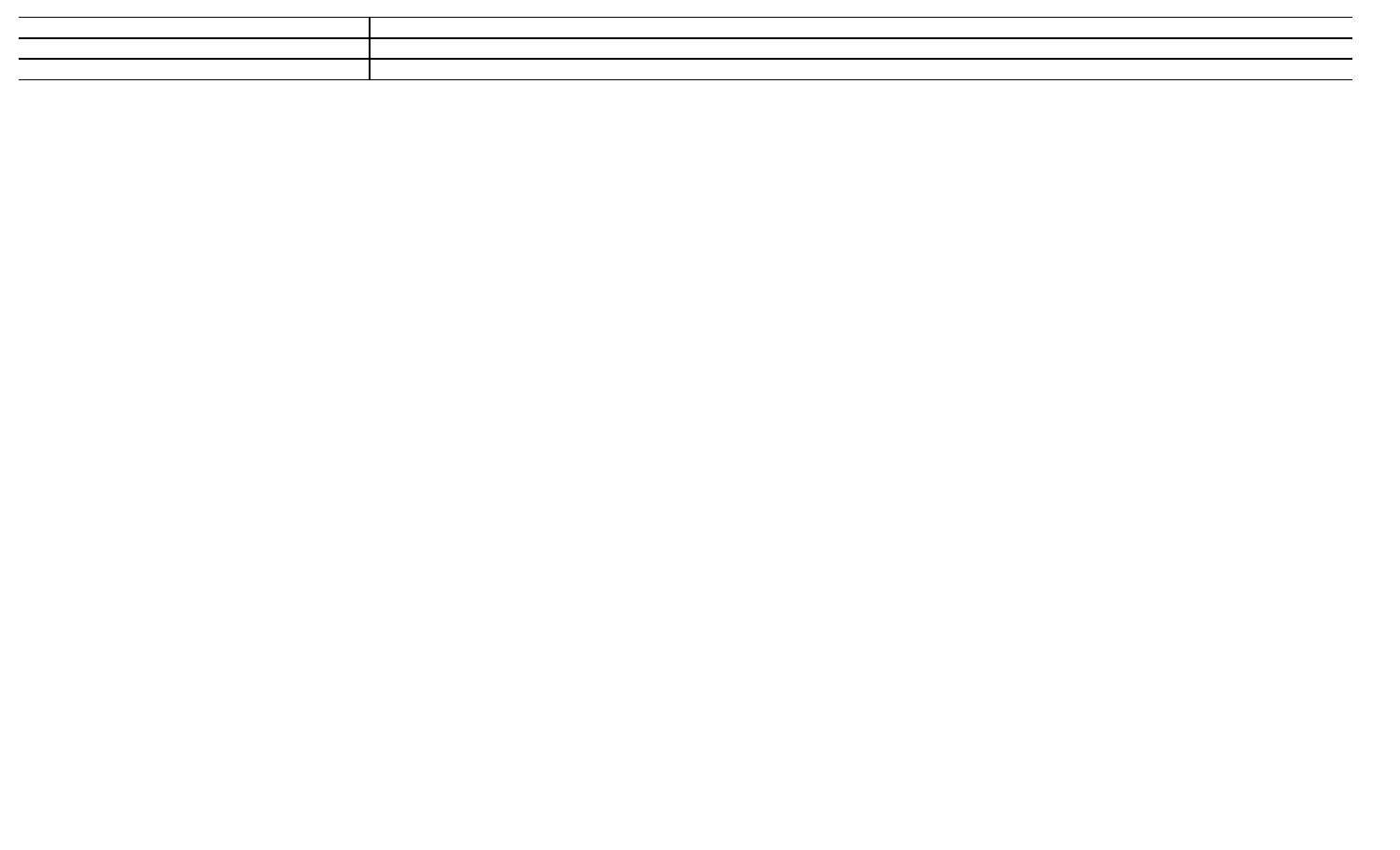| ,一个人都是一个人的人,一个人都是一个人的人,一个人都是一个人的人,一个人都是一个人的人,一个人都是一个人的人,一个人都是一个人的人,一个人都是一个人的人,一个人<br>第二十一章 一个人的人,一个人都是一个人的人,一个人都是一个人的人,一个人都是一个人的人,一个人都是一个人的人,一个人都是一个人的人,一个人都是一个人的人,一个<br>,一个人都是一个人的人,一个人都是一个人的人,一个人都是一个人的人,一个人都是一个人的人,一个人都是一个人的人,一个人都是一个人的人,一个人都是一个人的人,一个人<br>第二十一章 一个人的人,一个人的人都是一个人的人,一个人的人都是一个人的人,一个人的人都是一个人的人,一个人的人都是一个人的人,一个人的人都是一个人的人,一个人 |  |
|------------------------------------------------------------------------------------------------------------------------------------------------------------------------------------------------------------------------------------------------------------------------------------------------------------------------------------------------|--|
| ,一个人的人都是一个人的人,而且,他们的人都是一个人的人,而且,他们的人都是一个人的人,而且,他们的人都是一个人的人,而且,他们的人都是一个人的人,而且,他们的<br>第一百一十一章 一个人的人,他们的人都是一个人的人,他们的人都是一个人的人,他们的人都是一个人的人,他们的人都是一个人的人,他们的人都是一个人的人,他们的人都是                                                                                                                                                                           |  |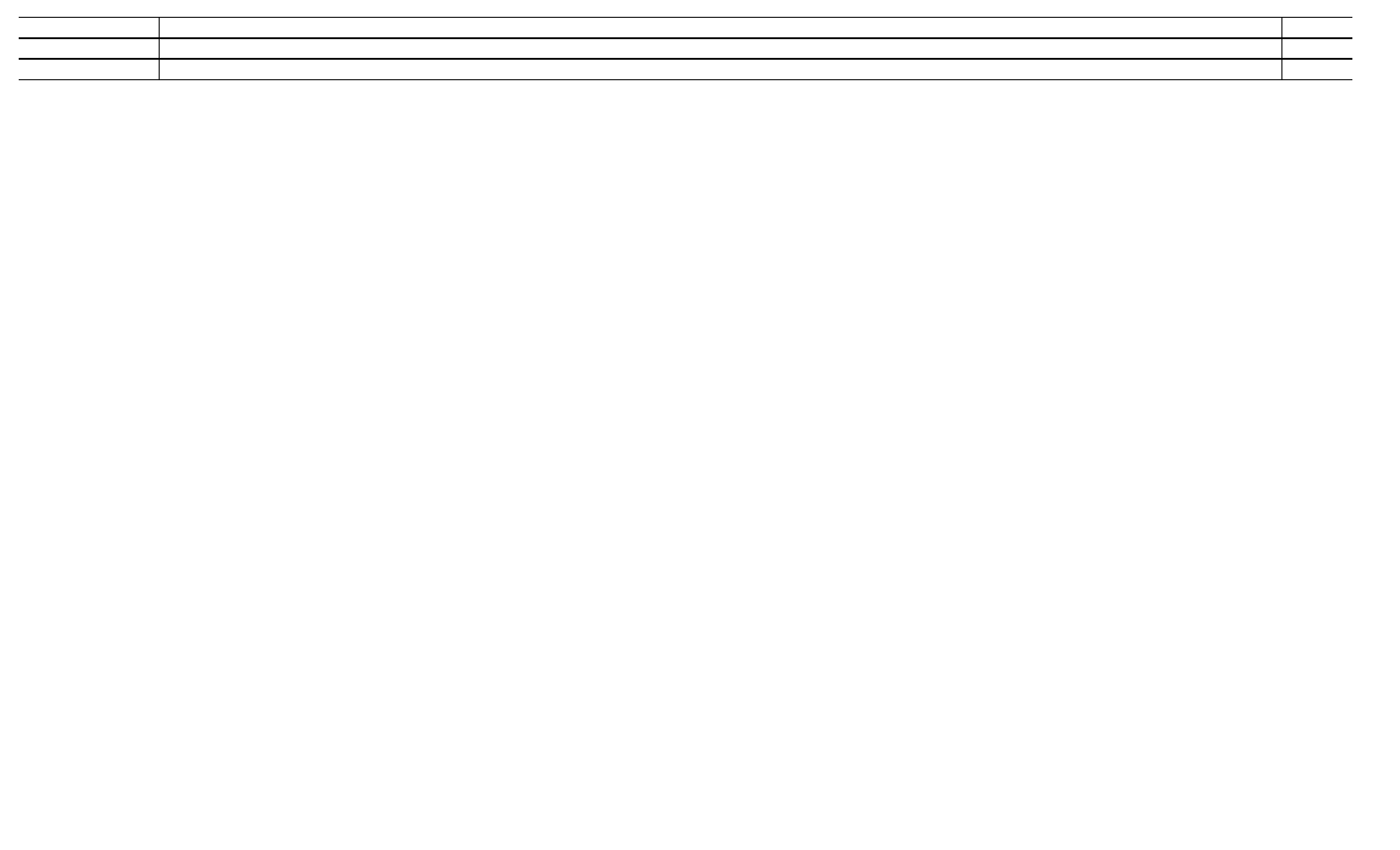| ,我们就会不会不会。""我们,我们也不会不会不会。""我们,我们也不会不会不会不会不会不会不会。""我们,我们也不会不会不会不会不会。""我们,我们也不会不会不  |  |
|-----------------------------------------------------------------------------------|--|
| ,一个人的人都是一个人的人,而且,他们的人都是一个人的人,而且,他们的人都是一个人的人,而且,他们的人都是一个人的人,而且,他们的人都是一个人的人,而且,他们的人 |  |
|                                                                                   |  |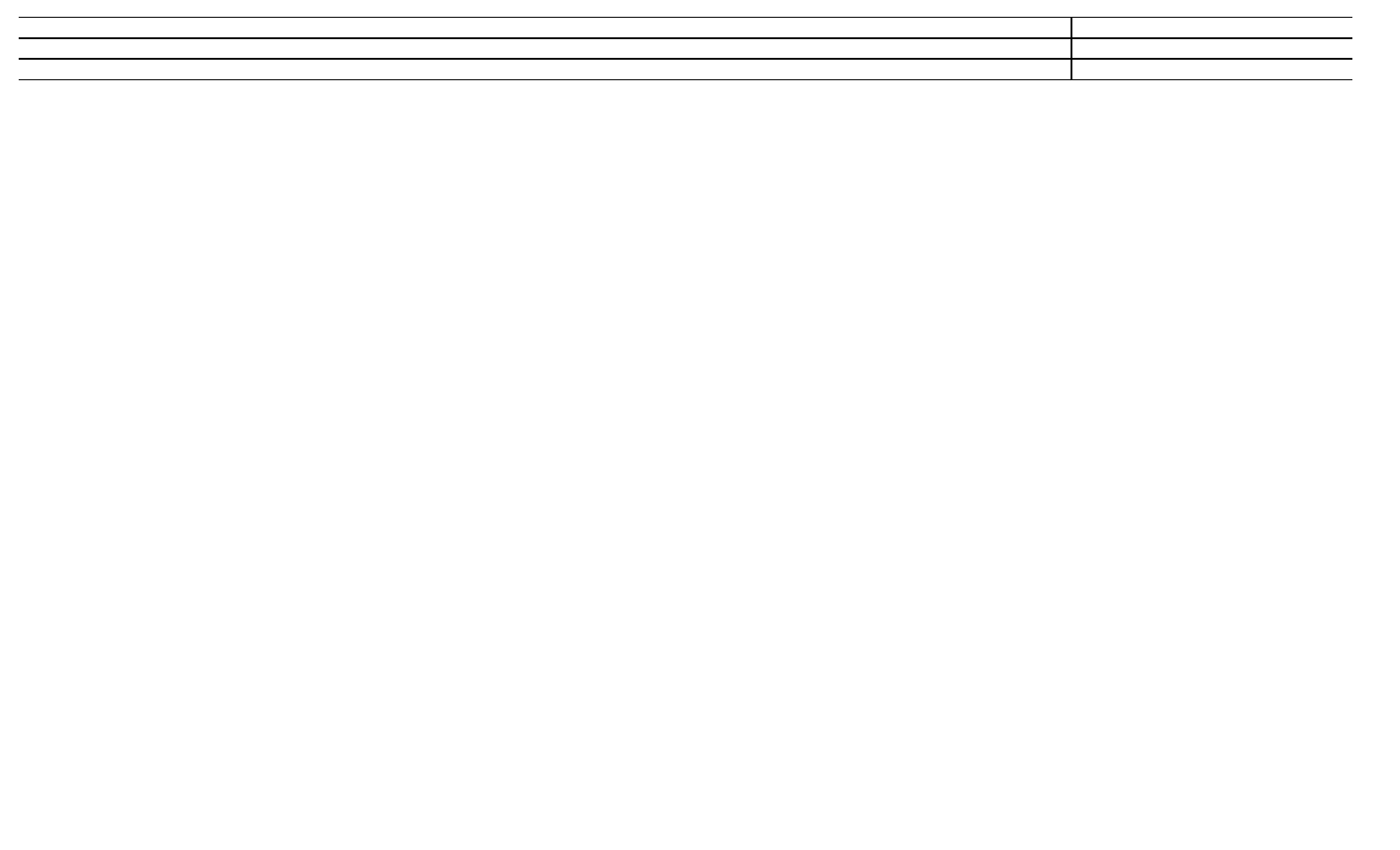| → 中国的 → 中国的 → 中国的 → 中国的 → 中国的 → 中国的 → 中国的 → 中国的 → 中国的 → 中国的 → 中国的 → 中国的 → 中国的 → 中国的 → 中国的 → 中国的 → 中国的 → 中国的 → 中国 |  |
|------------------------------------------------------------------------------------------------------------------|--|
|                                                                                                                  |  |
|                                                                                                                  |  |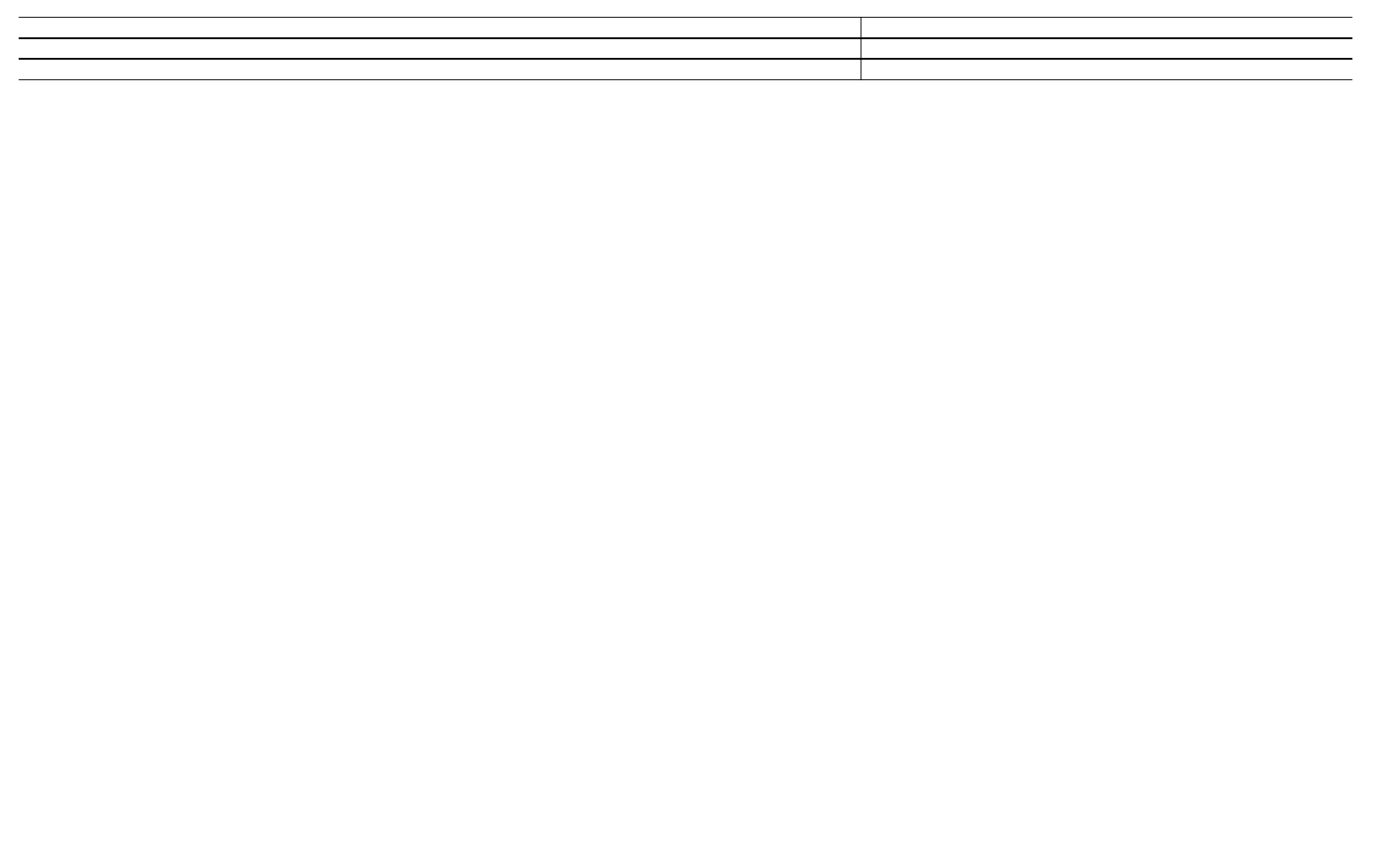| ,我们就会不会不会。""我们,我们就会不会不会不会,我们就会不会不会不会。""我们,我们就会不会不会不会。""我们,我们就会不会不会不会。""我们,我们就会不会 |                                                                                   |
|----------------------------------------------------------------------------------|-----------------------------------------------------------------------------------|
|                                                                                  | ,我们也不会不会不会。""我们的,我们也不会不会不会。""我们的,我们也不会不会不会不会。""我们的,我们也不会不会不会不会。""我们的,我们也不会不会不会不会  |
|                                                                                  | ,我们就会不会不会。""我们,我们就会不会不会,我们就会不会不会,我们就会不会不会。""我们,我们就会不会不会。""我们,我们就会不会不会不会。""我们,我们就会 |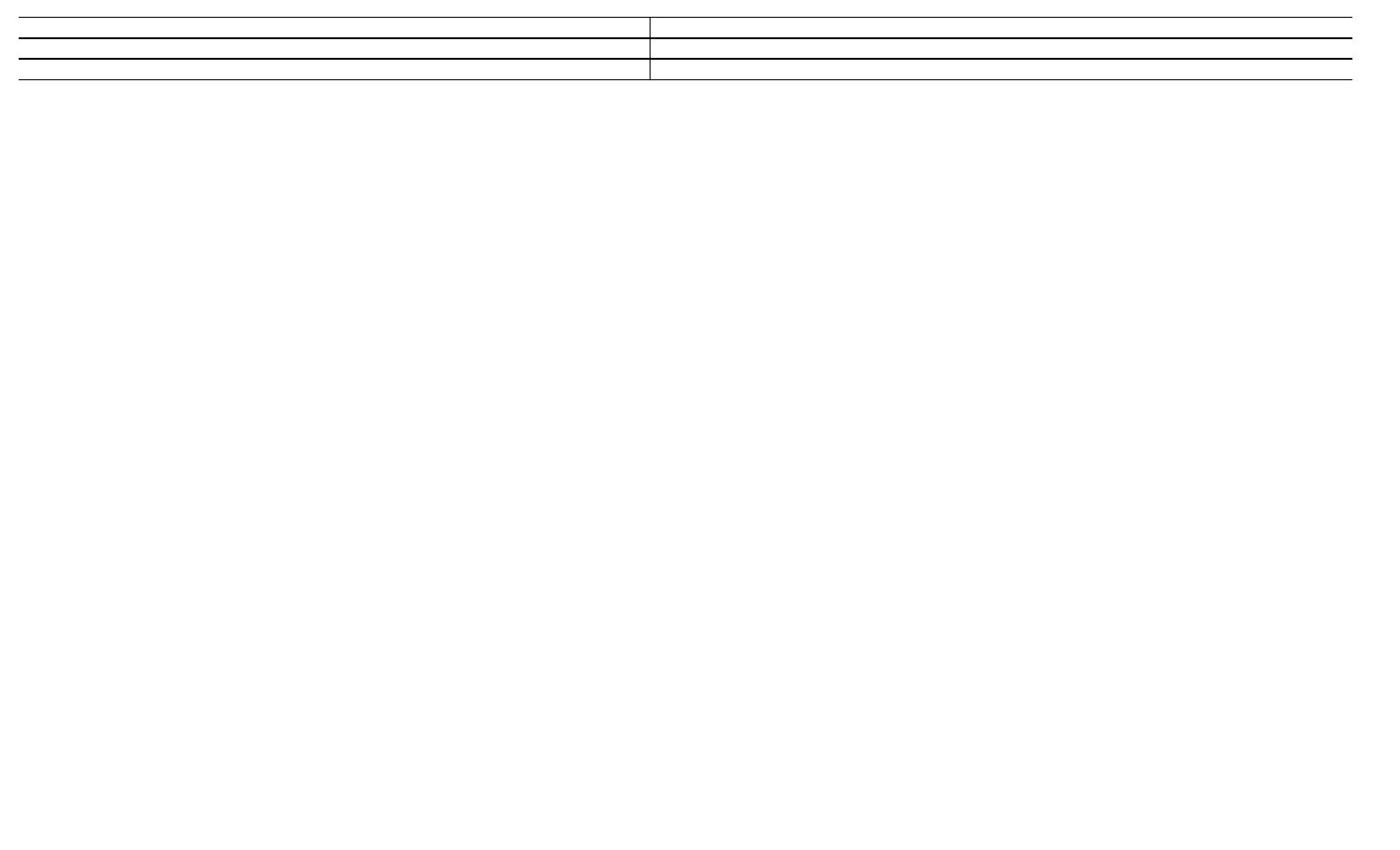| ,他们的人们就会在这里,他们的人们就会在这里,他们的人们就会在这里,他们的人们就会在这里,他们的人们就会在这里,他们的人们就会在这里,他们的人们就会在这里,他们<br>第251章 我们的人们的人们,我们的人们的人们的人们,我们的人们的人们的人们,我们的人们的人们的人们,我们的人们的人们的人们,我们的人们的人们的人们,我们的人们 |
|----------------------------------------------------------------------------------------------------------------------------------------------------------------------|
|                                                                                                                                                                      |
|                                                                                                                                                                      |
|                                                                                                                                                                      |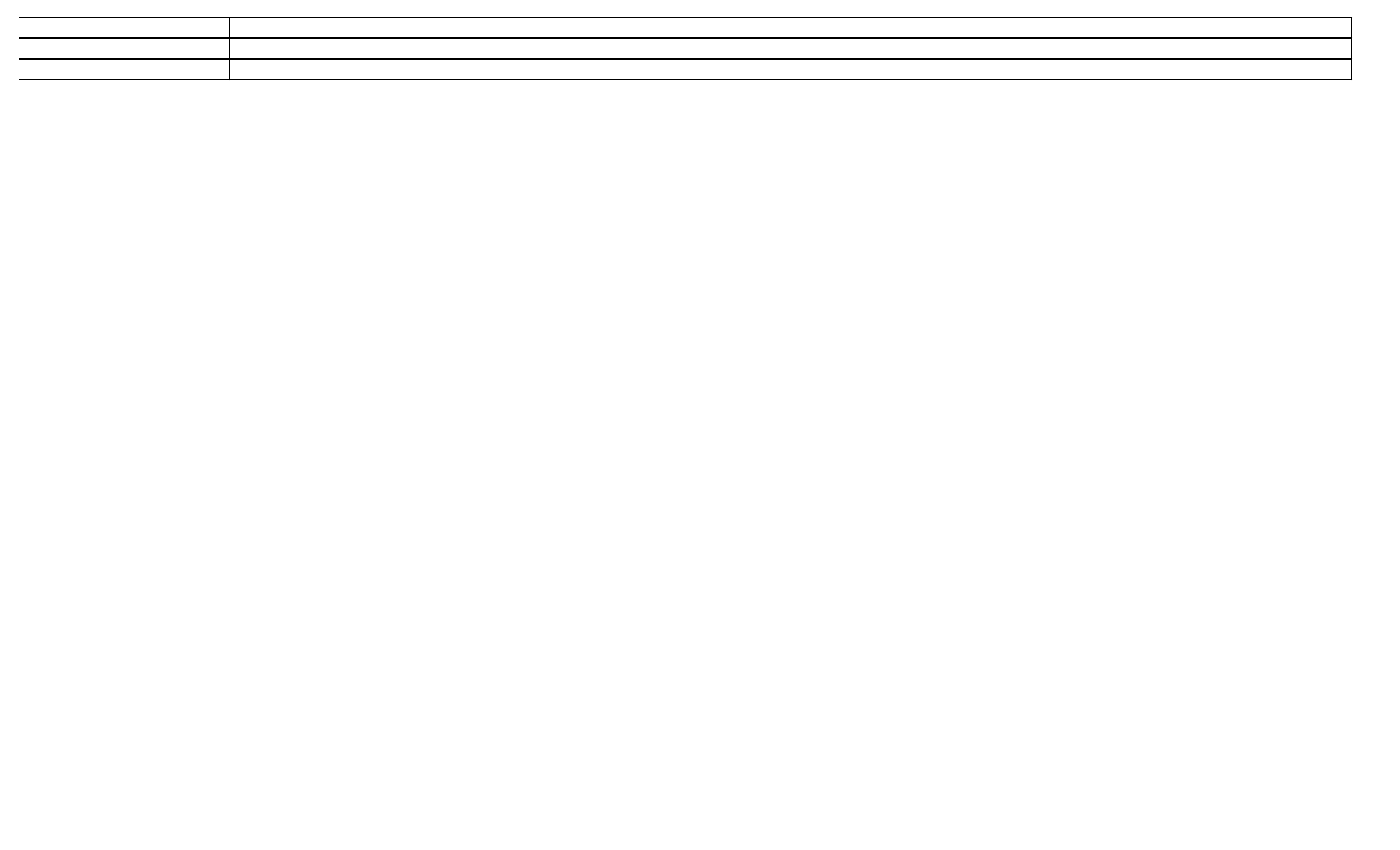| ,他们的人们就是一个人,他们的人们就是一个人,他们的人们,他们的人们就是一个人,他们的人们,他们的人们就是一个人,他们的人们,他们的人们,他们的人们,他们的人们,<br>第25章 我们的人们,他们的人们,他们的人们,他们的人们,他们的人们,他们的人们,他们的人们,他们的人们,他们的人们,他们的人们,他们的人们,他们的人们,他们的 |  |
|-----------------------------------------------------------------------------------------------------------------------------------------------------------------------|--|
| ,一个人都是一个人的人,而且,他们的人都是一个人,而且,他们的人都是一个人,而且,他们的人都是一个人,而且,他们的人都是一个人,而且,他们的人都是一个人,而且,他<br>第二百一十一章 一个人,他们的人都是一个人,他们的人都是一个人,他们的人都是一个人,他们的人都是一个人,他们的人都是一个人,他们的人都是一个人,他们的人都是一个 |  |
| ,一个人都是一个人的人,而且,他们的人都是一个人,他们的人都是一个人,他们的人都是一个人,他们的人都是一个人,他们的人都是一个人,他们的人都是一个人,他们的人都是                                                                                     |  |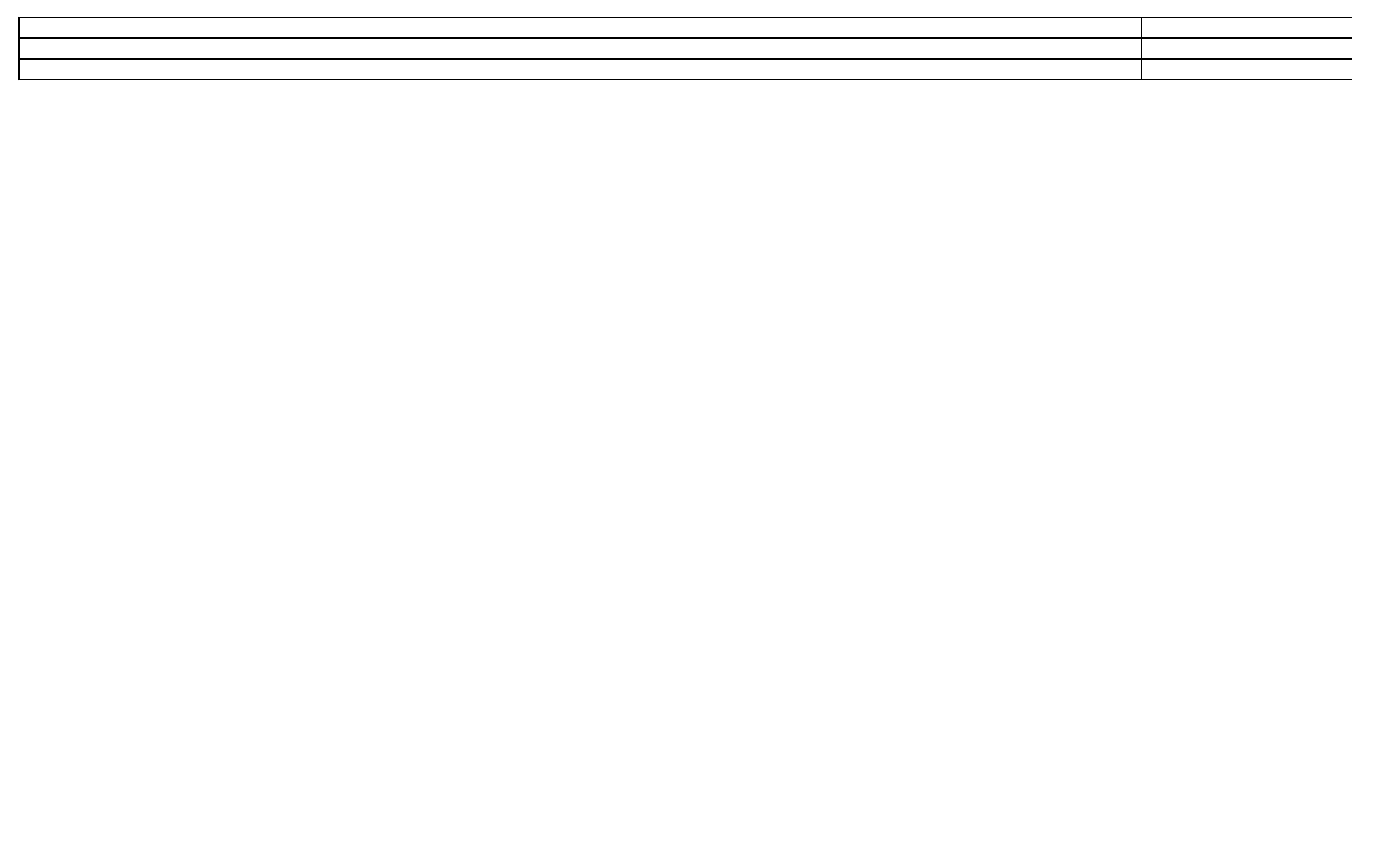| ,一个人都是一个人的人,而且,我们也不会不会不会。""我们,我们也不会不会不会不会不会不会不会不会。""我们,我们也不会不会不会不会不会不会不会不会。""我们,我<br>,他们的人们也不会不会。""我们的人们,我们也不会不会不会。""我们的人们,我们也不会不会不会。""我们的人们,我们也不会不会不会。""我们的人们,我们也不会不 |  |
|-----------------------------------------------------------------------------------------------------------------------------------------------------------------------|--|
| ,我们也不会不会不会。""我们的,我们也不会不会不会。""我们的,我们也不会不会不会不会。""我们的,我们也不会不会不会不会。""我们的,我们也不会不会不会不会                                                                                      |  |
|                                                                                                                                                                       |  |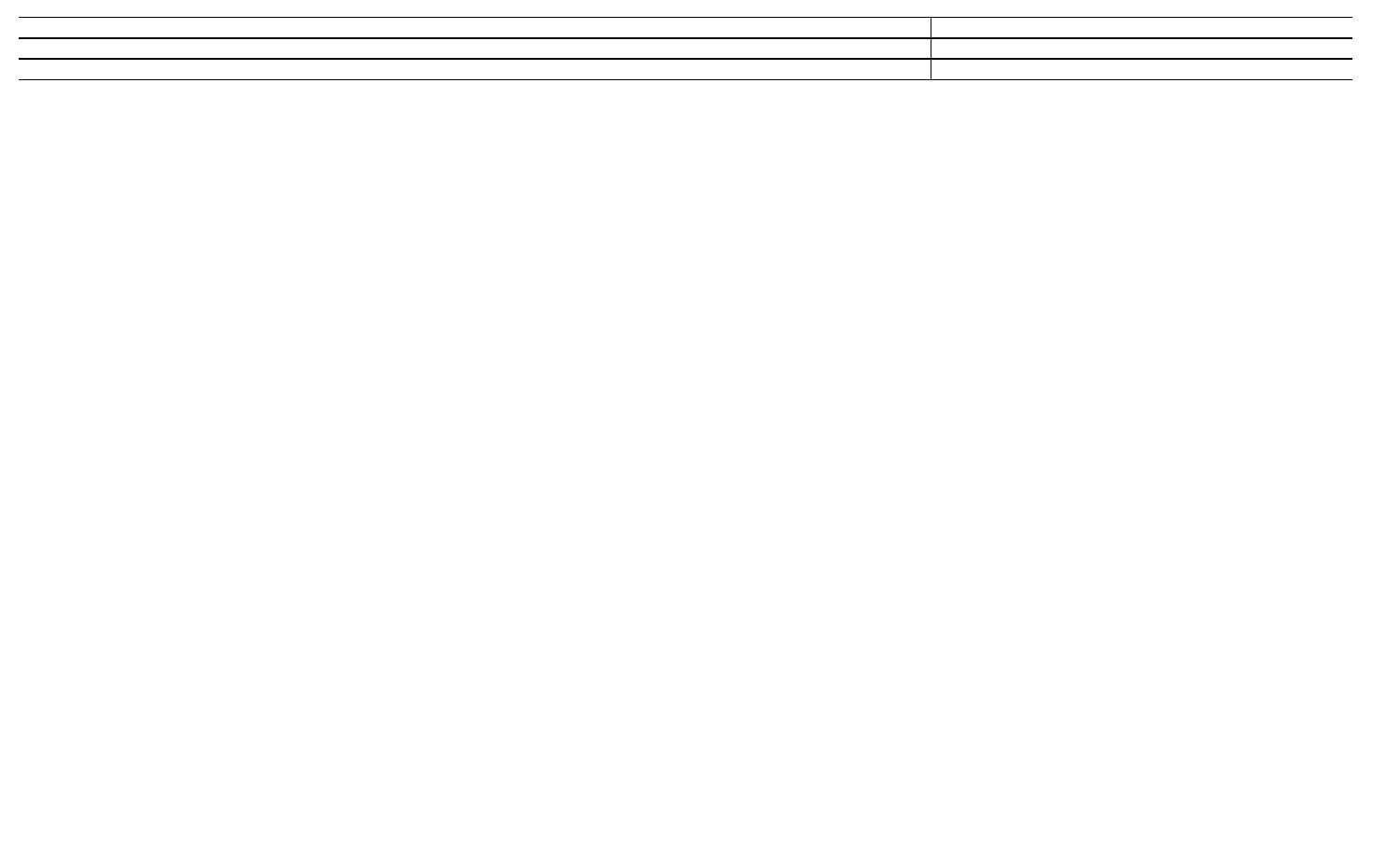| <u> 1980 - Ann an t-Aontaithe ann an t-Aontaithe ann an t-Aontaithe ann an t-Aontaithe ann an t-Aontaithe ann an t-</u> |
|-------------------------------------------------------------------------------------------------------------------------|
|                                                                                                                         |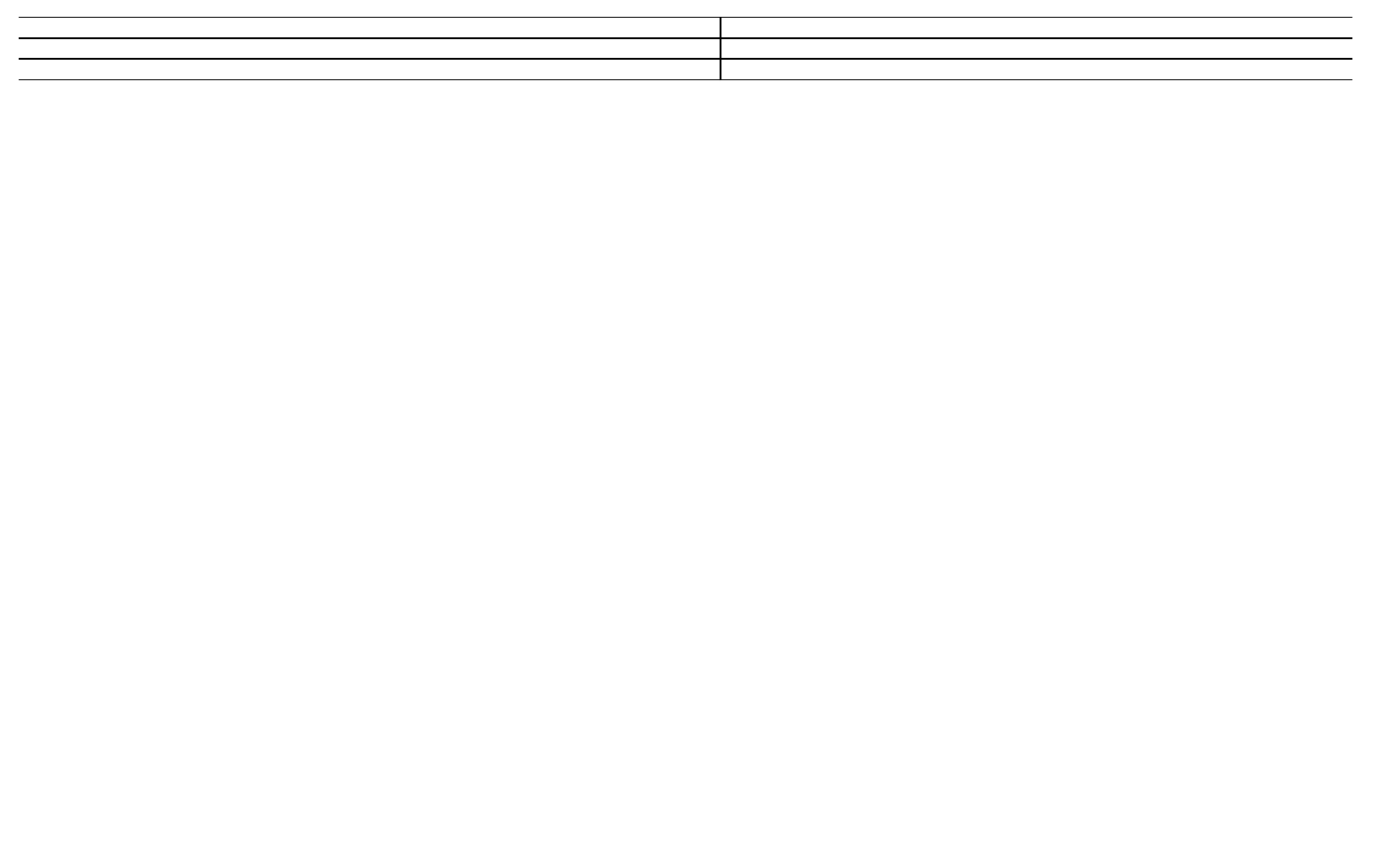| ,一个人都是一个人的人,而且,他们的人都是一个人,而且,他们的人都是一个人,而且,他们的人都是一个人,而且,他们的人都是一个人,而且,他们的人都是一个人,而且,他<br>第二十一章 一个人,他们的人都是一个人,他们的人都是一个人,他们的人都是一个人,他们的人都是一个人,他们的人都是一个人,他们的人都是一个人,他们的人都是一个人, | ,我们也不会不会。""我们的,我们也不会不会。""我们的,我们也不会不会不会。""我们的,我们也不会不会不会。""我们的,我们也不会不会不会。""我们的,我们也 |
|-----------------------------------------------------------------------------------------------------------------------------------------------------------------------|----------------------------------------------------------------------------------|
|                                                                                                                                                                       |                                                                                  |
|                                                                                                                                                                       |                                                                                  |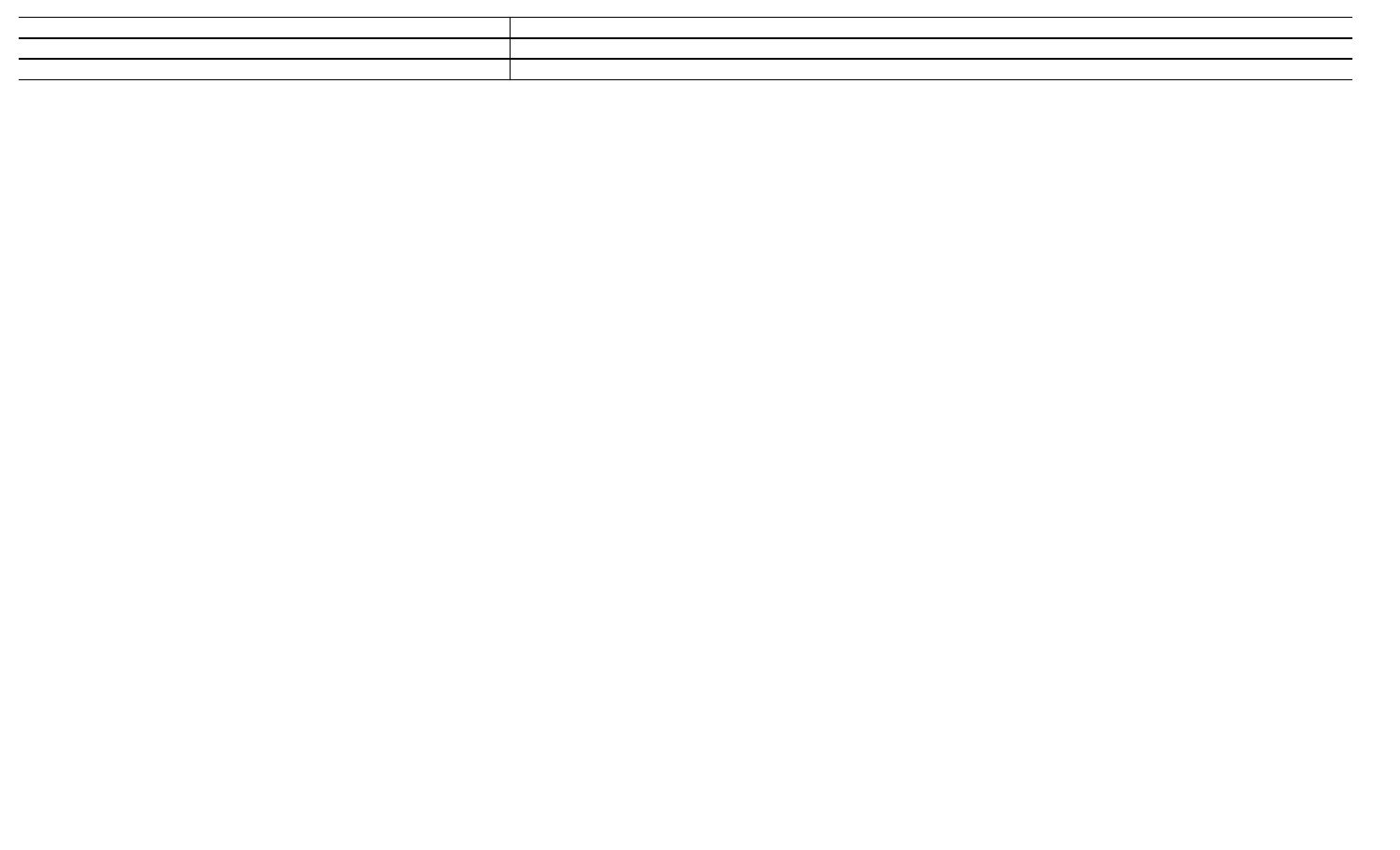| ,一个人的人都是一个人的人,而且,他们的人都是一个人的人,而且,他们的人都是一个人的人,而且,他们的人都是一个人的人,而且,他们的人都是一个人的人,而且,他们的人<br>第一百一十一章 一个人的人,他们的人都是一个人的人,他们的人都是一个人的人,他们的人都是一个人的人,他们的人都是一个人的人,他们的人都是一个人的人,他们的人都是<br>,我们就会不会不会。""我们,我们就会不会不会不会。""我们,我们就会不会不会不会不会不会。""我们,我们就会不会不会不会不会。""我们,我们就会不会不会不会不 |
|-----------------------------------------------------------------------------------------------------------------------------------------------------------------------------------------------------------------------------------------------------------|
| ,一个人都是一个人的人,而且,他们的人都是一个人,而且,他们的人都是一个人,而且,他们的人都是一个人,而且,他们的人都是一个人,而且,他们的人都是一个人,而且,他<br>第二十一章 一个人,他们的人都是一个人,他们的人都是一个人,他们的人都是一个人,他们的人都是一个人,他们的人都是一个人,他们的人都是一个人,他们的人都是一个人,                                                                                     |
|                                                                                                                                                                                                                                                           |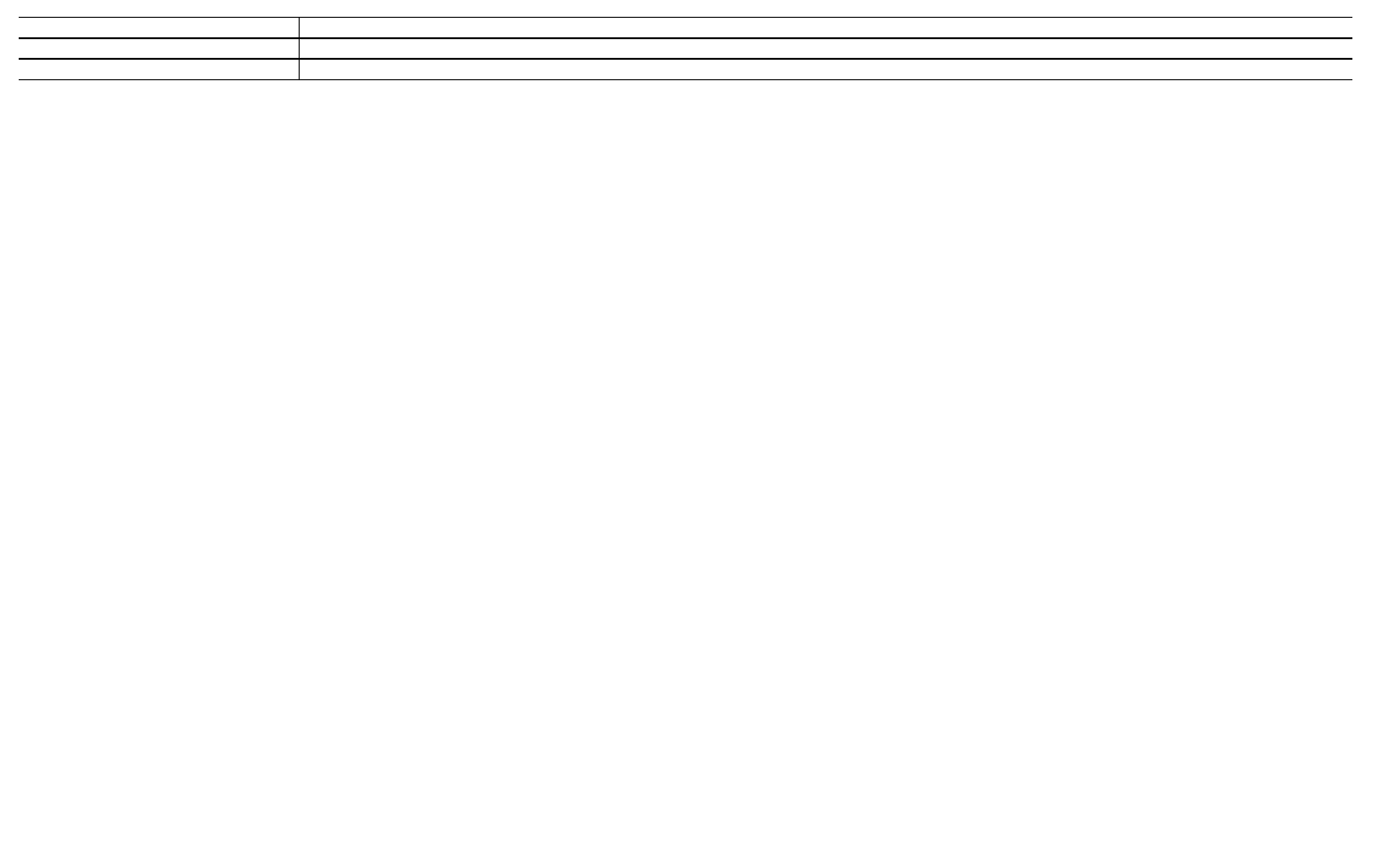| <u>та на представљен под податковата на представљен податковата на представљен податковата на представљен податк</u> |  |
|----------------------------------------------------------------------------------------------------------------------|--|
|                                                                                                                      |  |
| ,一个人都是一个人的人,一个人都是一个人的人,一个人都是一个人的人,一个人都是一个人的人,一个人都是一个人的人,一个人都是一个人的人,一个人都是一个人的人,一个人                                    |  |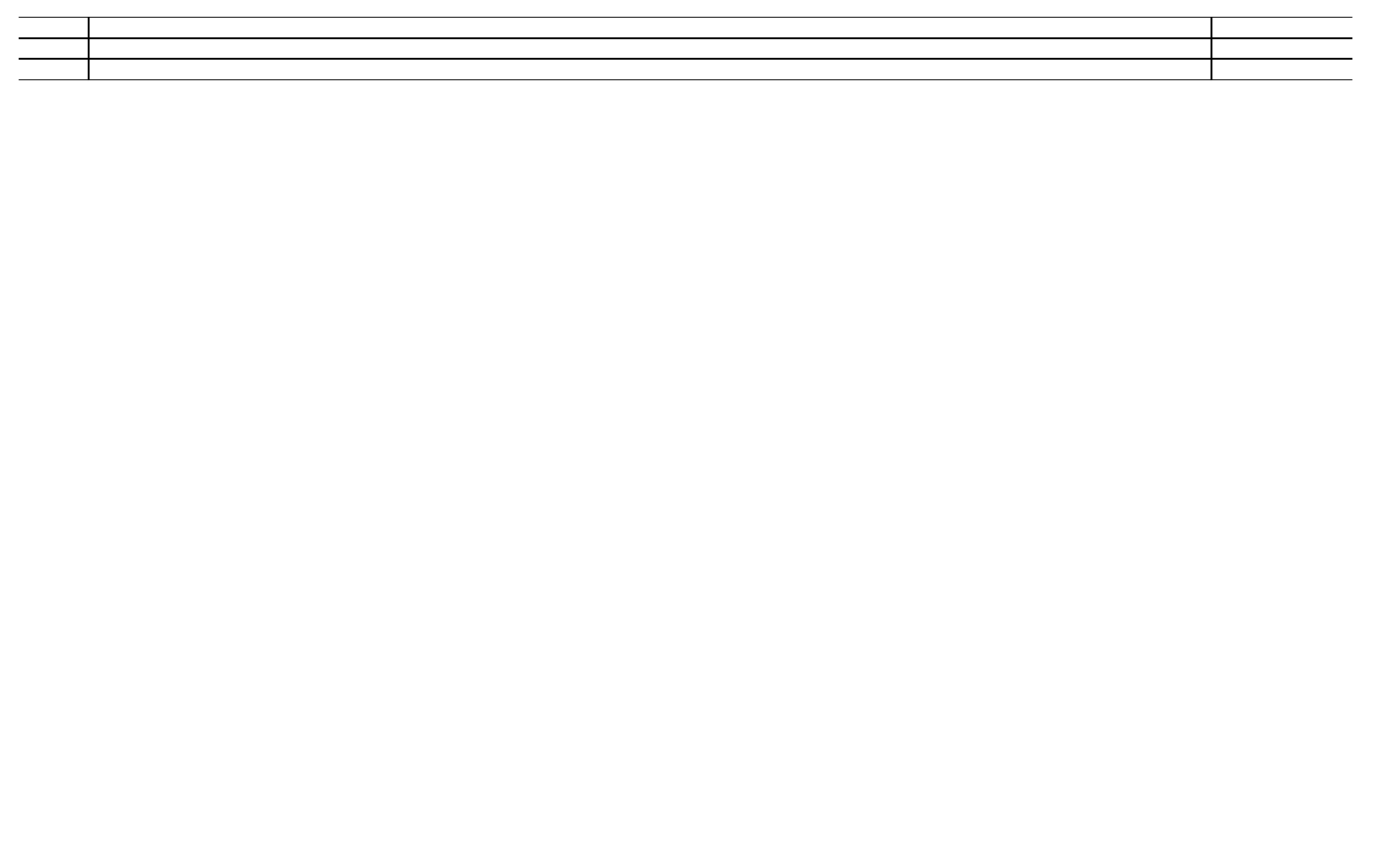| ,一个人都是一个人的人,一个人都是一个人的人,一个人都是一个人的人,一个人都是一个人的人,一个人都是一个人的人,一个人都是一个人的人,一个人都是一个人的人,一个人<br>→ South State State State State State State State State State State State State State State State State State State State State State State State State State State State State State State State State State State State St |  |
|-------------------------------------------------------------------------------------------------------------------------------------------------------------------------------------------------------------------------------------------------------------------------------------------------------------------|--|
| ,一个人的人都是一个人的人,而且,他们的人都是不是一个人的人,而且,他们的人都是不是一个人的人,而且,他们的人都是不是一个人的人,而且,他们的人都是不是一个人的<br>第一百一十一章 一个人的人,他们的人都是不是一个人的人,他们的人都是不是一个人的人,他们的人都是不是一个人的人,他们的人都是不是一个人的人,他们的人都是不是一个                                                                                                                                              |  |
| ,我们也不会不会不会。""我们的,我们也不会不会不会。""我们的,我们也不会不会不会不会不会。""我们的,我们也不会不会不会不会。""我们的,我们也不会不会不会<br>第二百一章 第二百一章 第二百一章 第二百一章 第二百一章 第二百一章 第二百一章 第二百一章 第二百一章 第二百一章 第二百一章 第二百一章 第二百一章 第二                                                                                                                                              |  |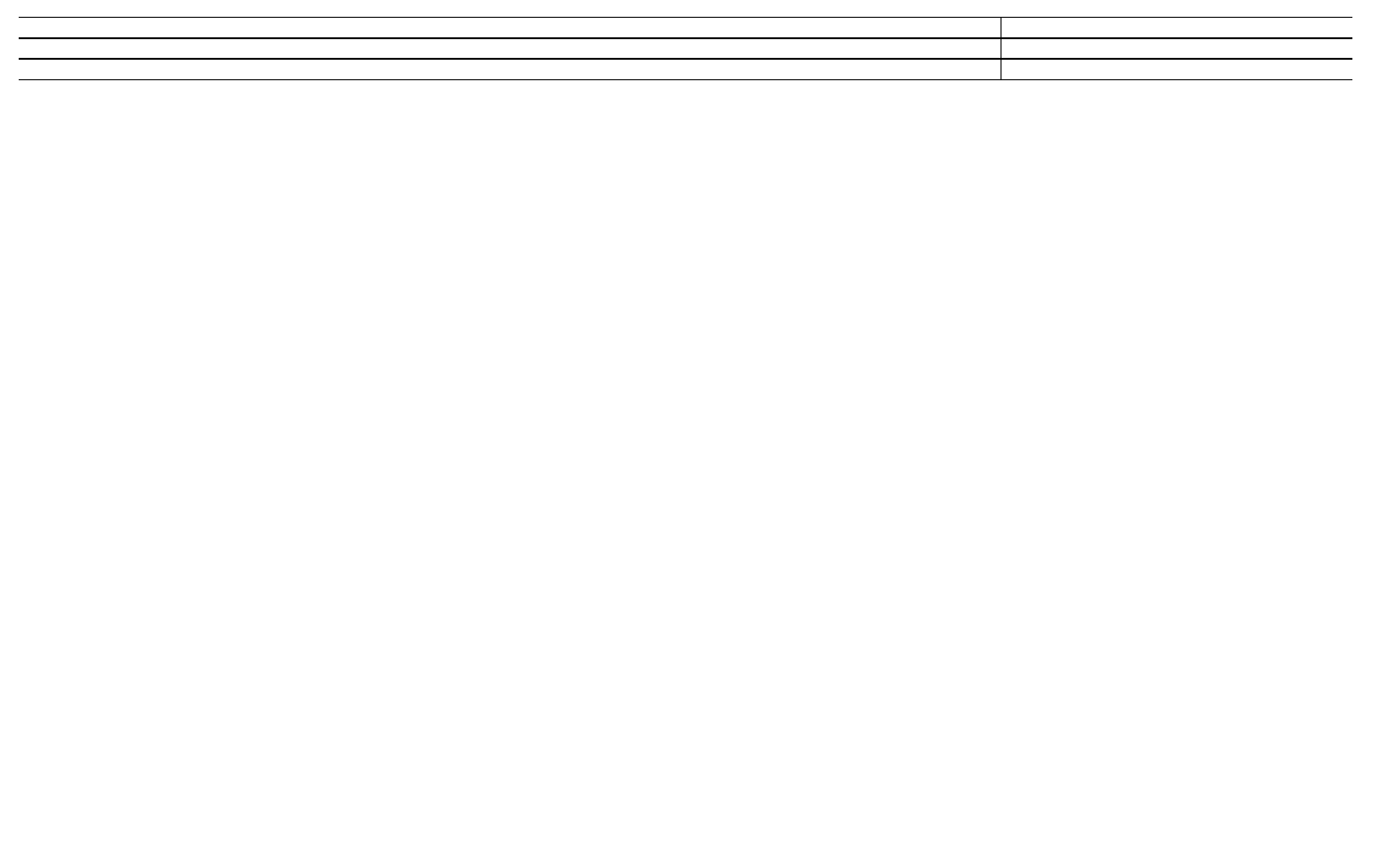| ,一个人都是一个人的人,而且,他们的人都是一个人,而且,他们的人都是一个人,而且,他们的人都是一个人,而且,他们的人都是一个人,而且,他们的人都是一个人,而且,他<br>第二十二章 第二十二章 第二十二章 第二十二章 第二十二章 第二十二章 第二十二章 第二十二章 第二十二章 第二十二章 第二十二章 第二十二章 第二十二章 第二十 |  |
|------------------------------------------------------------------------------------------------------------------------------------------------------------------------|--|
|                                                                                                                                                                        |  |
| ,我们就会不会不会。""我们的,我们也不会不会不会。""我们的,我们也不会不会不会不会不会。""我们的,我们也不会不会不会不会。""我们的,我们也不会不会不会不                                                                                       |  |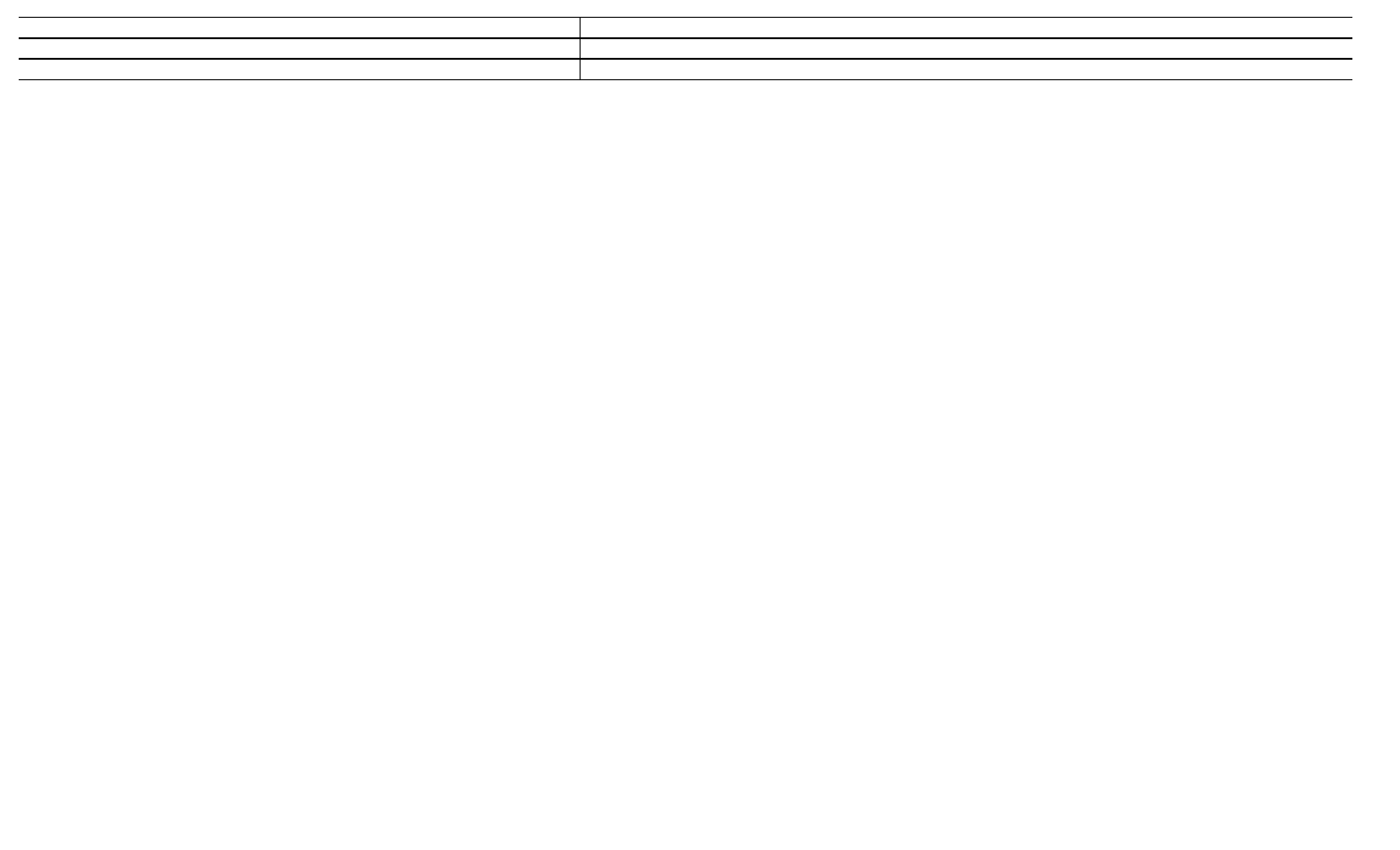| ,我们就会不会不会。""我们,我们也不会不会不会。""我们,我们也不会不会不会不会不会不会。""我们,我们也不会不会不会不会。""我们,我们也不会不会不会不会不  |
|-----------------------------------------------------------------------------------|
| ,一个人都是一个人的人,一个人都是一个人的人,一个人都是一个人的人,一个人都是一个人的人,一个人都是一个人的人,一个人都是一个人的人,一个人都是一个人的人,一个人 |
|                                                                                   |
| ,一个人都是一个人的人,而且,我们也不会不会不会。""我们,我们也不会不会不会不会。""我们,我们也不会不会不会不会。""我们,我们也不会不会不会不会。""我们, |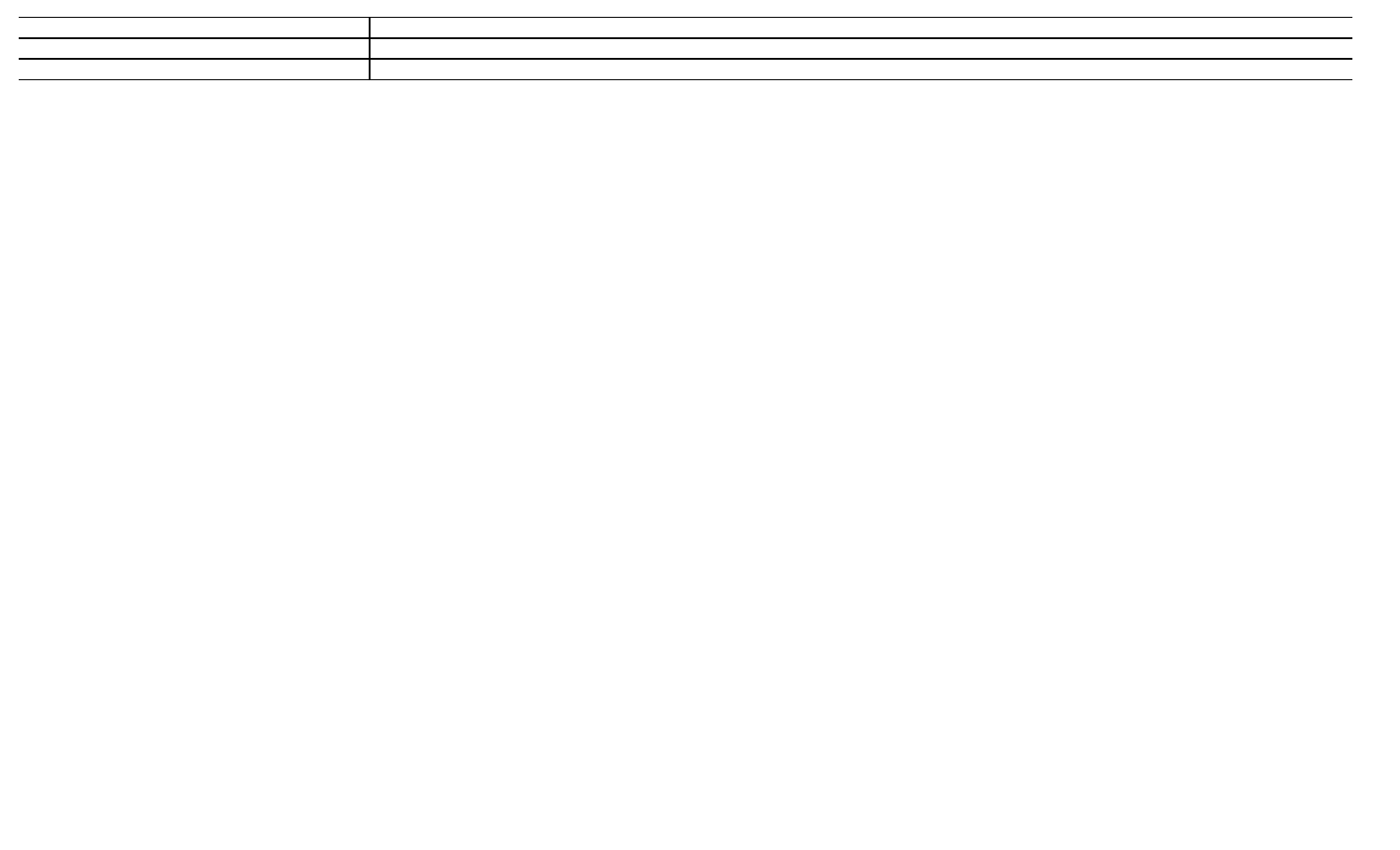| ,一个人都是一个人的人,一个人都是一个人的人,一个人都是一个人的人,一个人都是一个人的人,一个人都是一个人的人,一个人都是一个人的人,一个人都是一个人的人,一个人<br>第二十一章 一个人的人,一个人都是一个人的人,一个人都是一个人的人,一个人都是一个人的人,一个人都是一个人的人,一个人都是一个人的人,一个人都是一个人的人,一个<br>,一个人都是一个人的人,一个人都是一个人的人,一个人都是一个人的人,一个人都是一个人的人,一个人都是一个人的人,一个人都是一个人的人,一个人都是一个人的人,一个人<br>第二十一章 一个人的人,一个人的人都是一个人的人,一个人的人都是一个人的人,一个人的人都是一个人的人,一个人的人都是一个人的人,一个人的人都是一个人的人,一个人 |  |
|------------------------------------------------------------------------------------------------------------------------------------------------------------------------------------------------------------------------------------------------------------------------------------------------------------------------------------------------|--|
| ,一个人的人都是一个人的人,而且,他们的人都是一个人的人,而且,他们的人都是一个人的人,而且,他们的人都是一个人的人,而且,他们的人都是一个人的人,而且,他们的<br>第一百一十一章 一个人的人,他们的人都是一个人的人,他们的人都是一个人的人,他们的人都是一个人的人,他们的人都是一个人的人,他们的人都是一个人的人,他们的人都是                                                                                                                                                                           |  |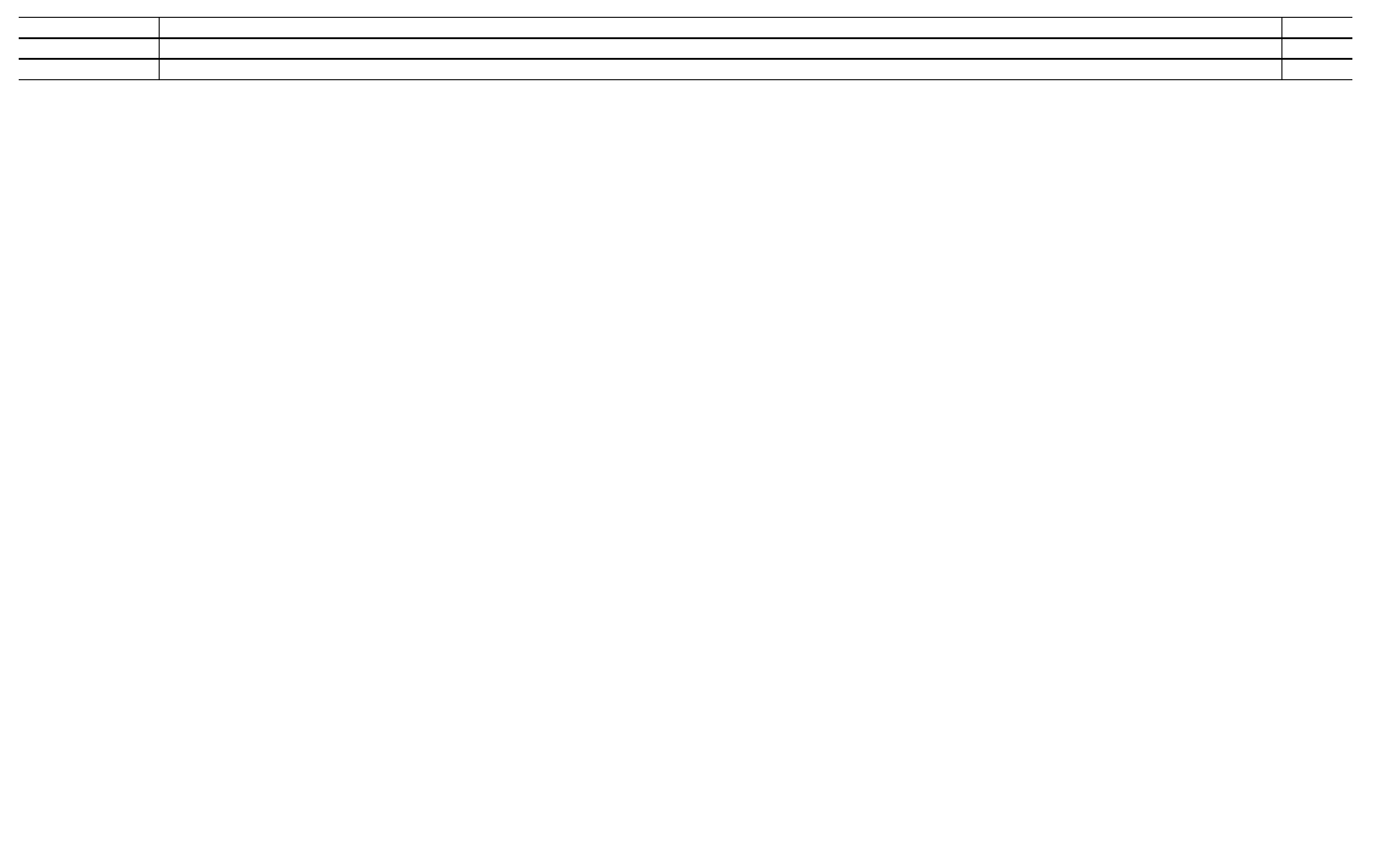| ,我们就会不会不会。""我们,我们也不会不会不会。""我们,我们也不会不会不会不会不会不会不会。""我们,我们也不会不会不会不会不会。""我们,我们也不会不会不  |  |
|-----------------------------------------------------------------------------------|--|
| ,一个人的人都是一个人的人,而且,他们的人都是一个人的人,而且,他们的人都是一个人的人,而且,他们的人都是一个人的人,而且,他们的人都是一个人的人,而且,他们的人 |  |
|                                                                                   |  |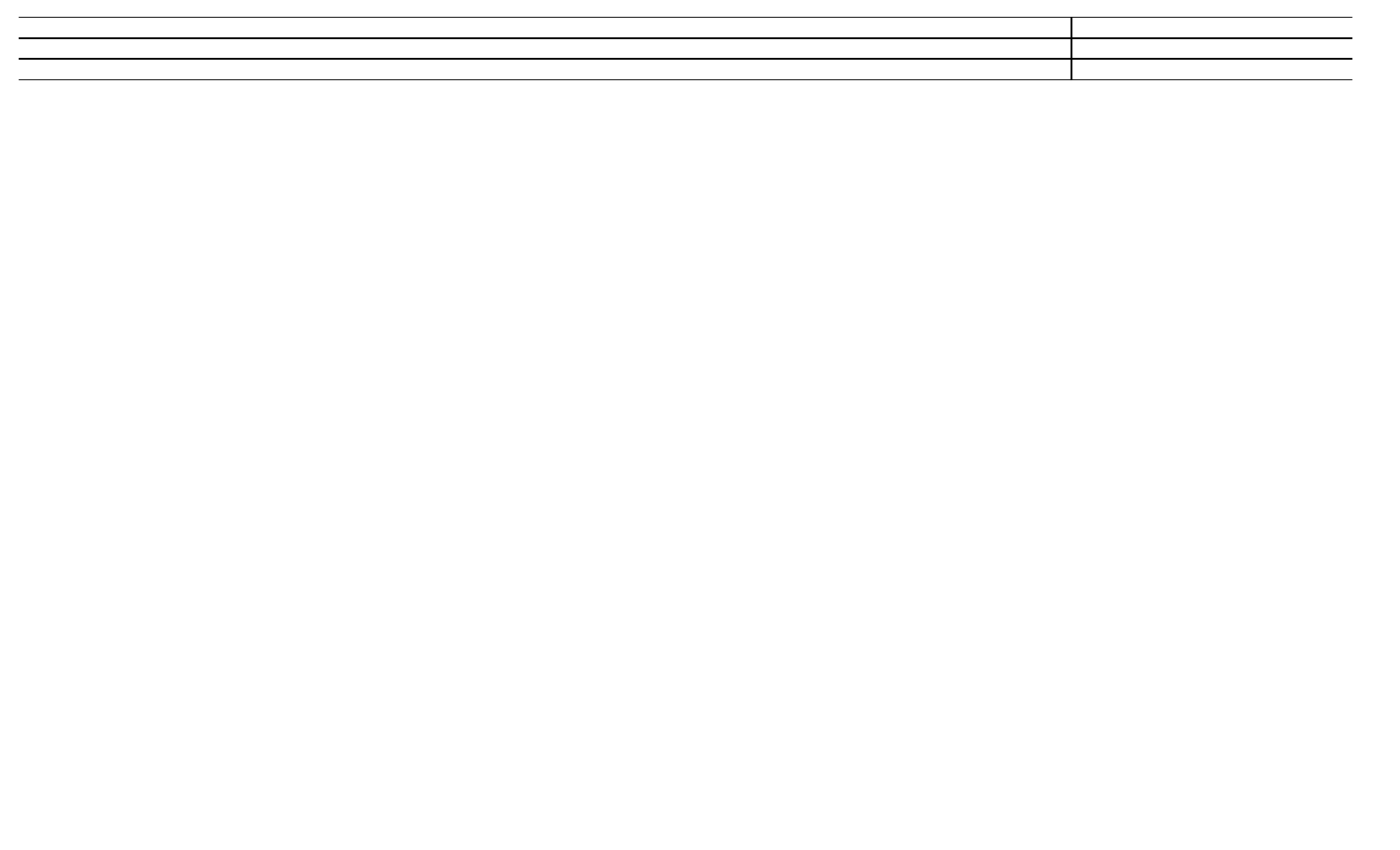| → 中国的 → 中国的 → 中国的 → 中国的 → 中国的 → 中国的 → 中国的 → 中国的 → 中国的 → 中国的 → 中国的 → 中国的 → 中国的 → 中国的 → 中国的 → 中国的 → 中国的 → 中国的 → 中国 |  |
|------------------------------------------------------------------------------------------------------------------|--|
|                                                                                                                  |  |
|                                                                                                                  |  |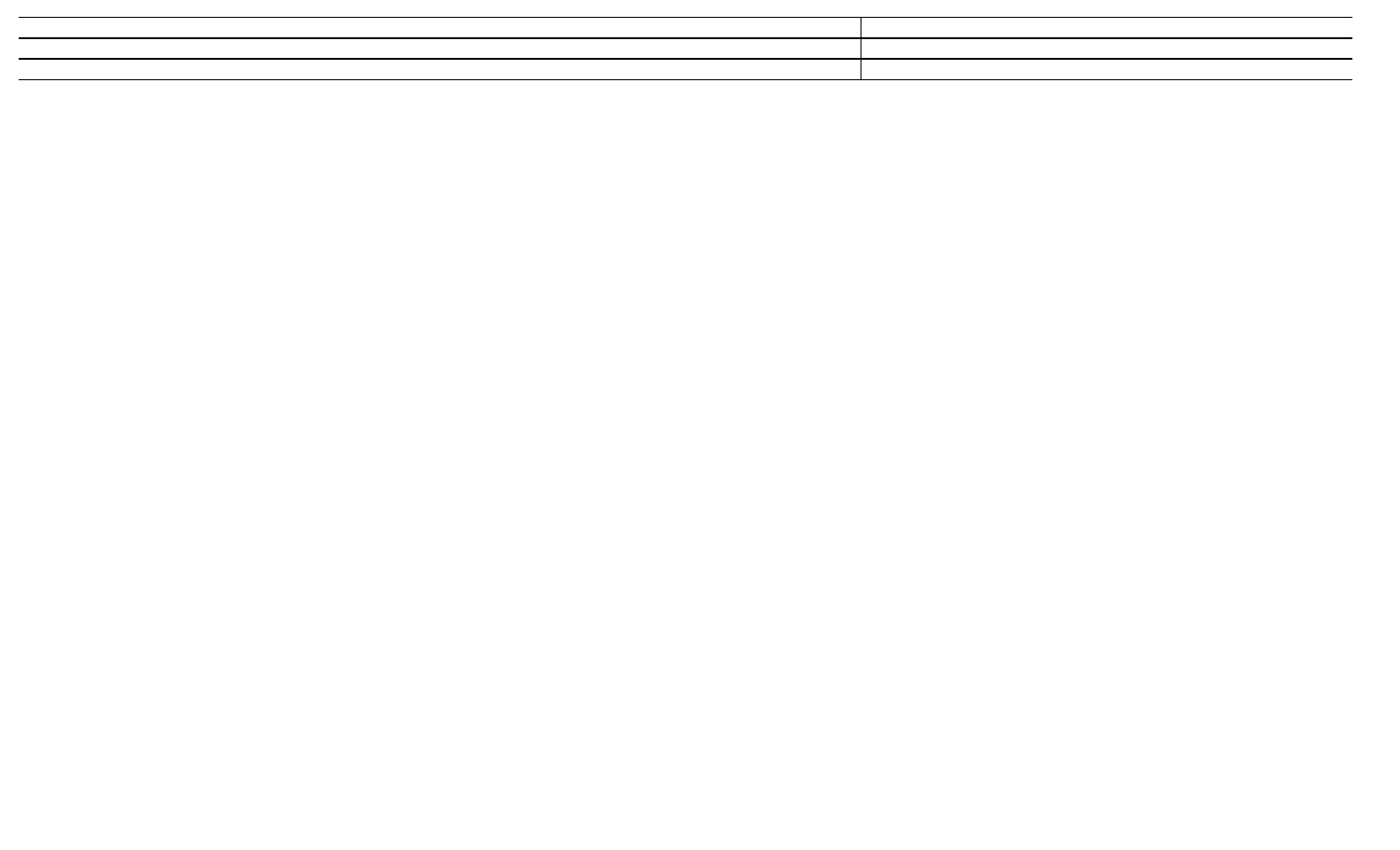| ,我们就会不会不会。""我们,我们就会不会不会不会,我们就会不会不会不会。""我们,我们就会不会不会不会。""我们,我们就会不会不会不会。""我们,我们就会不会 |                                                                                   |
|----------------------------------------------------------------------------------|-----------------------------------------------------------------------------------|
|                                                                                  | ,我们也不会不会不会。""我们的,我们也不会不会不会。""我们的,我们也不会不会不会不会。""我们的,我们也不会不会不会不会。""我们的,我们也不会不会不会不会  |
|                                                                                  | ,我们就会不会不会。""我们,我们就会不会不会,我们就会不会不会,我们就会不会不会。""我们,我们就会不会不会。""我们,我们就会不会不会不会。""我们,我们就会 |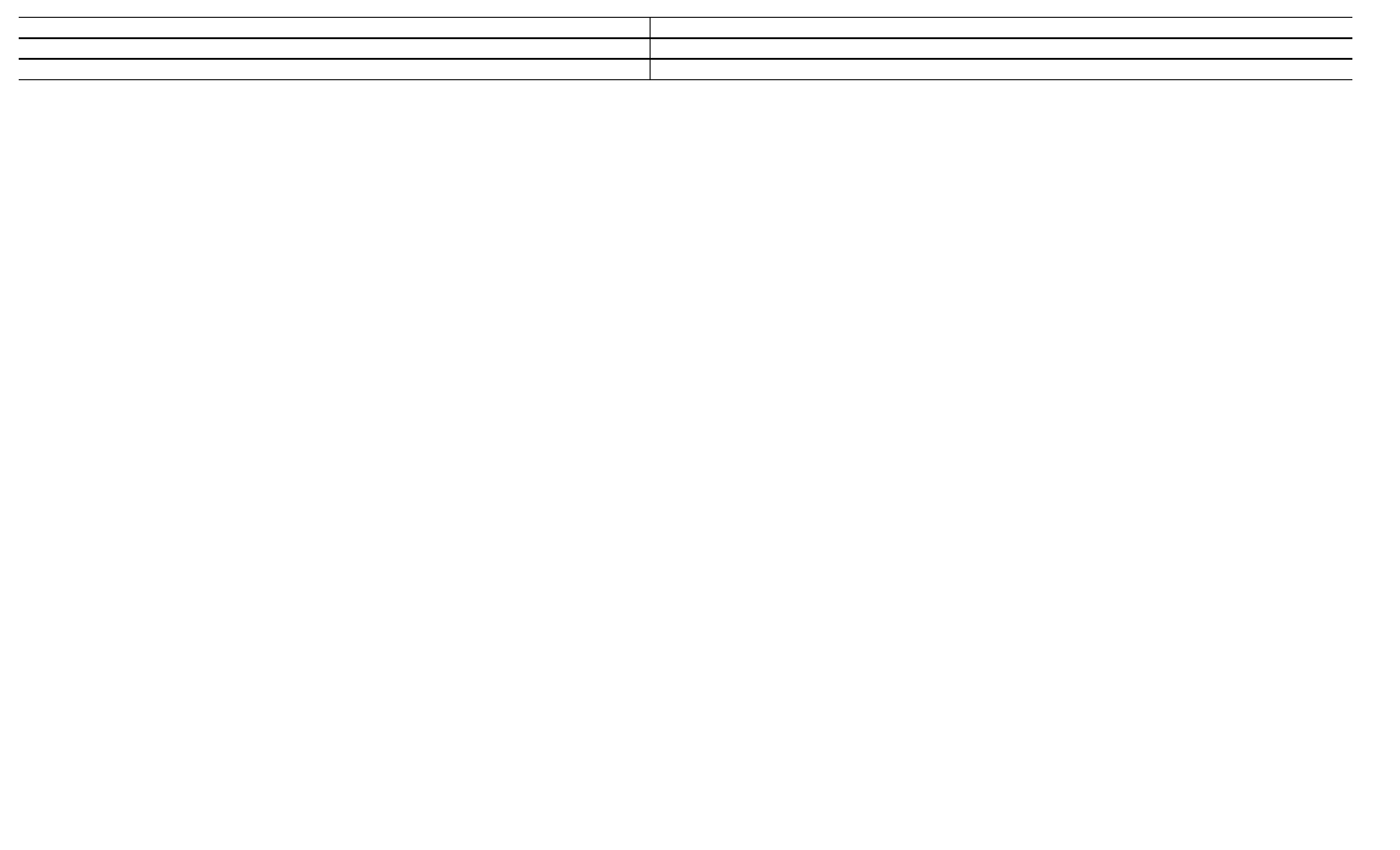| ,一个人都是一个人的人,而且,我们也不会不会不会。""我们,我们也不会不会不会不会不会不会不会。""我们,我们也不会不会不会不会不会不会不会不会。""我们,我们                                                                                     |
|----------------------------------------------------------------------------------------------------------------------------------------------------------------------|
|                                                                                                                                                                      |
| ,他们的人们就会在这里,他们的人们就会在这里,他们的人们就会在这里,他们的人们就会在这里,他们的人们就会在这里,他们的人们就会在这里,他们的人们就会在这里,他们<br>第251章 我们的人们的人们,我们的人们的人们的人们,我们的人们的人们的人们,我们的人们的人们的人们,我们的人们的人们的人们,我们的人们的人们的人们,我们的人们 |
|                                                                                                                                                                      |
|                                                                                                                                                                      |
|                                                                                                                                                                      |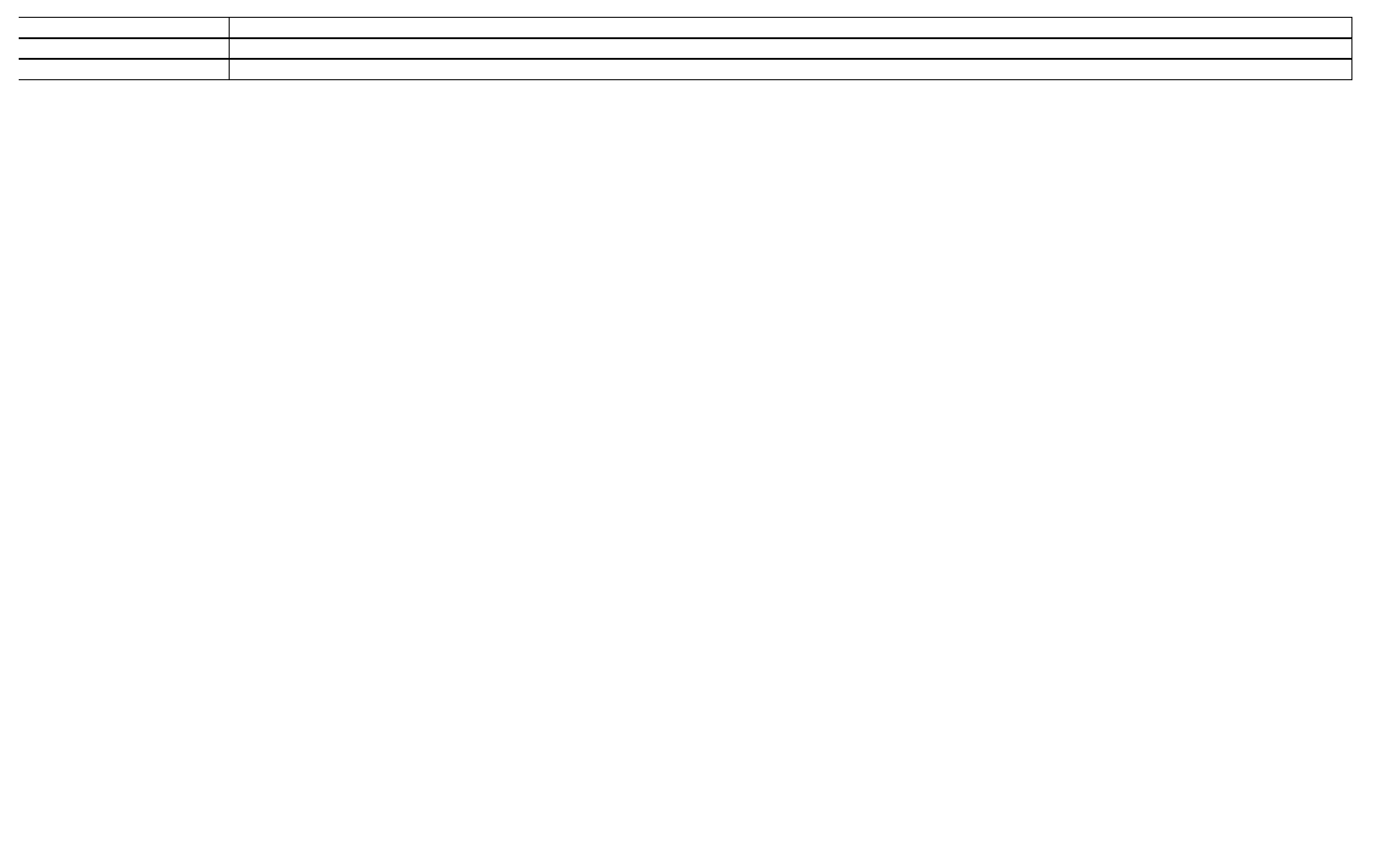| ,他们的人们就是一个人,他们的人们就是一个人,他们的人们,他们的人们就是一个人,他们的人们,他们的人们就是一个人,他们的人们,他们的人们,他们的人们,他们的人们,<br>第25章 我们的人们,他们的人们,他们的人们,他们的人们,他们的人们,他们的人们,他们的人们,他们的人们,他们的人们,他们的人们,他们的人们,他们的人们,他们的 |  |
|-----------------------------------------------------------------------------------------------------------------------------------------------------------------------|--|
| ,一个人都是一个人的人,而且,他们的人都是一个人,而且,他们的人都是一个人,而且,他们的人都是一个人,而且,他们的人都是一个人,而且,他们的人都是一个人,而且,他<br>第二百一十一章 一个人,他们的人都是一个人,他们的人都是一个人,他们的人都是一个人,他们的人都是一个人,他们的人都是一个人,他们的人都是一个人,他们的人都是一个 |  |
| ,一个人都是一个人的人,而且,他们的人都是一个人,他们的人都是一个人,他们的人都是一个人,他们的人都是一个人,他们的人都是一个人,他们的人都是一个人,他们的人都是                                                                                     |  |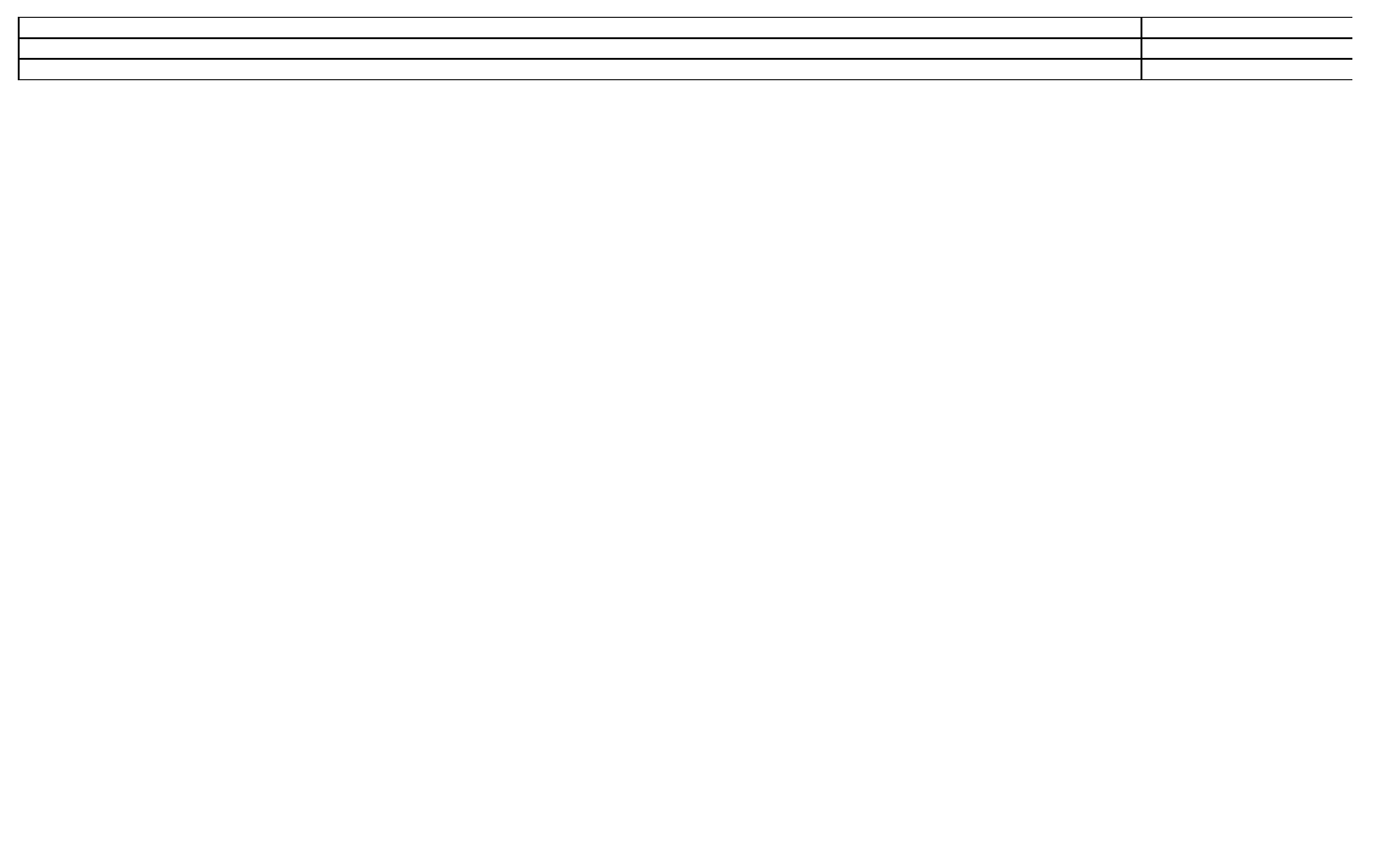| ,一个人都是一个人的人,而且,我们也不会不会不会。""我们,我们也不会不会不会不会不会不会不会不会。""我们,我们也不会不会不会不会不会不会不会不会。""我们,我<br>,他们的人们也不会不会。""我们的人们,我们也不会不会不会。""我们的人们,我们也不会不会不会。""我们的人们,我们也不会不会不会。""我们的人们,我们也不会不 |  |
|-----------------------------------------------------------------------------------------------------------------------------------------------------------------------|--|
| ,我们也不会不会不会。""我们的,我们也不会不会不会。""我们的,我们也不会不会不会不会。""我们的,我们也不会不会不会不会。""我们的,我们也不会不会不会不会                                                                                      |  |
|                                                                                                                                                                       |  |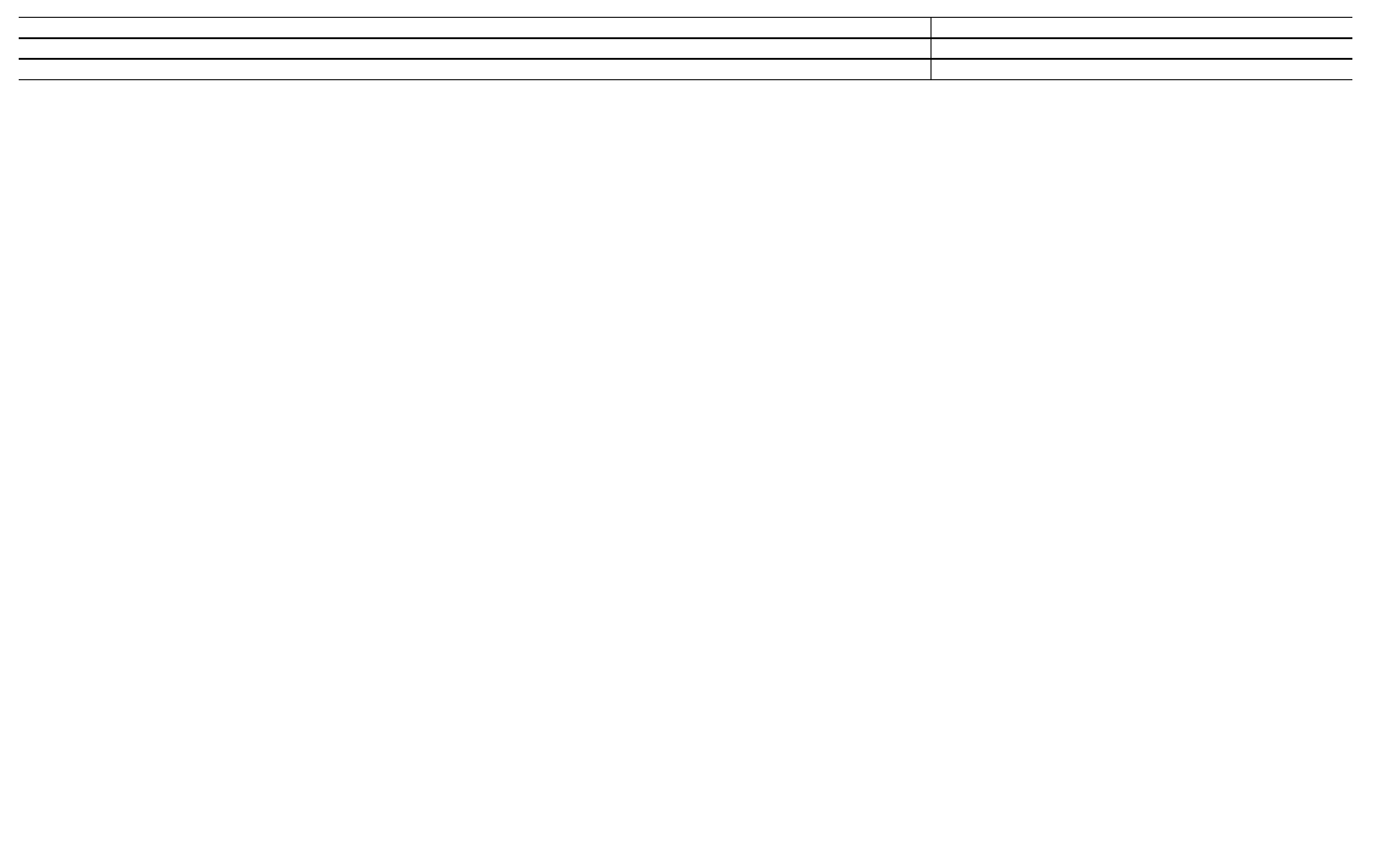| <u> 2001 - An t-An Aontaithe ann an t-Aontaithe ann an t-Aontaithe ann an t-Aontaithe ann an t-Aontaithe ann an t-</u> |
|------------------------------------------------------------------------------------------------------------------------|
|                                                                                                                        |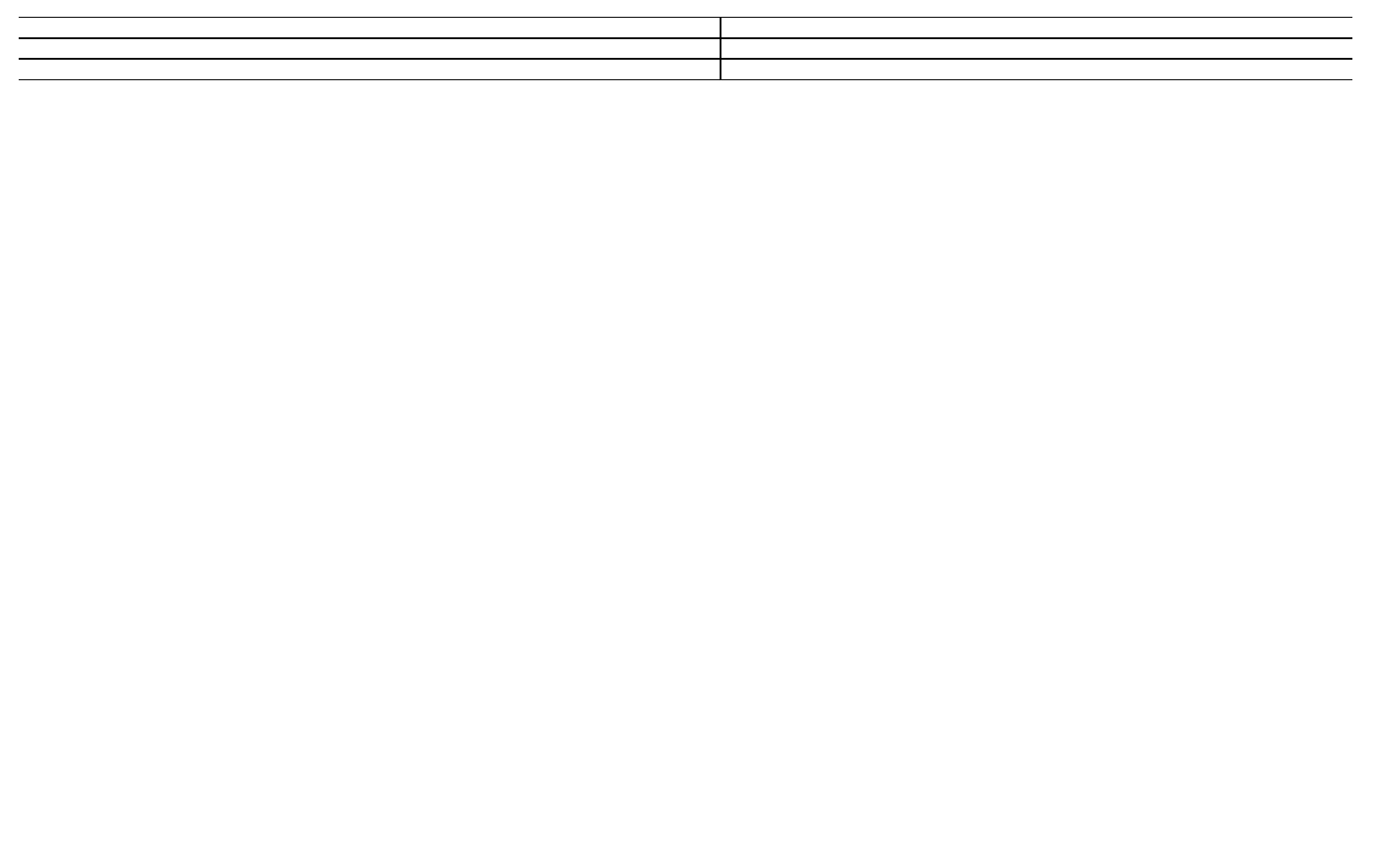| ,一个人都是一个人的人,而且,他们的人都是一个人,而且,他们的人都是一个人,而且,他们的人都是一个人,而且,他们的人都是一个人,而且,他们的人都是一个人,而且,他<br>第二十一章 一个人,他们的人都是一个人,他们的人都是一个人,他们的人都是一个人,他们的人都是一个人,他们的人都是一个人,他们的人都是一个人,他们的人都是一个人, | ,我们也不会不会。""我们的,我们也不会不会。""我们的,我们也不会不会不会。""我们的,我们也不会不会不会。""我们的,我们也不会不会不会。""我们的,我们也 |
|-----------------------------------------------------------------------------------------------------------------------------------------------------------------------|----------------------------------------------------------------------------------|
|                                                                                                                                                                       |                                                                                  |
|                                                                                                                                                                       |                                                                                  |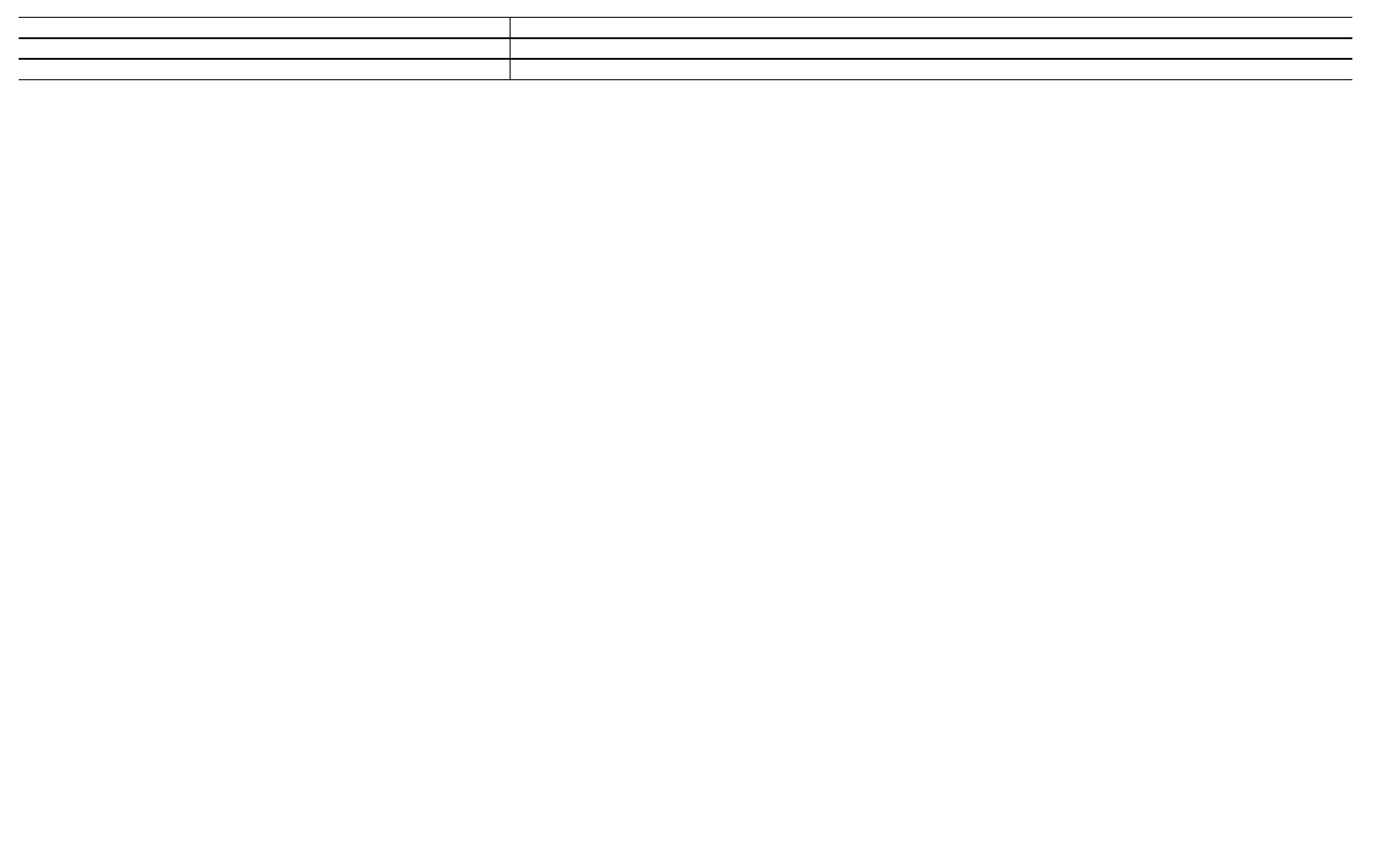| ,一个人的人都是一个人的人,而且,他们的人都是一个人的人,而且,他们的人都是一个人的人,而且,他们的人都是一个人的人,而且,他们的人都是一个人的人,而且,他们的人<br>第一百一十一章 一个人的人,他们的人都是一个人的人,他们的人都是一个人的人,他们的人都是一个人的人,他们的人都是一个人的人,他们的人都是一个人的人,他们的人都是<br>,我们就会不会不会。""我们,我们就会不会不会不会。""我们,我们就会不会不会不会不会不会。""我们,我们就会不会不会不会不会。""我们,我们就会不会不会不会不 |
|-----------------------------------------------------------------------------------------------------------------------------------------------------------------------------------------------------------------------------------------------------------|
| ,一个人都是一个人的人,而且,他们的人都是一个人,而且,他们的人都是一个人,而且,他们的人都是一个人,而且,他们的人都是一个人,而且,他们的人都是一个人,而且,他<br>第二十一章 一个人,他们的人都是一个人,他们的人都是一个人,他们的人都是一个人,他们的人都是一个人,他们的人都是一个人,他们的人都是一个人,他们的人都是一个人,                                                                                     |
|                                                                                                                                                                                                                                                           |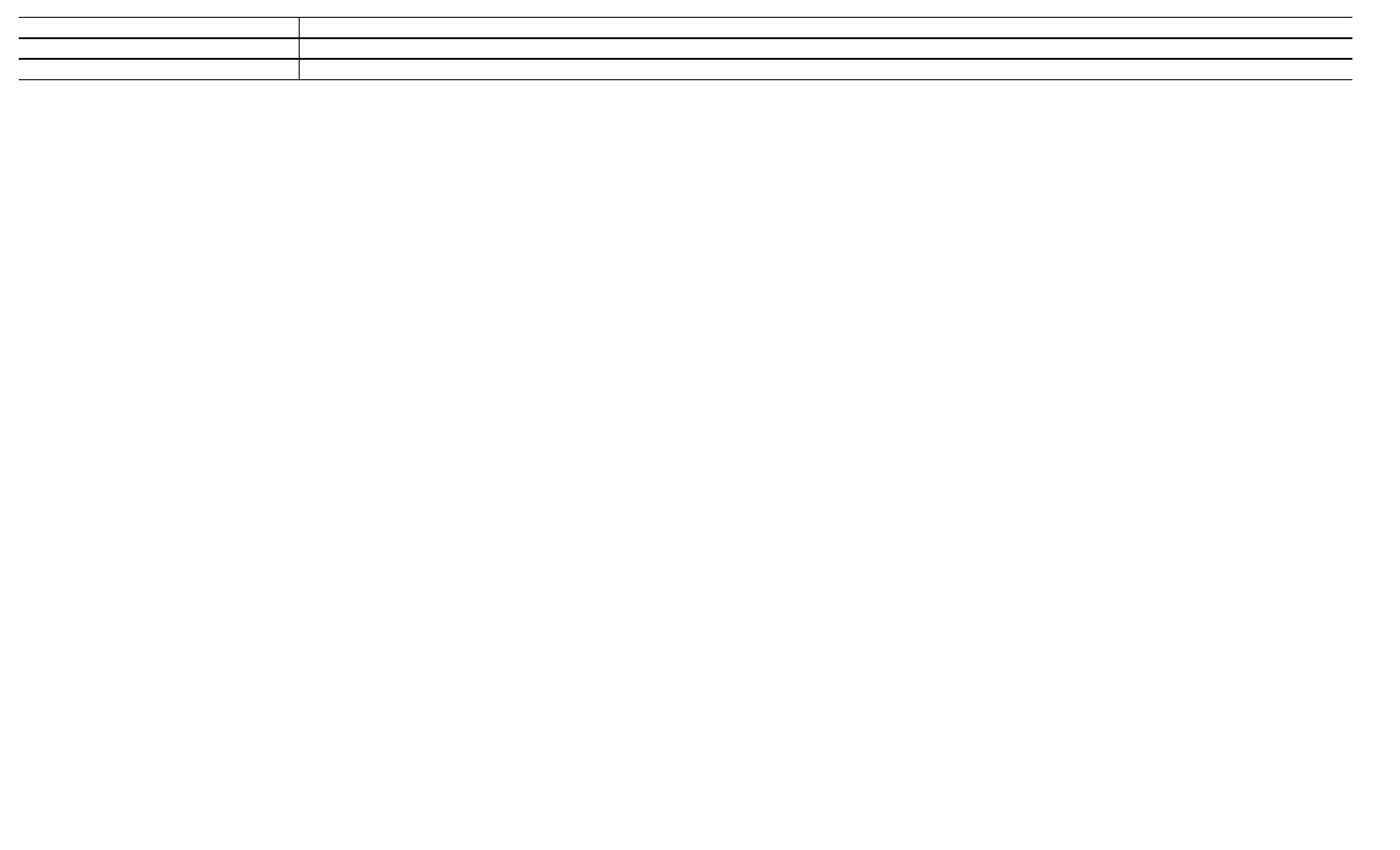| <u>та на представљен под податковата на представљен податковата на представљен податковата на представљен податк</u> |  |
|----------------------------------------------------------------------------------------------------------------------|--|
|                                                                                                                      |  |
| ,一个人都是一个人的人,一个人都是一个人的人,一个人都是一个人的人,一个人都是一个人的人,一个人都是一个人的人,一个人都是一个人的人,一个人都是一个人的人,一个人                                    |  |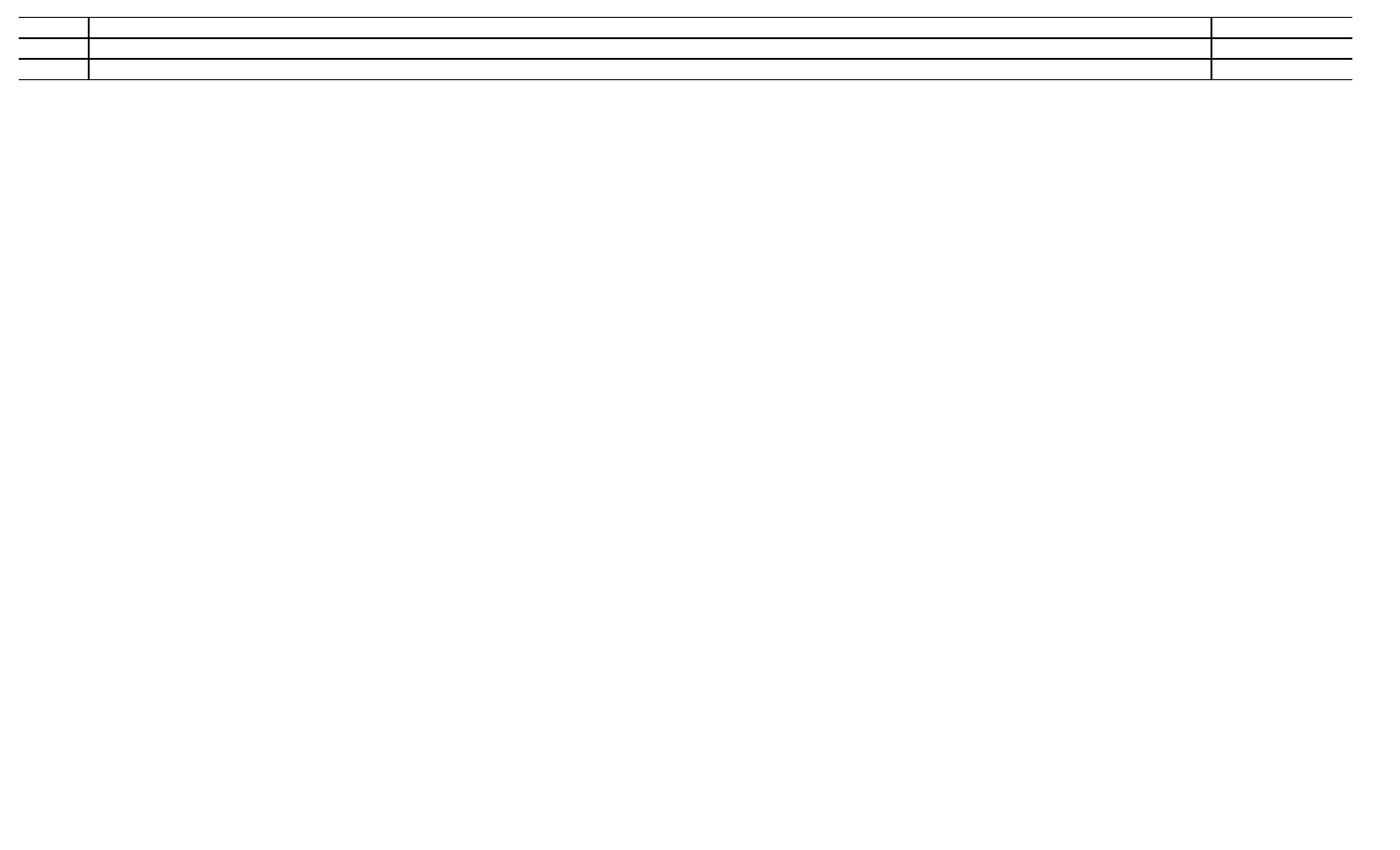| ,一个人都是一个人的人,一个人都是一个人的人,一个人都是一个人的人,一个人都是一个人的人,一个人都是一个人的人,一个人都是一个人的人,一个人都是一个人的人,一个人<br>→ South State State State State State State State State State State State State State State State State State State State State State State State State State State State State State State State State State State State St |  |
|-------------------------------------------------------------------------------------------------------------------------------------------------------------------------------------------------------------------------------------------------------------------------------------------------------------------|--|
| ,一个人的人都是一个人的人,而且,他们的人都是不是一个人的人,而且,他们的人都是不是一个人的人,而且,他们的人都是不是一个人的人,而且,他们的人都是不是一个人的<br>第一百一十一章 一个人的人,他们的人都是不是一个人的人,他们的人都是不是一个人的人,他们的人都是不是一个人的人,他们的人都是不是一个人的人,他们的人都是不是一个                                                                                                                                              |  |
| ,我们也不会不会不会。""我们的,我们也不会不会不会。""我们的,我们也不会不会不会不会不会。""我们的,我们也不会不会不会不会。""我们的,我们也不会不会不会<br>第二百一章 第二百一章 第二百一章 第二百一章 第二百一章 第二百一章 第二百一章 第二百一章 第二百一章 第二百一章 第二百一章 第二百一章 第二百一章 第二                                                                                                                                              |  |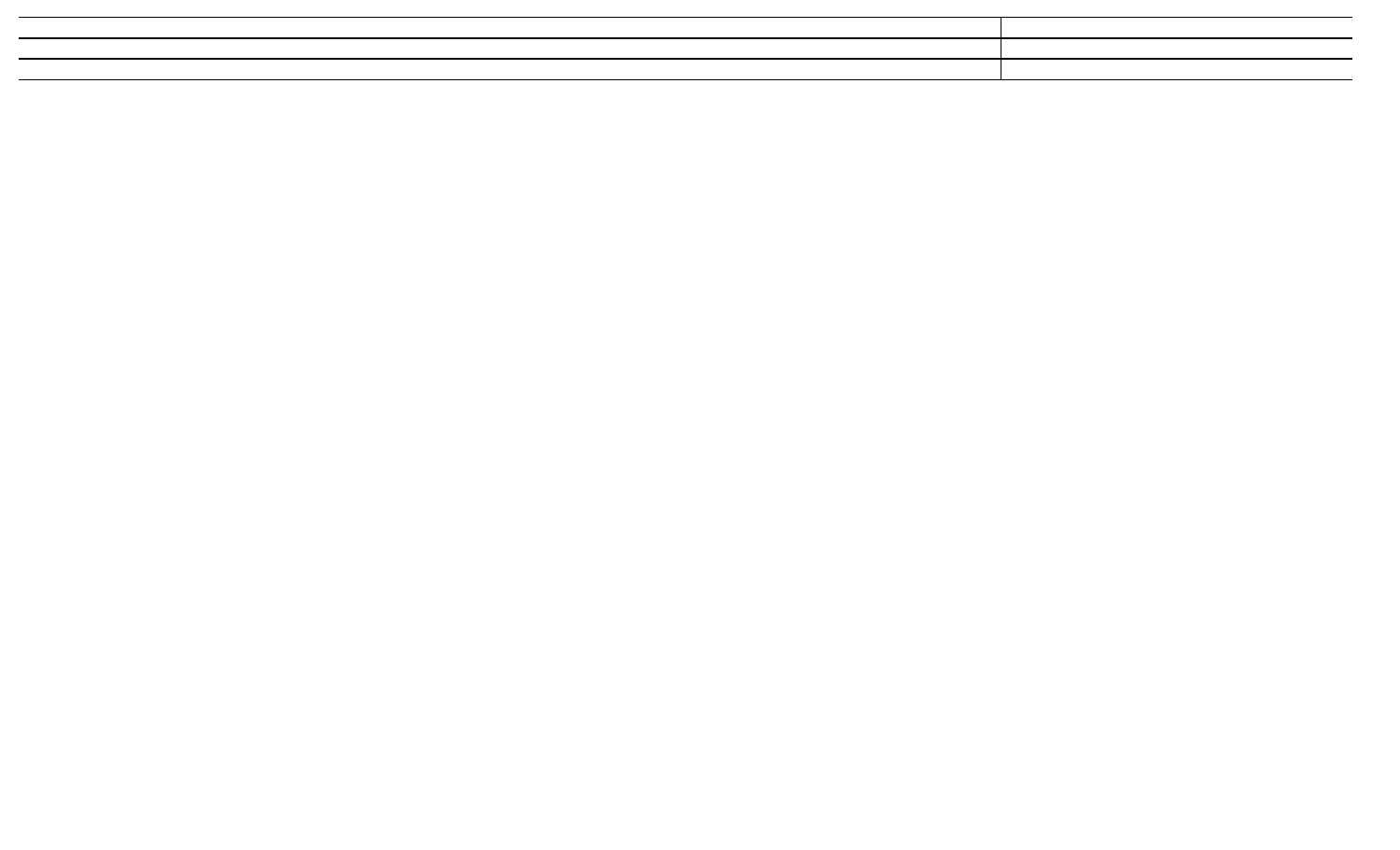| ,一个人都是一个人的人,而且,他们的人都是一个人,而且,他们的人都是一个人,而且,他们的人都是一个人,而且,他们的人都是一个人,而且,他们的人都是一个人,而且,他<br>第二十二章 第二十二章 第二十二章 第二十二章 第二十二章 第二十二章 第二十二章 第二十二章 第二十二章 第二十二章 第二十二章 第二十二章 第二十二章 第二十 |  |
|------------------------------------------------------------------------------------------------------------------------------------------------------------------------|--|
|                                                                                                                                                                        |  |
| ,一个人的人都是一个人的人,而且,他们的人都是一个人的人,而且,他们的人都是一个人的人,而且,他们的人都是一个人的人,而且,他们的人都是一个人的人,而且,他们的人                                                                                      |  |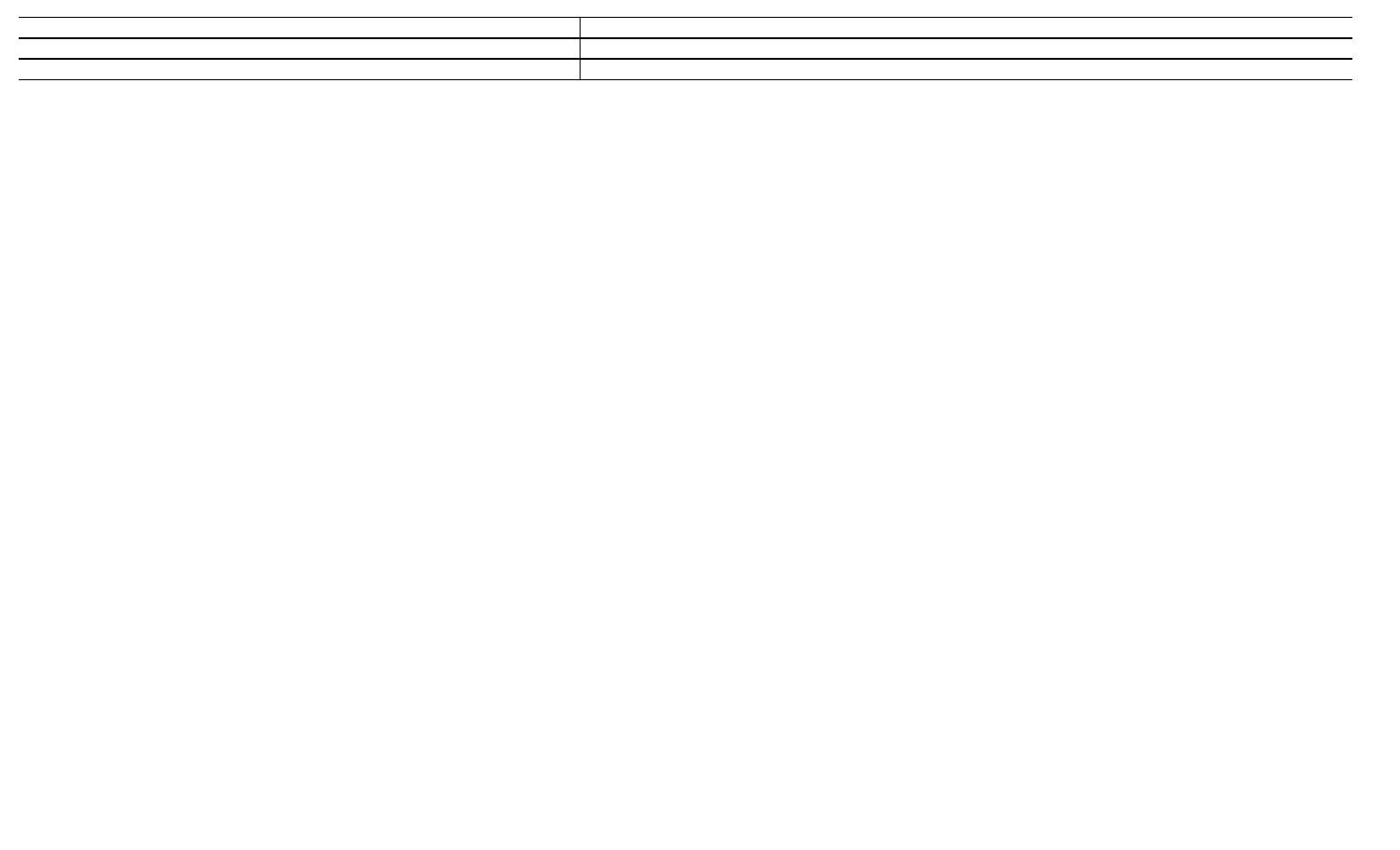| ,我们就会不会不会。""我们,我们也不会不会不会。""我们,我们也不会不会不会不会不会不会。""我们,我们也不会不会不会不会。""我们,我们也不会不会不会不会不  |
|-----------------------------------------------------------------------------------|
| ,一个人都是一个人的人,一个人都是一个人的人,一个人都是一个人的人,一个人都是一个人的人,一个人都是一个人的人,一个人都是一个人的人,一个人都是一个人的人,一个人 |
|                                                                                   |
| ,一个人都是一个人的人,而且,我们也不会不会不会。""我们,我们也不会不会不会不会不会不会不会。""我们,我们也不会不会不会不会不会不会不会不会。""我们,我们  |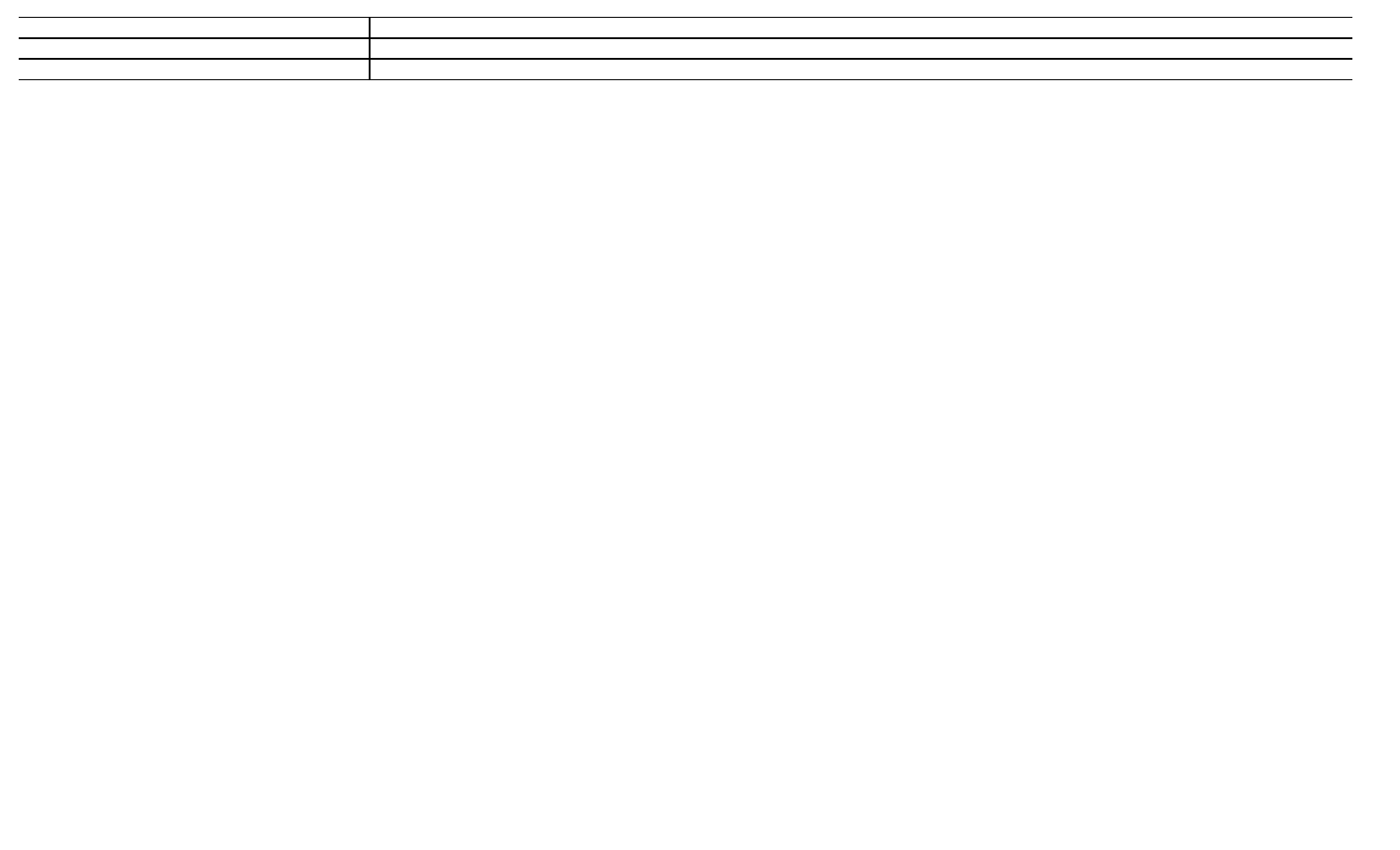| ,一个人都是一个人的人,一个人都是一个人的人,一个人都是一个人的人,一个人都是一个人的人,一个人都是一个人的人,一个人都是一个人的人,一个人都是一个人的人,一个人<br>第二十一章 一个人的人,一个人都是一个人的人,一个人都是一个人的人,一个人都是一个人的人,一个人都是一个人的人,一个人都是一个人的人,一个人都是一个人的人,一个<br>,一个人都是一个人的人,一个人都是一个人的人,一个人都是一个人的人,一个人都是一个人的人,一个人都是一个人的人,一个人都是一个人的人,一个人都是一个人的人,一个人<br>第二十一章 一个人的人,一个人都是一个人的人,一个人都是一个人的人,一个人都是一个人的人,一个人都是一个人的人,一个人都是一个人的人,一个人都是一个人的人,一个 |  |
|------------------------------------------------------------------------------------------------------------------------------------------------------------------------------------------------------------------------------------------------------------------------------------------------------------------------------------------------|--|
| ,一个人的人都是一个人的人,而且,他们的人都是一个人的人,而且,他们的人都是一个人的人,而且,他们的人都是一个人的人,而且,他们的人都是一个人的人,而且,他们的<br>第一百一十一章 一个人的人,他们的人都是一个人的人,他们的人都是一个人的人,他们的人都是一个人的人,他们的人都是一个人的人,他们的人都是一个人的人,他们的人都是                                                                                                                                                                           |  |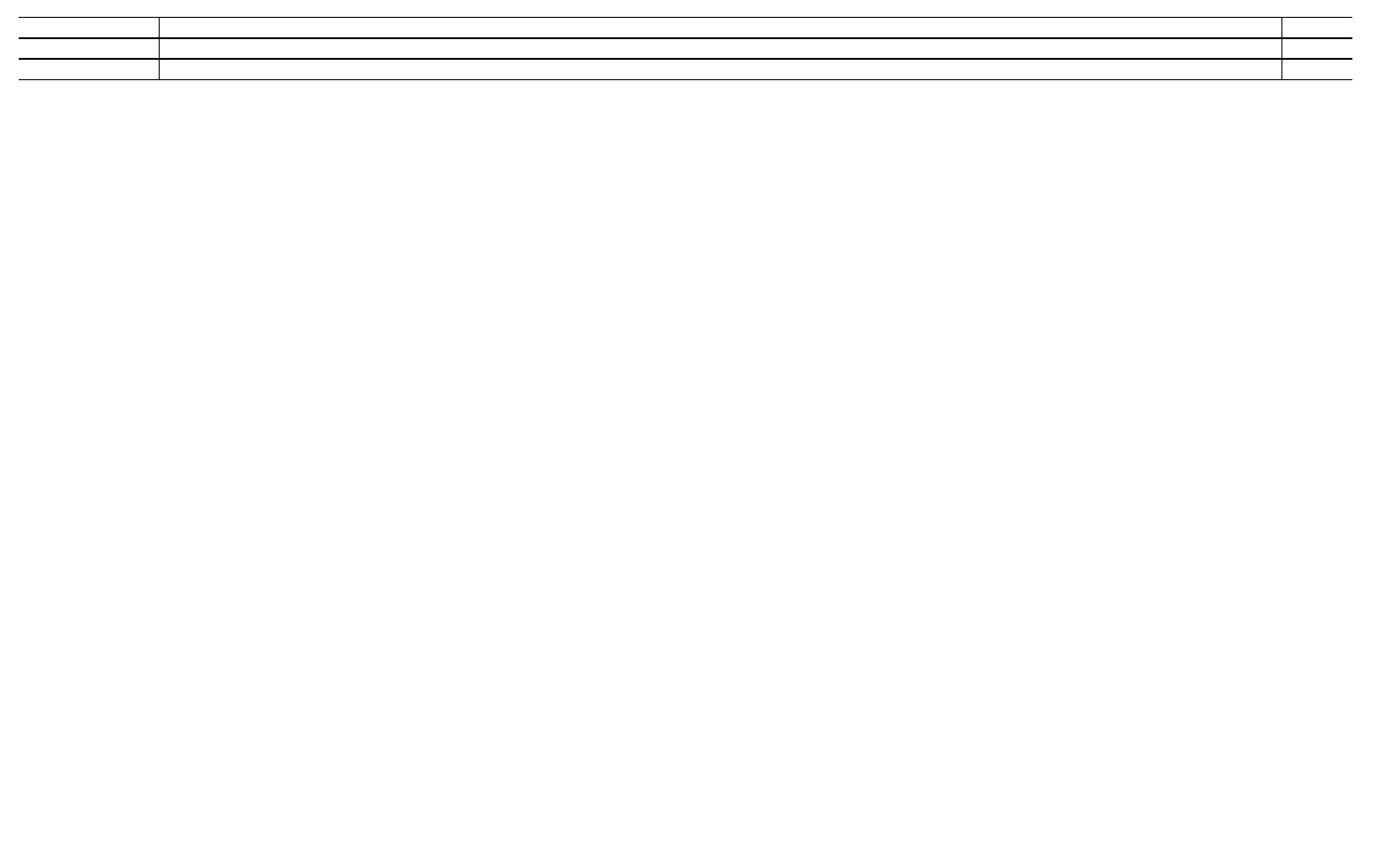| ,一个人的人都是一个人的人,而且,我们也不会不会不会。""我们,我们也不会不会不会不会不会不会。""我们,我们也不会不会不会不会。""我们,我们也不会不会不会不 |  |
|----------------------------------------------------------------------------------|--|
|                                                                                  |  |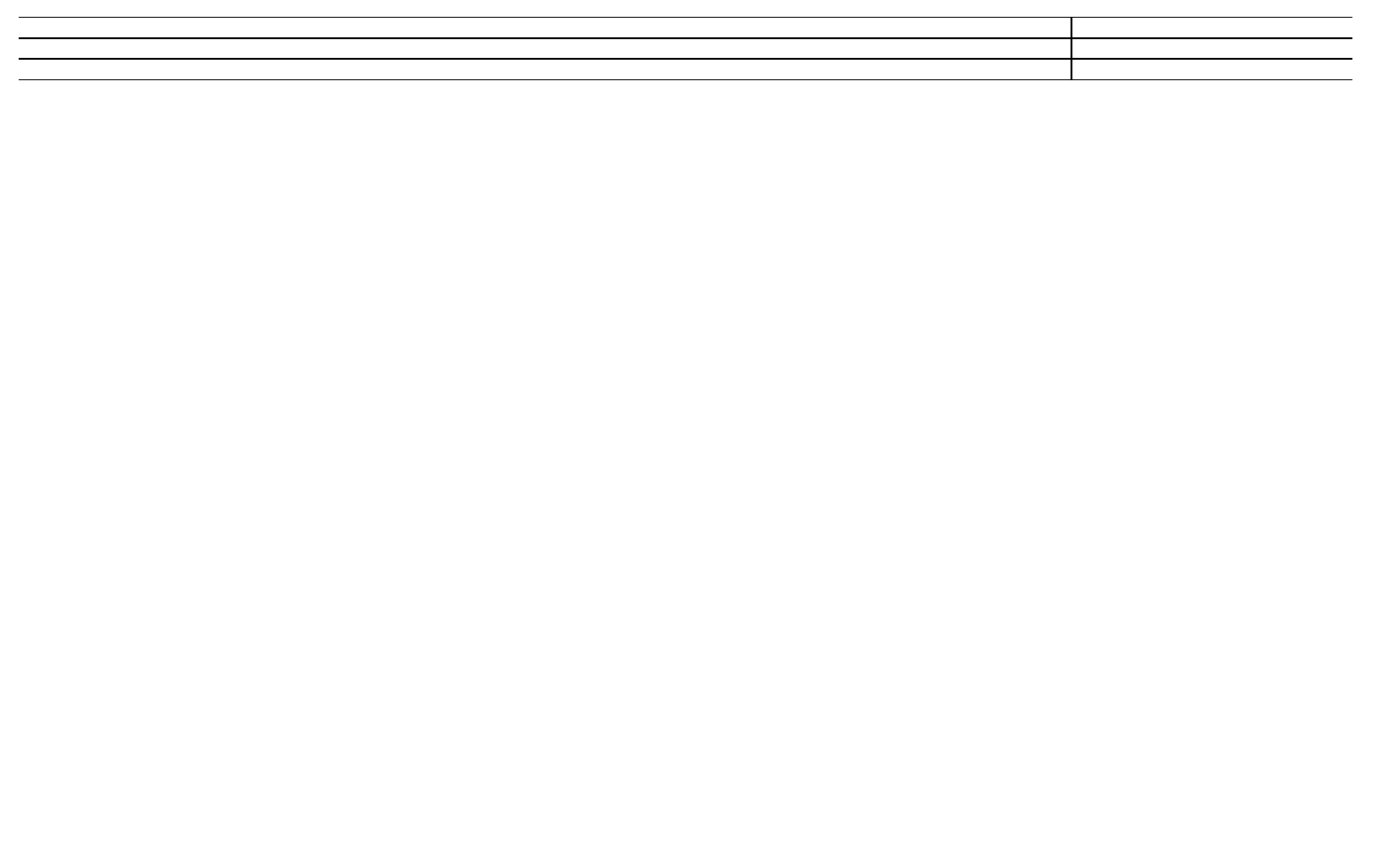| → 中国的 → 中国的 → 中国的 → 中国的 → 中国的 → 中国的 → 中国的 → 中国的 → 中国的 → 中国的 → 中国的 → 中国的 → 中国的 → 中国的 → 中国的 → 中国的 → 中国的 → 中国的 → 中国 |  |
|------------------------------------------------------------------------------------------------------------------|--|
|                                                                                                                  |  |
|                                                                                                                  |  |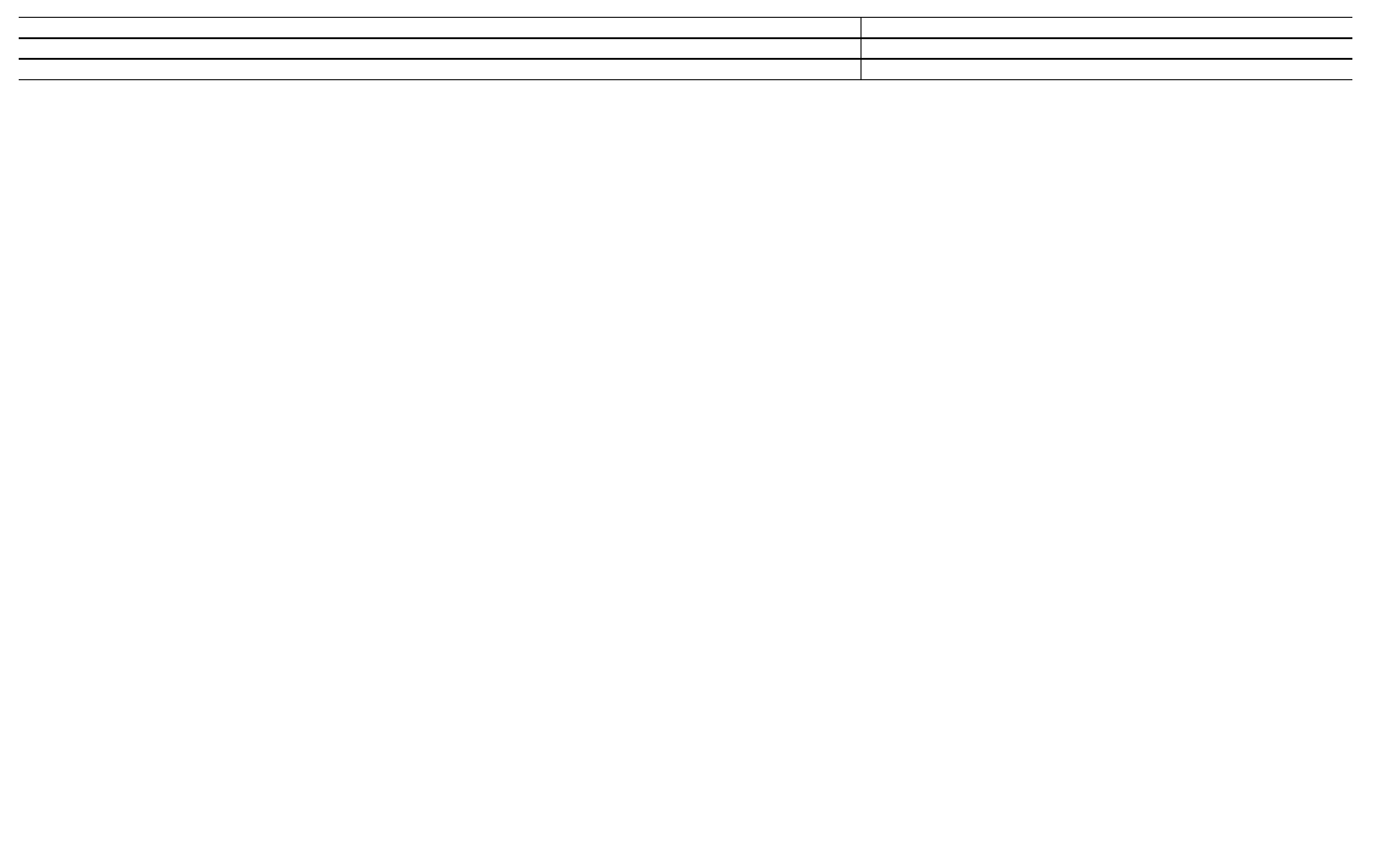| ,我们就会不会不会。""我们,我们就会不会不会不会,我们就会不会不会不会。""我们,我们就会不会不会不会。""我们,我们就会不会不会不会。""我们,我们就会不会 |                                                                                   |
|----------------------------------------------------------------------------------|-----------------------------------------------------------------------------------|
|                                                                                  | ,我们也不会不会不会。""我们的,我们也不会不会不会。""我们的,我们也不会不会不会不会。""我们的,我们也不会不会不会不会。""我们的,我们也不会不会不会不会  |
|                                                                                  | ,我们就会不会不会。""我们,我们就会不会不会,我们就会不会不会,我们就会不会不会。""我们,我们就会不会不会。""我们,我们就会不会不会不会。""我们,我们就会 |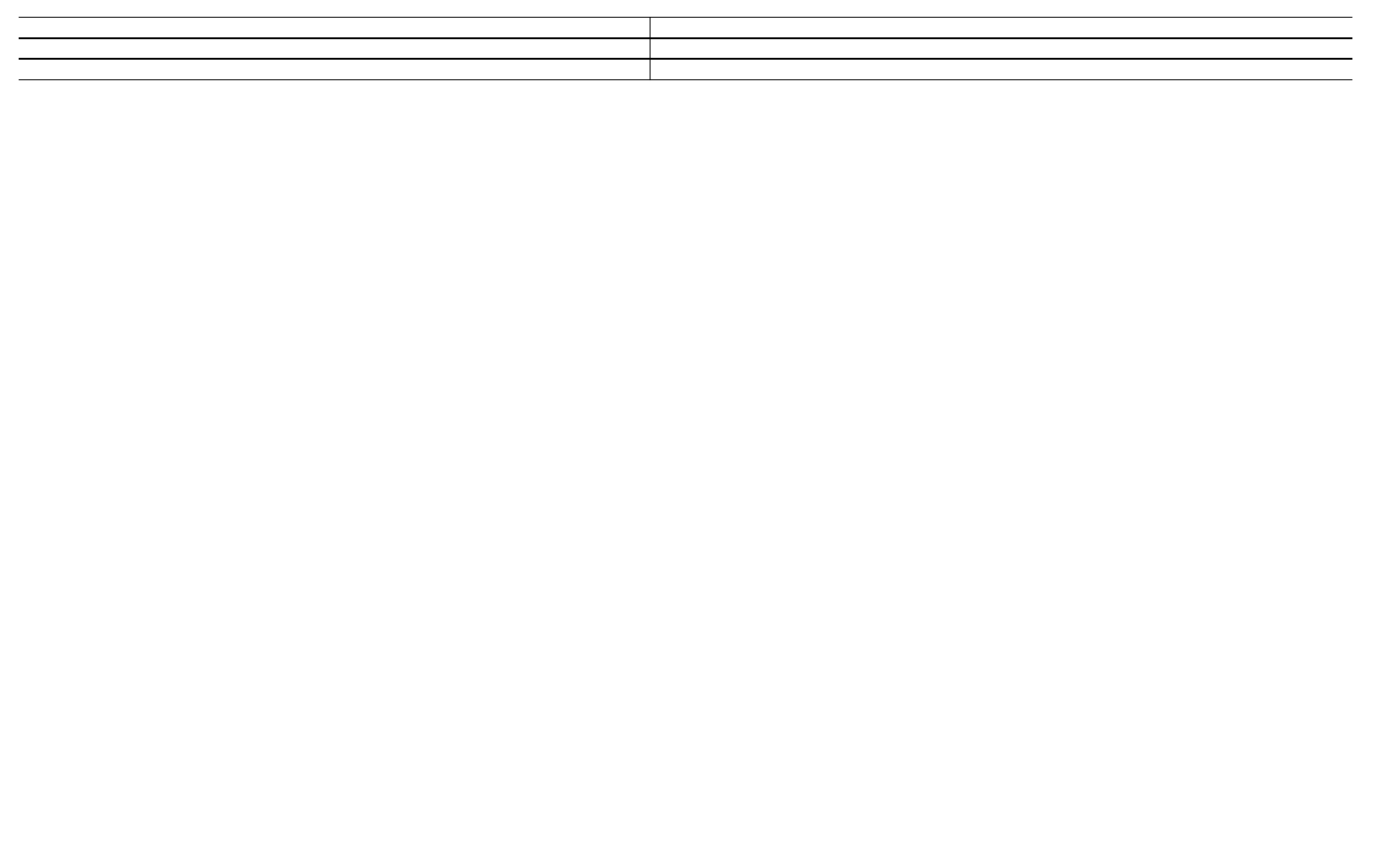| ,一个人都是一个人的人,我们就是一个人的人,我们就是一个人的人,我们就是一个人的人,我们就是一个人的人,我们就是一个人的人,我们就是一个人的人,我们就是一个人的<br>第一百一十一章 一个人的人,我们就是一个人的人,我们就是一个人的人,我们就是一个人的人,我们就是一个人的人,我们就是一个人的人,我们就是一个人的人,我们就是一个 |
|----------------------------------------------------------------------------------------------------------------------------------------------------------------------|
|                                                                                                                                                                      |
|                                                                                                                                                                      |
|                                                                                                                                                                      |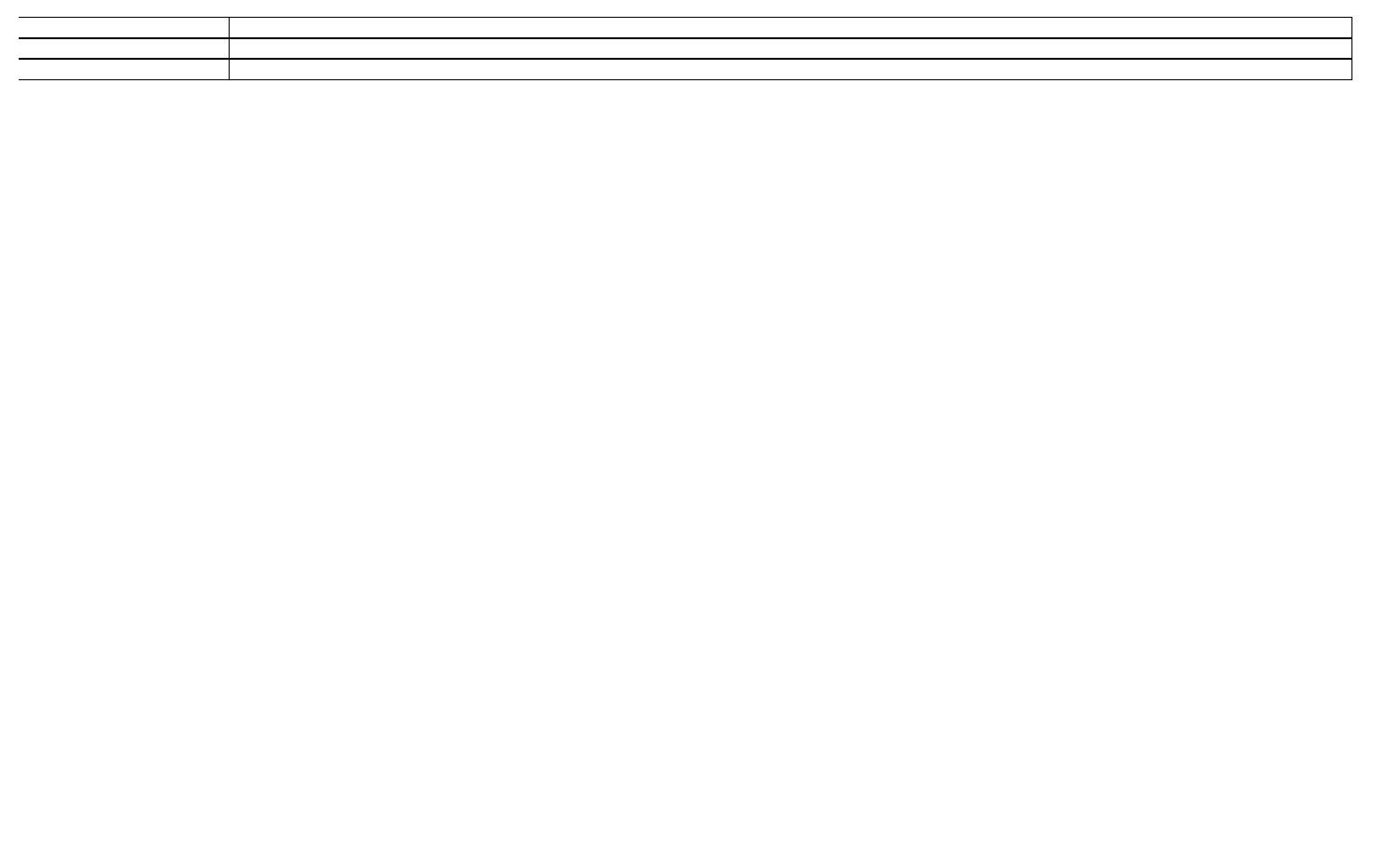| ,他们的人们就是一个人,他们的人们就是一个人,他们的人们,他们的人们就是一个人,他们的人们,他们的人们就是一个人,他们的人们,他们的人们,他们的人们,他们的人们,<br>第25章 我们的人们,他们的人们,他们的人们,他们的人们,他们的人们,他们的人们,他们的人们,他们的人们,他们的人们,他们的人们,他们的人们,他们的人们,他们的 |  |
|-----------------------------------------------------------------------------------------------------------------------------------------------------------------------|--|
| ,一个人都是一个人的人,而且,他们的人都是一个人,而且,他们的人都是一个人,而且,他们的人都是一个人,而且,他们的人都是一个人,而且,他们的人都是一个人,而且,他<br>第二百一十一章 一个人,他们的人都是一个人,他们的人都是一个人,他们的人都是一个人,他们的人都是一个人,他们的人都是一个人,他们的人都是一个人,他们的人都是一个 |  |
| ,一个人都是一个人的人,而且,他们的人都是一个人,他们的人都是一个人,他们的人都是一个人,他们的人都是一个人,他们的人都是一个人,他们的人都是一个人,他们的人都是                                                                                     |  |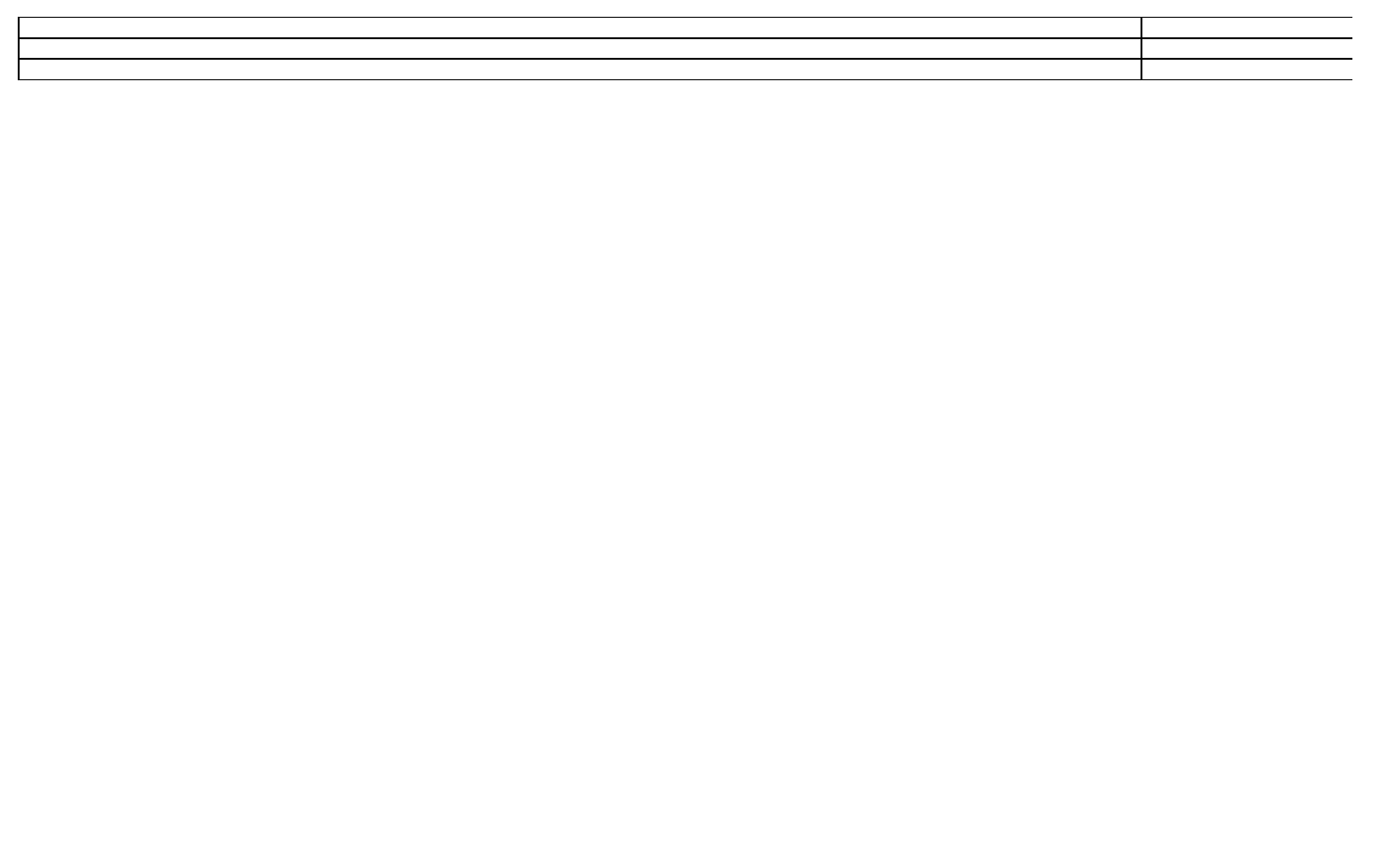| ,一个人都是一个人的人,而且,我们也不会不会不会。""我们,我们也不会不会不会不会不会不会不会不会。""我们,我们也不会不会不会不会不会不会不会不会。""我们,我<br>,他们的人们也不会不会。""我们的人们,我们也不会不会不会。""我们的人们,我们也不会不会不会。""我们的人们,我们也不会不会不会。""我们的人们,我们也不会不 |  |
|-----------------------------------------------------------------------------------------------------------------------------------------------------------------------|--|
| ,我们也不会不会不会。""我们的,我们也不会不会不会。""我们的,我们也不会不会不会不会。""我们的,我们也不会不会不会不会。""我们的,我们也不会不会不会不会                                                                                      |  |
|                                                                                                                                                                       |  |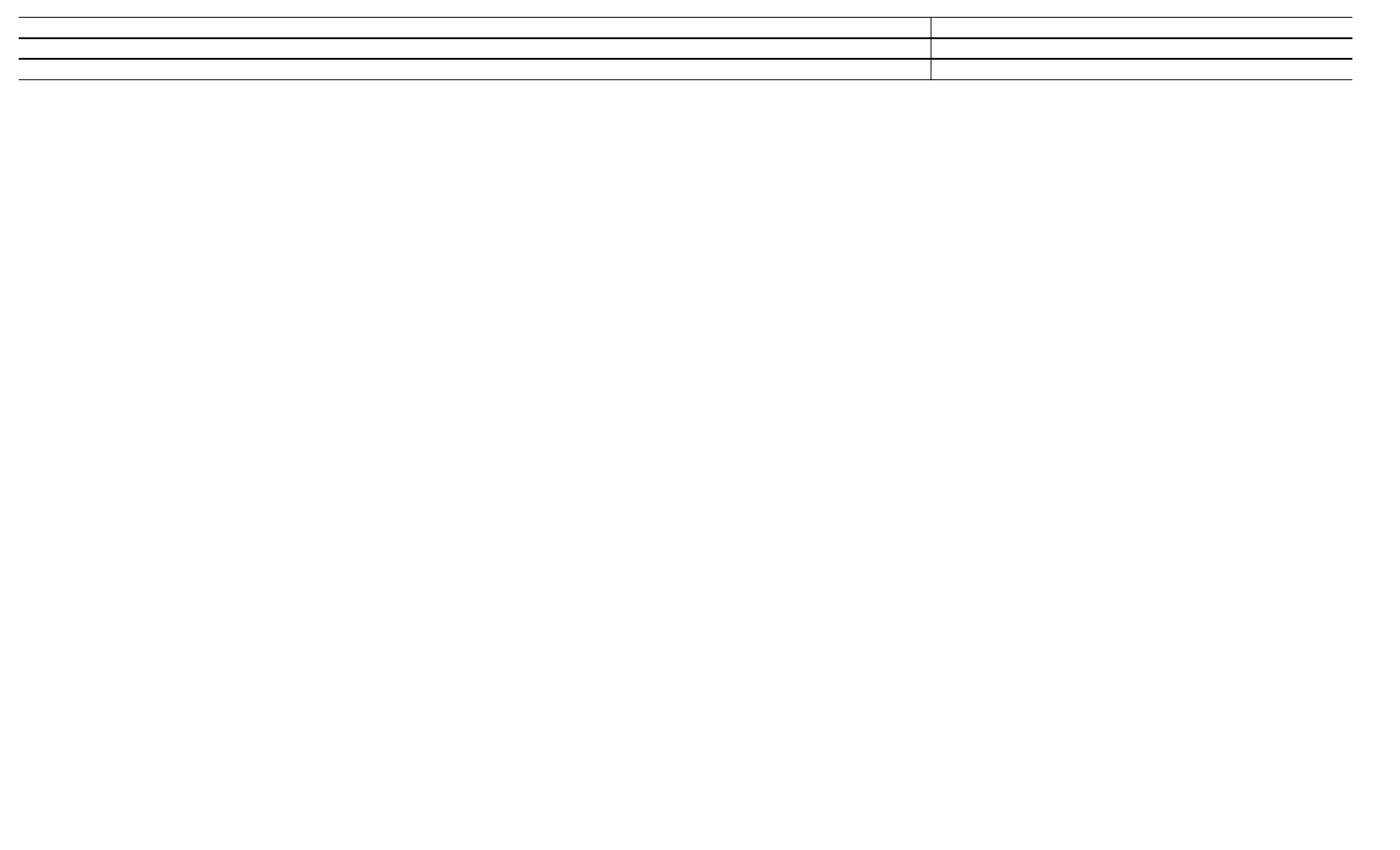| <u> 2001 - An t-An Aontaithe ann an t-Aontaithe ann an t-Aontaithe ann an t-Aontaithe ann an t-Aontaithe ann an t-</u> |
|------------------------------------------------------------------------------------------------------------------------|
|                                                                                                                        |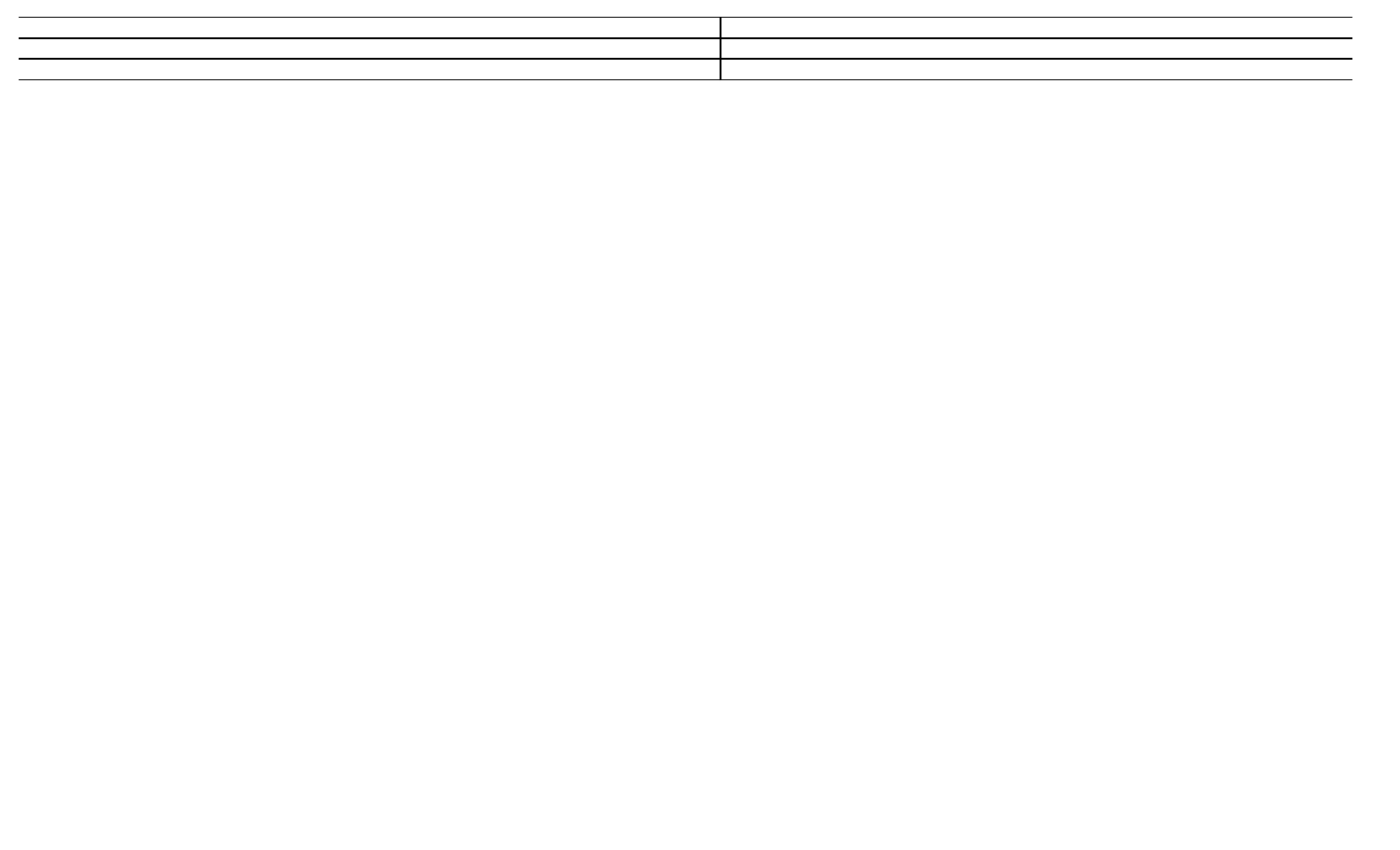| ,一个人都是一个人的人,而且,他们的人都是一个人,而且,他们的人都是一个人,而且,他们的人都是一个人,而且,他们的人都是一个人,而且,他们的人都是一个人,而且,他<br>第二十一章 一个人,他们的人都是一个人,他们的人都是一个人,他们的人都是一个人,他们的人都是一个人,他们的人都是一个人,他们的人都是一个人,他们的人都是一个人, | ,我们也不会不会。""我们的,我们也不会不会。""我们的,我们也不会不会不会。""我们的,我们也不会不会不会。""我们的,我们也不会不会不会。""我们的,我们也 |
|-----------------------------------------------------------------------------------------------------------------------------------------------------------------------|----------------------------------------------------------------------------------|
|                                                                                                                                                                       |                                                                                  |
|                                                                                                                                                                       |                                                                                  |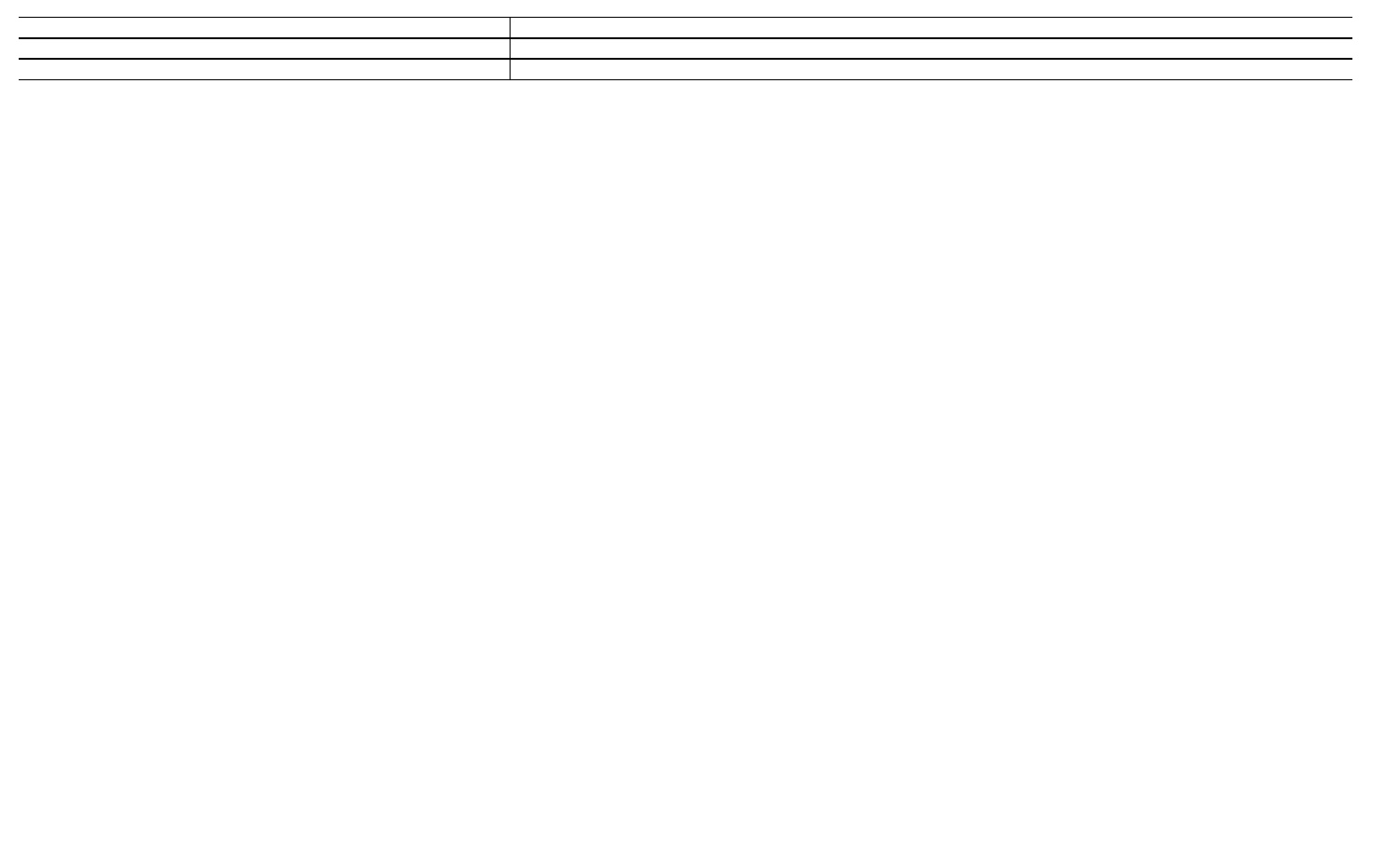| ,一个人的人都是一个人的人,而且,他们的人都是一个人的人,而且,他们的人都是一个人的人,而且,他们的人都是一个人的人,而且,他们的人都是一个人的人,而且,他们的人<br>第一百一十一章 一个人的人,他们的人都是一个人的人,他们的人都是一个人的人,他们的人都是一个人的人,他们的人都是一个人的人,他们的人都是一个人的人,他们的人都是<br>,我们就会不会不会。""我们,我们就会不会不会不会。""我们,我们就会不会不会不会不会不会。""我们,我们就会不会不会不会不会。""我们,我们就会不会不会不会不 |
|-----------------------------------------------------------------------------------------------------------------------------------------------------------------------------------------------------------------------------------------------------------|
| ,一个人都是一个人的人,而且,他们的人都是一个人,而且,他们的人都是一个人,而且,他们的人都是一个人,而且,他们的人都是一个人,而且,他们的人都是一个人,而且,他<br>第二十一章 一个人,他们的人都是一个人,他们的人都是一个人,他们的人都是一个人,他们的人都是一个人,他们的人都是一个人,他们的人都是一个人,他们的人都是一个人,                                                                                     |
|                                                                                                                                                                                                                                                           |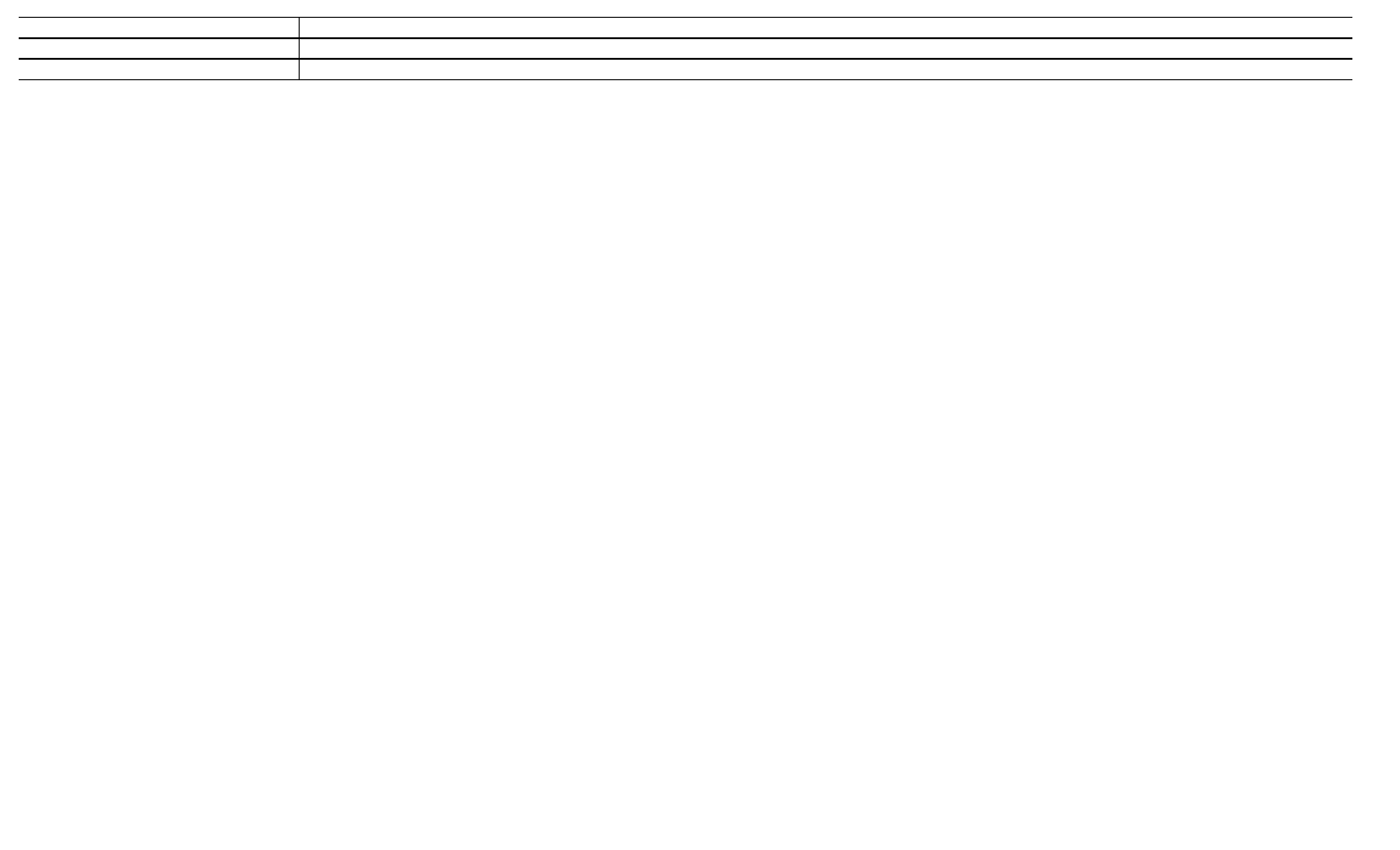| <u>та на представљен под податковата на представљен податковата на представљен податковата на представљен податк</u> |  |
|----------------------------------------------------------------------------------------------------------------------|--|
|                                                                                                                      |  |
| ,一个人都是一个人的人,一个人都是一个人的人,一个人都是一个人的人,一个人都是一个人的人,一个人都是一个人的人,一个人都是一个人的人,一个人都是一个人的人,一个人                                    |  |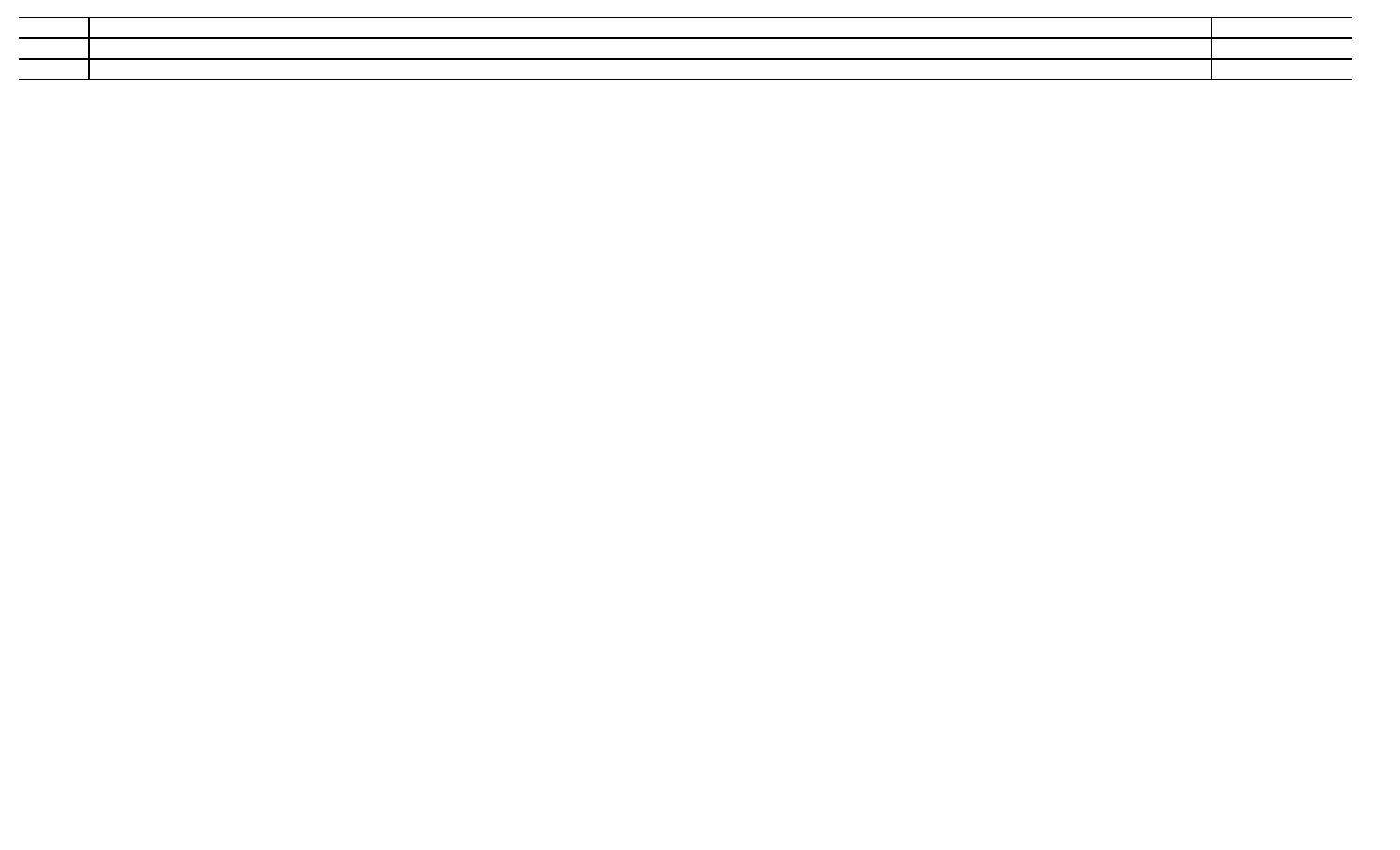| ,一个人都是一个人的人,一个人都是一个人的人,一个人都是一个人的人,一个人都是一个人的人,一个人都是一个人的人,一个人都是一个人的人,一个人都是一个人的人,一个人<br>→ South State State State State State State State State State State State State State State State State State State State State State State State State State State State State State State State State State State State St |  |
|-------------------------------------------------------------------------------------------------------------------------------------------------------------------------------------------------------------------------------------------------------------------------------------------------------------------|--|
| ,一个人的人都是一个人的人,而且,他们的人都是不是一个人的人,而且,他们的人都是不是一个人的人,而且,他们的人都是不是一个人的人,而且,他们的人都是不是一个人的<br>第一百一十一章 一个人的人,他们的人都是不是一个人的人,他们的人都是不是一个人的人,他们的人都是不是一个人的人,他们的人都是不是一个人的人,他们的人都是不是一个                                                                                                                                              |  |
| ,我们也不会不会不会。""我们的,我们也不会不会不会。""我们的,我们也不会不会不会不会不会。""我们的,我们也不会不会不会不会。""我们的,我们也不会不会不会<br>第二百一章 第二百一章 第二百一章 第二百一章 第二百一章 第二百一章 第二百一章 第二百一章 第二百一章 第二百一章 第二百一章 第二百一章 第二百一章 第二                                                                                                                                              |  |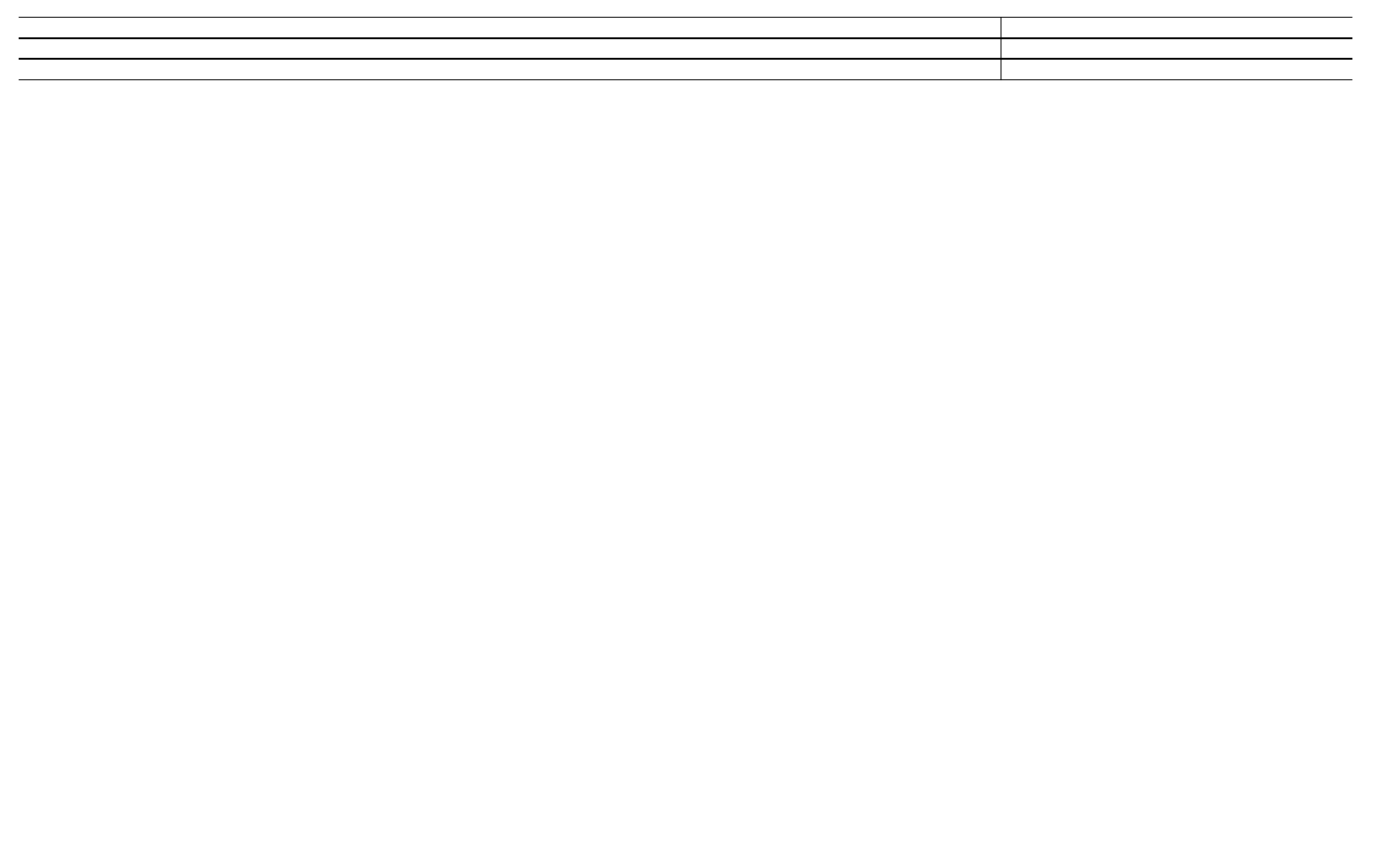| ,一个人都是一个人的人,而且,他们的人都是一个人,而且,他们的人都是一个人,而且,他们的人都是一个人,而且,他们的人都是一个人,而且,他们的人都是一个人,而且,他<br>第二十二章 第二十二章 第二十二章 第二十二章 第二十二章 第二十二章 第二十二章 第二十二章 第二十二章 第二十二章 第二十二章 第二十二章 第二十二章 第二十 |  |
|------------------------------------------------------------------------------------------------------------------------------------------------------------------------|--|
|                                                                                                                                                                        |  |
| ,一个人的人都是一个人的人,而且,他们的人都是一个人的人,而且,他们的人都是一个人的人,而且,他们的人都是一个人的人,而且,他们的人都是一个人的人,而且,他们的人                                                                                      |  |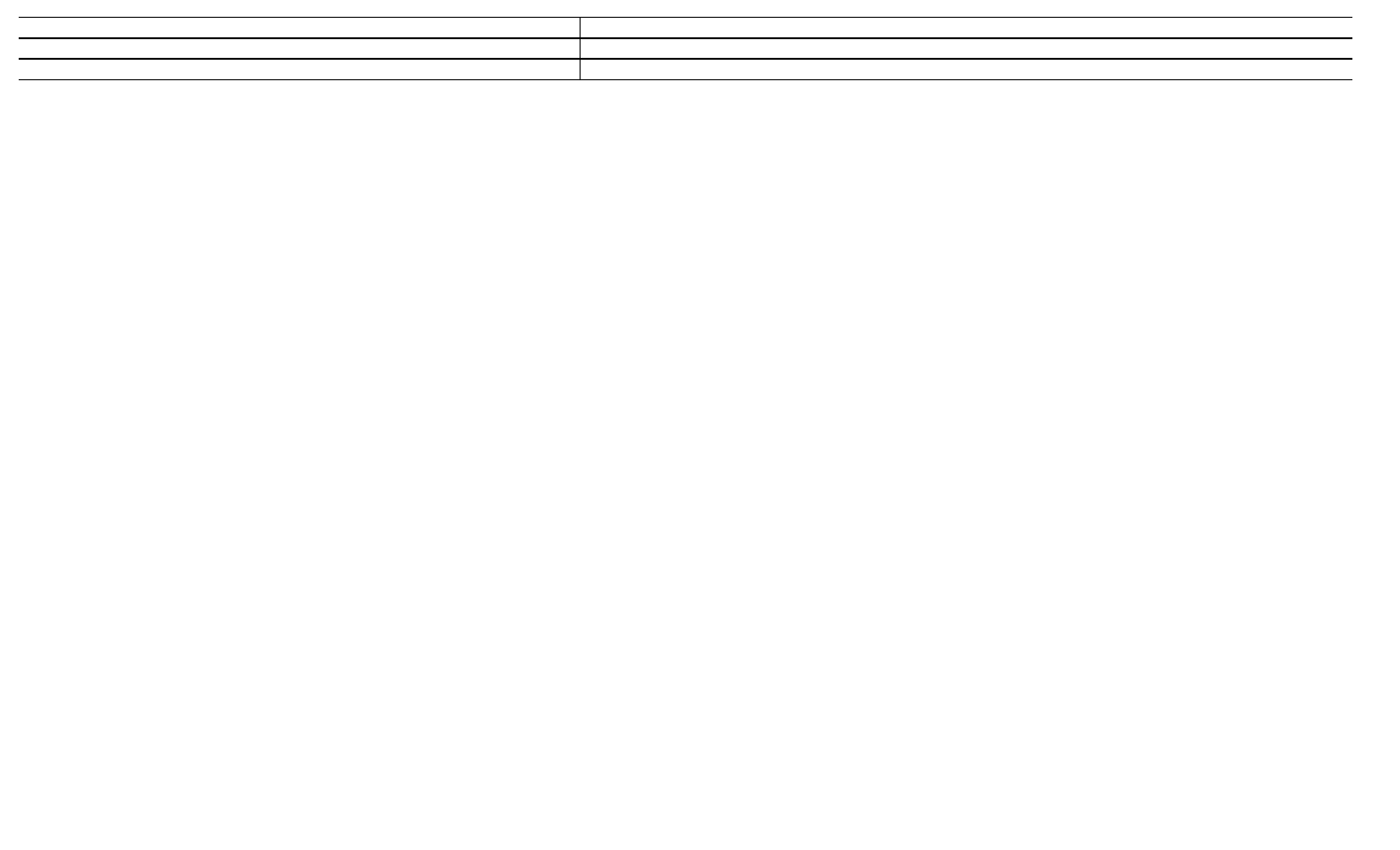| ,我们就会不会不会。""我们,我们也不会不会不会。""我们,我们也不会不会不会不会不会不会。""我们,我们也不会不会不会不会。""我们,我们也不会不会不会不会不  |
|-----------------------------------------------------------------------------------|
| ,一个人都是一个人的人,一个人都是一个人的人,一个人都是一个人的人,一个人都是一个人的人,一个人都是一个人的人,一个人都是一个人的人,一个人都是一个人的人,一个人 |
|                                                                                   |
| ,一个人都是一个人的人,而且,我们也不会不会不会。""我们,我们也不会不会不会不会不会不会不会。""我们,我们也不会不会不会不会不会不会不会不会。""我们,我们  |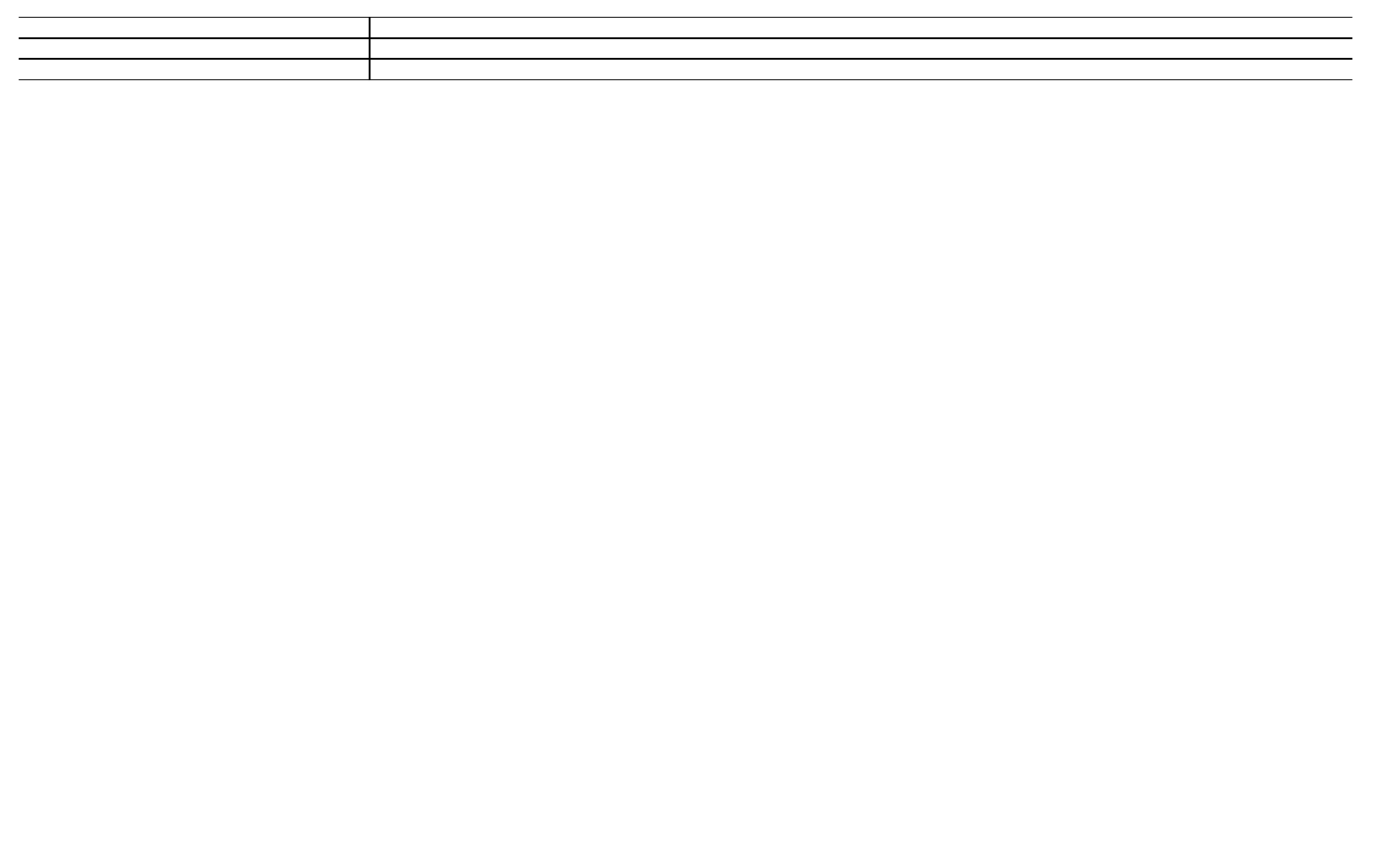| ,一个人都是一个人的人,一个人都是一个人的人,一个人都是一个人的人,一个人都是一个人的人,一个人都是一个人的人,一个人都是一个人的人,一个人都是一个人的人,一个人<br>第二十一章 一个人的人,一个人的人都是一个人的人,一个人的人都是一个人的人,一个人的人都是一个人的人,一个人的人都是一个人的人,一个人的人都是一个人的人,一个人<br>,一个人都是一个人的人,一个人都是一个人的人,一个人都是一个人的人,一个人都是一个人的人,一个人都是一个人的人,一个人都是一个人的人,一个人都是一个人的人,一个人<br>第二十一章 一个人的人,一个人都是一个人的人,一个人都是一个人的人,一个人都是一个人的人,一个人都是一个人的人,一个人都是一个人的人,一个人都是一个人的人,一个 |  |
|------------------------------------------------------------------------------------------------------------------------------------------------------------------------------------------------------------------------------------------------------------------------------------------------------------------------------------------------|--|
| ,一个人的人都是一个人的人,而且,他们的人都是一个人的人,而且,他们的人都是一个人的人,而且,他们的人都是一个人的人,而且,他们的人都是一个人的人,而且,他们的<br>第一百一十一章 一个人的人,他们的人都是一个人的人,他们的人都是一个人的人,他们的人都是一个人的人,他们的人都是一个人的人,他们的人都是一个人的人,他们的人都是                                                                                                                                                                           |  |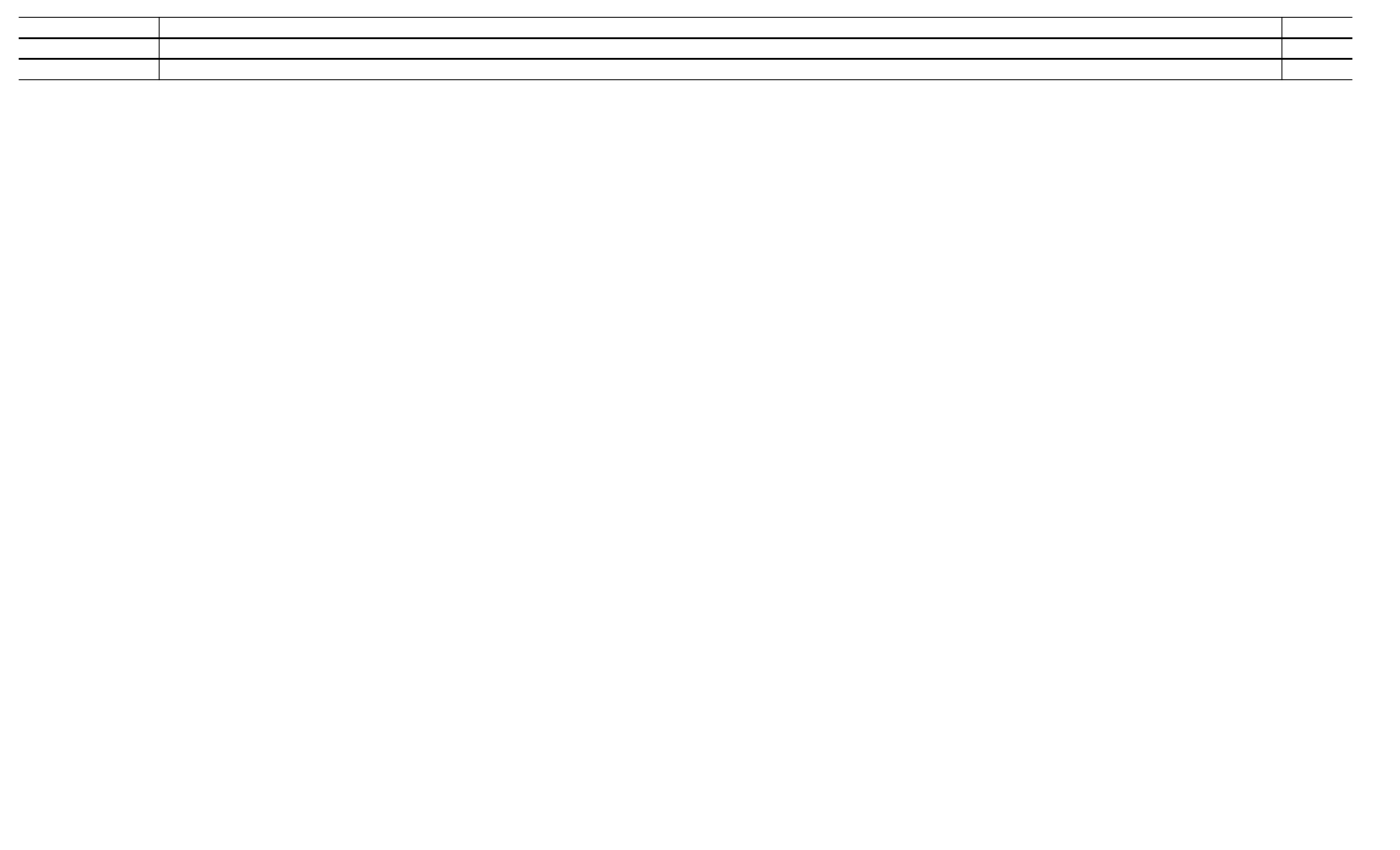| ,一个人的人都是一个人的人,而且,我们也不会不会不会。""我们,我们也不会不会不会不会不会不会。""我们,我们也不会不会不会不会。""我们,我们也不会不会不会不 |  |
|----------------------------------------------------------------------------------|--|
|                                                                                  |  |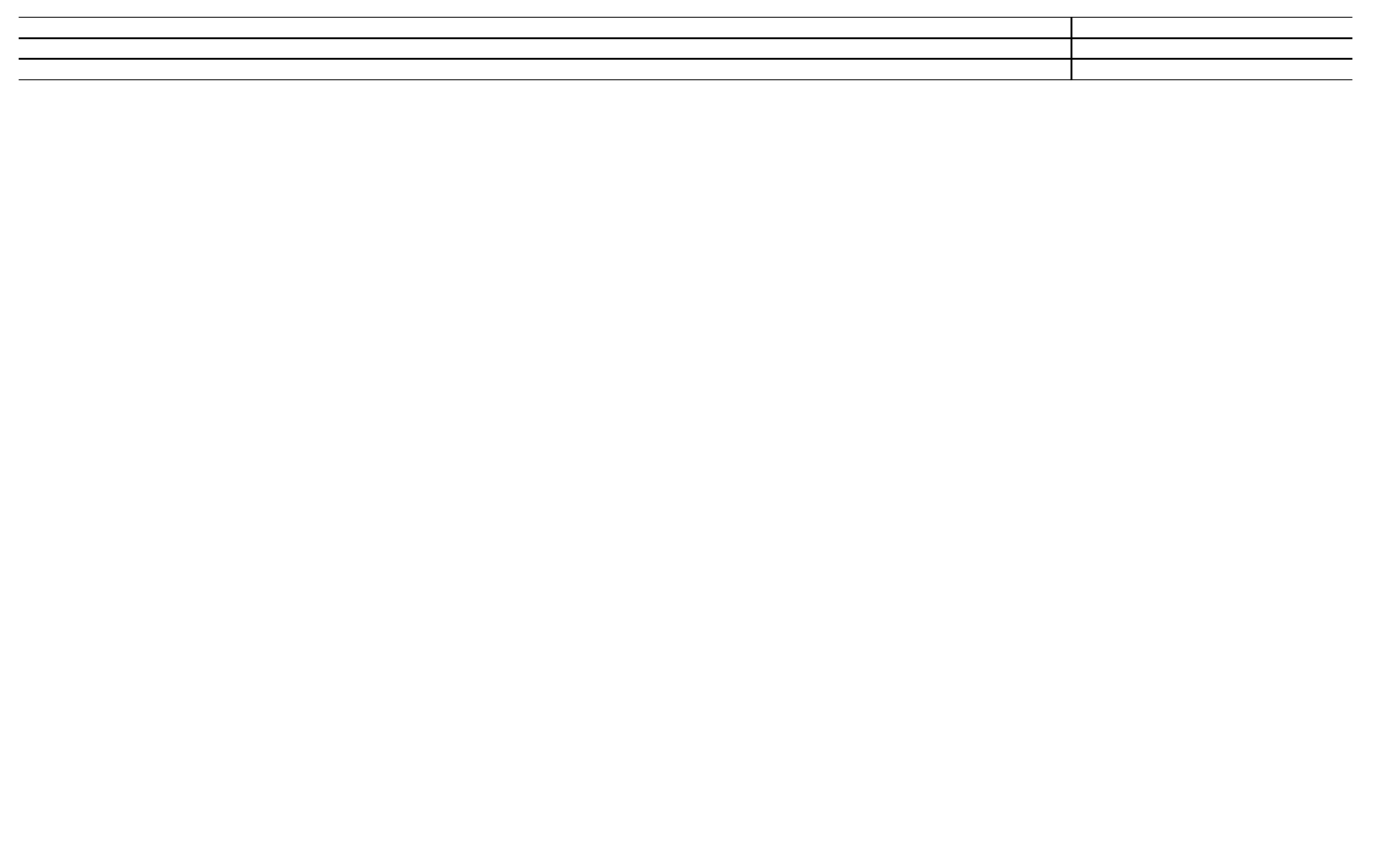| → 中国的 → 中国的 → 中国的 → 中国的 → 中国的 → 中国的 → 中国的 → 中国的 → 中国的 → 中国的 → 中国的 → 中国的 → 中国的 → 中国的 → 中国的 → 中国的 → 中国的 → 中国的 → 中国 |  |
|------------------------------------------------------------------------------------------------------------------|--|
|                                                                                                                  |  |
|                                                                                                                  |  |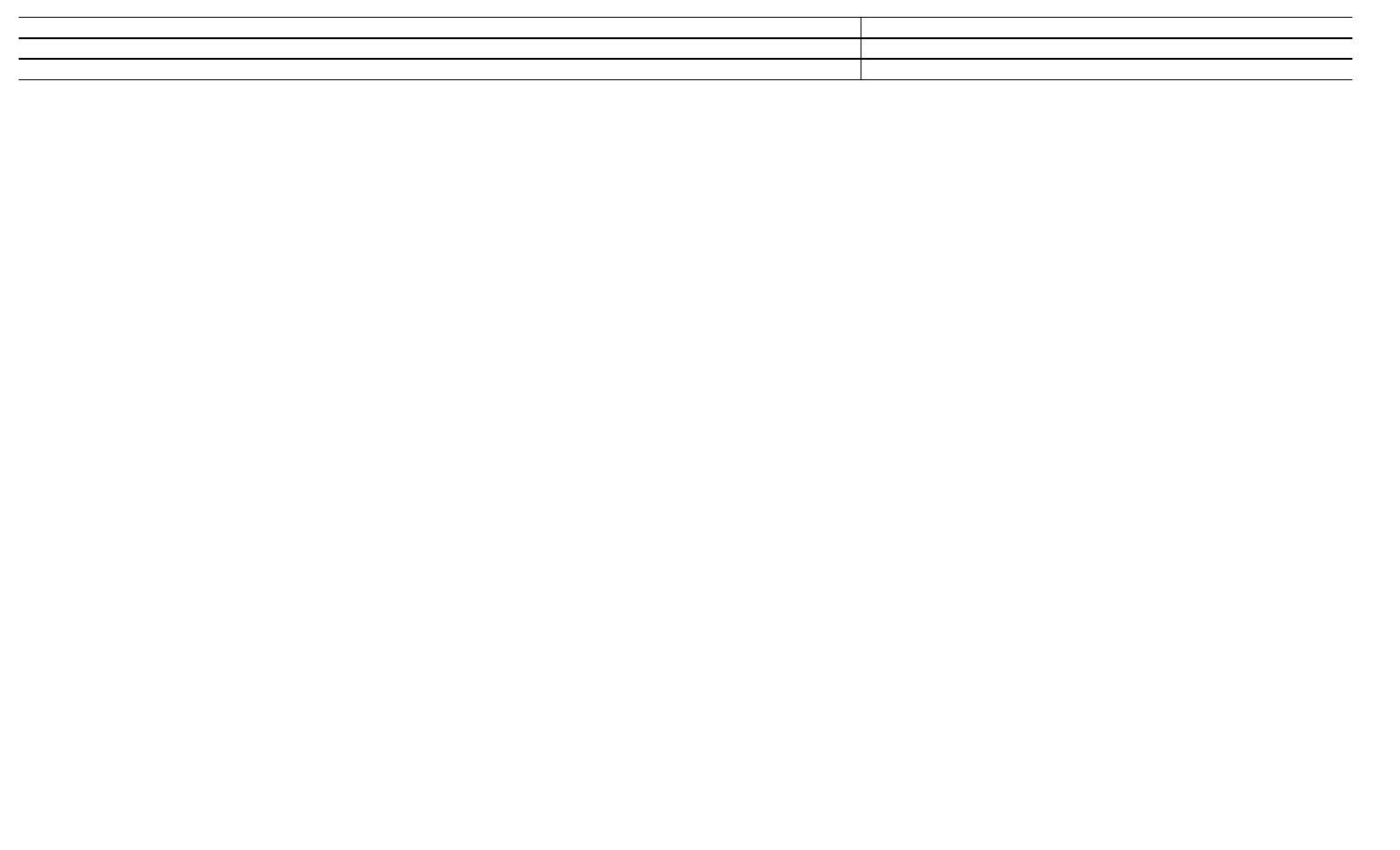| ,我们就会不会不会。""我们,我们就会不会不会不会,我们就会不会不会不会。""我们,我们就会不会不会不会。""我们,我们就会不会不会不会。""我们,我们就会不会 |                                                                                   |
|----------------------------------------------------------------------------------|-----------------------------------------------------------------------------------|
|                                                                                  | ,我们也不会不会不会。""我们的,我们也不会不会不会。""我们的,我们也不会不会不会不会。""我们的,我们也不会不会不会不会。""我们的,我们也不会不会不会不会  |
|                                                                                  | ,我们就会不会不会。""我们,我们就会不会不会,我们就会不会不会,我们就会不会不会。""我们,我们就会不会不会。""我们,我们就会不会不会不会。""我们,我们就会 |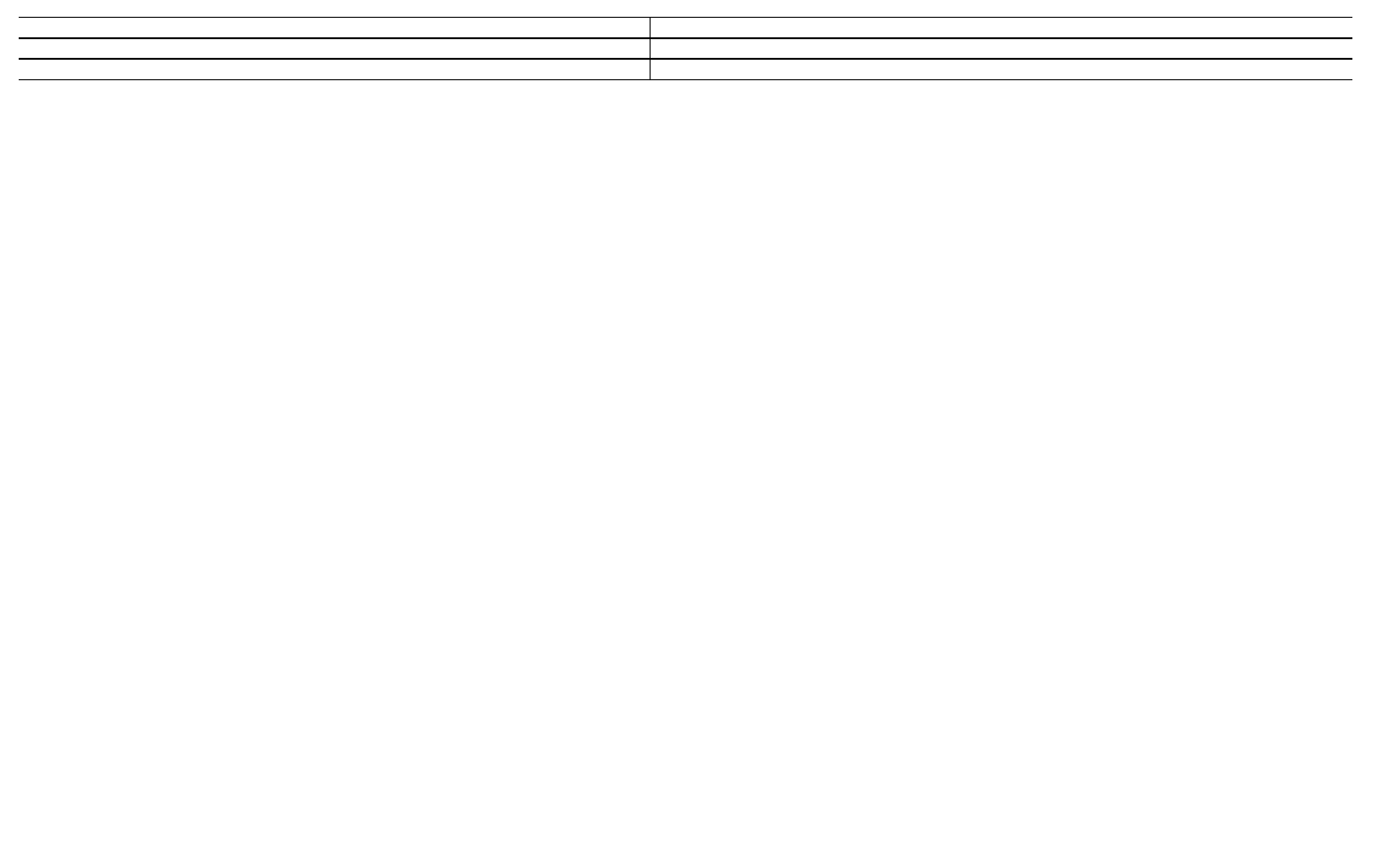| ,一个人都是一个人的人,我们就是一个人的人,我们就是一个人的人,我们就是一个人的人,我们就是一个人的人,我们就是一个人的人,我们就是一个人的人,我们就是一个人的<br>第一百一十一章 一个人的人,我们就是一个人的人,我们就是一个人的人,我们就是一个人的人,我们就是一个人的人,我们就是一个人的人,我们就是一个人的人,我们就是一个 |
|----------------------------------------------------------------------------------------------------------------------------------------------------------------------|
|                                                                                                                                                                      |
|                                                                                                                                                                      |
|                                                                                                                                                                      |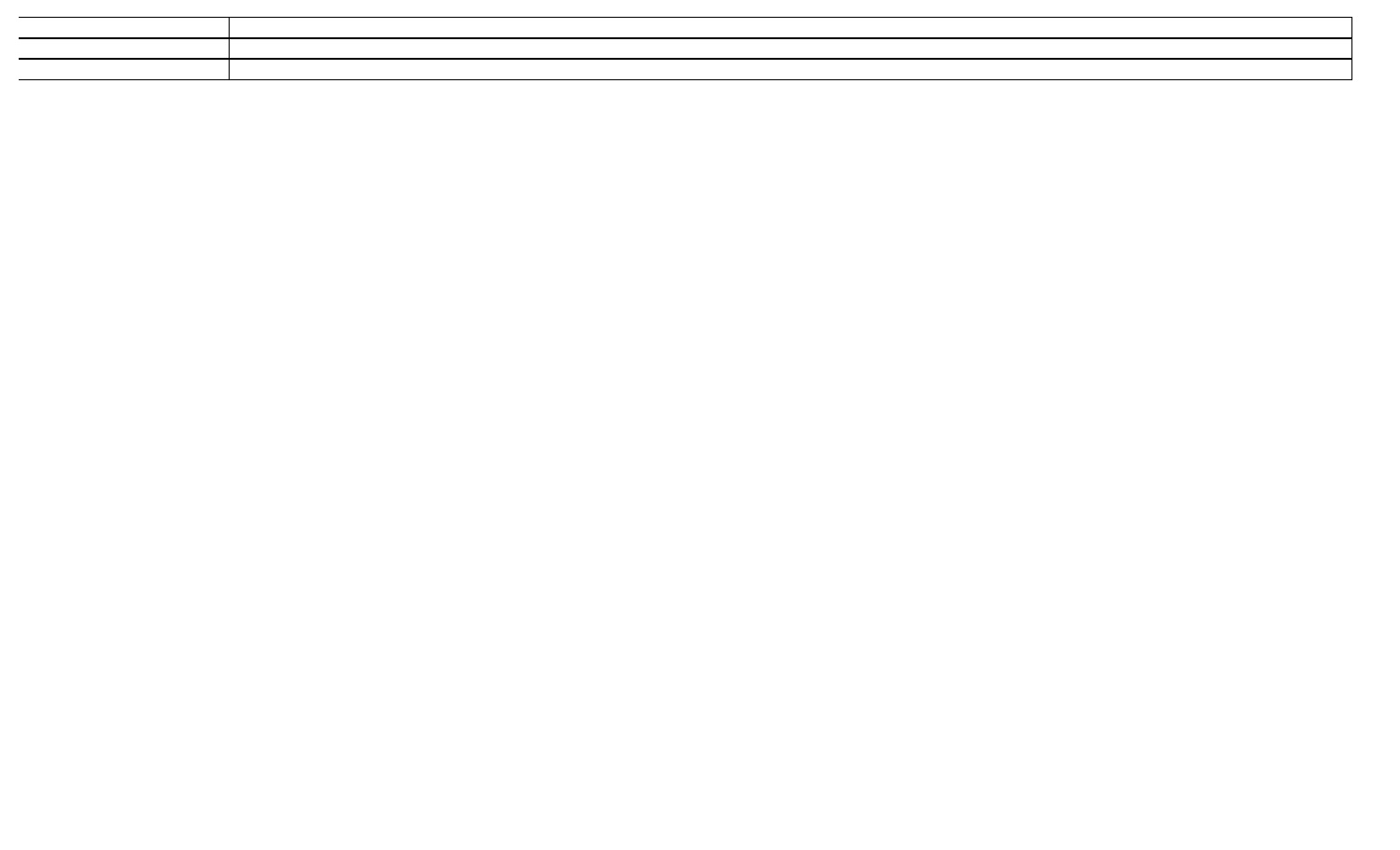| ,他们的人们就是一个人,他们的人们就是一个人,他们的人们,他们的人们就是一个人,他们的人们,他们的人们就是一个人,他们的人们,他们的人们,他们的人们,他们的人们,<br>第25章 我们的人们,他们的人们,他们的人们,他们的人们,他们的人们,他们的人们,他们的人们,他们的人们,他们的人们,他们的人们,他们的人们,他们的人们,他们的 |  |
|-----------------------------------------------------------------------------------------------------------------------------------------------------------------------|--|
| ,一个人都是一个人的人,而且,他们的人都是一个人,而且,他们的人都是一个人,而且,他们的人都是一个人,而且,他们的人都是一个人,而且,他们的人都是一个人,而且,他<br>第二百一十一章 一个人,他们的人都是一个人,他们的人都是一个人,他们的人都是一个人,他们的人都是一个人,他们的人都是一个人,他们的人都是一个人,他们的人都是一个 |  |
| ,一个人都是一个人的人,而且,他们的人都是一个人,他们的人都是一个人,他们的人都是一个人,他们的人都是一个人,他们的人都是一个人,他们的人都是一个人,他们的人都是                                                                                     |  |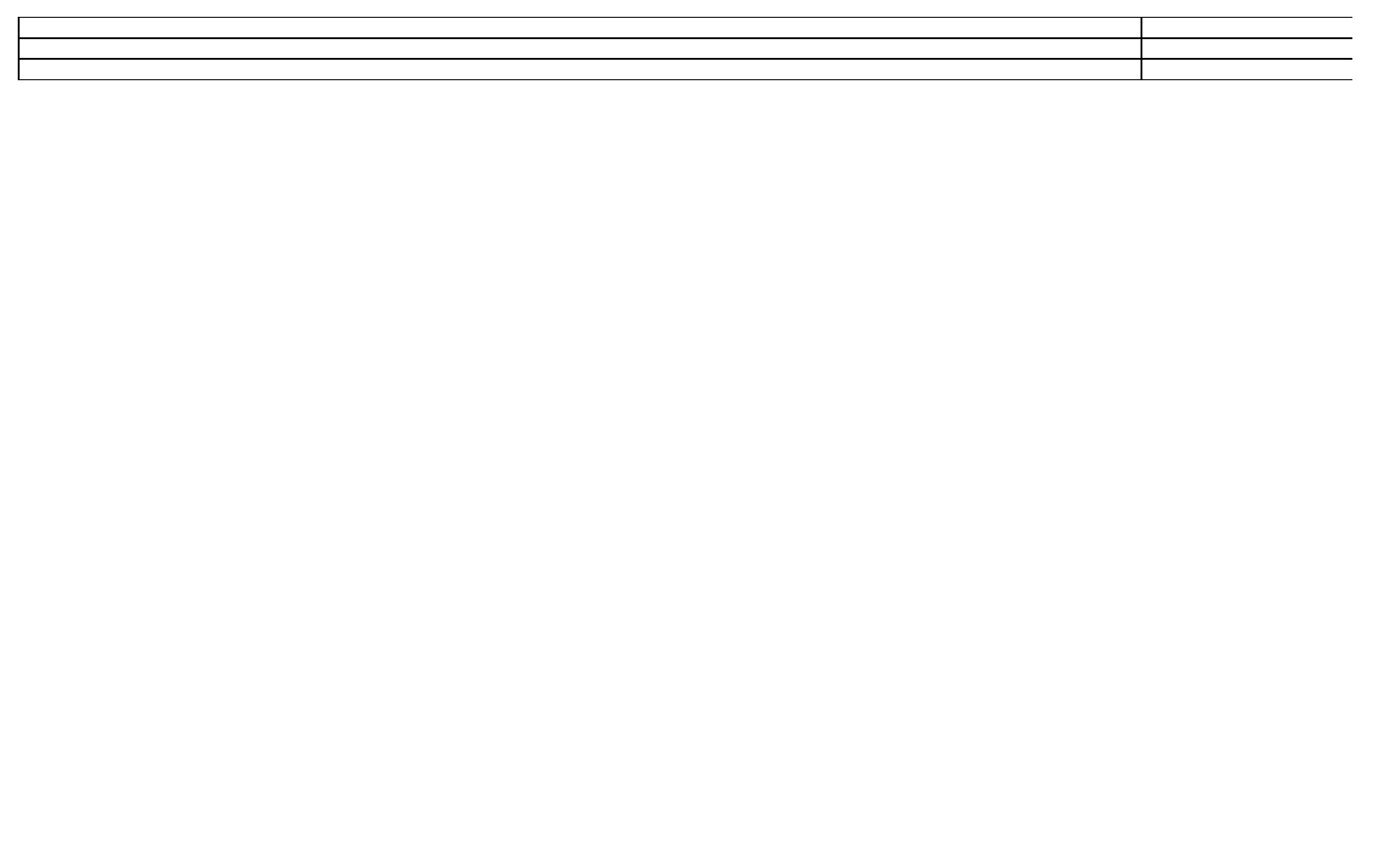| ,一个人都是一个人的人,而且,我们也不会不会不会。""我们,我们也不会不会不会不会不会不会不会不会。""我们,我们也不会不会不会不会不会不会不会不会。""我们,我<br>,他们的人们也不会不会。""我们的人们,我们也不会不会不会。""我们的人们,我们也不会不会不会。""我们的人们,我们也不会不会不会。""我们的人们,我们也不会不 |  |
|-----------------------------------------------------------------------------------------------------------------------------------------------------------------------|--|
| ,我们也不会不会不会。""我们的,我们也不会不会不会。""我们的,我们也不会不会不会不会。""我们的,我们也不会不会不会不会。""我们的,我们也不会不会不会不会                                                                                      |  |
|                                                                                                                                                                       |  |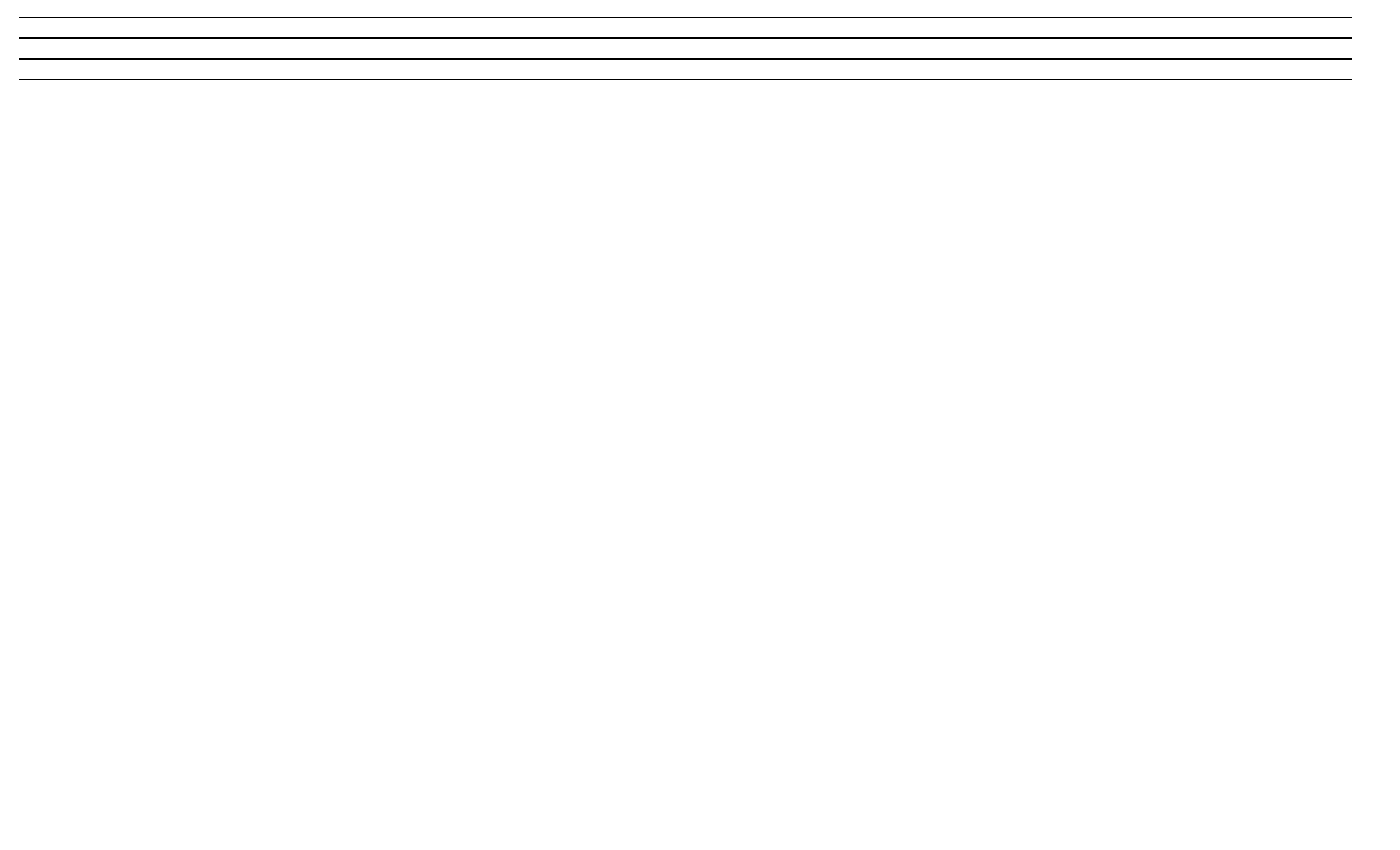| <u> 2001 - An t-An Aontaithe ann an t-Aontaithe ann an t-Aontaithe ann an t-Aontaithe ann an t-Aontaithe ann an t-</u> |
|------------------------------------------------------------------------------------------------------------------------|
|                                                                                                                        |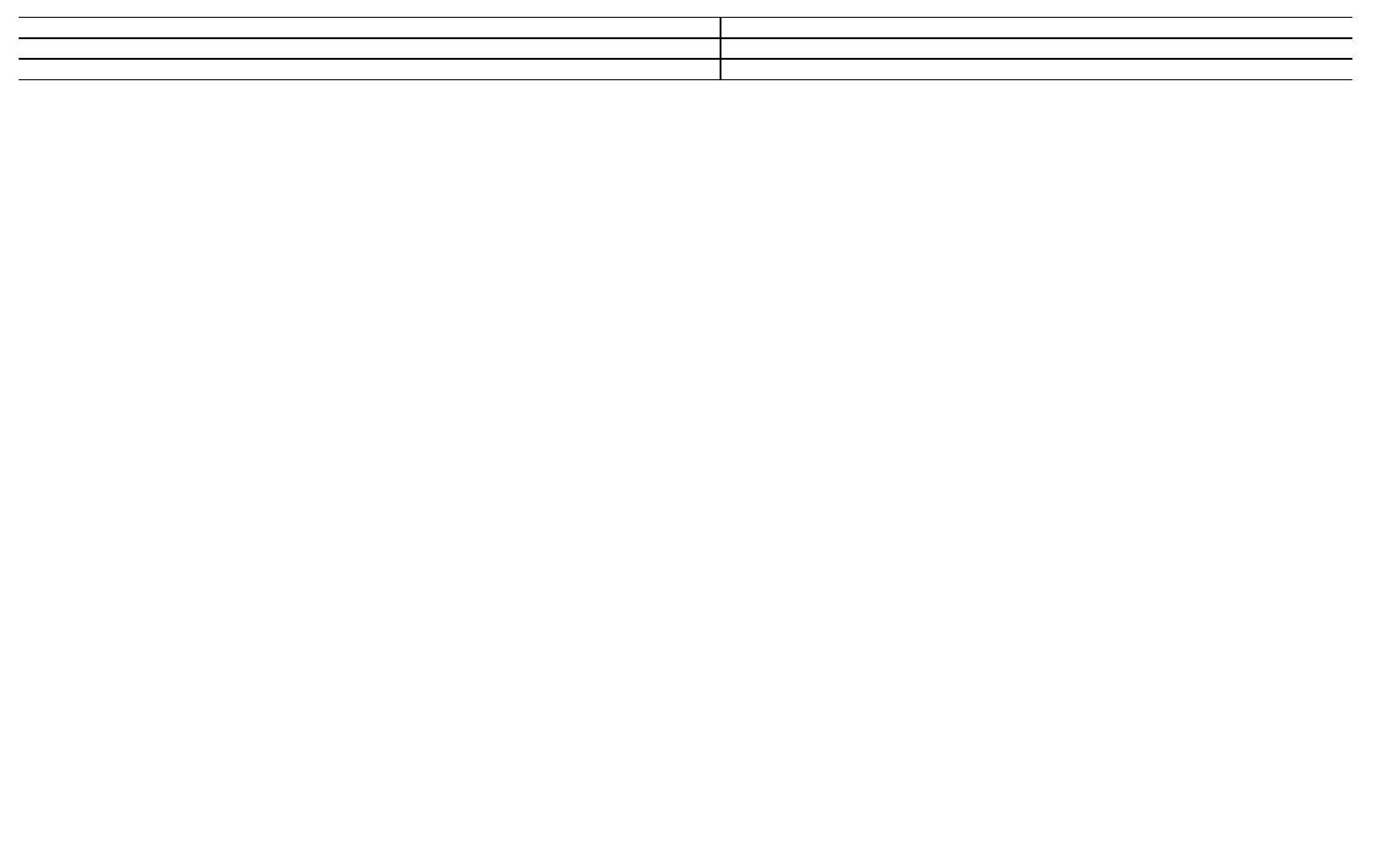| ,一个人都是一个人的人,而且,他们的人都是一个人,而且,他们的人都是一个人,而且,他们的人都是一个人,而且,他们的人都是一个人,而且,他们的人都是一个人,而且,他<br>第二十一章 一个人,他们的人都是一个人,他们的人都是一个人,他们的人都是一个人,他们的人都是一个人,他们的人都是一个人,他们的人都是一个人,他们的人都是一个人, | ,我们也不会不会。""我们的,我们也不会不会。""我们的,我们也不会不会不会。""我们的,我们也不会不会不会。""我们的,我们也不会不会不会。""我们的,我们也 |
|-----------------------------------------------------------------------------------------------------------------------------------------------------------------------|----------------------------------------------------------------------------------|
|                                                                                                                                                                       |                                                                                  |
|                                                                                                                                                                       |                                                                                  |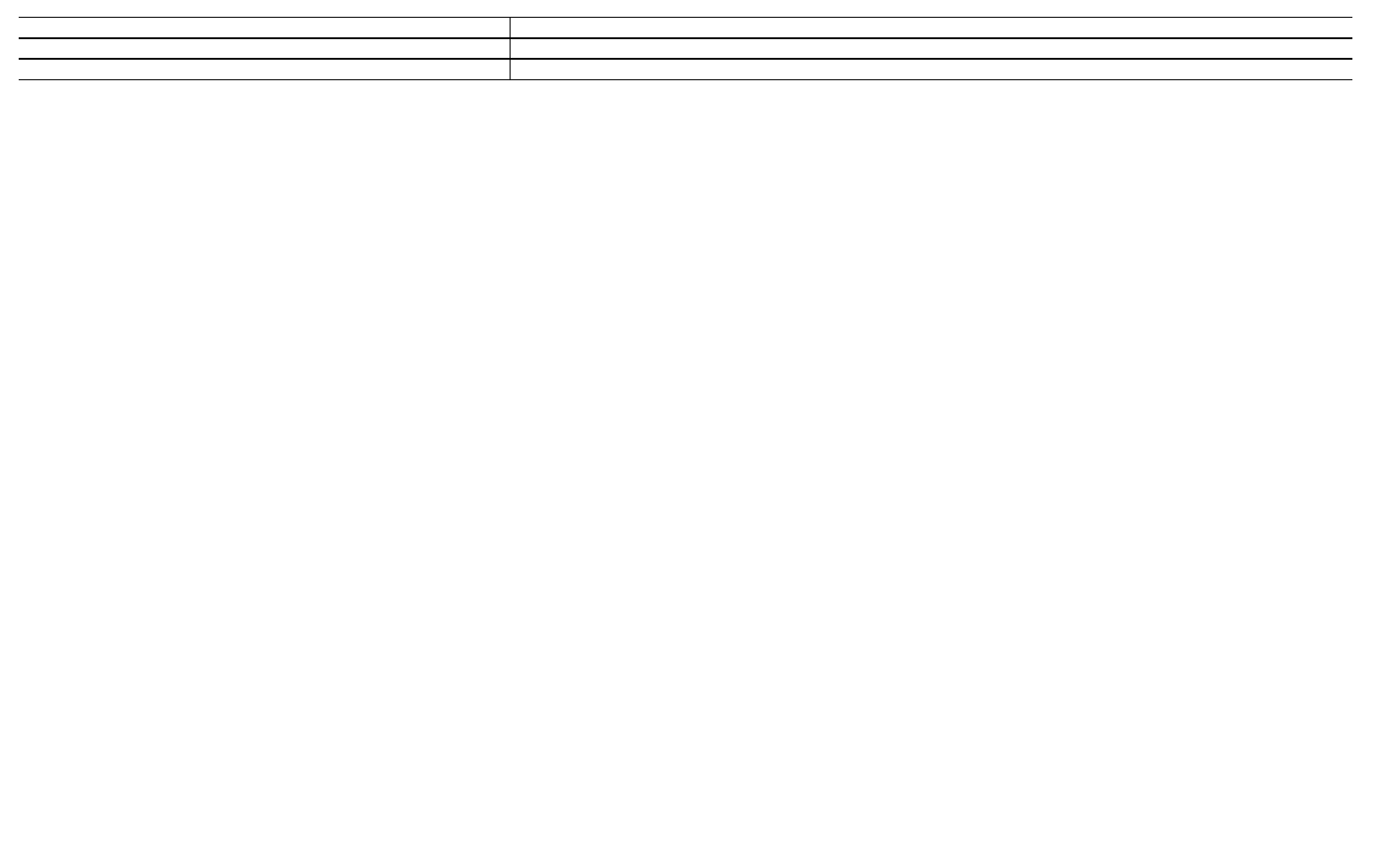| ,一个人的人都是一个人的人,而且,他们的人都是一个人的人,而且,他们的人都是一个人的人,而且,他们的人都是一个人的人,而且,他们的人都是一个人的人,而且,他们的人<br>第一百一十一章 一个人的人,他们的人都是一个人的人,他们的人都是一个人的人,他们的人都是一个人的人,他们的人都是一个人的人,他们的人都是一个人的人,他们的人都是 |
|-----------------------------------------------------------------------------------------------------------------------------------------------------------------------|
| ,一个人都是一个人的人,而且,他们的人都是一个人,而且,他们的人都是一个人,而且,他们的人都是一个人,而且,他们的人都是一个人,而且,他们的人都是一个人,而且,他<br>第二十一章 一个人,他们的人都是一个人,他们的人都是一个人,他们的人都是一个人,他们的人都是一个人,他们的人都是一个人,他们的人都是一个人,他们的人都是一个人, |
|                                                                                                                                                                       |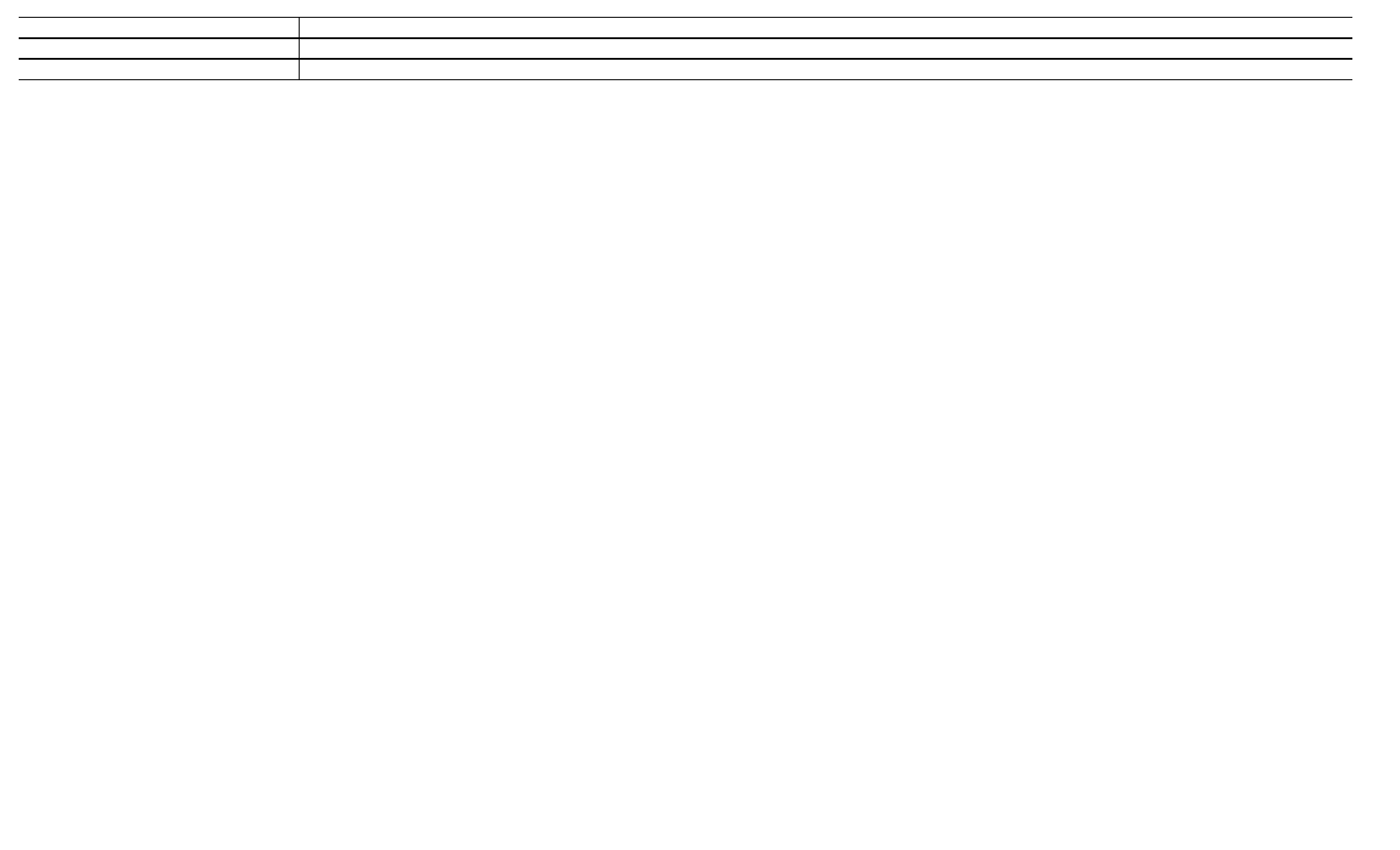| <u>та на представљен под податковата на представљен податковата на представљен податковата на представљен податк</u> |  |
|----------------------------------------------------------------------------------------------------------------------|--|
|                                                                                                                      |  |
| ,一个人都是一个人的人,一个人都是一个人的人,一个人都是一个人的人,一个人都是一个人的人,一个人都是一个人的人,一个人都是一个人的人,一个人都是一个人的人,一个人                                    |  |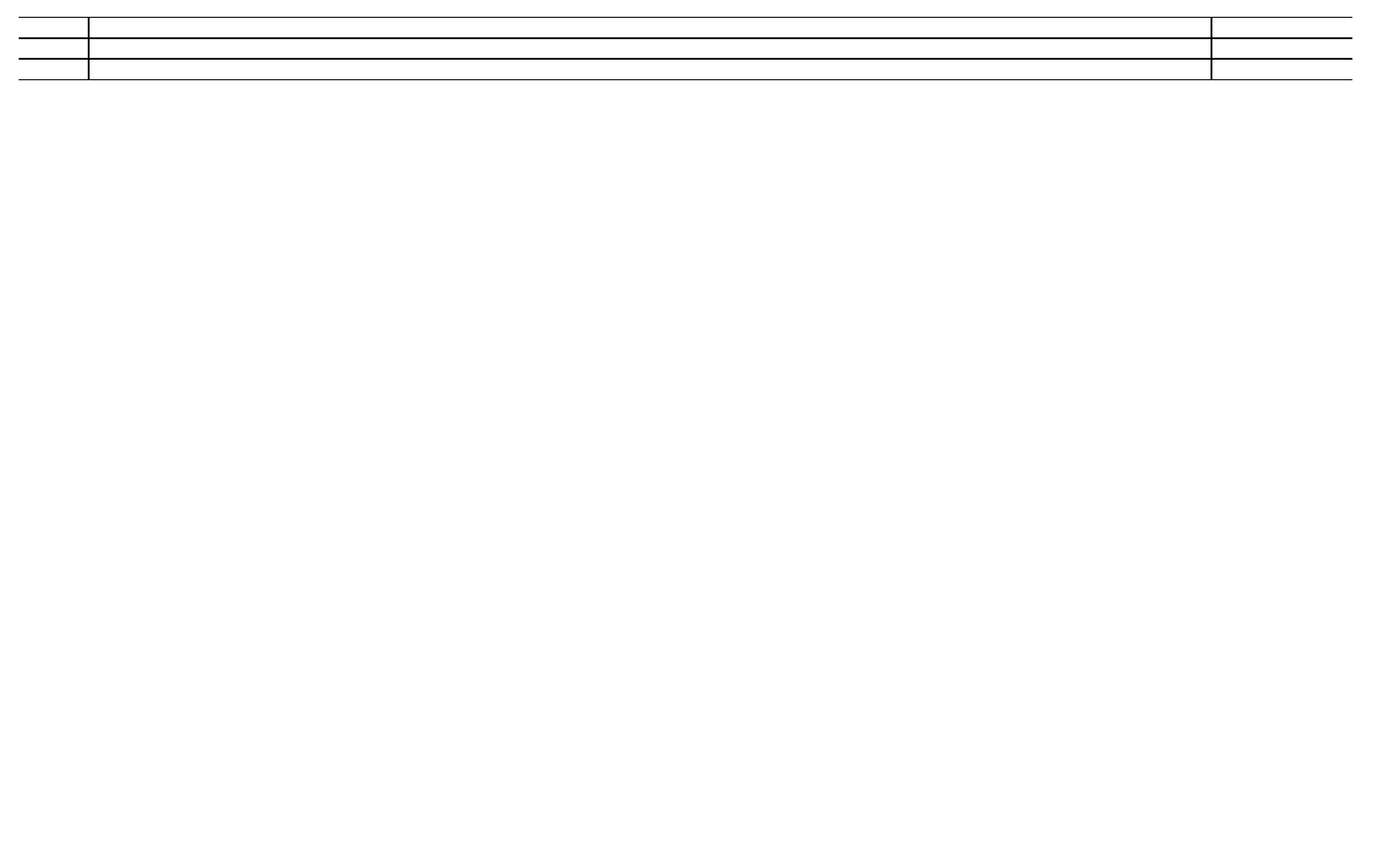| ,一个人都是一个人的人,一个人都是一个人的人,一个人都是一个人的人,一个人都是一个人的人,一个人都是一个人的人,一个人都是一个人的人,一个人都是一个人的人,一个人<br>→ South State State State State State State State State State State State State State State State State State State State State State State State State State State State State State State State State State State State St |  |
|-------------------------------------------------------------------------------------------------------------------------------------------------------------------------------------------------------------------------------------------------------------------------------------------------------------------|--|
| ,一个人的人都是一个人的人,而且,他们的人都是不是一个人的人,而且,他们的人都是不是一个人的人,而且,他们的人都是不是一个人的人,而且,他们的人都是不是一个人的<br>第一百一十一章 一个人的人,他们的人都是不是一个人的人,他们的人都是不是一个人的人,他们的人都是不是一个人的人,他们的人都是不是一个人的人,他们的人都是不是一个                                                                                                                                              |  |
| ,我们也不会不会不会。""我们的,我们也不会不会不会。""我们的,我们也不会不会不会不会。""我们的,我们也不会不会不会不会。""我们的,我们也不会不会不会不会<br>第二百一章 第二百一章 第二百一章 第二百一章 第二百一章 第二百一章 第二百一章 第二百一章 第二百一章 第二百一章 第二百一章 第二百一章 第二百一章 第二                                                                                                                                              |  |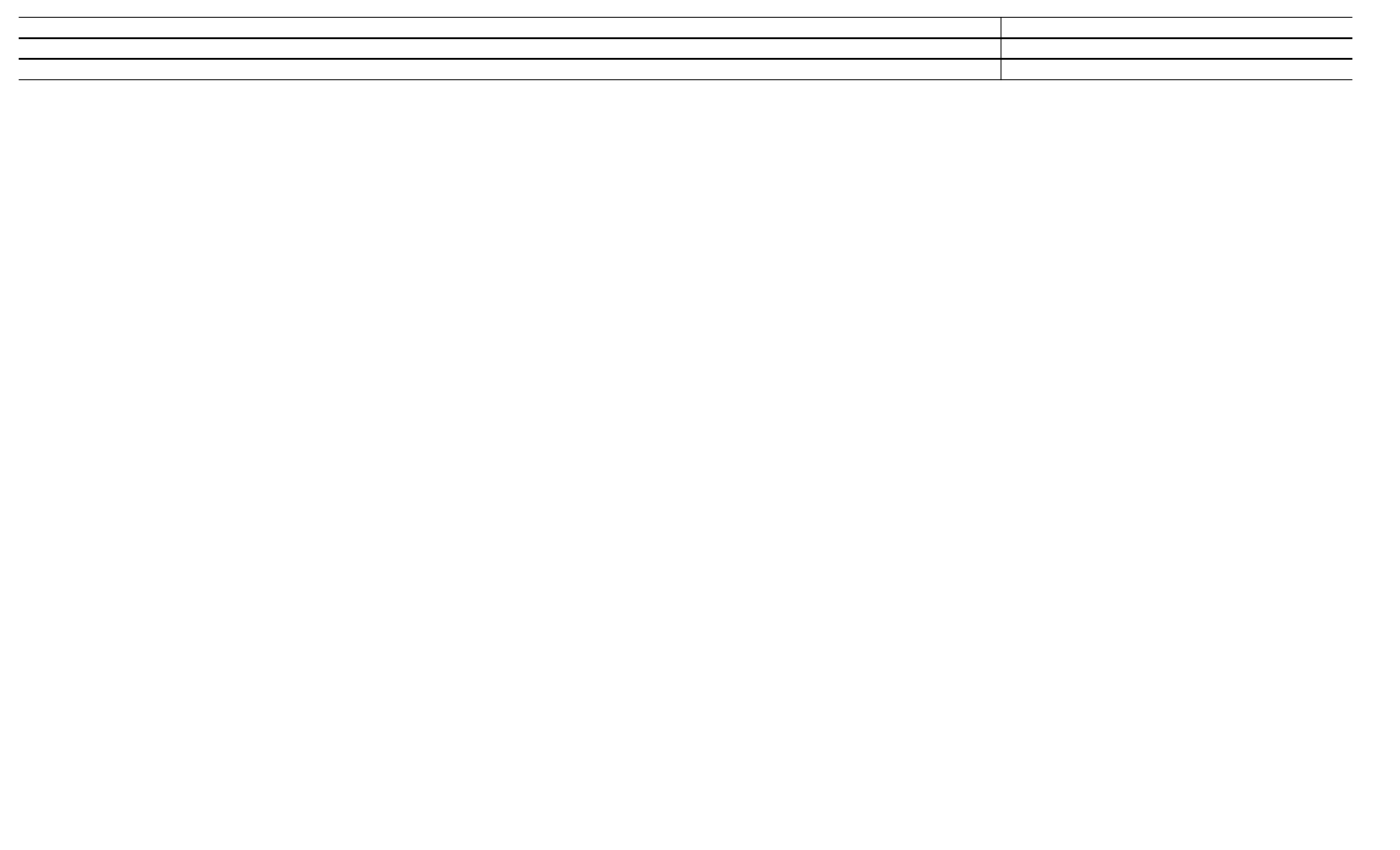| ,一个人都是一个人的人,而且,他们的人都是一个人,而且,他们的人都是一个人,而且,他们的人都是一个人,而且,他们的人都是一个人,而且,他们的人都是一个人,而且,他<br>第二十二章 第二十二章 第二十二章 第二十二章 第二十二章 第二十二章 第二十二章 第二十二章 第二十二章 第二十二章 第二十二章 第二十二章 第二十二章 第二十 |  |
|------------------------------------------------------------------------------------------------------------------------------------------------------------------------|--|
|                                                                                                                                                                        |  |
| ,一个人的人都是一个人的人,而且,他们的人都是一个人的人,而且,他们的人都是一个人的人,而且,他们的人都是一个人的人,而且,他们的人都是一个人的人,而且,他们的人                                                                                      |  |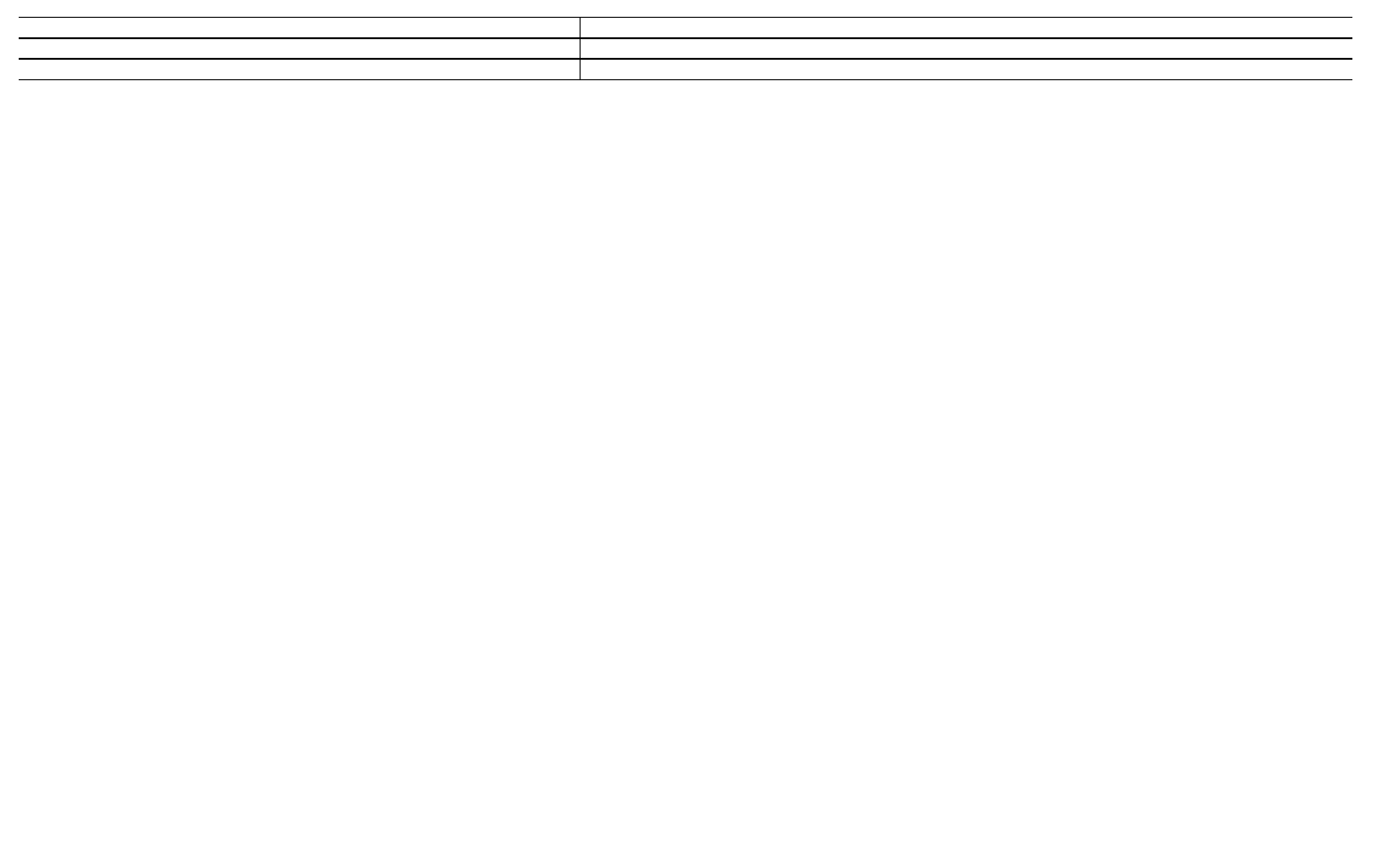| ,我们就会不会不会。""我们,我们也不会不会不会。""我们,我们也不会不会不会不会不会不会。""我们,我们也不会不会不会不会。""我们,我们也不会不会不会不会不  |
|-----------------------------------------------------------------------------------|
| ,一个人都是一个人的人,一个人都是一个人的人,一个人都是一个人的人,一个人都是一个人的人,一个人都是一个人的人,一个人都是一个人的人,一个人都是一个人的人,一个人 |
|                                                                                   |
| ,一个人都是一个人的人,而且,我们也不会不会不会。""我们,我们也不会不会不会不会。""我们,我们也不会不会不会不会。""我们,我们也不会不会不会不会。""我们, |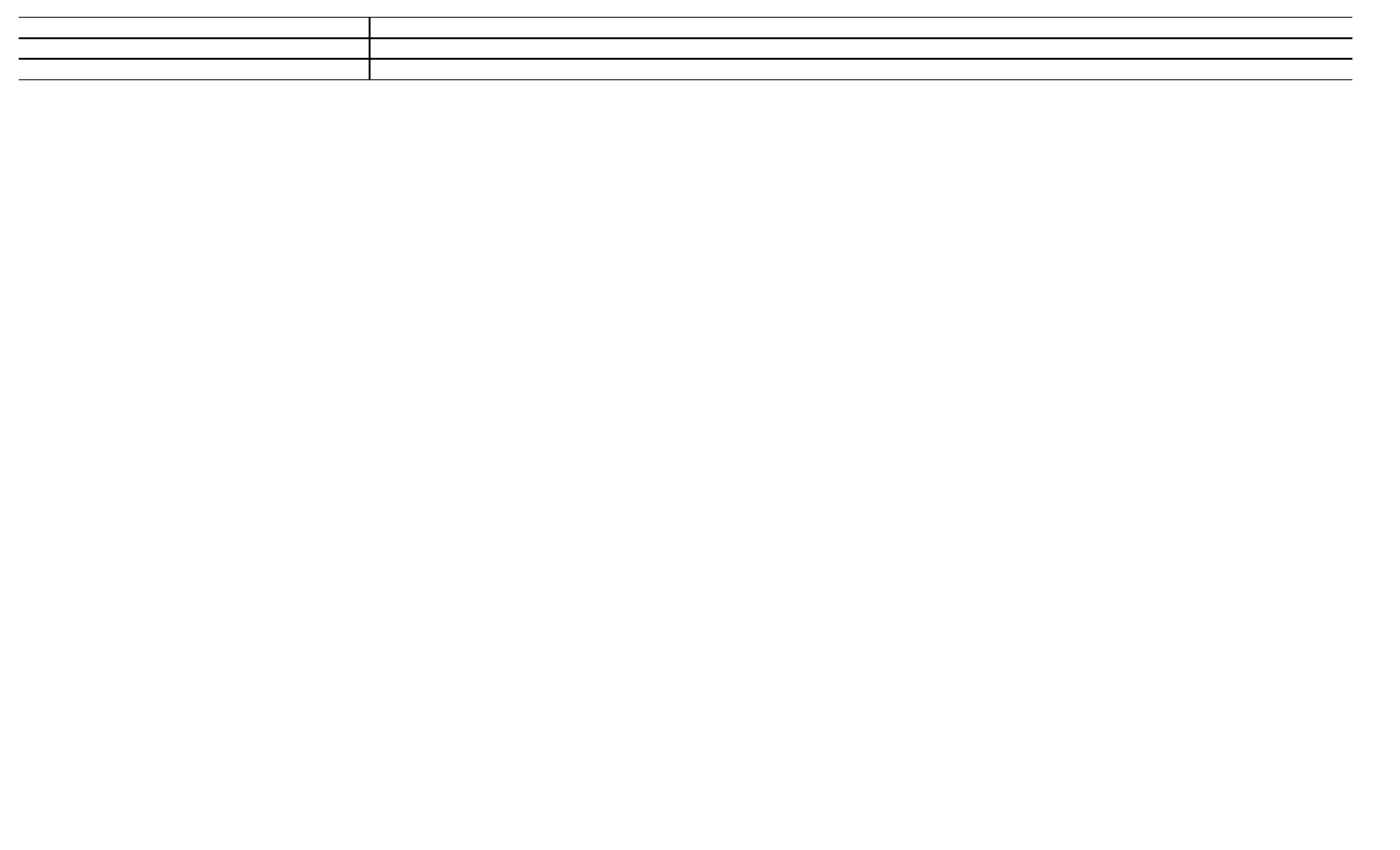| ,一个人都是一个人的人,一个人都是一个人的人,一个人都是一个人的人,一个人都是一个人的人,一个人都是一个人的人,一个人都是一个人的人,一个人都是一个人的人,一个人<br>第二十一章 一个人的人,一个人的人都是一个人的人,一个人的人都是一个人的人,一个人的人都是一个人的人,一个人的人都是一个人的人,一个人的人都是一个人的人,一个人<br>,一个人都是一个人的人,一个人都是一个人的人,一个人都是一个人的人,一个人都是一个人的人,一个人都是一个人的人,一个人都是一个人的人,一个人都是一个人的人,一个人<br>第二十一章 一个人的人,一个人的人都是一个人的人,一个人的人都是一个人的人,一个人的人都是一个人的人,一个人的人都是一个人的人,一个人的人都是一个人的人,一个人 |  |
|------------------------------------------------------------------------------------------------------------------------------------------------------------------------------------------------------------------------------------------------------------------------------------------------------------------------------------------------|--|
| ,一个人的人都是一个人的人,而且,他们的人都是一个人的人,而且,他们的人都是一个人的人,而且,他们的人都是一个人的人,而且,他们的人都是一个人的人,而且,他们的<br>第一百一十一章 一个人的人,他们的人都是一个人的人,他们的人都是一个人的人,他们的人都是一个人的人,他们的人都是一个人的人,他们的人都是一个人的人,他们的人都是                                                                                                                                                                           |  |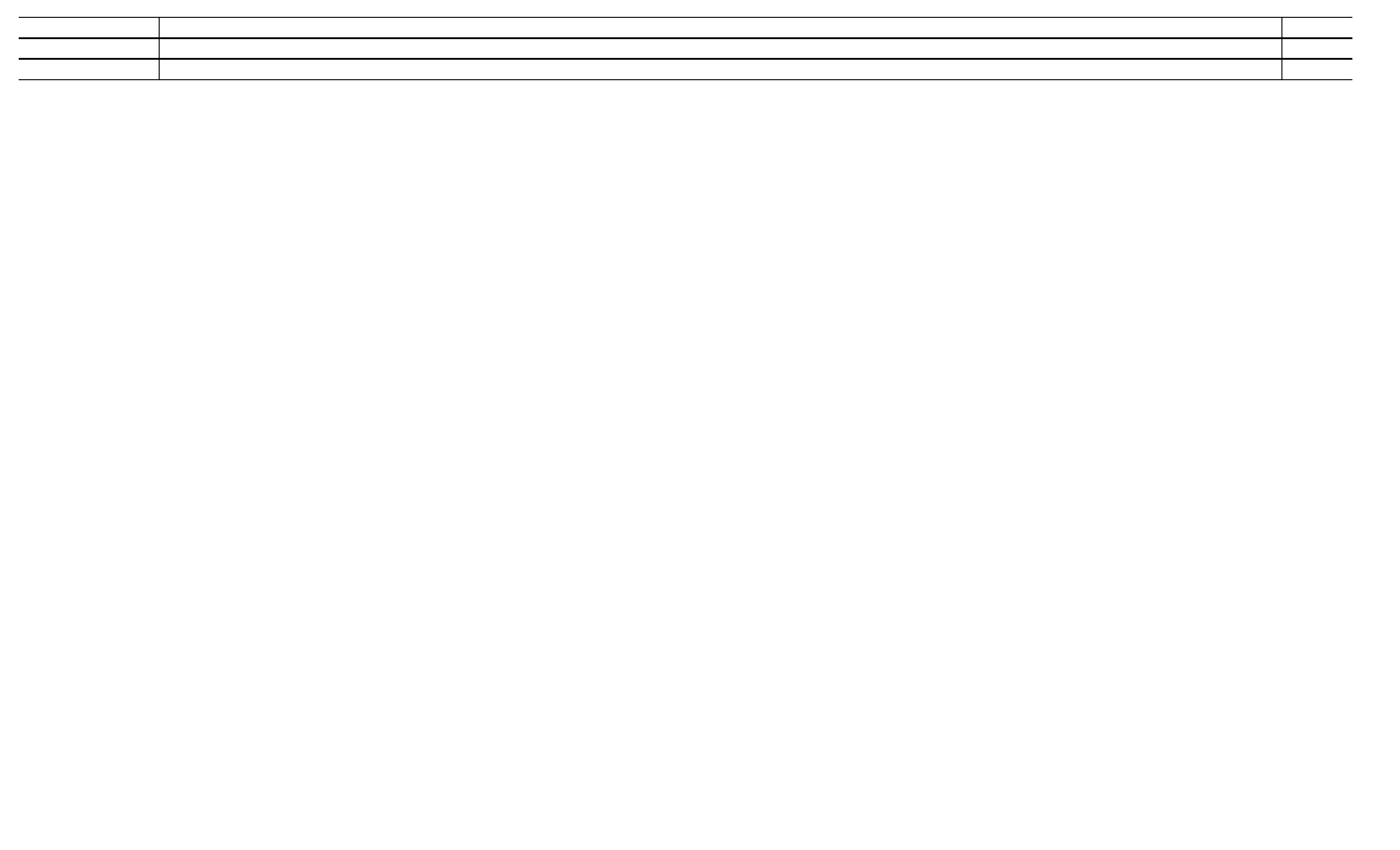| ,我们也不会不会不会。""我们的,我们也不会不会不会。""我们的,我们也不会不会不会不会不会。""我们的,我们也不会不会不会不会。""我们的,我们也不会不会不会  |  |
|-----------------------------------------------------------------------------------|--|
| ,一个人的人都是一个人的人,而且,他们的人都是一个人的人,而且,他们的人都是一个人的人,而且,他们的人都是一个人的人,而且,他们的人都是一个人的人,而且,他们的人 |  |
|                                                                                   |  |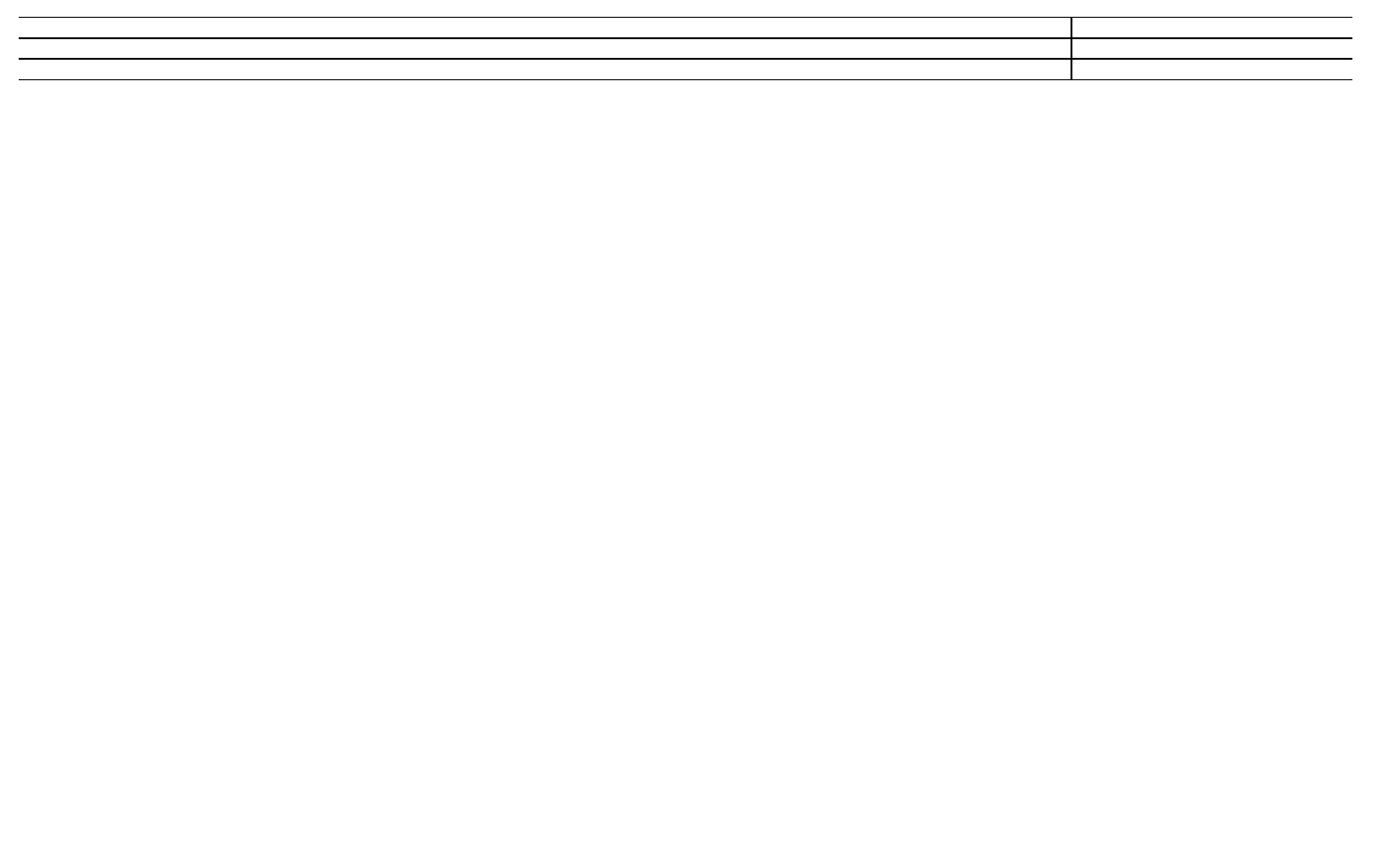| → 中国的 → 中国的 → 中国的 → 中国的 → 中国的 → 中国的 → 中国的 → 中国的 → 中国的 → 中国的 → 中国的 → 中国的 → 中国的 → 中国的 → 中国的 → 中国的 → 中国的 → 中国的 → 中国 |  |
|------------------------------------------------------------------------------------------------------------------|--|
|                                                                                                                  |  |
|                                                                                                                  |  |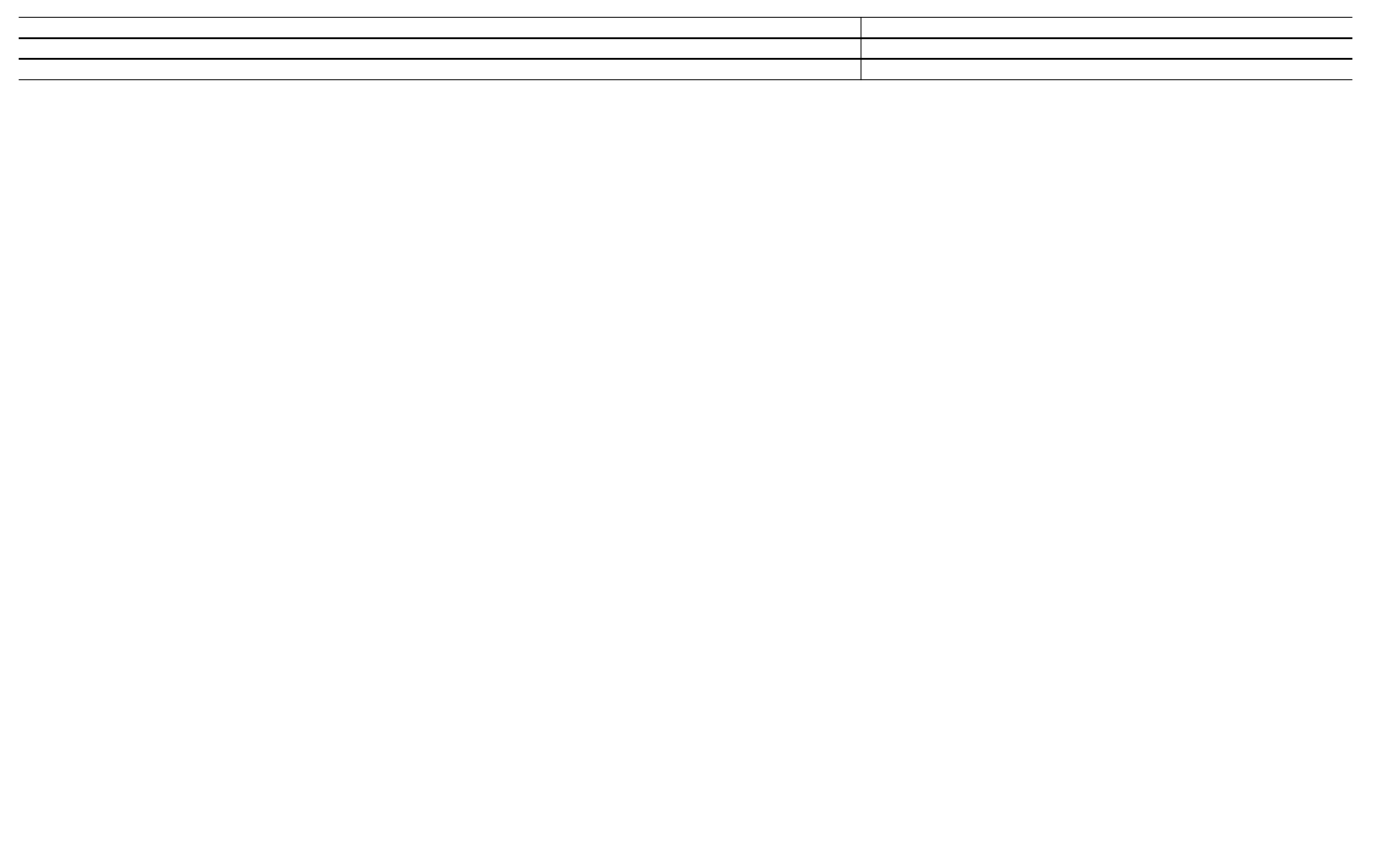| ,我们就会不会不会。""我们,我们就会不会不会不会,我们就会不会不会不会。""我们,我们就会不会不会不会。""我们,我们就会不会不会不会。""我们,我们就会不会 |                                                                                   |
|----------------------------------------------------------------------------------|-----------------------------------------------------------------------------------|
|                                                                                  | ,我们也不会不会不会。""我们的,我们也不会不会不会。""我们的,我们也不会不会不会不会。""我们的,我们也不会不会不会不会。""我们的,我们也不会不会不会不会  |
|                                                                                  | ,我们就会不会不会。""我们,我们就会不会不会,我们就会不会不会,我们就会不会不会。""我们,我们就会不会不会。""我们,我们就会不会不会不会。""我们,我们就会 |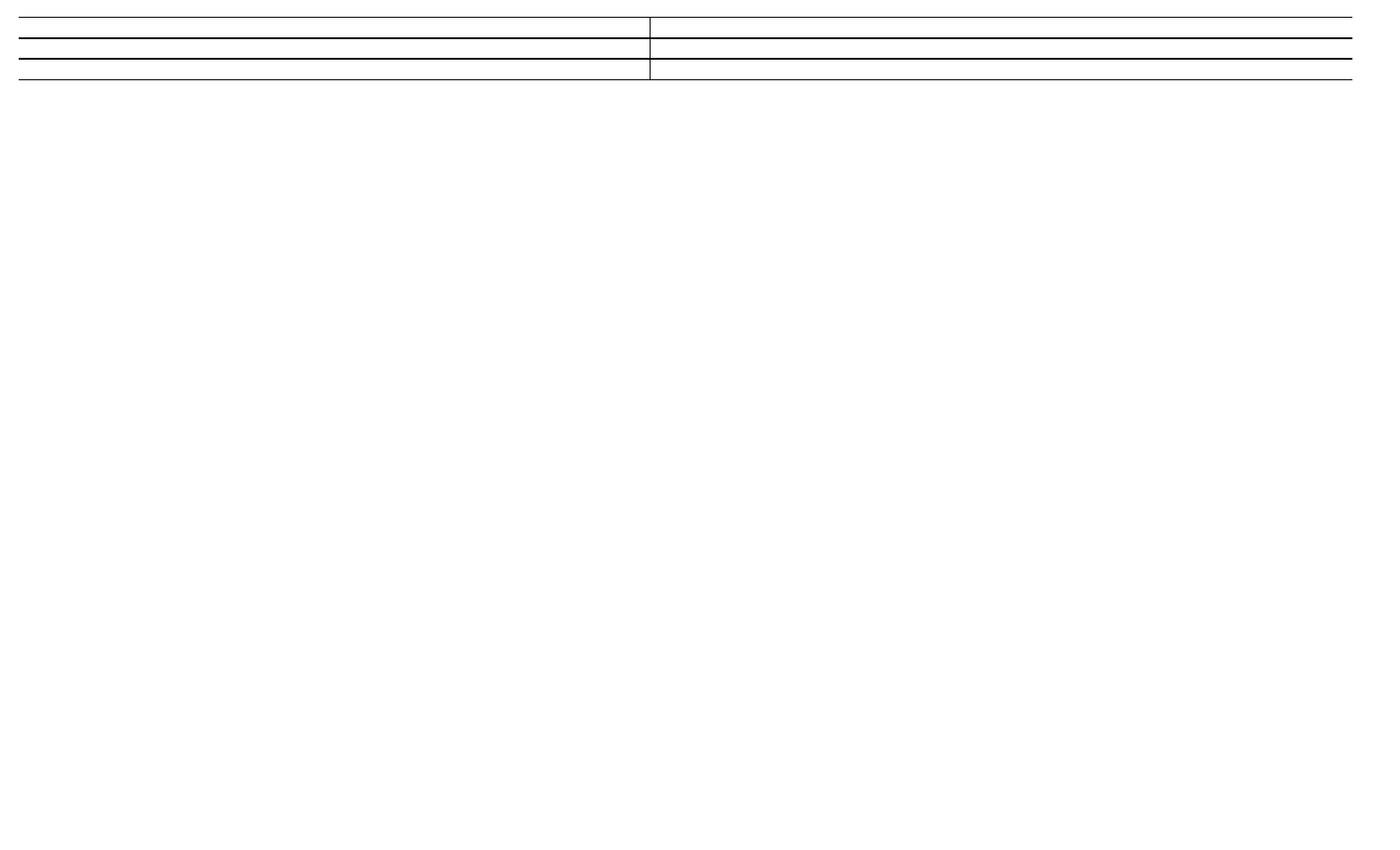| ,他们的人们就会在这里,他们的人们就会在这里,他们的人们就会在这里,他们的人们就会在这里,他们的人们就会在这里,他们的人们就会在这里,他们的人们就会在这里,他们<br>第251章 我们的人们的人们,我们的人们的人们的人们,我们的人们的人们的人们,我们的人们的人们的人们,我们的人们的人们的人们,我们的人们的人们的人们,我们的人们 |
|----------------------------------------------------------------------------------------------------------------------------------------------------------------------|
|                                                                                                                                                                      |
|                                                                                                                                                                      |
|                                                                                                                                                                      |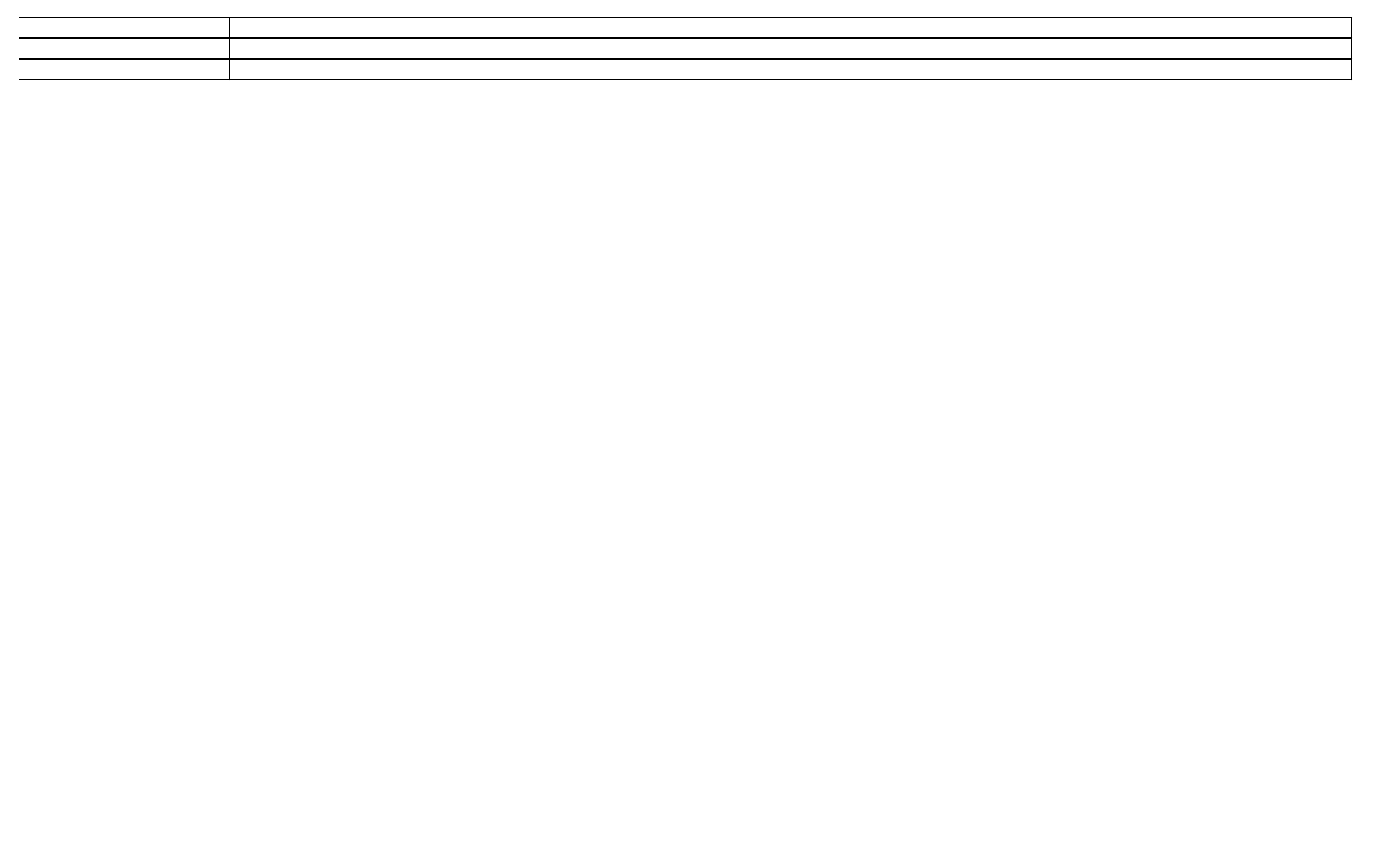| ,他们的人们就是一个人,他们的人们就是一个人,他们的人们,他们的人们就是一个人,他们的人们,他们的人们就是一个人,他们的人们,他们的人们,他们的人们,他们的人们,<br>第25章 我们的人们,他们的人们,他们的人们,他们的人们,他们的人们,他们的人们,他们的人们,他们的人们,他们的人们,他们的人们,他们的人们,他们的人们,他们的 |  |
|-----------------------------------------------------------------------------------------------------------------------------------------------------------------------|--|
| ,一个人都是一个人的人,而且,他们的人都是一个人,而且,他们的人都是一个人,而且,他们的人都是一个人,而且,他们的人都是一个人,而且,他们的人都是一个人,而且,他<br>第二百一十一章 一个人,他们的人都是一个人,他们的人都是一个人,他们的人都是一个人,他们的人都是一个人,他们的人都是一个人,他们的人都是一个人,他们的人都是一个 |  |
| ,一个人都是一个人的人,而且,他们的人都是一个人,他们的人都是一个人,他们的人都是一个人,他们的人都是一个人,他们的人都是一个人,他们的人都是一个人,他们的人都是                                                                                     |  |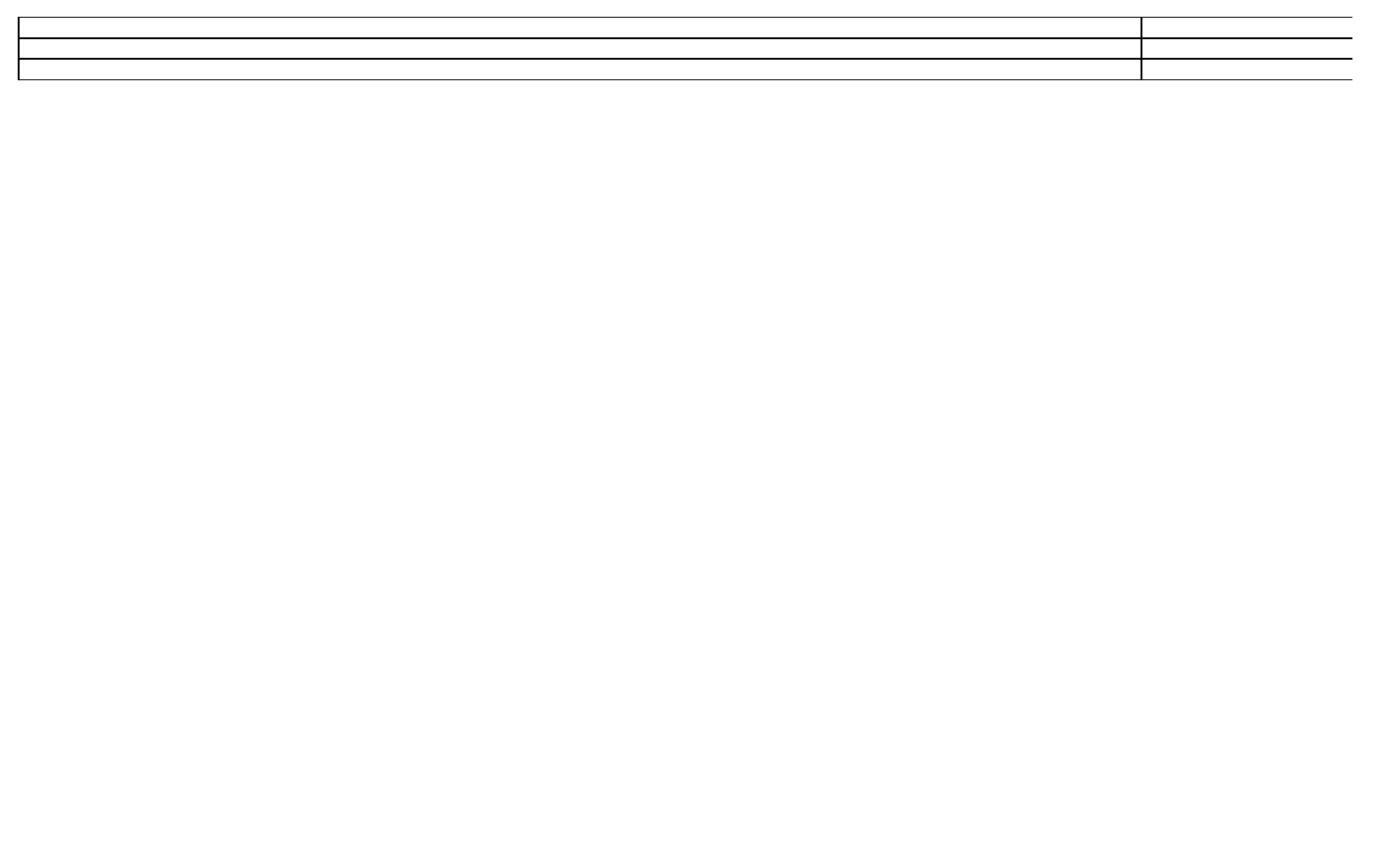| ,一个人都是一个人的人,而且,我们也不会不会不会。""我们,我们也不会不会不会不会不会不会不会不会。""我们,我们也不会不会不会不会不会不会不会不会。""我们,我<br>,他们的人们也不会不会。""我们的人们,我们也不会不会不会。""我们的人们,我们也不会不会不会。""我们的人们,我们也不会不会不会。""我们的人们,我们也不会不 |  |
|-----------------------------------------------------------------------------------------------------------------------------------------------------------------------|--|
| ,我们也不会不会不会。""我们的,我们也不会不会不会。""我们的,我们也不会不会不会不会。""我们的,我们也不会不会不会不会。""我们的,我们也不会不会不会不会                                                                                      |  |
|                                                                                                                                                                       |  |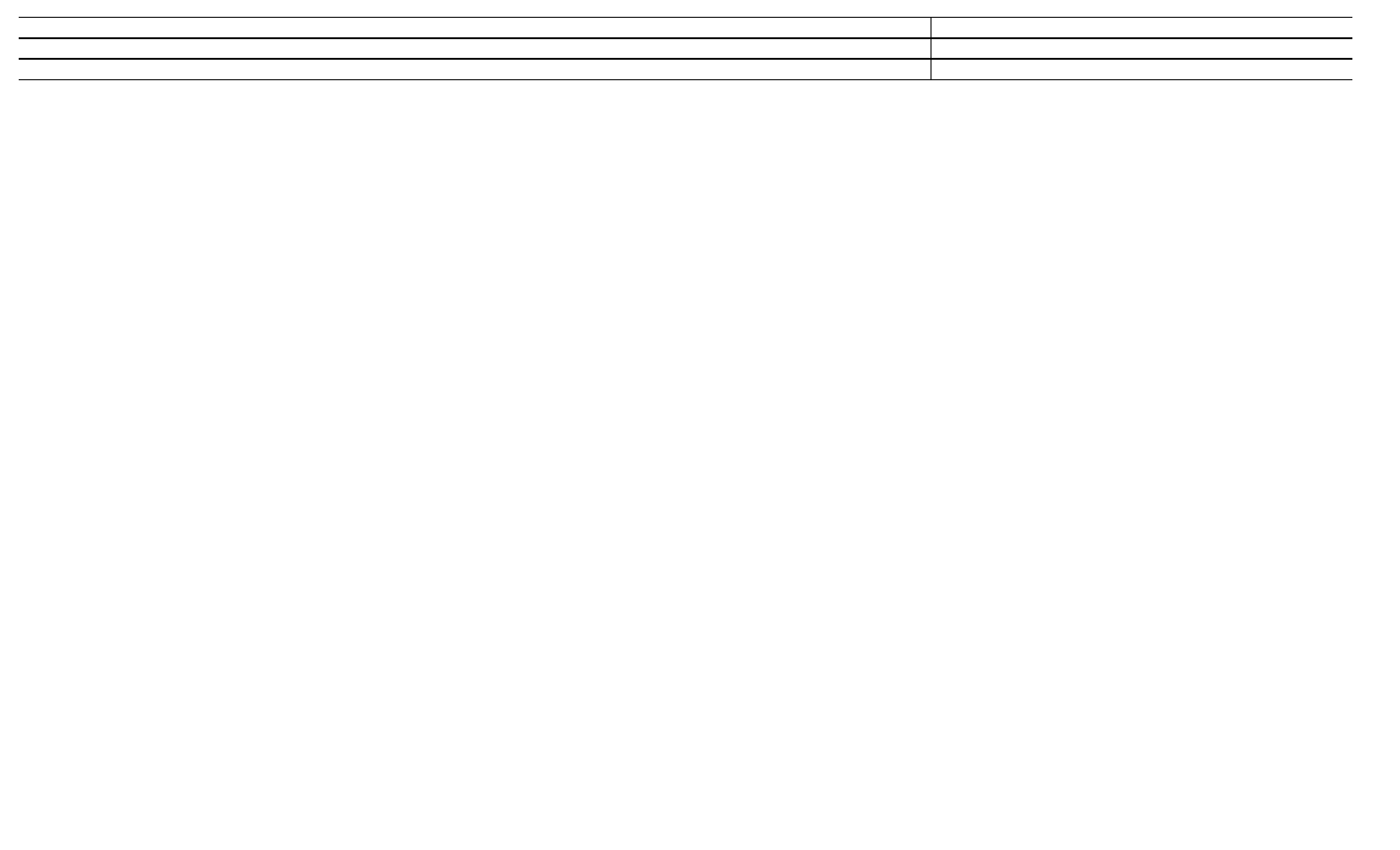| <u> 1980 - Ann an t-Aontaithe ann an t-Aontaithe ann an t-Aontaithe ann an t-Aontaithe ann an t-Aontaithe ann an t-</u> |
|-------------------------------------------------------------------------------------------------------------------------|
|                                                                                                                         |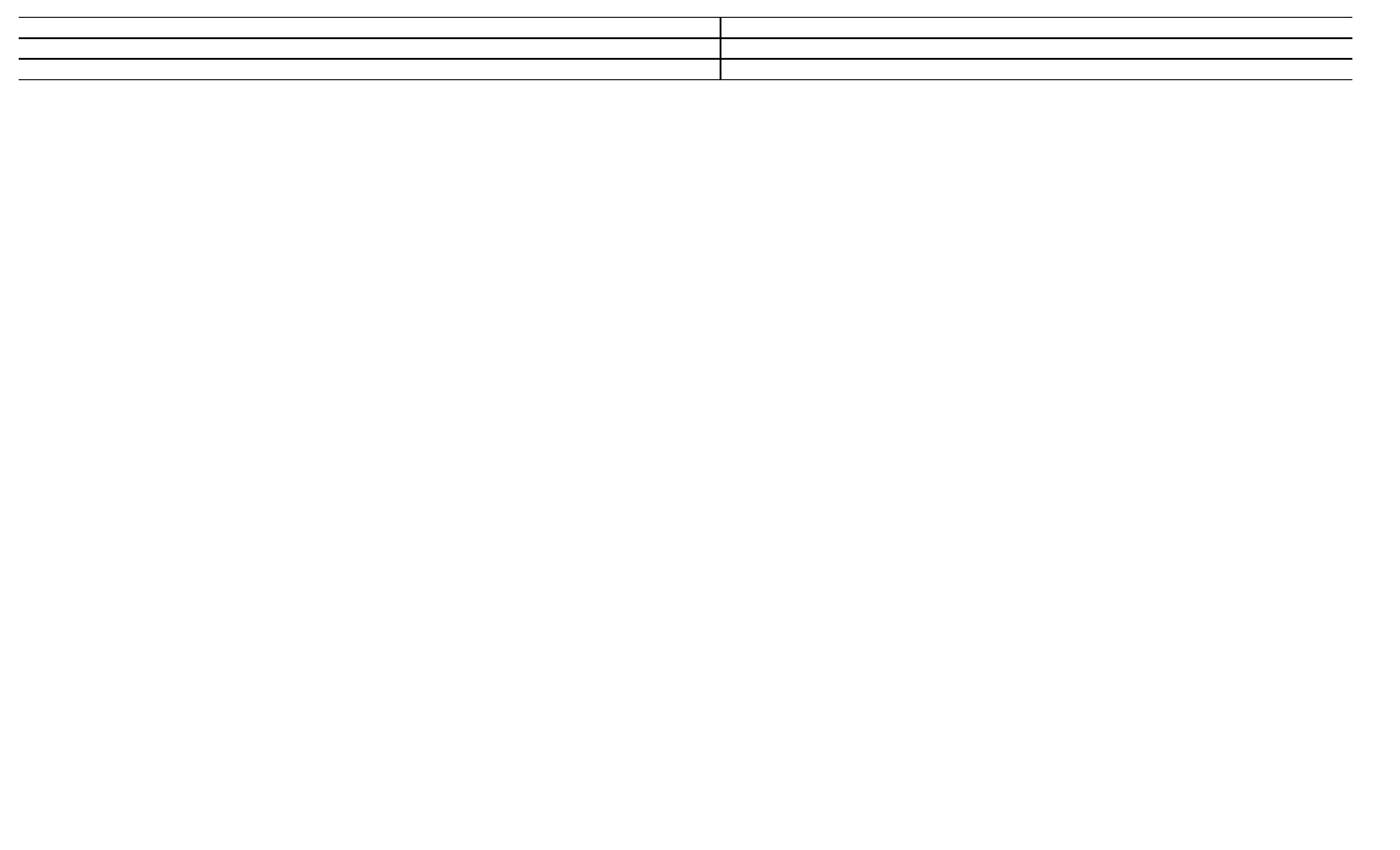| ,一个人都是一个人的人,而且,他们的人都是一个人,而且,他们的人都是一个人,而且,他们的人都是一个人,而且,他们的人都是一个人,而且,他们的人都是一个人,而且,他<br>第二十一章 一个人,他们的人都是一个人,他们的人都是一个人,他们的人都是一个人,他们的人都是一个人,他们的人都是一个人,他们的人都是一个人,他们的人都是一个人, | ,我们也不会不会。""我们的,我们也不会不会。""我们的,我们也不会不会不会。""我们的,我们也不会不会不会。""我们的,我们也不会不会不会。""我们的,我们也 |
|-----------------------------------------------------------------------------------------------------------------------------------------------------------------------|----------------------------------------------------------------------------------|
|                                                                                                                                                                       |                                                                                  |
|                                                                                                                                                                       |                                                                                  |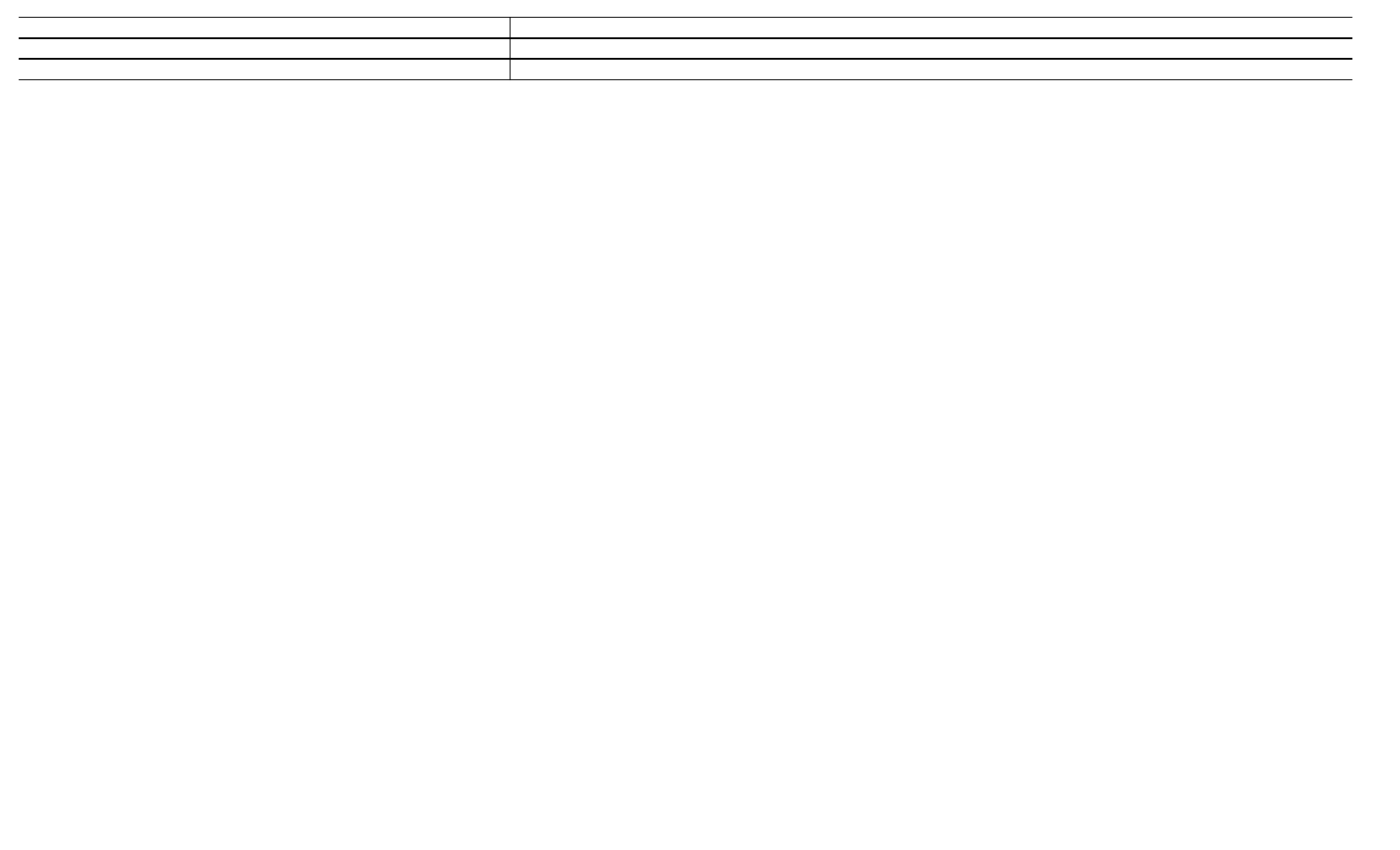| ,一个人的人都是一个人的人,而且,他们的人都是一个人的人,而且,他们的人都是一个人的人,而且,他们的人都是一个人的人,而且,他们的人都是一个人的人,而且,他们的人<br>第一百一十一章 一个人的人,他们的人都是一个人的人,他们的人都是一个人的人,他们的人都是一个人的人,他们的人都是一个人的人,他们的人都是一个人的人,他们的人都是<br>,我们就会不会不会。""我们,我们就会不会不会不会。""我们,我们就会不会不会不会不会不会。""我们,我们就会不会不会不会不会。""我们,我们就会不会不会不会不 |
|-----------------------------------------------------------------------------------------------------------------------------------------------------------------------------------------------------------------------------------------------------------|
| ,一个人都是一个人的人,而且,他们的人都是一个人,而且,他们的人都是一个人,而且,他们的人都是一个人,而且,他们的人都是一个人,而且,他们的人都是一个人,而且,他<br>第二十一章 一个人,他们的人都是一个人,他们的人都是一个人,他们的人都是一个人,他们的人都是一个人,他们的人都是一个人,他们的人都是一个人,他们的人都是一个人,                                                                                     |
|                                                                                                                                                                                                                                                           |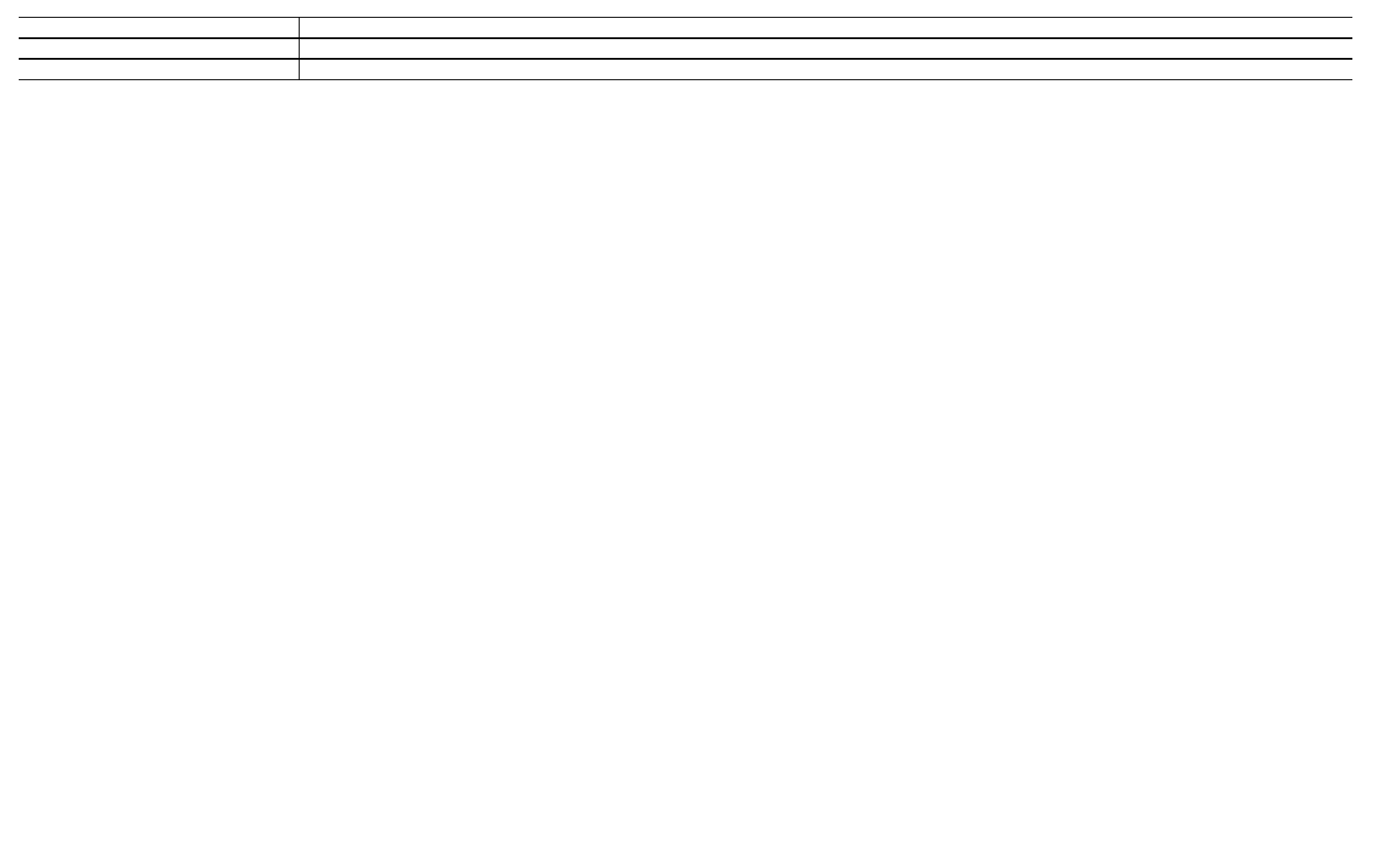| <u>та на представљен под податковата на представљен податковата на представљен податковата на представљен податк</u> |  |
|----------------------------------------------------------------------------------------------------------------------|--|
|                                                                                                                      |  |
| ,一个人都是一个人的人,一个人都是一个人的人,一个人都是一个人的人,一个人都是一个人的人,一个人都是一个人的人,一个人都是一个人的人,一个人都是一个人的人,一个人                                    |  |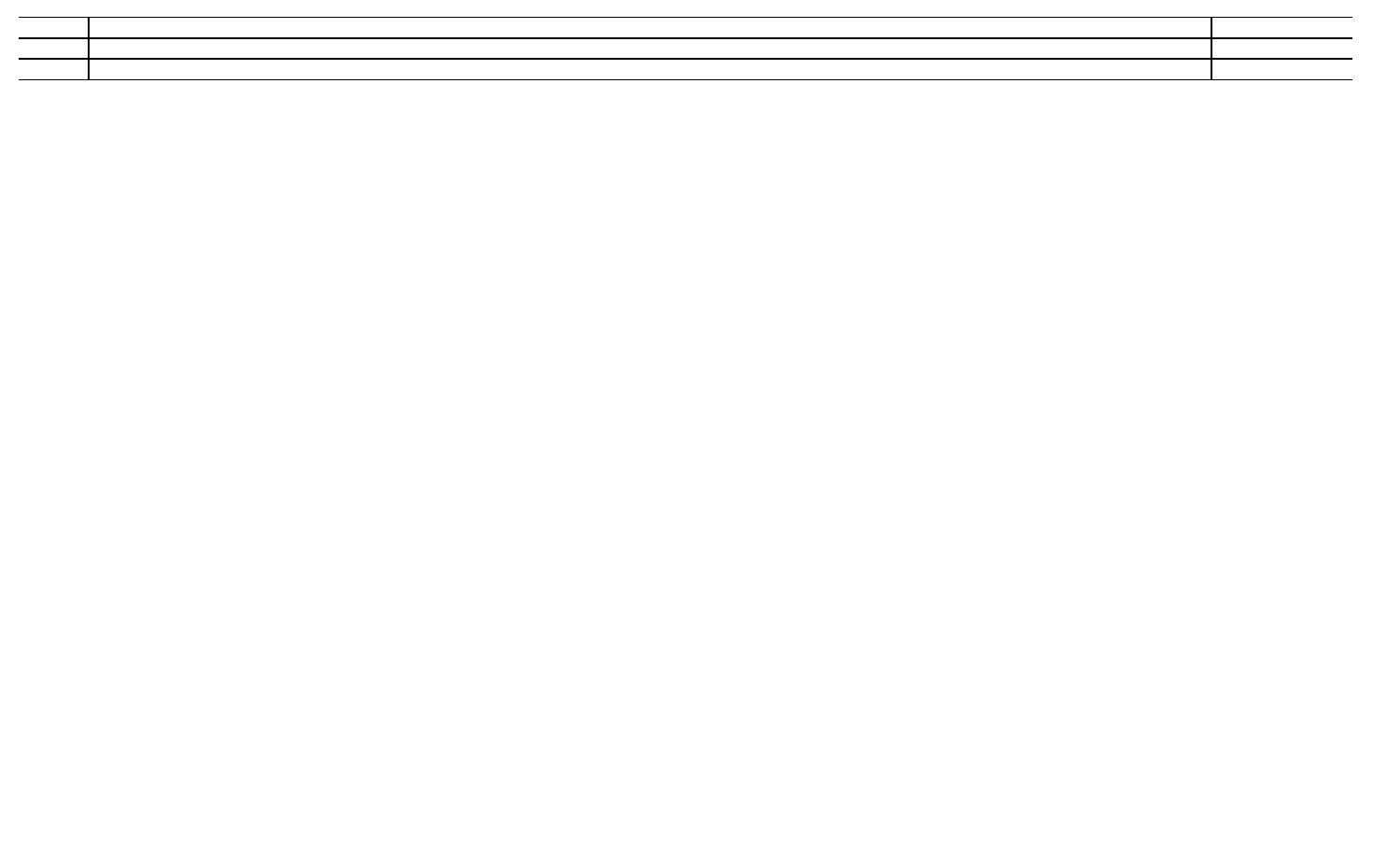| ,一个人都是一个人的人,一个人都是一个人的人,一个人都是一个人的人,一个人都是一个人的人,一个人都是一个人的人,一个人都是一个人的人,一个人都是一个人的人,一个人<br>→ South State State State State State State State State State State State State State State State State State State State State State State State State State State State State State State State State State State State St |  |
|-------------------------------------------------------------------------------------------------------------------------------------------------------------------------------------------------------------------------------------------------------------------------------------------------------------------|--|
| ,一个人的人都是一个人的人,而且,他们的人都是不是一个人的人,而且,他们的人都是不是一个人的人,而且,他们的人都是不是一个人的人,而且,他们的人都是不是一个人的<br>第一百一十一章 一个人的人,他们的人都是不是一个人的人,他们的人都是不是一个人的人,他们的人都是不是一个人的人,他们的人都是不是一个人的人,他们的人都是不是一个                                                                                                                                              |  |
| ,我们也不会不会不会。""我们的,我们也不会不会不会。""我们的,我们也不会不会不会不会不会。""我们的,我们也不会不会不会不会。""我们的,我们也不会不会不会<br>第二百一章 第二百一章 第二百一章 第二百一章 第二百一章 第二百一章 第二百一章 第二百一章 第二百一章 第二百一章 第二百一章 第二百一章 第二百一章 第二                                                                                                                                              |  |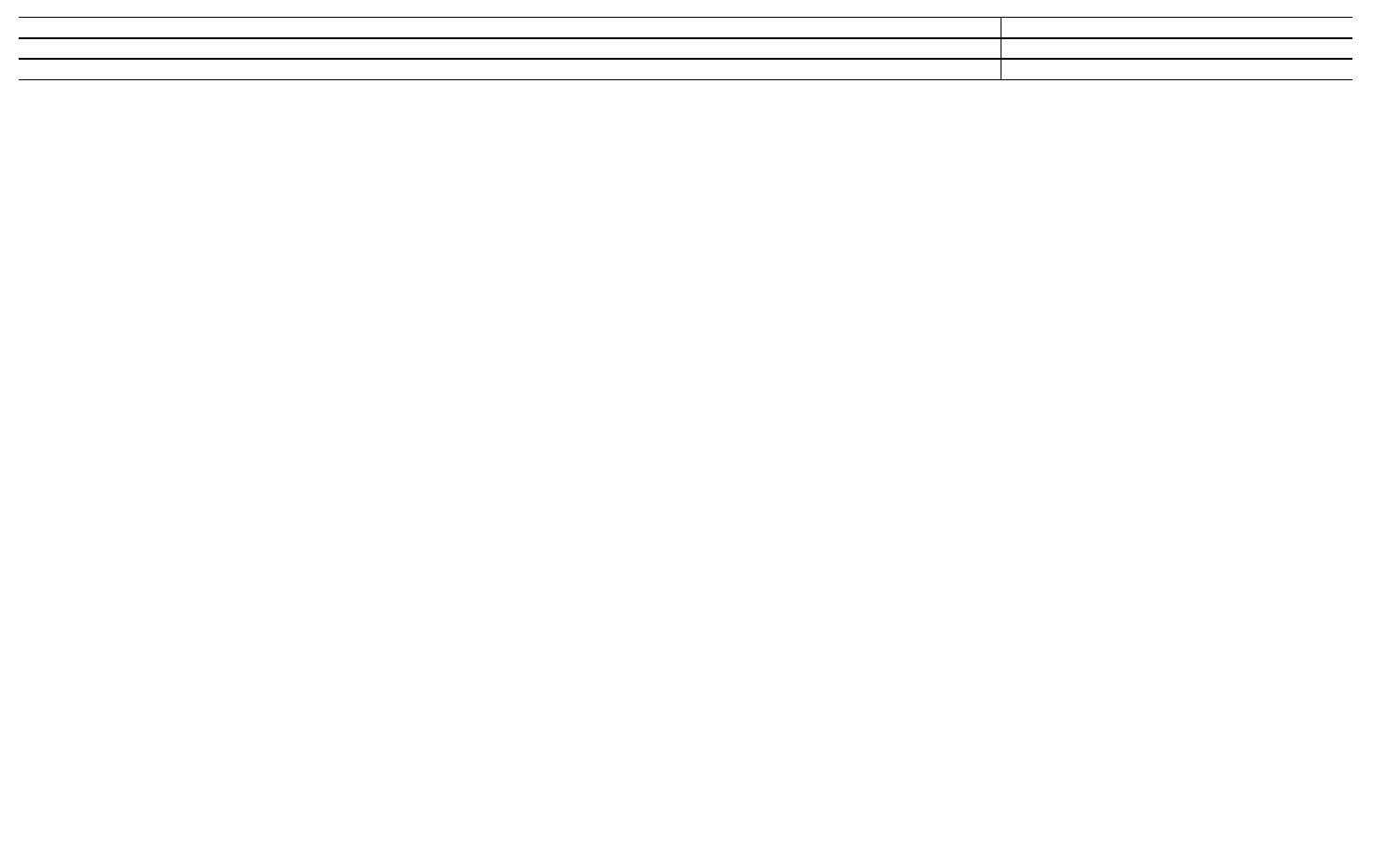| ,一个人都是一个人的人,而且,他们的人都是一个人,而且,他们的人都是一个人,而且,他们的人都是一个人,而且,他们的人都是一个人,而且,他们的人都是一个人,而且,他<br>第二十二章 第二十二章 第二十二章 第二十二章 第二十二章 第二十二章 第二十二章 第二十二章 第二十二章 第二十二章 第二十二章 第二十二章 第二十二章 第二十 |  |
|------------------------------------------------------------------------------------------------------------------------------------------------------------------------|--|
|                                                                                                                                                                        |  |
| ,一个人的人都是一个人的人,而且,他们的人都是一个人的人,而且,他们的人都是一个人的人,而且,他们的人都是一个人的人,而且,他们的人都是一个人的人,而且,他们的人                                                                                      |  |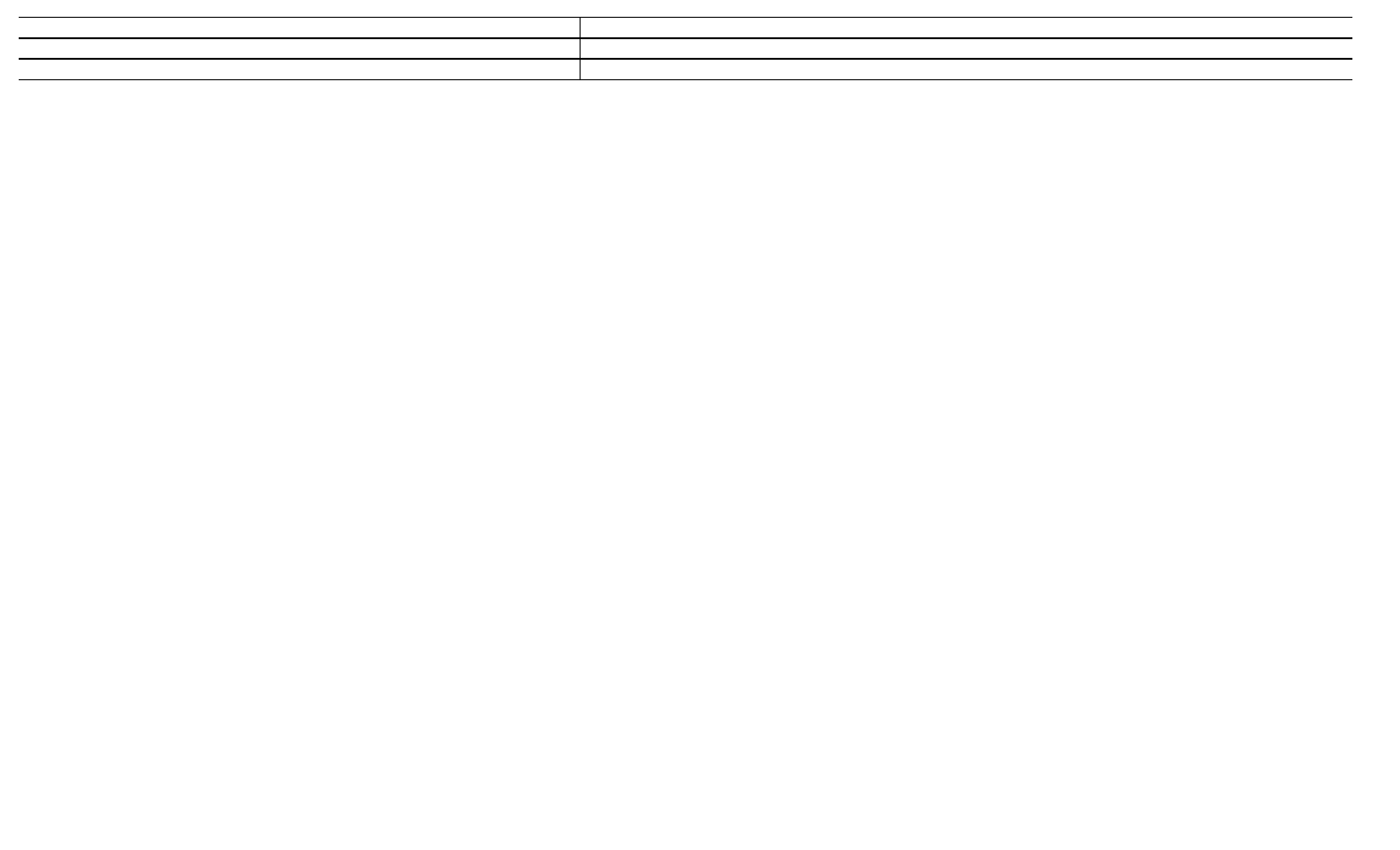| ,我们就会不会不会。""我们,我们也不会不会不会。""我们,我们也不会不会不会不会不会不会。""我们,我们也不会不会不会不会。""我们,我们也不会不会不会不会不  |
|-----------------------------------------------------------------------------------|
| ,一个人都是一个人的人,一个人都是一个人的人,一个人都是一个人的人,一个人都是一个人的人,一个人都是一个人的人,一个人都是一个人的人,一个人都是一个人的人,一个人 |
|                                                                                   |
| ,一个人都是一个人的人,而且,我们也不会不会不会。""我们,我们也不会不会不会不会。""我们,我们也不会不会不会不会。""我们,我们也不会不会不会不会。""我们, |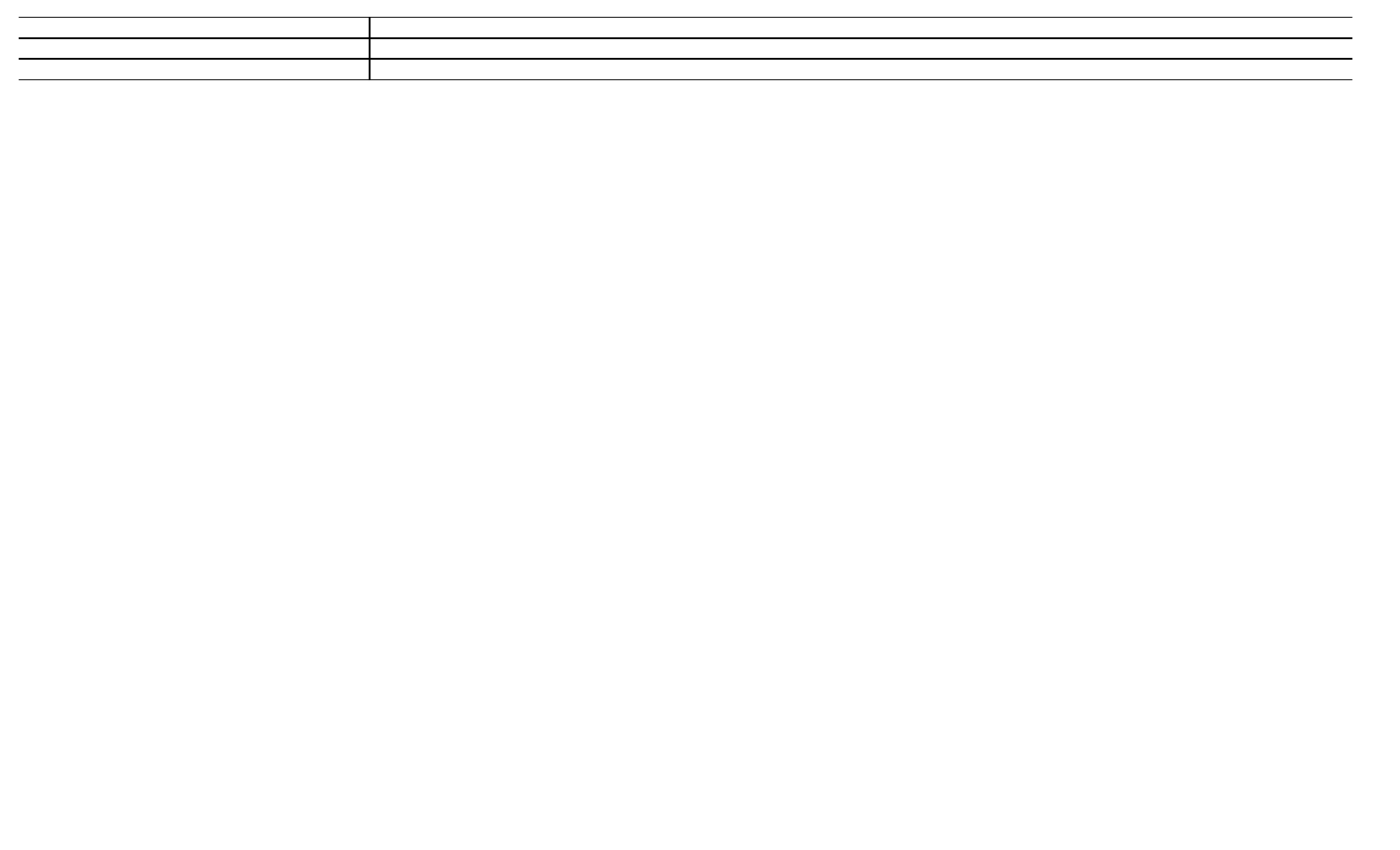| ,一个人都是一个人的人,一个人都是一个人的人,一个人都是一个人的人,一个人都是一个人的人,一个人都是一个人的人,一个人都是一个人的人,一个人都是一个人的人,一个人<br>第二十一章 一个人的人,一个人的人都是一个人的人,一个人的人都是一个人的人,一个人的人都是一个人的人,一个人的人都是一个人的人,一个人的人都是一个人的人,一个人<br>,一个人都是一个人的人,一个人都是一个人的人,一个人都是一个人的人,一个人都是一个人的人,一个人都是一个人的人,一个人都是一个人的人,一个人都是一个人的人,一个人<br>第二十一章 一个人的人,一个人的人都是一个人的人,一个人的人都是一个人的人,一个人的人都是一个人的人,一个人的人都是一个人的人,一个人的人都是一个人的人,一个人 |  |
|------------------------------------------------------------------------------------------------------------------------------------------------------------------------------------------------------------------------------------------------------------------------------------------------------------------------------------------------|--|
| ,一个人的人都是一个人的人,而且,他们的人都是一个人的人,而且,他们的人都是一个人的人,而且,他们的人都是一个人的人,而且,他们的人都是一个人的人,而且,他们的<br>第一百一十一章 一个人的人,他们的人都是一个人的人,他们的人都是一个人的人,他们的人都是一个人的人,他们的人都是一个人的人,他们的人都是一个人的人,他们的人都是                                                                                                                                                                           |  |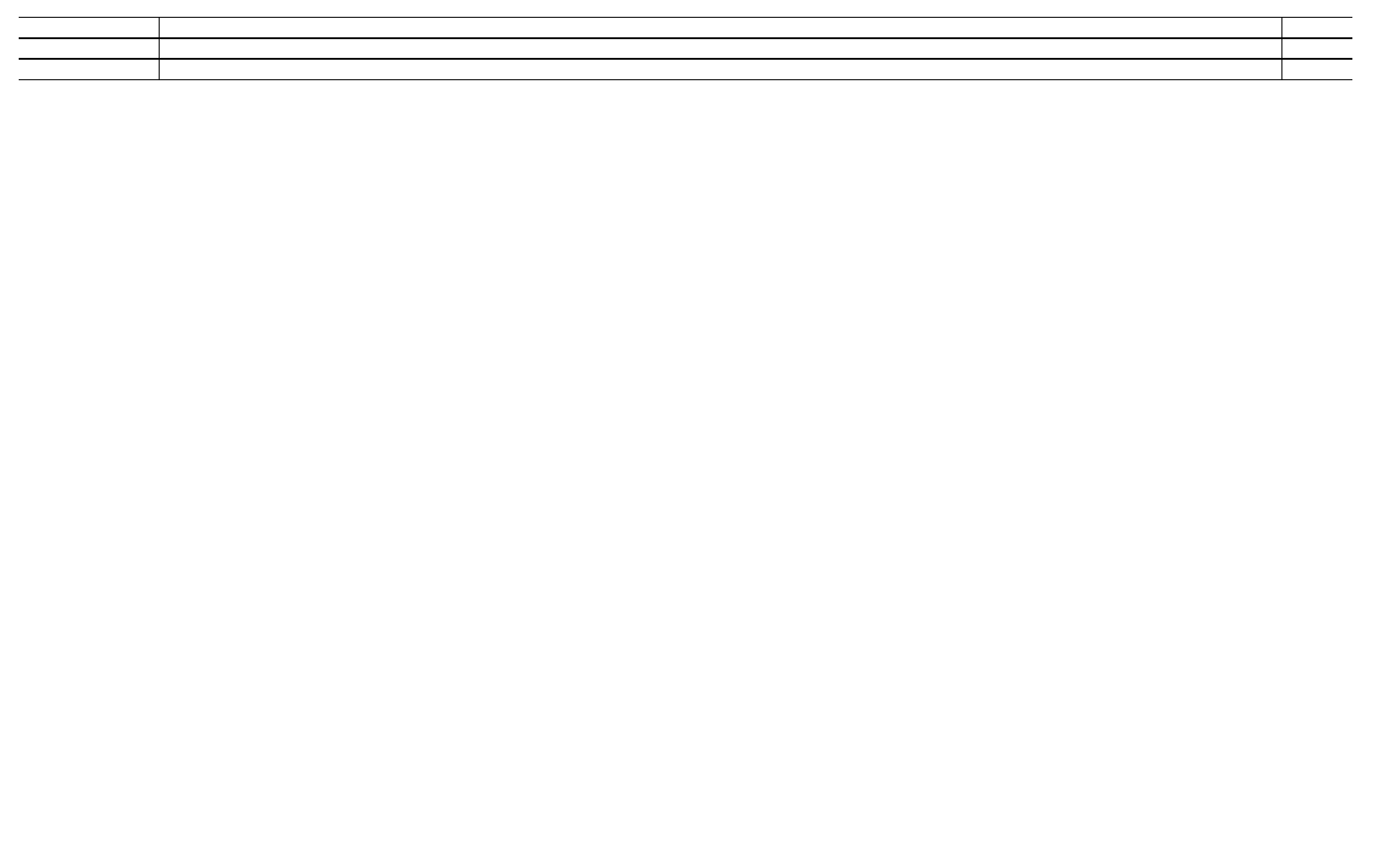| ,我们也不会不会不会。""我们的,我们也不会不会不会。""我们的,我们也不会不会不会不会不会。""我们的,我们也不会不会不会不会。""我们的,我们也不会不会不会  |  |
|-----------------------------------------------------------------------------------|--|
| ,一个人的人都是一个人的人,而且,他们的人都是一个人的人,而且,他们的人都是一个人的人,而且,他们的人都是一个人的人,而且,他们的人都是一个人的人,而且,他们的人 |  |
|                                                                                   |  |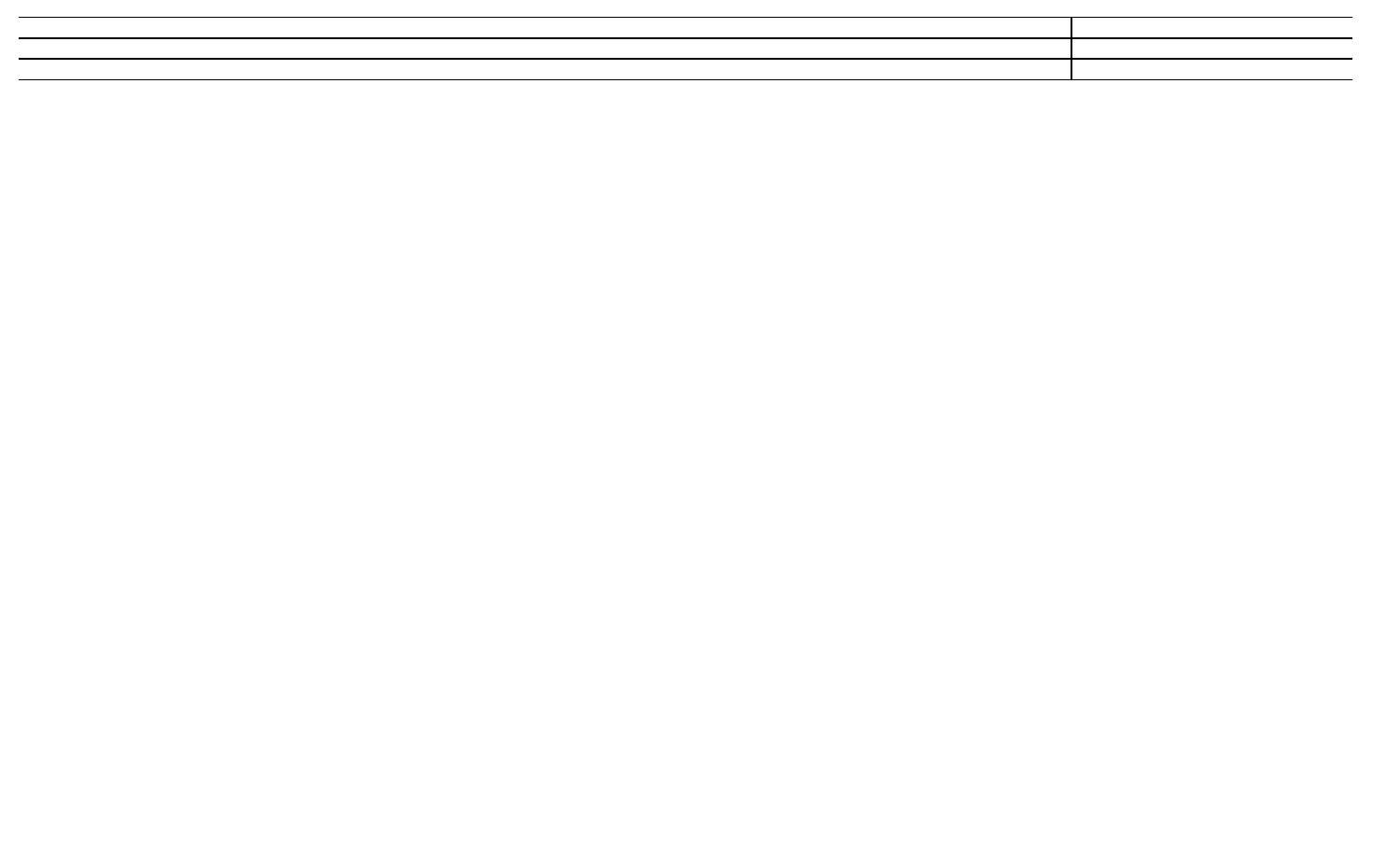| → 中国的 → 中国的 → 中国的 → 中国的 → 中国的 → 中国的 → 中国的 → 中国的 → 中国的 → 中国的 → 中国的 → 中国的 → 中国的 → 中国的 → 中国的 → 中国的 → 中国的 → 中国的 → 中国 |  |
|------------------------------------------------------------------------------------------------------------------|--|
|                                                                                                                  |  |
|                                                                                                                  |  |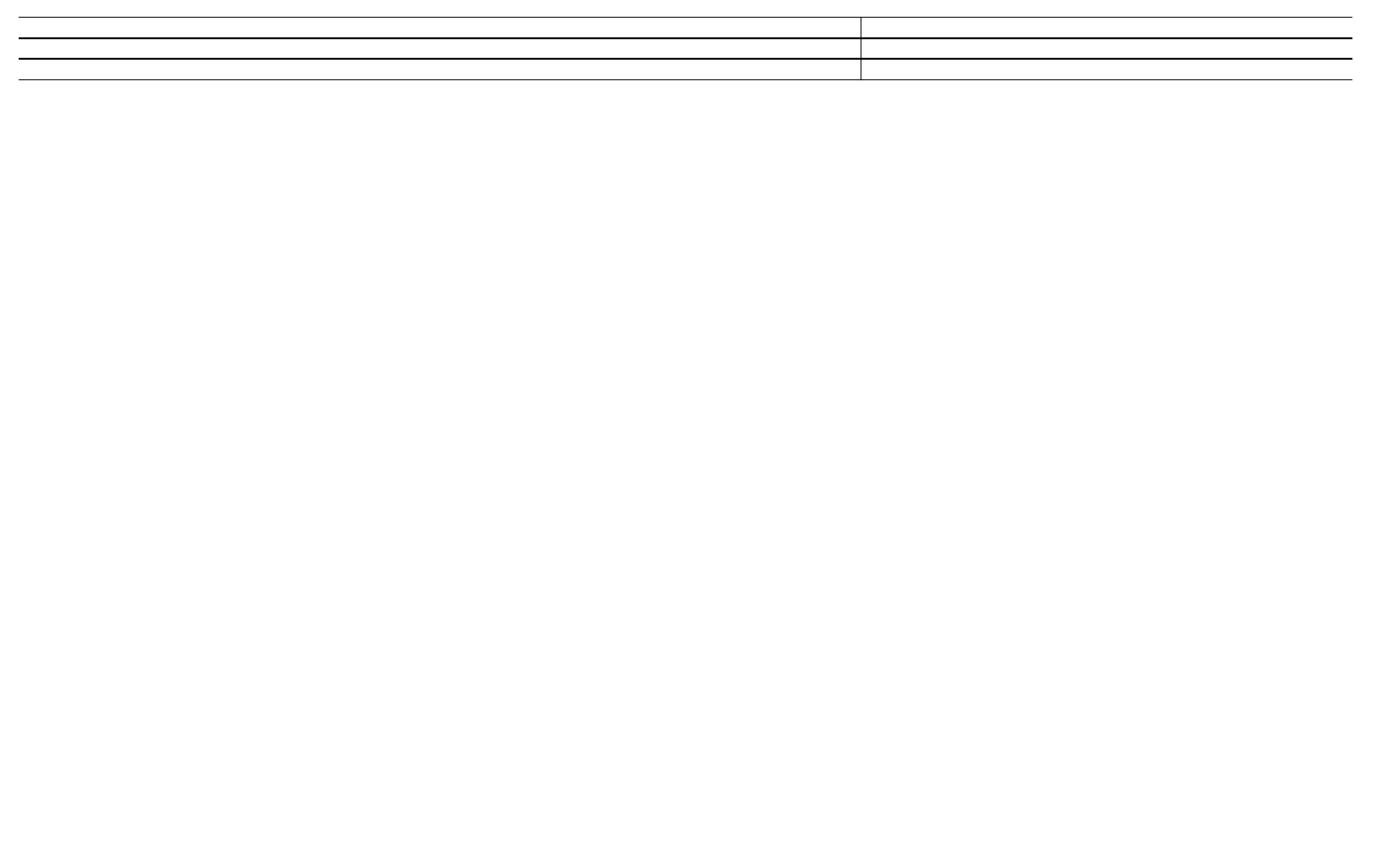| ,我们就会不会不会。""我们,我们就会不会不会不会,我们就会不会不会不会。""我们,我们就会不会不会不会。""我们,我们就会不会不会不会。""我们,我们就会不会 |                                                                                   |
|----------------------------------------------------------------------------------|-----------------------------------------------------------------------------------|
|                                                                                  | ,我们也不会不会不会。""我们的,我们也不会不会不会。""我们的,我们也不会不会不会不会。""我们的,我们也不会不会不会不会。""我们的,我们也不会不会不会不会  |
|                                                                                  | ,我们就会不会不会。""我们,我们就会不会不会,我们就会不会不会,我们就会不会不会。""我们,我们就会不会不会。""我们,我们就会不会不会不会。""我们,我们就会 |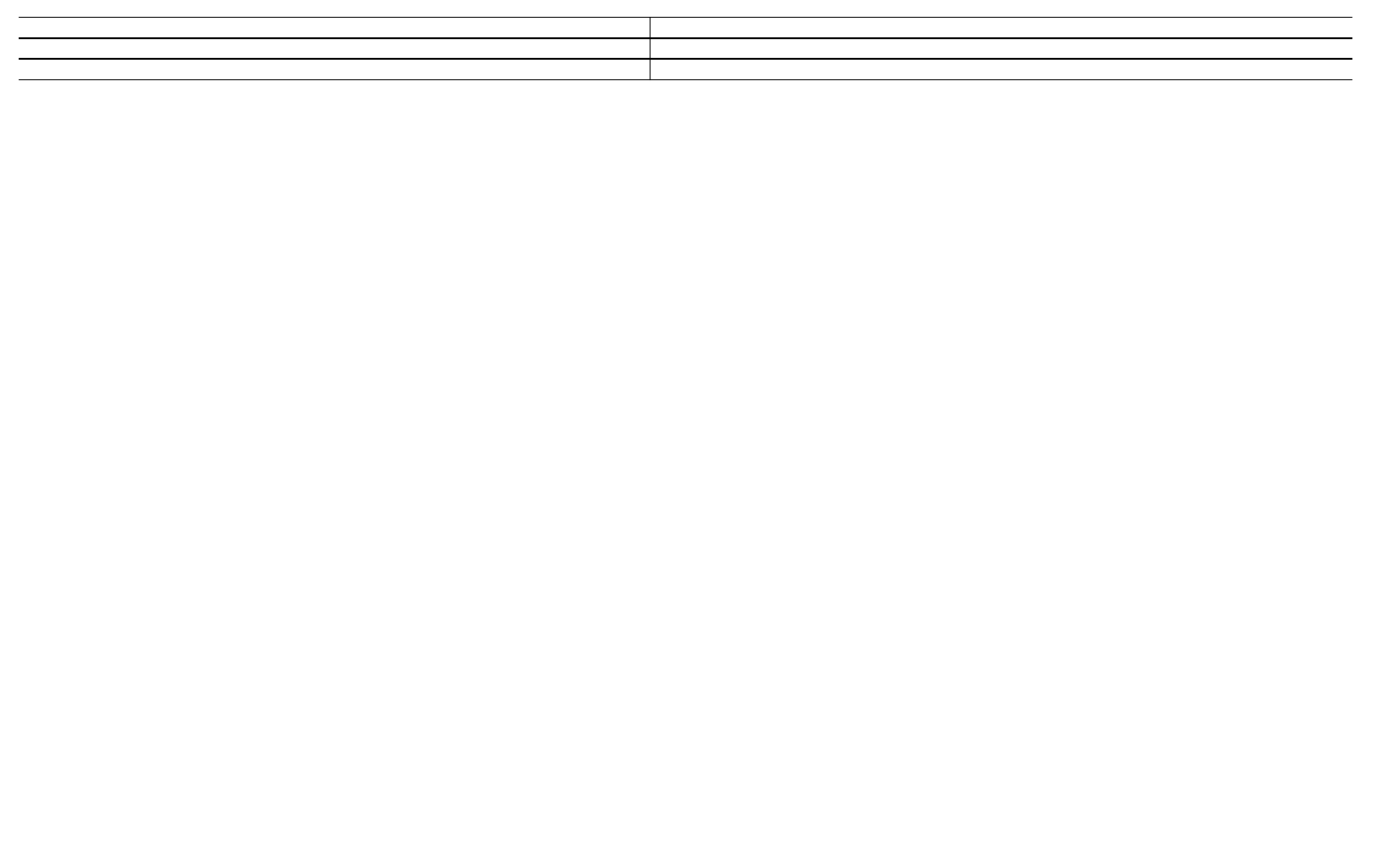| ,他们的人们就会在这里,他们的人们就会在这里,他们的人们就会在这里,他们的人们就会在这里,他们的人们就会在这里,他们的人们就会在这里,他们的人们就会在这里,他们<br>第251章 我们的人们的人们,我们的人们的人们的人们,我们的人们的人们的人们,我们的人们的人们的人们,我们的人们的人们的人们,我们的人们的人们的人们,我们的人们 |
|----------------------------------------------------------------------------------------------------------------------------------------------------------------------|
|                                                                                                                                                                      |
|                                                                                                                                                                      |
|                                                                                                                                                                      |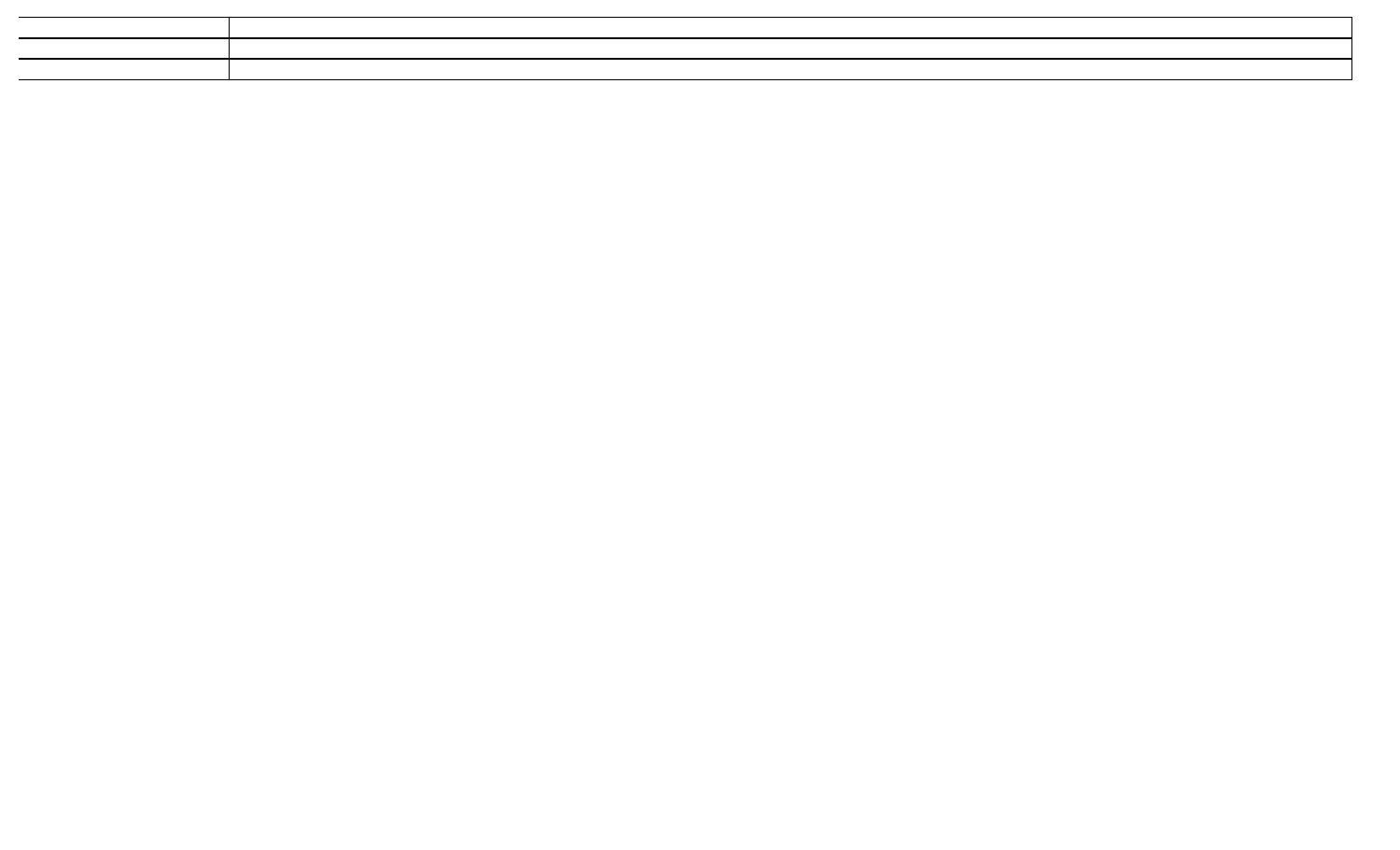| ,他们的人们就是一个人,他们的人们就是一个人,他们的人们,他们的人们就是一个人,他们的人们,他们的人们就是一个人,他们的人们,他们的人们,他们的人们,他们的人们,<br>第25章 我们的人们,他们的人们,他们的人们,他们的人们,他们的人们,他们的人们,他们的人们,他们的人们,他们的人们,他们的人们,他们的人们,他们的人们,他们的 |  |
|-----------------------------------------------------------------------------------------------------------------------------------------------------------------------|--|
| ,一个人都是一个人的人,而且,他们的人都是一个人,而且,他们的人都是一个人,而且,他们的人都是一个人,而且,他们的人都是一个人,而且,他们的人都是一个人,而且,他<br>第二百一十一章 一个人,他们的人都是一个人,他们的人都是一个人,他们的人都是一个人,他们的人都是一个人,他们的人都是一个人,他们的人都是一个人,他们的人都是一个 |  |
| ,一个人都是一个人的人,而且,他们的人都是一个人,他们的人都是一个人,他们的人都是一个人,他们的人都是一个人,他们的人都是一个人,他们的人都是一个人,他们的人都是                                                                                     |  |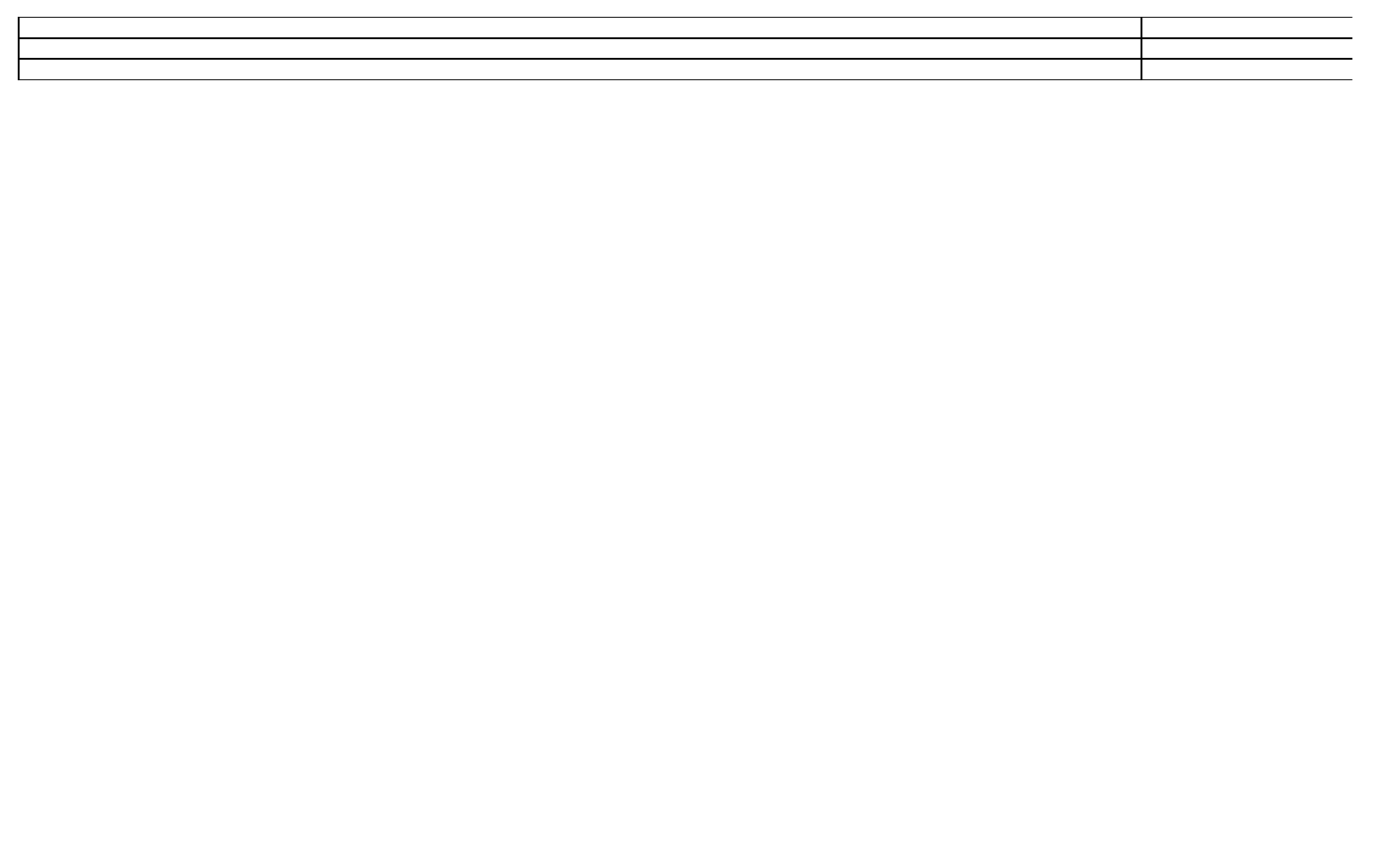| ,一个人都是一个人的人,而且,我们也不会不会不会。""我们,我们也不会不会不会不会不会不会不会不会。""我们,我们也不会不会不会不会不会不会不会不会。""我们,我<br>,他们的人们也不会不会。""我们的人们,我们也不会不会不会。""我们的人们,我们也不会不会不会。""我们的人们,我们也不会不会不会。""我们的人们,我们也不会不 |  |
|-----------------------------------------------------------------------------------------------------------------------------------------------------------------------|--|
| ,我们也不会不会不会。""我们的,我们也不会不会不会。""我们的,我们也不会不会不会不会。""我们的,我们也不会不会不会不会。""我们的,我们也不会不会不会不会                                                                                      |  |
|                                                                                                                                                                       |  |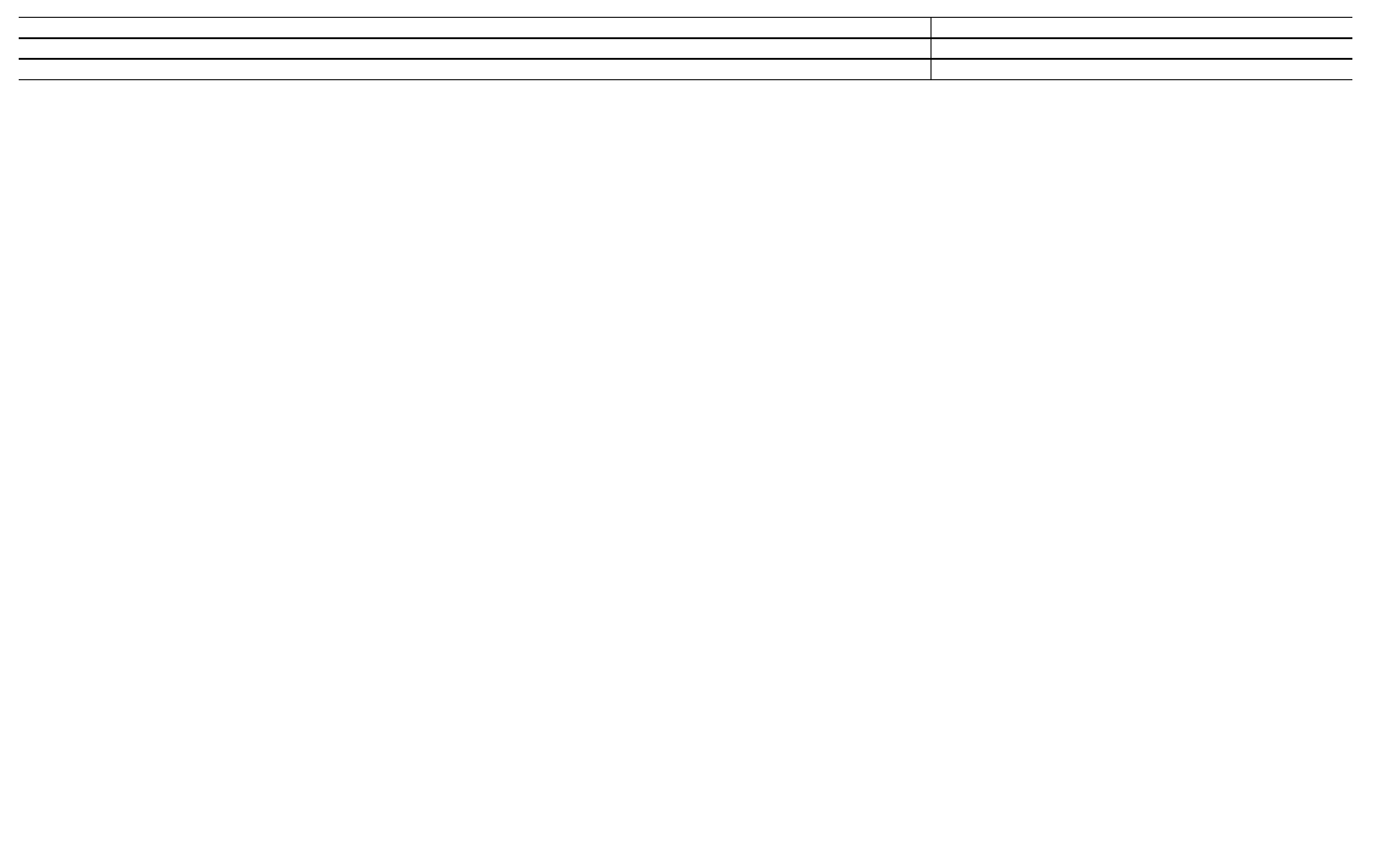| <u> 1980 - Ann an t-Aontaithe ann an t-Aontaithe ann an t-Aontaithe ann an t-Aontaithe ann an t-Aontaithe ann an t-</u> |
|-------------------------------------------------------------------------------------------------------------------------|
|                                                                                                                         |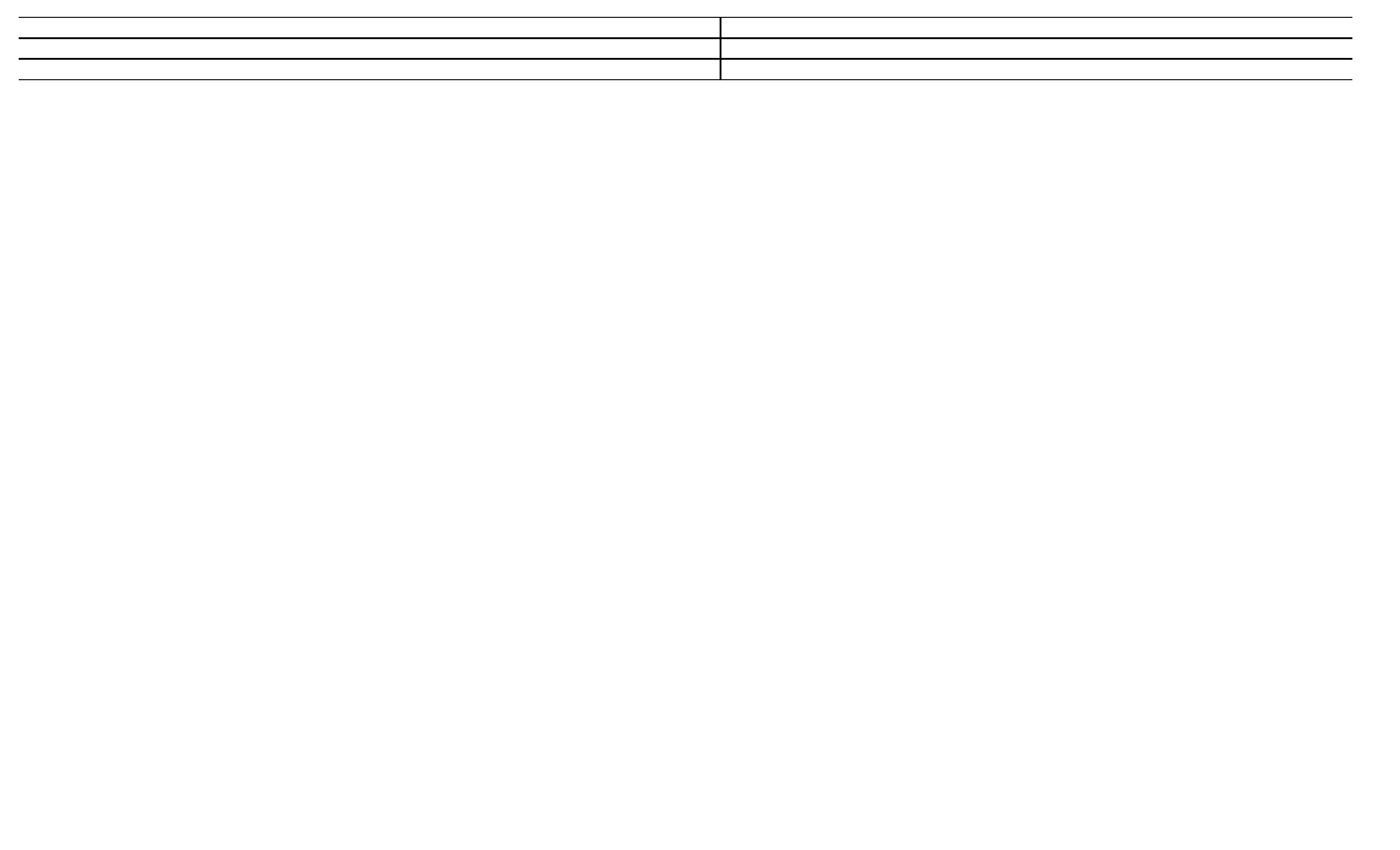| ,一个人都是一个人的人,而且,他们的人都是一个人,而且,他们的人都是一个人,而且,他们的人都是一个人,而且,他们的人都是一个人,而且,他们的人都是一个人,而且,他<br>第二十一章 一个人,他们的人都是一个人,他们的人都是一个人,他们的人都是一个人,他们的人都是一个人,他们的人都是一个人,他们的人都是一个人,他们的人都是一个人, | ,我们也不会不会。""我们的,我们也不会不会。""我们的,我们也不会不会不会。""我们的,我们也不会不会不会。""我们的,我们也不会不会不会。""我们的,我们也 |
|-----------------------------------------------------------------------------------------------------------------------------------------------------------------------|----------------------------------------------------------------------------------|
|                                                                                                                                                                       |                                                                                  |
|                                                                                                                                                                       |                                                                                  |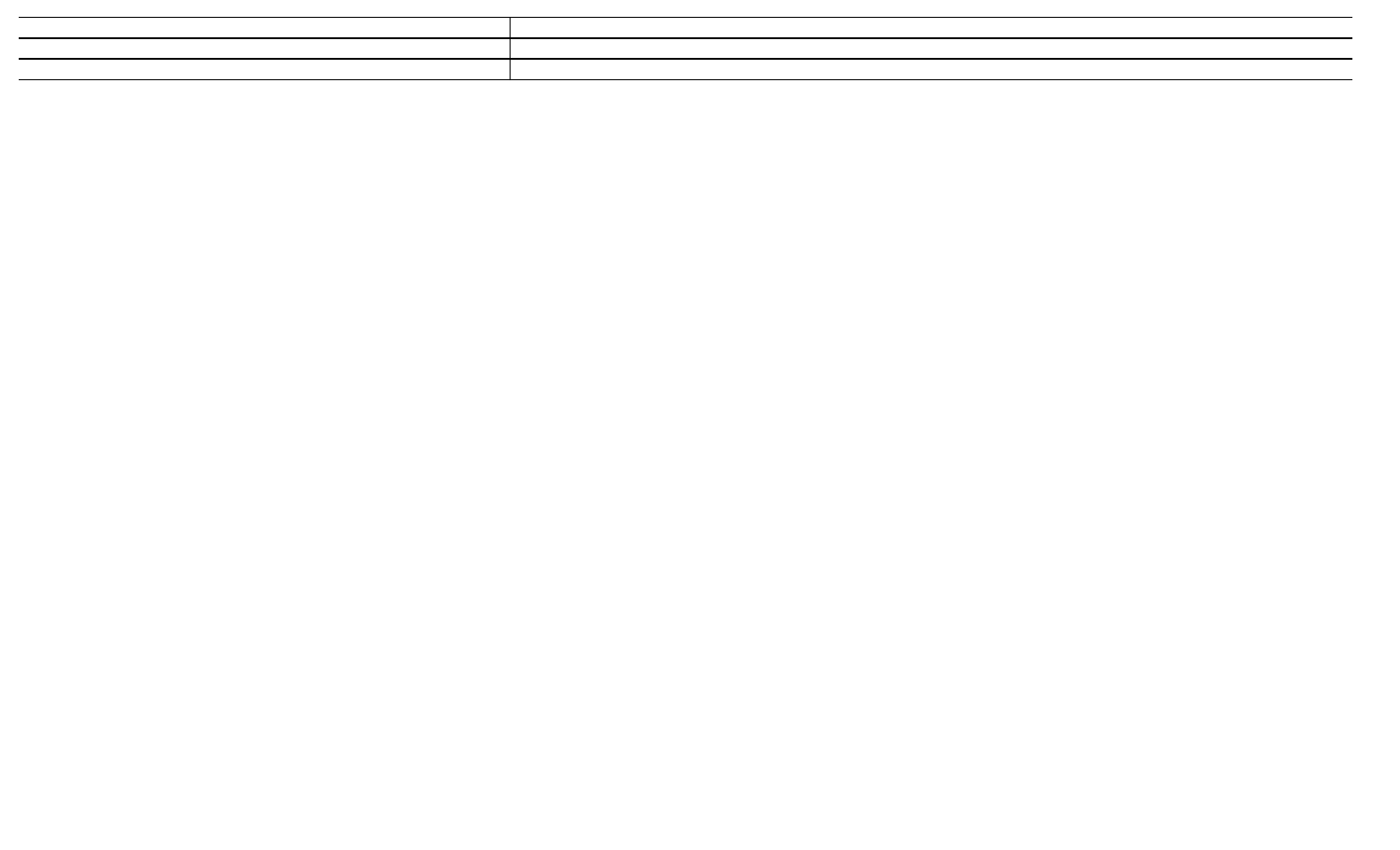| ,一个人的人都是一个人的人,而且,他们的人都是一个人的人,而且,他们的人都是一个人的人,而且,他们的人都是一个人的人,而且,他们的人都是一个人的人,而且,他们的人<br>第一百一十一章 一个人的人,他们的人都是一个人的人,他们的人都是一个人的人,他们的人都是一个人的人,他们的人都是一个人的人,他们的人都是一个人的人,他们的人都是<br>,我们就会不会不会。""我们,我们就会不会不会不会。""我们,我们就会不会不会不会不会不会。""我们,我们就会不会不会不会不会。""我们,我们就会不会不会不会不 |
|-----------------------------------------------------------------------------------------------------------------------------------------------------------------------------------------------------------------------------------------------------------|
| ,一个人都是一个人的人,而且,他们的人都是一个人,而且,他们的人都是一个人,而且,他们的人都是一个人,而且,他们的人都是一个人,而且,他们的人都是一个人,而且,他<br>第二十一章 一个人,他们的人都是一个人,他们的人都是一个人,他们的人都是一个人,他们的人都是一个人,他们的人都是一个人,他们的人都是一个人,他们的人都是一个人,                                                                                     |
|                                                                                                                                                                                                                                                           |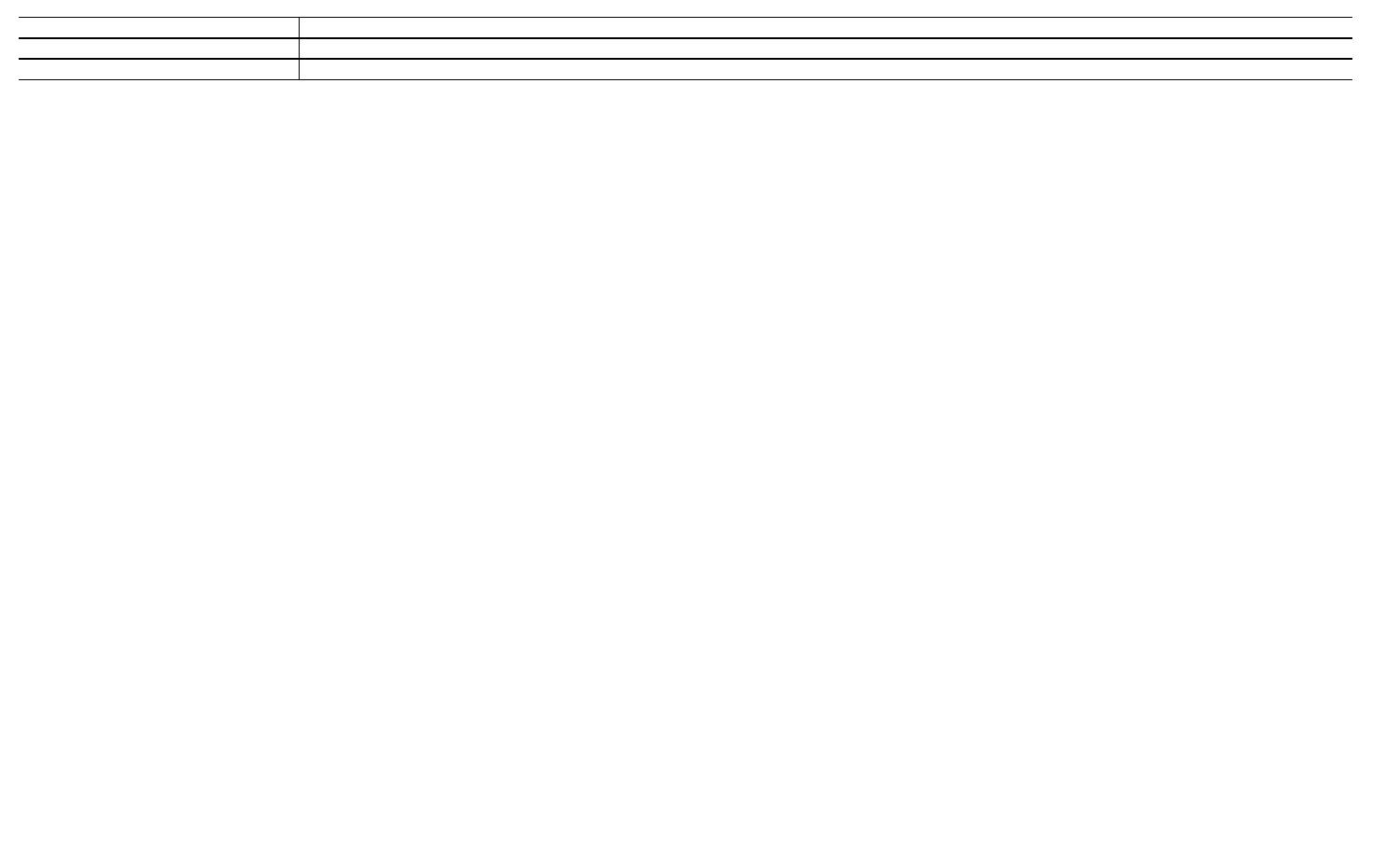| <u>та на представљен под податковата на представљен податковата на представљен податковата на представљен податк</u> |  |
|----------------------------------------------------------------------------------------------------------------------|--|
|                                                                                                                      |  |
| ,一个人都是一个人的人,一个人都是一个人的人,一个人都是一个人的人,一个人都是一个人的人,一个人都是一个人的人,一个人都是一个人的人,一个人都是一个人的人,一个人                                    |  |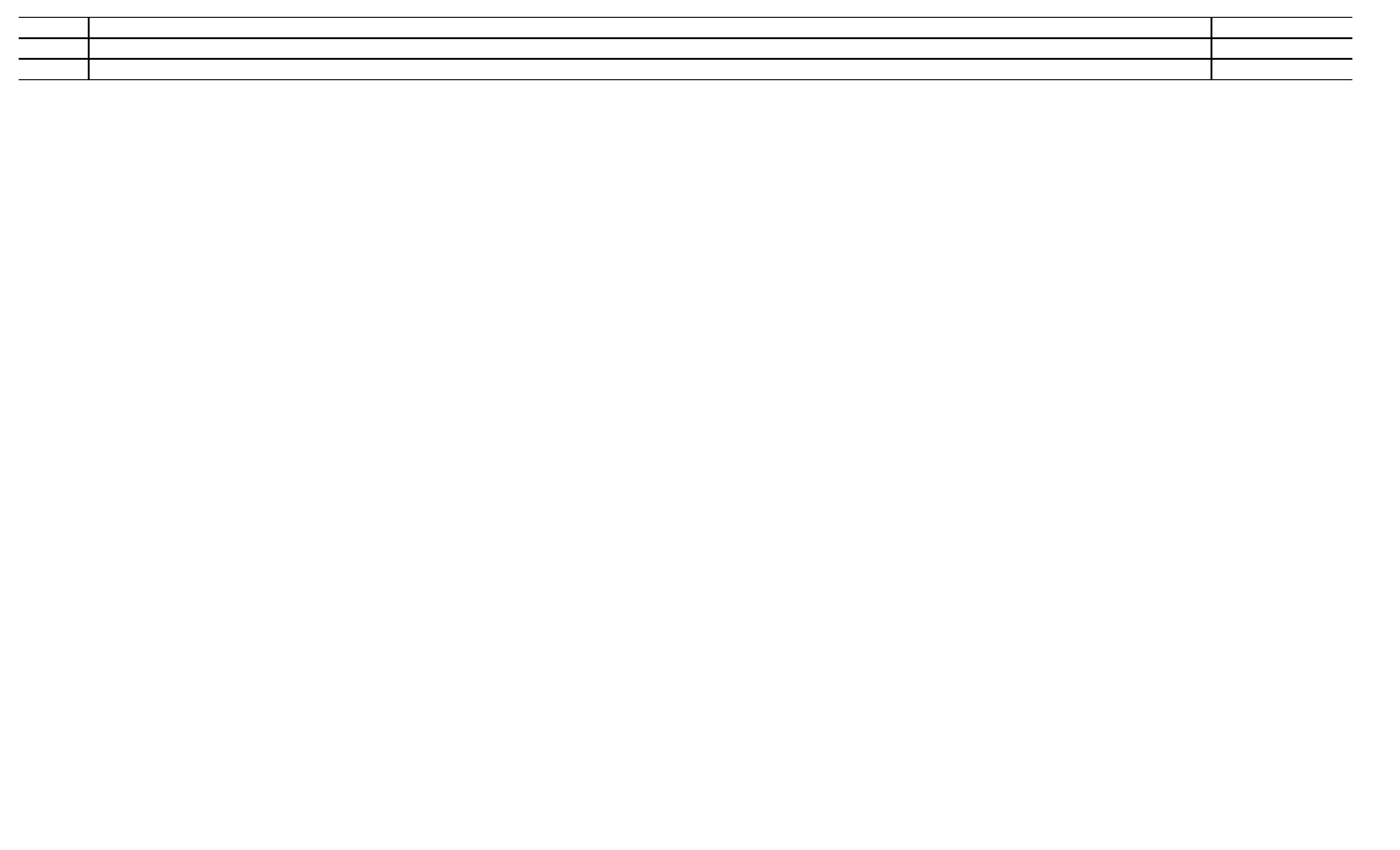| ,一个人都是一个人的人,一个人都是一个人的人,一个人都是一个人的人,一个人都是一个人的人,一个人都是一个人的人,一个人都是一个人的人,一个人都是一个人的人,一个人<br>→ South State State State State State State State State State State State State State State State State State State State State State State State State State State State State State State State State State State State St |  |
|-------------------------------------------------------------------------------------------------------------------------------------------------------------------------------------------------------------------------------------------------------------------------------------------------------------------|--|
| ,一个人的人都是一个人的人,而且,他们的人都是不能的。""我们的人,我们的人都是不能的人,我们的人都是不能的人,我们的人都是不能的人,我们的人都是不能的人,我们的<br>第一百一十一章 一个人的人,我们的人都是不能的人,我们的人都是不能的人,我们的人都是不能的人,我们的人都是不能的人,我们的人都是不能的人,我们的人都是不能的人,                                                                                                                                             |  |
| ,我们也不会不会不会。""我们的,我们也不会不会不会。""我们的,我们也不会不会不会不会不会。""我们的,我们也不会不会不会不会。""我们的,我们也不会不会不会<br>第二百一章 第二百一章 第二百一章 第二百一章 第二百一章 第二百一章 第二百一章 第二百一章 第二百一章 第二百一章 第二百一章 第二百一章 第二百一章 第二                                                                                                                                              |  |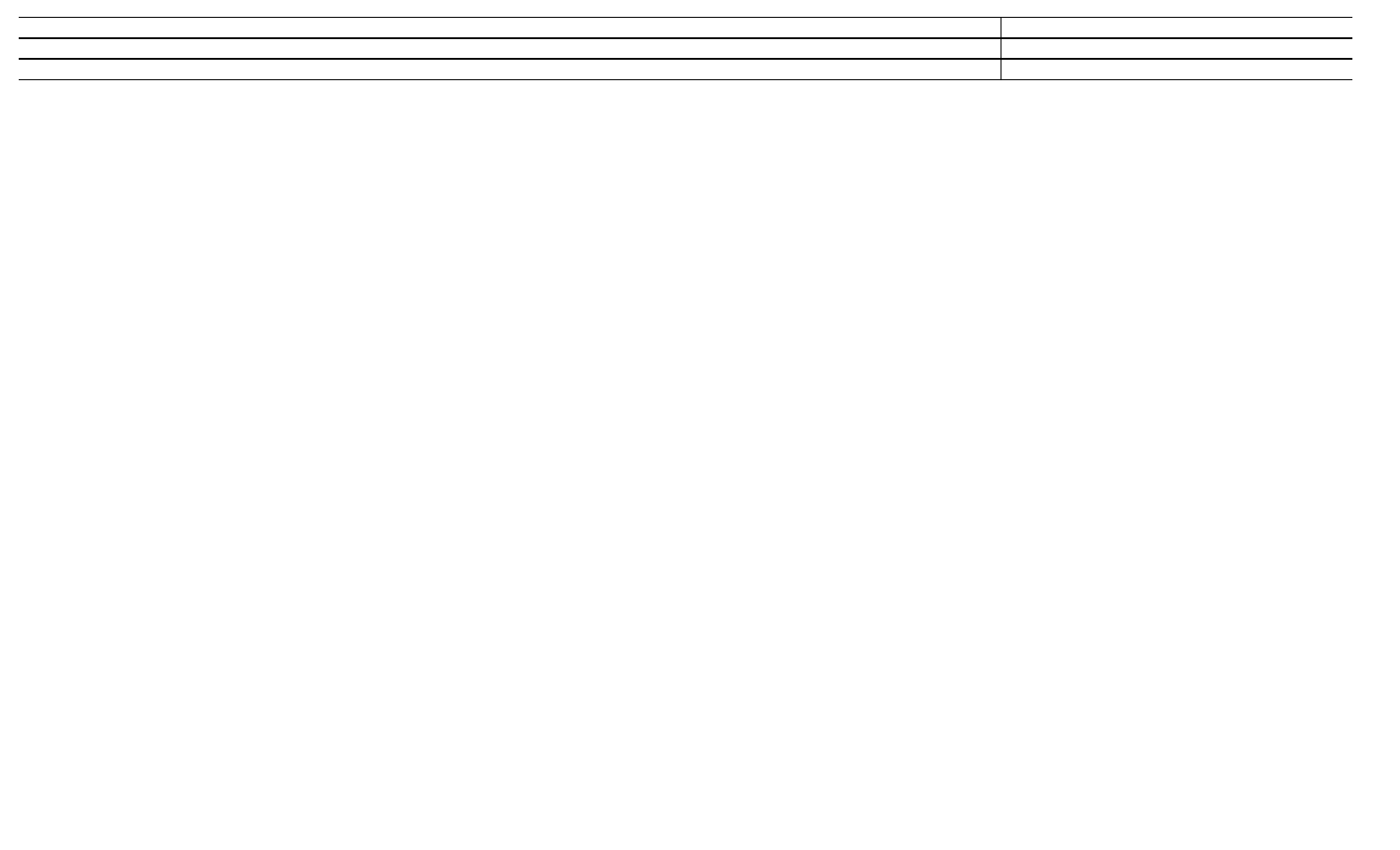| ,一个人都是一个人的人,而且,他们的人都是一个人,而且,他们的人都是一个人,而且,他们的人都是一个人,而且,他们的人都是一个人,而且,他们的人都是一个人,而且,他<br>第二十二章 第二十二章 第二十二章 第二十二章 第二十二章 第二十二章 第二十二章 第二十二章 第二十二章 第二十二章 第二十二章 第二十二章 第二十二章 第二十 |  |
|------------------------------------------------------------------------------------------------------------------------------------------------------------------------|--|
|                                                                                                                                                                        |  |
| ,一个人的人都是一个人的人,而且,他们的人都是一个人的人,而且,他们的人都是一个人的人,而且,他们的人都是一个人的人,而且,他们的人都是一个人的人,而且,他们的人                                                                                      |  |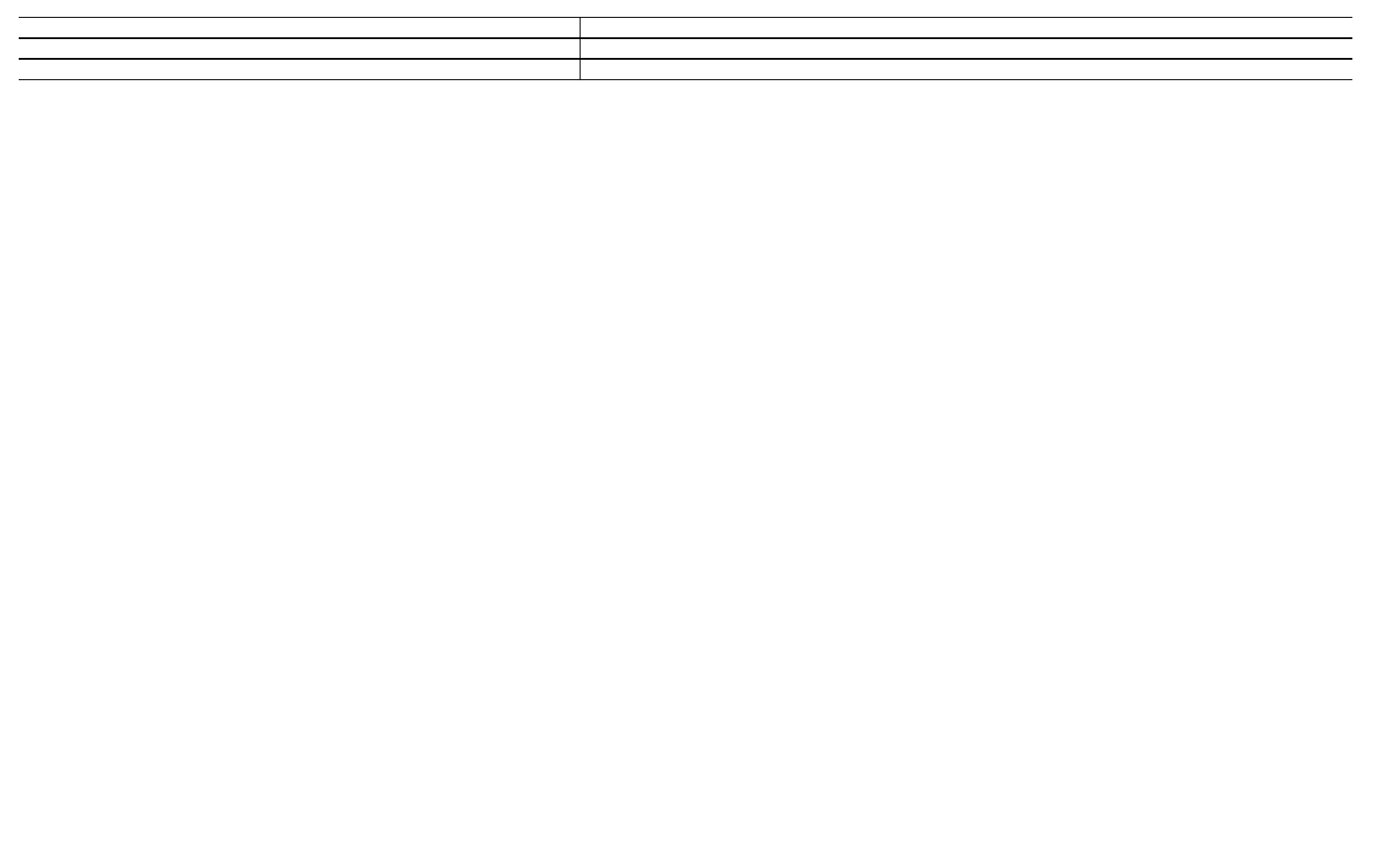| ,我们就会不会不会。""我们,我们也不会不会不会。""我们,我们也不会不会不会不会不会不会。""我们,我们也不会不会不会不会。""我们,我们也不会不会不会不会不  |
|-----------------------------------------------------------------------------------|
| ,一个人都是一个人的人,一个人都是一个人的人,一个人都是一个人的人,一个人都是一个人的人,一个人都是一个人的人,一个人都是一个人的人,一个人都是一个人的人,一个人 |
|                                                                                   |
| ,一个人都是一个人的人,而且,我们也不会不会不会。""我们,我们也不会不会不会不会。""我们,我们也不会不会不会不会。""我们,我们也不会不会不会不会。""我们, |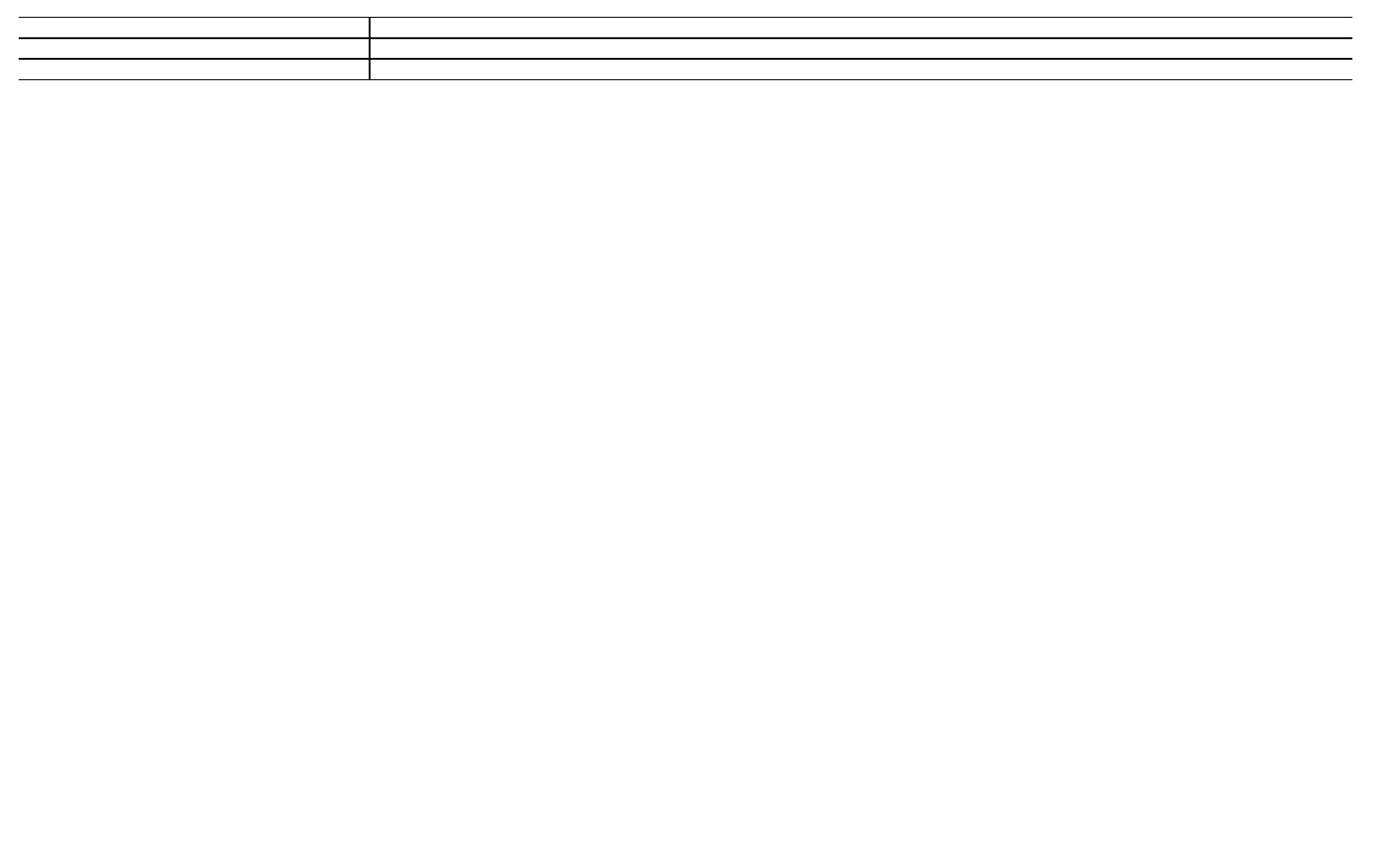| ,一个人都是一个人的人,一个人都是一个人的人,一个人都是一个人的人,一个人都是一个人的人,一个人都是一个人的人,一个人都是一个人的人,一个人都是一个人的人,一个人<br>第二十一章 一个人的人,一个人的人都是一个人的人,一个人的人都是一个人的人,一个人的人都是一个人的人,一个人的人都是一个人的人,一个人的人都是一个人的人,一个人<br>,一个人都是一个人的人,一个人都是一个人的人,一个人都是一个人的人,一个人都是一个人的人,一个人都是一个人的人,一个人都是一个人的人,一个人都是一个人的人,一个人<br>第二十一章 一个人的人,一个人都是一个人的人,一个人都是一个人的人,一个人都是一个人的人,一个人都是一个人的人,一个人都是一个人的人,一个人都是一个人的人,一个 |  |
|------------------------------------------------------------------------------------------------------------------------------------------------------------------------------------------------------------------------------------------------------------------------------------------------------------------------------------------------|--|
| ,一个人的人都是一个人的人,而且,他们的人都是一个人的人,而且,他们的人都是一个人的人,而且,他们的人都是一个人的人,而且,他们的人都是一个人的人,而且,他们的<br>第一百一十一章 一个人的人,他们的人都是一个人的人,他们的人都是一个人的人,他们的人都是一个人的人,他们的人都是一个人的人,他们的人都是一个人的人,他们的人都是                                                                                                                                                                           |  |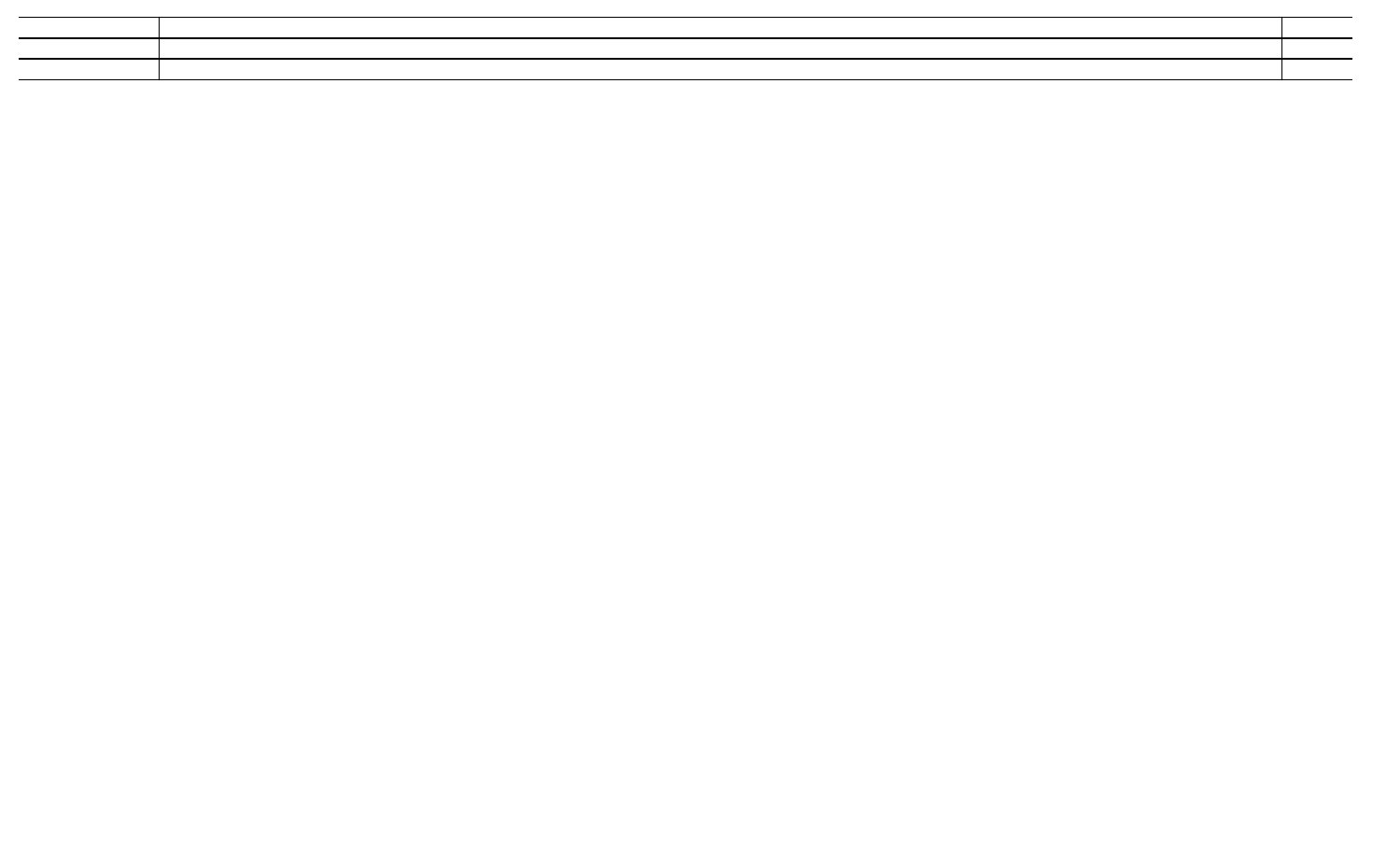| ,我们就会不会不会。""我们,我们也不会不会不会。""我们,我们也不会不会不会不会不会不会不会。""我们,我们也不会不会不会不会不会。""我们,我们也不会不会不 |  |
|----------------------------------------------------------------------------------|--|
| ,一个人的人都是一个人的人,而且,我们也不会不会不会。""我们,我们也不会不会不会不会不会不会。""我们,我们也不会不会不会不会。""我们,我们也不会不会不会不 |  |
|                                                                                  |  |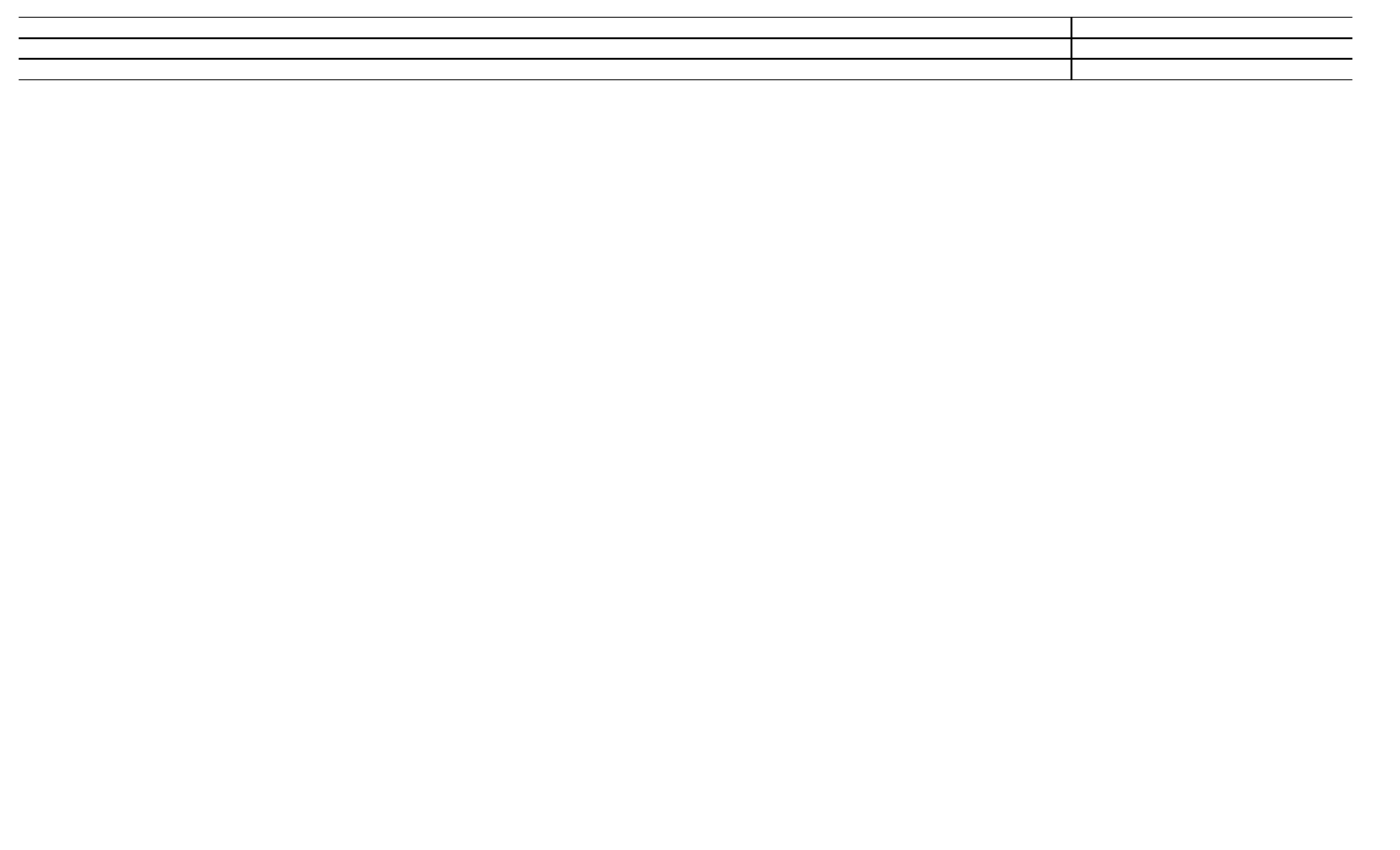| → 中国的 → 中国的 → 中国的 → 中国的 → 中国的 → 中国的 → 中国的 → 中国的 → 中国的 → 中国的 → 中国的 → 中国的 → 中国的 → 中国的 → 中国的 → 中国的 → 中国的 → 中国的 → 中国 |  |
|------------------------------------------------------------------------------------------------------------------|--|
|                                                                                                                  |  |
|                                                                                                                  |  |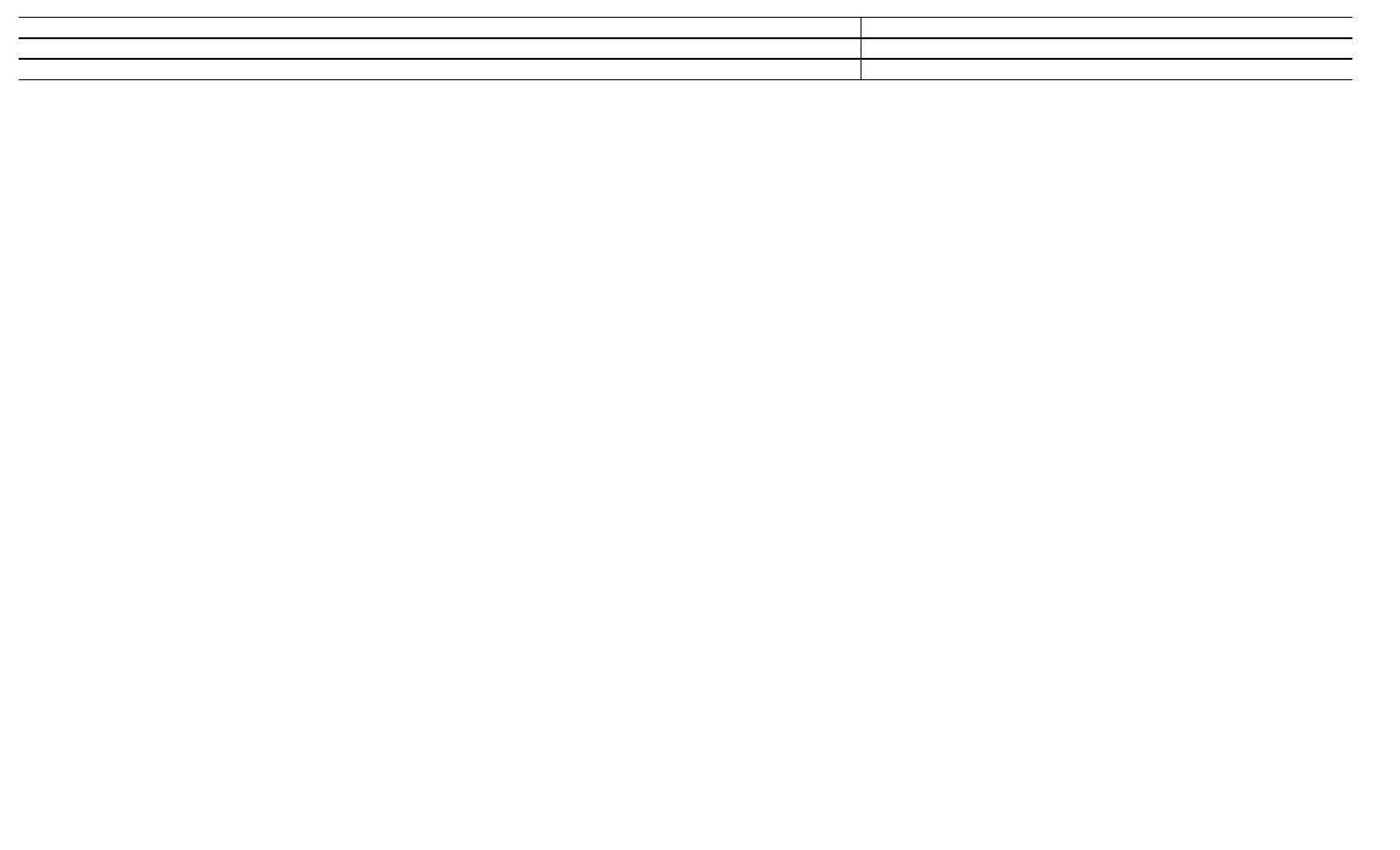| ,我们就会不会不会。""我们,我们就会不会不会不会,我们就会不会不会不会。""我们,我们就会不会不会不会。""我们,我们就会不会不会不会。""我们,我们就会不会 |                                                                                   |
|----------------------------------------------------------------------------------|-----------------------------------------------------------------------------------|
|                                                                                  | ,我们也不会不会不会。""我们的,我们也不会不会不会。""我们的,我们也不会不会不会不会。""我们的,我们也不会不会不会不会。""我们的,我们也不会不会不会不会  |
|                                                                                  | ,我们就会不会不会。""我们,我们就会不会不会,我们就会不会不会,我们就会不会不会。""我们,我们就会不会不会。""我们,我们就会不会不会不会。""我们,我们就会 |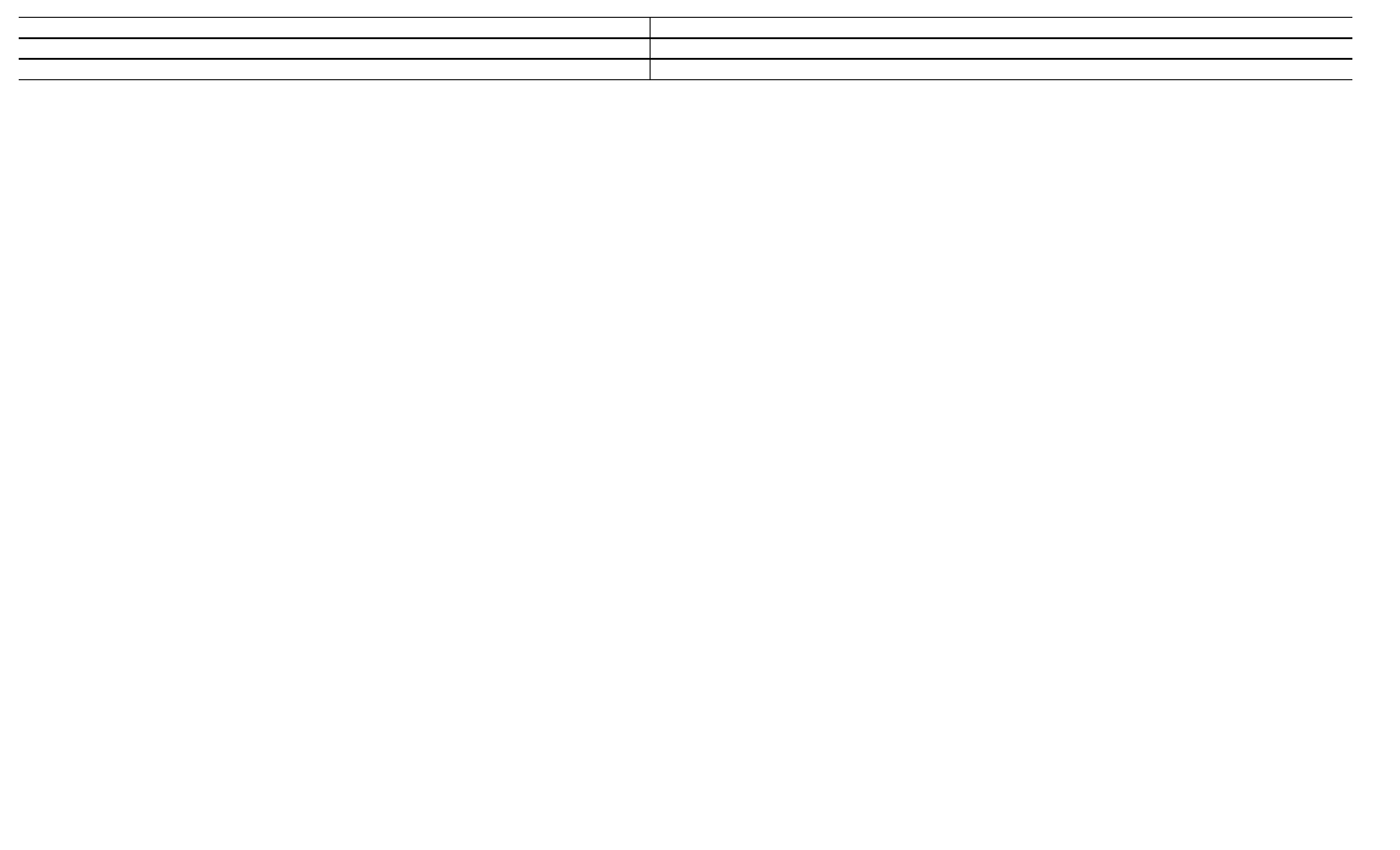| ,一个人都是一个人的人,我们就是一个人的人,我们就是一个人的人,我们就是一个人的人,我们就是一个人的人,我们就是一个人的人,我们就是一个人的人,我们就是一个人的<br>第一百一十一章 一个人的人,我们就是一个人的人,我们就是一个人的人,我们就是一个人的人,我们就是一个人的人,我们就是一个人的人,我们就是一个人的人,我们就是一个 |
|----------------------------------------------------------------------------------------------------------------------------------------------------------------------|
|                                                                                                                                                                      |
|                                                                                                                                                                      |
|                                                                                                                                                                      |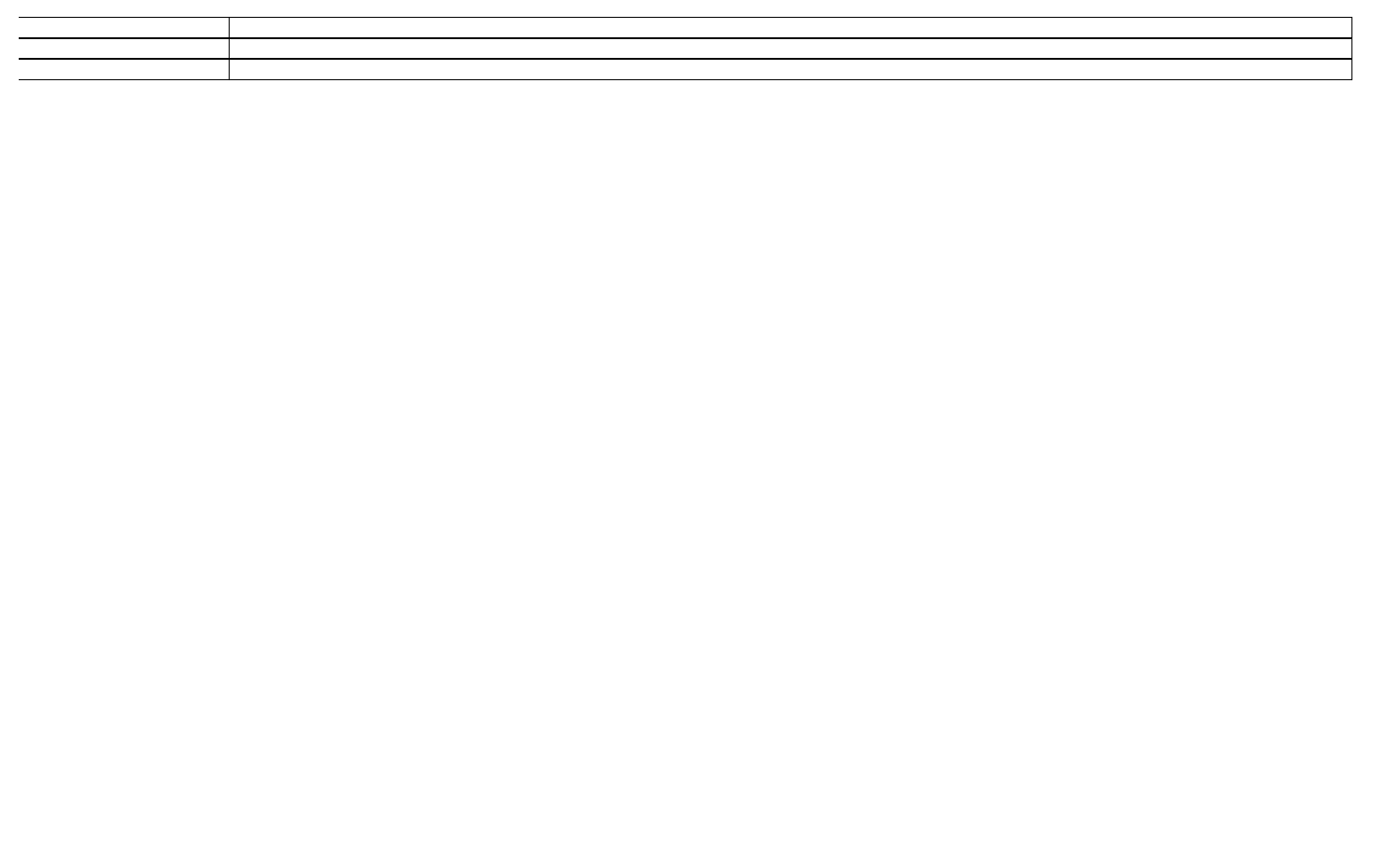| ,他们的人们就是一个人,他们的人们就是一个人,他们的人们,他们的人们就是一个人,他们的人们,他们的人们就是一个人,他们的人们,他们的人们,他们的人们,他们的人们,<br>第25章 我们的人们,他们的人们,他们的人们,他们的人们,他们的人们,他们的人们,他们的人们,他们的人们,他们的人们,他们的人们,他们的人们,他们的人们,他们的 |  |
|-----------------------------------------------------------------------------------------------------------------------------------------------------------------------|--|
| ,一个人都是一个人的人,而且,他们的人都是一个人,而且,他们的人都是一个人,而且,他们的人都是一个人,而且,他们的人都是一个人,而且,他们的人都是一个人,而且,他<br>第二百一十一章 一个人,他们的人都是一个人,他们的人都是一个人,他们的人都是一个人,他们的人都是一个人,他们的人都是一个人,他们的人都是一个人,他们的人都是一个 |  |
| ,一个人都是一个人的人,而且,他们的人都是一个人,他们的人都是一个人,他们的人都是一个人,他们的人都是一个人,他们的人都是一个人,他们的人都是一个人,他们的人都是                                                                                     |  |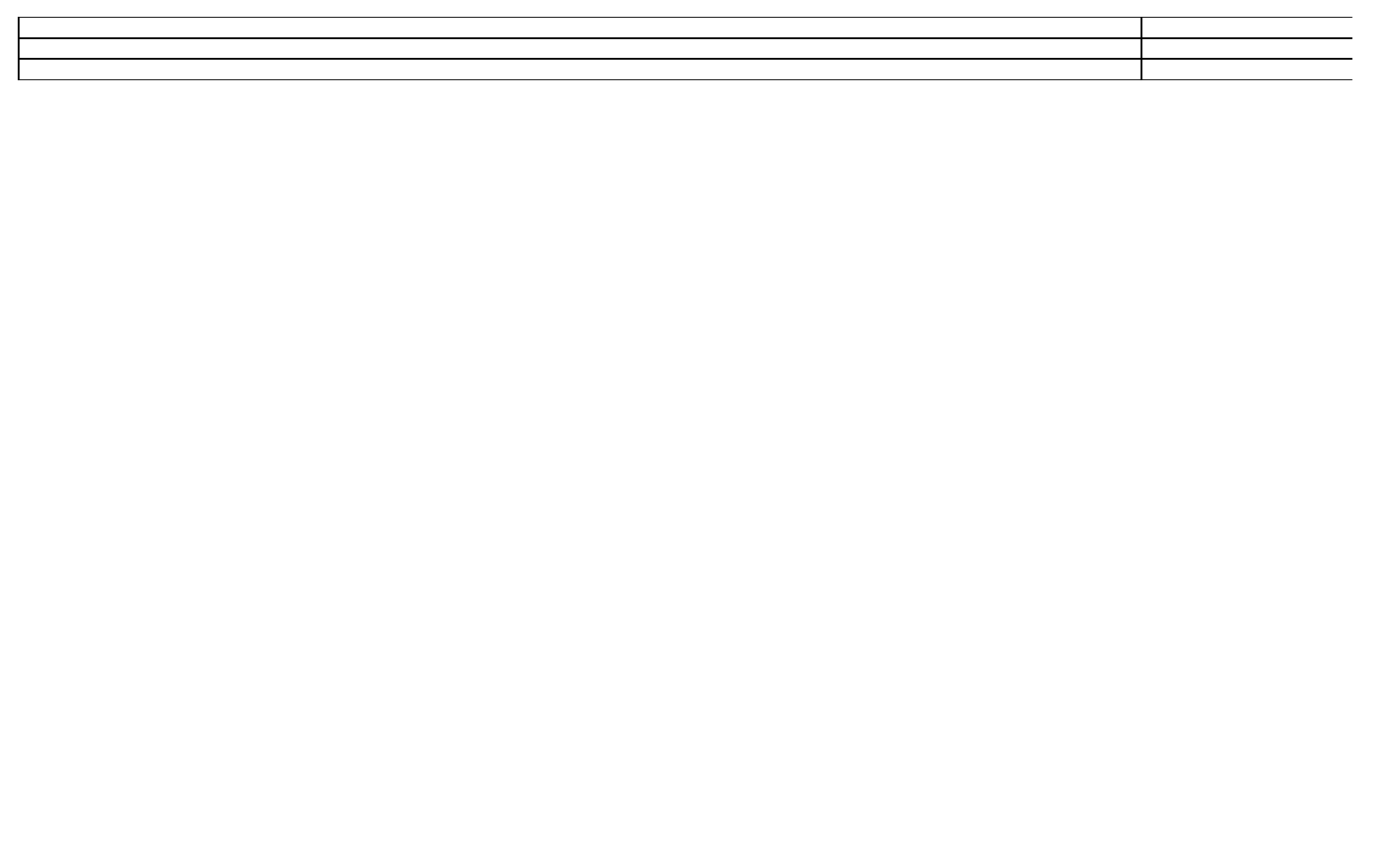| ,一个人都是一个人的人,而且,我们也不会不会不会。""我们,我们也不会不会不会不会不会不会不会不会。""我们,我们也不会不会不会不会不会不会不会不会。""我们,我<br>,他们的人们也不会不会。""我们的人们,我们也不会不会不会。""我们的人们,我们也不会不会不会。""我们的人们,我们也不会不会不会。""我们的人们,我们也不会不 |  |
|-----------------------------------------------------------------------------------------------------------------------------------------------------------------------|--|
| ,我们也不会不会不会。""我们的,我们也不会不会不会。""我们的,我们也不会不会不会不会。""我们的,我们也不会不会不会不会。""我们的,我们也不会不会不会不会                                                                                      |  |
|                                                                                                                                                                       |  |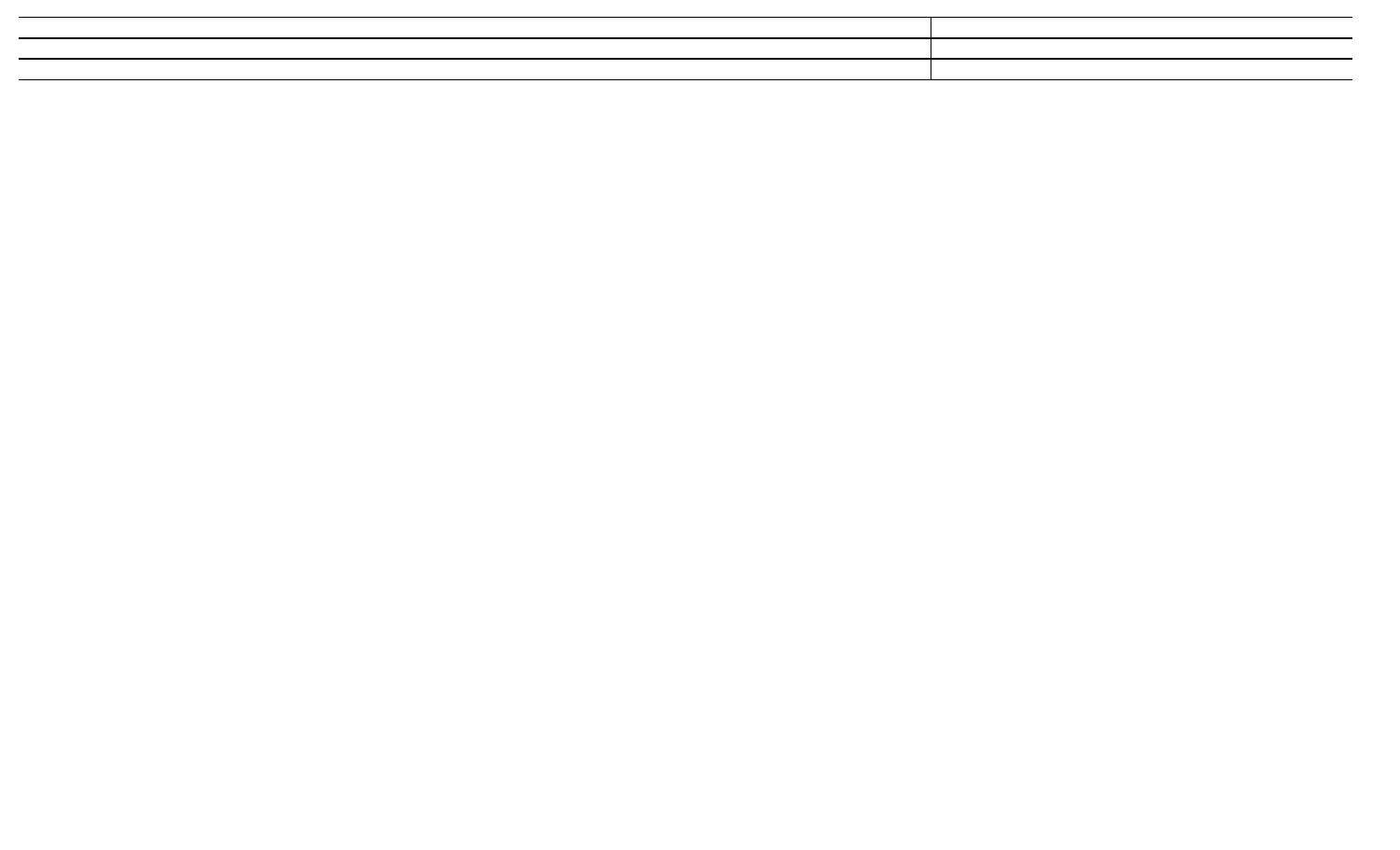| <u> 2001 - An t-An Aontaithe ann an t-Aontaithe ann an t-Aontaithe ann an t-Aontaithe ann an t-Aontaithe ann an t-</u> |
|------------------------------------------------------------------------------------------------------------------------|
|                                                                                                                        |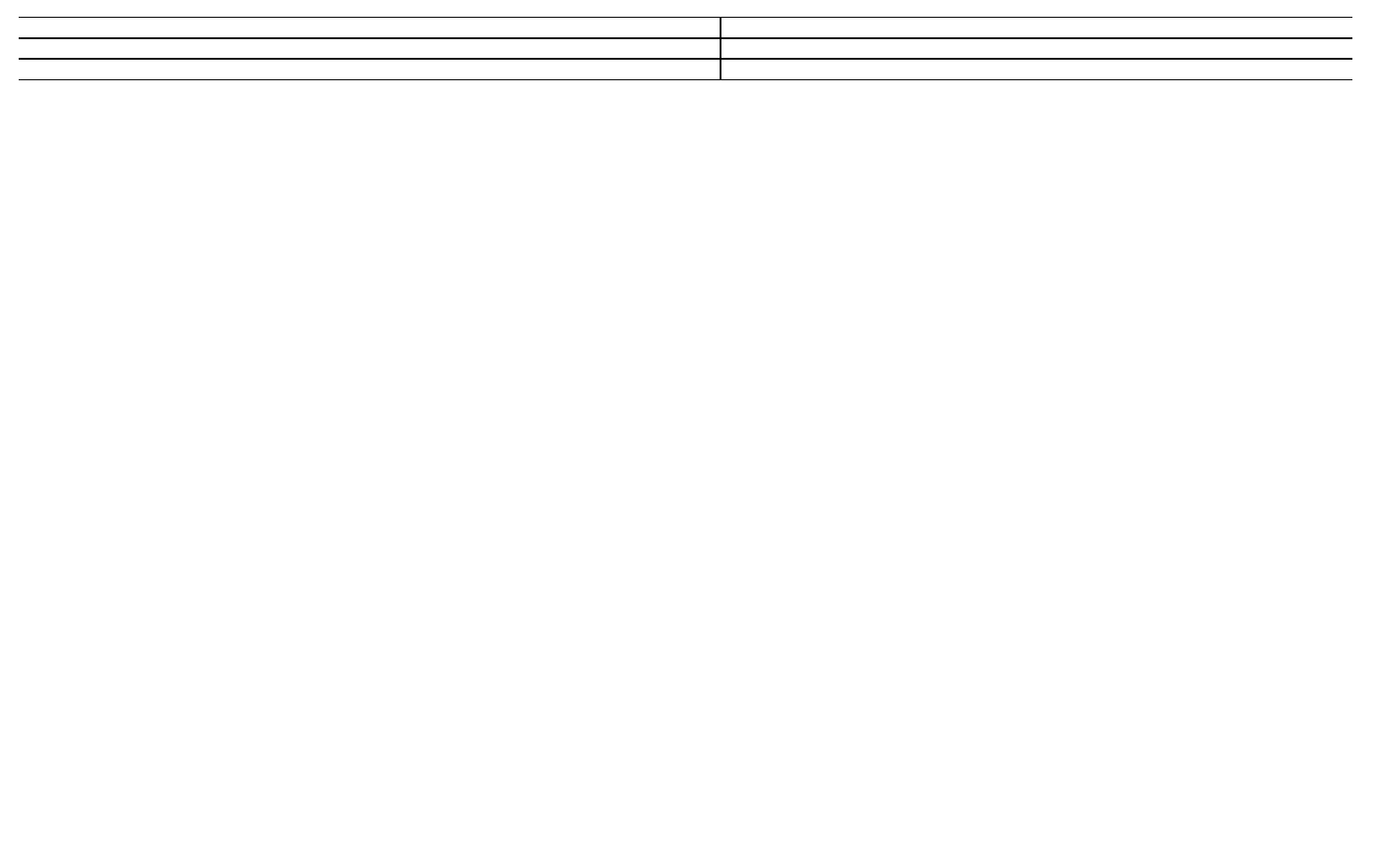| ,一个人都是一个人的人,而且,他们的人都是一个人,而且,他们的人都是一个人,而且,他们的人都是一个人,而且,他们的人都是一个人,而且,他们的人都是一个人,而且,他<br>第二十一章 一个人,他们的人都是一个人,他们的人都是一个人,他们的人都是一个人,他们的人都是一个人,他们的人都是一个人,他们的人都是一个人,他们的人都是一个人, | ,我们也不会不会。""我们的,我们也不会不会。""我们的,我们也不会不会不会。""我们的,我们也不会不会不会。""我们的,我们也不会不会不会。""我们的,我们也 |
|-----------------------------------------------------------------------------------------------------------------------------------------------------------------------|----------------------------------------------------------------------------------|
|                                                                                                                                                                       |                                                                                  |
|                                                                                                                                                                       |                                                                                  |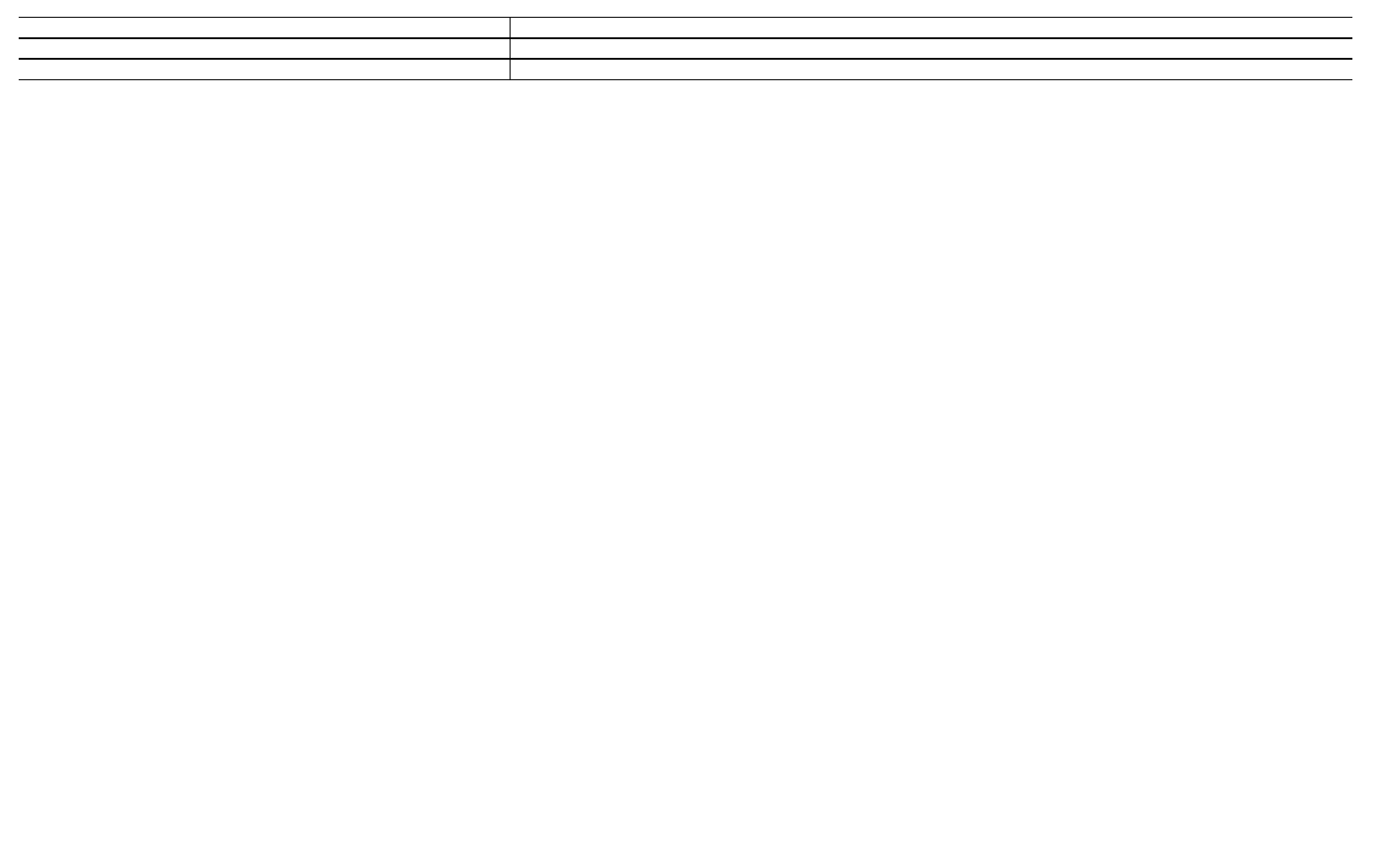| ,一个人的人都是一个人的人,而且,他们的人都是一个人的人,而且,他们的人都是一个人的人,而且,他们的人都是一个人的人,而且,他们的人都是一个人的人,而且,他们的人<br>第一百一十一章 一个人的人,他们的人都是一个人的人,他们的人都是一个人的人,他们的人都是一个人的人,他们的人都是一个人的人,他们的人都是一个人的人,他们的人都是<br>,我们就会不会不会。""我们,我们就会不会不会不会。""我们,我们就会不会不会不会不会不会。""我们,我们就会不会不会不会不会。""我们,我们就会不会不会不会不 |
|-----------------------------------------------------------------------------------------------------------------------------------------------------------------------------------------------------------------------------------------------------------|
| ,一个人都是一个人的人,而且,他们的人都是一个人,而且,他们的人都是一个人,而且,他们的人都是一个人,而且,他们的人都是一个人,而且,他们的人都是一个人,而且,他<br>第二十一章 一个人,他们的人都是一个人,他们的人都是一个人,他们的人都是一个人,他们的人都是一个人,他们的人都是一个人,他们的人都是一个人,他们的人都是一个人,                                                                                     |
|                                                                                                                                                                                                                                                           |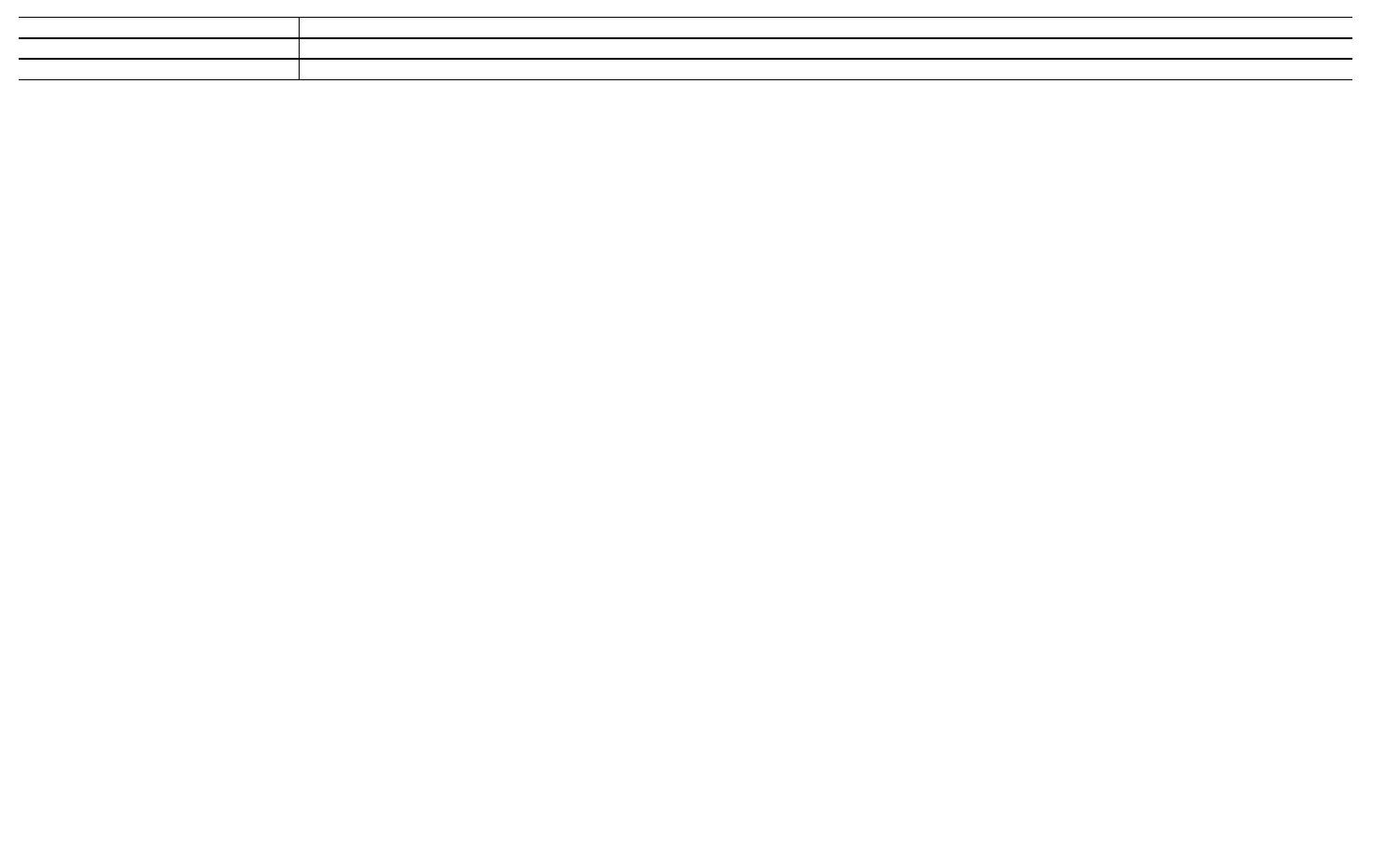| <u>та на представљен под податковата на представљен податковата на представљен податковата на представљен податк</u> |  |
|----------------------------------------------------------------------------------------------------------------------|--|
|                                                                                                                      |  |
| ,一个人都是一个人的人,一个人都是一个人的人,一个人都是一个人的人,一个人都是一个人的人,一个人都是一个人的人,一个人都是一个人的人,一个人都是一个人的人,一个人                                    |  |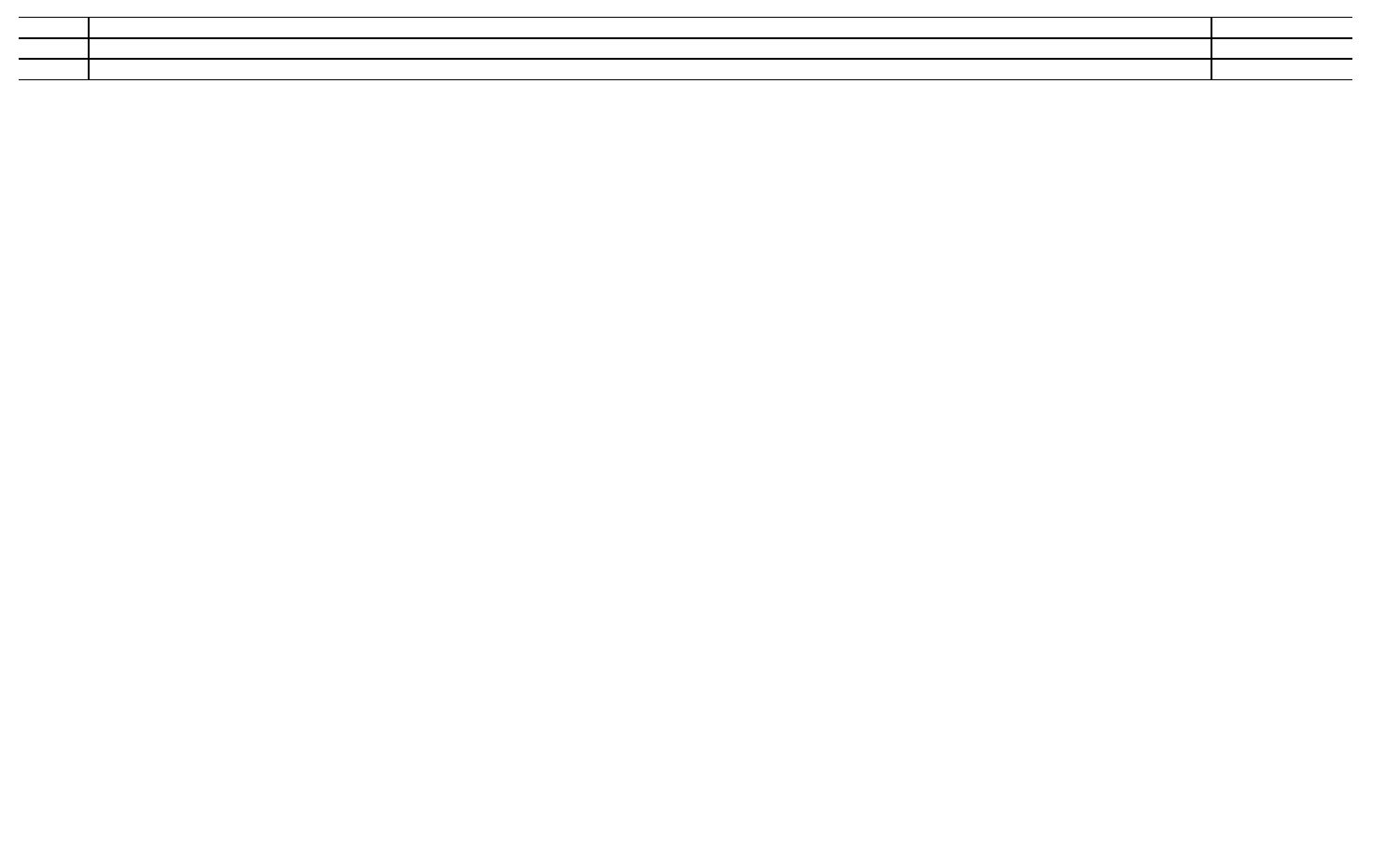| ,一个人都是一个人的人,一个人都是一个人的人,一个人都是一个人的人,一个人都是一个人的人,一个人都是一个人的人,一个人都是一个人的人,一个人都是一个人的人,一个人<br>→ South State State State State State State State State State State State State State State State State State State State State State State State State State State State State State State State State State State State St |  |
|-------------------------------------------------------------------------------------------------------------------------------------------------------------------------------------------------------------------------------------------------------------------------------------------------------------------|--|
| ,一个人的人都是一个人的人,而且,他们的人都是不是一个人的人,而且,他们的人都是不是一个人的人,而且,他们的人都是不是一个人的人,而且,他们的人都是不是一个人的<br>第一百一十一章 一个人的人,他们的人都是不是一个人的人,他们的人都是不是一个人的人,他们的人都是不是一个人的人,他们的人都是不是一个人的人,他们的人都是不是一个                                                                                                                                              |  |
| ,我们也不会不会不会。""我们的,我们也不会不会不会。""我们的,我们也不会不会不会不会不会。""我们的,我们也不会不会不会不会。""我们的,我们也不会不会不会<br>第二百一章 第二百一章 第二百一章 第二百一章 第二百一章 第二百一章 第二百一章 第二百一章 第二百一章 第二百一章 第二百一章 第二百一章 第二百一章 第二                                                                                                                                              |  |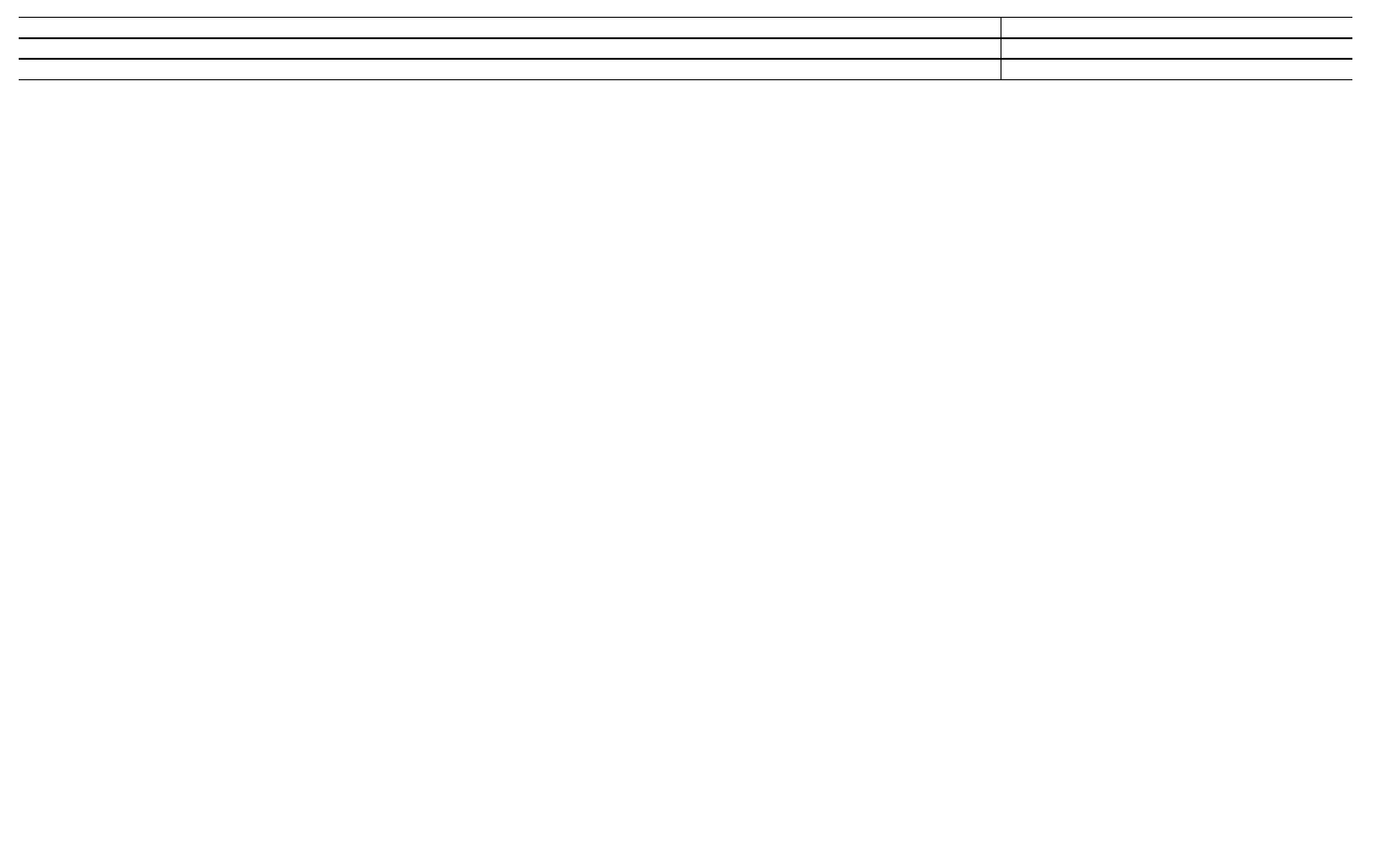| ,一个人都是一个人的人,而且,他们的人都是一个人,而且,他们的人都是一个人,而且,他们的人都是一个人,而且,他们的人都是一个人,而且,他们的人都是一个人,而且,他<br>第二十二章 第二十二章 第二十二章 第二十二章 第二十二章 第二十二章 第二十二章 第二十二章 第二十二章 第二十二章 第二十二章 第二十二章 第二十二章 第二十 |  |
|------------------------------------------------------------------------------------------------------------------------------------------------------------------------|--|
|                                                                                                                                                                        |  |
| ,我们就会不会不会。""我们的,我们也不会不会不会。""我们的,我们也不会不会不会不会不会。""我们的,我们也不会不会不会不会。""我们的,我们也不会不会不会不                                                                                       |  |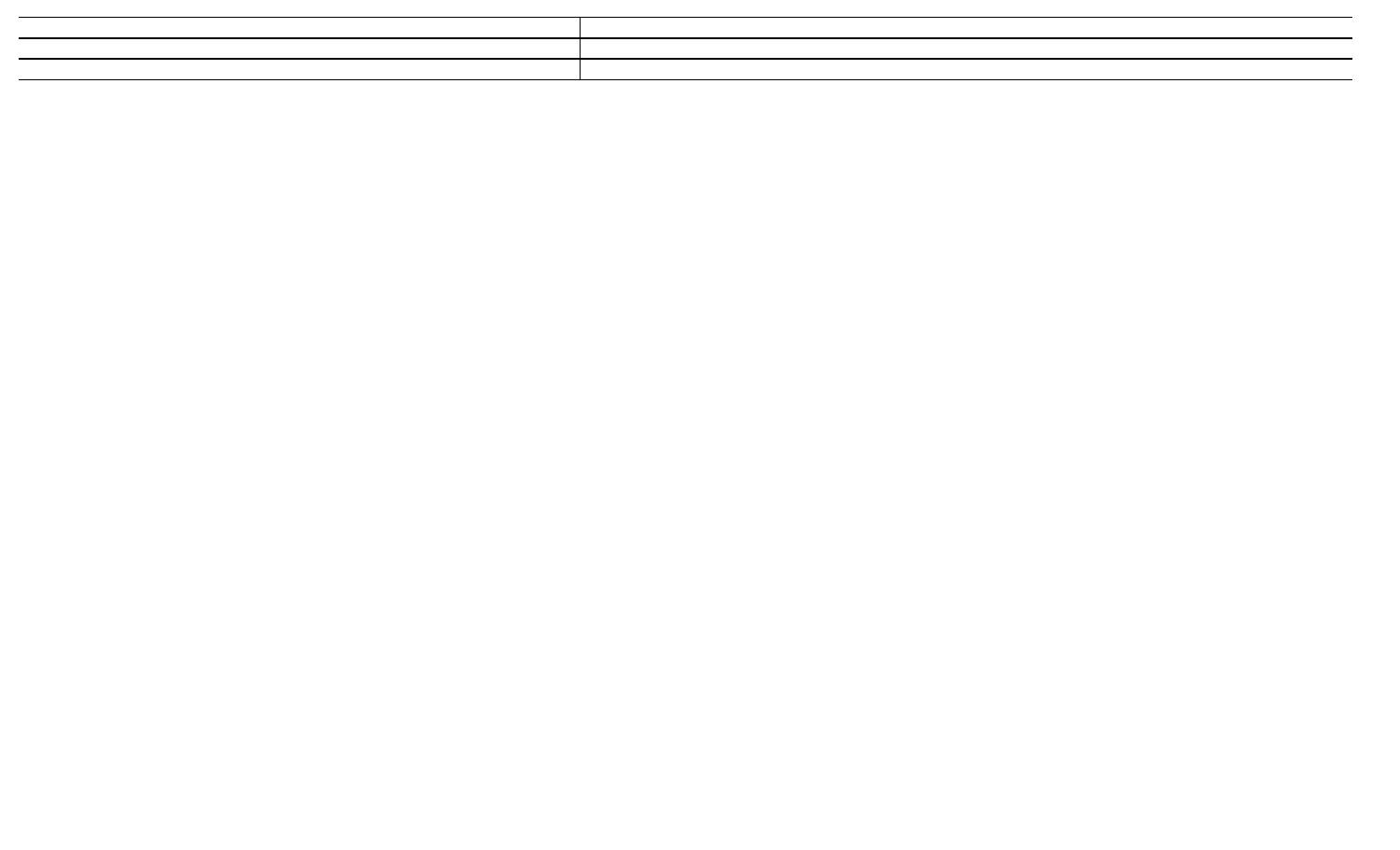| ,我们就会不会不会。""我们,我们也不会不会不会。""我们,我们也不会不会不会不会不会不会。""我们,我们也不会不会不会不会。""我们,我们也不会不会不会不会不  |
|-----------------------------------------------------------------------------------|
| ,一个人都是一个人的人,一个人都是一个人的人,一个人都是一个人的人,一个人都是一个人的人,一个人都是一个人的人,一个人都是一个人的人,一个人都是一个人的人,一个人 |
|                                                                                   |
| ,一个人都是一个人的人,而且,我们也不会不会不会。""我们,我们也不会不会不会不会不会不会不会。""我们,我们也不会不会不会不会不会不会不会不会。""我们,我们  |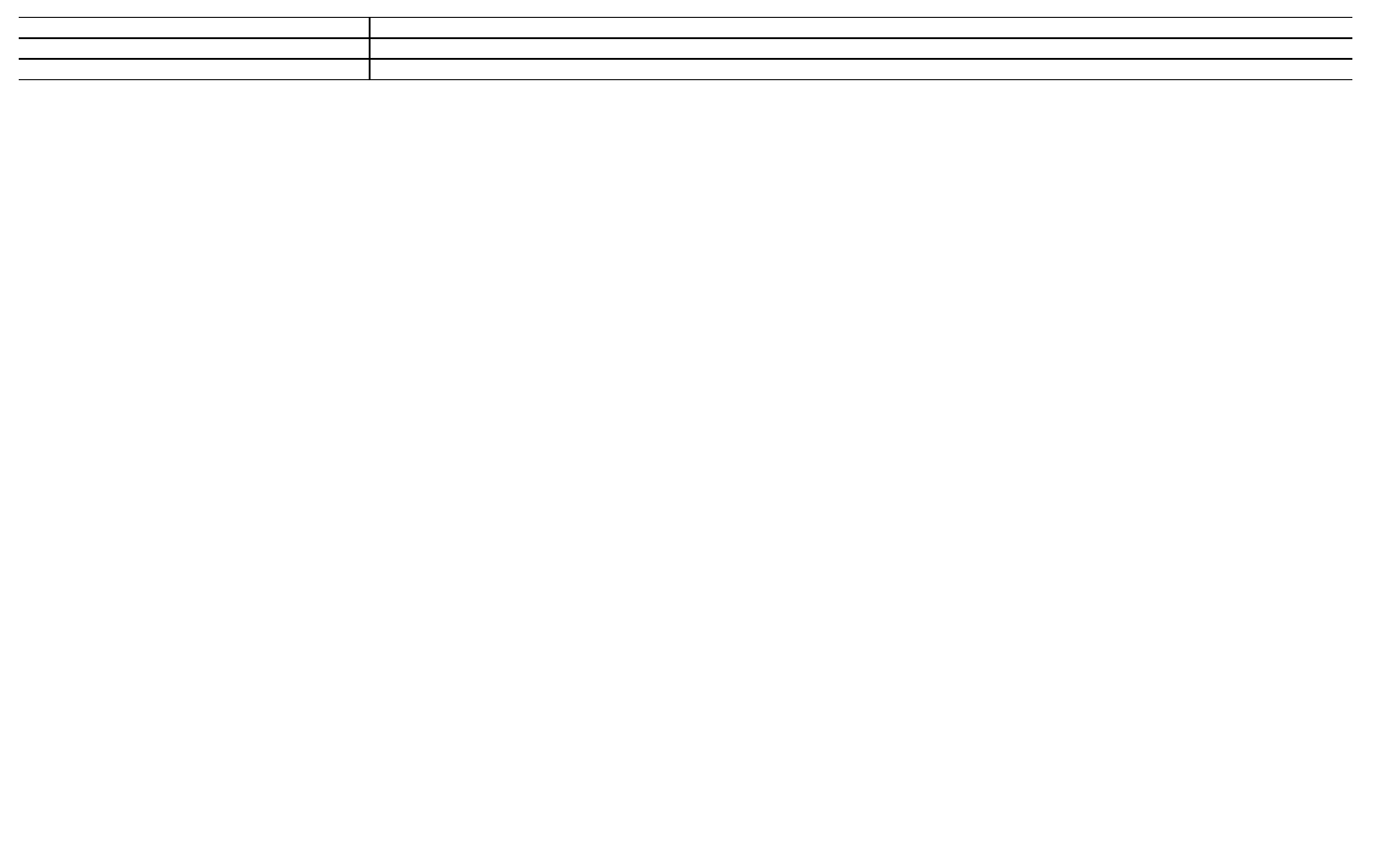| ,一个人都是一个人的人,一个人都是一个人的人,一个人都是一个人的人,一个人都是一个人的人,一个人都是一个人的人,一个人都是一个人的人,一个人都是一个人的人,一个人<br>第二十一章 一个人的人,一个人的人都是一个人的人,一个人的人都是一个人的人,一个人的人都是一个人的人,一个人的人都是一个人的人,一个人的人都是一个人的人,一个人<br>,一个人都是一个人的人,一个人都是一个人的人,一个人都是一个人的人,一个人都是一个人的人,一个人都是一个人的人,一个人都是一个人的人,一个人都是一个人的人,一个人<br>第二十一章 一个人的人,一个人都是一个人的人,一个人都是一个人的人,一个人都是一个人的人,一个人都是一个人的人,一个人都是一个人的人,一个人都是一个人的人,一个 |  |
|------------------------------------------------------------------------------------------------------------------------------------------------------------------------------------------------------------------------------------------------------------------------------------------------------------------------------------------------|--|
| ,一个人的人都是一个人的人,而且,他们的人都是一个人的人,而且,他们的人都是一个人的人,而且,他们的人都是一个人的人,而且,他们的人都是一个人的人,而且,他们的<br>第一百一十一章 一个人的人,他们的人都是一个人的人,他们的人都是一个人的人,他们的人都是一个人的人,他们的人都是一个人的人,他们的人都是一个人的人,他们的人都是                                                                                                                                                                           |  |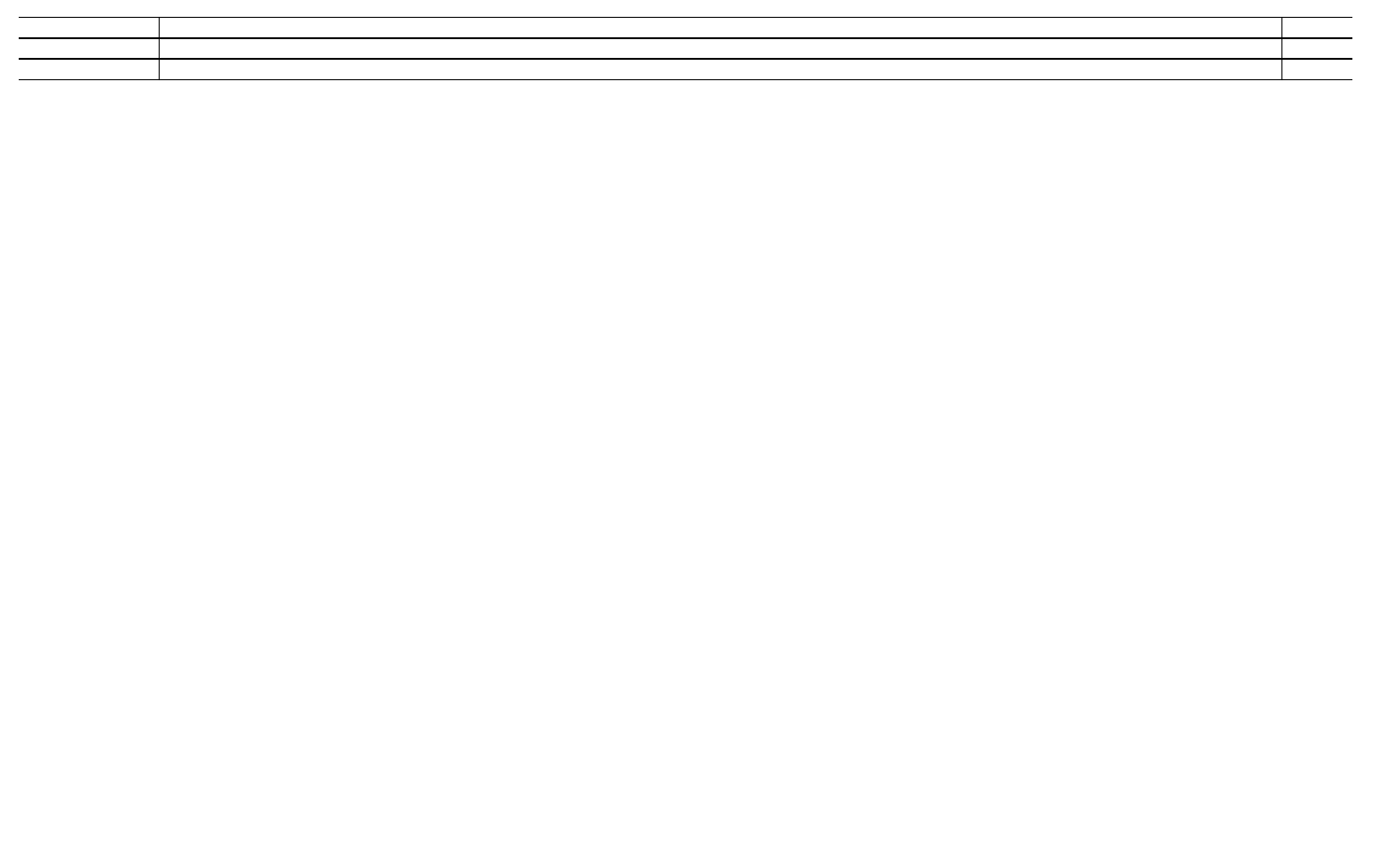| ,我们就会不会不会。""我们,我们也不会不会不会。""我们,我们也不会不会不会不会不会不会不会。""我们,我们也不会不会不会不会不会。""我们,我们也不会不会不 |  |
|----------------------------------------------------------------------------------|--|
| ,一个人的人都是一个人的人,而且,我们也不会不会不会。""我们,我们也不会不会不会不会不会不会。""我们,我们也不会不会不会不会。""我们,我们也不会不会不会不 |  |
|                                                                                  |  |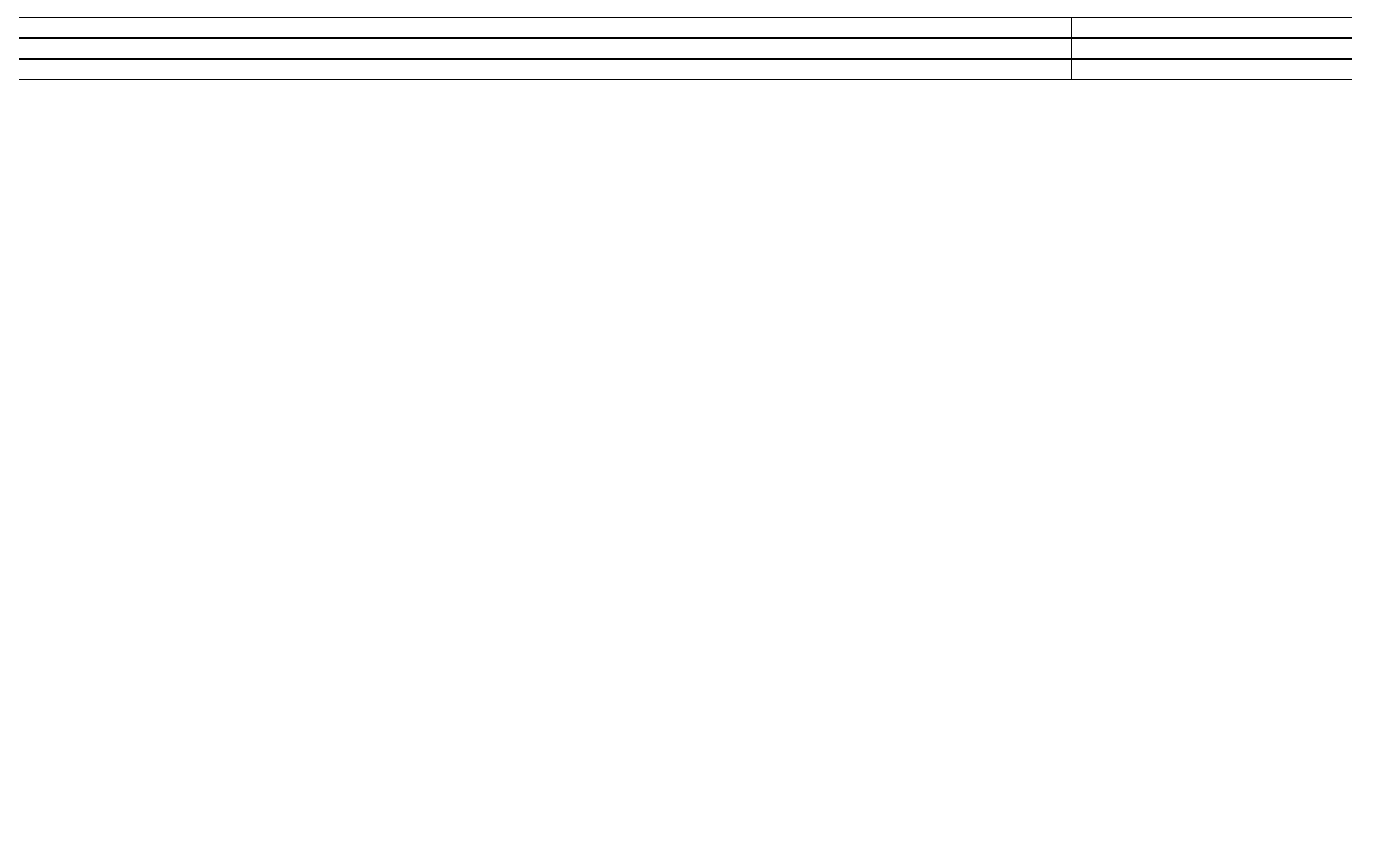| → 中国的 → 中国的 → 中国的 → 中国的 → 中国的 → 中国的 → 中国的 → 中国的 → 中国的 → 中国的 → 中国的 → 中国的 → 中国的 → 中国的 → 中国的 → 中国的 → 中国的 → 中国的 → 中国 |  |
|------------------------------------------------------------------------------------------------------------------|--|
|                                                                                                                  |  |
|                                                                                                                  |  |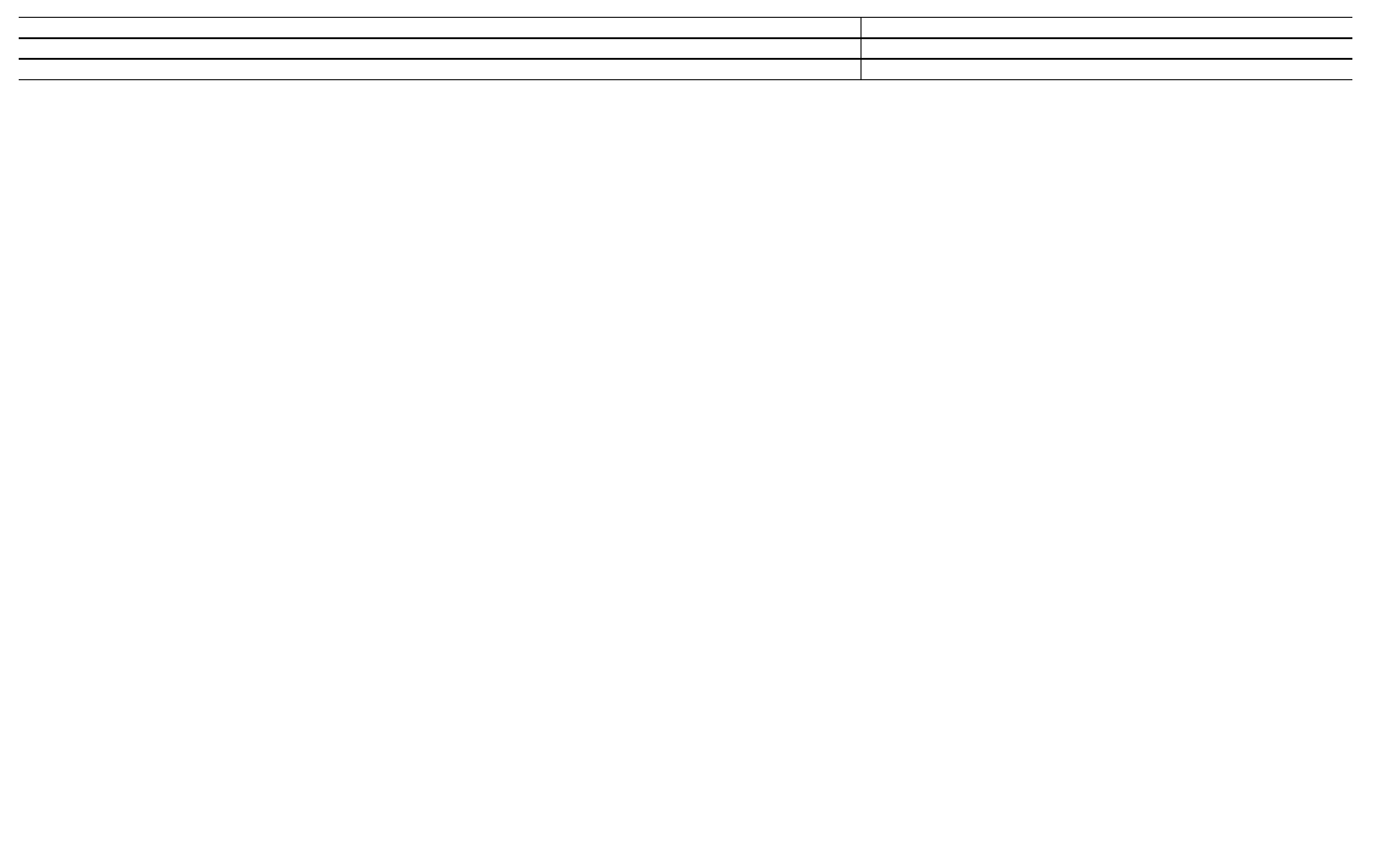| ,我们就会不会不会。""我们,我们就会不会不会不会,我们就会不会不会不会。""我们,我们就会不会不会不会。""我们,我们就会不会不会不会。""我们,我们就会不会 |                                                                                   |
|----------------------------------------------------------------------------------|-----------------------------------------------------------------------------------|
|                                                                                  | ,我们也不会不会不会。""我们的,我们也不会不会不会。""我们的,我们也不会不会不会不会。""我们的,我们也不会不会不会不会。""我们的,我们也不会不会不会不会  |
|                                                                                  | ,我们就会不会不会。""我们,我们就会不会不会,我们就会不会不会,我们就会不会不会。""我们,我们就会不会不会。""我们,我们就会不会不会不会。""我们,我们就会 |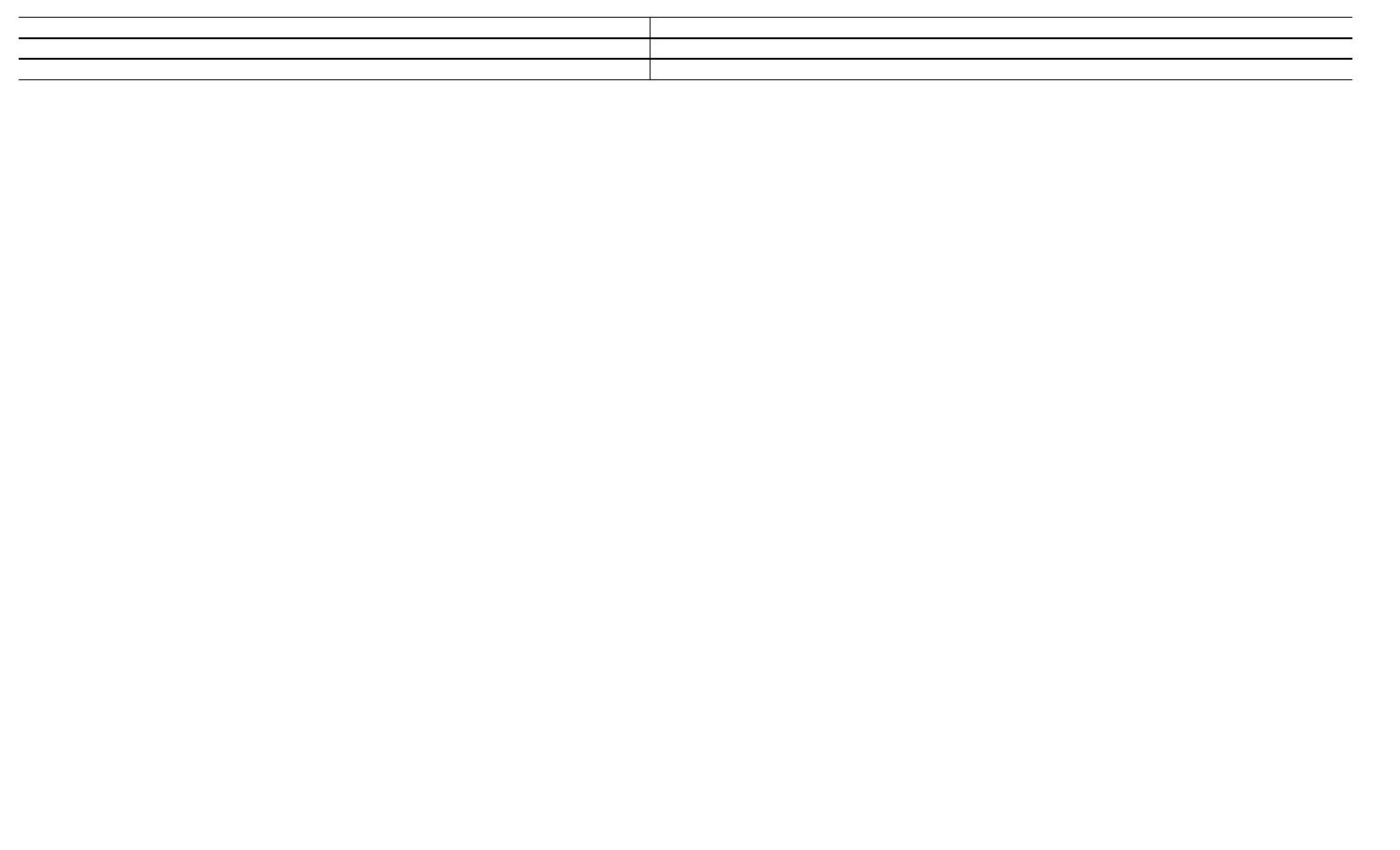| ,一个人都是一个人的人,我们就是一个人的人,我们就是一个人的人,我们就是一个人的人,我们就是一个人的人,我们就是一个人的人,我们就是一个人的人,我们就是一个人的<br>第一百一十一章 一个人的人,我们就是一个人的人,我们就是一个人的人,我们就是一个人的人,我们就是一个人的人,我们就是一个人的人,我们就是一个人的人,我们就是一个 |
|----------------------------------------------------------------------------------------------------------------------------------------------------------------------|
|                                                                                                                                                                      |
|                                                                                                                                                                      |
|                                                                                                                                                                      |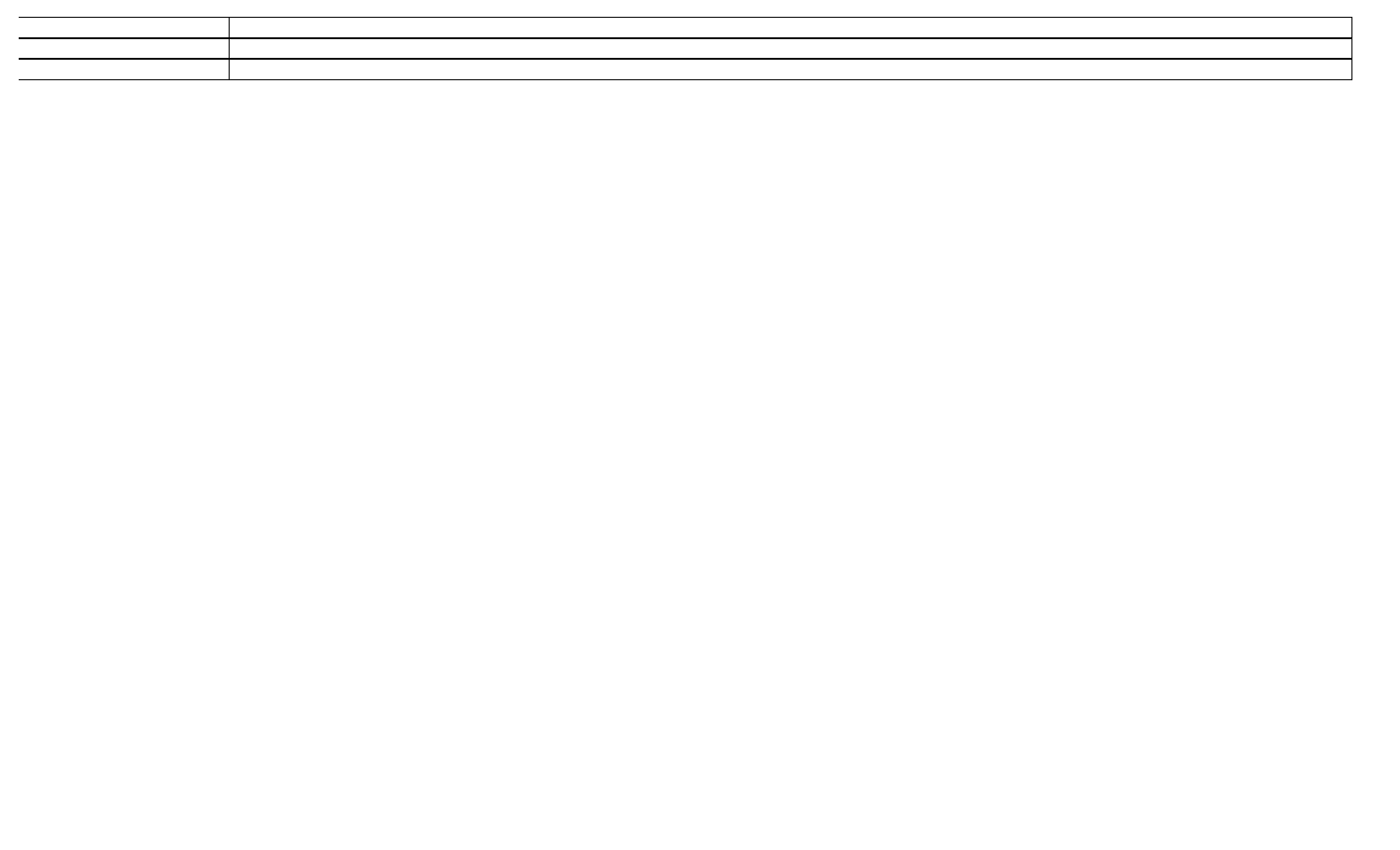| ,他们的人们就是一个人,他们的人们就是一个人,他们的人们,他们的人们就是一个人,他们的人们,他们的人们就是一个人,他们的人们,他们的人们,他们的人们,他们的人们,<br>第25章 我们的人们,他们的人们,他们的人们,他们的人们,他们的人们,他们的人们,他们的人们,他们的人们,他们的人们,他们的人们,他们的人们,他们的人们,他们的 |  |
|-----------------------------------------------------------------------------------------------------------------------------------------------------------------------|--|
| ,一个人都是一个人的人,而且,他们的人都是一个人,而且,他们的人都是一个人,而且,他们的人都是一个人,而且,他们的人都是一个人,而且,他们的人都是一个人,而且,他<br>第二百一十一章 一个人,他们的人都是一个人,他们的人都是一个人,他们的人都是一个人,他们的人都是一个人,他们的人都是一个人,他们的人都是一个人,他们的人都是一个 |  |
| ,一个人都是一个人的人,而且,他们的人都是一个人,他们的人都是一个人,他们的人都是一个人,他们的人都是一个人,他们的人都是一个人,他们的人都是一个人,他们的人都是                                                                                     |  |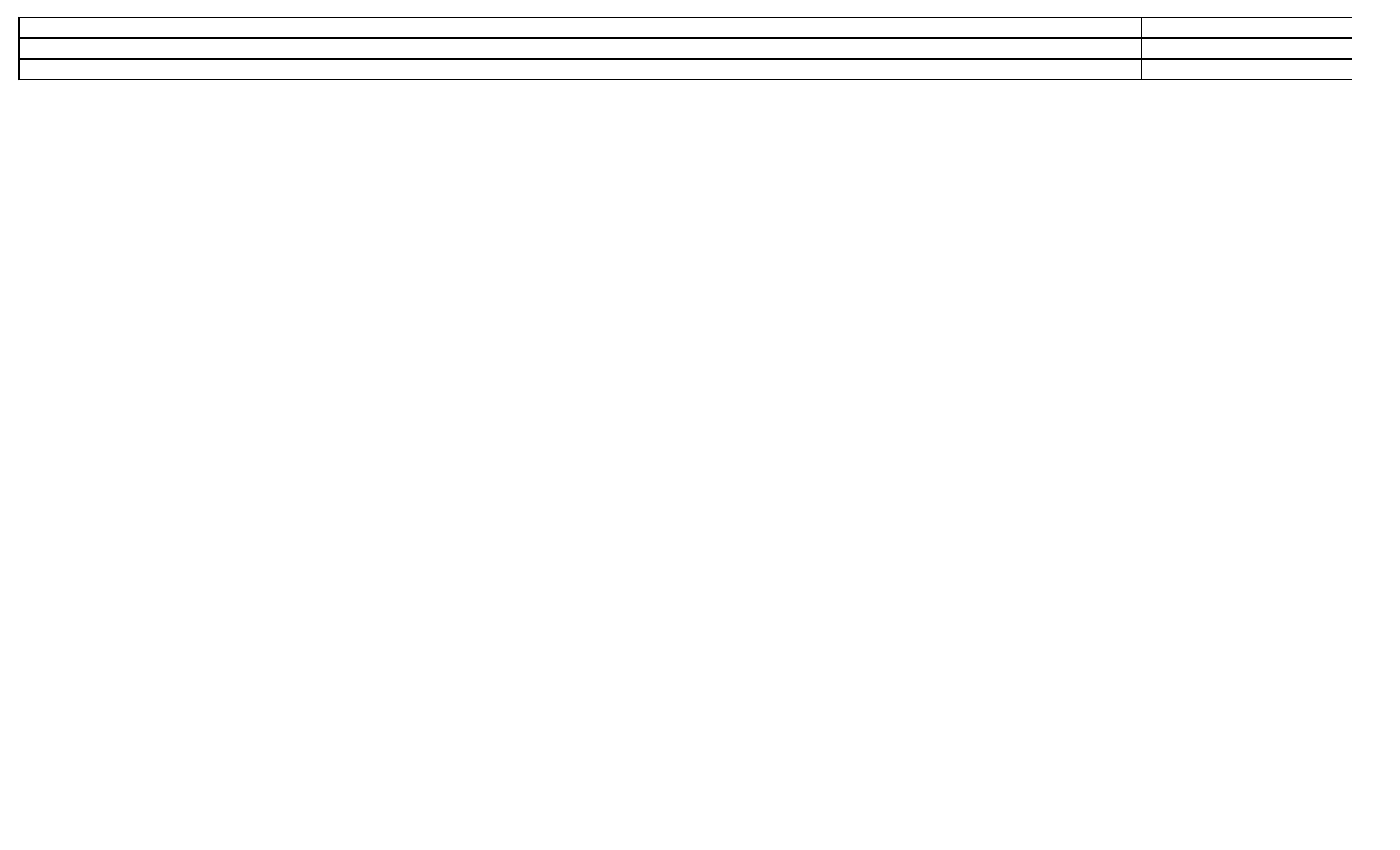| ,一个人都是一个人的人,而且,我们也不会不会不会。""我们,我们也不会不会不会不会不会不会不会不会。""我们,我们也不会不会不会不会不会不会不会不会。""我们,我<br>,他们的人们也不会不会。""我们的人们,我们也不会不会不会。""我们的人们,我们也不会不会不会。""我们的人们,我们也不会不会不会。""我们的人们,我们也不会不 |  |
|-----------------------------------------------------------------------------------------------------------------------------------------------------------------------|--|
| ,我们也不会不会不会。""我们的,我们也不会不会不会。""我们的,我们也不会不会不会不会。""我们的,我们也不会不会不会不会。""我们的,我们也不会不会不会不会                                                                                      |  |
|                                                                                                                                                                       |  |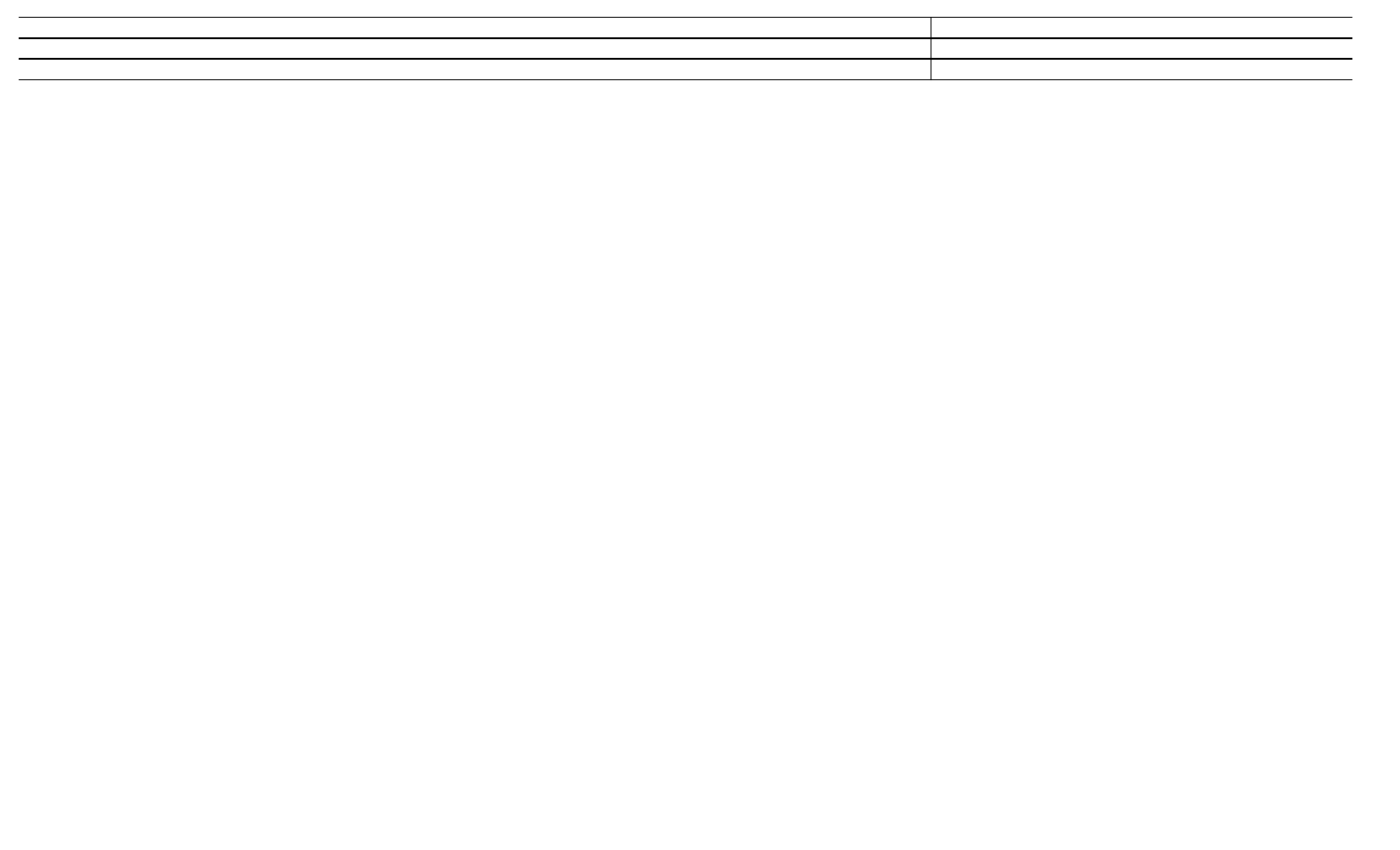| <u> 2001 - An t-An Aontaithe ann an t-Aontaithe ann an t-Aontaithe ann an t-Aontaithe ann an t-Aontaithe ann an t-</u> |
|------------------------------------------------------------------------------------------------------------------------|
|                                                                                                                        |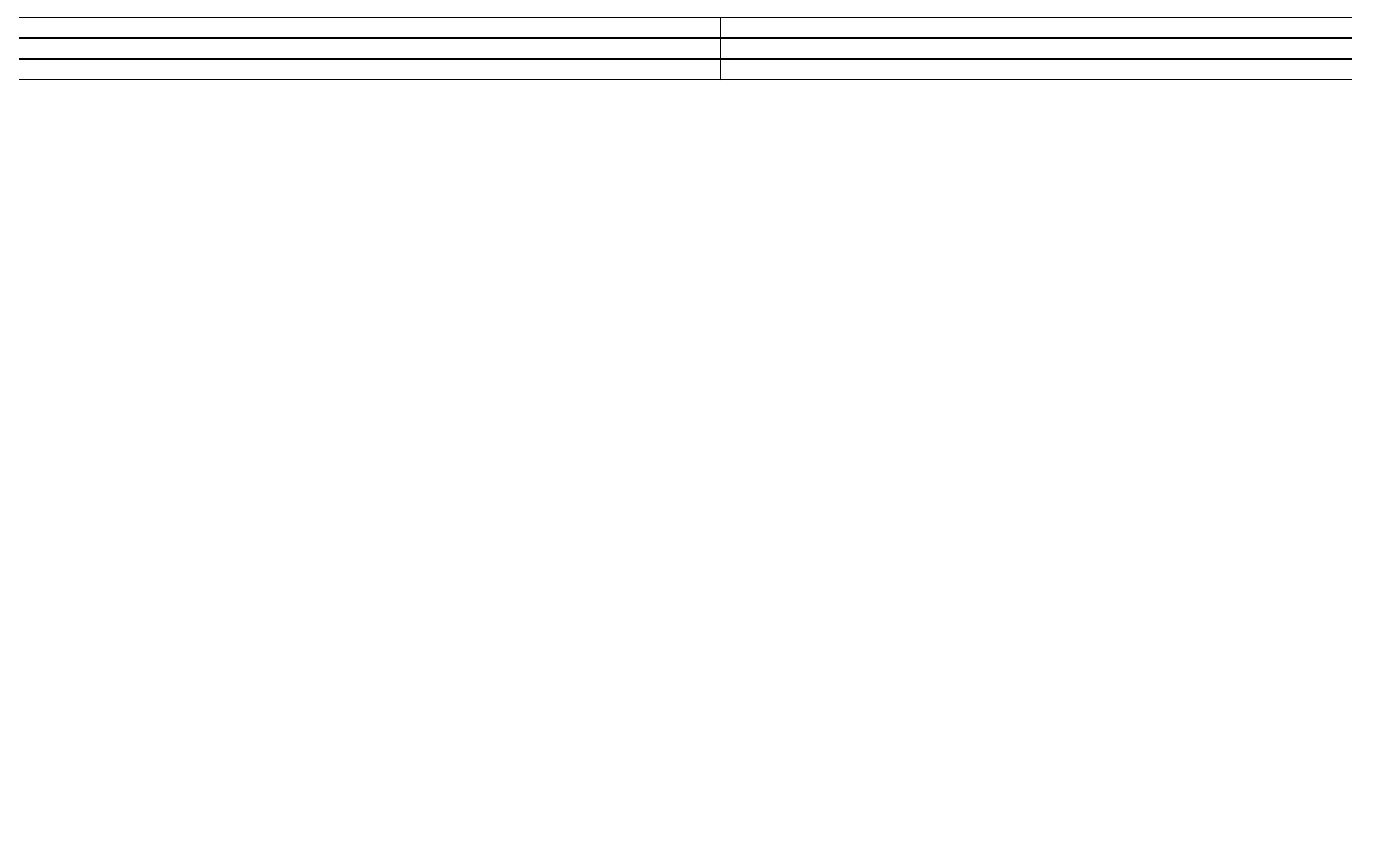| ,一个人都是一个人的人,而且,他们的人都是一个人,而且,他们的人都是一个人,而且,他们的人都是一个人,而且,他们的人都是一个人,而且,他们的人都是一个人,而且,他<br>第二十一章 一个人,他们的人都是一个人,他们的人都是一个人,他们的人都是一个人,他们的人都是一个人,他们的人都是一个人,他们的人都是一个人,他们的人都是一个人, | ,我们也不会不会。""我们的,我们也不会不会。""我们的,我们也不会不会不会。""我们的,我们也不会不会不会。""我们的,我们也不会不会不会。""我们的,我们也 |
|-----------------------------------------------------------------------------------------------------------------------------------------------------------------------|----------------------------------------------------------------------------------|
|                                                                                                                                                                       |                                                                                  |
|                                                                                                                                                                       |                                                                                  |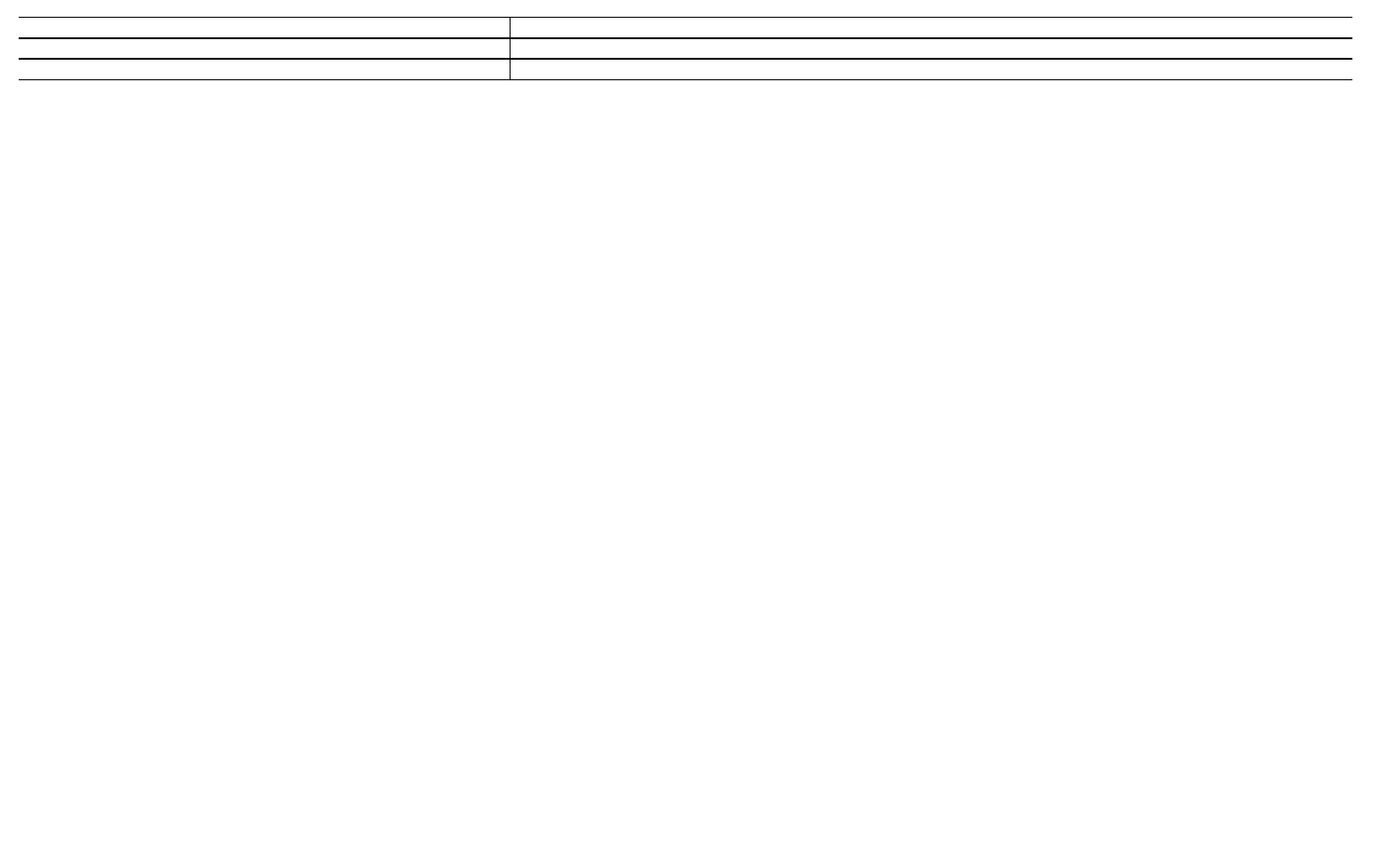| ,一个人的人都是一个人的人,而且,他们的人都是一个人的人,而且,他们的人都是一个人的人,而且,他们的人都是一个人的人,而且,他们的人都是一个人的人,而且,他们的人<br>第一百一十一章 一个人的人,他们的人都是一个人的人,他们的人都是一个人的人,他们的人都是一个人的人,他们的人都是一个人的人,他们的人都是一个人的人,他们的人都是<br>,我们就会不会不会。""我们,我们就会不会不会不会。""我们,我们就会不会不会不会不会不会。""我们,我们就会不会不会不会不会。""我们,我们就会不会不会不会不 |
|-----------------------------------------------------------------------------------------------------------------------------------------------------------------------------------------------------------------------------------------------------------|
| ,一个人都是一个人的人,而且,他们的人都是一个人,而且,他们的人都是一个人,而且,他们的人都是一个人,而且,他们的人都是一个人,而且,他们的人都是一个人,而且,他<br>第二十一章 一个人,他们的人都是一个人,他们的人都是一个人,他们的人都是一个人,他们的人都是一个人,他们的人都是一个人,他们的人都是一个人,他们的人都是一个人,                                                                                     |
|                                                                                                                                                                                                                                                           |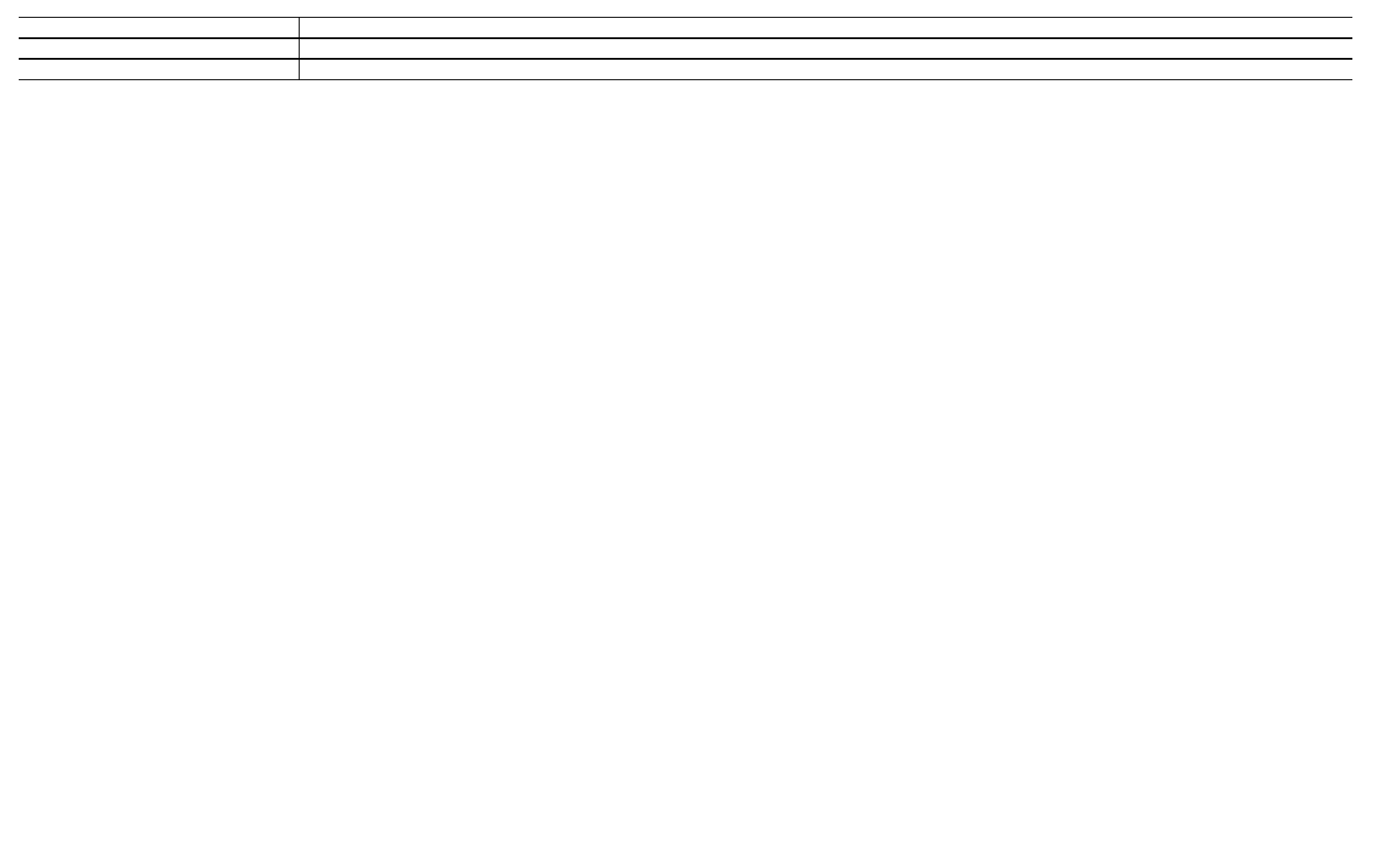| <u>та на представљен под податковата на представљен податковата на представљен податковата на представљен податк</u> |  |
|----------------------------------------------------------------------------------------------------------------------|--|
|                                                                                                                      |  |
| ,一个人都是一个人的人,一个人都是一个人的人,一个人都是一个人的人,一个人都是一个人的人,一个人都是一个人的人,一个人都是一个人的人,一个人都是一个人的人,一个人                                    |  |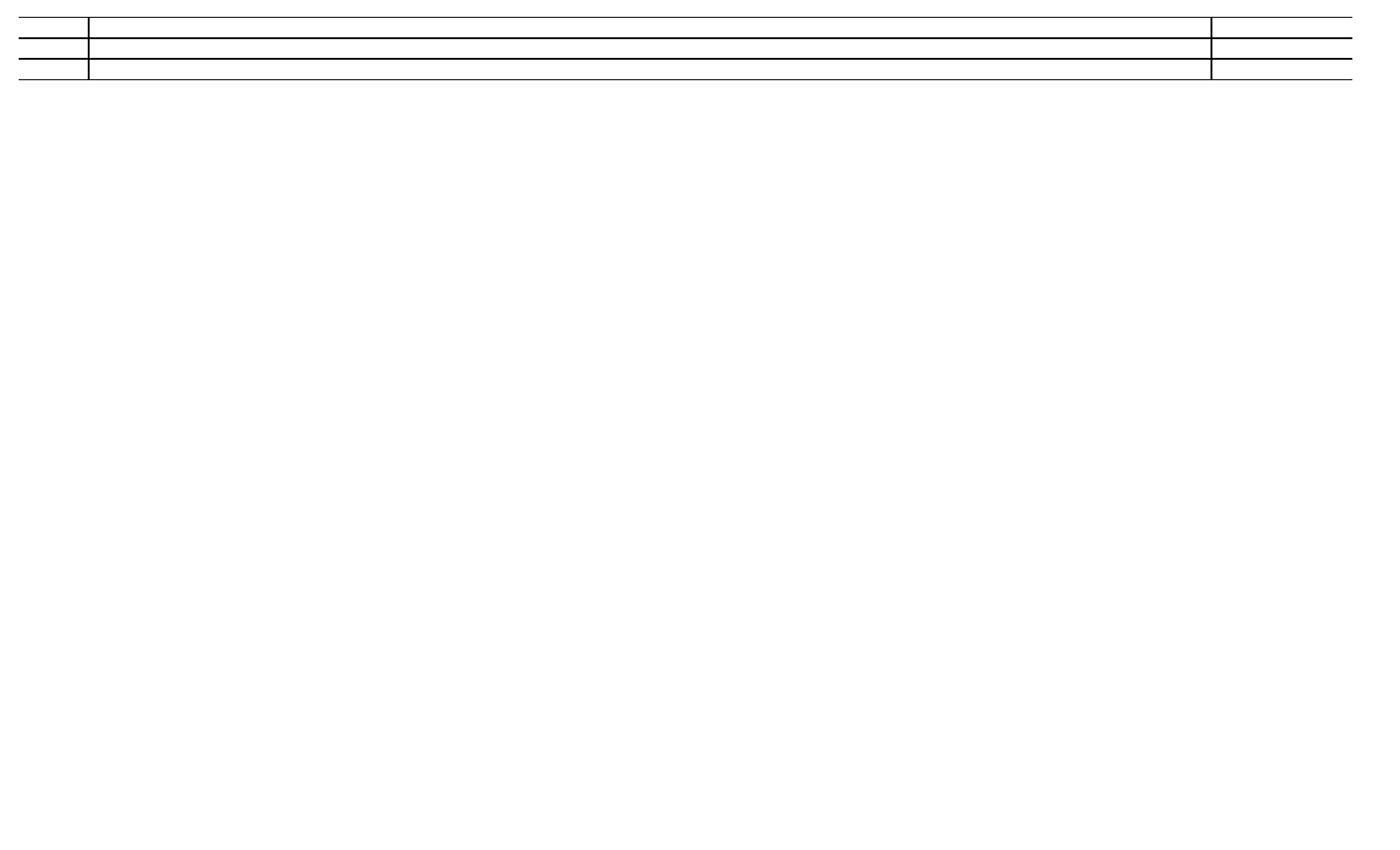| ,一个人都是一个人的人,一个人都是一个人的人,一个人都是一个人的人,一个人都是一个人的人,一个人都是一个人的人,一个人都是一个人的人,一个人都是一个人的人,一个人<br>→ South State State State State State State State State State State State State State State State State State State State State State State State State State State State State State State State State State State State St |  |
|-------------------------------------------------------------------------------------------------------------------------------------------------------------------------------------------------------------------------------------------------------------------------------------------------------------------|--|
| ,一个人的人都是一个人的人,而且,他们的人都是不是一个人的人,而且,他们的人都是不是一个人的人,而且,他们的人都是不是一个人的人,而且,他们的人都是不是一个人的<br>第一百一十一章 一个人的人,他们的人都是不是一个人的人,他们的人都是不是一个人的人,他们的人都是不是一个人的人,他们的人都是不是一个人的人,他们的人都是不是一个                                                                                                                                              |  |
| ,我们也不会不会不会。""我们的,我们也不会不会不会。""我们的,我们也不会不会不会不会不会。""我们的,我们也不会不会不会不会。""我们的,我们也不会不会不会<br>第二百一章 第二百一章 第二百一章 第二百一章 第二百一章 第二百一章 第二百一章 第二百一章 第二百一章 第二百一章 第二百一章 第二百一章 第二百一章 第二                                                                                                                                              |  |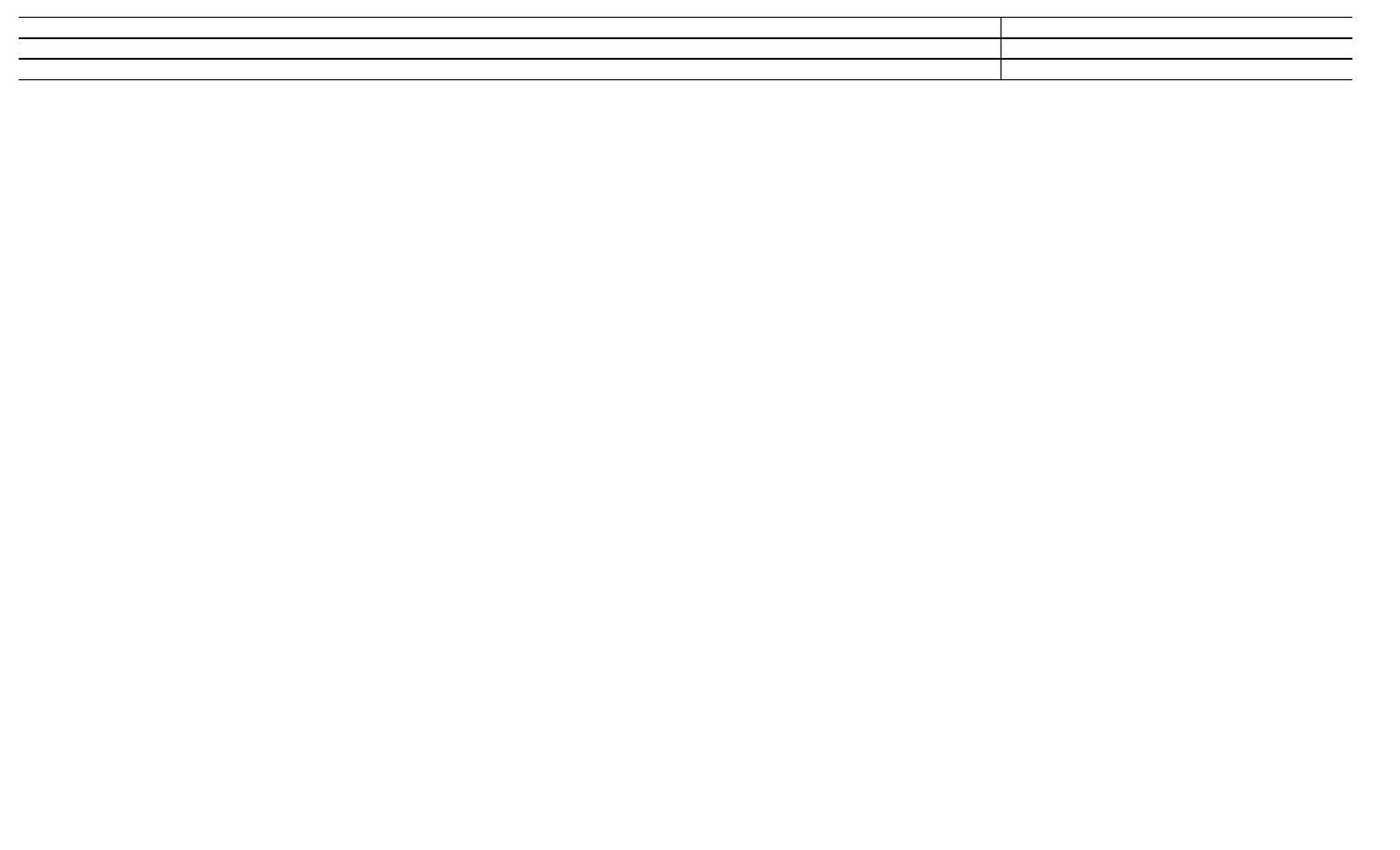| ,一个人都是一个人的人,而且,他们的人都是一个人,而且,他们的人都是一个人,而且,他们的人都是一个人,而且,他们的人都是一个人,而且,他们的人都是一个人,而且,他<br>第二十二章 第二十二章 第二十二章 第二十二章 第二十二章 第二十二章 第二十二章 第二十二章 第二十二章 第二十二章 第二十二章 第二十二章 第二十二章 第二十 |  |
|------------------------------------------------------------------------------------------------------------------------------------------------------------------------|--|
|                                                                                                                                                                        |  |
| ,我们就会不会不会。""我们的,我们也不会不会不会。""我们的,我们也不会不会不会不会不会。""我们的,我们也不会不会不会不会。""我们的,我们也不会不会不会不                                                                                       |  |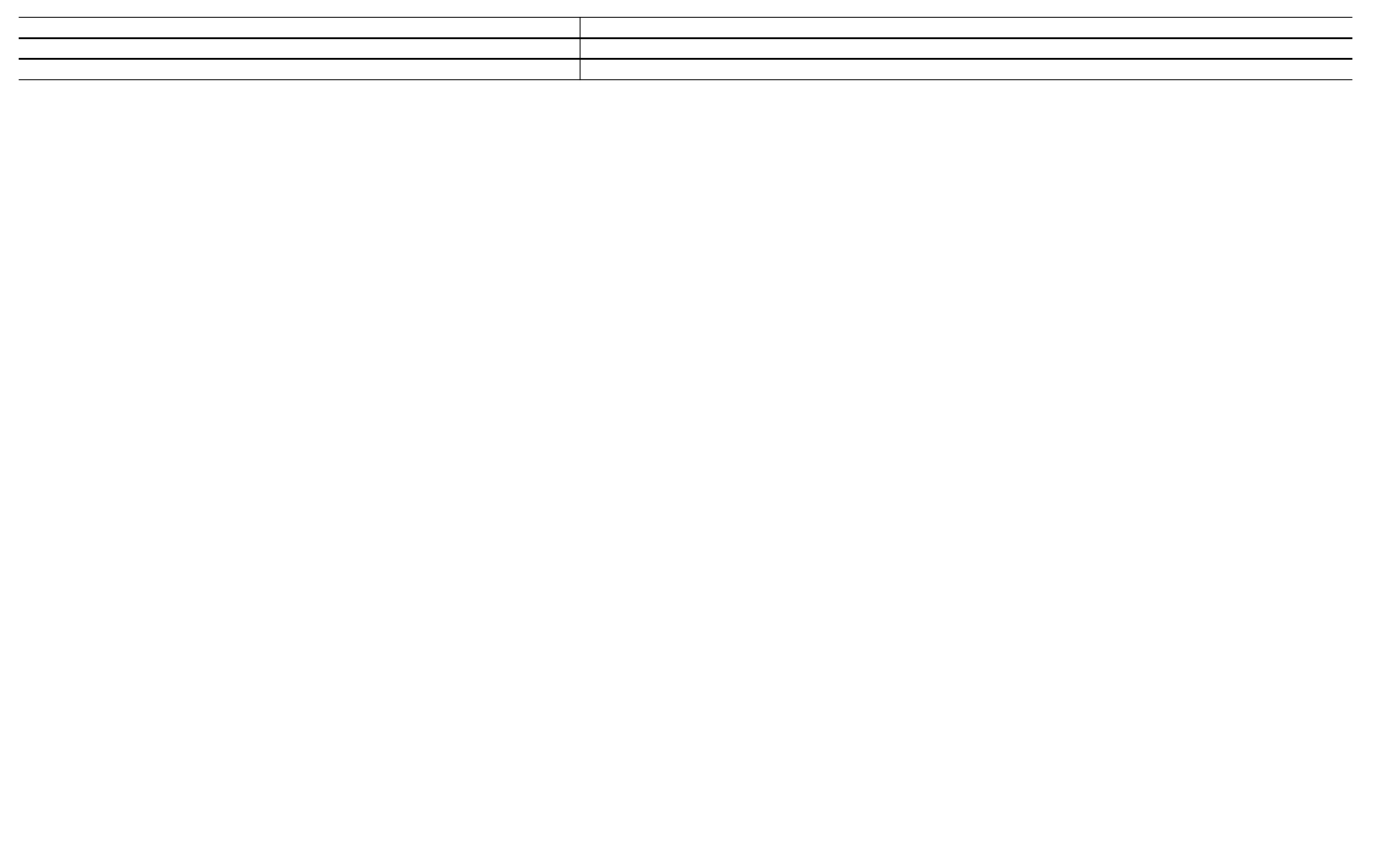| ,我们就会不会不会。""我们,我们也不会不会不会。""我们,我们也不会不会不会不会不会不会。""我们,我们也不会不会不会不会。""我们,我们也不会不会不会不会不  |
|-----------------------------------------------------------------------------------|
| ,一个人都是一个人的人,一个人都是一个人的人,一个人都是一个人的人,一个人都是一个人的人,一个人都是一个人的人,一个人都是一个人的人,一个人都是一个人的人,一个人 |
|                                                                                   |
| ,一个人都是一个人的人,而且,我们也不会不会不会。""我们,我们也不会不会不会不会不会不会不会。""我们,我们也不会不会不会不会不会不会不会不会。""我们,我们  |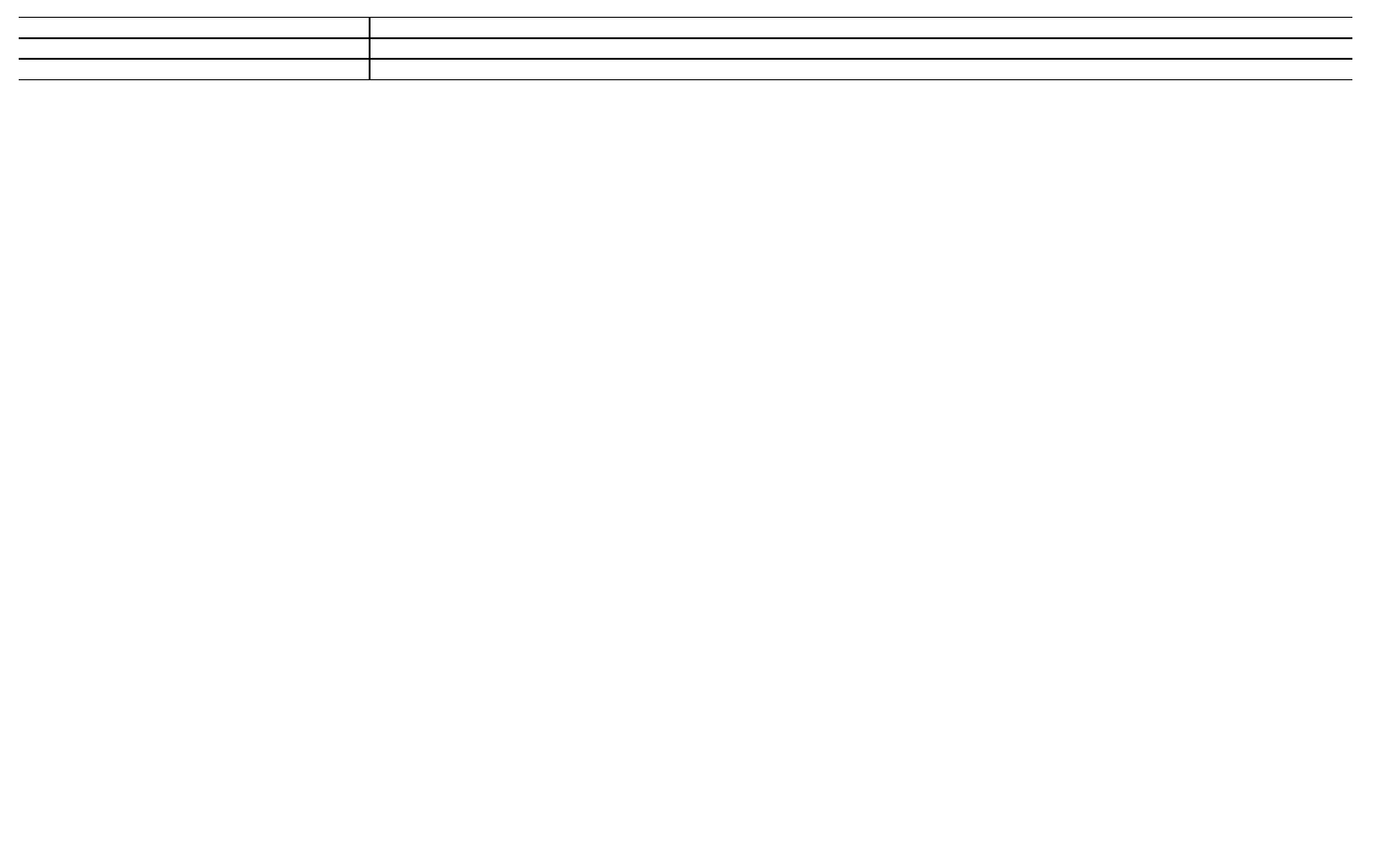| ,一个人都是一个人的人,一个人都是一个人的人,一个人都是一个人的人,一个人都是一个人的人,一个人都是一个人的人,一个人都是一个人的人,一个人都是一个人的人,一个人<br>第二十一章 一个人的人,一个人的人都是一个人的人,一个人的人都是一个人的人,一个人的人都是一个人的人,一个人的人都是一个人的人,一个人的人都是一个人的人,一个人<br>,一个人都是一个人的人,一个人都是一个人的人,一个人都是一个人的人,一个人都是一个人的人,一个人都是一个人的人,一个人都是一个人的人,一个人都是一个人的人,一个人<br>第二十一章 一个人的人,一个人都是一个人的人,一个人都是一个人的人,一个人都是一个人的人,一个人都是一个人的人,一个人都是一个人的人,一个人都是一个人的人,一个 |  |
|------------------------------------------------------------------------------------------------------------------------------------------------------------------------------------------------------------------------------------------------------------------------------------------------------------------------------------------------|--|
| ,一个人的人都是一个人的人,而且,他们的人都是一个人的人,而且,他们的人都是一个人的人,而且,他们的人都是一个人的人,而且,他们的人都是一个人的人,而且,他们的<br>第一百一十一章 一个人的人,他们的人都是一个人的人,他们的人都是一个人的人,他们的人都是一个人的人,他们的人都是一个人的人,他们的人都是一个人的人,他们的人都是                                                                                                                                                                           |  |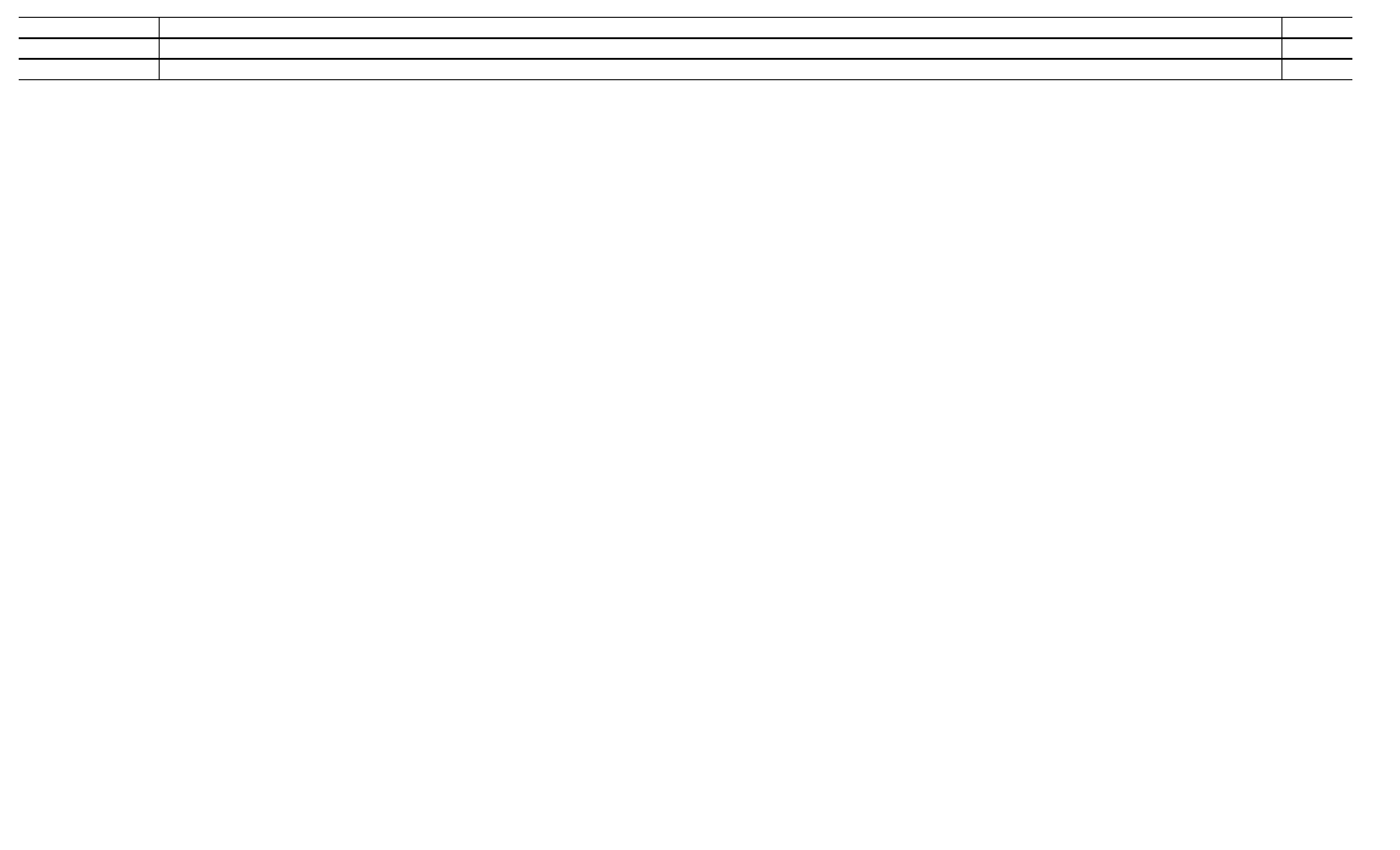| ,我们就会不会不会。""我们,我们也不会不会不会。""我们,我们也不会不会不会不会不会不会不会。""我们,我们也不会不会不会不会不会。""我们,我们也不会不会不 |  |
|----------------------------------------------------------------------------------|--|
| ,一个人的人都是一个人的人,而且,我们也不会不会不会。""我们,我们也不会不会不会不会不会不会。""我们,我们也不会不会不会不会。""我们,我们也不会不会不会不 |  |
|                                                                                  |  |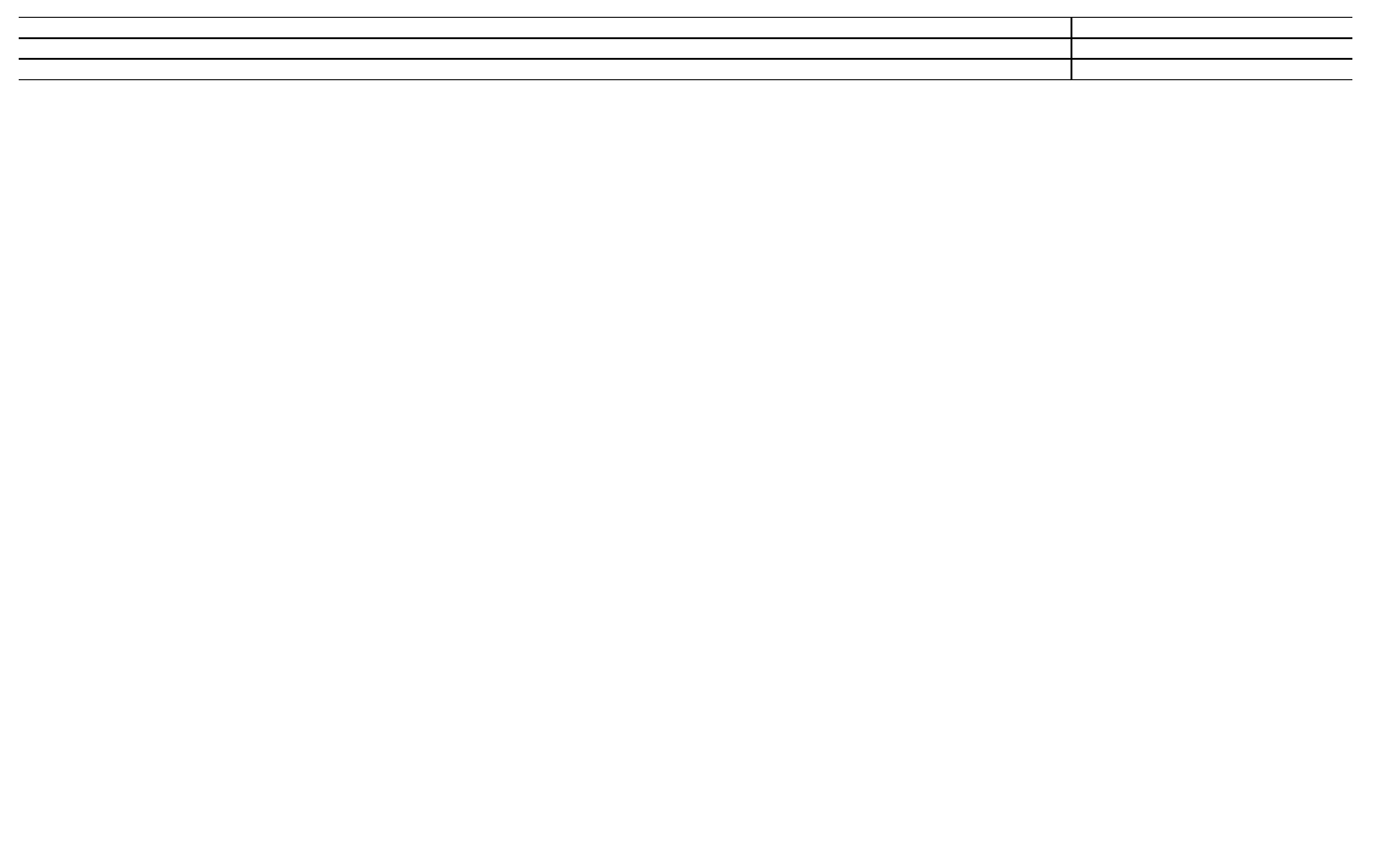| → 中国的 → 中国的 → 中国的 → 中国的 → 中国的 → 中国的 → 中国的 → 中国的 → 中国的 → 中国的 → 中国的 → 中国的 → 中国的 → 中国的 → 中国的 → 中国的 → 中国的 → 中国的 → 中国 |  |
|------------------------------------------------------------------------------------------------------------------|--|
|                                                                                                                  |  |
|                                                                                                                  |  |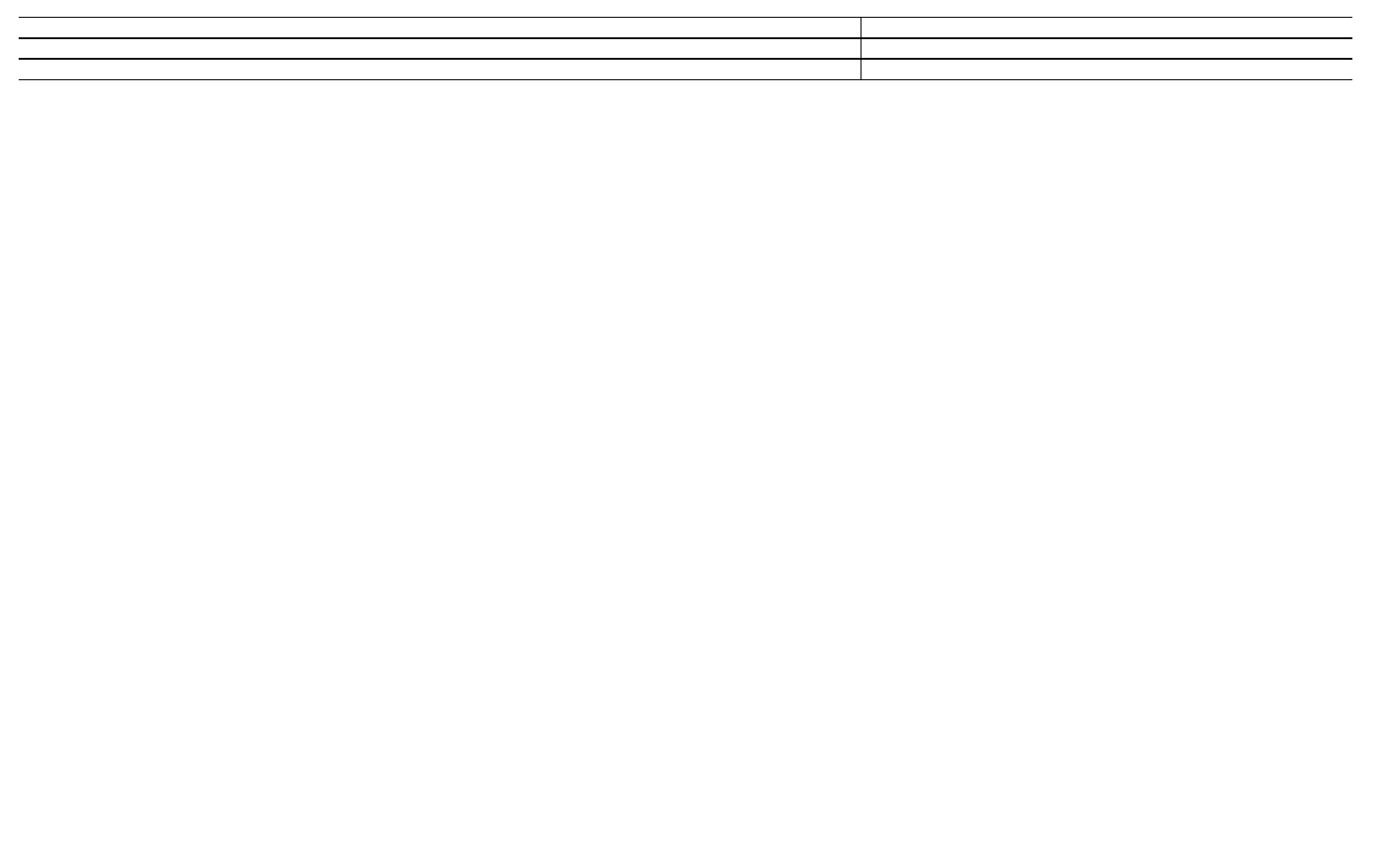| ,我们就会不会不会。""我们,我们就会不会不会不会,我们就会不会不会不会。""我们,我们就会不会不会不会。""我们,我们就会不会不会不会。""我们,我们就会不会 |                                                                                   |
|----------------------------------------------------------------------------------|-----------------------------------------------------------------------------------|
|                                                                                  | ,我们也不会不会不会。""我们的,我们也不会不会不会。""我们的,我们也不会不会不会不会。""我们的,我们也不会不会不会不会。""我们的,我们也不会不会不会不会  |
|                                                                                  | ,我们就会不会不会。""我们,我们就会不会不会,我们就会不会不会,我们就会不会不会。""我们,我们就会不会不会。""我们,我们就会不会不会不会。""我们,我们就会 |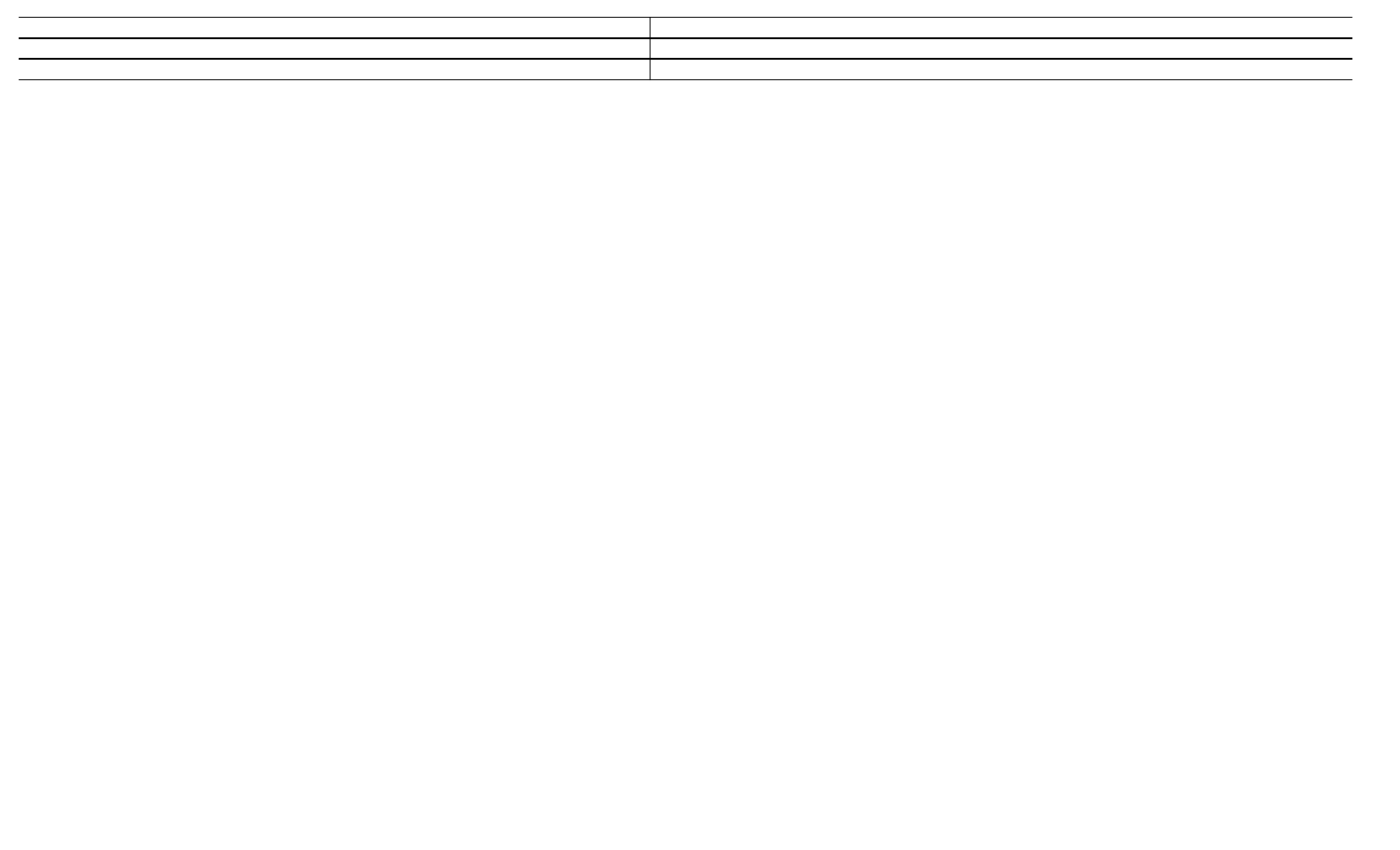| ,他们的人们就会在这里,他们的人们就会在这里,他们的人们就会在这里,他们的人们就会在这里,他们的人们就会在这里,他们的人们就会在这里,他们的人们就会在这里,他们<br>第251章 我们的人们的人们,我们的人们的人们的人们,我们的人们的人们的人们,我们的人们的人们的人们,我们的人们的人们的人们,我们的人们的人们的人们,我们的人们 |
|----------------------------------------------------------------------------------------------------------------------------------------------------------------------|
|                                                                                                                                                                      |
|                                                                                                                                                                      |
|                                                                                                                                                                      |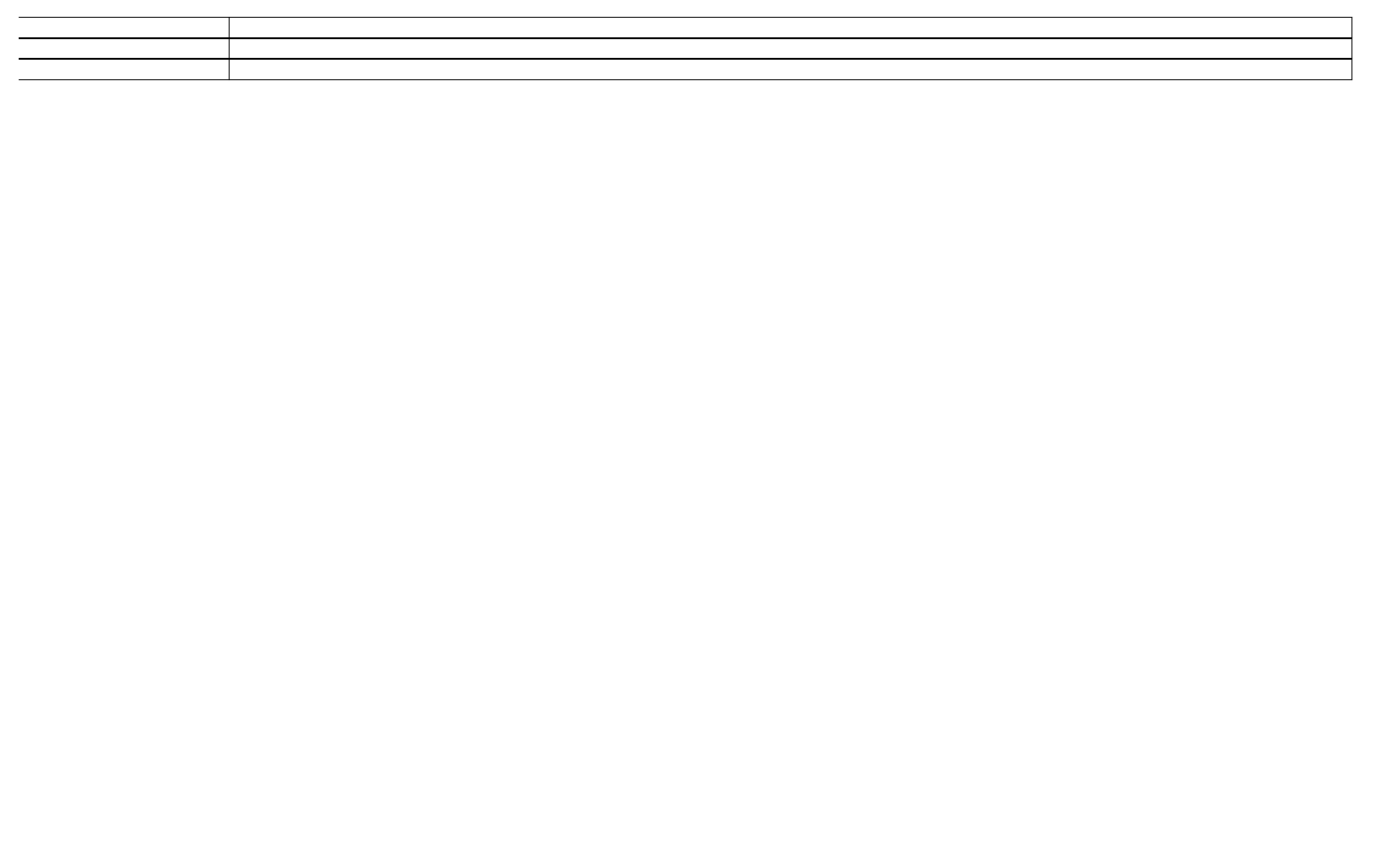| ,他们的人们就是一个人,他们的人们就是一个人,他们的人们,他们的人们就是一个人,他们的人们,他们的人们就是一个人,他们的人们,他们的人们,他们的人们,他们的人们,<br>第25章 我们的人们,他们的人们,他们的人们,他们的人们,他们的人们,他们的人们,他们的人们,他们的人们,他们的人们,他们的人们,他们的人们,他们的人们,他们的 |  |
|-----------------------------------------------------------------------------------------------------------------------------------------------------------------------|--|
| ,一个人都是一个人的人,而且,他们的人都是一个人,而且,他们的人都是一个人,而且,他们的人都是一个人,而且,他们的人都是一个人,而且,他们的人都是一个人,而且,他<br>第二百一十一章 一个人,他们的人都是一个人,他们的人都是一个人,他们的人都是一个人,他们的人都是一个人,他们的人都是一个人,他们的人都是一个人,他们的人都是一个 |  |
| ,一个人都是一个人的人,而且,他们的人都是一个人,他们的人都是一个人,他们的人都是一个人,他们的人都是一个人,他们的人都是一个人,他们的人都是一个人,他们的人都是                                                                                     |  |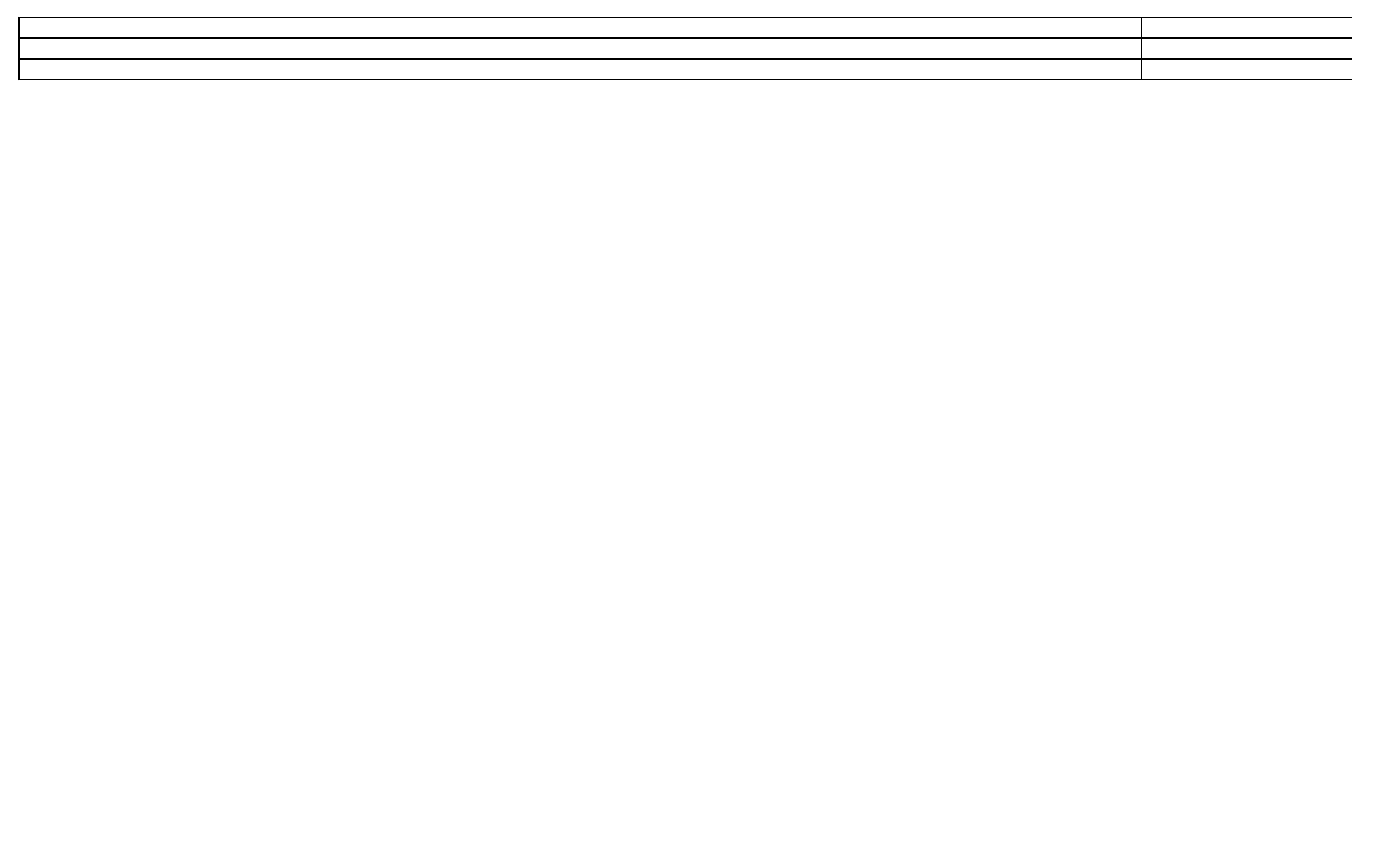| ,一个人都是一个人的人,而且,我们也不会不会不会。""我们,我们也不会不会不会不会不会不会不会不会。""我们,我们也不会不会不会不会不会不会不会不会。""我们,我<br>,他们的人们也不会不会。""我们的人们,我们也不会不会不会。""我们的人们,我们也不会不会不会。""我们的人们,我们也不会不会不会。""我们的人们,我们也不会不 |  |
|-----------------------------------------------------------------------------------------------------------------------------------------------------------------------|--|
| ,我们也不会不会不会。""我们的,我们也不会不会不会。""我们的,我们也不会不会不会不会。""我们的,我们也不会不会不会不会。""我们的,我们也不会不会不会不会                                                                                      |  |
|                                                                                                                                                                       |  |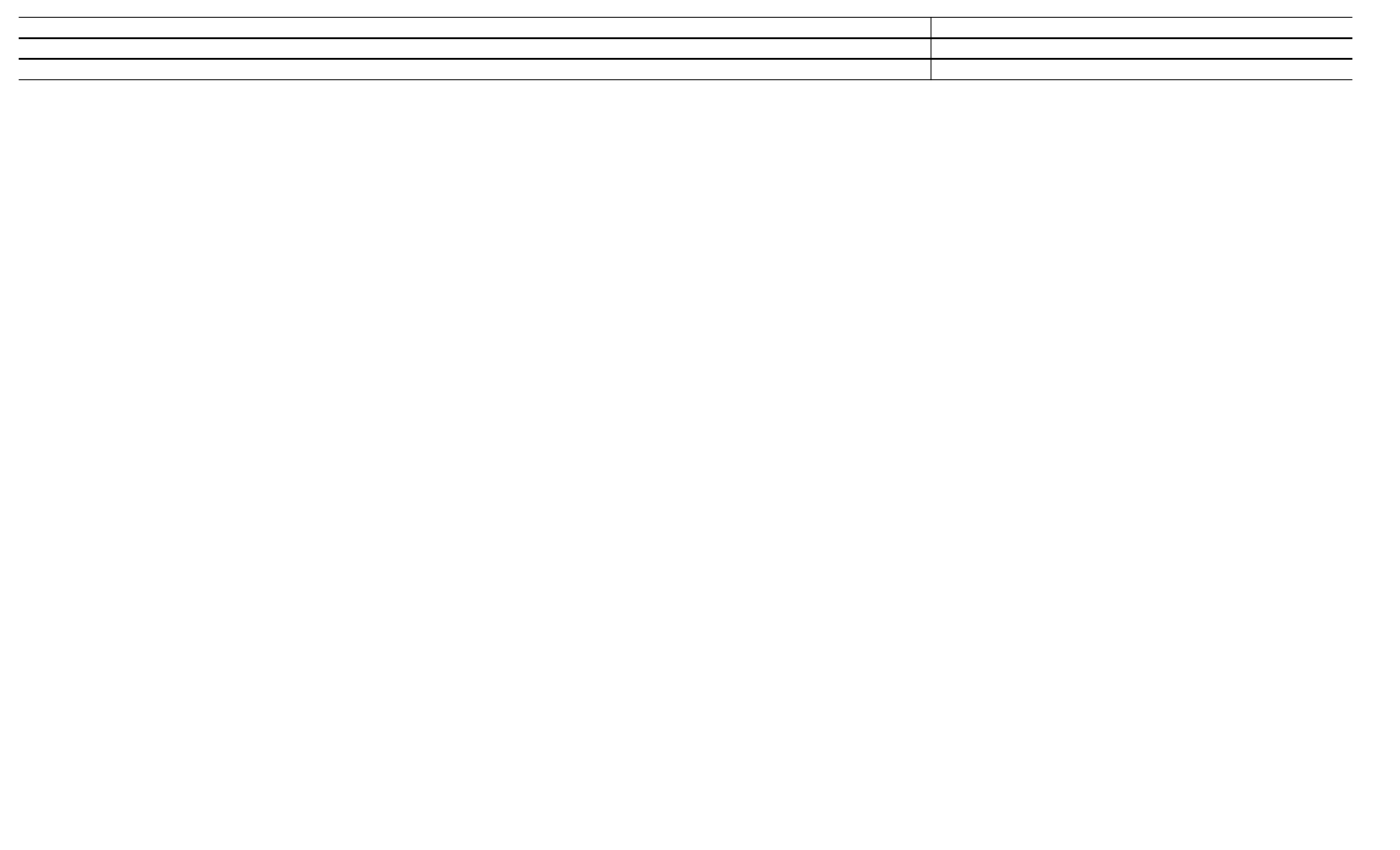| <u> 1980 - Ann an t-Aontaithe ann an t-Aontaithe ann an t-Aontaithe ann an t-Aontaithe ann an t-Aontaithe ann an t-</u> |
|-------------------------------------------------------------------------------------------------------------------------|
|                                                                                                                         |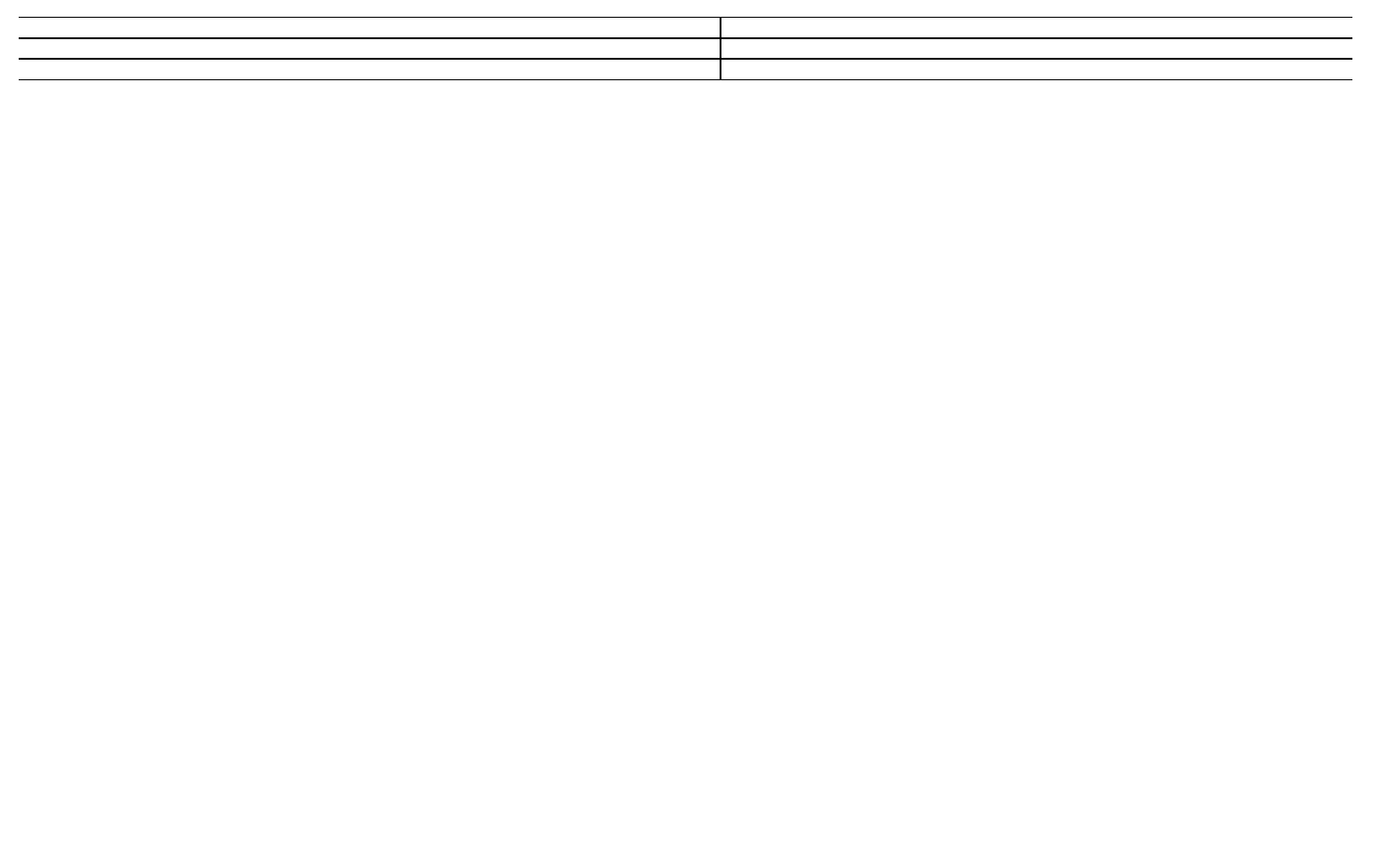| ,一个人都是一个人的人,而且,他们的人都是一个人,而且,他们的人都是一个人,而且,他们的人都是一个人,而且,他们的人都是一个人,而且,他们的人都是一个人,而且,他<br>第二十一章 一个人,他们的人都是一个人,他们的人都是一个人,他们的人都是一个人,他们的人都是一个人,他们的人都是一个人,他们的人都是一个人,他们的人都是一个人, | ,我们也不会不会。""我们的,我们也不会不会。""我们的,我们也不会不会不会。""我们的,我们也不会不会不会。""我们的,我们也不会不会不会。""我们的,我们也 |
|-----------------------------------------------------------------------------------------------------------------------------------------------------------------------|----------------------------------------------------------------------------------|
|                                                                                                                                                                       |                                                                                  |
|                                                                                                                                                                       |                                                                                  |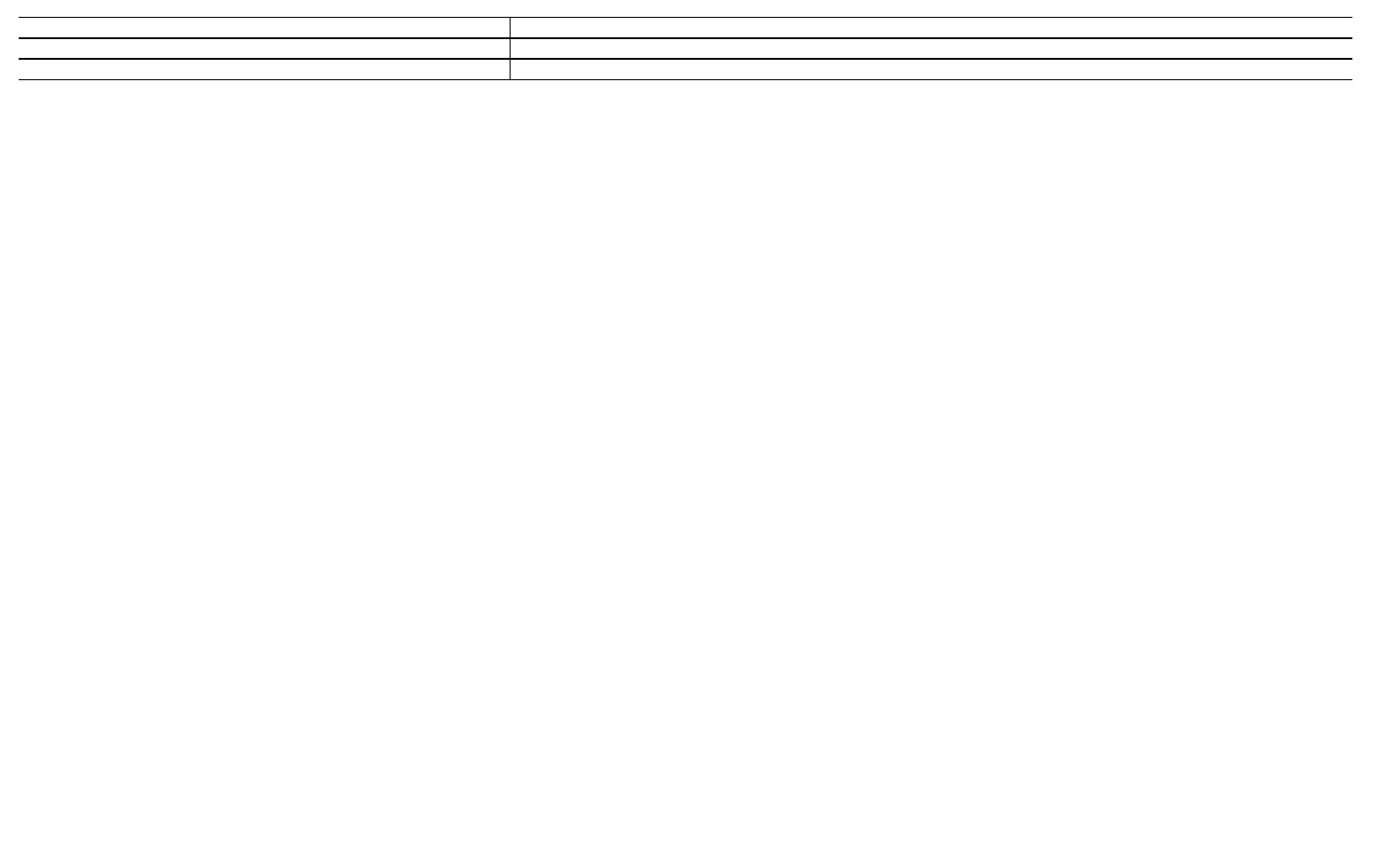| ,一个人的人都是一个人的人,而且,他们的人都是一个人的人,而且,他们的人都是一个人的人,而且,他们的人都是一个人的人,而且,他们的人都是一个人的人,而且,他们的人<br>第一百一十一章 一个人的人,他们的人都是一个人的人,他们的人都是一个人的人,他们的人都是一个人的人,他们的人都是一个人的人,他们的人都是一个人的人,他们的人都是<br>,我们就会不会不会。""我们,我们就会不会不会不会。""我们,我们就会不会不会不会不会不会。""我们,我们就会不会不会不会不会。""我们,我们就会不会不会不会不 |
|-----------------------------------------------------------------------------------------------------------------------------------------------------------------------------------------------------------------------------------------------------------|
| ,一个人都是一个人的人,而且,他们的人都是一个人,而且,他们的人都是一个人,而且,他们的人都是一个人,而且,他们的人都是一个人,而且,他们的人都是一个人,而且,他<br>第一百一十一章 一个人,他们的人都是一个人,他们的人都是一个人,他们的人都是一个人,他们的人都是一个人,他们的人都是一个人,他们的人都是一个人,他们的人都是一个                                                                                     |
|                                                                                                                                                                                                                                                           |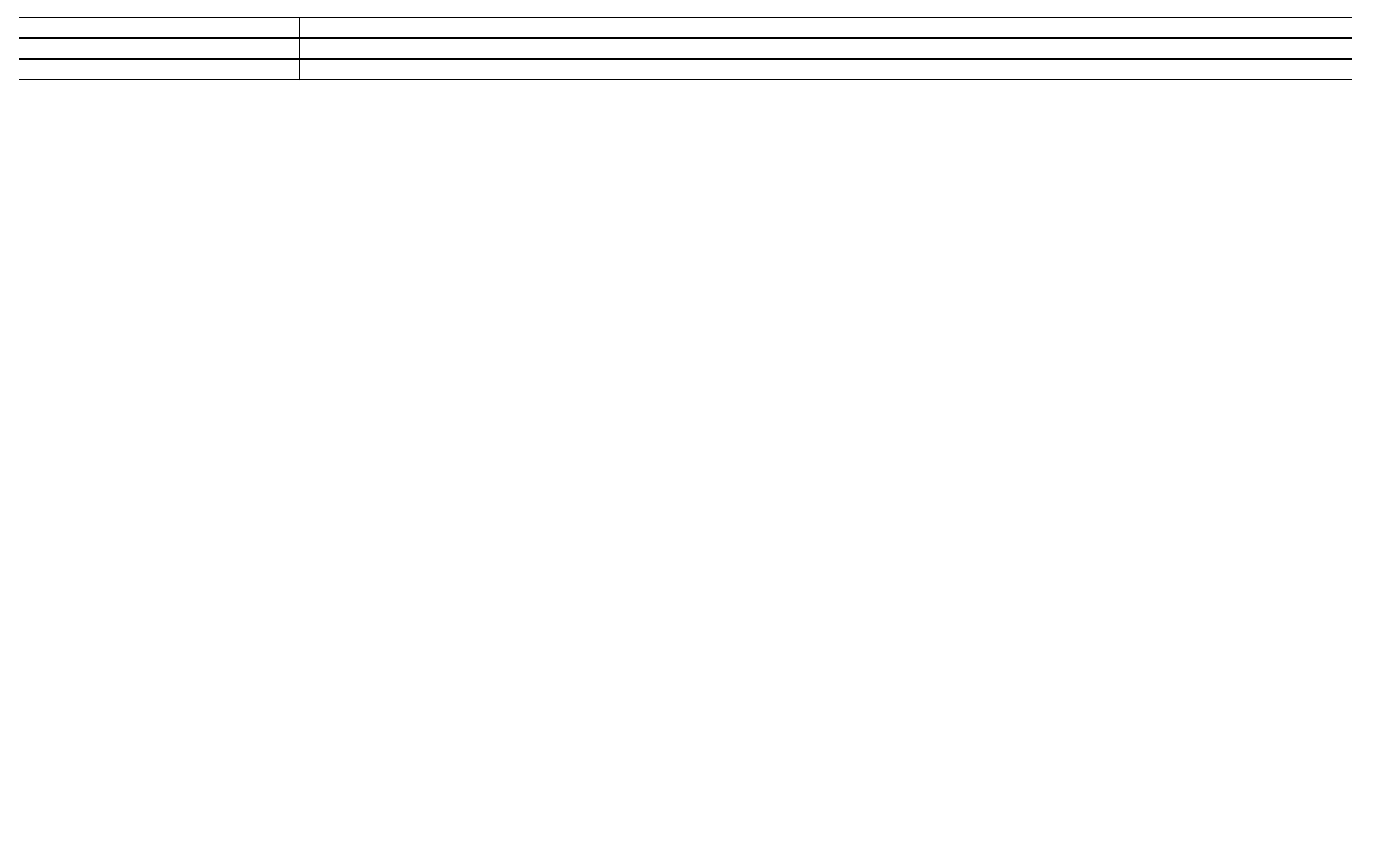| <u>та на представљен под податковата на представљен податковата на представљен податковата на представљен податк</u> |  |
|----------------------------------------------------------------------------------------------------------------------|--|
|                                                                                                                      |  |
| ,一个人都是一个人的人,一个人都是一个人的人,一个人都是一个人的人,一个人都是一个人的人,一个人都是一个人的人,一个人都是一个人的人,一个人都是一个人的人,一个人                                    |  |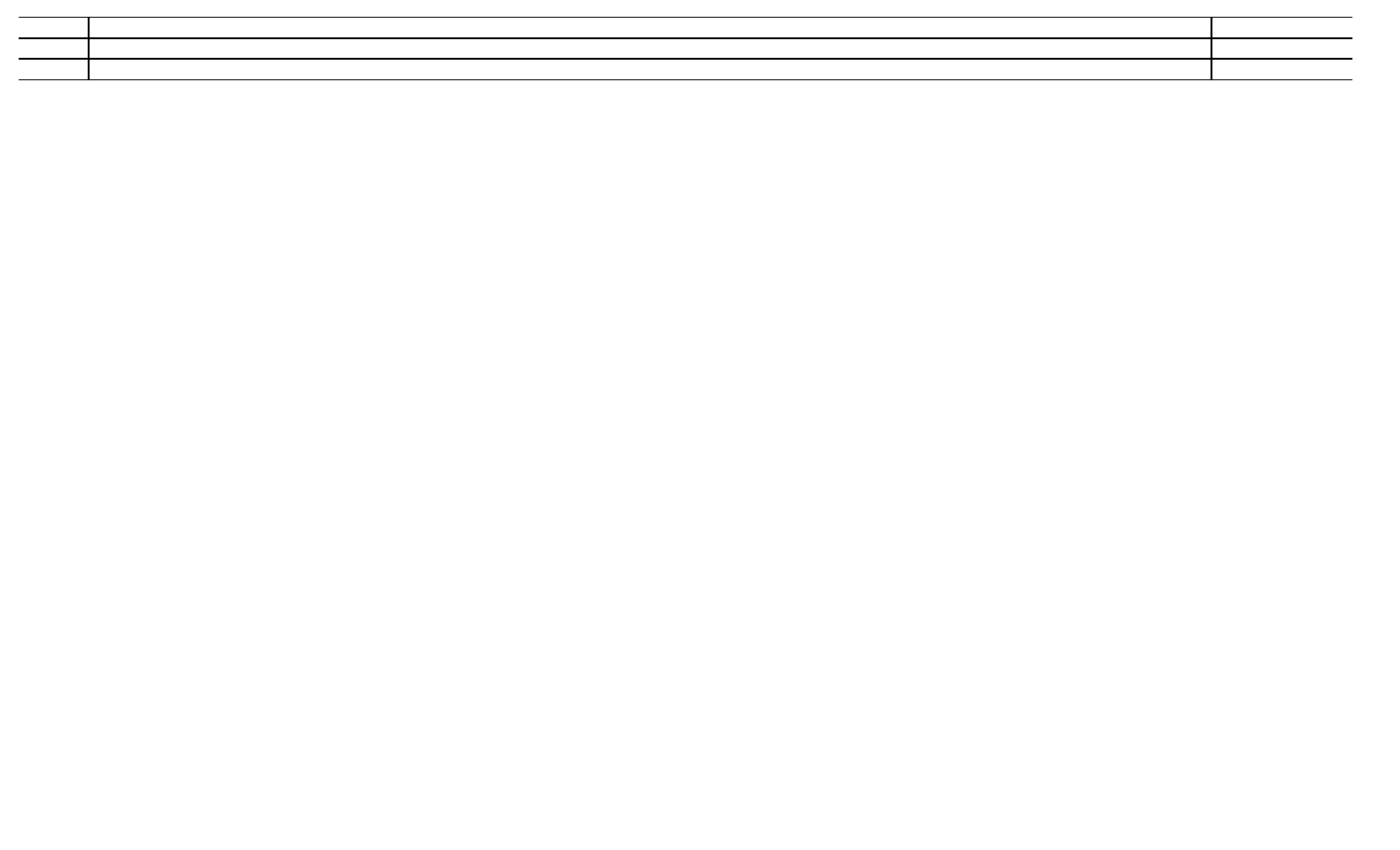| ,一个人都是一个人的人,一个人都是一个人的人,一个人都是一个人的人,一个人都是一个人的人,一个人都是一个人的人,一个人都是一个人的人,一个人都是一个人的人,一个人<br>→ South State State State State State State State State State State State State State State State State State State State State State State State State State State State State State State State State State State State St |  |
|-------------------------------------------------------------------------------------------------------------------------------------------------------------------------------------------------------------------------------------------------------------------------------------------------------------------|--|
| ,一个人的人都是一个人的人,而且,他们的人都是不是一个人的人,而且,他们的人都是不是一个人的人,而且,他们的人都是不是一个人的人,而且,他们的人都是不是一个人的<br>第一百一十一章 一个人的人,他们的人都是不是一个人的人,他们的人都是不是一个人的人,他们的人都是不是一个人的人,他们的人都是不是一个人的人,他们的人都是不是一个                                                                                                                                              |  |
| ,我们也不会不会不会。""我们的,我们也不会不会不会。""我们的,我们也不会不会不会不会不会。""我们的,我们也不会不会不会不会。""我们的,我们也不会不会不会<br>第二百一章 第二百一章 第二百一章 第二百一章 第二百一章 第二百一章 第二百一章 第二百一章 第二百一章 第二百一章 第二百一章 第二百一章 第二百一章 第二                                                                                                                                              |  |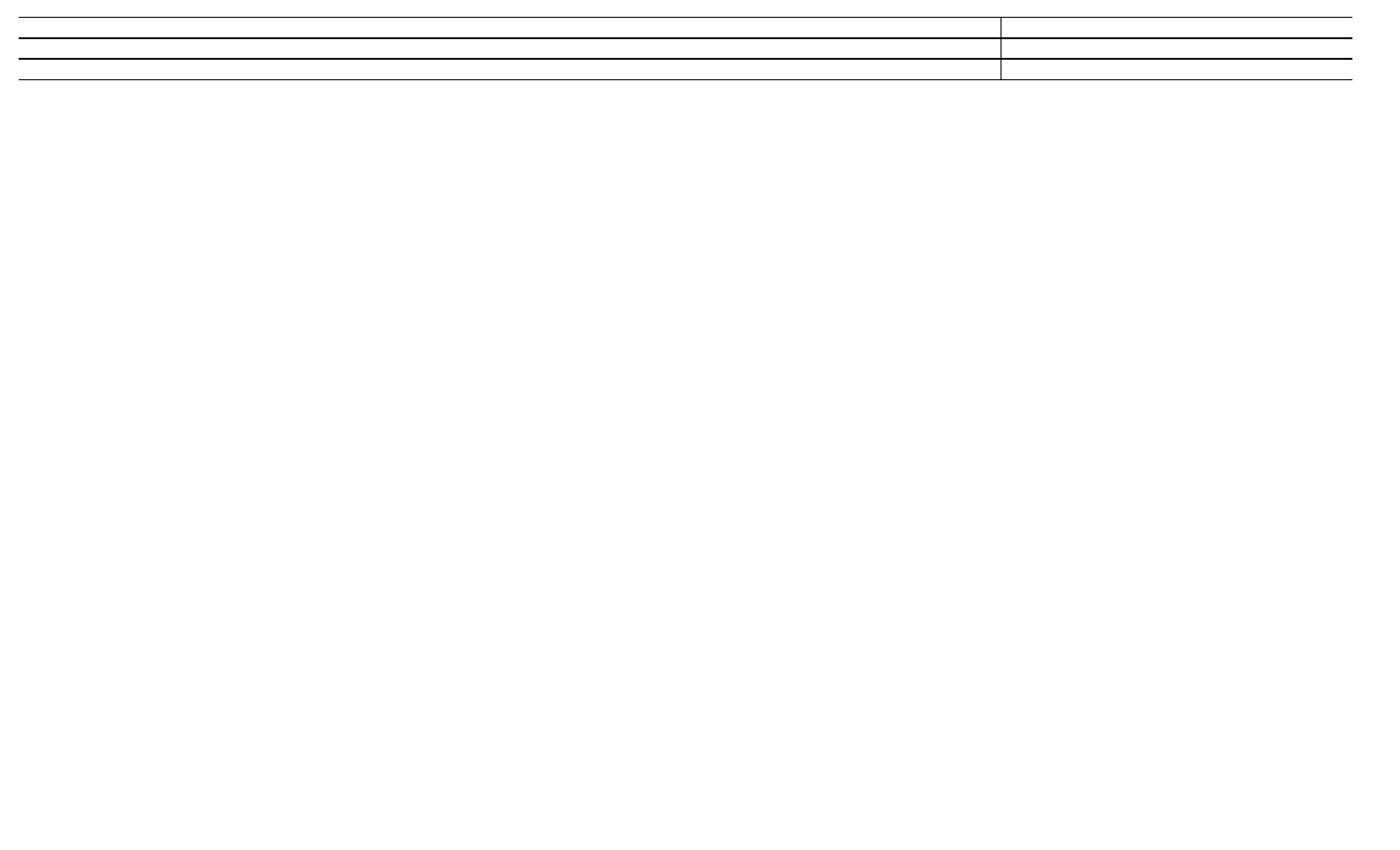| ,一个人都是一个人的人,而且,他们的人都是一个人,而且,他们的人都是一个人,而且,他们的人都是一个人,而且,他们的人都是一个人,而且,他们的人都是一个人,而且,他<br>第二十二章 第二十二章 第二十二章 第二十二章 第二十二章 第二十二章 第二十二章 第二十二章 第二十二章 第二十二章 第二十二章 第二十二章 第二十二章 第二十 |  |
|------------------------------------------------------------------------------------------------------------------------------------------------------------------------|--|
|                                                                                                                                                                        |  |
| ,我们就会不会不会。""我们的,我们也不会不会不会。""我们的,我们也不会不会不会不会不会。""我们的,我们也不会不会不会不会。""我们的,我们也不会不会不会不                                                                                       |  |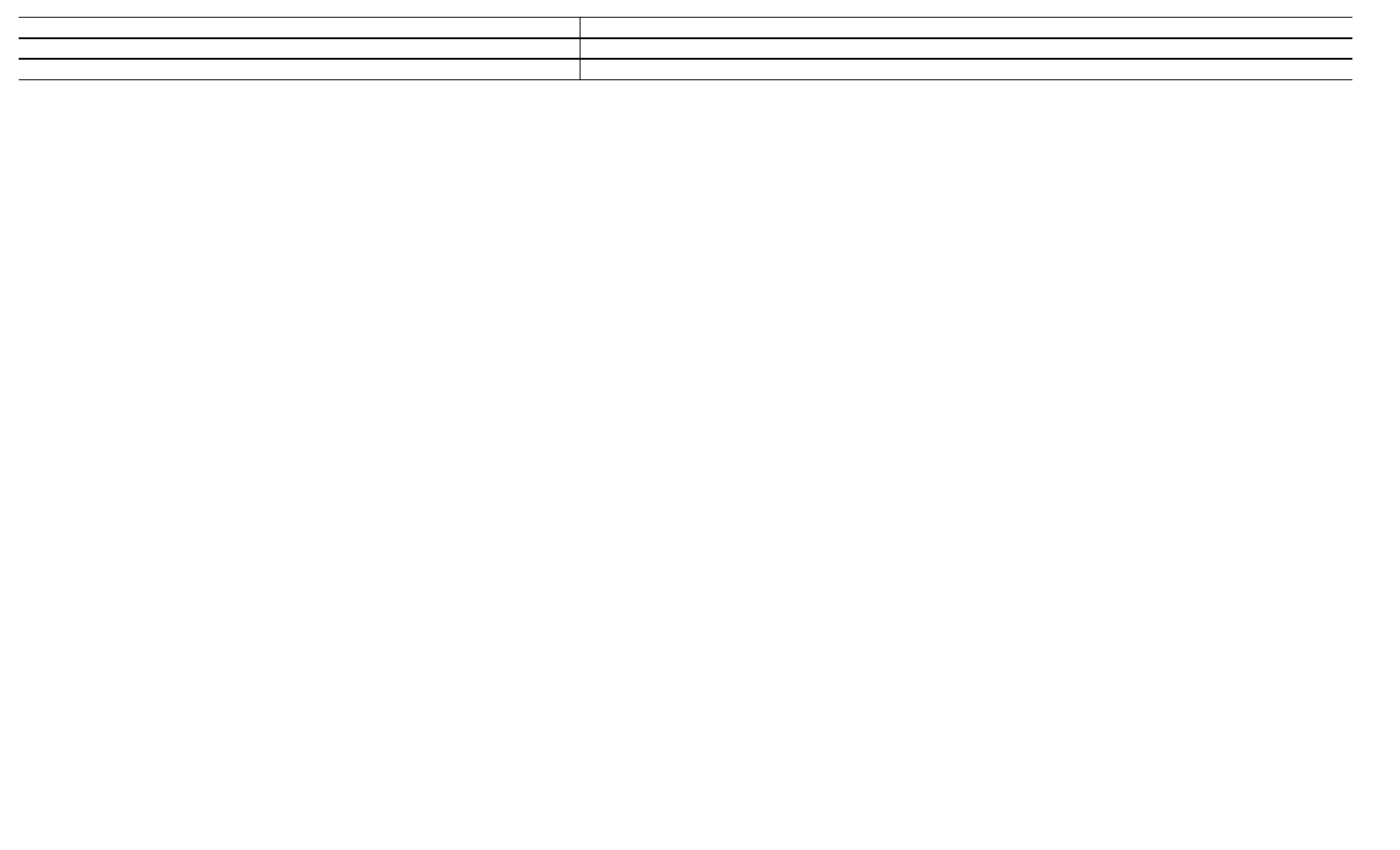| ,我们就会不会不会。""我们,我们也不会不会不会。""我们,我们也不会不会不会不会不会不会。""我们,我们也不会不会不会不会。""我们,我们也不会不会不会不会不  |
|-----------------------------------------------------------------------------------|
| ,一个人都是一个人的人,一个人都是一个人的人,一个人都是一个人的人,一个人都是一个人的人,一个人都是一个人的人,一个人都是一个人的人,一个人都是一个人的人,一个人 |
|                                                                                   |
| ,一个人都是一个人的人,而且,我们也不会不会不会。""我们,我们也不会不会不会不会。""我们,我们也不会不会不会不会。""我们,我们也不会不会不会不会。""我们, |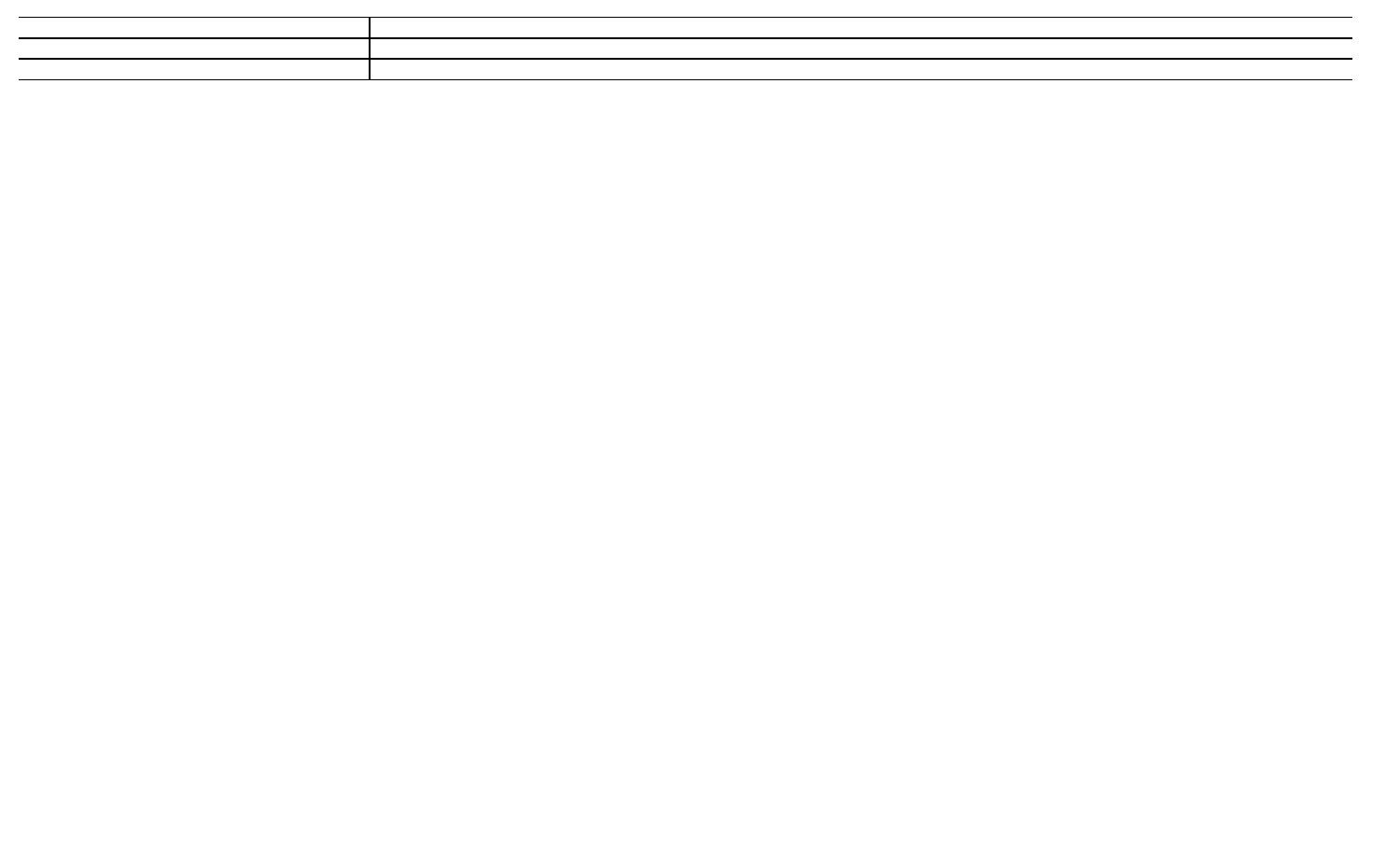| ,一个人都是一个人的人,一个人都是一个人的人,一个人都是一个人的人,一个人都是一个人的人,一个人都是一个人的人,一个人都是一个人的人,一个人都是一个人的人,一个人<br>第二十一章 一个人的人,一个人都是一个人的人,一个人都是一个人的人,一个人都是一个人的人,一个人都是一个人的人,一个人都是一个人的人,一个人都是一个人的人,一个<br>,一个人都是一个人的人,一个人都是一个人的人,一个人都是一个人的人,一个人都是一个人的人,一个人都是一个人的人,一个人都是一个人的人,一个人都是一个人的人,一个人<br>第二十一章 一个人的人,一个人的人都是一个人的人,一个人的人都是一个人的人,一个人的人都是一个人的人,一个人的人都是一个人的人,一个人的人都是一个人的人,一个人 |  |
|------------------------------------------------------------------------------------------------------------------------------------------------------------------------------------------------------------------------------------------------------------------------------------------------------------------------------------------------|--|
| ,一个人的人都是一个人的人,而且,他们的人都是一个人的人,而且,他们的人都是一个人的人,而且,他们的人都是一个人的人,而且,他们的人都是一个人的人,而且,他们的<br>第一百一十一章 一个人的人,他们的人都是一个人的人,他们的人都是一个人的人,他们的人都是一个人的人,他们的人都是一个人的人,他们的人都是一个人的人,他们的人都是                                                                                                                                                                           |  |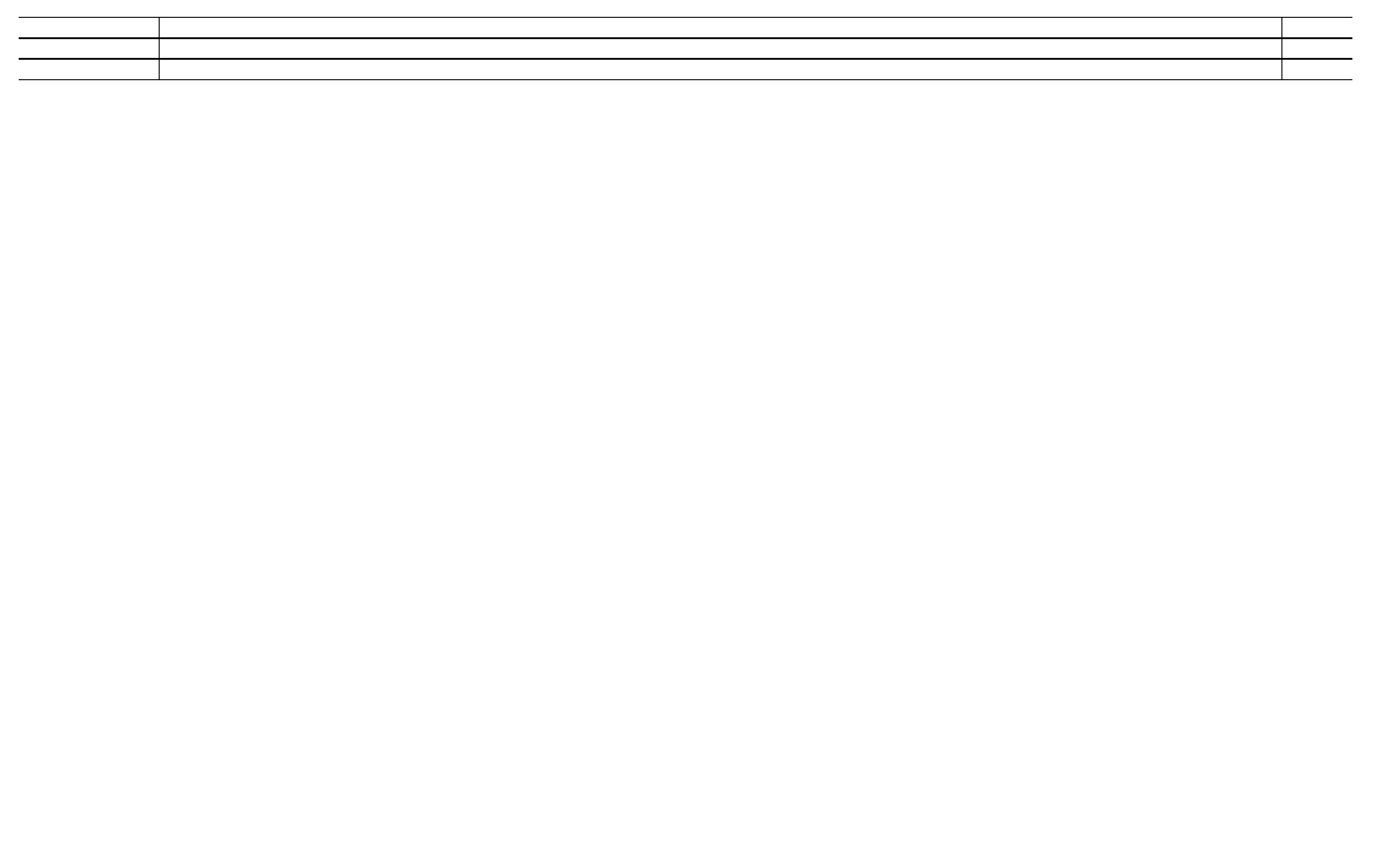| ,我们就会不会不会。""我们,我们也不会不会不会。""我们,我们也不会不会不会不会不会不会不会。""我们,我们也不会不会不会不会不会。""我们,我们也不会不会不  |  |
|-----------------------------------------------------------------------------------|--|
| ,一个人的人都是一个人的人,而且,他们的人都是一个人的人,而且,他们的人都是一个人的人,而且,他们的人都是一个人的人,而且,他们的人都是一个人的人,而且,他们的人 |  |
|                                                                                   |  |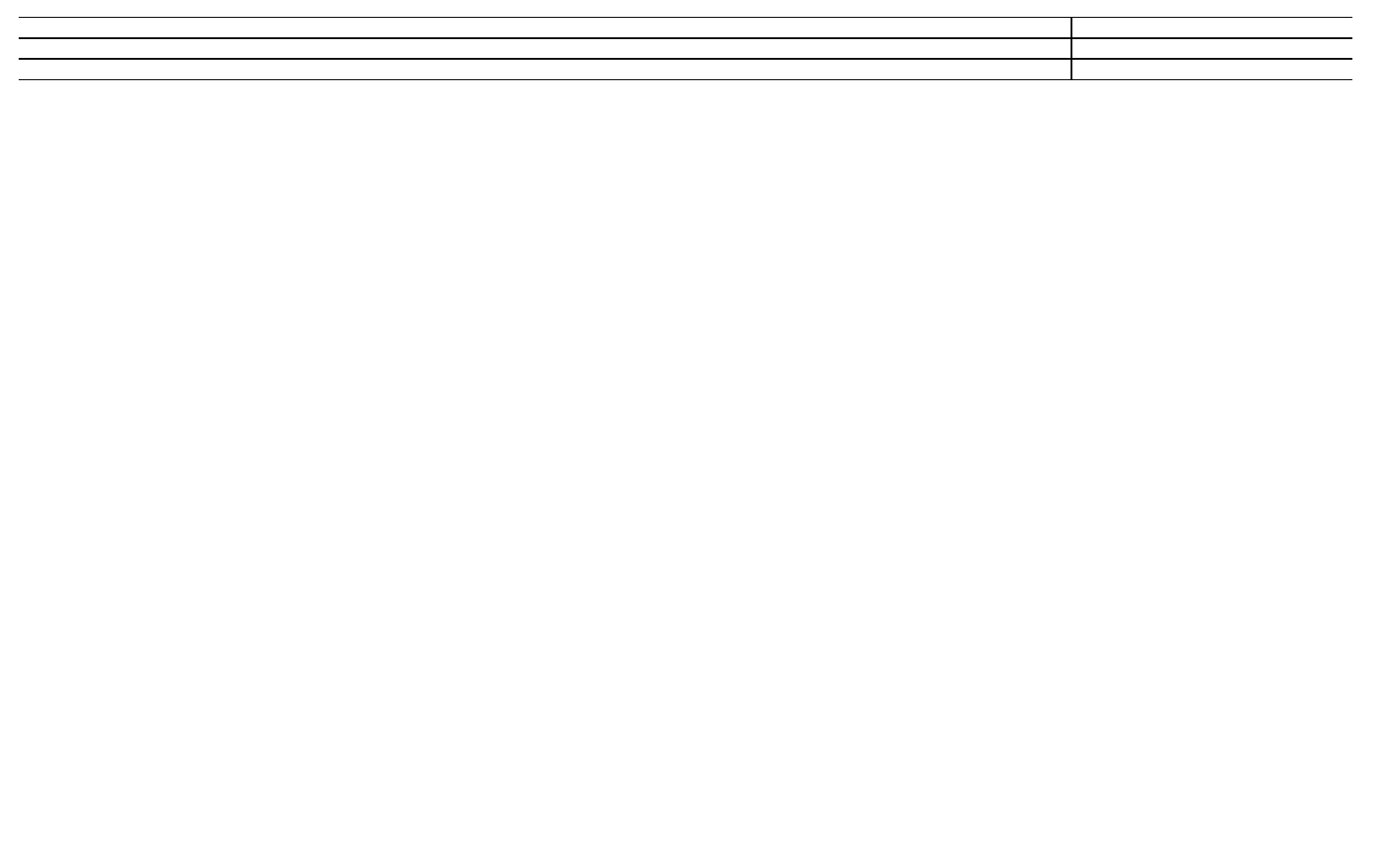| → 中国的 → 中国的 → 中国的 → 中国的 → 中国的 → 中国的 → 中国的 → 中国的 → 中国的 → 中国的 → 中国的 → 中国的 → 中国的 → 中国的 → 中国的 → 中国的 → 中国的 → 中国的 → 中国 |  |
|------------------------------------------------------------------------------------------------------------------|--|
|                                                                                                                  |  |
|                                                                                                                  |  |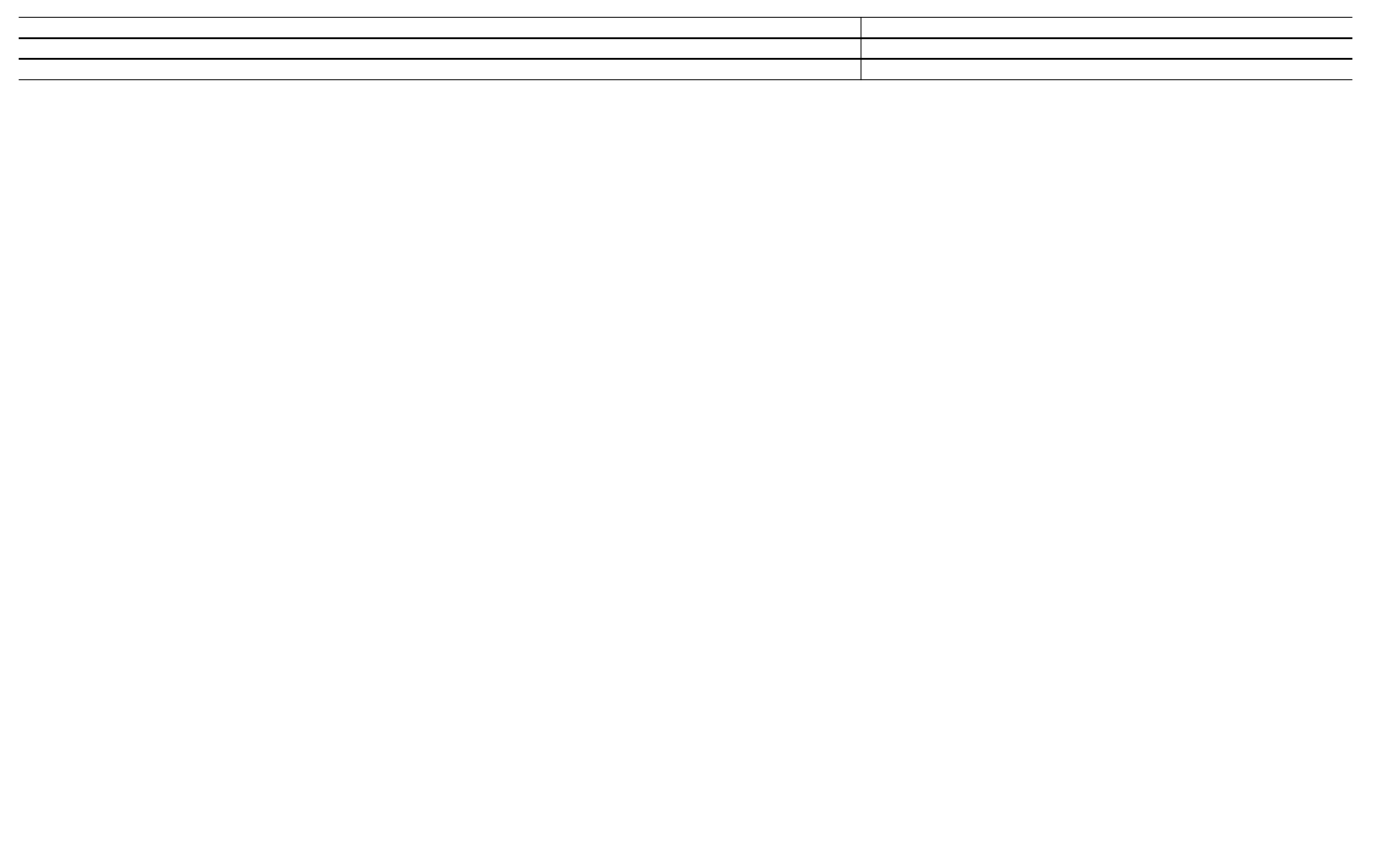| ,我们就会不会不会。""我们,我们就会不会不会不会,我们就会不会不会不会。""我们,我们就会不会不会不会。""我们,我们就会不会不会不会。""我们,我们就会不会 |                                                                                   |
|----------------------------------------------------------------------------------|-----------------------------------------------------------------------------------|
|                                                                                  | ,我们也不会不会不会。""我们的,我们也不会不会不会。""我们的,我们也不会不会不会不会。""我们的,我们也不会不会不会不会。""我们的,我们也不会不会不会不会  |
|                                                                                  | ,我们就会不会不会。""我们,我们就会不会不会,我们就会不会不会,我们就会不会不会。""我们,我们就会不会不会。""我们,我们就会不会不会不会。""我们,我们就会 |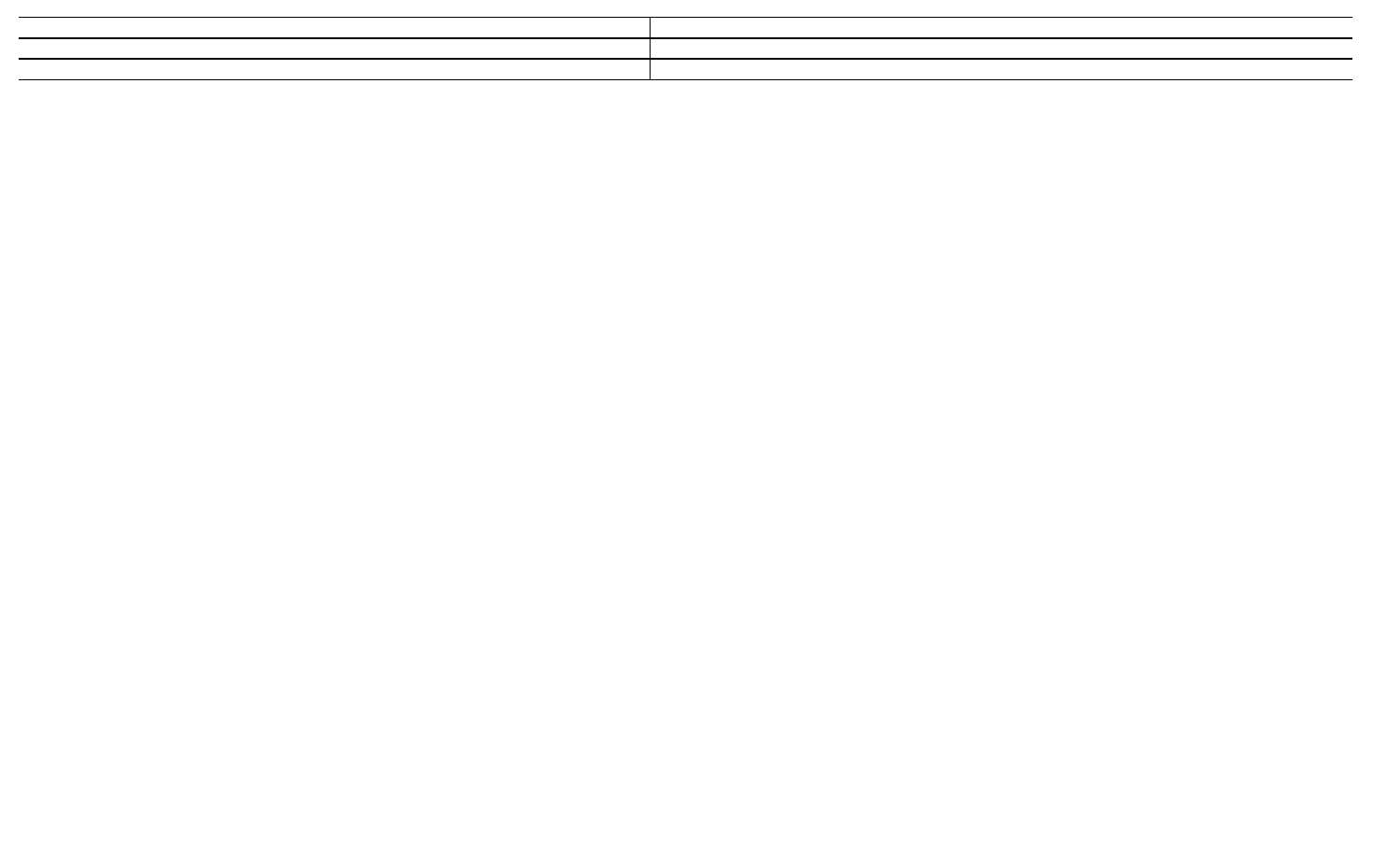| ,他们的人们就会在这里,他们的人们就会在这里,他们的人们就会在这里,他们的人们就会在这里,他们的人们就会在这里,他们的人们就会在这里,他们的人们就会在这里,他们<br>第251章 我们的人们的人们,我们的人们的人们的人们,我们的人们的人们的人们,我们的人们的人们的人们,我们的人们的人们的人们,我们的人们的人们的人们,我们的人们 |
|----------------------------------------------------------------------------------------------------------------------------------------------------------------------|
|                                                                                                                                                                      |
|                                                                                                                                                                      |
|                                                                                                                                                                      |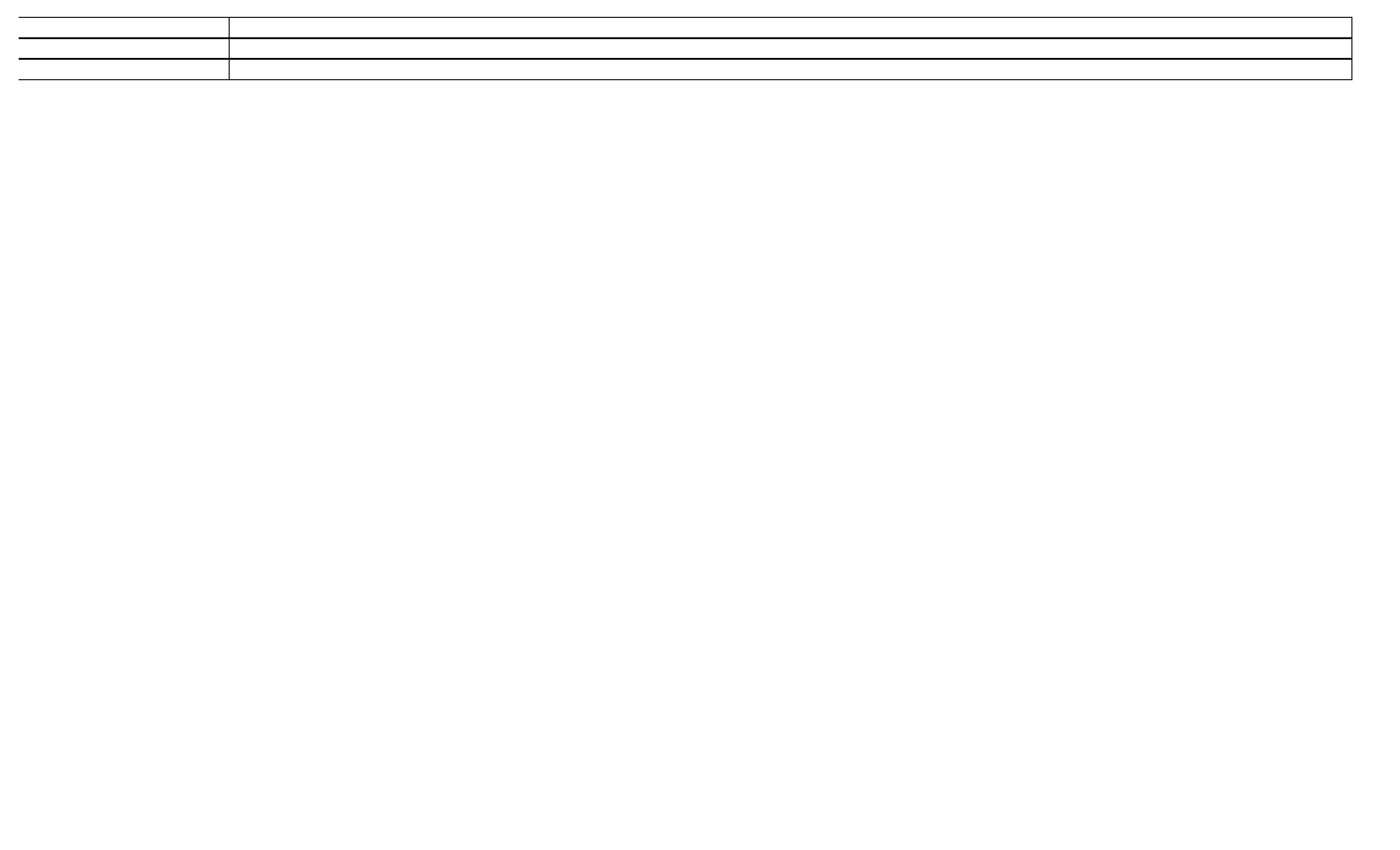| ,他们的人们就是一个人,他们的人们就是一个人,他们的人们,他们的人们就是一个人,他们的人们,他们的人们就是一个人,他们的人们,他们的人们,他们的人们,他们的人们,<br>第25章 我们的人们,他们的人们,他们的人们,他们的人们,他们的人们,他们的人们,他们的人们,他们的人们,他们的人们,他们的人们,他们的人们,他们的人们,他们的 |  |
|-----------------------------------------------------------------------------------------------------------------------------------------------------------------------|--|
| ,一个人都是一个人的人,而且,他们的人都是一个人,而且,他们的人都是一个人,而且,他们的人都是一个人,而且,他们的人都是一个人,而且,他们的人都是一个人,而且,他<br>第二百一十一章 一个人,他们的人都是一个人,他们的人都是一个人,他们的人都是一个人,他们的人都是一个人,他们的人都是一个人,他们的人都是一个人,他们的人都是一个 |  |
| ,一个人都是一个人的人,而且,他们的人都是一个人,他们的人都是一个人,他们的人都是一个人,他们的人都是一个人,他们的人都是一个人,他们的人都是一个人,他们的人都是                                                                                     |  |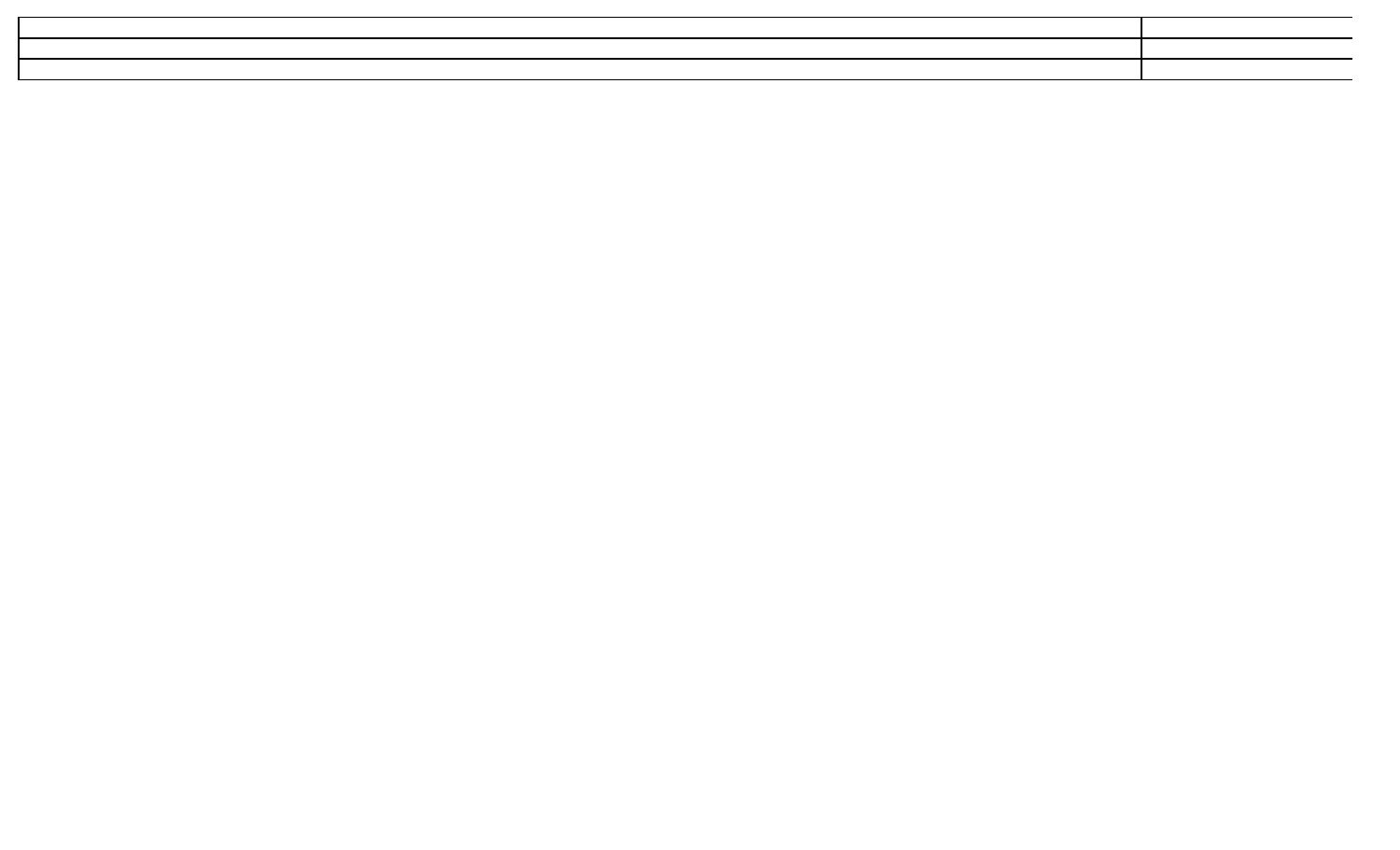| ,一个人都是一个人的人,而且,我们也不会不会不会。""我们,我们也不会不会不会不会不会不会不会不会。""我们,我们也不会不会不会不会不会不会不会不会。""我们,我<br>,他们的人们也不会不会。""我们的人们,我们也不会不会不会。""我们的人们,我们也不会不会不会。""我们的人们,我们也不会不会不会。""我们的人们,我们也不会不 |  |
|-----------------------------------------------------------------------------------------------------------------------------------------------------------------------|--|
| ,我们也不会不会不会。""我们的,我们也不会不会不会。""我们的,我们也不会不会不会不会。""我们的,我们也不会不会不会不会。""我们的,我们也不会不会不会不会                                                                                      |  |
|                                                                                                                                                                       |  |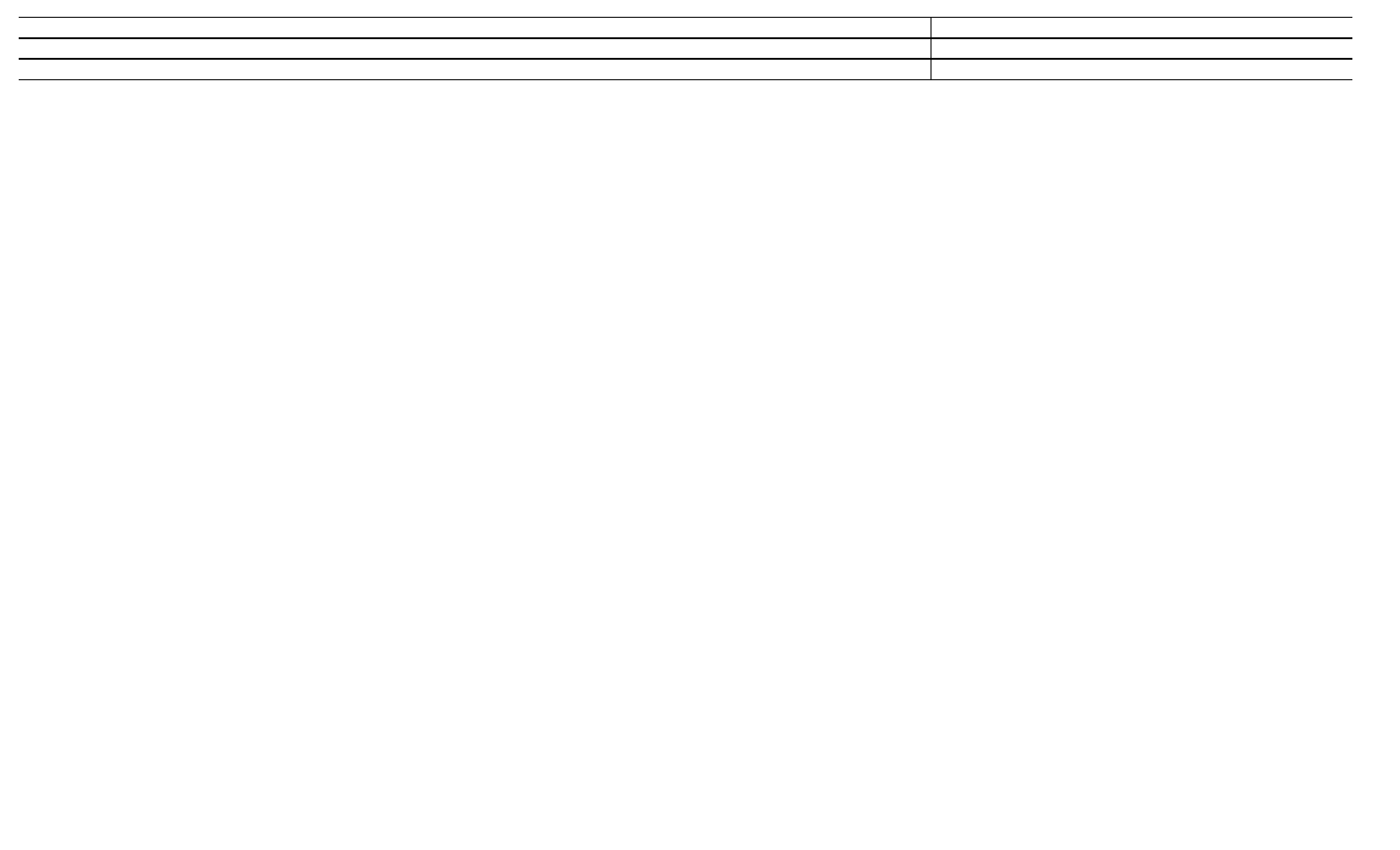| <u> 1980 - Ann an t-Aontaithe ann an t-Aontaithe ann an t-Aontaithe ann an t-Aontaithe ann an t-Aontaithe ann an t-</u> |
|-------------------------------------------------------------------------------------------------------------------------|
|                                                                                                                         |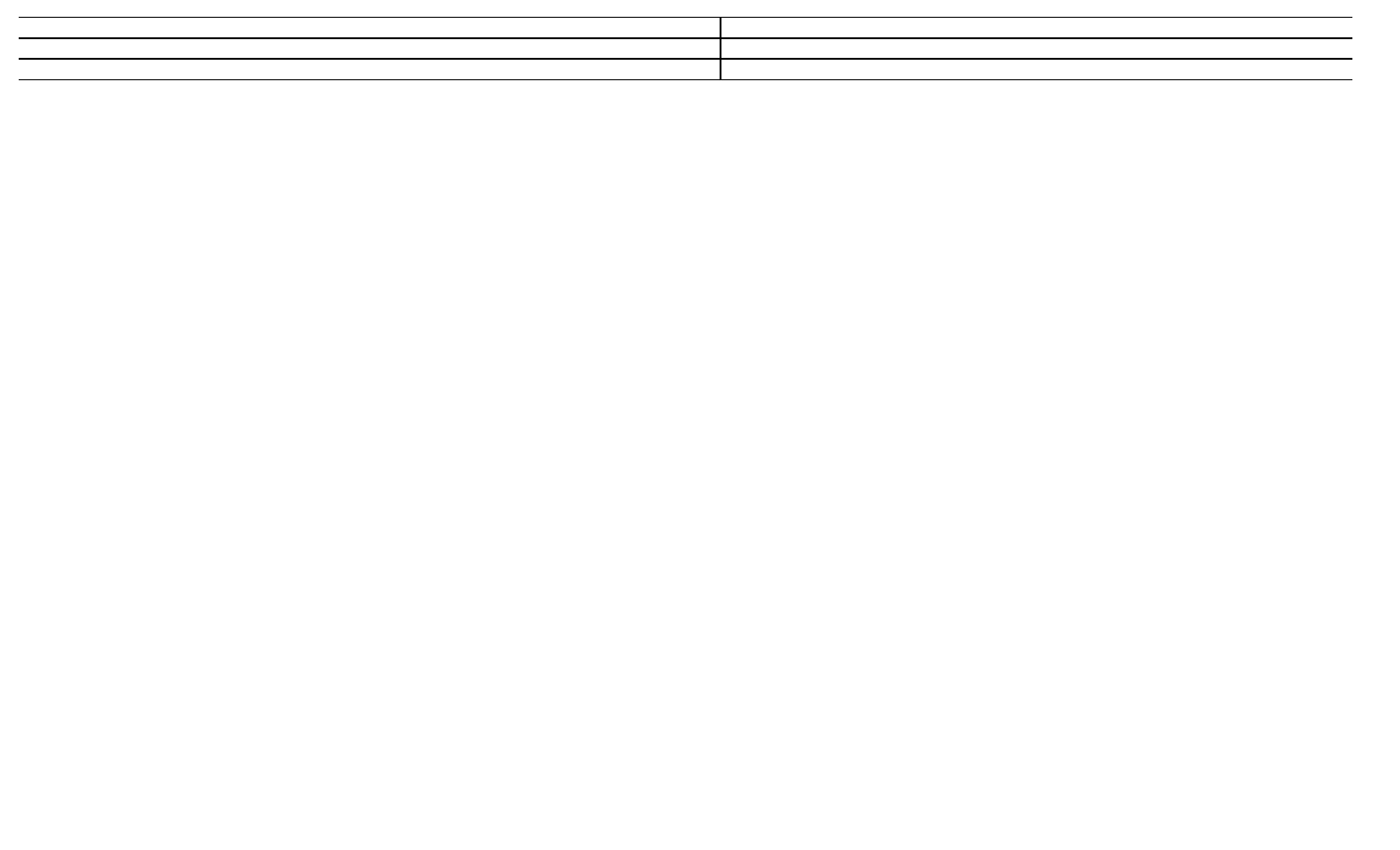| ,一个人都是一个人的人,而且,他们的人都是一个人,而且,他们的人都是一个人,而且,他们的人都是一个人,而且,他们的人都是一个人,而且,他们的人都是一个人,而且,他<br>第二十一章 一个人,他们的人都是一个人,他们的人都是一个人,他们的人都是一个人,他们的人都是一个人,他们的人都是一个人,他们的人都是一个人,他们的人都是一个人, | ,我们也不会不会。""我们的,我们也不会不会。""我们的,我们也不会不会不会。""我们的,我们也不会不会不会。""我们的,我们也不会不会不会。""我们的,我们也 |
|-----------------------------------------------------------------------------------------------------------------------------------------------------------------------|----------------------------------------------------------------------------------|
|                                                                                                                                                                       |                                                                                  |
|                                                                                                                                                                       |                                                                                  |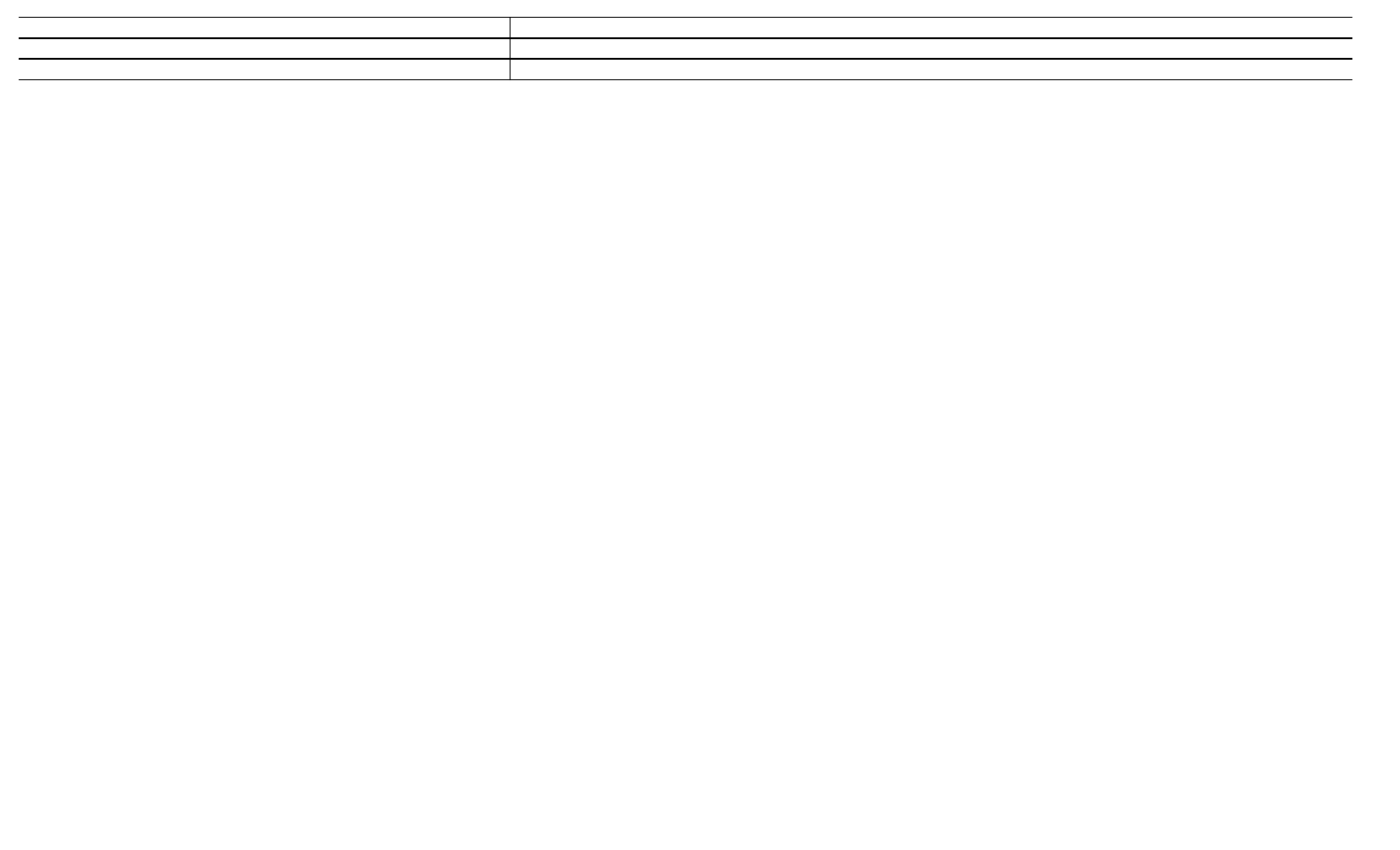| ,一个人的人都是一个人的人,而且,他们的人都是一个人的人,而且,他们的人都是一个人的人,而且,他们的人都是一个人的人,而且,他们的人都是一个人的人,而且,他们的人<br>第一百一十一章 一个人的人,他们的人都是一个人的人,他们的人都是一个人的人,他们的人都是一个人的人,他们的人都是一个人的人,他们的人都是一个人的人,他们的人都是<br>,我们就会不会不会。""我们,我们就会不会不会不会。""我们,我们就会不会不会不会不会不会。""我们,我们就会不会不会不会不会。""我们,我们就会不会不会不会不 |
|-----------------------------------------------------------------------------------------------------------------------------------------------------------------------------------------------------------------------------------------------------------|
| ,一个人都是一个人的人,而且,他们的人都是一个人,而且,他们的人都是一个人,而且,他们的人都是一个人,而且,他们的人都是一个人,而且,他们的人都是一个人,而且,他<br>第二十一章 一个人,他们的人都是一个人,他们的人都是一个人,他们的人都是一个人,他们的人都是一个人,他们的人都是一个人,他们的人都是一个人,他们的人都是一个人,                                                                                     |
|                                                                                                                                                                                                                                                           |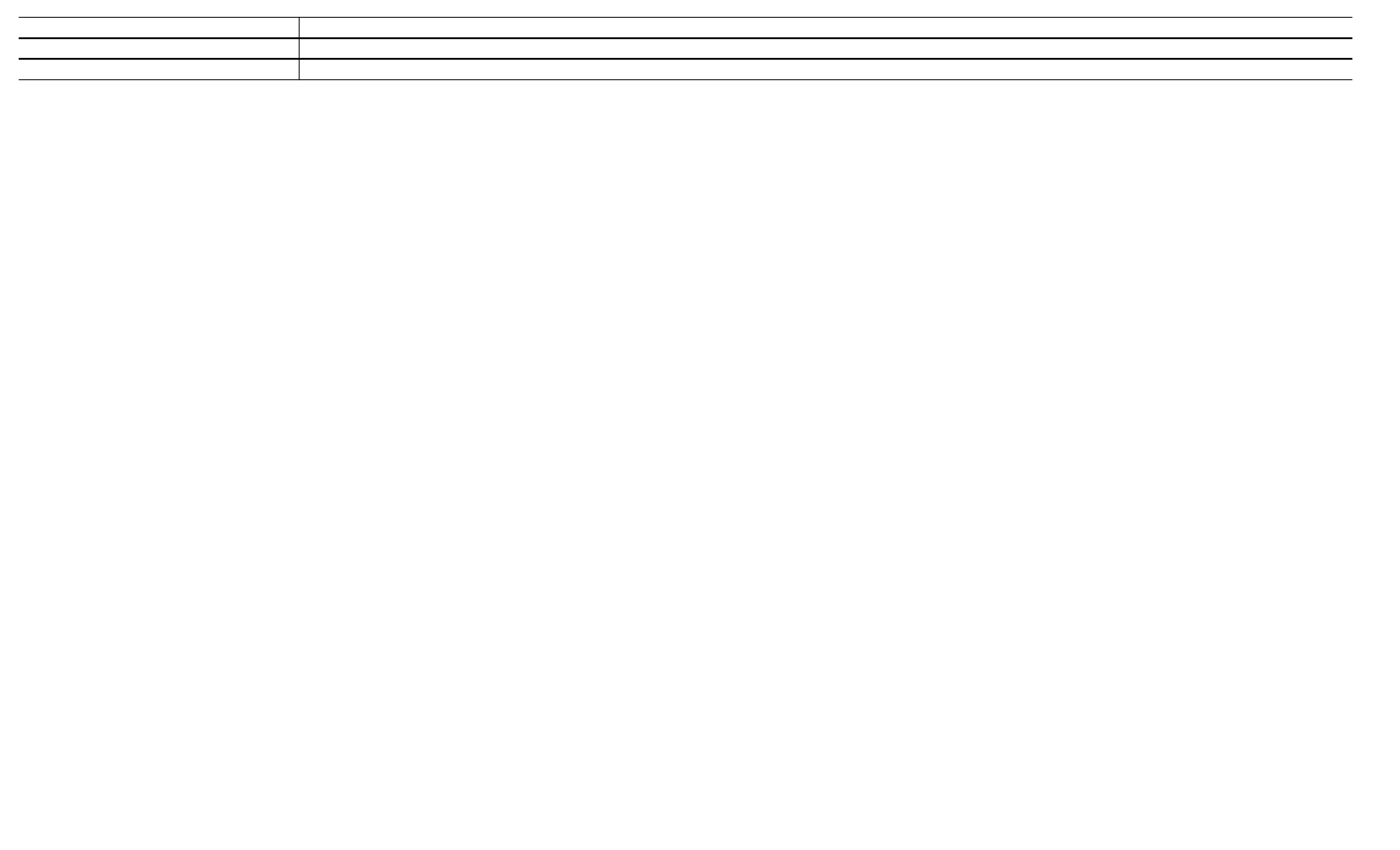| <u>та на представљен под податковата на представљен податковата на представљен податковата на представљен податк</u> |  |
|----------------------------------------------------------------------------------------------------------------------|--|
|                                                                                                                      |  |
| ,一个人都是一个人的人,一个人都是一个人的人,一个人都是一个人的人,一个人都是一个人的人,一个人都是一个人的人,一个人都是一个人的人,一个人都是一个人的人,一个人                                    |  |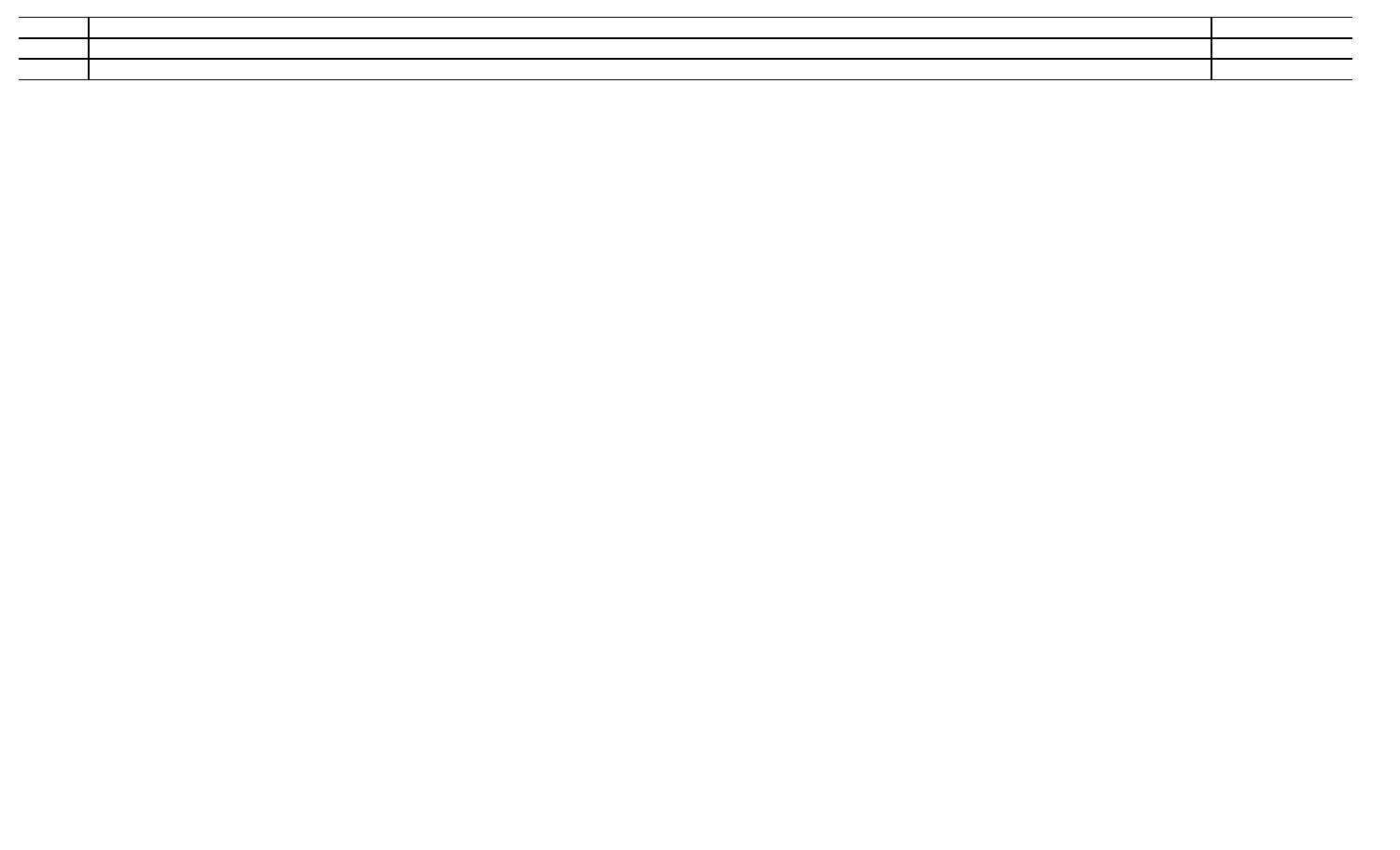| ,一个人都是一个人的人,一个人都是一个人的人,一个人都是一个人的人,一个人都是一个人的人,一个人都是一个人的人,一个人都是一个人的人,一个人都是一个人的人,一个人<br>→ South State State State State State State State State State State State State State State State State State State State State State State State State State State State State State State State State State State State St |  |
|-------------------------------------------------------------------------------------------------------------------------------------------------------------------------------------------------------------------------------------------------------------------------------------------------------------------|--|
| ,一个人的人都是一个人的人,而且,他们的人都是不是一个人的人,而且,他们的人都是不是一个人的人,而且,他们的人都是不是一个人的人,而且,他们的人都是不是一个人的<br>第一百一十一章 一个人的人,他们的人都是不是一个人的人,他们的人都是不是一个人的人,他们的人都是不是一个人的人,他们的人都是不是一个人的人,他们的人都是不是一个                                                                                                                                              |  |
| ,我们也不会不会不会。""我们的,我们也不会不会不会。""我们的,我们也不会不会不会不会不会。""我们的,我们也不会不会不会不会。""我们的,我们也不会不会不会<br>第二百一章 第二百一章 第二百一章 第二百一章 第二百一章 第二百一章 第二百一章 第二百一章 第二百一章 第二百一章 第二百一章 第二百一章 第二百一章 第二                                                                                                                                              |  |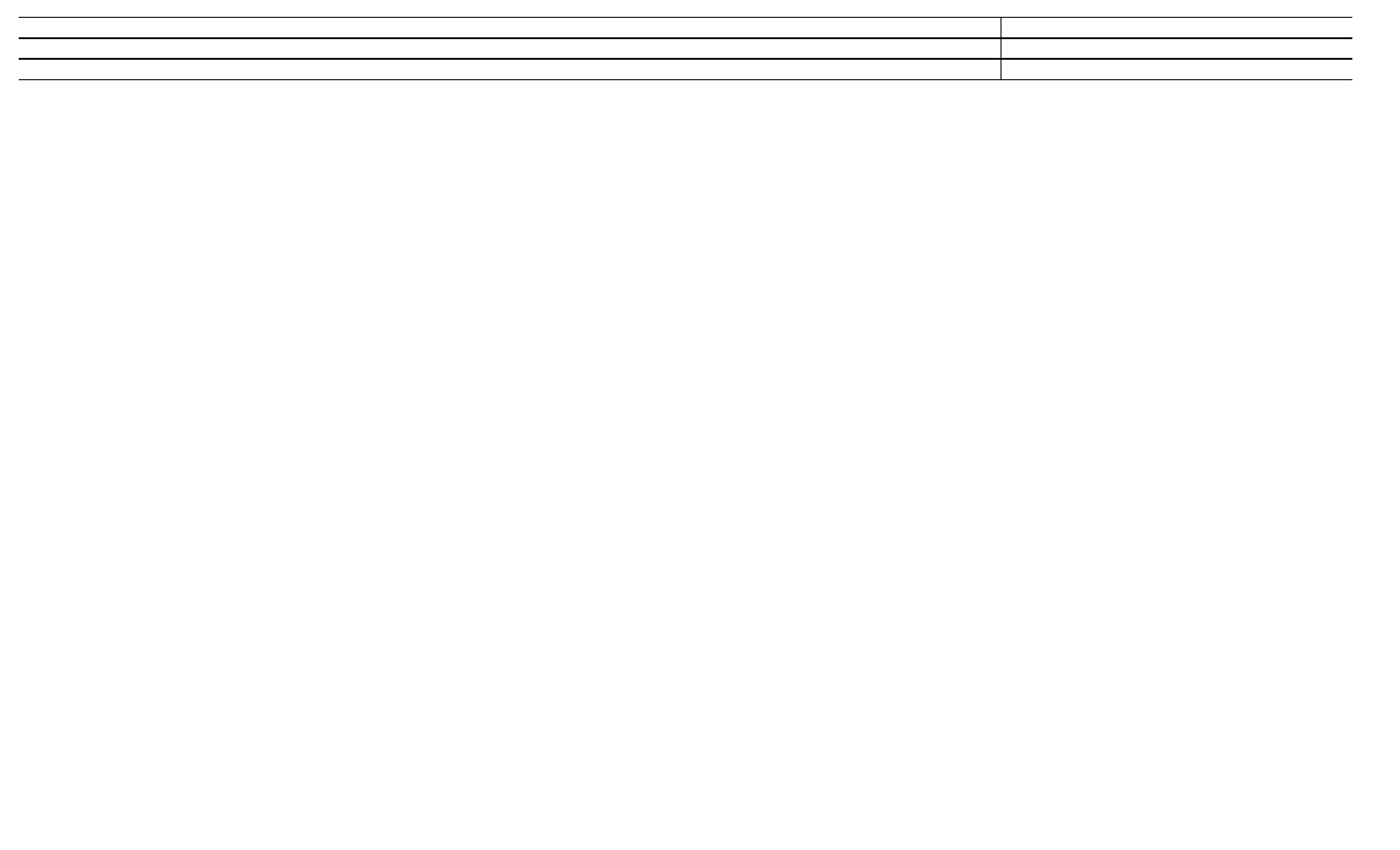| ,一个人都是一个人的人,而且,他们的人都是一个人,而且,他们的人都是一个人,而且,他们的人都是一个人,而且,他们的人都是一个人,而且,他们的人都是一个人,而且,他<br>第二十二章 第二十二章 第二十二章 第二十二章 第二十二章 第二十二章 第二十二章 第二十二章 第二十二章 第二十二章 第二十二章 第二十二章 第二十二章 第二十 |  |
|------------------------------------------------------------------------------------------------------------------------------------------------------------------------|--|
|                                                                                                                                                                        |  |
| ,我们就会不会不会。""我们的,我们也不会不会不会。""我们的,我们也不会不会不会不会不会。""我们的,我们也不会不会不会不会。""我们的,我们也不会不会不会不                                                                                       |  |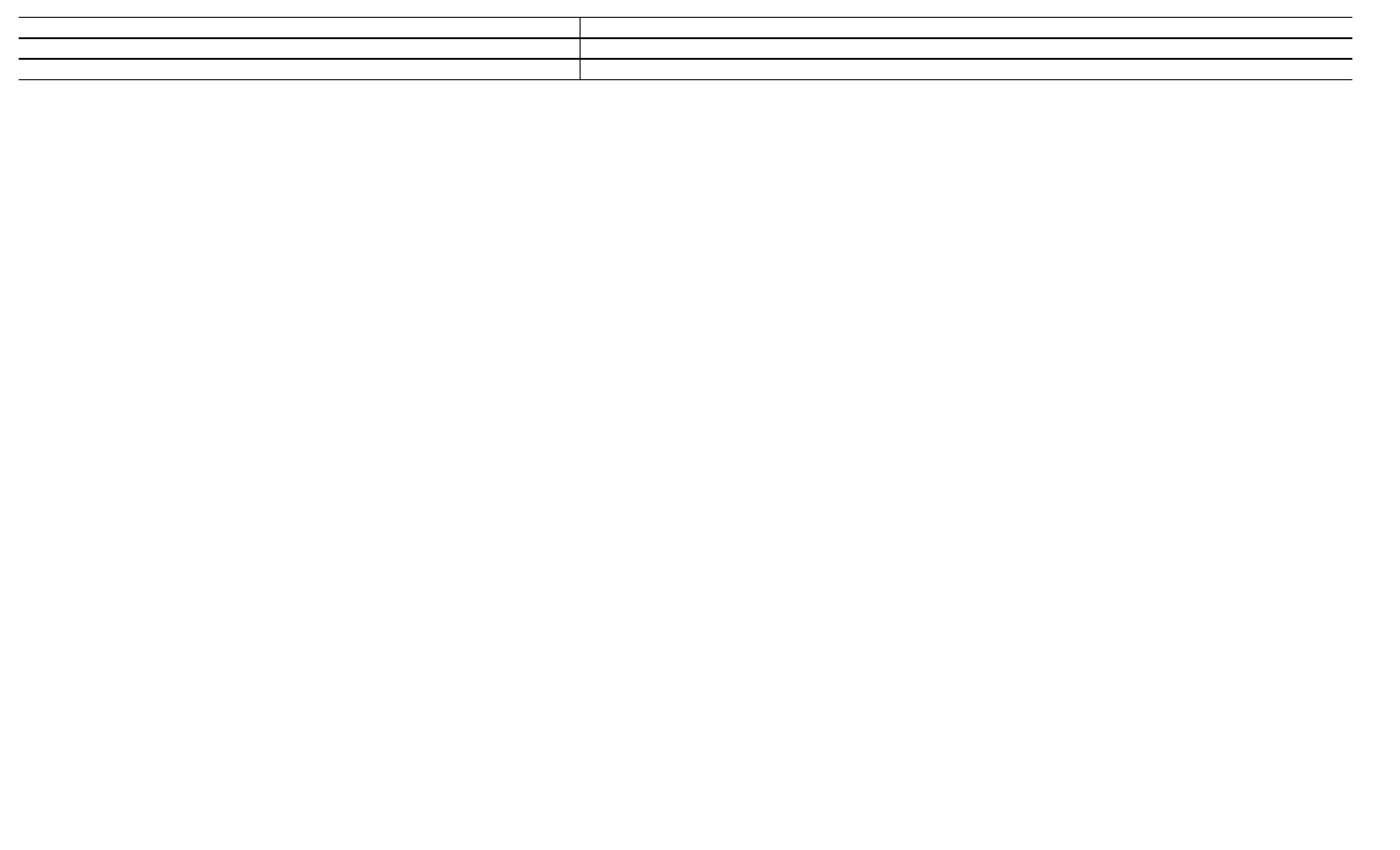| ,我们就会不会不会。""我们,我们也不会不会不会。""我们,我们也不会不会不会不会不会不会。""我们,我们也不会不会不会不会。""我们,我们也不会不会不会不会不  |
|-----------------------------------------------------------------------------------|
| ,一个人都是一个人的人,一个人都是一个人的人,一个人都是一个人的人,一个人都是一个人的人,一个人都是一个人的人,一个人都是一个人的人,一个人都是一个人的人,一个人 |
|                                                                                   |
| ,一个人都是一个人的人,而且,我们也不会不会不会。""我们,我们也不会不会不会不会。""我们,我们也不会不会不会不会。""我们,我们也不会不会不会不会。""我们, |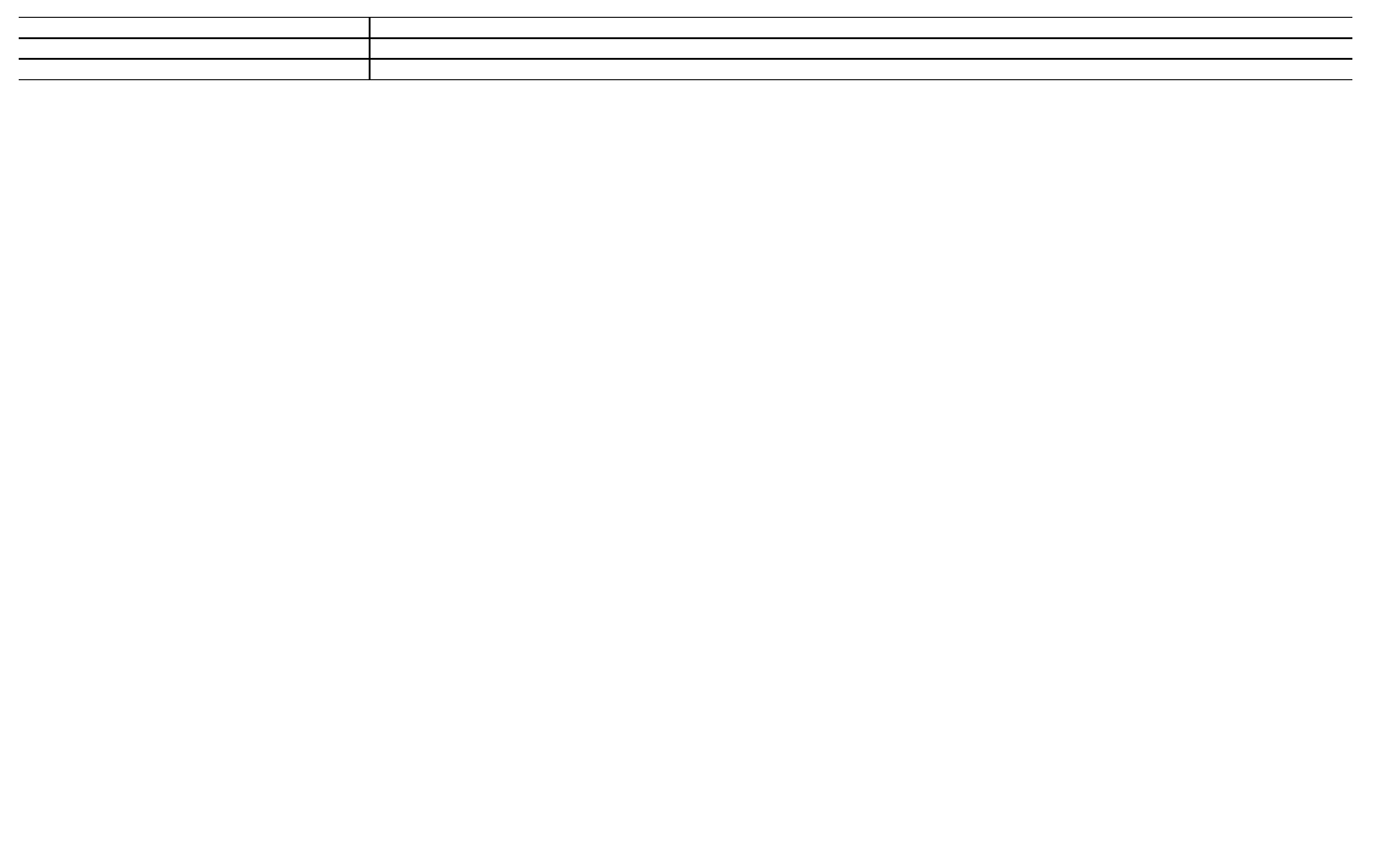| ,一个人都是一个人的人,一个人都是一个人的人,一个人都是一个人的人,一个人都是一个人的人,一个人都是一个人的人,一个人都是一个人的人,一个人都是一个人的人,一个人<br>第二十一章 一个人的人,一个人都是一个人的人,一个人都是一个人的人,一个人都是一个人的人,一个人都是一个人的人,一个人都是一个人的人,一个人都是一个人的人,一个<br>,一个人都是一个人的人,一个人都是一个人的人,一个人都是一个人的人,一个人都是一个人的人,一个人都是一个人的人,一个人都是一个人的人,一个人都是一个人的人,一个人<br>第二十一章 一个人的人,一个人的人都是一个人的人,一个人的人都是一个人的人,一个人的人都是一个人的人,一个人的人都是一个人的人,一个人的人都是一个人的人,一个人 |  |
|------------------------------------------------------------------------------------------------------------------------------------------------------------------------------------------------------------------------------------------------------------------------------------------------------------------------------------------------|--|
| ,一个人的人都是一个人的人,而且,他们的人都是一个人的人,而且,他们的人都是一个人的人,而且,他们的人都是一个人的人,而且,他们的人都是一个人的人,而且,他们的<br>第一百一十一章 一个人的人,他们的人都是一个人的人,他们的人都是一个人的人,他们的人都是一个人的人,他们的人都是一个人的人,他们的人都是一个人的人,他们的人都是                                                                                                                                                                           |  |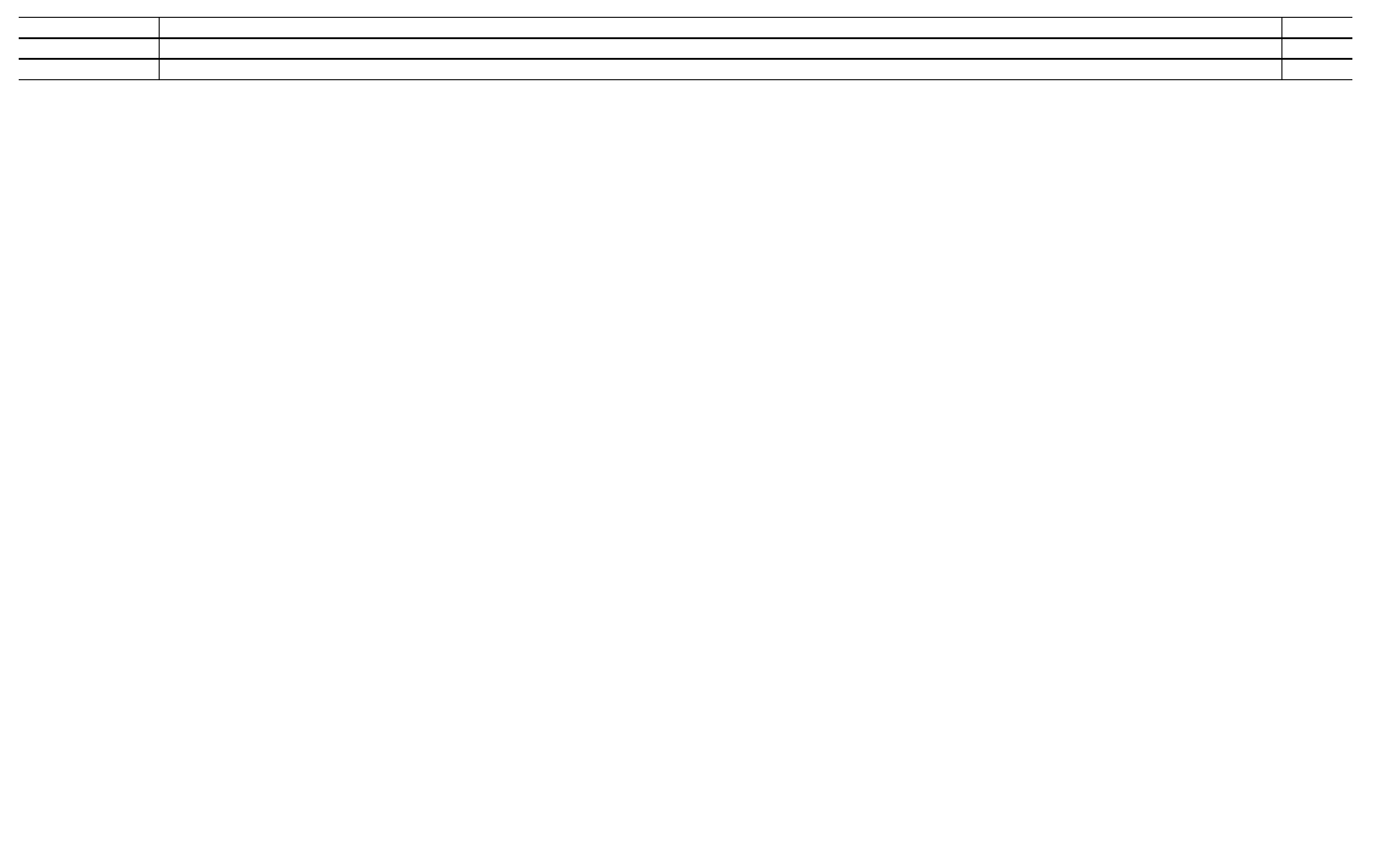| ,我们就会不会不会。""我们,我们也不会不会不会。""我们,我们也不会不会不会不会不会不会不会。""我们,我们也不会不会不会不会不会。""我们,我们也不会不会不  |  |
|-----------------------------------------------------------------------------------|--|
| ,一个人的人都是一个人的人,而且,他们的人都是一个人的人,而且,他们的人都是一个人的人,而且,他们的人都是一个人的人,而且,他们的人都是一个人的人,而且,他们的人 |  |
|                                                                                   |  |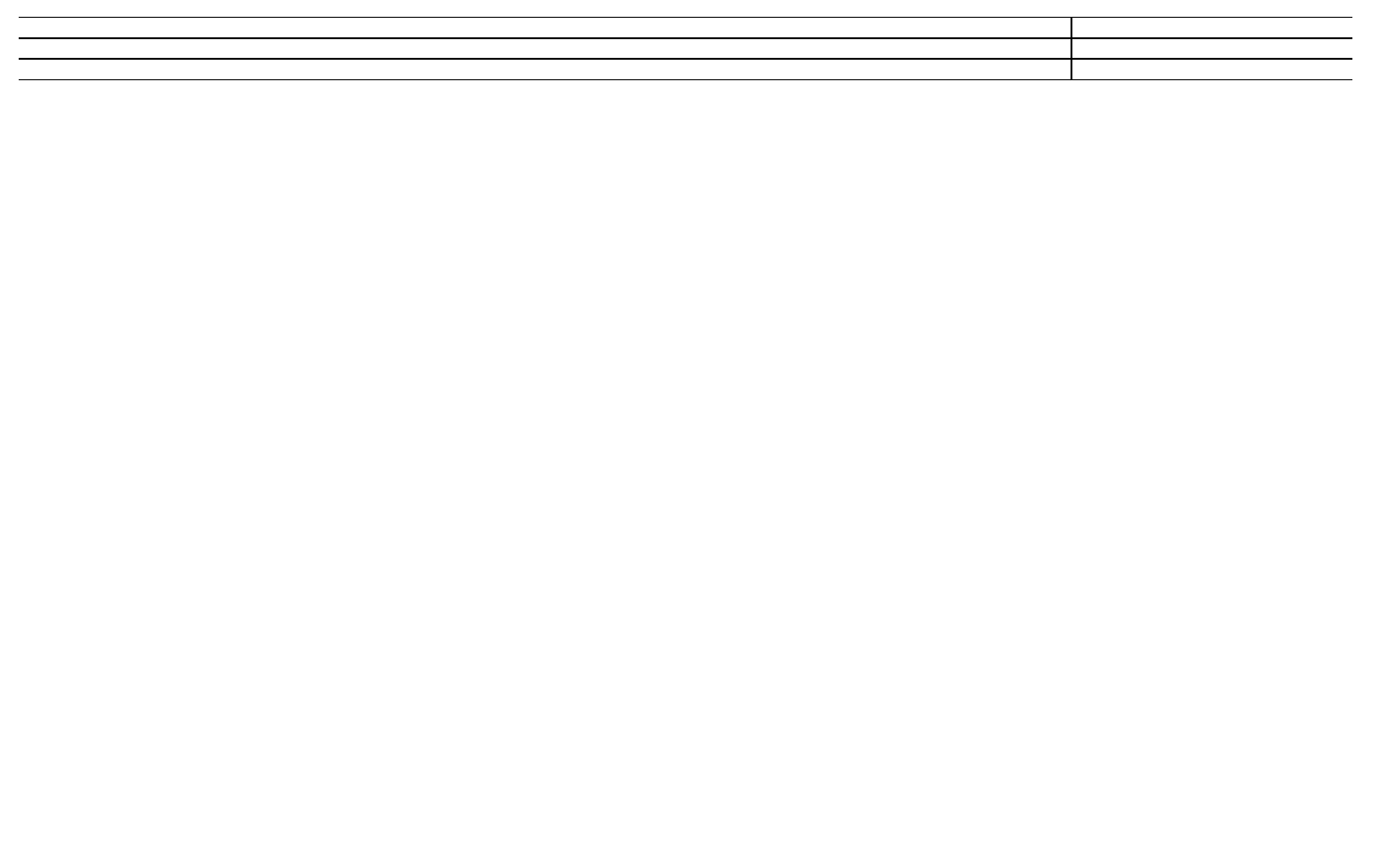| → 中国的 → 中国的 → 中国的 → 中国的 → 中国的 → 中国的 → 中国的 → 中国的 → 中国的 → 中国的 → 中国的 → 中国的 → 中国的 → 中国的 → 中国的 → 中国的 → 中国的 → 中国的 → 中国 |  |
|------------------------------------------------------------------------------------------------------------------|--|
|                                                                                                                  |  |
|                                                                                                                  |  |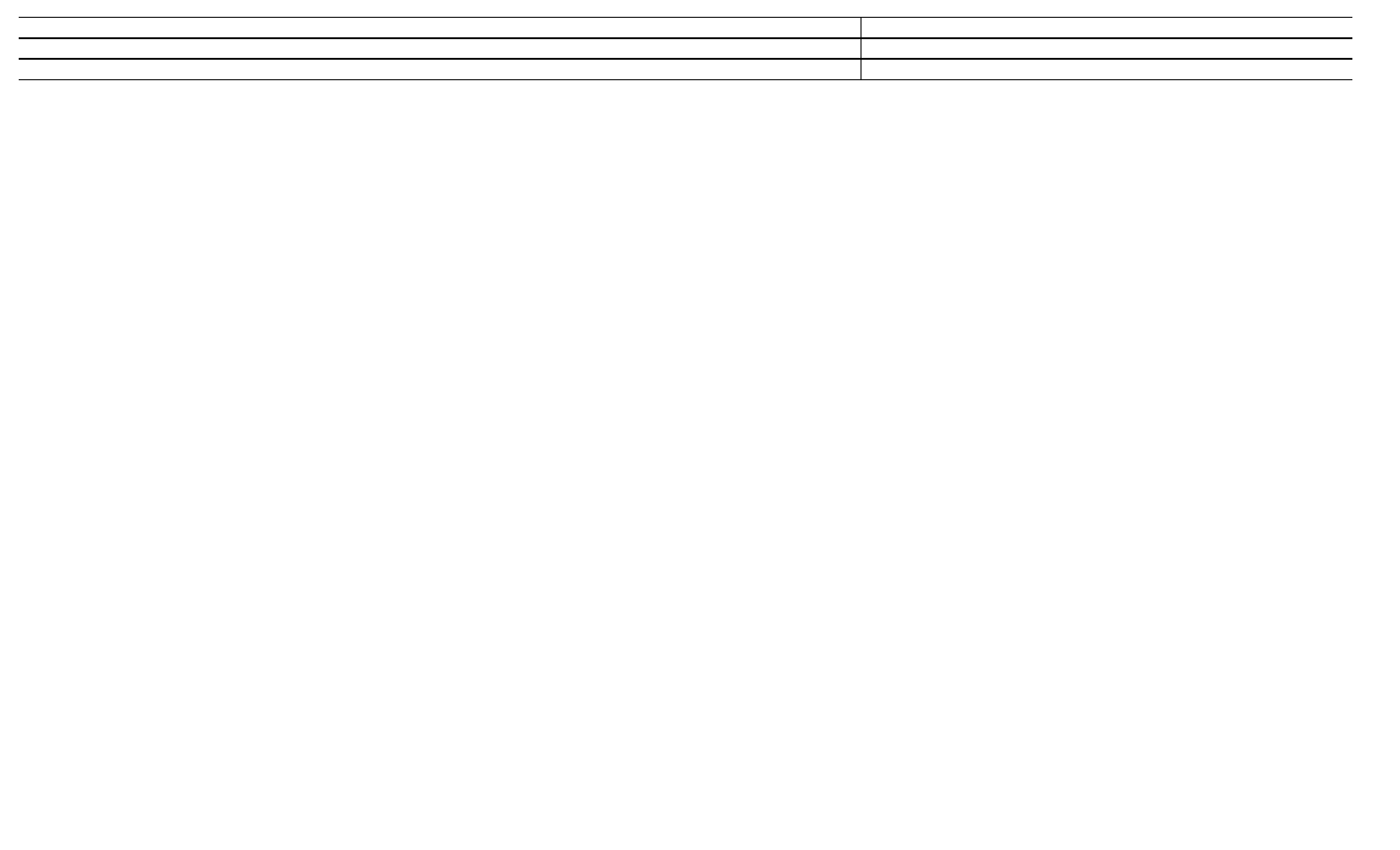| ,我们就会不会不会。""我们,我们就会不会不会不会,我们就会不会不会不会。""我们,我们就会不会不会不会。""我们,我们就会不会不会不会。""我们,我们就会不会 |                                                                                   |
|----------------------------------------------------------------------------------|-----------------------------------------------------------------------------------|
|                                                                                  | ,我们也不会不会不会。""我们的,我们也不会不会不会。""我们的,我们也不会不会不会不会。""我们的,我们也不会不会不会不会。""我们的,我们也不会不会不会不会  |
|                                                                                  | ,我们就会不会不会。""我们,我们就会不会不会,我们就会不会不会,我们就会不会不会。""我们,我们就会不会不会。""我们,我们就会不会不会不会。""我们,我们就会 |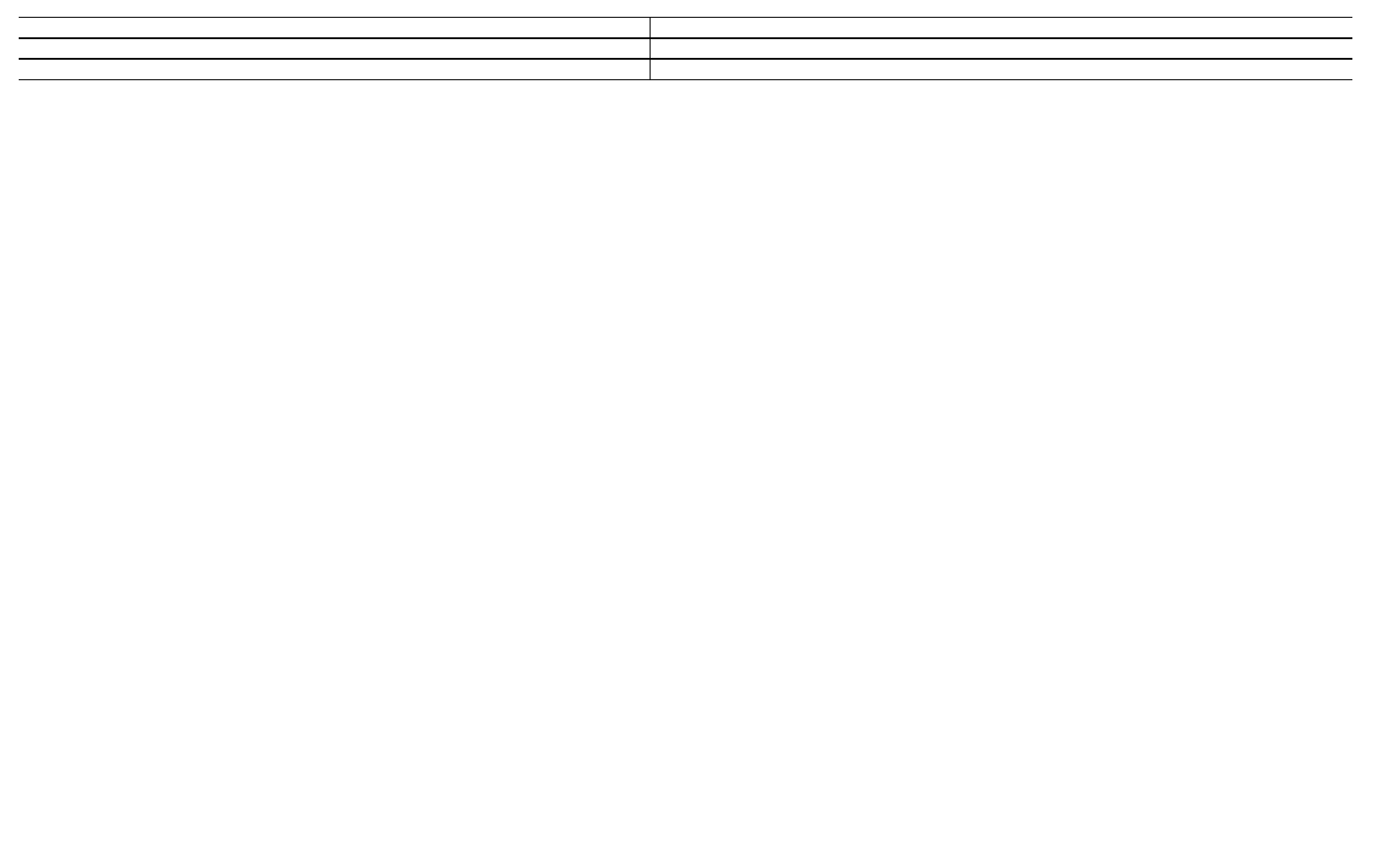| ,一个人都是一个人的人,而且,我们也不会不会不会。""我们,我们也不会不会不会不会不会不会不会。""我们,我们也不会不会不会不会不会不会不会不会。""我们,我们                                                                                     |
|----------------------------------------------------------------------------------------------------------------------------------------------------------------------|
|                                                                                                                                                                      |
| ,他们的人们就会在这里,他们的人们就会在这里,他们的人们就会在这里,他们的人们就会在这里,他们的人们就会在这里,他们的人们就会在这里,他们的人们就会在这里,他们<br>第251章 我们的人们的人们,我们的人们的人们的人们,我们的人们的人们的人们,我们的人们的人们的人们,我们的人们的人们的人们,我们的人们的人们的人们,我们的人们 |
|                                                                                                                                                                      |
|                                                                                                                                                                      |
|                                                                                                                                                                      |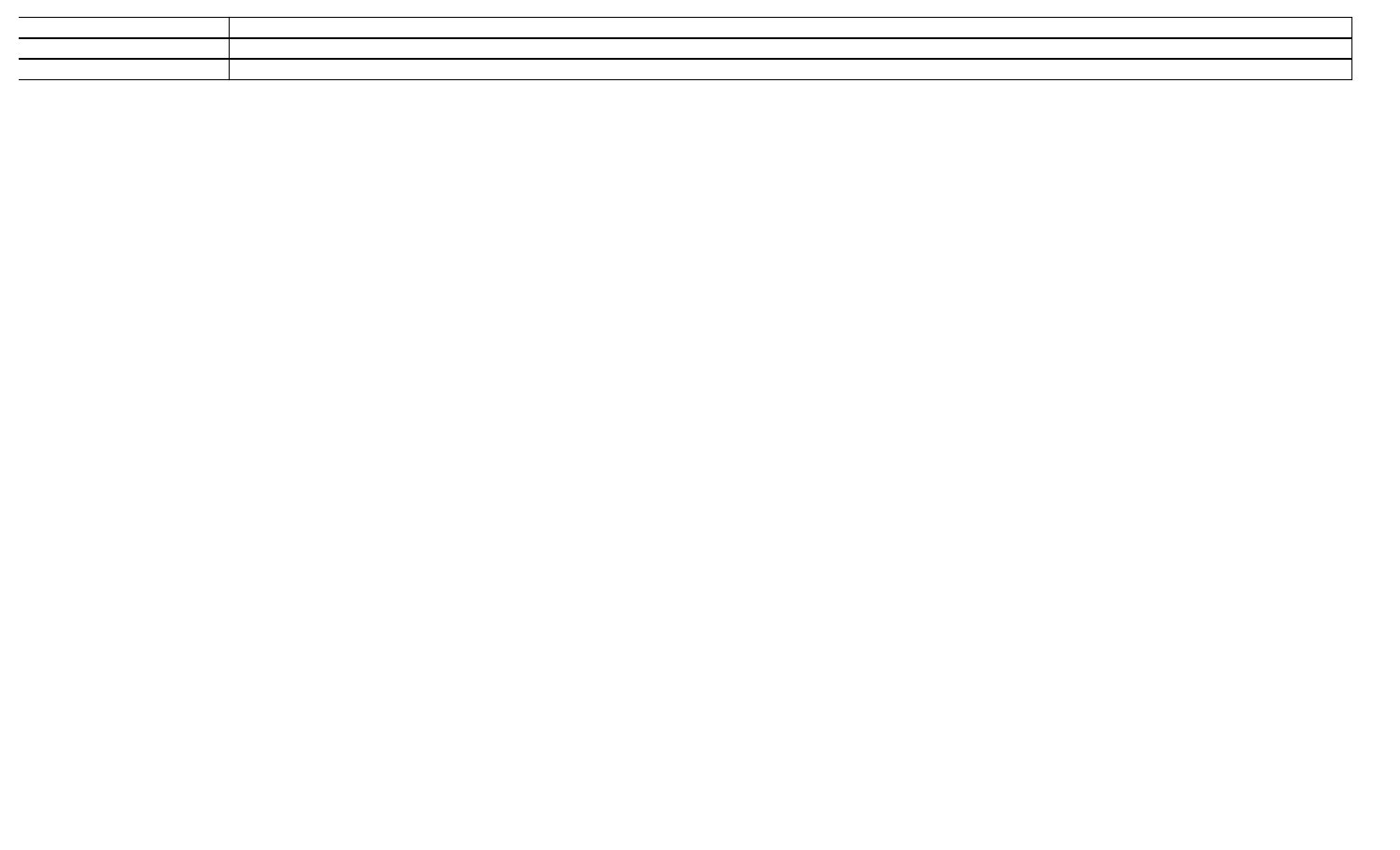| ,他们的人们就是一个人,他们的人们就是一个人,他们的人们,他们的人们就是一个人,他们的人们,他们的人们就是一个人,他们的人们,他们的人们,他们的人们,他们的人们,<br>第25章 我们的人们,他们的人们,他们的人们,他们的人们,他们的人们,他们的人们,他们的人们,他们的人们,他们的人们,他们的人们,他们的人们,他们的人们,他们的 |  |
|-----------------------------------------------------------------------------------------------------------------------------------------------------------------------|--|
| ,一个人都是一个人的人,而且,他们的人都是一个人,而且,他们的人都是一个人,而且,他们的人都是一个人,而且,他们的人都是一个人,而且,他们的人都是一个人,而且,他<br>第二百一十一章 一个人,他们的人都是一个人,他们的人都是一个人,他们的人都是一个人,他们的人都是一个人,他们的人都是一个人,他们的人都是一个人,他们的人都是一个 |  |
| ,一个人都是一个人的人,而且,他们的人都是一个人,他们的人都是一个人,他们的人都是一个人,他们的人都是一个人,他们的人都是一个人,他们的人都是一个人,他们的人都是                                                                                     |  |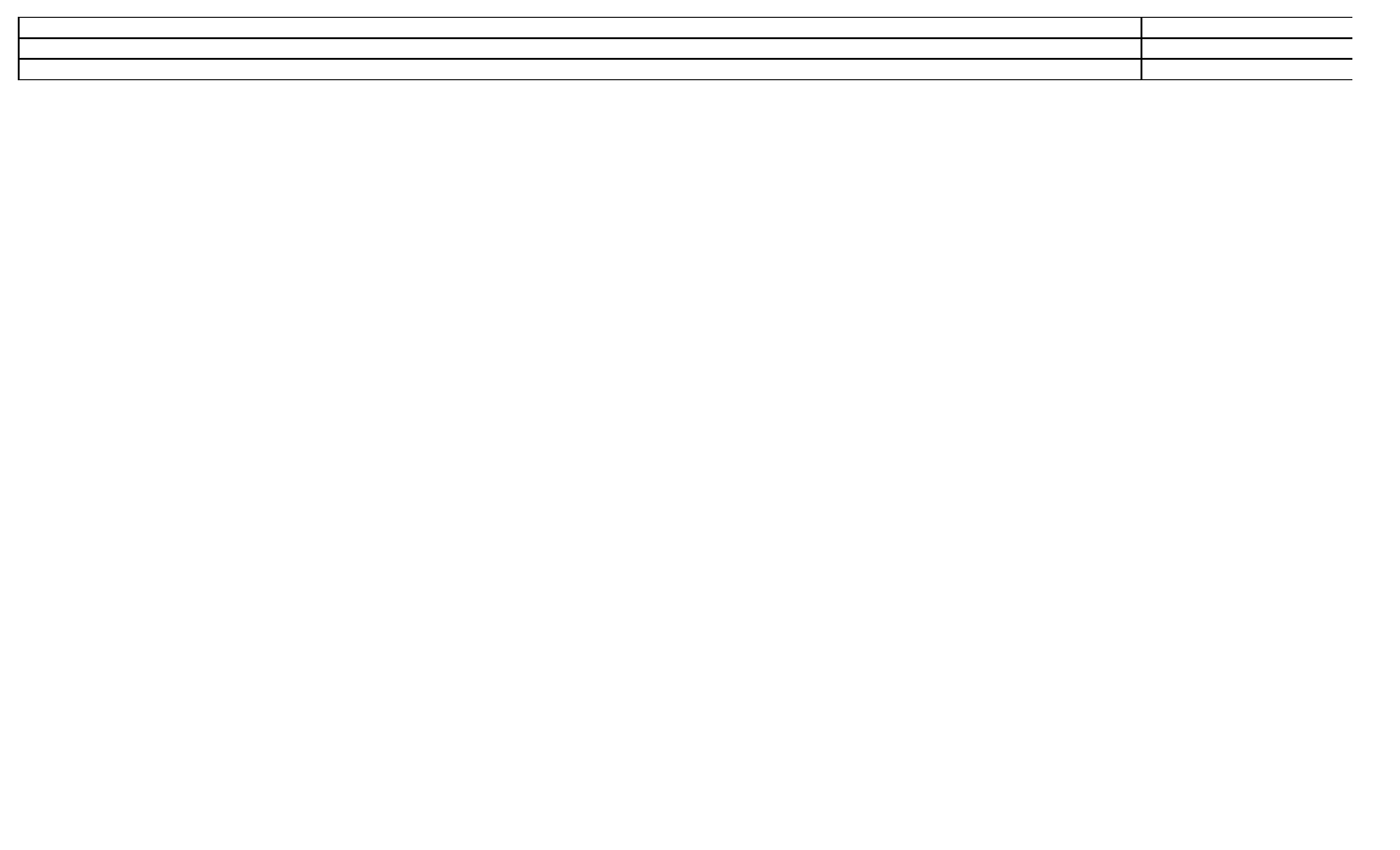| ,一个人都是一个人的人,而且,我们也不会不会不会。""我们,我们也不会不会不会不会不会不会不会不会。""我们,我们也不会不会不会不会不会不会不会不会。""我们,我<br>,他们的人们也不会不会。""我们的人们,我们也不会不会不会。""我们的人们,我们也不会不会不会。""我们的人们,我们也不会不会不会。""我们的人们,我们也不会不 |  |
|-----------------------------------------------------------------------------------------------------------------------------------------------------------------------|--|
| ,我们也不会不会不会。""我们的,我们也不会不会不会。""我们的,我们也不会不会不会不会。""我们的,我们也不会不会不会不会。""我们的,我们也不会不会不会不会                                                                                      |  |
|                                                                                                                                                                       |  |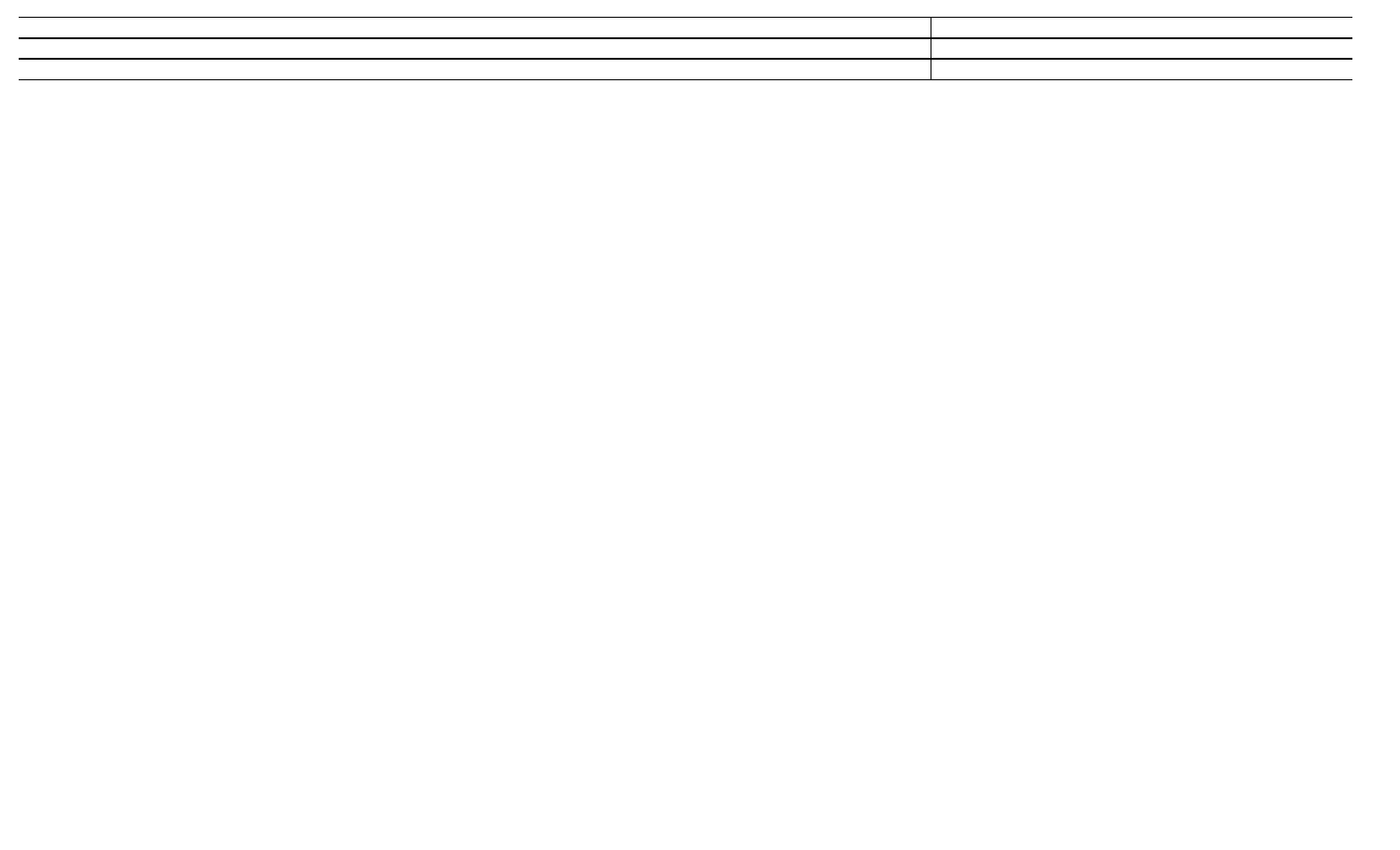| <u> 2001 - An t-An Aontaithe ann an t-Aontaithe ann an t-Aontaithe ann an t-Aontaithe ann an t-Aontaithe ann an t-</u> |
|------------------------------------------------------------------------------------------------------------------------|
|                                                                                                                        |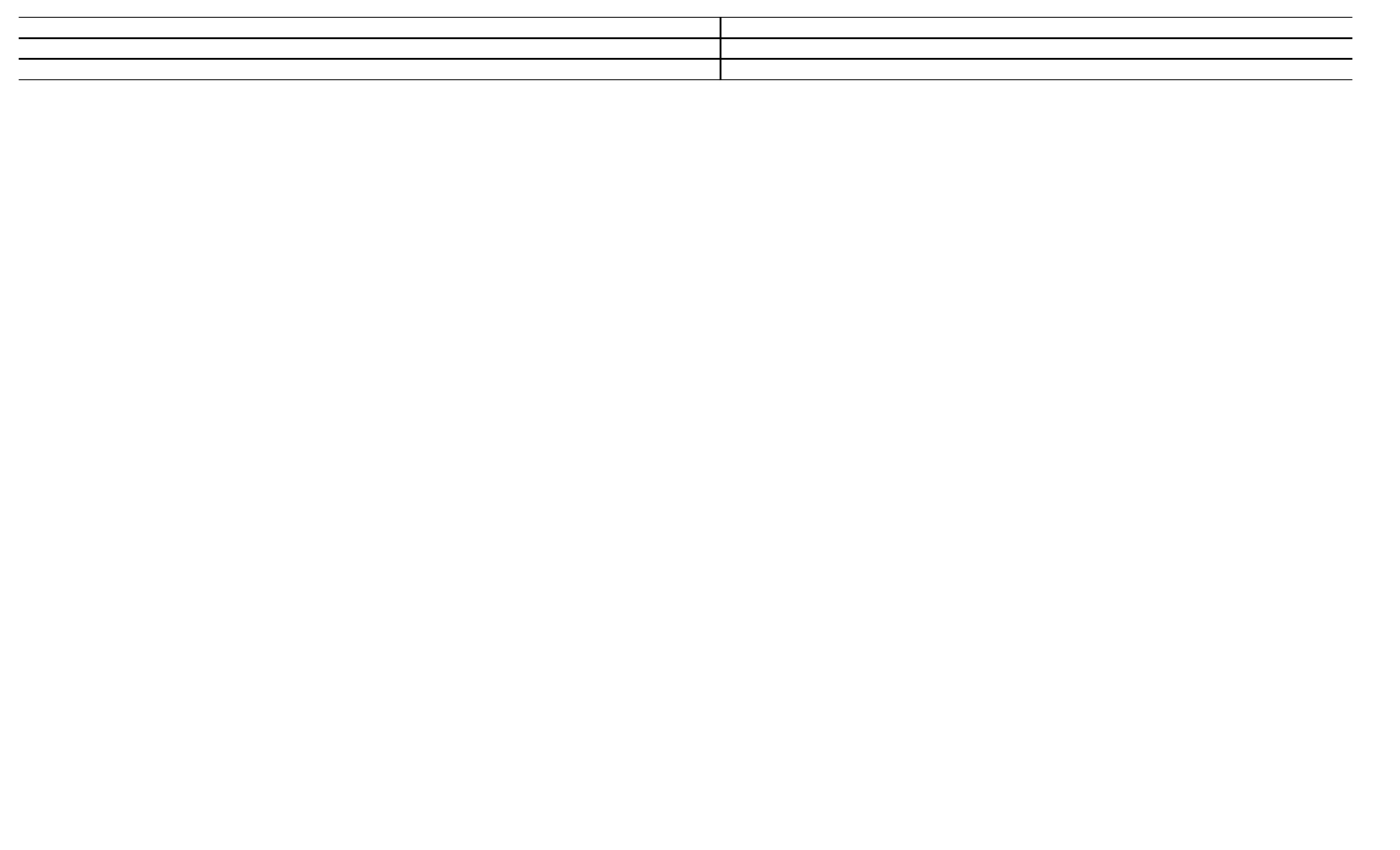| ,一个人都是一个人的人,而且,他们的人都是一个人,而且,他们的人都是一个人,而且,他们的人都是一个人,而且,他们的人都是一个人,而且,他们的人都是一个人,而且,他<br>第二十一章 一个人,他们的人都是一个人,他们的人都是一个人,他们的人都是一个人,他们的人都是一个人,他们的人都是一个人,他们的人都是一个人,他们的人都是一个人, | ,我们也不会不会。""我们的,我们也不会不会。""我们的,我们也不会不会不会。""我们的,我们也不会不会不会。""我们的,我们也不会不会不会。""我们的,我们也 |
|-----------------------------------------------------------------------------------------------------------------------------------------------------------------------|----------------------------------------------------------------------------------|
|                                                                                                                                                                       |                                                                                  |
|                                                                                                                                                                       |                                                                                  |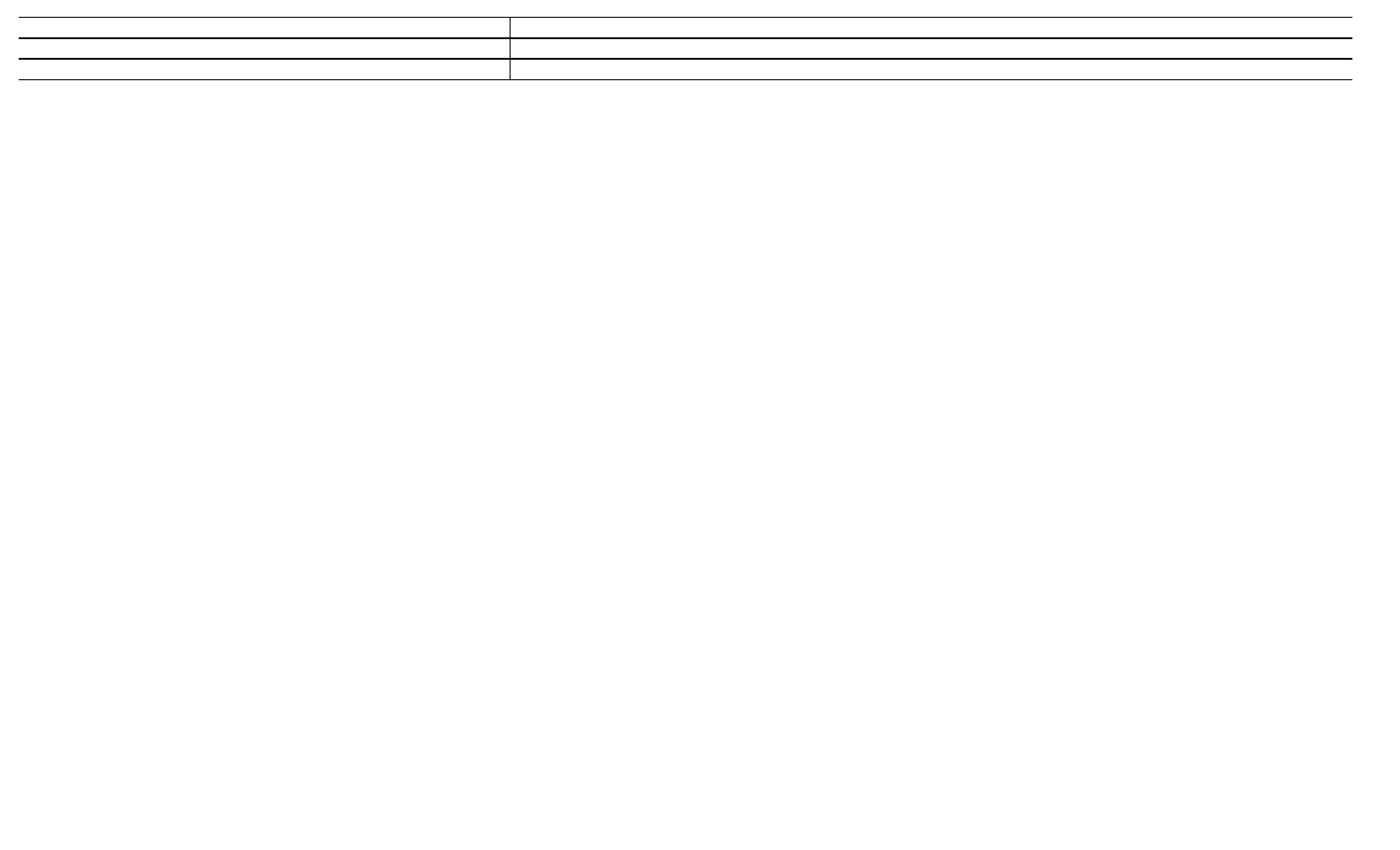| ,一个人的人都是一个人的人,而且,他们的人都是一个人的人,而且,他们的人都是一个人的人,而且,他们的人都是一个人的人,而且,他们的人都是一个人的人,而且,他们的人<br>第一百一十一章 一个人的人,他们的人都是一个人的人,他们的人都是一个人的人,他们的人都是一个人的人,他们的人都是一个人的人,他们的人都是一个人的人,他们的人都是<br>,我们就会不会不会。""我们,我们就会不会不会不会。""我们,我们就会不会不会不会不会不会。""我们,我们就会不会不会不会不会。""我们,我们就会不会不会不会不 |
|-----------------------------------------------------------------------------------------------------------------------------------------------------------------------------------------------------------------------------------------------------------|
| ,一个人都是一个人的人,而且,他们的人都是一个人,而且,他们的人都是一个人,而且,他们的人都是一个人,而且,他们的人都是一个人,而且,他们的人都是一个人,而且,他<br>第二十一章 一个人,他们的人都是一个人,他们的人都是一个人,他们的人都是一个人,他们的人都是一个人,他们的人都是一个人,他们的人都是一个人,他们的人都是一个人,                                                                                     |
|                                                                                                                                                                                                                                                           |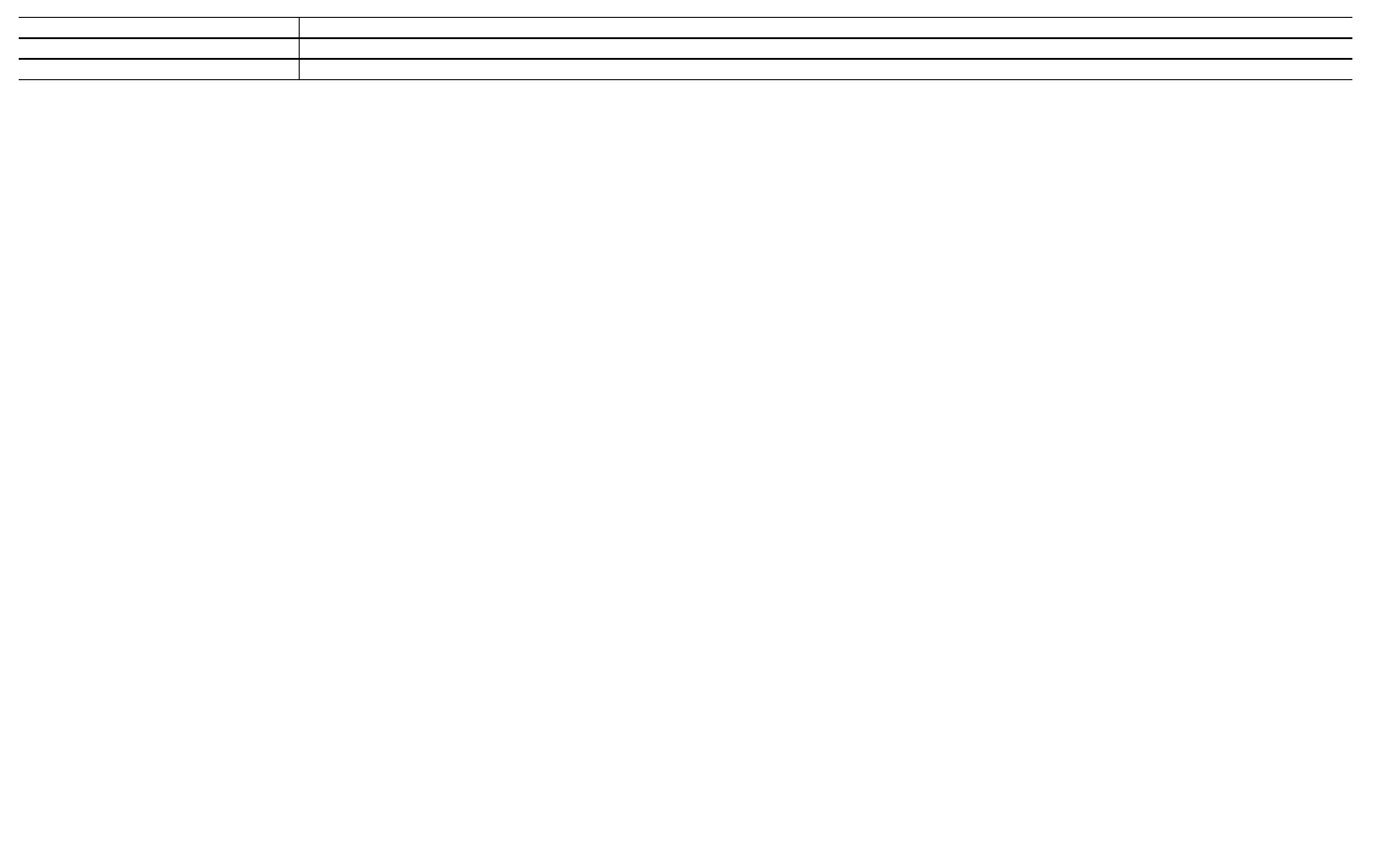| <u>та на представљен под податковата на представљен податковата на представљен податковата на представљен податк</u> |  |
|----------------------------------------------------------------------------------------------------------------------|--|
|                                                                                                                      |  |
| ,一个人都是一个人的人,一个人都是一个人的人,一个人都是一个人的人,一个人都是一个人的人,一个人都是一个人的人,一个人都是一个人的人,一个人都是一个人的人,一个人                                    |  |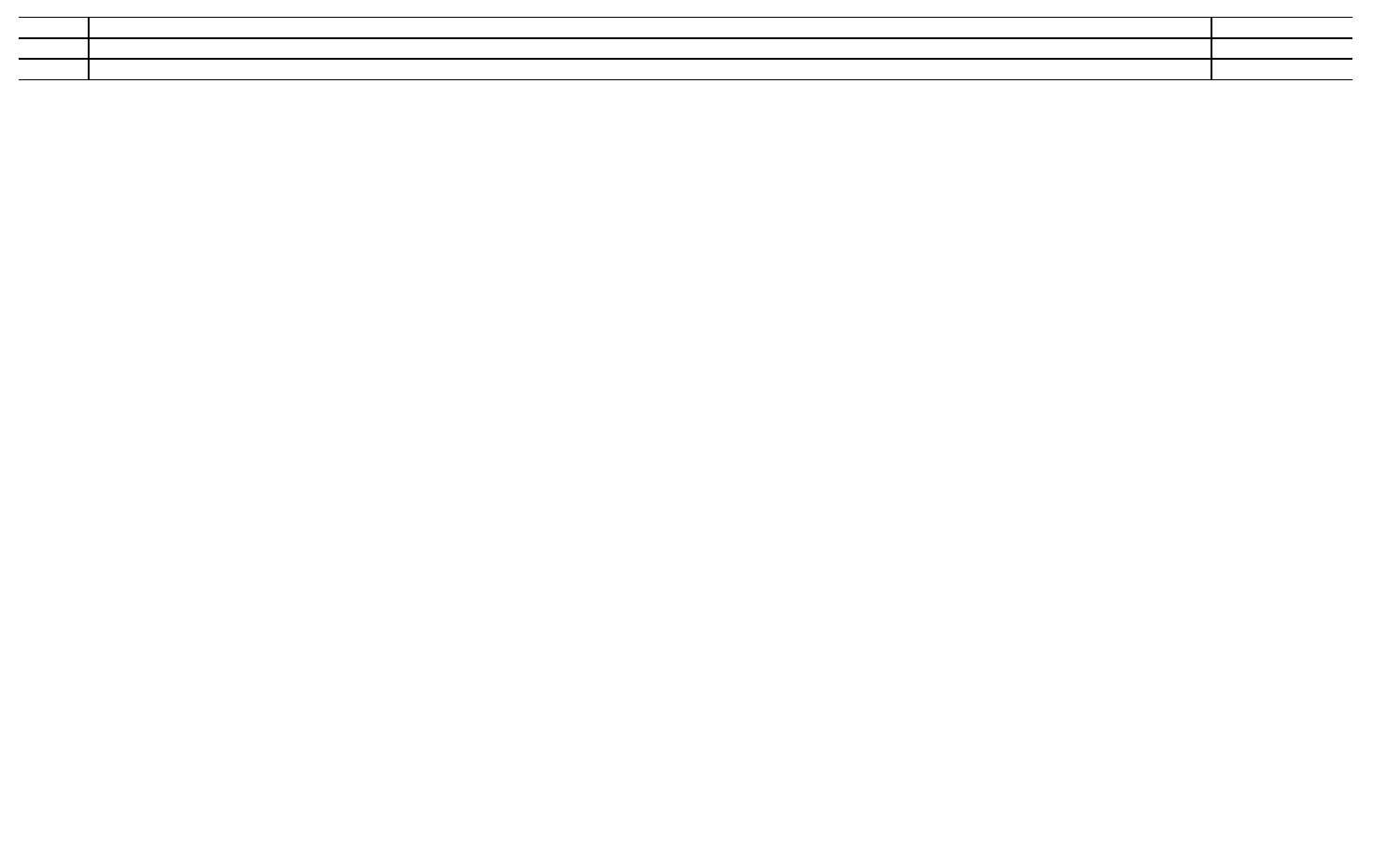| ,一个人都是一个人的人,一个人都是一个人的人,一个人都是一个人的人,一个人都是一个人的人,一个人都是一个人的人,一个人都是一个人的人,一个人都是一个人的人,一个人<br>→ South State State State State State State State State State State State State State State State State State State State State State State State State State State State State State State State State State State State St |  |
|-------------------------------------------------------------------------------------------------------------------------------------------------------------------------------------------------------------------------------------------------------------------------------------------------------------------|--|
| ,一个人的人都是一个人的人,而且,他们的人都是不是一个人的人,而且,他们的人都是不是一个人的人,而且,他们的人都是不是一个人的人,而且,他们的人都是不是一个人的<br>第一百一十一章 一个人的人,他们的人都是不是一个人的人,他们的人都是不是一个人的人,他们的人都是不是一个人的人,他们的人都是不是一个人的人,他们的人都是不是一个                                                                                                                                              |  |
| ,我们也不会不会不会。""我们的,我们也不会不会不会。""我们的,我们也不会不会不会不会不会。""我们的,我们也不会不会不会不会。""我们的,我们也不会不会不会<br>第二百一章 第二百一章 第二百一章 第二百一章 第二百一章 第二百一章 第二百一章 第二百一章 第二百一章 第二百一章 第二百一章 第二百一章 第二百一章 第二                                                                                                                                              |  |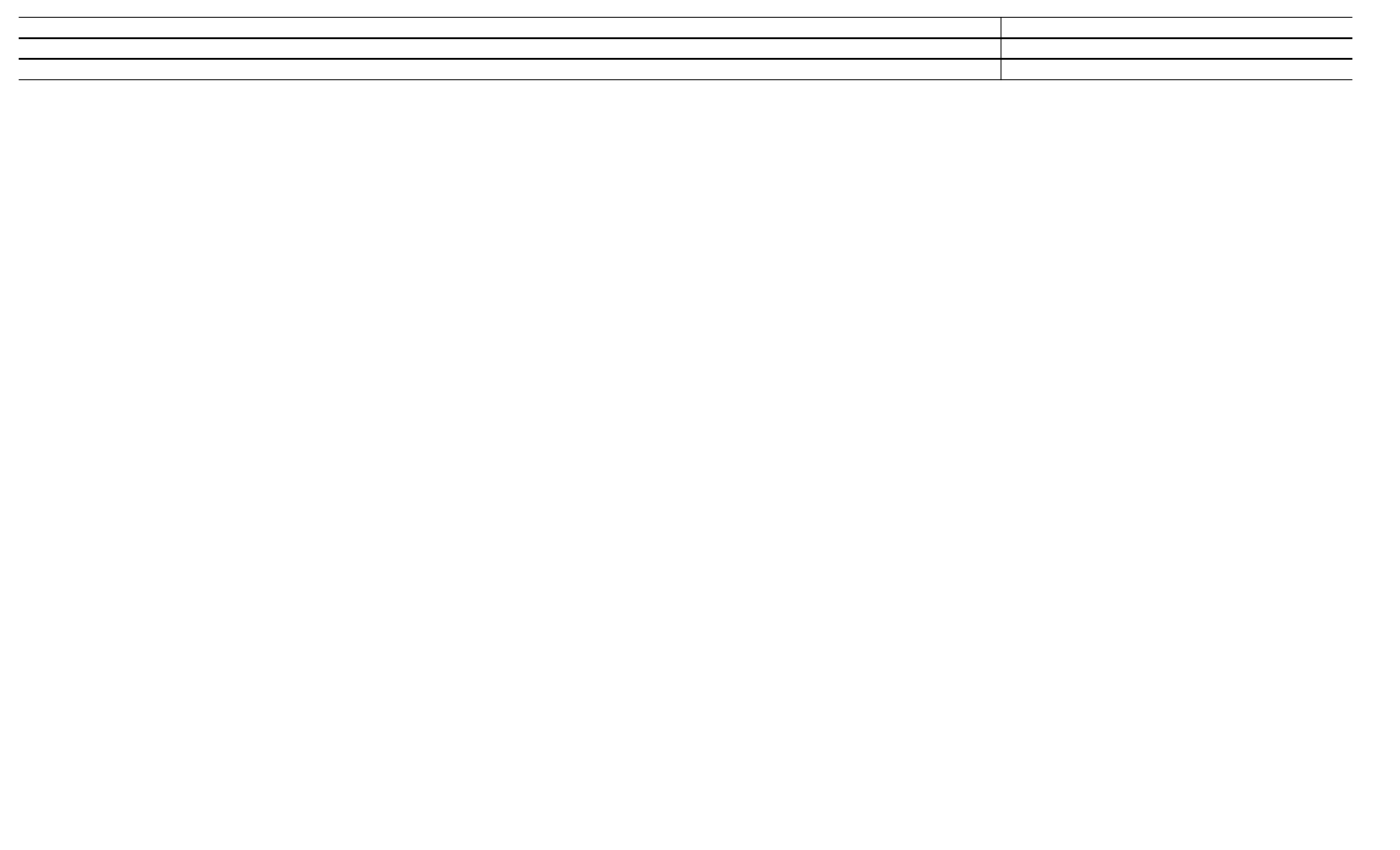| ,一个人都是一个人的人,而且,他们的人都是一个人,而且,他们的人都是一个人,而且,他们的人都是一个人,而且,他们的人都是一个人,而且,他们的人都是一个人,而且,他<br>第二十二章 第二十二章 第二十二章 第二十二章 第二十二章 第二十二章 第二十二章 第二十二章 第二十二章 第二十二章 第二十二章 第二十二章 第二十二章 第二十 |  |
|------------------------------------------------------------------------------------------------------------------------------------------------------------------------|--|
|                                                                                                                                                                        |  |
| ,一个人的人都是一个人的人,而且,他们的人都是一个人的人,而且,他们的人都是一个人的人,而且,他们的人都是一个人的人,而且,他们的人都是一个人的人,而且,他们的人                                                                                      |  |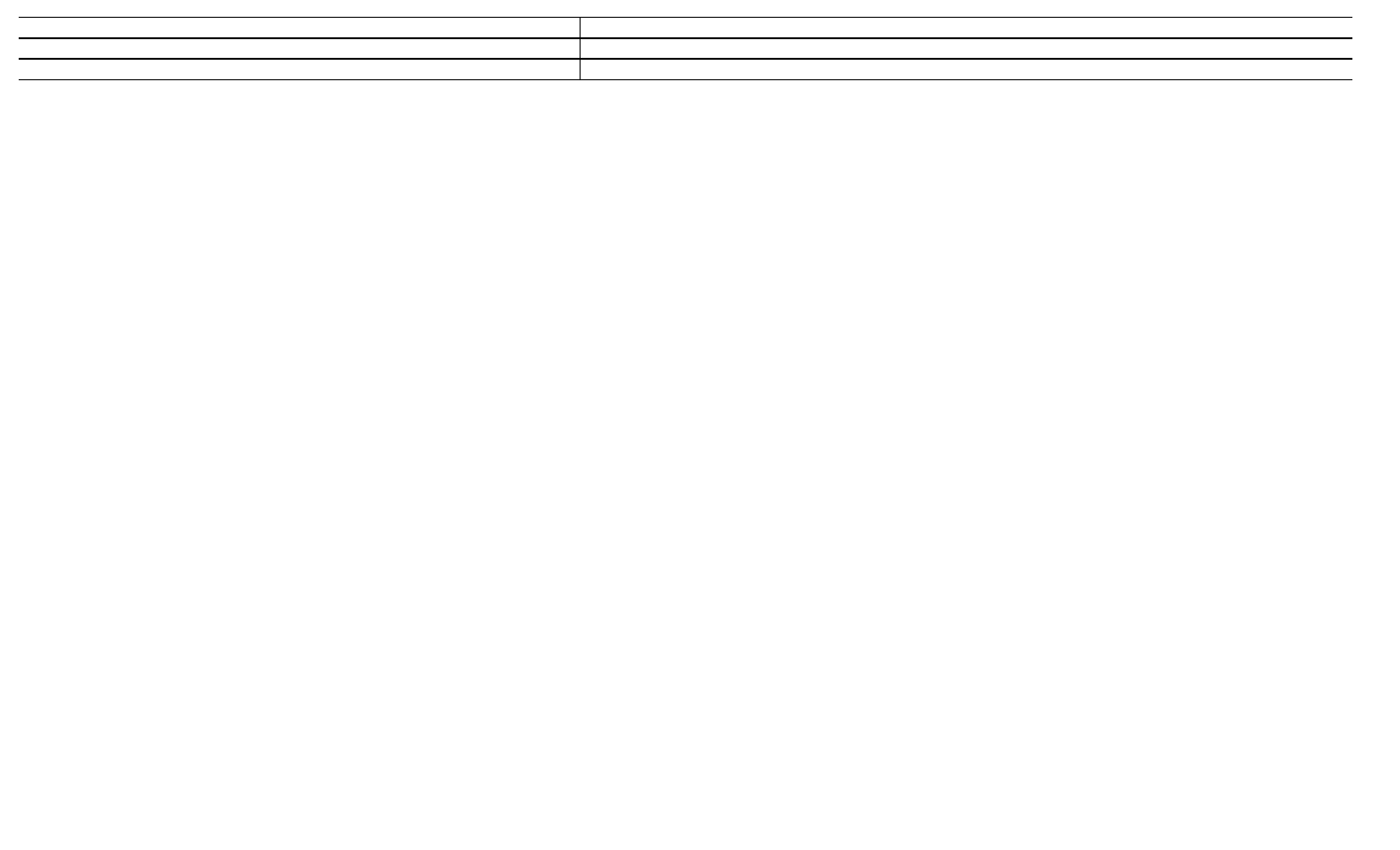| ,我们就会不会不会。""我们,我们也不会不会不会。""我们,我们也不会不会不会不会不会不会。""我们,我们也不会不会不会不会。""我们,我们也不会不会不会不会不  |
|-----------------------------------------------------------------------------------|
| ,一个人都是一个人的人,一个人都是一个人的人,一个人都是一个人的人,一个人都是一个人的人,一个人都是一个人的人,一个人都是一个人的人,一个人都是一个人的人,一个人 |
|                                                                                   |
| ,一个人都是一个人的人,而且,我们也不会不会不会。""我们,我们也不会不会不会不会不会不会不会。""我们,我们也不会不会不会不会不会不会不会不会。""我们,我们  |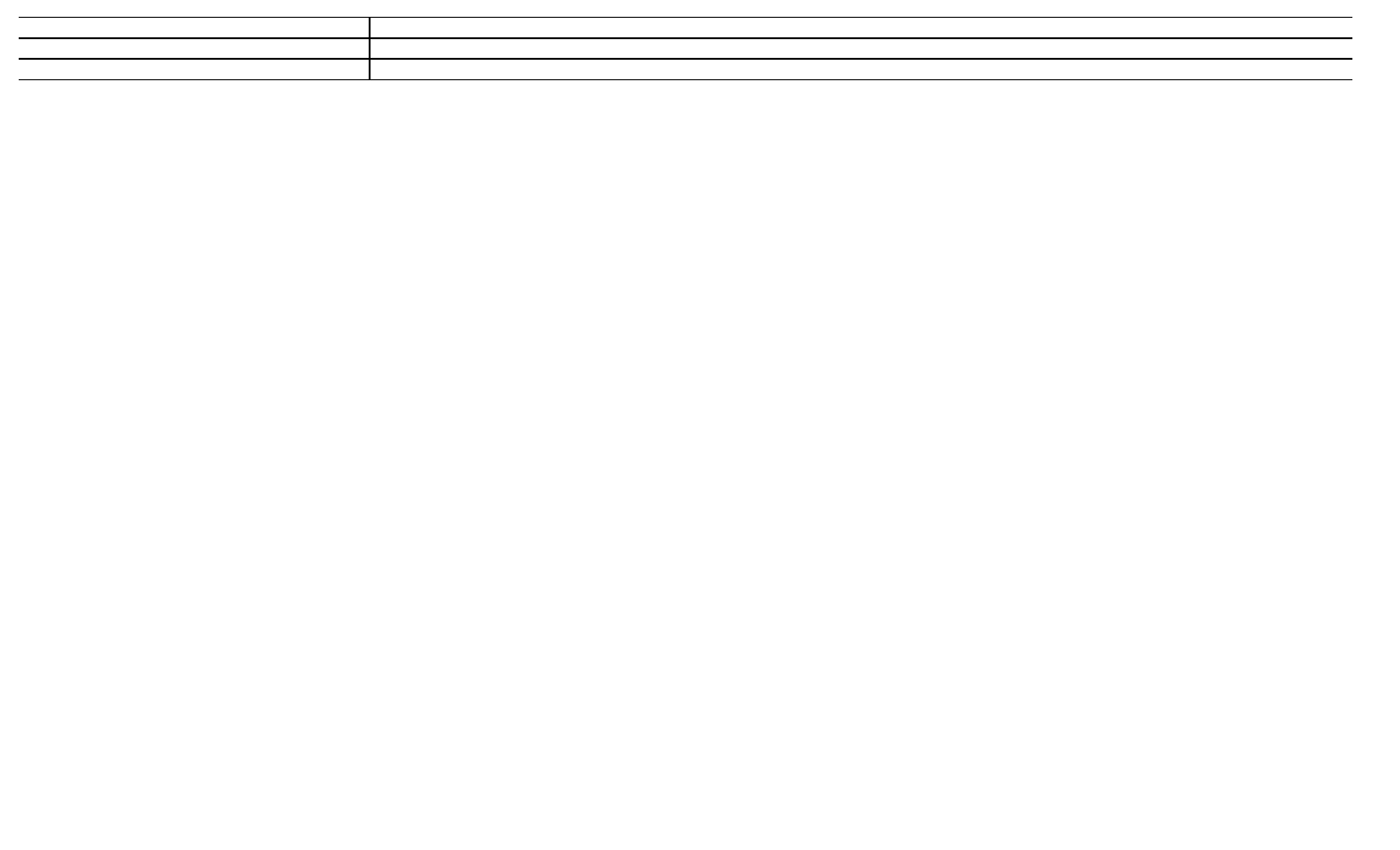| ,一个人都是一个人的人,一个人都是一个人的人,一个人都是一个人的人,一个人都是一个人的人,一个人都是一个人的人,一个人都是一个人的人,一个人都是一个人的人,一个人<br>第二十一章 一个人的人,一个人都是一个人的人,一个人都是一个人的人,一个人都是一个人的人,一个人都是一个人的人,一个人都是一个人的人,一个人都是一个人的人,一个<br>,一个人都是一个人的人,一个人都是一个人的人,一个人都是一个人的人,一个人都是一个人的人,一个人都是一个人的人,一个人都是一个人的人,一个人都是一个人的人,一个人<br>第二十一章 一个人的人,一个人都是一个人的人,一个人都是一个人的人,一个人都是一个人的人,一个人都是一个人的人,一个人都是一个人的人,一个人都是一个人的人,一个 |  |
|------------------------------------------------------------------------------------------------------------------------------------------------------------------------------------------------------------------------------------------------------------------------------------------------------------------------------------------------|--|
| ,一个人的人都是一个人的人,而且,他们的人都是一个人的人,而且,他们的人都是一个人的人,而且,他们的人都是一个人的人,而且,他们的人都是一个人的人,而且,他们的<br>第一百一十一章 一个人的人,他们的人都是一个人的人,他们的人都是一个人的人,他们的人都是一个人的人,他们的人都是一个人的人,他们的人都是一个人的人,他们的人都是                                                                                                                                                                           |  |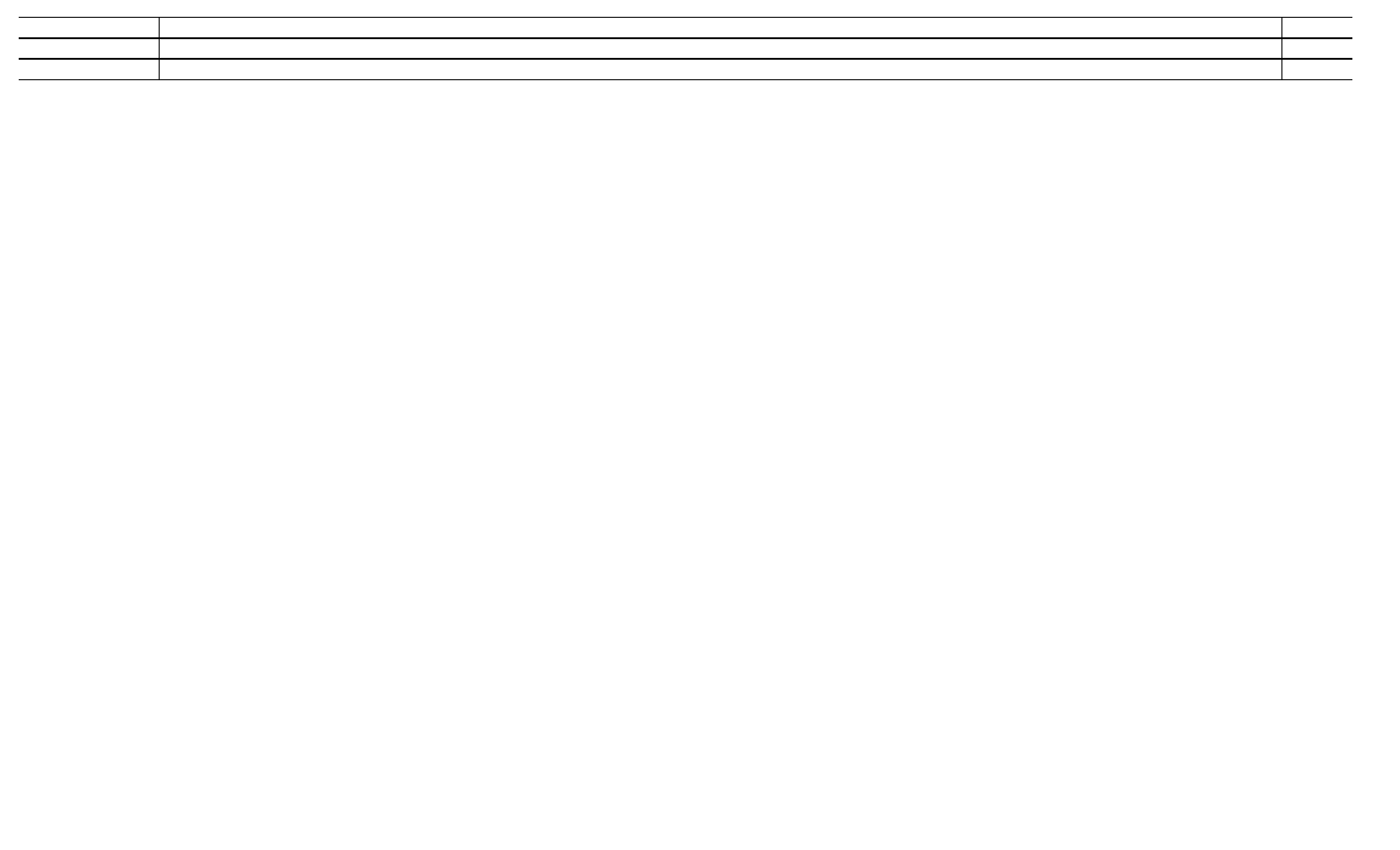| ,一个人的人都是一个人的人,而且,我们也不会不会不会。""我们,我们也不会不会不会不会不会不会。""我们,我们也不会不会不会不会。""我们,我们也不会不会不会不 |  |
|----------------------------------------------------------------------------------|--|
|                                                                                  |  |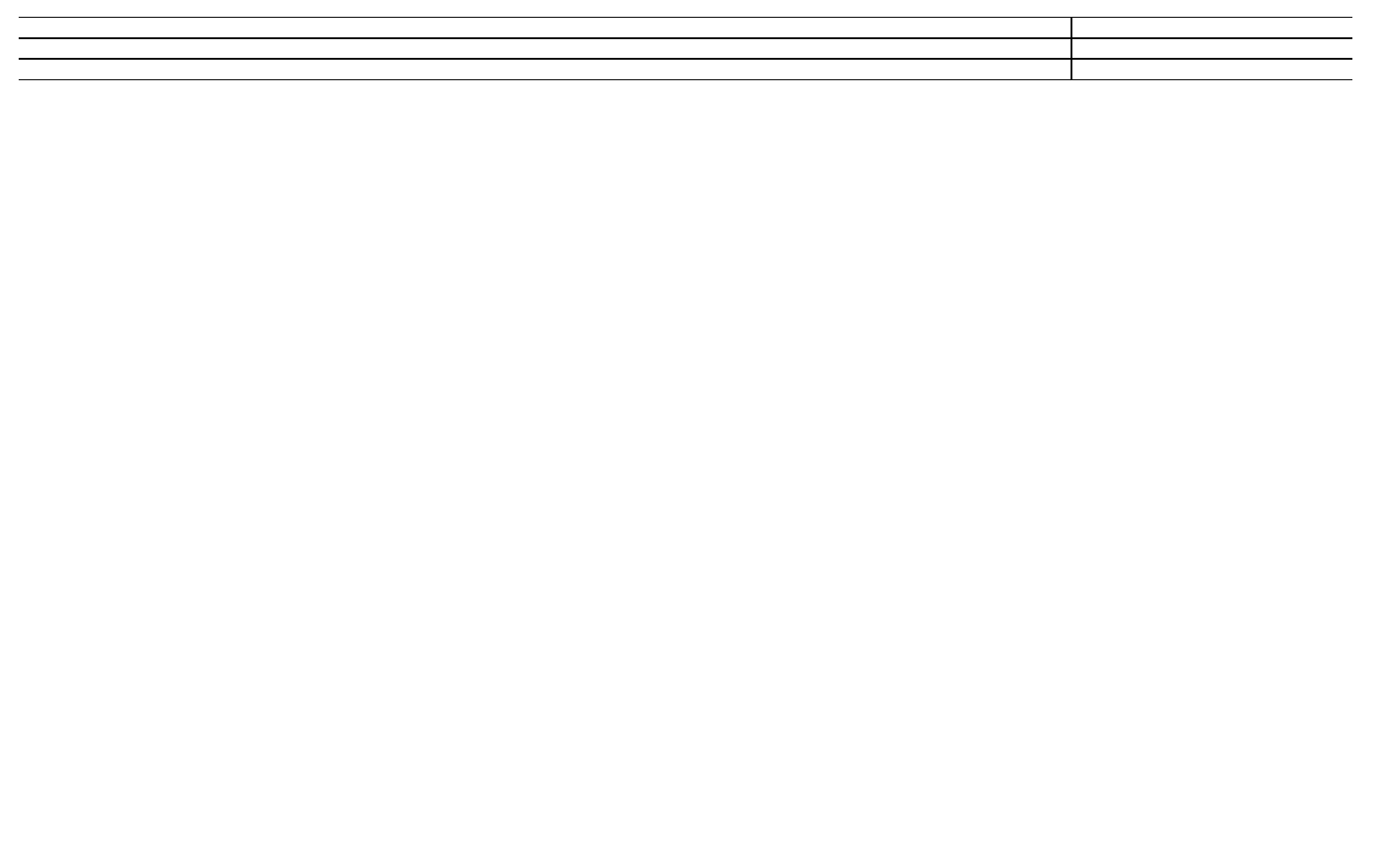| → 中国的 → 中国的 → 中国的 → 中国的 → 中国的 → 中国的 → 中国的 → 中国的 → 中国的 → 中国的 → 中国的 → 中国的 → 中国的 → 中国的 → 中国的 → 中国的 → 中国的 → 中国的 → 中国 |  |
|------------------------------------------------------------------------------------------------------------------|--|
|                                                                                                                  |  |
|                                                                                                                  |  |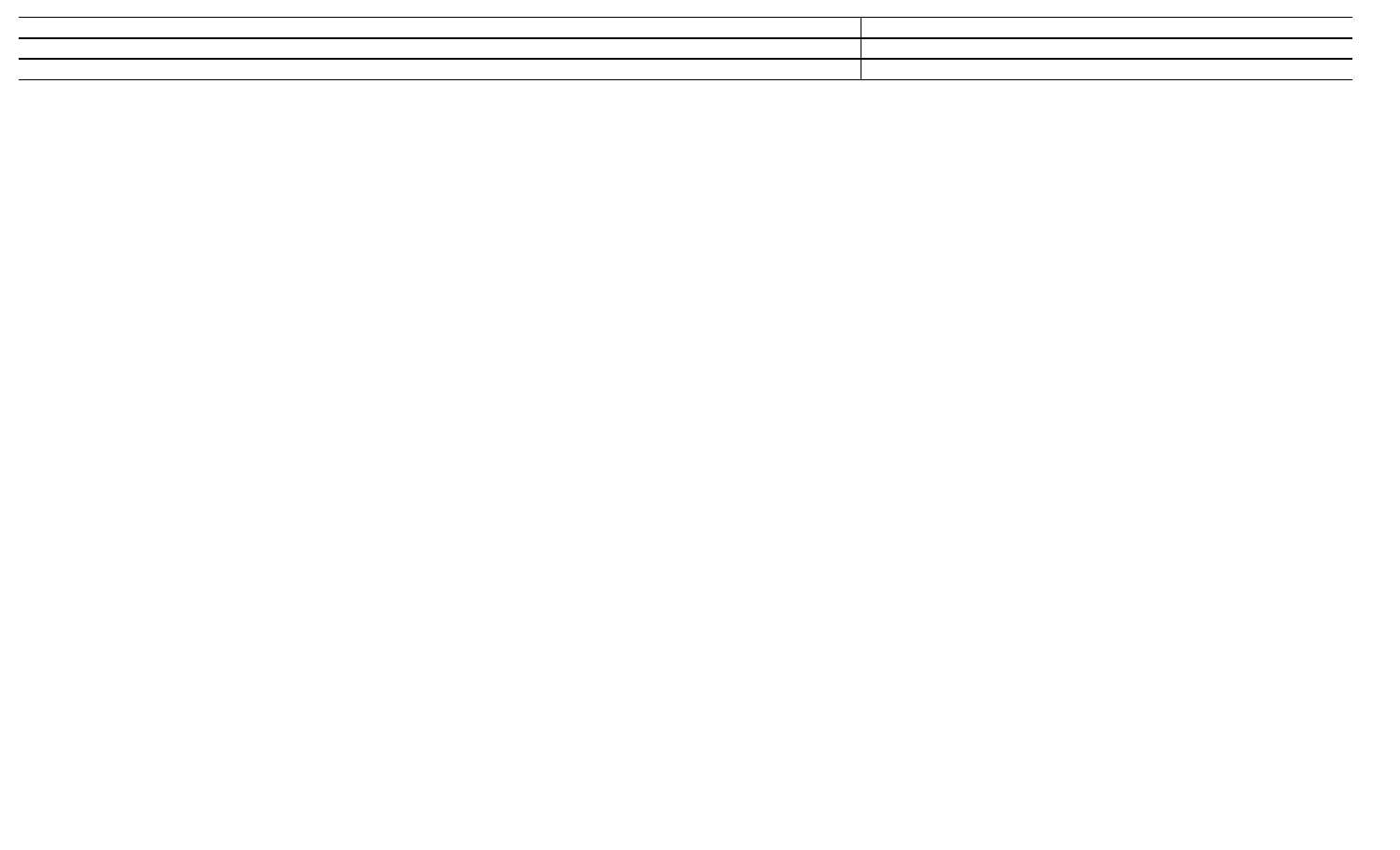| ,我们就会不会不会。""我们,我们就会不会不会不会,我们就会不会不会不会。""我们,我们就会不会不会不会。""我们,我们就会不会不会不会。""我们,我们就会不会 |                                                                                   |
|----------------------------------------------------------------------------------|-----------------------------------------------------------------------------------|
|                                                                                  | ,我们也不会不会不会。""我们的,我们也不会不会不会。""我们的,我们也不会不会不会不会。""我们的,我们也不会不会不会不会。""我们的,我们也不会不会不会不会  |
|                                                                                  | ,我们就会不会不会。""我们,我们就会不会不会,我们就会不会不会,我们就会不会不会。""我们,我们就会不会不会。""我们,我们就会不会不会不会。""我们,我们就会 |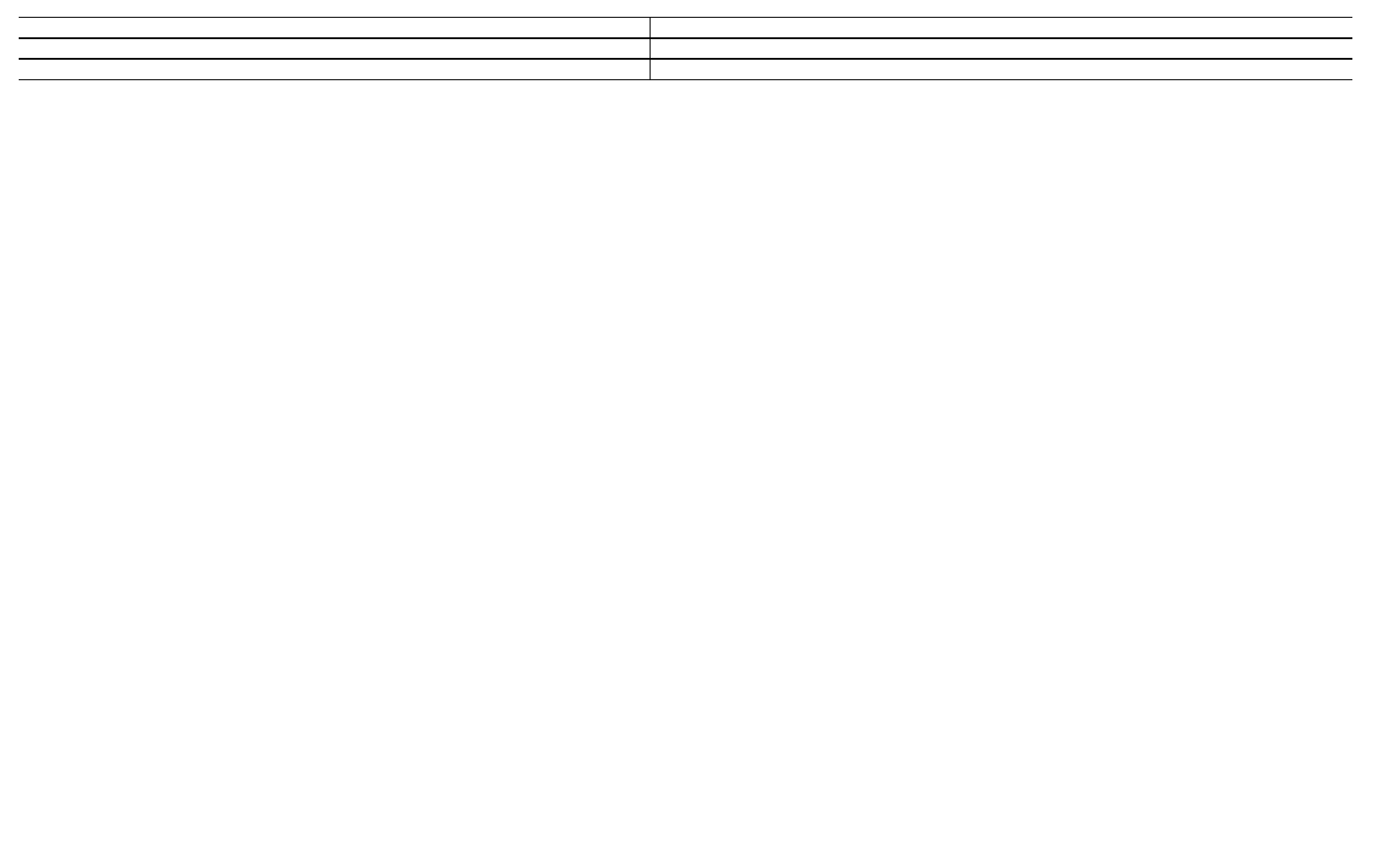| ,一个人都是一个人的人,我们就是一个人的人,我们就是一个人的人,我们就是一个人的人,我们就是一个人的人,我们就是一个人的人,我们就是一个人的人,我们就是一个人的<br>第一百一十一章 一个人的人,我们就是一个人的人,我们就是一个人的人,我们就是一个人的人,我们就是一个人的人,我们就是一个人的人,我们就是一个人的人,我们就是一个 |
|----------------------------------------------------------------------------------------------------------------------------------------------------------------------|
|                                                                                                                                                                      |
|                                                                                                                                                                      |
|                                                                                                                                                                      |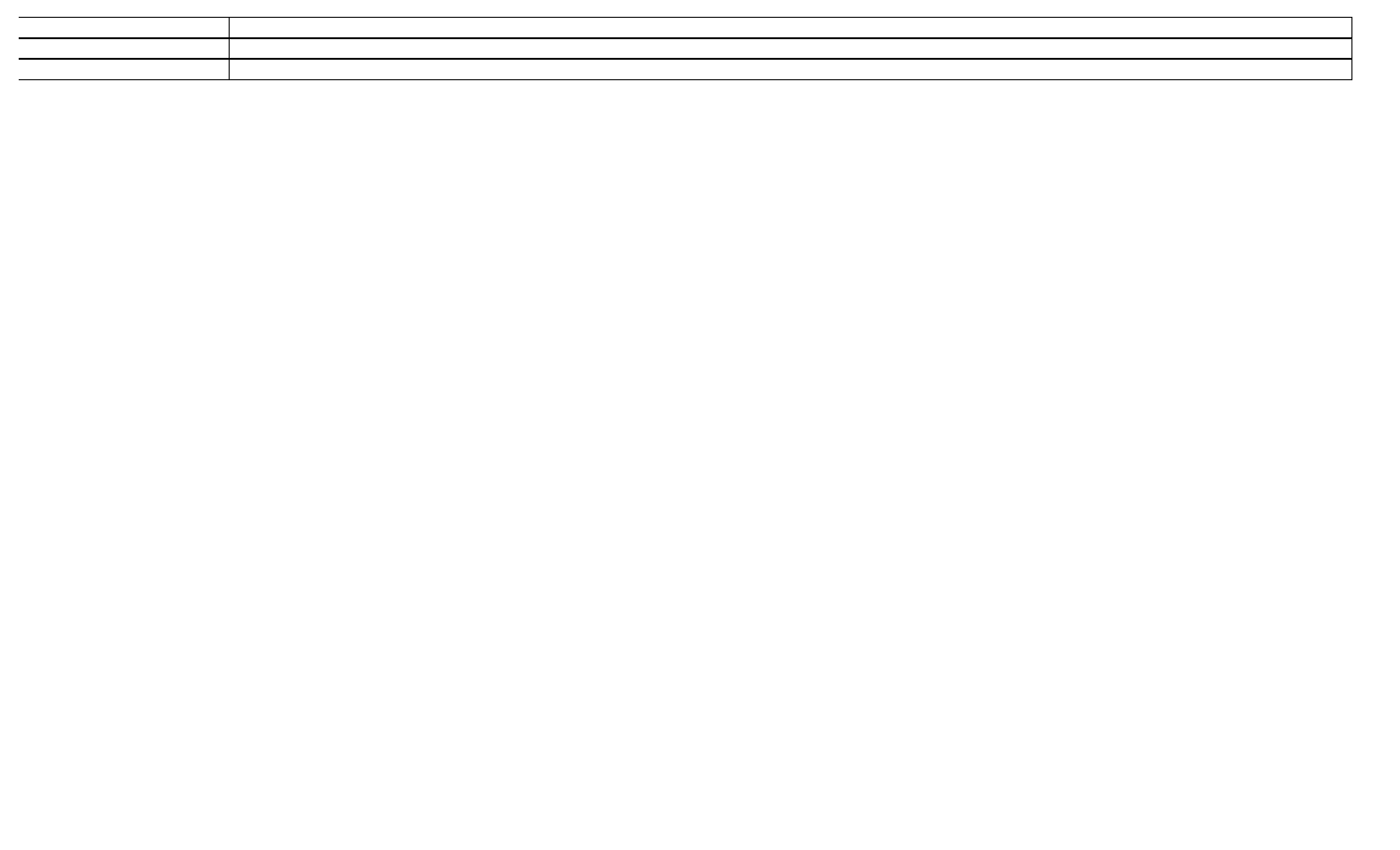| ,他们的人们就是一个人,他们的人们就是一个人,他们的人们,他们的人们就是一个人,他们的人们,他们的人们就是一个人,他们的人们,他们的人们,他们的人们,他们的人们,<br>第25章 我们的人们,他们的人们,他们的人们,他们的人们,他们的人们,他们的人们,他们的人们,他们的人们,他们的人们,他们的人们,他们的人们,他们的人们,他们的 |  |
|-----------------------------------------------------------------------------------------------------------------------------------------------------------------------|--|
| ,一个人都是一个人的人,而且,他们的人都是一个人,而且,他们的人都是一个人,而且,他们的人都是一个人,而且,他们的人都是一个人,而且,他们的人都是一个人,而且,他<br>第二百一十一章 一个人,他们的人都是一个人,他们的人都是一个人,他们的人都是一个人,他们的人都是一个人,他们的人都是一个人,他们的人都是一个人,他们的人都是一个 |  |
| ,一个人都是一个人的人,而且,他们的人都是一个人,他们的人都是一个人,他们的人都是一个人,他们的人都是一个人,他们的人都是一个人,他们的人都是一个人,他们的人都是                                                                                     |  |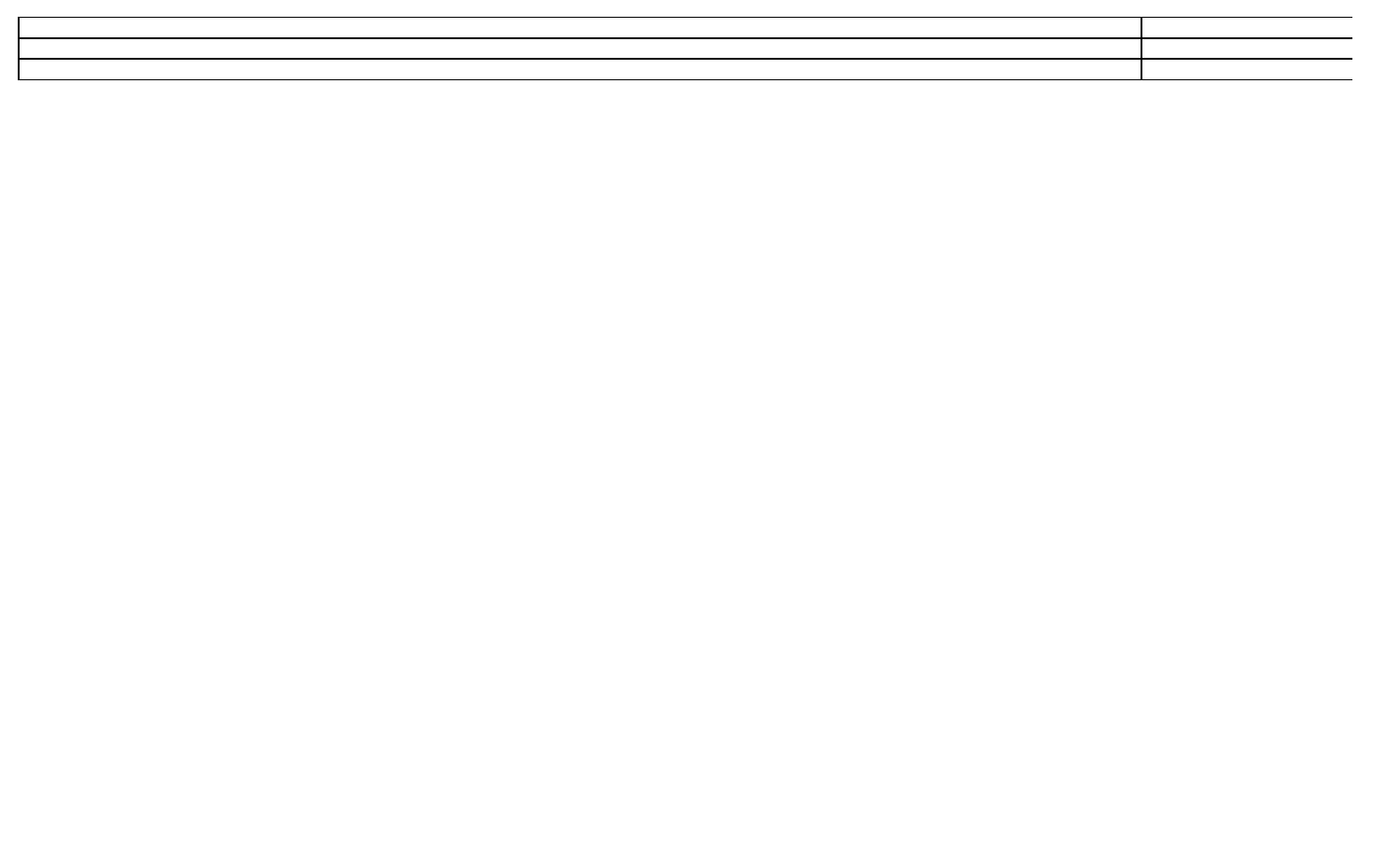| ,一个人都是一个人的人,而且,我们也不会不会不会。""我们,我们也不会不会不会不会不会不会不会不会。""我们,我们也不会不会不会不会不会不会不会不会。""我们,我<br>,他们的人们也不会不会。""我们的人们,我们也不会不会不会。""我们的人们,我们也不会不会不会。""我们的人们,我们也不会不会不会。""我们的人们,我们也不会不 |  |
|-----------------------------------------------------------------------------------------------------------------------------------------------------------------------|--|
| ,我们也不会不会不会。""我们的,我们也不会不会不会。""我们的,我们也不会不会不会不会。""我们的,我们也不会不会不会不会。""我们的,我们也不会不会不会不会                                                                                      |  |
|                                                                                                                                                                       |  |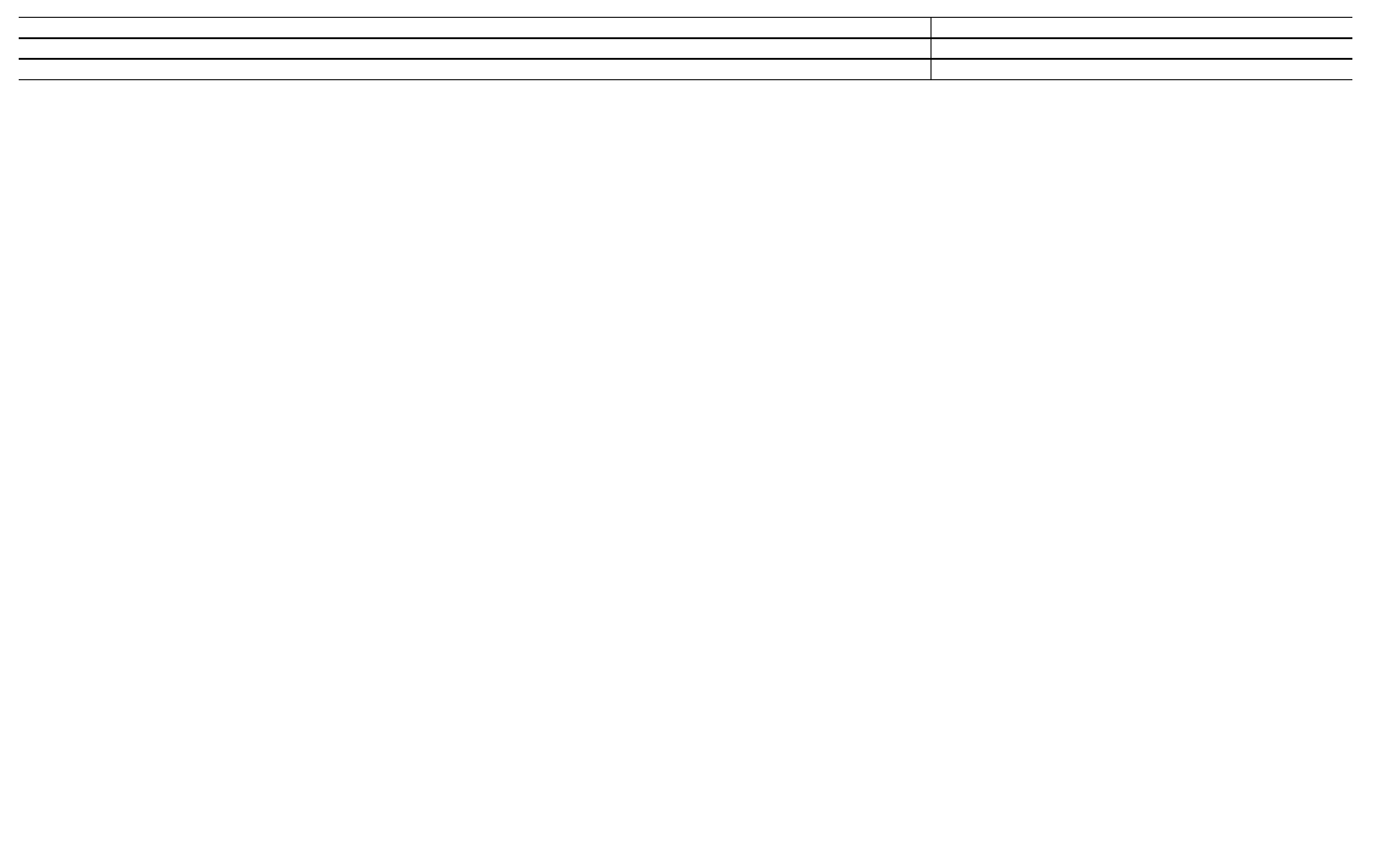| <u> 2001 - An t-An Aontaithe ann an t-Aontaithe ann an t-Aontaithe ann an t-Aontaithe ann an t-Aontaithe ann an t-</u> |
|------------------------------------------------------------------------------------------------------------------------|
|                                                                                                                        |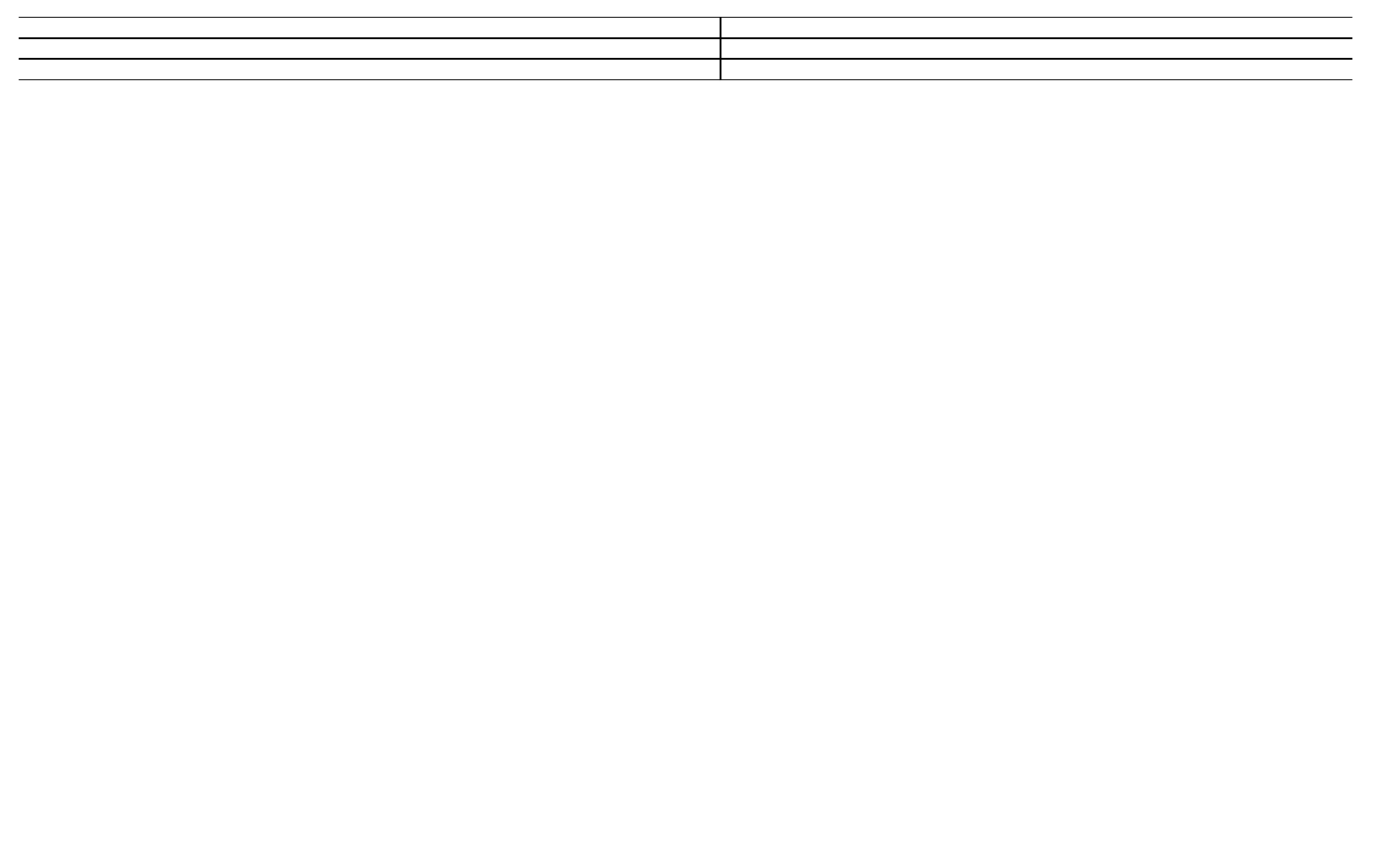| ,一个人都是一个人的人,而且,他们的人都是一个人,而且,他们的人都是一个人,而且,他们的人都是一个人,而且,他们的人都是一个人,而且,他们的人都是一个人,而且,他<br>第二十一章 一个人,他们的人都是一个人,他们的人都是一个人,他们的人都是一个人,他们的人都是一个人,他们的人都是一个人,他们的人都是一个人,他们的人都是一个人, | ,我们也不会不会。""我们的,我们也不会不会。""我们的,我们也不会不会不会。""我们的,我们也不会不会不会。""我们的,我们也不会不会不会。""我们的,我们也 |
|-----------------------------------------------------------------------------------------------------------------------------------------------------------------------|----------------------------------------------------------------------------------|
|                                                                                                                                                                       |                                                                                  |
|                                                                                                                                                                       |                                                                                  |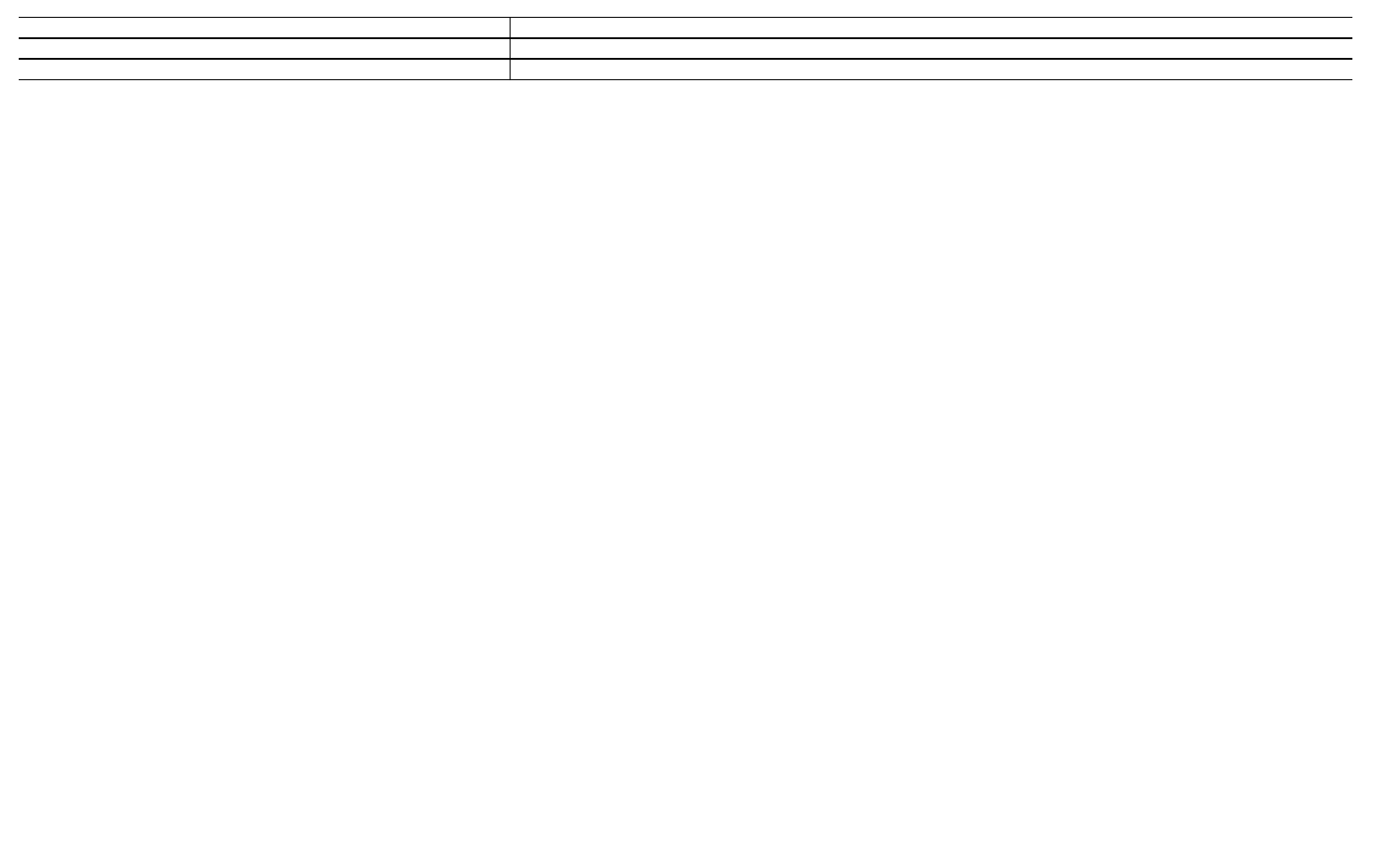| ,一个人的人都是一个人的人,而且,他们的人都是一个人的人,而且,他们的人都是一个人的人,而且,他们的人都是一个人的人,而且,他们的人都是一个人的人,而且,他们的人<br>第一百一十一章 一个人的人,他们的人都是一个人的人,他们的人都是一个人的人,他们的人都是一个人的人,他们的人都是一个人的人,他们的人都是一个人的人,他们的人都是<br>,我们就会不会不会。""我们,我们就会不会不会不会。""我们,我们就会不会不会不会不会不会。""我们,我们就会不会不会不会不会。""我们,我们就会不会不会不会不 |
|-----------------------------------------------------------------------------------------------------------------------------------------------------------------------------------------------------------------------------------------------------------|
| ,一个人都是一个人的人,而且,他们的人都是一个人,而且,他们的人都是一个人,而且,他们的人都是一个人,而且,他们的人都是一个人,而且,他们的人都是一个人,而且,他<br>第二十一章 一个人,他们的人都是一个人,他们的人都是一个人,他们的人都是一个人,他们的人都是一个人,他们的人都是一个人,他们的人都是一个人,他们的人都是一个人,                                                                                     |
|                                                                                                                                                                                                                                                           |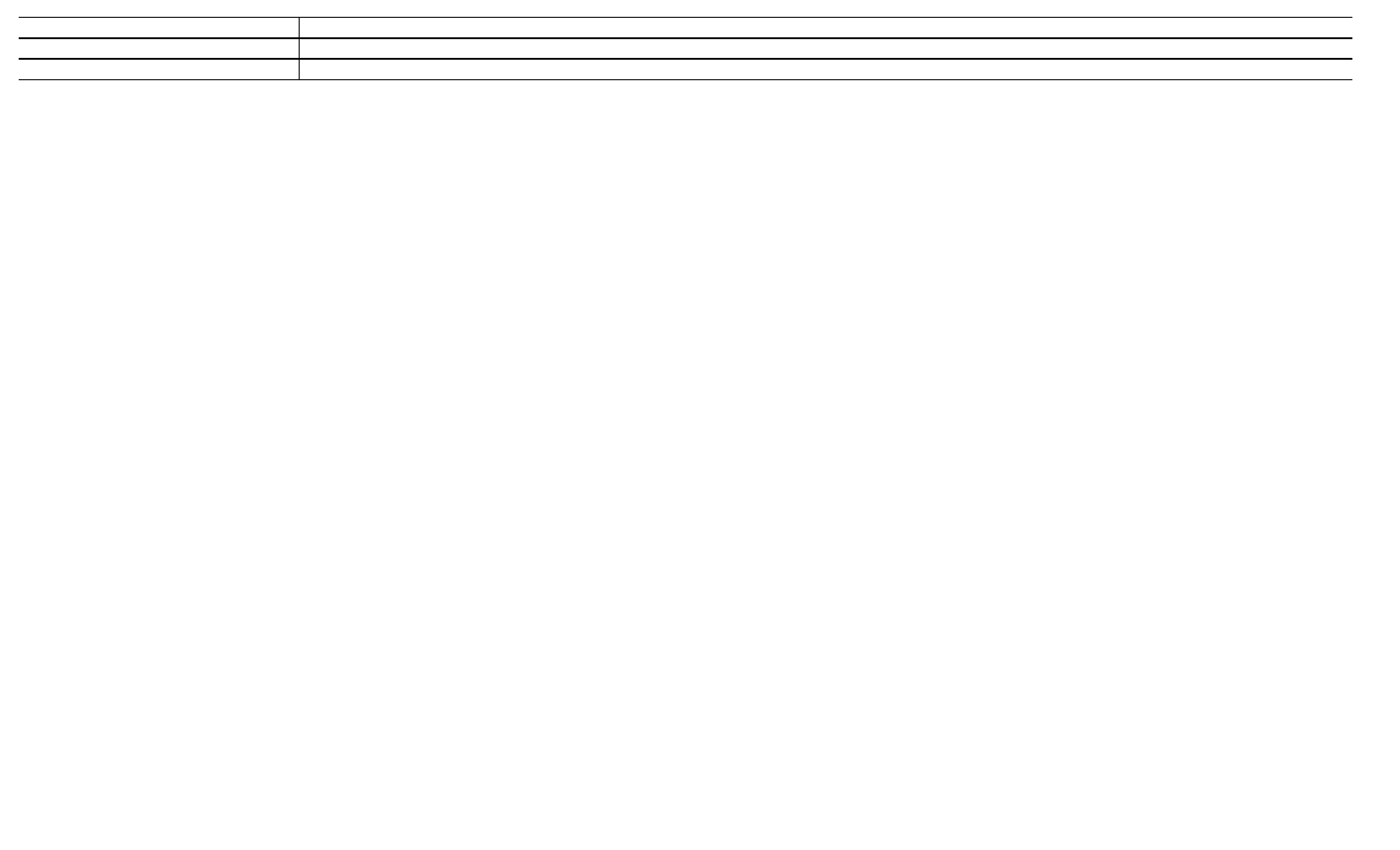| <u>та на представљен под податковата на представљен податковата на представљен податковата на представљен податк</u> |  |
|----------------------------------------------------------------------------------------------------------------------|--|
|                                                                                                                      |  |
| ,一个人都是一个人的人,一个人都是一个人的人,一个人都是一个人的人,一个人都是一个人的人,一个人都是一个人的人,一个人都是一个人的人,一个人都是一个人的人,一个人                                    |  |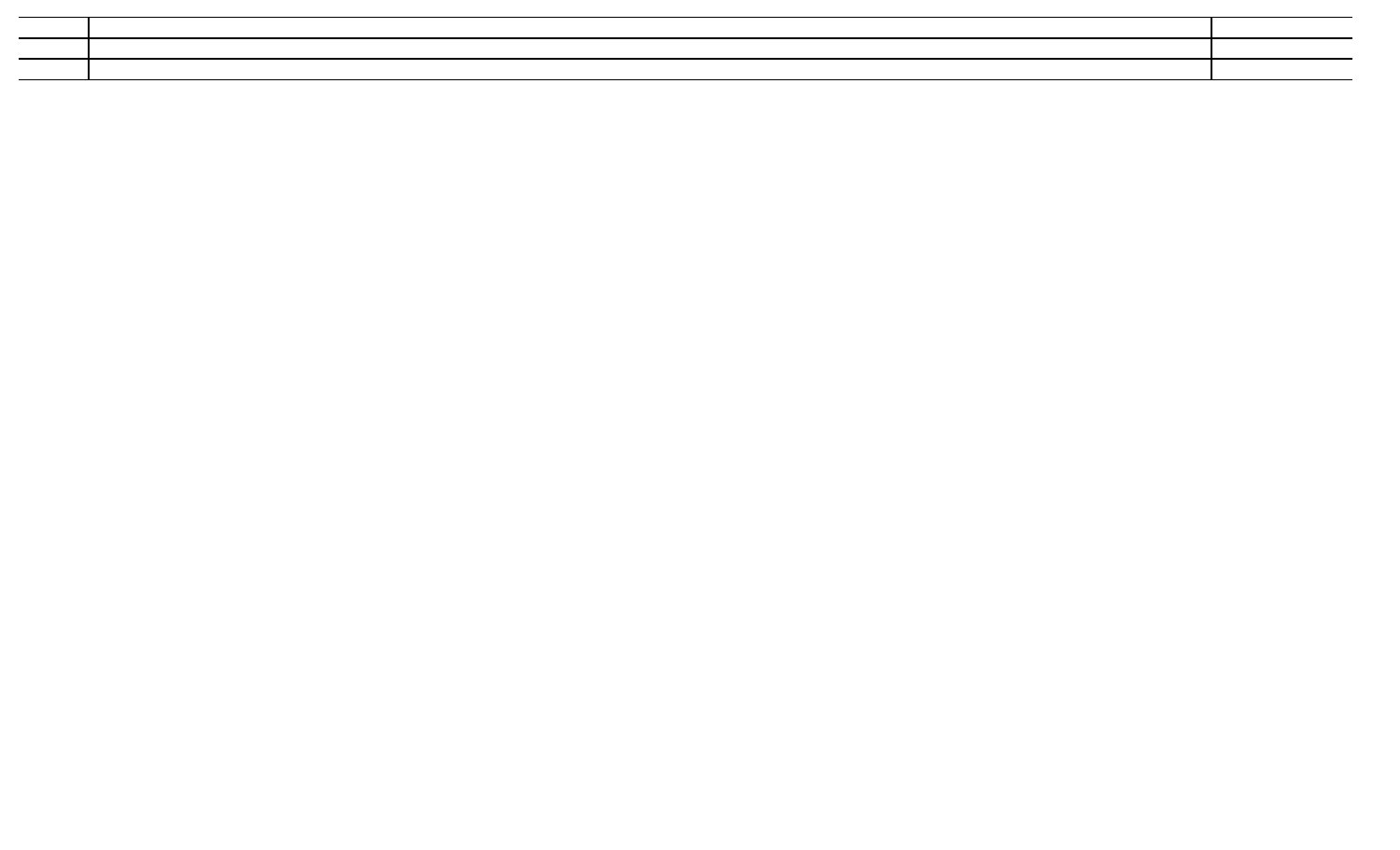| ,一个人都是一个人的人,一个人都是一个人的人,一个人都是一个人的人,一个人都是一个人的人,一个人都是一个人的人,一个人都是一个人的人,一个人都是一个人的人,一个人<br>→ South State State State State State State State State State State State State State State State State State State State State State State State State State State State State State State State State State State State St |  |
|-------------------------------------------------------------------------------------------------------------------------------------------------------------------------------------------------------------------------------------------------------------------------------------------------------------------|--|
| ,一个人的人都是一个人的人,而且,他们的人都是不是一个人的人,而且,他们的人都是不是一个人的人,而且,他们的人都是不是一个人的人,而且,他们的人都是不是一个人的<br>第一百一十一章 一个人的人,他们的人都是不是一个人的人,他们的人都是不是一个人的人,他们的人都是不是一个人的人,他们的人都是不是一个人的人,他们的人都是不是一个                                                                                                                                              |  |
| ,我们也不会不会不会。""我们的,我们也不会不会不会。""我们的,我们也不会不会不会不会不会。""我们的,我们也不会不会不会不会。""我们的,我们也不会不会不会<br>第二百一章 第二百一章 第二百一章 第二百一章 第二百一章 第二百一章 第二百一章 第二百一章 第二百一章 第二百一章 第二百一章 第二百一章 第二百一章 第二                                                                                                                                              |  |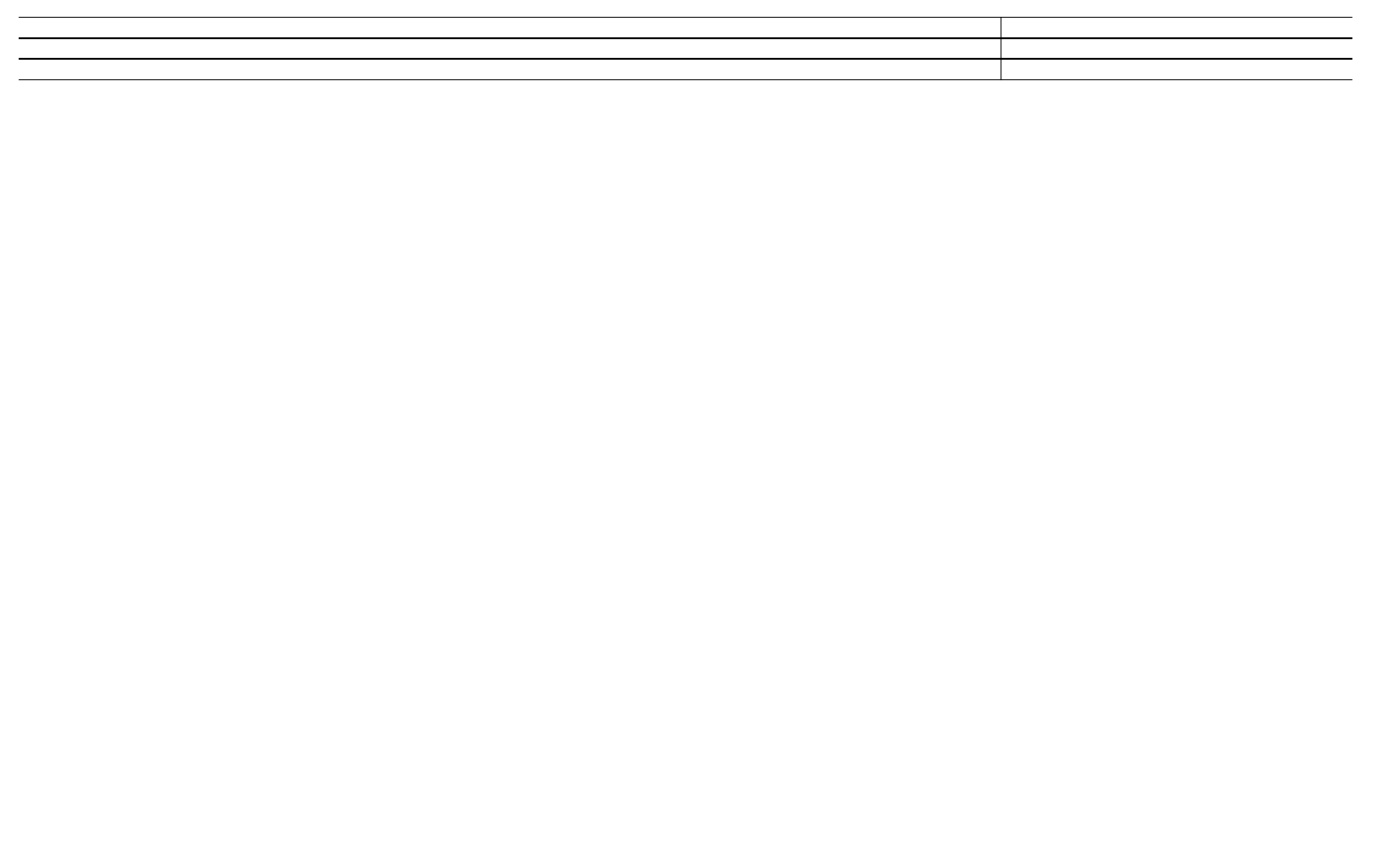| ,一个人都是一个人的人,而且,他们的人都是一个人,而且,他们的人都是一个人,而且,他们的人都是一个人,而且,他们的人都是一个人,而且,他们的人都是一个人,而且,他<br>第二十二章 第二十二章 第二十二章 第二十二章 第二十二章 第二十二章 第二十二章 第二十二章 第二十二章 第二十二章 第二十二章 第二十二章 第二十二章 第二十 |  |
|------------------------------------------------------------------------------------------------------------------------------------------------------------------------|--|
|                                                                                                                                                                        |  |
| ,一个人的人都是一个人的人,而且,他们的人都是一个人的人,而且,他们的人都是一个人的人,而且,他们的人都是一个人的人,而且,他们的人都是一个人的人,而且,他们的人                                                                                      |  |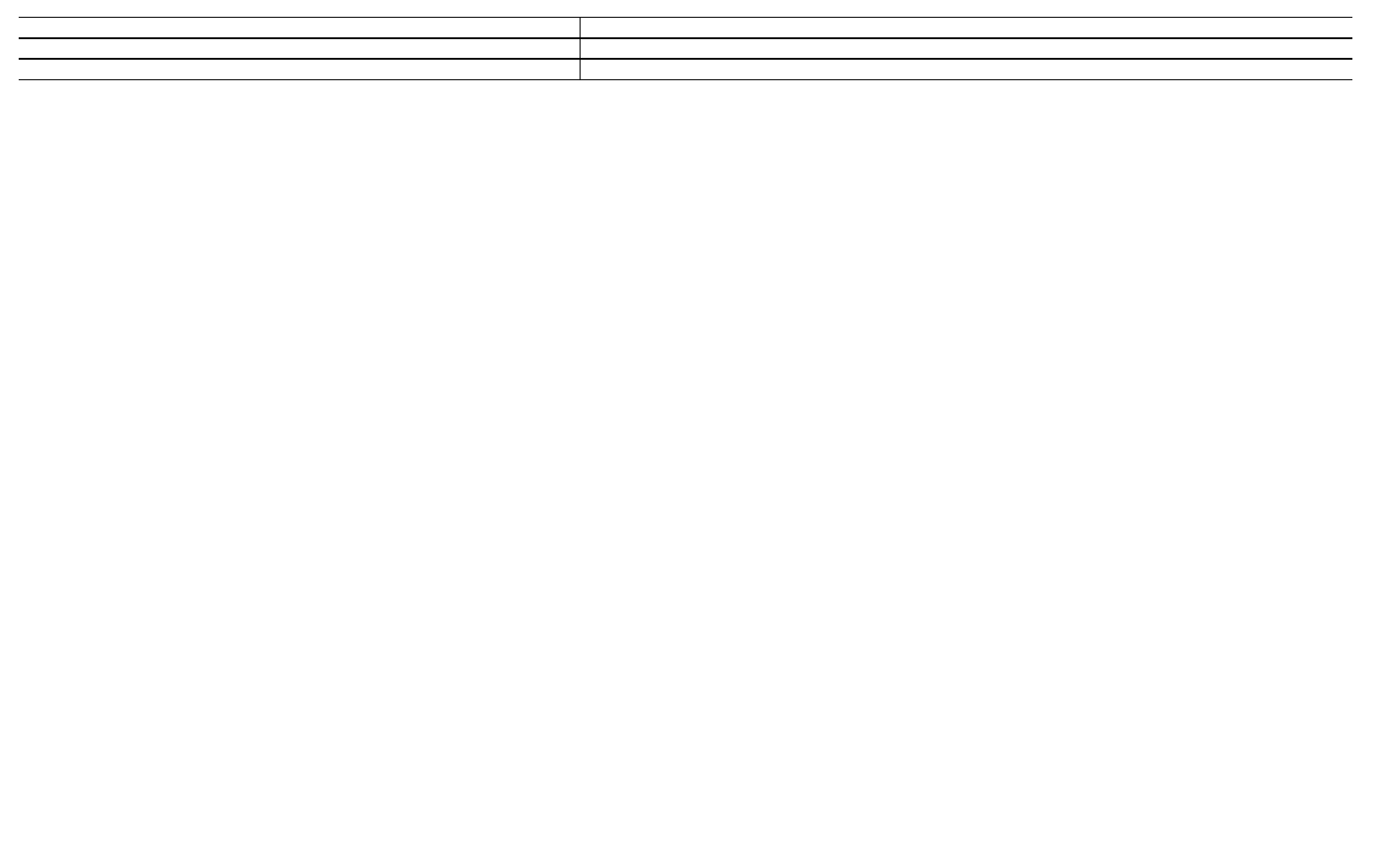| ,我们就会不会不会。""我们,我们也不会不会不会。""我们,我们也不会不会不会不会不会不会。""我们,我们也不会不会不会不会。""我们,我们也不会不会不会不会不  |
|-----------------------------------------------------------------------------------|
| ,一个人都是一个人的人,一个人都是一个人的人,一个人都是一个人的人,一个人都是一个人的人,一个人都是一个人的人,一个人都是一个人的人,一个人都是一个人的人,一个人 |
|                                                                                   |
| ,一个人都是一个人的人,而且,我们也不会不会不会。""我们,我们也不会不会不会不会不会不会不会。""我们,我们也不会不会不会不会不会不会不会不会。""我们,我们  |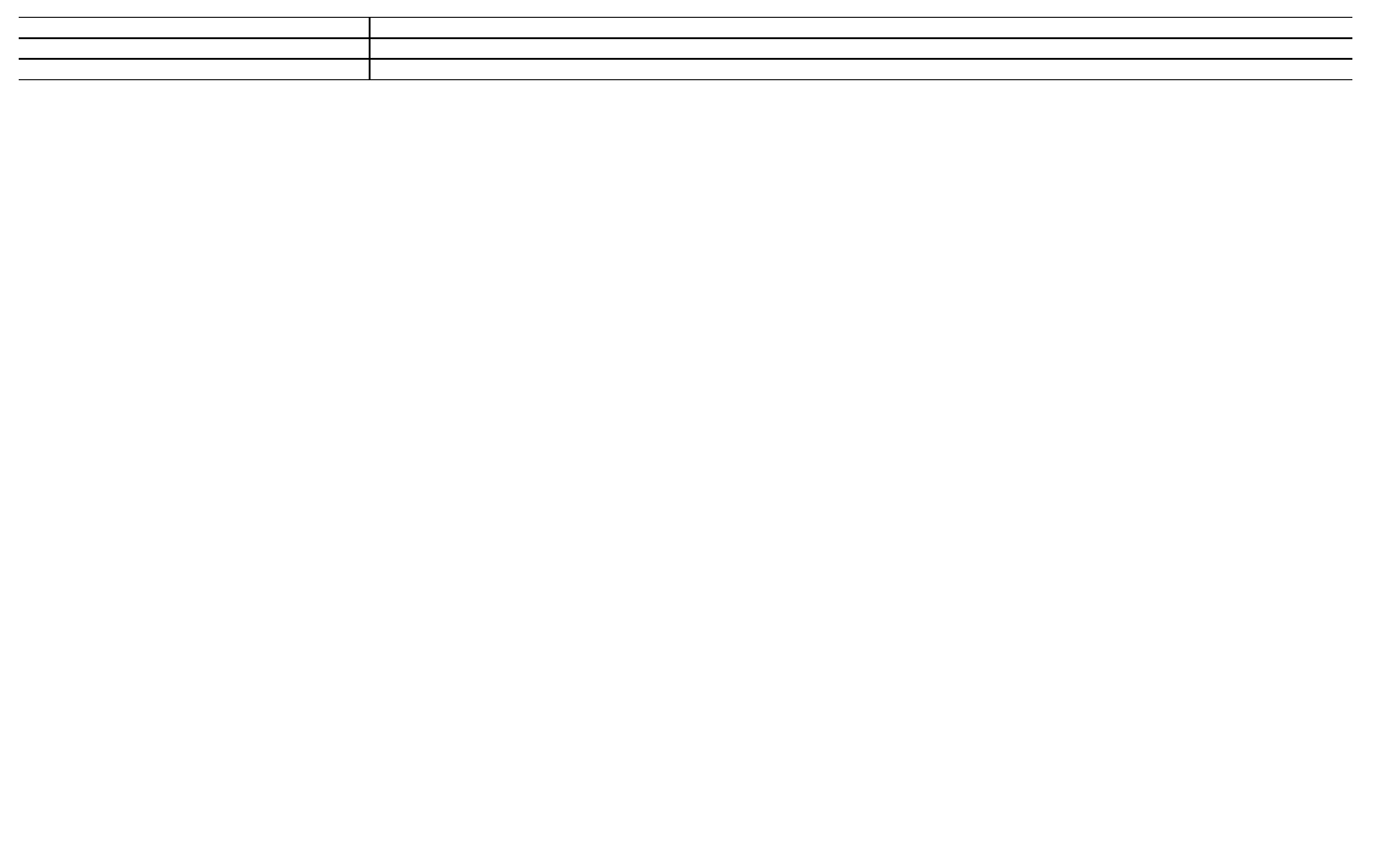| ,一个人都是一个人的人,一个人都是一个人的人,一个人都是一个人的人,一个人都是一个人的人,一个人都是一个人的人,一个人都是一个人的人,一个人都是一个人的人,一个人<br>第二十一章 一个人的人,一个人的人都是一个人的人,一个人的人都是一个人的人,一个人的人都是一个人的人,一个人的人都是一个人的人,一个人的人都是一个人的人,一个人<br>,一个人都是一个人的人,一个人都是一个人的人,一个人都是一个人的人,一个人都是一个人的人,一个人都是一个人的人,一个人都是一个人的人,一个人都是一个人的人,一个人<br>第二十一章 一个人的人,一个人都是一个人的人,一个人都是一个人的人,一个人都是一个人的人,一个人都是一个人的人,一个人都是一个人的人,一个人都是一个人的人,一个 |  |
|------------------------------------------------------------------------------------------------------------------------------------------------------------------------------------------------------------------------------------------------------------------------------------------------------------------------------------------------|--|
| ,一个人的人都是一个人的人,而且,他们的人都是一个人的人,而且,他们的人都是一个人的人,而且,他们的人都是一个人的人,而且,他们的人都是一个人的人,而且,他们的<br>第一百一十一章 一个人的人,他们的人都是一个人的人,他们的人都是一个人的人,他们的人都是一个人的人,他们的人都是一个人的人,他们的人都是一个人的人,他们的人都是                                                                                                                                                                           |  |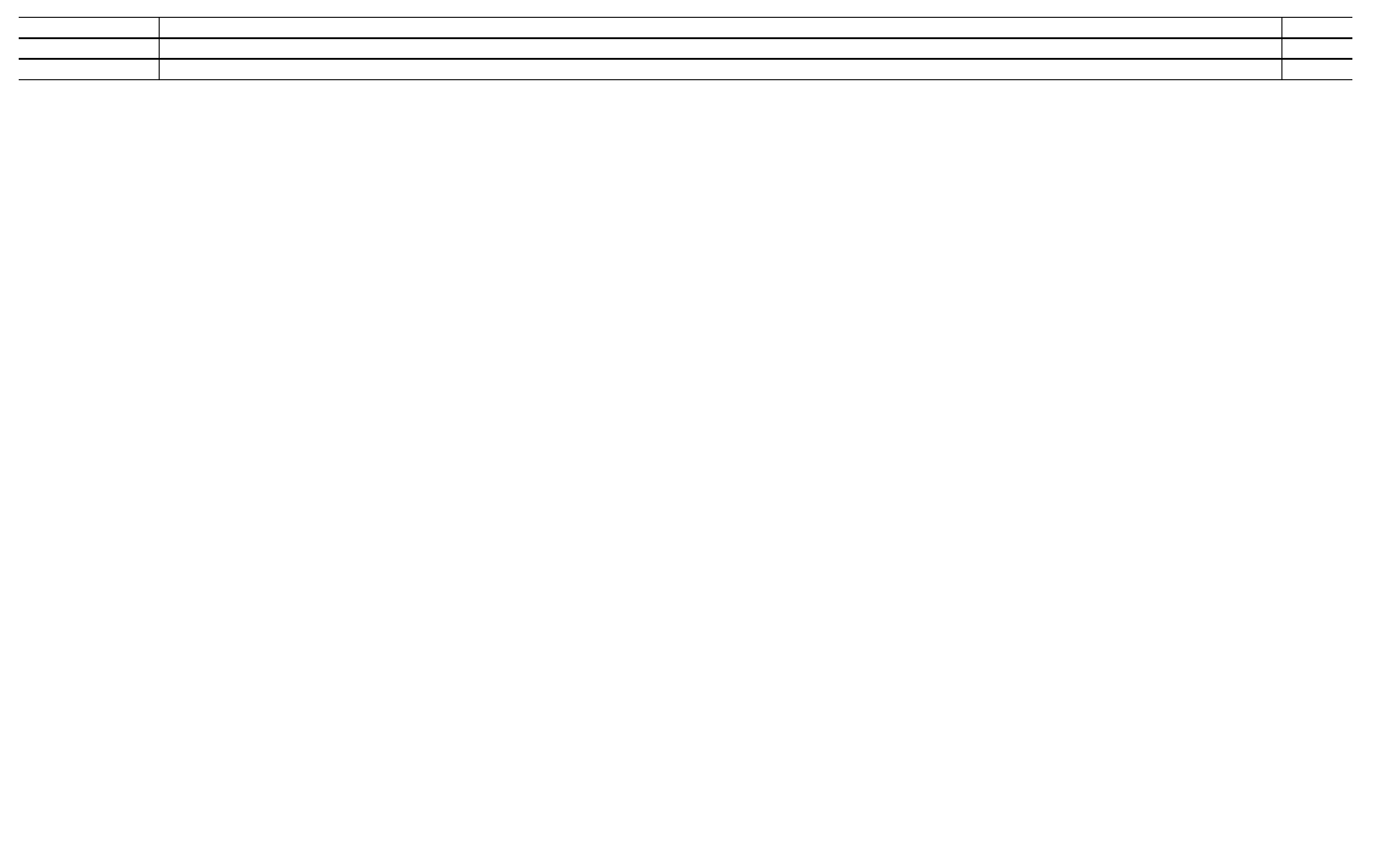| ,一个人的人都是一个人的人,而且,我们也不会不会不会。""我们,我们也不会不会不会不会不会不会。""我们,我们也不会不会不会不会。""我们,我们也不会不会不会不 |  |
|----------------------------------------------------------------------------------|--|
|                                                                                  |  |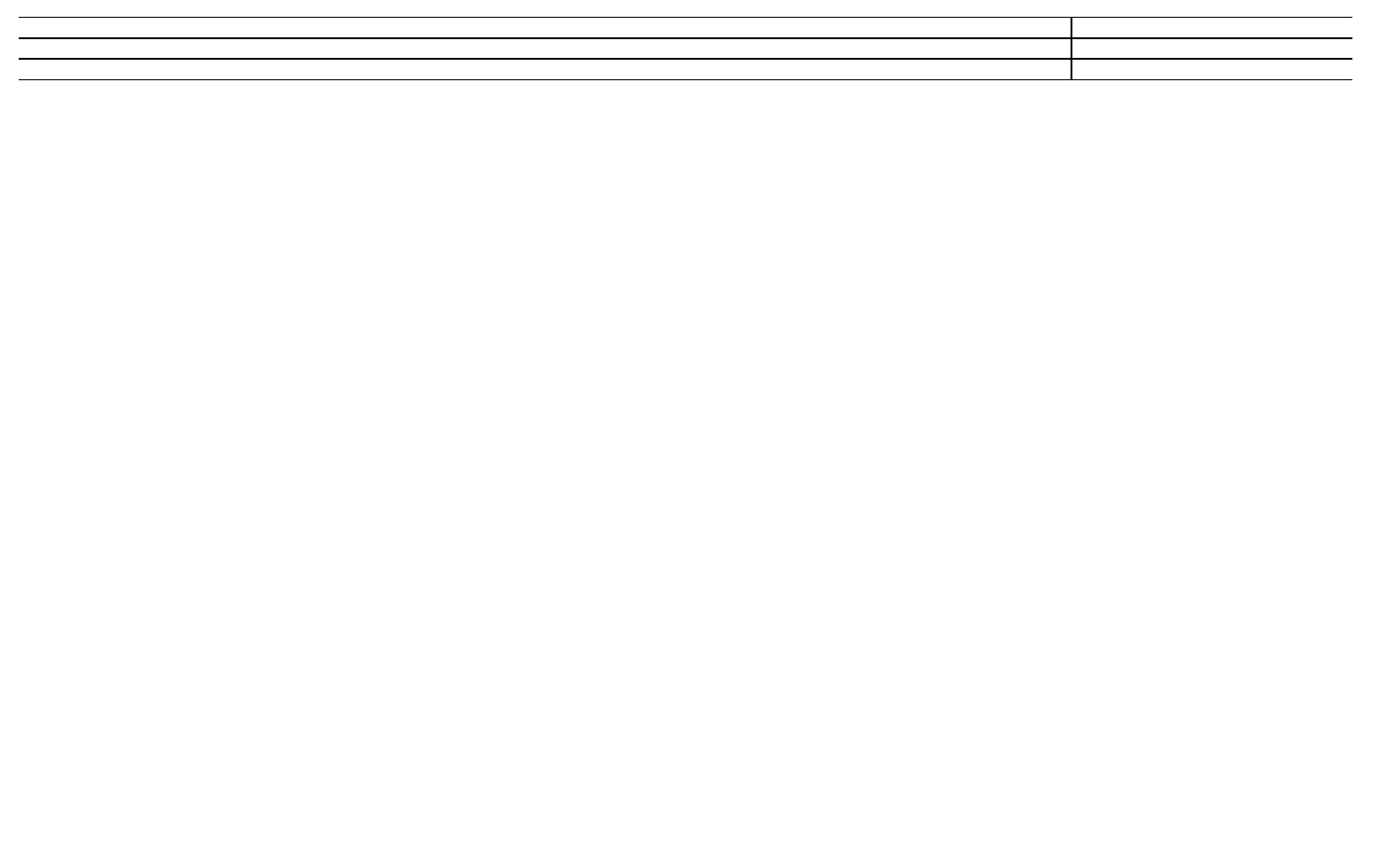| → 中国的 → 中国的 → 中国的 → 中国的 → 中国的 → 中国的 → 中国的 → 中国的 → 中国的 → 中国的 → 中国的 → 中国的 → 中国的 → 中国的 → 中国的 → 中国的 → 中国的 → 中国的 → 中国 |  |
|------------------------------------------------------------------------------------------------------------------|--|
|                                                                                                                  |  |
|                                                                                                                  |  |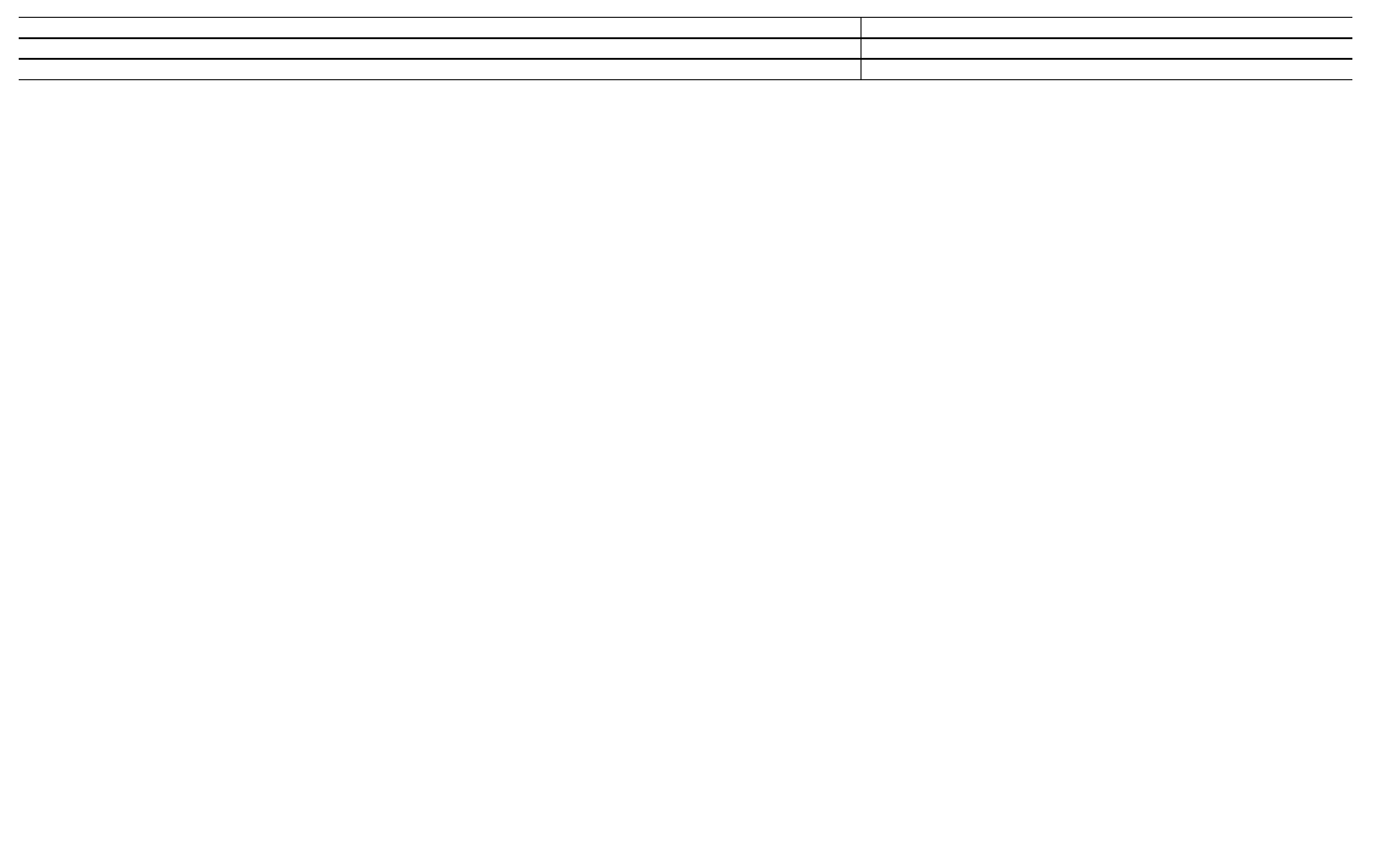| ,我们就会不会不会。""我们,我们就会不会不会不会,我们就会不会不会不会。""我们,我们就会不会不会不会。""我们,我们就会不会不会不会。""我们,我们就会不会 |                                                                                   |
|----------------------------------------------------------------------------------|-----------------------------------------------------------------------------------|
|                                                                                  | ,我们也不会不会不会。""我们的,我们也不会不会不会。""我们的,我们也不会不会不会不会。""我们的,我们也不会不会不会不会。""我们的,我们也不会不会不会不会  |
|                                                                                  | ,我们就会不会不会。""我们,我们就会不会不会,我们就会不会不会,我们就会不会不会。""我们,我们就会不会不会。""我们,我们就会不会不会不会。""我们,我们就会 |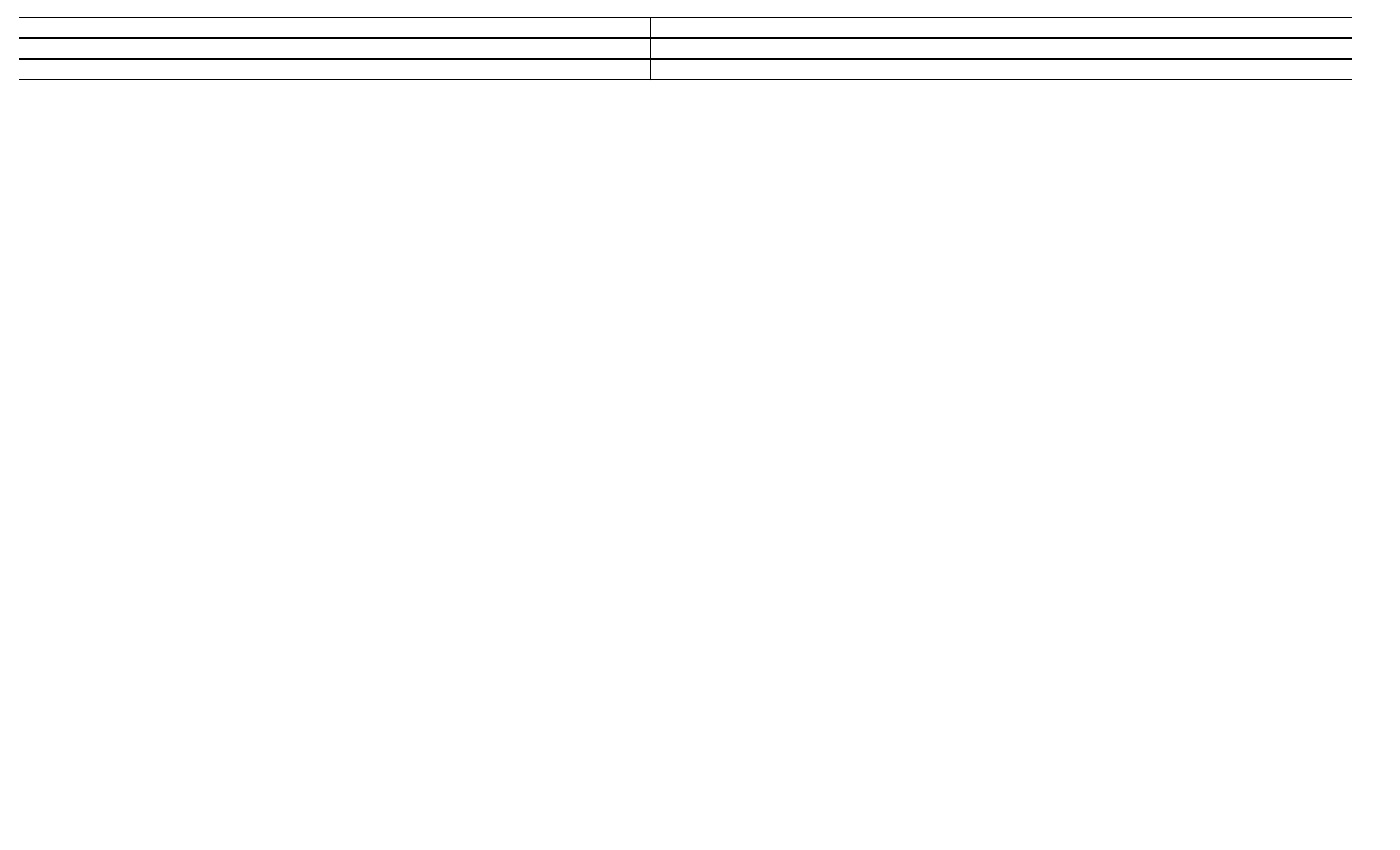| ,一个人都是一个人的人,我们就是一个人的人,我们就是一个人的人,我们就是一个人的人,我们就是一个人的人,我们就是一个人的人,我们就是一个人的人,我们就是一个人的<br>第一百一十一章 一个人的人,我们就是一个人的人,我们就是一个人的人,我们就是一个人的人,我们就是一个人的人,我们就是一个人的人,我们就是一个人的人,我们就是一个 |
|----------------------------------------------------------------------------------------------------------------------------------------------------------------------|
|                                                                                                                                                                      |
|                                                                                                                                                                      |
|                                                                                                                                                                      |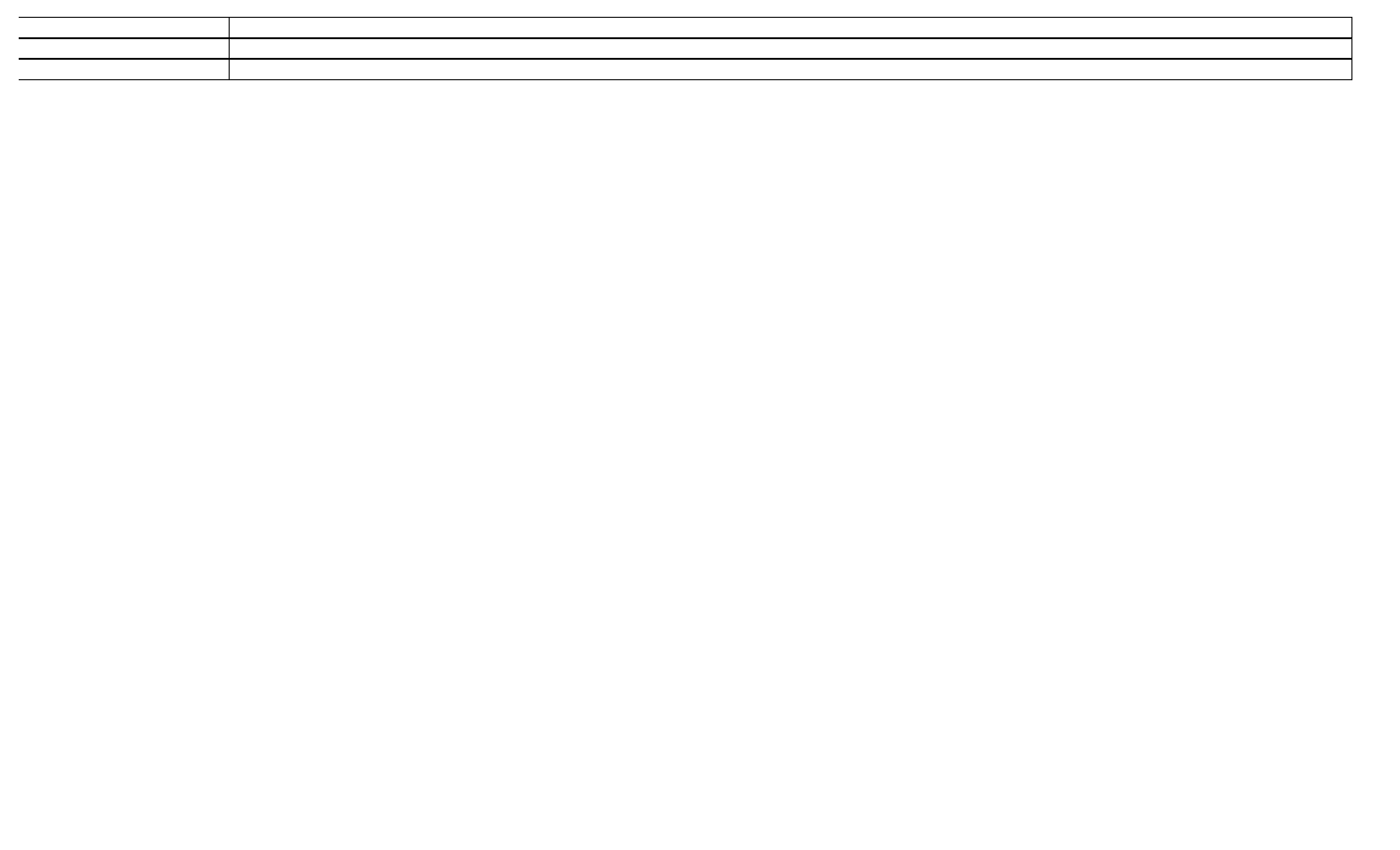| ,他们的人们就是一个人,他们的人们就是一个人,他们的人们,他们的人们就是一个人,他们的人们,他们的人们就是一个人,他们的人们,他们的人们,他们的人们,他们的人们,<br>第25章 我们的人们,他们的人们,他们的人们,他们的人们,他们的人们,他们的人们,他们的人们,他们的人们,他们的人们,他们的人们,他们的人们,他们的人们,他们的 |  |
|-----------------------------------------------------------------------------------------------------------------------------------------------------------------------|--|
| ,一个人都是一个人的人,而且,他们的人都是一个人,而且,他们的人都是一个人,而且,他们的人都是一个人,而且,他们的人都是一个人,而且,他们的人都是一个人,而且,他<br>第二百一十一章 一个人,他们的人都是一个人,他们的人都是一个人,他们的人都是一个人,他们的人都是一个人,他们的人都是一个人,他们的人都是一个人,他们的人都是一个 |  |
| ,一个人都是一个人的人,而且,他们的人都是一个人,他们的人都是一个人,他们的人都是一个人,他们的人都是一个人,他们的人都是一个人,他们的人都是一个人,他们的人都是                                                                                     |  |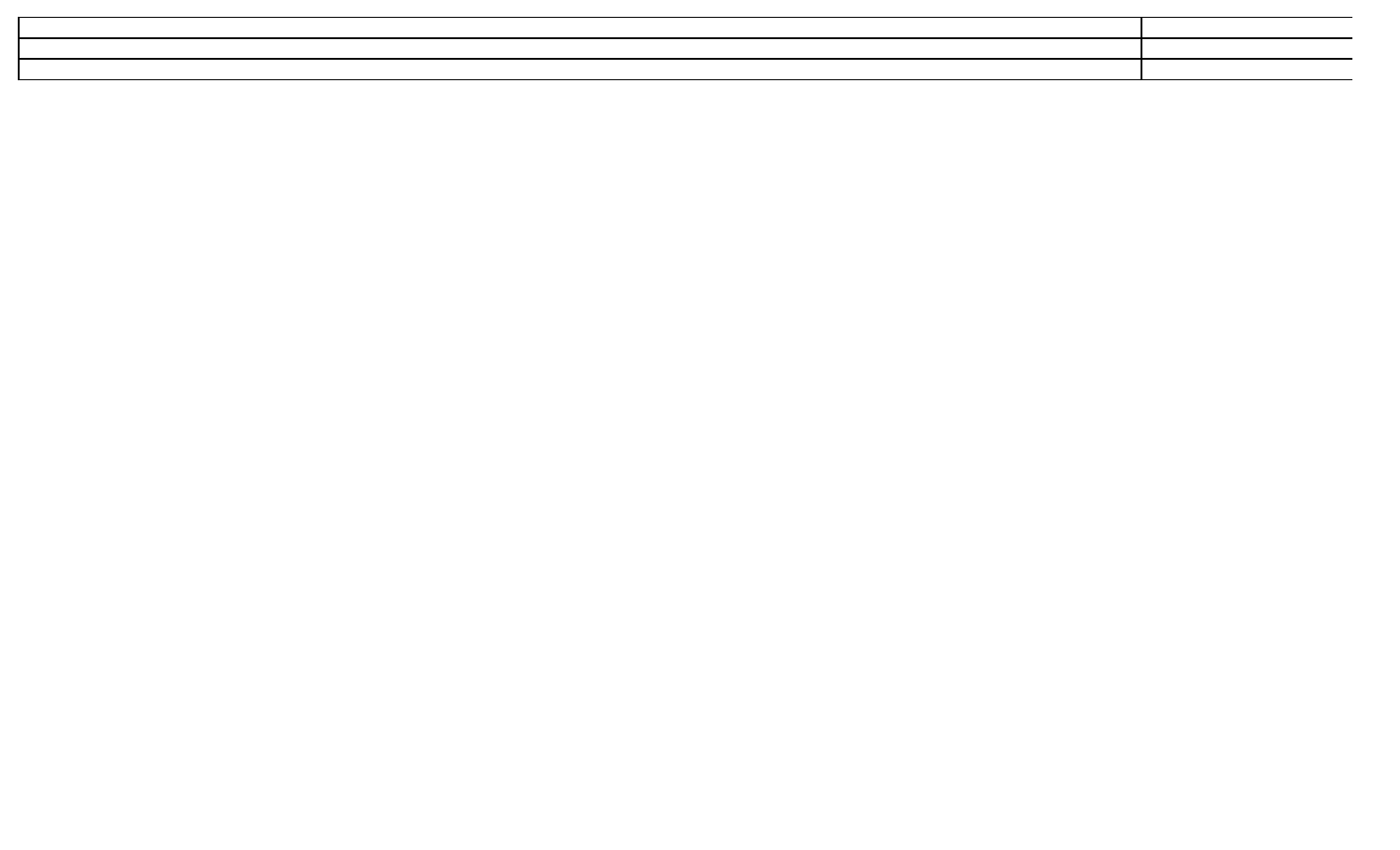| ,一个人都是一个人的人,而且,我们也不会不会不会。""我们,我们也不会不会不会不会不会不会不会不会。""我们,我们也不会不会不会不会不会不会不会不会。""我们,我<br>,他们的人们也不会不会。""我们的人们,我们也不会不会不会。""我们的人们,我们也不会不会不会。""我们的人们,我们也不会不会不会。""我们的人们,我们也不会不 |  |
|-----------------------------------------------------------------------------------------------------------------------------------------------------------------------|--|
| ,我们也不会不会不会。""我们的,我们也不会不会不会。""我们的,我们也不会不会不会不会。""我们的,我们也不会不会不会不会。""我们的,我们也不会不会不会不会                                                                                      |  |
|                                                                                                                                                                       |  |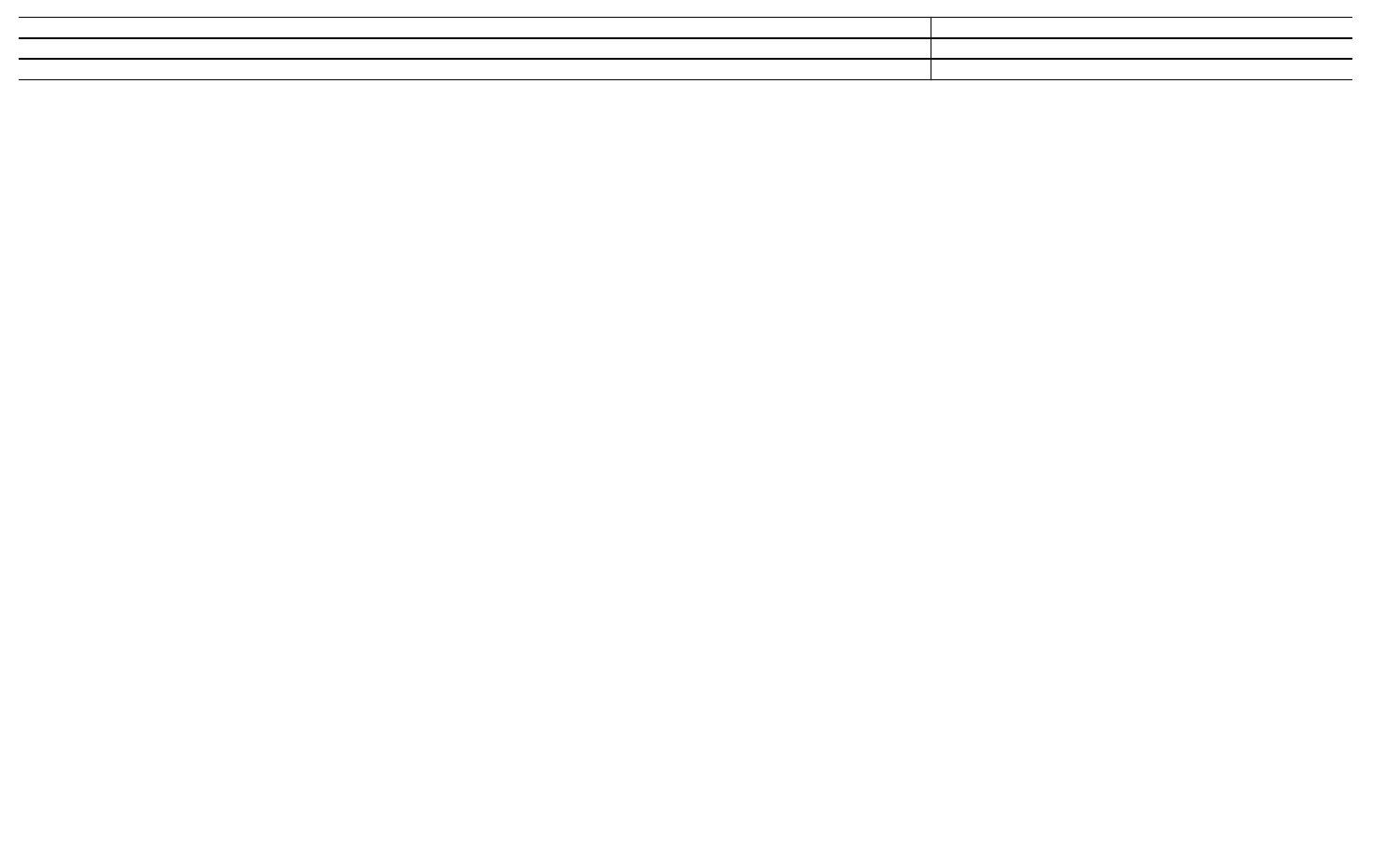| <u> 2001 - An t-An Aontaithe ann an t-Aontaithe ann an t-Aontaithe ann an t-Aontaithe ann an t-Aontaithe ann an t-</u> |
|------------------------------------------------------------------------------------------------------------------------|
|                                                                                                                        |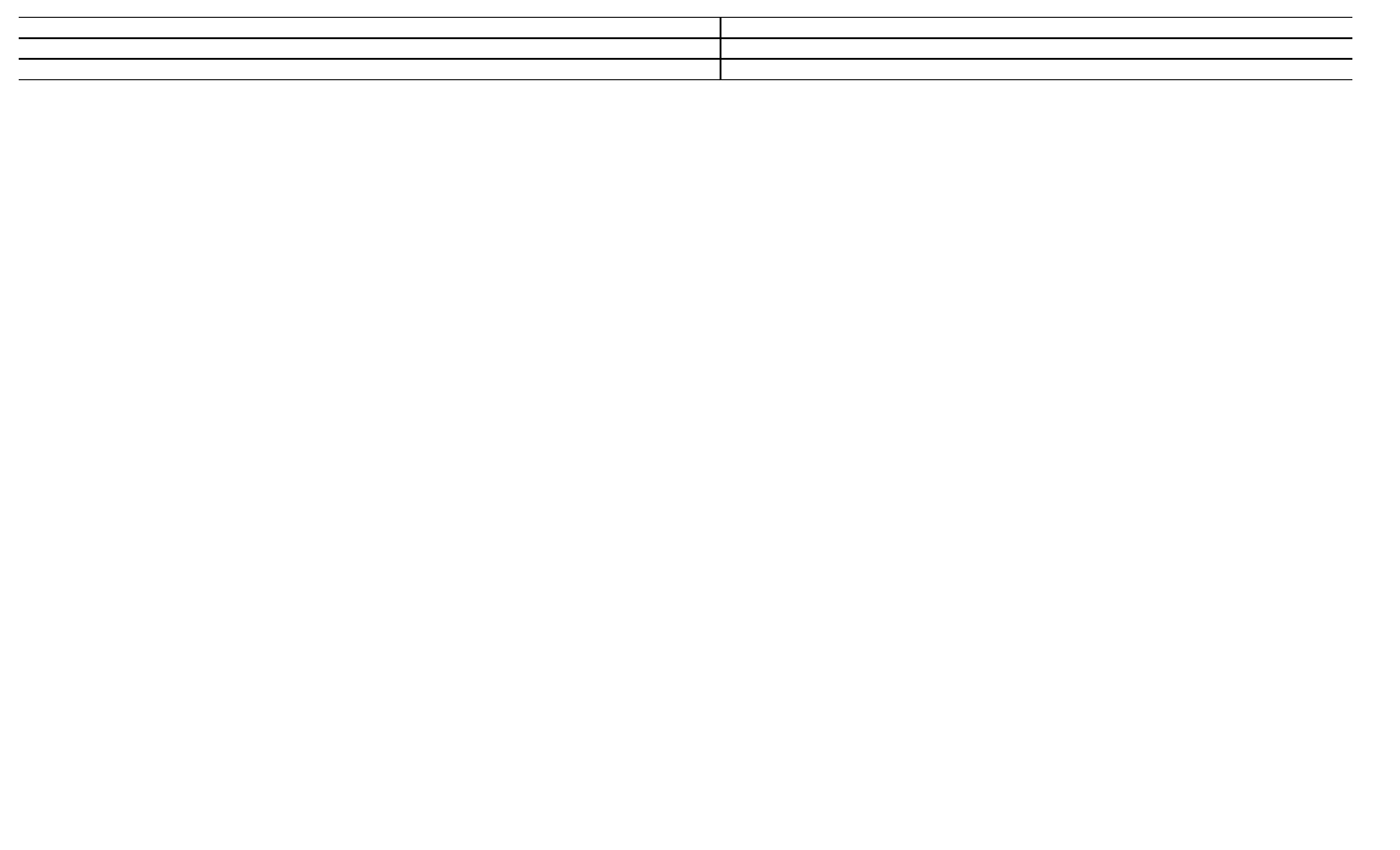| ,一个人都是一个人的人,而且,他们的人都是一个人,而且,他们的人都是一个人,而且,他们的人都是一个人,而且,他们的人都是一个人,而且,他们的人都是一个人,而且,他<br>第二十一章 一个人,他们的人都是一个人,他们的人都是一个人,他们的人都是一个人,他们的人都是一个人,他们的人都是一个人,他们的人都是一个人,他们的人都是一个人, | ,我们也不会不会。""我们的,我们也不会不会。""我们的,我们也不会不会不会。""我们的,我们也不会不会不会。""我们的,我们也不会不会不会。""我们的,我们也 |
|-----------------------------------------------------------------------------------------------------------------------------------------------------------------------|----------------------------------------------------------------------------------|
|                                                                                                                                                                       |                                                                                  |
|                                                                                                                                                                       |                                                                                  |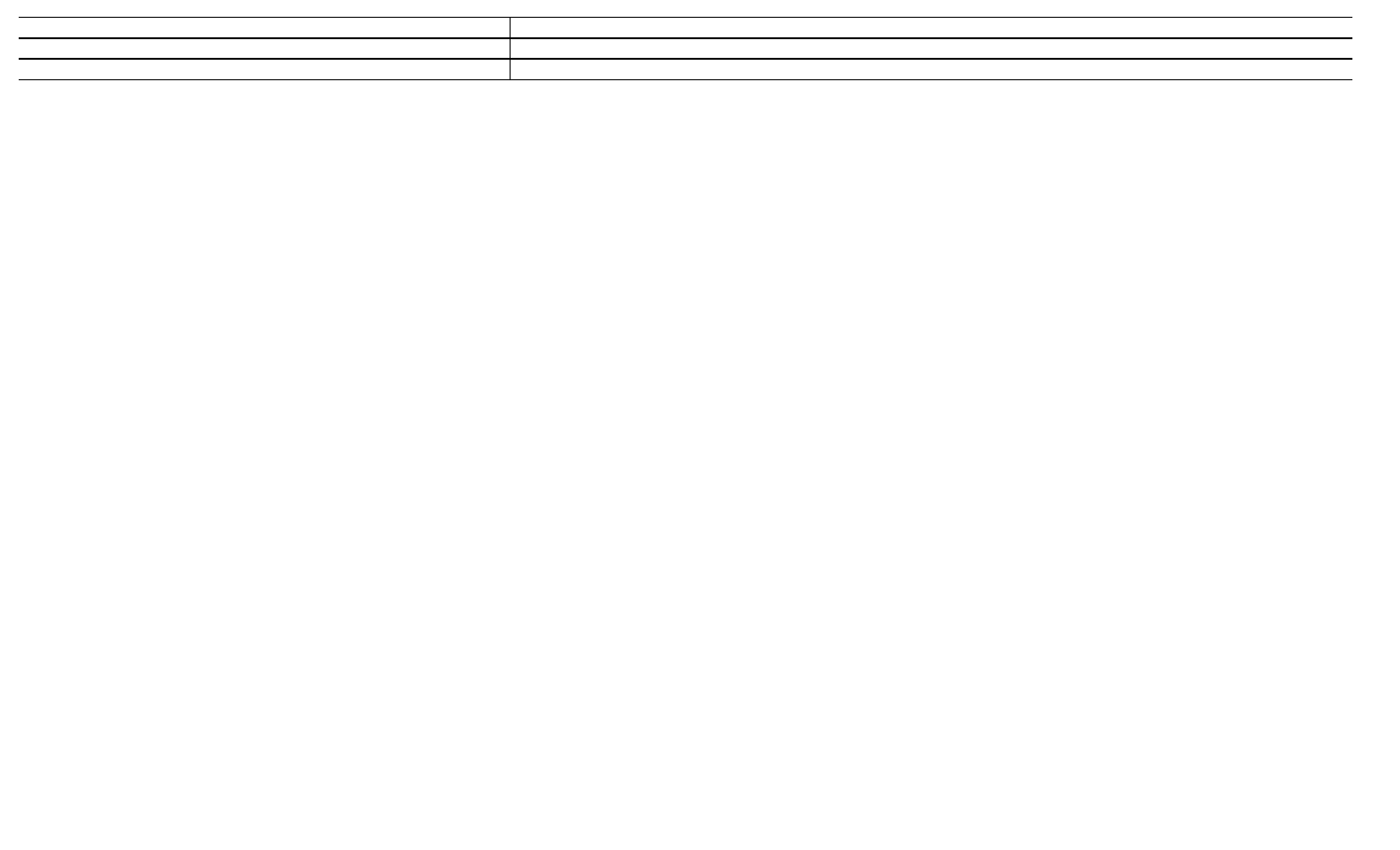| ,一个人的人都是一个人的人,而且,他们的人都是一个人的人,而且,他们的人都是一个人的人,而且,他们的人都是一个人的人,而且,他们的人都是一个人的人,而且,他们的人<br>第一百一十一章 一个人的人,他们的人都是一个人的人,他们的人都是一个人的人,他们的人都是一个人的人,他们的人都是一个人的人,他们的人都是一个人的人,他们的人都是 |
|-----------------------------------------------------------------------------------------------------------------------------------------------------------------------|
| ,一个人都是一个人的人,而且,他们的人都是一个人,而且,他们的人都是一个人,而且,他们的人都是一个人,而且,他们的人都是一个人,而且,他们的人都是一个人,而且,他<br>第二十一章 一个人,他们的人都是一个人,他们的人都是一个人,他们的人都是一个人,他们的人都是一个人,他们的人都是一个人,他们的人都是一个人,他们的人都是一个人, |
|                                                                                                                                                                       |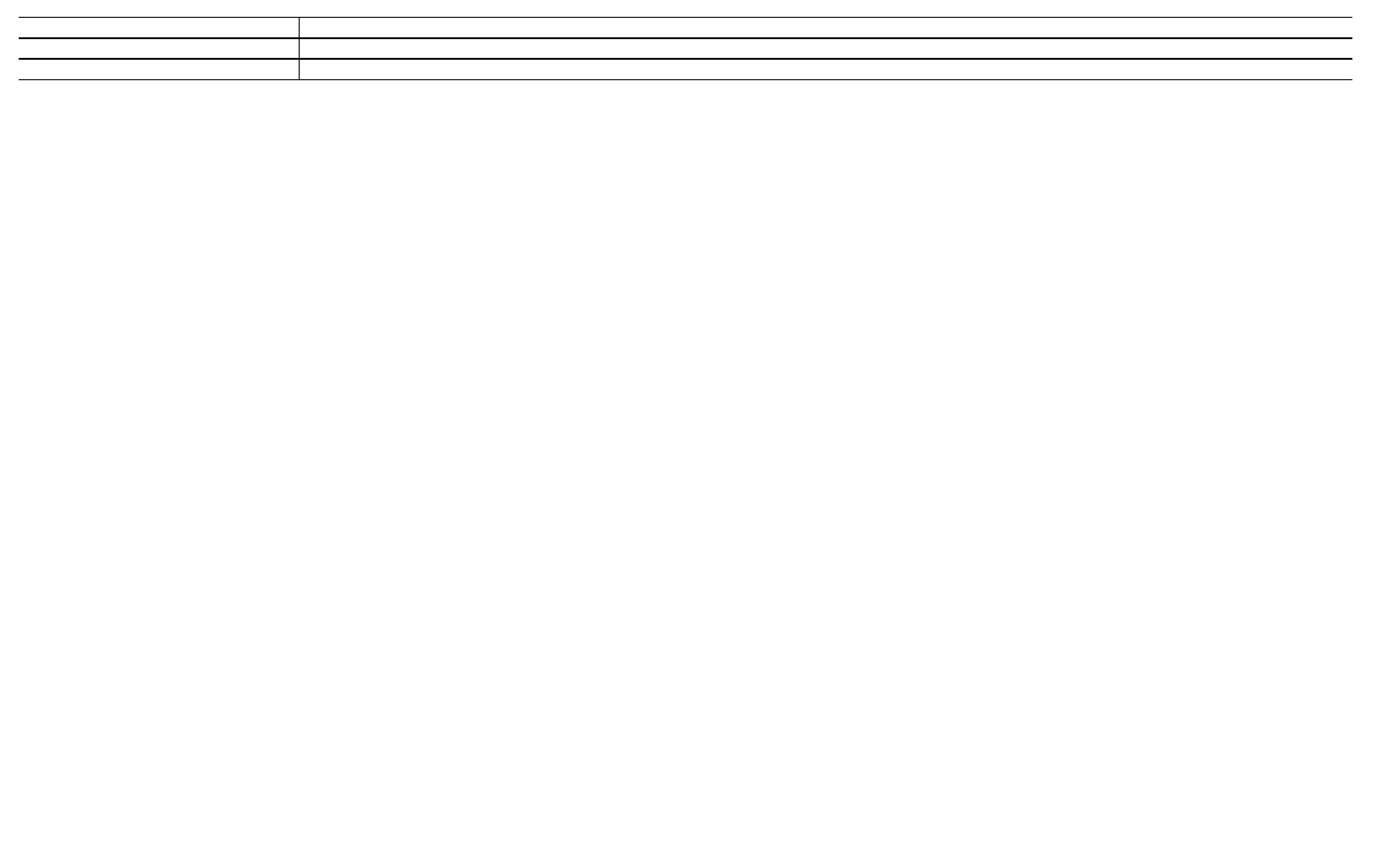| <u>та на представљен под податковата на представљен податковата на представљен податковата на представљен податк</u> |  |
|----------------------------------------------------------------------------------------------------------------------|--|
|                                                                                                                      |  |
| ,一个人都是一个人的人,一个人都是一个人的人,一个人都是一个人的人,一个人都是一个人的人,一个人都是一个人的人,一个人都是一个人的人,一个人都是一个人的人,一个人                                    |  |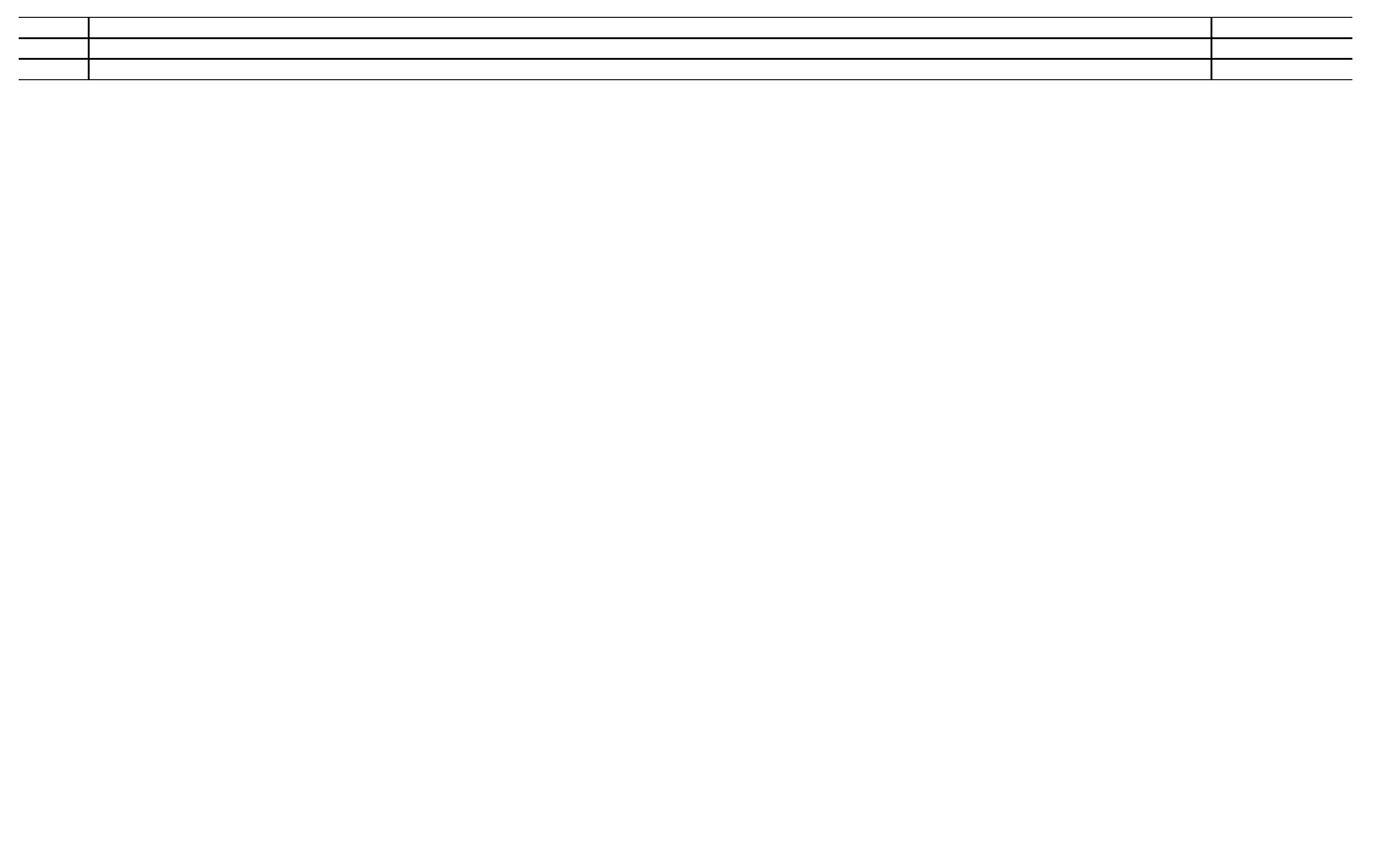| ,一个人都是一个人的人,一个人都是一个人的人,一个人都是一个人的人,一个人都是一个人的人,一个人都是一个人的人,一个人都是一个人的人,一个人都是一个人的人,一个人<br>→ South State State State State State State State State State State State State State State State State State State State State State State State State State State State State State State State State State State State St |  |
|-------------------------------------------------------------------------------------------------------------------------------------------------------------------------------------------------------------------------------------------------------------------------------------------------------------------|--|
| ,一个人的人都是一个人的人,而且,他们的人都是不是一个人的人,而且,他们的人都是不是一个人的人,而且,他们的人都是不是一个人的人,而且,他们的人都是不是一个人的<br>第一百一十一章 一个人的人,他们的人都是不是一个人的人,他们的人都是不是一个人的人,他们的人都是不是一个人的人,他们的人都是不是一个人的人,他们的人都是不是一个                                                                                                                                              |  |
| ,我们也不会不会不会。""我们的,我们也不会不会不会。""我们的,我们也不会不会不会不会不会。""我们的,我们也不会不会不会不会。""我们的,我们也不会不会不会<br>第二百一章 第二百一章 第二百一章 第二百一章 第二百一章 第二百一章 第二百一章 第二百一章 第二百一章 第二百一章 第二百一章 第二百一章 第二百一章 第二                                                                                                                                              |  |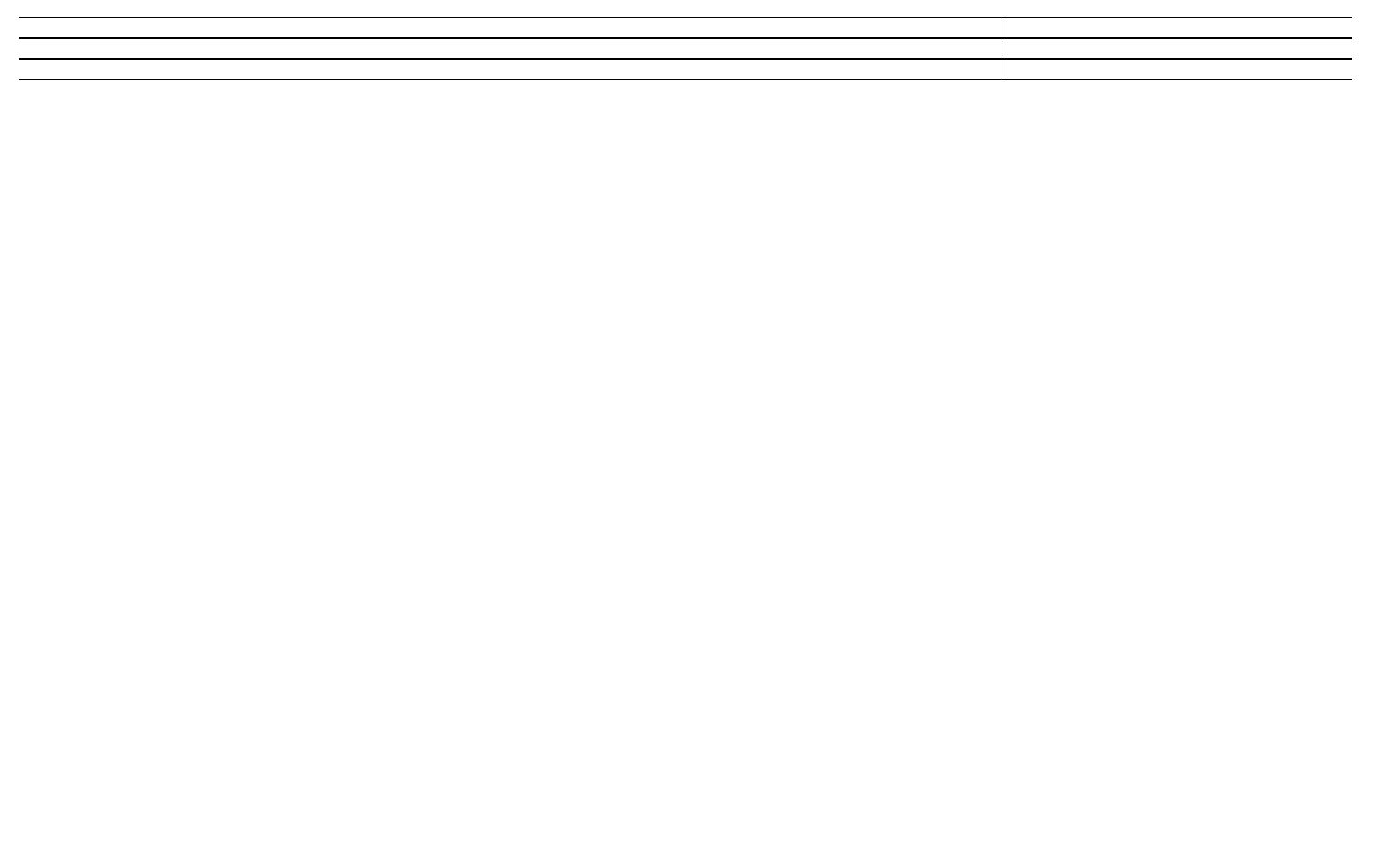| ,一个人都是一个人的人,而且,他们的人都是一个人,而且,他们的人都是一个人,而且,他们的人都是一个人,而且,他们的人都是一个人,而且,他们的人都是一个人,而且,他<br>第二十二章 第二十二章 第二十二章 第二十二章 第二十二章 第二十二章 第二十二章 第二十二章 第二十二章 第二十二章 第二十二章 第二十二章 第二十二章 第二十 |  |
|------------------------------------------------------------------------------------------------------------------------------------------------------------------------|--|
|                                                                                                                                                                        |  |
| ,我们就会不会不会。""我们的,我们也不会不会不会。""我们的,我们也不会不会不会不会不会。""我们的,我们也不会不会不会不会。""我们的,我们也不会不会不会不                                                                                       |  |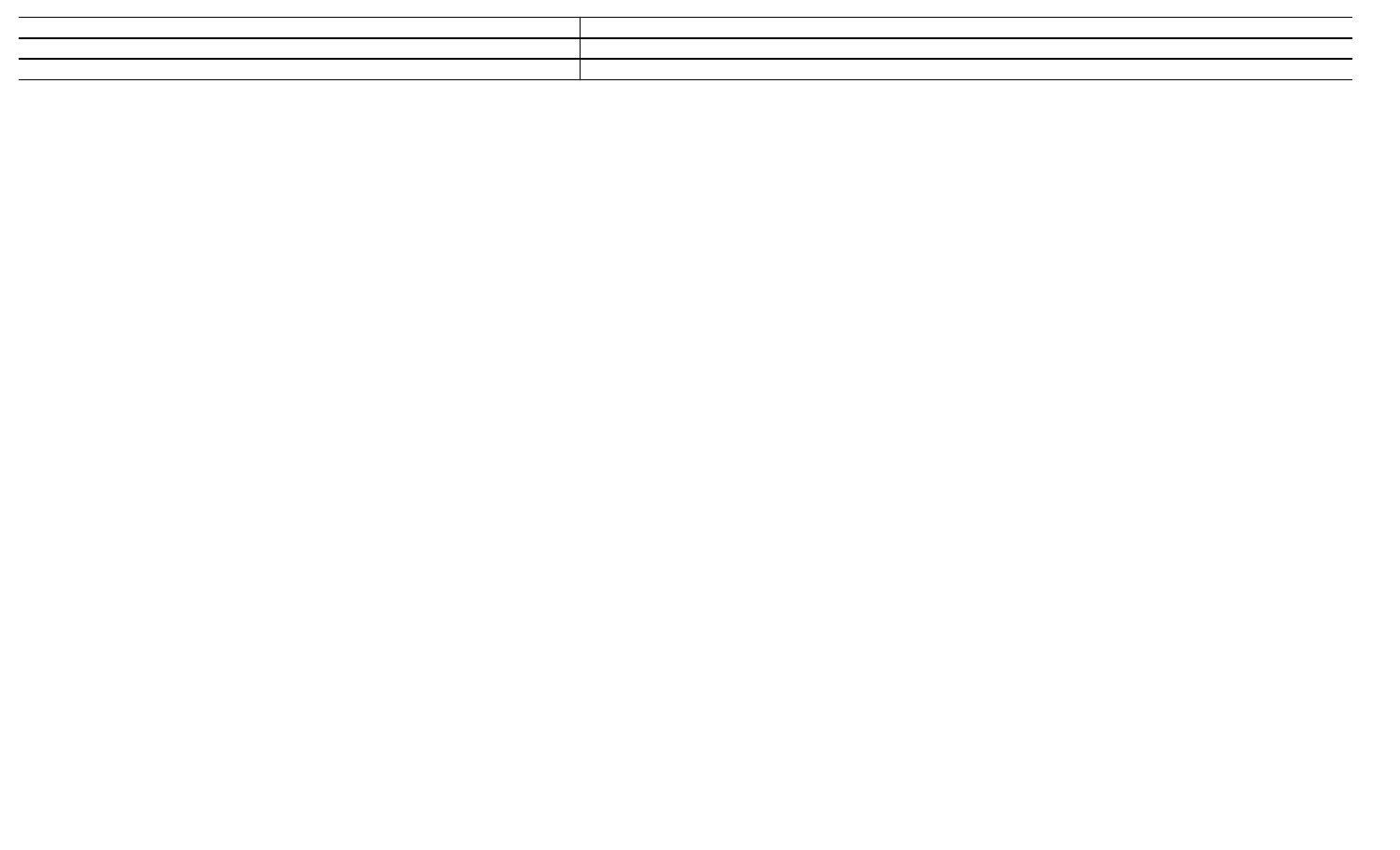| ,我们就会不会不会。""我们,我们也不会不会不会。""我们,我们也不会不会不会不会不会不会。""我们,我们也不会不会不会不会。""我们,我们也不会不会不会不会不  |
|-----------------------------------------------------------------------------------|
| ,一个人都是一个人的人,一个人都是一个人的人,一个人都是一个人的人,一个人都是一个人的人,一个人都是一个人的人,一个人都是一个人的人,一个人都是一个人的人,一个人 |
|                                                                                   |
| ,一个人都是一个人的人,而且,我们也不会不会不会。""我们,我们也不会不会不会不会不会不会不会。""我们,我们也不会不会不会不会不会不会不会不会。""我们,我们  |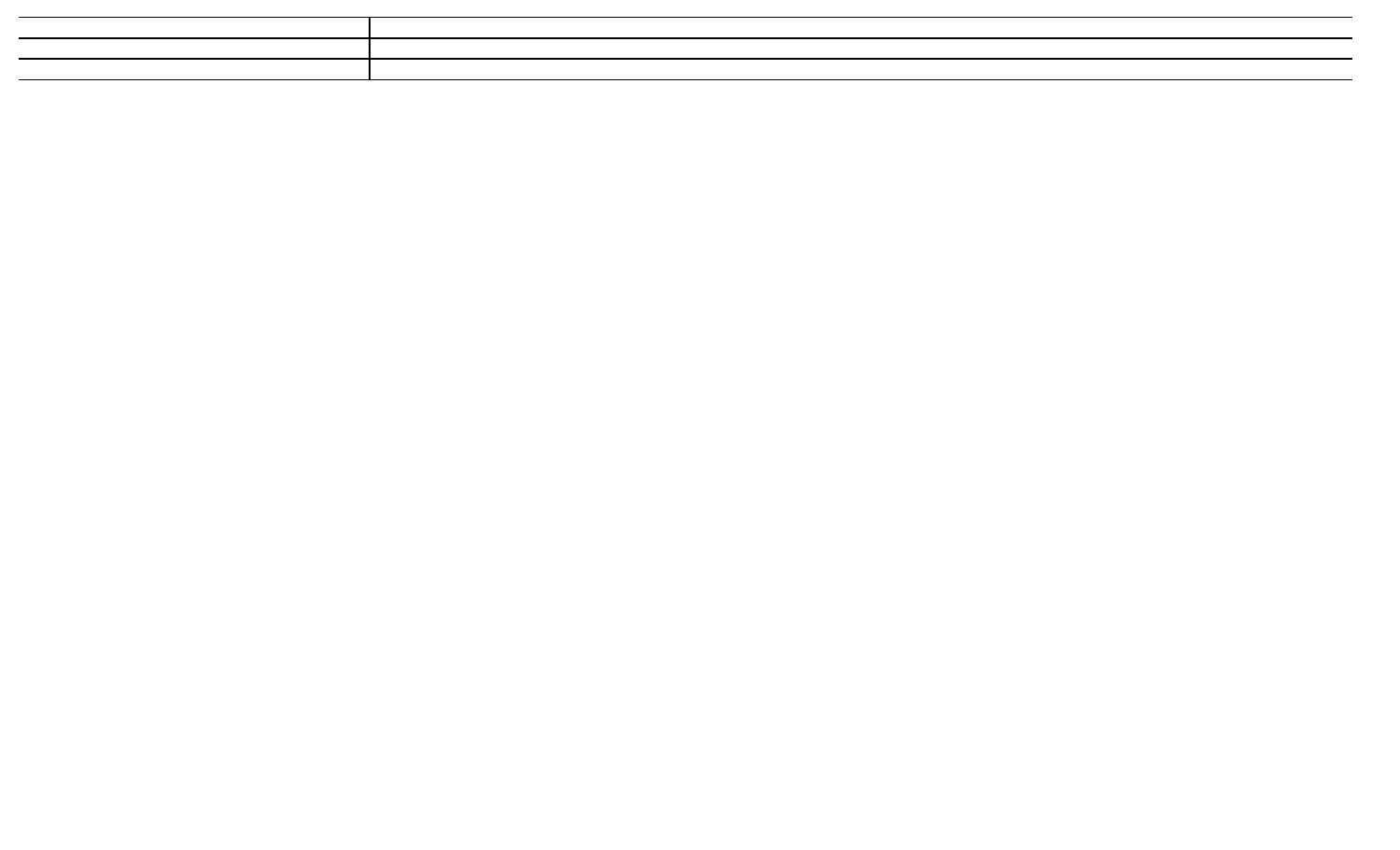| ,一个人都是一个人的人,一个人都是一个人的人,一个人都是一个人的人,一个人都是一个人的人,一个人都是一个人的人,一个人都是一个人的人,一个人都是一个人的人,一个人<br>第二十一章 一个人的人,一个人都是一个人的人,一个人都是一个人的人,一个人都是一个人的人,一个人都是一个人的人,一个人都是一个人的人,一个人都是一个人的人,一个<br>,一个人都是一个人的人,一个人都是一个人的人,一个人都是一个人的人,一个人都是一个人的人,一个人都是一个人的人,一个人都是一个人的人,一个人都是一个人的人,一个人<br>第二十一章 一个人的人,一个人都是一个人的人,一个人都是一个人的人,一个人都是一个人的人,一个人都是一个人的人,一个人都是一个人的人,一个人都是一个人的人,一个 |  |
|------------------------------------------------------------------------------------------------------------------------------------------------------------------------------------------------------------------------------------------------------------------------------------------------------------------------------------------------|--|
| ,一个人的人都是一个人的人,而且,他们的人都是一个人的人,而且,他们的人都是一个人的人,而且,他们的人都是一个人的人,而且,他们的人都是一个人的人,而且,他们的<br>第一百一十一章 一个人的人,他们的人都是一个人的人,他们的人都是一个人的人,他们的人都是一个人的人,他们的人都是一个人的人,他们的人都是一个人的人,他们的人都是                                                                                                                                                                           |  |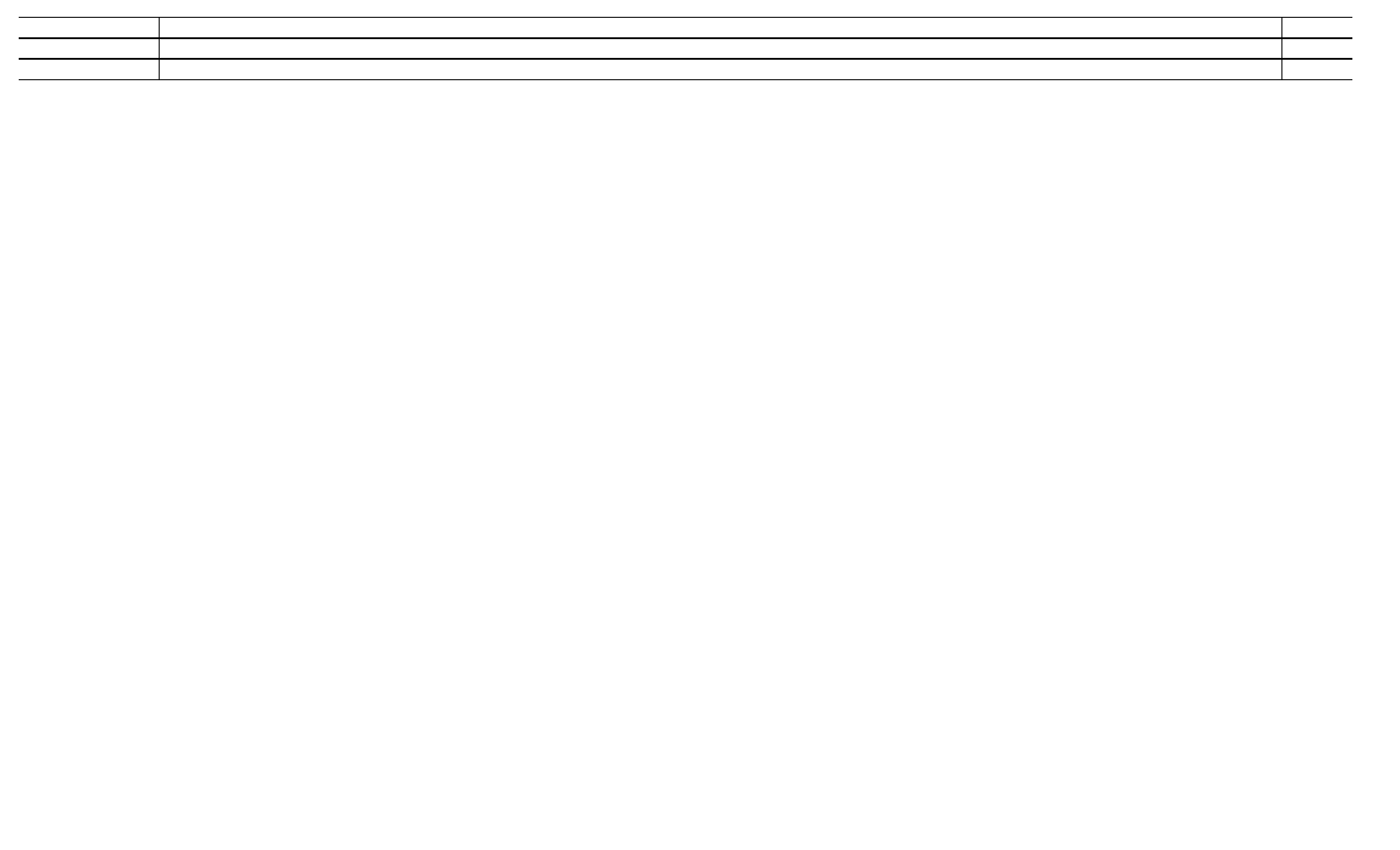| ,我们就会不会不会。""我们,我们也不会不会不会。""我们,我们也不会不会不会不会不会不会不会。""我们,我们也不会不会不会不会不会。""我们,我们也不会不会不 |  |
|----------------------------------------------------------------------------------|--|
| ,一个人的人都是一个人的人,而且,我们也不会不会不会。""我们,我们也不会不会不会不会不会不会。""我们,我们也不会不会不会不会。""我们,我们也不会不会不会不 |  |
|                                                                                  |  |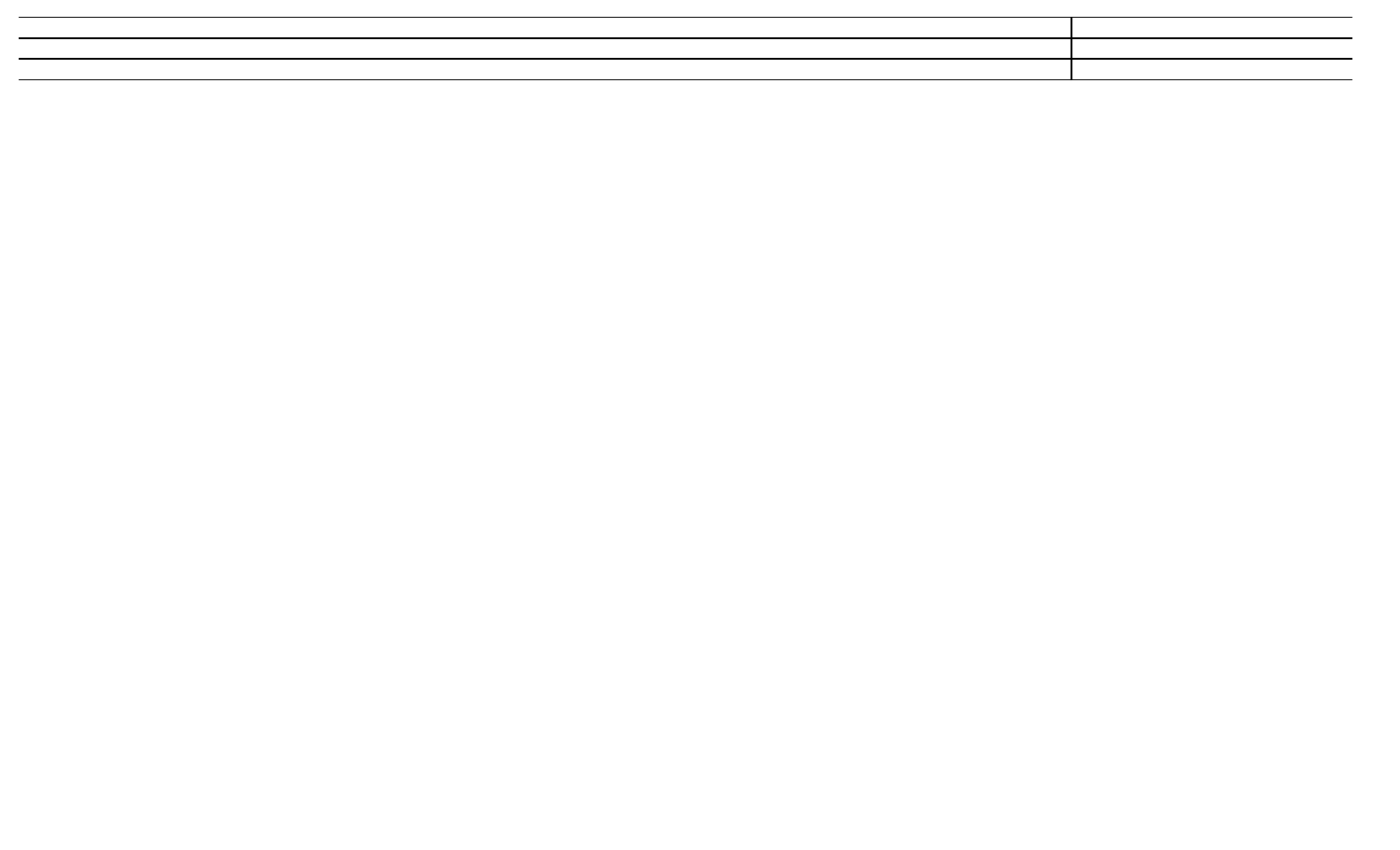| → 中国的 → 中国的 → 中国的 → 中国的 → 中国的 → 中国的 → 中国的 → 中国的 → 中国的 → 中国的 → 中国的 → 中国的 → 中国的 → 中国的 → 中国的 → 中国的 → 中国的 → 中国的 → 中国 |  |
|------------------------------------------------------------------------------------------------------------------|--|
|                                                                                                                  |  |
|                                                                                                                  |  |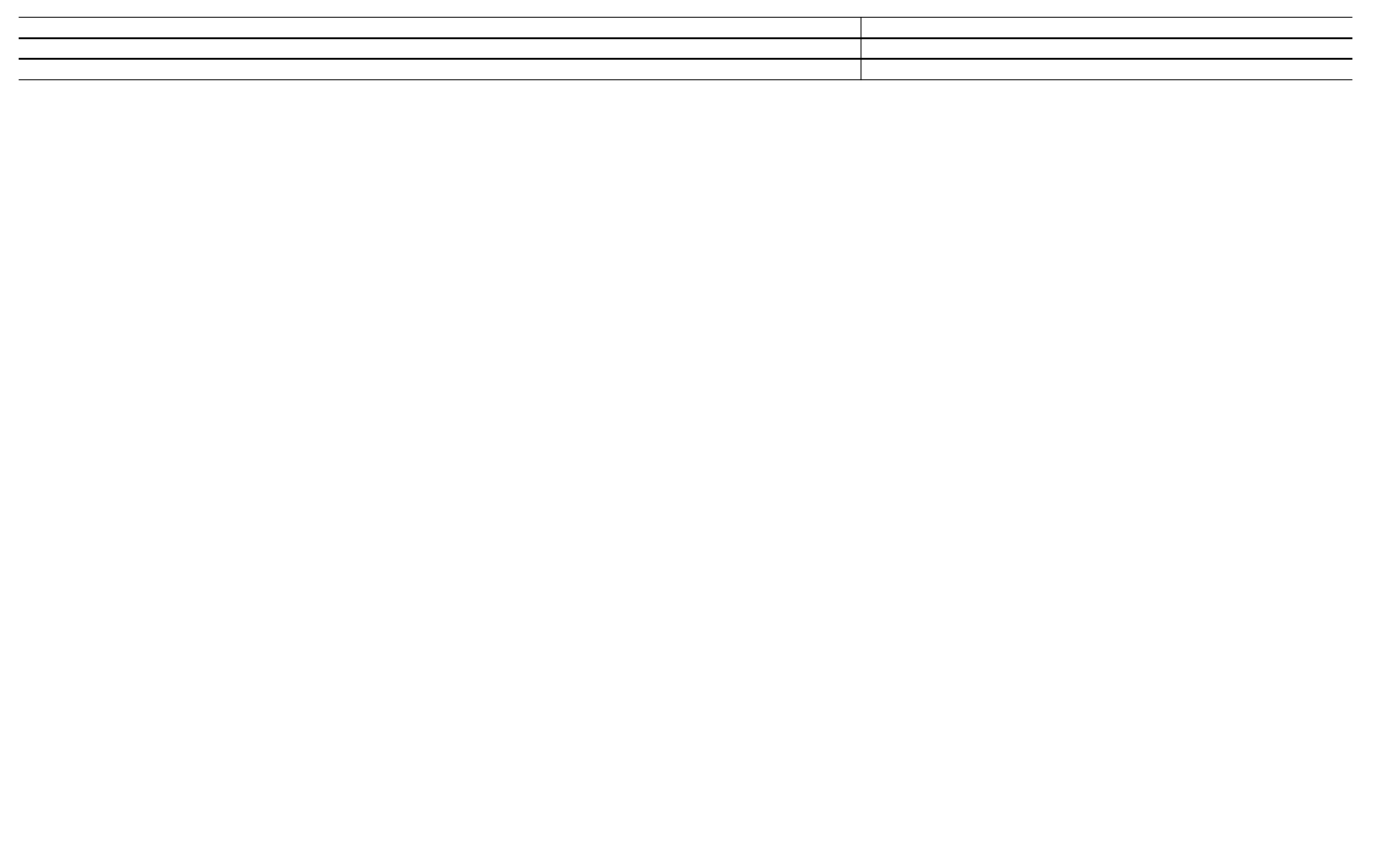| ,我们就会不会不会。""我们,我们就会不会不会不会,我们就会不会不会不会。""我们,我们就会不会不会不会。""我们,我们就会不会不会不会。""我们,我们就会不会 |                                                                                   |
|----------------------------------------------------------------------------------|-----------------------------------------------------------------------------------|
|                                                                                  | ,我们也不会不会不会。""我们的,我们也不会不会不会。""我们的,我们也不会不会不会不会。""我们的,我们也不会不会不会不会。""我们的,我们也不会不会不会不会  |
|                                                                                  | ,我们就会不会不会。""我们,我们就会不会不会,我们就会不会不会,我们就会不会不会。""我们,我们就会不会不会。""我们,我们就会不会不会不会。""我们,我们就会 |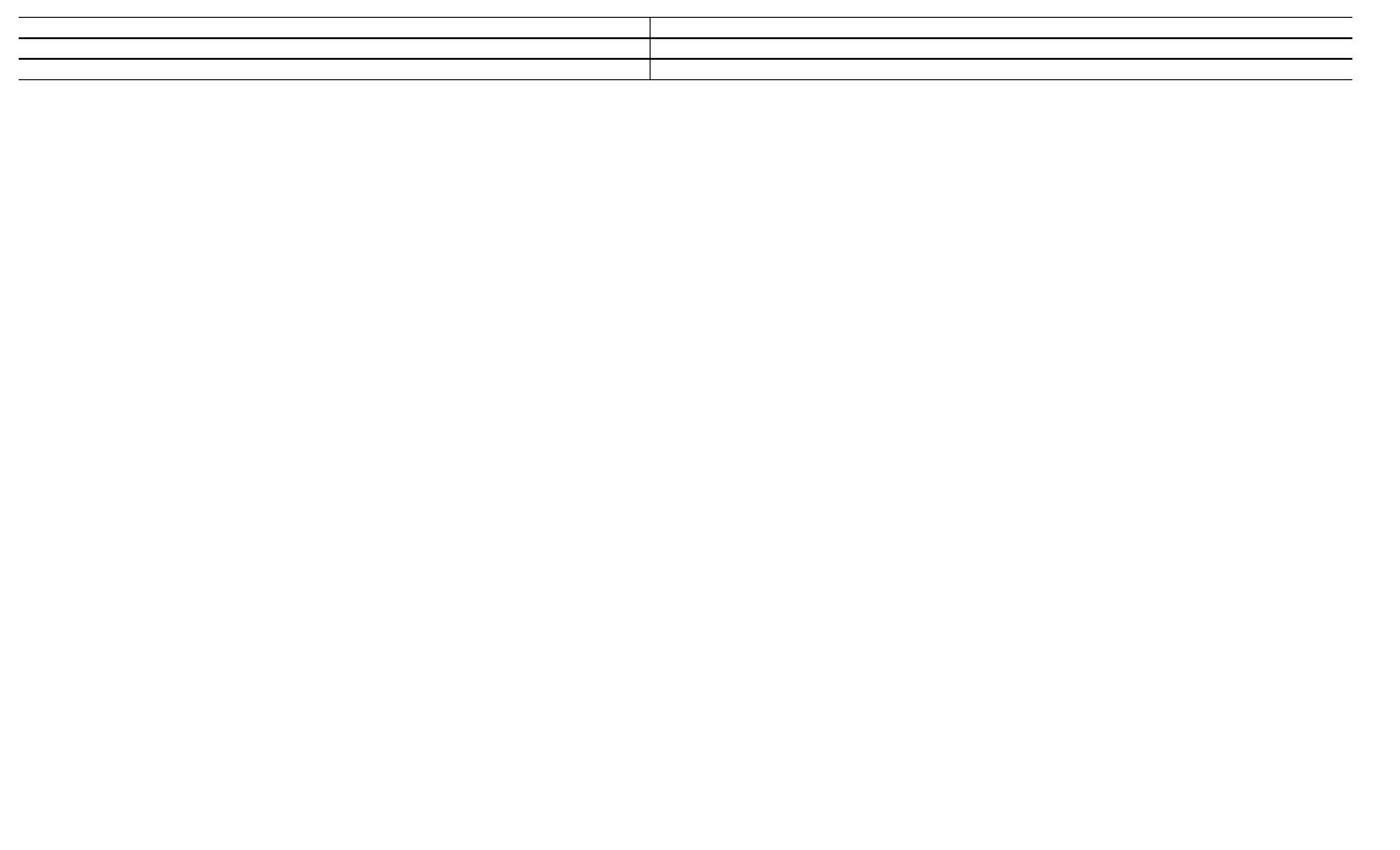| ,一个人都是一个人的人,我们就是一个人的人,我们就是一个人的人,我们就是一个人的人,我们就是一个人的人,我们就是一个人的人,我们就是一个人的人,我们就是一个人的<br>第一百一十一章 一个人的人,我们就是一个人的人,我们就是一个人的人,我们就是一个人的人,我们就是一个人的人,我们就是一个人的人,我们就是一个人的人,我们就是一个 |
|----------------------------------------------------------------------------------------------------------------------------------------------------------------------|
|                                                                                                                                                                      |
|                                                                                                                                                                      |
|                                                                                                                                                                      |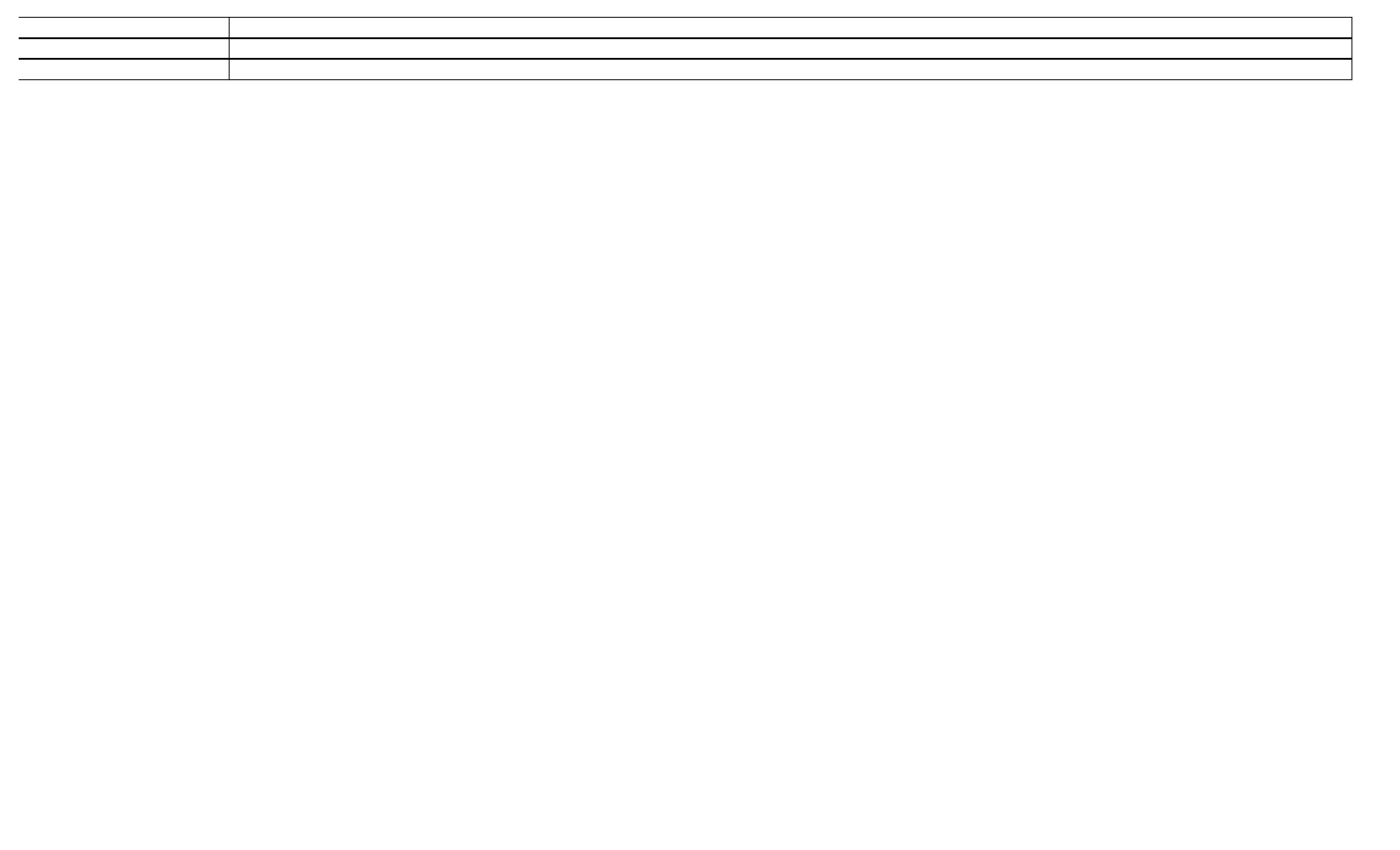| ,他们的人们就是一个人,他们的人们就是一个人,他们的人们,他们的人们就是一个人,他们的人们,他们的人们就是一个人,他们的人们,他们的人们,他们的人们,他们的人们,<br>第25章 我们的人们,他们的人们,他们的人们,他们的人们,他们的人们,他们的人们,他们的人们,他们的人们,他们的人们,他们的人们,他们的人们,他们的人们,他们的 |  |
|-----------------------------------------------------------------------------------------------------------------------------------------------------------------------|--|
| ,一个人都是一个人的人,而且,他们的人都是一个人,而且,他们的人都是一个人,而且,他们的人都是一个人,而且,他们的人都是一个人,而且,他们的人都是一个人,而且,他<br>第二百一十一章 一个人,他们的人都是一个人,他们的人都是一个人,他们的人都是一个人,他们的人都是一个人,他们的人都是一个人,他们的人都是一个人,他们的人都是一个 |  |
| ,一个人都是一个人的人,而且,他们的人都是一个人,他们的人都是一个人,他们的人都是一个人,他们的人都是一个人,他们的人都是一个人,他们的人都是一个人,他们的人都是                                                                                     |  |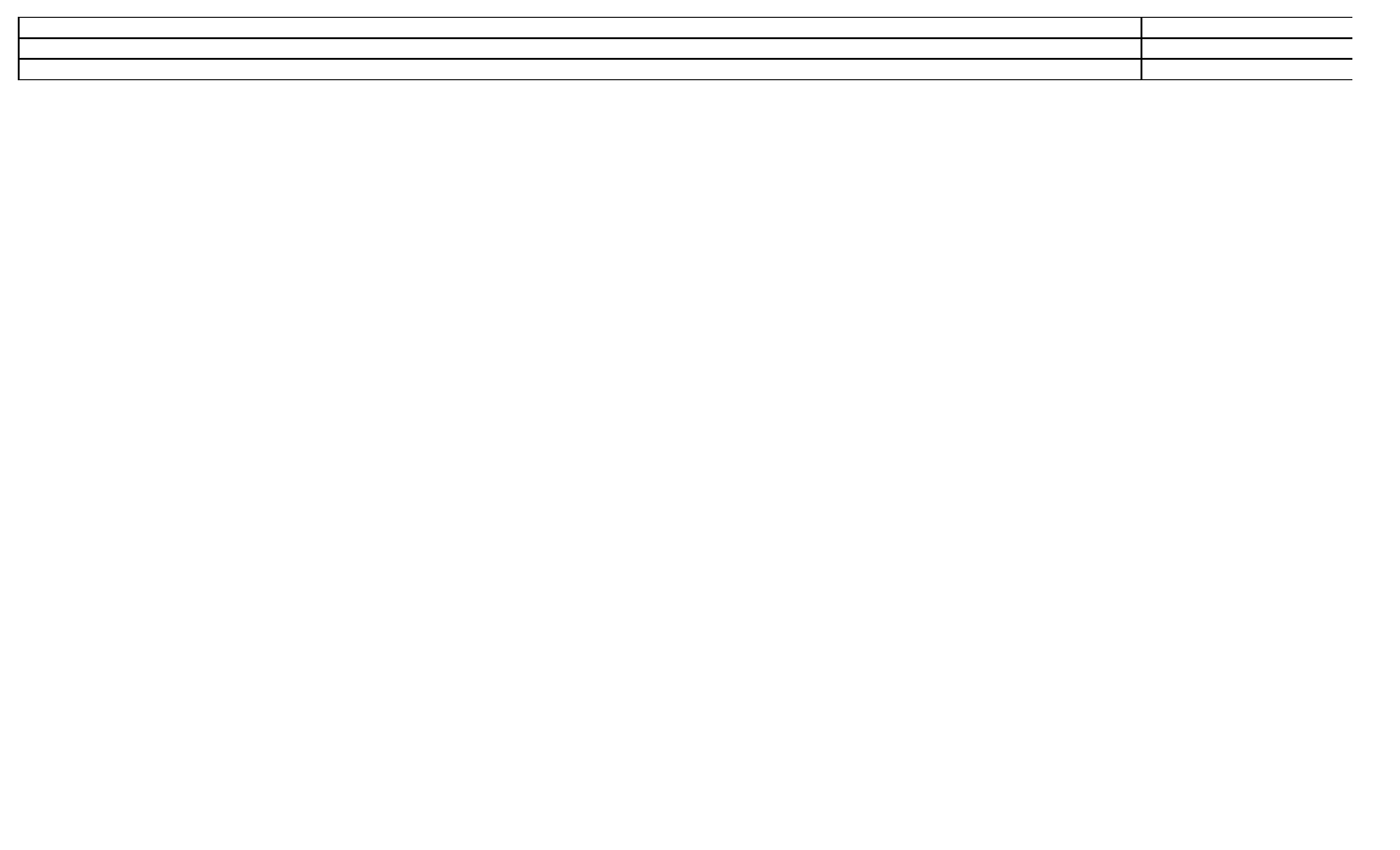| ,一个人都是一个人的人,而且,我们也不会不会不会。""我们,我们也不会不会不会不会不会不会不会不会。""我们,我们也不会不会不会不会不会不会不会不会。""我们,我<br>,他们的人们也不会不会。""我们的人们,我们也不会不会不会。""我们的人们,我们也不会不会不会。""我们的人们,我们也不会不会不会。""我们的人们,我们也不会不 |  |
|-----------------------------------------------------------------------------------------------------------------------------------------------------------------------|--|
| ,我们也不会不会不会。""我们的,我们也不会不会不会。""我们的,我们也不会不会不会不会。""我们的,我们也不会不会不会不会。""我们的,我们也不会不会不会不会                                                                                      |  |
|                                                                                                                                                                       |  |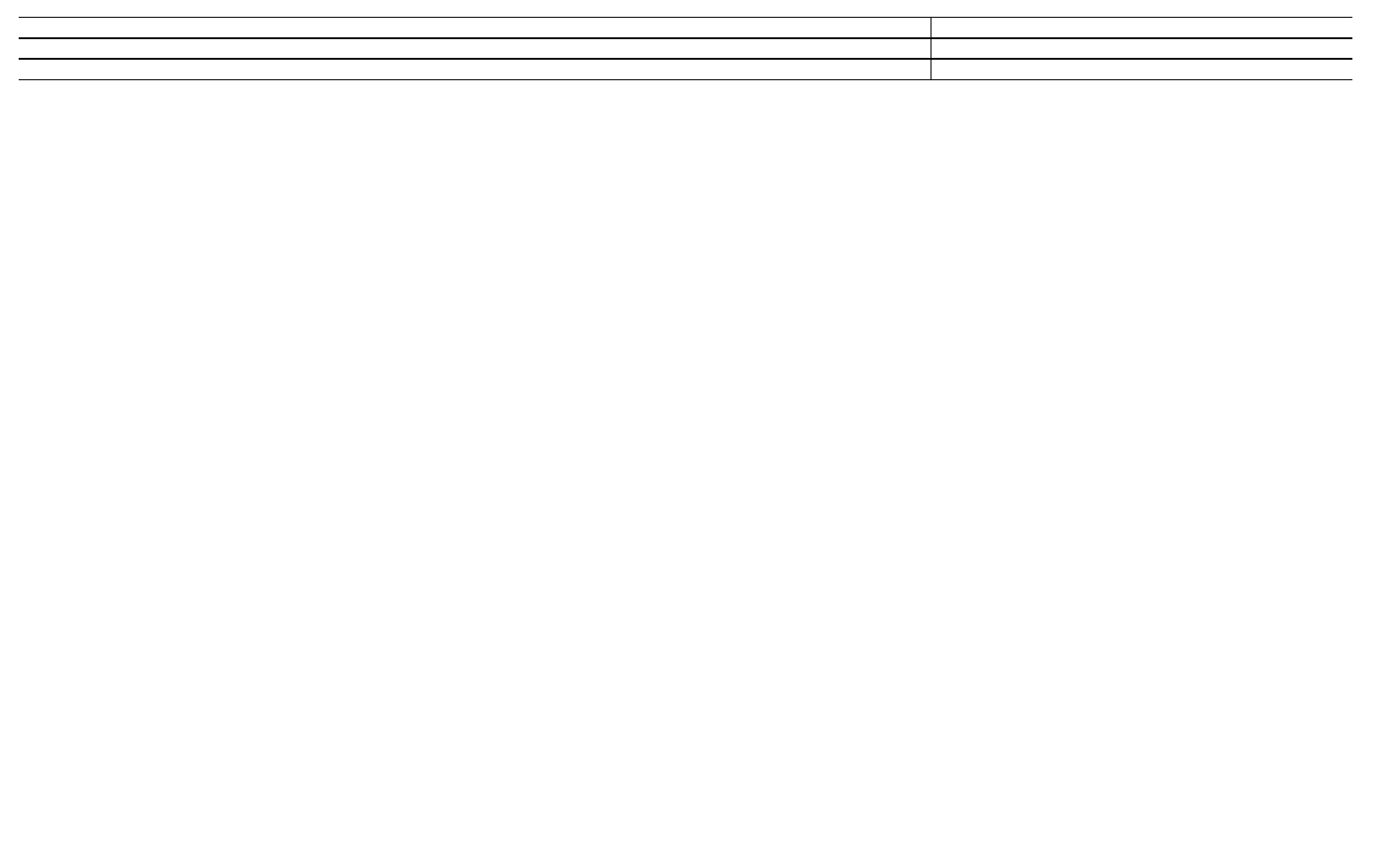| <u> 2001 - An t-An Aontaithe ann an t-Aontaithe ann an t-Aontaithe ann an t-Aontaithe ann an t-Aontaithe ann an t-</u> |
|------------------------------------------------------------------------------------------------------------------------|
|                                                                                                                        |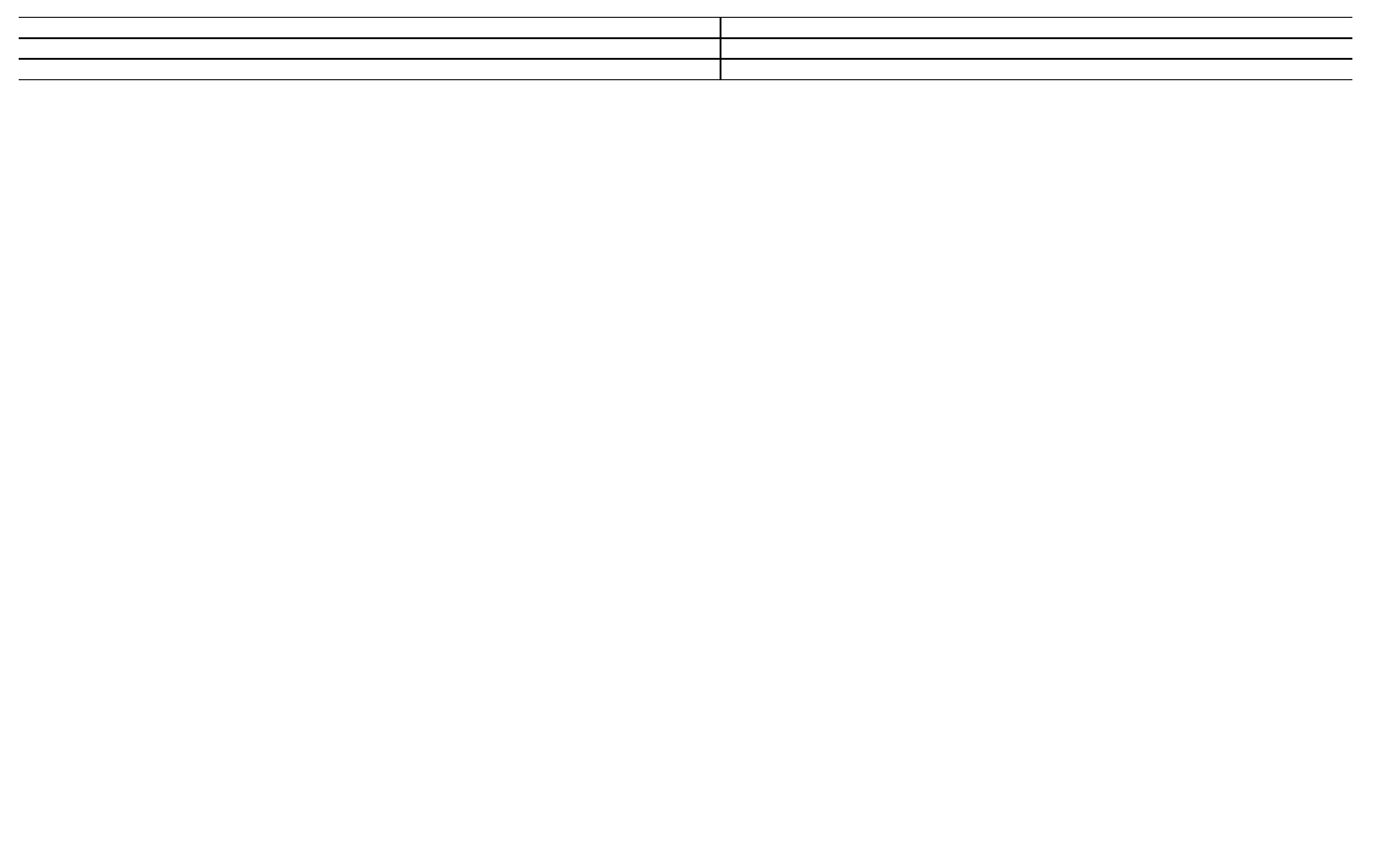| ,一个人都是一个人的人,而且,他们的人都是一个人,而且,他们的人都是一个人,而且,他们的人都是一个人,而且,他们的人都是一个人,而且,他们的人都是一个人,而且,他<br>第二十一章 一个人,他们的人都是一个人,他们的人都是一个人,他们的人都是一个人,他们的人都是一个人,他们的人都是一个人,他们的人都是一个人,他们的人都是一个人, | ,我们也不会不会。""我们的,我们也不会不会。""我们的,我们也不会不会不会。""我们的,我们也不会不会不会。""我们的,我们也不会不会不会。""我们的,我们也 |
|-----------------------------------------------------------------------------------------------------------------------------------------------------------------------|----------------------------------------------------------------------------------|
|                                                                                                                                                                       |                                                                                  |
|                                                                                                                                                                       |                                                                                  |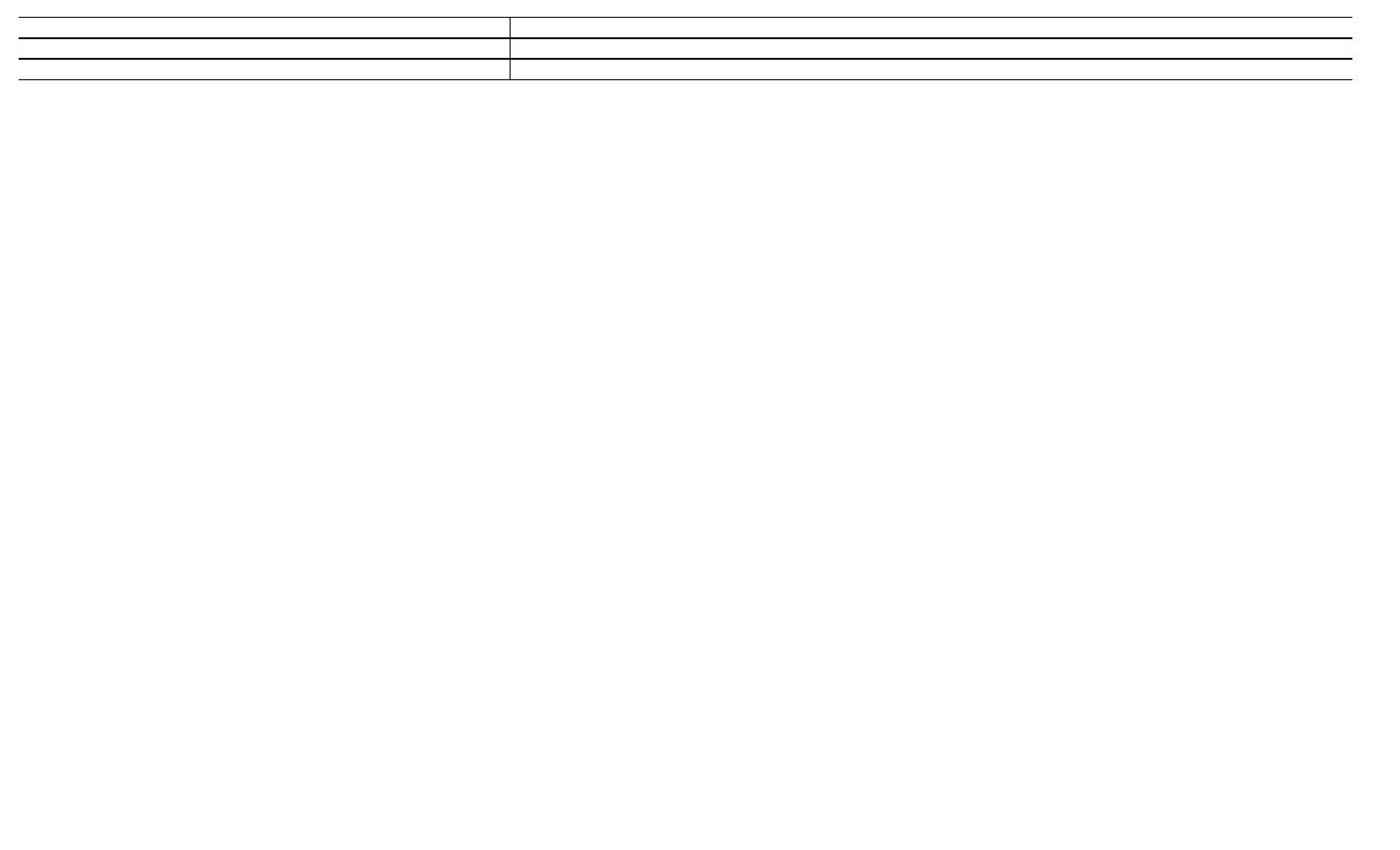| ,一个人的人都是一个人的人,而且,他们的人都是一个人的人,而且,他们的人都是一个人的人,而且,他们的人都是一个人的人,而且,他们的人都是一个人的人,而且,他们的人<br>第一百一十一章 一个人的人,他们的人都是一个人的人,他们的人都是一个人的人,他们的人都是一个人的人,他们的人都是一个人的人,他们的人都是一个人的人,他们的人都是<br>,我们就会不会不会。""我们,我们就会不会不会不会。""我们,我们就会不会不会不会不会不会。""我们,我们就会不会不会不会不会。""我们,我们就会不会不会不会不 |
|-----------------------------------------------------------------------------------------------------------------------------------------------------------------------------------------------------------------------------------------------------------|
| ,一个人都是一个人的人,而且,他们的人都是一个人,而且,他们的人都是一个人,而且,他们的人都是一个人,而且,他们的人都是一个人,而且,他们的人都是一个人,而且,他<br>第一百一十一章 一个人,他们的人都是一个人,他们的人都是一个人,他们的人都是一个人,他们的人都是一个人,他们的人都是一个人,他们的人都是一个人,他们的人都是一个                                                                                     |
|                                                                                                                                                                                                                                                           |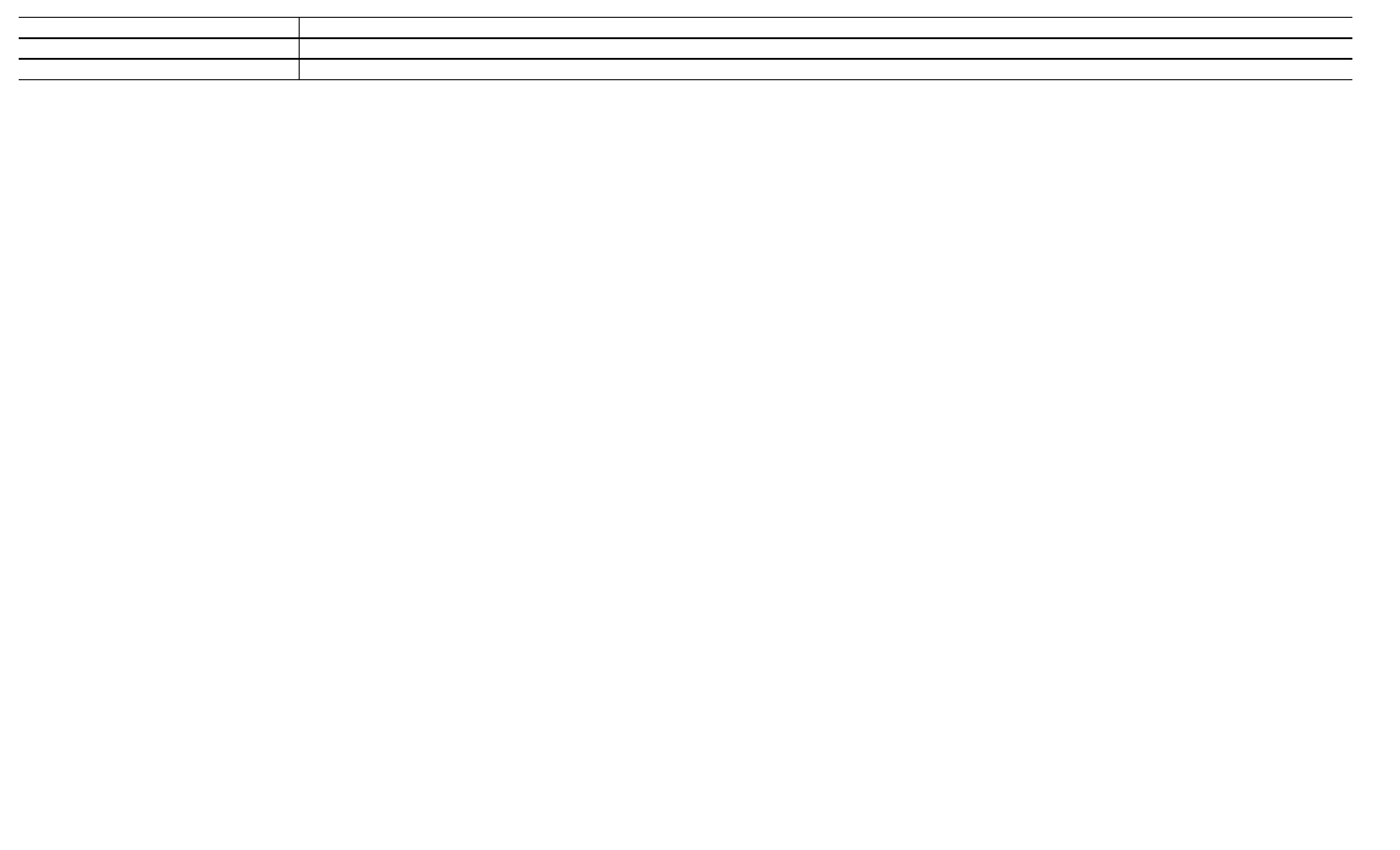| <u>та на представљен под податковата на представљен податковата на представљен податковата на представљен податк</u> |  |
|----------------------------------------------------------------------------------------------------------------------|--|
|                                                                                                                      |  |
| ,一个人都是一个人的人,一个人都是一个人的人,一个人都是一个人的人,一个人都是一个人的人,一个人都是一个人的人,一个人都是一个人的人,一个人都是一个人的人,一个人                                    |  |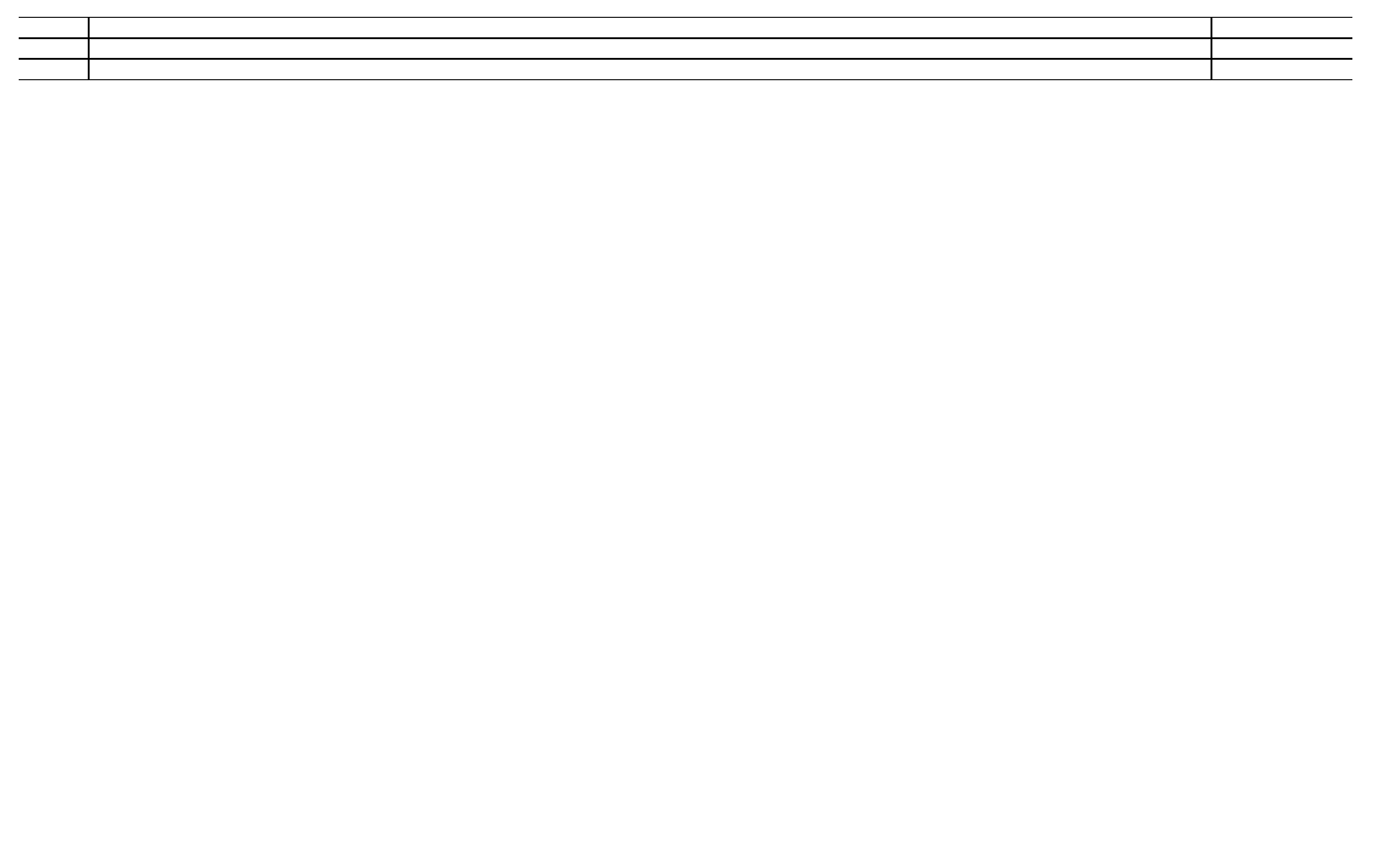| ,一个人都是一个人的人,一个人都是一个人的人,一个人都是一个人的人,一个人都是一个人的人,一个人都是一个人的人,一个人都是一个人的人,一个人都是一个人的人,一个人<br>→ South State State State State State State State State State State State State State State State State State State State State State State State State State State State State State State State State State State State St |  |
|-------------------------------------------------------------------------------------------------------------------------------------------------------------------------------------------------------------------------------------------------------------------------------------------------------------------|--|
| ,一个人的人都是一个人的人,而且,他们的人都是不是一个人的人,而且,他们的人都是不是一个人的人,而且,他们的人都是不是一个人的人,而且,他们的人都是不是一个人的<br>第一百一十一章 一个人的人,他们的人都是不是一个人的人,他们的人都是不是一个人的人,他们的人都是不是一个人的人,他们的人都是不是一个人的人,他们的人都是不是一个                                                                                                                                              |  |
| ,我们也不会不会不会。""我们的,我们也不会不会不会。""我们的,我们也不会不会不会不会不会。""我们的,我们也不会不会不会不会。""我们的,我们也不会不会不会<br>第二百一章 第二百一章 第二百一章 第二百一章 第二百一章 第二百一章 第二百一章 第二百一章 第二百一章 第二百一章 第二百一章 第二百一章 第二百一章 第二                                                                                                                                              |  |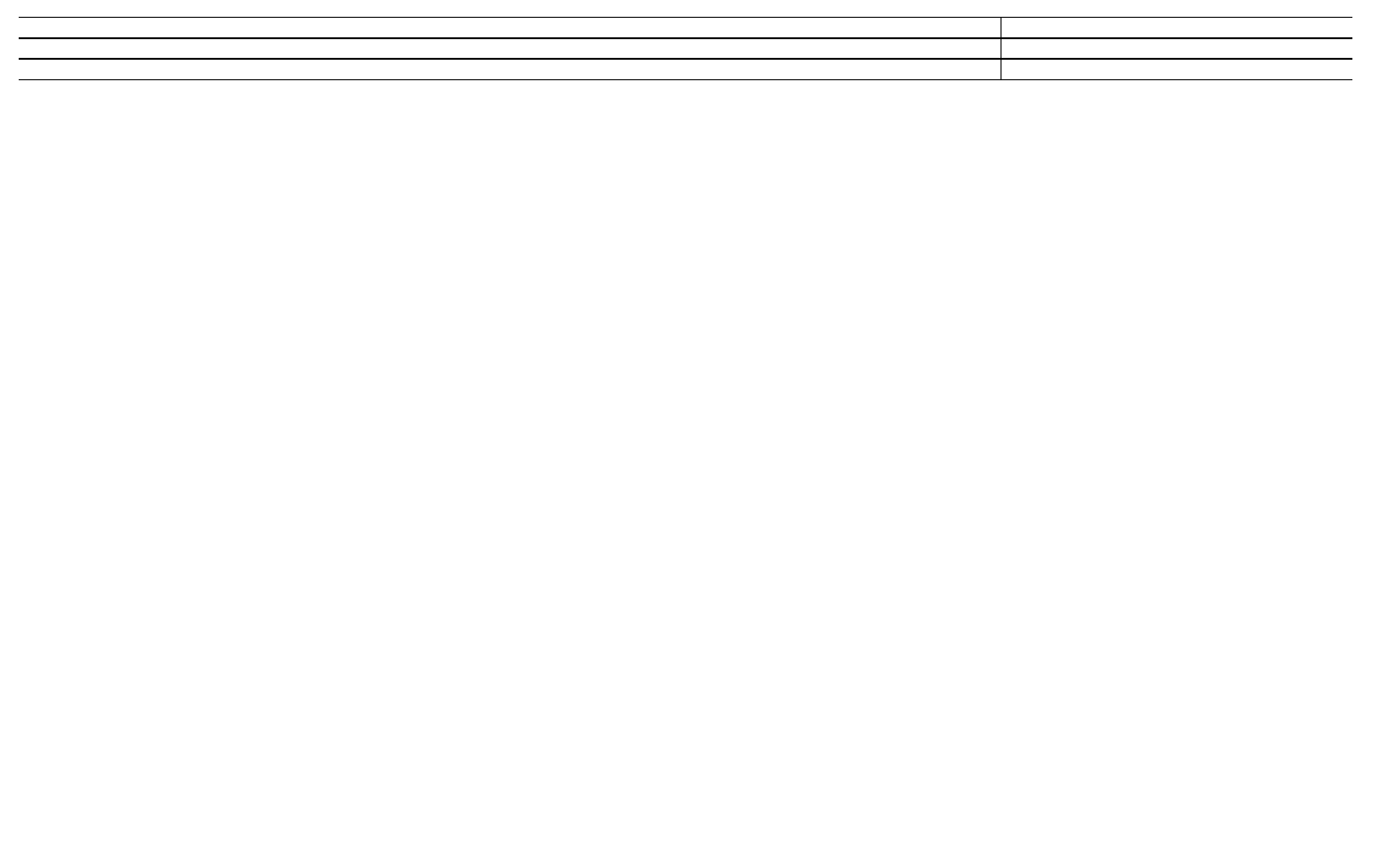| ,一个人都是一个人的人,而且,他们的人都是一个人,而且,他们的人都是一个人,而且,他们的人都是一个人,而且,他们的人都是一个人,而且,他们的人都是一个人,而且,他<br>第二十二章 第二十二章 第二十二章 第二十二章 第二十二章 第二十二章 第二十二章 第二十二章 第二十二章 第二十二章 第二十二章 第二十二章 第二十二章 第二十 |  |
|------------------------------------------------------------------------------------------------------------------------------------------------------------------------|--|
|                                                                                                                                                                        |  |
| ,我们就会不会不会。""我们的,我们也不会不会不会。""我们的,我们也不会不会不会不会不会。""我们的,我们也不会不会不会不会。""我们的,我们也不会不会不会不                                                                                       |  |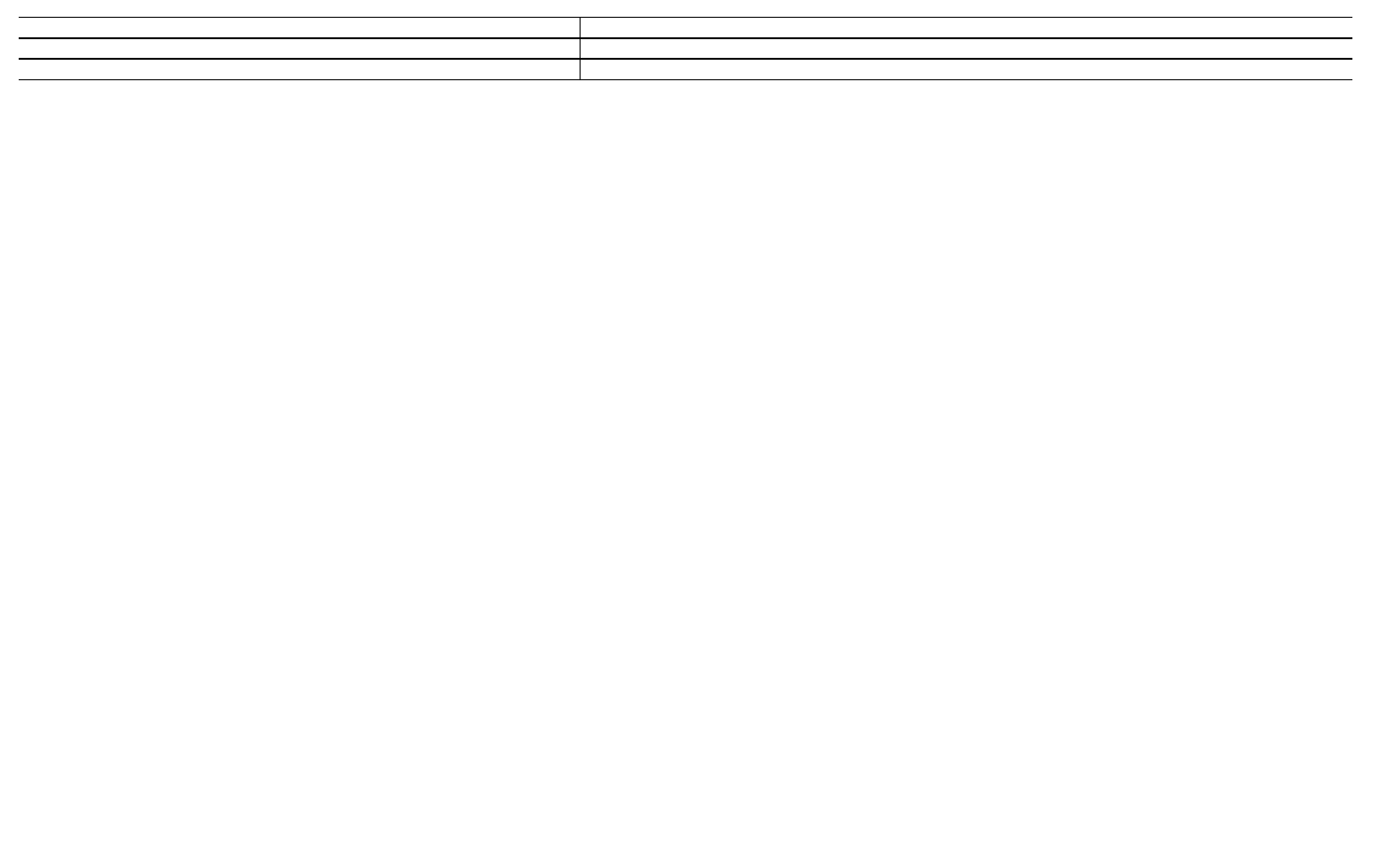| ,我们就会不会不会。""我们,我们也不会不会不会。""我们,我们也不会不会不会不会不会不会。""我们,我们也不会不会不会不会。""我们,我们也不会不会不会不会不  |
|-----------------------------------------------------------------------------------|
| ,一个人都是一个人的人,一个人都是一个人的人,一个人都是一个人的人,一个人都是一个人的人,一个人都是一个人的人,一个人都是一个人的人,一个人都是一个人的人,一个人 |
|                                                                                   |
| ,一个人都是一个人的人,而且,我们也不会不会不会。""我们,我们也不会不会不会不会不会不会不会。""我们,我们也不会不会不会不会不会不会不会不会。""我们,我们  |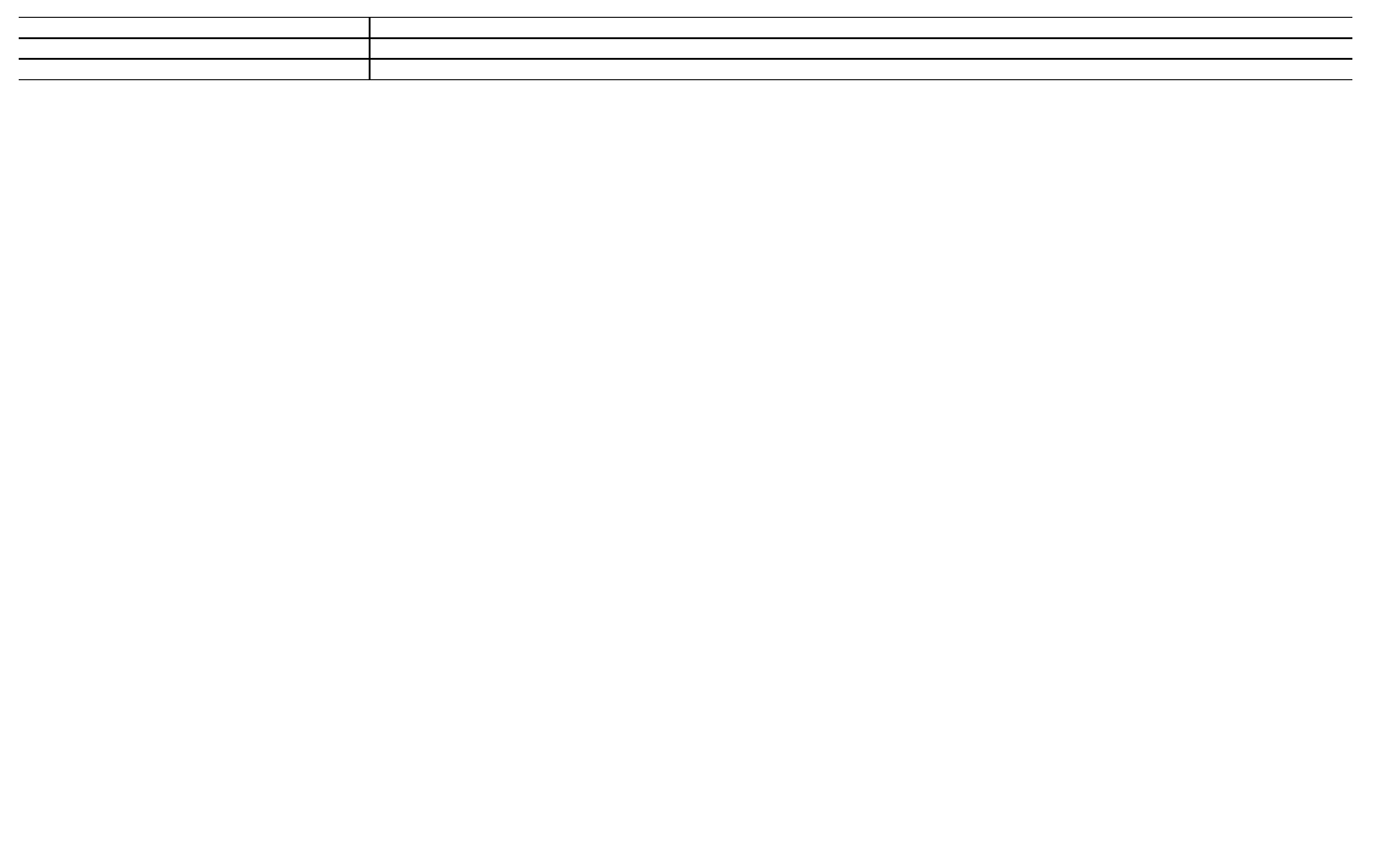| ,一个人都是一个人的人,一个人都是一个人的人,一个人都是一个人的人,一个人都是一个人的人,一个人都是一个人的人,一个人都是一个人的人,一个人都是一个人的人,一个人<br>第二十一章 一个人的人,一个人都是一个人的人,一个人都是一个人的人,一个人都是一个人的人,一个人都是一个人的人,一个人都是一个人的人,一个人都是一个人的人,一个<br>,一个人都是一个人的人,一个人都是一个人的人,一个人都是一个人的人,一个人都是一个人的人,一个人都是一个人的人,一个人都是一个人的人,一个人都是一个人的人,一个人<br>第二十一章 一个人的人,一个人都是一个人的人,一个人都是一个人的人,一个人都是一个人的人,一个人都是一个人的人,一个人都是一个人的人,一个人都是一个人的人,一个 |  |
|------------------------------------------------------------------------------------------------------------------------------------------------------------------------------------------------------------------------------------------------------------------------------------------------------------------------------------------------|--|
| ,一个人的人都是一个人的人,而且,他们的人都是一个人的人,而且,他们的人都是一个人的人,而且,他们的人都是一个人的人,而且,他们的人都是一个人的人,而且,他们的<br>第一百一十一章 一个人的人,他们的人都是一个人的人,他们的人都是一个人的人,他们的人都是一个人的人,他们的人都是一个人的人,他们的人都是一个人的人,他们的人都是                                                                                                                                                                           |  |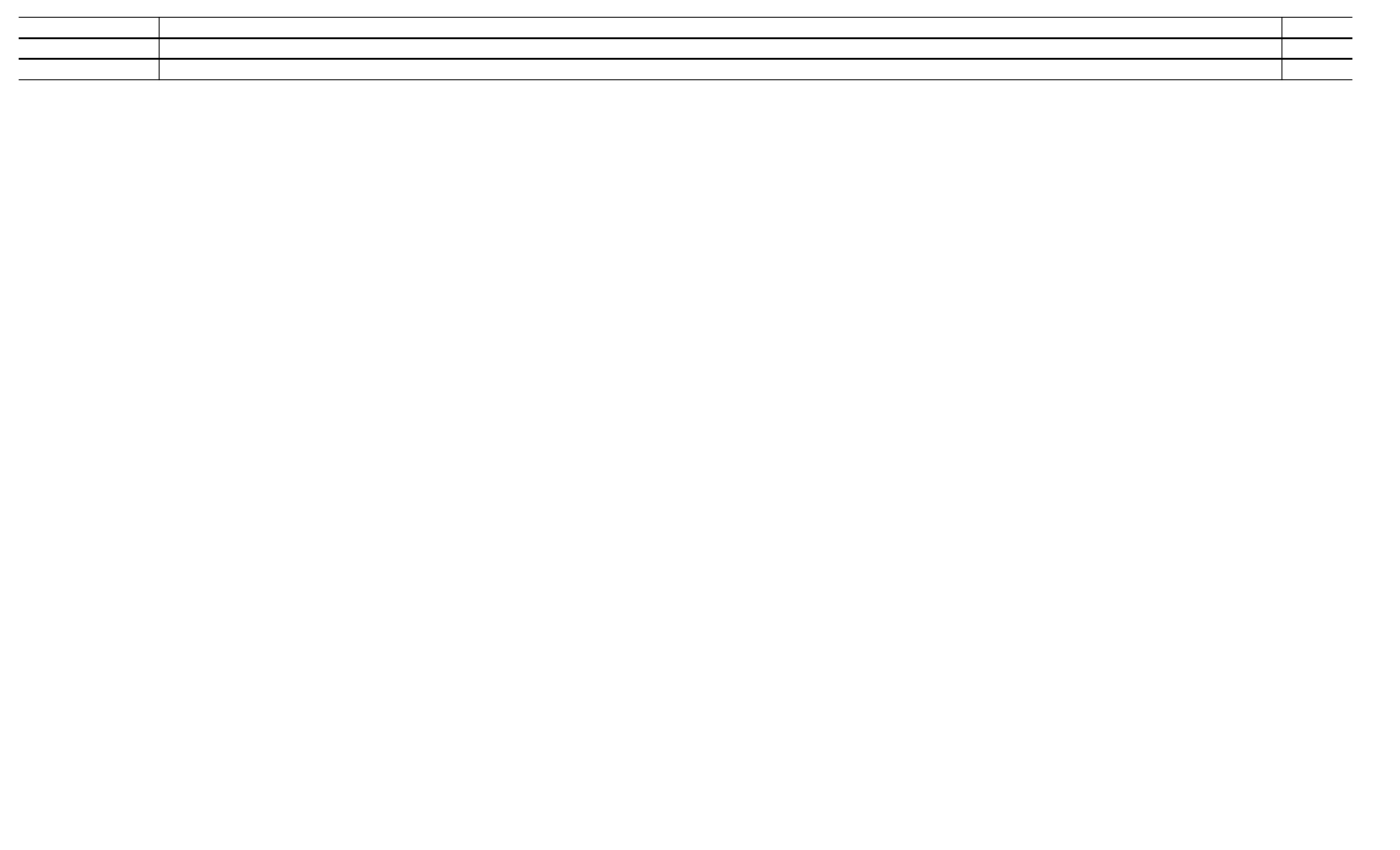| ,我们就会不会不会。""我们,我们也不会不会不会。""我们,我们也不会不会不会不会不会不会不会。""我们,我们也不会不会不会不会不会。""我们,我们也不会不会不 |  |
|----------------------------------------------------------------------------------|--|
| ,一个人的人都是一个人的人,而且,我们也不会不会不会。""我们,我们也不会不会不会不会不会不会。""我们,我们也不会不会不会不会。""我们,我们也不会不会不会不 |  |
|                                                                                  |  |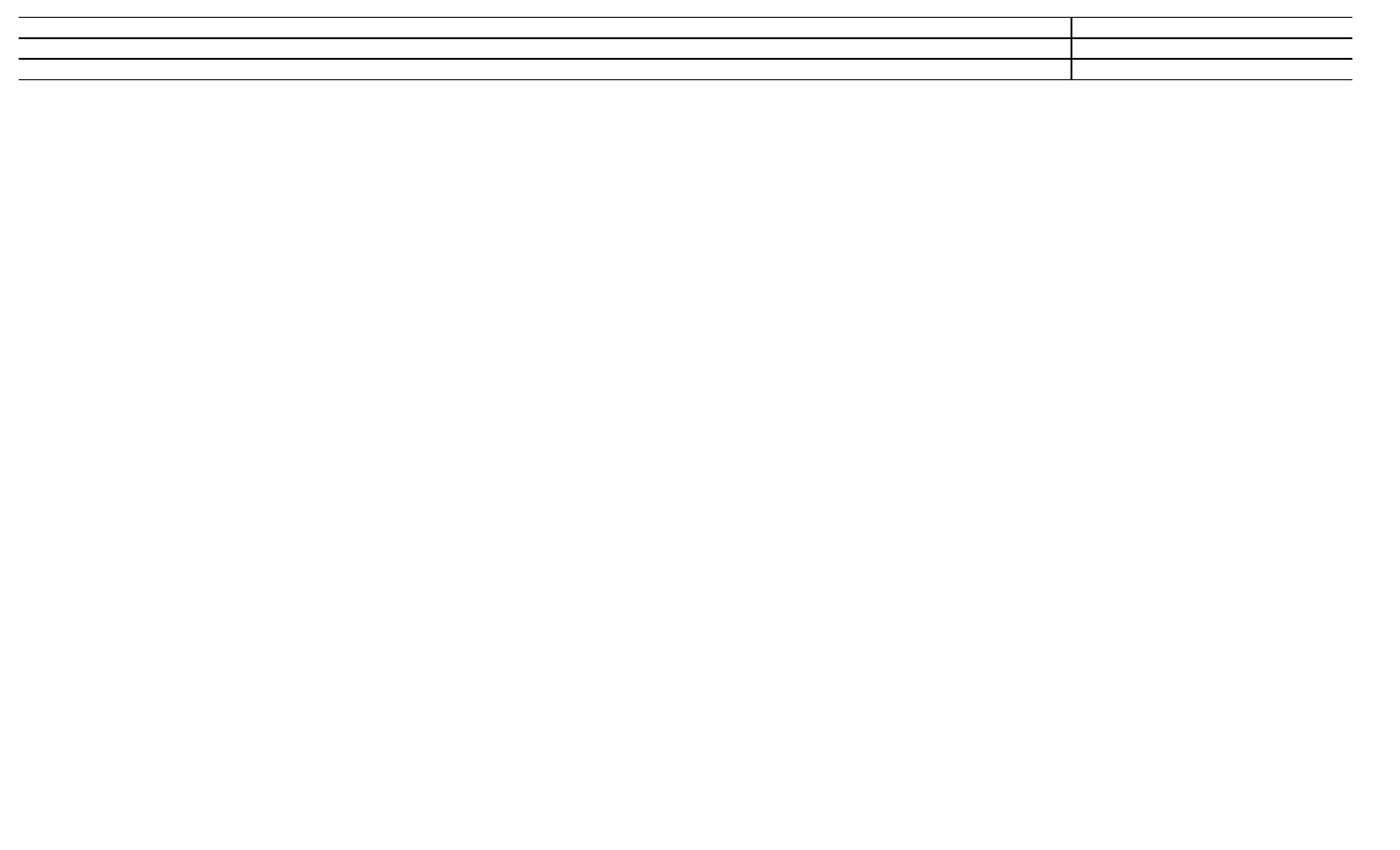| → 中国的 → 中国的 → 中国的 → 中国的 → 中国的 → 中国的 → 中国的 → 中国的 → 中国的 → 中国的 → 中国的 → 中国的 → 中国的 → 中国的 → 中国的 → 中国的 → 中国的 → 中国的 → 中国 |  |
|------------------------------------------------------------------------------------------------------------------|--|
|                                                                                                                  |  |
|                                                                                                                  |  |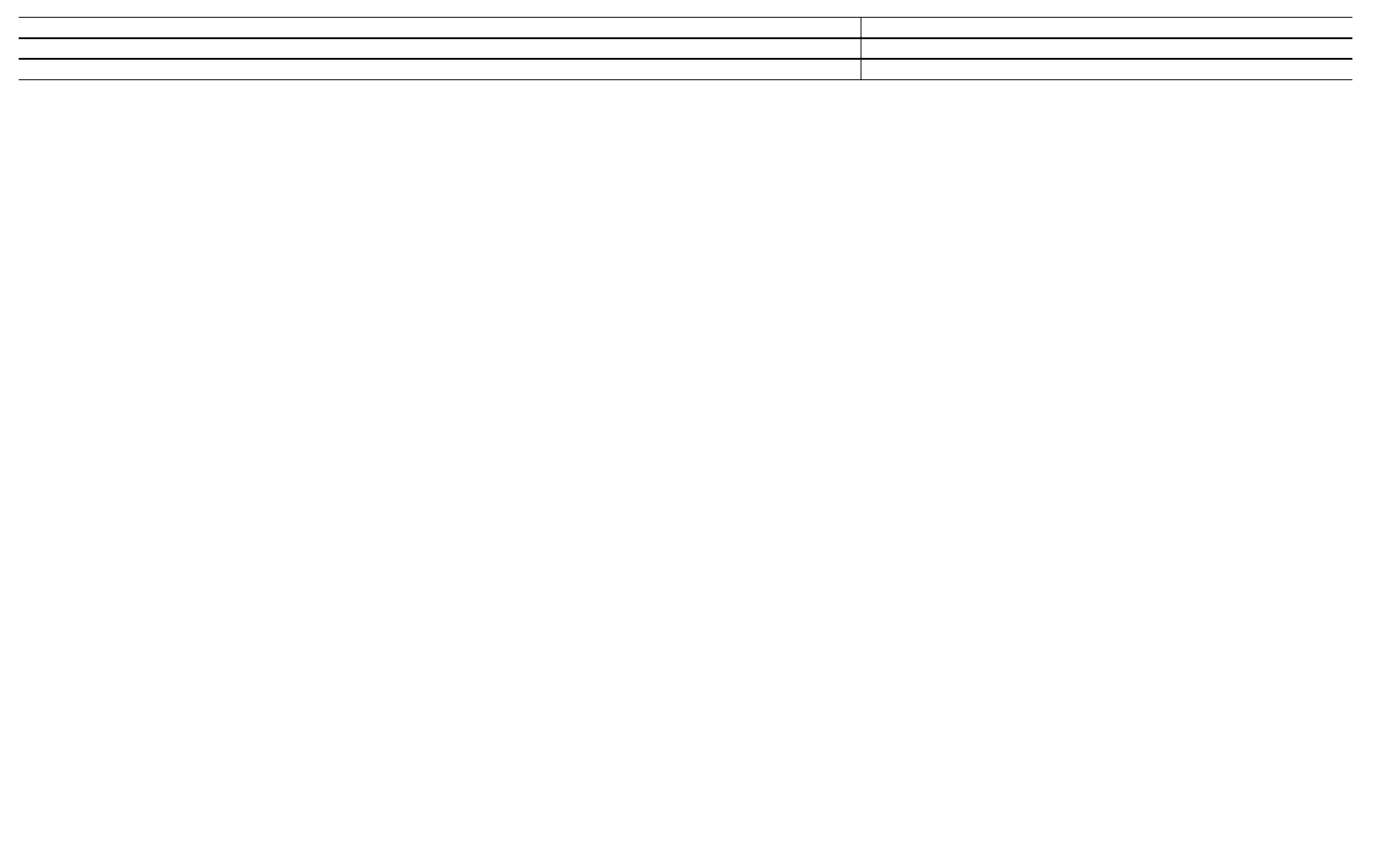| ,我们就会不会不会。""我们,我们就会不会不会不会,我们就会不会不会不会。""我们,我们就会不会不会不会。""我们,我们就会不会不会不会。""我们,我们就会不会 |                                                                                   |
|----------------------------------------------------------------------------------|-----------------------------------------------------------------------------------|
|                                                                                  | ,我们也不会不会不会。""我们的,我们也不会不会不会。""我们的,我们也不会不会不会不会。""我们的,我们也不会不会不会不会。""我们的,我们也不会不会不会不会  |
|                                                                                  | ,我们就会不会不会。""我们,我们就会不会不会,我们就会不会不会,我们就会不会不会。""我们,我们就会不会不会。""我们,我们就会不会不会不会。""我们,我们就会 |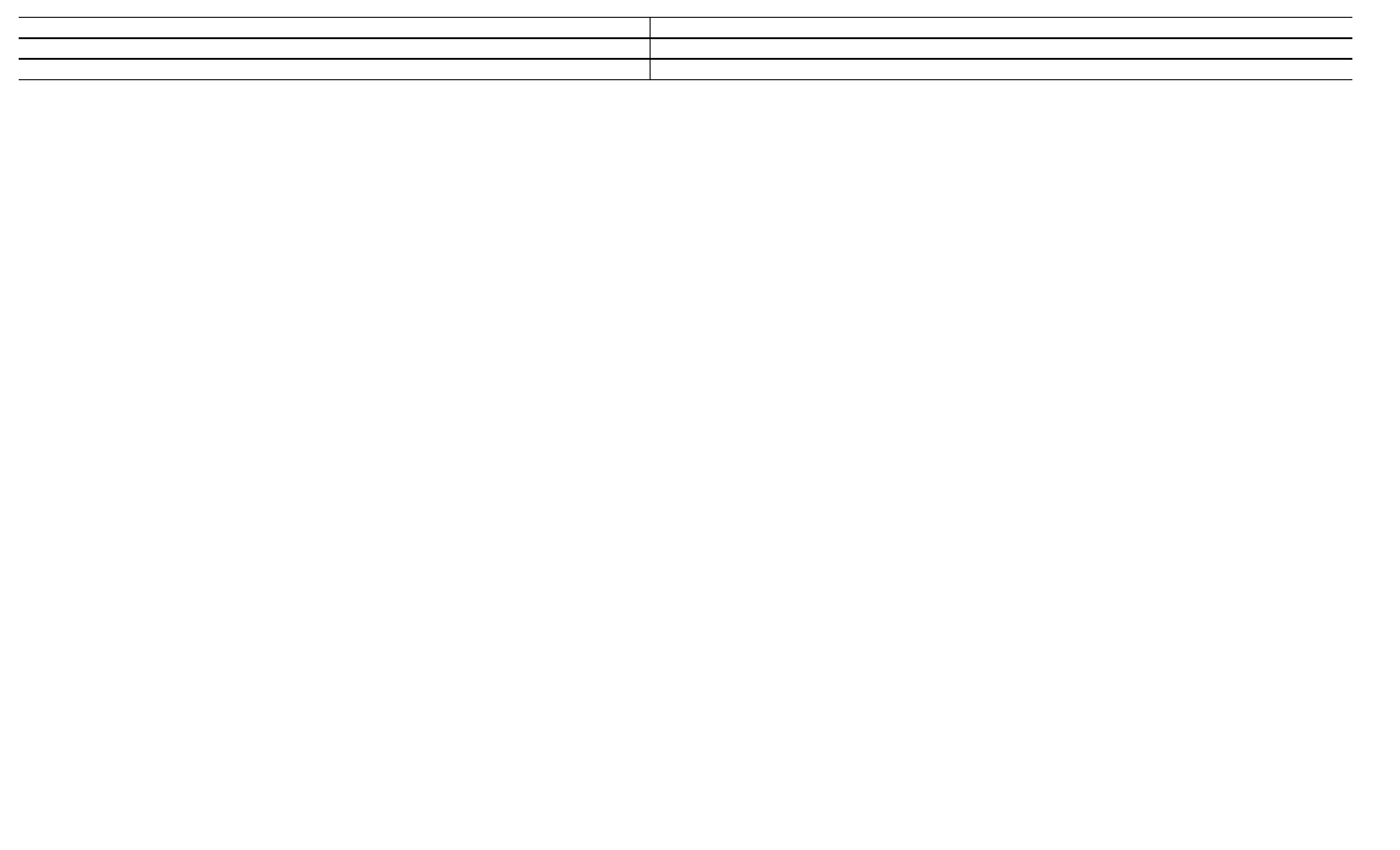| ,一个人都是一个人的人,我们就是一个人的人,我们就是一个人的人,我们就是一个人的人,我们就是一个人的人,我们就是一个人的人,我们就是一个人的人,我们就是一个人的<br>第一百一十一章 一个人的人,我们就是一个人的人,我们就是一个人的人,我们就是一个人的人,我们就是一个人的人,我们就是一个人的人,我们就是一个人的人,我们就是一个 |
|----------------------------------------------------------------------------------------------------------------------------------------------------------------------|
|                                                                                                                                                                      |
|                                                                                                                                                                      |
|                                                                                                                                                                      |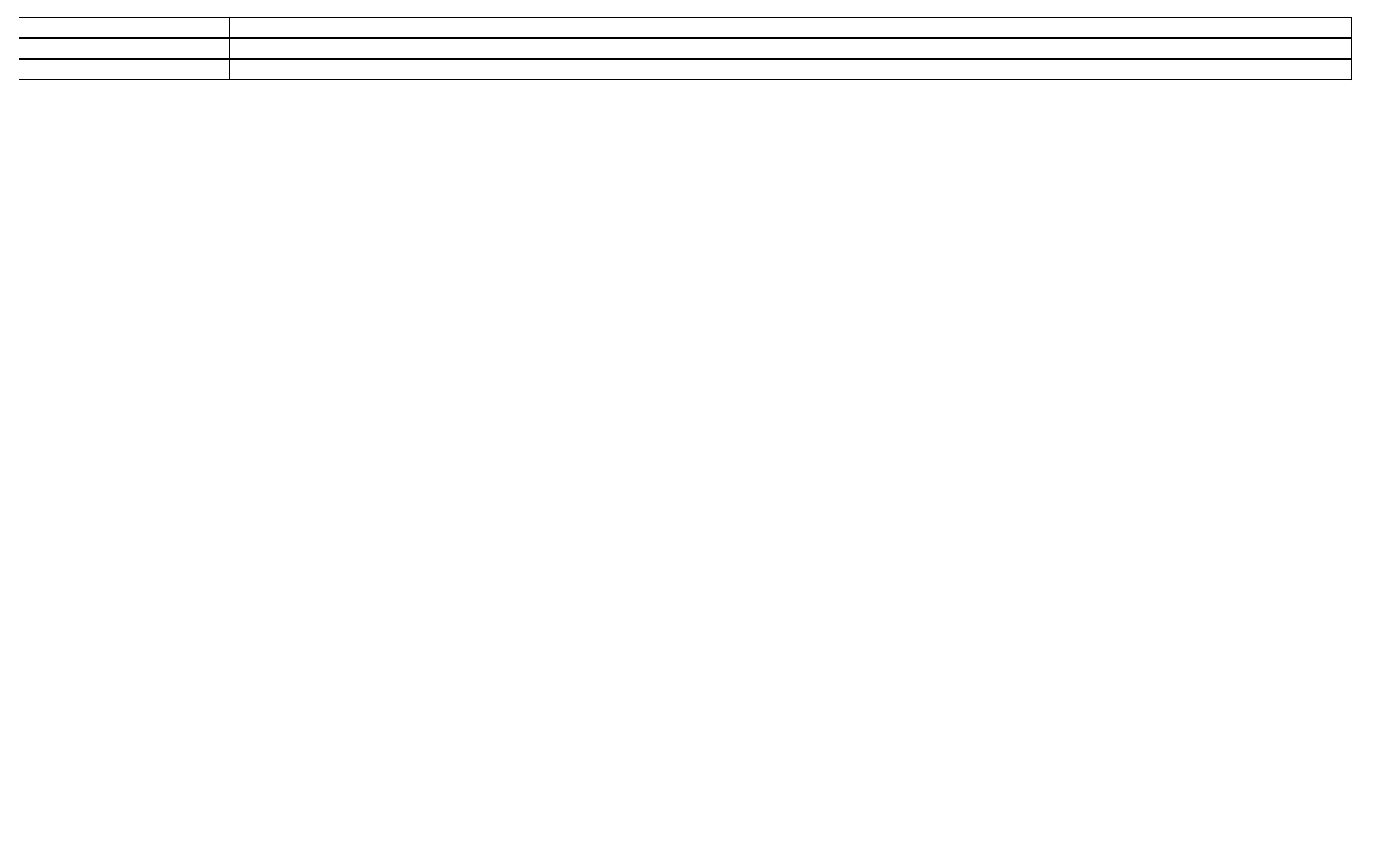| ,他们的人们就是一个人,他们的人们就是一个人,他们的人们,他们的人们就是一个人,他们的人们,他们的人们就是一个人,他们的人们,他们的人们,他们的人们,他们的人们,<br>第25章 我们的人们,他们的人们,他们的人们,他们的人们,他们的人们,他们的人们,他们的人们,他们的人们,他们的人们,他们的人们,他们的人们,他们的人们,他们的 |  |
|-----------------------------------------------------------------------------------------------------------------------------------------------------------------------|--|
| ,一个人都是一个人的人,而且,他们的人都是一个人,而且,他们的人都是一个人,而且,他们的人都是一个人,而且,他们的人都是一个人,而且,他们的人都是一个人,而且,他<br>第二百一十一章 一个人,他们的人都是一个人,他们的人都是一个人,他们的人都是一个人,他们的人都是一个人,他们的人都是一个人,他们的人都是一个人,他们的人都是一个 |  |
| ,一个人都是一个人的人,而且,他们的人都是一个人,他们的人都是一个人,他们的人都是一个人,他们的人都是一个人,他们的人都是一个人,他们的人都是一个人,他们的人都是                                                                                     |  |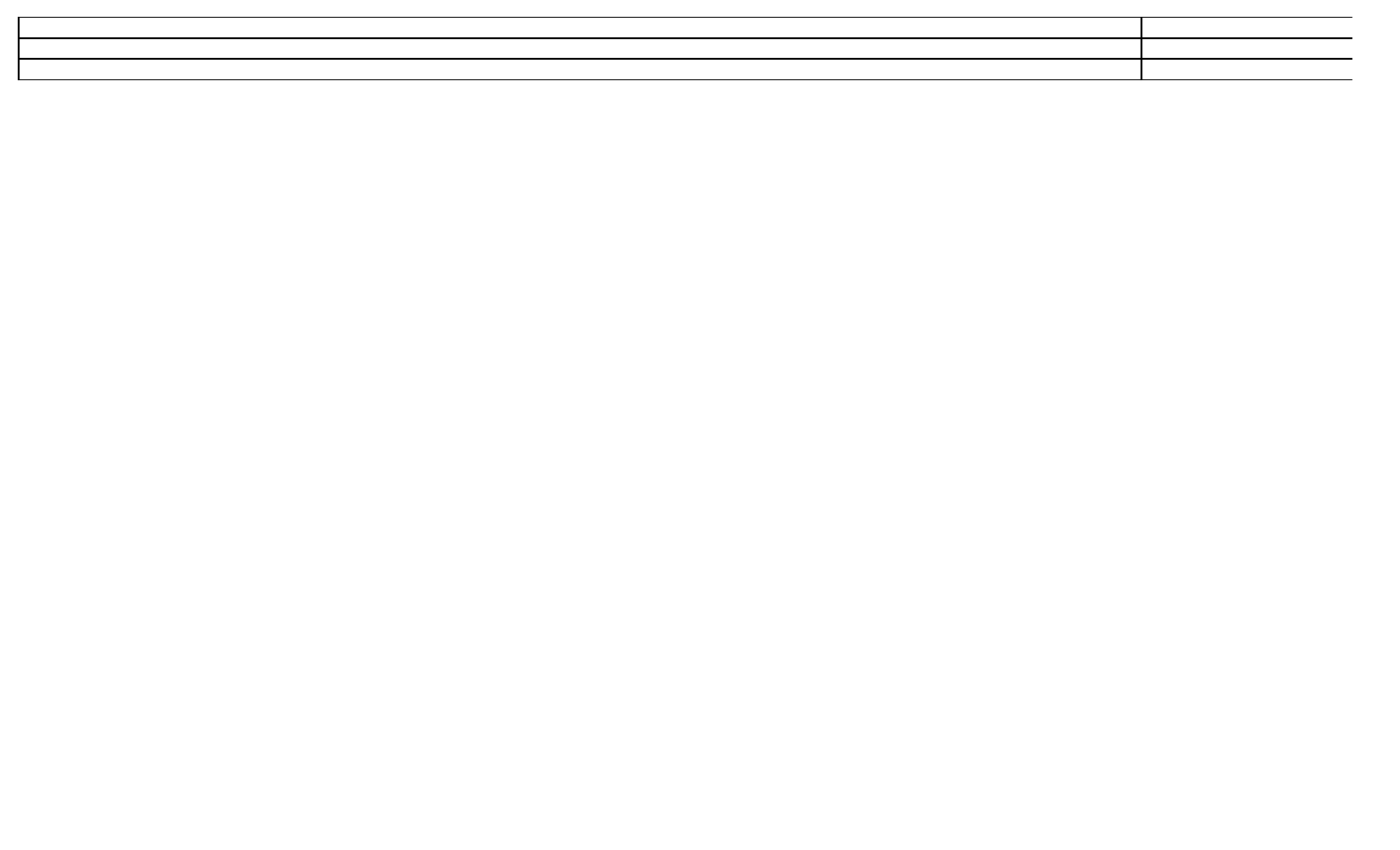| ,一个人都是一个人的人,而且,我们也不会不会不会。""我们,我们也不会不会不会不会不会不会不会不会。""我们,我们也不会不会不会不会不会不会不会不会。""我们,我<br>,他们的人们也不会不会。""我们的人们,我们也不会不会不会。""我们的人们,我们也不会不会不会。""我们的人们,我们也不会不会不会。""我们的人们,我们也不会不 |  |
|-----------------------------------------------------------------------------------------------------------------------------------------------------------------------|--|
| ,我们也不会不会不会。""我们的,我们也不会不会不会。""我们的,我们也不会不会不会不会。""我们的,我们也不会不会不会不会。""我们的,我们也不会不会不会不会                                                                                      |  |
|                                                                                                                                                                       |  |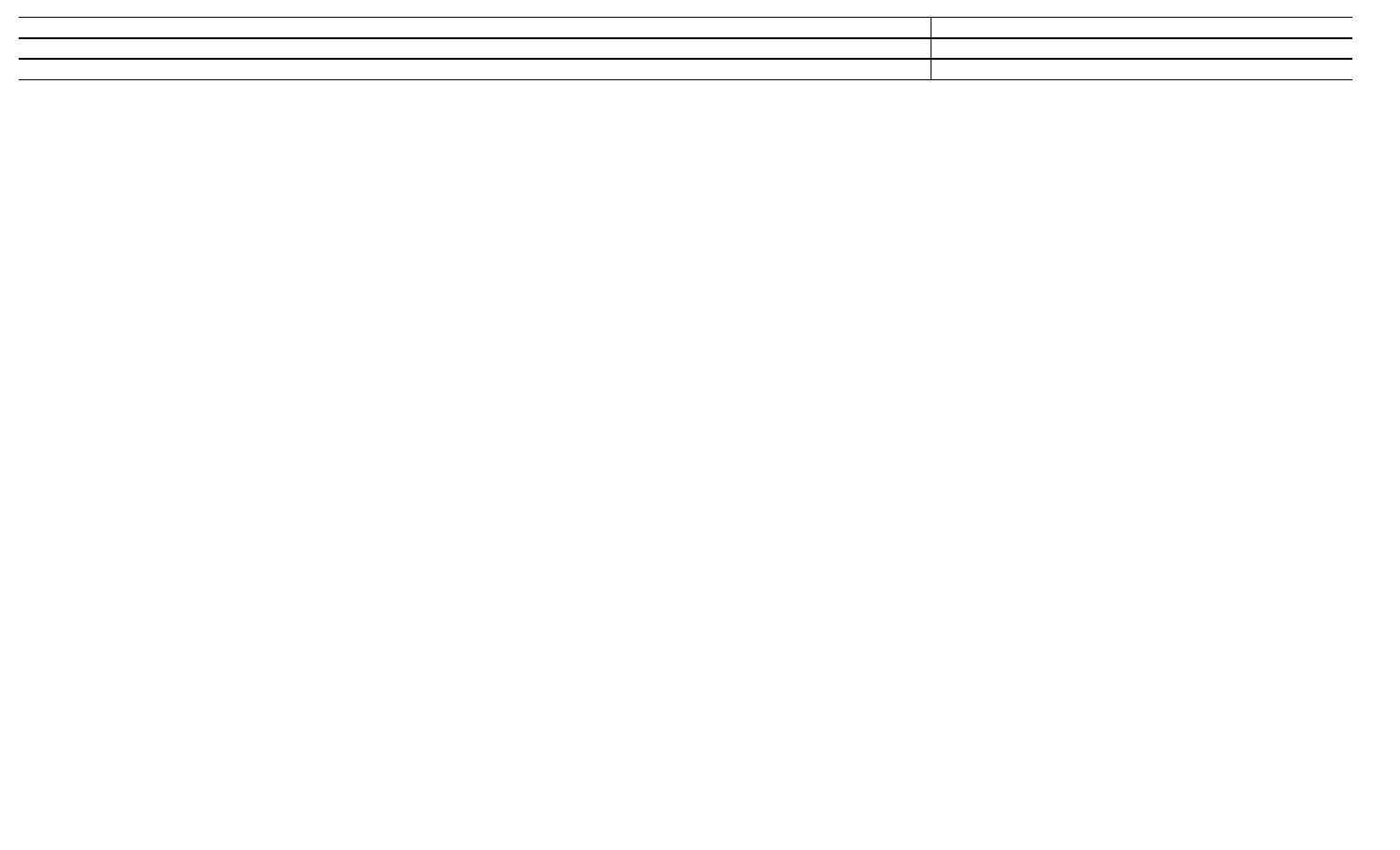| <u> 2001 - An t-An Aontaithe ann an t-Aontaithe ann an t-Aontaithe ann an t-Aontaithe ann an t-Aontaithe ann an t-</u> |
|------------------------------------------------------------------------------------------------------------------------|
|                                                                                                                        |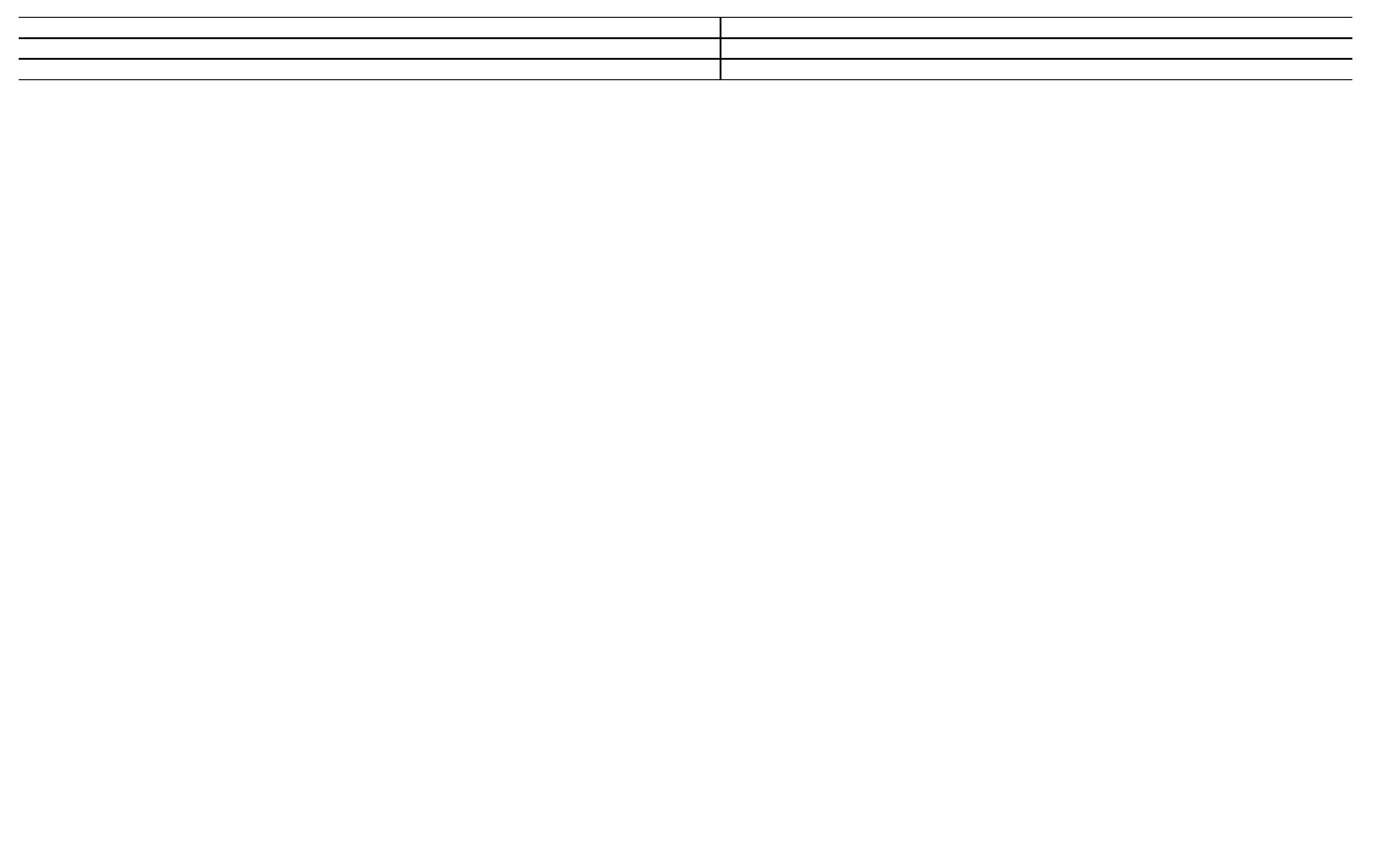| ,一个人都是一个人的人,而且,他们的人都是一个人,而且,他们的人都是一个人,而且,他们的人都是一个人,而且,他们的人都是一个人,而且,他们的人都是一个人,而且,他<br>第二十一章 一个人,他们的人都是一个人,他们的人都是一个人,他们的人都是一个人,他们的人都是一个人,他们的人都是一个人,他们的人都是一个人,他们的人都是一个人, | ,我们也不会不会。""我们的,我们也不会不会。""我们的,我们也不会不会不会。""我们的,我们也不会不会不会。""我们的,我们也不会不会不会。""我们的,我们也 |
|-----------------------------------------------------------------------------------------------------------------------------------------------------------------------|----------------------------------------------------------------------------------|
|                                                                                                                                                                       |                                                                                  |
|                                                                                                                                                                       |                                                                                  |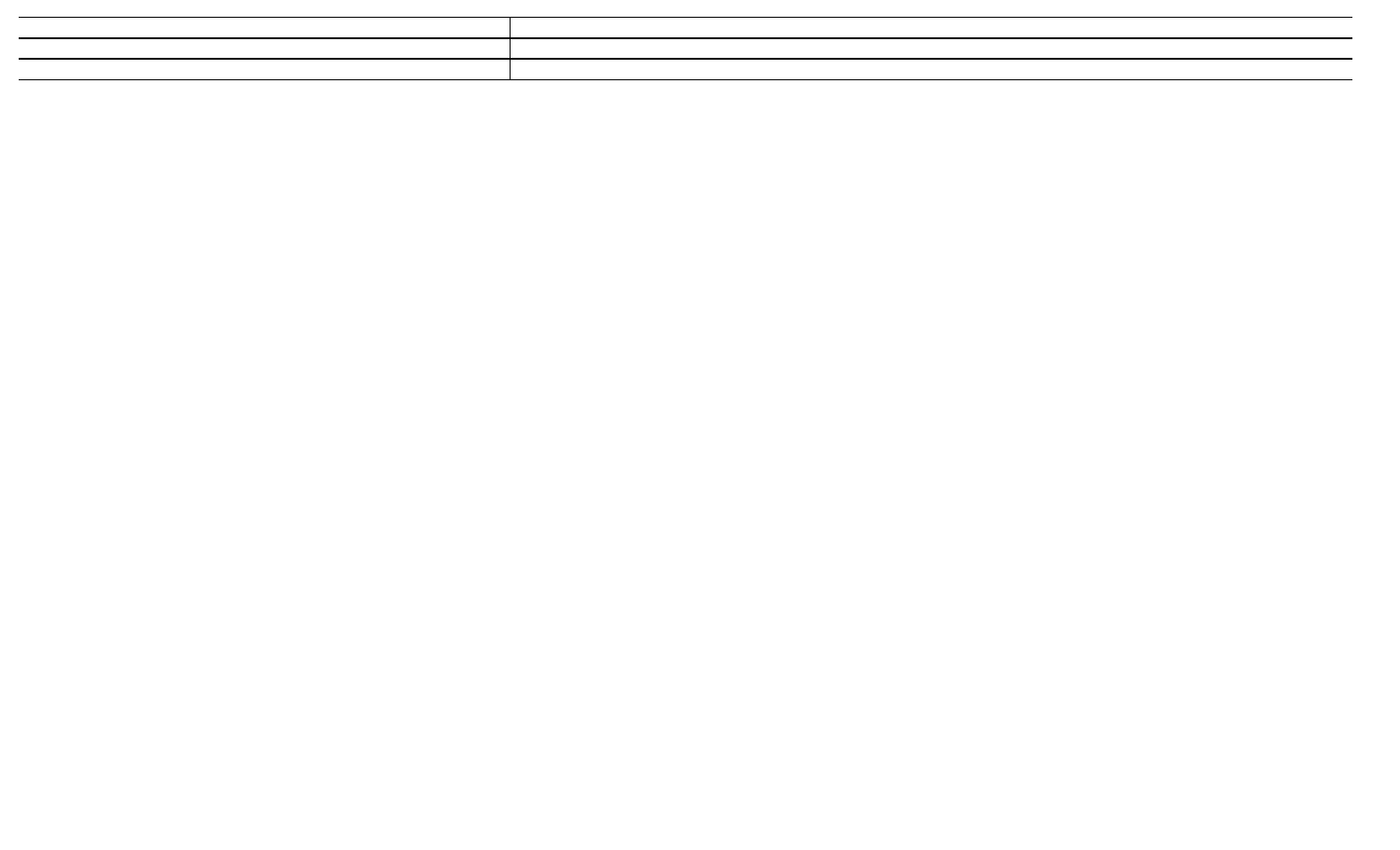| ,一个人的人都是一个人的人,而且,他们的人都是一个人的人,而且,他们的人都是一个人的人,而且,他们的人都是一个人的人,而且,他们的人都是一个人的人,而且,他们的人<br>第一百一十一章 一个人的人,他们的人都是一个人的人,他们的人都是一个人的人,他们的人都是一个人的人,他们的人都是一个人的人,他们的人都是一个人的人,他们的人都是<br>,我们就会不会不会。""我们,我们就会不会不会不会。""我们,我们就会不会不会不会不会不会。""我们,我们就会不会不会不会不会。""我们,我们就会不会不会不会不 |
|-----------------------------------------------------------------------------------------------------------------------------------------------------------------------------------------------------------------------------------------------------------|
| ,一个人都是一个人的人,而且,他们的人都是一个人,而且,他们的人都是一个人,而且,他们的人都是一个人,而且,他们的人都是一个人,而且,他们的人都是一个人,而且,他<br>第二十一章 一个人,他们的人都是一个人,他们的人都是一个人,他们的人都是一个人,他们的人都是一个人,他们的人都是一个人,他们的人都是一个人,他们的人都是一个人,                                                                                     |
|                                                                                                                                                                                                                                                           |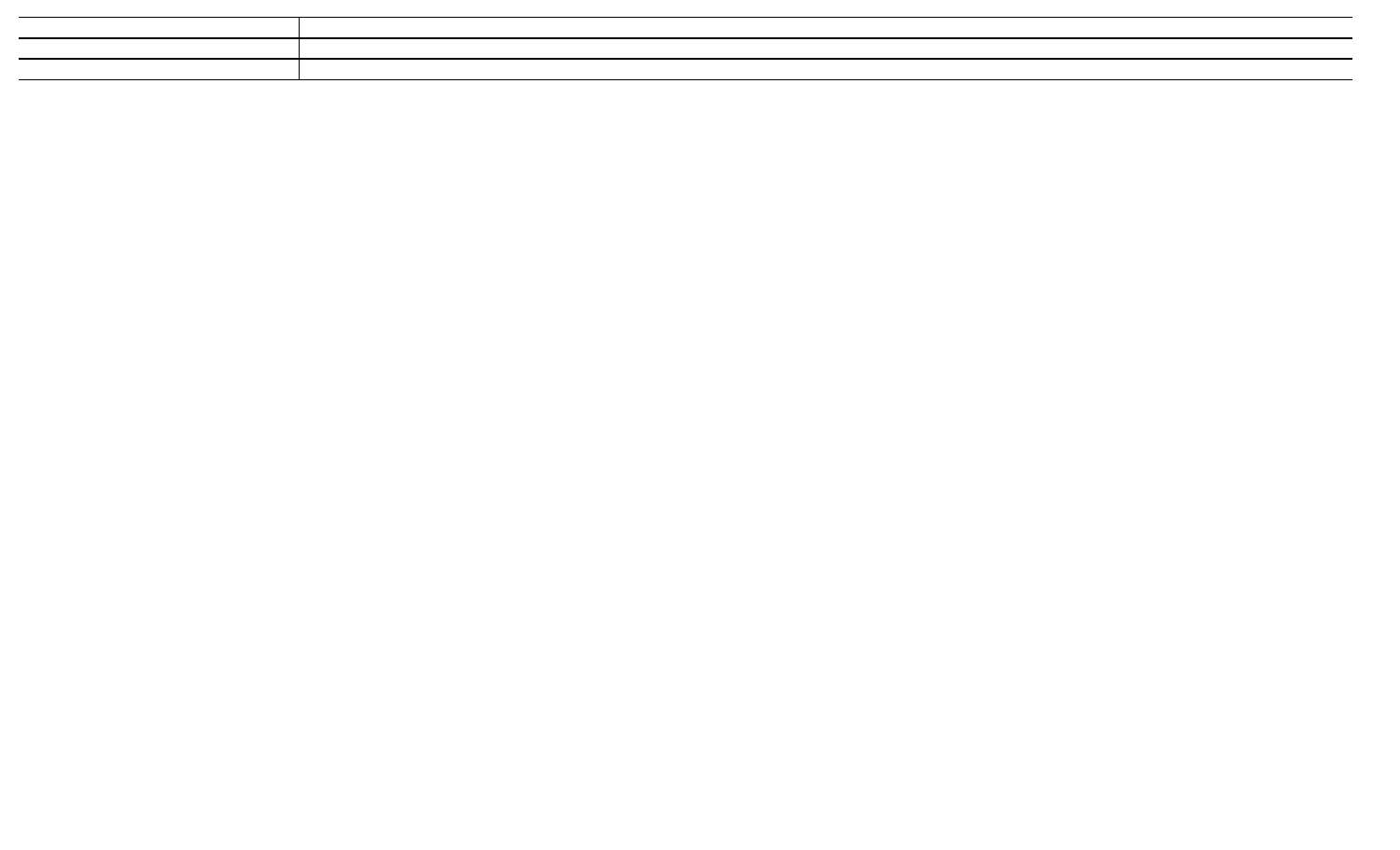| <u>та на представљен под податковата на представљен податковата на представљен податковата на представљен податк</u> |  |
|----------------------------------------------------------------------------------------------------------------------|--|
|                                                                                                                      |  |
| ,一个人都是一个人的人,一个人都是一个人的人,一个人都是一个人的人,一个人都是一个人的人,一个人都是一个人的人,一个人都是一个人的人,一个人都是一个人的人,一个人                                    |  |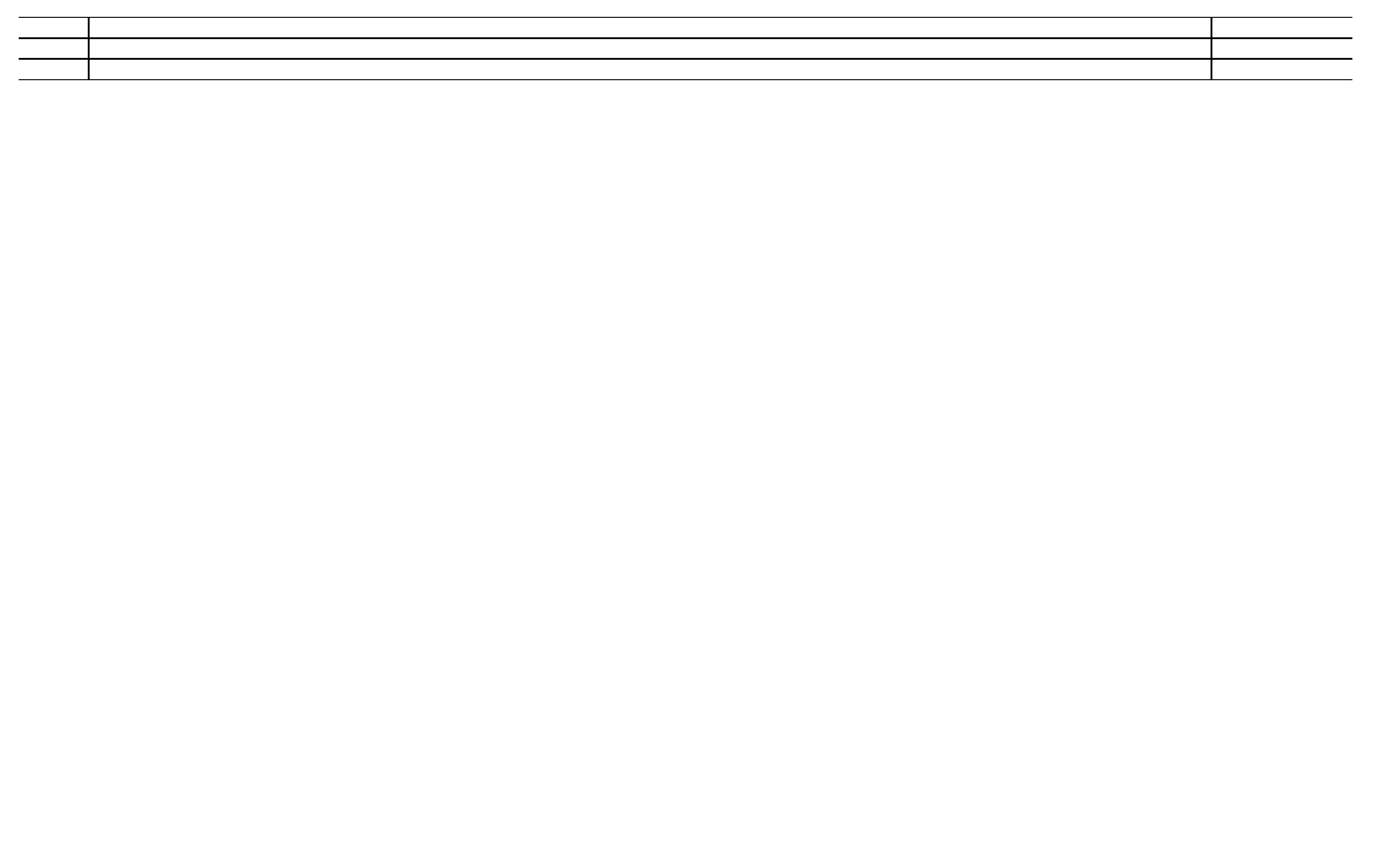| ,一个人都是一个人的人,一个人都是一个人的人,一个人都是一个人的人,一个人都是一个人的人,一个人都是一个人的人,一个人都是一个人的人,一个人都是一个人的人,一个人<br>→ South State State State State State State State State State State State State State State State State State State State State State State State State State State State State State State State State State State State St |  |
|-------------------------------------------------------------------------------------------------------------------------------------------------------------------------------------------------------------------------------------------------------------------------------------------------------------------|--|
| ,一个人的人都是一个人的人,而且,他们的人都是不是一个人的人,而且,他们的人都是不是一个人的人,而且,他们的人都是不是一个人的人,而且,他们的人都是不是一个人的<br>第一百一十一章 一个人的人,他们的人都是不是一个人的人,他们的人都是不是一个人的人,他们的人都是不是一个人的人,他们的人都是不是一个人的人,他们的人都是不是一个                                                                                                                                              |  |
| ,我们也不会不会不会。""我们的,我们也不会不会不会。""我们的,我们也不会不会不会不会不会。""我们的,我们也不会不会不会不会。""我们的,我们也不会不会不会<br>第二百一章 第二百一章 第二百一章 第二百一章 第二百一章 第二百一章 第二百一章 第二百一章 第二百一章 第二百一章 第二百一章 第二百一章 第二百一章 第二                                                                                                                                              |  |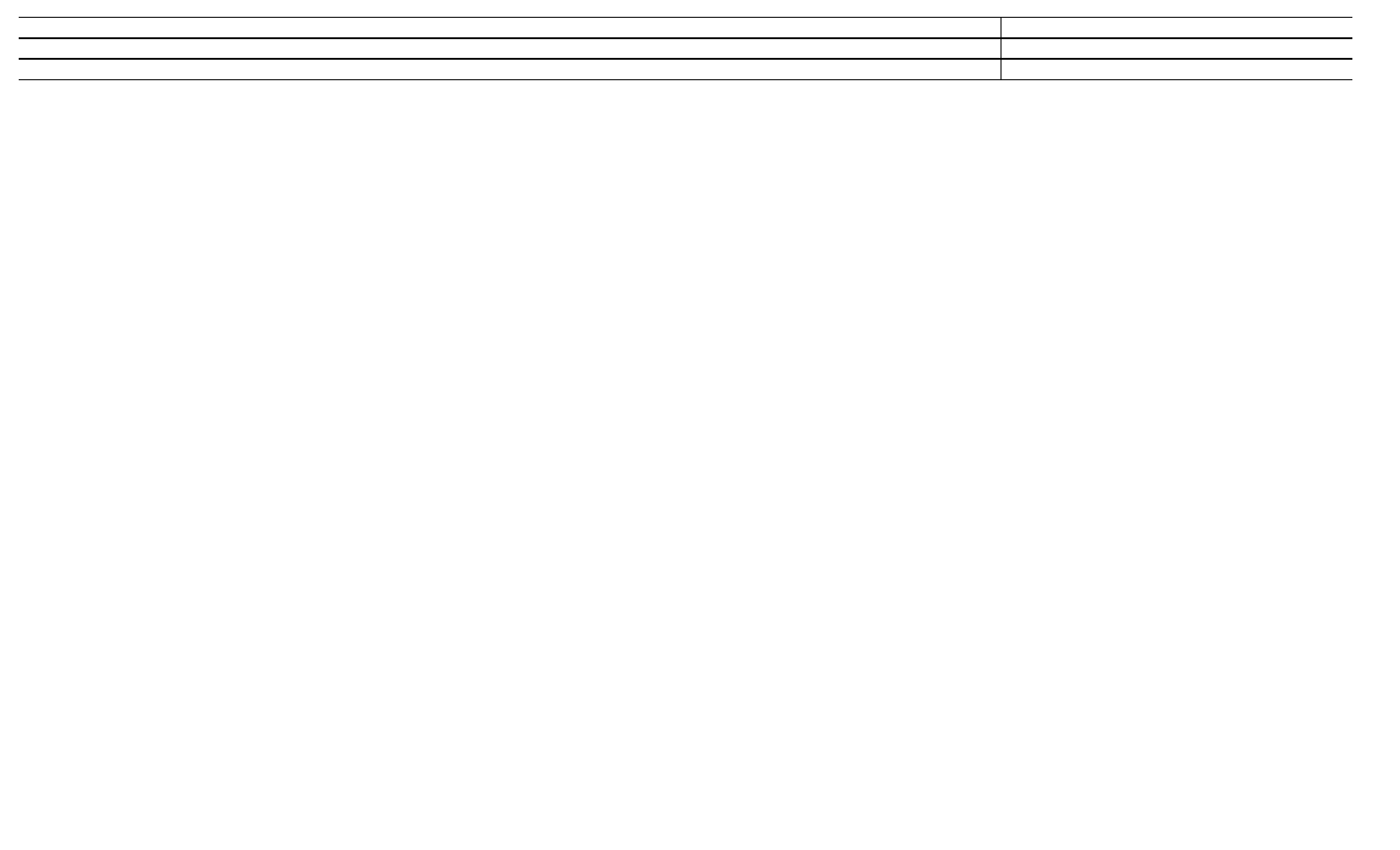| ,一个人都是一个人的人,而且,他们的人都是一个人,而且,他们的人都是一个人,而且,他们的人都是一个人,而且,他们的人都是一个人,而且,他们的人都是一个人,而且,他<br>第二十二章 第二十二章 第二十二章 第二十二章 第二十二章 第二十二章 第二十二章 第二十二章 第二十二章 第二十二章 第二十二章 第二十二章 第二十二章 第二十 |  |
|------------------------------------------------------------------------------------------------------------------------------------------------------------------------|--|
|                                                                                                                                                                        |  |
| ,我们就会不会不会。""我们的,我们也不会不会不会。""我们的,我们也不会不会不会不会不会。""我们的,我们也不会不会不会不会。""我们的,我们也不会不会不会不                                                                                       |  |